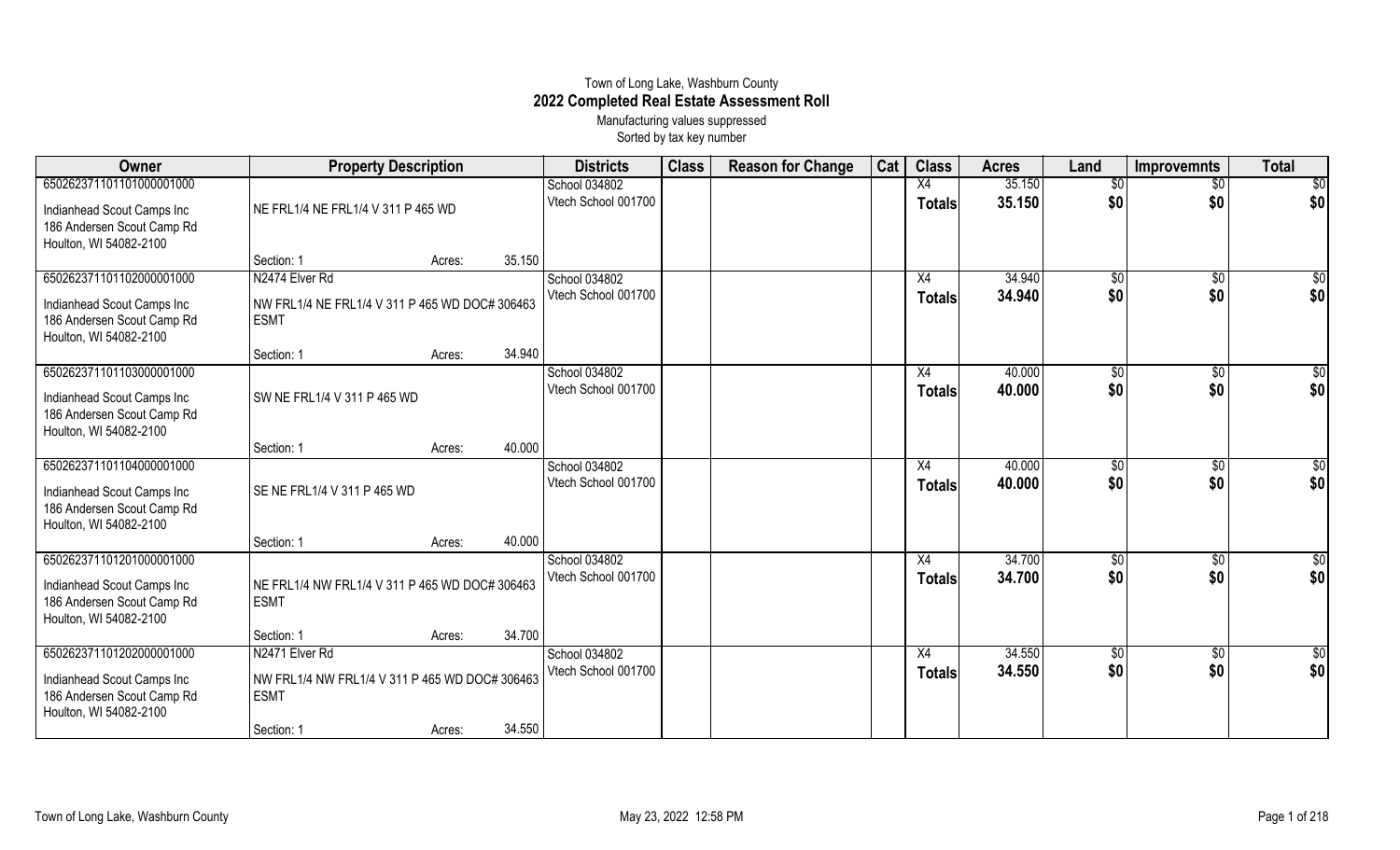| Owner                                                                                                          | <b>Property Description</b>                                                 |                  | <b>Districts</b>                               | <b>Class</b> | <b>Reason for Change</b> | Cat | <b>Class</b>                          | <b>Acres</b>               | Land                             | <b>Improvemnts</b>           | <b>Total</b>                     |
|----------------------------------------------------------------------------------------------------------------|-----------------------------------------------------------------------------|------------------|------------------------------------------------|--------------|--------------------------|-----|---------------------------------------|----------------------------|----------------------------------|------------------------------|----------------------------------|
| 650262371101203000001000                                                                                       |                                                                             |                  | School 034802                                  |              |                          |     | X4                                    | 40.000                     | \$0                              | $\overline{30}$              | $\overline{50}$                  |
| Indianhead Scout Camps Inc<br>186 Andersen Scout Camp Rd<br>Houlton, WI 54082-2100                             | SW NW FRL1/4 V 311 P 465 WD                                                 |                  | Vtech School 001700                            |              |                          |     | <b>Totals</b>                         | 40.000                     | \$0                              | \$0                          | \$0                              |
|                                                                                                                | Section: 1                                                                  | 40.000<br>Acres: |                                                |              |                          |     |                                       |                            |                                  |                              |                                  |
| 650262371101204000001000<br>Indianhead Scout Camps Inc<br>186 Andersen Scout Camp Rd<br>Houlton, WI 54082-2100 | SE NW FRL1/4 V 311 P 465 WD                                                 |                  | School 034802<br>Vtech School 001700           |              |                          |     | X4<br>Totals                          | 40.000<br>40.000           | $\sqrt[6]{}$<br>\$0              | $\overline{50}$<br>\$0       | $\overline{\$0}$<br>\$0          |
|                                                                                                                | Section: 1                                                                  | Acres:           | 40.000                                         |              |                          |     |                                       |                            |                                  |                              |                                  |
| 650262371101301000001000<br>Bebsie G Jensen Trust<br>1021 Northeast Ave<br>Oak Park, IL 60302-1331             | LL9<br>NE SW V 266 P 65-66 TRST DOC# 340076 MFL-C (28<br>AC)                |                  | School 034802<br>Vtech School 001700           |              |                          |     | G4<br>W <sub>6</sub><br><b>Totals</b> | 10.750<br>28.000<br>38.750 | \$1,800<br>(\$51,200)<br>\$1,800 | $\sqrt[6]{30}$<br>\$0<br>\$0 | \$1,800<br>\$0<br>\$1,800        |
|                                                                                                                | Section: 1                                                                  | 38.750<br>Acres: |                                                |              |                          |     |                                       |                            |                                  |                              |                                  |
| 650262371101302000001000<br>Bebsie G Jensen Trust<br>1021 Northeast Ave<br>Oak Park, IL 60302-1331             | $LL$ 10<br>NW SW V 266 P 65-66 TRST DOC# 340076 MFL-C<br>(38.57 AC)         |                  | School 034802<br>Vtech School 001700           |              |                          |     | W <sub>6</sub><br><b>Totals</b>       | 38.570<br>38.570           | (\$65,100)<br>\$0                | \$0<br>\$0                   | \$0<br>\$0                       |
|                                                                                                                | Section: 1                                                                  | Acres:           | 38.570                                         |              |                          |     |                                       |                            |                                  |                              |                                  |
| 650262371101303000001000<br>Indianhead Scout Camps Inc<br>186 Andersen Scout Camp Rd<br>Houlton, WI 54082-2100 | SW SW V 167 P 99                                                            |                  | School 034802<br>Vtech School 001700           |              |                          |     | X4<br><b>Totals</b>                   | 40.000<br>40.000           | $\sqrt[6]{}$<br>\$0              | $\overline{50}$<br>\$0       | \$0<br>\$0                       |
|                                                                                                                | Section: 1                                                                  | 40.000<br>Acres: |                                                |              |                          |     |                                       |                            |                                  |                              |                                  |
| 650262371101304000001000<br>Indianhead Scout Camps Inc<br>186 Andersen Scout Camp Rd<br>Houlton, WI 54082-2100 | SE SW V 167 P 99                                                            |                  | School 034802<br>Vtech School 001700           |              |                          |     | X4<br><b>Totals</b>                   | 40.000<br>40.000           | \$0<br>\$0                       | \$0<br>\$0                   | \$0<br>\$0                       |
|                                                                                                                | Section: 1                                                                  | Acres:           | 40.000                                         |              |                          |     |                                       |                            |                                  |                              |                                  |
| 650262371101505001001000<br>Phillip M. Gruenhagen<br>N596 Pioneer Rd<br>Birchwood, WI 54817-8915               | N2243 Long Lake Rd<br>GOV LOT 1 V 210 P 172 QC V 304 P 494 QC<br>Section: 1 | Acres:           | School 034802<br>Vtech School 001700<br>21.500 |              |                          |     | G1<br>G <sub>6</sub><br><b>Totals</b> | 1.000<br>20.500<br>21.500  | \$13,500<br>\$43,400<br>\$56,900 | \$29,400<br>\$0<br>\$29,400  | \$42,900<br>\$43,400<br>\$86,300 |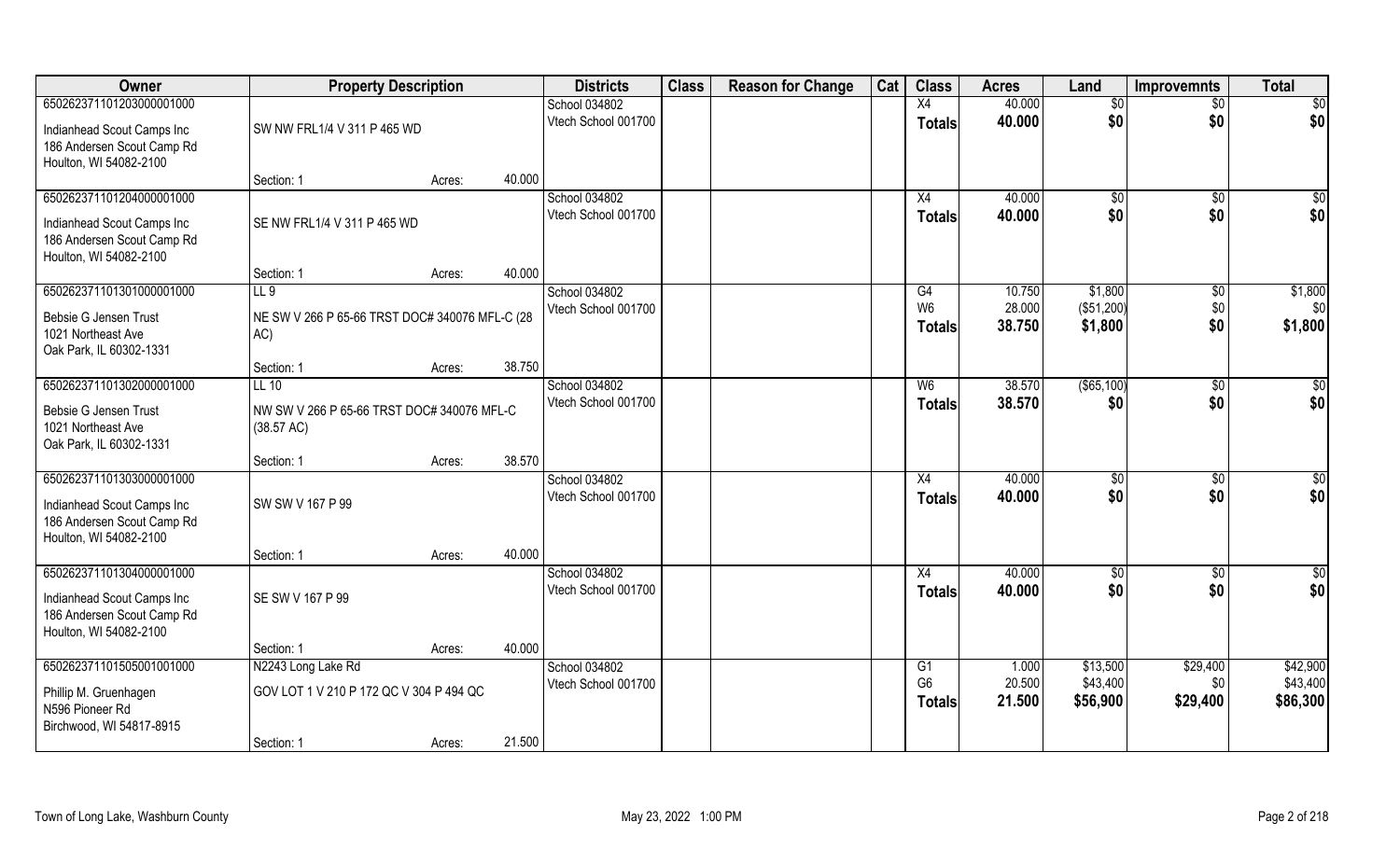| Owner                      |                                                | <b>Property Description</b> |        | <b>Districts</b>                     | <b>Class</b> | <b>Reason for Change</b> | Cat | <b>Class</b>   | <b>Acres</b>     | Land       | <b>Improvemnts</b>     | <b>Total</b>    |
|----------------------------|------------------------------------------------|-----------------------------|--------|--------------------------------------|--------------|--------------------------|-----|----------------|------------------|------------|------------------------|-----------------|
| 650262371101505002001000   | LL 13                                          |                             |        | School 034802                        |              |                          |     | W <sub>6</sub> | 14.280           | (\$27,900) | $\sqrt{$0}$            | $\overline{50}$ |
| Bebsie G Jensen Trust      | GOV LOT 2 V 266 P 65-66 TRST DOC# 340076 MFL-C |                             |        | Vtech School 001700                  |              |                          |     | <b>Totals</b>  | 14.280           | \$0        | \$0                    | \$0             |
| 1021 Northeast Ave         | (14.28 AC)                                     |                             |        |                                      |              |                          |     |                |                  |            |                        |                 |
| Oak Park, IL 60302-1331    |                                                |                             |        |                                      |              |                          |     |                |                  |            |                        |                 |
|                            | Section: 1                                     | Acres:                      | 14.280 |                                      |              |                          |     |                |                  |            |                        |                 |
| 650262371101505003001000   | LL 14                                          |                             |        | School 034802                        |              |                          |     | W <sub>6</sub> | 29.820           | (\$70,100) | \$0                    | $\sqrt{50}$     |
| Bebsie G Jensen Trust      | GOV LOT 3 V 266 P 65-66 TRST DOC# 340076 MFL-C |                             |        | Vtech School 001700                  |              |                          |     | Totals         | 29.820           | \$0        | \$0                    | \$0             |
| 1021 Northeast Ave         | (29.82 AC)                                     |                             |        |                                      |              |                          |     |                |                  |            |                        |                 |
| Oak Park, IL 60302-1331    |                                                |                             |        |                                      |              |                          |     |                |                  |            |                        |                 |
|                            | Section: 1                                     | Acres:                      | 29.820 |                                      |              |                          |     |                |                  |            |                        |                 |
| 650262371101505004001000   | $LL$ 15                                        |                             |        | School 034802                        |              |                          |     | G6             | 0.620            | \$1,500    | $\sqrt[6]{3}$          | \$1,500         |
| Bebsie G Jensen Trust      | PT GOV LOT 4 V 266 P 65-66 TRST DOC# 340076    |                             |        | Vtech School 001700                  |              |                          |     | W <sub>6</sub> | 16.000           | (\$37,600) | \$0                    | \$0             |
| 1021 Northeast Ave         | <b>MFL-C (16 AC)</b>                           |                             |        |                                      |              |                          |     | <b>Totals</b>  | 16.620           | \$1,500    | \$0                    | \$1,500         |
| Oak Park, IL 60302-1331    |                                                |                             |        |                                      |              |                          |     |                |                  |            |                        |                 |
|                            | Section: 1                                     | Acres:                      | 16.620 |                                      |              |                          |     |                |                  |            |                        |                 |
| 650262371101505004003000   | N2082 Elver Rd                                 |                             |        | School 034802                        |              |                          |     | G1             | 3.440            | \$42,300   | \$141,200              | \$183,500       |
| Jeffrey Nardi              | PT GOV LOT 4 SEC 1-37-11 & PT GOV LOT 2 SEC    |                             |        | Vtech School 001700                  |              |                          |     | <b>Totals</b>  | 3.440            | \$42,300   | \$141,200              | \$183,500       |
| 6404 42nd Ave              | 12-37-11 L 1 & 2 CSM V 3 P 37 V 289 P 539      |                             |        |                                      |              |                          |     |                |                  |            |                        |                 |
| Kenosha, WI 53140-3215     |                                                |                             |        |                                      |              |                          |     |                |                  |            |                        |                 |
|                            | Section: 1                                     | Acres:                      | 3.440  |                                      |              |                          |     |                |                  |            |                        |                 |
| 650262371102101000001000   |                                                |                             |        | School 034802                        |              |                          |     | X4             | 34.420           | \$0        | \$0                    | $\overline{50}$ |
| Indianhead Scout Camps Inc | NE FRL1/4 NE FRL1/4 V 167 P 99                 |                             |        | Vtech School 001700                  |              |                          |     | <b>Totals</b>  | 34.420           | \$0        | \$0                    | \$0             |
| 186 Andersen Scout Camp Rd |                                                |                             |        |                                      |              |                          |     |                |                  |            |                        |                 |
| Houlton, WI 54082-2100     |                                                |                             |        |                                      |              |                          |     |                |                  |            |                        |                 |
|                            | Section: 2                                     | Acres:                      | 34.420 |                                      |              |                          |     |                |                  |            |                        |                 |
| 650262371102401000001000   |                                                |                             |        | School 034802                        |              |                          |     | X4             | 40.000           | \$0        | $\overline{60}$        | $\overline{50}$ |
| Indianhead Scout Camps Inc | NE SE V 167 P 99                               |                             |        | Vtech School 001700                  |              |                          |     | <b>Totals</b>  | 40.000           | \$0        | \$0                    | \$0             |
| 186 Andersen Scout Camp Rd |                                                |                             |        |                                      |              |                          |     |                |                  |            |                        |                 |
| Houlton, WI 54082-2100     |                                                |                             |        |                                      |              |                          |     |                |                  |            |                        |                 |
|                            | Section: 2                                     | Acres:                      | 40.000 |                                      |              |                          |     |                |                  |            |                        |                 |
| 650262371102403000001000   |                                                |                             |        | School 034802<br>Vtech School 001700 |              |                          |     | X4             | 40.000<br>40.000 | \$0<br>\$0 | $\overline{50}$<br>\$0 | \$0             |
| Indianhead Scout Camps Inc | SW SE V 167 P 99                               |                             |        |                                      |              |                          |     | Totals         |                  |            |                        | \$0             |
| 186 Andersen Scout Camp Rd |                                                |                             |        |                                      |              |                          |     |                |                  |            |                        |                 |
| Houlton, WI 54082-2100     |                                                |                             |        |                                      |              |                          |     |                |                  |            |                        |                 |
|                            | Section: 2                                     | Acres:                      | 40.000 |                                      |              |                          |     |                |                  |            |                        |                 |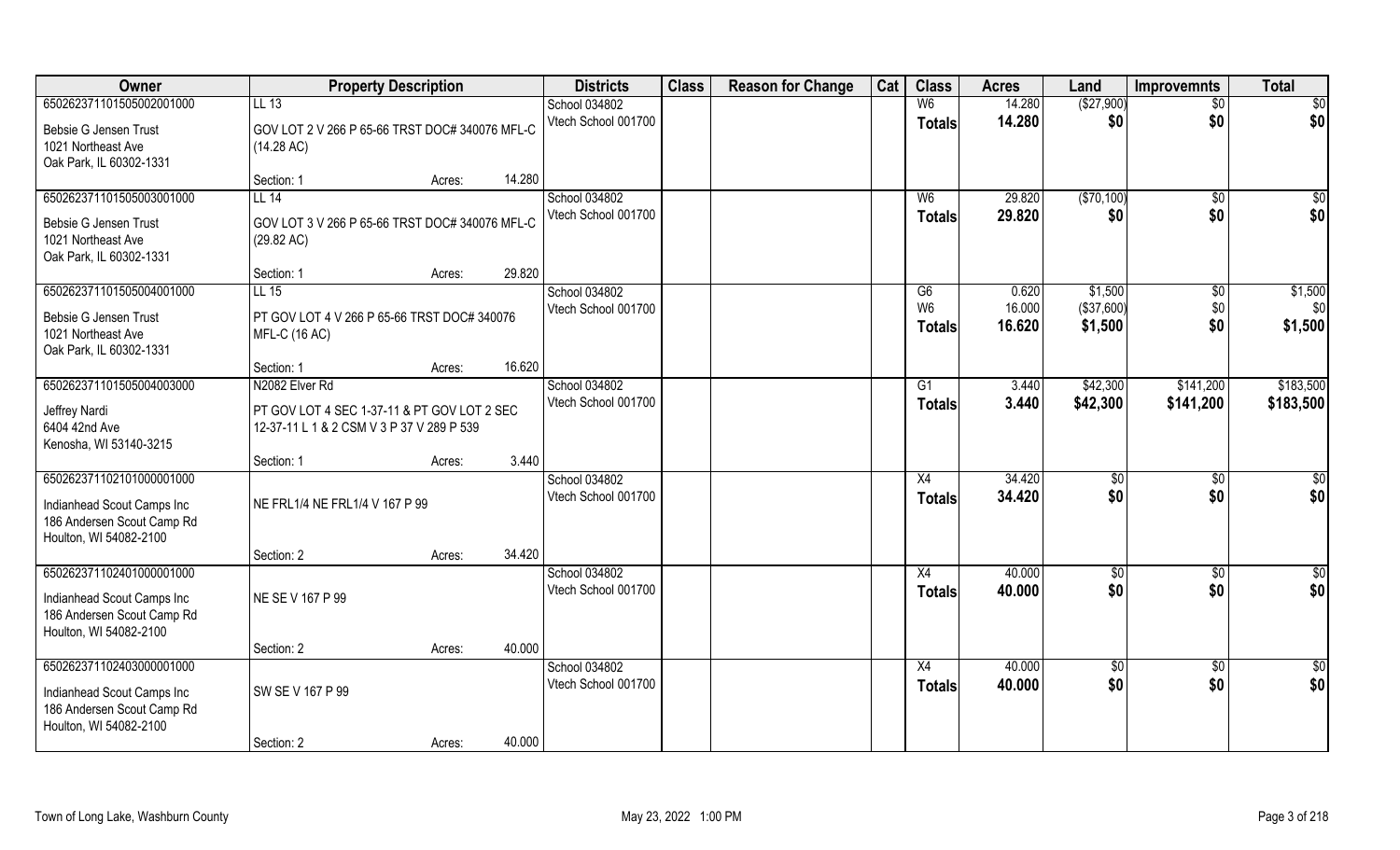| Owner                                                                                                          | <b>Property Description</b>                |        |        | <b>Districts</b>                     | <b>Class</b> | <b>Reason for Change</b> | Cat | <b>Class</b>        | <b>Acres</b>     | Land                 | <b>Improvemnts</b>    | <b>Total</b>           |
|----------------------------------------------------------------------------------------------------------------|--------------------------------------------|--------|--------|--------------------------------------|--------------|--------------------------|-----|---------------------|------------------|----------------------|-----------------------|------------------------|
| 650262371102404000001000                                                                                       |                                            |        |        | School 034802                        |              |                          |     | X4                  | 40.000           | \$0                  | $\overline{50}$       | $\overline{50}$        |
| Indianhead Scout Camps Inc<br>186 Andersen Scout Camp Rd<br>Houlton, WI 54082-2100                             | SE SE V 167 P 99                           |        |        | Vtech School 001700                  |              |                          |     | <b>Totals</b>       | 40.000           | \$0                  | \$0                   | \$0                    |
|                                                                                                                | Section: 2                                 | Acres: | 40.000 |                                      |              |                          |     |                     |                  |                      |                       |                        |
| 650262371102505003001000<br>Indianhead Scout Camps Inc<br>186 Andersen Scout Camp Rd<br>Houlton, WI 54082-2100 | GOV LOT 3 V 167 P 99                       |        |        | School 034802<br>Vtech School 001700 |              |                          |     | X4<br><b>Totals</b> | 37.690<br>37.690 | $\sqrt[6]{}$<br>\$0  | $\sqrt{50}$<br>\$0    | $\sqrt{50}$<br>\$0     |
|                                                                                                                | Section: 2                                 | Acres: | 37.690 |                                      |              |                          |     |                     |                  |                      |                       |                        |
| 650262371102505004001000<br>Indianhead Scout Camps Inc<br>186 Andersen Scout Camp Rd<br>Houlton, WI 54082-2100 | GOV LOT 4 V 167 P 99                       |        |        | School 034802<br>Vtech School 001700 |              |                          |     | X4<br><b>Totals</b> | 49.000<br>49.000 | \$0<br>\$0           | $\sqrt[6]{30}$<br>\$0 | \$0<br>\$0             |
|                                                                                                                | Section: 2                                 | Acres: | 49.000 |                                      |              |                          |     |                     |                  |                      |                       |                        |
| 650262371102505005001000<br>Indianhead Scout Camps Inc<br>186 Andersen Scout Camp Rd<br>Houlton, WI 54082-2100 | GOV L 5 V 167 P 99                         |        |        | School 034802<br>Vtech School 001700 |              |                          |     | X4<br><b>Totals</b> | 28.000<br>28.000 | $\sqrt[6]{3}$<br>\$0 | $\sqrt[6]{30}$<br>\$0 | \$0<br>\$0             |
|                                                                                                                | Section: 2                                 | Acres: | 28.000 |                                      |              |                          |     |                     |                  |                      |                       |                        |
| 650262371102505006001000<br>Indianhead Scout Camps Inc<br>186 Andersen Scout Camp Rd<br>Houlton, WI 54082-2100 | GOV LOT 6 V 167 P 99                       |        |        | School 034802<br>Vtech School 001700 |              |                          |     | X4<br><b>Totals</b> | 42.960<br>42.960 | \$0<br>\$0           | $\sqrt[6]{30}$<br>\$0 | $\overline{50}$<br>\$0 |
|                                                                                                                | Section: 2                                 | Acres: | 42.960 |                                      |              |                          |     |                     |                  |                      |                       |                        |
| 650262371102505007001000<br>Indianhead Scout Camps Inc<br>186 Andersen Scout Camp Rd<br>Houlton, WI 54082-2100 | GOV LOT 7 V 167 P 99                       |        |        | School 034802<br>Vtech School 001700 |              |                          |     | X4<br><b>Totals</b> | 40.660<br>40.660 | \$0<br>\$0           | \$0<br>\$0            | $\frac{6}{3}$<br>\$0   |
|                                                                                                                | Section: 2                                 | Acres: | 40.660 |                                      |              |                          |     |                     |                  |                      |                       |                        |
| 650262371102515474501000                                                                                       | W3063 Morningside Rd                       |        |        | School 655474                        |              |                          |     | $\overline{G1}$     | 0.000            | \$458,500            | \$295,100             | \$753,600              |
| Thomas Glynn<br>16750 Cardinal Dr<br>Orland Park, IL 60467-8480                                                | MORNINGSIDE PARK LOTS 1 - 4 DOC# 391935 TD |        |        | Vtech School 001700                  |              |                          |     | <b>Totals</b>       | 0.000            | \$458,500            | \$295,100             | \$753,600              |
|                                                                                                                | Section: 2                                 | Acres: | 0.000  |                                      |              |                          |     |                     |                  |                      |                       |                        |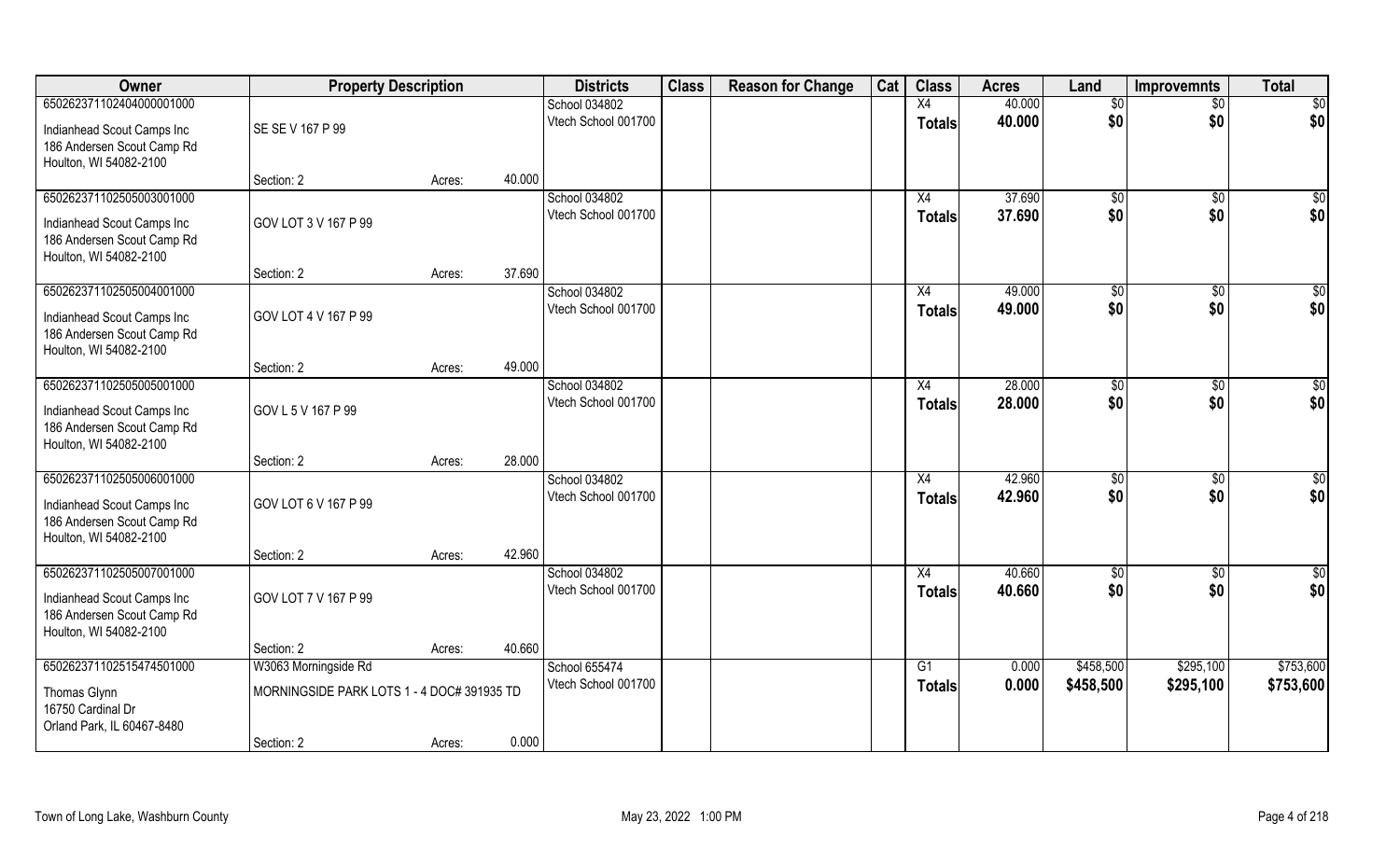| Owner                                                                                                  | <b>Property Description</b>                                                                                                    |       | <b>Districts</b>                     | <b>Class</b> | <b>Reason for Change</b> | Cat | <b>Class</b>        | <b>Acres</b>   | Land                   | <b>Improvemnts</b>     | <b>Total</b>           |
|--------------------------------------------------------------------------------------------------------|--------------------------------------------------------------------------------------------------------------------------------|-------|--------------------------------------|--------------|--------------------------|-----|---------------------|----------------|------------------------|------------------------|------------------------|
| 650262371102515474502000                                                                               | W3069 Morningside Rd                                                                                                           |       | School 655474                        |              |                          |     | G1                  | 0.000          | \$126,400              | \$40,700               | \$167,100              |
| Dennis Anderson<br>2498 132nd St<br>Moscow, IA 52760-9727                                              | MORNINGSIDE PARK LOT 5 DOC# 359198 WD                                                                                          |       | Vtech School 001700                  |              |                          |     | <b>Totals</b>       | 0.000          | \$126,400              | \$40,700               | \$167,100              |
|                                                                                                        | Section: 2<br>Acres:                                                                                                           | 0.000 |                                      |              |                          |     |                     |                |                        |                        |                        |
| 650262371102515474503000<br>Mark D. Rogstad<br>1826 21 7/16 St<br>Rice Lake, WI 54868-8649             | W3071 Morningside Rd<br>MORNINGSIDE PARK LOTS 6 & 7 DOC# 361219 WD                                                             |       | School 655474<br>Vtech School 001700 |              |                          |     | G1<br>Totals        | 0.000<br>0.000 | \$247,100<br>\$247,100 | \$62,500<br>\$62,500   | \$309,600<br>\$309,600 |
|                                                                                                        | Section: 2<br>Acres:                                                                                                           | 0.000 |                                      |              |                          |     |                     |                |                        |                        |                        |
| 650262371102515474503500                                                                               | W3077 Morningside Rd                                                                                                           |       | School 655474                        |              |                          |     | G1                  | 0.000          | \$233,500              | \$92,100               | \$325,600              |
| Edward W. Mizejewski<br>2933 N 76th Ct<br>Elmwood Park, IL 60707-1102                                  | MORNINGSIDE PARK LOT 8 V 256 P 728-729                                                                                         |       | Vtech School 001700                  |              |                          |     | <b>Totals</b>       | 0.000          | \$233,500              | \$92,100               | \$325,600              |
|                                                                                                        | Section: 2<br>Acres:                                                                                                           | 0.000 |                                      |              |                          |     |                     |                |                        |                        |                        |
| 650262371102515474504000                                                                               | W3079 Morningside Rd                                                                                                           |       | School 655474                        |              |                          |     | G1                  | 0.000          | \$156,700              | \$84,100               | \$240,800              |
| Ann K. Olson<br>212 Wellington Ave<br>Elk Grove Village, IL 60007-3406                                 | MORNINGSIDE PARK LOT 9 V 193 P 185                                                                                             |       | Vtech School 001700                  |              |                          |     | <b>Totals</b>       | 0.000          | \$156,700              | \$84,100               | \$240,800              |
|                                                                                                        | Section: 2<br>Acres:                                                                                                           | 0.000 |                                      |              |                          |     |                     |                |                        |                        |                        |
| 650262371102515474504500<br>Gary W Elsesser Trust<br>5640 Sherborn Dr Apt 102<br>Naples, FL 34110-9053 | W3081 Morningside Rd<br>MORNINGSIDE PARK LOT 10 DOC# 357356 QC                                                                 |       | School 655474<br>Vtech School 001700 |              |                          |     | G1<br>Totals        | 0.000<br>0.000 | \$126,900<br>\$126,900 | \$14,200<br>\$14,200   | \$141,100<br>\$141,100 |
|                                                                                                        | Section: 2<br>Acres:                                                                                                           | 0.000 |                                      |              |                          |     |                     |                |                        |                        |                        |
| 650262371102515474505000<br>Gary W Elsesser Trust<br>5640 Sherborn Dr Apt 102<br>Naples, FL 34110-9053 | W3083 Morningside Rd<br>MORNINGSIDE PARK LOT 11 DOC# 357356 QC                                                                 |       | School 655474<br>Vtech School 001700 |              |                          |     | G1<br><b>Totals</b> | 0.000<br>0.000 | \$163,300<br>\$163,300 | \$194,700<br>\$194,700 | \$358,000<br>\$358,000 |
|                                                                                                        | Section: 2<br>Acres:                                                                                                           | 0.000 |                                      |              |                          |     |                     |                |                        |                        |                        |
| 650262371102515474505500<br>Debra K. Manley<br>5413 159th Alcove N<br>Hugo, MN 55038-7436              | W3087 Morningside Rd<br>MORNINGSIDE PARK LOT 12 BLOCK 1 V 249 P 703 V<br>398 P 336 QC DOC# 293088 TERM<br>Section: 2<br>Acres: | 0.000 | School 655474<br>Vtech School 001700 |              |                          |     | G1<br>Totals        | 0.000<br>0.000 | \$274,900<br>\$274,900 | \$5,000<br>\$5,000     | \$279,900<br>\$279,900 |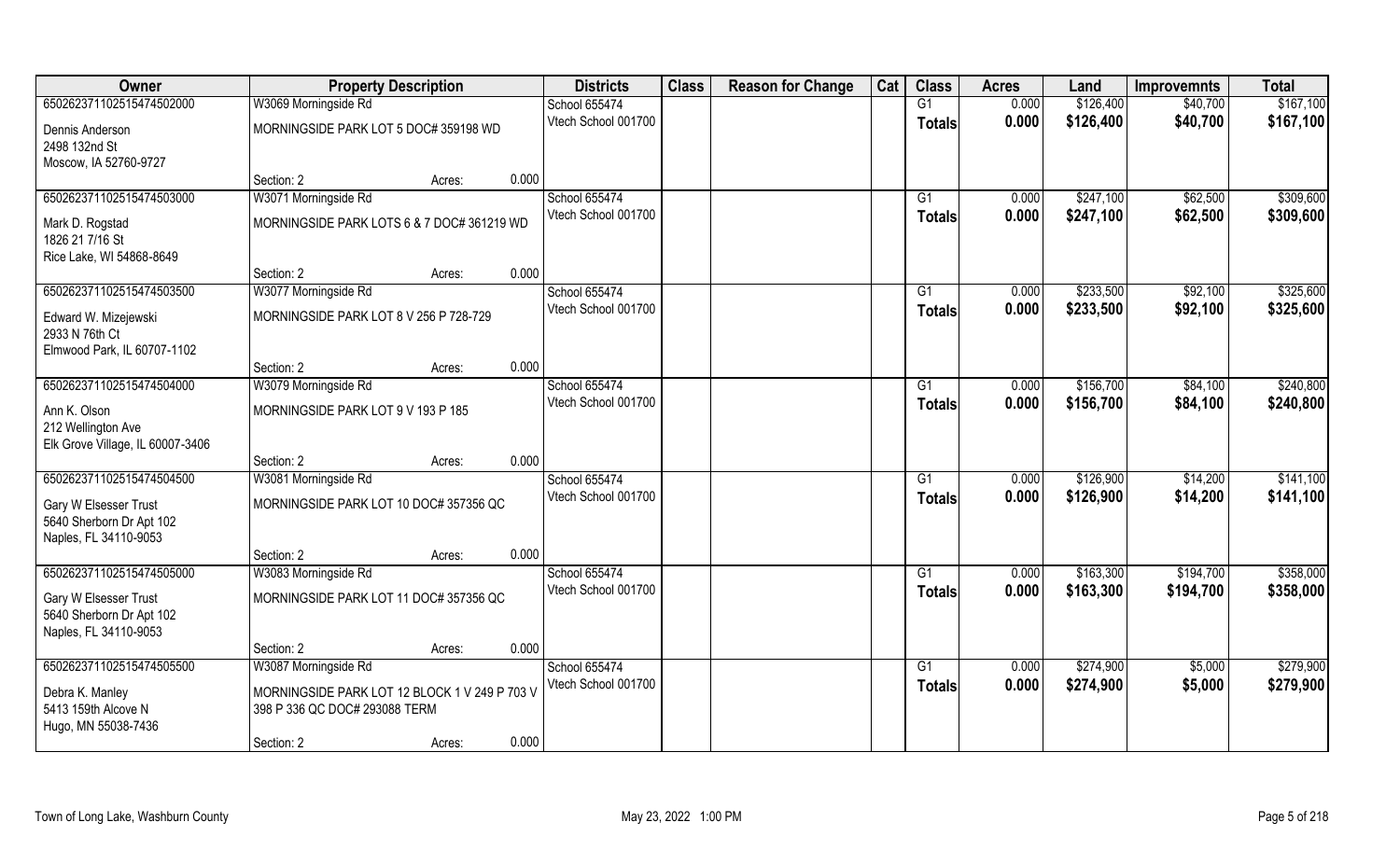| Owner                                                                                                | <b>Property Description</b>                                                                                                                | <b>Districts</b>                     | <b>Class</b> | <b>Reason for Change</b> | Cat | <b>Class</b>        | <b>Acres</b>   | Land                   | <b>Improvemnts</b>     | <b>Total</b>           |
|------------------------------------------------------------------------------------------------------|--------------------------------------------------------------------------------------------------------------------------------------------|--------------------------------------|--------------|--------------------------|-----|---------------------|----------------|------------------------|------------------------|------------------------|
| 650262371102515474506000<br>Debra K. Manley<br>5413 159th Alcove N                                   | W3089 Morningside Rd<br>MORNINGSIDE PARK LOT 13 V 249 P 703 V 398 P 336<br>QC DOC# 293088 TERM                                             | School 655474<br>Vtech School 001700 |              |                          |     | G1<br><b>Totals</b> | 0.000<br>0.000 | \$164,900<br>\$164,900 | \$56,400<br>\$56,400   | \$221,300<br>\$221,300 |
| Hugo, MN 55038-7436                                                                                  | 0.000<br>Section: 2<br>Acres:                                                                                                              |                                      |              |                          |     |                     |                |                        |                        |                        |
| 650262371102515474506500<br>Debra K. Manley<br>5413 159th Alcove N<br>Hugo, MN 55038-7436            | W3091 Morningside Rd<br>MORNINGSIDE PARK LOT 14 V 249 P 703 V 398 P 336<br>QC DOC# 293088 TERM                                             | School 655474<br>Vtech School 001700 |              |                          |     | G1<br>Totals        | 0.000<br>0.000 | \$181,300<br>\$181,300 | \$3,600<br>\$3,600     | \$184,900<br>\$184,900 |
|                                                                                                      | 0.000<br>Section: 2<br>Acres:                                                                                                              |                                      |              |                          |     |                     |                |                        |                        |                        |
| 650262371102515474507000<br>Hanna M Michelson Trust<br>164 Oak Hill Rd<br>Springfield, NH 03284      | W3093 Morningside Rd<br>MORNINGSIDE PARK LOT 15 DOC# 354089 WD                                                                             | School 655474<br>Vtech School 001700 |              |                          |     | G1<br><b>Totals</b> | 0.000<br>0.000 | \$161,200<br>\$161,200 | \$116,000<br>\$116,000 | \$277,200<br>\$277,200 |
|                                                                                                      | 0.000<br>Section: 2<br>Acres:                                                                                                              |                                      |              |                          |     |                     |                |                        |                        |                        |
| 650262371102515474507500<br>Hanna M Michelson Trust<br>164 Oak Hill Rd<br>Springfield, NH 03284      | MORNINGSIDE PARK LOT 16 DOC# 354089 WD                                                                                                     | School 655474<br>Vtech School 001700 |              |                          |     | G1<br><b>Totals</b> | 0.000<br>0.000 | \$161,200<br>\$161,200 | \$0<br>\$0             | \$161,200<br>\$161,200 |
|                                                                                                      | 0.000<br>Section: 2<br>Acres:                                                                                                              |                                      |              |                          |     |                     |                |                        |                        |                        |
| 650262371102515474508000<br>Kelly Jo Mcnamara<br>609 140th St<br>Roberts, WI 54023-8619              | W3099 Morningside Rd<br>MORNINGSIDE PARK LOT 17 DOC# 395266 QC                                                                             | School 655474<br>Vtech School 001700 |              |                          |     | G1<br><b>Totals</b> | 0.000<br>0.000 | \$149,700<br>\$149,700 | \$73,700<br>\$73,700   | \$223,400<br>\$223,400 |
|                                                                                                      | 0.000<br>Section: 2<br>Acres:                                                                                                              |                                      |              |                          |     |                     |                |                        |                        |                        |
| 650262371102515474508500<br>Kelly Jo Mcnamara<br>609 140th St<br>Roberts, WI 54023-8619              | MORNINGSIDE PARK N1/2 LOT 18 DOC# 395266 QC                                                                                                | School 655474<br>Vtech School 001700 |              |                          |     | G1<br><b>Totals</b> | 0.000<br>0.000 | \$73,400<br>\$73,400   | \$0<br>\$0             | \$73,400<br>\$73,400   |
|                                                                                                      | 0.000<br>Section: 2<br>Acres:                                                                                                              |                                      |              |                          |     |                     |                |                        |                        |                        |
| 650262371102515474509200<br>Marvin R Anderson Trust<br>W3103 Morningside Rd<br>Sarona, WI 54870-9277 | W3103 Morningside Rd<br>MORNINGSIDE PARK LOT 19, S1/2 LOT 18 & NW 3'<br>LOT 20 V 262 P 144 V 416 P 580 WD<br>0.000<br>Section: 2<br>Acres: | School 655474<br>Vtech School 001700 |              |                          |     | G1<br><b>Totals</b> | 0.000<br>0.000 | \$210,300<br>\$210,300 | \$177,500<br>\$177,500 | \$387,800<br>\$387,800 |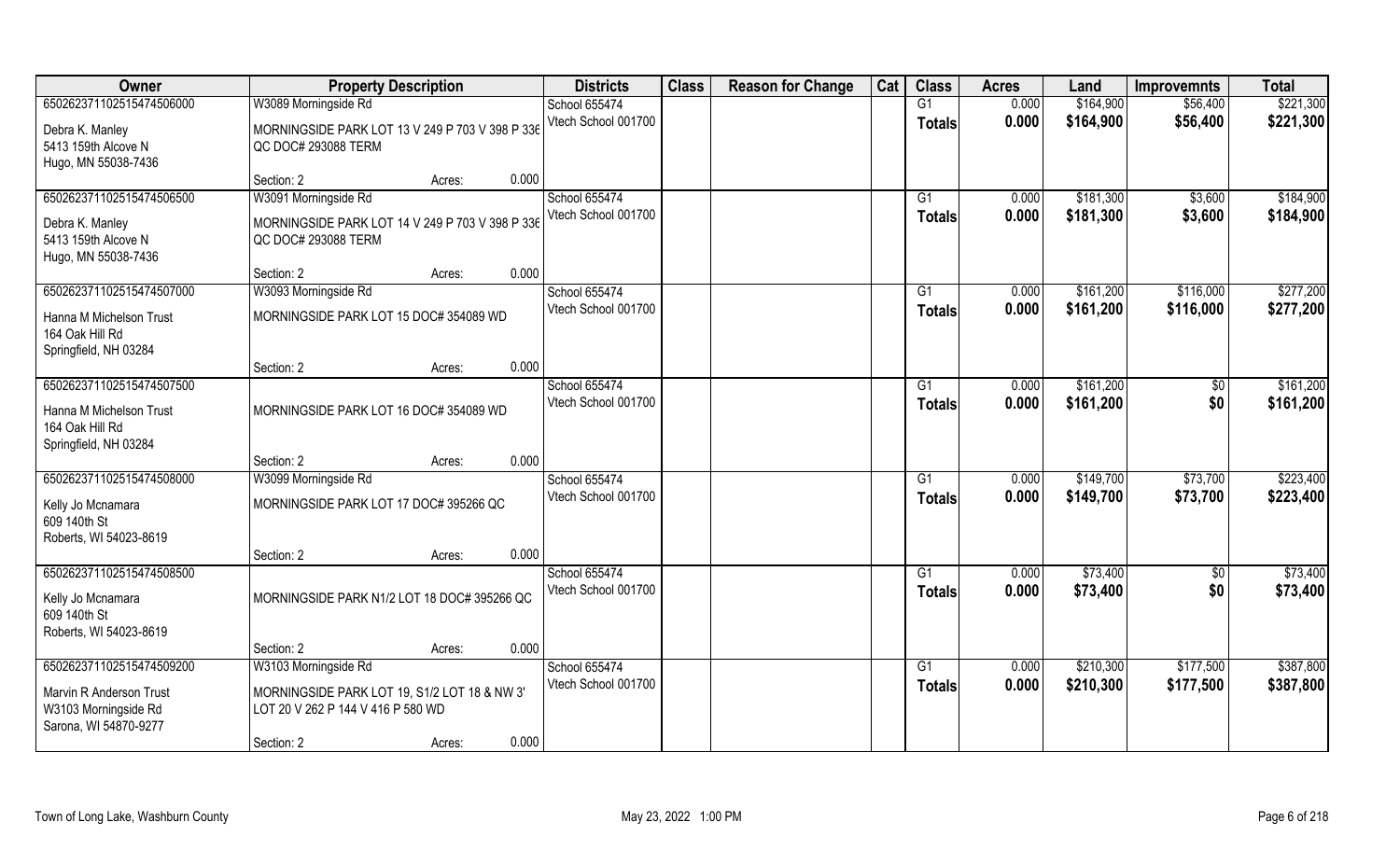| Owner                                                                                      | <b>Property Description</b>                                                                  | <b>Districts</b>                     | <b>Class</b> | <b>Reason for Change</b> | Cat | <b>Class</b>        | <b>Acres</b>   | Land                   | <b>Improvemnts</b>     | <b>Total</b>           |
|--------------------------------------------------------------------------------------------|----------------------------------------------------------------------------------------------|--------------------------------------|--------------|--------------------------|-----|---------------------|----------------|------------------------|------------------------|------------------------|
| 650262371102515474510000                                                                   | W3107 Morningside Rd                                                                         | School 655474                        |              |                          |     | $\overline{G1}$     | 0.000          | \$98,500               | $\overline{50}$        | \$98,500               |
| Michael F. Roman<br>PO Box 580009<br>Minneapolis, MN 55458-0009                            | MORNINGSIDE PARK LOT 20 EXC NW 3' DOC#<br>343174 WD                                          | Vtech School 001700                  |              |                          |     | <b>Totals</b>       | 0.000          | \$98,500               | \$0                    | \$98,500               |
|                                                                                            | 0.000<br>Section: 2<br>Acres:                                                                |                                      |              |                          |     |                     |                |                        |                        |                        |
| 650262371102515474510500                                                                   | W3109 Morningside Rd                                                                         | School 655474                        |              |                          |     | G <sub>1</sub>      | 0.000          | \$103,300              | \$305,100              | \$408,400              |
| Michael F. Roman<br>PO Box 580009<br>Minneapolis, MN 55458-0009                            | MORNINGSIDE PARK LOT 21 DOC# 343174 WD                                                       | Vtech School 001700                  |              |                          |     | Totals              | 0.000          | \$103,300              | \$305,100              | \$408,400              |
|                                                                                            | 0.000<br>Section: 2<br>Acres:                                                                |                                      |              |                          |     |                     |                |                        |                        |                        |
| 650262371102515474511000                                                                   |                                                                                              | School 655474                        |              |                          |     | G1                  | 0.000          | \$103,300              | \$0                    | \$103,300              |
| Michael F. Roman<br>PO Box 580009<br>Minneapolis, MN 55458-0009                            | MORNINGSIDE PARK LOT 22 DOC# 343174 WD                                                       | Vtech School 001700                  |              |                          |     | <b>Totals</b>       | 0.000          | \$103,300              | \$0                    | \$103,300              |
|                                                                                            | 0.000<br>Section: 2<br>Acres:                                                                |                                      |              |                          |     |                     |                |                        |                        |                        |
| 650262371102515474511500                                                                   | <b>Adjoining Pcl</b>                                                                         | School 655474                        |              |                          |     | G1                  | 0.000          | \$130,500              | \$9,100                | \$139,600              |
| Steven J. Bieloh<br>10995 1st Ave N<br>Plymouth, MN 55441-4687                             | MORNINGSIDE PARK LOT 23 V 286 P 68 ROW V 356<br>42 WD DOC# 337003 QC                         | Vtech School 001700                  |              |                          |     | <b>Totals</b>       | 0.000          | \$130,500              | \$9,100                | \$139,600              |
|                                                                                            | 0.000<br>Section: 2<br>Acres:                                                                |                                      |              |                          |     |                     |                |                        |                        |                        |
| 650262371102515474512000<br>Steven J. Bieloh<br>10995 1st Ave N<br>Plymouth, MN 55441-4687 | W3117 Morningside Rd<br>MORNINGSIDE PARK LOT 24 V 286 P 68 ROW V 356<br>42 WD DOC# 337003 QC | School 655474<br>Vtech School 001700 |              |                          |     | G1<br><b>Totals</b> | 0.000<br>0.000 | \$130,500<br>\$130,500 | \$148,800<br>\$148,800 | \$279,300<br>\$279,300 |
|                                                                                            | 0.000<br>Section: 2<br>Acres:                                                                |                                      |              |                          |     |                     |                |                        |                        |                        |
| 650262371102515474512500                                                                   | W3119 Morningside Rd                                                                         | School 655474                        |              |                          |     | G1                  | 0.000          | \$130,500              | \$0                    | \$130,500              |
| Steven J. Bieloh<br>10995 1st Ave N<br>Plymouth, MN 55441-4687                             | MORNINGSIDE PARK LOT 25 V 375 P 106 WD DOC#<br>337004 QC                                     | Vtech School 001700                  |              |                          |     | <b>Totals</b>       | 0.000          | \$130,500              | \$0                    | \$130,500              |
|                                                                                            | 0.000<br>Section: 2<br>Acres:                                                                |                                      |              |                          |     |                     |                |                        |                        |                        |
| 650262371102515474513000                                                                   | W3121 Morningside Rd                                                                         | School 655474                        |              |                          |     | G1                  | 0.000          | \$163,300              | \$35,100               | \$198,400              |
| <b>Beatrice Householder</b><br>901 Neil Ln<br>Glenview, IL 60025-3772                      | MORNINGSIDE PARK LOT 26 DOC# 326546                                                          | Vtech School 001700                  |              |                          |     | Totals              | 0.000          | \$163,300              | \$35,100               | \$198,400              |
|                                                                                            | 0.000<br>Section: 2<br>Acres:                                                                |                                      |              |                          |     |                     |                |                        |                        |                        |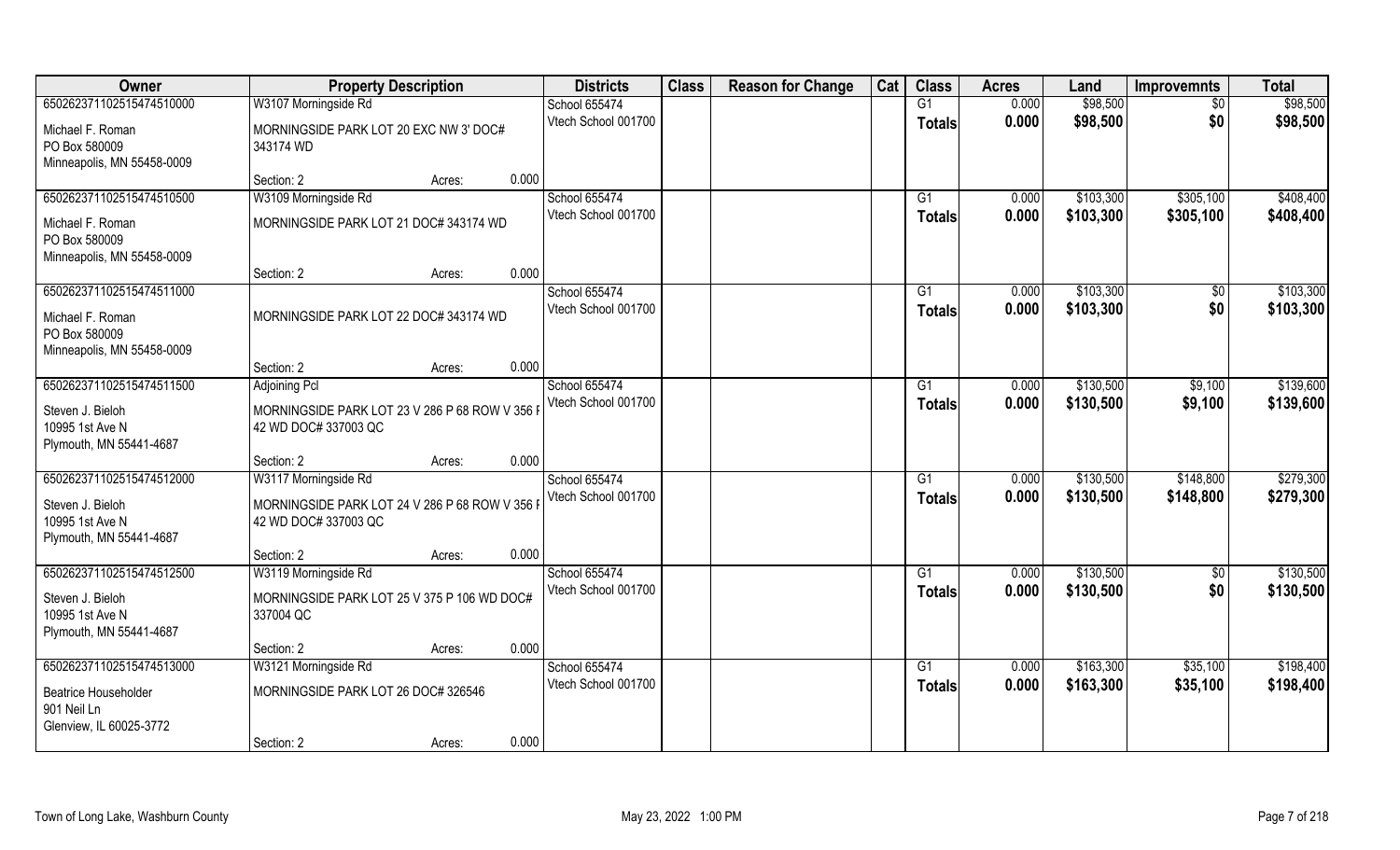| Owner                                    | <b>Property Description</b>                     | <b>Districts</b>    | <b>Class</b>   | <b>Reason for Change</b>  | Cat  | <b>Class</b>    | <b>Acres</b> | Land      | <b>Improvemnts</b> | <b>Total</b> |
|------------------------------------------|-------------------------------------------------|---------------------|----------------|---------------------------|------|-----------------|--------------|-----------|--------------------|--------------|
| 650262371102515474513500                 | W3123 Morningside Rd                            | School 655474       |                |                           |      | G1              | 0.000        | \$145,300 | \$43,700           | \$189,000    |
| Oscar B. Chamberlain                     | MORNINGSIDE PARK LOT 27 DOC# 342382 WD          | Vtech School 001700 |                |                           |      | <b>Totals</b>   | 0.000        | \$145,300 | \$43,700           | \$189,000    |
| 1523 Lakeshore Dr                        |                                                 |                     |                |                           |      |                 |              |           |                    |              |
| Rice Lake, WI 54868-1125                 |                                                 |                     |                |                           |      |                 |              |           |                    |              |
|                                          | 0.000<br>Section: 2<br>Acres:                   |                     |                |                           |      |                 |              |           |                    |              |
| 650262371102515474514000                 | W3125 Morningside Rd                            | School 655474       | G <sub>1</sub> | Cottage/Shed/Garage Razed | $-2$ | $\overline{G1}$ | 0.000        | \$284,000 | \$0                | \$284,000    |
| <b>Brian Lokrantz</b>                    | MORNINGSIDE PARK LOTS 28 - 30 DOC# 392673 WD    | Vtech School 001700 |                |                           |      | <b>Totals</b>   | 0.000        | \$284,000 | \$0                | \$284,000    |
| W8163 690th Ave                          |                                                 |                     |                |                           |      |                 |              |           |                    |              |
| River Falls, WI 54022-4116               |                                                 |                     |                |                           |      |                 |              |           |                    |              |
|                                          | 0.000<br>Section: 2<br>Acres:                   |                     |                |                           |      |                 |              |           |                    |              |
| 650262371102515474515500                 | W3133 Morningside Rd                            | School 655474       |                |                           |      | G1              | 0.000        | \$181,300 | \$66,100           | \$247,400    |
| Gene Roland                              | MORNINGSIDE PARK LOT 31 DOC# 215814 WD          | Vtech School 001700 |                |                           |      | <b>Totals</b>   | 0.000        | \$181,300 | \$66,100           | \$247,400    |
| S216 Golfview Dr                         | DOC#379321 TOD                                  |                     |                |                           |      |                 |              |           |                    |              |
| Spring Valley, WI 54767-8823             |                                                 |                     |                |                           |      |                 |              |           |                    |              |
| 650262371102515474516000                 | 0.000<br>Section: 2<br>Acres:                   | School 655474       |                |                           |      | G1              | 0.000        | \$181,300 |                    | \$181,300    |
|                                          |                                                 | Vtech School 001700 |                |                           |      | <b>Totals</b>   | 0.000        | \$181,300 | $\sqrt{50}$<br>\$0 | \$181,300    |
| Gene Roland                              | MORNINGSIDE PARK LOT 32 DOC# 215814 WD          |                     |                |                           |      |                 |              |           |                    |              |
| S216 Golfview Dr                         | DOC#379321 TOD                                  |                     |                |                           |      |                 |              |           |                    |              |
| Spring Valley, WI 54767-8823             | 0.000<br>Section: 2<br>Acres:                   |                     |                |                           |      |                 |              |           |                    |              |
| 650262371102515474517100                 | W3141 Morningside Rd Unit 747A                  | School 655474       |                |                           |      | G1              | 0.360        | \$149,900 | \$45,100           | \$195,000    |
|                                          |                                                 | Vtech School 001700 |                |                           |      | <b>Totals</b>   | 0.360        | \$149,900 | \$45,100           | \$195,000    |
| Scott R Moyer Trust<br>737 Lafollette St | MORNINGSIDE PARK LOTS 33, 34 & N 20' LOT 35 L 1 |                     |                |                           |      |                 |              |           |                    |              |
| Spooner, WI 54801-1027                   | CSM #3782 V 18 P 125 DOC# 394112 WD             |                     |                |                           |      |                 |              |           |                    |              |
|                                          | 0.360<br>Section: 2<br>Acres:                   |                     |                |                           |      |                 |              |           |                    |              |
| 650262371102515474518600                 | W3145 Morningside Rd                            | School 655474       |                |                           |      | $\overline{G1}$ | 0.390        | \$295,000 | \$144,700          | \$439,700    |
| Robert T. Sawchuk                        | MORNINGSIDE PARK LOT 36, LOT 35 EXC N 20' &     | Vtech School 001700 |                |                           |      | <b>Totals</b>   | 0.390        | \$295,000 | \$144,700          | \$439,700    |
| 2904 W Owasso Blvd                       | N1/2 LOT 37 DOC# 355992 WD                      |                     |                |                           |      |                 |              |           |                    |              |
| Roseville, MN 55113-2159                 |                                                 |                     |                |                           |      |                 |              |           |                    |              |
|                                          | 0.390<br>Section: 2<br>Acres:                   |                     |                |                           |      |                 |              |           |                    |              |
| 650262371102515474520100                 | W3149 Morningside Rd                            | School 655474       |                |                           |      | G1              | 0.000        | \$288,100 | \$47,400           | \$335,500    |
| James A. Stanek                          | MORNINGSIDE PARK LOT 38 & PT LOT 37 DOC#        | Vtech School 001700 |                |                           |      | <b>Totals</b>   | 0.000        | \$288,100 | \$47,400           | \$335,500    |
| 1756 132nd Ave NE                        | 303249 LC                                       |                     |                |                           |      |                 |              |           |                    |              |
| Blaine, MN 55449-4134                    |                                                 |                     |                |                           |      |                 |              |           |                    |              |
|                                          | 0.000<br>Section: 2<br>Acres:                   |                     |                |                           |      |                 |              |           |                    |              |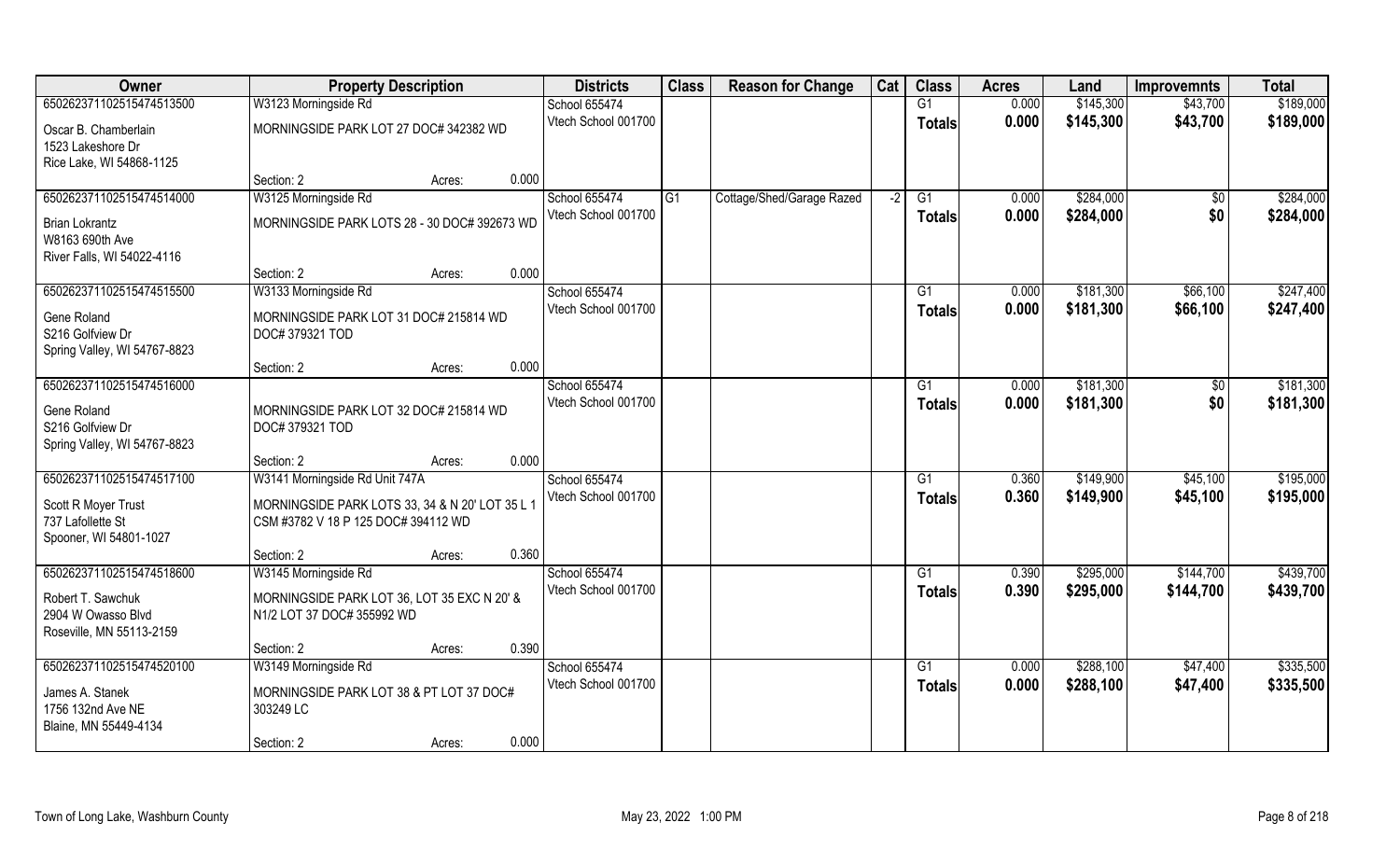| Owner                         | <b>Property Description</b>                    |                 | <b>Districts</b>                     | <b>Class</b> | <b>Reason for Change</b> | Cat | <b>Class</b>  | <b>Acres</b> | Land      | <b>Improvemnts</b> | <b>Total</b> |
|-------------------------------|------------------------------------------------|-----------------|--------------------------------------|--------------|--------------------------|-----|---------------|--------------|-----------|--------------------|--------------|
| 650262371102515474520500      | W3151 Morningside Rd                           |                 | School 655474                        |              |                          |     | G1            | 0.000        | \$192,200 | \$115,200          | \$307,400    |
| Leonard L. Chenault           | MORNINGSIDE PARK LOT 39 V 290 P 518 WD         |                 | Vtech School 001700                  |              |                          |     | <b>Totals</b> | 0.000        | \$192,200 | \$115,200          | \$307,400    |
| 10350 Imperial Point Dr W Apt |                                                |                 |                                      |              |                          |     |               |              |           |                    |              |
| Largo, FL 33774-4928          |                                                |                 |                                      |              |                          |     |               |              |           |                    |              |
|                               | Section: 2                                     | 0.000<br>Acres: |                                      |              |                          |     |               |              |           |                    |              |
| 650262371102515474521500      | W3155 Morningside Rd                           |                 | School 655474                        |              |                          |     | G1            | 0.000        | \$372,600 | \$107,200          | \$479,800    |
| Long Lake Cottage LLC         | MORNINGSIDE PARK LOTS 40 & 41 & PT VAC RD AD   |                 | Vtech School 001700                  |              |                          |     | <b>Totals</b> | 0.000        | \$372,600 | \$107,200          | \$479,800    |
| 10400 Carriage Trl            | TO LOTS 40 & 41 V 320 P 132-134 RD DOC# 370907 |                 |                                      |              |                          |     |               |              |           |                    |              |
| Cincinnati, OH 45242-4539     | QC                                             |                 |                                      |              |                          |     |               |              |           |                    |              |
|                               | Section: 2                                     | 0.000<br>Acres: |                                      |              |                          |     |               |              |           |                    |              |
| 650262371102515474521800      |                                                |                 | School 655474                        |              |                          |     | X4            | 1.690        | \$0       | \$0                | \$0          |
| Town of Long Lake             | MORNINGSIDE PARK PARK L 1 CSM #3427 V 16 P 91  |                 | Vtech School 001700                  |              |                          |     | <b>Totals</b> | 1.690        | \$0       | \$0                | \$0          |
| N1584 County Hwy Md           | NO DEED OF RECORD (SEE PLAT)                   |                 |                                      |              |                          |     |               |              |           |                    |              |
| Sarona, WI 54870              |                                                |                 |                                      |              |                          |     |               |              |           |                    |              |
|                               | Section: 2                                     | 1.690<br>Acres: |                                      |              |                          |     |               |              |           |                    |              |
| 650262371102515474522000      | W3161 Morningside Rd                           |                 | School 655474                        |              |                          |     | G1            | 0.000        | \$182,700 | \$67,800           | \$250,500    |
| Fertile Valley Trust          | MORNINGSIDE PARK LOT 42 DOC# 362726 WD         |                 | Vtech School 001700                  |              |                          |     | <b>Totals</b> | 0.000        | \$182,700 | \$67,800           | \$250,500    |
| 9027 Freeport Rd              |                                                |                 |                                      |              |                          |     |               |              |           |                    |              |
| Durand, IL 61024-9721         |                                                |                 |                                      |              |                          |     |               |              |           |                    |              |
|                               | Section: 2                                     | 0.000<br>Acres: |                                      |              |                          |     |               |              |           |                    |              |
| 650262371102515474522500      | W3165 Morningside Rd                           |                 | School 655474                        |              |                          |     | G1            | 0.000        | \$172,100 | \$97,400           | \$269,500    |
| Ray A Paul Trust              | MORNINGSIDE PARK LOT 43 DOC# 361118 QC         |                 | Vtech School 001700                  |              |                          |     | <b>Totals</b> | 0.000        | \$172,100 | \$97,400           | \$269,500    |
| 2024 Wapsie Access Blvd       |                                                |                 |                                      |              |                          |     |               |              |           |                    |              |
| Independence, IA 50644-9732   |                                                |                 |                                      |              |                          |     |               |              |           |                    |              |
|                               | Section: 2                                     | 0.000<br>Acres: |                                      |              |                          |     |               |              |           |                    |              |
| 650262371102515474523000      | W3169 Morningside Rd                           |                 | School 655474                        |              |                          |     | G1            | 0.000        | \$173,000 | \$133,000          | \$306,000    |
| Michael R. Byrnes             | MORNINGSIDE PARK LOT 44 DOC# 353555 WD         |                 | Vtech School 001700                  |              |                          |     | <b>Totals</b> | 0.000        | \$173,000 | \$133,000          | \$306,000    |
| W3169 Morningside Rd          | DOC# 395585 TOD                                |                 |                                      |              |                          |     |               |              |           |                    |              |
| Sarona, WI 54870-9277         |                                                |                 |                                      |              |                          |     |               |              |           |                    |              |
|                               | Section: 2                                     | 0.000<br>Acres: |                                      |              |                          |     |               |              |           |                    |              |
| 650262371102515474523500      | W3175 Morningside Rd                           |                 | School 655474<br>Vtech School 001700 |              |                          |     | G1            | 0.000        | \$182,700 | \$71,900           | \$254,600    |
| William Fred Hall Le          | MORNINGSIDE PARK LOT 45 DOC# 338499 TD         |                 |                                      |              |                          |     | <b>Totals</b> | 0.000        | \$182,700 | \$71,900           | \$254,600    |
| W3175 Morningside Rd          |                                                |                 |                                      |              |                          |     |               |              |           |                    |              |
| Sarona, WI 54870-9277         |                                                |                 |                                      |              |                          |     |               |              |           |                    |              |
|                               | Section: 2                                     | 0.000<br>Acres: |                                      |              |                          |     |               |              |           |                    |              |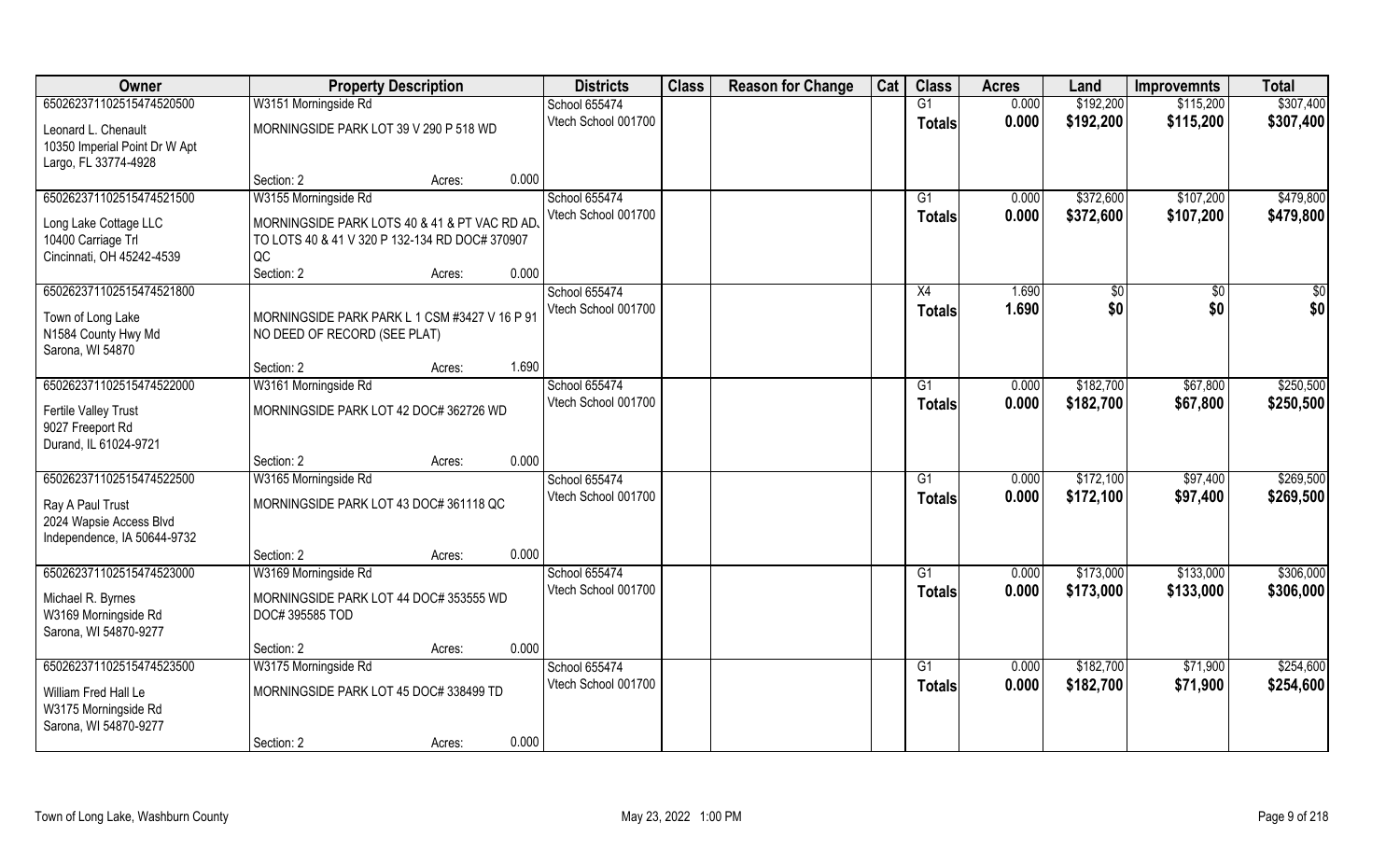| Owner                                                                                                     | <b>Property Description</b>                                                                                                             | <b>Districts</b>                              | <b>Class</b> | <b>Reason for Change</b> | Cat | <b>Class</b>        | <b>Acres</b>   | Land                   | <b>Improvemnts</b>     | <b>Total</b>           |
|-----------------------------------------------------------------------------------------------------------|-----------------------------------------------------------------------------------------------------------------------------------------|-----------------------------------------------|--------------|--------------------------|-----|---------------------|----------------|------------------------|------------------------|------------------------|
| 650262371102515474524000                                                                                  | W3181 Morningside Rd                                                                                                                    | School 655474                                 |              |                          |     | G1                  | 0.000          | \$181,100              | \$80,500               | \$261,600              |
| Madrec LLC<br>1663 Whitestone Rd<br>Spring Valley, CA 91977-5422                                          | MORNINGSIDE PARK LOT 46 DOC# 351035 QC                                                                                                  | Vtech School 001700                           |              |                          |     | <b>Totals</b>       | 0.000          | \$181,100              | \$80,500               | \$261,600              |
|                                                                                                           | Section: 2<br>Acres:                                                                                                                    | 0.000                                         |              |                          |     |                     |                |                        |                        |                        |
| 650262371102515474524500<br>Madrec LLC<br>1663 Whitestone Rd<br>Spring Valley, CA 91977-5422              | MORNINGSIDE PARK LOT 47 DOC# 351035 QC                                                                                                  | School 655474<br>Vtech School 001700          |              |                          |     | G1<br>Totals        | 0.000<br>0.000 | \$182,700<br>\$182,700 | \$0<br>\$0             | \$182,700<br>\$182,700 |
|                                                                                                           | Section: 2<br>Acres:                                                                                                                    | 0.000                                         |              |                          |     |                     |                |                        |                        |                        |
| 650262371102515474525000<br>Jeni Miller<br>553 Edmund Ave<br>Saint Paul, MN 55104-1609                    | W3187 Morningside Rd<br>MORNINGSIDE PARK LOT 48 V 434 P 525 WD                                                                          | School 655474<br>Vtech School 001700          |              |                          |     | G1<br><b>Totals</b> | 0.000<br>0.000 | \$184,100<br>\$184,100 | \$84,300<br>\$84,300   | \$268,400<br>\$268,400 |
|                                                                                                           | Section: 2<br>Acres:                                                                                                                    | 0.000                                         |              |                          |     |                     |                |                        |                        |                        |
| 650262371102515474525500<br>Jerome C Zielinski Trust<br>2090 Imperial Cir                                 | W3189 Morningside Rd<br>MORNINGSIDE PARK LOT 49 DOC# 396038 QC                                                                          | School 655474<br>Vtech School 001700          |              |                          |     | G1<br><b>Totals</b> | 0.000<br>0.000 | \$182,700<br>\$182,700 | \$215,500<br>\$215,500 | \$398,200<br>\$398,200 |
| Naples, FL 34110-1089                                                                                     | Section: 2<br>Acres:                                                                                                                    | 0.000                                         |              |                          |     |                     |                |                        |                        |                        |
| 650262371102515474526000<br>Saterbak Family Lodge LLC<br>N751 Bloomer Mill Rd<br>La Crosse, WI 54601-2101 | MORNINGSIDE PARK LOT 50 DOC# 334636 WD                                                                                                  | School 655474<br>Vtech School 001700          |              |                          |     | G1<br><b>Totals</b> | 0.000<br>0.000 | \$182,700<br>\$182,700 | \$0<br>\$0             | \$182,700<br>\$182,700 |
|                                                                                                           | Section: 2<br>Acres:                                                                                                                    | 0.000                                         |              |                          |     |                     |                |                        |                        |                        |
| 650262371102515474526500<br>Saterbak Family Lodge LLC<br>N751 Bloomer Mill Rd<br>La Crosse, WI 54601-2101 | W3199 Morningside Rd<br>MORNINGSIDE PARK LOT 51 DOC# 334636 WD                                                                          | School 655474<br>Vtech School 001700          |              |                          |     | G1<br><b>Totals</b> | 0.000<br>0.000 | \$104,400<br>\$104,400 | \$132,800<br>\$132,800 | \$237,200<br>\$237,200 |
|                                                                                                           | Section: 2<br>Acres:                                                                                                                    | 0.000                                         |              |                          |     |                     |                |                        |                        |                        |
| 650262371102515474527010<br>Conrad E. Warder Jr<br>1502 N 300 E<br>Peru, IN 46970-9144                    | W3203 Morningside Rd<br>MORNINGSIDE PARK LOTS 52 & 53 CSM #3109 V 14<br>P 89 V 289 P 443-444 V 362 P 692-693 QC<br>Section: 2<br>Acres: | School 655474<br>Vtech School 001700<br>0.950 |              |                          |     | G1<br>Totals        | 0.950<br>0.950 | \$379,600<br>\$379,600 | \$65,200<br>\$65,200   | \$444,800<br>\$444,800 |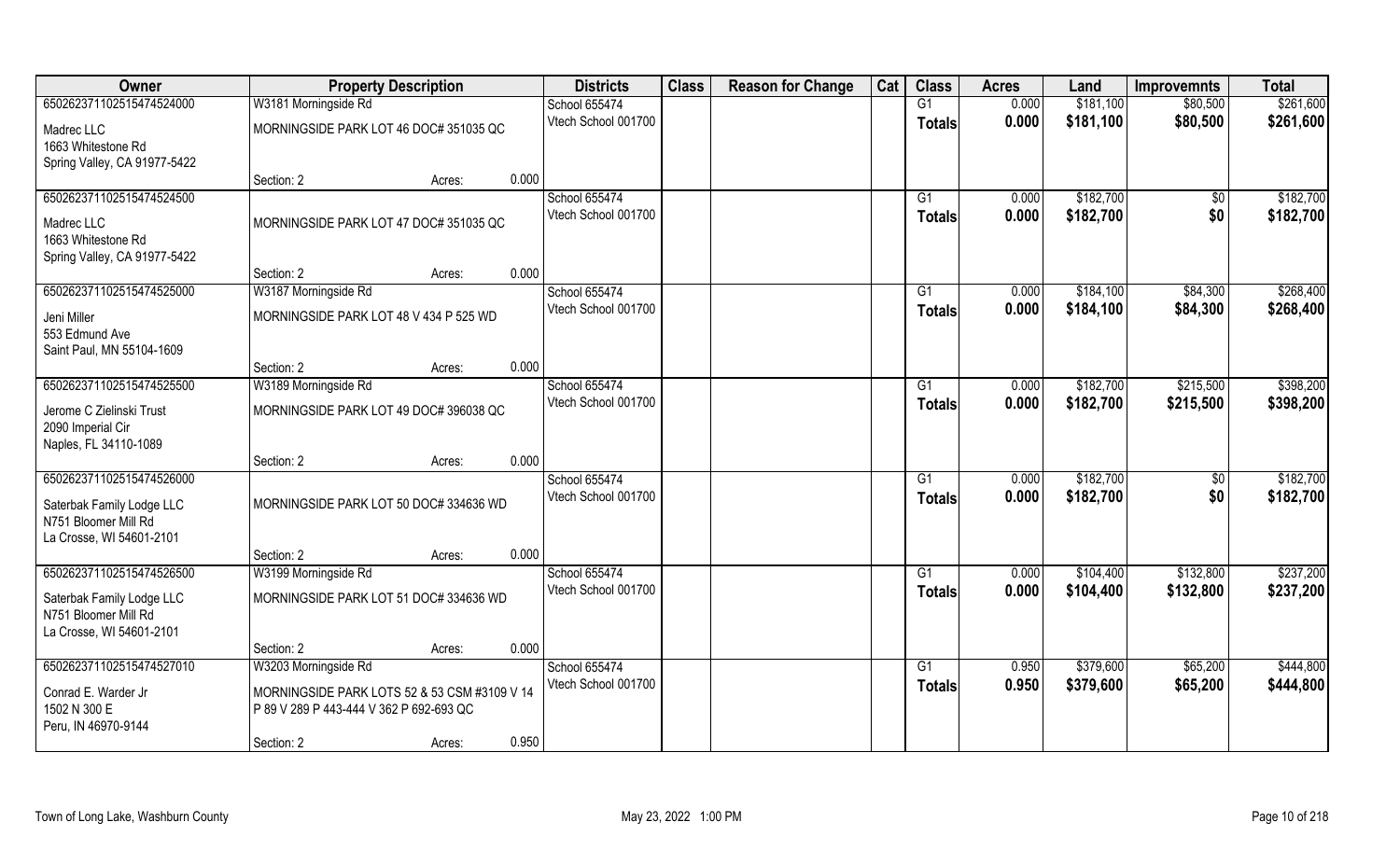| Owner                                                                                                 | <b>Property Description</b>                                                                                                                                    | <b>Districts</b>                     | <b>Class</b> | <b>Reason for Change</b> | Cat | <b>Class</b>  | <b>Acres</b>   | Land                   | <b>Improvemnts</b>     | <b>Total</b>           |
|-------------------------------------------------------------------------------------------------------|----------------------------------------------------------------------------------------------------------------------------------------------------------------|--------------------------------------|--------------|--------------------------|-----|---------------|----------------|------------------------|------------------------|------------------------|
| 650262371102515474528000                                                                              | W3213 Morningside Rd                                                                                                                                           | School 655474                        |              |                          |     | G1            | 0.520          | \$247,300              | \$174,200              | \$421,500              |
| Scott Hintz<br>22075 Marie Ave<br>Rogers, MN 55374-8985                                               | MORNINGSIDE PARK LOT 54 & PT LOT 55 L 2 CSM<br>#2052 V 8 P 213 DOC# 339247 WD DOC# 369260 QC                                                                   | Vtech School 001700                  |              |                          |     | <b>Totals</b> | 0.520          | \$247,300              | \$174,200              | \$421,500              |
|                                                                                                       | 0.520<br>Section: 2<br>Acres:                                                                                                                                  |                                      |              |                          |     |               |                |                        |                        |                        |
| 650262371102515474528500                                                                              | W3219 Morningside Rd                                                                                                                                           | School 655474<br>Vtech School 001700 |              |                          |     | G1<br>Totals  | 0.820<br>0.820 | \$307,800<br>\$307,800 | \$31,600<br>\$31,600   | \$339,400<br>\$339,400 |
| <b>Timothy Dulac</b><br>1255 Deerwood Dr<br>Eagan, MN 55123-1485                                      | MORNINGSIDE PARK LOT 56 & PT LOT 55 L 1 CSM<br>#2052 V 8 P 213 DOC# 342346 QC                                                                                  |                                      |              |                          |     |               |                |                        |                        |                        |
|                                                                                                       | 0.820<br>Section: 2<br>Acres:                                                                                                                                  |                                      |              |                          |     |               |                |                        |                        |                        |
| 650262371102515474529600                                                                              | W3227 Morningside Rd                                                                                                                                           | School 655474                        |              |                          |     | G1            | 1.150          | \$368,000              | \$136,300              | \$504,300              |
| David A. Welch<br>S4000 Olson Dr<br>Viroqua, WI 54665-8028                                            | MORNINGSIDE PARK LOTS 57 & 58 L 2 CSM #3660 V<br>18 P 2 DOC# 350642 QC                                                                                         | Vtech School 001700                  |              |                          |     | <b>Totals</b> | 1.150          | \$368,000              | \$136,300              | \$504,300              |
|                                                                                                       | 1.150<br>Section: 2<br>Acres:                                                                                                                                  |                                      |              |                          |     |               |                |                        |                        |                        |
| 650262371102515474530600                                                                              | W3239 Morningside Rd                                                                                                                                           | School 655474                        |              |                          |     | G1            | 0.670          | \$230,900              | \$314,400              | \$545,300              |
| Steven J. Klinke<br>808 Stoney Hill Ln<br>Cottage Grove, WI 53527-9184                                | MORNINGSIDE PARK LOTS 59 & 60 L 1 CSM #3660 V<br>18 P 2 DOC# 334056 WD                                                                                         | Vtech School 001700                  |              |                          |     | <b>Totals</b> | 0.670          | \$230,900              | \$314,400              | \$545,300              |
|                                                                                                       | 0.670<br>Section: 2<br>Acres:                                                                                                                                  |                                      |              |                          |     |               |                |                        |                        |                        |
| 650262371102515474531500<br>Harold W. Liesenfelt Le<br>2833 Camelot Cir<br>Rice Lake, WI 54868-4507   | W3247 Morningside Rd<br>MORNINGSIDE PARK LOTS 61 & 62 DOC# 350193 QC<br>DOC#391122 QC DOC#391123 QC DOC#391124<br><b>TERM</b><br>0.000<br>Section: 2<br>Acres: | School 655474<br>Vtech School 001700 |              |                          |     | G1<br>Totals  | 0.000<br>0.000 | \$312,600<br>\$312,600 | \$129,000<br>\$129,000 | \$441,600<br>\$441,600 |
| 650262371102515474533000                                                                              | W3259 Morningside Rd                                                                                                                                           | School 655474                        |              |                          |     | G1            | 0.690          | \$191,600              | \$384,500              | \$576,100              |
| Thomas M. Mchugh<br>W4664 Jene Rd<br>Eau Claire, WI 54701-2753                                        | MORNINGSIDE PARK LOT 63 & PT LOT 64 L 64 CSM<br>#2884 V 13 P 41 DOC# 341244 QC                                                                                 | Vtech School 001700                  |              |                          |     | <b>Totals</b> | 0.690          | \$191,600              | \$384,500              | \$576,100              |
|                                                                                                       | 0.690<br>Section: 2<br>Acres:                                                                                                                                  |                                      |              |                          |     |               |                |                        |                        |                        |
| 650262371102515474533500<br>K & S Jack Enterprises LLC<br>E4627 330th Ave<br>Menomonie, WI 54751-6406 | W3265 Morningside Rd<br>MORNINGSIDE PARK PT LOTS 64 & 65 L 65 CSM<br>#2884 V 13 P 41 DOC# 386588 TD                                                            | School 655474<br>Vtech School 001700 |              |                          |     | G1<br>Totals  | 0.680<br>0.680 | \$191,000<br>\$191,000 | \$1,800<br>\$1,800     | \$192,800<br>\$192,800 |
|                                                                                                       | 0.680<br>Section: 2<br>Acres:                                                                                                                                  |                                      |              |                          |     |               |                |                        |                        |                        |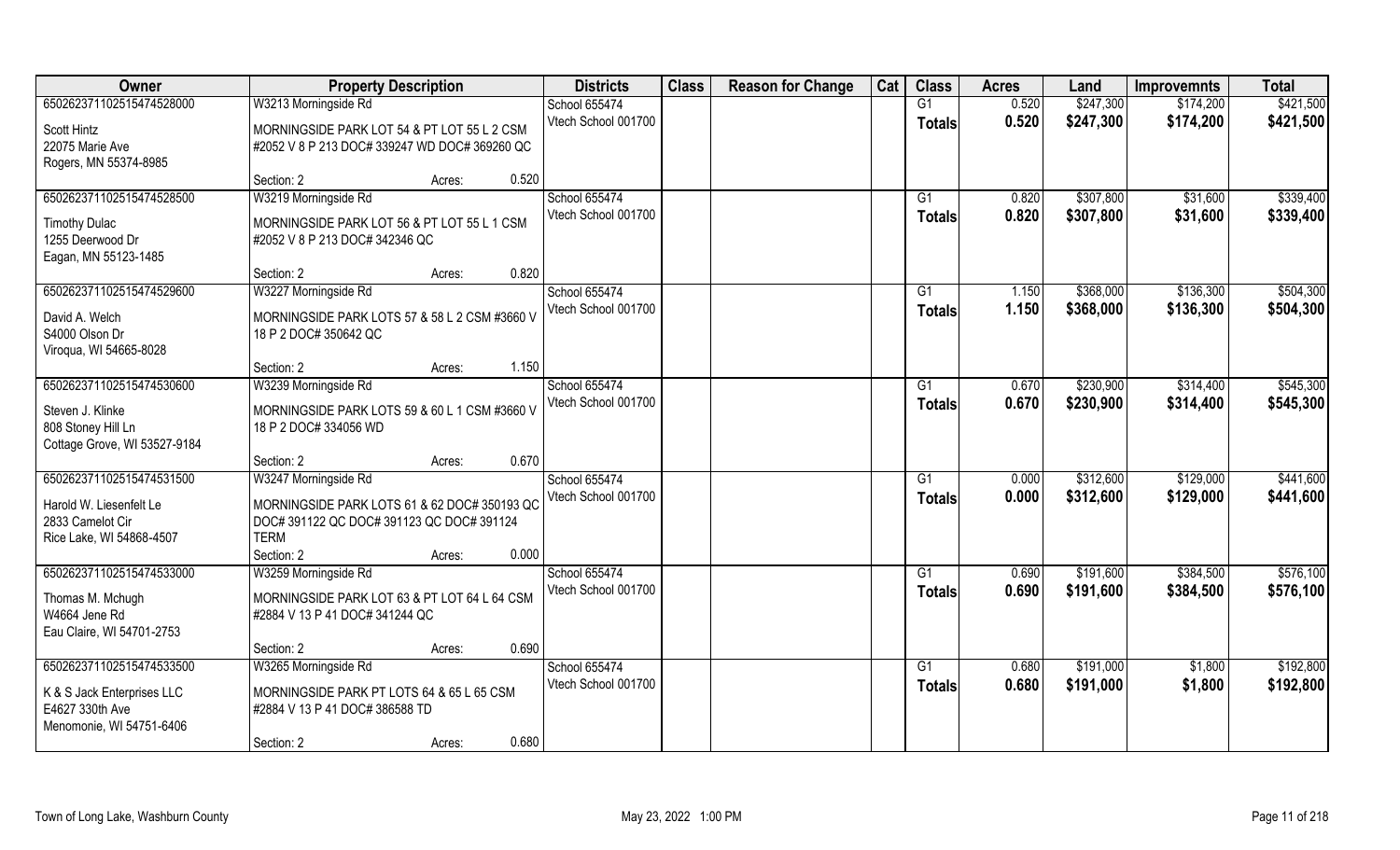| Owner                                                                                                 | <b>Property Description</b>                                                                |                 | <b>Districts</b>                     | <b>Class</b> | <b>Reason for Change</b> | Cat | <b>Class</b>        | <b>Acres</b>   | Land                   | <b>Improvemnts</b>     | <b>Total</b>           |
|-------------------------------------------------------------------------------------------------------|--------------------------------------------------------------------------------------------|-----------------|--------------------------------------|--------------|--------------------------|-----|---------------------|----------------|------------------------|------------------------|------------------------|
| 650262371102515474534000                                                                              | W3269 Morningside Dr                                                                       |                 | School 655474                        |              |                          |     | $\overline{G1}$     | 0.670          | \$191,000              | $\overline{50}$        | \$191,000              |
| Nordic Shark Management, LLC<br>957 Oakridge Ave<br>Shoreview, MN 55126-5943                          | MORNINGSIDE PARK LOT 66, PT LOTS 65 & 67 L 66<br>CSM #2884 V 13 P 41 DOC# 386274 TD        |                 | Vtech School 001700                  |              |                          |     | Totals              | 0.670          | \$191,000              | \$0                    | \$191,000              |
|                                                                                                       | Section: 2                                                                                 | 0.670<br>Acres: |                                      |              |                          |     |                     |                |                        |                        |                        |
| 650262371102515474535000                                                                              |                                                                                            |                 | School 655474<br>Vtech School 001700 |              |                          |     | G1<br><b>Totals</b> | 0.000<br>0.000 | \$99,000<br>\$99,000   | $\overline{50}$<br>\$0 | \$99,000<br>\$99,000   |
| H James Mcconkey Trust<br>1148 Xerxes Ave S<br>Minneapolis, MN 55405-2137                             | MORNINGSIDE PARK PT LOT 67 V 138 P 714 V 286 P<br>63 ROW V 357 P 674-675 QC V 399 P 179 QC |                 |                                      |              |                          |     |                     |                |                        |                        |                        |
|                                                                                                       | Section: 2                                                                                 | 0.000<br>Acres: |                                      |              |                          |     |                     |                |                        |                        |                        |
| 650262371102515474535500                                                                              | W3273 Morningside Rd                                                                       |                 | School 655474                        |              |                          |     | $\overline{G1}$     | 0.000          | \$131,900              | \$117,400              | \$249,300              |
| H James Mcconkey Trust<br>1148 Xerxes Ave S<br>Minneapolis, MN 55405-2137                             | MORNINGSIDE PARK LOT 68 V 138 P 714 V 286 P 63<br>ROW V 357 P 674-675 QC V 399 P 179 QC    |                 | Vtech School 001700                  |              |                          |     | <b>Totals</b>       | 0.000          | \$131,900              | \$117,400              | \$249,300              |
|                                                                                                       | Section: 2                                                                                 | 0.000<br>Acres: |                                      |              |                          |     |                     |                |                        |                        |                        |
| 650262371102515474536000                                                                              |                                                                                            |                 | School 655474                        |              |                          |     | G1                  | 0.000          | \$131,900              | $\frac{1}{20}$         | \$131,900              |
| H James Mcconkey Trust<br>1148 Xerxes Ave S<br>Minneapolis, MN 55405-2137                             | MORNINGSIDE PARK LOT 69 V 138 P 714 V 286 P 63<br>ROW V 357 P 674-675 QC V 399 P 179 QC    |                 | Vtech School 001700                  |              |                          |     | Totals              | 0.000          | \$131,900              | \$0                    | \$131,900              |
|                                                                                                       | Section: 2                                                                                 | 0.000<br>Acres: |                                      |              |                          |     |                     |                |                        |                        |                        |
| 650262371102515474536500<br>H James Mcconkey Trust<br>1148 Xerxes Ave S<br>Minneapolis, MN 55405-2137 | MORNINGSIDE PARK LOT 70 V 138 P 714 V 357 P<br>674-675 QC V 399 P 179 QC                   |                 | School 655474<br>Vtech School 001700 |              |                          |     | G1<br><b>Totals</b> | 0.000<br>0.000 | \$131,900<br>\$131,900 | $\sqrt[6]{30}$<br>\$0  | \$131,900<br>\$131,900 |
|                                                                                                       | Section: 2                                                                                 | 0.000<br>Acres: |                                      |              |                          |     |                     |                |                        |                        |                        |
| 650262371102515474537000<br>Deborah M. Mcintosh<br>N1152 County Hwy Md<br>Sarona, WI 54870-9260       | MORNINGSIDE PARK LOT 71 DOC# 391360 WD                                                     |                 | School 655474<br>Vtech School 001700 |              |                          |     | G1<br><b>Totals</b> | 0.000<br>0.000 | \$8,500<br>\$8,500     | \$0<br>\$0             | \$8,500<br>\$8,500     |
|                                                                                                       | Section: 2                                                                                 | 0.000<br>Acres: |                                      |              |                          |     |                     |                |                        |                        |                        |
| 650262371102515474537500                                                                              | W3294 Morningside Rd                                                                       |                 | School 655474                        |              |                          |     | $\overline{G1}$     | 0.000          | \$8,500                | \$190,100              | \$198,600              |
| Deborah M. Mcintosh<br>N1152 County Hwy Md<br>Sarona, WI 54870-9260                                   | MORNINGSIDE PARK LOT 72 DOC# 391360 WD                                                     |                 | Vtech School 001700                  |              |                          |     | Totals              | 0.000          | \$8,500                | \$190,100              | \$198,600              |
|                                                                                                       | Section: 2                                                                                 | 0.000<br>Acres: |                                      |              |                          |     |                     |                |                        |                        |                        |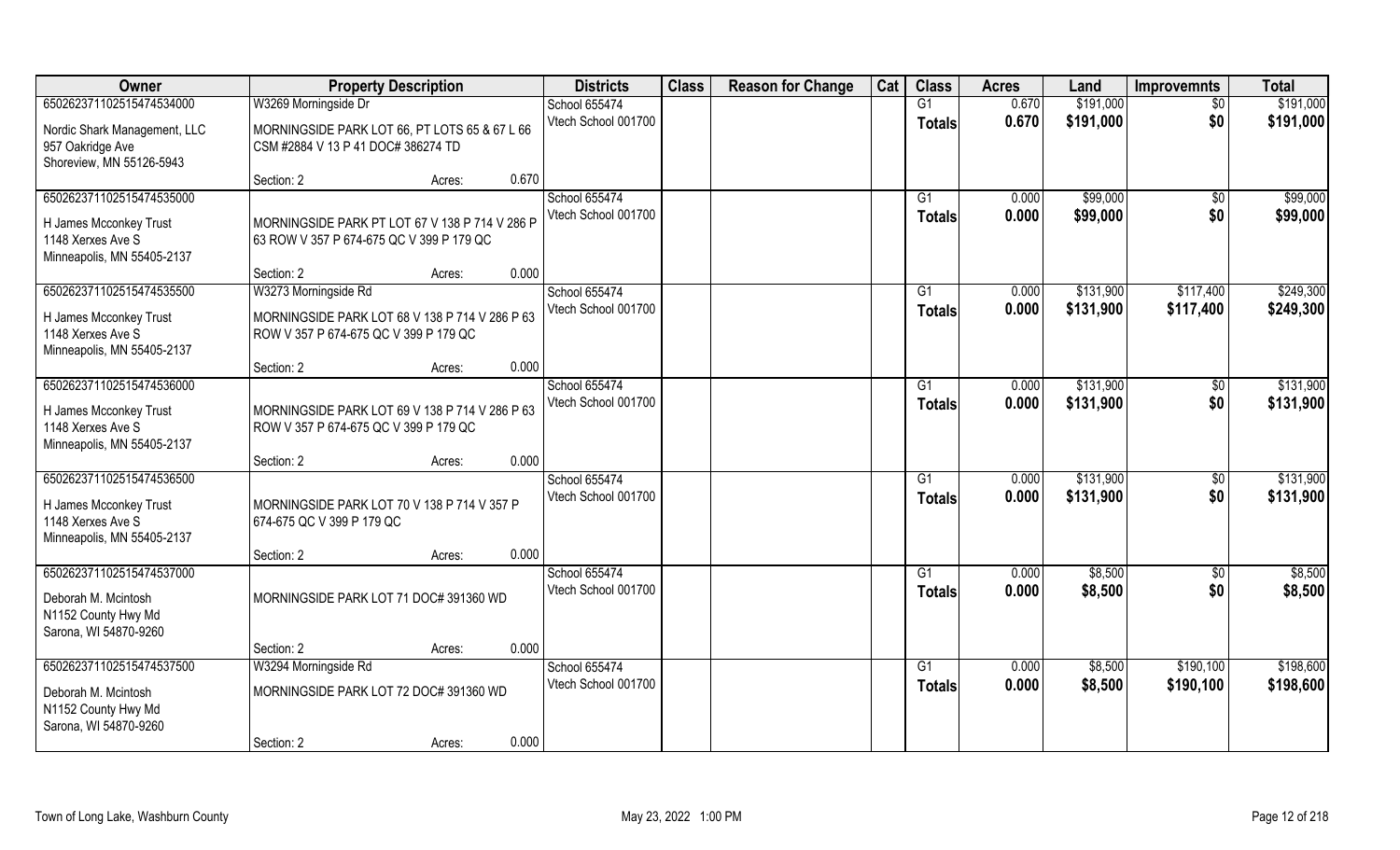| Owner                                                                                           | <b>Property Description</b>                                                                      | <b>Districts</b>                     | <b>Class</b> | <b>Reason for Change</b> | Cat | <b>Class</b>             | <b>Acres</b>   | Land                 | <b>Improvemnts</b>     | <b>Total</b>           |
|-------------------------------------------------------------------------------------------------|--------------------------------------------------------------------------------------------------|--------------------------------------|--------------|--------------------------|-----|--------------------------|----------------|----------------------|------------------------|------------------------|
| 650262371102515474538000                                                                        |                                                                                                  | School 655474                        |              |                          |     | G1                       | 0.000          | \$8,500              | $\overline{50}$        | \$8,500                |
| Deborah M. Mcintosh<br>N1152 County Hwy Md<br>Sarona, WI 54870-9260                             | MORNINGSIDE PARK LOT 73 DOC# 391360 WD                                                           | Vtech School 001700                  |              |                          |     | <b>Totals</b>            | 0.000          | \$8,500              | \$0                    | \$8,500                |
|                                                                                                 | 0.000<br>Section: 2<br>Acres:                                                                    |                                      |              |                          |     |                          |                |                      |                        |                        |
| 650262371102515474538500<br>Deborah M. Mcintosh<br>N1152 County Hwy Md<br>Sarona, WI 54870-9260 | MORNINGSIDE PARK LOT 74 DOC# 391360 WD                                                           | School 655474<br>Vtech School 001700 |              |                          |     | G <sub>1</sub><br>Totals | 0.000<br>0.000 | \$8,500<br>\$8,500   | \$0<br>\$0             | \$8,500<br>\$8,500     |
|                                                                                                 | 0.000<br>Section: 2<br>Acres:                                                                    |                                      |              |                          |     |                          |                |                      |                        |                        |
| 650262371102515474539000                                                                        |                                                                                                  | School 655474                        |              |                          |     | G1                       | 0.000          | \$7,700              | $\sqrt[6]{3}$          | \$7,700                |
| <b>Richard Dahle</b><br>PO Box 123<br>Clear Lake, WI 54005-0123                                 | MORNINGSIDE PARK LOT 75 DOC# 318182 WD<br><b>DOC#391555 TOD</b>                                  | Vtech School 001700                  |              |                          |     | <b>Totals</b>            | 0.000          | \$7,700              | \$0                    | \$7,700                |
|                                                                                                 | 0.000<br>Section: 2<br>Acres:                                                                    |                                      |              |                          |     |                          |                |                      |                        |                        |
| 650262371102515474539500                                                                        |                                                                                                  | School 655474                        |              |                          |     | G <sub>1</sub>           | 0.000          | \$7,700              | \$0                    | \$7,700                |
| <b>Richard Dahle</b><br>PO Box 123<br>Clear Lake, WI 54005-0123                                 | MORNINGSIDE PARK LOT 76 DOC# 318182 WD<br><b>DOC#391555 TOD</b>                                  | Vtech School 001700                  |              |                          |     | <b>Totals</b>            | 0.000          | \$7,700              | \$0                    | \$7,700                |
|                                                                                                 | 0.000<br>Section: 2<br>Acres:                                                                    |                                      |              |                          |     |                          |                |                      |                        |                        |
| 650262371102515474540000<br><b>Richard Dahle</b><br>PO Box 123<br>Clear Lake, WI 54005-0123     | W3274 Morningside Rd<br>MORNINGSIDE PARK LOT 77 V 286 P 71 ROW DOC#<br>314572 WD DOC# 391555 TOD | School 655474<br>Vtech School 001700 |              |                          |     | G1<br><b>Totals</b>      | 0.000<br>0.000 | \$11,300<br>\$11,300 | \$136,300<br>\$136,300 | \$147,600<br>\$147,600 |
|                                                                                                 | 0.000<br>Section: 2<br>Acres:                                                                    |                                      |              |                          |     |                          |                |                      |                        |                        |
| 650262371102515474540500                                                                        |                                                                                                  | School 655474                        |              |                          |     | G <sub>1</sub>           | 0.000          | \$8,500              | \$0                    | \$8,500                |
| <b>Richard Dahle</b><br>PO Box 123<br>Clear Lake, WI 54005-0123                                 | MORNINGSIDE PARK LOT 78 V 286 P 71 ROW DOC#<br>314572 WD DOC# 391555 TOD                         | Vtech School 001700                  |              |                          |     | <b>Totals</b>            | 0.000          | \$8,500              | \$0                    | \$8,500                |
|                                                                                                 | 0.000<br>Section: 2<br>Acres:                                                                    |                                      |              |                          |     |                          |                |                      |                        |                        |
| 650262371102515474541000<br>Richard E. Dahle<br>PO Box 123<br>Clear Lake, WI 54005-0123         | MORNINGSIDE PARK LOT 79 DOC# 321668 WD<br>DOC# 391555 TOD                                        | School 655474<br>Vtech School 001700 |              |                          |     | G1<br><b>Totals</b>      | 0.000<br>0.000 | \$8,500<br>\$8,500   | $\overline{50}$<br>\$0 | \$8,500<br>\$8,500     |
|                                                                                                 | 0.000<br>Section: 2<br>Acres:                                                                    |                                      |              |                          |     |                          |                |                      |                        |                        |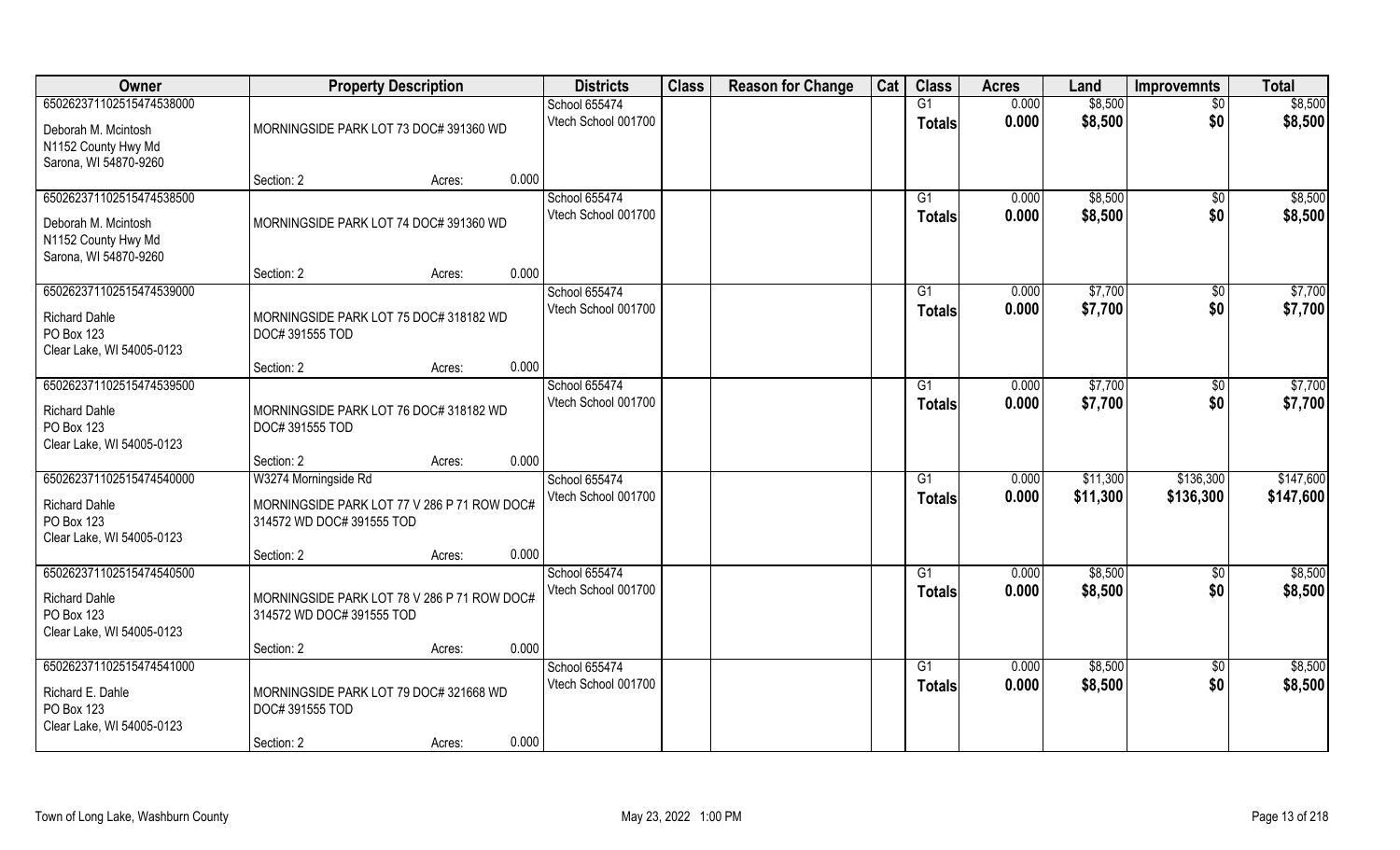| Owner                                                                                           | <b>Property Description</b>                                                               | <b>Districts</b>                     | <b>Class</b> | <b>Reason for Change</b> | Cat | <b>Class</b>                     | <b>Acres</b>   | Land               | <b>Improvemnts</b>     | <b>Total</b>           |
|-------------------------------------------------------------------------------------------------|-------------------------------------------------------------------------------------------|--------------------------------------|--------------|--------------------------|-----|----------------------------------|----------------|--------------------|------------------------|------------------------|
| 650262371102515474541500                                                                        |                                                                                           | School 655474                        |              |                          |     | G1                               | 0.000          | \$8,500            | $\overline{50}$        | \$8,500                |
| Daniel E. Edge<br>415 Boulavard Ave<br>Belleville, WI 53508-9130                                | MORNINGSIDE PARK LOT 80 DOC# 332945 WD<br>DOC#336694 TOD                                  | Vtech School 001700                  |              |                          |     | <b>Totals</b>                    | 0.000          | \$8,500            | \$0                    | \$8,500                |
|                                                                                                 | 0.000<br>Section: 2<br>Acres:                                                             |                                      |              |                          |     |                                  |                |                    |                        |                        |
| 650262371102515474542000<br>Daniel E. Edge<br>415 Boulavard Ave<br>Belleville, WI 53508-9130    | MORNINGSIDE PARK LOT 81 DOC# 332945 WD<br>DOC#336694 TOD                                  | School 655474<br>Vtech School 001700 |              |                          |     | G1<br><b>Totals</b>              | 0.000<br>0.000 | \$8,500<br>\$8,500 | \$0<br>\$0             | \$8,500<br>\$8,500     |
|                                                                                                 | 0.000<br>Section: 2<br>Acres:                                                             |                                      |              |                          |     |                                  |                |                    |                        |                        |
| 650262371102515474542500<br>Daniel E. Edge<br>415 Boulavard Ave<br>Belleville, WI 53508-9130    | W3262 Morningside Rd<br>MORNINGSIDE PARK LOT 82 DOC# 332945 WD<br>DOC#336694 TOD          | School 655474<br>Vtech School 001700 |              |                          |     | G1<br><b>Totals</b>              | 0.000<br>0.000 | \$8,500<br>\$8,500 | \$139,600<br>\$139,600 | \$148,100<br>\$148,100 |
|                                                                                                 | 0.000<br>Section: 2<br>Acres:                                                             |                                      |              |                          |     |                                  |                |                    |                        |                        |
| 650262371102515474543000<br>Scott Hintz<br>22075 Marie Ave<br>Rogers, MN 55374-8985             | W3258 Morningside Rd<br>MORNINGSIDE PARK LOT 83 V 286 P 71 ROW DOC#<br>389481 WD          | School 655474<br>Vtech School 001700 |              |                          |     | G1<br><b>Totals</b>              | 0.000<br>0.000 | \$8,500<br>\$8,500 | \$10,700<br>\$10,700   | \$19,200<br>\$19,200   |
|                                                                                                 | 0.000<br>Section: 2<br>Acres:                                                             |                                      |              |                          |     |                                  |                |                    |                        |                        |
| 650262371102515474543500<br>Scott Hintz<br>22075 Marie Ave<br>Rogers, MN 55374-8985             | MORNINGSIDE PARK LOT 84 V 286 P 71 ROW DOC#<br>389481 WD                                  | School 655474<br>Vtech School 001700 |              |                          |     | G1<br>Totals                     | 0.000<br>0.000 | \$8,500<br>\$8,500 | $\sqrt[6]{30}$<br>\$0  | \$8,500<br>\$8,500     |
|                                                                                                 | 0.000<br>Section: 2<br>Acres:                                                             |                                      |              |                          |     |                                  |                |                    |                        |                        |
| 650262371102515474544000<br>Hayen Family Trust<br>W3200 Morningside Rd<br>Sarona, WI 54870-9276 | MORNINGSIDE PARK LOT 85 V 286 P 69 R/W DOC#<br>346994 QC                                  | School 655474<br>Vtech School 001700 |              |                          |     | $\overline{G1}$<br><b>Totals</b> | 0.000<br>0.000 | \$3,800<br>\$3,800 | $\sqrt{$0}$<br>\$0     | \$3,800<br>\$3,800     |
|                                                                                                 | 0.000<br>Section: 2<br>Acres:                                                             |                                      |              |                          |     |                                  |                |                    |                        |                        |
| 650262371102515474544500<br>Hayen Family Trust<br>W3200 Morningside Rd<br>Sarona, WI 54870-9276 | MORNINGSIDE PARK LOT 86 V 286 P 69 R/W DOC#<br>346994 QC<br>0.000<br>Section: 2<br>Acres: | School 655474<br>Vtech School 001700 |              |                          |     | G1<br><b>Totals</b>              | 0.000<br>0.000 | \$3,800<br>\$3,800 | \$0<br>\$0             | \$3,800<br>\$3,800     |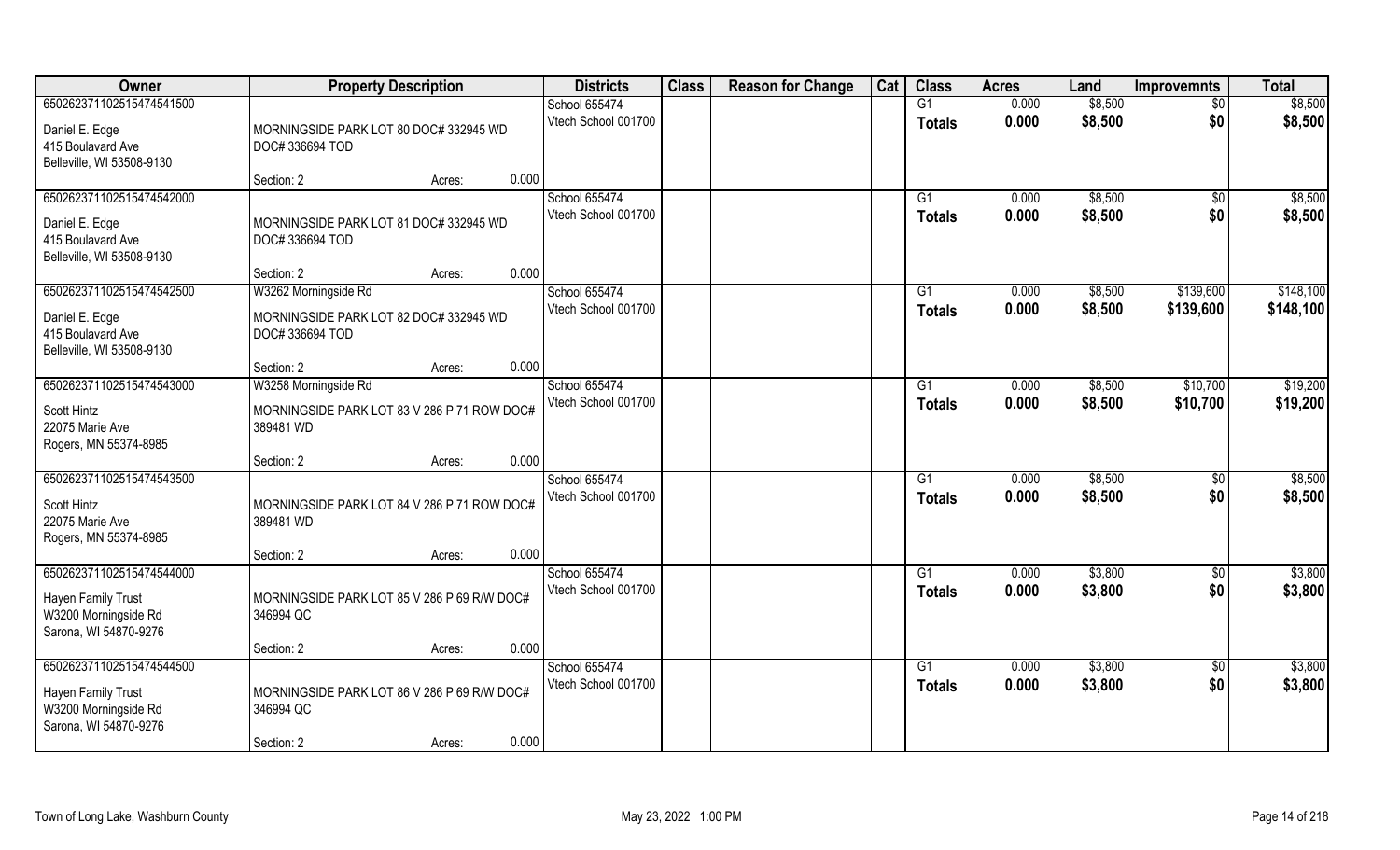| Owner                                                                                                | <b>Property Description</b>                                                                | <b>Districts</b>                     | <b>Class</b> | <b>Reason for Change</b> | Cat | <b>Class</b>                    | <b>Acres</b>   | Land               | <b>Improvemnts</b>     | <b>Total</b>         |
|------------------------------------------------------------------------------------------------------|--------------------------------------------------------------------------------------------|--------------------------------------|--------------|--------------------------|-----|---------------------------------|----------------|--------------------|------------------------|----------------------|
| 650262371102515474545000                                                                             |                                                                                            | School 655474                        |              |                          |     | G1                              | 0.000          | \$4,000            | $\overline{50}$        | \$4,000              |
| Hayen Family Trust<br>W3200 Morningside Rd<br>Sarona, WI 54870-9276                                  | MORNINGSIDE PARK LOT 87 V 286 P 69 R/W DOC#<br>346994 QC                                   | Vtech School 001700                  |              |                          |     | <b>Totals</b>                   | 0.000          | \$4,000            | \$0                    | \$4,000              |
|                                                                                                      | 0.000<br>Section: 2<br>Acres:                                                              |                                      |              |                          |     |                                 |                |                    |                        |                      |
| 650262371102515474545500<br>Hayen Family Trust<br>W3200 Morningside Rd<br>Sarona, WI 54870-9276      | MORNINGSIDE PARK LOT 88 V 286 P 69 R/W DOC#<br>346994 QC                                   | School 655474<br>Vtech School 001700 |              |                          |     | G <sub>1</sub><br>Totals        | 0.000<br>0.000 | \$4,000<br>\$4,000 | \$0<br>\$0             | \$4,000<br>\$4,000   |
|                                                                                                      | 0.000<br>Section: 2<br>Acres:                                                              |                                      |              |                          |     |                                 |                |                    |                        |                      |
| 650262371102515474546000<br>Hayen Family Trust<br>W3200 Morningside Rd<br>Sarona, WI 54870-9276      | W3200 Morningside Rd<br>MORNINGSIDE PARK LOT 89 V 286 P 69 R/W DOC#<br>346994 QC           | School 655474<br>Vtech School 001700 |              |                          |     | G1<br><b>Totals</b>             | 0.000<br>0.000 | \$8,500<br>\$8,500 | \$89,300<br>\$89,300   | \$97,800<br>\$97,800 |
|                                                                                                      | 0.000<br>Section: 2<br>Acres:                                                              |                                      |              |                          |     |                                 |                |                    |                        |                      |
| 650262371102515474546500<br>Hayen Family Trust<br>W3200 Morningside Rd                               | W3200 Morningside Rd<br>MORNINGSIDE PARK LOT 90 V 286 P 69 R/W DOC#<br>346994 QC           | School 655474<br>Vtech School 001700 |              |                          |     | G <sub>1</sub><br><b>Totals</b> | 0.000<br>0.000 | \$8,500<br>\$8,500 | \$22,900<br>\$22,900   | \$31,400<br>\$31,400 |
| Sarona, WI 54870-9276                                                                                | 0.000<br>Section: 2<br>Acres:                                                              |                                      |              |                          |     |                                 |                |                    |                        |                      |
| 650262371102515474547000<br>Hayen Family Trust<br>W3200 Morningside Rd<br>Sarona, WI 54870-9276      | MORNINGSIDE PARK LOT 91 V 286 P 69 R/W DOC#<br>346994 QC                                   | School 655474<br>Vtech School 001700 |              |                          |     | G1<br><b>Totals</b>             | 0.000<br>0.000 | \$3,600<br>\$3,600 | \$0<br>\$0             | \$3,600<br>\$3,600   |
|                                                                                                      | 0.000<br>Section: 2<br>Acres:                                                              |                                      |              |                          |     |                                 |                |                    |                        |                      |
| 650262371102515474547500<br>Hayen Family Trust<br>W3200 Morningside Rd<br>Sarona, WI 54870-9276      | MORNINGSIDE PARK LOT 92 V 286 P 69 R/W DOC#<br>346994 QC                                   | School 655474<br>Vtech School 001700 |              |                          |     | G1<br><b>Totals</b>             | 0.000<br>0.000 | \$3,600<br>\$3,600 | \$0<br>\$0             | \$3,600<br>\$3,600   |
|                                                                                                      | 0.000<br>Section: 2<br>Acres:                                                              |                                      |              |                          |     |                                 |                |                    |                        |                      |
| 650262371102515474548000<br>Robert T Sawchuk Trust<br>2904 W Owasso Blvd<br>Roseville, MN 55113-2159 | MORNINGSIDE PARK LOT 93 V 286 P 688 ROW DOC#<br>400673 WD<br>0.000<br>Section: 2<br>Acres: | School 655474<br>Vtech School 001700 |              |                          |     | G1<br>Totals                    | 0.000<br>0.000 | \$3,200<br>\$3,200 | $\overline{50}$<br>\$0 | \$3,200<br>\$3,200   |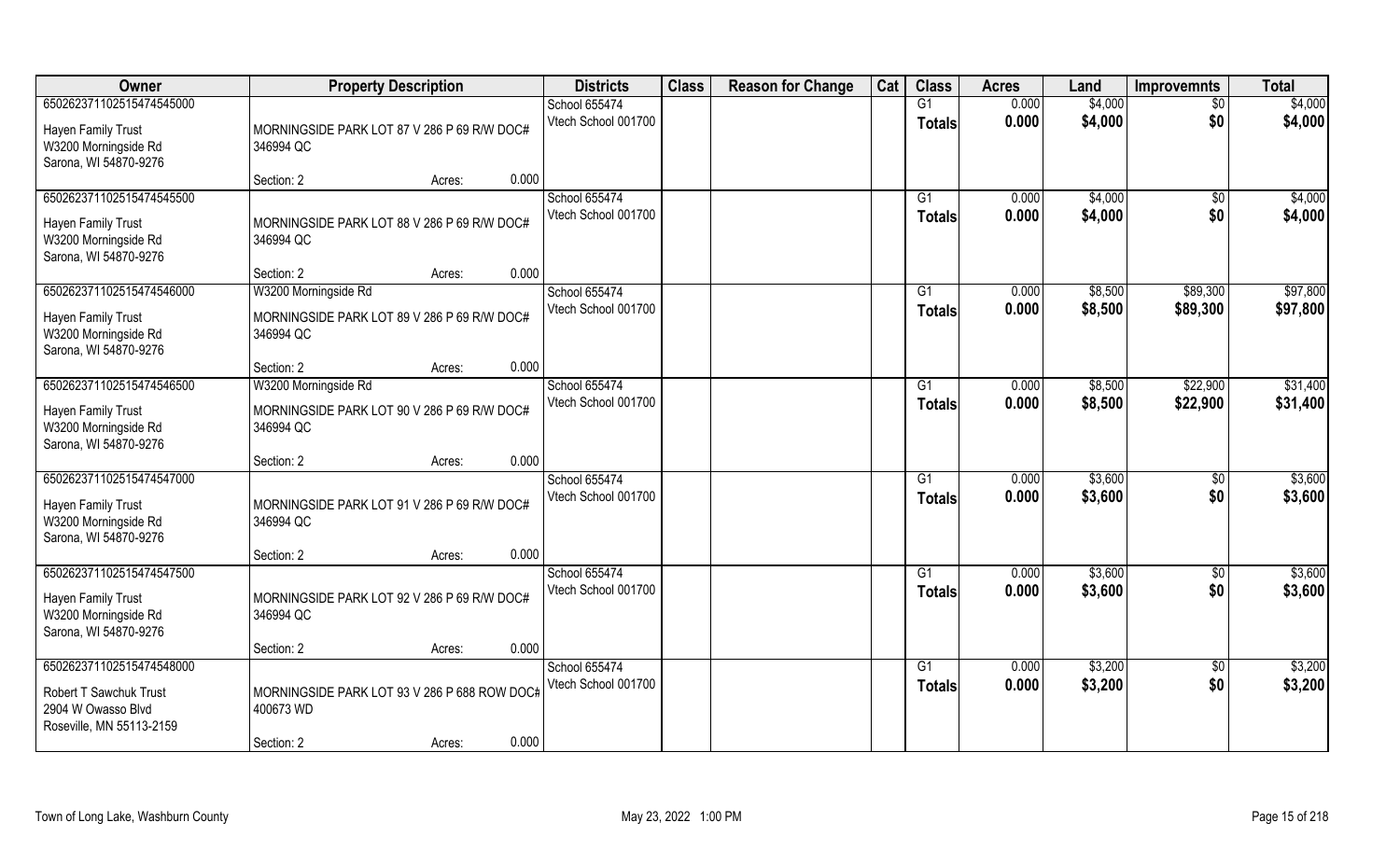| Owner                                                                                                       | <b>Property Description</b>                                                       | <b>Districts</b>                     | <b>Class</b> | <b>Reason for Change</b> | Cat | <b>Class</b>        | <b>Acres</b>   | Land               | <b>Improvemnts</b>    | <b>Total</b>       |
|-------------------------------------------------------------------------------------------------------------|-----------------------------------------------------------------------------------|--------------------------------------|--------------|--------------------------|-----|---------------------|----------------|--------------------|-----------------------|--------------------|
| 650262371102515474548500                                                                                    |                                                                                   | School 655474                        |              |                          |     | $\overline{G1}$     | 0.000          | \$3,200            | $\overline{50}$       | \$3,200            |
| <b>Robert T Sawchuk Trust</b><br>2904 W Owasso Blvd<br>Roseville, MN 55113-2159                             | MORNINGSIDE PARK LOT 94 DOC# 400673 WD V 286<br>P 688 ROW                         | Vtech School 001700                  |              |                          |     | <b>Totals</b>       | 0.000          | \$3,200            | \$0                   | \$3,200            |
|                                                                                                             | 0.000<br>Section: 2<br>Acres:                                                     |                                      |              |                          |     |                     |                |                    |                       |                    |
| 650262371102515474549000<br><b>Robert T Sawchuk Trust</b><br>2904 W Owasso Blvd<br>Roseville, MN 55113-2159 | MORNINGSIDE PARK LOT 95 DOC# 400673 WD V 286<br>P 688 ROW                         | School 655474<br>Vtech School 001700 |              |                          |     | G1<br><b>Totals</b> | 0.000<br>0.000 | \$3,200<br>\$3,200 | \$0<br>\$0            | \$3,200<br>\$3,200 |
|                                                                                                             | 0.000<br>Section: 2<br>Acres:                                                     |                                      |              |                          |     |                     |                |                    |                       |                    |
| 650262371102515474549500                                                                                    |                                                                                   | School 655474<br>Vtech School 001700 |              |                          |     | G1<br><b>Totals</b> | 0.000<br>0.000 | \$3,200<br>\$3,200 | $\sqrt[6]{30}$<br>\$0 | \$3,200<br>\$3,200 |
| <b>Robert T Sawchuk Trust</b><br>2904 W Owasso Blvd<br>Roseville, MN 55113-2159                             | MORNINGSIDE PARK LOT 96 DOC# 400673 WD V 286<br>P 688 ROW                         |                                      |              |                          |     |                     |                |                    |                       |                    |
|                                                                                                             | 0.000<br>Section: 2<br>Acres:                                                     |                                      |              |                          |     |                     |                |                    |                       |                    |
| 650262371102515474550000<br><b>Robert T Sawchuk Trust</b><br>2904 W Owasso Blvd<br>Roseville, MN 55113-2159 | MORNINGSIDE PARK LOT 97 V 286 P 65 ROW DOC#<br>400673 WD                          | School 655474<br>Vtech School 001700 |              |                          |     | G1<br><b>Totals</b> | 0.000<br>0.000 | \$3,200<br>\$3,200 | \$0<br>\$0            | \$3,200<br>\$3,200 |
|                                                                                                             | 0.000<br>Section: 2<br>Acres:                                                     |                                      |              |                          |     |                     |                |                    |                       |                    |
| 650262371102515474550500<br><b>Robert T Sawchuk Trust</b><br>2904 W Owasso Blvd<br>Roseville, MN 55113-2159 | MORNINGSIDE PARK LOT 98 V 286 P 65 ROW DOC#<br>400673 WD                          | School 655474<br>Vtech School 001700 |              |                          |     | G1<br><b>Totals</b> | 0.000<br>0.000 | \$3,200<br>\$3,200 | \$0<br>\$0            | \$3,200<br>\$3,200 |
|                                                                                                             | 0.000<br>Section: 2<br>Acres:                                                     |                                      |              |                          |     |                     |                |                    |                       |                    |
| 650262371102515474551000<br><b>Robert T Sawchuk Trust</b><br>2904 W Owasso Blvd<br>Roseville, MN 55113-2159 | MORNINGSIDE PARK LOT 99 V 286 P 65 ROW DOC#<br>400673 WD                          | School 655474<br>Vtech School 001700 |              |                          |     | G1<br><b>Totals</b> | 0.000<br>0.000 | \$3,200<br>\$3,200 | \$0<br>\$0            | \$3,200<br>\$3,200 |
|                                                                                                             | 0.000<br>Section: 2<br>Acres:                                                     |                                      |              |                          |     |                     |                |                    |                       |                    |
| 650262371102515474551500<br><b>Robert T Sawchuk Trust</b><br>2904 W Owasso Blvd<br>Roseville, MN 55113-2159 | W3156 Morningside Rd<br>MORNINGSIDE PARK LOT 100 V 286 P 66 ROW DOC#<br>400673 WD | School 655474<br>Vtech School 001700 |              |                          |     | G1<br><b>Totals</b> | 0.000<br>0.000 | \$3,200<br>\$3,200 | $\sqrt{6}$<br>\$0     | \$3,200<br>\$3,200 |
|                                                                                                             | 0.000<br>Section: 2<br>Acres:                                                     |                                      |              |                          |     |                     |                |                    |                       |                    |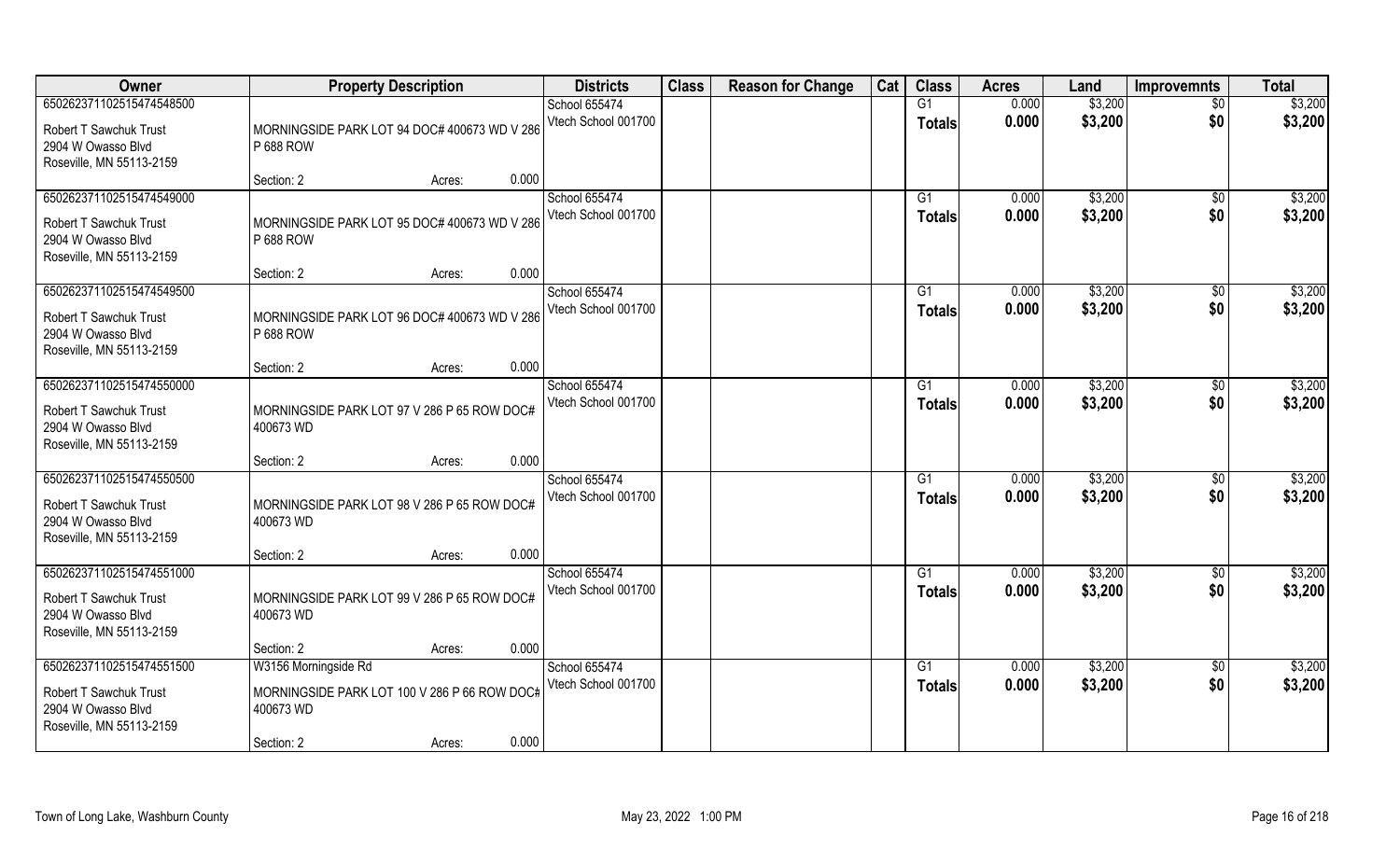| Owner                                                                                                       | <b>Property Description</b>                                                                | <b>Districts</b>                     | <b>Class</b> | <b>Reason for Change</b> | Cat | <b>Class</b>             | <b>Acres</b>   | Land               | <b>Improvemnts</b>     | <b>Total</b>       |
|-------------------------------------------------------------------------------------------------------------|--------------------------------------------------------------------------------------------|--------------------------------------|--------------|--------------------------|-----|--------------------------|----------------|--------------------|------------------------|--------------------|
| 650262371102515474552000                                                                                    |                                                                                            | School 655474                        |              |                          |     | $\overline{G1}$          | 0.000          | \$3,200            | $\overline{50}$        | \$3,200            |
| <b>Robert T Sawchuk Trust</b><br>2904 W Owasso Blvd<br>Roseville, MN 55113-2159                             | MORNINGSIDE PARK LOT 101 V 286 P 66 ROW DOC#<br>400673 WD                                  | Vtech School 001700                  |              |                          |     | <b>Totals</b>            | 0.000          | \$3,200            | \$0                    | \$3,200            |
|                                                                                                             | 0.000<br>Section: 2<br>Acres:                                                              |                                      |              |                          |     |                          |                |                    |                        |                    |
| 650262371102515474552500<br><b>Robert T Sawchuk Trust</b><br>2904 W Owasso Blvd<br>Roseville, MN 55113-2159 | MORNINGSIDE PARK LOT 102 DOC# 400673 WD                                                    | School 655474<br>Vtech School 001700 |              |                          |     | G <sub>1</sub><br>Totals | 0.000<br>0.000 | \$3,200<br>\$3,200 | \$0<br>\$0             | \$3,200<br>\$3,200 |
|                                                                                                             | 0.000<br>Section: 2<br>Acres:                                                              |                                      |              |                          |     |                          |                |                    |                        |                    |
| 650262371102515474553000<br>Steven Bieloh<br>10995 1st Ave N<br>Plymouth, MN 55441-4687                     | MORNINGSIDE PARK LOT 103 V 413 P 201 WD DOC#<br>337005 QC                                  | School 655474<br>Vtech School 001700 |              |                          |     | G1<br><b>Totals</b>      | 0.000<br>0.000 | \$3,200<br>\$3,200 | $\sqrt[6]{3}$<br>\$0   | \$3,200<br>\$3,200 |
|                                                                                                             | 0.000<br>Section: 2<br>Acres:                                                              |                                      |              |                          |     |                          |                |                    |                        |                    |
| 650262371102515474553500<br>Steven Bieloh<br>10995 1st Ave N<br>Plymouth, MN 55441-4687                     | MORNINGSIDE PARK LOT 104 V 413 P 201 WD DOC#<br>337005 QC                                  | School 655474<br>Vtech School 001700 |              |                          |     | G1<br><b>Totals</b>      | 0.000<br>0.000 | \$8,500<br>\$8,500 | $\sqrt[6]{}$<br>\$0    | \$8,500<br>\$8,500 |
|                                                                                                             | 0.000<br>Section: 2<br>Acres:                                                              |                                      |              |                          |     |                          |                |                    |                        |                    |
| 650262371102515474554000<br>Steven Bieloh<br>10995 1st Ave N<br>Plymouth, MN 55441-4687                     | MORNINGSIDE PARK LOT 105 V 413 P 201 WD DOC#<br>337005 QC                                  | School 655474<br>Vtech School 001700 |              |                          |     | G1<br><b>Totals</b>      | 0.000<br>0.000 | \$8,500<br>\$8,500 | $\sqrt[6]{30}$<br>\$0  | \$8,500<br>\$8,500 |
|                                                                                                             | 0.000<br>Section: 2<br>Acres:                                                              |                                      |              |                          |     |                          |                |                    |                        |                    |
| 650262371102515474554500<br>Steven Bieloh<br>10995 1st Ave N<br>Plymouth, MN 55441-4687                     | MORNINGSIDE PARK LOT 106 V 413 P 201 WD DOC#<br>337005 QC                                  | School 655474<br>Vtech School 001700 |              |                          |     | G1<br><b>Totals</b>      | 0.000<br>0.000 | \$3,200<br>\$3,200 | \$0<br>\$0             | \$3,200<br>\$3,200 |
|                                                                                                             | 0.000<br>Section: 2<br>Acres:                                                              |                                      |              |                          |     |                          |                |                    |                        |                    |
| 650262371102515474555000<br>Steven Bieloh<br>10995 1st Ave N<br>Plymouth, MN 55441-4687                     | MORNINGSIDE PARK LOT 107 V 413 P 201 WD DOC#<br>337005 QC<br>0.000<br>Section: 2<br>Acres: | School 655474<br>Vtech School 001700 |              |                          |     | G1<br><b>Totals</b>      | 0.000<br>0.000 | \$3,200<br>\$3,200 | $\overline{50}$<br>\$0 | \$3,200<br>\$3,200 |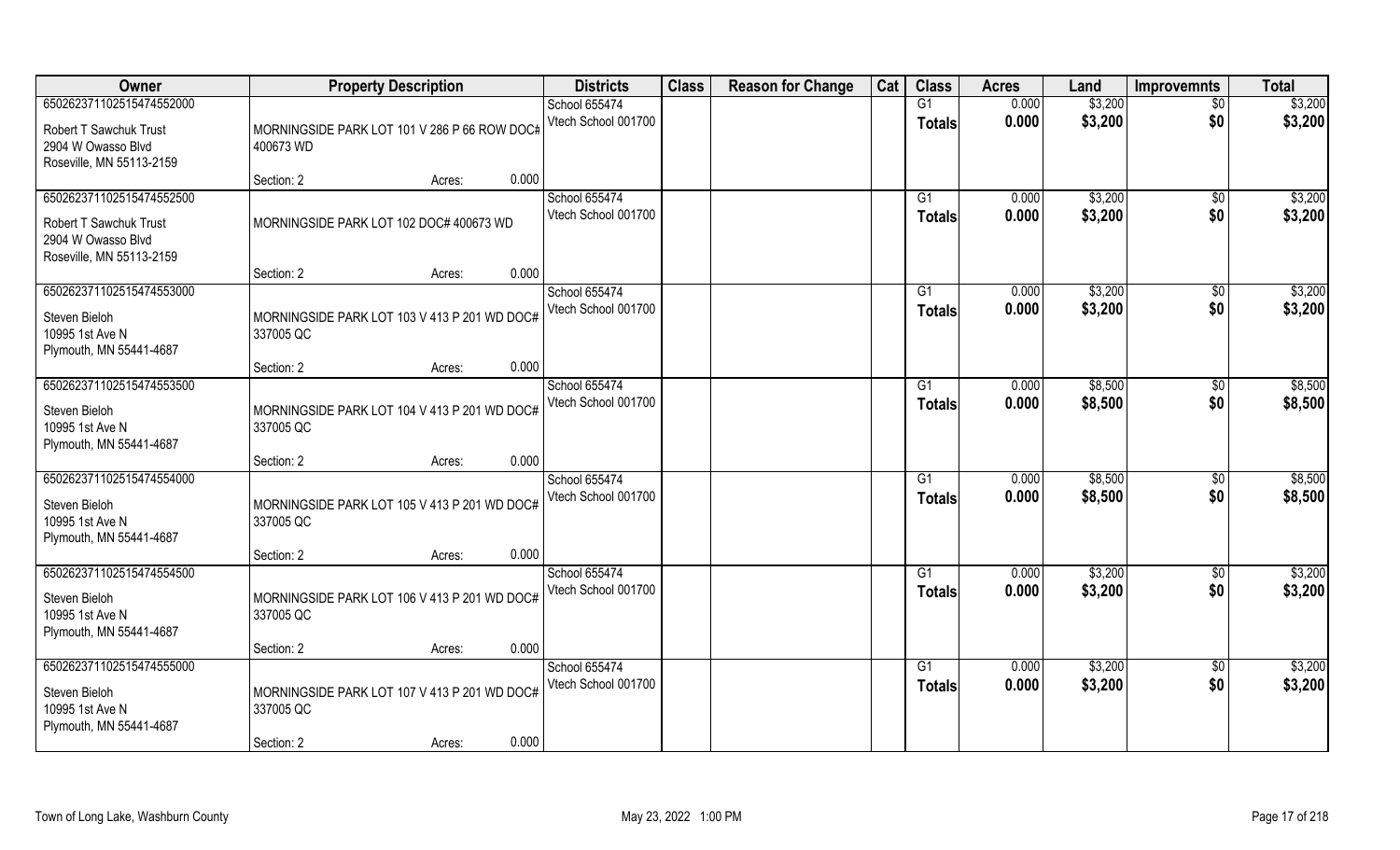| Owner                                                                                   | <b>Property Description</b>                                                                                | <b>Districts</b>                     | <b>Class</b> | <b>Reason for Change</b> | Cat | <b>Class</b>                    | <b>Acres</b>   | Land               | <b>Improvemnts</b>     | <b>Total</b>       |
|-----------------------------------------------------------------------------------------|------------------------------------------------------------------------------------------------------------|--------------------------------------|--------------|--------------------------|-----|---------------------------------|----------------|--------------------|------------------------|--------------------|
| 650262371102515474555500                                                                |                                                                                                            | School 655474                        |              |                          |     | G1                              | 0.000          | \$3,200            | \$0                    | \$3,200            |
| Steven Bieloh<br>10995 1st Ave N<br>Plymouth, MN 55441-4687                             | MORNINGSIDE PARK LOT 108 V 413 P 201 WD DOC#<br>337005 QC                                                  | Vtech School 001700                  |              |                          |     | <b>Totals</b>                   | 0.000          | \$3,200            | \$0                    | \$3,200            |
|                                                                                         | 0.000<br>Section: 2<br>Acres:                                                                              |                                      |              |                          |     |                                 |                |                    |                        |                    |
| 650262371102515474556000<br>Steven Bieloh<br>10995 1st Ave N<br>Plymouth, MN 55441-4687 | MORNINGSIDE PARK LOT 109 V 286 P 687 ROW V<br>413 P 201 WD DOC# 337005 QC                                  | School 655474<br>Vtech School 001700 |              |                          |     | G <sub>1</sub><br>Totals        | 0.000<br>0.000 | \$3,200<br>\$3,200 | \$0<br>\$0             | \$3,200<br>\$3,200 |
|                                                                                         | 0.000<br>Section: 2<br>Acres:                                                                              |                                      |              |                          |     |                                 |                |                    |                        |                    |
| 650262371102515474556500<br>Steven Bieloh<br>10995 1st Ave N<br>Plymouth, MN 55441-4687 | MORNINGSIDE PARK LOT 110 V 286 P 687 ROW V<br>413 P 201 WD DOC# 337005 QC                                  | School 655474<br>Vtech School 001700 |              |                          |     | G <sub>1</sub><br><b>Totals</b> | 0.000<br>0.000 | \$3,200<br>\$3,200 | $\sqrt{6}$<br>\$0      | \$3,200<br>\$3,200 |
|                                                                                         | 0.000<br>Section: 2<br>Acres:                                                                              |                                      |              |                          |     |                                 |                |                    |                        |                    |
| 650262371102515474557000<br>Steven Bieloh<br>10995 1st Ave N<br>Plymouth, MN 55441-4687 | MORNINGSIDE PARK LOT 111 V 286 P 687 ROW V<br>413 P 201 WD DOC# 337005 QC                                  | School 655474<br>Vtech School 001700 |              |                          |     | G <sub>1</sub><br><b>Totals</b> | 0.000<br>0.000 | \$3,200<br>\$3,200 | \$0<br>\$0             | \$3,200<br>\$3,200 |
|                                                                                         | 0.000<br>Section: 2<br>Acres:                                                                              |                                      |              |                          |     |                                 |                |                    |                        |                    |
| 650262371102515474557500<br>Steven Bieloh<br>10995 1st Ave N<br>Plymouth, MN 55441-4687 | MORNINGSIDE PARK LOT 112 V 286 P 687 ROW V<br>413 P 201 WD DOC#337005 QC<br>0.000<br>Section: 2<br>Acres:  | School 655474<br>Vtech School 001700 |              |                          |     | G1<br><b>Totals</b>             | 0.000<br>0.000 | \$3,200<br>\$3,200 | $\sqrt[6]{30}$<br>\$0  | \$3,200<br>\$3,200 |
| 650262371102515474558000                                                                |                                                                                                            | School 655474                        |              |                          |     | G <sub>1</sub>                  | 0.000          | \$3,200            | \$0                    | \$3,200            |
| Steven Bieloh<br>10995 1st Ave N<br>Plymouth, MN 55441-4687                             | MORNINGSIDE PARK LOT 113 V 286 P 687 ROW V<br>413 P 201 WD DOC#337005 QC                                   | Vtech School 001700                  |              |                          |     | <b>Totals</b>                   | 0.000          | \$3,200            | \$0                    | \$3,200            |
|                                                                                         | 0.000<br>Section: 2<br>Acres:                                                                              |                                      |              |                          |     |                                 |                |                    |                        |                    |
| 650262371102515474558500<br>Steven Bieloh<br>10995 1st Ave N<br>Plymouth, MN 55441-4687 | MORNINGSIDE PARK LOT 114 V 286 P 687 ROW V<br>413 P 201 WD DOC# 337005 QC<br>0.000<br>Section: 2<br>Acres: | School 655474<br>Vtech School 001700 |              |                          |     | G1<br><b>Totals</b>             | 0.000<br>0.000 | \$8,500<br>\$8,500 | $\overline{50}$<br>\$0 | \$8,500<br>\$8,500 |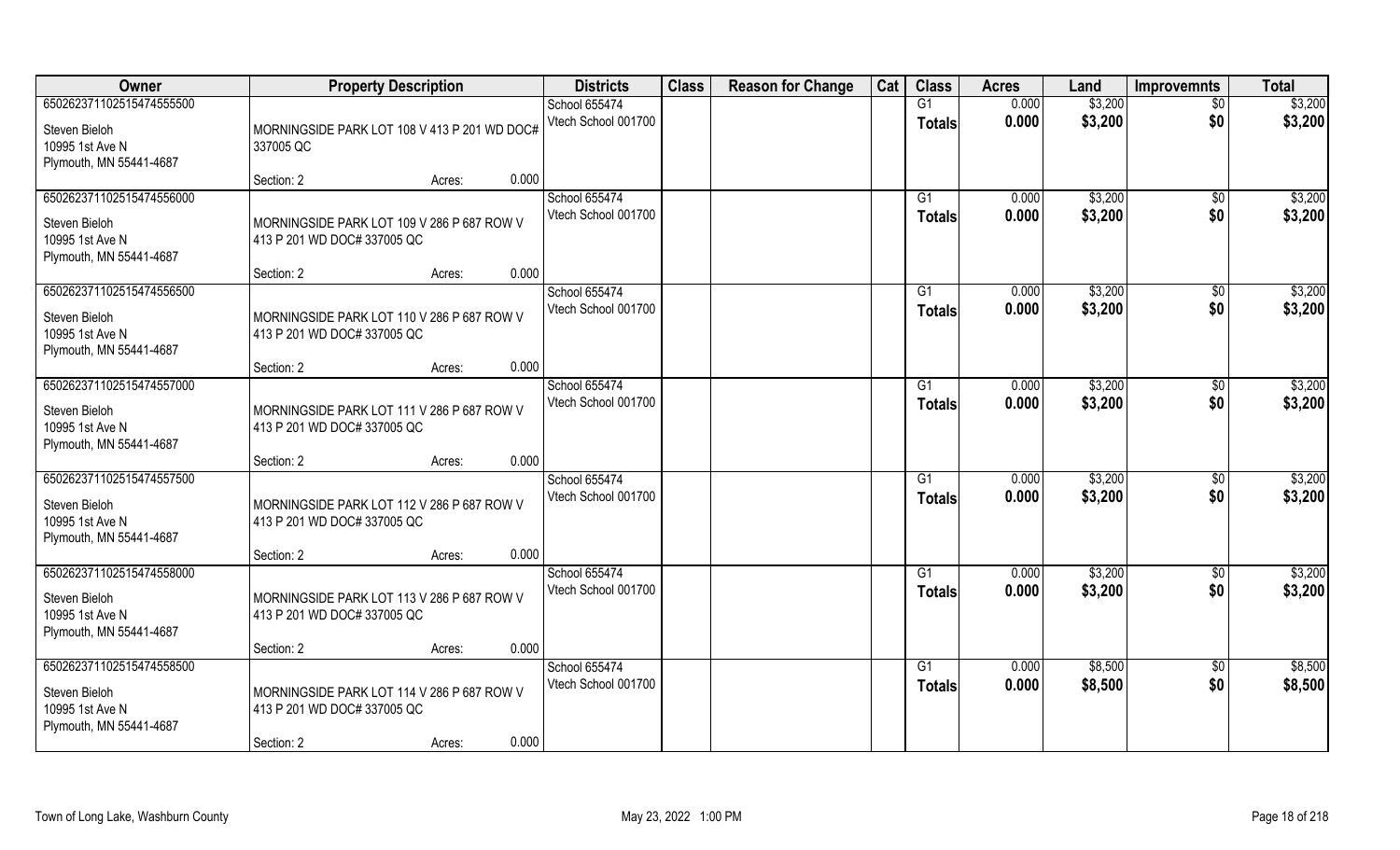| Owner                                                                                                  | <b>Property Description</b>                                                                | <b>Districts</b>                     | <b>Class</b> | <b>Reason for Change</b> | Cat | <b>Class</b>                    | <b>Acres</b>   | Land               | <b>Improvemnts</b>    | <b>Total</b>       |
|--------------------------------------------------------------------------------------------------------|--------------------------------------------------------------------------------------------|--------------------------------------|--------------|--------------------------|-----|---------------------------------|----------------|--------------------|-----------------------|--------------------|
| 650262371102515474559000                                                                               |                                                                                            | School 655474                        |              |                          |     | G1                              | 0.000          | \$8,500            | $\overline{30}$       | \$8,500            |
| Steven Bieloh<br>10995 1st Ave N<br>Plymouth, MN 55441-4687                                            | MORNINGSIDE PARK LOT 115 V 286 P 687 ROW V<br>413 P 201 WD DOC#337005 QC                   | Vtech School 001700                  |              |                          |     | <b>Totals</b>                   | 0.000          | \$8,500            | \$0                   | \$8,500            |
|                                                                                                        | 0.000<br>Section: 2<br>Acres:                                                              |                                      |              |                          |     |                                 |                |                    |                       |                    |
| 650262371102515474559500<br>Steven Bieloh<br>10995 1st Ave N<br>Plymouth, MN 55441-4687                | MORNINGSIDE PARK LOT 116 V 286 P 687 ROW V<br>413 P 201 WD DOC#337005 QC                   | School 655474<br>Vtech School 001700 |              |                          |     | G <sub>1</sub><br><b>Totals</b> | 0.000<br>0.000 | \$8,500<br>\$8,500 | \$0<br>\$0            | \$8,500<br>\$8,500 |
|                                                                                                        | 0.000<br>Section: 2<br>Acres:                                                              |                                      |              |                          |     |                                 |                |                    |                       |                    |
| 650262371102515474560000<br>Gary W Elsesser Trust<br>5640 Sherborn Dr Apt 102<br>Naples, FL 34110-9053 | MORNINGSIDE PARK LOT 117 DOC# 357356 QC V<br>286 P 64 R/W                                  | School 655474<br>Vtech School 001700 |              |                          |     | G1<br><b>Totals</b>             | 0.000<br>0.000 | \$1,300<br>\$1,300 | \$8,000<br>\$8,000    | \$9,300<br>\$9,300 |
|                                                                                                        | 0.000<br>Section: 2<br>Acres:                                                              |                                      |              |                          |     |                                 |                |                    |                       |                    |
| 650262371102515474560500<br>Gary W Elsesser Trust<br>5640 Sherborn Dr Apt 102<br>Naples, FL 34110-9053 | MORNINGSIDE PARK LOT 118 DOC# 357356 QC V<br>286 P 64 R/W                                  | School 655474<br>Vtech School 001700 |              |                          |     | G1<br><b>Totals</b>             | 0.000<br>0.000 | \$1,300<br>\$1,300 | $\sqrt[6]{3}$<br>\$0  | \$1,300<br>\$1,300 |
|                                                                                                        | 0.000<br>Section: 2<br>Acres:                                                              |                                      |              |                          |     |                                 |                |                    |                       |                    |
| 650262371102515474561000<br>Gary W Elsesser Trust<br>5640 Sherborn Dr Apt 102<br>Naples, FL 34110-9053 | MORNINGSIDE PARK LOT 119 DOC# 357356 QC V<br>286 P 64 R/W                                  | School 655474<br>Vtech School 001700 |              |                          |     | G1<br>Totals                    | 0.000<br>0.000 | \$1,300<br>\$1,300 | $\sqrt[6]{30}$<br>\$0 | \$1,300<br>\$1,300 |
| 650262371102515474561500                                                                               | 0.000<br>Section: 2<br>Acres:                                                              |                                      |              |                          |     |                                 |                |                    |                       |                    |
| Gary W Elsesser Trust<br>5640 Sherborn Dr Apt 102<br>Naples, FL 34110-9053                             | MORNINGSIDE PARK LOT 120 DOC# 357356 QC V<br>286 P 64 R/W                                  | School 655474<br>Vtech School 001700 |              |                          |     | G1<br><b>Totals</b>             | 0.000<br>0.000 | \$1,300<br>\$1,300 | \$0<br>\$0            | \$1,300<br>\$1,300 |
|                                                                                                        | 0.000<br>Section: 2<br>Acres:                                                              |                                      |              |                          |     |                                 |                |                    |                       |                    |
| 650262371102515474562000<br>Gary W Elsesser Trust<br>5640 Sherborn Dr Apt 102<br>Naples, FL 34110-9053 | MORNINGSIDE PARK LOT 121 DOC# 357356 QC V<br>286 P 64 R/W<br>0.000<br>Section: 2<br>Acres: | School 655474<br>Vtech School 001700 |              |                          |     | G <sub>1</sub><br><b>Totals</b> | 0.000<br>0.000 | \$1,300<br>\$1,300 | \$0<br>\$0            | \$1,300<br>\$1,300 |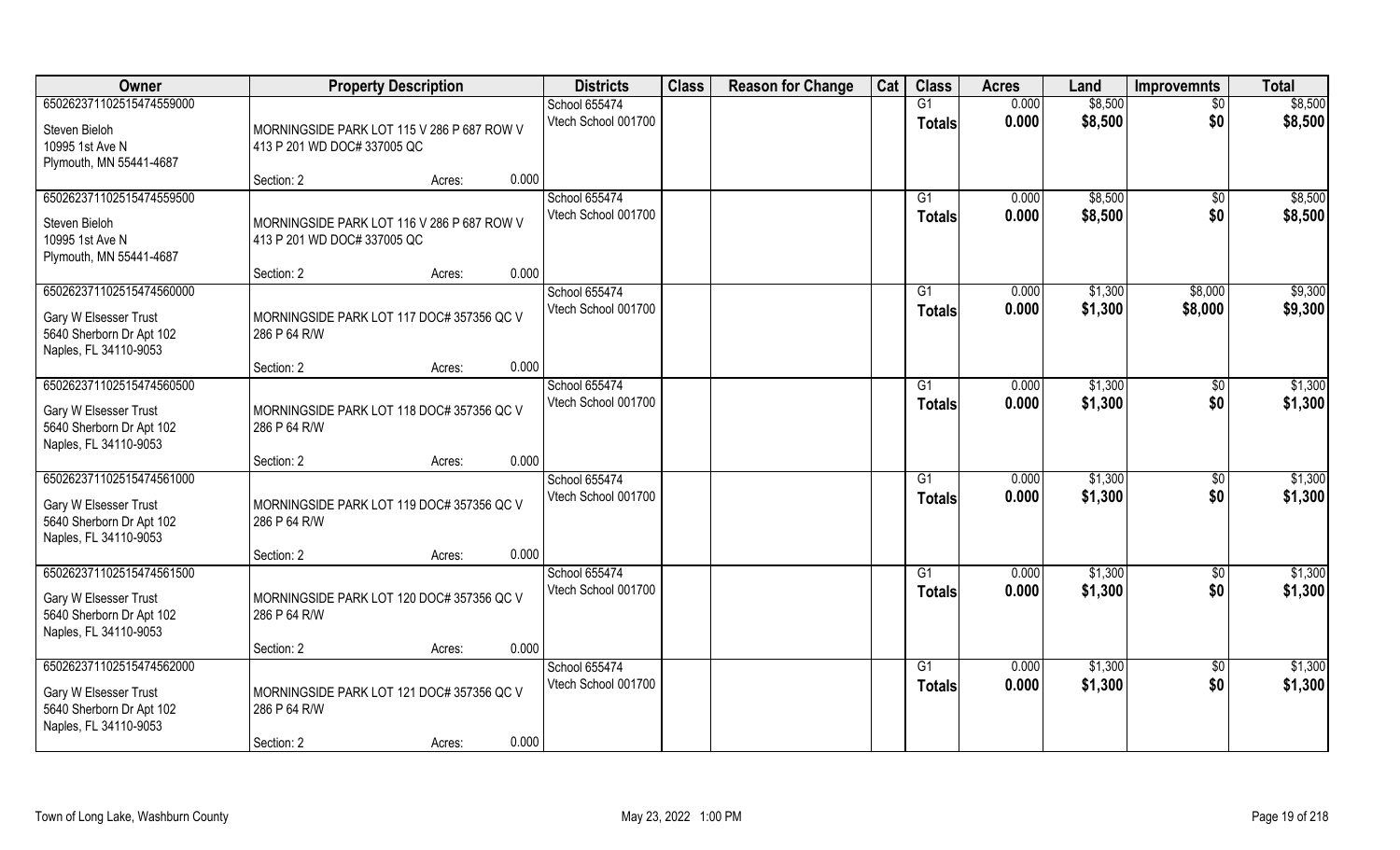| Owner                                                                                                  | <b>Property Description</b>                                                                | <b>Districts</b>                     | <b>Class</b> | <b>Reason for Change</b> | Cat | <b>Class</b>        | <b>Acres</b>   | Land               | <b>Improvemnts</b>     | <b>Total</b>       |
|--------------------------------------------------------------------------------------------------------|--------------------------------------------------------------------------------------------|--------------------------------------|--------------|--------------------------|-----|---------------------|----------------|--------------------|------------------------|--------------------|
| 650262371102515474562500                                                                               |                                                                                            | School 655474                        |              |                          |     | G1                  | 0.000          | \$1,300            | $\overline{50}$        | \$1,300            |
| Gary W Elsesser Trust<br>5640 Sherborn Dr Apt 102<br>Naples, FL 34110-9053                             | MORNINGSIDE PARK LOT 122 DOC# 357356 QC V<br>286 P 64 R/W                                  | Vtech School 001700                  |              |                          |     | <b>Totals</b>       | 0.000          | \$1,300            | \$0                    | \$1,300            |
|                                                                                                        | 0.000<br>Section: 2<br>Acres:                                                              |                                      |              |                          |     |                     |                |                    |                        |                    |
| 650262371102515474563000<br>Gary W Elsesser Trust<br>5640 Sherborn Dr Apt 102<br>Naples, FL 34110-9053 | MORNINGSIDE PARK LOT 123 DOC# 357356 QC V<br>286 P 64 R/W                                  | School 655474<br>Vtech School 001700 |              |                          |     | G1<br><b>Totals</b> | 0.000<br>0.000 | \$1,300<br>\$1,300 | \$0<br>\$0             | \$1,300<br>\$1,300 |
|                                                                                                        | 0.000<br>Section: 2<br>Acres:                                                              |                                      |              |                          |     |                     |                |                    |                        |                    |
| 650262371102515474563500<br>Gary W Elsesser Trust<br>5640 Sherborn Dr Apt 102<br>Naples, FL 34110-9053 | MORNINGSIDE PARK LOT 124 DOC# 357356 QC V<br>286 P 64 R/W                                  | School 655474<br>Vtech School 001700 |              |                          |     | G1<br><b>Totals</b> | 0.000<br>0.000 | \$1,300<br>\$1,300 | $\sqrt[6]{3}$<br>\$0   | \$1,300<br>\$1,300 |
|                                                                                                        | 0.000<br>Section: 2<br>Acres:                                                              |                                      |              |                          |     |                     |                |                    |                        |                    |
| 650262371102515474564000<br>Gary W Elsesser Trust<br>5640 Sherborn Dr Apt 102<br>Naples, FL 34110-9053 | MORNINGSIDE PARK LOT 125 DOC# 357356 QC V<br>286 P 64 R/W                                  | School 655474<br>Vtech School 001700 |              |                          |     | G1<br><b>Totals</b> | 0.000<br>0.000 | \$1,300<br>\$1,300 | \$0<br>\$0             | \$1,300<br>\$1,300 |
|                                                                                                        | 0.000<br>Section: 2<br>Acres:                                                              |                                      |              |                          |     |                     |                |                    |                        |                    |
| 650262371102515474564500<br>Gary W Elsesser Trust<br>5640 Sherborn Dr Apt 102<br>Naples, FL 34110-9053 | MORNINGSIDE PARK LOT 126 DOC# 357356 QC V<br>286 P 64 R/W<br>0.000<br>Section: 2<br>Acres: | School 655474<br>Vtech School 001700 |              |                          |     | G1<br><b>Totals</b> | 0.000<br>0.000 | \$1,300<br>\$1,300 | $\sqrt[6]{30}$<br>\$0  | \$1,300<br>\$1,300 |
| 650262371102515474565000                                                                               |                                                                                            | School 655474                        |              |                          |     | G1                  | 0.000          | \$1,300            | \$0                    | \$1,300            |
| Gary W Elsesser Trust<br>5640 Sherborn Dr Apt 102<br>Naples, FL 34110-9053                             | MORNINGSIDE PARK LOT 127 DOC# 357356 QC V<br>286 P 64 R/W                                  | Vtech School 001700                  |              |                          |     | <b>Totals</b>       | 0.000          | \$1,300            | \$0                    | \$1,300            |
|                                                                                                        | 0.000<br>Section: 2<br>Acres:                                                              |                                      |              |                          |     |                     |                |                    |                        |                    |
| 650262371102515474565500<br>Gary W Elsesser Trust<br>5640 Sherborn Dr Apt 102<br>Naples, FL 34110-9053 | MORNINGSIDE PARK LOT 128 DOC# 357356 QC V<br>286 P 64 R/W<br>0.000<br>Section: 2<br>Acres: | School 655474<br>Vtech School 001700 |              |                          |     | G1<br><b>Totals</b> | 0.000<br>0.000 | \$1,300<br>\$1,300 | $\overline{50}$<br>\$0 | \$1,300<br>\$1,300 |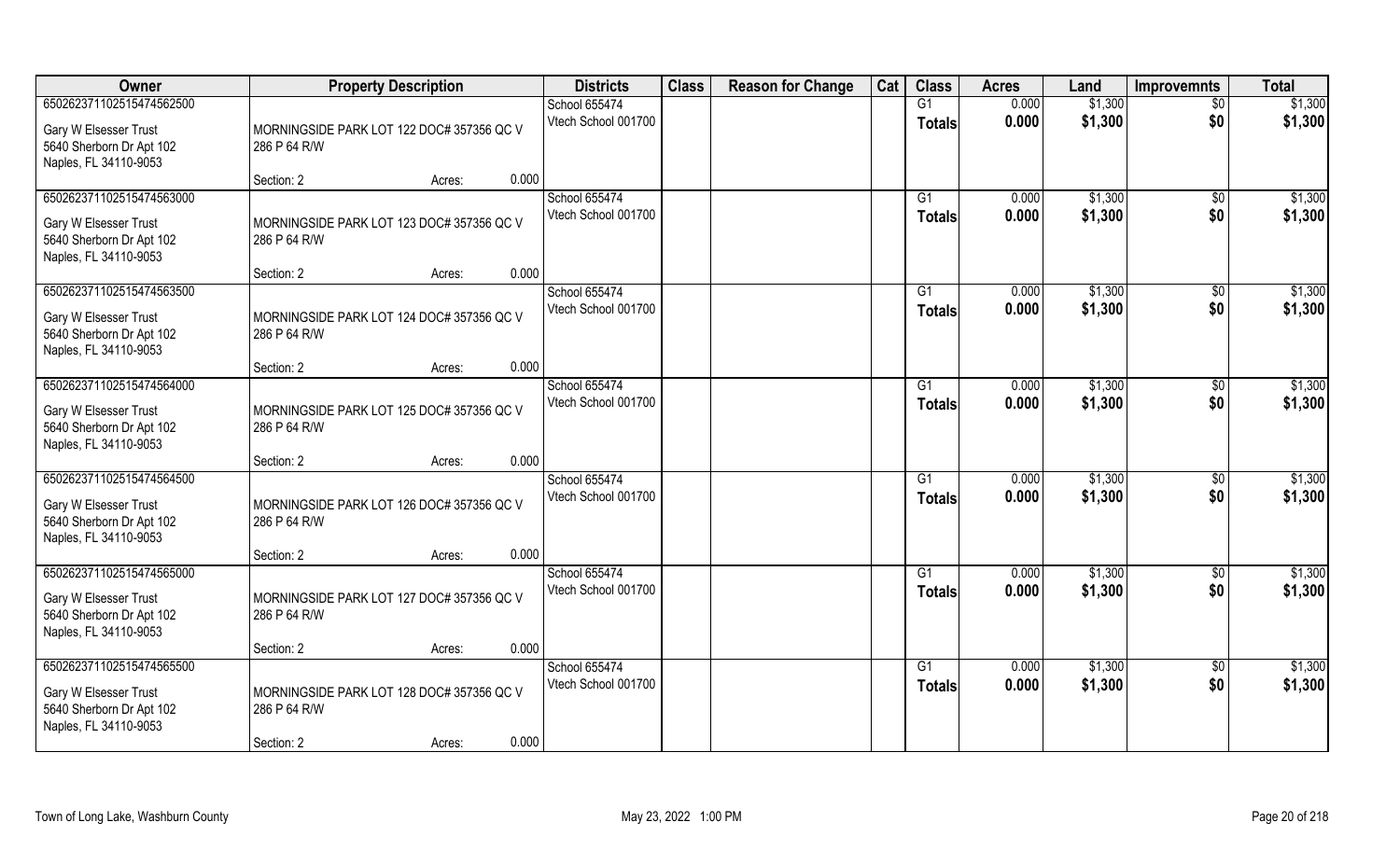| Owner                                  | <b>Property Description</b>                     | <b>Districts</b>    | <b>Class</b> | <b>Reason for Change</b> | Cat | <b>Class</b>    | <b>Acres</b> | Land     | <b>Improvemnts</b> | <b>Total</b>  |
|----------------------------------------|-------------------------------------------------|---------------------|--------------|--------------------------|-----|-----------------|--------------|----------|--------------------|---------------|
| 650262371102515474566000               |                                                 | School 655474       |              |                          |     | $\overline{G1}$ | 1.870        | \$1,400  | $\overline{50}$    | \$1,400       |
| Gary W Elsesser Trust                  | MORNINGSIDE PARK PT OUTLOT A & SUMMIT AVE L     | Vtech School 001700 |              |                          |     | <b>Totals</b>   | 1.870        | \$1,400  | \$0                | \$1,400       |
| 5640 Sherborn Dr Apt 102               | 1 CSM V 2 P 179 DOC# 357356 QC V 286 P 64 R/W V |                     |              |                          |     |                 |              |          |                    |               |
| Naples, FL 34110-9053                  | 217 P 403 JGMT SUMMIT AVE                       |                     |              |                          |     |                 |              |          |                    |               |
|                                        | 1.870<br>Section: 2<br>Acres:                   |                     |              |                          |     |                 |              |          |                    |               |
| 650262371102515474566500               |                                                 | School 655474       |              |                          |     | G6              | 12.620       | \$23,600 | $\overline{50}$    | \$23,600      |
| Gary W Elsesser Trust                  | MORNINGSIDE PARK OUTLOT A EXC W 702' DOC#       | Vtech School 001700 |              |                          |     | <b>Totals</b>   | 12.620       | \$23,600 | \$0                | \$23,600      |
| 5640 Sherborn Dr Apt 102               | 357356 QC                                       |                     |              |                          |     |                 |              |          |                    |               |
| Naples, FL 34110-9053                  |                                                 |                     |              |                          |     |                 |              |          |                    |               |
|                                        | 12.620<br>Section: 2<br>Acres:                  |                     |              |                          |     |                 |              |          |                    |               |
| 650262371102515474567000               |                                                 | School 655474       |              |                          |     | G6              | 11.060       | \$19,900 | \$0                | \$19,900      |
| Gary W Elsesser Trust                  | MORNINGSIDE PARK PT OUTLOT A DOC# 357356        | Vtech School 001700 |              |                          |     | <b>Totals</b>   | 11.060       | \$19,900 | \$0                | \$19,900      |
| 5640 Sherborn Dr Apt 102               | QC                                              |                     |              |                          |     |                 |              |          |                    |               |
| Naples, FL 34110-9053                  |                                                 |                     |              |                          |     |                 |              |          |                    |               |
|                                        | 11.060<br>Section: 2<br>Acres:                  |                     |              |                          |     |                 |              |          |                    |               |
| 650262371102515474567500               | Summit Ave                                      | School 655474       |              |                          |     | G1              | 3.000        | \$10,000 | \$0                | \$10,000      |
| Jeffrey J. Milbradt                    | MORNINGSIDE PARK PT OUTLOT A DOC# 352272        | Vtech School 001700 |              |                          |     | Totals          | 3.000        | \$10,000 | \$0                | \$10,000      |
| 13525 Elkwood Dr                       | <b>WD</b>                                       |                     |              |                          |     |                 |              |          |                    |               |
| Apple Valley, MN 55124-8771            |                                                 |                     |              |                          |     |                 |              |          |                    |               |
|                                        | 3.000<br>Section: 2<br>Acres:                   |                     |              |                          |     |                 |              |          |                    |               |
| 650262371102515474568000               |                                                 | School 655474       |              |                          |     | G1              | 3.200        | \$3,200  | $\sqrt[6]{3}$      | \$3,200       |
| Jeff Tucker                            | MORNINGSIDE PARK PT OUTLOT A V 248 P 701 V      | Vtech School 001700 |              |                          |     | <b>Totals</b>   | 3.200        | \$3,200  | \$0                | \$3,200       |
| 4 Bismark Ave                          | 389 P 593 QC                                    |                     |              |                          |     |                 |              |          |                    |               |
| Rice Lake, WI 54868-1406               |                                                 |                     |              |                          |     |                 |              |          |                    |               |
|                                        | 3.200<br>Section: 2<br>Acres:                   |                     |              |                          |     |                 |              |          |                    |               |
| 650262371103101000002000               |                                                 | School 655474       |              |                          |     | X4              | 12.000       | \$0      | \$0                | $\frac{6}{3}$ |
| Friends of Hunt Hill Audubon Sanctuary | PT N FRL1/2 NE FRL1/4 N OF RD DOC#375377 QC     | Vtech School 001700 |              |                          |     | <b>Totals</b>   | 12.000       | \$0      | \$0                | \$0           |
| Inc                                    |                                                 |                     |              |                          |     |                 |              |          |                    |               |
| N2384 Hunt Hill Rd                     |                                                 |                     |              |                          |     |                 |              |          |                    |               |
| Sarona, WI 54870-9272                  | 12.000<br>Section: 3<br>Acres:                  |                     |              |                          |     |                 |              |          |                    |               |
| 650262371103101000003000               |                                                 | School 655474       |              |                          |     | G6              | 12.260       | \$28,800 | $\overline{50}$    | \$28,800      |
| Derek D. Kennen                        | PT N FRL1/2 NE FRL1/4 DOC# 361250 WD            | Vtech School 001700 |              |                          |     | <b>Totals</b>   | 12.260       | \$28,800 | \$0                | \$28,800      |
| W2980 Morningside Rd                   |                                                 |                     |              |                          |     |                 |              |          |                    |               |
| Sarona, WI 54870-9279                  |                                                 |                     |              |                          |     |                 |              |          |                    |               |
|                                        | 12.260<br>Section: 3<br>Acres:                  |                     |              |                          |     |                 |              |          |                    |               |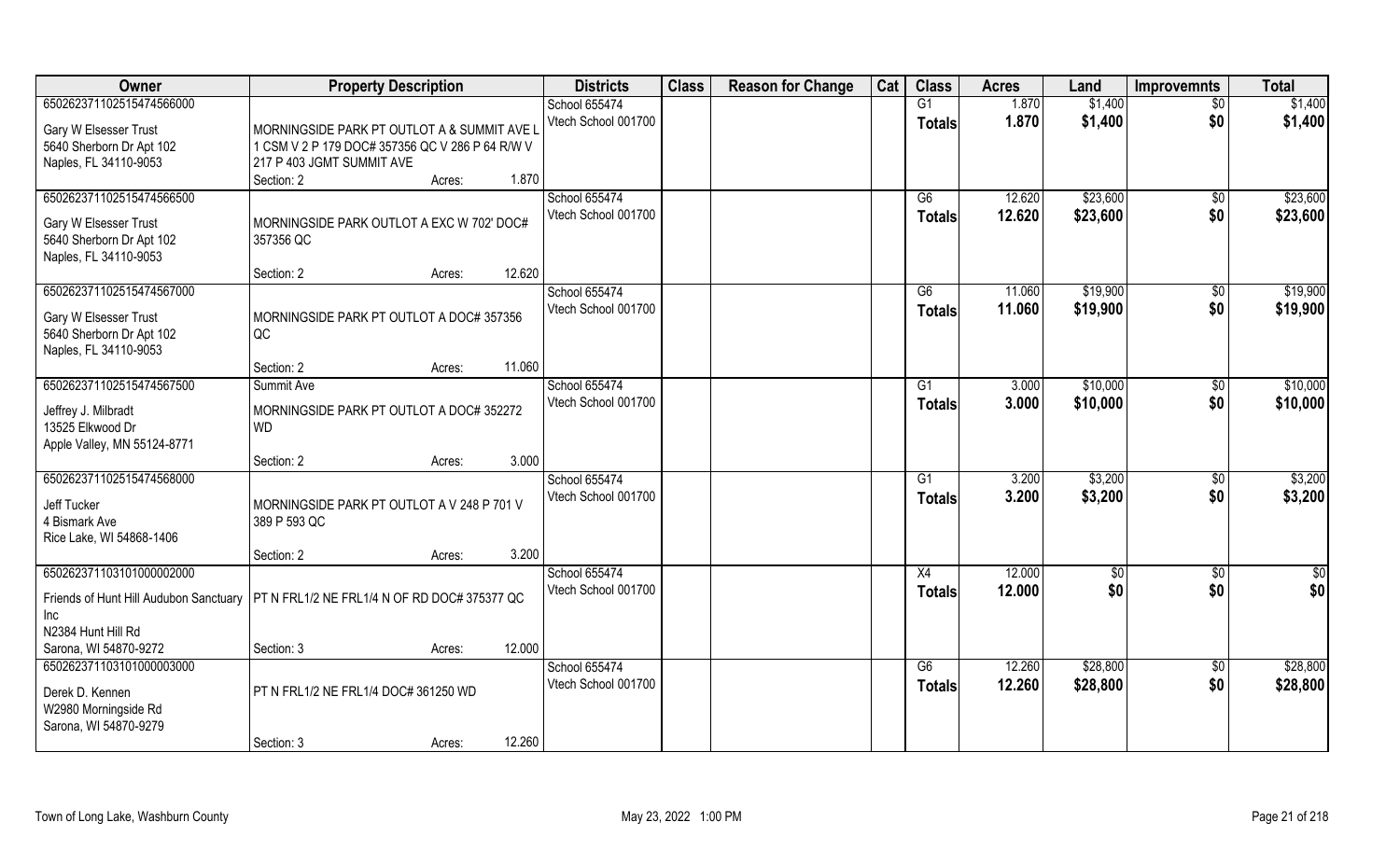| Owner                                  | <b>Property Description</b>                       |                  | <b>Districts</b>    | <b>Class</b> | <b>Reason for Change</b> | Cat | <b>Class</b>                     | <b>Acres</b>    | Land               | <b>Improvemnts</b> | <b>Total</b>       |
|----------------------------------------|---------------------------------------------------|------------------|---------------------|--------------|--------------------------|-----|----------------------------------|-----------------|--------------------|--------------------|--------------------|
| 650262371103101000004000               |                                                   |                  | School 655474       |              |                          |     | G6                               | 45.300          | \$90,600           | $\overline{50}$    | \$90,600           |
| Scott A. Elsesser                      | PT N FRL1/2 NE FRL1/4 DOC# 358760 WD              |                  | Vtech School 001700 |              |                          |     | <b>Totals</b>                    | 45.300          | \$90,600           | \$0                | \$90,600           |
| 564 Chattanooga Dr                     |                                                   |                  |                     |              |                          |     |                                  |                 |                    |                    |                    |
| Hudson, WI 54016-8253                  |                                                   |                  |                     |              |                          |     |                                  |                 |                    |                    |                    |
|                                        | Section: 3                                        | 45.300<br>Acres: |                     |              |                          |     |                                  |                 |                    |                    |                    |
| 650262371103201000001000               | W2980 Morningside Rd                              |                  | School 655474       |              |                          |     | G1                               | 2.560           | \$8,400            | \$266,000          | \$274,400          |
| Derek D. Kennen                        | NE FRL1/4 NW FRL1/4 EAST OF CTH M V 330 P         |                  | Vtech School 001700 |              |                          |     | G4                               | 15.320          | \$2,900            | \$0                | \$2,900            |
| W2980 Morningside Rd                   | 700-701 R/W - 1.75 AC DOC# 361250 WD              |                  |                     |              |                          |     | G <sub>5</sub><br>G <sub>8</sub> | 14.000<br>6.440 | \$1,800<br>\$6,100 | \$0<br>\$0         | \$1,800<br>\$6,100 |
| Sarona, WI 54870-9279                  |                                                   |                  |                     |              |                          |     |                                  | 38.320          | \$19,200           | \$266,000          | \$285,200          |
|                                        | Section: 3                                        | 38.320<br>Acres: |                     |              |                          |     | <b>Totals</b>                    |                 |                    |                    |                    |
| 650262371103202000001000               |                                                   |                  | School 655474       |              |                          |     | G4                               | 2.030           | \$400              | \$0                | \$400              |
| Derek D. Kennen                        | PT NW FRL1/4 NW FRL1/4 V 330 P 700-701 R/W - 1.00 |                  | Vtech School 001700 |              |                          |     | <b>Totals</b>                    | 2.030           | \$400              | \$0                | \$400              |
| W2980 Morningside Rd                   | AC DOC# 361250 WD                                 |                  |                     |              |                          |     |                                  |                 |                    |                    |                    |
| Sarona, WI 54870-9279                  |                                                   |                  |                     |              |                          |     |                                  |                 |                    |                    |                    |
|                                        | Section: 3                                        | 2.030<br>Acres:  |                     |              |                          |     |                                  |                 |                    |                    |                    |
| 650262371103202000002000               |                                                   |                  | School 655474       |              |                          |     | X4                               | 31.500          | $\sqrt[6]{}$       | $\sqrt[6]{30}$     | $\sqrt{6}$         |
| Friends of Hunt Hill Audubon Sanctuary | PT N FRL1/2 NW FRL1/4 V 330 P 702-703 ROW - .59   |                  | Vtech School 001700 |              |                          |     | <b>Totals</b>                    | 31.500          | \$0                | \$0                | \$0                |
| Inc                                    | AC DOC# 375377 QC                                 |                  |                     |              |                          |     |                                  |                 |                    |                    |                    |
| N2384 Hunt Hill Rd                     |                                                   |                  |                     |              |                          |     |                                  |                 |                    |                    |                    |
| Sarona, WI 54870-9272                  | Section: 3                                        | 31.500<br>Acres: |                     |              |                          |     |                                  |                 |                    |                    |                    |
| 650262371103202000003000               | N2498 County Hwy M                                |                  | School 655474       |              |                          |     | G1                               | 3.000           | \$18,900           | $\sqrt[6]{3}$      | \$18,900           |
| Kleon R. Cronk                         | PT NW FRL1/4 NW FRL1/4 V 311 P 699-700 WD V 331   |                  | Vtech School 001700 |              |                          |     | <b>Totals</b>                    | 3.000           | \$18,900           | \$0                | \$18,900           |
| N2565 County Hwy M                     | P 200-201 ROW - .57 AC                            |                  |                     |              |                          |     |                                  |                 |                    |                    |                    |
| Sarona, WI 54870-9116                  |                                                   |                  |                     |              |                          |     |                                  |                 |                    |                    |                    |
|                                        | Section: 3                                        | 3.000<br>Acres:  |                     |              |                          |     |                                  |                 |                    |                    |                    |
| 650262371103202000004000               |                                                   |                  | School 655474       |              |                          |     | G <sub>1</sub>                   | 0.340           | \$1,400            | \$0                | \$1,400            |
| Dorie M. Magnus                        | PT N1/2 NW FRL1/4 V 353 P 208 QC DOC# 355354      |                  | Vtech School 001700 |              |                          |     | <b>Totals</b>                    | 0.340           | \$1,400            | \$0                | \$1,400            |
| W2949 Morningside Rd                   | TERM DOC# 377096 TOD                              |                  |                     |              |                          |     |                                  |                 |                    |                    |                    |
| Sarona, WI 54870-9279                  |                                                   |                  |                     |              |                          |     |                                  |                 |                    |                    |                    |
|                                        | Section: 3                                        | 0.340<br>Acres:  |                     |              |                          |     |                                  |                 |                    |                    |                    |
| 650262371103203000001000               |                                                   |                  | School 655474       |              |                          |     | X4                               | 32.750          | $\sqrt{6}$         | $\overline{50}$    | $\overline{50}$    |
| Friends of Hunt Hill Audubon Sanctuary | PT S1/2 NW FRL1/4 W OF CTH M & N OF TN RD         |                  | Vtech School 001700 |              |                          |     | <b>Totals</b>                    | 32.750          | \$0                | \$0                | \$0                |
| <b>Inc</b>                             | DOC# 375377 QC                                    |                  |                     |              |                          |     |                                  |                 |                    |                    |                    |
| N2384 Hunt Hill Rd                     |                                                   |                  |                     |              |                          |     |                                  |                 |                    |                    |                    |
| Sarona, WI 54870-9272                  | Section: 3                                        | 32.750<br>Acres: |                     |              |                          |     |                                  |                 |                    |                    |                    |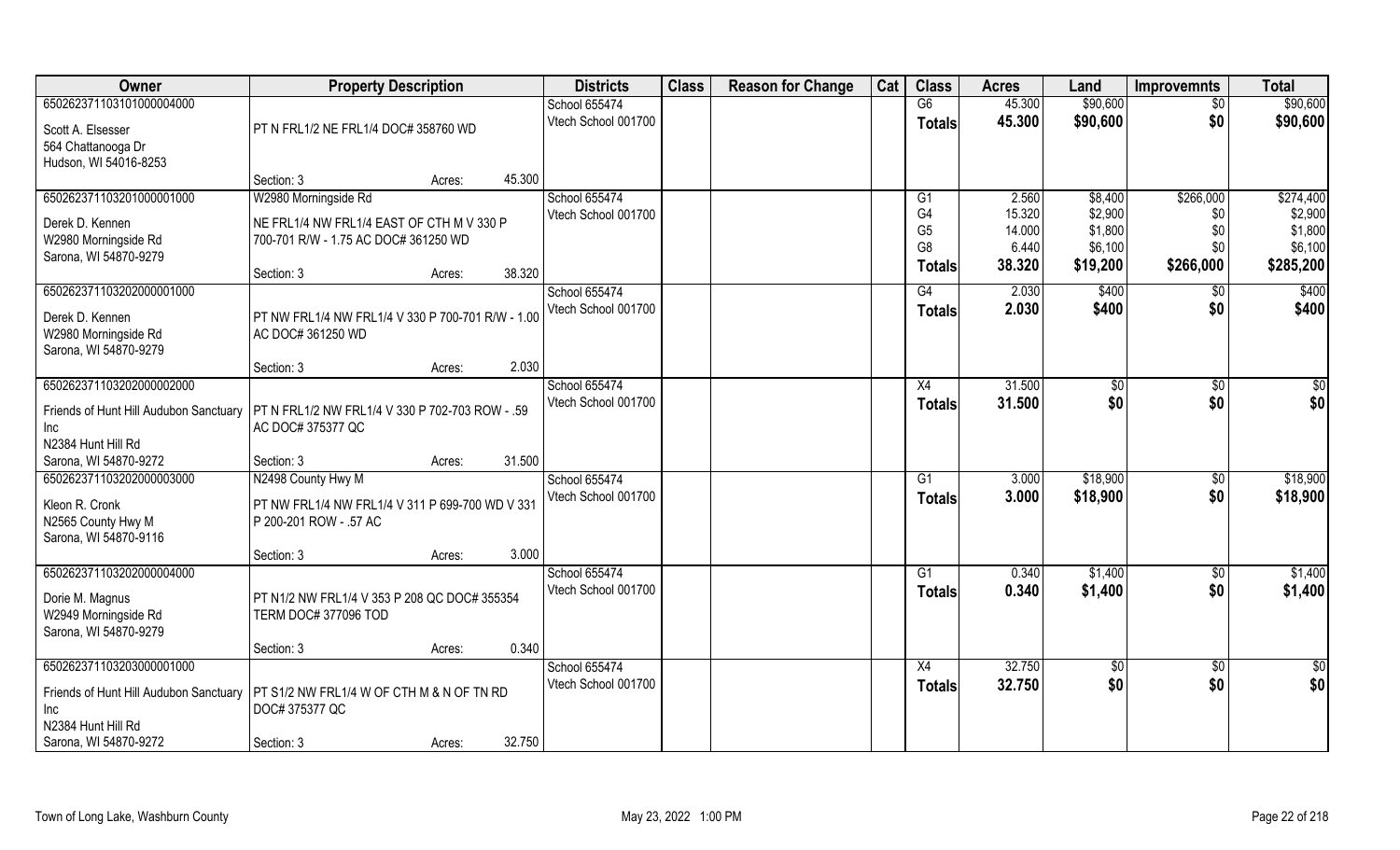| Owner                                                               | <b>Property Description</b>                                      |                  | <b>Districts</b>    | <b>Class</b> | <b>Reason for Change</b> | Cat | <b>Class</b>         | <b>Acres</b>   | Land             | <b>Improvemnts</b> | <b>Total</b>       |
|---------------------------------------------------------------------|------------------------------------------------------------------|------------------|---------------------|--------------|--------------------------|-----|----------------------|----------------|------------------|--------------------|--------------------|
| 650262371103203000002000                                            |                                                                  |                  | School 655474       |              |                          |     | X4                   | 12.000         | \$0              | $\sqrt{6}$         | \$0                |
| Friends of Hunt Hill Audubon Sanctuary<br>Inc                       | PT S1/2 NW FRL1/4 SE OF OLD TN RD & W OF CTH M<br>DOC# 375377 QC |                  | Vtech School 001700 |              |                          |     | <b>Totals</b>        | 12.000         | \$0              | \$0                | \$0                |
| N2384 Hunt Hill Rd                                                  |                                                                  |                  |                     |              |                          |     |                      |                |                  |                    |                    |
| Sarona, WI 54870-9272                                               | Section: 3                                                       | 12.000<br>Acres: |                     |              |                          |     |                      |                |                  |                    |                    |
| 650262371103204000001100                                            | N2368 County Hwy M                                               |                  | School 655474       | G4           | Ag use land              |     | G <sub>1</sub>       | 1.000          | \$5,000          | \$80,100           | \$85,100           |
| Thomas J. Suter                                                     | PT SE NW FRL1/4 & PT GOV LOT 3 DOC# 380454                       |                  | Vtech School 001700 |              |                          |     | G4                   | 22.000         | \$4,200          | \$0                | \$4,200            |
| 1515 Dock St Ph 904                                                 | <b>DEED</b>                                                      |                  |                     |              |                          |     | G <sub>5</sub>       | 4.340          | \$600            | \$0                | \$600              |
| Tacoma, WA 98402-3261                                               |                                                                  |                  |                     |              |                          |     | <b>Totals</b>        | 27.340         | \$9,800          | \$80,100           | \$89,900           |
|                                                                     | Section: 3                                                       | 27.340<br>Acres: |                     |              |                          |     |                      |                |                  |                    |                    |
| 650262371103204000002000                                            | W3559 Morningside Rd                                             |                  | School 655474       |              |                          |     | G1                   | 3.600          | \$16,200         | \$112,000          | \$128,200          |
| William W. Rowland<br>W3559 Morningside Rd<br>Sarona, WI 54870-9273 | PT SE NW FRL1/4 SE OF TN RD DOC# 329577 AFFD<br>DOC#379982 TOD   |                  | Vtech School 001700 |              |                          |     | <b>Totals</b>        | 3.600          | \$16,200         | \$112,000          | \$128,200          |
|                                                                     | Section: 3                                                       | 3.600<br>Acres:  |                     |              |                          |     |                      |                |                  |                    |                    |
| 650262371103302000001000                                            | N2262 County Hwy M                                               |                  | School 655474       |              |                          |     | G1                   | 1.250          | \$8,500          | $\sqrt[6]{3}$      | \$8,500            |
|                                                                     |                                                                  |                  | Vtech School 001700 |              |                          |     | G <sub>5</sub>       | 10.000         | \$1,300          | \$0                | \$1,300            |
| E Eugene Romsos Trust                                               | PT NW SW DOC# 358176 QC V 330 P 785 R/W                          |                  |                     |              |                          |     | G <sub>6</sub>       | 10.000         | \$23,500         | \$0                | \$23,500           |
| N2242 County Hwy M                                                  |                                                                  |                  |                     |              |                          |     | <b>Totals</b>        | 21.250         | \$33,300         | \$0                | \$33,300           |
| Sarona, WI 54870-9223                                               |                                                                  |                  |                     |              |                          |     |                      |                |                  |                    |                    |
|                                                                     | Section: 3                                                       | 21.250<br>Acres: |                     |              |                          |     |                      |                |                  |                    |                    |
| 650262371103302000002000                                            | W3689 Audubon Rd                                                 |                  | School 655474       |              |                          |     | G1<br>G <sub>4</sub> | 1.000<br>3.000 | \$8,600<br>\$100 | \$174,700          | \$183,300<br>\$100 |
| <b>Frank Saxinger</b>                                               | PT NW SW SEC 3 & PT NE SE SEC 4 L 1 CSM #2157 \                  |                  | Vtech School 001700 |              |                          |     |                      | 4.000          |                  | \$0                |                    |
| W3689 Audubon Rd                                                    | 9 P 97 DOC# 391320 WD                                            |                  |                     |              |                          |     | <b>Totals</b>        |                | \$8,700          | \$174,700          | \$183,400          |
| Sarona, WI 54870-9234                                               |                                                                  |                  |                     |              |                          |     |                      |                |                  |                    |                    |
|                                                                     | Section: 3                                                       | 4.000<br>Acres:  |                     |              |                          |     |                      |                |                  |                    |                    |
| 650262371103302000003000                                            |                                                                  |                  | School 655474       |              |                          |     | X4                   | 3.300          | $\sqrt{30}$      | $\sqrt{$0}$        | \$0                |
| Friends of Hunt Hill Audubon Sanctuary                              | PT NW SW DOC# 359423 WD LESS HWY ROW-.05 AC                      |                  | Vtech School 001700 |              |                          |     | <b>Totals</b>        | 3.300          | \$0              | \$0                | \$0                |
| Inc<br>N2384 Hunt Hill Rd                                           |                                                                  |                  |                     |              |                          |     |                      |                |                  |                    |                    |
| Sarona, WI 54870-9272                                               | Section: 3                                                       | 3.300<br>Acres:  |                     |              |                          |     |                      |                |                  |                    |                    |
| 650262371103302000004000                                            | N2192 County Hwy M                                               |                  | School 655474       |              |                          |     | G1                   | 2.900          | \$16,600         | \$157,800          | \$174,400          |
|                                                                     |                                                                  |                  | Vtech School 001700 |              |                          |     |                      | 2.900          | \$16,600         | \$157,800          | \$174,400          |
| Martin P. Rech                                                      | PT NW SW V 330 P 698-699 ROW - .05 AC V 360 P 383                |                  |                     |              |                          |     | Totals               |                |                  |                    |                    |
| N2192 County Hwy M                                                  | ESMT V 405 P 707 WD                                              |                  |                     |              |                          |     |                      |                |                  |                    |                    |
| Sarona, WI 54870-9223                                               |                                                                  |                  |                     |              |                          |     |                      |                |                  |                    |                    |
|                                                                     | Section: 3                                                       | 2.900<br>Acres:  |                     |              |                          |     |                      |                |                  |                    |                    |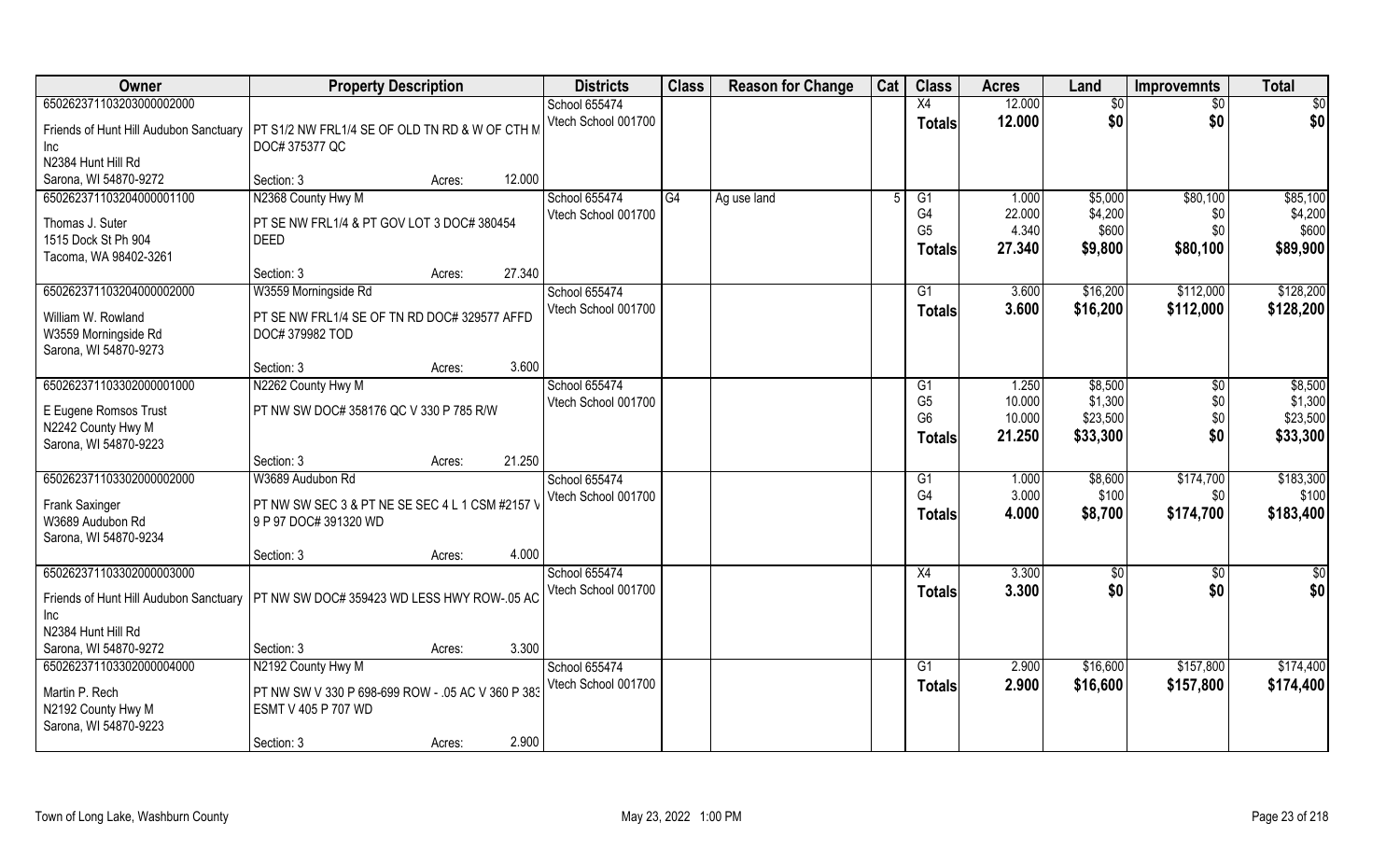| Owner                      | <b>Property Description</b>                     |        |        | <b>Districts</b>       | <b>Class</b>    | <b>Reason for Change</b> | Cat  | <b>Class</b>   | <b>Acres</b> | Land      | <b>Improvemnts</b> | <b>Total</b> |
|----------------------------|-------------------------------------------------|--------|--------|------------------------|-----------------|--------------------------|------|----------------|--------------|-----------|--------------------|--------------|
| 650262371103302000005000   |                                                 |        |        | School 655474          |                 |                          |      | G1             | 1.340        | \$10,300  | $\overline{50}$    | \$10,300     |
| Martin P. Rech             | PT NW SW V 407 P 160 QC                         |        |        | Vtech School 001700    |                 |                          |      | <b>Totals</b>  | 1.340        | \$10,300  | \$0                | \$10,300     |
| N2192 County Hwy M         |                                                 |        |        |                        |                 |                          |      |                |              |           |                    |              |
| Sarona, WI 54870-9223      |                                                 |        |        |                        |                 |                          |      |                |              |           |                    |              |
|                            | Section: 3                                      | Acres: | 1.340  |                        |                 |                          |      |                |              |           |                    |              |
| 650262371103302000006000   |                                                 |        |        | School 655474          |                 |                          |      | G4             | 5.740        | \$300     | \$0                | \$300        |
| Romsos Trust               | PT NW SW W OF CTH M & NE OF AUDUBON RD & L 2    |        |        | Vtech School 001700    |                 |                          |      | Totals         | 5.740        | \$300     | \$0                | \$300        |
| N2242 County Hwy M         | CSM #2157 V 9 P 97 V 351 P 296 WD               |        |        |                        |                 |                          |      |                |              |           |                    |              |
| Sarona, WI 54870-9223      |                                                 |        |        |                        |                 |                          |      |                |              |           |                    |              |
|                            | Section: 3                                      | Acres: | 5.740  |                        |                 |                          |      |                |              |           |                    |              |
| 650262371103303000001000   |                                                 |        |        | School 034802          |                 |                          |      | G5             | 8.000        | \$1,000   | \$0                | \$1,000      |
| Angela K. Televandos       | SW SW V 360 P 383 ESMT DOC# 381532 PR DOC#      |        |        | Vtech School 001700    |                 |                          |      | G <sub>6</sub> | 32.000       | \$60,100  | \$0                | \$60,100     |
| 220 Royal Crest Dr         | 395989 TOD                                      |        |        |                        |                 |                          |      | <b>Totals</b>  | 40.000       | \$61,100  | \$0                | \$61,100     |
| Rice Lake, WI 54868-1871   |                                                 |        |        |                        |                 |                          |      |                |              |           |                    |              |
|                            | Section: 3                                      | Acres: | 40.000 |                        |                 |                          |      |                |              |           |                    |              |
| 650262371103505001001000   |                                                 |        |        | School 034802          |                 |                          |      | X4             | 50.550       | \$0       | \$0                | \$           |
| Indianhead Scout Camps Inc | GOV LOT 1 V 167 P 99                            |        |        | Vtech School 001700    |                 |                          |      | <b>Totals</b>  | 50,550       | \$0       | \$0                | \$0          |
| 186 Andersen Scout Camp Rd |                                                 |        |        |                        |                 |                          |      |                |              |           |                    |              |
| Houlton, WI 54082-2100     |                                                 |        |        |                        |                 |                          |      |                |              |           |                    |              |
|                            | Section: 3                                      | Acres: | 50.550 |                        |                 |                          |      |                |              |           |                    |              |
| 650262371103505002002010   | W3403 Morningside Rd                            |        |        | School 655474          |                 |                          |      | G1             | 7.040        | \$451,700 | \$383,600          | \$835,300    |
| Alexandra S Thorne Trust   | PT GOV LOT 2 L 1 CSM #3544 V 17 P 46 DOC#       |        |        | Vtech School 001700    |                 |                          |      | <b>Totals</b>  | 7.040        | \$451,700 | \$383,600          | \$835,300    |
| 15306 Burnaby Dr           | 395401 QC                                       |        |        |                        |                 |                          |      |                |              |           |                    |              |
| Naples, FL 34110-7931      |                                                 |        |        |                        |                 |                          |      |                |              |           |                    |              |
|                            | Section: 3                                      | Acres: | 7.040  |                        |                 |                          |      |                |              |           |                    |              |
| 650262371103505002006000   | W3383 Morningside Rd                            |        |        | School 655474          | $\overline{G1}$ | New garage @50%          |      | G1             | 0.800        | \$274,000 | \$156,000          | \$430,000    |
| Lawrence M. Alm            | PT GOV LOT 2 L 4 CSM #1429 V 6 P 150 DOC#       |        |        | Vtech School 001700 G1 |                 | Garage Razed             | $-2$ | <b>Totals</b>  | 0.800        | \$274,000 | \$156,000          | \$430,000    |
| 19610 Forest Rd            | 360820 WD                                       |        |        |                        |                 |                          |      |                |              |           |                    |              |
| Forest Lake, MN 55025-9766 |                                                 |        |        |                        |                 |                          |      |                |              |           |                    |              |
|                            | Section: 3                                      | Acres: | 0.800  |                        |                 |                          |      |                |              |           |                    |              |
| 650262371103505002007000   | W3379 Morningside Rd                            |        |        | School 655474          |                 |                          |      | G1             | 0.480        | \$274.900 | \$107,500          | \$382,400    |
| Robert J. Kunkel           | PT GOV LOT 2 L 1 CSM #830 V 4 P 115 DOC# 355684 |        |        | Vtech School 001700    |                 |                          |      | Totals         | 0.480        | \$274,900 | \$107,500          | \$382,400    |
| W3379 Morningside Rd       | TD                                              |        |        |                        |                 |                          |      |                |              |           |                    |              |
| Sarona, WI 54870-9275      |                                                 |        |        |                        |                 |                          |      |                |              |           |                    |              |
|                            | Section: 3                                      | Acres: | 0.480  |                        |                 |                          |      |                |              |           |                    |              |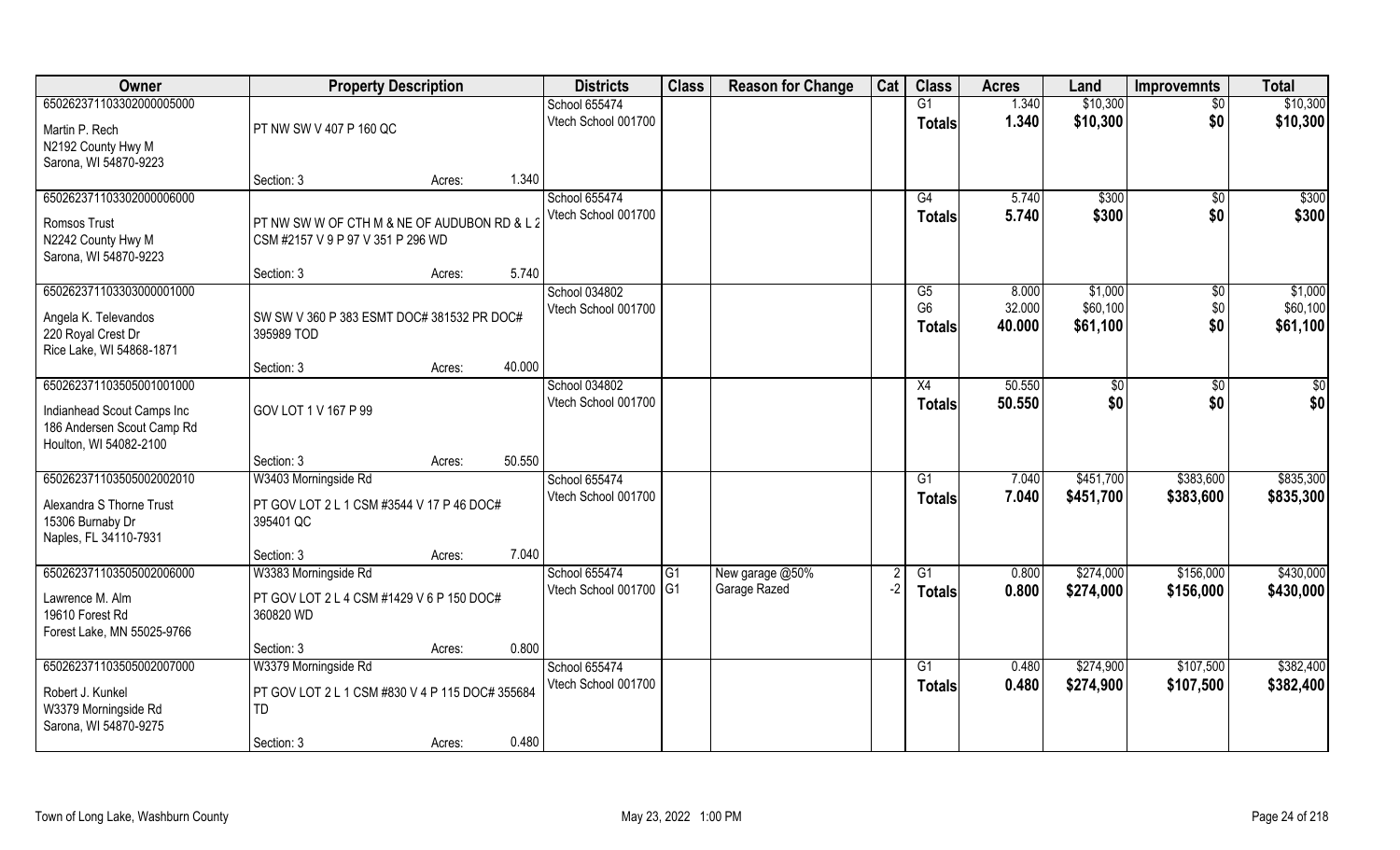| Owner                              | <b>Property Description</b>                      |        |       | <b>Districts</b>    | <b>Class</b> | <b>Reason for Change</b> | Cat | <b>Class</b>  | <b>Acres</b> | Land      | <b>Improvemnts</b> | <b>Total</b> |
|------------------------------------|--------------------------------------------------|--------|-------|---------------------|--------------|--------------------------|-----|---------------|--------------|-----------|--------------------|--------------|
| 650262371103505002008000           | W3375 Morningside Rd                             |        |       | School 655474       |              |                          |     | G1            | 0.800        | \$220,000 | \$177,300          | \$397,300    |
| <b>Patrick Thomas Dahedl Trust</b> | PT GOV LOT 2 DOC# 378987 QC                      |        |       | Vtech School 001700 |              |                          |     | <b>Totals</b> | 0.800        | \$220,000 | \$177,300          | \$397,300    |
| 347 Melrose Ct                     |                                                  |        |       |                     |              |                          |     |               |              |           |                    |              |
| Venice, FL 34292-4617              |                                                  |        |       |                     |              |                          |     |               |              |           |                    |              |
|                                    | Section: 3                                       | Acres: | 0.800 |                     |              |                          |     |               |              |           |                    |              |
| 650262371103505002009000           | W3369 Morningside Rd                             |        |       | School 655474       |              |                          |     | G1            | 0.800        | \$220,000 | \$173,000          | \$393,000    |
| John M Herink Trust                | PT GOV LOT 2 DOC# 370990 QC                      |        |       | Vtech School 001700 |              |                          |     | <b>Totals</b> | 0.800        | \$220,000 | \$173,000          | \$393,000    |
| 1207 Bass Lake Rd                  |                                                  |        |       |                     |              |                          |     |               |              |           |                    |              |
| Hudson, WI 54016-6924              |                                                  |        |       |                     |              |                          |     |               |              |           |                    |              |
|                                    | Section: 3                                       | Acres: | 0.800 |                     |              |                          |     |               |              |           |                    |              |
| 650262371103505002010000           | W3363 Morningside Rd                             |        |       | School 655474       |              |                          |     | G1            | 0.800        | \$146,100 | \$93,100           | \$239,200    |
| Patrick A. Mattmiller              | PT GOV LOT 2 DOC# 368959 WD                      |        |       | Vtech School 001700 |              |                          |     | <b>Totals</b> | 0.800        | \$146,100 | \$93,100           | \$239,200    |
| 2445 23rd St                       |                                                  |        |       |                     |              |                          |     |               |              |           |                    |              |
| Rice Lake, WI 54868-9754           |                                                  |        |       |                     |              |                          |     |               |              |           |                    |              |
|                                    | Section: 3                                       | Acres: | 0.800 |                     |              |                          |     |               |              |           |                    |              |
| 650262371103505002011000           | W3357 Morningside Rd                             |        |       | School 655474       |              |                          |     | G1            | 0.800        | \$220,000 | \$96,500           | \$316,500    |
| Heiti Trust                        | PT GOV LOT 2 V 341 P 208 WD DOC# 320093 WD       |        |       | Vtech School 001700 |              |                          |     | <b>Totals</b> | 0.800        | \$220,000 | \$96,500           | \$316,500    |
| 852 Chebek Ln                      |                                                  |        |       |                     |              |                          |     |               |              |           |                    |              |
| Hudson, WI 54016-7768              |                                                  |        |       |                     |              |                          |     |               |              |           |                    |              |
|                                    | Section: 3                                       | Acres: | 0.800 |                     |              |                          |     |               |              |           |                    |              |
| 650262371103505002012000           | W3351 Morningside Rd                             |        |       | School 655474       |              |                          |     | G1            | 2.350        | \$303,500 | \$186,700          | \$490,200    |
| David H. Haessig                   | PT GOV LOT 2 V 286 P 70 ROW V 288 P 337 WD V 309 |        |       | Vtech School 001700 |              |                          |     | <b>Totals</b> | 2.350        | \$303,500 | \$186,700          | \$490,200    |
| W3351 Morningside Rd               | P 587 WD                                         |        |       |                     |              |                          |     |               |              |           |                    |              |
| Sarona, WI 54870-9275              |                                                  |        |       |                     |              |                          |     |               |              |           |                    |              |
|                                    | Section: 3                                       | Acres: | 2.350 |                     |              |                          |     |               |              |           |                    |              |
| 650262371103505002013000           | W3323 Morningside Rd                             |        |       | School 655474       |              |                          |     | G1            | 1.500        | \$247,100 | \$145,400          | \$392,500    |
| Dan J Gullaksen Trust              | PT GOV LOT 2 DOC# 348359 QC DOC# 348360          |        |       | Vtech School 001700 |              |                          |     | <b>Totals</b> | 1.500        | \$247,100 | \$145,400          | \$392,500    |
| 218 Walker Ave                     | TRUST V 287 P 67 R/W                             |        |       |                     |              |                          |     |               |              |           |                    |              |
| Clarendon Hills, IL 60514-1343     |                                                  |        |       |                     |              |                          |     |               |              |           |                    |              |
|                                    | Section: 3                                       | Acres: | 1.500 |                     |              |                          |     |               |              |           |                    |              |
| 650262371103505002014000           | W3319 Morningside Rd                             |        |       | School 655474       |              |                          |     | G1            | 0.520        | \$96,500  | \$70,000           | \$166,500    |
| Harvey J Fischer Trust             | PT GOV LOT 2 L 1 CSM #2787 V 12 P 130 DOC#       |        |       | Vtech School 001700 |              |                          |     | <b>Totals</b> | 0.520        | \$96,500  | \$70,000           | \$166,500    |
| 3743 Lawndale Ln N                 | 357806 QC                                        |        |       |                     |              |                          |     |               |              |           |                    |              |
| Plymouth, MN 55446-2956            |                                                  |        |       |                     |              |                          |     |               |              |           |                    |              |
|                                    | Section: 3                                       | Acres: | 0.520 |                     |              |                          |     |               |              |           |                    |              |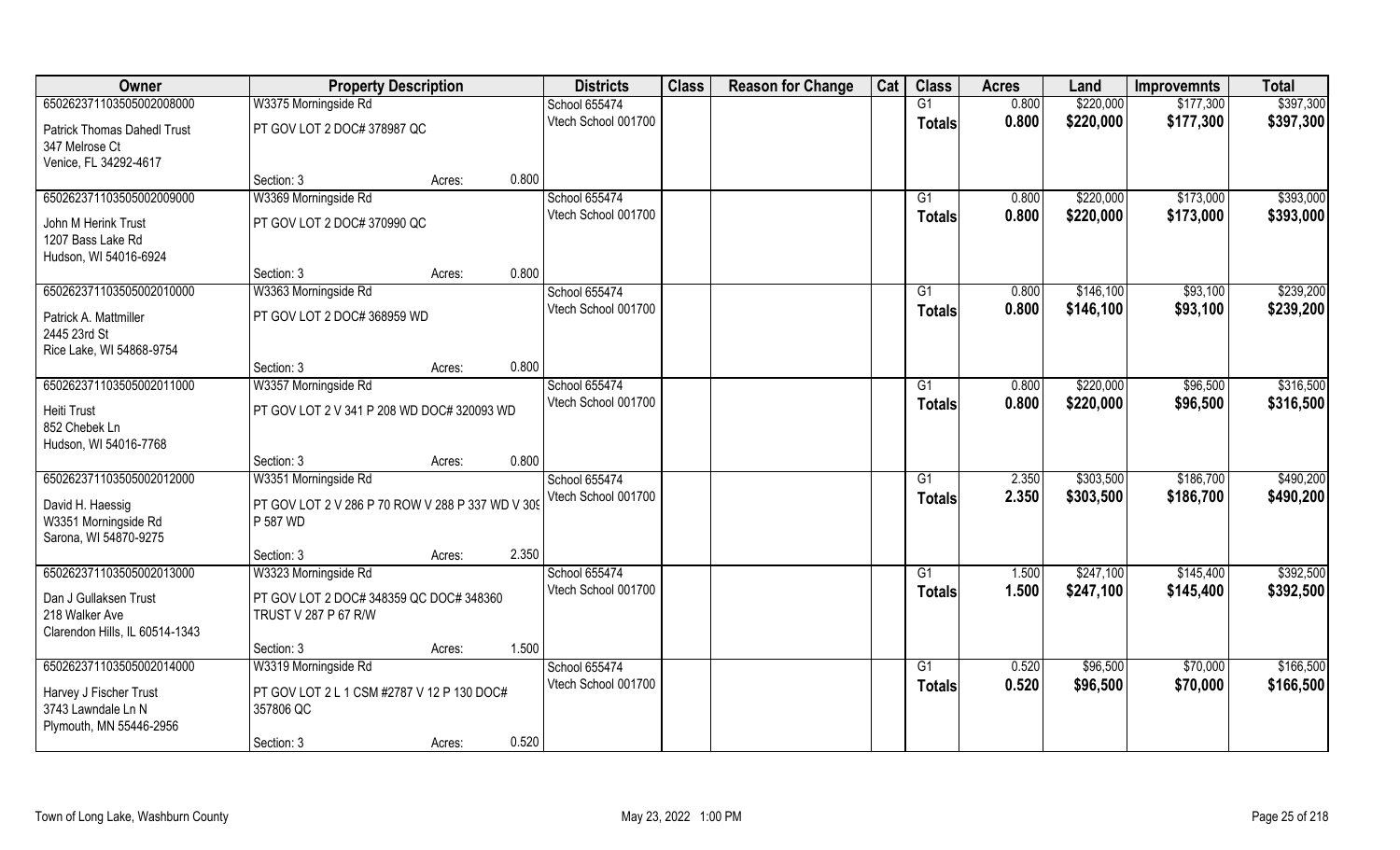| Owner                                                                                              | <b>Property Description</b>                                                           | <b>Districts</b>                     | <b>Class</b> | <b>Reason for Change</b> | Cat | <b>Class</b>                          | <b>Acres</b>            | Land                            | <b>Improvemnts</b>          | <b>Total</b>                    |
|----------------------------------------------------------------------------------------------------|---------------------------------------------------------------------------------------|--------------------------------------|--------------|--------------------------|-----|---------------------------------------|-------------------------|---------------------------------|-----------------------------|---------------------------------|
| 650262371103505002015000                                                                           | W3315 Morningside Rd                                                                  | School 655474                        |              |                          |     | G1                                    | 0.480                   | \$96,500                        | \$99,400                    | \$195,900                       |
| Lorraine Roedger<br>5043 Butterfield Rd<br>Hillside, IL 60162-1417                                 | PT GOV LOT 2 L 2 CSM #2787 V 12 P 130 DOC#<br>285902 PR DOC# 383471 TOD               | Vtech School 001700                  |              |                          |     | <b>Totals</b>                         | 0.480                   | \$96,500                        | \$99,400                    | \$195,900                       |
|                                                                                                    | 0.480<br>Section: 3<br>Acres:                                                         |                                      |              |                          |     |                                       |                         |                                 |                             |                                 |
| 650262371103505002016000<br>Janet M. Morin<br>2506 Colbert Dr<br>Nashville, TN 37206-1051          | W3303 Morningside Rd<br>PT GOV LOT 2 DOC# 347863 QC DOC# 353421 LC                    | School 655474<br>Vtech School 001700 |              |                          |     | G1<br>Totals                          | 1.200<br>1.200          | \$220,000<br>\$220,000          | \$104,300<br>\$104,300      | \$324,300<br>\$324,300          |
|                                                                                                    | 1.200<br>Section: 3<br>Acres:                                                         |                                      |              |                          |     |                                       |                         |                                 |                             |                                 |
| 650262371103505002017000                                                                           | W3394 Morningside Rd                                                                  | School 655474                        |              |                          |     | G1                                    | 5.010                   | \$27,500                        | \$214,600                   | \$242,100                       |
| Barbara J. Bouma<br>W3394 Morningside Rd<br>Sarona, WI 54870-9275                                  | PT GOV LOT 2 L 1 CSM #3140 V 14 P 120 DOC#<br>397684 TERM                             | Vtech School 001700                  |              |                          |     | <b>Totals</b>                         | 5.010                   | \$27,500                        | \$214,600                   | \$242,100                       |
|                                                                                                    | 5.010<br>Section: 3<br>Acres:                                                         |                                      |              |                          |     |                                       |                         |                                 |                             |                                 |
| 650262371103505002018000<br>Heiti Trust<br>852 Chebek Ln<br>Hudson, WI 54016-7768                  | PT GOV LOT 2 L 2 CSM #3140 V 14 P 120 DOC#<br>398659 WD                               | School 655474<br>Vtech School 001700 |              |                          |     | G6<br><b>Totals</b>                   | 5.020<br>5.020          | \$11,800<br>\$11,800            | $\sqrt[6]{3}$<br>\$0        | \$11,800<br>\$11,800            |
|                                                                                                    | 5.020<br>Section: 3<br>Acres:                                                         |                                      |              |                          |     |                                       |                         |                                 |                             |                                 |
| 650262371103505002019000<br>Jeffrey J. Milbradt<br>13525 Elkwood Dr<br>Apple Valley, MN 55124-8771 | PT GOV LOT 2 L 4 CSM #3140 V 14 P 120 DOC#<br>309001 WD                               | School 655474<br>Vtech School 001700 |              |                          |     | $\overline{G6}$<br><b>Totals</b>      | 5.010<br>5.010          | \$41,100<br>\$41,100            | \$0<br>\$0                  | \$41,100<br>\$41,100            |
|                                                                                                    | 5.010<br>Section: 3<br>Acres:                                                         |                                      |              |                          |     |                                       |                         |                                 |                             |                                 |
| 650262371103505002025000<br>David H. Haessig<br>W3351 Morningside Rd<br>Sarona, WI 54870-9275      | W3348 Morningside Rd<br>PT GOV LOT 2 L 5 CSM #4151 V 21 P 15 V 292 P 400<br><b>WD</b> | School 655474<br>Vtech School 001700 |              |                          |     | G2<br>G <sub>6</sub><br><b>Totals</b> | 2.000<br>1.530<br>3.530 | \$11,900<br>\$3,600<br>\$15,500 | \$11,000<br>\$0<br>\$11,000 | \$22,900<br>\$3,600<br>\$26,500 |
|                                                                                                    | 3.530<br>Section: 3<br>Acres:                                                         |                                      |              |                          |     |                                       |                         |                                 |                             |                                 |
| 650262371103505002026000<br>Patrick A. Mattmiller<br>2445 23rd St<br>Rice Lake, WI 54868-9754      | PT GOV LOT 2 L 6 CSM #4151 V 21 P 15 DOC#<br>398605 WD                                | School 655474<br>Vtech School 001700 |              |                          |     | G6<br>Totals                          | 3.050<br>3.050          | \$7,200<br>\$7,200              | $\overline{50}$<br>\$0      | \$7,200<br>\$7,200              |
|                                                                                                    | 3.050<br>Section: 3<br>Acres:                                                         |                                      |              |                          |     |                                       |                         |                                 |                             |                                 |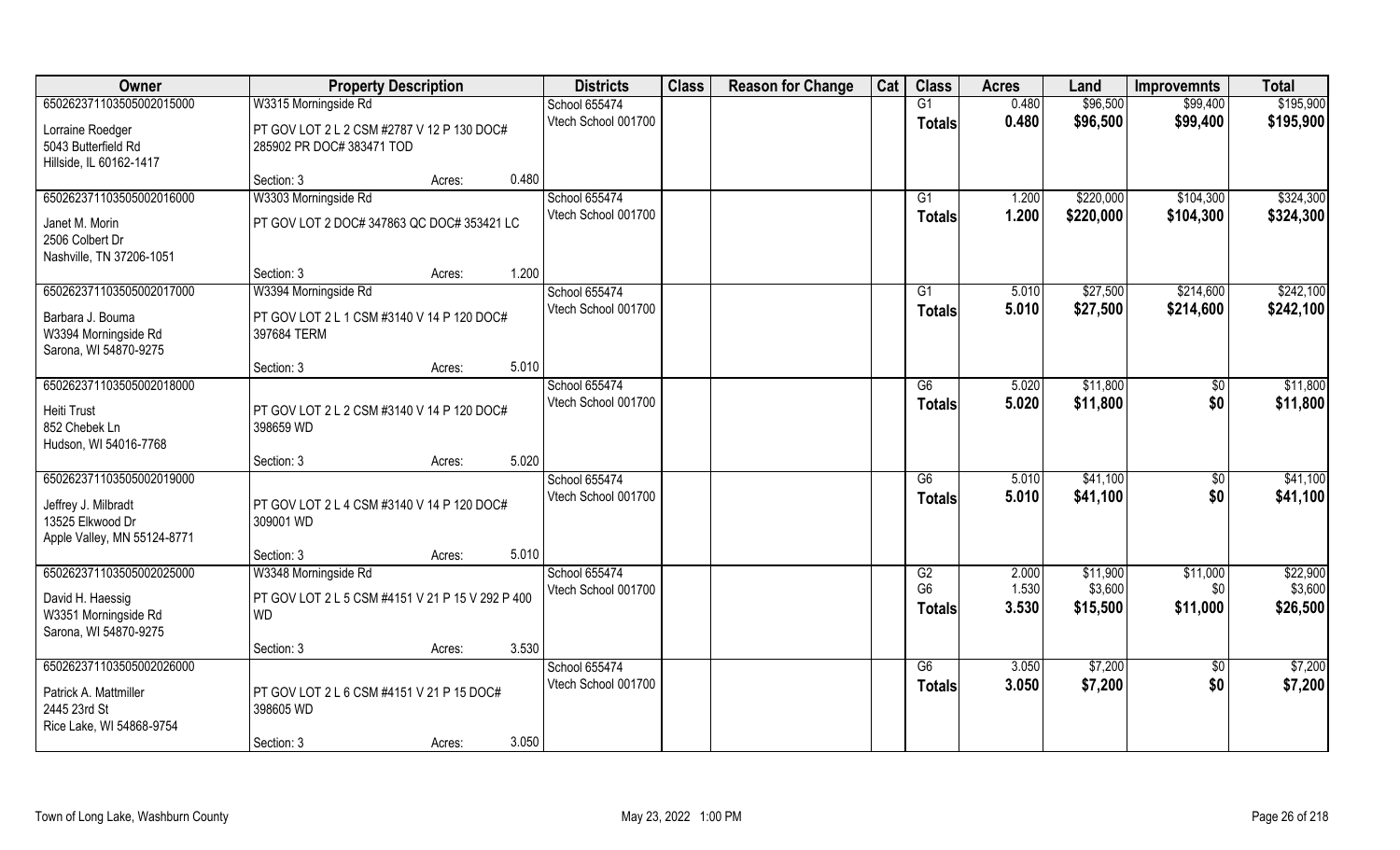| <b>Owner</b>                                                                                    | <b>Property Description</b>                                                                                                                        | <b>Districts</b>                            | <b>Class</b> | <b>Reason for Change</b> | Cat | <b>Class</b>                                            | <b>Acres</b>                      | Land                                     | <b>Improvemnts</b>                   | <b>Total</b>                               |
|-------------------------------------------------------------------------------------------------|----------------------------------------------------------------------------------------------------------------------------------------------------|---------------------------------------------|--------------|--------------------------|-----|---------------------------------------------------------|-----------------------------------|------------------------------------------|--------------------------------------|--------------------------------------------|
| 650262371103505003001200                                                                        |                                                                                                                                                    | School 655474                               |              |                          |     | G6                                                      | 7.560                             | \$7,600                                  | $\overline{50}$                      | \$7,600                                    |
| Cole Holmstrom<br>2219 S Walnut Rd<br>Bloomfield, IN 47424-5740                                 | PT GOV LOT 3 L 1 CSM #3940 V 19 P 110 DOC#<br>353410 QC EXC DOC# 360175 WD                                                                         | Vtech School 001700                         |              |                          |     | <b>Totals</b>                                           | 7.560                             | \$7,600                                  | \$0                                  | \$7,600                                    |
|                                                                                                 | 7.560<br>Section: 3<br>Acres:                                                                                                                      |                                             |              |                          |     |                                                         |                                   |                                          |                                      |                                            |
| 650262371103505003001300<br>Cole Holmstrom<br>2219 S Walnut Rd<br>Bloomfield, IN 47424-5740     | PT GOV LOT 3 L 2 CSM #3940 V 19 P 110 DOC#<br>353410 QC EXC DOC# 360175 WD                                                                         | <b>School 655474</b><br>Vtech School 001700 |              |                          |     | G6<br>Totals                                            | 7.560<br>7.560                    | \$7,600<br>\$7,600                       | \$0<br>\$0                           | \$7,600<br>\$7,600                         |
|                                                                                                 | 7.560<br>Section: 3<br>Acres:                                                                                                                      |                                             |              |                          |     |                                                         |                                   |                                          |                                      |                                            |
| 650262371103505003001400<br>Randall J. Kidder<br>W3476 Morningside Rd<br>Sarona, WI 54870-9274  | W3476 Morningside Rd<br>PT GOV LOT 3 L 3 CSM #3940 V 19 P 110 DOC#<br>371361 WD                                                                    | School 655474<br>Vtech School 001700        | IG1          | Greenhouse               |     | G1<br>G <sub>5</sub><br>G <sub>6</sub><br><b>Totals</b> | 3.330<br>1.820<br>4.880<br>10.030 | \$25,400<br>\$200<br>\$4,800<br>\$30,400 | \$122,900<br>\$0<br>\$0<br>\$122,900 | \$148,300<br>\$200<br>\$4,800<br>\$153,300 |
|                                                                                                 | 10.030<br>Section: 3<br>Acres:                                                                                                                     |                                             |              |                          |     |                                                         |                                   |                                          |                                      |                                            |
| 650262371103505003002000<br>Kevin R. Colwell<br>1411 Willow Trl<br>Middleton, WI 53562-3300     | W3495 Morningside Rd<br>PT GOV LOT 3 L 2 CSM #808 V 4 P 93 V 343 P 214<br>ESMT DOC# 386719 WD                                                      | School 655474<br>Vtech School 001700        |              |                          |     | G <sub>1</sub><br><b>Totals</b>                         | 2.790<br>2.790                    | \$414,000<br>\$414,000                   | \$487,000<br>\$487,000               | \$901,000<br>\$901,000                     |
|                                                                                                 | 2.790<br>Section: 3<br>Acres:                                                                                                                      |                                             |              |                          |     |                                                         |                                   |                                          |                                      |                                            |
| 650262371103505003003000<br>Ann M. Gallagher<br>7250 York Ave S Apt 106<br>Edina, MN 55435-4419 | W3489 Morningside Rd<br>PT GOV LOT 3 L 1 CSM #1120 V 5 P 105 V 230 P 682 '<br>343 P 214 ESMT V 433 P 135-136 TERM<br>2.230<br>Section: 3<br>Acres: | School 655474<br>Vtech School 001700        |              |                          |     | G <sub>1</sub><br><b>Totals</b>                         | 2.230<br>2.230                    | \$436,900<br>\$436,900                   | \$120,100<br>\$120,100               | \$557,000<br>\$557,000                     |
| 650262371103505003004000                                                                        | W3485 Morningside Rd                                                                                                                               | School 655474                               |              |                          |     | G1                                                      | 2.380                             | \$450,500                                | \$350,200                            | \$800,700                                  |
| Robert B. Anderson<br>4325 Tottenham Rd<br>Charlotte, NC 28226-6621                             | PT GOV LOT 3 OL 1 CSM #1120 V 5 P 105 & L 2 CSM<br>#1120 V 5 P 105 DOC# 318156 WD                                                                  | Vtech School 001700                         |              |                          |     | <b>Totals</b>                                           | 2.380                             | \$450,500                                | \$350,200                            | \$800,700                                  |
|                                                                                                 | 2.380<br>Section: 3<br>Acres:                                                                                                                      |                                             |              |                          |     |                                                         |                                   |                                          |                                      |                                            |
| 650262371103505003013100<br>Thomas L. Holmes<br>W3425 Morningside Rd<br>Sarona, WI 54870-9274   | W3425 Morningside Rd<br>PT GOV LOT 3 L 2 CSM #3886 V 19 P 56 DOC#<br>363593 PR<br>1.140<br>Section: 3<br>Acres:                                    | School 655474<br>Vtech School 001700        | G1           | Garage, house addition   |     | G1<br>Totals                                            | 1.140<br>1.140                    | \$136,000<br>\$136,000                   | \$158,900<br>\$158,900               | \$294,900<br>\$294,900                     |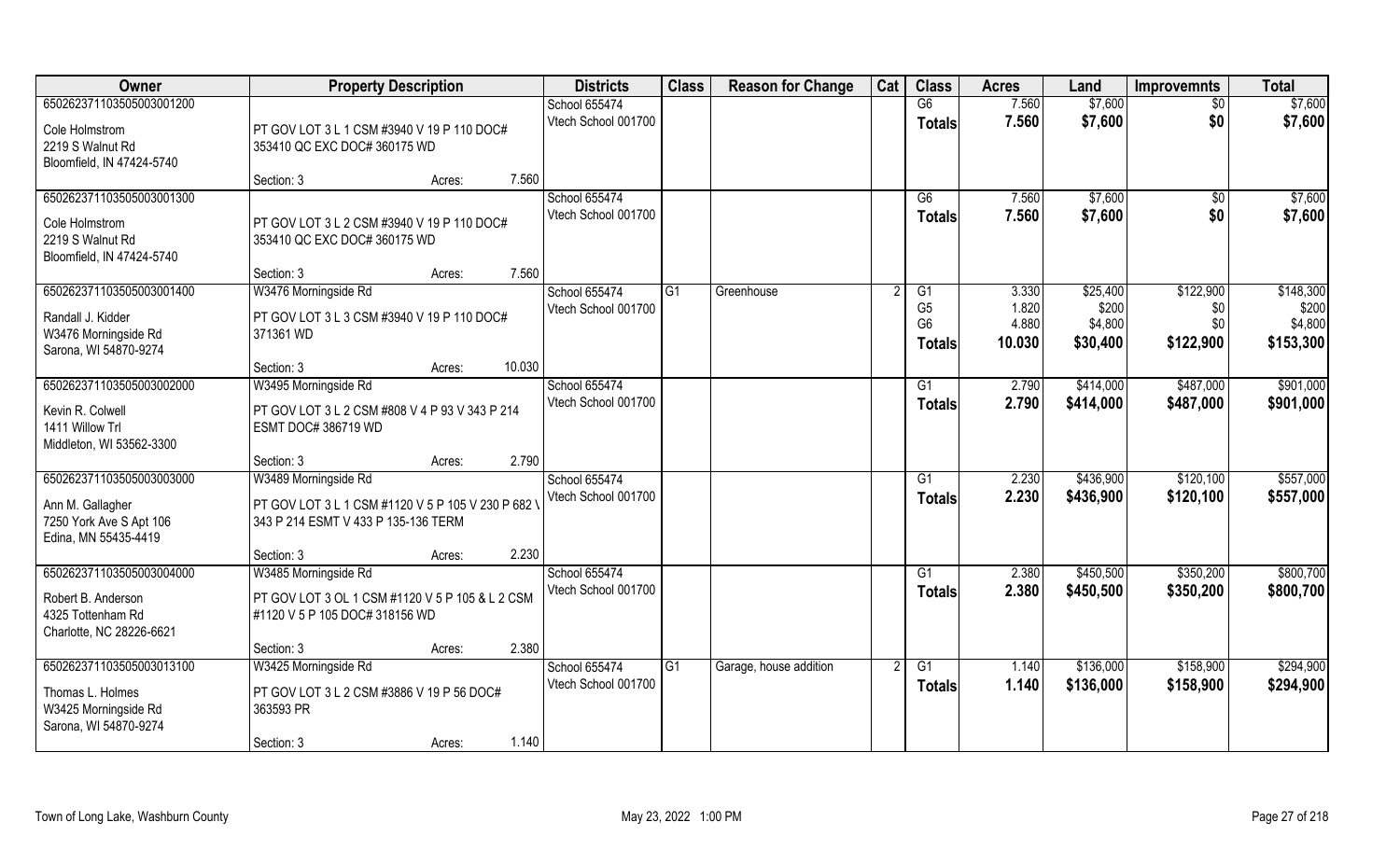| Owner                     | <b>Property Description</b>                      | <b>Districts</b>    | <b>Class</b> | <b>Reason for Change</b> | Cat | <b>Class</b>   | <b>Acres</b> | Land      | <b>Improvemnts</b> | <b>Total</b> |
|---------------------------|--------------------------------------------------|---------------------|--------------|--------------------------|-----|----------------|--------------|-----------|--------------------|--------------|
| 650262371103505003015000  | W3471 Morningside Rd                             | School 655474       |              |                          |     | G1             | 2.590        | \$13,300  | \$223,100          | \$236,400    |
| John C. Bjorkquist        | PT GOV LOT 3 L 1 CSM #2442 V 10 P 163 DOC#       | Vtech School 001700 |              |                          |     | <b>Totals</b>  | 2.590        | \$13,300  | \$223,100          | \$236,400    |
| W3471 Morningside Rd      | 362435 QC                                        |                     |              |                          |     |                |              |           |                    |              |
| Sarona, WI 54870-9274     |                                                  |                     |              |                          |     |                |              |           |                    |              |
|                           | 2.590<br>Section: 3<br>Acres:                    |                     |              |                          |     |                |              |           |                    |              |
| 650262371103505003016000  |                                                  | School 655474       |              |                          |     | G1             | 0.810        | \$84,100  | \$0                | \$84,100     |
| John C. Bjorkquist        | PT GOV LOT 3 OL 1 CSM #2442 V 10 P 163 DOC#      | Vtech School 001700 |              |                          |     | Totals         | 0.810        | \$84,100  | \$0                | \$84,100     |
| W3471 Morningside Rd      | 362435 QC                                        |                     |              |                          |     |                |              |           |                    |              |
| Sarona, WI 54870-9274     |                                                  |                     |              |                          |     |                |              |           |                    |              |
|                           | 0.810<br>Section: 3<br>Acres:                    |                     |              |                          |     |                |              |           |                    |              |
| 650262371103505003017000  |                                                  | School 655474       |              |                          |     | G1             | 0.520        | \$8,500   | \$0                | \$8,500      |
| Crows Nest Condo Assoc    | PT GOV LOT 3 L 3 CSM #2442 V 10 P 163 DOC#       | Vtech School 001700 |              |                          |     | <b>Totals</b>  | 0.520        | \$8,500   | \$0                | \$8,500      |
| 5055 Madison St Unit 510  | 259040 WD                                        |                     |              |                          |     |                |              |           |                    |              |
| Skokie, IL 60077-2574     |                                                  |                     |              |                          |     |                |              |           |                    |              |
|                           | 0.520<br>Section: 3<br>Acres:                    |                     |              |                          |     |                |              |           |                    |              |
| 650262371103505003018100  | W3429 Morningside Rd                             | School 655474       |              |                          |     | G1             | 1.410        | \$82,700  | \$152,200          | \$234,900    |
|                           |                                                  | Vtech School 001700 |              |                          |     | <b>Totals</b>  | 1.410        | \$82,700  | \$152,200          | \$234,900    |
| Brian J. Adams            | PT GOV LOT 3 L 1 CSM #3886 V 19 P 56 DOC#        |                     |              |                          |     |                |              |           |                    |              |
| S8380 Todd Rd             | 396857 WD                                        |                     |              |                          |     |                |              |           |                    |              |
| Eau Claire, WI 54701-9745 | 1.410<br>Section: 3                              |                     |              |                          |     |                |              |           |                    |              |
| 650262371103505004001000  | Acres:<br>N2242 County Hwy M                     | School 655474       |              |                          |     | G1             | 2.000        | \$137,900 | \$369,000          | \$506,900    |
|                           |                                                  | Vtech School 001700 |              |                          |     | G <sub>5</sub> | 18.000       | \$2,300   | \$0                | \$2,300      |
| E Eugene Romsos Trust     | GOV LOT 4 EXC E 200' DOC# 358176 QC V 330 P 785  |                     |              |                          |     | G <sub>6</sub> | 17.000       | \$40,000  |                    | \$40,000     |
| N2242 County Hwy M        | R/W                                              |                     |              |                          |     | <b>Totals</b>  | 37.000       | \$180,200 | \$369,000          | \$549,200    |
| Sarona, WI 54870-9223     |                                                  |                     |              |                          |     |                |              |           |                    |              |
|                           | 37.000<br>Section: 3<br>Acres:                   |                     |              |                          |     |                |              |           |                    |              |
| 650262371103505004002000  | W3503 Morningside Rd                             | School 655474       |              |                          |     | G1             | 1.260        | \$325,000 | \$113,000          | \$438,000    |
| David M. Strassman        | PT GOV LOT 4 L 1 CSM #808 V 4 P 93 DOC# 378747   | Vtech School 001700 |              |                          |     | <b>Totals</b>  | 1.260        | \$325,000 | \$113,000          | \$438,000    |
| S8330 Todd Dr             | TD                                               |                     |              |                          |     |                |              |           |                    |              |
| Eau Claire, WI 54701-9745 |                                                  |                     |              |                          |     |                |              |           |                    |              |
|                           | 1.260<br>Section: 3<br>Acres:                    |                     |              |                          |     |                |              |           |                    |              |
| 650262371103505004003000  |                                                  | School 655474       |              |                          |     | G5             | 0.500        | \$100     | $\overline{30}$    | \$100        |
| Larry Seever              | PT GOV LOT 4 V 164 P 498 V 217 P 172 EXC V 349 P | Vtech School 001700 |              |                          |     | Totals         | 0.500        | \$100     | \$0                | \$100        |
| N2545 Cipra Rd            | 148                                              |                     |              |                          |     |                |              |           |                    |              |
| Sarona, WI 54870-9152     |                                                  |                     |              |                          |     |                |              |           |                    |              |
|                           | 0.500<br>Section: 3<br>Acres:                    |                     |              |                          |     |                |              |           |                    |              |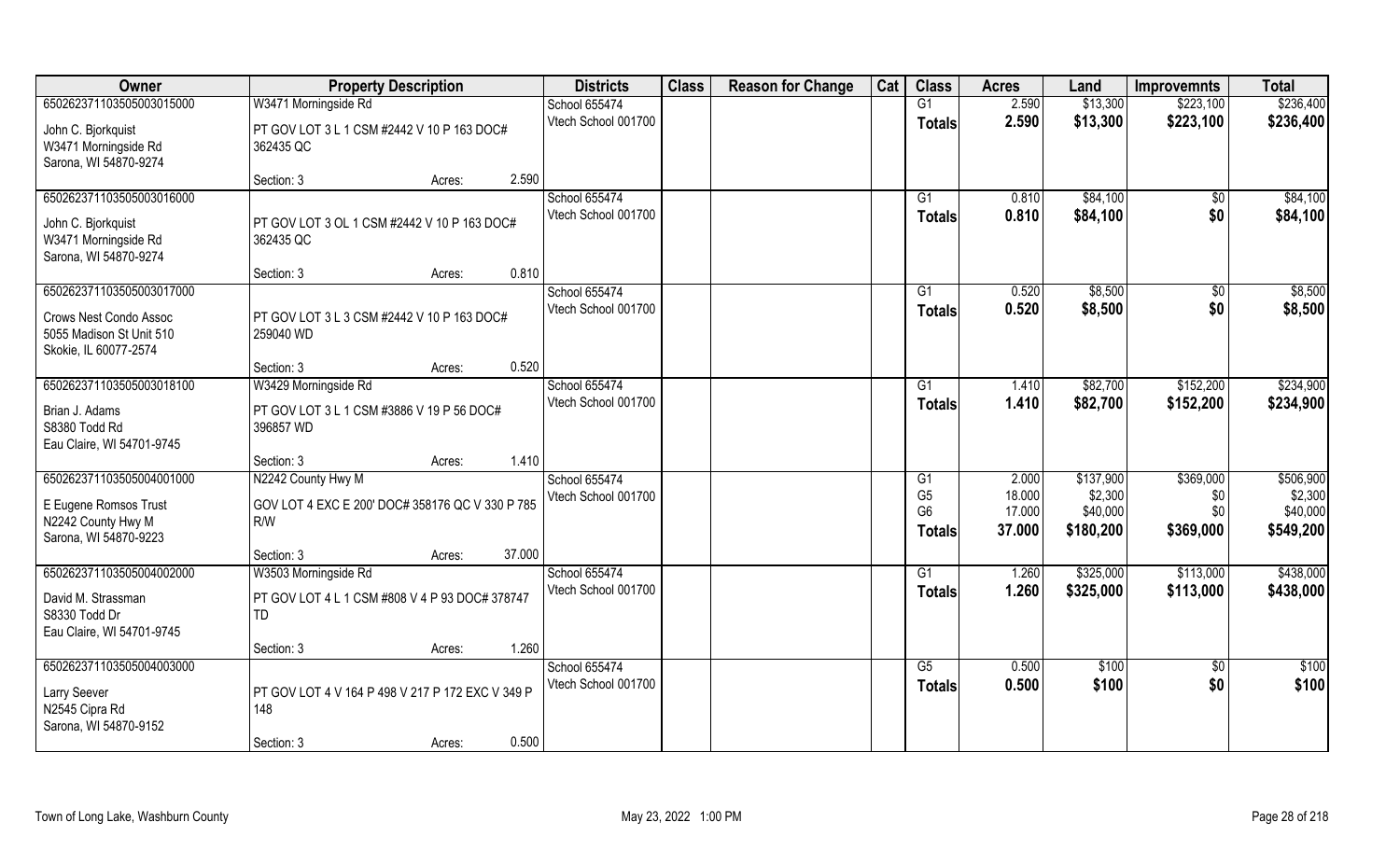| Owner                      | <b>Property Description</b>                | <b>Districts</b>     | <b>Class</b> | <b>Reason for Change</b> | Cat | <b>Class</b>   | <b>Acres</b> | Land      | <b>Improvemnts</b> | <b>Total</b> |
|----------------------------|--------------------------------------------|----------------------|--------------|--------------------------|-----|----------------|--------------|-----------|--------------------|--------------|
| 650262371103505005001000   | N2178 County Hwy M                         | School 655474        |              |                          |     | G1             | 1.000        | \$306,400 | \$447,400          | \$753,800    |
| Neil F. Haselwander        | GOV LOT 5 DOC# 254859 WD DOC# 384815 TOD   | Vtech School 001700  |              |                          |     | G <sub>6</sub> | 25.200       | \$29,600  | \$0                | \$29,600     |
| 3705 Freedom Dr            |                                            |                      |              |                          |     | <b>Totals</b>  | 26.200       | \$336,000 | \$447,400          | \$783,400    |
| Eau Claire, WI 54703-1378  |                                            |                      |              |                          |     |                |              |           |                    |              |
|                            | 26.200<br>Section: 3<br>Acres:             |                      |              |                          |     |                |              |           |                    |              |
| 650262371103516911500000   | W3451 Morningside Rd                       | <b>School 655474</b> |              |                          |     | G1             | 0.000        | \$123,300 | \$195,300          | \$318,600    |
| Russell R Zdeb Trust       | CROWS NEST CONDO UNIT 1 ASSMT INCL SHARE   | Vtech School 001700  |              |                          |     | Totals         | 0.000        | \$123,300 | \$195,300          | \$318,600    |
| 5055 W Madison St Unit 510 | OF LL 30M DOC# 379193 CONDO                |                      |              |                          |     |                |              |           |                    |              |
| Skokie, IL 60077-2574      |                                            |                      |              |                          |     |                |              |           |                    |              |
|                            | 0.000<br>Section: 3<br>Acres:              |                      |              |                          |     |                |              |           |                    |              |
| 650262371103516911500500   | W3449 Morningside Rd                       | School 655474        |              |                          |     | G1             | 0.000        | \$123,300 | \$74,200           | \$197,500    |
| <b>Kilmer Trust</b>        | CROWS NEST CONDO UNIT 2 ASSMT INCL SHARE   | Vtech School 001700  |              |                          |     | <b>Totals</b>  | 0.000        | \$123,300 | \$74,200           | \$197,500    |
| 485 N Pebble Creek pass    | OF LL 30M DOC# 297113 CONDO                |                      |              |                          |     |                |              |           |                    |              |
| Wales, WI 53183-9609       |                                            |                      |              |                          |     |                |              |           |                    |              |
|                            | 0.000<br>Section: 3<br>Acres:              |                      |              |                          |     |                |              |           |                    |              |
| 650262371103516911501000   | W3441 Morningside Rd                       | School 655474        |              |                          |     | G <sub>1</sub> | 0.000        | \$123,300 | \$142,400          | \$265,700    |
| Kevin R. Colwell           | CROWS NEST CONDO UNIT 3 ASSMT INCL SHARE   | Vtech School 001700  |              |                          |     | <b>Totals</b>  | 0.000        | \$123,300 | \$142,400          | \$265,700    |
| 1411 Willow Trl            | OF LL 30M V 421 P 92 CONDO                 |                      |              |                          |     |                |              |           |                    |              |
| Middleton, WI 53562-3300   |                                            |                      |              |                          |     |                |              |           |                    |              |
|                            | 0.000<br>Section: 3<br>Acres:              |                      |              |                          |     |                |              |           |                    |              |
| 650262371103516911501500   | W3439 Morningside Rd                       | School 655474        |              |                          |     | G1             | 0.000        | \$123,300 | \$79,300           | \$202,600    |
| Dennis Dirks               | CROWS NEST CONDO UNIT 4 ASSMT INCL SHARE   | Vtech School 001700  |              |                          |     | <b>Totals</b>  | 0.000        | \$123,300 | \$79,300           | \$202,600    |
| W3439 Morningside Rd       | OF LL 30M DOC# 328109 QC DOC# 341161 QC    |                      |              |                          |     |                |              |           |                    |              |
| Sarona, WI 54870-9274      |                                            |                      |              |                          |     |                |              |           |                    |              |
|                            | 0.000<br>Section: 3<br>Acres:              |                      |              |                          |     |                |              |           |                    |              |
| 650262371103516911502000   | W3437 Morningside Rd                       | School 655474        |              |                          |     | G <sub>1</sub> | 0.000        | \$123,300 | \$50,200           | \$173,500    |
| Michael H. Robey           | CROWS NEST CONDO UNIT 5 ASSMT INCL SHARE   | Vtech School 001700  |              |                          |     | <b>Totals</b>  | 0.000        | \$123,300 | \$50,200           | \$173,500    |
| W7596 770th Ave            | OF LL 30M DOC# 342139 QC DOC# 349145 CONDO |                      |              |                          |     |                |              |           |                    |              |
| River Falls, WI 54022-4134 |                                            |                      |              |                          |     |                |              |           |                    |              |
|                            | 0.000<br>Section: 3<br>Acres:              |                      |              |                          |     |                |              |           |                    |              |
| 650262371103516911502500   | W3433 Morningside Rd                       | School 655474        |              |                          |     | G1             | 0.000        | \$123,300 | \$85,400           | \$208,700    |
| Steven M. Herbenson        | CROWS NEST CONDO UNIT 6 V 369 P 672 ASSMT  | Vtech School 001700  |              |                          |     | <b>Totals</b>  | 0.000        | \$123,300 | \$85,400           | \$208,700    |
| 5990 Graff Rd              | INCL SHARE OF LL 30M DOC# 336368 TOD       |                      |              |                          |     |                |              |           |                    |              |
| Eau Claire, WI 54701-8941  |                                            |                      |              |                          |     |                |              |           |                    |              |
|                            | 0.000<br>Section: 3<br>Acres:              |                      |              |                          |     |                |              |           |                    |              |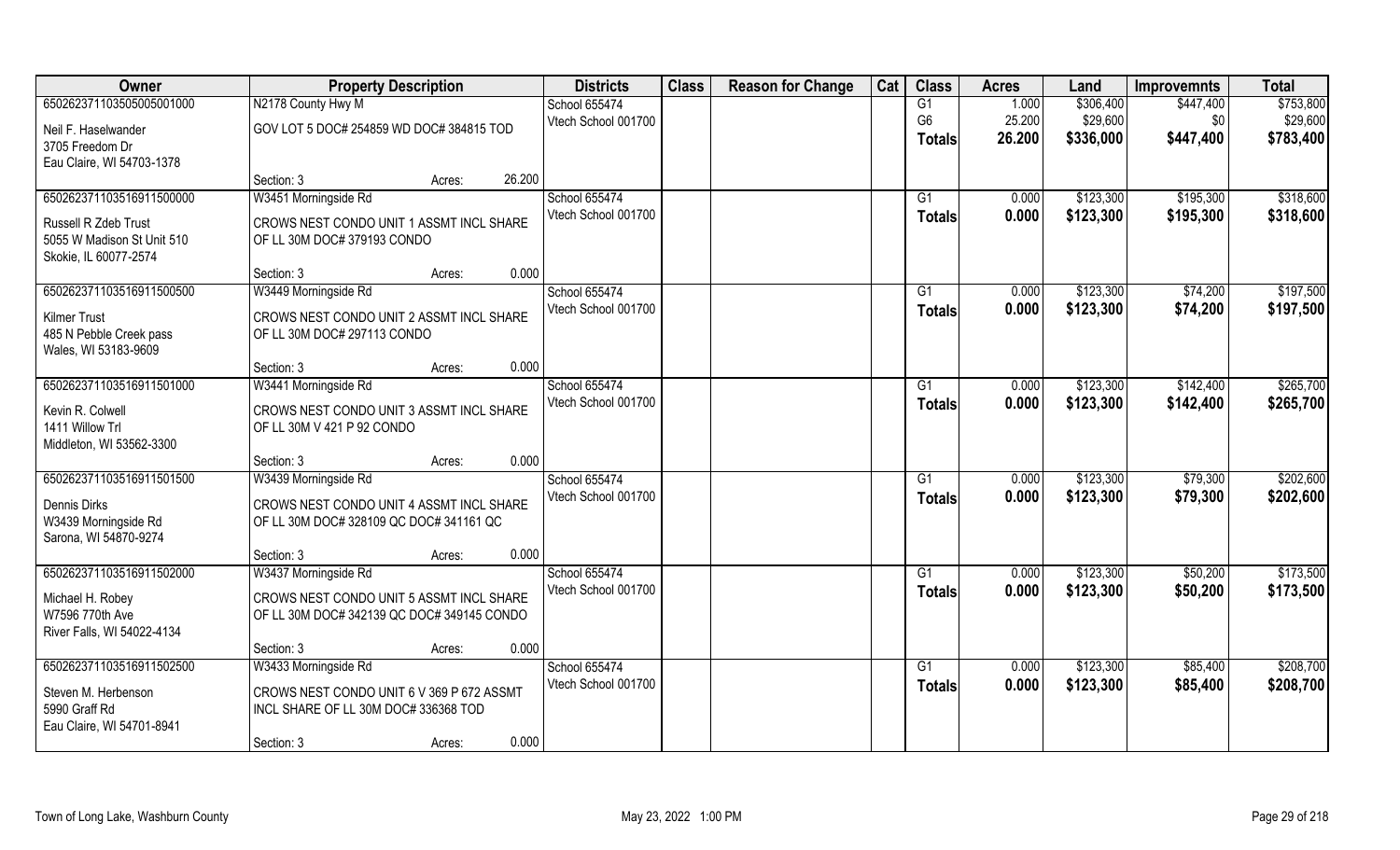| Owner                                                                                                                       | <b>Property Description</b>                                                                                                                                                  |        | <b>Districts</b>                              | <b>Class</b> | <b>Reason for Change</b> | Cat | <b>Class</b>         | <b>Acres</b> | Land      | <b>Improvemnts</b> | <b>Total</b> |
|-----------------------------------------------------------------------------------------------------------------------------|------------------------------------------------------------------------------------------------------------------------------------------------------------------------------|--------|-----------------------------------------------|--------------|--------------------------|-----|----------------------|--------------|-----------|--------------------|--------------|
| 650262371103516911503000                                                                                                    | W3455 Morningside Rd                                                                                                                                                         |        | School 655474                                 |              |                          |     | G1                   | 0.000        | \$120,800 | \$93,500           | \$214,300    |
| Dan S. Todd<br>606 N Center St<br>Lena, IL 61048-9207                                                                       | CROWS NEST CONDO UNIT 7 ASSMT INCL SHARE<br>OF LL 30M DOC# 355396 CONDO                                                                                                      |        | Vtech School 001700                           |              |                          |     | Totals               | 0.000        | \$120,800 | \$93,500           | \$214,300    |
|                                                                                                                             | Section: 3                                                                                                                                                                   | Acres: | 0.000                                         |              |                          |     |                      |              |           |                    |              |
| 650262371103516911503500                                                                                                    | W3445 Morningside Rd                                                                                                                                                         |        | School 655474                                 |              |                          |     | $\overline{G1}$      | 0.000        | \$120,800 | \$66,900           | \$187,700    |
| Wayne A. Hageman<br>3242 Pole Line Rd<br>Cresco, IA 52136-9320                                                              | CROWS NEST CONDO UNIT 8 ASSMT INCL SHARE<br>OF LL 30M DOC# 387061 CONDO                                                                                                      |        | Vtech School 001700                           |              |                          |     | <b>Totals</b>        | 0.000        | \$120,800 | \$66,900           | \$187,700    |
|                                                                                                                             | Section: 3                                                                                                                                                                   | Acres: | 0.000                                         |              |                          |     |                      |              |           |                    |              |
| 650262371103516911504000                                                                                                    | W3459 Morningside Rd                                                                                                                                                         |        | School 655474                                 |              |                          |     | $\overline{G1}$      | 0.000        | \$119,500 | \$107,400          | \$226,900    |
| Cheryl L. Bohannan<br>4301 W Cedar Hills Dr<br>Dunlap, IL 61525-9275                                                        | CROWS NEST CONDO UNIT 9 ASSMT INCL SHARE<br>OF LL 30M DOC# 382374 CONDO DOC# 400056 TOD                                                                                      |        | Vtech School 001700                           |              |                          |     | <b>Totals</b>        | 0.000        | \$119,500 | \$107,400          | \$226,900    |
|                                                                                                                             | Section: 3                                                                                                                                                                   | Acres: | 0.000                                         |              |                          |     |                      |              |           |                    |              |
| 650262371103516911504500                                                                                                    | W3421 Morningside Rd                                                                                                                                                         |        | School 655474                                 |              |                          |     | G1                   | 0.000        | \$111,100 | \$84,100           | \$195,200    |
| <b>Timothy Donahue</b><br>PO Box 512<br>Rice Lake, WI 54868-0512                                                            | CROWS NEST CONDO UNIT 10 ASSMT INCL SHARE<br>OF LL 30M DOC# 391633 TD                                                                                                        |        | Vtech School 001700                           |              |                          |     | <b>Totals</b>        | 0.000        | \$111,100 | \$84,100           | \$195,200    |
|                                                                                                                             | Section: 3                                                                                                                                                                   | Acres: | 0.000                                         |              |                          |     |                      |              |           |                    |              |
| 650262371103516911505000<br>Crows Nest Conominium Assn Storage<br>Unit<br>5055 Madison St Unit 510<br>Skokie, IL 60077-2574 | W3417 Morningside Rd<br>CROWS NEST CONDO UNIT STORAGE ASSESSED<br>WITH UNITS 1 - 10 CROWS NEST CONDO V 1 P 6<br>CNDO V 265 P 729-730 QC V 306 P 408 WD V 317 P<br>Section: 3 | Acres: | School 655474<br>Vtech School 001700<br>0.000 |              |                          |     | <b>Assessed with</b> |              |           |                    |              |
| 650262371103516917600000                                                                                                    | W3465 Morningside Rd                                                                                                                                                         |        | School 655474                                 |              |                          |     | G1                   | 0.000        | \$217,100 | \$211,900          | \$429,000    |
| Eric D. Anderson<br>W3463 Morningside Rd<br>Sarona, WI 54870-9274                                                           | EAGLE BAY CONDO UNIT 2 DOC# 396370 QC                                                                                                                                        |        | Vtech School 001700                           |              |                          |     | Totals               | 0.000        | \$217,100 | \$211,900          | \$429,000    |
|                                                                                                                             | Section: 3                                                                                                                                                                   | Acres: | 0.000                                         |              |                          |     |                      |              |           |                    |              |
| 650262371103516917600500                                                                                                    | W3463 Morningside Rd                                                                                                                                                         |        | School 655474                                 |              |                          |     | $\overline{G1}$      | 0.000        | \$217,100 | \$120,300          | \$337,400    |
| Eric D. Anderson<br>W3463 Morningside Rd<br>Sarona, WI 54870-9274                                                           | EAGLE BAY CONDO UNIT 1 V 424 P 358 CONDO                                                                                                                                     |        | Vtech School 001700                           |              |                          |     | <b>Totals</b>        | 0.000        | \$217,100 | \$120,300          | \$337,400    |
|                                                                                                                             | Section: 3                                                                                                                                                                   | Acres: | 0.000                                         |              |                          |     |                      |              |           |                    |              |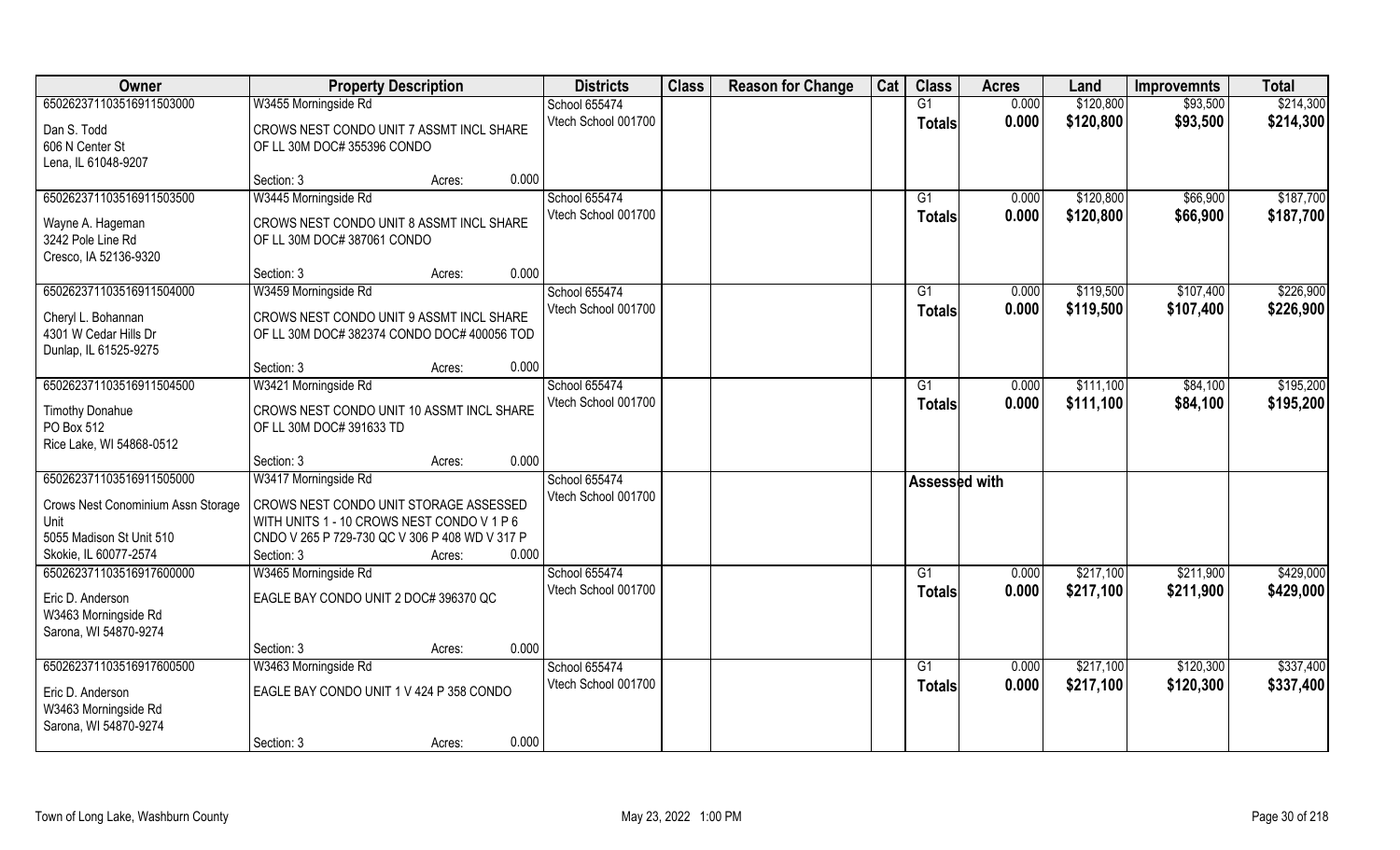| Owner                                                | <b>Property Description</b>                       |        |        | <b>Districts</b>                     | <b>Class</b> | <b>Reason for Change</b> | Cat | <b>Class</b>   | <b>Acres</b> | Land            | <b>Improvemnts</b> | <b>Total</b>    |
|------------------------------------------------------|---------------------------------------------------|--------|--------|--------------------------------------|--------------|--------------------------|-----|----------------|--------------|-----------------|--------------------|-----------------|
| 650262371104101000001000                             |                                                   |        |        | School 655474                        |              |                          |     | X4             | 35.290       | $\overline{50}$ | $\overline{50}$    | $\overline{50}$ |
| Friends of Hunt Hill Audubon Sanctuary               | NE FRL1/4 NE FRL1/4 DOC# 375377 QC                |        |        | Vtech School 001700                  |              |                          |     | <b>Totals</b>  | 35.290       | \$0             | \$0                | \$0             |
| Inc                                                  |                                                   |        |        |                                      |              |                          |     |                |              |                 |                    |                 |
| N2384 Hunt Hill Rd                                   |                                                   |        |        |                                      |              |                          |     |                |              |                 |                    |                 |
| Sarona, WI 54870-9272                                | Section: 4                                        | Acres: | 35.290 |                                      |              |                          |     |                |              |                 |                    |                 |
| 650262371104102000001000                             |                                                   |        |        | School 655474                        |              |                          |     | X4             | 35.210       | $\sqrt[6]{}$    | \$0                | $\overline{50}$ |
| Friends of Hunt Hill Audubon Sanctuary               | NW FRL1/4 NE FRL1/4 DOC# 375377 QC                |        |        | Vtech School 001700                  |              |                          |     | <b>Totals</b>  | 35.210       | \$0             | \$0                | \$0             |
| Inc                                                  |                                                   |        |        |                                      |              |                          |     |                |              |                 |                    |                 |
| N2384 Hunt Hill Rd                                   |                                                   |        |        |                                      |              |                          |     |                |              |                 |                    |                 |
| Sarona, WI 54870-9272                                | Section: 4                                        | Acres: | 35.210 |                                      |              |                          |     |                |              |                 |                    |                 |
| 650262371104103000001000                             |                                                   |        |        | School 655474                        |              |                          |     | X4             | 40.000       | \$0             | \$0                | \$0             |
|                                                      |                                                   |        |        | Vtech School 001700                  |              |                          |     | <b>Totals</b>  | 40.000       | \$0             | \$0                | \$0             |
| Friends of Hunt Hill Audubon Sanctuary<br><b>Inc</b> | SW NE FRL1/4 V 36 P 480 MISC DOC# 375377 QC       |        |        |                                      |              |                          |     |                |              |                 |                    |                 |
| N2384 Hunt Hill Rd                                   |                                                   |        |        |                                      |              |                          |     |                |              |                 |                    |                 |
| Sarona, WI 54870-9272                                | Section: 4                                        | Acres: | 40.000 |                                      |              |                          |     |                |              |                 |                    |                 |
| 650262371104104000001000                             |                                                   |        |        | School 655474                        |              |                          |     | X4             | 40.000       | $\sqrt[6]{3}$   | $\sqrt[6]{}$       | \$              |
|                                                      |                                                   |        |        | Vtech School 001700                  |              |                          |     | <b>Totals</b>  | 40.000       | \$0             | \$0                | \$0             |
| Friends of Hunt Hill Audubon Sanctuary               | SE NE FRL1/4 V 36 P 480 MISC DOC# 375377 QC       |        |        |                                      |              |                          |     |                |              |                 |                    |                 |
| Inc<br>N2384 Hunt Hill Rd                            |                                                   |        |        |                                      |              |                          |     |                |              |                 |                    |                 |
| Sarona, WI 54870-9272                                | Section: 4                                        | Acres: | 40.000 |                                      |              |                          |     |                |              |                 |                    |                 |
| 650262371104201000001000                             | N2440 Hunt Hill Rd                                |        |        | School 655474                        |              |                          |     | X4             | 35.330       | $\sqrt[6]{30}$  | $\sqrt[6]{30}$     | \$0             |
|                                                      |                                                   |        |        | Vtech School 001700                  |              |                          |     | <b>Totals</b>  | 35.330       | \$0             | \$0                | \$0             |
| Friends of Hunt Hill Audubon Sanctuary               | NE FRL1/4 NW FRL1/4 V 36 P 480 MISC DOC# 375377   |        |        |                                      |              |                          |     |                |              |                 |                    |                 |
| Inc                                                  | QC                                                |        |        |                                      |              |                          |     |                |              |                 |                    |                 |
| N2384 Hunt Hill Rd                                   |                                                   |        |        |                                      |              |                          |     |                |              |                 |                    |                 |
| Sarona, WI 54870-9272<br>650262371104202000001000    | Section: 4                                        | Acres: | 35.330 | School 655474                        |              |                          |     |                | 21.350       | (\$40,600)      |                    |                 |
|                                                      |                                                   |        |        | Vtech School 001700                  |              |                          |     | W <sub>6</sub> | 21.350       | \$0             | \$0<br>\$0         | \$0<br>\$0      |
| Kevin D. Mcmullin                                    | PT NW FRL1/4 NW FRL1/4 V 329 P 262 WD DOC#        |        |        |                                      |              |                          |     | <b>Totals</b>  |              |                 |                    |                 |
| N2538 Winselman Rd                                   | 361146 MFL-C DOC# 334800 TOD                      |        |        |                                      |              |                          |     |                |              |                 |                    |                 |
| Sarona, WI 54870-9121                                |                                                   |        |        |                                      |              |                          |     |                |              |                 |                    |                 |
|                                                      | Section: 4                                        | Acres: | 21.350 |                                      |              |                          |     |                |              |                 |                    |                 |
| 650262371104202000002000                             |                                                   |        |        | School 655474<br>Vtech School 001700 |              |                          |     | X4             | 10.100       | \$0             | $\overline{30}$    | \$0             |
| Friends of Hunt Hill Audubon Sanctuary               | $\vert$ E 400' NW FRL1/4 NW FRL1/4 DOC# 375377 QC |        |        |                                      |              |                          |     | Totals         | 10.100       | \$0             | \$0                | \$0             |
| Inc                                                  |                                                   |        |        |                                      |              |                          |     |                |              |                 |                    |                 |
| N2384 Hunt Hill Rd                                   |                                                   |        |        |                                      |              |                          |     |                |              |                 |                    |                 |
| Sarona, WI 54870-9272                                | Section: 4                                        | Acres: | 10.100 |                                      |              |                          |     |                |              |                 |                    |                 |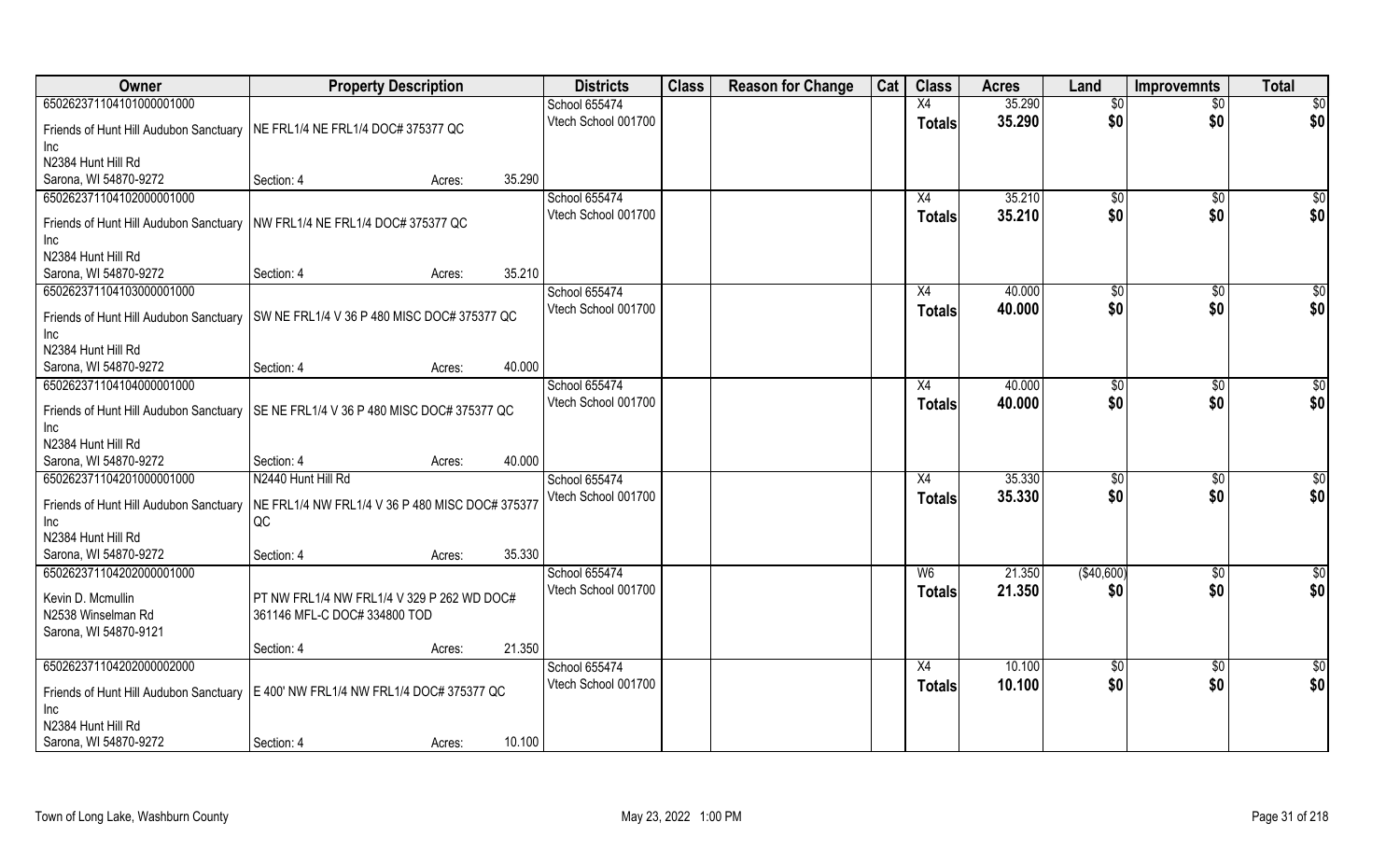| Owner                                       | <b>Property Description</b>                                 |                  | <b>Districts</b>    | <b>Class</b> | <b>Reason for Change</b> | Cat | <b>Class</b>    | <b>Acres</b> | Land        | <b>Improvemnts</b> | <b>Total</b> |
|---------------------------------------------|-------------------------------------------------------------|------------------|---------------------|--------------|--------------------------|-----|-----------------|--------------|-------------|--------------------|--------------|
| 650262371104203000001000                    |                                                             |                  | School 655474       |              |                          |     | X4              | 40.000       | \$0         | \$0                | \$0          |
| Friends of Hunt Hill Audubon Sanctuary      | SW NW FRL1/4 DOC# 375377 QC                                 |                  | Vtech School 001700 |              |                          |     | <b>Totals</b>   | 40.000       | \$0         | \$0                | \$0          |
| Inc.                                        |                                                             |                  |                     |              |                          |     |                 |              |             |                    |              |
| N2384 Hunt Hill Rd                          |                                                             |                  |                     |              |                          |     |                 |              |             |                    |              |
| Sarona, WI 54870-9272                       | Section: 4                                                  | 40.000<br>Acres: |                     |              |                          |     |                 |              |             |                    |              |
| 650262371104204000001000                    | N2384 Hunt Hill Rd                                          |                  | School 655474       |              |                          |     | X4              | 40.000       | $\sqrt{50}$ | $\sqrt{$0}$        | \$0          |
| Friends of Hunt Hill Audubon Sanctuary      | SE NW FRL1/4 DOC# 375377 QC                                 |                  | Vtech School 001700 |              |                          |     | Totals          | 40.000       | \$0         | \$0                | \$0          |
| Inc                                         |                                                             |                  |                     |              |                          |     |                 |              |             |                    |              |
| N2384 Hunt Hill Rd                          |                                                             |                  |                     |              |                          |     |                 |              |             |                    |              |
| Sarona, WI 54870-9272                       | Section: 4                                                  | 40.000<br>Acres: |                     |              |                          |     |                 |              |             |                    |              |
| 650262371104301000001000                    | W3925 Audubon Rd                                            |                  | School 655474       |              |                          |     | G1              | 2.000        | \$10,100    | \$188,300          | \$198,400    |
|                                             |                                                             |                  | Vtech School 001700 |              |                          |     | G4              | 7.740        | \$1,300     | \$0                | \$1,300      |
| Gilbert Wayne Short                         | NE SW EXC L 1 CSM #2988 V 13 P 146 DOC# 346742<br><b>WD</b> |                  |                     |              |                          |     | G <sub>6</sub>  | 23.520       | \$55,300    | \$0                | \$55,300     |
| W3925 Audubon Rd<br>Sarona, WI 54870-9234   |                                                             |                  |                     |              |                          |     | Totals          | 33.260       | \$66,700    | \$188,300          | \$255,000    |
|                                             | Section: 4                                                  | 33.260<br>Acres: |                     |              |                          |     |                 |              |             |                    |              |
| 650262371104301000002000                    |                                                             |                  | School 655474       |              |                          |     | X4              | 5.000        | \$0         | \$0                | \$0          |
|                                             |                                                             |                  | Vtech School 001700 |              |                          |     | Totals          | 5.000        | \$0         | \$0                | \$0          |
| Friends of Hunt Hill Audubon Sanctuary      | PT NE SW L 1 CSM #2988 V 13 P 146 DOC# 375377               |                  |                     |              |                          |     |                 |              |             |                    |              |
| Inc                                         | QC                                                          |                  |                     |              |                          |     |                 |              |             |                    |              |
| N2384 Hunt Hill Rd<br>Sarona, WI 54870-9272 |                                                             | 5.000            |                     |              |                          |     |                 |              |             |                    |              |
| 650262371104302000001000                    | Section: 4<br>N2236 Burma Rd                                | Acres:           | School 655474       |              |                          |     | G1              | 2.000        | \$8,500     | \$148,500          | \$157,000    |
|                                             |                                                             |                  | Vtech School 001700 |              |                          |     | G <sub>6</sub>  | 18.000       | \$42,300    | \$0                | \$42,300     |
| Adam N. Peck                                | S1/2 NW SW DOC# 388693 QC                                   |                  |                     |              |                          |     | Totals          | 20.000       | \$50,800    | \$148,500          | \$199,300    |
| N2236 Burma Rd                              |                                                             |                  |                     |              |                          |     |                 |              |             |                    |              |
| Sarona, WI 54870-9369                       |                                                             |                  |                     |              |                          |     |                 |              |             |                    |              |
|                                             | Section: 4                                                  | 20.000<br>Acres: |                     |              |                          |     |                 |              |             |                    |              |
| 650262371104302000002000                    |                                                             |                  | School 655474       |              |                          |     | $\overline{X4}$ | 10.000       | \$0         | \$0                | \$0          |
| Friends of Hunt Hill Audubon Sanctuary      | N 660' W 660' NW SW DOC# 375377 QC                          |                  | Vtech School 001700 |              |                          |     | <b>Totals</b>   | 10.000       | \$0         | \$0                | \$0          |
| Inc                                         |                                                             |                  |                     |              |                          |     |                 |              |             |                    |              |
| N2384 Hunt Hill Rd                          |                                                             |                  |                     |              |                          |     |                 |              |             |                    |              |
| Sarona, WI 54870-9272                       | Section: 4                                                  | 10.000<br>Acres: |                     |              |                          |     |                 |              |             |                    |              |
| 650262371104302000003000                    |                                                             |                  | School 655474       |              |                          |     | $\overline{X4}$ | 10.000       | \$0         | $\sqrt{$0}$        | \$0          |
| Friends of Hunt Hill Audubon Sanctuary      | N 660' NW SW EXC W 660' DOC# 375377 QC                      |                  | Vtech School 001700 |              |                          |     | <b>Totals</b>   | 10.000       | \$0         | \$0                | \$0          |
| Inc                                         |                                                             |                  |                     |              |                          |     |                 |              |             |                    |              |
| N2384 Hunt Hill Rd                          |                                                             |                  |                     |              |                          |     |                 |              |             |                    |              |
| Sarona, WI 54870-9272                       | Section: 4                                                  | 10.000<br>Acres: |                     |              |                          |     |                 |              |             |                    |              |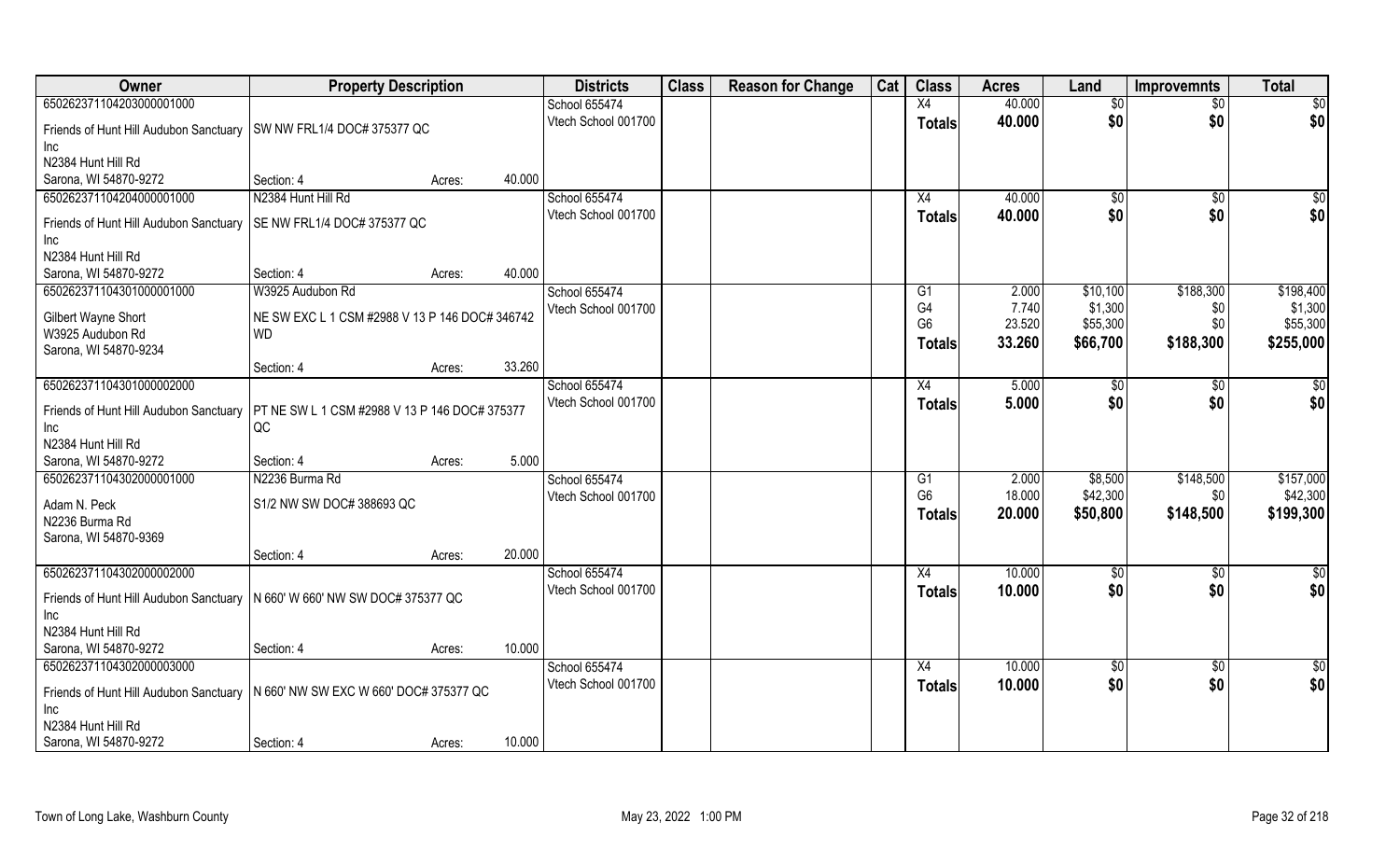| Owner                                     | <b>Property Description</b>          |        |        | <b>Districts</b>    | <b>Class</b> | <b>Reason for Change</b> | Cat  | <b>Class</b>    | <b>Acres</b> | Land           | <b>Improvemnts</b> | <b>Total</b> |
|-------------------------------------------|--------------------------------------|--------|--------|---------------------|--------------|--------------------------|------|-----------------|--------------|----------------|--------------------|--------------|
| 650262371104303000001000                  |                                      |        |        | School 655474       |              |                          |      | G6              | 40.000       | \$94,000       | $\overline{50}$    | \$94,000     |
| Edward A. Fischbach Jr<br>1315 Sunview Dr | SW SW DOC# 206381 WD DOC# 373828 TOD |        |        | Vtech School 001700 |              |                          |      | <b>Totals</b>   | 40.000       | \$94,000       | \$0                | \$94,000     |
| Shoreview, MN 55126-5631                  |                                      |        |        |                     |              |                          |      |                 |              |                |                    |              |
|                                           | Section: 4                           | Acres: | 40.000 |                     |              |                          |      |                 |              |                |                    |              |
| 650262371104304000001000                  |                                      |        |        | School 655474       |              |                          |      | $\overline{G6}$ | 40.000       | \$76,000       | \$0                | \$76,000     |
| Edward A. Fischbach Jr                    | SE SW DOC# 206381 WD DOC# 373828 TOD |        |        | Vtech School 001700 |              |                          |      | <b>Totals</b>   | 40.000       | \$76,000       | \$0                | \$76,000     |
| 1315 Sunview Dr                           |                                      |        |        |                     |              |                          |      |                 |              |                |                    |              |
| Shoreview, MN 55126-5631                  |                                      |        |        |                     |              |                          |      |                 |              |                |                    |              |
|                                           | Section: 4                           | Acres: | 40.000 |                     |              |                          |      |                 |              |                |                    |              |
| 650262371104401000001000                  | N2191 County Hwy M                   |        |        | School 655474       |              |                          |      | X4              | 39.220       | $\sqrt[6]{3}$  | $\sqrt[6]{3}$      | \$0          |
| Friends of Hunt Hill Audubon Sanctuary    | NE SE EXC NE OF CREEK DOC# 359423 WD |        |        | Vtech School 001700 |              |                          |      | <b>Totals</b>   | 39.220       | \$0            | \$0                | \$0          |
| Inc                                       |                                      |        |        |                     |              |                          |      |                 |              |                |                    |              |
| N2384 Hunt Hill Rd                        |                                      |        |        |                     |              |                          |      |                 |              |                |                    |              |
| Sarona, WI 54870-9272                     | Section: 4                           | Acres: | 39.220 |                     |              |                          |      |                 |              |                |                    |              |
| 650262371104402000001000                  |                                      |        |        | School 655474       |              |                          |      | X4              | 40.000       | $\frac{1}{20}$ | $\sqrt[6]{3}$      | \$0          |
| Friends of Hunt Hill Audubon Sanctuary    | NW SE DOC# 359423 WD                 |        |        | Vtech School 001700 |              |                          |      | <b>Totals</b>   | 40.000       | \$0            | \$0                | \$0          |
| Inc                                       |                                      |        |        |                     |              |                          |      |                 |              |                |                    |              |
| N2384 Hunt Hill Rd                        |                                      |        |        |                     |              |                          |      |                 |              |                |                    |              |
| Sarona, WI 54870-9272                     | Section: 4                           | Acres: | 40.000 |                     |              |                          |      |                 |              |                |                    |              |
| 650262371104403000002000                  |                                      |        |        | School 655474       |              |                          |      | G4              | 34.000       | \$1,600        | \$0                | \$1,600      |
|                                           |                                      |        |        | Vtech School 001700 |              |                          |      | <b>Totals</b>   | 34.000       | \$1,600        | \$0                | \$1,600      |
| John R. Anderson<br>1441 SW 58th Ln       | PT SW SE DOC# 398668 WD              |        |        |                     |              |                          |      |                 |              |                |                    |              |
| Cape Coral, FL 33914-8022                 |                                      |        |        |                     |              |                          |      |                 |              |                |                    |              |
|                                           | Section: 4                           | Acres: | 34.000 |                     |              |                          |      |                 |              |                |                    |              |
| 650262371104404000003000                  |                                      |        |        | School 655474       |              |                          |      | G6              | 10.000       | \$17,500       | \$0                | \$17,500     |
|                                           |                                      |        |        | Vtech School 001700 |              |                          |      | <b>Totals</b>   | 10.000       | \$17,500       | \$0                | \$17,500     |
| John R. Anderson                          | S 10 ACRES S1/2 SE1/4 DOC# 377561 WD |        |        |                     |              |                          |      |                 |              |                |                    |              |
| 1441 SW 58th Ln                           |                                      |        |        |                     |              |                          |      |                 |              |                |                    |              |
| Cape Coral, FL 33914-8022                 | Section: 4                           |        | 10.000 |                     |              |                          |      |                 |              |                |                    |              |
| 650262371104404000004000                  | N 2137 County Hwy M                  | Acres: |        | School 655474       | G1           | House razed              | $-2$ | G1              | 1.000        | \$4,100        | \$1,900            | \$6,000      |
|                                           |                                      |        |        | Vtech School 001700 |              |                          |      | G <sub>4</sub>  | 24.340       | \$1,100        | \$0                | \$1,100      |
| John R. Anderson                          | PT SE SE DOC# 398668 WD              |        |        |                     |              |                          |      | <b>Totals</b>   | 25.340       | \$5,200        | \$1,900            | \$7,100      |
| 1441 SW 58th Ln                           |                                      |        |        |                     |              |                          |      |                 |              |                |                    |              |
| Cape Coral, FL 33914-8022                 |                                      |        |        |                     |              |                          |      |                 |              |                |                    |              |
|                                           | Section: 4                           | Acres: | 25.340 |                     |              |                          |      |                 |              |                |                    |              |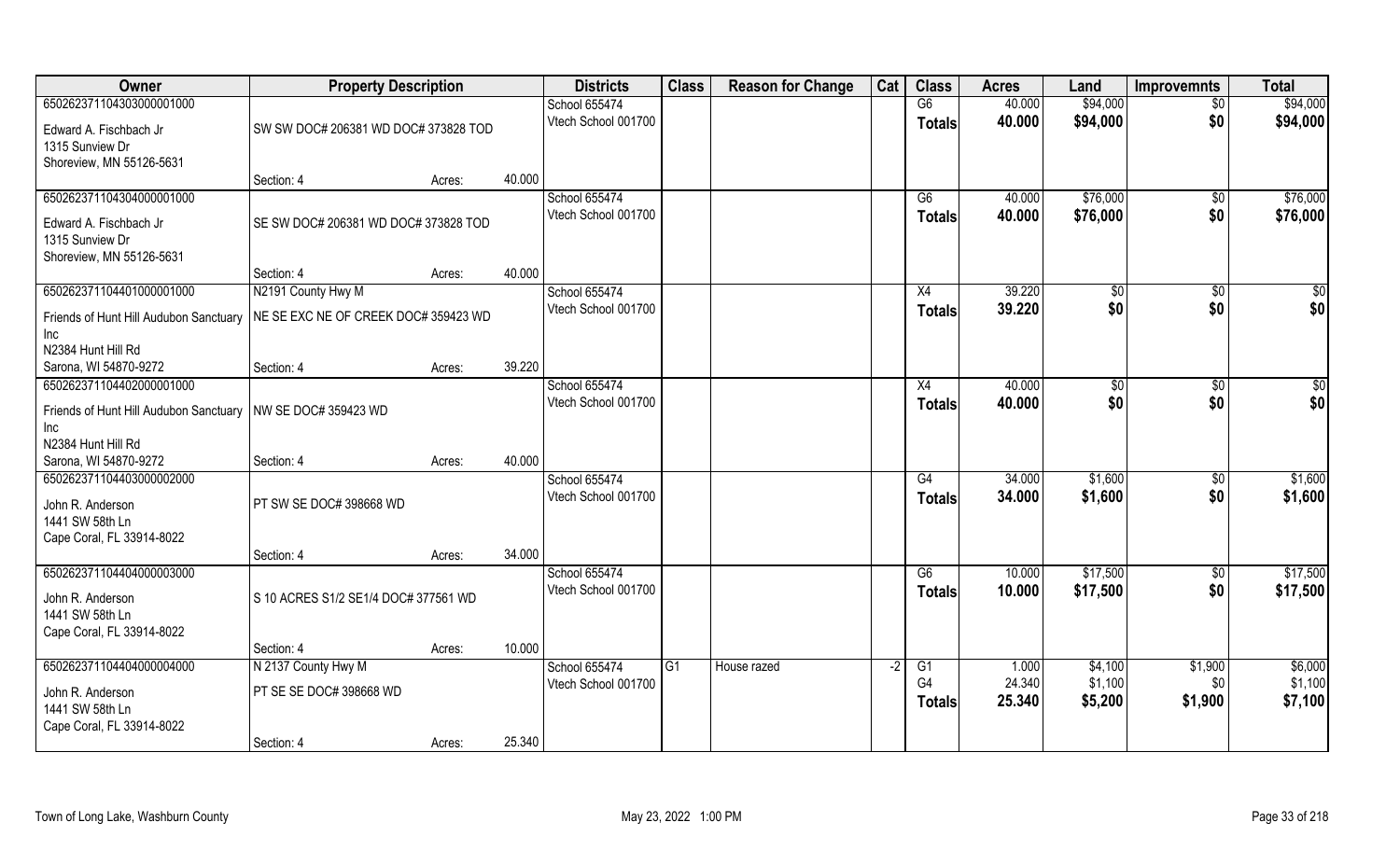| Owner                                                                                            | <b>Property Description</b>                                                       |                  | <b>Districts</b>                     | <b>Class</b> | <b>Reason for Change</b> | Cat | <b>Class</b>                          | <b>Acres</b>               | Land                            | <b>Improvemnts</b>            | <b>Total</b>                       |
|--------------------------------------------------------------------------------------------------|-----------------------------------------------------------------------------------|------------------|--------------------------------------|--------------|--------------------------|-----|---------------------------------------|----------------------------|---------------------------------|-------------------------------|------------------------------------|
| 650262371104404000005000                                                                         |                                                                                   |                  | School 655474                        |              |                          |     | G4                                    | 7.500                      | \$400                           | $\sqrt{6}$                    | \$400                              |
| John Richard Anderson<br>1441 SW 58th Ln<br>Cape Coral, FL 33914-8022                            | PT SE SE L 1 CSM #4041 V 20 P 42 DOC# 381318 WD                                   |                  | Vtech School 001700                  |              |                          |     | <b>Totals</b>                         | 7.500                      | \$400                           | \$0                           | \$400                              |
|                                                                                                  | Section: 4                                                                        | 7.500<br>Acres:  |                                      |              |                          |     |                                       |                            |                                 |                               |                                    |
| 650262371105101000001000<br>Stephen M. Winselman<br>3120 Laurel St S<br>Cambridge, MN 55008-2634 | NE FRL1/4 NE FRL1/4 DOC# 368521 QC DOC#<br>389397 TOD                             |                  | School 655474<br>Vtech School 001700 | G4           | Ag use land              |     | G4<br>G <sub>6</sub><br><b>Totals</b> | 10.000<br>25.230<br>35.230 | \$1,700<br>\$59,300<br>\$61,000 | \$0<br>\$0<br>\$0             | \$1,700<br>\$59,300<br>\$61,000    |
|                                                                                                  | Section: 5                                                                        | 35.230<br>Acres: |                                      |              |                          |     |                                       |                            |                                 |                               |                                    |
| 650262371105102000001000<br>Theodore J. Moravec<br>N2423 Winselman Rd<br>Sarona, WI 54870-9121   | N2423 Winselman Rd<br>NW FRL1/4 NE FRL1/4 V 329 P 132 WD                          |                  | School 655474<br>Vtech School 001700 |              |                          |     | G1<br>G <sub>4</sub><br><b>Totals</b> | 1.000<br>33.950<br>34.950  | \$8,500<br>\$1,600<br>\$10,100  | \$181,200<br>\$0<br>\$181,200 | \$189,700<br>\$1,600<br>\$191,300  |
|                                                                                                  | Section: 5                                                                        | 34.950<br>Acres: |                                      |              |                          |     |                                       |                            |                                 |                               |                                    |
| 650262371105103000001000<br>Theodore J. Moravec<br>N2423 Winselman Rd<br>Sarona, WI 54870-9121   | SW NE FRL1/4 V 329 P 132 WD                                                       |                  | School 655474<br>Vtech School 001700 |              |                          |     | G4<br><b>Totals</b>                   | 40.000<br>40.000           | \$1,900<br>\$1,900              | \$0<br>\$0                    | \$1,900<br>\$1,900                 |
|                                                                                                  | Section: 5                                                                        | 40.000<br>Acres: |                                      |              |                          |     |                                       |                            |                                 |                               |                                    |
| 650262371105104000001000<br>Margaret M. Butterfield<br>W4116 Audubon Rd<br>Sarona, WI 54870-9235 | W4116 Audubon Rd<br>SE NE FRL1/4 V 152 P 80-88 DOC# 334367 TERM                   |                  | School 655474<br>Vtech School 001700 |              |                          |     | G1<br>G <sub>6</sub><br><b>Totals</b> | 2.000<br>38.000<br>40.000  | \$9,900<br>\$89,300<br>\$99,200 | \$120,800<br>\$0<br>\$120,800 | \$130,700<br>\$89,300<br>\$220,000 |
|                                                                                                  | Section: 5                                                                        | 40.000<br>Acres: |                                      |              |                          |     |                                       |                            |                                 |                               |                                    |
| 650262371105201000001000<br>Kruckenberg Irrevocable Trust<br>PO Box 348<br>Lowell, WI 53557-0348 | NE FRL1/4 NW FRL1/4 DOC# 340165 WD DOC#<br>360634 MFL-O                           |                  | School 655474<br>Vtech School 001700 |              |                          |     | $W_5$<br><b>Totals</b>                | 34.460<br>34.460           | ( \$81,000)<br>\$0              | $\overline{60}$<br>\$0        | \$0<br>\$0                         |
|                                                                                                  | Section: 5                                                                        | 34.460<br>Acres: |                                      |              |                          |     |                                       |                            |                                 |                               |                                    |
| 650262371105202000001000<br>Michael T. Bader<br>260 Round Lake Dr<br>Shell Lake, WI 54871-8756   | NW FRL1/4 NW FRL1/4 DOC# 391024 MFL-CL (34.47<br>AC) DOC# 389188 TD<br>Section: 5 | 34.470<br>Acres: | School 655474<br>Vtech School 001700 |              |                          |     | W6<br>Totals                          | 34.470<br>34.470           | ( \$81,000)<br>\$0              | $\overline{50}$<br>\$0        | $\overline{50}$<br>\$0             |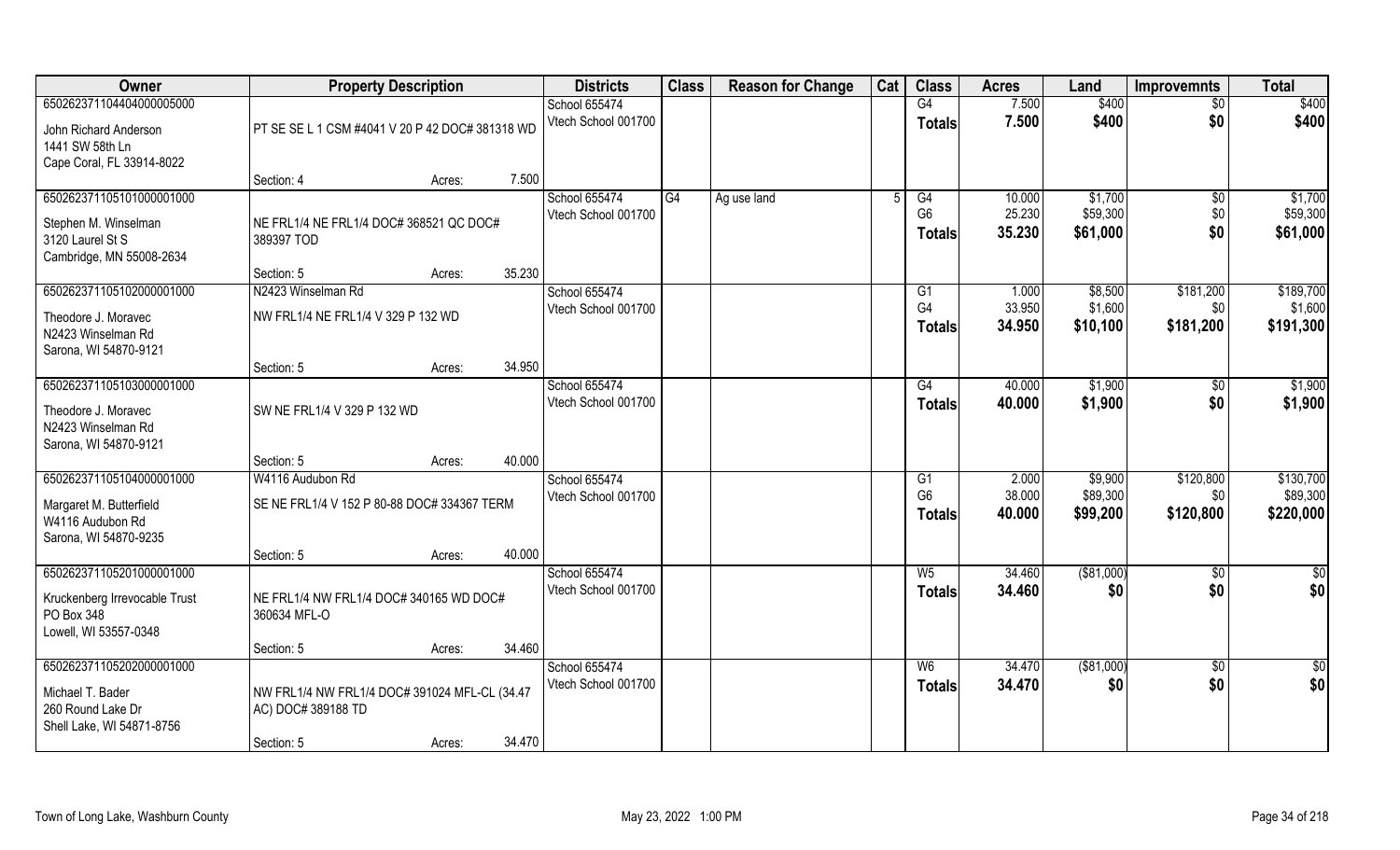| Owner                                                                                            | <b>Property Description</b>                                       |        |        | <b>Districts</b>                     | <b>Class</b> | <b>Reason for Change</b> | Cat | <b>Class</b>                                            | <b>Acres</b>                       | Land                                     | <b>Improvemnts</b>                   | <b>Total</b>                                |
|--------------------------------------------------------------------------------------------------|-------------------------------------------------------------------|--------|--------|--------------------------------------|--------------|--------------------------|-----|---------------------------------------------------------|------------------------------------|------------------------------------------|--------------------------------------|---------------------------------------------|
| 650262371105203000001000<br>Michael T. Bader<br>260 Round Lake Dr                                | SW NW FRL1/4 DOC #391024 MFL-CL (37 AC) DOC#<br>389188 TD         |        |        | School 655474<br>Vtech School 001700 |              |                          |     | G6<br>W <sub>6</sub><br>Totals                          | 3.000<br>37.000<br>40.000          | \$7,100<br>(\$87,000)<br>\$7,100         | $\overline{50}$<br>\$0<br>\$0        | \$7,100<br>\$0<br>\$7,100                   |
| Shell Lake, WI 54871-8756                                                                        | Section: 5                                                        | Acres: | 40.000 |                                      |              |                          |     |                                                         |                                    |                                          |                                      |                                             |
| 650262371105204000001000<br>Kruckenberg Irrevocable Trust<br>PO Box 348<br>Lowell, WI 53557-0348 | SE NW FRL1/4 DOC# 340165 WD DOC# 360634<br>MFL-O                  |        |        | School 655474<br>Vtech School 001700 |              |                          |     | $W_5$<br>Totals                                         | 40.000<br>40.000                   | ( \$94,000)<br>\$0                       | $\sqrt{50}$<br>\$0                   | \$0<br>\$0                                  |
|                                                                                                  | Section: 5                                                        | Acres: | 40.000 |                                      |              |                          |     |                                                         |                                    |                                          |                                      |                                             |
| 650262371105301000001000<br>Michael T. Bader<br>260 Round Lake Dr<br>Shell Lake, WI 54871-8756   | W4395 Audubon Rd<br>NE SW DOC# 386411 WD                          |        |        | School 655474<br>Vtech School 001700 |              |                          |     | G1<br>G <sub>6</sub><br><b>Totals</b>                   | 1.000<br>39.000<br>40.000          | \$4,900<br>\$54,000<br>\$58,900          | \$6,500<br>\$0<br>\$6,500            | \$11,400<br>\$54,000<br>\$65,400            |
|                                                                                                  | Section: 5                                                        | Acres: | 40.000 |                                      |              |                          |     |                                                         |                                    |                                          |                                      |                                             |
| 650262371105302000001000<br>Michael T. Bader<br>260 Round Lake Dr<br>Shell Lake, WI 54871-8756   | W4378 Audubon Rd N<br>NW SW DOC# 386411 WD                        |        |        | School 655474<br>Vtech School 001700 |              |                          |     | G5<br>G <sub>6</sub><br><b>Totals</b>                   | 5.000<br>35.000<br>40.000          | \$400<br>\$57,600<br>\$58,000            | \$0<br>\$0<br>\$0                    | \$400<br>\$57,600<br>\$58,000               |
|                                                                                                  | Section: 5                                                        | Acres: | 40.000 |                                      |              |                          |     |                                                         |                                    |                                          |                                      |                                             |
| 650262371105303000001000<br>Gary G. Campbell<br>W6316 County Hwy E<br>Trego, WI 54888-9308       | N2106 Lapcinski Rd<br>SW SW DOC# 303539 QC                        |        |        | School 655474<br>Vtech School 001700 |              |                          |     | G1<br>G <sub>5</sub><br>G <sub>6</sub><br><b>Totals</b> | 1.000<br>6.000<br>33.000<br>40.000 | \$8,500<br>\$800<br>\$62,700<br>\$72,000 | \$115,400<br>\$0<br>\$0<br>\$115,400 | \$123,900<br>\$800<br>\$62,700<br>\$187,400 |
|                                                                                                  | Section: 5                                                        | Acres: | 40.000 |                                      |              |                          |     |                                                         |                                    |                                          |                                      |                                             |
| 650262371105304000001000<br>Gary G. Campbell<br>W6316 County Hwy E<br>Trego, WI 54888-9308       | SE SW DOC# 394026 MFL-O DOC# 303539 QC                            |        |        | School 655474<br>Vtech School 001700 |              |                          |     | $W_5$<br><b>Totals</b>                                  | 40.000<br>40.000                   | (\$94,000)<br>\$0                        | \$0<br>\$0                           | \$0<br>\$0                                  |
|                                                                                                  | Section: 5                                                        | Acres: | 40.000 |                                      |              |                          |     |                                                         |                                    |                                          |                                      |                                             |
| 650262371105401000001000<br>Ronald E. Farley<br>650 Foxmoor Ln                                   | N2210 Burma Rd Unit 88<br>NE SE DOC# 388158 WD DOC# 389279 MFL-CL |        |        | School 655474<br>Vtech School 001700 |              |                          |     | W <sub>6</sub><br><b>Totals</b>                         | 40.000<br>40.000                   | (\$73,000)<br>\$0                        | $\overline{50}$<br>\$0               | $\overline{50}$<br>\$0                      |
| Eau Claire, WI 54701-7492                                                                        | Section: 5                                                        | Acres: | 40.000 |                                      |              |                          |     |                                                         |                                    |                                          |                                      |                                             |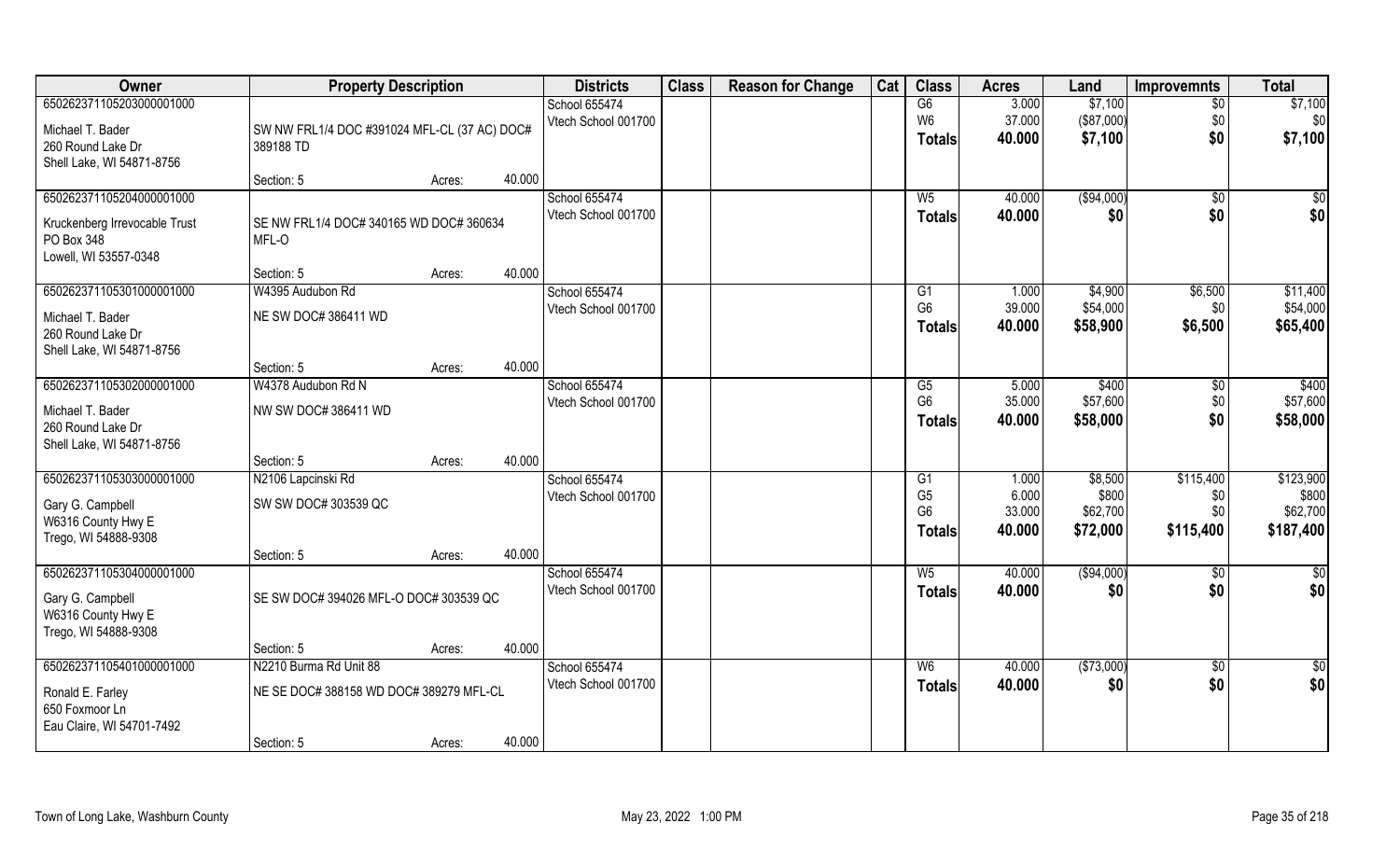| Owner                                     | <b>Property Description</b>                    |        | <b>Districts</b>                     | <b>Class</b> | <b>Reason for Change</b> | Cat | <b>Class</b>         | <b>Acres</b>    | Land              | <b>Improvemnts</b> | <b>Total</b>      |
|-------------------------------------------|------------------------------------------------|--------|--------------------------------------|--------------|--------------------------|-----|----------------------|-----------------|-------------------|--------------------|-------------------|
| 650262371105402000001000                  | Unit 89                                        |        | School 655474                        |              |                          |     | W <sub>6</sub>       | 40.000          | ( \$73,000)       | $\sqrt{6}$         | \$0               |
| Ronald E. Farley                          | NW SE DOC# 388158 WD DOC# 389279 MFL-CL        |        | Vtech School 001700                  |              |                          |     | <b>Totals</b>        | 40.000          | \$0               | \$0                | \$0               |
| 650 Foxmoor Ln                            |                                                |        |                                      |              |                          |     |                      |                 |                   |                    |                   |
| Eau Claire, WI 54701-7492                 |                                                |        |                                      |              |                          |     |                      |                 |                   |                    |                   |
|                                           | Section: 5                                     | Acres: | 40.000                               |              |                          |     |                      |                 |                   |                    |                   |
| 650262371105403000001000                  | Unit 90                                        |        | School 655474                        |              |                          |     | W <sub>6</sub>       | 40.000          | ( \$71,400)       | \$0                | \$0               |
| Ronald E. Farley                          | SW SE DOC# 388158 WD DOC# 389279 MFL-CL        |        | Vtech School 001700                  |              |                          |     | Totals               | 40.000          | \$0               | \$0                | \$0               |
| 650 Foxmoor Ln                            |                                                |        |                                      |              |                          |     |                      |                 |                   |                    |                   |
| Eau Claire, WI 54701-7492                 |                                                |        |                                      |              |                          |     |                      |                 |                   |                    |                   |
|                                           | Section: 5                                     | Acres: | 40.000                               |              |                          |     |                      |                 |                   |                    |                   |
| 650262371105404000001000                  | Unit 91                                        |        | School 655474                        |              |                          |     | W <sub>6</sub>       | 40.000          | ( \$73,000)       | \$0                | $\sqrt{50}$       |
| Ronald E. Farley                          | SE SE DOC# 388158 WD DOC# 389279 MFL-CL        |        | Vtech School 001700                  |              |                          |     | <b>Totals</b>        | 40.000          | \$0               | \$0                | \$0               |
| 650 Foxmoor Ln                            |                                                |        |                                      |              |                          |     |                      |                 |                   |                    |                   |
| Eau Claire, WI 54701-7492                 |                                                |        |                                      |              |                          |     |                      |                 |                   |                    |                   |
|                                           | Section: 5                                     | Acres: | 40.000                               |              |                          |     |                      |                 |                   |                    |                   |
| 650262371106101000001000                  |                                                |        | School 655474<br>Vtech School 001700 |              |                          |     | G5<br>G <sub>6</sub> | 4.640<br>30.000 | \$600<br>\$70,500 | \$0<br>\$0         | \$600<br>\$70,500 |
| <b>Alfred Mancl</b>                       | NE FRL1/4 NE FRL1/4 V 290 P 365 WD             |        |                                      |              |                          |     | <b>Totals</b>        | 34.640          | \$71,100          | \$0                | \$71,100          |
| W4520 Audubon Rd                          |                                                |        |                                      |              |                          |     |                      |                 |                   |                    |                   |
| Sarona, WI 54870-9237                     |                                                |        |                                      |              |                          |     |                      |                 |                   |                    |                   |
|                                           | Section: 6                                     | Acres: | 34.640                               |              |                          |     |                      |                 |                   |                    |                   |
| 650262371106102000002000                  |                                                |        | School 655474<br>Vtech School 001700 | G4           | Ag use land              |     | G4<br>G <sub>5</sub> | 42.720<br>1.840 | \$7,700<br>\$200  | \$0<br>\$0         | \$7,700<br>\$200  |
| Todd C. Schrankel                         | PT W FRL1/2 NE FRL1/4 L 1 CSM #3825 V 18 P 168 |        |                                      |              |                          |     | G <sub>8</sub>       | 8.000           | \$7,000           | \$0                | \$7,000           |
| W6330 County Hwy B                        | DOC# 356333 WD DOC# 355987 ESMT                |        |                                      |              |                          |     | <b>Totals</b>        | 52.560          | \$14,900          | \$0                | \$14,900          |
| Shell Lake, WI 54871-8784                 |                                                |        |                                      |              |                          |     |                      |                 |                   |                    |                   |
| 650262371106103000002000                  | Section: 6<br>W4690 Audubon Rd                 | Acres: | 52.560<br>School 655474              |              |                          |     | G4                   | 10.160          | \$1,700           | $\overline{50}$    | \$1,700           |
|                                           |                                                |        | Vtech School 001700                  |              |                          |     | G <sub>5</sub>       | 7.000           | \$900             | \$0                | \$900             |
| Taylor E. Ambrose                         | PT SW NE FRL1/4 L 2 CSM #3825 V 18 P 168 DOC#  |        |                                      |              |                          |     | G7                   | 3.000           | \$5,000           | \$86,500           | \$91,500          |
| W4690 Audubon Rd                          | 357417 WD DOC# 355987 ESMT                     |        |                                      |              |                          |     | <b>Totals</b>        | 20.160          | \$7,600           | \$86,500           | \$94,100          |
| Sarona, WI 54870-9237                     | Section: 6                                     | Acres: | 20.160                               |              |                          |     |                      |                 |                   |                    |                   |
| 650262371106104000001000                  | W4520 Audubon Rd                               |        | School 655474                        |              |                          |     | G1                   | 1.000           | \$28,100          | \$181,600          | \$209,700         |
|                                           |                                                |        | Vtech School 001700                  |              |                          |     | G4                   | 5.000           | \$800             | \$0                | \$800             |
| <b>Alfred Mancl</b>                       | SE NE FRL1/4 V 290 P 365 WD                    |        |                                      |              |                          |     | G <sub>6</sub>       | 34.000          | \$79,900          | \$0                | \$79,900          |
| W4520 Audubon Rd<br>Sarona, WI 54870-9237 |                                                |        |                                      |              |                          |     | <b>Totals</b>        | 40.000          | \$108,800         | \$181,600          | \$290,400         |
|                                           | Section: 6                                     | Acres: | 40.000                               |              |                          |     |                      |                 |                   |                    |                   |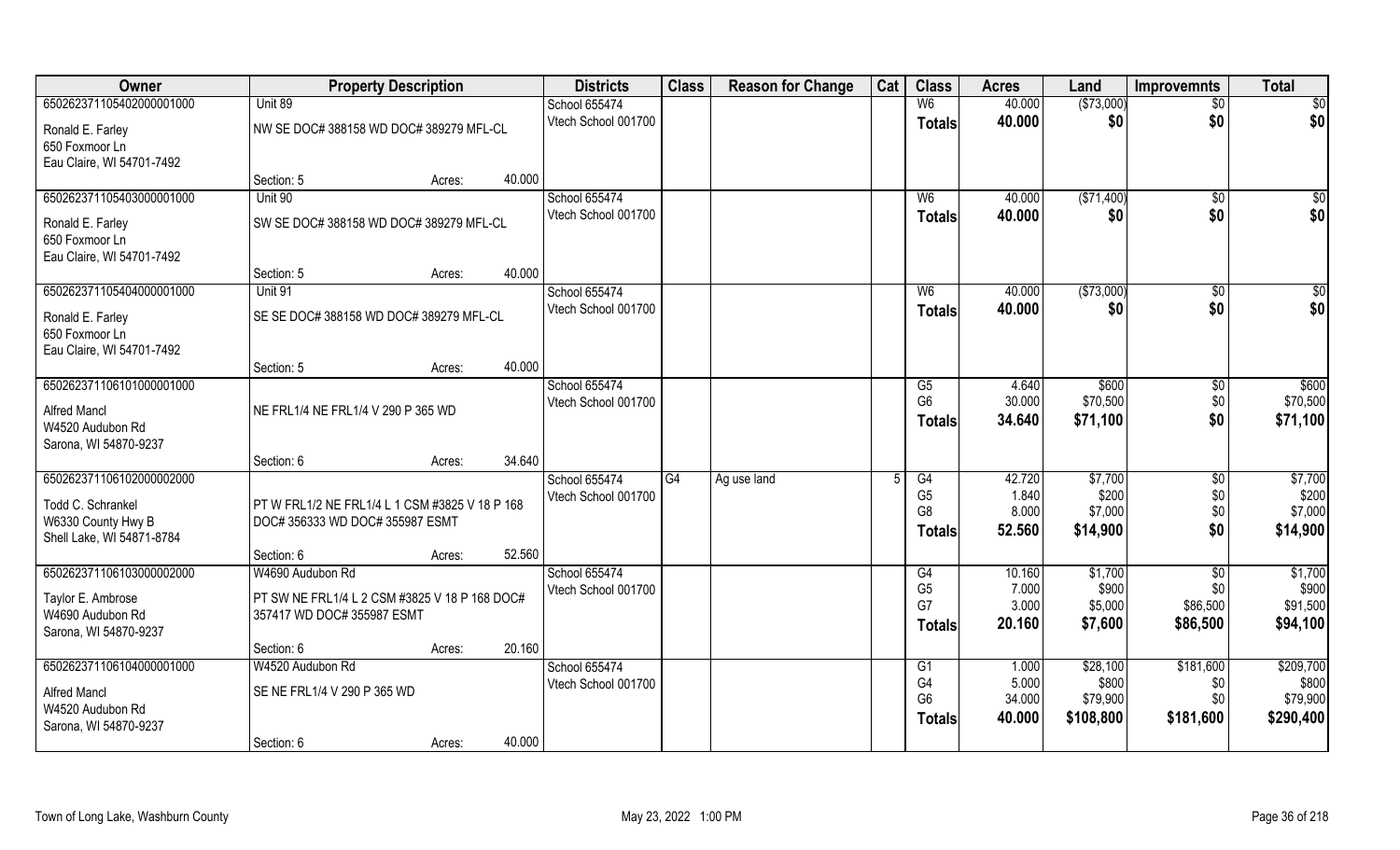| Owner                     | <b>Property Description</b>                    |        |        | <b>Districts</b>       | <b>Class</b> | <b>Reason for Change</b>    | Cat | <b>Class</b>   | <b>Acres</b> | Land     | <b>Improvemnts</b> | <b>Total</b> |
|---------------------------|------------------------------------------------|--------|--------|------------------------|--------------|-----------------------------|-----|----------------|--------------|----------|--------------------|--------------|
| 650262371106201000001000  |                                                |        |        | School 655474          | G4           | Ag use land                 |     | G4             | 28.000       | \$4,700  | $\sqrt{6}$         | \$4,700      |
| Michael T. Bader          | NE FRL1/4 NW FRL1/4 DOC# 383735 WD             |        |        | Vtech School 001700    |              |                             |     | G <sub>5</sub> | 4.300        | \$500    | \$0                | \$500        |
| 260 Round Lake Dr         |                                                |        |        |                        |              |                             |     | G <sub>6</sub> | 3.000        | \$5,700  | \$0                | \$5,700      |
| Shell Lake, WI 54871-8756 |                                                |        |        |                        |              |                             |     | <b>Totals</b>  | 35.300       | \$10,900 | \$0                | \$10,900     |
|                           | Section: 6                                     | Acres: | 35.300 |                        |              |                             |     |                |              |          |                    |              |
| 650262371106202000001000  |                                                |        |        | School 655474          |              |                             |     | G4             | 39.530       | \$1,900  | \$0                | \$1,900      |
| Gary R. Spexet            | NW FRL1/4 NW FRL1/4 DOC# 286992 WD             |        |        | Vtech School 001700    |              |                             |     | Totals         | 39.530       | \$1,900  | \$0                | \$1,900      |
| W4327 4th Ave             |                                                |        |        |                        |              |                             |     |                |              |          |                    |              |
| Spooner, WI 54801-7285    |                                                |        |        |                        |              |                             |     |                |              |          |                    |              |
|                           | Section: 6                                     | Acres: | 39.530 |                        |              |                             |     |                |              |          |                    |              |
| 650262371106203000002000  | N2356 County Hwy P                             |        |        | School 655474          |              |                             |     | G4             | 23.070       | \$1,100  | $\overline{50}$    | \$1,100      |
| Linda J. Olson            | PT SW FRL1/4 NW FRL1/4 V 357 P 726 WD EXC DOC# |        |        | Vtech School 001700    |              |                             |     | G7             | 1.680        | \$4,200  | \$61,300           | \$65,500     |
| N2356 County Hwy P        | 398494 WD                                      |        |        |                        |              |                             |     | <b>Totals</b>  | 24.750       | \$5,300  | \$61,300           | \$66,600     |
| Sarona, WI 54870-9432     |                                                |        |        |                        |              |                             |     |                |              |          |                    |              |
|                           | Section: 6                                     | Acres: | 24.750 |                        |              |                             |     |                |              |          |                    |              |
| 650262371106203000003000  |                                                |        |        | School 655474          | G4           | Ag use land                 | -5  | G4             | 20.000       | \$1,000  | \$0                | \$1,000      |
| Michael T. Bader          | PT SW FRL1/4 NW FRL1/4 DOC# 398494 WD          |        |        | Vtech School 001700 G4 |              | Correct acreage after split |     | <b>Totals</b>  | 20.000       | \$1,000  | \$0                | \$1,000      |
| 260 Round Lake Dr         |                                                |        |        |                        |              |                             |     |                |              |          |                    |              |
| Shell Lake, WI 54871-8756 |                                                |        |        |                        |              |                             |     |                |              |          |                    |              |
|                           | Section: 6                                     | Acres: | 20.000 |                        |              |                             |     |                |              |          |                    |              |
| 650262371106204000001000  | W4792 Audubon Rd                               |        |        | School 655474          | G4           | Ag use land                 |     | G4             | 35.000       | \$5,800  | $\overline{60}$    | \$5,800      |
| Michael T. Bader          | SE NW FRL1/4 DOC# 383735 WD                    |        |        | Vtech School 001700    |              |                             |     | G <sub>5</sub> | 4.000        | \$500    | \$0                | \$500        |
| 260 Round Lake Dr         |                                                |        |        |                        |              |                             |     | G7             | 1.000        | \$3,500  | \$87,400           | \$90,900     |
| Shell Lake, WI 54871-8756 |                                                |        |        |                        |              |                             |     | Totals         | 40.000       | \$9,800  | \$87,400           | \$97,200     |
|                           | Section: 6                                     | Acres: | 40.000 |                        |              |                             |     |                |              |          |                    |              |
| 650262371106301000002000  |                                                |        |        | School 655474          |              |                             |     | G4             | 17.450       | \$2,900  | $\overline{50}$    | \$2,900      |
| Todd C. Schrankel         | PT NE SW DOC# 374816 WD EXC DOC# 376630 WD     |        |        | Vtech School 001700    |              |                             |     | G <sub>6</sub> | 2.000        | \$3,800  | \$0                | \$3,800      |
| W6330 County Hwy B        |                                                |        |        |                        |              |                             |     | <b>Totals</b>  | 19.450       | \$6,700  | \$0                | \$6,700      |
| Shell Lake, WI 54871-8784 |                                                |        |        |                        |              |                             |     |                |              |          |                    |              |
|                           | Section: 6                                     | Acres: | 19.450 |                        |              |                             |     |                |              |          |                    |              |
| 650262371106301000003000  |                                                |        |        | School 655474          |              |                             |     | G4             | 2.550        | \$400    | $\overline{50}$    | \$400        |
| Jessica M. Schlapper      | PT NE SW DOC# 376630 WD                        |        |        | Vtech School 001700    |              |                             |     | G <sub>6</sub> | 18.000       | \$34,200 | \$0                | \$34,200     |
| N8225 Loon Lake Rd        |                                                |        |        |                        |              |                             |     | Totals         | 20.550       | \$34,600 | \$0                | \$34,600     |
| Spooner, WI 54801-7892    |                                                |        |        |                        |              |                             |     |                |              |          |                    |              |
|                           | Section: 6                                     | Acres: | 20.550 |                        |              |                             |     |                |              |          |                    |              |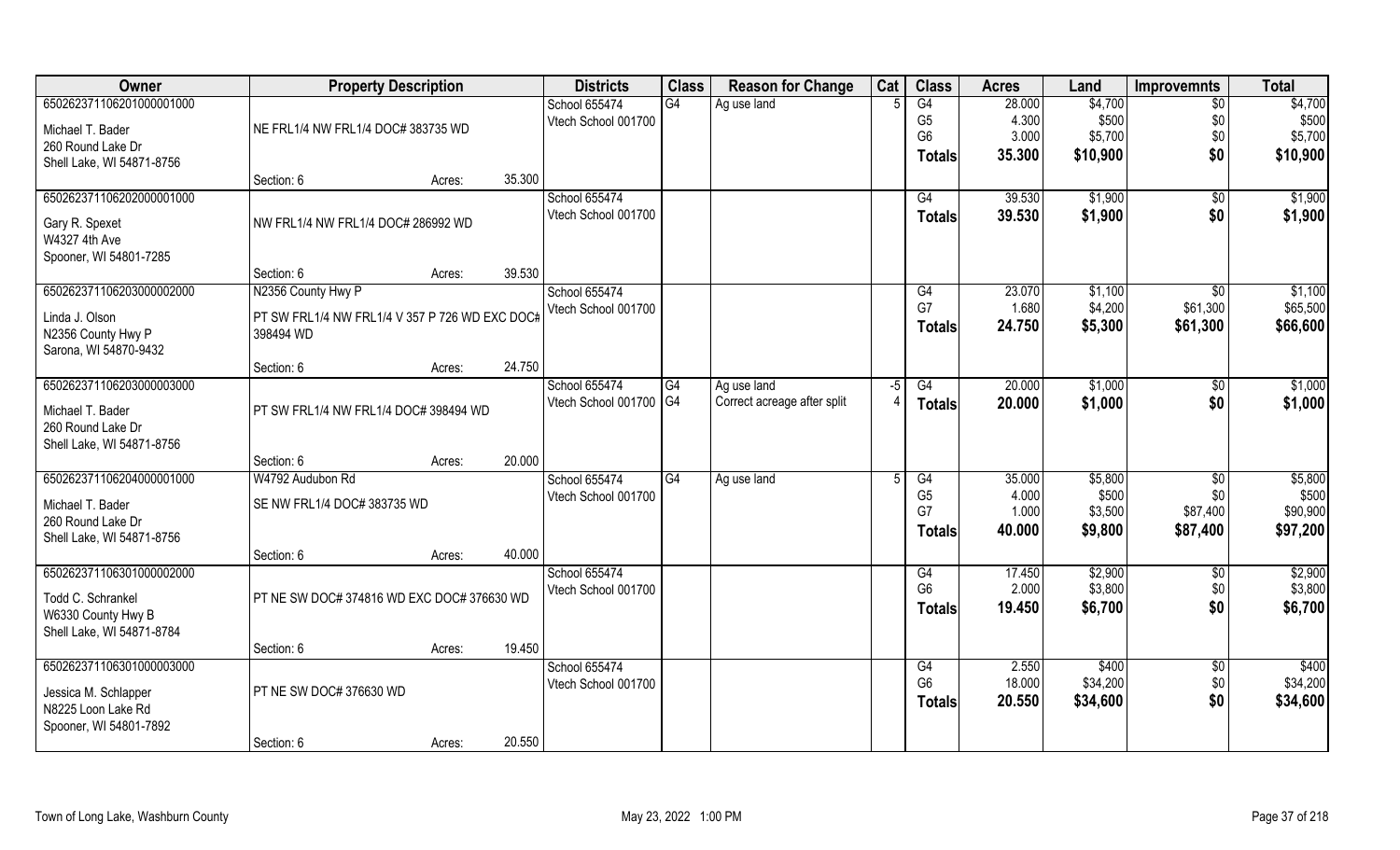| Owner                                   | <b>Property Description</b>                   |                                                | <b>Districts</b> | <b>Class</b>                         | <b>Reason for Change</b> | Cat | <b>Class</b> | <b>Acres</b>         | Land            | <b>Improvemnts</b> | <b>Total</b>   |           |
|-----------------------------------------|-----------------------------------------------|------------------------------------------------|------------------|--------------------------------------|--------------------------|-----|--------------|----------------------|-----------------|--------------------|----------------|-----------|
| 650262371106304000001000                |                                               |                                                |                  | School 655474                        |                          |     |              | G4                   | 5.000           | \$800              | \$0            | \$800     |
| Jessica M. Schlapper                    | SE SW DOC# 376630 WD                          |                                                |                  | Vtech School 001700                  |                          |     |              | G <sub>5</sub>       | 5.000           | \$600              | \$0            | \$600     |
| N8225 Loon Lake Rd                      |                                               |                                                |                  |                                      |                          |     |              | G <sub>6</sub>       | 30.000          | \$52,500           | \$0            | \$52,500  |
| Spooner, WI 54801-7892                  |                                               |                                                |                  |                                      |                          |     |              | <b>Totals</b>        | 40.000          | \$53,900           | \$0            | \$53,900  |
|                                         | Section: 6                                    | Acres:                                         | 40.000           |                                      |                          |     |              |                      |                 |                    |                |           |
| 650262371106401000001000                | N2203 Lapcinski Rd                            |                                                |                  | School 655474                        |                          |     |              | G1                   | 2.250           | \$7,400            | \$145,400      | \$152,800 |
| Kevin J. King                           | PT NE SE V 283 P 275 DOC# 365381 MFL-C (35AC) |                                                |                  | Vtech School 001700                  |                          |     |              | W <sub>6</sub>       | 35.000          | (\$50,100)         | \$0            | \$0       |
| N2203 Lapcinski Rd                      | W6                                            |                                                |                  |                                      |                          |     |              | <b>Totals</b>        | 37.250          | \$7,400            | \$145,400      | \$152,800 |
| Sarona, WI 54870-9253                   |                                               |                                                |                  |                                      |                          |     |              |                      |                 |                    |                |           |
|                                         | Section: 6                                    | Acres:                                         | 37.250           |                                      |                          |     |              |                      |                 |                    |                |           |
| 650262371106401000002000                | W4533 Audubon Rd                              |                                                |                  | School 655474                        |                          |     |              | G1                   | 2.750           | \$10,600           | \$73,900       | \$84,500  |
| John R. Norquest                        | PT NE SE DOC# 295037 WD                       |                                                |                  | Vtech School 001700                  |                          |     |              | <b>Totals</b>        | 2.750           | \$10,600           | \$73,900       | \$84,500  |
| N6260 Fred Tripp Rd                     |                                               |                                                |                  |                                      |                          |     |              |                      |                 |                    |                |           |
| Springbrook, WI 54875-9460              |                                               |                                                |                  |                                      |                          |     |              |                      |                 |                    |                |           |
|                                         | Section: 6                                    | Acres:                                         | 2.750            |                                      |                          |     |              |                      |                 |                    |                |           |
| 650262371106402000001000                | W4679 Audubon Rd                              |                                                |                  | School 655474                        |                          |     |              | G1                   | 2.000           | \$9,900            | \$175,600      | \$185,500 |
| Donald L. Albertson                     | NW SE V 293 P 776 WD                          |                                                |                  | Vtech School 001700                  |                          |     |              | G <sub>5</sub>       | 5.000           | \$600              | \$0            | \$600     |
| W4679 Audubon Rd                        |                                               |                                                |                  |                                      |                          |     |              | G <sub>6</sub>       | 33.000          | \$77,600           | \$0            | \$77,600  |
| Sarona, WI 54870-9237                   |                                               |                                                |                  |                                      |                          |     |              | <b>Totals</b>        | 40.000          | \$88,100           | \$175,600      | \$263,700 |
|                                         | Section: 6                                    | Acres:                                         | 40.000           |                                      |                          |     |              |                      |                 |                    |                |           |
| 650262371106403000001000                |                                               |                                                |                  | School 655474                        |                          |     |              | G5                   | 6.000           | \$800              | $\sqrt[6]{30}$ | \$800     |
|                                         |                                               |                                                |                  | Vtech School 001700                  |                          |     |              | G <sub>6</sub>       | 34.000          | \$79,900           | \$0            | \$79,900  |
| Donald L. Albertson<br>W4679 Audubon Rd | SW SE V 293 P 776 WD                          |                                                |                  |                                      |                          |     |              | <b>Totals</b>        | 40.000          | \$80,700           | \$0            | \$80,700  |
| Sarona, WI 54870-9237                   |                                               |                                                |                  |                                      |                          |     |              |                      |                 |                    |                |           |
|                                         | Section: 6                                    | Acres:                                         | 40.000           |                                      |                          |     |              |                      |                 |                    |                |           |
| 650262371106404000001000                | N2123 Lapcinski Rd                            |                                                |                  | School 655474                        |                          |     |              | W <sub>6</sub>       | 10.000          | (\$19,000)         | $\sqrt{6}$     | \$0       |
|                                         |                                               |                                                |                  | Vtech School 001700                  |                          |     |              | <b>Totals</b>        | 10.000          | \$0                | \$0            | \$0       |
| Kevin J. King                           | S1/2 S1/2 SE SE DOC# 309857 WD DOC# 365381    |                                                |                  |                                      |                          |     |              |                      |                 |                    |                |           |
| N2203 Lapcinski Rd                      | <b>MFL-C (10AC) W6</b>                        |                                                |                  |                                      |                          |     |              |                      |                 |                    |                |           |
| Sarona, WI 54870-9253                   |                                               |                                                |                  |                                      |                          |     |              |                      |                 |                    |                |           |
|                                         | Section: 6                                    | Acres:                                         | 10.000           |                                      |                          |     |              |                      |                 |                    |                |           |
| 650262371106404000002000                |                                               |                                                |                  | School 655474<br>Vtech School 001700 |                          |     |              | G5<br>W <sub>6</sub> | 1.000<br>29.000 | \$100              | \$0            | \$100     |
| Kevin J. King                           |                                               | PT SE SE V 283 P 275 DOC# 365381 MFL-C (29 AC) |                  |                                      |                          |     |              |                      |                 | (\$51,800)         | \$0\$          | \$0       |
| N2203 Lapcinski Rd                      | W6                                            |                                                |                  |                                      |                          |     |              | <b>Totals</b>        | 30.000          | \$100              | \$0            | \$100     |
| Sarona, WI 54870-9253                   |                                               |                                                |                  |                                      |                          |     |              |                      |                 |                    |                |           |
|                                         | Section: 6                                    | Acres:                                         | 30.000           |                                      |                          |     |              |                      |                 |                    |                |           |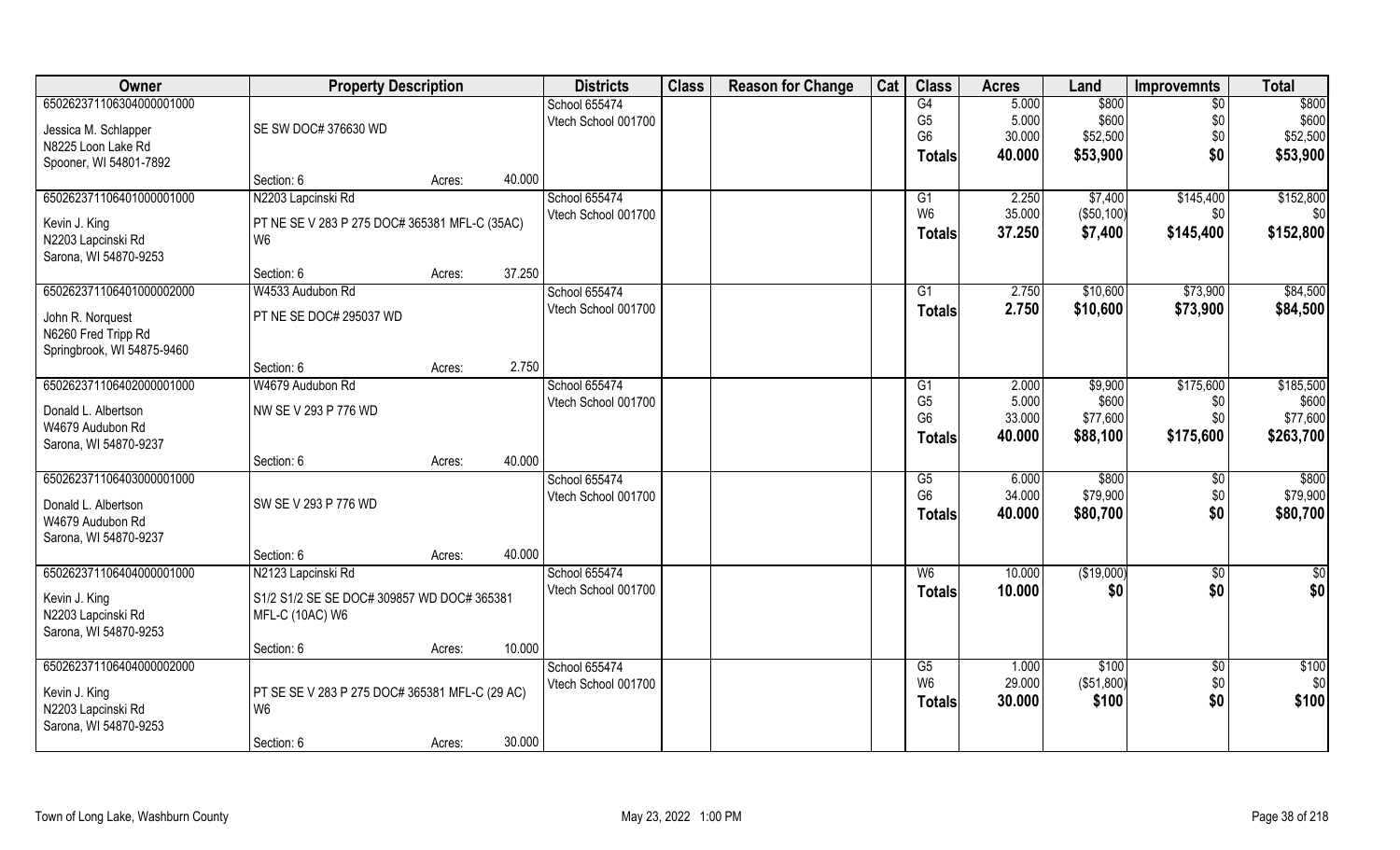| Owner                                                                                            | <b>Property Description</b>                                                                          | <b>Districts</b>                              | <b>Class</b> | <b>Reason for Change</b> | Cat | <b>Class</b>                           | <b>Acres</b>             | Land                        | <b>Improvemnts</b>     | <b>Total</b>                |
|--------------------------------------------------------------------------------------------------|------------------------------------------------------------------------------------------------------|-----------------------------------------------|--------------|--------------------------|-----|----------------------------------------|--------------------------|-----------------------------|------------------------|-----------------------------|
| 650262371106505001002000<br>Wisconsin Bcpl<br>PO Box 8943                                        | GOV LOT 1 37 STAT 324 GRANTED TO STATE                                                               | School 655474<br>Vtech School 001700          |              |                          |     | $\overline{X2}$<br><b>Totals</b>       | 0.040<br>0.040           | \$0<br>\$0                  | $\sqrt{6}$<br>\$0      | \$0<br>\$0                  |
| Madison, WI 53708-8943                                                                           | Section: 6<br>Acres:                                                                                 | 0.040                                         |              |                          |     |                                        |                          |                             |                        |                             |
| 650262371106505002001000<br>Todd C. Schrankel                                                    | N2248 County Hwy P<br>GOV LOT 2 DOC# 374257 ESMT DOC# 374816 WD                                      | School 655474<br>Vtech School 001700          | G4           | Ag use land              |     | G <sub>1</sub><br>G4<br>G <sub>5</sub> | 1.000<br>38.000<br>3.000 | \$6,300<br>\$6,300<br>\$400 | \$0<br>\$0<br>\$0      | \$6,300<br>\$6,300<br>\$400 |
| W6330 County Hwy B<br>Shell Lake, WI 54871-8784                                                  | Section: 6<br>Acres:                                                                                 | 42.000                                        |              |                          |     | Totals                                 | 42.000                   | \$13,000                    | \$0                    | \$13,000                    |
| 650262371106505002002000<br>Jolene L. Harrington<br>N2266 County Hwy P<br>Sarona, WI 54870-9212  | N2266 County Hwy P<br>W 300' N 400' GOV LOT 2 DOC# 388080 WD                                         | School 655474<br>Vtech School 001700          |              |                          |     | G1<br><b>Totals</b>                    | 2.750<br>2.750           | \$13,500<br>\$13,500        | \$114,600<br>\$114,600 | \$128,100<br>\$128,100      |
|                                                                                                  | Section: 6<br>Acres:                                                                                 | 2.750                                         |              |                          |     |                                        |                          |                             |                        |                             |
| 650262371106505003001000<br>Martin G. Ondrus<br>E4626 473rd Ave<br>Menomonie, WI 54751-5471      | PT GOV LOT 3 L 14 CSM #2708 V 12 P 51 DOC#<br>301454 WD                                              | School 655474<br>Vtech School 001700          |              |                          |     | G1<br><b>Totals</b>                    | 5.210<br>5.210           | \$54,700<br>\$54,700        | $\sqrt[6]{3}$<br>\$0   | \$54,700<br>\$54,700        |
|                                                                                                  | Section: 6<br>Acres:                                                                                 | 5.210                                         |              |                          |     |                                        |                          |                             |                        |                             |
| 650262371106505003003000<br>Joseph A. Maxfield<br>N2151 Sunset Pines Dr<br>Sarona, WI 54870-2100 | PT GOV LOT 3 L 11 CSM #2698 V 12 P 41 DOC#<br>363859 TD DOC# 369848 TOD                              | School 655474<br>Vtech School 001700          |              |                          |     | G1<br><b>Totals</b>                    | 5.640<br>5.640           | \$43,900<br>\$43,900        | \$0<br>\$0             | \$43,900<br>\$43,900        |
|                                                                                                  | Section: 6<br>Acres:                                                                                 | 5.640                                         |              |                          |     |                                        |                          |                             |                        |                             |
| 650262371106505003004000<br>Joseph A. Maxfield<br>N2151 Sunset Pines Dr<br>Sarona, WI 54870-2100 | N2151 Sunset Pines Dr<br>PT GOV LOT 3 L 12 CSM #2708 V 12 P 51 V 428 P<br>265-266 WD DOC# 369848 TOD | School 655474<br>Vtech School 001700          |              |                          |     | G1<br><b>Totals</b>                    | 7.760<br>7.760           | \$42,500<br>\$42,500        | \$191,800<br>\$191,800 | \$234,300<br>\$234,300      |
|                                                                                                  | Section: 6<br>Acres:                                                                                 | 7.760                                         |              |                          |     |                                        |                          |                             |                        |                             |
| 650262371106505003005000<br>Martin G. Ondrus<br>E4626 473rd Ave<br>Menomonie, WI 54751-5471      | N2185 Sunset Pines Dr<br>PT GOV LOT 3 L 13 CSM #2708 V 12 P 51 DOC#<br>301454 WD<br>Section: 6       | School 655474<br>Vtech School 001700<br>7.240 |              |                          |     | G1<br>Totals                           | 7.240<br>7.240           | \$42,800<br>\$42,800        | \$140,200<br>\$140,200 | \$183,000<br>\$183,000      |
|                                                                                                  | Acres:                                                                                               |                                               |              |                          |     |                                        |                          |                             |                        |                             |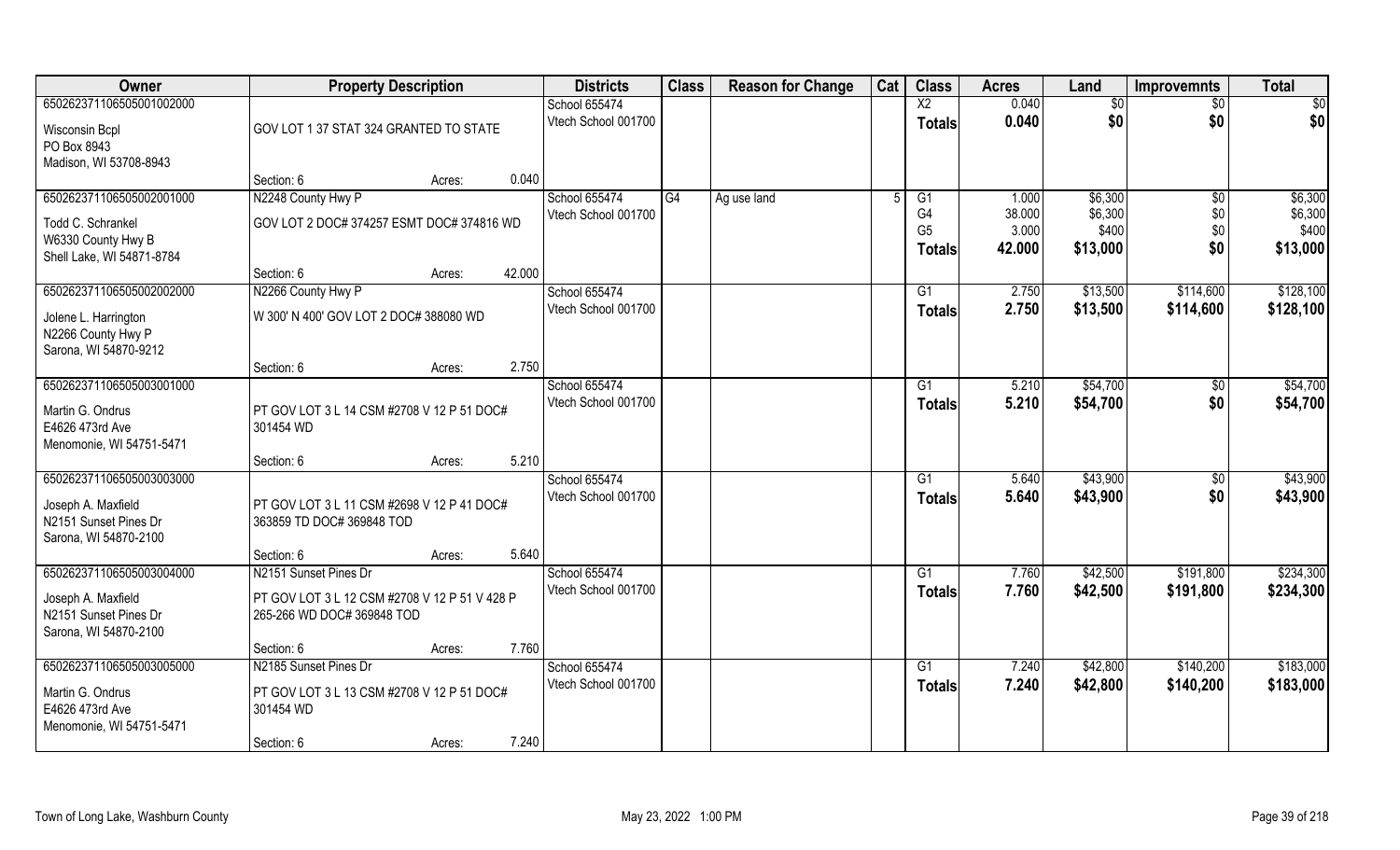| Owner                                                                                            | <b>Property Description</b>                                              |                  | <b>Districts</b>                     | <b>Class</b> | <b>Reason for Change</b> | Cat | <b>Class</b>                                              | <b>Acres</b>              | Land                          | <b>Improvemnts</b>            | <b>Total</b>                  |
|--------------------------------------------------------------------------------------------------|--------------------------------------------------------------------------|------------------|--------------------------------------|--------------|--------------------------|-----|-----------------------------------------------------------|---------------------------|-------------------------------|-------------------------------|-------------------------------|
| 650262371107101000001500                                                                         | 2093 N Lapcinski Rd                                                      |                  | School 655474                        |              |                          |     | G1                                                        | 3.670                     | \$11,900                      | \$35,600                      | \$47,500                      |
| Debra N. Willger<br>N2093 Lapcinski Rd<br>Sarona, WI 54870-9253                                  | PT NE NE DOC# 339540 WD DOC# 352663 WD EXC<br>DOC# 352664                |                  | Vtech School 001700                  |              |                          |     | <b>Totals</b>                                             | 3.670                     | \$11,900                      | \$35,600                      | \$47,500                      |
|                                                                                                  | Section: 7                                                               | 3.670<br>Acres:  |                                      |              |                          |     |                                                           |                           |                               |                               |                               |
| 650262371107101000003500<br>Rlap LLC<br>2876 23 1/2 St<br>Birchwood, WI 54817-9269               | PT NE NE DOC# 245942 QC DOC# 352664 WD EXC<br>DOC# 352663 DOC# 385670 QC |                  | School 655474<br>Vtech School 001700 |              |                          |     | G6<br>Totals                                              | 26.330<br>26.330          | \$61,900<br>\$61,900          | \$0<br>\$0                    | \$61,900<br>\$61,900          |
|                                                                                                  | Section: 7                                                               | 26.330<br>Acres: |                                      |              |                          |     |                                                           |                           |                               |                               |                               |
| 650262371107101000004000<br>Rlap LLC<br>2876 23 1/2 St<br>Birchwood, WI 54817-9269               | PT NE NE DOC# 385668 QC                                                  |                  | School 655474<br>Vtech School 001700 |              |                          |     | G1<br><b>Totals</b>                                       | 5.000<br>5.000            | \$14,000<br>\$14,000          | \$0<br>\$0                    | \$14,000<br>\$14,000          |
|                                                                                                  | Section: 7                                                               | 5.000<br>Acres:  |                                      |              |                          |     |                                                           |                           |                               |                               |                               |
| 650262371107101000005000<br>Rlap LLC<br>2876 23 1/2 St<br>Birchwood, WI 54817-9269               | PT NE NE DOC# 385669 QC                                                  |                  | School 655474<br>Vtech School 001700 |              |                          |     | G1<br><b>Totals</b>                                       | 5.000<br>5.000            | \$7,400<br>\$7,400            | $\sqrt[6]{3}$<br>\$0          | \$7,400<br>\$7,400            |
|                                                                                                  | Section: 7                                                               | 5.000<br>Acres:  |                                      |              |                          |     |                                                           |                           |                               |                               |                               |
| 650262371107102000001000<br>Rlap LLC<br>2876 23 1/2 St<br>Birchwood, WI 54817-9269               | NW NE EXC W 10 AC DOC# 385670 QC                                         |                  | School 655474<br>Vtech School 001700 |              |                          |     | $\overline{\text{G5}}$<br>G <sub>6</sub><br><b>Totals</b> | 5.000<br>25.000<br>30.000 | \$600<br>\$47,500<br>\$48,100 | \$0<br>\$0<br>\$0             | \$600<br>\$47,500<br>\$48,100 |
|                                                                                                  | Section: 7                                                               | 30.000<br>Acres: |                                      |              |                          |     |                                                           |                           |                               |                               |                               |
| 650262371107102000002000<br>Jessica M. Schlapper<br>N8225 Loon Lake Rd<br>Spooner, WI 54801-7892 | W 10 AC NW NE DOC# 376630 WD                                             |                  | School 655474<br>Vtech School 001700 |              |                          |     | G5<br>G <sub>6</sub><br><b>Totals</b>                     | 3.000<br>7.000<br>10.000  | \$400<br>\$12,300<br>\$12,700 | $\sqrt{$0}$<br>\$0<br>\$0     | \$400<br>\$12,300<br>\$12,700 |
|                                                                                                  | Section: 7                                                               | 10.000<br>Acres: |                                      |              |                          |     |                                                           |                           |                               |                               |                               |
| 650262371107103000001000<br>Robert P. Lapacinski<br>2876 23 1/2 St<br>Birchwood, WI 54817-9269   | PT SW NE DOC# 372074 WD                                                  |                  | School 655474<br>Vtech School 001700 |              |                          |     | G5<br>G <sub>6</sub><br><b>Totals</b>                     | 2.500<br>20.500<br>23.000 | \$300<br>\$39,000<br>\$39,300 | $\overline{50}$<br>\$0<br>\$0 | \$300<br>\$39,000<br>\$39,300 |
|                                                                                                  | Section: 7                                                               | 23.000<br>Acres: |                                      |              |                          |     |                                                           |                           |                               |                               |                               |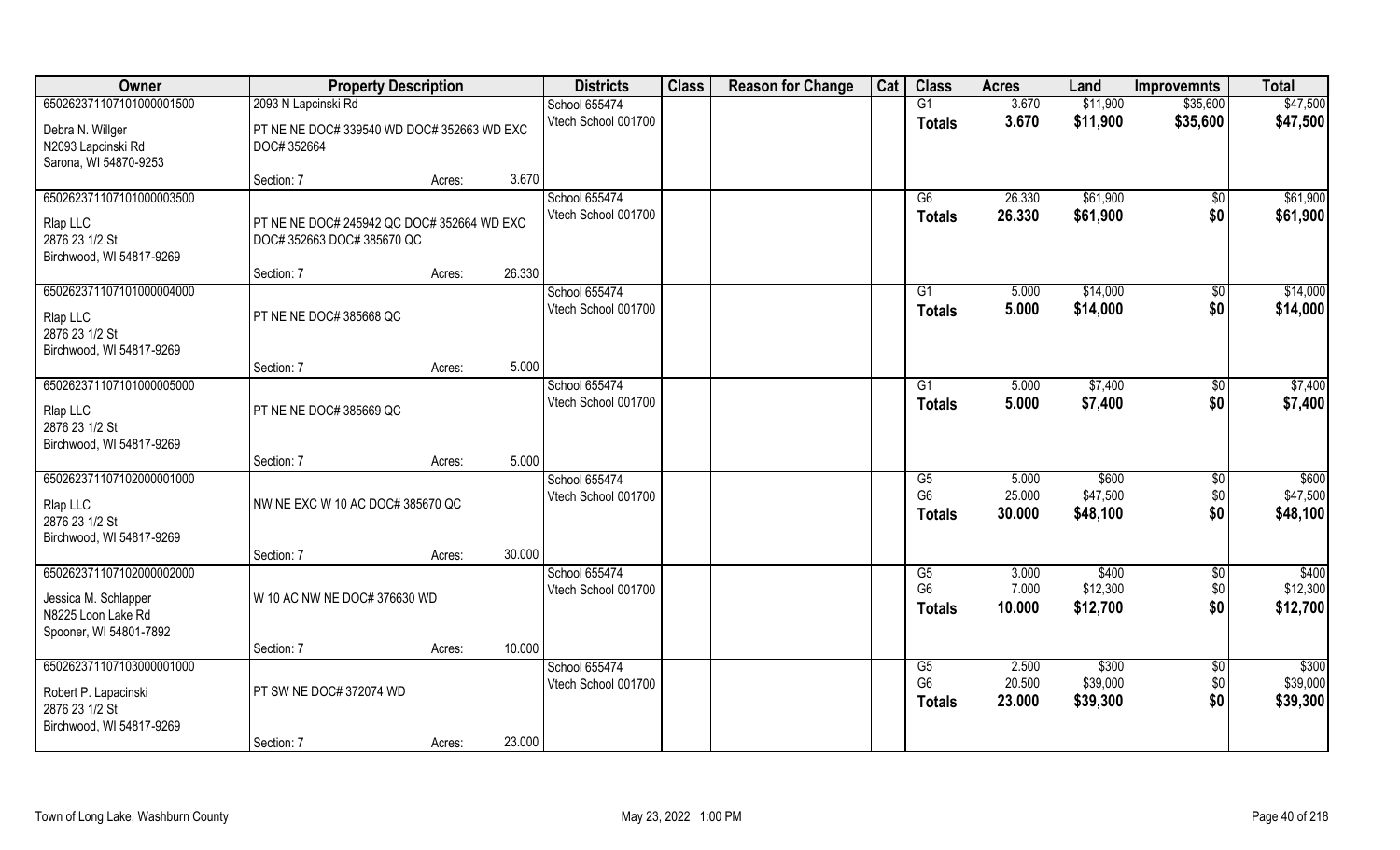| Owner                    | <b>Property Description</b>                        | <b>Districts</b> | <b>Class</b>        | <b>Reason for Change</b> | Cat | <b>Class</b> | <b>Acres</b>   | Land   | <b>Improvemnts</b> | <b>Total</b>    |           |
|--------------------------|----------------------------------------------------|------------------|---------------------|--------------------------|-----|--------------|----------------|--------|--------------------|-----------------|-----------|
| 650262371107104000001000 | N1987 Lapcinski Rd                                 |                  | School 655474       |                          |     |              | G1             | 1.000  | \$8,500            | \$37,800        | \$46,300  |
| Robert P. Lapacinski     | SE NE DOC# 372074 WD V 418 P 47 ESMT               |                  | Vtech School 001700 |                          |     |              | G <sub>6</sub> | 39.000 | \$91,700           | \$0             | \$91,700  |
| 2876 23 1/2 St           |                                                    |                  |                     |                          |     |              | <b>Totals</b>  | 40.000 | \$100,200          | \$37,800        | \$138,000 |
| Birchwood, WI 54817-9269 |                                                    |                  |                     |                          |     |              |                |        |                    |                 |           |
|                          | Section: 7<br>Acres:                               | 40.000           |                     |                          |     |              |                |        |                    |                 |           |
| 650262371107204000002000 |                                                    |                  | School 655474       |                          |     |              | W8             | 20.100 | (\$47,200)         | \$0             | \$0       |
| Michael H. Dettle        | PT SW NE & PT SE NW FRL1/4 L 1 CSM #2684 V 12 P    |                  | Vtech School 001700 |                          |     |              | Totals         | 20.100 | \$0                | \$0             | \$0       |
| 1495 Creek Park Ln       | 27 V 425 P 718-719 WD DOC# 289847 MFL-CL           |                  |                     |                          |     |              |                |        |                    |                 |           |
| Fridley, MN 55432-4769   |                                                    |                  |                     |                          |     |              |                |        |                    |                 |           |
|                          | Section: 7<br>Acres:                               | 20.100           |                     |                          |     |              |                |        |                    |                 |           |
| 650262371107204000003000 |                                                    |                  | School 655474       |                          |     |              | G1             | 7.650  | \$25,400           | $\sqrt[6]{3}$   | \$25,400  |
| Avery Ar Johnson         | PT SE NW FRL1/4 L 2 CSM #2684 V 12 P 27 DOC#       |                  | Vtech School 001700 |                          |     |              | <b>Totals</b>  | 7.650  | \$25,400           | \$0             | \$25,400  |
| 816 Plum Tree Ln         | 395678 PR                                          |                  |                     |                          |     |              |                |        |                    |                 |           |
| Somerset, WI 54025-7580  |                                                    |                  |                     |                          |     |              |                |        |                    |                 |           |
|                          | Section: 7<br>Acres:                               | 7.650            |                     |                          |     |              |                |        |                    |                 |           |
| 650262371107204000004000 | N1983 Sunset Pines Dr                              |                  | School 655474       |                          |     |              | G <sub>1</sub> | 9.650  | \$35,500           | \$53,300        | \$88,800  |
| Kyle Price               | PT SE NW FRL1/4 L 3 CSM #2684 V 12 P 27 DOC#       |                  | Vtech School 001700 |                          |     |              | <b>Totals</b>  | 9.650  | \$35,500           | \$53,300        | \$88,800  |
| 1095 170th St            | 397112 WD                                          |                  |                     |                          |     |              |                |        |                    |                 |           |
| Hammond, WI 54015-4821   |                                                    |                  |                     |                          |     |              |                |        |                    |                 |           |
|                          | Section: 7<br>Acres:                               | 9.650            |                     |                          |     |              |                |        |                    |                 |           |
| 650262371107301000001000 |                                                    |                  | School 034802       |                          |     |              | G5             | 10.000 | \$1,300            | $\sqrt[6]{30}$  | \$1,300   |
| Jerome A Larson Trust    | PT NE SW FRL1/4 DOC# 333788 WD                     |                  | Vtech School 001700 |                          |     |              | G <sub>6</sub> | 10.000 | \$23,500           | \$0             | \$23,500  |
| 366 Brookwood Dr         |                                                    |                  |                     |                          |     |              | <b>Totals</b>  | 20.000 | \$24,800           | \$0             | \$24,800  |
| Hudson, WI 54016-7405    |                                                    |                  |                     |                          |     |              |                |        |                    |                 |           |
|                          | Section: 7<br>Acres:                               | 20.000           |                     |                          |     |              |                |        |                    |                 |           |
| 650262371107301000002000 |                                                    |                  | School 034802       |                          |     |              | W8             | 37.900 | ( \$89, 100)       | $\overline{50}$ | \$0       |
| Thomas C. Dettle         | PT E1/2 SW FRL1/4 L 1 CSM #2778 V 12 P 121 V 462 F |                  | Vtech School 001700 |                          |     |              | <b>Totals</b>  | 37.900 | \$0                | \$0             | \$0       |
| W4380 Lazy C Rd          | 60 WD DOC# 289846 MFL-CL                           |                  |                     |                          |     |              |                |        |                    |                 |           |
| Sarona, WI 54870-9231    |                                                    |                  |                     |                          |     |              |                |        |                    |                 |           |
|                          | Section: 7<br>Acres:                               | 37.900           |                     |                          |     |              |                |        |                    |                 |           |
| 650262371107302000001000 |                                                    |                  | School 655474       |                          |     |              | G4             | 11.380 | \$1,900            | $\overline{50}$ | \$1,900   |
| Craig Adam Richter       | NE1/4 NW FRL1/4 SW FRL1/4 DOC# 309272 QC           |                  | Vtech School 001700 |                          |     |              | Totals         | 11.380 | \$1,900            | \$0             | \$1,900   |
| W4442 Lazy C Rd          |                                                    |                  |                     |                          |     |              |                |        |                    |                 |           |
| Sarona, WI 54870-9231    |                                                    |                  |                     |                          |     |              |                |        |                    |                 |           |
|                          | Section: 7<br>Acres:                               | 11.380           |                     |                          |     |              |                |        |                    |                 |           |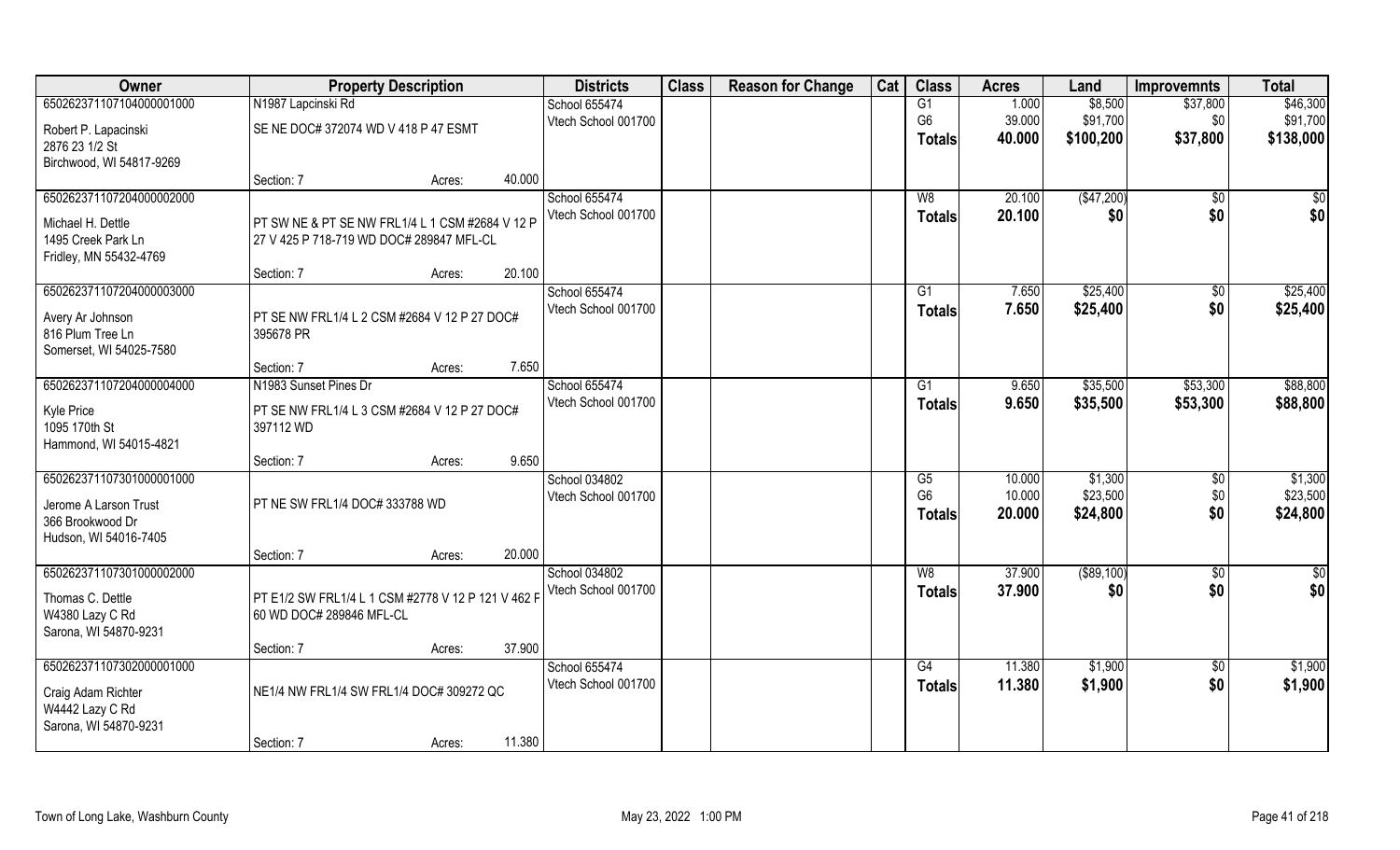| Owner                                       | <b>Property Description</b>                          |        |        | <b>Districts</b>                     | <b>Class</b> | <b>Reason for Change</b> | Cat | <b>Class</b>         | <b>Acres</b>    | Land                 | <b>Improvemnts</b> | <b>Total</b>          |
|---------------------------------------------|------------------------------------------------------|--------|--------|--------------------------------------|--------------|--------------------------|-----|----------------------|-----------------|----------------------|--------------------|-----------------------|
| 650262371107302000002000                    | N1890 County Hwy D                                   |        |        | School 655474                        |              |                          |     | G4                   | 10.380          | \$1,700              | $\overline{50}$    | \$1,700               |
| Norbert Richter                             | NW1/4 NW FRL1/4 SW FRL1/4 DOC# 379891 SHER           |        |        | Vtech School 001700                  |              |                          |     | G7                   | 1.000           | \$3,500              | \$53,800           | \$57,300              |
| W4442 Lazy C Rd                             |                                                      |        |        |                                      |              |                          |     | <b>Totals</b>        | 11.380          | \$5,200              | \$53,800           | \$59,000              |
| Sarona, WI 54870-9231                       |                                                      |        |        |                                      |              |                          |     |                      |                 |                      |                    |                       |
|                                             | Section: 7                                           | Acres: | 11.380 |                                      |              |                          |     |                      |                 |                      |                    |                       |
| 650262371107302000003000                    |                                                      |        |        | School 655474<br>Vtech School 001700 |              |                          |     | G4<br>G <sub>6</sub> | 1.380<br>10.000 | \$200<br>\$19,000    | $\sqrt{$0}$<br>\$0 | \$200<br>\$19,000     |
| Karl Topdahl                                | SW1/4 NW FRL1/4 SW FRL1/4 DOC# 371200 WD             |        |        |                                      |              |                          |     | <b>Totals</b>        | 11.380          | \$19,200             | \$0                | \$19,200              |
| 2003 Vine St                                |                                                      |        |        |                                      |              |                          |     |                      |                 |                      |                    |                       |
| Eau Claire, WI 54703-4934                   | Section: 7                                           |        | 11.380 |                                      |              |                          |     |                      |                 |                      |                    |                       |
| 650262371107302000004000                    |                                                      | Acres: |        | School 655474                        |              |                          |     | G4                   | 11.380          | \$1,900              | $\sqrt{50}$        | \$1,900               |
|                                             |                                                      |        |        | Vtech School 001700                  |              |                          |     | <b>Totals</b>        | 11.380          | \$1,900              | \$0                | \$1,900               |
| Craig A. Richter                            | SE1/4 NW FRL1/4 SW FRL1/4 DOC# 376335                |        |        |                                      |              |                          |     |                      |                 |                      |                    |                       |
| N1898 County Hwy D<br>Sarona, WI 54870-8202 | <b>TRANSFER AFFD</b>                                 |        |        |                                      |              |                          |     |                      |                 |                      |                    |                       |
|                                             | Section: 7                                           | Acres: | 11.380 |                                      |              |                          |     |                      |                 |                      |                    |                       |
| 650262371107303000001000                    |                                                      |        |        | School 655474                        |              |                          |     | G6                   | 5.370           | \$6,900              | \$0                | \$6,900               |
| Julie Ann Kincaid                           |                                                      |        |        | Vtech School 001700                  |              |                          |     | Totals               | 5.370           | \$6,900              | \$0                | \$6,900               |
| N5176 Cyclone Lake Rd                       | PT SW FRL1/4 SW FRL1/4 SW OF CTH D DOC#<br>342206 QC |        |        |                                      |              |                          |     |                      |                 |                      |                    |                       |
| Spooner, WI 54801-7610                      |                                                      |        |        |                                      |              |                          |     |                      |                 |                      |                    |                       |
|                                             | Section: 7                                           | Acres: | 5.370  |                                      |              |                          |     |                      |                 |                      |                    |                       |
| 650262371107303000002000                    | W4814 County Hwy D                                   |        |        | School 034802                        |              |                          |     | G1                   | 1.000           | \$5,900              | \$170,800          | \$176,700             |
| Barbara J. Paulson                          | EAST 2O ACRES SW FRL1/4 SW FRL1/4 V 392 P 163        |        |        | Vtech School 001700                  |              |                          |     | G <sub>5</sub>       | 13.000          | \$1,600              | \$0                | \$1,600               |
| W4814 County Hwy D                          | <b>WD</b>                                            |        |        |                                      |              |                          |     | G <sub>6</sub>       | 6.000<br>20.000 | \$11,400             | \$0<br>\$170,800   | \$11,400              |
| Sarona, WI 54870-9299                       |                                                      |        |        |                                      |              |                          |     | <b>Totals</b>        |                 | \$18,900             |                    | \$189,700             |
|                                             | Section: 7                                           | Acres: | 20.000 |                                      |              |                          |     |                      |                 |                      |                    |                       |
| 650262371107303000003000                    | N1798 County Hwy D                                   |        |        | School 655474                        |              |                          |     | G1                   | 1.000<br>19.000 | \$5,900              | \$119,900          | \$125,800             |
| Faschingbauer Trust                         | PT SW FRL1/4 SW FRL1/4 DOC# 400630 WD                |        |        | Vtech School 001700                  |              |                          |     | G <sub>6</sub>       | 20.000          | \$36,100<br>\$42,000 | \$0<br>\$119,900   | \$36,100<br>\$161,900 |
| N1798 County Hwy D                          |                                                      |        |        |                                      |              |                          |     | <b>Totals</b>        |                 |                      |                    |                       |
| Sarona, WI 54870-8201                       |                                                      |        |        |                                      |              |                          |     |                      |                 |                      |                    |                       |
|                                             | Section: 7                                           | Acres: | 20.000 |                                      |              |                          |     |                      |                 |                      |                    |                       |
| 650262371107304000001010                    | W4784 County Hwy D                                   |        |        | School 034802<br>Vtech School 001700 |              |                          |     | G1<br>G4             | 1.000<br>12.250 | \$11,300<br>\$600    | \$141,800<br>\$0   | \$153,100<br>\$600    |
| Jerome A Larson Trust                       | PT SE SW FRL1/4 DOC# 333788N WD                      |        |        |                                      |              |                          |     | G <sub>6</sub>       | 2.690           | \$5,100              | \$0                | \$5,100               |
| 366 Brookwood Dr                            |                                                      |        |        |                                      |              |                          |     | Totals               | 15.940          | \$17,000             | \$141,800          | \$158,800             |
| Hudson, WI 54016-7405                       | Section: 7                                           | Acres: | 15.940 |                                      |              |                          |     |                      |                 |                      |                    |                       |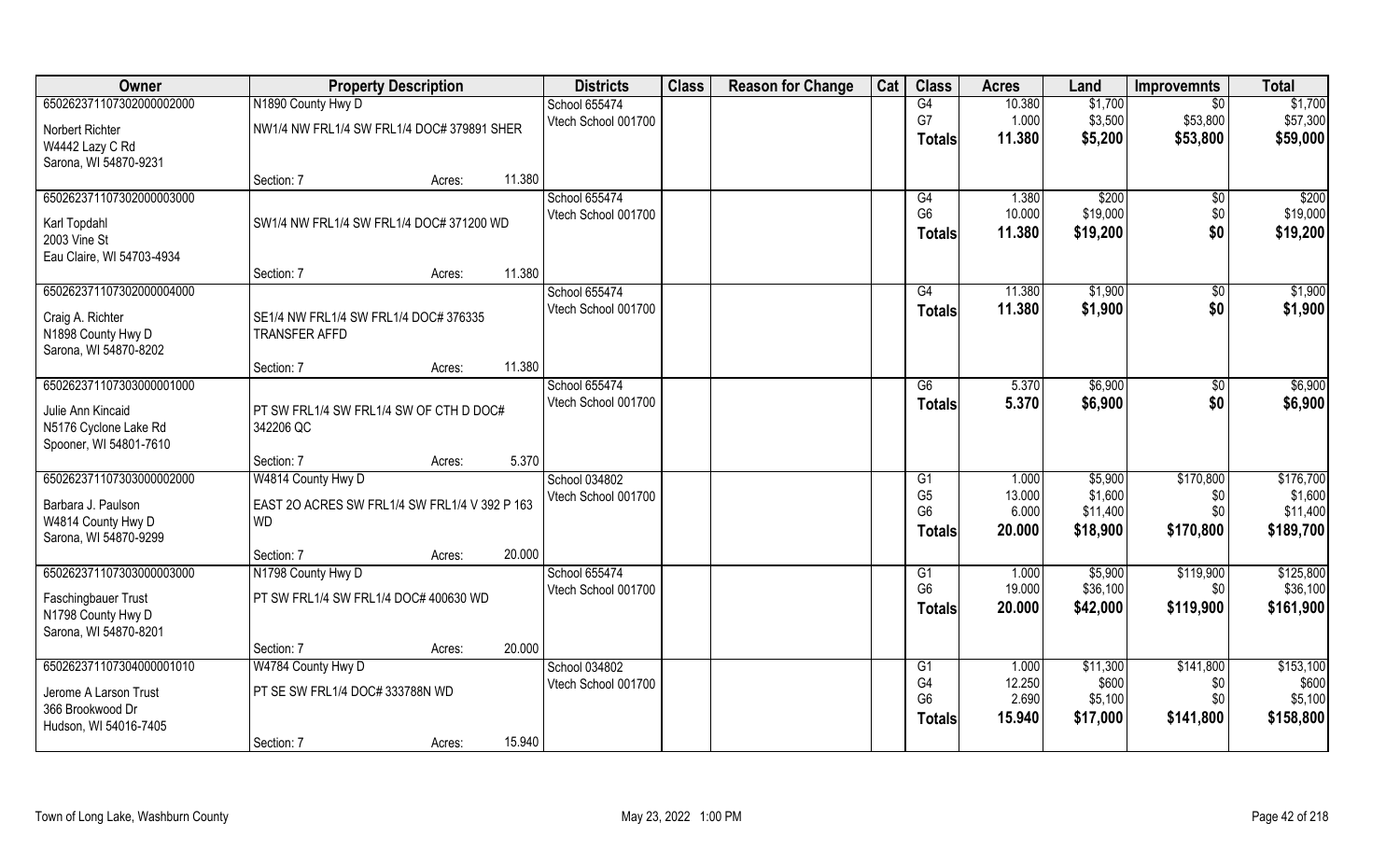| Owner                                      | <b>Property Description</b>                       |                  | <b>Districts</b>                     | <b>Class</b> | <b>Reason for Change</b> | Cat | <b>Class</b>   | <b>Acres</b> | Land       | <b>Improvemnts</b> | <b>Total</b>    |
|--------------------------------------------|---------------------------------------------------|------------------|--------------------------------------|--------------|--------------------------|-----|----------------|--------------|------------|--------------------|-----------------|
| 650262371107304000002010                   | W4786 County Hwy D                                |                  | School 034802                        |              |                          |     | G1             | 2.750        | \$14,200   | \$6,300            | \$20,500        |
| Jerome A Larson Trust                      | PT SE SW FRL1/4 INCL L 1 CSM #1652 V 7 P 73 V 274 |                  | Vtech School 001700                  |              |                          |     | G <sub>6</sub> | 0.660        | \$1,300    | \$0                | \$1,300         |
| 366 Brookwood Dr                           | P 157-159 DOC# 308273 QC DOC# 309235 QC           |                  |                                      |              |                          |     | <b>Totals</b>  | 3.410        | \$15,500   | \$6,300            | \$21,800        |
| Hudson, WI 54016-7405                      |                                                   |                  |                                      |              |                          |     |                |              |            |                    |                 |
| 650262371107401000001000                   | Section: 7                                        | 3.410<br>Acres:  | School 034802                        |              |                          |     | X4             | 40.000       |            |                    |                 |
|                                            |                                                   |                  | Vtech School 001700                  |              |                          |     | Totals         | 40.000       | \$0<br>\$0 | \$0<br>\$0         | \$0<br>\$0      |
| WI State University Eau Claire             | NE SE V 151 P 750 DOC# 313666 ESMT                |                  |                                      |              |                          |     |                |              |            |                    |                 |
| PO Box 4004<br>Eau Claire, WI 54701-4004   |                                                   |                  |                                      |              |                          |     |                |              |            |                    |                 |
|                                            | Section: 7                                        | 40.000<br>Acres: |                                      |              |                          |     |                |              |            |                    |                 |
| 650262371107402000001000                   |                                                   |                  | School 034802                        |              |                          |     | X4             | 40.000       | \$0        | \$0                | \$0             |
| WI State University Eau Claire             | NW SE V 151 P 750                                 |                  | Vtech School 001700                  |              |                          |     | <b>Totals</b>  | 40.000       | \$0        | \$0                | \$0             |
| PO Box 4004                                |                                                   |                  |                                      |              |                          |     |                |              |            |                    |                 |
| Eau Claire, WI 54701-4004                  |                                                   |                  |                                      |              |                          |     |                |              |            |                    |                 |
|                                            | Section: 7                                        | 40.000<br>Acres: |                                      |              |                          |     |                |              |            |                    |                 |
| 650262371107403000001000                   |                                                   |                  | School 034802<br>Vtech School 001700 |              |                          |     | X4             | 39.000       | \$0<br>\$0 | \$0<br>\$0         | \$              |
| WI State University Eau Claire             | PT SW SE V 151 P 750                              |                  |                                      |              |                          |     | <b>Totals</b>  | 39.000       |            |                    | \$0             |
| PO Box 4004                                |                                                   |                  |                                      |              |                          |     |                |              |            |                    |                 |
| Eau Claire, WI 54701-4004                  | Section: 7                                        | 39.000<br>Acres: |                                      |              |                          |     |                |              |            |                    |                 |
| 650262371107403000002000                   |                                                   |                  | School 034802                        |              |                          |     | X3             | 1.000        | \$0        | \$0                | $\overline{50}$ |
| Washburn Co R/W                            | PT SW SE V 142 P 422                              |                  | Vtech School 001700                  |              |                          |     | <b>Totals</b>  | 1.000        | \$0        | \$0                | \$0             |
| 10 4th Ave                                 |                                                   |                  |                                      |              |                          |     |                |              |            |                    |                 |
| Shell Lake, WI 54871-4457                  |                                                   |                  |                                      |              |                          |     |                |              |            |                    |                 |
|                                            | Section: 7                                        | 1.000<br>Acres:  |                                      |              |                          |     |                |              |            |                    |                 |
| 650262371107404000001000                   |                                                   |                  | School 034802                        |              |                          |     | X4             | 40.000       | \$0        | \$0                | $\frac{6}{3}$   |
| WI State University Eau Claire             | SE SE V 151 P 750                                 |                  | Vtech School 001700                  |              |                          |     | <b>Totals</b>  | 40.000       | \$0        | \$0                | \$0             |
| PO Box 4004                                |                                                   |                  |                                      |              |                          |     |                |              |            |                    |                 |
| Eau Claire, WI 54701-4004                  | Section: 7                                        | 40.000           |                                      |              |                          |     |                |              |            |                    |                 |
| 650262371107505001001000                   |                                                   | Acres:           | School 655474                        | G4           | Ag use land              |     | G4             | 5.000        | \$700      | $\overline{30}$    | \$700           |
|                                            |                                                   |                  | Vtech School 001700                  |              |                          |     | G <sub>5</sub> | 12.000       | \$1,500    | \$0                | \$1,500         |
| Jessica M. Schlapper<br>N8225 Loon Lake Rd | PT GOV LOT 1 DOC# 376630 WD                       |                  |                                      |              |                          |     | G <sub>6</sub> | 15.120       | \$26,500   | \$0                | \$26,500        |
| Spooner, WI 54801-7892                     |                                                   |                  |                                      |              |                          |     | <b>Totals</b>  | 32.120       | \$28,700   | \$0                | \$28,700        |
|                                            | Section: 7                                        | 32.120<br>Acres: |                                      |              |                          |     |                |              |            |                    |                 |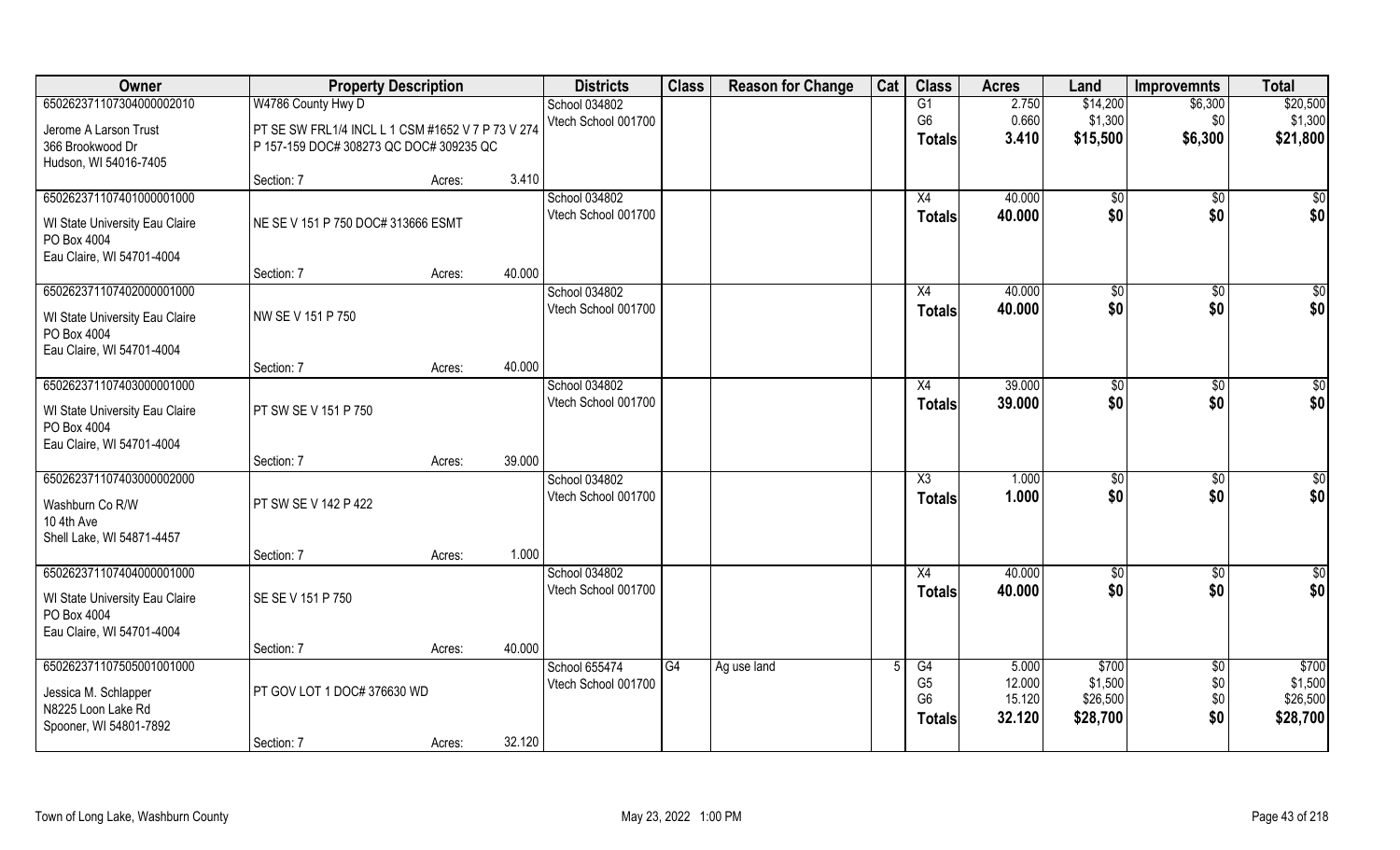| Owner                                                                                              | <b>Property Description</b>                                                                                                                         | <b>Districts</b>                     | <b>Class</b> | <b>Reason for Change</b> | Cat | <b>Class</b>                          | <b>Acres</b>              | Land                            | <b>Improvemnts</b>     | <b>Total</b>                    |
|----------------------------------------------------------------------------------------------------|-----------------------------------------------------------------------------------------------------------------------------------------------------|--------------------------------------|--------------|--------------------------|-----|---------------------------------------|---------------------------|---------------------------------|------------------------|---------------------------------|
| 650262371107505001002000                                                                           | N2009 Sunset Pines Dr                                                                                                                               | School 655474                        | G1           | Addition complete        |     | $\overline{G1}$                       | 5.760                     | \$43,600                        | \$109,100              | \$152,700                       |
| Larsen Family Trust<br>1471 129th Ave NW<br>Coon Rapids, MN 55448-4023                             | PT GOV LOT 1 & PT SE NW FRL1/4 L 5 CSM #2685 V<br>12 P 28 DOC# 355859 AFFD                                                                          | Vtech School 001700                  |              |                          |     | <b>Totals</b>                         | 5.760                     | \$43,600                        | \$109,100              | \$152,700                       |
|                                                                                                    | 5.760<br>Section: 7<br>Acres:                                                                                                                       |                                      |              |                          |     |                                       |                           |                                 |                        |                                 |
| 650262371107505001003000<br>John Carrigan<br>19897 Deerbrook Path<br>Farmington, MN 55024-7213     | PT GOV LOT 1 & PT SE NW FRL1/4 L 6 CSM #2685 V<br>12 P 28 DOC# 396995 WD                                                                            | School 655474<br>Vtech School 001700 |              |                          |     | G1<br>Totals                          | 5.270<br>5.270            | \$43,900<br>\$43,900            | \$0<br>\$0             | \$43,900<br>\$43,900            |
|                                                                                                    | 5.270<br>Section: 7<br>Acres:                                                                                                                       |                                      |              |                          |     |                                       |                           |                                 |                        |                                 |
| 650262371107505001004000<br>Dean D. Birkholz<br>8120 3rd Ave S<br>Bloomington, MN 55420-1218       | PT GOV LOT 1 L 7 CSM #2685 V 12 P 28 DOC#<br>313966 WD                                                                                              | School 655474<br>Vtech School 001700 |              |                          |     | G1<br><b>Totals</b>                   | 4.370<br>4.370            | \$43,900<br>\$43,900            | \$0<br>\$0             | \$43,900<br>\$43,900            |
|                                                                                                    | 4.370<br>Section: 7<br>Acres:                                                                                                                       |                                      |              |                          |     |                                       |                           |                                 |                        |                                 |
| 650262371107505001005000<br>Joseph F. Schulz<br>PO Box 15<br>Sarona, WI 54870-0015                 | N2065 Sunset Pines Dr<br>PT GOV LOT 1 L 8 CSM #2685 V 12 P 28 V 428 P<br>261-262 WD                                                                 | School 655474<br>Vtech School 001700 |              |                          |     | G1<br><b>Totals</b>                   | 7.010<br>7.010            | \$43,600<br>\$43,600            | \$137,100<br>\$137,100 | \$180,700<br>\$180,700          |
|                                                                                                    | 7.010<br>Section: 7<br>Acres:                                                                                                                       |                                      |              |                          |     |                                       |                           |                                 |                        |                                 |
| 650262371107505001005010<br>Christopher P. Haynes<br>814 Washington Ave<br>La Plata, MD 20646-9470 | PT SE NW FRL1/4 & PT GOV LOT 1 L 4 CSM #2684 V<br>12 P 27 & PT SE NW FRL1/4 LYING NE OF 66'ESMT<br>DOC# 398833 WD<br>12.460<br>Section: 7<br>Acres: | School 655474<br>Vtech School 001700 |              |                          |     | G1<br>G <sub>6</sub><br><b>Totals</b> | 11.710<br>0.750<br>12.460 | \$49,400<br>\$1,400<br>\$50,800 | \$0<br>\$0<br>\$0      | \$49,400<br>\$1,400<br>\$50,800 |
| 650262371107505001006000<br>David A. Moldenhauer<br>2650 Shadow Ln<br>Chaska, MN 55318-1109        | PT GOV LOT 1 L 9 CSM #2698 V 12 P 41 DOC#<br>300288 WD                                                                                              | School 655474<br>Vtech School 001700 |              |                          |     | G1<br><b>Totals</b>                   | 6.190<br>6.190            | \$44,300<br>\$44,300            | $\overline{60}$<br>\$0 | \$44,300<br>\$44,300            |
|                                                                                                    | 6.190<br>Section: 7<br>Acres:                                                                                                                       |                                      |              |                          |     |                                       |                           |                                 |                        |                                 |
| 650262371107505001007000<br>Kay Beaulieu<br>18850 Forest Rd N<br>Forest Lake, MN 55025-9765        | N21069 Sunset Pines Dr<br>PT GOV LOT 1 SEC 7 & PT GOV LOT 3 SEC 6 L 10<br>CSM #2698 V 12 P 41 DOC# 398229 WD<br>4.510<br>Section: 7<br>Acres:       | School 655474<br>Vtech School 001700 |              |                          |     | G1<br><b>Totals</b>                   | 4.510<br>4.510            | \$46,600<br>\$46,600            | $\overline{50}$<br>\$0 | \$46,600<br>\$46,600            |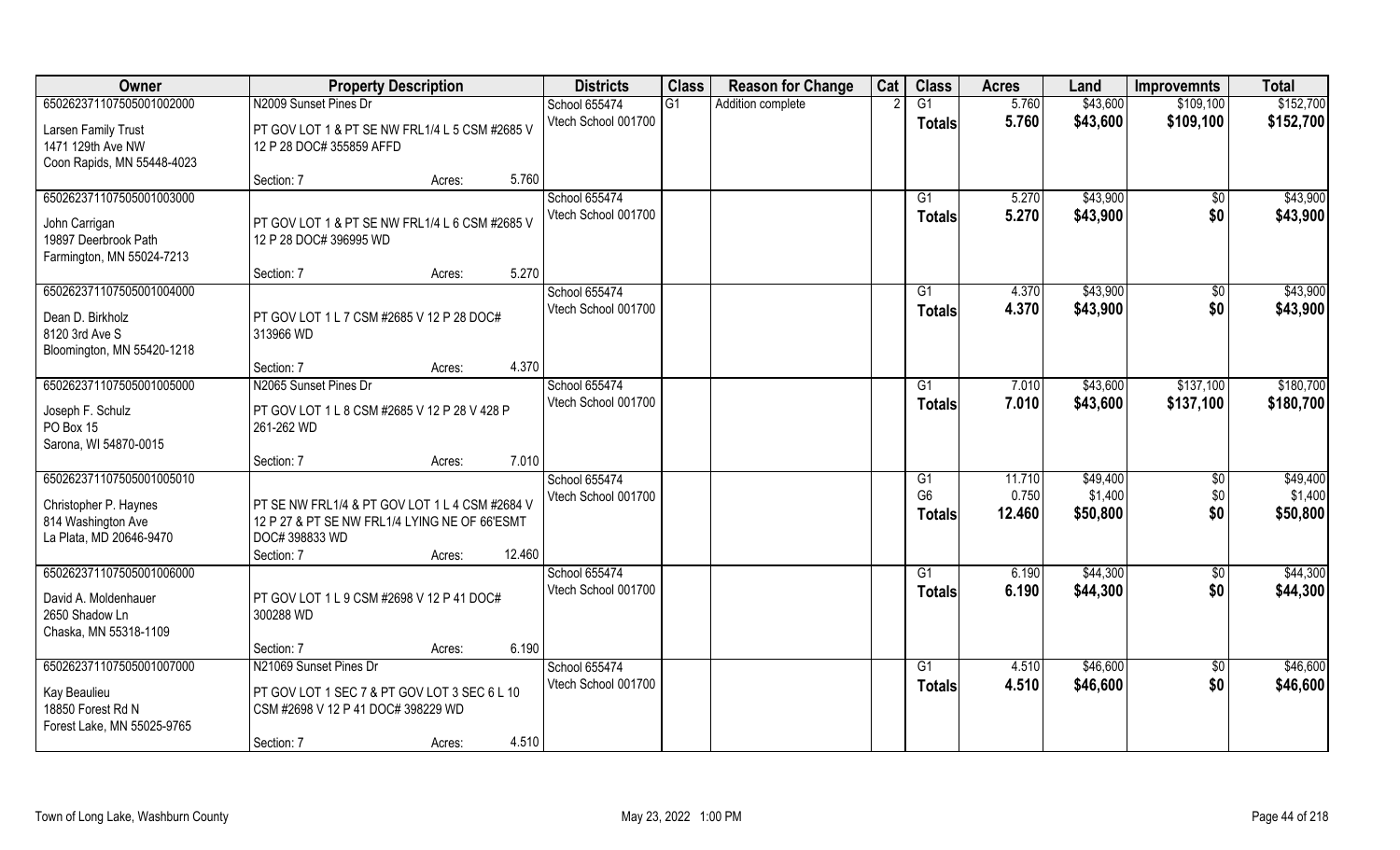| Owner                                                                                              | <b>Property Description</b>                                   |                 | <b>Districts</b>                     | <b>Class</b> | <b>Reason for Change</b> | Cat | <b>Class</b>              | <b>Acres</b>   | Land                 | <b>Improvemnts</b>     | <b>Total</b>           |
|----------------------------------------------------------------------------------------------------|---------------------------------------------------------------|-----------------|--------------------------------------|--------------|--------------------------|-----|---------------------------|----------------|----------------------|------------------------|------------------------|
| 650262371107505002001000                                                                           | N1974 County Hwy D                                            |                 | School 655474                        |              |                          |     | G1                        | 3.460          | \$37,300             | \$226,700              | \$264,000              |
| Daniel G. Thompson<br>N1974 County Hwy D<br>Sarona, WI 54870-9094                                  | PT GOV LOT 2 L 1 CSM #2224 V 9 P 164 V 382 P 182<br><b>WD</b> |                 | Vtech School 001700                  |              |                          |     | <b>Totals</b>             | 3.460          | \$37,300             | \$226,700              | \$264,000              |
|                                                                                                    | Section: 7                                                    | 3.460<br>Acres: |                                      |              |                          |     |                           |                |                      |                        |                        |
| 650262371107505002002000<br>David A. Rungren<br>N2054 County Hwy D<br>Sarona, WI 54870-9211        | PT GOV LOT 2 DOC# 358673 WD                                   |                 | School 655474<br>Vtech School 001700 |              |                          |     | G1<br>Totals              | 0.250<br>0.250 | \$15,300<br>\$15,300 | $\sqrt{$0}$<br>\$0     | \$15,300<br>\$15,300   |
|                                                                                                    | Section: 7                                                    | 0.250<br>Acres: |                                      |              |                          |     |                           |                |                      |                        |                        |
| 650262371107505002003000<br>David A. Rungren<br>N2054 County Hwy D<br>Sarona, WI 54870-9211        | PT GOV LOT 2 DOC# 358673 WD                                   |                 | School 655474<br>Vtech School 001700 |              |                          |     | G1<br><b>Totals</b>       | 0.250<br>0.250 | \$15,500<br>\$15,500 | $\overline{50}$<br>\$0 | \$15,500<br>\$15,500   |
|                                                                                                    | Section: 7                                                    | 0.250<br>Acres: |                                      |              |                          |     |                           |                |                      |                        |                        |
| 650262371107505002004000<br>David A. Rungren<br>N2054 County Hwy D<br>Sarona, WI 54870-9211        | PT GOV LOT 2 DOC# 358673 WD                                   |                 | School 655474<br>Vtech School 001700 |              |                          |     | G1<br><b>Totals</b>       | 0.250<br>0.250 | \$9,700<br>\$9,700   | $\sqrt[6]{3}$<br>\$0   | \$9,700<br>\$9,700     |
|                                                                                                    | Section: 7                                                    | 0.250<br>Acres: |                                      |              |                          |     |                           |                |                      |                        |                        |
| 650262371107505002005000<br>David A. Rungren<br>N2054 County Hwy D<br>Sarona, WI 54870-9211        | PT GOV LOT 2 DOC# 358673 WD                                   |                 | School 655474<br>Vtech School 001700 |              |                          |     | G1<br><b>Totals</b>       | 0.350<br>0.350 | \$8,800<br>\$8,800   | $\overline{50}$<br>\$0 | \$8,800<br>\$8,800     |
|                                                                                                    | Section: 7                                                    | 0.350<br>Acres: |                                      |              |                          |     |                           |                |                      |                        |                        |
| 650262371107505002006000<br>David A. Rungren<br>N2054 County Hwy D<br>Sarona, WI 54870-9211        | N2054 County Hwy D<br>PT GOV LOT 2 DOC# 358673 WD             |                 | School 655474<br>Vtech School 001700 |              |                          |     | G1<br><b>Totals</b>       | 0.430<br>0.430 | \$13,000<br>\$13,000 | \$92,000<br>\$92,000   | \$105,000<br>\$105,000 |
|                                                                                                    | Section: 7                                                    | 0.430<br>Acres: |                                      |              |                          |     |                           |                |                      |                        |                        |
| 650262371107505002007000<br>William J. Niederkorn<br>1520 9th Ave SE<br>Forest Lake, MN 55025-2007 | N2052 County Hwy D<br>PT GOV LOT 2 DOC# 391164 WD             |                 | School 655474<br>Vtech School 001700 | G1           | Shed completion          |     | $\overline{G1}$<br>Totals | 0.500<br>0.500 | \$20,300<br>\$20,300 | \$2,000<br>\$2,000     | \$22,300<br>\$22,300   |
|                                                                                                    | Section: 7                                                    | 0.500<br>Acres: |                                      |              |                          |     |                           |                |                      |                        |                        |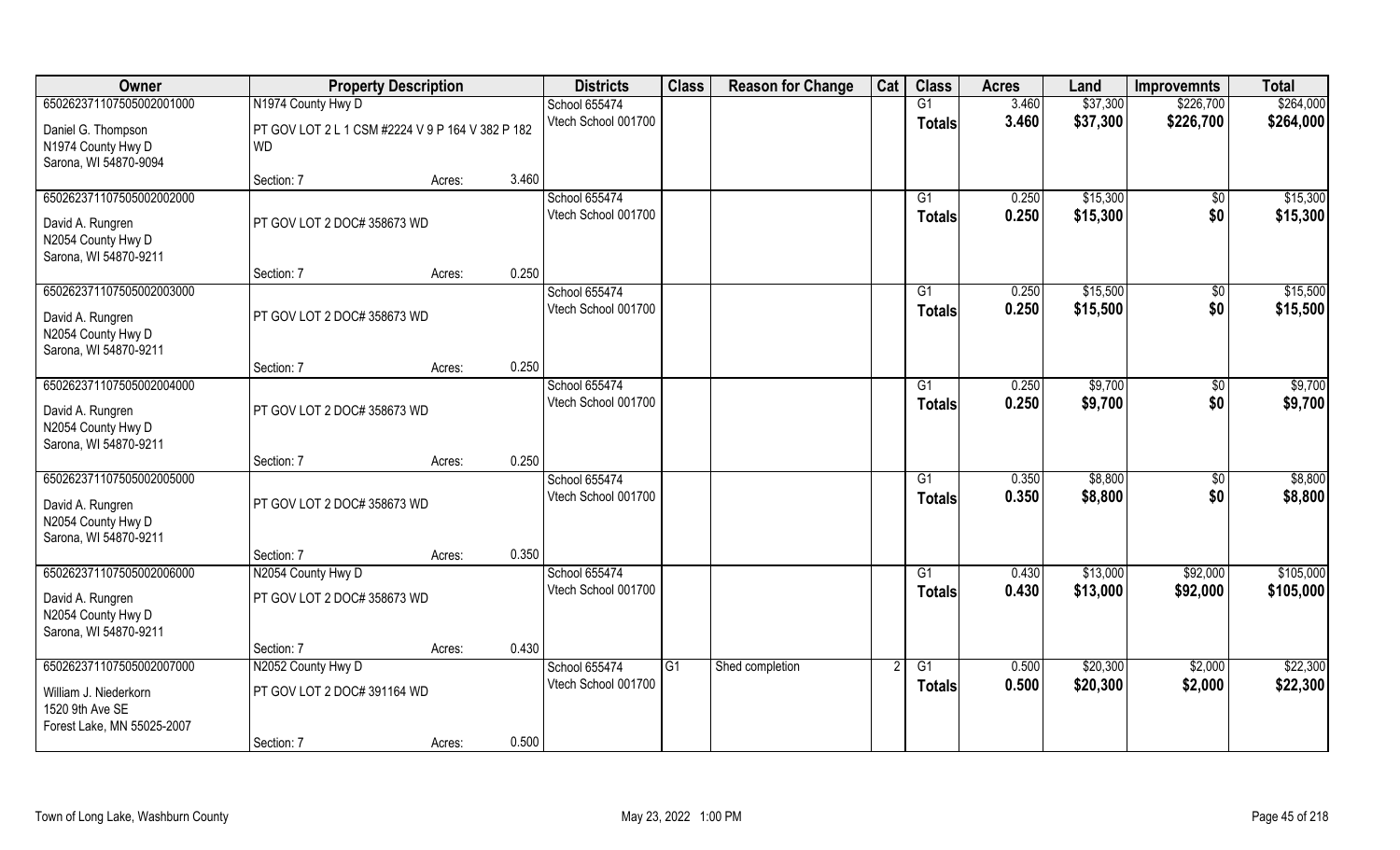| Owner                                   | <b>Property Description</b>                       |        |       | <b>Districts</b>    | <b>Class</b>    | <b>Reason for Change</b> | Cat | <b>Class</b>  | <b>Acres</b> | Land     | <b>Improvemnts</b> | <b>Total</b> |
|-----------------------------------------|---------------------------------------------------|--------|-------|---------------------|-----------------|--------------------------|-----|---------------|--------------|----------|--------------------|--------------|
| 650262371107505002008000                | N 2050 County Hwy D                               |        |       | School 655474       | $\overline{G1}$ | Shed                     |     | G1            | 0.500        | \$24,700 | \$1,700            | \$26,400     |
| Christian B. Simpson<br>1425 Meadows Dr | PT GOV LOT 2 DOC# 394132 LC                       |        |       | Vtech School 001700 |                 |                          |     | <b>Totals</b> | 0.500        | \$24,700 | \$1,700            | \$26,400     |
| Hammond, WI 54015-9671                  |                                                   |        |       |                     |                 |                          |     |               |              |          |                    |              |
|                                         | Section: 7                                        | Acres: | 0.500 |                     |                 |                          |     |               |              |          |                    |              |
| 650262371107505002009000                | N2046 County Hwy D                                |        |       | School 655474       |                 |                          |     | G1            | 1.180        | \$36,900 | \$105,900          | \$142,800    |
| Raymond P. Steffan                      | PT GOV LOT 2 L 8 CSM #512 V 3 P 85 V 433 P 339 PR |        |       | Vtech School 001700 |                 |                          |     | <b>Totals</b> | 1.180        | \$36,900 | \$105,900          | \$142,800    |
| 4225 Barley Ridge Trl                   | DOC# 330055 WD                                    |        |       |                     |                 |                          |     |               |              |          |                    |              |
| Cherry Valley, IL 61016-9673            |                                                   |        |       |                     |                 |                          |     |               |              |          |                    |              |
|                                         | Section: 7                                        | Acres: | 1.180 |                     |                 |                          |     |               |              |          |                    |              |
| 650262371107505002010000                | N2038 County Hwy D                                |        |       | School 655474       |                 |                          |     | G1            | 5.060        | \$42,800 | \$75,000           | \$117,800    |
| Gerard I. Willger                       | PT GOV LOT 2 L 1 CSM #2218 V 9 P 158 DOC#         |        |       | Vtech School 001700 |                 |                          |     | <b>Totals</b> | 5.060        | \$42,800 | \$75,000           | \$117,800    |
| 2638 24th Ave                           | 286087 PR                                         |        |       |                     |                 |                          |     |               |              |          |                    |              |
| Rice Lake, WI 54868-9728                |                                                   |        |       |                     |                 |                          |     |               |              |          |                    |              |
|                                         | Section: 7                                        | Acres: | 5.060 |                     |                 |                          |     |               |              |          |                    |              |
| 650262371107505002011000                | N1962 County Hwy D                                |        |       | School 655474       |                 |                          |     | G1            | 4.010        | \$38,200 | \$266,400          | \$304,600    |
| Gene E. Jahnke                          | PT GOV LOT 2 L 2 CSM #2224 V 9 P 164 DOC#         |        |       | Vtech School 001700 |                 |                          |     | <b>Totals</b> | 4.010        | \$38,200 | \$266,400          | \$304,600    |
| N1962 County Hwy D                      | 313817 WD                                         |        |       |                     |                 |                          |     |               |              |          |                    |              |
| Sarona, WI 54870-9294                   |                                                   |        |       |                     |                 |                          |     |               |              |          |                    |              |
|                                         | Section: 7                                        | Acres: | 4.010 |                     |                 |                          |     |               |              |          |                    |              |
| 650262371107505002012000                | N1950 County Hwy D                                |        |       | School 655474       |                 |                          |     | G1            | 3.260        | \$36,900 | \$213,500          | \$250,400    |
| Richard T. Williams                     | PT GOV LOT 2 L 3 CSM #2224 V 9 P 164 DOC#         |        |       | Vtech School 001700 |                 |                          |     | <b>Totals</b> | 3.260        | \$36,900 | \$213,500          | \$250,400    |
| N1950 County Hwy D                      | 360328 WD                                         |        |       |                     |                 |                          |     |               |              |          |                    |              |
| Sarona, WI 54870-9294                   |                                                   |        |       |                     |                 |                          |     |               |              |          |                    |              |
|                                         | Section: 7                                        | Acres: | 3.260 |                     |                 |                          |     |               |              |          |                    |              |
| 650262371107505002013000                |                                                   |        |       | School 655474       |                 |                          |     | G1            | 3.210        | \$38,700 | $\sqrt{6}$         | \$38,700     |
| Richard T. Williams                     | PT GOV LOT 2 L 4 CSM #2224 V 9 P 164 DOC#         |        |       | Vtech School 001700 |                 |                          |     | <b>Totals</b> | 3.210        | \$38,700 | \$0                | \$38,700     |
| N1950 County Hwy D                      | 370984 WD                                         |        |       |                     |                 |                          |     |               |              |          |                    |              |
| Sarona, WI 54870-9294                   |                                                   |        |       |                     |                 |                          |     |               |              |          |                    |              |
|                                         | Section: 7                                        | Acres: | 3.210 |                     |                 |                          |     |               |              |          |                    |              |
| 650262371107505002014000                | N1928 County Hwy D                                |        |       | School 655474       |                 |                          |     | G1            | 3.070        | \$38,500 | \$190,300          | \$228,800    |
| Diane A. Heinrich                       | PT GOV LOT 2 L 5 CSM #2228 V 9 P 168 V 454 P 50   |        |       | Vtech School 001700 |                 |                          |     | <b>Totals</b> | 3.070        | \$38,500 | \$190,300          | \$228,800    |
| N1928 County Hwy D                      | WD DOC# 343545 TERM DOC# 345279 TOD               |        |       |                     |                 |                          |     |               |              |          |                    |              |
| Sarona, WI 54870-9294                   |                                                   |        |       |                     |                 |                          |     |               |              |          |                    |              |
|                                         | Section: 7                                        | Acres: | 3.070 |                     |                 |                          |     |               |              |          |                    |              |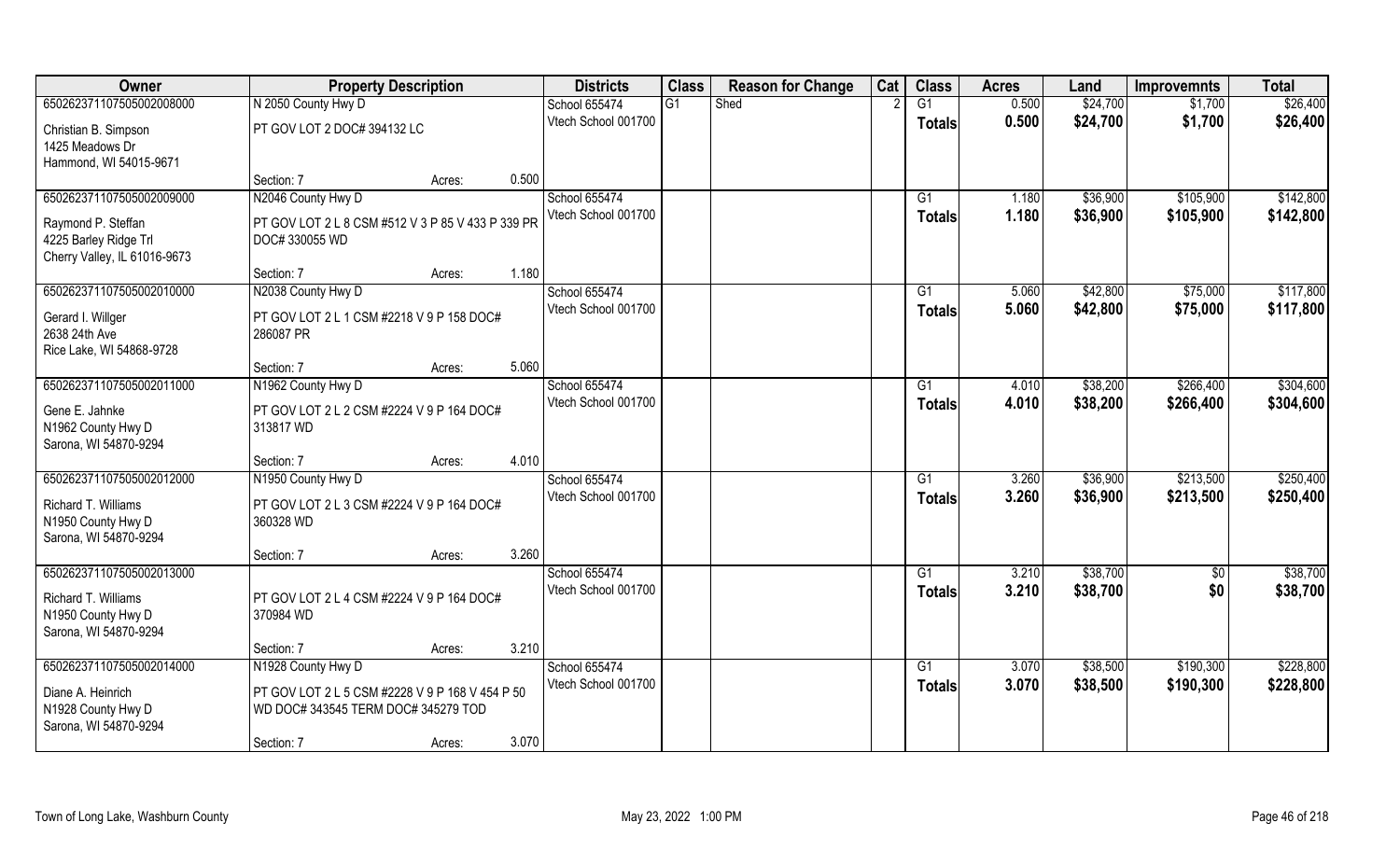| Owner                                         | <b>Property Description</b>                                                      |        | <b>Districts</b>    | <b>Class</b>   | <b>Reason for Change</b> | Cat | <b>Class</b>   | <b>Acres</b> | Land     | <b>Improvemnts</b> | <b>Total</b> |
|-----------------------------------------------|----------------------------------------------------------------------------------|--------|---------------------|----------------|--------------------------|-----|----------------|--------------|----------|--------------------|--------------|
| 650262371107505002015000                      | N1916 County Hwy D                                                               |        | School 655474       |                |                          |     | G1             | 3.320        | \$36,900 | \$215,600          | \$252,500    |
| Arlye N. Wetterling                           | PT GOV LOT 2 L 6 CSM #2228 V 9 P 168 DOC#                                        |        | Vtech School 001700 |                |                          |     | <b>Totals</b>  | 3.320        | \$36,900 | \$215,600          | \$252,500    |
| N1916 County Hwy D                            | 387758 TERM DOC# 389799 TOD                                                      |        |                     |                |                          |     |                |              |          |                    |              |
| Sarona, WI 54870-9294                         |                                                                                  |        |                     |                |                          |     |                |              |          |                    |              |
|                                               | Section: 7<br>Acres:                                                             | 3.320  |                     |                |                          |     |                |              |          |                    |              |
| 650262371107505002016000                      | N1904 County Hwy D                                                               |        | School 655474       |                |                          |     | G1             | 5.680        | \$44,500 | \$254,100          | \$298,600    |
| Cindy Lund                                    | PT GOV LOT 2 L 7 CSM #2228 V 9 P 168 V 421 P 103                                 |        | Vtech School 001700 |                |                          |     | Totals         | 5.680        | \$44,500 | \$254,100          | \$298,600    |
| N1904 County Hwy D                            | <b>WD</b>                                                                        |        |                     |                |                          |     |                |              |          |                    |              |
| Sarona, WI 54870-9294                         |                                                                                  |        |                     |                |                          |     |                |              |          |                    |              |
|                                               | Section: 7<br>Acres:                                                             | 5.680  |                     |                |                          |     |                |              |          |                    |              |
| 650262371107505002017010                      | N1954 County Hwy D                                                               |        | School 655474       |                |                          |     | G1             | 1.000        | \$4,100  | \$10,400           | \$14,500     |
| Leo J. Dunlavy                                | PT GOV LOT 2 L 1 CSM #3219 V 15 P 47 DOC#                                        |        | Vtech School 001700 |                |                          |     | G4             | 2.230        | \$400    | \$0\$              | \$400        |
| 422 Old County D                              | 370770 WD                                                                        |        |                     |                |                          |     | <b>Totals</b>  | 3.230        | \$4,500  | \$10,400           | \$14,900     |
| Shell Lake, WI 54871-4407                     |                                                                                  |        |                     |                |                          |     |                |              |          |                    |              |
|                                               | Section: 7<br>Acres:                                                             | 3.230  |                     |                |                          |     |                |              |          |                    |              |
| 650262371107505002018000                      |                                                                                  |        | School 655474       |                |                          |     | G4             | 3.020        | \$500    | \$0                | \$500        |
|                                               | PT GOV LOT 2 L 2 CSM #3219 V 15 P 47 DOC#                                        |        | Vtech School 001700 |                |                          |     | <b>Totals</b>  | 3.020        | \$500    | \$0                | \$500        |
| Leo J. Dunlavy<br>422 Old County D            | 370770 WD                                                                        |        |                     |                |                          |     |                |              |          |                    |              |
| Shell Lake, WI 54871-4407                     |                                                                                  |        |                     |                |                          |     |                |              |          |                    |              |
|                                               | Section: 7<br>Acres:                                                             | 3.020  |                     |                |                          |     |                |              |          |                    |              |
| 650262371108101000001000                      | N 2091 Burma Rd                                                                  |        | School 034802       | G1             | NSf @ 60%                |     | G1             | 1.000        | \$5,000  | \$111,800          | \$116,800    |
|                                               |                                                                                  |        | Vtech School 001700 | G1             | Shift from forest        |     | G <sub>5</sub> | 5.000        | \$100    | \$0                | \$100        |
| Melissa E Heng Trust<br>5132 N Newland Ave    | PT NE NE PT L 2 CSM #2208 V 9 P 148 PT L 1 CSM<br>#2208 V 9 P 148 DOC# 395808 TD |        |                     | G <sub>6</sub> | Shift to residential     |     | G <sub>6</sub> | 13.470       | \$25,600 | \$0\$              | \$25,600     |
| Chicago, IL 60656-3709                        |                                                                                  |        |                     |                |                          |     | Totals         | 19.470       | \$30,700 | \$111,800          | \$142,500    |
|                                               | Section: 8<br>Acres:                                                             | 19.470 |                     |                |                          |     |                |              |          |                    |              |
| 650262371108101000002000                      | N2049 Burma Rd                                                                   |        | School 034802       |                |                          |     | G1             | 1.470        | \$11,300 | \$12,800           | \$24,100     |
|                                               |                                                                                  |        | Vtech School 001700 |                |                          |     | G <sub>6</sub> | 18.000       | \$33,500 | \$0                | \$33,500     |
| Marlene D. Bjorkquist                         | PT NE NE L 4 CSM #2208 V 9 P 148 DOC# 362434 QC                                  |        |                     |                |                          |     | <b>Totals</b>  | 19.470       | \$44,800 | \$12,800           | \$57,600     |
| W3471 Morningside Rd<br>Sarona, WI 54870-9274 |                                                                                  |        |                     |                |                          |     |                |              |          |                    |              |
|                                               | Section: 8<br>Acres:                                                             | 19.470 |                     |                |                          |     |                |              |          |                    |              |
| 650262371108102000001000                      |                                                                                  |        | School 034802       |                |                          |     | G6             | 19.440       | \$36,400 | $\overline{50}$    | \$36,400     |
|                                               |                                                                                  |        | Vtech School 001700 |                |                          |     | Totals         | 19.440       | \$36,400 | \$0                | \$36,400     |
| Pamela Berzins-Collins                        | PT NW NE PT L 1 CSM #2208 V 9 P 148 PT L 2 CSM                                   |        |                     |                |                          |     |                |              |          |                    |              |
| N2065 Burma Rd<br>Sarona, WI 54870-9249       | #2208 V 9 P 148 DOC# 362189 QC EXC DOC# 333874<br>QC                             |        |                     |                |                          |     |                |              |          |                    |              |
|                                               | Section: 8<br>Acres:                                                             | 19.440 |                     |                |                          |     |                |              |          |                    |              |
|                                               |                                                                                  |        |                     |                |                          |     |                |              |          |                    |              |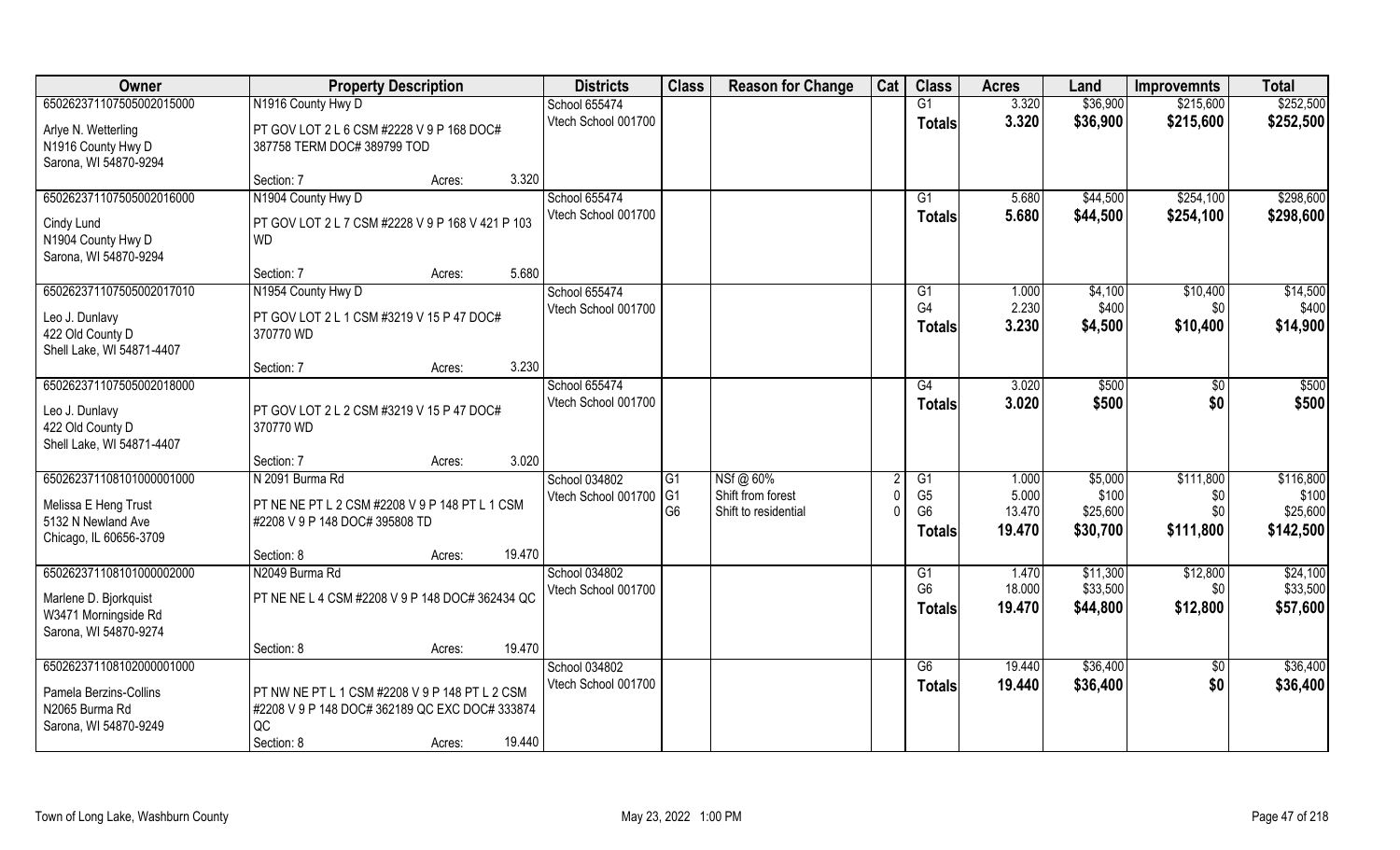| Owner                                    | <b>Property Description</b>                     |        |        | <b>Districts</b>                     | <b>Class</b> | <b>Reason for Change</b> | Cat | <b>Class</b>         | <b>Acres</b>     | Land               | <b>Improvemnts</b> | <b>Total</b>        |
|------------------------------------------|-------------------------------------------------|--------|--------|--------------------------------------|--------------|--------------------------|-----|----------------------|------------------|--------------------|--------------------|---------------------|
| 650262371108102000002000                 | N2065 Burma Rd                                  |        |        | School 034802                        | G1           | NSF@100%                 |     | G1                   | 1.000            | \$6,300            | \$285,700          | \$292,000           |
| Pamela Berzins-Collins                   | PT NW NE L 3 CSM #2208 V 9 P 148 DOC# 362189 QC |        |        | Vtech School 001700                  |              |                          |     | G <sub>6</sub>       | 18.440           | \$35,000           | \$0                | \$35,000            |
| N2065 Burma Rd                           |                                                 |        |        |                                      |              |                          |     | Totals               | 19.440           | \$41,300           | \$285,700          | \$327,000           |
| Sarona, WI 54870-9249                    |                                                 |        |        |                                      |              |                          |     |                      |                  |                    |                    |                     |
|                                          | Section: 8                                      | Acres: | 19.440 |                                      |              |                          |     |                      |                  |                    |                    |                     |
| 650262371108103000001000                 |                                                 |        |        | School 034802                        |              |                          |     | G5                   | 17.000           | \$2,100            | $\sqrt{$0}$        | \$2,100             |
| Todd J. Zimmermann                       | SW NE V 311 P 81 WD                             |        |        | Vtech School 001700                  |              |                          |     | G <sub>6</sub>       | 23.000           | \$40,300           | \$0                | \$40,300            |
| 4806 Kentucky Ave N                      |                                                 |        |        |                                      |              |                          |     | <b>Totals</b>        | 40.000           | \$42,400           | \$0                | \$42,400            |
| Crystal, MN 55428-4620                   |                                                 |        |        |                                      |              |                          |     |                      |                  |                    |                    |                     |
|                                          | Section: 8                                      | Acres: | 40.000 |                                      |              |                          |     |                      |                  |                    |                    |                     |
| 650262371108104000001000                 | N1903 Burma Rd                                  |        |        | School 034802                        |              |                          |     | G1<br>G <sub>5</sub> | 1.000            | \$8,500<br>\$2,000 | \$55,800           | \$64,300            |
| Todd J. Zimmermann                       | SE NE V 311 P 81 WD                             |        |        | Vtech School 001700                  |              |                          |     | G <sub>6</sub>       | 16.000<br>23.000 | \$40,300           | \$0<br>\$0         | \$2,000<br>\$40,300 |
| 4806 Kentucky Ave N                      |                                                 |        |        |                                      |              |                          |     | <b>Totals</b>        | 40,000           | \$50,800           | \$55,800           | \$106,600           |
| Crystal, MN 55428-4620                   |                                                 |        |        |                                      |              |                          |     |                      |                  |                    |                    |                     |
|                                          | Section: 8                                      | Acres: | 40.000 |                                      |              |                          |     |                      |                  |                    |                    |                     |
| 650262371108201000001000                 |                                                 |        |        | School 034802<br>Vtech School 001700 |              |                          |     | W <sub>6</sub>       | 40.000           | (\$94,000)         | $\sqrt[6]{3}$      | \$0                 |
| Thomas C. Dettle                         | NE NW V 313 P 797-798 LC DOC# 394031 MFL-CL     |        |        |                                      |              |                          |     | <b>Totals</b>        | 40.000           | \$0                | \$0                | \$0                 |
| W4380 Lazy C Rd                          | DOC# 391715 WD                                  |        |        |                                      |              |                          |     |                      |                  |                    |                    |                     |
| Sarona, WI 54870-9231                    |                                                 |        |        |                                      |              |                          |     |                      |                  |                    |                    |                     |
| 650262371108202000001000                 | Section: 8                                      | Acres: | 40.000 | School 655474                        |              |                          |     | $\overline{G6}$      | 20.000           | \$47,000           | $\overline{50}$    | \$47,000            |
|                                          |                                                 |        |        | Vtech School 001700                  |              |                          |     | <b>Totals</b>        | 20.000           | \$47,000           | \$0                | \$47,000            |
| Thomas J. Lapcinski                      | N1/2 NW NW V 174 P 607 DOC# 313918 QC DOC#      |        |        |                                      |              |                          |     |                      |                  |                    |                    |                     |
| 2965 24th St                             | 352255 QC                                       |        |        |                                      |              |                          |     |                      |                  |                    |                    |                     |
| Birchwood, WI 54817-9249                 | Section: 8                                      |        | 20.000 |                                      |              |                          |     |                      |                  |                    |                    |                     |
| 650262371108202000002000                 |                                                 | Acres: |        | School 655474                        |              |                          |     | G6                   | 20.000           | \$47,000           | $\sqrt{$0}$        | \$47,000            |
|                                          |                                                 |        |        | Vtech School 001700                  |              |                          |     | <b>Totals</b>        | 20.000           | \$47,000           | \$0                | \$47,000            |
| Mark Lapcinski                           | S1/2 NW NW DOC# 318550 PRBT DOC# 318551 QC      |        |        |                                      |              |                          |     |                      |                  |                    |                    |                     |
| 2694 26 7/8 Ave                          |                                                 |        |        |                                      |              |                          |     |                      |                  |                    |                    |                     |
| Mikana, WI 54857-4401                    | Section: 8                                      | Acres: | 20.000 |                                      |              |                          |     |                      |                  |                    |                    |                     |
| 650262371108203000001000                 | W4442 Lazy C Rd                                 |        |        | School 655474                        |              |                          |     | G1                   | 1.000            | \$8,500            | \$83,100           | \$91,600            |
|                                          |                                                 |        |        | Vtech School 001700                  |              |                          |     | G4                   | 39.000           | \$1,900            | \$0                | \$1,900             |
| Norbert Richter                          | SW NW DOC# 379891 SHER                          |        |        |                                      |              |                          |     | <b>Totals</b>        | 40.000           | \$10,400           | \$83,100           | \$93,500            |
| W4442 Lazy C Rd<br>Sarona, WI 54870-9231 |                                                 |        |        |                                      |              |                          |     |                      |                  |                    |                    |                     |
|                                          | Section: 8                                      | Acres: | 40.000 |                                      |              |                          |     |                      |                  |                    |                    |                     |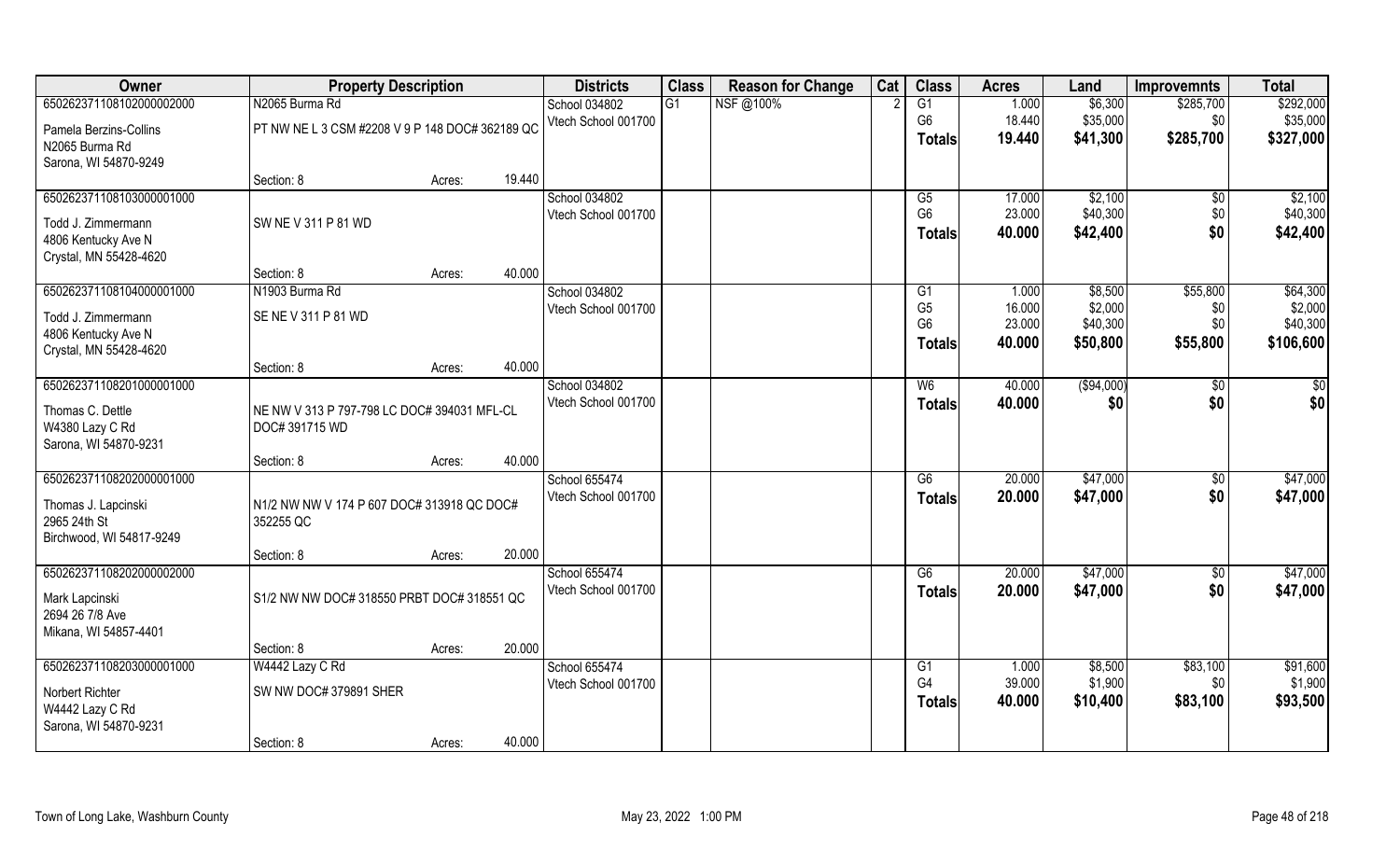| Owner                     | <b>Property Description</b>                     |        |        | <b>Districts</b>    | <b>Class</b> | <b>Reason for Change</b> | Cat | <b>Class</b>    | <b>Acres</b> | Land       | <b>Improvemnts</b> | <b>Total</b> |
|---------------------------|-------------------------------------------------|--------|--------|---------------------|--------------|--------------------------|-----|-----------------|--------------|------------|--------------------|--------------|
| 650262371108204000001000  | W4380 Lazy C Rd                                 |        |        | School 655474       |              |                          |     | $\overline{G4}$ | 9.000        | \$1,200    | \$0                | \$1,200      |
| Thomas C. Dettle          | SW1/4 SE NW V 313 P 791 WD                      |        |        | Vtech School 001700 |              |                          |     | G7              | 1.000        | \$3,500    | \$46,100           | \$49,600     |
| W4380 Lazy C Rd           |                                                 |        |        |                     |              |                          |     | <b>Totals</b>   | 10.000       | \$4,700    | \$46,100           | \$50,800     |
| Sarona, WI 54870-9231     |                                                 |        |        |                     |              |                          |     |                 |              |            |                    |              |
|                           | Section: 8                                      | Acres: | 10.000 |                     |              |                          |     |                 |              |            |                    |              |
| 650262371108204000002000  |                                                 |        |        | School 655474       |              |                          |     | G4              | 23.000       | \$3,800    | \$0                | \$3,800      |
| Thomas C. Dettle          | SE NW EXC SW1/4 V 313 P 797-798 LC DOC# 394031  |        |        | Vtech School 001700 |              |                          |     | W <sub>6</sub>  | 7.000        | (\$16,500) | \$0                | \$0          |
| W4380 Lazy C Rd           | MFL-CL (7 AC) DOC# 391715 WD                    |        |        |                     |              |                          |     | <b>Totals</b>   | 30.000       | \$3,800    | \$0                | \$3,800      |
| Sarona, WI 54870-9231     |                                                 |        |        |                     |              |                          |     |                 |              |            |                    |              |
|                           | Section: 8                                      | Acres: | 30.000 |                     |              |                          |     |                 |              |            |                    |              |
| 650262371108301000001000  |                                                 |        |        | School 655474       | IG4          | Ag use land              |     | G4              | 30.000       | \$5,000    | \$0                | \$5,000      |
| Donna M. Vonderheid Le    | NE SW DOC# 355729 QC                            |        |        | Vtech School 001700 |              |                          |     | G <sub>8</sub>  | 10.000       | \$8,800    | \$0                | \$8,800      |
| W4384 County Hwy D        |                                                 |        |        |                     |              |                          |     | <b>Totals</b>   | 40.000       | \$13,800   | \$0                | \$13,800     |
| Sarona, WI 54870-9209     |                                                 |        |        |                     |              |                          |     |                 |              |            |                    |              |
|                           | Section: 8                                      | Acres: | 40.000 |                     |              |                          |     |                 |              |            |                    |              |
| 650262371108302000001000  | W4481 Lazy C Rd                                 |        |        | School 034802       |              |                          |     | G1              | 5.000        | \$14,000   | \$93,900           | \$107,900    |
| Regina A. Carpenter       | N 330' W 660' NW SW V 203 P 577                 |        |        | Vtech School 001700 |              |                          |     | <b>Totals</b>   | 5.000        | \$14,000   | \$93,900           | \$107,900    |
| W4481 Lazy C Rd           |                                                 |        |        |                     |              |                          |     |                 |              |            |                    |              |
| Sarona, WI 54870-9231     |                                                 |        |        |                     |              |                          |     |                 |              |            |                    |              |
|                           | Section: 8                                      | Acres: | 5.000  |                     |              |                          |     |                 |              |            |                    |              |
| 650262371108302000002000  | W4401 Lazy C Rd                                 |        |        | School 034802       |              |                          |     | G1              | 5.000        | \$14,000   | \$2,600            | \$16,600     |
| Marlene R. Seeger         | PT NW SW V 223 P 334                            |        |        | Vtech School 001700 |              |                          |     | <b>Totals</b>   | 5.000        | \$14,000   | \$2,600            | \$16,600     |
| 1295 6th Ave Apt 211      |                                                 |        |        |                     |              |                          |     |                 |              |            |                    |              |
| Cumberland, WI 54829-9183 |                                                 |        |        |                     |              |                          |     |                 |              |            |                    |              |
|                           | Section: 8                                      | Acres: | 5.000  |                     |              |                          |     |                 |              |            |                    |              |
| 650262371108302000003000  | N1826 Lapcinski Rd                              |        |        | School 034802       |              |                          |     | G1              | 2.000        | \$9,900    | \$41,800           | \$51,700     |
| Jack Pine and Juniper LLC | PT NW SW EXC N 330' & EXC S 330' W 660' DOC#    |        |        | Vtech School 001700 |              |                          |     | G4              | 23.000       | \$1,100    | \$0                | \$1,100      |
| W4481 Lazy C Rd           | 334234 QC EXC V 203 P 577 EXC V 222 P 512 EXC V |        |        |                     |              |                          |     | <b>Totals</b>   | 25.000       | \$11,000   | \$41,800           | \$52,800     |
| Sarona, WI 54870-9231     | 223 P 334                                       |        |        |                     |              |                          |     |                 |              |            |                    |              |
|                           | Section: 8                                      | Acres: | 25.000 |                     |              |                          |     |                 |              |            |                    |              |
| 650262371108302000004000  | N1814 Lapcinski Rd                              |        |        | School 034802       |              |                          |     | G1              | 5.000        | \$14,000   | \$25,900           | \$39,900     |
| Brenda L. Carpenter       | PT NW SW V 222 P 512                            |        |        | Vtech School 001700 |              |                          |     | <b>Totals</b>   | 5.000        | \$14,000   | \$25,900           | \$39,900     |
| N1814 Lapcinski Rd        |                                                 |        |        |                     |              |                          |     |                 |              |            |                    |              |
| Sarona, WI 54870-9252     |                                                 |        |        |                     |              |                          |     |                 |              |            |                    |              |
|                           | Section: 8                                      | Acres: | 5.000  |                     |              |                          |     |                 |              |            |                    |              |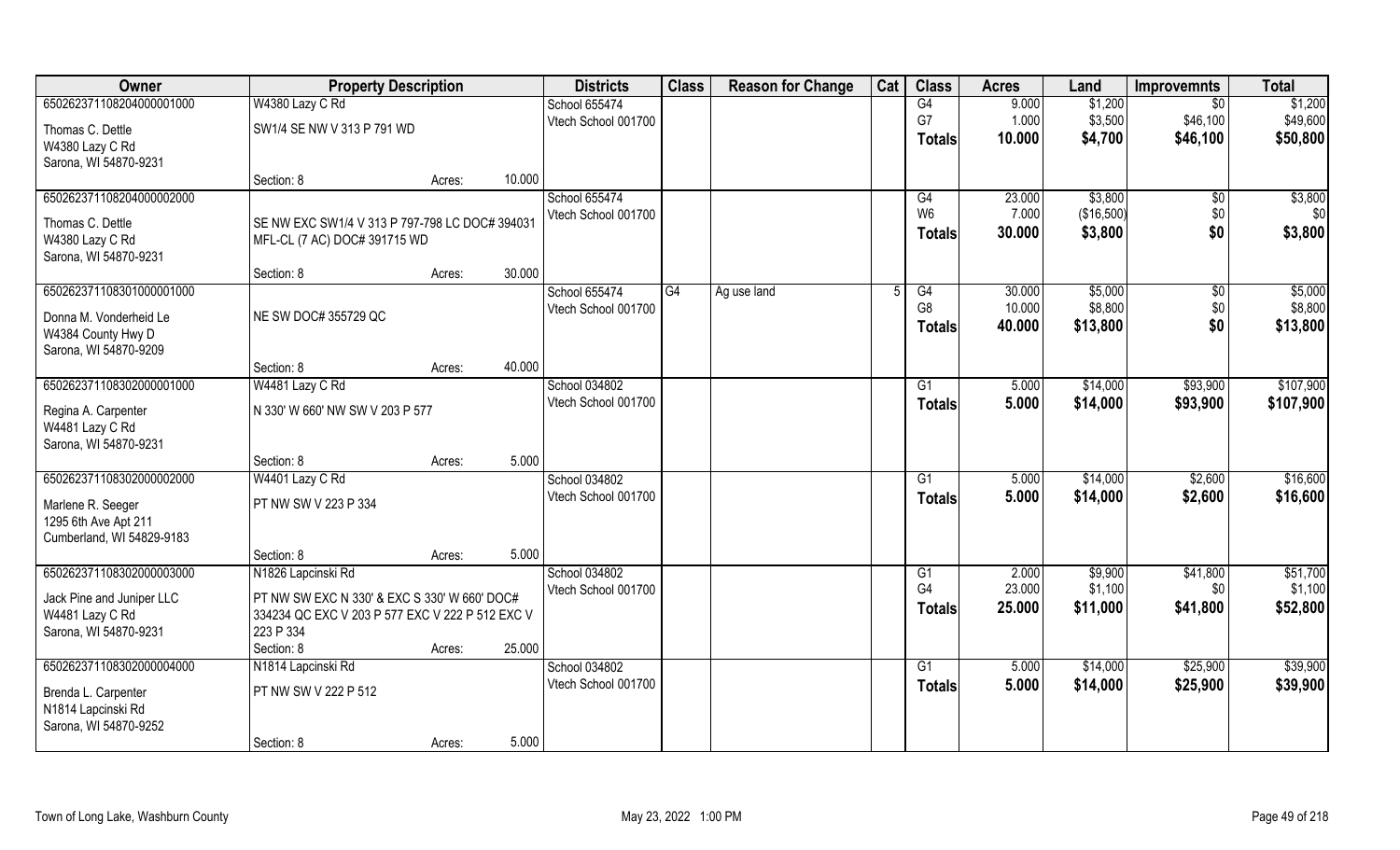| Owner                     | <b>Property Description</b>                       |        |        | <b>Districts</b>    | <b>Class</b> | <b>Reason for Change</b> | Cat | <b>Class</b>   | <b>Acres</b> | Land       | <b>Improvemnts</b> | <b>Total</b> |
|---------------------------|---------------------------------------------------|--------|--------|---------------------|--------------|--------------------------|-----|----------------|--------------|------------|--------------------|--------------|
| 650262371108303000001000  | W4410 County Hwy D                                |        |        | School 034802       |              |                          |     | G1             | 1.000        | \$3,400    | \$25,100           | \$28,500     |
| Wallace A. Lee Jr         | SW SW DOC# 394860 WD                              |        |        | Vtech School 001700 |              |                          |     | G <sub>5</sub> | 20.000       | \$2,500    | \$0                | \$2,500      |
| 1758 Danielle Ln          |                                                   |        |        |                     |              |                          |     | G <sub>6</sub> | 19.000       | \$34,600   | \$0                | \$34,600     |
| Belvidere, IL 61008-9504  |                                                   |        |        |                     |              |                          |     | <b>Totals</b>  | 40.000       | \$40,500   | \$25,100           | \$65,600     |
|                           | Section: 8                                        | Acres: | 40.000 |                     |              |                          |     |                |              |            |                    |              |
| 650262371108304000001000  | W4384 County Hwy D                                |        |        | School 655474       | G4           | Ag use land              |     | G <sub>4</sub> | 25.000       | \$4,200    | \$0                | \$4,200      |
| Donna M. Vonderheid Le    | SE SW DOC# 355729 QC                              |        |        | Vtech School 001700 |              |                          |     | G7             | 1.000        | \$3,500    | \$104,800          | \$108,300    |
| W4384 County Hwy D        |                                                   |        |        |                     |              |                          |     | G <sub>8</sub> | 14.000       | \$12,300   | \$0                | \$12,300     |
| Sarona, WI 54870-9209     |                                                   |        |        |                     |              |                          |     | <b>Totals</b>  | 40.000       | \$20,000   | \$104,800          | \$124,800    |
|                           | Section: 8                                        | Acres: | 40.000 |                     |              |                          |     |                |              |            |                    |              |
| 650262371108401000001000  | N1833 Burma Rd                                    |        |        | School 034802       |              |                          |     | G1             | 1.000        | \$5,000    | \$23,100           | \$28,100     |
| Ricci Goetz               | NE SE DOC# 328899 WD                              |        |        | Vtech School 001700 |              |                          |     | G <sub>6</sub> | 39.000       | \$91,700   | \$0                | \$91,700     |
| N3178 Lake Shore Dr       |                                                   |        |        |                     |              |                          |     | <b>Totals</b>  | 40.000       | \$96,700   | \$23,100           | \$119,800    |
| Markesan, WI 53946-8829   |                                                   |        |        |                     |              |                          |     |                |              |            |                    |              |
|                           | Section: 8                                        | Acres: | 40.000 |                     |              |                          |     |                |              |            |                    |              |
| 650262371108402000001000  |                                                   |        |        | School 034802       |              |                          |     | G8             | 40.000       | \$38,000   | \$0                | \$38,000     |
| Donna M. Vonderheid Le    | NW SE DOC# 355729 QC                              |        |        | Vtech School 001700 |              |                          |     | <b>Totals</b>  | 40.000       | \$38,000   | \$0                | \$38,000     |
| W4384 County Hwy D        |                                                   |        |        |                     |              |                          |     |                |              |            |                    |              |
| Sarona, WI 54870-9209     |                                                   |        |        |                     |              |                          |     |                |              |            |                    |              |
|                           | Section: 8                                        | Acres: | 40.000 |                     |              |                          |     |                |              |            |                    |              |
| 650262371108403000001000  |                                                   |        |        | School 034802       |              |                          |     | G4             | 12.000       | \$600      | \$0                | \$600        |
| Robert R. Vanbeek         | E1/2 SW SE V 354 P 194 WD V 456 P 859 MFL-C (8AC) |        |        | Vtech School 001700 |              |                          |     | W <sub>8</sub> | 8.000        | (\$18,800) | \$0                | \$0          |
| W4180 County Hwy D        | EXC DOC# 328921                                   |        |        |                     |              |                          |     | <b>Totals</b>  | 20.000       | \$600      | \$0                | \$600        |
| Sarona, WI 54870-9209     |                                                   |        |        |                     |              |                          |     |                |              |            |                    |              |
|                           | Section: 8                                        | Acres: | 20.000 |                     |              |                          |     |                |              |            |                    |              |
| 650262371108403000003000  | W4272 County Hwy D                                |        |        | School 034802       | G1           | Garage                   |     | G1             | 1.000        | \$5,000    | \$142,600          | \$147,600    |
| <b>Brian Allande</b>      | W1/2 SW SE EXC CSM #3855 V 19 P 26 DOC# 379254    |        |        | Vtech School 001700 |              |                          |     | G <sub>6</sub> | 14.000       | \$24,500   | \$0                | \$24,500     |
| 1431 Fawn Ave             | <b>WD</b>                                         |        |        |                     |              |                          |     | <b>Totals</b>  | 15.000       | \$29,500   | \$142,600          | \$172,100    |
| Fall Creek, WI 54742-6318 |                                                   |        |        |                     |              |                          |     |                |              |            |                    |              |
|                           | Section: 8                                        | Acres: | 15.000 |                     |              |                          |     |                |              |            |                    |              |
| 650262371108403000004000  | W4286 County Hwy D                                |        |        | School 034802       |              |                          |     | G1             | 5.000        | \$16,900   | \$136,100          | \$153,000    |
| W Patrick Walsh           | PT W1/2 SW SE L 1 CSM #3855 V 19 P 26 DOC#        |        |        | Vtech School 001700 |              |                          |     | <b>Totals</b>  | 5.000        | \$16,900   | \$136,100          | \$153,000    |
| W3954 County Hwy D        | 329748 WD                                         |        |        |                     |              |                          |     |                |              |            |                    |              |
| Sarona, WI 54870-9208     |                                                   |        |        |                     |              |                          |     |                |              |            |                    |              |
|                           | Section: 8                                        | Acres: | 5.000  |                     |              |                          |     |                |              |            |                    |              |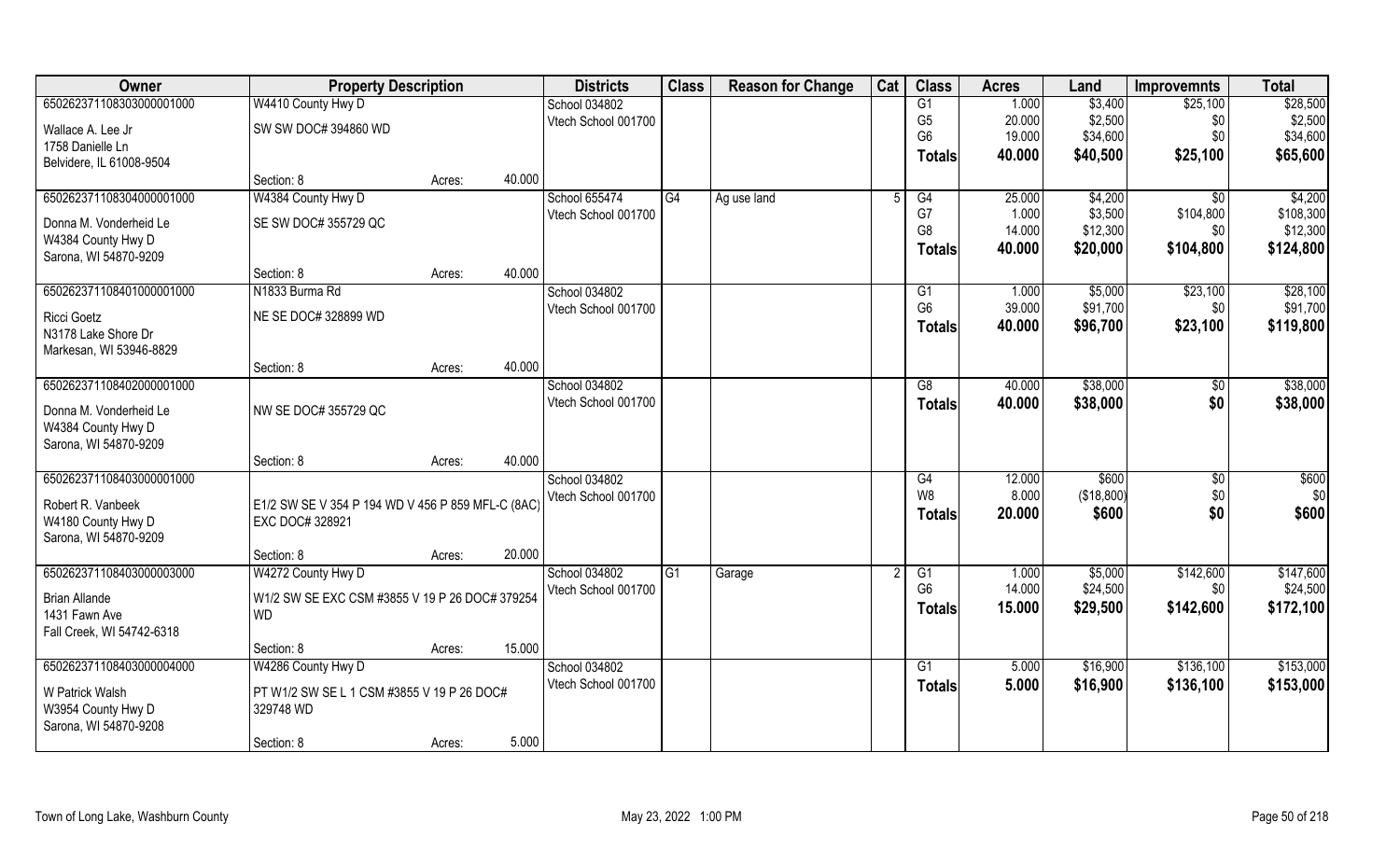| Owner                     | <b>Property Description</b>                      |        |        | <b>Districts</b>    | <b>Class</b> | <b>Reason for Change</b> | Cat | <b>Class</b>    | <b>Acres</b> | Land       | <b>Improvemnts</b> | <b>Total</b> |
|---------------------------|--------------------------------------------------|--------|--------|---------------------|--------------|--------------------------|-----|-----------------|--------------|------------|--------------------|--------------|
| 650262371108404000001000  | W4180 County Hwy D                               |        |        | School 034802       |              |                          |     | G1              | 1.000        | \$14,000   | \$226,000          | \$240,000    |
| Robert R. Vanbeek         | PT SE SE V 354 P 194 WD V 456 P 859-862 MFL-CL   |        |        | Vtech School 001700 |              |                          |     | G <sub>6</sub>  | 14.000       | \$32,900   | \$0                | \$32,900     |
| W4180 County Hwy D        | (20 AC)                                          |        |        |                     |              |                          |     | W8              | 20.000       | (\$47,000) | \$0                | \$0          |
| Sarona, WI 54870-9209     |                                                  |        |        |                     |              |                          |     | <b>Totals</b>   | 35.000       | \$46,900   | \$226,000          | \$272,900    |
|                           | Section: 8                                       | Acres: | 35.000 |                     |              |                          |     |                 |              |            |                    |              |
| 650262371108404000002000  | N1727 Burma Rd                                   |        |        | School 034802       |              |                          |     | G1              | 1.000        | \$14,000   | \$19,400           | \$33,400     |
| John D. Moravec           | PT SE SE L 1 CSM #2462 V 10 P 183 V 411 P 673 WD |        |        | Vtech School 001700 |              |                          |     | G <sub>6</sub>  | 4.000        | \$9,400    | \$0                | \$9,400      |
| N1727 Burma Rd            | DOC#352804 TOD                                   |        |        |                     |              |                          |     | <b>Totals</b>   | 5.000        | \$23,400   | \$19,400           | \$42,800     |
| Sarona, WI 54870-9287     |                                                  |        |        |                     |              |                          |     |                 |              |            |                    |              |
|                           | Section: 8                                       | Acres: | 5.000  |                     |              |                          |     |                 |              |            |                    |              |
| 650262371109101000001000  |                                                  |        |        | School 655474       |              |                          |     | G8              | 34.970       | \$33,200   | $\sqrt[6]{}$       | \$33,200     |
| Scott R. Devoe            | PT NE NE DOC# 360672 QC EXC CSM #1882 V 8 P 43   |        |        | Vtech School 001700 |              |                          |     | <b>Totals</b>   | 34.970       | \$33,200   | \$0                | \$33,200     |
| N2011 County Hwy M        |                                                  |        |        |                     |              |                          |     |                 |              |            |                    |              |
| Sarona, WI 54870-9286     |                                                  |        |        |                     |              |                          |     |                 |              |            |                    |              |
|                           | Section: 9                                       | Acres: | 34.970 |                     |              |                          |     |                 |              |            |                    |              |
| 650262371109102000001000  |                                                  |        |        | School 655474       |              |                          |     | G6              | 40.000       | \$70,000   | \$0                | \$70,000     |
| John R. Anderson          | NW NE DOC# 377561 WD DOC# 326750 ESMT            |        |        | Vtech School 001700 |              |                          |     | <b>Totals</b>   | 40.000       | \$70,000   | \$0                | \$70,000     |
| 1441 SW 58th Ln           |                                                  |        |        |                     |              |                          |     |                 |              |            |                    |              |
| Cape Coral, FL 33914-8022 |                                                  |        |        |                     |              |                          |     |                 |              |            |                    |              |
|                           | Section: 9                                       | Acres: | 40.000 |                     |              |                          |     |                 |              |            |                    |              |
| 650262371109103000001000  |                                                  |        |        | School 655474       |              |                          |     | $\overline{G6}$ | 10.000       | \$17,500   | \$0                | \$17,500     |
| John R. Anderson          | N 20 RODS SW NE DOC# 377561 WD DOC# 326750       |        |        | Vtech School 001700 |              |                          |     | <b>Totals</b>   | 10.000       | \$17,500   | \$0                | \$17,500     |
| 1441 SW 58th Ln           | <b>ESMT</b>                                      |        |        |                     |              |                          |     |                 |              |            |                    |              |
| Cape Coral, FL 33914-8022 |                                                  |        |        |                     |              |                          |     |                 |              |            |                    |              |
|                           | Section: 9                                       | Acres: | 10.000 |                     |              |                          |     |                 |              |            |                    |              |
| 650262371109103000002000  |                                                  |        |        | School 034802       |              |                          |     | G4              | 3.000        | \$500      | \$0                | \$500        |
| Jerome C. Pinter Sr       | SW NE EXC N 20 RODS DOC# 380445 QC               |        |        | Vtech School 001700 |              |                          |     | G <sub>8</sub>  | 27.000       | \$25,700   | \$0                | \$25,700     |
| N1745 County Hwy M        |                                                  |        |        |                     |              |                          |     | <b>Totals</b>   | 30.000       | \$26,200   | \$0                | \$26,200     |
| Sarona, WI 54870-9220     |                                                  |        |        |                     |              |                          |     |                 |              |            |                    |              |
|                           | Section: 9                                       | Acres: | 30.000 |                     |              |                          |     |                 |              |            |                    |              |
| 650262371109201000001000  |                                                  |        |        | School 034802       |              |                          |     | G6              | 27.000       | \$51,300   | $\overline{50}$    | \$51,300     |
| Jerome C. Pinter Sr       | NE NW EXC W 26 RODS DOC# 380445 QC               |        |        | Vtech School 001700 |              |                          |     | <b>Totals</b>   | 27.000       | \$51,300   | \$0                | \$51,300     |
| N1745 County Hwy M        |                                                  |        |        |                     |              |                          |     |                 |              |            |                    |              |
| Sarona, WI 54870-9220     |                                                  |        |        |                     |              |                          |     |                 |              |            |                    |              |
|                           | Section: 9                                       | Acres: | 27.000 |                     |              |                          |     |                 |              |            |                    |              |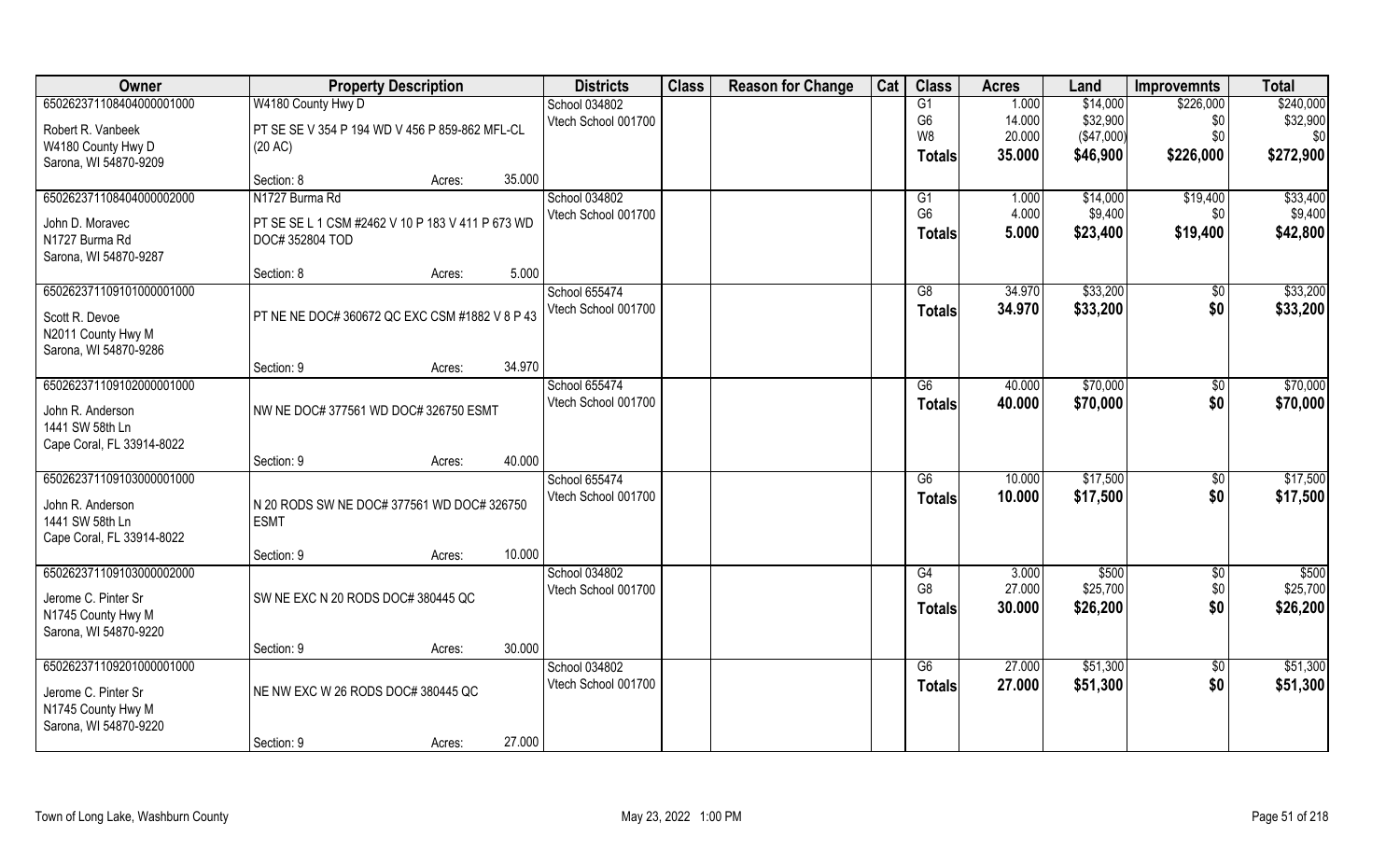| Owner                    | <b>Property Description</b>                   |                  | <b>Districts</b>    | <b>Class</b> | <b>Reason for Change</b> | Cat | <b>Class</b>                     | <b>Acres</b>    | Land                  | <b>Improvemnts</b> | <b>Total</b>   |
|--------------------------|-----------------------------------------------|------------------|---------------------|--------------|--------------------------|-----|----------------------------------|-----------------|-----------------------|--------------------|----------------|
| 650262371109201000002000 |                                               |                  | School 655474       |              |                          |     | G6                               | 13.000          | \$24,700              | $\overline{50}$    | \$24,700       |
| Julia Francis Mattmiller | W 26 RODS NE NW V 309 P 225 WD V 434 P 495 QC |                  | Vtech School 001700 |              |                          |     | <b>Totals</b>                    | 13.000          | \$24,700              | \$0                | \$24,700       |
| N2034 Burma Rd           |                                               |                  |                     |              |                          |     |                                  |                 |                       |                    |                |
| Sarona, WI 54870-9249    |                                               |                  |                     |              |                          |     |                                  |                 |                       |                    |                |
|                          | Section: 9                                    | 13.000<br>Acres: |                     |              |                          |     |                                  |                 |                       |                    |                |
| 650262371109202000001000 | N2034 Burma Rd                                |                  | School 655474       |              |                          |     | G1                               | 1.000           | \$9,000               | \$146,200          | \$155,200      |
| Julia Francis Mattmiller | NW NW V 434 P 495 QC                          |                  | Vtech School 001700 |              |                          |     | G <sub>6</sub>                   | 39.000          | \$74,100              | \$0                | \$74,100       |
| N2034 Burma Rd           |                                               |                  |                     |              |                          |     | <b>Totals</b>                    | 40.000          | \$83,100              | \$146,200          | \$229,300      |
| Sarona, WI 54870-9249    |                                               |                  |                     |              |                          |     |                                  |                 |                       |                    |                |
|                          | Section: 9                                    | Acres:           | 40.000              |              |                          |     |                                  |                 |                       |                    |                |
| 650262371109203000001000 | N1914 Burma Rd                                |                  | School 655474       |              |                          |     | G1                               | 1.000           | \$8,500               | \$100              | \$8,600        |
| Paul A. Hogan            | SW NW EXC W OF TN RD DOC# 356836 WD DOC#      |                  | Vtech School 001700 |              |                          |     | G <sub>6</sub><br>W <sub>5</sub> | 1.000<br>33.000 | \$2,400<br>(\$77,600) | \$0<br>\$0         | \$2,400<br>\$0 |
| N1545 County Hwy Md      | 374506 MFL-O (33 AC)                          |                  |                     |              |                          |     |                                  | 35.000          | \$10,900              | \$100              |                |
| Sarona, WI 54870-9265    |                                               |                  |                     |              |                          |     | <b>Totals</b>                    |                 |                       |                    | \$11,000       |
|                          | Section: 9                                    | 35.000<br>Acres: |                     |              |                          |     |                                  |                 |                       |                    |                |
| 650262371109203000002000 |                                               |                  | School 655474       |              |                          |     | X4                               | 5.000           | $\sqrt[6]{3}$         | $\sqrt[6]{3}$      | \$0            |
| Town of Long Lake        | PT SW NW W OF TN RD V 95 P 500                |                  | Vtech School 001700 |              |                          |     | Totals                           | 5.000           | \$0                   | \$0                | \$0            |
| N1584 County Hwy Md      |                                               |                  |                     |              |                          |     |                                  |                 |                       |                    |                |
| Sarona, WI 54870         |                                               |                  |                     |              |                          |     |                                  |                 |                       |                    |                |
|                          | Section: 9                                    | Acres:           | 5.000               |              |                          |     |                                  |                 |                       |                    |                |
| 650262371109204000001000 |                                               |                  | School 655474       |              |                          |     | W <sub>5</sub>                   | 13.000          | ( \$30,600)           | $\sqrt[6]{3}$      | \$             |
| Paul A. Hogan            | W 26 RODS SE NW DOC# 356836 WD DOC# 374506    |                  | Vtech School 001700 |              |                          |     | <b>Totals</b>                    | 13.000          | \$0                   | \$0                | \$0            |
| N1545 County Hwy Md      | MFL-O                                         |                  |                     |              |                          |     |                                  |                 |                       |                    |                |
| Sarona, WI 54870-9265    |                                               |                  |                     |              |                          |     |                                  |                 |                       |                    |                |
|                          | Section: 9                                    | 13.000<br>Acres: |                     |              |                          |     |                                  |                 |                       |                    |                |
| 650262371109204000002000 |                                               |                  | School 034802       |              |                          |     | G8                               | 27.000          | \$25,700              | \$0                | \$25,700       |
| Jerome C. Pinter Sr      | SE NW EXC W 26 RODS DOC# 380445 QC            |                  | Vtech School 001700 |              |                          |     | <b>Totals</b>                    | 27,000          | \$25,700              | \$0                | \$25,700       |
| N1745 County Hwy M       |                                               |                  |                     |              |                          |     |                                  |                 |                       |                    |                |
| Sarona, WI 54870-9220    |                                               |                  |                     |              |                          |     |                                  |                 |                       |                    |                |
|                          | Section: 9                                    | Acres:           | 27.000              |              |                          |     |                                  |                 |                       |                    |                |
| 650262371109301000003000 |                                               |                  | School 034802       |              |                          |     | G6                               | 20.000          | \$38,000              | $\sqrt{$0}$        | \$38,000       |
| Patrick M. Walsh         | W1/2 NE SW DOC# 359375 QC                     |                  | Vtech School 001700 |              |                          |     | <b>Totals</b>                    | 20.000          | \$38,000              | \$0                | \$38,000       |
| W3954 County Hwy D       |                                               |                  |                     |              |                          |     |                                  |                 |                       |                    |                |
| Sarona, WI 54870-9208    |                                               |                  |                     |              |                          |     |                                  |                 |                       |                    |                |
|                          | Section: 9                                    | Acres:           | 20.000              |              |                          |     |                                  |                 |                       |                    |                |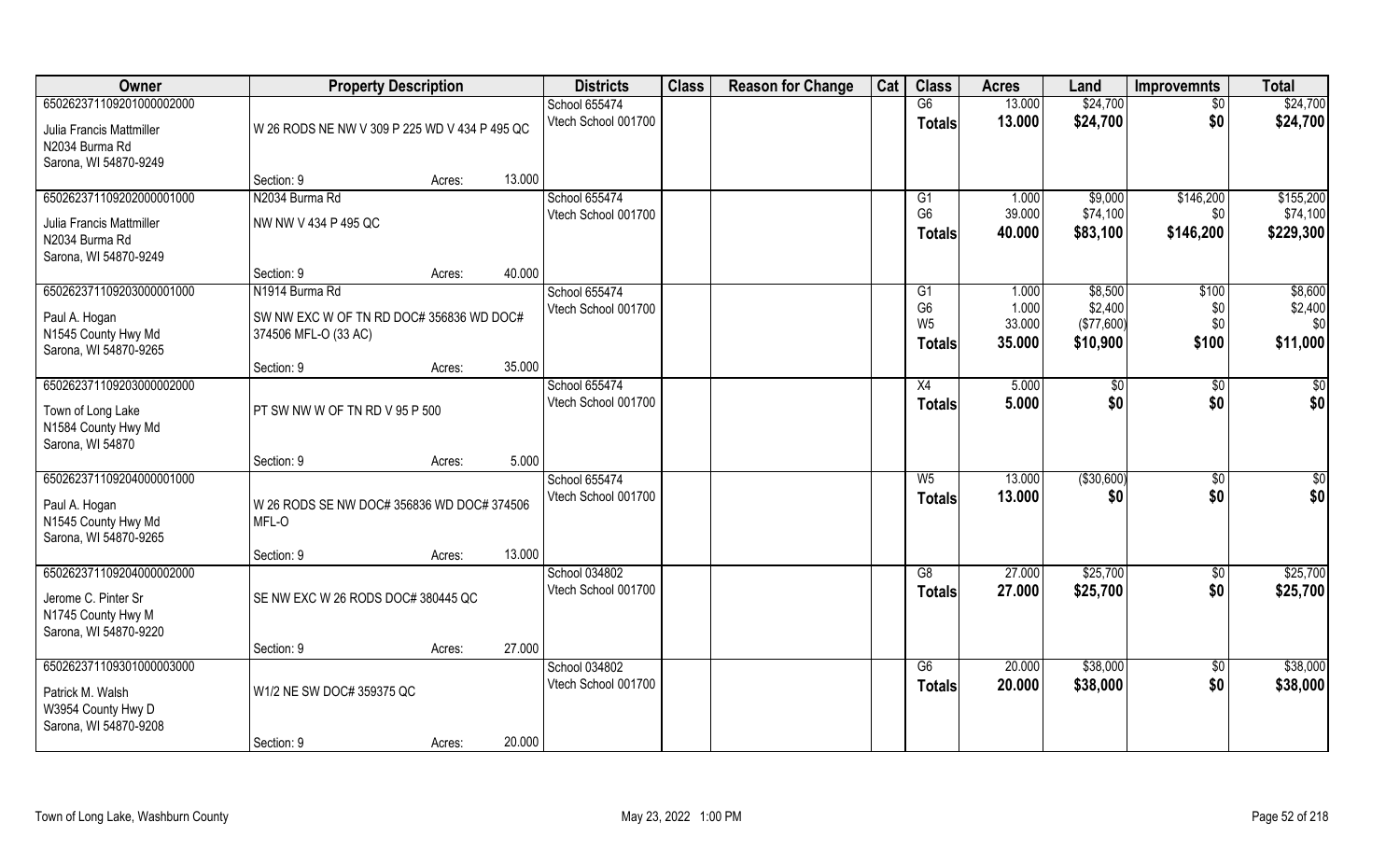| Owner                    | <b>Property Description</b>                       |                  | <b>Districts</b>    | <b>Class</b> | <b>Reason for Change</b> | Cat | <b>Class</b>    | <b>Acres</b> | Land     | <b>Improvemnts</b> | <b>Total</b> |
|--------------------------|---------------------------------------------------|------------------|---------------------|--------------|--------------------------|-----|-----------------|--------------|----------|--------------------|--------------|
| 650262371109301000004000 |                                                   |                  | School 034802       |              |                          |     | G6              | 19.280       | \$36,600 | $\overline{50}$    | \$36,600     |
| Timothy James Walsh      | E1/2 NE SW EXC E 33' N 57 ROD 12 1/2' DOC# 357591 |                  | Vtech School 001700 |              |                          |     | <b>Totals</b>   | 19.280       | \$36,600 | \$0                | \$36,600     |
| W3954 County Hwy D       | QC                                                |                  |                     |              |                          |     |                 |              |          |                    |              |
| Sarona, WI 54870-9208    |                                                   |                  |                     |              |                          |     |                 |              |          |                    |              |
|                          | Section: 9                                        | 19.280<br>Acres: |                     |              |                          |     |                 |              |          |                    |              |
| 650262371109302000001000 | N1830 Burma Rd                                    |                  | School 655474       |              |                          |     | G1              | 1.000        | \$8,500  | \$50,300           | \$58,800     |
| Kyle John Schuman        | PT NW SW DOC# 361201 WD V 309 P 442 ESMT          |                  | Vtech School 001700 |              |                          |     | G <sub>6</sub>  | 21.350       | \$40,600 | \$0                | \$40,600     |
| W24855 County Rd I       | DOC# 313801 ESMT                                  |                  |                     |              |                          |     | Totals          | 22.350       | \$49,100 | \$50,300           | \$99,400     |
| Eleva, WI 54738-9183     |                                                   |                  |                     |              |                          |     |                 |              |          |                    |              |
|                          | Section: 9                                        | 22.350<br>Acres: |                     |              |                          |     |                 |              |          |                    |              |
| 650262371109302000002000 |                                                   |                  | School 655474       |              |                          |     | G6              | 5.030        | \$9,600  | \$0                | \$9,600      |
| Shane Butterfield        | PT NW SW DOC# 32655 WD                            |                  | Vtech School 001700 |              |                          |     | <b>Totals</b>   | 5.030        | \$9,600  | \$0                | \$9,600      |
| 10392 212th St           |                                                   |                  |                     |              |                          |     |                 |              |          |                    |              |
| Elgin, IA 52141-8143     |                                                   |                  |                     |              |                          |     |                 |              |          |                    |              |
|                          | Section: 9                                        | 5.030<br>Acres:  |                     |              |                          |     |                 |              |          |                    |              |
| 650262371109302000003000 | N1852 Burma Rd                                    |                  | School 655474       |              |                          |     | G <sub>1</sub>  | 4.390        | \$13,000 | \$39,500           | \$52,500     |
| Clinton J. Butterfield   | PT NW SW V 206 P 182 ESMT DOC# 349020 PR DOC#     |                  | Vtech School 001700 |              |                          |     | <b>Totals</b>   | 4.390        | \$13,000 | \$39,500           | \$52,500     |
| N1852 Burma Rd           | 364264 QC                                         |                  |                     |              |                          |     |                 |              |          |                    |              |
| Sarona, WI 54870-9249    |                                                   |                  |                     |              |                          |     |                 |              |          |                    |              |
|                          | Section: 9                                        | 4.390<br>Acres:  |                     |              |                          |     |                 |              |          |                    |              |
| 650262371109302000004000 | N1802 Burma Rd                                    |                  | School 655474       |              |                          |     | G1              | 2.000        | \$9,900  | \$32,600           | \$42,500     |
| Serena M. Tatro          | PT NW SW DOC# 313801 ESMT DOC# 376191 QC          |                  | Vtech School 001700 |              |                          |     | G <sub>6</sub>  | 2.000        | \$4,700  | \$0                | \$4,700      |
| N1802 Burma Rd           |                                                   |                  |                     |              |                          |     | Totals          | 4.000        | \$14,600 | \$32,600           | \$47,200     |
| Sarona, WI 54870-9024    |                                                   |                  |                     |              |                          |     |                 |              |          |                    |              |
|                          | Section: 9                                        | 4.000<br>Acres:  |                     |              |                          |     |                 |              |          |                    |              |
| 650262371109303000001000 | N1798 Burma Rd                                    |                  | School 655474       |              |                          |     | G1              | 4.000        | \$12,600 | \$35,500           | \$48,100     |
| Steven Skogstad          | PT W1/2 SW1/4 L 1 CSM #2539 V 11 P 62 V 413 P 115 |                  | Vtech School 001700 |              |                          |     | G <sub>6</sub>  | 6.860        | \$13,000 | \$0                | \$13,000     |
| 13890 Jacob Ave          | <b>WD</b>                                         |                  |                     |              |                          |     | <b>Totals</b>   | 10.860       | \$25,600 | \$35,500           | \$61,100     |
| Hastings, MN 55033-9587  |                                                   |                  |                     |              |                          |     |                 |              |          |                    |              |
|                          | Section: 9                                        | 10.860<br>Acres: |                     |              |                          |     |                 |              |          |                    |              |
| 650262371109303000002000 | N1770 Burma Rd                                    |                  | School 655474       |              |                          |     | $\overline{G1}$ | 5.000        | \$14,000 | \$33,700           | \$47,700     |
| Kerri Taylor             | PT W1/2 SW1/4 V 313 P 357 QC V 439 P 769 WD       |                  | Vtech School 001700 |              |                          |     | <b>Totals</b>   | 5.000        | \$14,000 | \$33,700           | \$47,700     |
| N1770 Burma Rd           |                                                   |                  |                     |              |                          |     |                 |              |          |                    |              |
| Sarona, WI 54870-9287    |                                                   |                  |                     |              |                          |     |                 |              |          |                    |              |
|                          | Section: 9                                        | 5.000<br>Acres:  |                     |              |                          |     |                 |              |          |                    |              |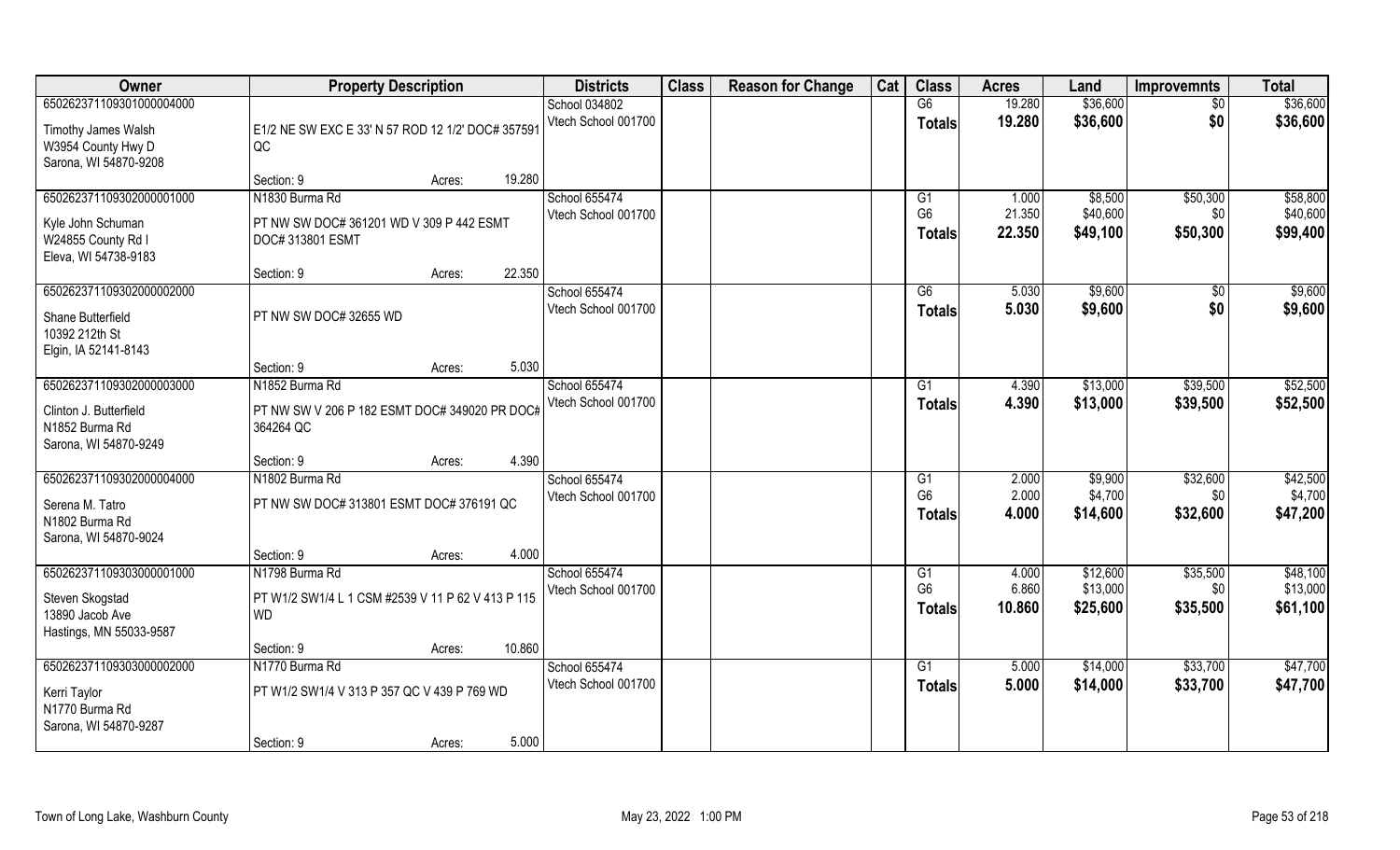| Owner                    | <b>Property Description</b>                    |        |        | <b>Districts</b>    | <b>Class</b>   | <b>Reason for Change</b> | Cat | <b>Class</b>         | <b>Acres</b>    | Land     | <b>Improvemnts</b> | <b>Total</b>          |
|--------------------------|------------------------------------------------|--------|--------|---------------------|----------------|--------------------------|-----|----------------------|-----------------|----------|--------------------|-----------------------|
| 650262371109303000004000 | N1760 Burma Rd                                 |        |        | School 655474       |                |                          |     | $\overline{G1}$      | 1.000           | \$8,500  | \$12,000           | \$20,500              |
| Robert D. Call           | PT SW SW V 309 P 42 ESMT V 309 P 441 WD DOC#   |        |        | Vtech School 001700 |                |                          |     | G <sub>6</sub>       | 17.530          | \$33,300 | \$0                | \$33,300              |
| 113 Oak St               | 313800 QC DOC# 368590 TERM EXC CSM #1873 V 8   |        |        |                     |                |                          |     | <b>Totals</b>        | 18.530          | \$41,800 | \$12,000           | \$53,800              |
| Athens, WI 54411-9222    | P 34                                           |        |        |                     |                |                          |     |                      |                 |          |                    |                       |
|                          | Section: 9                                     | Acres: | 18.530 |                     |                |                          |     |                      |                 |          |                    |                       |
| 650262371109303000005000 | N1752 Burma Rd                                 |        |        | School 655474       |                |                          |     | G1                   | 2.240           | \$10,100 | \$201,900          | \$212,000             |
|                          |                                                |        |        | Vtech School 001700 |                |                          |     | <b>Totals</b>        | 2.240           | \$10,100 | \$201,900          | \$212,000             |
| Robert F. Kirch          | PT SW SW L 1 CSM #1873 V 8 P 34 DOC# 393066 WD |        |        |                     |                |                          |     |                      |                 |          |                    |                       |
| N1752 Burma Rd           |                                                |        |        |                     |                |                          |     |                      |                 |          |                    |                       |
| Sarona, WI 54870-9287    | Section: 9                                     |        | 2.240  |                     |                |                          |     |                      |                 |          |                    |                       |
| 650262371109303000006000 | N1712 Burma Rd                                 | Acres: |        | School 655474       | G <sub>1</sub> |                          |     | G1                   | 1.000           | \$8,500  | \$16,800           | \$25,300              |
|                          |                                                |        |        | Vtech School 001700 |                | Garage complete          |     |                      |                 |          |                    |                       |
| Jacob R. Damaske         | PT SW SW DOC# 385237 WD                        |        |        |                     |                |                          |     | <b>Totals</b>        | 1.000           | \$8,500  | \$16,800           | \$25,300              |
| W4080 County Hwy D       |                                                |        |        |                     |                |                          |     |                      |                 |          |                    |                       |
| Sarona, WI 54870-9208    |                                                |        |        |                     |                |                          |     |                      |                 |          |                    |                       |
|                          | Section: 9                                     | Acres: | 1.000  |                     |                |                          |     |                      |                 |          |                    |                       |
| 650262371109303000007000 | W4080 County Hwy D                             |        |        | School 655474       |                |                          |     | G1                   | 1.000           | \$8,500  | \$26,200           | \$34,700              |
| Jacob R. Damaske         | E 208' W 416' S 208' SW SW DOC# 385237 WD      |        |        | Vtech School 001700 |                |                          |     | <b>Totals</b>        | 1.000           | \$8,500  | \$26,200           | \$34,700              |
| W4080 County Hwy D       |                                                |        |        |                     |                |                          |     |                      |                 |          |                    |                       |
| Sarona, WI 54870-9208    |                                                |        |        |                     |                |                          |     |                      |                 |          |                    |                       |
|                          | Section: 9                                     | Acres: | 1.000  |                     |                |                          |     |                      |                 |          |                    |                       |
| 650262371109303000008000 | W4018 County Hwy D                             |        |        | School 655474       |                |                          |     | G1                   | 5.960           | \$15,300 | \$15,500           | \$30,800              |
| Allan J. Wickware        | PT SW SW DOC# 381180 QC                        |        |        | Vtech School 001700 |                |                          |     | <b>Totals</b>        | 5.960           | \$15,300 | \$15,500           | \$30,800              |
| W4018 County Hwy D       |                                                |        |        |                     |                |                          |     |                      |                 |          |                    |                       |
| Sarona, WI 54870-9297    |                                                |        |        |                     |                |                          |     |                      |                 |          |                    |                       |
|                          | Section: 9                                     | Acres: | 5.960  |                     |                |                          |     |                      |                 |          |                    |                       |
| 650262371109304000001000 | W3918 County Hwy D                             |        |        | School 034802       |                |                          |     | G1                   | 1.000           | \$8,500  | \$125,800          | \$134,300             |
|                          |                                                |        |        | Vtech School 001700 |                |                          |     | G <sub>6</sub>       | 17.790          | \$41,800 | \$0                | \$41,800              |
| Timothy James Walsh      | SE SW EXC W 700' DOC# 357591 QC                |        |        |                     |                |                          |     | <b>Totals</b>        | 18.790          | \$50,300 | \$125,800          | \$176,100             |
| W3954 County Hwy D       |                                                |        |        |                     |                |                          |     |                      |                 |          |                    |                       |
| Sarona, WI 54870-9208    |                                                |        |        |                     |                |                          |     |                      |                 |          |                    |                       |
|                          | Section: 9                                     | Acres: | 18.790 |                     |                |                          |     |                      |                 |          |                    |                       |
| 650262371109304000002000 | W3954 County Hwy D                             |        |        | School 034802       |                |                          |     | G1<br>G <sub>6</sub> | 2.000<br>19.210 | \$9,900  | \$100,900          | \$110,800<br>\$45,100 |
| Patrick M. Walsh         | W 700' SE SW V 319 P 62 WD                     |        |        | Vtech School 001700 |                |                          |     |                      |                 | \$45,100 | \$0                |                       |
| W3954 County Hwy D       |                                                |        |        |                     |                |                          |     | <b>Totals</b>        | 21.210          | \$55,000 | \$100,900          | \$155,900             |
| Sarona, WI 54870-9208    |                                                |        |        |                     |                |                          |     |                      |                 |          |                    |                       |
|                          | Section: 9                                     | Acres: | 21.210 |                     |                |                          |     |                      |                 |          |                    |                       |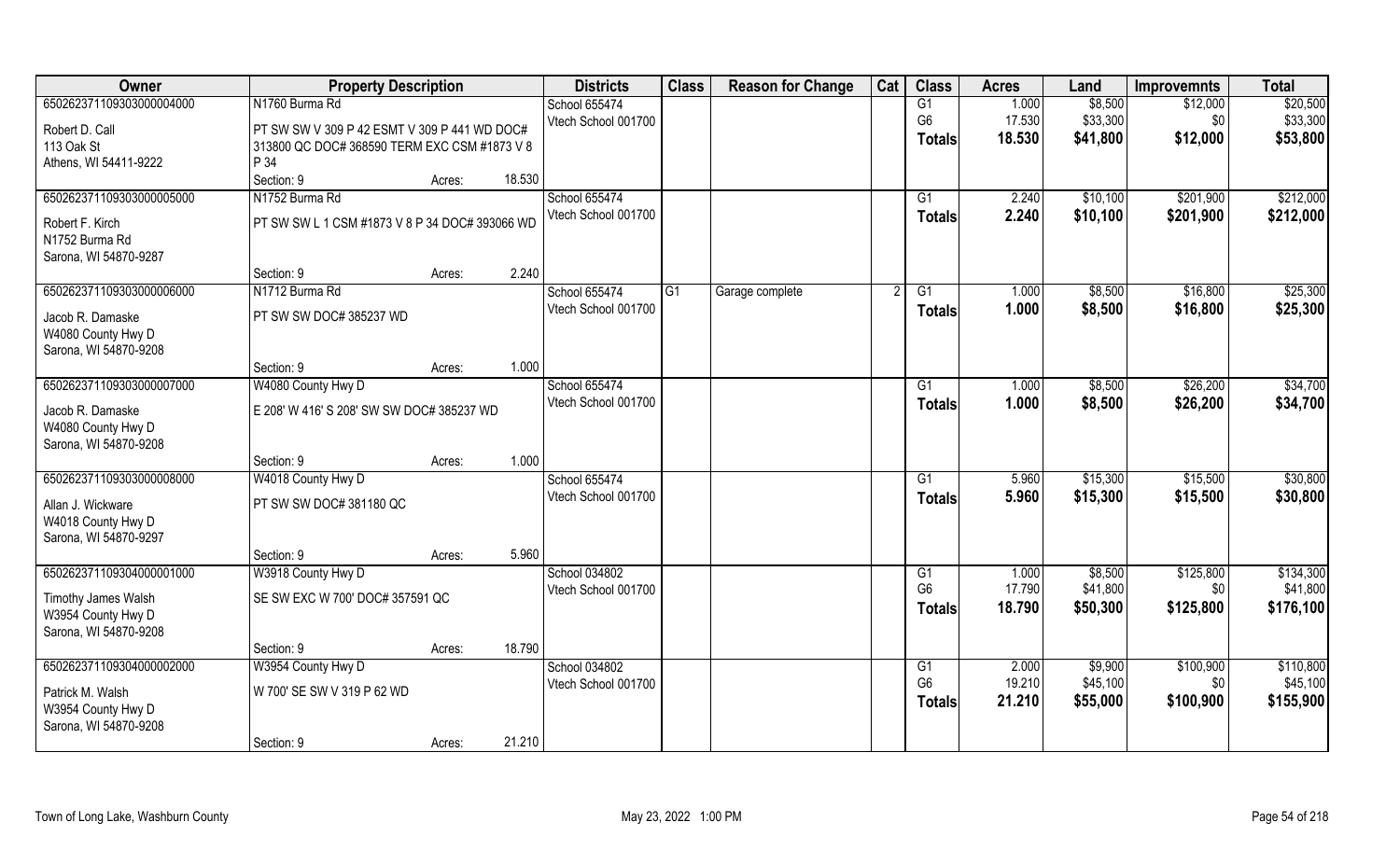| Owner                                     | <b>Property Description</b>                                                           | <b>Districts</b>    | <b>Class</b> | <b>Reason for Change</b> | Cat | <b>Class</b>    | <b>Acres</b> | Land      | <b>Improvemnts</b> | <b>Total</b> |
|-------------------------------------------|---------------------------------------------------------------------------------------|---------------------|--------------|--------------------------|-----|-----------------|--------------|-----------|--------------------|--------------|
| 650262371109505001001000                  |                                                                                       | School 655474       |              |                          |     | G4              | 11.800       | \$1,500   | $\sqrt{6}$         | \$1,500      |
| Scott R. Devoe                            | PT GOV LOT 1 DOC# 360672 QC EXC CSM #1882 V 8                                         | Vtech School 001700 |              |                          |     | <b>Totals</b>   | 11.800       | \$1,500   | \$0                | \$1,500      |
| N2011 County Hwy M                        | P 43 DOC# 331284 ESMT                                                                 |                     |              |                          |     |                 |              |           |                    |              |
| Sarona, WI 54870-9286                     |                                                                                       |                     |              |                          |     |                 |              |           |                    |              |
|                                           | Section: 9<br>11.800<br>Acres:                                                        |                     |              |                          |     |                 |              |           |                    |              |
| 650262371109505001002000                  | N1941 County Hwy M                                                                    | School 655474       |              |                          |     | G1              | 1.110        | \$38,000  | \$193,800          | \$231,800    |
| John Michael Long                         | PT GOV LOT 1 L 1 CSM V 3 P 39 INCL ESMT S 5' PCL                                      | Vtech School 001700 |              |                          |     | Totals          | 1.110        | \$38,000  | \$193,800          | \$231,800    |
| N1941 County Hwy M                        | A CSM V 1 P 36 DOC# 306117 WD DOC# 377937 TOD                                         |                     |              |                          |     |                 |              |           |                    |              |
| Sarona, WI 54870-9298                     | DOC#389086 TOD                                                                        |                     |              |                          |     |                 |              |           |                    |              |
|                                           | 1.110<br>Section: 9<br>Acres:                                                         |                     |              |                          |     |                 |              |           |                    |              |
| 650262371109505001002010                  | N2011 County Hwy M                                                                    | School 655474       |              |                          |     | G1              | 5.000        | \$19,600  | \$179,000          | \$198,600    |
| Scott R. Devoe                            | PT NE NE & PT GOV LOT 1 L 1 CSM #1882 V 8 P 43                                        | Vtech School 001700 |              |                          |     | <b>Totals</b>   | 5.000        | \$19,600  | \$179,000          | \$198,600    |
| N2011 County Hwy M                        | DOC#360672 QC                                                                         |                     |              |                          |     |                 |              |           |                    |              |
| Sarona, WI 54870-9286                     |                                                                                       |                     |              |                          |     |                 |              |           |                    |              |
|                                           | 5.000<br>Section: 9<br>Acres:                                                         |                     |              |                          |     |                 |              |           |                    |              |
| 650262371109505001003000                  | N1996 County Hwy M                                                                    | School 034802       |              |                          |     | G2              | 3.300        | \$473,000 | \$78,900           | \$551,900    |
| Devoe Trust                               | PT GOV LOT 1 & L 1 CSM #1230 V 5 P 214 DOC#                                           | Vtech School 001700 |              |                          |     | <b>Totals</b>   | 3.300        | \$473,000 | \$78,900           | \$551,900    |
| N1996 County Hwy M                        | 331552 QC DOC# 331284 ESMT                                                            |                     |              |                          |     |                 |              |           |                    |              |
| Sarona, WI 54870-9298                     |                                                                                       |                     |              |                          |     |                 |              |           |                    |              |
|                                           | 3.300<br>Section: 9<br>Acres:                                                         |                     |              |                          |     |                 |              |           |                    |              |
| 650262371109505001003010                  | N1896 County Hwy M                                                                    | School 034802       |              |                          |     | G1              | 1.490        | \$273,100 | \$241,400          | \$514,500    |
|                                           |                                                                                       | Vtech School 001700 |              |                          |     | <b>Totals</b>   | 1.490        | \$273,100 | \$241,400          | \$514,500    |
| Richard J. Hlava<br>1107 Olivia St        | PT GOV LOTS 1 & 2 PT LOT 21 MAPLE GROVE<br>BEACH (UNREC PLAT) L 1 CSM #3245 V 15 P 73 |                     |              |                          |     |                 |              |           |                    |              |
| Key West, FL 33040-3364                   | DOC# 339990 QC                                                                        |                     |              |                          |     |                 |              |           |                    |              |
|                                           | 1.490<br>Section: 9<br>Acres:                                                         |                     |              |                          |     |                 |              |           |                    |              |
| 650262371109505001003500                  | N1896 County Hwy M                                                                    | School 034802       |              |                          |     | G1              | 1.140        | \$209,000 | \$280,900          | \$489,900    |
|                                           |                                                                                       | Vtech School 001700 |              |                          |     | <b>Totals</b>   | 1.140        | \$209,000 | \$280,900          | \$489,900    |
| George R. Hlava                           | PT GOV LOTS 1 & 2 PT LOT 21 MAPLE GROVE                                               |                     |              |                          |     |                 |              |           |                    |              |
| 1861 Golf Dr<br>Naperville, IL 60565-2817 | BEACH (UNREC PLAT) L 2 CSM #3245 V 15 P 73<br>DOC# 339993 QC                          |                     |              |                          |     |                 |              |           |                    |              |
|                                           | 1.140<br>Section: 9<br>Acres:                                                         |                     |              |                          |     |                 |              |           |                    |              |
| 650262371109505001004000                  |                                                                                       | School 034802       |              |                          |     | $\overline{G1}$ | 0.800        | \$395,800 | \$70,100           | \$465,900    |
|                                           |                                                                                       | Vtech School 001700 |              |                          |     | <b>Totals</b>   | 0.800        | \$395,800 | \$70,100           | \$465,900    |
| Keith W. Kaufman                          | PT GOV LOT 1 V 392 P 120 QC                                                           |                     |              |                          |     |                 |              |           |                    |              |
| N1964 County Hwy M                        |                                                                                       |                     |              |                          |     |                 |              |           |                    |              |
| Sarona, WI 54870-9298                     | 0.800                                                                                 |                     |              |                          |     |                 |              |           |                    |              |
|                                           | Section: 9<br>Acres:                                                                  |                     |              |                          |     |                 |              |           |                    |              |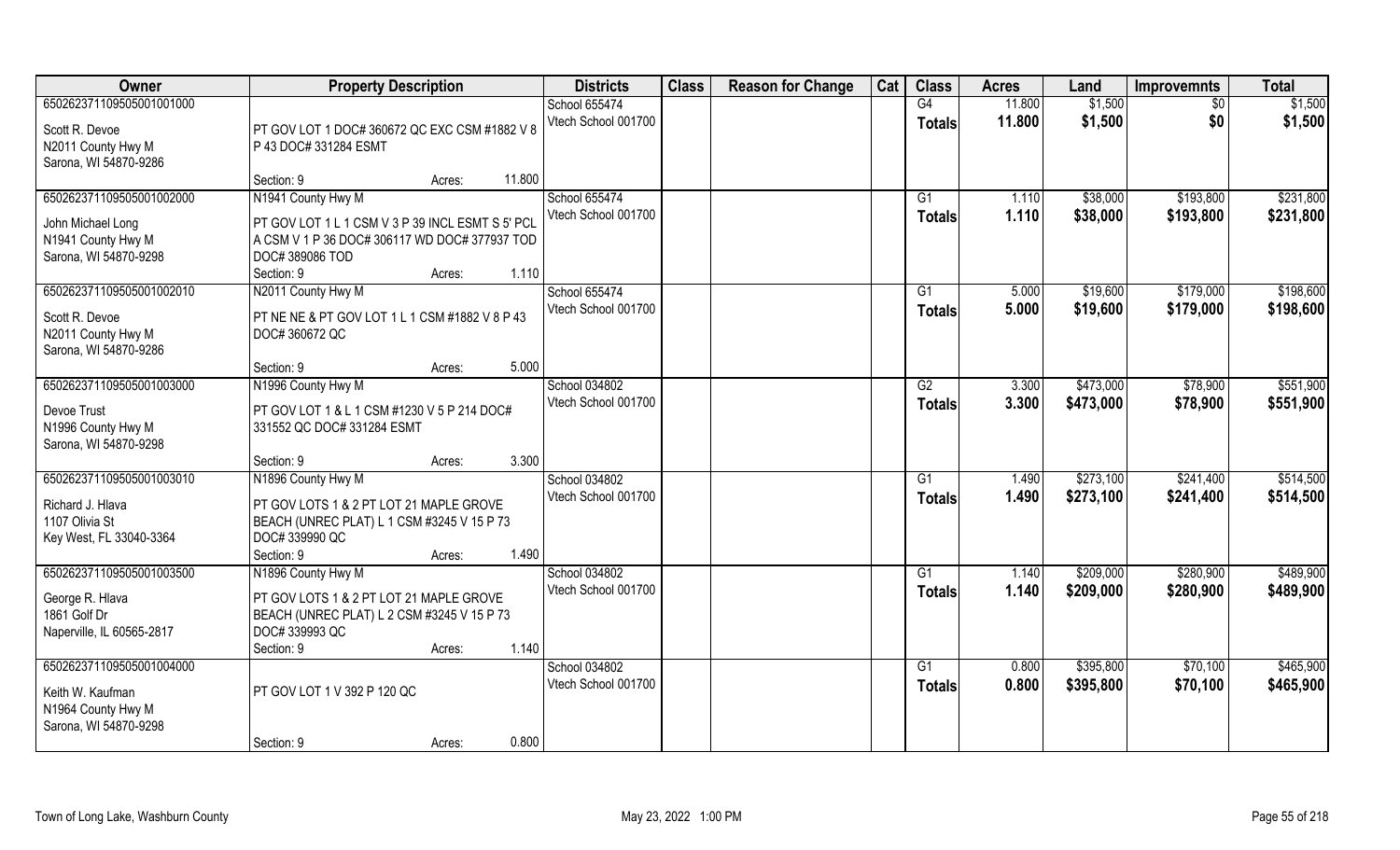| Owner                        | <b>Property Description</b>                      |        |        | <b>Districts</b>    | <b>Class</b> | <b>Reason for Change</b> | Cat | <b>Class</b>  | <b>Acres</b> | Land      | <b>Improvemnts</b> | <b>Total</b> |
|------------------------------|--------------------------------------------------|--------|--------|---------------------|--------------|--------------------------|-----|---------------|--------------|-----------|--------------------|--------------|
| 650262371109505001005000     | N1964 County Hwy M                               |        |        | School 034802       |              |                          |     | G1            | 1.000        | \$343,600 | \$173,000          | \$516,600    |
| Mary L. Kaufman              | PT GOV LOT 1 L 2 CSM #1230 V 5 P 214 V 245 P 132 |        |        | Vtech School 001700 |              |                          |     | <b>Totals</b> | 1.000        | \$343,600 | \$173,000          | \$516,600    |
| N1964 County Hwy M           |                                                  |        |        |                     |              |                          |     |               |              |           |                    |              |
| Sarona, WI 54870-9298        |                                                  |        |        |                     |              |                          |     |               |              |           |                    |              |
|                              | Section: 9                                       | Acres: | 1.000  |                     |              |                          |     |               |              |           |                    |              |
| 650262371109505001013000     | N1930 County Hwy M                               |        |        | School 034802       |              |                          |     | G1            | 1.230        | \$290,900 | \$84,500           | \$375,400    |
| David A. Wiese               | PT GOV LOT 1 LOT 26 & PT LOT 27 MAPLE GROVE      |        |        | Vtech School 001700 |              |                          |     | <b>Totals</b> | 1.230        | \$290,900 | \$84,500           | \$375,400    |
| 4096 83rd Ave N              | BEACH (UNREC) L 1 CSM #1725 V 7 P 146 DOC#       |        |        |                     |              |                          |     |               |              |           |                    |              |
| Brooklyn Park, MN 55443-2528 | 388221 WD DOC# 397397 ESMT DOC# 397398 ESMT      |        |        |                     |              |                          |     |               |              |           |                    |              |
|                              | Section: 9                                       | Acres: | 1.230  |                     |              |                          |     |               |              |           |                    |              |
| 650262371109505001014000     |                                                  |        |        | School 034802       |              |                          |     | G1            | 0.000        | \$72,300  | $\sqrt[6]{}$       | \$72,300     |
| Mary E Johnson Trust         | PT GOV LOT 1 LOT 25 MAPLE GROVE BEACH            |        |        | Vtech School 001700 |              |                          |     | <b>Totals</b> | 0.000        | \$72,300  | \$0                | \$72,300     |
| 1001 Keim Trl                | (UNREC PLAT) DOC# 400628 WD                      |        |        |                     |              |                          |     |               |              |           |                    |              |
| Saint Charles, IL 60174-5828 |                                                  |        |        |                     |              |                          |     |               |              |           |                    |              |
|                              | Section: 9                                       | Acres: | 0.000  |                     |              |                          |     |               |              |           |                    |              |
| 650262371109505001015000     | N1918 County Hwy M                               |        |        | School 034802       |              |                          |     | G1            | 0.000        | \$144,500 | \$138,100          | \$282,600    |
| Mary E Johnson Trust         | PT GOV LOT 1 LOT 24 MAPLE GROVE BEACH            |        |        | Vtech School 001700 |              |                          |     | <b>Totals</b> | 0.000        | \$144,500 | \$138,100          | \$282,600    |
| 1001 Keim Trl                | (UNREC PLAT) DOC# 400628 WD                      |        |        |                     |              |                          |     |               |              |           |                    |              |
| Saint Charles, IL 60174-5828 |                                                  |        |        |                     |              |                          |     |               |              |           |                    |              |
|                              | Section: 9                                       | Acres: | 0.000  |                     |              |                          |     |               |              |           |                    |              |
| 650262371109505001016000     |                                                  |        |        | School 034802       |              |                          |     | G1            | 0.000        | \$144,500 | \$0                | \$144,500    |
| Mary E Johnson Trust         | PT GOV LOT 1 LOT 23 MAPLE GROVE BEACH            |        |        | Vtech School 001700 |              |                          |     | <b>Totals</b> | 0.000        | \$144,500 | \$0                | \$144,500    |
| 1001 Keim Trl                | (UNREC PLAT) DOC# 400628 WD                      |        |        |                     |              |                          |     |               |              |           |                    |              |
| Saint Charles, IL 60174-5828 |                                                  |        |        |                     |              |                          |     |               |              |           |                    |              |
|                              | Section: 9                                       | Acres: | 0.000  |                     |              |                          |     |               |              |           |                    |              |
| 650262371109505001017000     |                                                  |        |        | School 034802       |              |                          |     | G1            | 0.000        | \$72,300  | \$0                | \$72,300     |
| Mary E Johnson Trust         | PT GOV LOT 1 LOT 22 MAPLE GROVE BEACH            |        |        | Vtech School 001700 |              |                          |     | <b>Totals</b> | 0.000        | \$72,300  | \$0                | \$72,300     |
| 1001 Keim Trl                | (UNREC PLAT) DOC# 400628 WD                      |        |        |                     |              |                          |     |               |              |           |                    |              |
| Saint Charles, IL 60174-5828 |                                                  |        |        |                     |              |                          |     |               |              |           |                    |              |
|                              | Section: 9                                       | Acres: | 0.000  |                     |              |                          |     |               |              |           |                    |              |
| 650262371109505002001000     |                                                  |        |        | School 034802       | G4           | Ag use land              |     | G4            | 36.450       | \$6,100   | $\overline{50}$    | \$6,100      |
| Jerome C. Pinter Sr          | PT GOV LOT 2 & PT NE SW DOC# 380445 QC           |        |        | Vtech School 001700 |              |                          |     | <b>Totals</b> | 36.450       | \$6,100   | \$0                | \$6,100      |
| N1745 County Hwy M           |                                                  |        |        |                     |              |                          |     |               |              |           |                    |              |
| Sarona, WI 54870-9220        |                                                  |        |        |                     |              |                          |     |               |              |           |                    |              |
|                              | Section: 9                                       | Acres: | 36.450 |                     |              |                          |     |               |              |           |                    |              |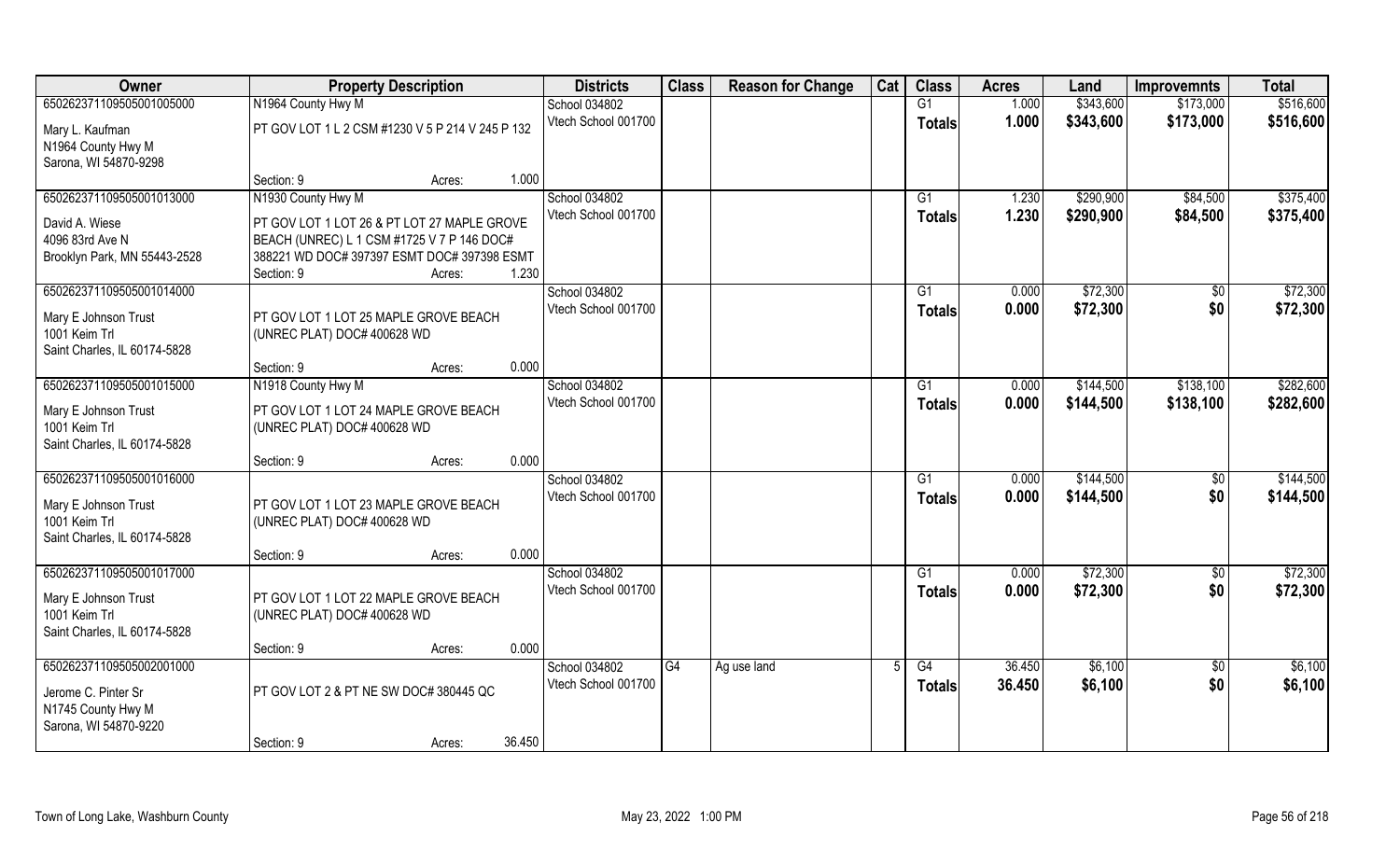| Owner                                    | <b>Property Description</b>                       |                 | <b>Districts</b>    | <b>Class</b> | <b>Reason for Change</b> | Cat | <b>Class</b>    | <b>Acres</b> | Land      | <b>Improvemnts</b> | <b>Total</b> |
|------------------------------------------|---------------------------------------------------|-----------------|---------------------|--------------|--------------------------|-----|-----------------|--------------|-----------|--------------------|--------------|
| 650262371109505002002000                 | N1841 County Hwy M                                |                 | School 034802       |              |                          |     | G1              | 1.000        | \$8,500   | \$2,700            | \$11,200     |
| Richard Langland                         | PT GOV LOT 2 L 1 CSM #1618 V 7 P 39 V 320 P 72 QC |                 | Vtech School 001700 |              |                          |     | G4              | 4.870        | \$800     | \$0                | \$800        |
| N4202 Riverbend Rd                       | DOC# 326750 ESMT                                  |                 |                     |              |                          |     | <b>Totals</b>   | 5.870        | \$9,300   | \$2,700            | \$12,000     |
| Shell Lake, WI 54871-9191                |                                                   |                 |                     |              |                          |     |                 |              |           |                    |              |
|                                          | Section: 9                                        | 5.870<br>Acres: |                     |              |                          |     |                 |              |           |                    |              |
| 650262371109505002004000                 | N1880 County Hwy M                                |                 | School 034802       |              |                          |     | G1              | 0.830        | \$178,000 | \$111,900          | \$289,900    |
|                                          | PT GOV LOT 2 PT LOT 20 MAPLE GROVE BEACH          |                 | Vtech School 001700 |              |                          |     | <b>Totals</b>   | 0.830        | \$178,000 | \$111,900          | \$289,900    |
| Tamra J. Schindler<br>N1880 County Hwy M | (UNREC PLAT) L 1 CSM #2243 V 9 P 183 DOC#         |                 |                     |              |                          |     |                 |              |           |                    |              |
| Sarona, WI 54870-9221                    | 384073 QC                                         |                 |                     |              |                          |     |                 |              |           |                    |              |
|                                          | Section: 9                                        | 0.830<br>Acres: |                     |              |                          |     |                 |              |           |                    |              |
| 650262371109505002005000                 | N1872 County Hwy M                                |                 | School 034802       |              |                          |     | G1              | 0.000        | \$128,500 | \$21,300           | \$149,800    |
|                                          |                                                   |                 | Vtech School 001700 |              |                          |     | <b>Totals</b>   | 0.000        | \$128,500 | \$21,300           | \$149,800    |
| Mary E Johnson Trust                     | PT GOV LOT 2 PT LOT 20 MAPLE GROVE BEACH          |                 |                     |              |                          |     |                 |              |           |                    |              |
| 1001 Keim Trl                            | (UNREC PLAT) L 1 CSM V 1 P 99 DOC# 398431 TD      |                 |                     |              |                          |     |                 |              |           |                    |              |
| Saint Charles, IL 60174-5828             |                                                   |                 |                     |              |                          |     |                 |              |           |                    |              |
|                                          | Section: 9                                        | 0.000<br>Acres: |                     |              |                          |     |                 |              |           |                    |              |
| 650262371109505002006000                 | N1864 County Hwy M                                |                 | School 034802       |              |                          |     | G1              | 0.350        | \$185,200 | \$176,600          | \$361,800    |
| Shawn J. Lafaunge                        | PT GOV LOT 2 LOT 19 MAPLE GROVE BEACH             |                 | Vtech School 001700 |              |                          |     | <b>Totals</b>   | 0.350        | \$185,200 | \$176,600          | \$361,800    |
| 517 N 11th St                            | (UNREC PLAT) L 1 CSM #2243 V 9 P 182 DOC#         |                 |                     |              |                          |     |                 |              |           |                    |              |
| Black River Falls, WI 54615-1104         | 384740 WD                                         |                 |                     |              |                          |     |                 |              |           |                    |              |
|                                          | Section: 9                                        | 0.350<br>Acres: |                     |              |                          |     |                 |              |           |                    |              |
| 650262371109505002007000                 | N1860 County Hwy M                                |                 | School 034802       |              |                          |     | G1              | 0.000        | \$164,600 | \$44,500           | \$209,100    |
| Kathleen M. Tougas                       | PT GOV LOT 2 LOT 18 MAPLE GROVE BEACH             |                 | Vtech School 001700 |              |                          |     | <b>Totals</b>   | 0.000        | \$164,600 | \$44,500           | \$209,100    |
| 1656A Nyberg Ct                          | (UNREC PLAT) V 386 P 239 QC                       |                 |                     |              |                          |     |                 |              |           |                    |              |
| Saint Croix Falls, WI 54024-8212         |                                                   |                 |                     |              |                          |     |                 |              |           |                    |              |
|                                          | Section: 9                                        | 0.000<br>Acres: |                     |              |                          |     |                 |              |           |                    |              |
| 650262371109505002009000                 | N1854 County Hwy M                                |                 | School 034802       |              |                          |     | $\overline{G1}$ | 0.000        | \$299,900 | \$200,100          | \$500,000    |
| Michael C. Schmitz                       | PT GOV LOT 2 LOTS 16 & 17 MAPLE GROVE BEACH       |                 | Vtech School 001700 |              |                          |     | <b>Totals</b>   | 0.000        | \$299,900 | \$200,100          | \$500,000    |
| N1854 County Hwy M                       | (UNREC PLAT) V 372 P 123-124 WD                   |                 |                     |              |                          |     |                 |              |           |                    |              |
| Sarona, WI 54870-9221                    |                                                   |                 |                     |              |                          |     |                 |              |           |                    |              |
|                                          | Section: 9                                        | 0.000<br>Acres: |                     |              |                          |     |                 |              |           |                    |              |
| 650262371109505002010000                 |                                                   |                 | School 034802       |              |                          |     | G1              | 0.000        | \$126,400 | $\overline{50}$    | \$126,400    |
|                                          |                                                   |                 | Vtech School 001700 |              |                          |     | <b>Totals</b>   | 0.000        | \$126,400 | \$0                | \$126,400    |
| Allan R. Barta                           | PT GOV LOT 2 LOT 15 MAPLE GROVE BEACH             |                 |                     |              |                          |     |                 |              |           |                    |              |
| N1842 County Hwy M                       | (UNREC PLAT) V 305 P 335 WD DOC# 350005 TOD       |                 |                     |              |                          |     |                 |              |           |                    |              |
| Sarona, WI 54870-9221                    |                                                   | 0.000           |                     |              |                          |     |                 |              |           |                    |              |
|                                          | Section: 9                                        | Acres:          |                     |              |                          |     |                 |              |           |                    |              |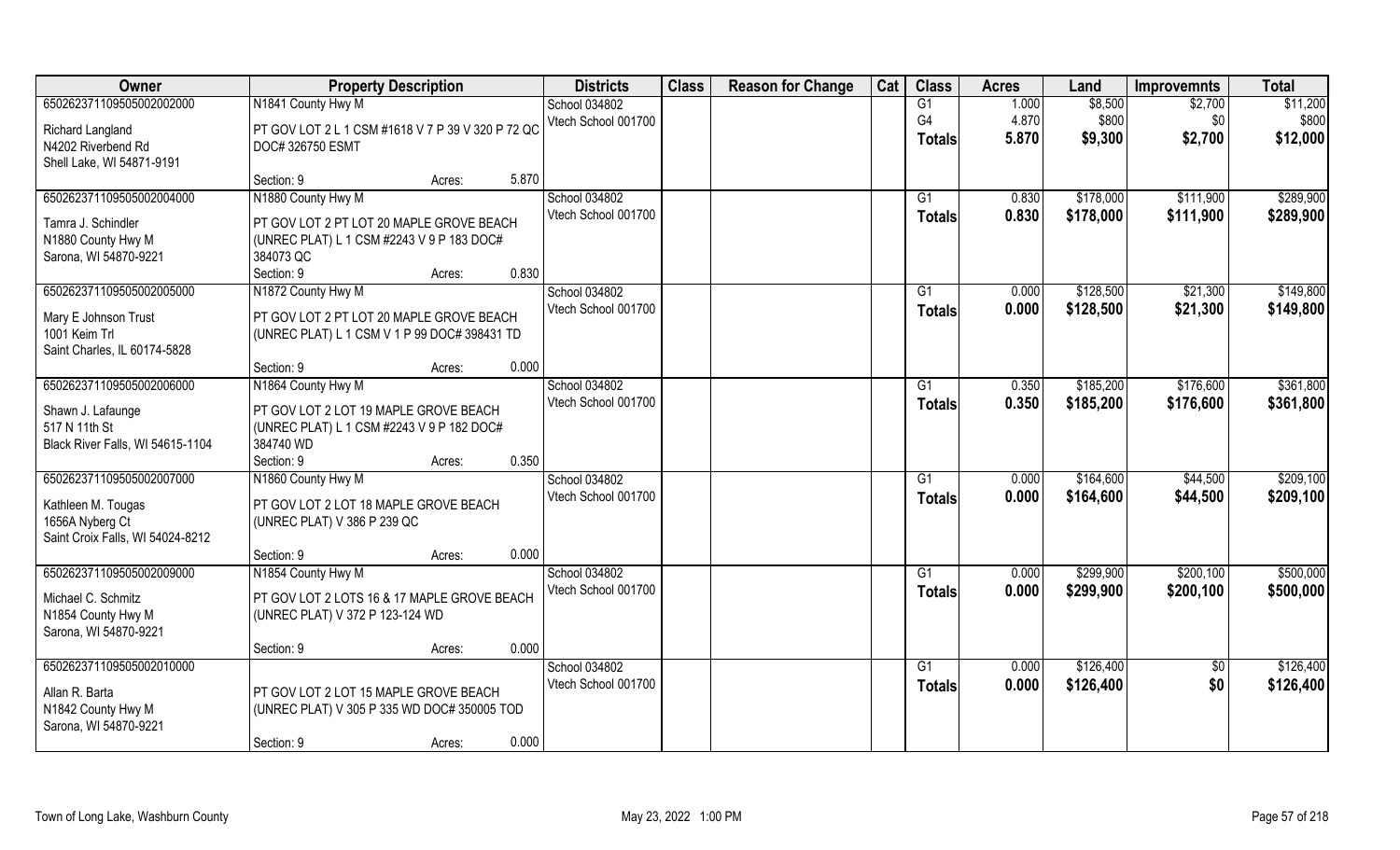| Owner                    | <b>Property Description</b>                         | <b>Districts</b>                     | <b>Class</b> | <b>Reason for Change</b> | Cat | <b>Class</b>    | <b>Acres</b> | Land      | <b>Improvemnts</b> | <b>Total</b> |
|--------------------------|-----------------------------------------------------|--------------------------------------|--------------|--------------------------|-----|-----------------|--------------|-----------|--------------------|--------------|
| 650262371109505002011000 | N1842 County Hwy M                                  | School 034802                        |              |                          |     | G1              | 0.000        | \$126,400 | \$139,700          | \$266,100    |
| Allan R. Barta           | PT GOV LOT 2 LOT 14 MAPLE GROVE BEACH               | Vtech School 001700                  |              |                          |     | <b>Totals</b>   | 0.000        | \$126,400 | \$139,700          | \$266,100    |
| N1842 County Hwy M       | (UNREC PLAT) V 222 P 608 DOC# 350005 TOD            |                                      |              |                          |     |                 |              |           |                    |              |
| Sarona, WI 54870-9221    |                                                     |                                      |              |                          |     |                 |              |           |                    |              |
|                          | 0.000<br>Section: 9<br>Acres:                       |                                      |              |                          |     |                 |              |           |                    |              |
| 650262371109505002012000 |                                                     | School 034802                        |              |                          |     | G <sub>1</sub>  | 0.000        | \$126,400 | \$0                | \$126,400    |
| Allan R. Barta           | PT GOV LOT 2 LOT 13 MAPLE GROVE BEACH               | Vtech School 001700                  |              |                          |     | <b>Totals</b>   | 0.000        | \$126,400 | \$0                | \$126,400    |
| N1842 County Hwy M       | (UNREC PLAT) V 222 P 608 DOC# 350005 TOD            |                                      |              |                          |     |                 |              |           |                    |              |
| Sarona, WI 54870-9221    |                                                     |                                      |              |                          |     |                 |              |           |                    |              |
|                          | 0.000<br>Section: 9<br>Acres:                       |                                      |              |                          |     |                 |              |           |                    |              |
| 650262371109505002014000 | N1818 County Hwy M                                  | School 034802                        |              |                          |     | G1              | 0.000        | \$379,300 | \$124,400          | \$503,700    |
| Barbara L. Logue         | PT GOV LOT 2 LOTS 10 - 12 MAPLE GROVE BEACH         | Vtech School 001700                  |              |                          |     | <b>Totals</b>   | 0.000        | \$379,300 | \$124,400          | \$503,700    |
| N1818 County Hwy M       | (UNREC PLAT) DOC# 345483 QC                         |                                      |              |                          |     |                 |              |           |                    |              |
| Sarona, WI 54870-9221    |                                                     |                                      |              |                          |     |                 |              |           |                    |              |
|                          | 0.000<br>Section: 9<br>Acres:                       |                                      |              |                          |     |                 |              |           |                    |              |
| 650262371109505002016000 | N1812 County Hwy M                                  | School 034802<br>Vtech School 001700 |              |                          |     | G1              | 0.000        | \$190,600 | \$94,400           | \$285,000    |
| Ruth E. Wagner           | PT GOV LOT 2 LOT 9 MAPLE GROVE BEACH (UNREC         |                                      |              |                          |     | <b>Totals</b>   | 0.000        | \$190,600 | \$94,400           | \$285,000    |
| 2182 13 1/4 Ave          | PLAT) V 332 P 247 QC                                |                                      |              |                          |     |                 |              |           |                    |              |
| Cameron, WI 54822-9716   |                                                     |                                      |              |                          |     |                 |              |           |                    |              |
| 650262371109505002017000 | 0.000<br>Section: 9<br>Acres:                       |                                      |              |                          |     | G1              | 0.000        | \$185,200 |                    | \$185,200    |
|                          |                                                     | School 034802<br>Vtech School 001700 |              |                          |     |                 | 0.000        | \$185,200 | \$0<br>\$0         | \$185,200    |
| Ruth E. Wagner           | PT GOV LOT 2 LOT 8 MAPLE GROVE BEACH (UNREC         |                                      |              |                          |     | <b>Totals</b>   |              |           |                    |              |
| 2182 13 1/4 Ave          | PLAT) V 332 P 247 QC                                |                                      |              |                          |     |                 |              |           |                    |              |
| Cameron, WI 54822-9716   |                                                     |                                      |              |                          |     |                 |              |           |                    |              |
| 650262371109505002018000 | 0.000<br>Section: 9<br>Acres:<br>N1802 County Hwy M | School 034802                        |              |                          |     | $\overline{G1}$ | 0.000        | \$330,300 | \$169,600          | \$499,900    |
|                          |                                                     | Vtech School 001700                  |              |                          |     | <b>Totals</b>   | 0.000        | \$330,300 | \$169,600          | \$499,900    |
| Bruce Joseph Leroy       | PT GOV LOTS 2 & 3 LOTS 6 & 7 MAPLE GROVE            |                                      |              |                          |     |                 |              |           |                    |              |
| 840 Settlement Dr        | BEACH (UNREC PLAT) DOC# 398156 TD                   |                                      |              |                          |     |                 |              |           |                    |              |
| Hudson, WI 54016-8320    | 0.000                                               |                                      |              |                          |     |                 |              |           |                    |              |
| 650262371109505002019000 | Section: 9<br>Acres:<br>N1811 County Hwy M          | School 034802                        |              |                          |     | G4              | 5.000        | \$800     | $\overline{60}$    | \$800        |
|                          |                                                     | Vtech School 001700                  |              |                          |     | <b>Totals</b>   | 5.000        | \$800     | \$0                | \$800        |
| Jerome C. Pinter Sr      | PT GOV LOT 2 & 3 L 1 CSM #3020 V 13 P 178 DOC#      |                                      |              |                          |     |                 |              |           |                    |              |
| N1745 County Hwy M       | 380445 QC                                           |                                      |              |                          |     |                 |              |           |                    |              |
| Sarona, WI 54870-9220    | 5.000<br>Section: 9<br>Acres:                       |                                      |              |                          |     |                 |              |           |                    |              |
|                          |                                                     |                                      |              |                          |     |                 |              |           |                    |              |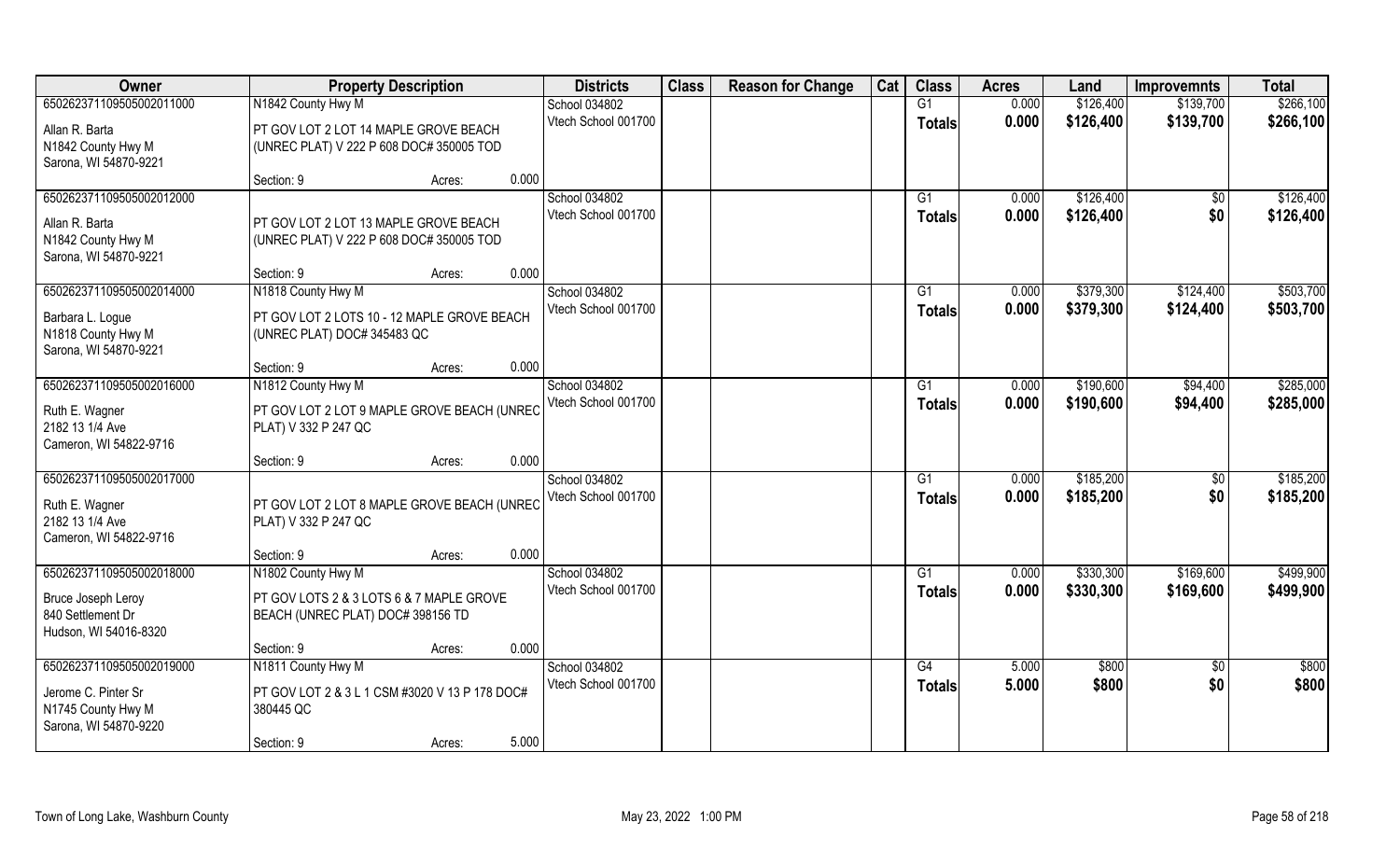| Owner                                                 | <b>Property Description</b>                                         |                  | <b>Districts</b>    | <b>Class</b> | <b>Reason for Change</b> | Cat | <b>Class</b>  | <b>Acres</b> | Land      | <b>Improvemnts</b> | <b>Total</b> |
|-------------------------------------------------------|---------------------------------------------------------------------|------------------|---------------------|--------------|--------------------------|-----|---------------|--------------|-----------|--------------------|--------------|
| 650262371109505003001000                              | N1745 County Hwy M                                                  |                  | School 034802       | G4           | Ag use land              |     | G4            | 33.620       | \$5,600   | \$0                | \$5,600      |
| Jerome C. Pinter Sr                                   | PT GOV LOT 3 DOC# 300987 & 300988 ESMT DOC#                         |                  | Vtech School 001700 |              |                          |     | G7            | 3.000        | \$5,000   | \$306,800          | \$311,800    |
| N1745 County Hwy M                                    | 380445 QC                                                           |                  |                     |              |                          |     | Totals        | 36.620       | \$10,600  | \$306,800          | \$317,400    |
| Sarona, WI 54870-9220                                 |                                                                     |                  |                     |              |                          |     |               |              |           |                    |              |
|                                                       | Section: 9                                                          | 36.620<br>Acres: |                     |              |                          |     |               |              |           |                    |              |
| 650262371109505003002000                              | W3882 County Hwy D                                                  |                  | School 034802       |              |                          |     | G4            | 15.780       | \$2,600   | \$0                | \$2,600      |
| Jerome C. Pinter Sr                                   | PT GOV LOT 3 L 1 CSM #1617 V 7 P 38 DOC# 380445                     |                  | Vtech School 001700 |              |                          |     | <b>Totals</b> | 15.780       | \$2,600   | \$0                | \$2,600      |
| N1745 County Hwy M                                    | QC                                                                  |                  |                     |              |                          |     |               |              |           |                    |              |
| Sarona, WI 54870-9220                                 |                                                                     |                  |                     |              |                          |     |               |              |           |                    |              |
|                                                       | Section: 9                                                          | 15.780<br>Acres: |                     |              |                          |     |               |              |           |                    |              |
| 650262371109505003005000                              | N1794 County Hwy M                                                  |                  | School 034802       |              |                          |     | G1            | 0.000        | \$277,900 | \$140,700          | \$418,600    |
| Scott A Schnuckle Trust                               | PT GOV LOT 3 LOTS 4 & 5 MAPLE GROVE BEACH                           |                  | Vtech School 001700 |              |                          |     | <b>Totals</b> | 0.000        | \$277,900 | \$140,700          | \$418,600    |
| 821 Bear Paw Trl                                      | (UNREC PLAT) V 256 P 618 V 383 P 180-181 TERM                       |                  |                     |              |                          |     |               |              |           |                    |              |
| Eagan, MN 55123-2461                                  | DOC# 368763 TOD DOC# 398421 TERM                                    |                  |                     |              |                          |     |               |              |           |                    |              |
|                                                       | Section: 9                                                          | 0.000<br>Acres:  |                     |              |                          |     |               |              |           |                    |              |
| 650262371109505003006000                              | N1782 County Hwy M                                                  |                  | School 034802       |              |                          |     | G1            | 0.000        | \$180,200 | \$44,800           | \$225,000    |
| William R. Stokes                                     | PT GOV LOT 3 LOT 3 MAPLE GROVE BEACH (UNREC                         |                  | Vtech School 001700 |              |                          |     | <b>Totals</b> | 0.000        | \$180,200 | \$44,800           | \$225,000    |
| 327 Ilwaco Rd                                         | PLAT) DOC#357415 AFFD CORR DOC#384895 TOD                           |                  |                     |              |                          |     |               |              |           |                    |              |
| River Falls, WI 54022-8004                            |                                                                     |                  |                     |              |                          |     |               |              |           |                    |              |
|                                                       | Section: 9                                                          | 0.000<br>Acres:  |                     |              |                          |     |               |              |           |                    |              |
| 650262371109505003007000                              | N1778 County Hwy M                                                  |                  | School 034802       |              |                          |     | G1            | 0.000        | \$127,900 | \$22,100           | \$150,000    |
|                                                       |                                                                     |                  | Vtech School 001700 |              |                          |     | <b>Totals</b> | 0.000        | \$127,900 | \$22,100           | \$150,000    |
| Richard Beerup<br>354 N Vista Ave                     | PT GOV LOT 3 LOT 2 MAPLE GROVE BEACH (UNREC<br>PLAT) DOC# 339421 WD |                  |                     |              |                          |     |               |              |           |                    |              |
| Lombard, IL 60148-1959                                |                                                                     |                  |                     |              |                          |     |               |              |           |                    |              |
|                                                       | Section: 9                                                          | 0.000<br>Acres:  |                     |              |                          |     |               |              |           |                    |              |
| 650262371109505003008000                              | N1772 County Hwy M                                                  |                  | School 034802       |              |                          |     | G1            | 0.000        | \$173,300 | \$33,700           | \$207,000    |
|                                                       |                                                                     |                  | Vtech School 001700 |              |                          |     | <b>Totals</b> | 0.000        | \$173,300 | \$33,700           | \$207,000    |
| Robert W Wardinski Trust                              | PT GOV LOT 3 LOT 1 MAPLE GROVE BEACH (UNREC                         |                  |                     |              |                          |     |               |              |           |                    |              |
| 2729 S Cleveland Park Dr<br>West Allis, WI 53219-2810 | PLAT) DOC# 384303 QC                                                |                  |                     |              |                          |     |               |              |           |                    |              |
|                                                       | Section: 9                                                          | 0.000<br>Acres:  |                     |              |                          |     |               |              |           |                    |              |
| 650262371109505003009500                              | N1768 County Hwy M                                                  |                  | School 034802       |              |                          |     | G1            | 0.000        | \$185,500 | \$81,100           | \$266,600    |
|                                                       |                                                                     |                  | Vtech School 001700 |              |                          |     | Totals        | 0.000        | \$185,500 | \$81,100           | \$266,600    |
| Kenneth E Finnestad Trust                             | PT GOV LOT 3 LOT 45 & PT LOT 44 MAPLE GROVE                         |                  |                     |              |                          |     |               |              |           |                    |              |
| 2613 Tarina Way<br>Sierra Vista, AZ 85650-8743        | BEACH (UNREC PLAT) DOC# 322429 WD                                   |                  |                     |              |                          |     |               |              |           |                    |              |
|                                                       | Section: 9                                                          | 0.000<br>Acres:  |                     |              |                          |     |               |              |           |                    |              |
|                                                       |                                                                     |                  |                     |              |                          |     |               |              |           |                    |              |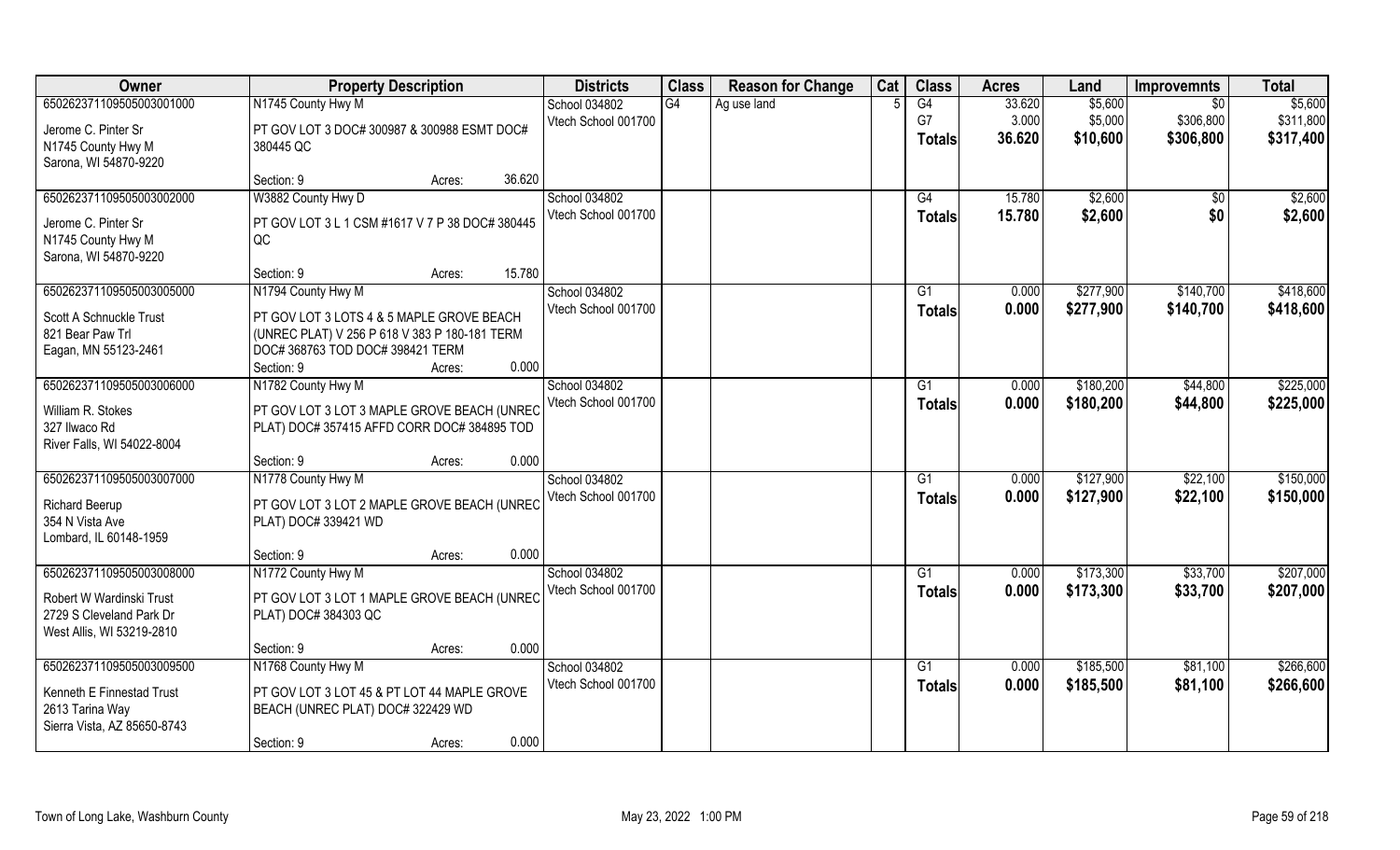| Owner                                           | <b>Property Description</b>                                                           | <b>Districts</b>    | <b>Class</b> | <b>Reason for Change</b> | Cat | <b>Class</b>  | <b>Acres</b> | Land      | <b>Improvemnts</b> | <b>Total</b> |
|-------------------------------------------------|---------------------------------------------------------------------------------------|---------------------|--------------|--------------------------|-----|---------------|--------------|-----------|--------------------|--------------|
| 650262371109505003011000                        | N1764 County Hwy M                                                                    | School 034802       |              |                          |     | G1            | 0.000        | \$157,500 | \$64,200           | \$221,700    |
| Alisa C Subialka-Brown Trust                    | PT GOV LOT 3 S 50' LOT 44 & N 30' LOT 43 MAPLE                                        | Vtech School 001700 |              |                          |     | <b>Totals</b> | 0.000        | \$157,500 | \$64,200           | \$221,700    |
| 901 S 2nd St Unit 805                           | GROVE BEACH (UNREC PLAT) DOC# 377908 WD                                               |                     |              |                          |     |               |              |           |                    |              |
| Minneapolis, MN 55415-2121                      |                                                                                       |                     |              |                          |     |               |              |           |                    |              |
|                                                 | 0.000<br>Section: 9<br>Acres:                                                         |                     |              |                          |     |               |              |           |                    |              |
| 650262371109505003013000                        | N1750 County Hwy M                                                                    | School 034802       |              |                          |     | G1            | 0.000        | \$173,200 | \$188,800          | \$362,000    |
| Alisa C Subialka-Brown Trust                    | PT GOV LOT 3 LOT 42 & S 40' LOT 43 MAPLE GROVE                                        | Vtech School 001700 |              |                          |     | Totals        | 0.000        | \$173,200 | \$188,800          | \$362,000    |
| 901 S 2nd St Unit 805                           | BEACH (UNREC PLAT) DOC# 377908 WD                                                     |                     |              |                          |     |               |              |           |                    |              |
| Minneapolis, MN 55415-2121                      |                                                                                       |                     |              |                          |     |               |              |           |                    |              |
|                                                 | 0.000<br>Section: 9<br>Acres:                                                         |                     |              |                          |     |               |              |           |                    |              |
| 650262371109505003014000                        | N1746 County Hwy M                                                                    | School 034802       |              |                          |     | G1            | 0.000        | \$189,200 | $\frac{1}{2}$      | \$189,200    |
| Adam L. Westman                                 | PT GOV LOT 3 LOT 41 MAPLE GROVE BEACH                                                 | Vtech School 001700 |              |                          |     | <b>Totals</b> | 0.000        | \$189,200 | \$0                | \$189,200    |
| 13501 Dellwood Way                              | (UNREC PLAT) L 41 CSM #498 V 3 P 71 DOC# 363084                                       |                     |              |                          |     |               |              |           |                    |              |
| Rosemount, MN 55068-3391                        | <b>WD</b>                                                                             |                     |              |                          |     |               |              |           |                    |              |
|                                                 | 0.000<br>Section: 9<br>Acres:                                                         |                     |              |                          |     |               |              |           |                    |              |
| 650262371109505003019000                        | N1714 County Hwy M                                                                    | School 034802       |              |                          |     | G1            | 0.000        | \$182,700 | \$43,400           | \$226,100    |
|                                                 |                                                                                       | Vtech School 001700 |              |                          |     | <b>Totals</b> | 0.000        | \$182,700 | \$43,400           | \$226,100    |
| Jorgensen Family Ltd Prtship<br>2220 Evenson Dr | PT GOV LOT 3 LOT 36 MAPLE GROVE BEACH<br>(UNREC PLAT) V 213 P 675 ESMT DOC# 328665 QC |                     |              |                          |     |               |              |           |                    |              |
| Onalaska, WI 54650-8773                         |                                                                                       |                     |              |                          |     |               |              |           |                    |              |
|                                                 | 0.000<br>Section: 9<br>Acres:                                                         |                     |              |                          |     |               |              |           |                    |              |
| 650262371109505003020000                        | N1710 County Hwy M                                                                    | School 034802       |              |                          |     | G1            | 0.320        | \$126,900 | \$53,500           | \$180,400    |
|                                                 |                                                                                       | Vtech School 001700 |              |                          |     | <b>Totals</b> | 0.320        | \$126,900 | \$53,500           | \$180,400    |
| <b>Todd Widdes</b><br>2813 Camelot Cir          | PT GOV LOT 3 LOT 35 MAPLE GROVE BEACH                                                 |                     |              |                          |     |               |              |           |                    |              |
| Rice Lake, WI 54868-4507                        | (UNREC PLAT) L 35 CSM #1836 V 7 P 257 V 405 P 15<br>WD.                               |                     |              |                          |     |               |              |           |                    |              |
|                                                 | 0.320<br>Section: 9<br>Acres:                                                         |                     |              |                          |     |               |              |           |                    |              |
| 650262371109505003021000                        | N1706 County Hwy M                                                                    | School 034802       |              |                          |     | G1            | 0.340        | \$87,700  | \$30,300           | \$118,000    |
|                                                 |                                                                                       | Vtech School 001700 |              |                          |     | <b>Totals</b> | 0.340        | \$87,700  | \$30,300           | \$118,000    |
| Glen W Neuenschwander Trust                     | PT GOV LOT 3 LOT 34 MAPLE GROVE BEACH                                                 |                     |              |                          |     |               |              |           |                    |              |
| 707 Wise Rd<br>Birchwood, WI 54817-8519         | (UNREC PLAT) L 34 CSM #1836 V 7 P 257 DOC#<br>285326 WD                               |                     |              |                          |     |               |              |           |                    |              |
|                                                 | 0.340<br>Section: 9<br>Acres:                                                         |                     |              |                          |     |               |              |           |                    |              |
| 650262371109516946500000                        | N1936 County Hwy M                                                                    | School 034802       |              |                          |     | G2            | 0.000        | \$47,300  | \$198,000          | \$245,300    |
|                                                 |                                                                                       | Vtech School 001700 |              |                          |     | <b>Totals</b> | 0.000        | \$47,300  | \$198,000          | \$245,300    |
| Jtw Enterprises, LLC                            | MAPLE GROVE BEACH CONDO UNIT 6 DOC# 396127                                            |                     |              |                          |     |               |              |           |                    |              |
| N1936 County Hwy M                              | AMEND DECL DOC# 397397 ESMT DOC# 397398                                               |                     |              |                          |     |               |              |           |                    |              |
| Sarona, WI 54870-9298                           | ESMT DOC# 397560 CONDO<br>0.000                                                       |                     |              |                          |     |               |              |           |                    |              |
|                                                 | Section: 9<br>Acres:                                                                  |                     |              |                          |     |               |              |           |                    |              |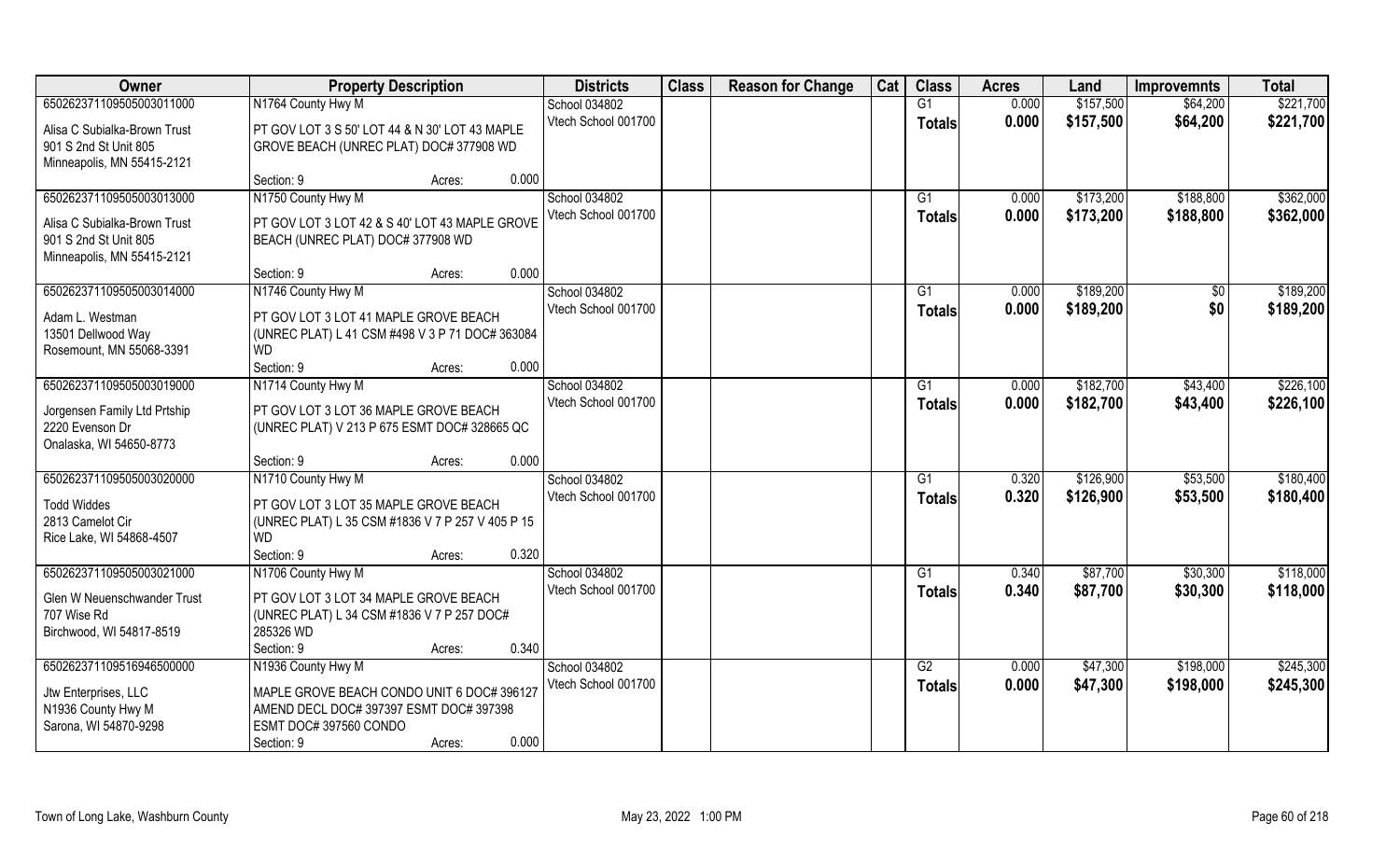| Owner                                | <b>Property Description</b>                                                          | <b>Districts</b>    | <b>Class</b> | <b>Reason for Change</b> | Cat | <b>Class</b>    | <b>Acres</b> | Land     | <b>Improvemnts</b> | <b>Total</b> |
|--------------------------------------|--------------------------------------------------------------------------------------|---------------------|--------------|--------------------------|-----|-----------------|--------------|----------|--------------------|--------------|
| 650262371109516946501000             |                                                                                      | School 034802       |              |                          |     | G2              | 0.000        | \$47,300 | \$17,900           | \$65,200     |
| Long Lake Bungalow, LLC              | MAPLE GROVE BEACH CONDO UNIT 1 DOC# 396127                                           | Vtech School 001700 |              |                          |     | Totals          | 0.000        | \$47,300 | \$17,900           | \$65,200     |
| 1225 Bayview Ave                     | AMEND DECL DOC# 396445 CONDO DOC# 397397                                             |                     |              |                          |     |                 |              |          |                    |              |
| Rice Lake, WI 54868-2708             | ESMT DOC# 397398 ESMT                                                                |                     |              |                          |     |                 |              |          |                    |              |
|                                      | 0.000<br>Section: 9<br>Acres:                                                        |                     |              |                          |     |                 |              |          |                    |              |
| 650262371109516946502000             |                                                                                      | School 034802       |              |                          |     | G2              | 0.000        | \$47,300 | \$30,100           | \$77,400     |
| Dreamers 19, LLC                     | MAPLE GROVE BEACH CONDO UNIT 2 (UNIT 2 -                                             | Vtech School 001700 |              |                          |     | <b>Totals</b>   | 0.000        | \$47,300 | \$30,100           | \$77,400     |
| 2445 24th Ave                        | FIRST FLOOR) DOC# 396127 AMEND DECL DOC#                                             |                     |              |                          |     |                 |              |          |                    |              |
| Rice Lake, WI 54868-9723             | 397046 CONDO DOC# 397397 ESMT DOC# 397398                                            |                     |              |                          |     |                 |              |          |                    |              |
|                                      | 0.000<br>Section: 9<br>Acres:                                                        |                     |              |                          |     |                 |              |          |                    |              |
| 650262371109516946503000             |                                                                                      | School 034802       |              |                          |     | G2              | 0.000        | \$47,300 | \$30,100           | \$77,400     |
|                                      |                                                                                      | Vtech School 001700 |              |                          |     | <b>Totals</b>   | 0.000        | \$47,300 | \$30,100           | \$77,400     |
| Dreamers 19, LLC                     | MAPLE GROVE BEACH CONDO UNIT 3 (UNIT 3 - 2ND                                         |                     |              |                          |     |                 |              |          |                    |              |
| 2445 24th Ave                        | FLOOR) DOC# 396127 AMEND DECL DOC# 397046<br>CONDO DOC# 397397 ESMT DOC# 397398 ESMT |                     |              |                          |     |                 |              |          |                    |              |
| Rice Lake, WI 54868-9723             | 0.000<br>Section: 9<br>Acres:                                                        |                     |              |                          |     |                 |              |          |                    |              |
| 650262371109516946504000             |                                                                                      | School 034802       |              |                          |     | G2              | 0.000        | \$47,300 | \$17,900           | \$65,200     |
|                                      |                                                                                      | Vtech School 001700 |              |                          |     |                 | 0.000        | \$47,300 | \$17,900           | \$65,200     |
| Wendy A. Litz                        | MAPLE GROVE BEACH CONDO UNIT 4 DOC# 396127                                           |                     |              |                          |     | <b>Totals</b>   |              |          |                    |              |
| 76 Meadow Lark Dr                    | AMEND DECL DOC# 397397 ESMT DOC# 397398                                              |                     |              |                          |     |                 |              |          |                    |              |
| Hudson, WI 54016-7798                | ESMT DOC# 398248 CONDO                                                               |                     |              |                          |     |                 |              |          |                    |              |
|                                      | 0.000<br>Section: 9<br>Acres:                                                        |                     |              |                          |     |                 |              |          |                    |              |
| 650262371109516946505000             |                                                                                      | School 034802       |              |                          |     | $\overline{G2}$ | 0.000        | \$47,300 | \$17,900           | \$65,200     |
| Stephanie M. Fromm                   | MAPLE GROVE BEACH CONDO UNIT 5 DOC# 396127                                           | Vtech School 001700 |              |                          |     | <b>Totals</b>   | 0.000        | \$47,300 | \$17,900           | \$65,200     |
| 2255 Pole Line Rd                    | AMEND DECL DOC# 396475 CONDO DOC# 397397                                             |                     |              |                          |     |                 |              |          |                    |              |
| Decorah, IA 52101-7818               | ESMT DOC# 397398 ESMT                                                                |                     |              |                          |     |                 |              |          |                    |              |
|                                      | 0.000<br>Section: 9<br>Acres:                                                        |                     |              |                          |     |                 |              |          |                    |              |
| 650262371109516949500000             | N1720 County Hwy M                                                                   | School 034802       |              |                          |     | G1              | 0.000        | \$36,000 | \$172,200          | \$208,200    |
| James M. Larson                      | MARAWARDEN LAKESIDE CONDO UNIT - SHADY                                               | Vtech School 001700 |              |                          |     | <b>Totals</b>   | 0.000        | \$36,000 | \$172,200          | \$208,200    |
| 1825 19th St                         | REST & 1/13TH UNDIV INT IN COMMON ELEMENTS                                           |                     |              |                          |     |                 |              |          |                    |              |
| Fennimore, WI 53809-2214             | DOC# 296898 CONDO                                                                    |                     |              |                          |     |                 |              |          |                    |              |
|                                      | 0.000<br>Section: 9<br>Acres:                                                        |                     |              |                          |     |                 |              |          |                    |              |
| 650262371109516949500500             | N1718 County Hwy M                                                                   | School 034802       |              |                          |     | G1              | 0.000        | \$36,000 | \$26,800           | \$62,800     |
|                                      |                                                                                      | Vtech School 001700 |              |                          |     | <b>Totals</b>   | 0.000        | \$36,000 | \$26,800           | \$62,800     |
| Landingham Trust<br>9019 Fairlane Dr | MARAWARDEN LAKESIDE CONDO UNIT - VALLEY &                                            |                     |              |                          |     |                 |              |          |                    |              |
| Bridgeview, IL 60455-2016            | 1/13TH UNDIV INT IN COMMON ELEMENTS DOC#<br>395066 QC                                |                     |              |                          |     |                 |              |          |                    |              |
|                                      | 0.000<br>Section: 9<br>Acres:                                                        |                     |              |                          |     |                 |              |          |                    |              |
|                                      |                                                                                      |                     |              |                          |     |                 |              |          |                    |              |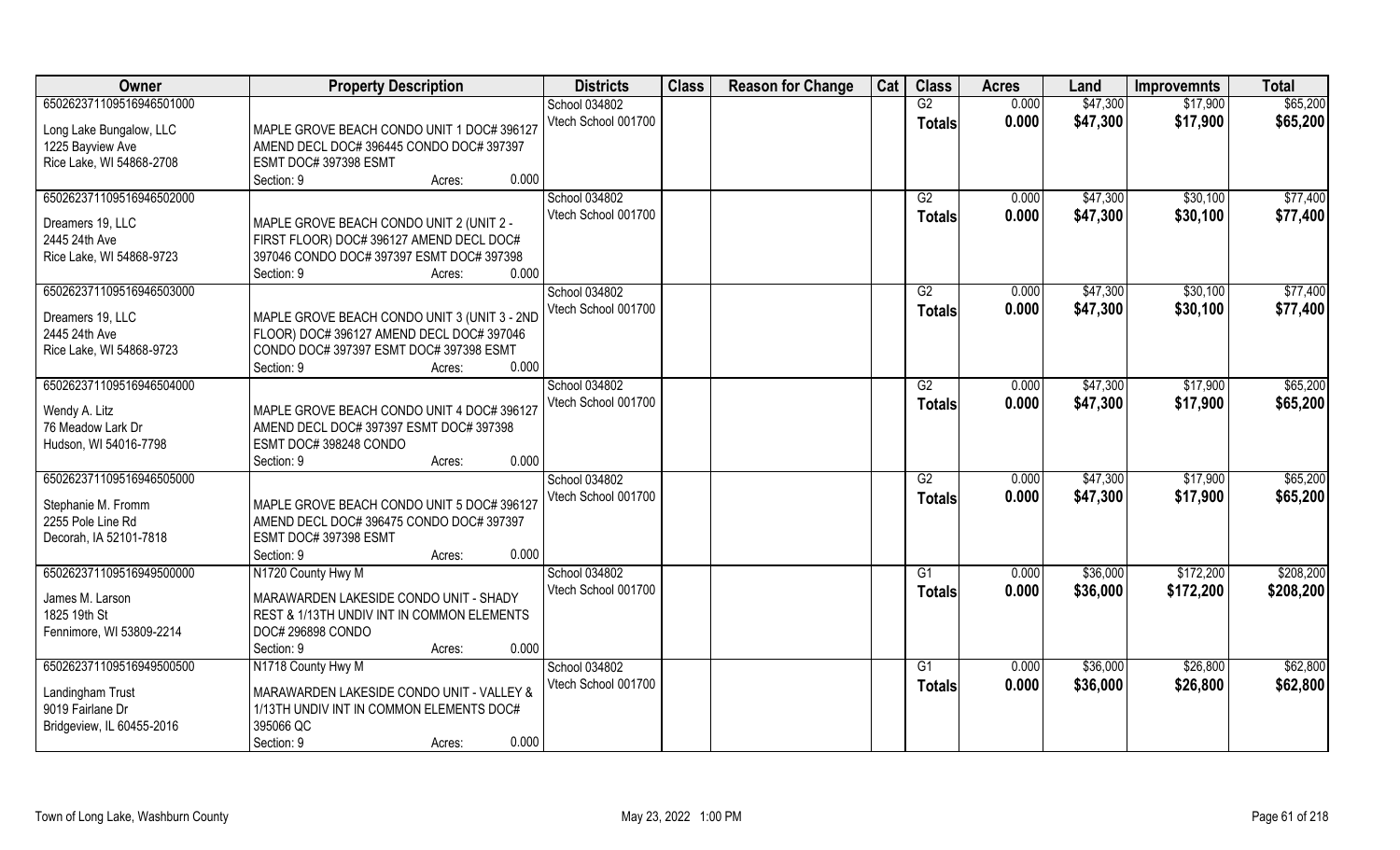| Owner                          | <b>Property Description</b>                         | <b>Districts</b>    | <b>Class</b> | <b>Reason for Change</b> | Cat | <b>Class</b>    | <b>Acres</b> | Land     | <b>Improvemnts</b> | <b>Total</b> |
|--------------------------------|-----------------------------------------------------|---------------------|--------------|--------------------------|-----|-----------------|--------------|----------|--------------------|--------------|
| 650262371109516949501000       | N1716 County Hwy M                                  | School 034802       |              |                          |     | G1              | 0.000        | \$36,000 | \$35,300           | \$71,300     |
| Stephen F. Wagner              | MARAWARDEN LAKESIDE CONDO UNIT - LAKE               | Vtech School 001700 |              |                          |     | <b>Totals</b>   | 0.000        | \$36,000 | \$35,300           | \$71,300     |
| 714 S Birch Ave                | SHORE & 1/13TH UNDIV INT IN COMMON ELEMENTS         |                     |              |                          |     |                 |              |          |                    |              |
| Marshfield, WI 54449-3326      | DOC# 378126 QC                                      |                     |              |                          |     |                 |              |          |                    |              |
|                                | Section: 9<br>0.000<br>Acres:                       |                     |              |                          |     |                 |              |          |                    |              |
| 650262371109516949501500       | N1722 County Hwy M                                  | School 034802       |              |                          |     | G <sub>1</sub>  | 0.000        | \$36,000 | \$73,100           | \$109,100    |
|                                |                                                     | Vtech School 001700 |              |                          |     | <b>Totals</b>   | 0.000        | \$36,000 | \$73,100           | \$109,100    |
| Troy M. Larson                 | MARAWARDEN LAKESIDE CONDO UNIT - DREAM              |                     |              |                          |     |                 |              |          |                    |              |
| 925 10th St                    | HOUSE & 1/13TH UNDIV INT IN COMMON ELEMENTS         |                     |              |                          |     |                 |              |          |                    |              |
| Fennimore, WI 53809-1707       | DOC# 359613 WD                                      |                     |              |                          |     |                 |              |          |                    |              |
|                                | 0.000<br>Section: 9<br>Acres:                       |                     |              |                          |     |                 |              |          |                    |              |
| 650262371109516949502000       | N1724 County Hwy M                                  | School 034802       |              |                          |     | G1              | 0.000        | \$36,000 | \$62,400           | \$98,400     |
| <b>Bruce Stuart Trust</b>      | MARAWARDEN LAKESIDE CONDO UNIT - BIG HOUSE          | Vtech School 001700 |              |                          |     | <b>Totals</b>   | 0.000        | \$36,000 | \$62,400           | \$98,400     |
| 27w718 Windermere Rd Unit 3101 | & 1/13TH UNDIV INT IN COMMON ELEMENTS DOC#          |                     |              |                          |     |                 |              |          |                    |              |
| Winfield, IL 60190-1950        | 348028 CONDO                                        |                     |              |                          |     |                 |              |          |                    |              |
|                                | 0.000<br>Section: 9<br>Acres:                       |                     |              |                          |     |                 |              |          |                    |              |
| 650262371109516949502500       | N1726 County Hwy M                                  | School 034802       |              |                          |     | G1              | 0.000        | \$36,000 | \$151,000          | \$187,000    |
|                                |                                                     | Vtech School 001700 |              |                          |     | <b>Totals</b>   | 0.000        | \$36,000 | \$151,000          | \$187,000    |
| Daniel J. Lubensky             | MARAWARDEN LAKESIDE CONDO UNIT -                    |                     |              |                          |     |                 |              |          |                    |              |
| N1728 County Hwy M             | CHAIRMANS QUARTERS & 1/13TH UNDIV INT IN            |                     |              |                          |     |                 |              |          |                    |              |
| Sarona, WI 54870-9220          | COMMON ELEMENTS V 459 P 191 - 192 QC V 220 P        |                     |              |                          |     |                 |              |          |                    |              |
|                                | 0.000<br>Section: 9<br>Acres:                       |                     |              |                          |     |                 |              |          |                    |              |
| 650262371109516949503000       | N1728 County Hwy M                                  | School 034802       |              |                          |     | G1              | 0.000        | \$36,000 | \$0                | \$36,000     |
| Daniel J. Lubensky             | MARAWARDEN LAKESIDE CONDO UNIT - OUR                | Vtech School 001700 |              |                          |     | <b>Totals</b>   | 0.000        | \$36,000 | \$0                | \$36,000     |
| N1728 County Hwy M             | HOUSE & 1/13TH UNDIV INT IN COMMON ELEMENTS         |                     |              |                          |     |                 |              |          |                    |              |
| Sarona, WI 54870-9220          | V 416 P 771 QC V 303 P 394-416 COND V 414 P 188     |                     |              |                          |     |                 |              |          |                    |              |
|                                | Section: 9<br>0.000<br>Acres:                       |                     |              |                          |     |                 |              |          |                    |              |
| 650262371109516949503500       | N1730 County Hwy M                                  | School 034802       |              |                          |     | $\overline{G1}$ | 0.000        | \$36,000 | \$17,400           | \$53,400     |
|                                |                                                     | Vtech School 001700 |              |                          |     | <b>Totals</b>   | 0.000        | \$36,000 | \$17,400           | \$53,400     |
| Daniel J. Lubensky             | MARAWARDEN LAKESIDE CONDO UNIT - THE                |                     |              |                          |     |                 |              |          |                    |              |
| N1728 County Hwy M             | STORE & STORAGE & 1/13TH UNDIV INT IN               |                     |              |                          |     |                 |              |          |                    |              |
| Sarona, WI 54870-9220          | COMMON ELEMENTS V 459 P 191-192 QC V 220 P<br>0.000 |                     |              |                          |     |                 |              |          |                    |              |
| 650262371109516949504000       | Section: 9<br>Acres:                                |                     |              |                          |     |                 |              |          |                    |              |
|                                | N1732 County Hwy M                                  | School 034802       |              |                          |     | G1              | 0.000        | \$36,000 | \$44,000           | \$80,000     |
| Troy M. Larson                 | MARAWARDEN LAKESIDE CONDO UNIT - WEST &             | Vtech School 001700 |              |                          |     | <b>Totals</b>   | 0.000        | \$36,000 | \$44,000           | \$80,000     |
| 925 10th St                    | 1/13TH UNDIV INT IN COMMON ELEMENTS DOC#            |                     |              |                          |     |                 |              |          |                    |              |
| Fennimore, WI 53809-1707       | 350702 CONDO                                        |                     |              |                          |     |                 |              |          |                    |              |
|                                | 0.000<br>Section: 9<br>Acres:                       |                     |              |                          |     |                 |              |          |                    |              |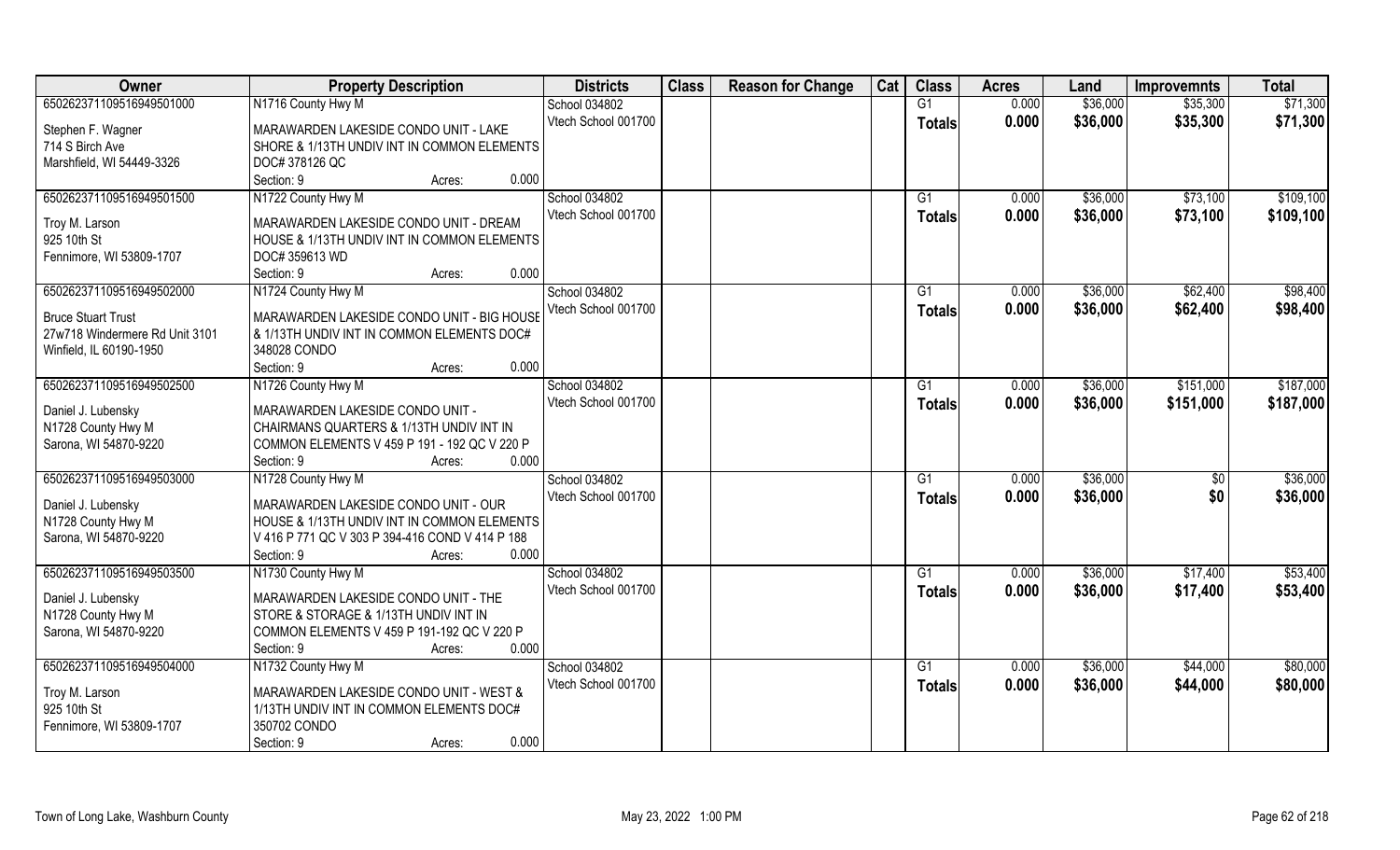| Owner                                               | <b>Property Description</b>                                                             | <b>Districts</b>    | <b>Class</b> | <b>Reason for Change</b> | Cat | <b>Class</b>  | <b>Acres</b> | Land      | <b>Improvemnts</b> | <b>Total</b> |
|-----------------------------------------------------|-----------------------------------------------------------------------------------------|---------------------|--------------|--------------------------|-----|---------------|--------------|-----------|--------------------|--------------|
| 650262371109516949504500                            | N1734 County Hwy M                                                                      | School 034802       |              |                          |     | G1            | 0.000        | \$36,000  | \$38,000           | \$74,000     |
| Brian C. Smith                                      | MARAWARDEN LAKESIDE CONDO UNIT - EAST &                                                 | Vtech School 001700 |              |                          |     | <b>Totals</b> | 0.000        | \$36,000  | \$38,000           | \$74,000     |
| 3220 143rd Avenue Ct W                              | 1/13TH UNDIV INT IN COMMON ELEMENTS DOC#                                                |                     |              |                          |     |               |              |           |                    |              |
| Milan, IL 61264-4753                                | 398894 CONDO                                                                            |                     |              |                          |     |               |              |           |                    |              |
|                                                     | 0.000<br>Section: 9<br>Acres:                                                           |                     |              |                          |     |               |              |           |                    |              |
| 650262371109516949505000                            | N1736 County Hwy M                                                                      | School 034802       |              |                          |     | G1            | 0.000        | \$36,000  | \$44,700           | \$80,700     |
| James M. Larson                                     |                                                                                         | Vtech School 001700 |              |                          |     | <b>Totals</b> | 0.000        | \$36,000  | \$44,700           | \$80,700     |
| 1825 19th St                                        | MARAWARDEN LAKESIDE CONDO UNIT - OAK VIEW<br>& 1/13TH UNDIV INT IN COMMON ELEMENTS DOC# |                     |              |                          |     |               |              |           |                    |              |
| Fennimore, WI 53809-2214                            | 349537 CONDO                                                                            |                     |              |                          |     |               |              |           |                    |              |
|                                                     | 0.000<br>Section: 9<br>Acres:                                                           |                     |              |                          |     |               |              |           |                    |              |
| 650262371109516949505500                            | N1738 County Hwy M                                                                      | School 034802       |              |                          |     | G1            | 0.000        | \$36,000  | \$34,800           | \$70,800     |
|                                                     |                                                                                         | Vtech School 001700 |              |                          |     | <b>Totals</b> | 0.000        | \$36,000  | \$34,800           | \$70,800     |
| John A. Bennett                                     | MARAWARDEN LAKESIDE CONDO UNIT - LAKESIDE                                               |                     |              |                          |     |               |              |           |                    |              |
| 174 Carlson Ln                                      | & 1/13TH UNDIV INT IN COMMON ELEMENTS DOC#                                              |                     |              |                          |     |               |              |           |                    |              |
| River Falls, WI 54022-8102                          | 363971 CONDO                                                                            |                     |              |                          |     |               |              |           |                    |              |
|                                                     | 0.000<br>Section: 9<br>Acres:                                                           |                     |              |                          |     |               |              |           |                    |              |
| 650262371109516949506000                            | N1740 County Hwy M                                                                      | School 034802       |              |                          |     | G1            | 0.000        | \$36,000  | \$35,700           | \$71,700     |
| Scott A. Crane                                      | MARAWARDEN LAKESIDE CONDO UNIT - SUMMER                                                 | Vtech School 001700 |              |                          |     | <b>Totals</b> | 0.000        | \$36,000  | \$35,700           | \$71,700     |
| 2630 Boulder Ridge Dr NW                            | HOUSE & 1/13TH UNDIV INT IN COMMON ELEMENTS                                             |                     |              |                          |     |               |              |           |                    |              |
| Rochester, MN 55901-2219                            | V 410 P 558 CONDO DOC# 359289 TOD                                                       |                     |              |                          |     |               |              |           |                    |              |
|                                                     | 0.000<br>Section: 9<br>Acres:                                                           |                     |              |                          |     |               |              |           |                    |              |
| 650262371109516979501000                            | N1958 County Hwy M Unit 878A                                                            | School 034802       |              |                          |     | G1            | 0.000        | \$150,900 | \$165,400          | \$316,300    |
|                                                     |                                                                                         | Vtech School 001700 |              |                          |     | <b>Totals</b> | 0.000        | \$150,900 | \$165,400          | \$316,300    |
| Burt Family, LLC                                    | STEIN COVE CONDO UNIT 1 DOC# 353951 WD DOC#                                             |                     |              |                          |     |               |              |           |                    |              |
| 2439 Northridge Ave Ct                              | 348844 CONDO DOC# 353952 AFFD DOC# 391889                                               |                     |              |                          |     |               |              |           |                    |              |
| Stillwater, MN 55082-2502                           | QC                                                                                      |                     |              |                          |     |               |              |           |                    |              |
|                                                     | 0.000<br>Section: 9<br>Acres:                                                           |                     |              |                          |     |               |              |           |                    |              |
| 650262371109516979501500                            | N1946 County Hwy M Unit 2                                                               | School 034802       |              |                          |     | G1            | 0.000        | \$150,900 | \$198,900          | \$349,800    |
| Jacque E Vallier Trust                              | STEIN COVE CONDO UNIT 2 DOC# 378488 QC                                                  | Vtech School 001700 |              |                          |     | <b>Totals</b> | 0.000        | \$150,900 | \$198,900          | \$349,800    |
| 1575 E Crandon Ct                                   |                                                                                         |                     |              |                          |     |               |              |           |                    |              |
| Crystal Lake, IL 60014-5276                         |                                                                                         |                     |              |                          |     |               |              |           |                    |              |
|                                                     | 0.000<br>Section: 9<br>Acres:                                                           |                     |              |                          |     |               |              |           |                    |              |
| 650262371110505001001000                            | N1710 Island Parking Rd                                                                 | School 034802       |              |                          |     | G1            | 6.300        | \$40,700  | \$97,200           | \$137,900    |
|                                                     |                                                                                         | Vtech School 001700 |              |                          |     | <b>Totals</b> | 6.300        | \$40,700  | \$97,200           | \$137,900    |
| Scott B. Nichols                                    | GOV LOT 1 (NORTH PT KUNZ'S ISLAND) DOC#                                                 |                     |              |                          |     |               |              |           |                    |              |
| 20855 Wintergreen St NW<br>Oak Grove, MN 55011-4791 | 353602 TD                                                                               |                     |              |                          |     |               |              |           |                    |              |
|                                                     | 6.300<br>Section: 10<br>Acres:                                                          |                     |              |                          |     |               |              |           |                    |              |
|                                                     |                                                                                         |                     |              |                          |     |               |              |           |                    |              |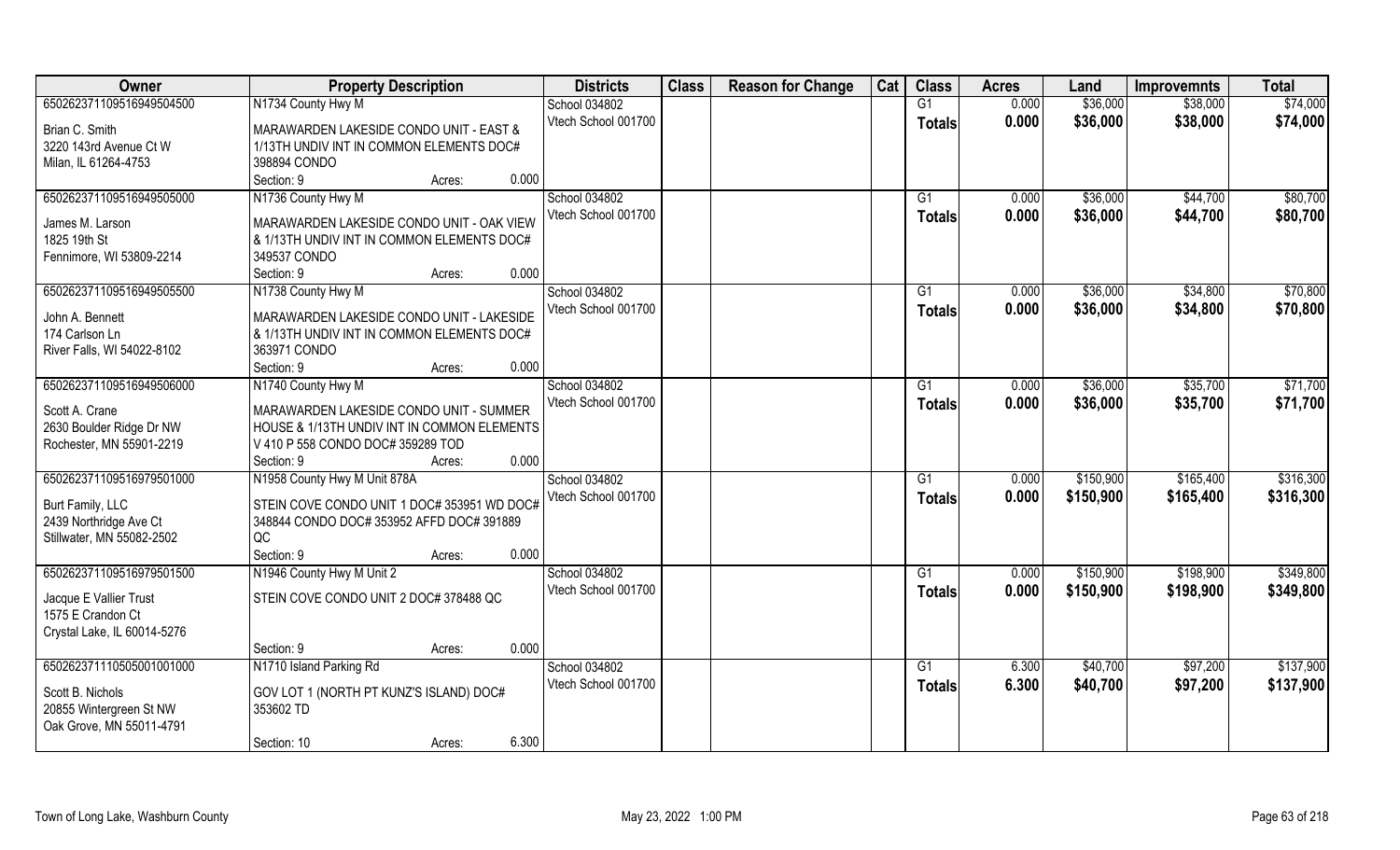| Owner                                                                                         | <b>Property Description</b>                                                                                                           |       | <b>Districts</b>                     | <b>Class</b> | <b>Reason for Change</b> | Cat | <b>Class</b>                    | <b>Acres</b>   | Land                   | <b>Improvemnts</b>     | <b>Total</b>           |
|-----------------------------------------------------------------------------------------------|---------------------------------------------------------------------------------------------------------------------------------------|-------|--------------------------------------|--------------|--------------------------|-----|---------------------------------|----------------|------------------------|------------------------|------------------------|
| 650262371110505002001000                                                                      | N2006 County Hwy M                                                                                                                    |       | School 034802                        |              |                          |     | G1                              | 0.500          | \$372,400              | \$507,200              | \$879,600              |
| Thomas E Niccum Trust<br>N2006 County Hwy M<br>Sarona, WI 54870-9286                          | PT GOV LOT 2 L 1 & 2 CSM #807 V 4 P 92 INCL ESMT<br>DOC# 297053 WD                                                                    |       | Vtech School 001700                  |              |                          |     | <b>Totals</b>                   | 0.500          | \$372,400              | \$507,200              | \$879,600              |
|                                                                                               | Section: 10<br>Acres:                                                                                                                 | 0.500 |                                      |              |                          |     |                                 |                |                        |                        |                        |
| 650262371110505002003000<br>Mark G. Tollander<br>4648 Dale St N<br>Shoreview, MN 55126-6021   | PT GOV LOT 2 V 276 P 310                                                                                                              |       | School 034802<br>Vtech School 001700 |              |                          |     | G <sub>1</sub><br><b>Totals</b> | 0.720<br>0.720 | \$163,300<br>\$163,300 | \$0<br>\$0             | \$163,300<br>\$163,300 |
|                                                                                               | Section: 10<br>Acres:                                                                                                                 | 0.720 |                                      |              |                          |     |                                 |                |                        |                        |                        |
| 650262371110505002004000<br>Keith Frederickson<br>18104 Lamar Ct<br>Lakeville, MN 55044-4101  | N2012 County Hwy M<br>PT GOV LOT 2 DOC# 386877 WD                                                                                     |       | School 034802<br>Vtech School 001700 |              |                          |     | G1<br><b>Totals</b>             | 0.820<br>0.820 | \$163,300<br>\$163,300 | \$163,000<br>\$163,000 | \$326,300<br>\$326,300 |
|                                                                                               | Section: 10<br>Acres:                                                                                                                 | 0.820 |                                      |              |                          |     |                                 |                |                        |                        |                        |
| 650262371110505002005010<br>George B. Simon<br>N2024 County Hwy M<br>Sarona, WI 54870-9286    | N2024 County Hwy M<br>PT GOV LOT 2 L 1 & OL1 CSM #3152 V 14 P 132<br>DOC# 351484 QC                                                   |       | School 034802<br>Vtech School 001700 |              |                          |     | G <sub>1</sub><br><b>Totals</b> | 1.180<br>1.180 | \$99,900<br>\$99,900   | \$252,400<br>\$252,400 | \$352,300<br>\$352,300 |
|                                                                                               | Section: 10<br>Acres:                                                                                                                 | 1.180 |                                      |              |                          |     |                                 |                |                        |                        |                        |
| 650262371110505002006000<br>Deborah L. Johnson<br>N2016 County Hwy M<br>Sarona, WI 54870-9286 | N2016 County Hwy M<br>PT GOV LOT 2 L 1 CSM #1122 V 5 P 107 V 299 P<br>225-226 QC V 342 P 741 WD                                       |       | School 034802<br>Vtech School 001700 |              |                          |     | G1<br><b>Totals</b>             | 0.470<br>0.470 | \$302,400<br>\$302,400 | \$45,200<br>\$45,200   | \$347,600<br>\$347,600 |
|                                                                                               | Section: 10<br>Acres:                                                                                                                 | 0.470 |                                      |              |                          |     |                                 |                |                        |                        |                        |
| 650262371110505002007000<br>Jeffrey A. Schmidt<br>2574 22nd Ct<br>Longmont, CO 80503-8157     | N2028 County Hwy M<br>PT GOV LOT 2 L 1 CSM #1124 V 5 P 109 DOC#<br>375925 PR                                                          |       | School 034802<br>Vtech School 001700 |              |                          |     | G1<br><b>Totals</b>             | 1.160<br>1.160 | \$102,600<br>\$102,600 | \$57,000<br>\$57,000   | \$159,600<br>\$159,600 |
|                                                                                               | Section: 10<br>Acres:                                                                                                                 | 1.160 |                                      |              |                          |     |                                 |                |                        |                        |                        |
| 650262371110505002008000<br>Mark S. Bowden<br>4604 29th Ave S<br>Minneapolis, MN 55406-3729   | N2032 County Hwy M<br>PT GOV LOT 2 L 1 CSM #1123 V 5 P 108 DOC#<br>387547 TOD DOC# 389553 TOD DOC# 393362 WD<br>Section: 10<br>Acres: | 0.520 | School 034802<br>Vtech School 001700 |              |                          |     | G1<br>Totals                    | 0.520<br>0.520 | \$281.900<br>\$281,900 | \$26,000<br>\$26,000   | \$307,900<br>\$307,900 |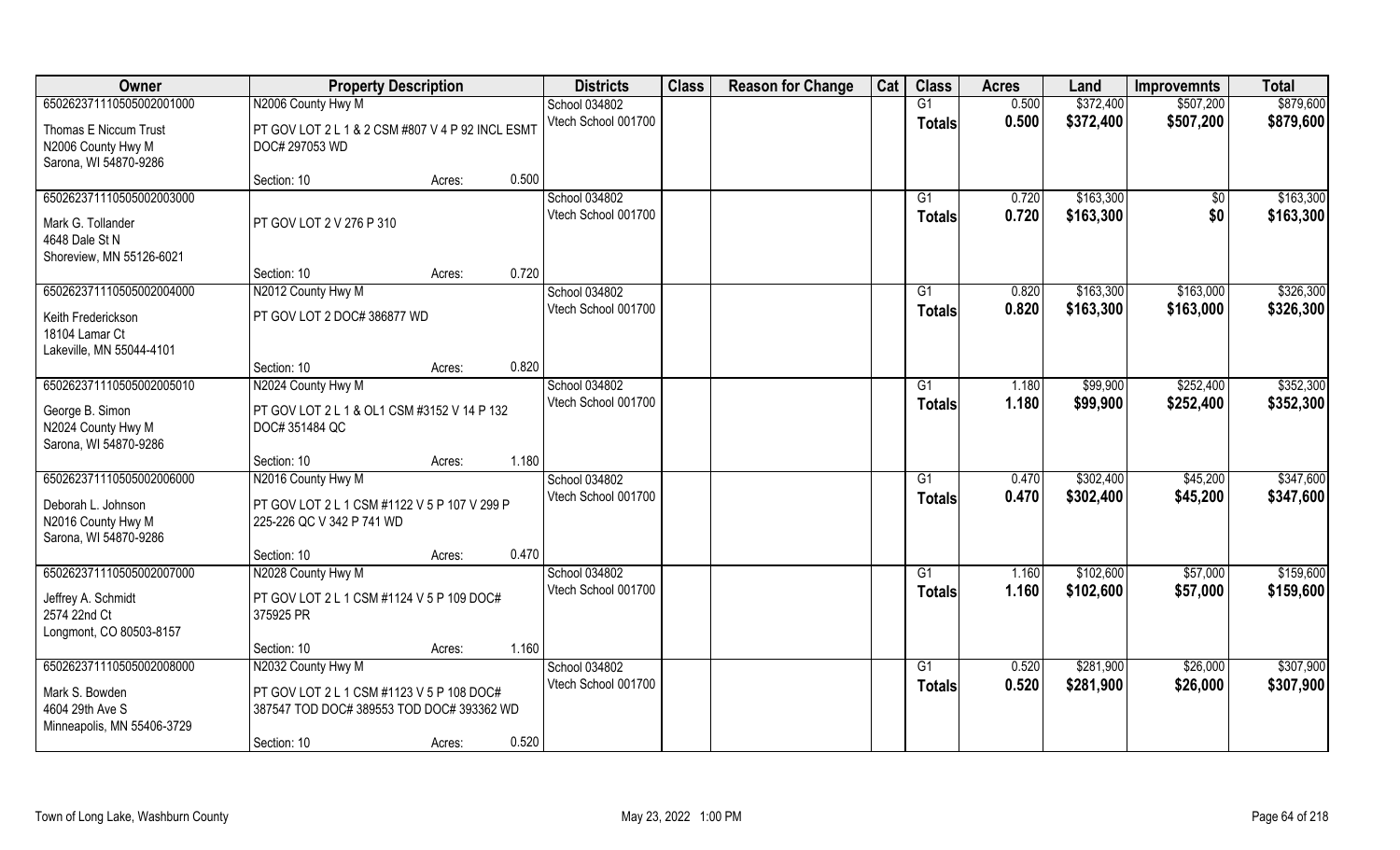| Owner                                | <b>Property Description</b>                            |        |        | <b>Districts</b>    | <b>Class</b> | <b>Reason for Change</b> | Cat | <b>Class</b>    | <b>Acres</b> | Land            | <b>Improvemnts</b> | <b>Total</b>  |
|--------------------------------------|--------------------------------------------------------|--------|--------|---------------------|--------------|--------------------------|-----|-----------------|--------------|-----------------|--------------------|---------------|
| 650262371110505002009100             | N2036 County Hwy M                                     |        |        | School 034802       | G1           | NSF@ 100%                |     | $\overline{G1}$ | 1.080        | \$414,000       | \$740,400          | \$1,154,400   |
| John R. Anderson                     | PT GOV LOT 2 SEC 10-37-11 & PT NE NE SEC 9-37-11       |        |        | Vtech School 001700 |              |                          |     | G <sub>5</sub>  | 10.000       | \$1,300         | \$0                | \$1,300       |
| 1441 SW 58th Ln                      | DOC# 371175 WD EXC CSM #3931 V 19 P 101                |        |        |                     |              |                          |     | G <sub>6</sub>  | 23.690       | \$55,700        | \$0                | \$55,700      |
| Cape Coral, FL 33914-8022            |                                                        |        |        |                     |              |                          |     | <b>Totals</b>   | 34.770       | \$471,000       | \$740,400          | \$1,211,400   |
|                                      | Section: 10                                            | Acres: | 34.770 |                     |              |                          |     |                 |              |                 |                    |               |
| 650262371110505002009300             | N2030 County Hwy M                                     |        |        | School 034802       | G1           | <b>NSF</b>               |     | G1              | 1.180        | \$11,100        | \$156,800          | \$167,900     |
| Bonnie G. Johnson                    | PT GOV LOT 2 SEC 10-37-11 & PT NE NE SEC 9-37-11       |        |        | Vtech School 001700 |              |                          |     | Totals          | 1.180        | \$11,100        | \$156,800          | \$167,900     |
| 1611 Romerena Dr                     | L 2 & OL 2 CSM #3931 V 19 P 101 DOC# 370149 QC         |        |        |                     |              |                          |     |                 |              |                 |                    |               |
| Rice Lake, WI 54868-1879             |                                                        |        |        |                     |              |                          |     |                 |              |                 |                    |               |
|                                      | Section: 10                                            | Acres: | 1.180  |                     |              |                          |     |                 |              |                 |                    |               |
| 650262371110505002010000             |                                                        |        |        | School 034802       |              |                          |     | G5              | 5.980        | \$700           | \$0                | \$700         |
| Angela K. Televandos                 | PT GOV LOT 2 DOC# 381532 PR DOC# 395989 TOD            |        |        | Vtech School 001700 |              |                          |     | G <sub>6</sub>  | 4.800        | \$9,100         | \$0                | \$9,100       |
| 220 Royal Crest Dr                   |                                                        |        |        |                     |              |                          |     | <b>Totals</b>   | 10.780       | \$9,800         | \$0                | \$9,800       |
| Rice Lake, WI 54868-1871             |                                                        |        |        |                     |              |                          |     |                 |              |                 |                    |               |
|                                      | Section: 10                                            | Acres: | 10.780 |                     |              |                          |     |                 |              |                 |                    |               |
| 650262371110505002011000             | N2020 County Hwy M                                     |        |        | School 034802       |              |                          |     | G1              | 0.440        | \$277,600       | \$140,600          | \$418,200     |
| Eugene A. Mason                      | PT GOV LOT 2 L 1 CSM #925 V 4 P 210 V 334 P 152        |        |        | Vtech School 001700 |              |                          |     | <b>Totals</b>   | 0.440        | \$277,600       | \$140,600          | \$418,200     |
| N2020 County Hwy M                   | <b>WD</b>                                              |        |        |                     |              |                          |     |                 |              |                 |                    |               |
| Sarona, WI 54870-9286                |                                                        |        |        |                     |              |                          |     |                 |              |                 |                    |               |
|                                      | Section: 10                                            | Acres: | 0.440  |                     |              |                          |     |                 |              |                 |                    |               |
| 650262371110505002012000             | N2160 County Hwy M                                     |        |        | School 034802       |              |                          |     | G1              | 1.000        | \$279,000       | \$88,600           | \$367,600     |
|                                      |                                                        |        |        | Vtech School 001700 |              |                          |     | <b>Totals</b>   | 1.000        | \$279,000       | \$88,600           | \$367,600     |
| David E Horn Trust<br>5750 S 39th St | PT GOV LOT 2 L 1 CSM #2211 V 9 P 151 DOC#<br>366015 QC |        |        |                     |              |                          |     |                 |              |                 |                    |               |
| Milwaukee, WI 53221-3904             |                                                        |        |        |                     |              |                          |     |                 |              |                 |                    |               |
|                                      | Section: 10                                            | Acres: | 1.000  |                     |              |                          |     |                 |              |                 |                    |               |
| 650262371110505003001000             |                                                        |        |        | School 034802       |              |                          |     | X4              | 38.970       | $\frac{6}{5}$   | $\overline{50}$    | $\frac{1}{2}$ |
|                                      |                                                        |        |        | Vtech School 001700 |              |                          |     | <b>Totals</b>   | 38.970       | \$0             | \$0                | \$0           |
| Indianhead Scout Camps Inc           | GOV LOT 3 V 170 P 299                                  |        |        |                     |              |                          |     |                 |              |                 |                    |               |
| 186 Andersen Scout Camp Rd           |                                                        |        |        |                     |              |                          |     |                 |              |                 |                    |               |
| Houlton, WI 54082-2100               | Section: 10                                            | Acres: | 38.970 |                     |              |                          |     |                 |              |                 |                    |               |
| 650262371110505004001000             |                                                        |        |        | School 034802       |              |                          |     | X4              | 48.530       | $\overline{50}$ | $\overline{60}$    | \$0           |
|                                      |                                                        |        |        | Vtech School 001700 |              |                          |     | <b>Totals</b>   | 48.530       | \$0             | \$0                | \$0           |
| Indianhead Scout Camps Inc           | GOV LOT 4 V 170 P 299                                  |        |        |                     |              |                          |     |                 |              |                 |                    |               |
| 186 Andersen Scout Camp Rd           |                                                        |        |        |                     |              |                          |     |                 |              |                 |                    |               |
| Houlton, WI 54082-2100               | Section: 10                                            |        | 48.530 |                     |              |                          |     |                 |              |                 |                    |               |
|                                      |                                                        | Acres: |        |                     |              |                          |     |                 |              |                 |                    |               |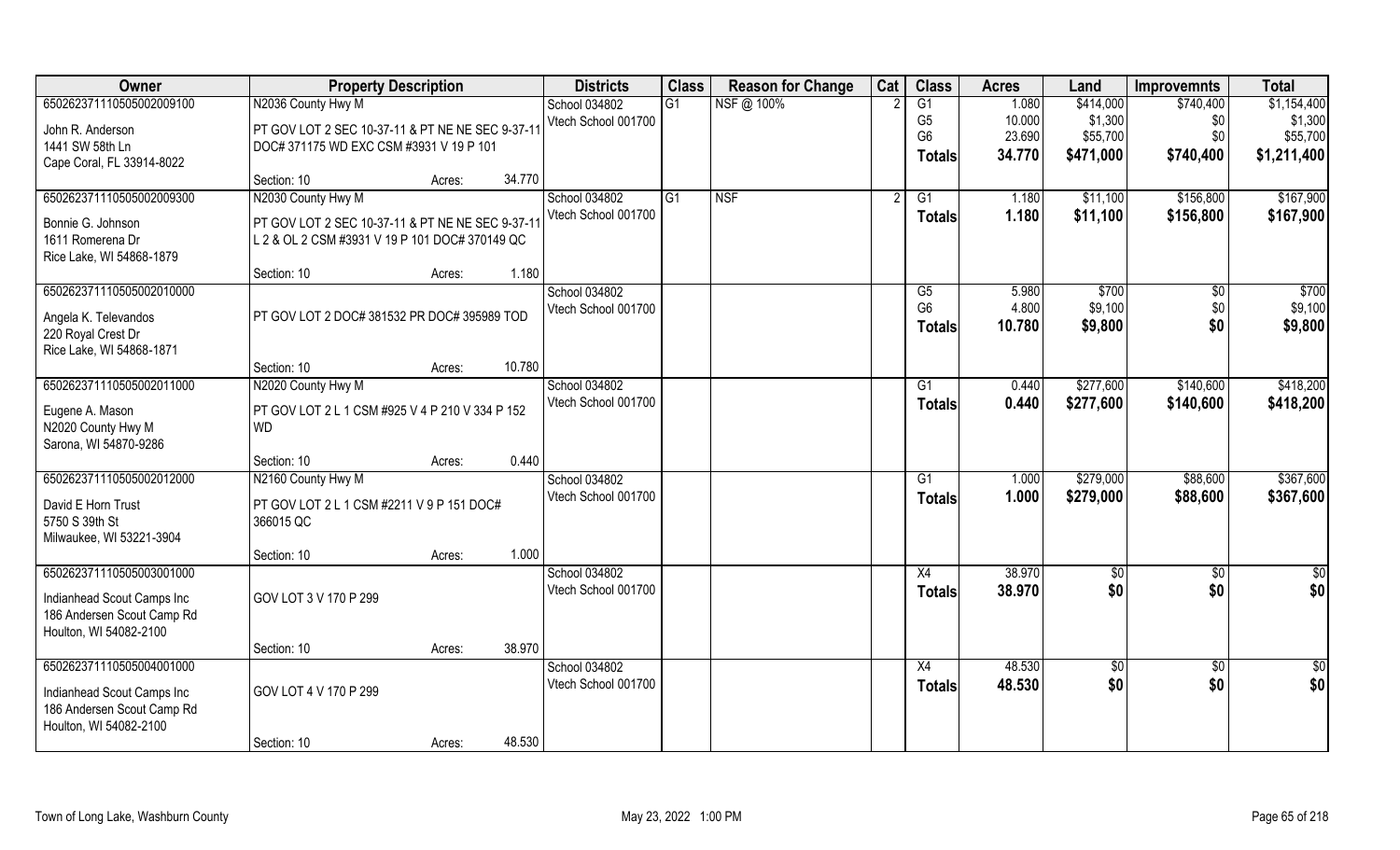| Owner                                                                                                          | <b>Property Description</b>      |        |        | <b>Districts</b>                     | <b>Class</b> | <b>Reason for Change</b> | Cat | <b>Class</b>        | <b>Acres</b>     | Land                | <b>Improvemnts</b>     | <b>Total</b>            |
|----------------------------------------------------------------------------------------------------------------|----------------------------------|--------|--------|--------------------------------------|--------------|--------------------------|-----|---------------------|------------------|---------------------|------------------------|-------------------------|
| 650262371110505005001000                                                                                       |                                  |        |        | School 034802                        |              |                          |     | X4                  | 30.280           | $\overline{50}$     | $\overline{50}$        | $\overline{50}$         |
| Indianhead Scout Camps Inc<br>186 Andersen Scout Camp Rd<br>Houlton, WI 54082-2100                             | GOV LOT 5 V 170 P 299            |        |        | Vtech School 001700                  |              |                          |     | <b>Totals</b>       | 30.280           | \$0                 | \$0                    | \$0                     |
|                                                                                                                | Section: 10                      | Acres: | 30.280 |                                      |              |                          |     |                     |                  |                     |                        |                         |
| 650262371110505006001000<br>Indianhead Scout Camps Inc<br>186 Andersen Scout Camp Rd<br>Houlton, WI 54082-2100 | GOV LOT 6 V 170 P 299            |        |        | School 034802<br>Vtech School 001700 |              |                          |     | X4<br><b>Totals</b> | 10.700<br>10.700 | $\sqrt[6]{}$<br>\$0 | $\overline{50}$<br>\$0 | $\overline{\$0}$<br>\$0 |
|                                                                                                                | Section: 10                      | Acres: | 10.700 |                                      |              |                          |     |                     |                  |                     |                        |                         |
| 650262371110505007001000<br>Indianhead Scout Camps Inc<br>186 Andersen Scout Camp Rd<br>Houlton, WI 54082-2100 | GOV LOT 7 V 170 P 299            |        |        | School 034802<br>Vtech School 001700 |              |                          |     | X4<br><b>Totals</b> | 4.770<br>4.770   | \$0<br>\$0          | \$0<br>\$0             | \$0<br>\$0              |
|                                                                                                                | Section: 10                      | Acres: | 4.770  |                                      |              |                          |     |                     |                  |                     |                        |                         |
| 650262371110505008001000                                                                                       | N1780 Island Parking Rd          |        |        | School 034802                        |              |                          |     | G1                  | 0.500            | \$121,100           | \$60,400               | \$181,500               |
| Adam L. Westman<br>13501 Dellwood Way<br>Rosemount, MN 55068-3391                                              | GOV LOT 8 (ISLAND) DOC#363084 WD |        |        | Vtech School 001700                  |              |                          |     | <b>Totals</b>       | 0.500            | \$121,100           | \$60,400               | \$181,500               |
|                                                                                                                | Section: 10                      | Acres: | 0.500  |                                      |              |                          |     |                     |                  |                     |                        |                         |
| 650262371111101000001000<br>Indianhead Scout Camps Inc<br>186 Andersen Scout Camp Rd<br>Houlton, WI 54082-2100 | NE NE V 167 P 99                 |        |        | School 034802<br>Vtech School 001700 |              |                          |     | X4<br><b>Totals</b> | 40.000<br>40.000 | $\sqrt[6]{}$<br>\$0 | $\overline{50}$<br>\$0 | \$0<br>\$0              |
|                                                                                                                | Section: 11                      | Acres: | 40.000 |                                      |              |                          |     |                     |                  |                     |                        |                         |
| 650262371111102000001000<br>Indianhead Scout Camps Inc<br>186 Andersen Scout Camp Rd<br>Houlton, WI 54082-2100 | NW NE V 167 P 99                 |        |        | School 034802<br>Vtech School 001700 |              |                          |     | X4<br><b>Totals</b> | 40.000<br>40.000 | \$0<br>\$0          | \$0<br>\$0             | \$0<br>\$0              |
|                                                                                                                | Section: 11                      | Acres: | 40.000 |                                      |              |                          |     |                     |                  |                     |                        |                         |
| 650262371111103000001000<br>Indianhead Scout Camps Inc<br>186 Andersen Scout Camp Rd<br>Houlton, WI 54082-2100 | SW NE V 167 P 99<br>Section: 11  | Acres: | 40.000 | School 034802<br>Vtech School 001700 |              |                          |     | X4<br>Totals        | 40.000<br>40.000 | \$0<br>\$0          | $\overline{50}$<br>\$0 | \$0<br>\$0              |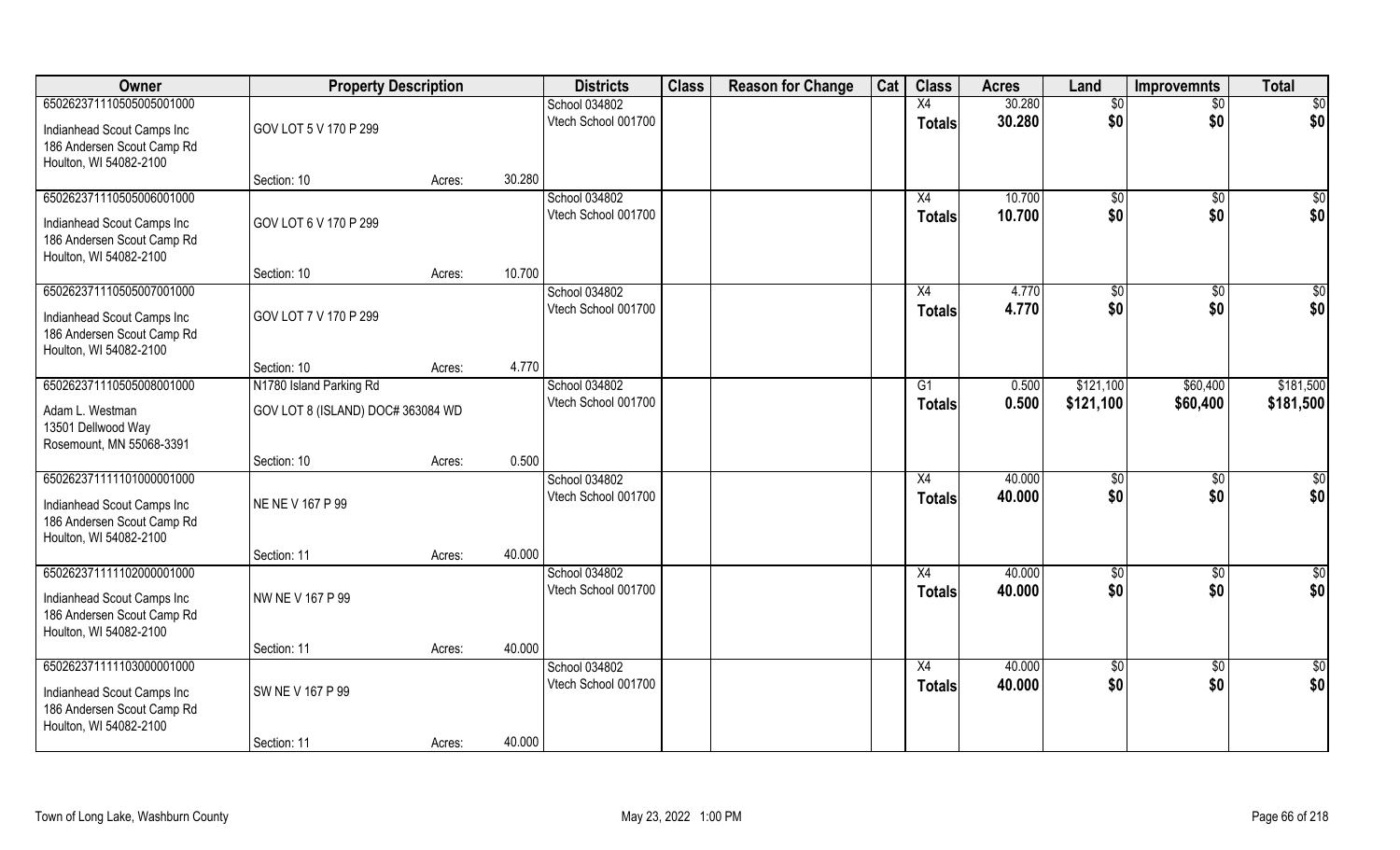| Owner                                                                                                          | <b>Property Description</b>     |        |        | <b>Districts</b>                     | <b>Class</b> | <b>Reason for Change</b> | Cat | <b>Class</b>        | <b>Acres</b>     | Land                 | <b>Improvemnts</b>     | <b>Total</b>           |
|----------------------------------------------------------------------------------------------------------------|---------------------------------|--------|--------|--------------------------------------|--------------|--------------------------|-----|---------------------|------------------|----------------------|------------------------|------------------------|
| 650262371111104000001000                                                                                       |                                 |        |        | School 034802                        |              |                          |     | X4                  | 40.000           | $\overline{50}$      | $\overline{50}$        | \$0                    |
| Indianhead Scout Camps Inc<br>186 Andersen Scout Camp Rd<br>Houlton, WI 54082-2100                             | SE NE V 167 P 99                |        |        | Vtech School 001700                  |              |                          |     | Totals              | 40.000           | \$0                  | \$0                    | \$0                    |
|                                                                                                                | Section: 11                     | Acres: | 40.000 |                                      |              |                          |     |                     |                  |                      |                        |                        |
| 650262371111201000001000<br>Indianhead Scout Camps Inc<br>186 Andersen Scout Camp Rd<br>Houlton, WI 54082-2100 | NE NW V 167 P 99                |        |        | School 034802<br>Vtech School 001700 |              |                          |     | X4<br>Totals        | 40.000<br>40.000 | $\frac{1}{6}$<br>\$0 | $\overline{50}$<br>\$0 | $\overline{50}$<br>\$0 |
|                                                                                                                | Section: 11                     | Acres: | 40.000 |                                      |              |                          |     |                     |                  |                      |                        |                        |
| 650262371111202000001000<br>Indianhead Scout Camps Inc<br>186 Andersen Scout Camp Rd<br>Houlton, WI 54082-2100 | NW NW V 167 P 99                |        |        | School 034802<br>Vtech School 001700 |              |                          |     | X4<br><b>Totals</b> | 40.000<br>40.000 | \$0<br>\$0           | \$0<br>\$0             | \$0<br>\$0             |
|                                                                                                                | Section: 11                     | Acres: | 40.000 |                                      |              |                          |     |                     |                  |                      |                        |                        |
| 650262371111203000001000<br>Indianhead Scout Camps Inc<br>186 Andersen Scout Camp Rd<br>Houlton, WI 54082-2100 | SW NW V 167 P 99                |        |        | School 034802<br>Vtech School 001700 |              |                          |     | X4<br><b>Totals</b> | 40.000<br>40.000 | \$0<br>\$0           | $\sqrt[6]{3}$<br>\$0   | \$0<br>\$0             |
|                                                                                                                | Section: 11                     | Acres: | 40.000 |                                      |              |                          |     |                     |                  |                      |                        |                        |
| 650262371111204000001000<br>Indianhead Scout Camps Inc<br>186 Andersen Scout Camp Rd<br>Houlton, WI 54082-2100 | SE NW V 167 P 99                |        |        | School 034802<br>Vtech School 001700 |              |                          |     | X4<br><b>Totals</b> | 40.000<br>40.000 | \$0<br>\$0           | $\sqrt[6]{30}$<br>\$0  | \$0<br>\$0             |
|                                                                                                                | Section: 11                     | Acres: | 40.000 |                                      |              |                          |     |                     |                  |                      |                        |                        |
| 650262371111301000001000<br>Indianhead Scout Camps Inc<br>186 Andersen Scout Camp Rd<br>Houlton, WI 54082-2100 | NE SW V 167 P 99                |        |        | School 034802<br>Vtech School 001700 |              |                          |     | X4<br>Totals        | 40.000<br>40.000 | \$0<br>\$0           | \$0<br>\$0             | $\overline{50}$<br>\$0 |
|                                                                                                                | Section: 11                     | Acres: | 40.000 |                                      |              |                          |     |                     |                  |                      |                        |                        |
| 650262371111302000001000<br>Indianhead Scout Camps Inc<br>186 Andersen Scout Camp Rd<br>Houlton, WI 54082-2100 | NW SW V 167 P 99<br>Section: 11 | Acres: | 40.000 | School 034802<br>Vtech School 001700 |              |                          |     | X4<br>Totals        | 40.000<br>40.000 | \$0<br>\$0           | $\overline{50}$<br>\$0 | \$0<br>\$0             |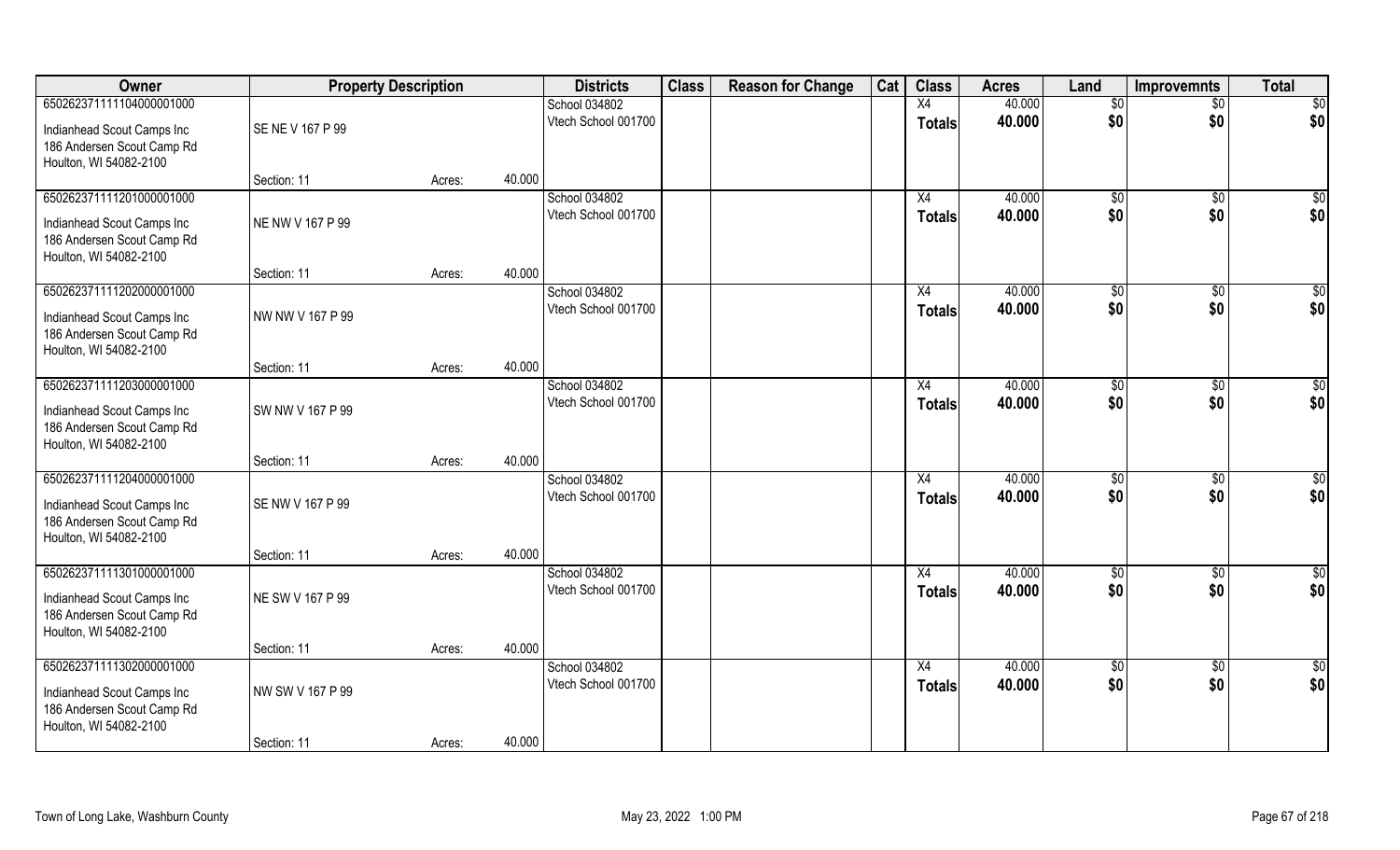| Owner                                                                                                          | <b>Property Description</b>               |        |        | <b>Districts</b>                     | <b>Class</b> | <b>Reason for Change</b> | Cat | <b>Class</b>        | <b>Acres</b>     | Land                   | <b>Improvemnts</b>   | <b>Total</b>           |
|----------------------------------------------------------------------------------------------------------------|-------------------------------------------|--------|--------|--------------------------------------|--------------|--------------------------|-----|---------------------|------------------|------------------------|----------------------|------------------------|
| 650262371111303000001000                                                                                       |                                           |        |        | School 034802                        |              |                          |     | X4                  | 40.000           | \$0                    | $\overline{50}$      | $\overline{50}$        |
| Indianhead Scout Camps Inc<br>186 Andersen Scout Camp Rd<br>Houlton, WI 54082-2100                             | SW SW V 167 P 99                          |        |        | Vtech School 001700                  |              |                          |     | Totals              | 40.000           | \$0                    | \$0                  | \$0                    |
|                                                                                                                | Section: 11                               | Acres: | 40.000 |                                      |              |                          |     |                     |                  |                        |                      |                        |
| 650262371111304000001000<br>Indianhead Scout Camps Inc<br>186 Andersen Scout Camp Rd<br>Houlton, WI 54082-2100 | SE SW V 167 P 99                          |        |        | School 034802<br>Vtech School 001700 |              |                          |     | X4<br><b>Totals</b> | 40.000<br>40.000 | $\sqrt[6]{}$<br>\$0    | $\sqrt{50}$<br>\$0   | $\sqrt{50}$<br>\$0     |
|                                                                                                                | Section: 11                               | Acres: | 40.000 |                                      |              |                          |     |                     |                  |                        |                      |                        |
| 650262371111402000001000<br>Indianhead Scout Camps Inc<br>186 Andersen Scout Camp Rd<br>Houlton, WI 54082-2100 | NW SE V 167 P 99                          |        |        | School 034802<br>Vtech School 001700 |              |                          |     | X4<br>Totals        | 40.000<br>40.000 | \$0<br>\$0             | \$0<br>\$0           | \$0<br>\$0             |
|                                                                                                                | Section: 11                               | Acres: | 40.000 |                                      |              |                          |     |                     |                  |                        |                      |                        |
| 650262371111403000001000<br>Indianhead Scout Camps Inc<br>186 Andersen Scout Camp Rd<br>Houlton, WI 54082-2100 | Navajo Ecology<br>SW SE V 167 P 99        |        |        | School 034802<br>Vtech School 001700 |              |                          |     | X4<br><b>Totals</b> | 40.000<br>40.000 | $\sqrt[6]{3}$<br>\$0   | $\sqrt[6]{3}$<br>\$0 | \$0<br>\$0             |
|                                                                                                                | Section: 11                               | Acres: | 40.000 |                                      |              |                          |     |                     |                  |                        |                      |                        |
| 650262371111505001001000<br>Indianhead Scout Camps Inc<br>186 Andersen Scout Camp Rd<br>Houlton, WI 54082-2100 | Navajo Central<br>PT GOV LOT 1 V 167 P 99 |        |        | School 034802<br>Vtech School 001700 |              |                          |     | X4<br><b>Totals</b> | 35.060<br>35.060 | \$0<br>\$0             | \$0<br>\$0           | $\overline{50}$<br>\$0 |
|                                                                                                                | Section: 11                               | Acres: | 35.060 |                                      |              |                          |     |                     |                  |                        |                      |                        |
| 650262371111505001002000<br>Indianhead Scout Camps Inc<br>186 Andersen Scout Camp Rd<br>Houlton, WI 54082-2100 | PT GOV LOT 1 V 167 P 99                   |        |        | School 034802<br>Vtech School 001700 |              |                          |     | X4<br><b>Totals</b> | 12.360<br>12.360 | \$0<br>\$0             | \$0<br>\$0           | \$0<br>\$0             |
|                                                                                                                | Section: 11                               | Acres: | 12.360 |                                      |              |                          |     |                     |                  |                        |                      |                        |
| 650262371112202000001000<br>Indianhead Scout Camps Inc<br>186 Andersen Scout Camp Rd<br>Houlton, WI 54082-2100 | NW NW V 170 P 299<br>Section: 12          | Acres: | 40.000 | School 034802<br>Vtech School 001700 |              |                          |     | X4<br><b>Totals</b> | 40.000<br>40.000 | $\overline{50}$<br>\$0 | $\sqrt{6}$<br>\$0    | $\overline{50}$<br>\$0 |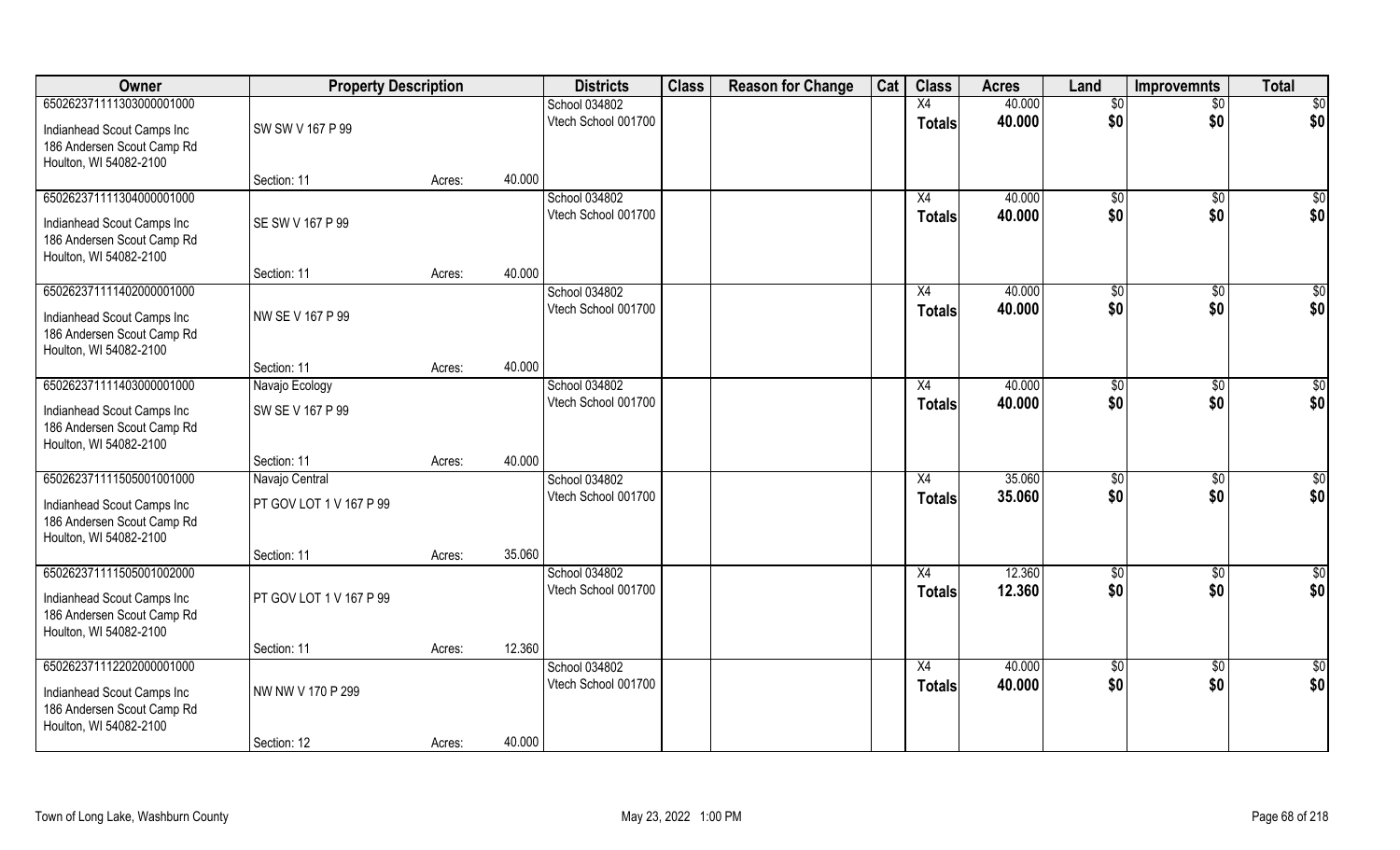| Owner                      | <b>Property Description</b>                  |        |        | <b>Districts</b>    | <b>Class</b> | <b>Reason for Change</b> | Cat | <b>Class</b>   | <b>Acres</b> | Land      | <b>Improvemnts</b> | <b>Total</b>    |
|----------------------------|----------------------------------------------|--------|--------|---------------------|--------------|--------------------------|-----|----------------|--------------|-----------|--------------------|-----------------|
| 650262371112401000001000   |                                              |        |        | School 034802       |              |                          |     | G5             | 5.000        | \$600     | $\overline{50}$    | \$600           |
| Donald P Kuhns Trust       | NE SE DOC# 347066 QC                         |        |        | Vtech School 001700 |              |                          |     | G <sub>6</sub> | 35.000       | \$66,500  | \$0                | \$66,500        |
| 3258 Pleasant run          |                                              |        |        |                     |              |                          |     | <b>Totals</b>  | 40.000       | \$67,100  | \$0                | \$67,100        |
| Northbrook, IL 60062-7412  |                                              |        |        |                     |              |                          |     |                |              |           |                    |                 |
|                            | Section: 12                                  | Acres: | 40.000 |                     |              |                          |     |                |              |           |                    |                 |
| 650262371112403000001000   |                                              |        |        | School 034802       |              |                          |     | G6             | 27.500       | \$64,600  | \$0                | \$64,600        |
| Donald P Kuhns Trust       | PT SW SE DOC# 347066 QC                      |        |        | Vtech School 001700 |              |                          |     | <b>Totals</b>  | 27.500       | \$64,600  | \$0                | \$64,600        |
| 3258 Pleasant run          |                                              |        |        |                     |              |                          |     |                |              |           |                    |                 |
| Northbrook, IL 60062-7412  |                                              |        |        |                     |              |                          |     |                |              |           |                    |                 |
|                            | Section: 12                                  | Acres: | 27.500 |                     |              |                          |     |                |              |           |                    |                 |
| 650262371112403000002000   | N1702 Eastside Rd                            |        |        | School 034802       |              |                          |     | G1             | 2.000        | \$12,600  | \$500              | \$13,100        |
| Steven R. Erickson         | PT SW SE DOC# 295183 WD                      |        |        | Vtech School 001700 |              |                          |     | <b>Totals</b>  | 2.000        | \$12,600  | \$500              | \$13,100        |
| 514 South Ave SE           |                                              |        |        |                     |              |                          |     |                |              |           |                    |                 |
| Eyota, MN 55934-2918       |                                              |        |        |                     |              |                          |     |                |              |           |                    |                 |
|                            | Section: 12                                  | Acres: | 2.000  |                     |              |                          |     |                |              |           |                    |                 |
| 650262371112404000001000   |                                              |        |        | School 034802       |              |                          |     | G6             | 40.000       | \$76,000  | \$0                | \$76,000        |
| Donald P Kuhns Trust       | SE SE DOC# 347066 QC                         |        |        | Vtech School 001700 |              |                          |     | <b>Totals</b>  | 40.000       | \$76,000  | \$0                | \$76,000        |
| 3258 Pleasant run          |                                              |        |        |                     |              |                          |     |                |              |           |                    |                 |
| Northbrook, IL 60062-7412  |                                              |        |        |                     |              |                          |     |                |              |           |                    |                 |
|                            | Section: 12                                  | Acres: | 40.000 |                     |              |                          |     |                |              |           |                    |                 |
| 650262371112505001001000   | N1910 Scout Rd                               |        |        | School 034802       |              |                          |     | X4             | 51.380       | \$0       | $\overline{50}$    | $\overline{50}$ |
| Indianhead Scout Camps Inc | GOV LOT 1 V 170 P 299                        |        |        | Vtech School 001700 |              |                          |     | <b>Totals</b>  | 51.380       | \$0       | \$0                | \$0             |
| 186 Andersen Scout Camp Rd |                                              |        |        |                     |              |                          |     |                |              |           |                    |                 |
| Houlton, WI 54082-2100     |                                              |        |        |                     |              |                          |     |                |              |           |                    |                 |
|                            | Section: 12                                  | Acres: | 51.380 |                     |              |                          |     |                |              |           |                    |                 |
| 650262371112505002001500   | Scout Rd                                     |        |        | School 034802       |              |                          |     | X4             | 21.960       | \$0       | \$0                | \$0             |
| Indianhead Scout Camps Inc | PT GOV LOT 2 V 106 P 582 V 170 P 299 EXC CSM |        |        | Vtech School 001700 |              |                          |     | <b>Totals</b>  | 21.960       | \$0       | \$0                | \$0             |
| 186 Andersen Scout Camp Rd | #3643 V 17 P 145                             |        |        |                     |              |                          |     |                |              |           |                    |                 |
| Houlton, WI 54082-2100     |                                              |        |        |                     |              |                          |     |                |              |           |                    |                 |
|                            | Section: 12                                  | Acres: | 21.960 |                     |              |                          |     |                |              |           |                    |                 |
| 650262371112505002003000   | N2089 Elver Rd                               |        |        | School 034802       |              |                          |     | G1             | 1.980        | \$379,100 | \$169,700          | \$548,800       |
| Bebsie G Jensen Trust      | PT GOV LOT 2 E OF TIMBER LN PLAT (VAC) DOC#  |        |        | Vtech School 001700 |              |                          |     | <b>Totals</b>  | 1.980        | \$379,100 | \$169,700          | \$548,800       |
| 1021 Northeast Ave         | 336121 TD                                    |        |        |                     |              |                          |     |                |              |           |                    |                 |
| Oak Park, IL 60302-1331    |                                              |        |        |                     |              |                          |     |                |              |           |                    |                 |
|                            | Section: 12                                  | Acres: | 1.980  |                     |              |                          |     |                |              |           |                    |                 |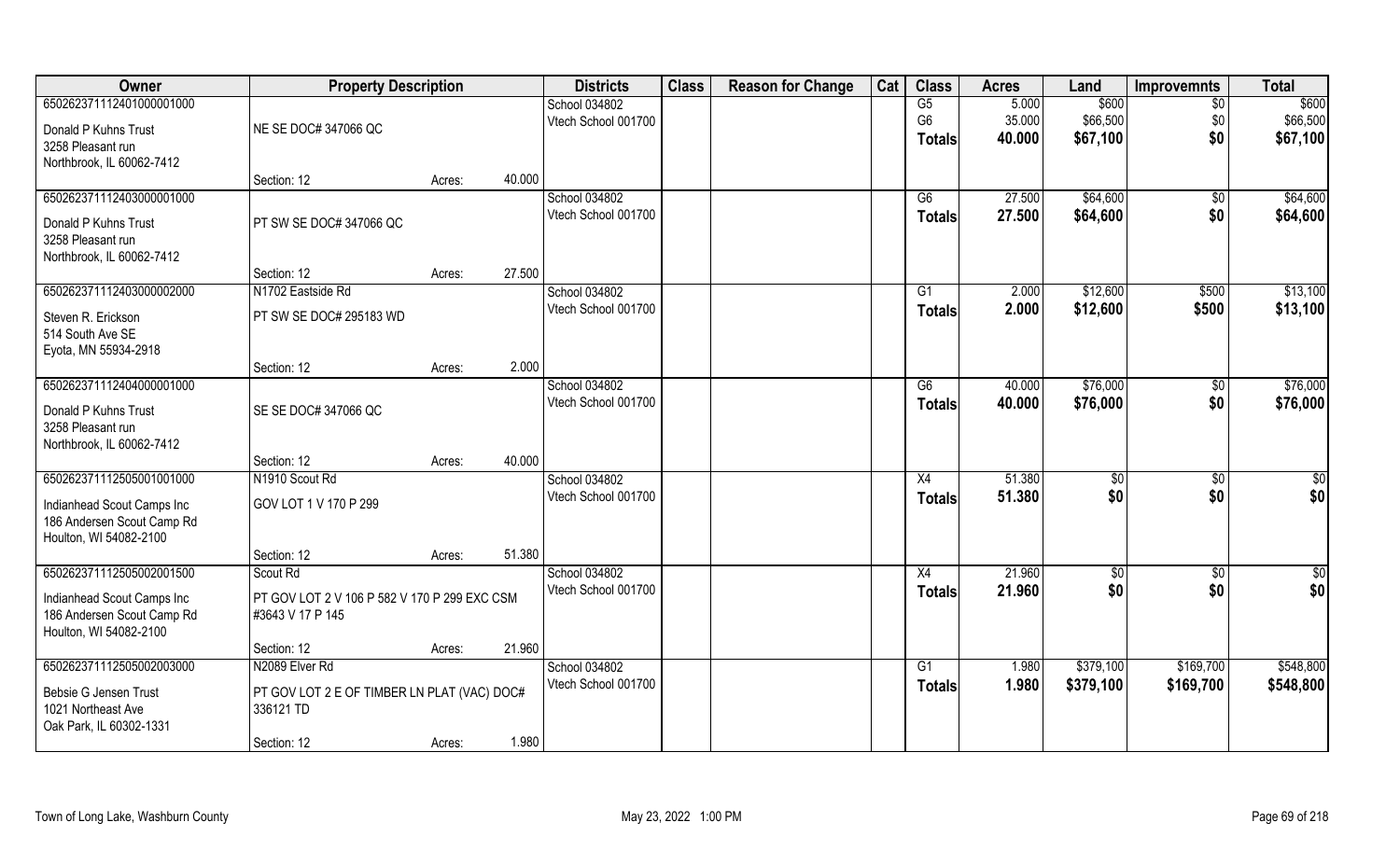| Owner                                                                | <b>Property Description</b>                                                                          | <b>Districts</b> | <b>Class</b>                         | <b>Reason for Change</b> | Cat | <b>Class</b> | <b>Acres</b>                     | Land           | <b>Improvemnts</b>   | <b>Total</b>      |                      |
|----------------------------------------------------------------------|------------------------------------------------------------------------------------------------------|------------------|--------------------------------------|--------------------------|-----|--------------|----------------------------------|----------------|----------------------|-------------------|----------------------|
| 650262371112505002004000                                             | PT GOV LOT 2 L 1 CSM V 2 P 99 V 289 P 539                                                            |                  | School 034802<br>Vtech School 001700 |                          |     |              | G1<br><b>Totals</b>              | 0.020<br>0.020 | \$34,400<br>\$34,400 | $\sqrt{6}$<br>\$0 | \$34,400<br>\$34,400 |
| Jeffrey Nardi<br>6404 42nd Ave<br>Kenosha, WI 53140-3215             |                                                                                                      |                  |                                      |                          |     |              |                                  |                |                      |                   |                      |
|                                                                      | Section: 12                                                                                          | 0.020<br>Acres:  |                                      |                          |     |              |                                  |                |                      |                   |                      |
| 650262371112505002005000                                             | N2018 Scout Rd                                                                                       |                  | School 034802                        |                          |     |              | G1                               | 0.880          | \$277,100            | \$123,200         | \$400,300            |
| Robert K. Schulz<br>4075 Halgren Ln<br>Excelsior, MN 55331-7773      | PT GOV LOT 2 L 1 CSM #3643 V 17 P 145, 145A DOC#<br>344553 WD                                        |                  | Vtech School 001700                  |                          |     |              | <b>Totals</b>                    | 0.880          | \$277,100            | \$123,200         | \$400,300            |
|                                                                      | Section: 12                                                                                          | 0.880<br>Acres:  |                                      |                          |     |              |                                  |                |                      |                   |                      |
| 650262371112505002006000                                             | N2022 Scout Rd                                                                                       |                  | School 034802                        |                          |     |              | G1                               | 0.900          | \$277,100            | \$135,300         | \$412,400            |
| Angela V. Kluge<br>3747 Timber Creek Ct<br>Eau Claire, WI 54701-5633 | PT GOV LOT 2 L 2 CSM #3643 V 17 P 145, 145A DOC#<br>394392 WD                                        |                  | Vtech School 001700                  |                          |     |              | <b>Totals</b>                    | 0.900          | \$277,100            | \$135,300         | \$412,400            |
|                                                                      | Section: 12                                                                                          | 0.900<br>Acres:  |                                      |                          |     |              |                                  |                |                      |                   |                      |
| 650262371112505003001000                                             |                                                                                                      |                  | School 034802                        |                          |     |              | G6                               | 26.980         | \$51,300             | $\sqrt[6]{3}$     | \$51,300             |
| Mary S Bobiak Trust<br>608 Shady Ln<br>Pardeeville, WI 53954-9719    | PT GOV LOT 3 DOC# 332546 PR DOC# 351882 QC<br>DOC# 396465 WD                                         |                  | Vtech School 001700                  |                          |     |              | <b>Totals</b>                    | 26.980         | \$51,300             | \$0               | \$51,300             |
|                                                                      | Section: 12                                                                                          | 26.980<br>Acres: |                                      |                          |     |              |                                  |                |                      |                   |                      |
| 650262371112505003002010<br>Susan A Johnson Trust<br>1209 Vine St    | PT GOV LOT 3 V 210 P 484, V 213 P 583 DOC# 334692<br>TD EXC CSM #2877 V 13 P 34 EXC CSM #3120 V 14 P |                  | School 034802<br>Vtech School 001700 |                          |     |              | $\overline{G6}$<br><b>Totals</b> | 3.910<br>3.910 | \$9,200<br>\$9,200   | \$0<br>\$0        | \$9,200<br>\$9,200   |
| Waterloo, IA 50703-4255                                              | 100 DOC# 385257 QC<br>Section: 12                                                                    | 3.910<br>Acres:  |                                      |                          |     |              |                                  |                |                      |                   |                      |
| 650262371112505003003000                                             |                                                                                                      |                  | School 034802                        |                          |     |              | X4                               | 0.120          | \$0                  | $\sqrt{$0}$       | \$0                  |
| Town of Long Lake<br>N1584 County Hwy Md<br>Sarona, WI 54870         | PT GOV LOT 3 V 184 P 419                                                                             |                  | Vtech School 001700                  |                          |     |              | <b>Totals</b>                    | 0.120          | \$0                  | \$0               | \$0                  |
|                                                                      | Section: 12                                                                                          | 0.120<br>Acres:  |                                      |                          |     |              |                                  |                |                      |                   |                      |
| 650262371112505003004000                                             | N1992 Elver Rd                                                                                       |                  | School 034802                        |                          |     |              | $\overline{G1}$                  | 0.950          | \$8,500              | \$40,600          | \$49,100             |
| Ronald L. Martin<br>3017 Clevenger Rd<br>Franklin, IL 62638-5129     | PT GOV LOT 3 V 296 P 378 WD                                                                          |                  | Vtech School 001700                  |                          |     |              | Totals                           | 0.950          | \$8,500              | \$40,600          | \$49,100             |
|                                                                      | Section: 12                                                                                          | 0.950<br>Acres:  |                                      |                          |     |              |                                  |                |                      |                   |                      |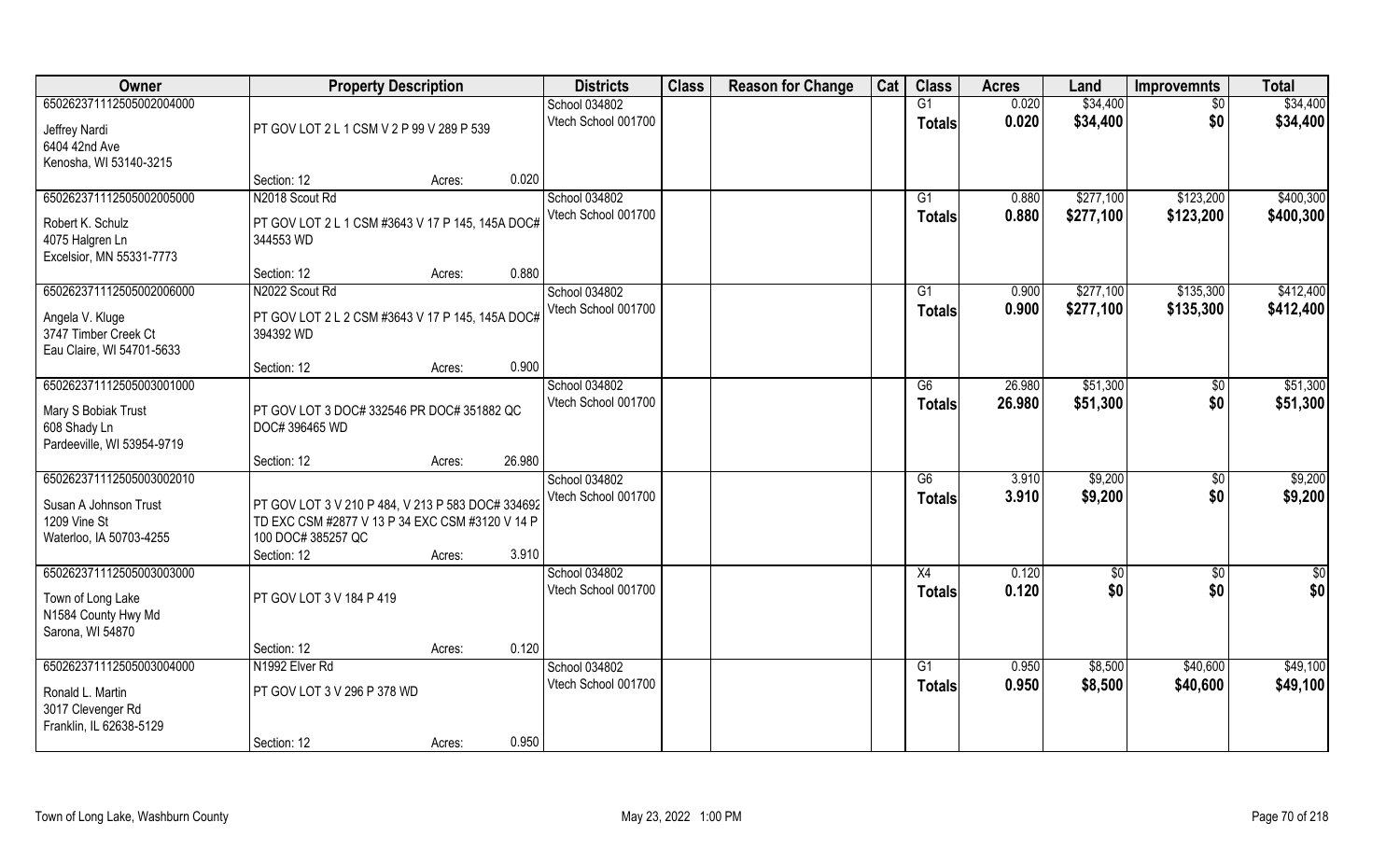| Owner                           | <b>Property Description</b>                       |                  | <b>Districts</b>                     | <b>Class</b> | <b>Reason for Change</b> | Cat | <b>Class</b>         | <b>Acres</b>    | Land                | <b>Improvemnts</b> | <b>Total</b>          |
|---------------------------------|---------------------------------------------------|------------------|--------------------------------------|--------------|--------------------------|-----|----------------------|-----------------|---------------------|--------------------|-----------------------|
| 650262371112505003005000        |                                                   |                  | School 034802                        |              |                          |     | X4                   | 0.050           | \$0                 | \$0                | \$0                   |
| Town of Long Lake               | PT GOV LOT 3 V 184 P 153                          |                  | Vtech School 001700                  |              |                          |     | <b>Totals</b>        | 0.050           | \$0                 | \$0                | \$0                   |
| N1584 County Hwy Md             |                                                   |                  |                                      |              |                          |     |                      |                 |                     |                    |                       |
| Sarona, WI 54870                |                                                   |                  |                                      |              |                          |     |                      |                 |                     |                    |                       |
|                                 | Section: 12                                       | 0.050<br>Acres:  |                                      |              |                          |     |                      |                 |                     |                    |                       |
| 650262371112505003007000        | N2032 Elver Rd                                    |                  | School 034802                        |              |                          |     | G1                   | 0.020           | \$200               | \$18,100           | \$18,300              |
| Thomas A. Green                 | PT GOV LOT 3 L 2 CSM #3120 V 14 P 100 V 210 P 484 |                  | Vtech School 001700                  |              |                          |     | G <sub>6</sub>       | 0.840           | \$2,000             | \$0                | \$2,000               |
| N2032 Elver Rd                  | V 213 P 583 DOC# 303756 QC                        |                  |                                      |              |                          |     | <b>Totals</b>        | 0.860           | \$2,200             | \$18,100           | \$20,300              |
| Birchwood, WI 54817-8910        |                                                   |                  |                                      |              |                          |     |                      |                 |                     |                    |                       |
|                                 | Section: 12                                       | 0.860<br>Acres:  |                                      |              |                          |     |                      |                 |                     |                    |                       |
| 650262371112505004001000        | N1953 Eastside Rd                                 |                  | School 034802                        |              |                          |     | G6                   | 11.000          | \$25,900            | \$0                | \$25,900              |
| Mary S Bobiak Trust             | PT GOV LOT 4 DOC# 332546 PR DOC# 351882 QC        |                  | Vtech School 001700                  |              |                          |     | <b>Totals</b>        | 11.000          | \$25,900            | \$0                | \$25,900              |
| 608 Shady Ln                    | DOC# 396465 WD                                    |                  |                                      |              |                          |     |                      |                 |                     |                    |                       |
| Pardeeville, WI 53954-9719      |                                                   |                  |                                      |              |                          |     |                      |                 |                     |                    |                       |
|                                 | Section: 12                                       | 11.000<br>Acres: |                                      |              |                          |     |                      |                 |                     |                    |                       |
| 650262371112505004002000        | N1945 Eastside Rd                                 |                  | School 034802                        | G1           | remodel                  |     | G1                   | 1.000           | \$11,700            | \$216,300          | \$228,000             |
| Better Built Properties, LLC    | PT GOV LOT 4 DOC# 390145 WD                       |                  | Vtech School 001700 G1               |              | Garage and 2 shed razed  | -5  | <b>Totals</b>        | 1.000           | \$11,700            | \$216,300          | \$228,000             |
| 16010 Alpine Way                |                                                   |                  |                                      |              |                          |     |                      |                 |                     |                    |                       |
| Eden Prairie, MN 55346-3746     |                                                   |                  |                                      |              |                          |     |                      |                 |                     |                    |                       |
|                                 | Section: 12                                       | 1.000<br>Acres:  |                                      |              |                          |     |                      |                 |                     |                    |                       |
| 650262371112505004003000        | N1932 Eastside Rd                                 |                  | School 034802                        | G1           | <b>NSF</b>               |     | G1<br>G <sub>6</sub> | 1.000<br>19.190 | \$5,000<br>\$45,100 | \$124,300          | \$129,300<br>\$45,100 |
| <b>Todd R Barrowclift Trust</b> | PT GOV LOT 4 S OF RD L 1 CSM #1740 V 7 P 161      |                  | Vtech School 001700                  |              |                          |     |                      | 20.190          | \$50,100            | \$0<br>\$124,300   | \$174,400             |
| 1030 S 3rd St                   | DOC# 342241 ESMT DOC# 379252 WD                   |                  |                                      |              |                          |     | <b>Totals</b>        |                 |                     |                    |                       |
| Saint Charles, IL 60174-4006    |                                                   |                  |                                      |              |                          |     |                      |                 |                     |                    |                       |
|                                 | Section: 12                                       | 20.190<br>Acres: |                                      |              |                          |     |                      |                 |                     |                    |                       |
| 650262371112505005001000        |                                                   |                  | School 034802                        |              |                          |     | G6                   | 2.690           | \$5,100             | $\sqrt{6}$         | \$5,100               |
| Donald P Kuhns Trust            | PT GOV LOT 5 DOC# 347066 QC                       |                  | Vtech School 001700                  |              |                          |     | <b>Totals</b>        | 2.690           | \$5,100             | \$0                | \$5,100               |
| 3258 Pleasant run               |                                                   |                  |                                      |              |                          |     |                      |                 |                     |                    |                       |
| Northbrook, IL 60062-7412       |                                                   |                  |                                      |              |                          |     |                      |                 |                     |                    |                       |
|                                 | Section: 12                                       | 2.690<br>Acres:  |                                      |              |                          |     |                      |                 |                     |                    |                       |
| 650262371112505005002000        | N1880 Eastside Rd                                 |                  | School 034802<br>Vtech School 001700 |              |                          |     | G1                   | 5.000           | \$16,700            | \$96,100           | \$112,800             |
| Brad L. Polzin                  | PT GOV LOT 5 L 1 CSM #896 V 4 P 181 DOC# 337074   |                  |                                      |              |                          |     | <b>Totals</b>        | 5.000           | \$16,700            | \$96,100           | \$112,800             |
| 2838 119th St E                 | <b>WD</b>                                         |                  |                                      |              |                          |     |                      |                 |                     |                    |                       |
| Chippewa Falls, WI 54729-5605   |                                                   |                  |                                      |              |                          |     |                      |                 |                     |                    |                       |
|                                 | Section: 12                                       | 5.000<br>Acres:  |                                      |              |                          |     |                      |                 |                     |                    |                       |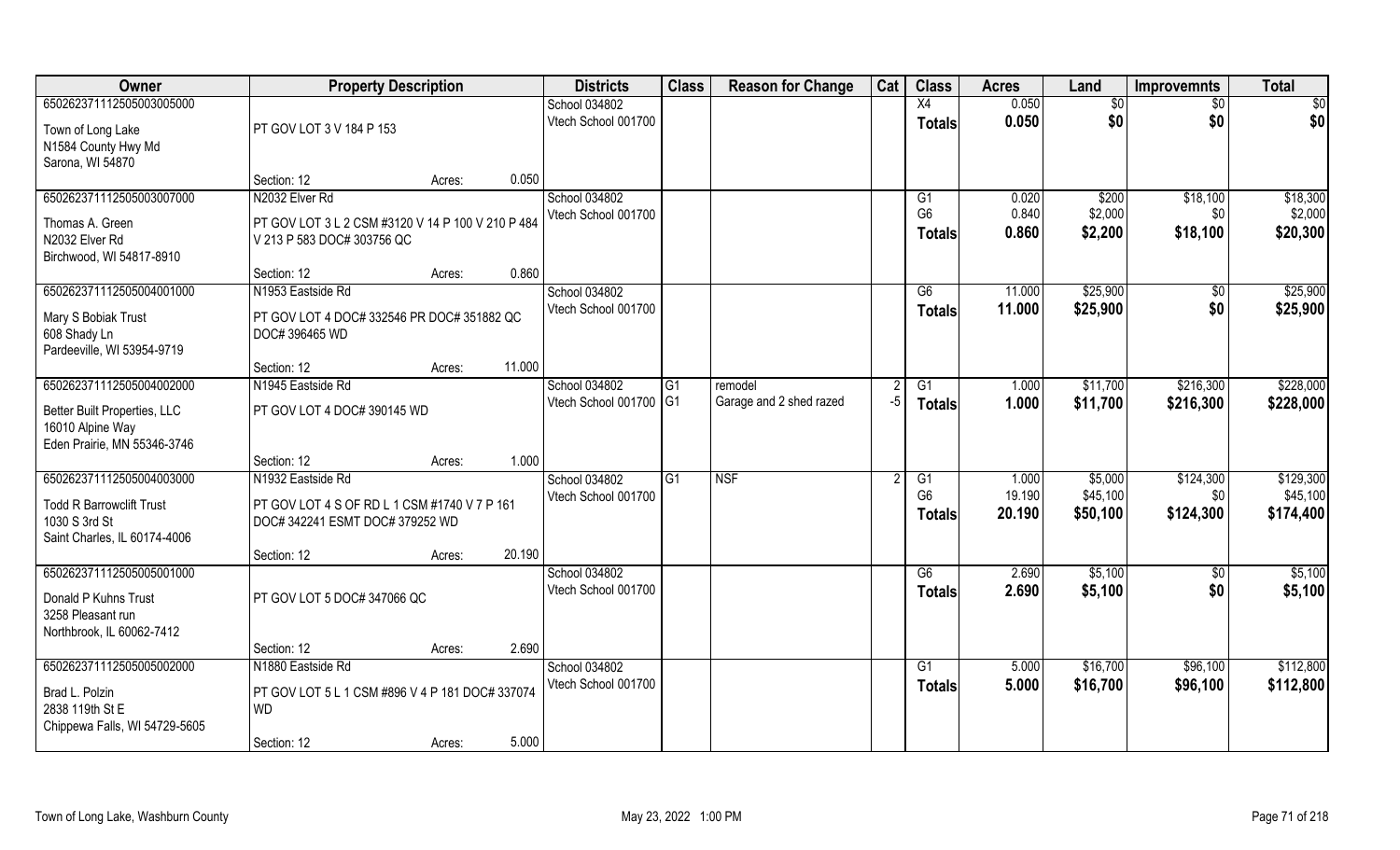| Owner                     | <b>Property Description</b>                     |       | <b>Districts</b>    | <b>Class</b> | <b>Reason for Change</b> | Cat | <b>Class</b>   | <b>Acres</b> | Land      | <b>Improvemnts</b> | <b>Total</b> |
|---------------------------|-------------------------------------------------|-------|---------------------|--------------|--------------------------|-----|----------------|--------------|-----------|--------------------|--------------|
| 650262371112505005003010  | N1794 Eastside Rd                               |       | School 034802       |              |                          |     | G1             | 1.000        | \$6,300   | \$79,100           | \$85,400     |
| William D. Burdick        | PT SW SE & PT GOV LOT 5 L 3 CSM #3102 V 14 P 82 |       | Vtech School 001700 |              |                          |     | G <sub>6</sub> | 3.610        | \$8,500   | \$0                | \$8,500      |
| W2639 County Hwy D        | V 439 P 25 PR DOC# 364319 QC                    |       |                     |              |                          |     | <b>Totals</b>  | 4.610        | \$14,800  | \$79,100           | \$93,900     |
| Birchwood, WI 54817-8903  |                                                 |       |                     |              |                          |     |                |              |           |                    |              |
|                           | Section: 12<br>Acres:                           | 4.610 |                     |              |                          |     |                |              |           |                    |              |
| 650262371112505005003100  | N1855 Eastside Rd Unit 929A                     |       | School 034802       |              |                          |     | G1             | 2.600        | \$528,800 | \$258,500          | \$787,300    |
| John W Westphal Trust     | PT GOV LOT 5 INCL PT L 1 CSM V 2 P 157 DOC#     |       | Vtech School 001700 |              |                          |     | Totals         | 2.600        | \$528,800 | \$258,500          | \$787,300    |
| 1001 Thornecrest Dr       | 347153 QC                                       |       |                     |              |                          |     |                |              |           |                    |              |
| Janesville, WI 53546-1789 |                                                 |       |                     |              |                          |     |                |              |           |                    |              |
|                           | Section: 12<br>Acres:                           | 2.600 |                     |              |                          |     |                |              |           |                    |              |
| 650262371112505005003200  | N1889 Eastside Rd Unit 929B                     |       | School 034802       |              |                          |     | G1             | 0.750        | \$152,900 | \$33,900           | \$186,800    |
| Timmothy A. Boettcher     | PT GOV LOT 5 DOC# 386995 WD                     |       | Vtech School 001700 |              |                          |     | <b>Totals</b>  | 0.750        | \$152,900 | \$33,900           | \$186,800    |
| N1903 Eastside Rd         |                                                 |       |                     |              |                          |     |                |              |           |                    |              |
| Birchwood, WI 54817-8924  |                                                 |       |                     |              |                          |     |                |              |           |                    |              |
|                           | Section: 12<br>Acres:                           | 0.750 |                     |              |                          |     |                |              |           |                    |              |
| 650262371112505005004000  | N1784 Eastside Rd                               |       | School 034802       |              |                          |     | G1             | 1.000        | \$9,500   | \$111,700          | \$121,200    |
| William D. Burdick        | PT SW SE & PT GOV LOT 5 L 4 CSM #3102 V 14 P 82 |       | Vtech School 001700 |              |                          |     | G <sub>6</sub> | 3.140        | \$11,100  | \$0                | \$11,100     |
| W2639 County Hwy D        | DOC# 364320 WD                                  |       |                     |              |                          |     | <b>Totals</b>  | 4.140        | \$20,600  | \$111,700          | \$132,300    |
| Birchwood, WI 54817-8903  |                                                 |       |                     |              |                          |     |                |              |           |                    |              |
|                           | Section: 12<br>Acres:                           | 4.140 |                     |              |                          |     |                |              |           |                    |              |
| 650262371112505005005000  | N1843 Eastside Rd                               |       | School 034802       |              |                          |     | G1             | 1.300        | \$313,600 | \$149,700          | \$463,300    |
| Ralph D. Cook             | PT GOV LOT 5 L 1 CSM #2042 V 8 P 203 DOC#       |       | Vtech School 001700 |              |                          |     | <b>Totals</b>  | 1.300        | \$313,600 | \$149,700          | \$463,300    |
| 1571 Vincent St           | 194827 WD DOC# 238311 QC DOC# 384311 TOD        |       |                     |              |                          |     |                |              |           |                    |              |
| Saint Paul, MN 55108-1324 |                                                 |       |                     |              |                          |     |                |              |           |                    |              |
|                           | Section: 12<br>Acres:                           | 1.300 |                     |              |                          |     |                |              |           |                    |              |
| 650262371112505005006000  | N1827 Eastside Rd                               |       | School 034802       |              |                          |     | G1             | 2.000        | \$378,700 | \$28,400           | \$407,100    |
| Frederick L. Kores        | PT GOV LOT 5 V 195 P 797 DOC# 360486 TOD        |       | Vtech School 001700 |              |                          |     | <b>Totals</b>  | 2.000        | \$378,700 | \$28,400           | \$407,100    |
| 7711 Devon Ave            |                                                 |       |                     |              |                          |     |                |              |           |                    |              |
| Chicago, IL 60631-1509    |                                                 |       |                     |              |                          |     |                |              |           |                    |              |
|                           | Section: 12<br>Acres:                           | 2.000 |                     |              |                          |     |                |              |           |                    |              |
| 650262371112505005007000  | N1815 Eastside Rd                               |       | School 034802       |              |                          |     | G1             | 1.150        | \$258,600 | \$165,700          | \$424,300    |
| Thomas L. Barkley         | PT GOV LOTS 5 & 6 & PT SW SE L 1 CSM #727 V 4 P |       | Vtech School 001700 |              |                          |     | Totals         | 1.150        | \$258,600 | \$165,700          | \$424,300    |
| N1815 Eastside Rd         | 11 V 262 P 205                                  |       |                     |              |                          |     |                |              |           |                    |              |
| Birchwood, WI 54817-8923  |                                                 |       |                     |              |                          |     |                |              |           |                    |              |
|                           | Section: 12<br>Acres:                           | 1.150 |                     |              |                          |     |                |              |           |                    |              |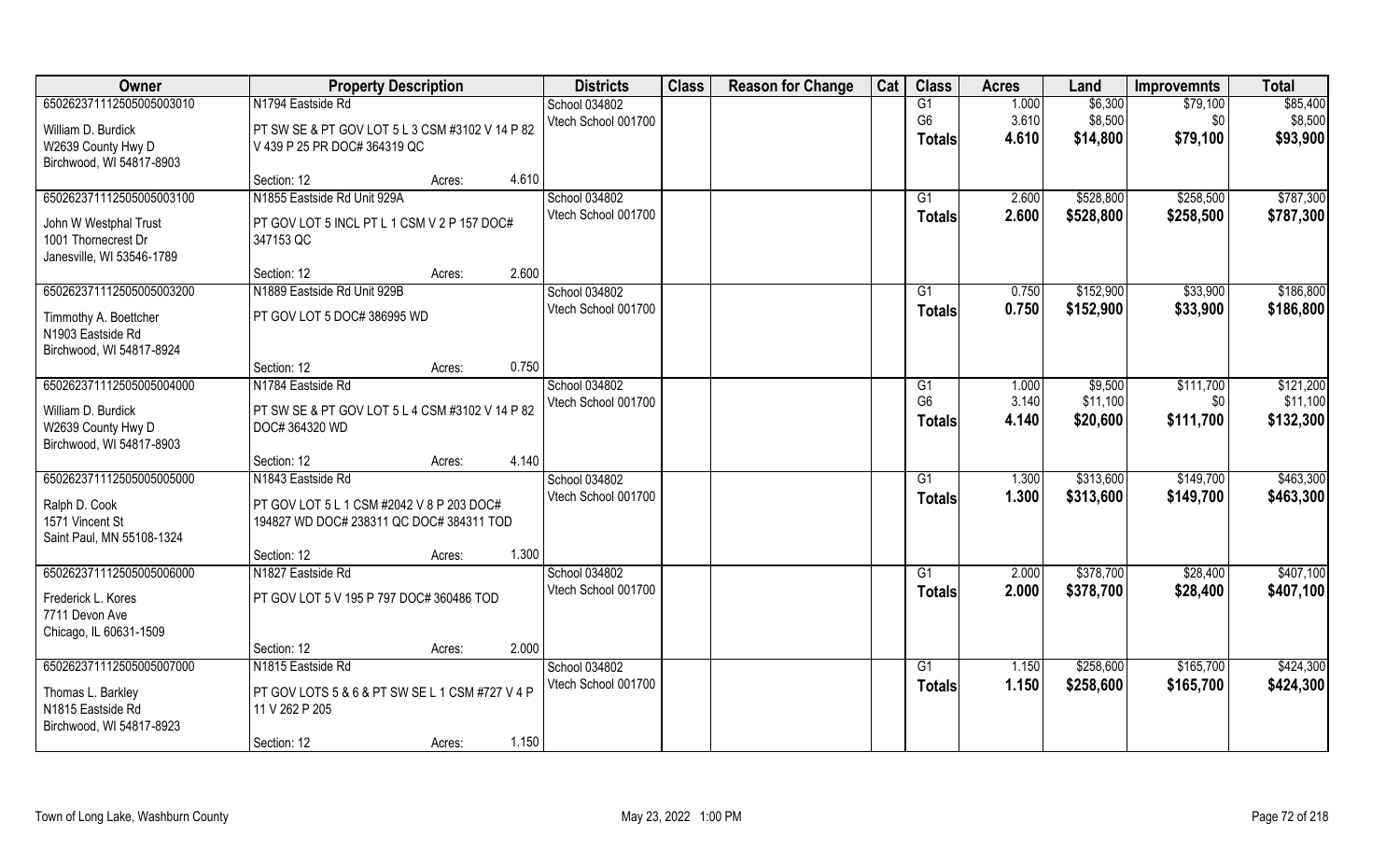| Owner                          | <b>Property Description</b>                       |       | <b>Districts</b>    | <b>Class</b> | <b>Reason for Change</b> | Cat | <b>Class</b>   | <b>Acres</b> | Land      | <b>Improvemnts</b> | <b>Total</b> |
|--------------------------------|---------------------------------------------------|-------|---------------------|--------------|--------------------------|-----|----------------|--------------|-----------|--------------------|--------------|
| 650262371112505005008000       | N1811 Eastside Rd                                 |       | School 034802       |              |                          |     | G1             | 1.550        | \$306,200 | \$108,300          | \$414,500    |
| Thomas R. Pointner             | PT GOV LOTS 5 & 6 & PT SW SE L 2 CSM #727 V 4 P   |       | Vtech School 001700 |              |                          |     | <b>Totals</b>  | 1.550        | \$306,200 | \$108,300          | \$414,500    |
| 27w727 Beecher Ave             | 11 DOC# 304581 ESMT DOC# 305466 WD                |       |                     |              |                          |     |                |              |           |                    |              |
| Winfield, IL 60190-1249        |                                                   |       |                     |              |                          |     |                |              |           |                    |              |
|                                | Section: 12<br>Acres:                             | 1.550 |                     |              |                          |     |                |              |           |                    |              |
| 650262371112505005009000       | N1807 Eastside Rd                                 |       | School 034802       |              |                          |     | G1             | 1.570        | \$384,300 | \$364,100          | \$748,400    |
| <b>Crusader Companies LLC</b>  | PT GOV LOTS 5 & 6 & PT SW SE L 3 CSM #727 V 4 P   |       | Vtech School 001700 |              |                          |     | <b>Totals</b>  | 1.570        | \$384,300 | \$364,100          | \$748,400    |
| 662 Ivy Falls Ct               | 11 DOC# 304581 ESMT DOC#378541 QC                 |       |                     |              |                          |     |                |              |           |                    |              |
| Mendota Heights, MN 55118-1727 |                                                   |       |                     |              |                          |     |                |              |           |                    |              |
|                                | Section: 12<br>Acres:                             | 1.570 |                     |              |                          |     |                |              |           |                    |              |
| 650262371112505005010000       | N1848 Eastside Rd                                 |       | School 034802       |              |                          |     | G1             | 1.060        | \$11,300  | \$46,200           | \$57,500     |
| Sharon M. Gruenhagen           | PT GOV LOT 5 L 2 CSM #2477 V 10 P 198 V 291 P 400 |       | Vtech School 001700 |              |                          |     | G <sub>6</sub> | 4.560        | \$10,700  | \$0                | \$10,700     |
| N1848 Eastside Rd              | WD DOC# 327665 TERM DOC# 368277 TOD               |       |                     |              |                          |     | <b>Totals</b>  | 5.620        | \$22,000  | \$46,200           | \$68,200     |
| Birchwood, WI 54817-8923       |                                                   |       |                     |              |                          |     |                |              |           |                    |              |
|                                | Section: 12<br>Acres:                             | 5.620 |                     |              |                          |     |                |              |           |                    |              |
| 650262371112505005011000       |                                                   |       | School 034802       |              |                          |     | G6             | 5.450        | \$12,800  | \$0                | \$12,800     |
| Donald P Kuhns Trust           | PT GOV LOT 5 L 1 CSM #2477 V 10 P 198 DOC#        |       | Vtech School 001700 |              |                          |     | <b>Totals</b>  | 5.450        | \$12,800  | \$0                | \$12,800     |
| 3258 Pleasant run              | 347066 QC                                         |       |                     |              |                          |     |                |              |           |                    |              |
| Northbrook, IL 60062-7412      |                                                   |       |                     |              |                          |     |                |              |           |                    |              |
|                                | Section: 12<br>Acres:                             | 5.450 |                     |              |                          |     |                |              |           |                    |              |
| 650262371112505005012000       | N1795 Eastside Rd                                 |       | School 034802       |              |                          |     | G1             | 1.960        | \$86,400  | \$121,800          | \$208,200    |
| Robert B. Danielson            | PT GOV LOTS 5 & 6 & PT SW SE 1/5TH INT L 6 CSM    |       | Vtech School 001700 |              |                          |     | <b>Totals</b>  | 1.960        | \$86,400  | \$121,800          | \$208,200    |
| 2658 148th Ln NE               | #1047 V 5 P 32 L 5 CSM #1047 V 5 P 32 DOC# 344958 |       |                     |              |                          |     |                |              |           |                    |              |
| Ham Lake, MN 55304-6355        | <b>WD</b>                                         |       |                     |              |                          |     |                |              |           |                    |              |
|                                | Section: 12<br>Acres:                             | 1.960 |                     |              |                          |     |                |              |           |                    |              |
| 650262371112505006001010       | N1735 Schnacky Rd                                 |       | School 034802       |              |                          |     | G1             | 1.430        | \$468,900 | \$206,700          | \$675,600    |
| <b>Byron G Radle Trust</b>     | PT GOV LOT 6 L 1 CSM #3348 V 16 P 12 DOC#         |       | Vtech School 001700 |              |                          |     | <b>Totals</b>  | 1.430        | \$468,900 | \$206,700          | \$675,600    |
| 18169 Jamaica Path             | 341703 WD                                         |       |                     |              |                          |     |                |              |           |                    |              |
| Lakeville, MN 55044-9295       |                                                   |       |                     |              |                          |     |                |              |           |                    |              |
|                                | Section: 12<br>Acres:                             | 1.430 |                     |              |                          |     |                |              |           |                    |              |
| 650262371112505006002010       |                                                   |       | School 034802       |              |                          |     | G1             | 0.330        | \$74,400  | $\overline{50}$    | \$74,400     |
| <b>Byron G Radle Trust</b>     | PT GOV LOT 6 OL 1 CSM #3348 V 16 P 12 LOT 30      |       | Vtech School 001700 |              |                          |     | <b>Totals</b>  | 0.330        | \$74,400  | \$0                | \$74,400     |
| 18169 Jamaica Path             | SUNSET BEACH N (UNREC PLAT) DOC# 341703 WD        |       |                     |              |                          |     |                |              |           |                    |              |
| Lakeville, MN 55044-9295       |                                                   |       |                     |              |                          |     |                |              |           |                    |              |
|                                | Section: 12<br>Acres:                             | 0.330 |                     |              |                          |     |                |              |           |                    |              |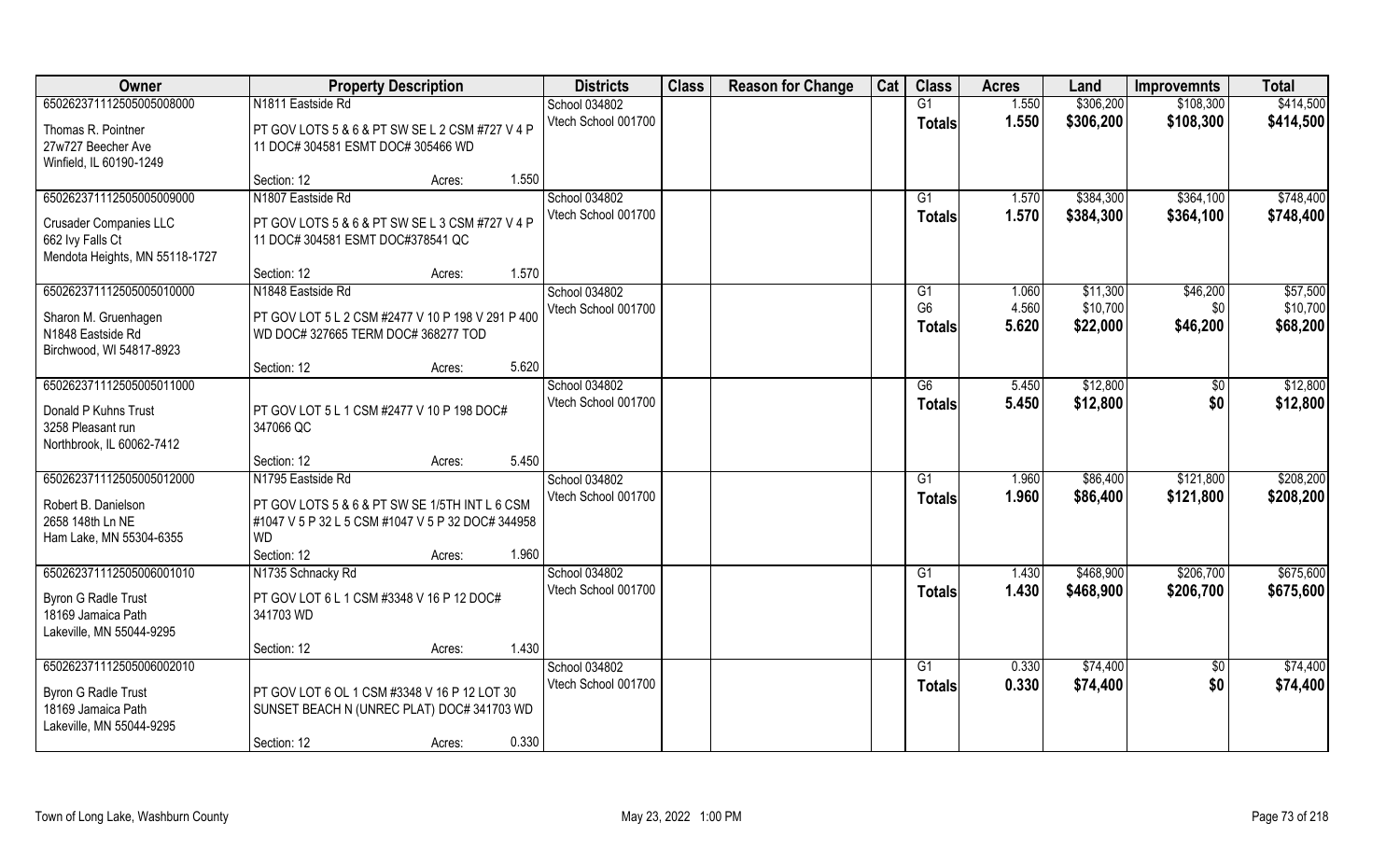| Owner                     | <b>Property Description</b>                  | <b>Districts</b>    | <b>Class</b> | <b>Reason for Change</b> | Cat | <b>Class</b>  | <b>Acres</b> | Land      | <b>Improvemnts</b> | <b>Total</b> |
|---------------------------|----------------------------------------------|---------------------|--------------|--------------------------|-----|---------------|--------------|-----------|--------------------|--------------|
| 650262371112505006003000  | N1721 Schnacky Rd                            | School 034802       |              |                          |     | G1            | 0.000        | \$302,800 | \$205,100          | \$507,900    |
| Chad Dahl                 | PT GOV LOT 6 LOTS 27 - 29 SUNSET BEACH N     | Vtech School 001700 |              |                          |     | Totals        | 0.000        | \$302,800 | \$205,100          | \$507,900    |
| 5380 Oakgreen Ave N       | (UNRECORDED PLAT) DOC# 379362 TD             |                     |              |                          |     |               |              |           |                    |              |
| Stillwater, MN 55082-1040 |                                              |                     |              |                          |     |               |              |           |                    |              |
|                           | 0.000<br>Section: 12<br>Acres:               |                     |              |                          |     |               |              |           |                    |              |
| 650262371112505006006000  | N1703 Schnacky Rd                            | School 034802       |              |                          |     | G1            | 0.000        | \$130,500 | \$111,400          | \$241,900    |
| <b>Mildred Seabold</b>    | PT GOV LOT 6 LOT 26 SUNSET BEACH N (UNREC    | Vtech School 001700 |              |                          |     | Totals        | 0.000        | \$130,500 | \$111,400          | \$241,900    |
| 2173 24th Ave             | PLAT) V 422 P 279 WD DOC# 331564 QC DOC#     |                     |              |                          |     |               |              |           |                    |              |
| Rice Lake, WI 54868-9791  | 333648 TERM                                  |                     |              |                          |     |               |              |           |                    |              |
|                           | 0.000<br>Section: 12<br>Acres:               |                     |              |                          |     |               |              |           |                    |              |
| 650262371112505006007000  | N1699 Schnacky Rd                            | School 034802       |              |                          |     | G1            | 0.000        | \$172,300 | \$154,300          | \$326,600    |
|                           |                                              | Vtech School 001700 |              |                          |     | <b>Totals</b> | 0.000        | \$172,300 | \$154,300          | \$326,600    |
| Timothy C. Mcmahon        | PT GOV LOT 6 SEC 12-37-11 & PT GOV LOT 1 SEC |                     |              |                          |     |               |              |           |                    |              |
| 845 Palm Cir              | 13-37-11 PT LOT 25 SUNSET BEACH N (UNREC     |                     |              |                          |     |               |              |           |                    |              |
| Saint Paul, MN 55109-1961 | PLAT) DOC# 378274 WD                         |                     |              |                          |     |               |              |           |                    |              |
|                           | 0.000<br>Section: 12<br>Acres:               |                     |              |                          |     |               |              |           |                    |              |
| 650262371112505006008000  | N1695 Schnacky Rd                            | School 034802       |              |                          |     | G1            | 0.000        | \$172,300 | \$187,500          | \$359,800    |
| Stephen A. May            | PT GOV LOT 6 SEC 12-37-11 & PT GOV LOT 1 SEC | Vtech School 001700 |              |                          |     | <b>Totals</b> | 0.000        | \$172,300 | \$187,500          | \$359,800    |
| N1695 Schnacky Rd         | 13-37-11 LOT 24 & PT LOT 25 SUNSET BEACH N   |                     |              |                          |     |               |              |           |                    |              |
| Birchwood, WI 54817-8928  | (UNREC PLAT) DOC# 375105 QC                  |                     |              |                          |     |               |              |           |                    |              |
|                           | 0.000<br>Section: 12<br>Acres:               |                     |              |                          |     |               |              |           |                    |              |
| 650262371112505006009000  | N1689 Schnacky Rd                            | School 034802       |              |                          |     | G1            | 0.000        | \$195,700 | \$163,300          | \$359,000    |
|                           |                                              | Vtech School 001700 |              |                          |     | <b>Totals</b> | 0.000        | \$195,700 | \$163,300          | \$359,000    |
| <b>Timothy Towle</b>      | PT GOV LOT 6 SEC 12-37-11 & PT GOV LOT 1 SEC |                     |              |                          |     |               |              |           |                    |              |
| 2504 Haller Ln E          | 13-37-11 LOT 23 SUNSET BEACH N (UNREC) DOC#  |                     |              |                          |     |               |              |           |                    |              |
| Maplewood, MN 55119-6106  | 375708 WD DOC# 388484 TOD                    |                     |              |                          |     |               |              |           |                    |              |
|                           | 0.000<br>Section: 12<br>Acres:               |                     |              |                          |     |               |              |           |                    |              |
| 650262371112505006010000  | N1687 Schnacky Rd                            | School 034802       |              |                          |     | G1            | 0.000        | \$247,300 | \$78,000           | \$325,300    |
| James M Gores Trust       | PT GOV LOT 6 SEC 12-37-11 & PT GOV LOT 1 SEC | Vtech School 001700 |              |                          |     | <b>Totals</b> | 0.000        | \$247,300 | \$78,000           | \$325,300    |
| 6830 Buckthorn Dr NW      | 13-37-11 LOT 22 SUNSET BEACH N (UNREC PLAT)  |                     |              |                          |     |               |              |           |                    |              |
| Rochester, MN 55901-8890  | DOC# 387602 WD                               |                     |              |                          |     |               |              |           |                    |              |
|                           | 0.000<br>Section: 12<br>Acres:               |                     |              |                          |     |               |              |           |                    |              |
| 650262371112505006011000  | N1683 Schnacky Rd                            | School 034802       |              |                          |     | G1            | 0.000        | \$261,200 | \$242,700          | \$503,900    |
| Marie L. O'Connell-Gores  | PT GOV LOT 6 SEC 12-37-11 & PT GOV LOT 1 SEC | Vtech School 001700 |              |                          |     | Totals        | 0.000        | \$261,200 | \$242,700          | \$503,900    |
| 6830 Buckthorn Dr NW      | 13-37-11 LOT 21 SUNSET BEACH N (UNREC PLAT)  |                     |              |                          |     |               |              |           |                    |              |
| Rochester, MN 55901-8890  | DOC# 328893 QC DOC# 361901 TOD               |                     |              |                          |     |               |              |           |                    |              |
|                           | 0.000<br>Section: 12                         |                     |              |                          |     |               |              |           |                    |              |
|                           | Acres:                                       |                     |              |                          |     |               |              |           |                    |              |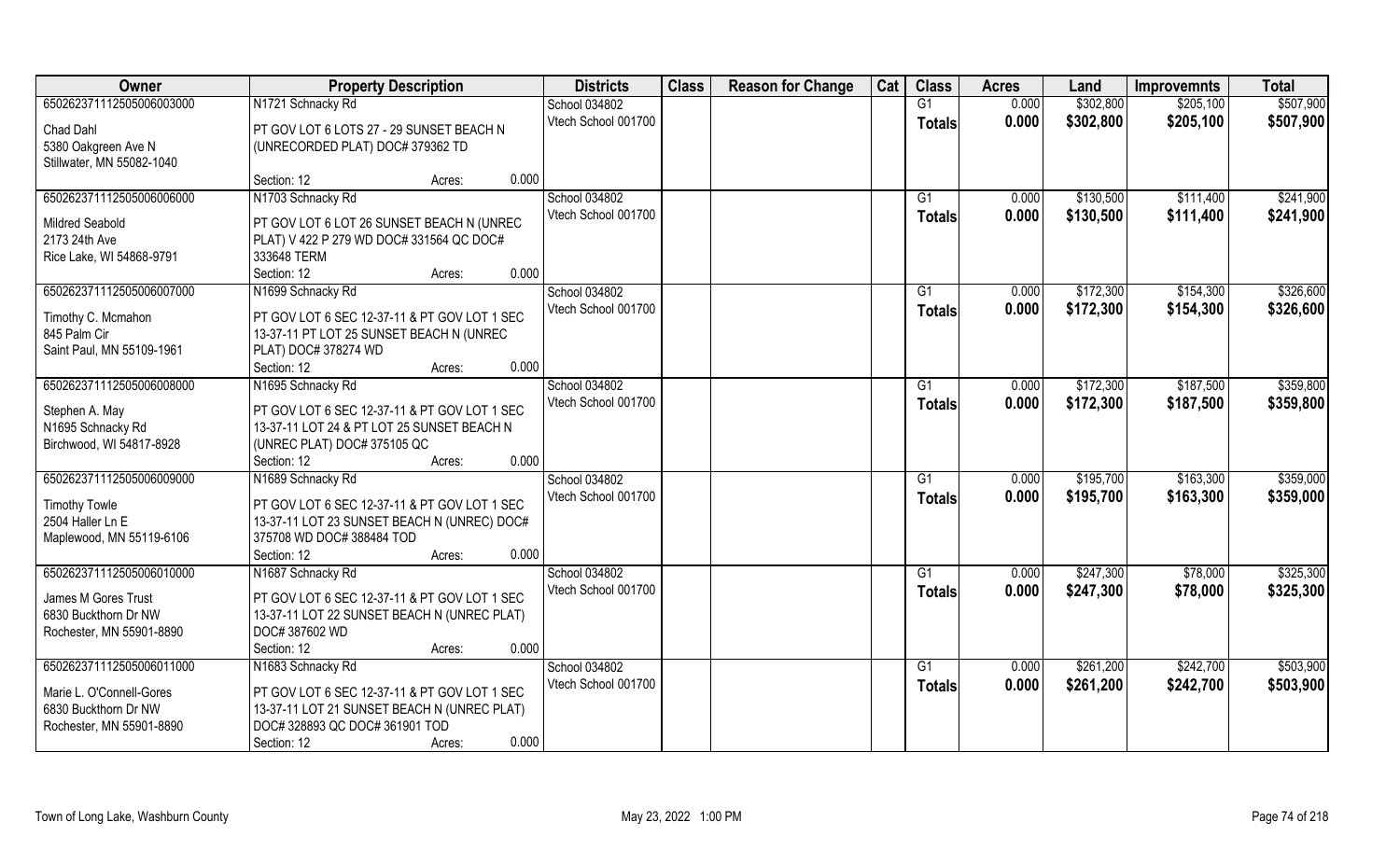| Owner                                         | <b>Property Description</b>                       | <b>Districts</b>    | <b>Class</b> | <b>Reason for Change</b> | Cat | <b>Class</b>   | <b>Acres</b> | Land      | <b>Improvemnts</b> | <b>Total</b> |
|-----------------------------------------------|---------------------------------------------------|---------------------|--------------|--------------------------|-----|----------------|--------------|-----------|--------------------|--------------|
| 650262371112505006013000                      | N1787 Eastside Rd                                 | School 034802       |              |                          |     | G1             | 1.010        | \$77,600  | \$141,600          | \$219,200    |
| David C. Koel                                 | PT SW SE & PT GOV LOT 6 1/5TH INT L 6 CSM #1047   | Vtech School 001700 |              |                          |     | <b>Totals</b>  | 1.010        | \$77,600  | \$141,600          | \$219,200    |
| 27923 Essex Ave                               | V 5 P 32 L 1 CSM #1021 V 5 P 6 DOC# 290836 LC     |                     |              |                          |     |                |              |           |                    |              |
| Tomah, WI 54660-8518                          | DOC# 362008 JGMT DOC# 370538 WD DOC# 370649       |                     |              |                          |     |                |              |           |                    |              |
|                                               | Section: 12<br>1.010<br>Acres:                    |                     |              |                          |     |                |              |           |                    |              |
| 650262371112505006014000                      | N1763 Eastside Rd                                 | School 034802       |              |                          |     | G <sub>1</sub> | 1.010        | \$80,100  | \$42,900           | \$123,000    |
|                                               |                                                   | Vtech School 001700 |              |                          |     | <b>Totals</b>  | 1.010        | \$80,100  | \$42,900           | \$123,000    |
| Larry A. Brousseau                            | PT SW SE & PT GOV LOT 6 1/5 INT L 6 CSM #1047 V ! |                     |              |                          |     |                |              |           |                    |              |
| N1763 Eastside Rd                             | P 32 L 2 CSM #1021 V 5 P 6 DOC# 334052 WD         |                     |              |                          |     |                |              |           |                    |              |
| Birchwood, WI 54817-8922                      |                                                   |                     |              |                          |     |                |              |           |                    |              |
|                                               | 1.010<br>Section: 12<br>Acres:                    |                     |              |                          |     |                |              |           |                    |              |
| 650262371112505006015000                      | N1743 Eastside Rd                                 | School 034802       |              |                          |     | G1             | 1.080        | \$9,200   | $\sqrt{6}$         | \$9,200      |
| William M. Donovan                            | PT SW SE & PT GOV LOT 6 L 3 CSM #1021 V 5 P 6 1/5 | Vtech School 001700 |              |                          |     | <b>Totals</b>  | 1.080        | \$9,200   | \$0                | \$9,200      |
| 13053 Vernon Ave                              | INT L 6 CSM #1047 V 5 P 32 V 410 P 413 WD         |                     |              |                          |     |                |              |           |                    |              |
| Savage, MN 55378-2430                         |                                                   |                     |              |                          |     |                |              |           |                    |              |
|                                               | 1.080<br>Section: 12<br>Acres:                    |                     |              |                          |     |                |              |           |                    |              |
| 650262371112505006016000                      | N1791 Eastside Rd                                 | School 034802       |              |                          |     | G <sub>1</sub> | 2.090        | \$90,900  | \$196,100          | \$287,000    |
|                                               |                                                   | Vtech School 001700 |              |                          |     | <b>Totals</b>  | 2.090        | \$90,900  | \$196,100          | \$287,000    |
| Steven T. Karolewski<br>2386 Arnold Palmer Dr | PT GOV LOT 6 1/5 INT L 6 CSM #1047 V 5 P 32 L 4   |                     |              |                          |     |                |              |           |                    |              |
|                                               | CSM #1047 V 5 P 32 DOC# 381368 WD                 |                     |              |                          |     |                |              |           |                    |              |
| Blaine, MN 55449-5517                         | 2.090<br>Section: 12                              |                     |              |                          |     |                |              |           |                    |              |
| 650262371112505006017000                      | Acres:<br>N1721 Bayview Dr                        | School 034802       |              |                          |     | G1             | 0.470        | \$19,600  | \$125,600          | \$145,200    |
|                                               |                                                   | Vtech School 001700 |              |                          |     |                | 0.470        |           |                    |              |
| <b>Bradley Helberg</b>                        | PT GOV LOT 6 L 1 CSM #1675 V 7 P 96 DOC# 386297   |                     |              |                          |     | <b>Totals</b>  |              | \$19,600  | \$125,600          | \$145,200    |
| PO Box 1202                                   | <b>WD</b>                                         |                     |              |                          |     |                |              |           |                    |              |
| Winona, MN 55987-1202                         |                                                   |                     |              |                          |     |                |              |           |                    |              |
|                                               | 0.470<br>Section: 12<br>Acres:                    |                     |              |                          |     |                |              |           |                    |              |
| 650262371112505006018000                      | N1715 Bayview Dr                                  | School 034802       |              |                          |     | G1             | 1.200        | \$274,900 | \$137,500          | \$412,400    |
| Thomas Sahs Trust                             | PT GOV LOT 6 PT L 'J' CSM V 1 P 64 V 236 P 619    | Vtech School 001700 |              |                          |     | <b>Totals</b>  | 1.200        | \$274,900 | \$137,500          | \$412,400    |
| 16211 S Mountain Stone Trl                    | DOC# 371990 QC                                    |                     |              |                          |     |                |              |           |                    |              |
| Phoenix, AZ 85048-2072                        |                                                   |                     |              |                          |     |                |              |           |                    |              |
|                                               | 1.200<br>Section: 12<br>Acres:                    |                     |              |                          |     |                |              |           |                    |              |
| 650262371112505006019000                      |                                                   | School 034802       |              |                          |     | G1             | 0.300        | \$54,900  | $\overline{50}$    | \$54,900     |
|                                               |                                                   | Vtech School 001700 |              |                          |     | <b>Totals</b>  | 0.300        | \$54,900  | \$0                | \$54,900     |
| James D. Tradup                               | PT GOV LOT 6 PT L 'J' CSM V 1 P 64 DOC# 297410 QC |                     |              |                          |     |                |              |           |                    |              |
| N1709 Bayview Dr                              | DOC# 351972 QC DOC# 383980 TOD                    |                     |              |                          |     |                |              |           |                    |              |
| Birchwood, WI 54817-8935                      |                                                   |                     |              |                          |     |                |              |           |                    |              |
|                                               | 0.300<br>Section: 12<br>Acres:                    |                     |              |                          |     |                |              |           |                    |              |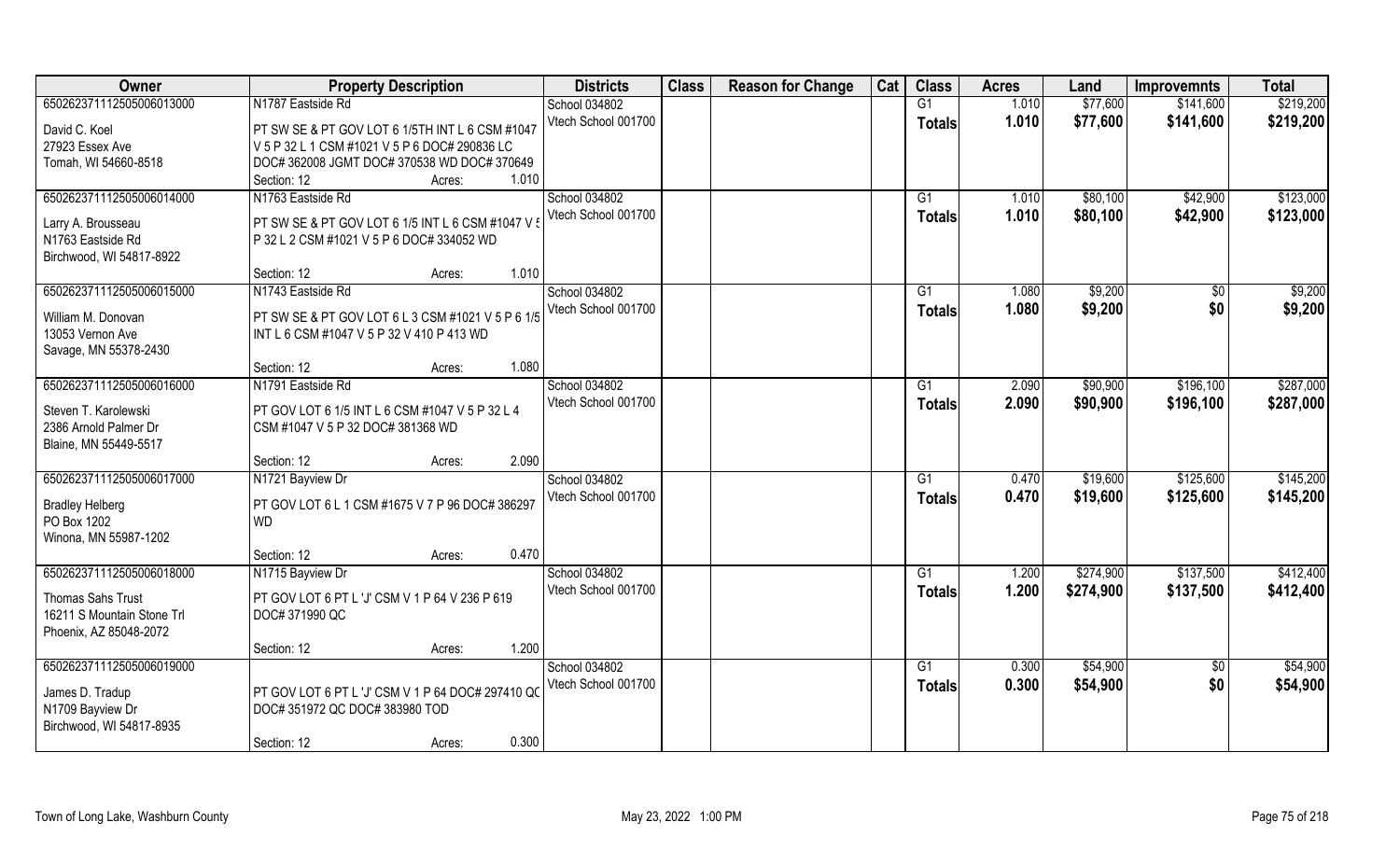| Owner                     | <b>Property Description</b>                          | <b>Districts</b>                     | <b>Class</b> | <b>Reason for Change</b> | Cat | <b>Class</b>    | <b>Acres</b> | Land       | <b>Improvemnts</b> | <b>Total</b> |
|---------------------------|------------------------------------------------------|--------------------------------------|--------------|--------------------------|-----|-----------------|--------------|------------|--------------------|--------------|
| 650262371112505006020000  | N1709 Bayview Dr                                     | School 034802                        |              |                          |     | G1              | 0.280        | \$274,900  | \$176,200          | \$451,100    |
| James D. Tradup           | PT GOV LOT 6 L 'F' CSM V 1 P 63 & PT L 'G' CSM V 1 I | Vtech School 001700                  |              |                          |     | <b>Totals</b>   | 0.280        | \$274,900  | \$176,200          | \$451,100    |
| N1709 Bayview Dr          | 63 DOC# 297409 QC DOC# 351973 QC DOC# 366648         |                                      |              |                          |     |                 |              |            |                    |              |
| Birchwood, WI 54817-8935  | ESMT DOC# 366649 QC DOC# 383980 TOD                  |                                      |              |                          |     |                 |              |            |                    |              |
|                           | 0.280<br>Section: 12<br>Acres:                       |                                      |              |                          |     |                 |              |            |                    |              |
| 650262371112505006021000  | N1707 Bayview Dr                                     | School 034802                        |              |                          |     | G <sub>1</sub>  | 1.000        | \$274,900  | \$88,000           | \$362,900    |
|                           |                                                      | Vtech School 001700                  |              |                          |     | <b>Totals</b>   | 1.000        | \$274,900  | \$88,000           | \$362,900    |
| Timothy G. Drier          | PT GOV LOT 6 L 'D', 'E' & PT L 'G' CSM V 1 P 63 DOC# |                                      |              |                          |     |                 |              |            |                    |              |
| 175 Nicholas Dr           | 366648 ESMT DOC# 378255 TD DOC# 378257 TOD           |                                      |              |                          |     |                 |              |            |                    |              |
| Lewiston, MN 55952-1121   |                                                      |                                      |              |                          |     |                 |              |            |                    |              |
|                           | 1.000<br>Section: 12<br>Acres:                       |                                      |              |                          |     |                 |              |            |                    |              |
| 650262371112505006022000  |                                                      | School 034802                        |              |                          |     | G1              | 0.060        | \$41,200   | \$0                | \$41,200     |
| William M. Donovan        | PT GOV LOT 6 L 'C' CSM V 1 P 62 V 383 P 545 WD       | Vtech School 001700                  |              |                          |     | <b>Totals</b>   | 0.060        | \$41,200   | \$0                | \$41,200     |
| 13053 Vernon Ave          |                                                      |                                      |              |                          |     |                 |              |            |                    |              |
| Savage, MN 55378-2430     |                                                      |                                      |              |                          |     |                 |              |            |                    |              |
|                           | 0.060<br>Section: 12<br>Acres:                       |                                      |              |                          |     |                 |              |            |                    |              |
| 650262371112505006023000  | N1729 Eastside Rd                                    | School 034802                        |              |                          |     | G1              | 1.860        | \$11,300   | \$41,200           | \$52,500     |
|                           |                                                      | Vtech School 001700                  |              |                          |     | <b>Totals</b>   | 1.860        | \$11,300   | \$41,200           | \$52,500     |
| William M. Donovan        | PT GOV LOT 6 L 'H' CSM V 1 P 64 V 383 P 545 WD       |                                      |              |                          |     |                 |              |            |                    |              |
| 13053 Vernon Ave          |                                                      |                                      |              |                          |     |                 |              |            |                    |              |
| Savage, MN 55378-2430     |                                                      |                                      |              |                          |     |                 |              |            |                    |              |
|                           | 1.860<br>Section: 12<br>Acres:                       |                                      |              |                          |     |                 |              |            |                    |              |
| 650262371112505006024000  |                                                      | School 034802                        |              |                          |     | G1              | 0.160        | \$61,900   | \$0                | \$61,900     |
| Mark D. Tschann           | PT GOV LOT 6 L 'B' CSM V 1 P 62 DOC# 387613 WD       | Vtech School 001700                  |              |                          |     | <b>Totals</b>   | 0.160        | \$61,900   | \$0                | \$61,900     |
| 16780 Embers Ave          |                                                      |                                      |              |                          |     |                 |              |            |                    |              |
| Farmington, MN 55024-7310 |                                                      |                                      |              |                          |     |                 |              |            |                    |              |
|                           | 0.160<br>Section: 12<br>Acres:                       |                                      |              |                          |     |                 |              |            |                    |              |
| 650262371112505006025000  | N1701 Bayview Dr                                     | School 034802                        |              |                          |     | $\overline{G1}$ | 6.000        | \$166, 100 | \$307,400          | \$473,500    |
|                           | PT GOV LOT 6 L 'A' CSM V 1 P 62 DOC# 387613 WD       | Vtech School 001700                  |              |                          |     | <b>Totals</b>   | 6.000        | \$166,100  | \$307,400          | \$473,500    |
| Mark D. Tschann           |                                                      |                                      |              |                          |     |                 |              |            |                    |              |
| 16780 Embers Ave          |                                                      |                                      |              |                          |     |                 |              |            |                    |              |
| Farmington, MN 55024-7310 | 6.000                                                |                                      |              |                          |     |                 |              |            |                    |              |
| 650262371112505006026000  | Section: 12<br>Acres:                                |                                      |              |                          |     | G1              | 2.000        |            |                    | \$28,300     |
|                           | N1725 Bayview Dr                                     | School 034802<br>Vtech School 001700 |              |                          |     |                 |              | \$14,000   | \$14,300           |              |
| Mark D. Tschann           | PT GOV LOT 6 PT L 'G' CSM V 1 P 63 DOC# 387613       |                                      |              |                          |     | <b>Totals</b>   | 2.000        | \$14,000   | \$14,300           | \$28,300     |
| 16780 Embers Ave          | <b>WD</b>                                            |                                      |              |                          |     |                 |              |            |                    |              |
| Farmington, MN 55024-7310 |                                                      |                                      |              |                          |     |                 |              |            |                    |              |
|                           | 2.000<br>Section: 12<br>Acres:                       |                                      |              |                          |     |                 |              |            |                    |              |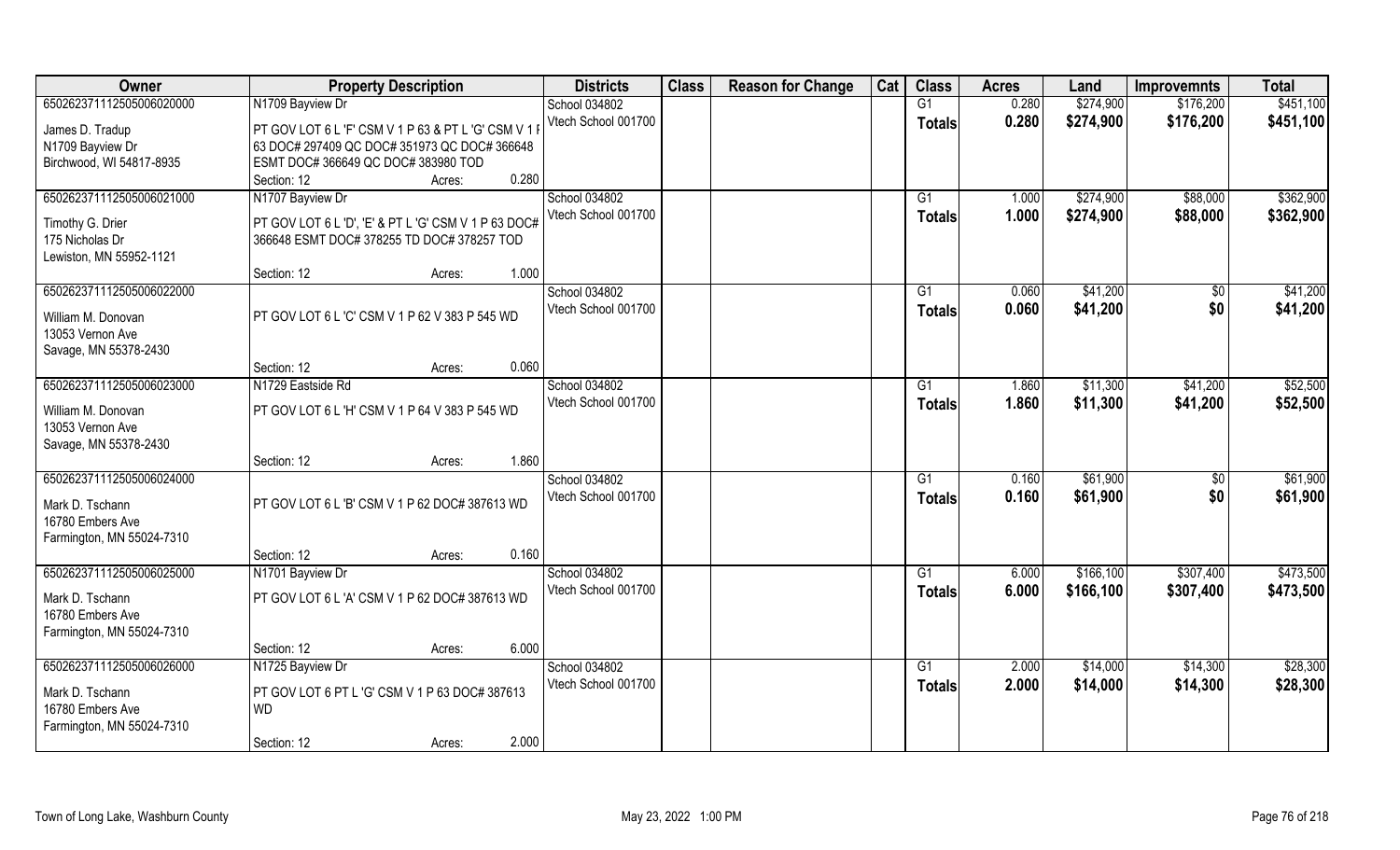| Owner                                                                                        | <b>Property Description</b>                                                                                                                                                          | <b>Districts</b>                     | <b>Class</b> | <b>Reason for Change</b> | Cat | <b>Class</b>                               | <b>Acres</b>            | Land                         | <b>Improvemnts</b>     | <b>Total</b>                  |
|----------------------------------------------------------------------------------------------|--------------------------------------------------------------------------------------------------------------------------------------------------------------------------------------|--------------------------------------|--------------|--------------------------|-----|--------------------------------------------|-------------------------|------------------------------|------------------------|-------------------------------|
| 650262371112505006027000                                                                     | N1717 Bayview Dr                                                                                                                                                                     | School 034802                        |              |                          |     | G1                                         | 0.470                   | \$327,200                    | \$110,600              | \$437,800                     |
| Eugene R. Beatty<br>N1717 Bayview Dr<br>Birchwood, WI 54817-8935                             | PT GOV LOT 6 L 2 CSM #1675 V 7 P 96 V 284 P 751                                                                                                                                      | Vtech School 001700                  |              |                          |     | <b>Totals</b>                              | 0.470                   | \$327,200                    | \$110,600              | \$437,800                     |
|                                                                                              | 0.470<br>Section: 12<br>Acres:                                                                                                                                                       |                                      |              |                          |     |                                            |                         |                              |                        |                               |
| 650262371112505006028000<br><b>Bradley Helberg</b><br>PO Box 1202                            | PT GOV LOT 6 OL 1 CSM #1675 V 7 P 96 DOC#<br>386297 WD                                                                                                                               | School 034802<br>Vtech School 001700 |              |                          |     | G <sub>1</sub><br>Totals                   | 0.290<br>0.290          | \$68,600<br>\$68,600         | \$0<br>\$0             | \$68,600<br>\$68,600          |
| Winona, MN 55987-1202                                                                        | 0.290<br>Section: 12<br>Acres:                                                                                                                                                       |                                      |              |                          |     |                                            |                         |                              |                        |                               |
| 650262371112505006029000                                                                     |                                                                                                                                                                                      | School 034802                        |              |                          |     | G1                                         | 0.500                   | \$1,800                      | $\sqrt{6}$             | \$1,800                       |
| Daniel Haun<br>531 E Sawyer St<br>Rice Lake, WI 54868-2503                                   | PT GOV LOT 6 DOC# 354867 WD DOC# 384356 TOD                                                                                                                                          | Vtech School 001700                  |              |                          |     | <b>Totals</b>                              | 0.500                   | \$1,800                      | \$0                    | \$1,800                       |
|                                                                                              | 0.500<br>Section: 12<br>Acres:                                                                                                                                                       |                                      |              |                          |     |                                            |                         |                              |                        |                               |
| 650262371112505006030000<br>Daniel Haun<br>531 E Sawyer St<br>Rice Lake, WI 54868-2503       | PT GOV LOT 6 DOC# 354867 WD DOC# 384356 TOD                                                                                                                                          | School 034802<br>Vtech School 001700 |              |                          |     | G5<br><b>Totals</b>                        | 0.570<br>0.570          | \$100<br>\$100               | \$0<br>\$0             | \$100<br>\$100                |
|                                                                                              | 0.570<br>Section: 12<br>Acres:                                                                                                                                                       |                                      |              |                          |     |                                            |                         |                              |                        |                               |
| 650262371112515346006000<br>Glenn C Johnson Trust<br>1209 Vine St<br>Waterloo, IA 50703-4255 | N2030 Elver Rd<br>PT GOV LOT 3 & HOLMES PARK PT LOT 1 BLOCK 1 I<br>1 CSM #2877 V 13 P 34 DOC# 385256 QC                                                                              | School 034802<br>Vtech School 001700 |              |                          |     | G1<br><b>Totals</b>                        | 0.510<br>0.510          | \$3,200<br>\$3,200           | \$209,100<br>\$209,100 | \$212,300<br>\$212,300        |
| 650262371112515346500010                                                                     | 0.510<br>Section: 12<br>Acres:                                                                                                                                                       | School 034802                        |              |                          |     | G1                                         | 2.000                   | \$15,800                     | \$95,400               | \$111,200                     |
| Susan A Johnson Trust<br>1209 Vine St<br>Waterloo, IA 50703-4255                             | HOLMES PARK PT LOT 1 BLOCK 1 V 210 P 484, V 213<br>P 583 DOC# 334692 TD EXC CSM #1359 V 6 P 76 V<br>388 P 412-413 ESMT EXC CSM #2877 V 13 P 34 EXC<br>8.120<br>Section: 12<br>Acres: | Vtech School 001700                  |              |                          |     | G <sub>5</sub><br>G <sub>6</sub><br>Totals | 1.120<br>5.000<br>8.120 | \$100<br>\$9,500<br>\$25,400 | \$0<br>\$0<br>\$95,400 | \$100<br>\$9,500<br>\$120,800 |
| 650262371112515346500500<br>James R. Barron<br>N2034 Elver Rd<br>Birchwood, WI 54817-8910    | N2034 Elver Rd<br>HOLMES PARK PT LOT 1 BLOCK 1 L 1 CSM #1359 V 6<br>P 76 V 256 P 321-326 V 388 P 412-413 ESMT<br>0.600<br>Section: 12<br>Acres:                                      | School 034802<br>Vtech School 001700 |              |                          |     | G1<br><b>Totals</b>                        | 0.600<br>0.600          | \$29,200<br>\$29,200         | \$152,100<br>\$152,100 | \$181,300<br>\$181,300        |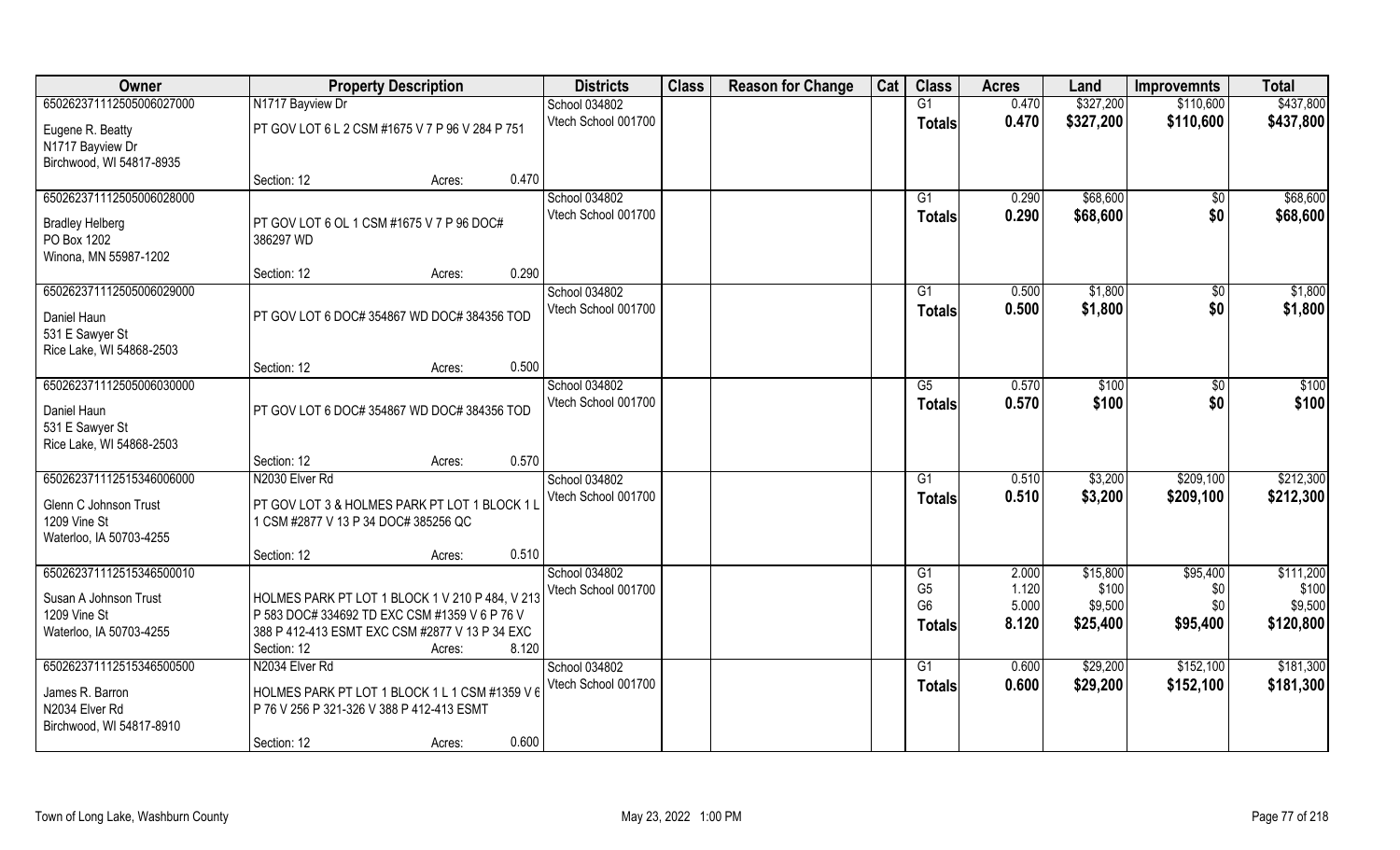| Owner                                     | <b>Property Description</b>                    |                 | <b>Districts</b>                     | <b>Class</b> | <b>Reason for Change</b> | Cat | <b>Class</b>    | <b>Acres</b>   | Land      | <b>Improvemnts</b> | <b>Total</b> |
|-------------------------------------------|------------------------------------------------|-----------------|--------------------------------------|--------------|--------------------------|-----|-----------------|----------------|-----------|--------------------|--------------|
| 650262371112515346501000                  | N2050 Elver Rd                                 |                 | School 034802                        |              |                          |     | G1              | 0.820          | \$13,100  | \$45,700           | \$58,800     |
| John C. Adams                             | HOLMES PARK PT LOT 1 BLOCK 1 L 1 CSM #1550 V 6 |                 | Vtech School 001700                  |              |                          |     | <b>Totals</b>   | 0.820          | \$13,100  | \$45,700           | \$58,800     |
| 25838 N 2225 East Rd                      | P 271 V 276 P 167                              |                 |                                      |              |                          |     |                 |                |           |                    |              |
| Lexington, IL 61753-7628                  |                                                |                 |                                      |              |                          |     |                 |                |           |                    |              |
|                                           | Section: 12                                    | 0.820<br>Acres: |                                      |              |                          |     |                 |                |           |                    |              |
| 650262371112515346501500                  | N2054 Elver Rd                                 |                 | School 034802<br>Vtech School 001700 |              |                          |     | G1              | 1.000<br>1.000 | \$212,200 | \$64,200           | \$276,400    |
| Patricia A. Martin                        | HOLMES PARK PT LOT 1 BLOCK 1 V 383 P 151 QC    |                 |                                      |              |                          |     | <b>Totals</b>   |                | \$212,200 | \$64,200           | \$276,400    |
| 3017 Clevenger Rd                         |                                                |                 |                                      |              |                          |     |                 |                |           |                    |              |
| Franklin, IL 62638-5129                   | Section: 12                                    | 1.000           |                                      |              |                          |     |                 |                |           |                    |              |
| 650262371112515346502000                  | N2046 Elver Rd                                 | Acres:          | School 034802                        |              |                          |     | G1              | 1.130          | \$222,500 | \$83,400           | \$305,900    |
|                                           |                                                |                 | Vtech School 001700                  |              |                          |     | <b>Totals</b>   | 1.130          | \$222,500 | \$83,400           | \$305,900    |
| Judy Engel                                | HOLMES PARK PT LOT 1 BLOCK 1 L 2 CSM #1550 V 6 |                 |                                      |              |                          |     |                 |                |           |                    |              |
| 6430 Maywick Dr<br>Madison, WI 53718-3503 | P 271 V 276 P 166 V 343 P 450 TERM             |                 |                                      |              |                          |     |                 |                |           |                    |              |
|                                           | Section: 12                                    | 1.130<br>Acres: |                                      |              |                          |     |                 |                |           |                    |              |
| 650262371112515346502500                  | N2027 Elver Rd                                 |                 | School 034802                        |              |                          |     | G1              | 0.000          | \$153,900 | \$74,700           | \$228,600    |
|                                           |                                                |                 | Vtech School 001700                  |              |                          |     | <b>Totals</b>   | 0.000          | \$153,900 | \$74,700           | \$228,600    |
| Andre J. Wenzel<br>5607 Cambridge St      | HOLMES PARK LOT 1 BLOCK 2 DOC# 356754 WD       |                 |                                      |              |                          |     |                 |                |           |                    |              |
| Saint Louis Park, MN 55416-5510           |                                                |                 |                                      |              |                          |     |                 |                |           |                    |              |
|                                           | Section: 12                                    | 0.000<br>Acres: |                                      |              |                          |     |                 |                |           |                    |              |
| 650262371112515346503000                  | N2023 Elver Rd                                 |                 | School 034802                        |              |                          |     | G1              | 0.000          | \$92,300  | \$224,000          | \$316,300    |
| <b>Brian Douglas Shorten</b>              | HOLMES PARK LOT 2 BLOCK 2 L 2 CSM #2582 V 11 P |                 | Vtech School 001700                  |              |                          |     | <b>Totals</b>   | 0.000          | \$92,300  | \$224,000          | \$316,300    |
| N2023 Elver Rd                            | 105 V 408 P 706 PR                             |                 |                                      |              |                          |     |                 |                |           |                    |              |
| Birchwood, WI 54817-8910                  |                                                |                 |                                      |              |                          |     |                 |                |           |                    |              |
|                                           | Section: 12                                    | 0.000<br>Acres: |                                      |              |                          |     |                 |                |           |                    |              |
| 650262371112515346503500                  | N2021 Elver Rd                                 |                 | School 034802                        |              |                          |     | G1              | 0.000          | \$138,600 | \$33,200           | \$171,800    |
| Marcellene Banker Le                      | HOLMES PARK LOT 3 BLOCK 2 V 413 P 564 QC DOC#  |                 | Vtech School 001700                  |              |                          |     | <b>Totals</b>   | 0.000          | \$138,600 | \$33,200           | \$171,800    |
| 765 12th St                               | 358965 TERM                                    |                 |                                      |              |                          |     |                 |                |           |                    |              |
| Fennimore, WI 53809-1819                  |                                                |                 |                                      |              |                          |     |                 |                |           |                    |              |
|                                           | Section: 12                                    | 0.000<br>Acres: |                                      |              |                          |     |                 |                |           |                    |              |
| 650262371112515346504000                  | N2017 Elver Rd                                 |                 | School 034802                        |              |                          |     | $\overline{G1}$ | 0.000          | \$92,300  | \$48,400           | \$140,700    |
| Nancy Riley                               | HOLMES PARK LOT 4 BLOCK 2 V 408 P 705 PR       |                 | Vtech School 001700                  |              |                          |     | <b>Totals</b>   | 0.000          | \$92,300  | \$48,400           | \$140,700    |
| N666 Pioneer Rd                           |                                                |                 |                                      |              |                          |     |                 |                |           |                    |              |
| Birchwood, WI 54817-8915                  |                                                |                 |                                      |              |                          |     |                 |                |           |                    |              |
|                                           | Section: 12                                    | 0.000<br>Acres: |                                      |              |                          |     |                 |                |           |                    |              |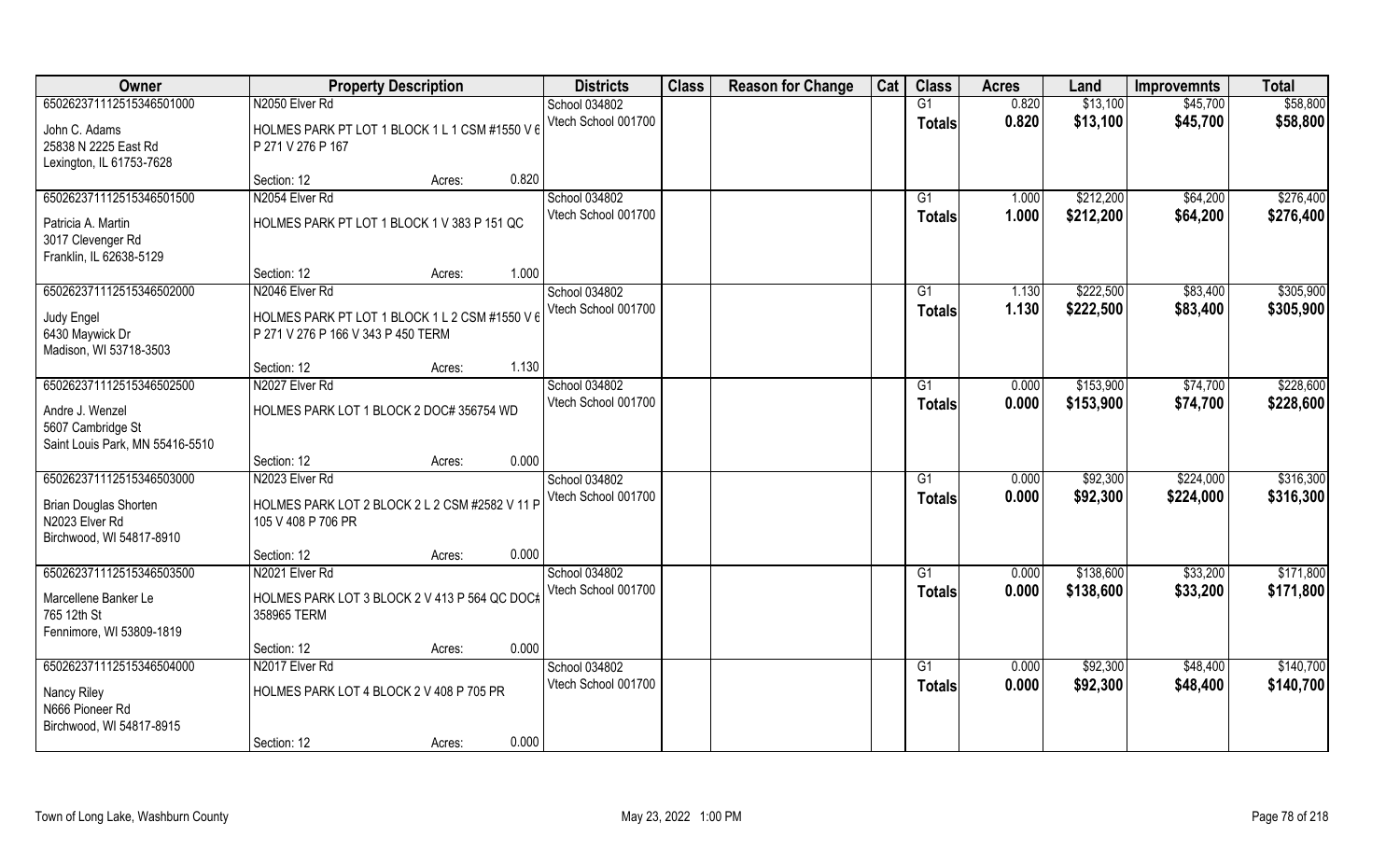| \$66,800<br>\$66,800<br>650262371112515346504500<br>0.000<br>School 034802<br>G1<br>$\overline{50}$<br>Vtech School 001700<br>0.000<br>\$66,800<br>\$0<br>\$66,800<br><b>Totals</b><br>Gary W. Anderson<br>HOLMES PARK N 25' LOT 5 BLOCK 2 CSM #1774 V 7<br>P 195 DOC# 337963 WD<br>N2009 Elver Rd<br>Birchwood, WI 54817-8910<br>0.000<br>Section: 12<br>Acres:<br>School 034802<br>650262371112515346505600<br>N2009 Elver Rd<br>\$370,700<br>\$138,700<br>G1<br>0.990<br>Vtech School 001700<br>0.990<br>\$370,700<br>\$138,700<br>\$509,400<br>Totals<br>Gary W. Anderson<br>HOLMES PARK PT LOT 5, LOTS 6 & 7 PT LOT 8<br>N2009 Elver Rd<br>BLOCK 2 L 1 CSM #1694 V 17 P 115 V 295 P 321 QC V<br>Birchwood, WI 54817-8910<br>295 P 322 WD<br>0.990<br>Section: 12<br>Acres:<br>650262371112515346507000<br>School 034802<br>\$246,800<br>N1995 Elver Rd<br>G1<br>0.000<br>\$195,900<br>Vtech School 001700<br>0.000<br>\$195,900<br>\$442,700<br>\$246,800<br><b>Totals</b><br>HOLMES PARK LOT 9 BLOCK 2 & PT LOT 8 BLOCK 2<br>John W Westphal Trust<br>1001 Thornecrest Dr<br>DOC# 368287 WD DOC# 379496 ESMT<br>Janesville, WI 53546-1789<br>0.000<br>Section: 12<br>Acres:<br>650262371112515346508250<br>N1983 Elver Rd<br>School 034802<br>\$326,600<br>\$187,300<br>G1<br>1.440<br>List acreage after split<br>G <sub>1</sub><br>Vtech School 001700<br>1.440<br>\$326,600<br>\$187,300<br>\$513,900<br><b>Totals</b><br>HOLMES PARK LOTS 10, 11 & 12 BLOCK 2 DOC#<br>N 1983 Elver Rd, LLC<br>923 Jackson Ave<br>378683 WD DOC# 379496 ESMT DOC# 395986 TD<br>River Forest, IL 60305-1415<br>1.440<br>Section: 12<br>Acres:<br>\$317,500<br>\$317,500<br>650262371112515346509700<br>School 034802<br>1.440<br>G1<br>Correct acreage after split<br>G1<br>$\sqrt[6]{30}$<br>\$0<br>Vtech School 001700<br>1.440<br>\$317,500<br>\$317,500<br><b>Totals</b><br>Kevin St John<br>HOLMES PARK LOTS 13, 14 & 15 BLOCK 2 INCL L 1 |
|----------------------------------------------------------------------------------------------------------------------------------------------------------------------------------------------------------------------------------------------------------------------------------------------------------------------------------------------------------------------------------------------------------------------------------------------------------------------------------------------------------------------------------------------------------------------------------------------------------------------------------------------------------------------------------------------------------------------------------------------------------------------------------------------------------------------------------------------------------------------------------------------------------------------------------------------------------------------------------------------------------------------------------------------------------------------------------------------------------------------------------------------------------------------------------------------------------------------------------------------------------------------------------------------------------------------------------------------------------------------------------------------------------------------------------------------------------------------------------------------------------------------------------------------------------------------------------------------------------------------------------------------------------------------------------------------------------------------------------------------------------------------------------------------------------------------------------------------------------------------------------------------------------------------------------------|
| \$509,400<br>\$442,700<br>\$513,900                                                                                                                                                                                                                                                                                                                                                                                                                                                                                                                                                                                                                                                                                                                                                                                                                                                                                                                                                                                                                                                                                                                                                                                                                                                                                                                                                                                                                                                                                                                                                                                                                                                                                                                                                                                                                                                                                                    |
|                                                                                                                                                                                                                                                                                                                                                                                                                                                                                                                                                                                                                                                                                                                                                                                                                                                                                                                                                                                                                                                                                                                                                                                                                                                                                                                                                                                                                                                                                                                                                                                                                                                                                                                                                                                                                                                                                                                                        |
|                                                                                                                                                                                                                                                                                                                                                                                                                                                                                                                                                                                                                                                                                                                                                                                                                                                                                                                                                                                                                                                                                                                                                                                                                                                                                                                                                                                                                                                                                                                                                                                                                                                                                                                                                                                                                                                                                                                                        |
|                                                                                                                                                                                                                                                                                                                                                                                                                                                                                                                                                                                                                                                                                                                                                                                                                                                                                                                                                                                                                                                                                                                                                                                                                                                                                                                                                                                                                                                                                                                                                                                                                                                                                                                                                                                                                                                                                                                                        |
|                                                                                                                                                                                                                                                                                                                                                                                                                                                                                                                                                                                                                                                                                                                                                                                                                                                                                                                                                                                                                                                                                                                                                                                                                                                                                                                                                                                                                                                                                                                                                                                                                                                                                                                                                                                                                                                                                                                                        |
|                                                                                                                                                                                                                                                                                                                                                                                                                                                                                                                                                                                                                                                                                                                                                                                                                                                                                                                                                                                                                                                                                                                                                                                                                                                                                                                                                                                                                                                                                                                                                                                                                                                                                                                                                                                                                                                                                                                                        |
|                                                                                                                                                                                                                                                                                                                                                                                                                                                                                                                                                                                                                                                                                                                                                                                                                                                                                                                                                                                                                                                                                                                                                                                                                                                                                                                                                                                                                                                                                                                                                                                                                                                                                                                                                                                                                                                                                                                                        |
|                                                                                                                                                                                                                                                                                                                                                                                                                                                                                                                                                                                                                                                                                                                                                                                                                                                                                                                                                                                                                                                                                                                                                                                                                                                                                                                                                                                                                                                                                                                                                                                                                                                                                                                                                                                                                                                                                                                                        |
|                                                                                                                                                                                                                                                                                                                                                                                                                                                                                                                                                                                                                                                                                                                                                                                                                                                                                                                                                                                                                                                                                                                                                                                                                                                                                                                                                                                                                                                                                                                                                                                                                                                                                                                                                                                                                                                                                                                                        |
|                                                                                                                                                                                                                                                                                                                                                                                                                                                                                                                                                                                                                                                                                                                                                                                                                                                                                                                                                                                                                                                                                                                                                                                                                                                                                                                                                                                                                                                                                                                                                                                                                                                                                                                                                                                                                                                                                                                                        |
|                                                                                                                                                                                                                                                                                                                                                                                                                                                                                                                                                                                                                                                                                                                                                                                                                                                                                                                                                                                                                                                                                                                                                                                                                                                                                                                                                                                                                                                                                                                                                                                                                                                                                                                                                                                                                                                                                                                                        |
|                                                                                                                                                                                                                                                                                                                                                                                                                                                                                                                                                                                                                                                                                                                                                                                                                                                                                                                                                                                                                                                                                                                                                                                                                                                                                                                                                                                                                                                                                                                                                                                                                                                                                                                                                                                                                                                                                                                                        |
|                                                                                                                                                                                                                                                                                                                                                                                                                                                                                                                                                                                                                                                                                                                                                                                                                                                                                                                                                                                                                                                                                                                                                                                                                                                                                                                                                                                                                                                                                                                                                                                                                                                                                                                                                                                                                                                                                                                                        |
|                                                                                                                                                                                                                                                                                                                                                                                                                                                                                                                                                                                                                                                                                                                                                                                                                                                                                                                                                                                                                                                                                                                                                                                                                                                                                                                                                                                                                                                                                                                                                                                                                                                                                                                                                                                                                                                                                                                                        |
|                                                                                                                                                                                                                                                                                                                                                                                                                                                                                                                                                                                                                                                                                                                                                                                                                                                                                                                                                                                                                                                                                                                                                                                                                                                                                                                                                                                                                                                                                                                                                                                                                                                                                                                                                                                                                                                                                                                                        |
|                                                                                                                                                                                                                                                                                                                                                                                                                                                                                                                                                                                                                                                                                                                                                                                                                                                                                                                                                                                                                                                                                                                                                                                                                                                                                                                                                                                                                                                                                                                                                                                                                                                                                                                                                                                                                                                                                                                                        |
|                                                                                                                                                                                                                                                                                                                                                                                                                                                                                                                                                                                                                                                                                                                                                                                                                                                                                                                                                                                                                                                                                                                                                                                                                                                                                                                                                                                                                                                                                                                                                                                                                                                                                                                                                                                                                                                                                                                                        |
|                                                                                                                                                                                                                                                                                                                                                                                                                                                                                                                                                                                                                                                                                                                                                                                                                                                                                                                                                                                                                                                                                                                                                                                                                                                                                                                                                                                                                                                                                                                                                                                                                                                                                                                                                                                                                                                                                                                                        |
|                                                                                                                                                                                                                                                                                                                                                                                                                                                                                                                                                                                                                                                                                                                                                                                                                                                                                                                                                                                                                                                                                                                                                                                                                                                                                                                                                                                                                                                                                                                                                                                                                                                                                                                                                                                                                                                                                                                                        |
|                                                                                                                                                                                                                                                                                                                                                                                                                                                                                                                                                                                                                                                                                                                                                                                                                                                                                                                                                                                                                                                                                                                                                                                                                                                                                                                                                                                                                                                                                                                                                                                                                                                                                                                                                                                                                                                                                                                                        |
|                                                                                                                                                                                                                                                                                                                                                                                                                                                                                                                                                                                                                                                                                                                                                                                                                                                                                                                                                                                                                                                                                                                                                                                                                                                                                                                                                                                                                                                                                                                                                                                                                                                                                                                                                                                                                                                                                                                                        |
|                                                                                                                                                                                                                                                                                                                                                                                                                                                                                                                                                                                                                                                                                                                                                                                                                                                                                                                                                                                                                                                                                                                                                                                                                                                                                                                                                                                                                                                                                                                                                                                                                                                                                                                                                                                                                                                                                                                                        |
| 1339 Oakcrest Dr<br>CSM #3797 V 18 P 140 DOC# 379496 ESMT DOC#                                                                                                                                                                                                                                                                                                                                                                                                                                                                                                                                                                                                                                                                                                                                                                                                                                                                                                                                                                                                                                                                                                                                                                                                                                                                                                                                                                                                                                                                                                                                                                                                                                                                                                                                                                                                                                                                         |
| 396144 WD<br>Eau Claire, WI 54701-8393                                                                                                                                                                                                                                                                                                                                                                                                                                                                                                                                                                                                                                                                                                                                                                                                                                                                                                                                                                                                                                                                                                                                                                                                                                                                                                                                                                                                                                                                                                                                                                                                                                                                                                                                                                                                                                                                                                 |
| 1.440<br>Section: 12<br>Acres:                                                                                                                                                                                                                                                                                                                                                                                                                                                                                                                                                                                                                                                                                                                                                                                                                                                                                                                                                                                                                                                                                                                                                                                                                                                                                                                                                                                                                                                                                                                                                                                                                                                                                                                                                                                                                                                                                                         |
| School 034802<br>\$345,100<br>\$570,600<br>650262371112515346510600<br>0.000<br>\$225,500<br>N1937 Eastside Rd<br>G1                                                                                                                                                                                                                                                                                                                                                                                                                                                                                                                                                                                                                                                                                                                                                                                                                                                                                                                                                                                                                                                                                                                                                                                                                                                                                                                                                                                                                                                                                                                                                                                                                                                                                                                                                                                                                   |
| Vtech School 001700<br>0.000<br>\$345,100<br>\$225,500<br>\$570,600<br><b>Totals</b>                                                                                                                                                                                                                                                                                                                                                                                                                                                                                                                                                                                                                                                                                                                                                                                                                                                                                                                                                                                                                                                                                                                                                                                                                                                                                                                                                                                                                                                                                                                                                                                                                                                                                                                                                                                                                                                   |
| Karen Green Hobson Trust<br>HOLMES PARK LOTS 16, 17, 18 BLOCK 2 DOC#                                                                                                                                                                                                                                                                                                                                                                                                                                                                                                                                                                                                                                                                                                                                                                                                                                                                                                                                                                                                                                                                                                                                                                                                                                                                                                                                                                                                                                                                                                                                                                                                                                                                                                                                                                                                                                                                   |
| 1028 S Summit Rdg<br>346561 QC DOC# 357672 QC DOC# 362989 QC<br>Santa, FE NM                                                                                                                                                                                                                                                                                                                                                                                                                                                                                                                                                                                                                                                                                                                                                                                                                                                                                                                                                                                                                                                                                                                                                                                                                                                                                                                                                                                                                                                                                                                                                                                                                                                                                                                                                                                                                                                           |
| 0.000<br>Section: 12<br>Acres:                                                                                                                                                                                                                                                                                                                                                                                                                                                                                                                                                                                                                                                                                                                                                                                                                                                                                                                                                                                                                                                                                                                                                                                                                                                                                                                                                                                                                                                                                                                                                                                                                                                                                                                                                                                                                                                                                                         |
| NSF@ 100%<br>\$314,500<br>650262371112515346512000<br>N1933 Eastside Rd<br>School 034802<br>G1<br>G1<br>\$142,700<br>\$171,800<br>0.000                                                                                                                                                                                                                                                                                                                                                                                                                                                                                                                                                                                                                                                                                                                                                                                                                                                                                                                                                                                                                                                                                                                                                                                                                                                                                                                                                                                                                                                                                                                                                                                                                                                                                                                                                                                                |
| Vtech School 001700<br>\$142,700<br>\$171,800<br>\$314,500<br>0.000<br><b>Totals</b>                                                                                                                                                                                                                                                                                                                                                                                                                                                                                                                                                                                                                                                                                                                                                                                                                                                                                                                                                                                                                                                                                                                                                                                                                                                                                                                                                                                                                                                                                                                                                                                                                                                                                                                                                                                                                                                   |
| HOLMES PARK LOT 19 BLOCK 2 DOC# 385170 WD<br>George E. Busse                                                                                                                                                                                                                                                                                                                                                                                                                                                                                                                                                                                                                                                                                                                                                                                                                                                                                                                                                                                                                                                                                                                                                                                                                                                                                                                                                                                                                                                                                                                                                                                                                                                                                                                                                                                                                                                                           |
| 1562 18th Ave                                                                                                                                                                                                                                                                                                                                                                                                                                                                                                                                                                                                                                                                                                                                                                                                                                                                                                                                                                                                                                                                                                                                                                                                                                                                                                                                                                                                                                                                                                                                                                                                                                                                                                                                                                                                                                                                                                                          |
| Barron, WI 54812-9081<br>0.000<br>Section: 12<br>Acres:                                                                                                                                                                                                                                                                                                                                                                                                                                                                                                                                                                                                                                                                                                                                                                                                                                                                                                                                                                                                                                                                                                                                                                                                                                                                                                                                                                                                                                                                                                                                                                                                                                                                                                                                                                                                                                                                                |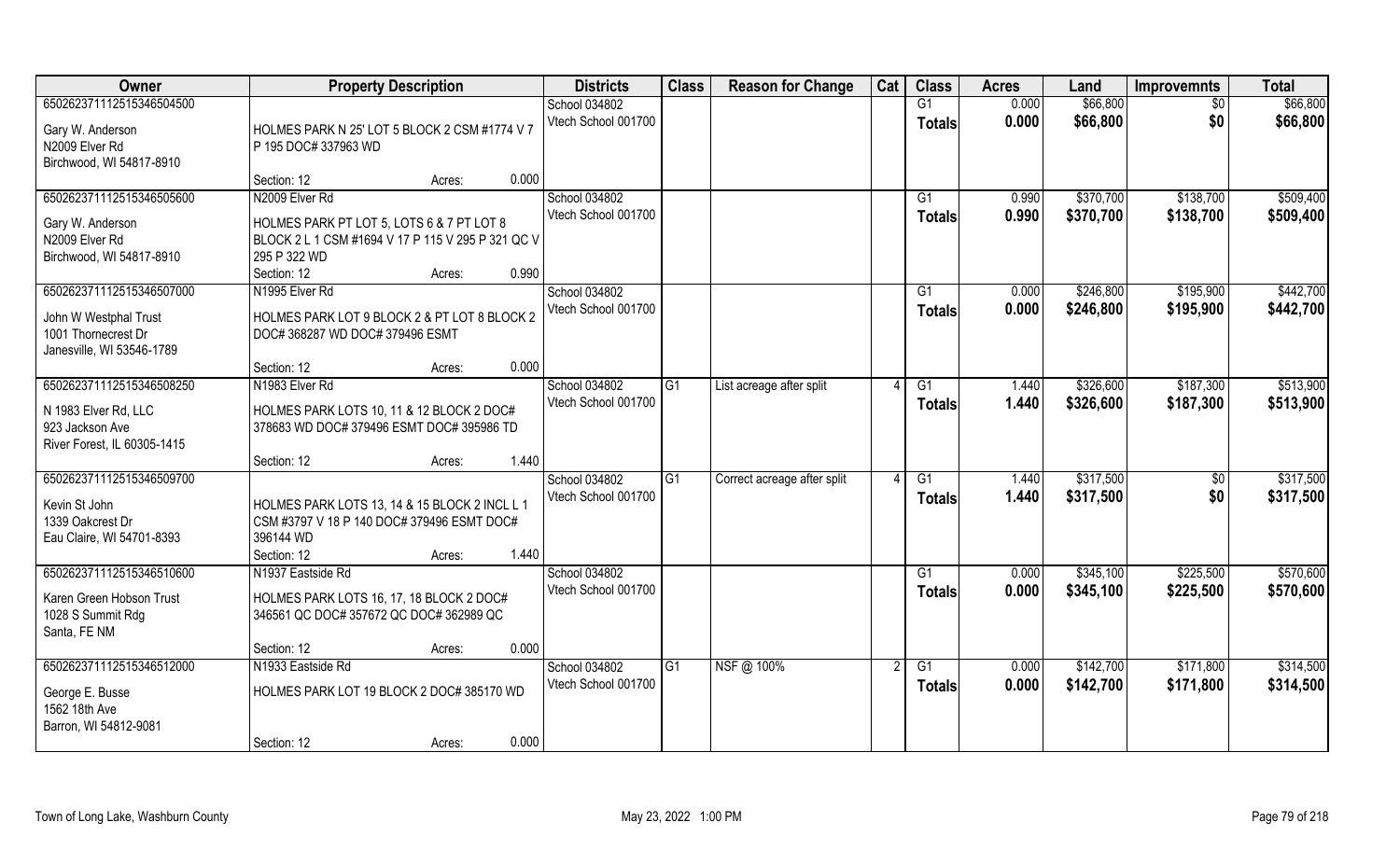| Owner                        | <b>Property Description</b>                         | <b>Districts</b>    | <b>Class</b>    | <b>Reason for Change</b> | Cat | <b>Class</b>  | <b>Acres</b> | Land      | <b>Improvemnts</b> | <b>Total</b> |
|------------------------------|-----------------------------------------------------|---------------------|-----------------|--------------------------|-----|---------------|--------------|-----------|--------------------|--------------|
| 650262371112515346512500     | N1931 Eastside Rd                                   | School 034802       |                 |                          |     | G1            | 0.230        | \$126,200 | \$48,200           | \$174,400    |
| Shawn R Fischer Trust        | HOLMES PARK LOT 20 BLOCK 2 L 20 CSM #3987 V 13      | Vtech School 001700 |                 |                          |     | <b>Totals</b> | 0.230        | \$126,200 | \$48,200           | \$174,400    |
| 442 Presidential Ln          | P 145 DOC# 338218 AFFD DOC# 254571, 351191 QC       |                     |                 |                          |     |               |              |           |                    |              |
| Madison, WI 53711-1125       | DOC# 376406 TD DOC# 389525 WD                       |                     |                 |                          |     |               |              |           |                    |              |
|                              | 0.230<br>Section: 12<br>Acres:                      |                     |                 |                          |     |               |              |           |                    |              |
| 650262371112515346513000     | N1929 Eastside Rd                                   | School 034802       |                 |                          |     | G1            | 0.000        | \$214,900 | \$0                | \$214,900    |
|                              |                                                     | Vtech School 001700 |                 |                          |     | Totals        | 0.000        | \$214,900 | \$0                | \$214,900    |
| John W Westphal Trust        | HOLMES PARK LOT 21 BLOCK 2 DOC# 368670 WD           |                     |                 |                          |     |               |              |           |                    |              |
| 1001 Thornecrest Dr          |                                                     |                     |                 |                          |     |               |              |           |                    |              |
| Janesville, WI 53546-1789    |                                                     |                     |                 |                          |     |               |              |           |                    |              |
|                              | 0.000<br>Section: 12<br>Acres:                      |                     |                 |                          |     |               |              |           |                    |              |
| 650262371112515346513500     | N1927 Eastside Rd Unit 915                          | School 034802       |                 |                          |     | G1            | 0.000        | \$216,000 | \$55,500           | \$271,500    |
| Keith Brahmer                | HOLMES PARK LOT 22 BLOCK 2 DOC# 357245 WD           | Vtech School 001700 |                 |                          |     | <b>Totals</b> | 0.000        | \$216,000 | \$55,500           | \$271,500    |
| 2922 10th Ave                |                                                     |                     |                 |                          |     |               |              |           |                    |              |
| Spring Valley, WI 54767-9109 |                                                     |                     |                 |                          |     |               |              |           |                    |              |
|                              | 0.000<br>Section: 12<br>Acres:                      |                     |                 |                          |     |               |              |           |                    |              |
| 650262371112515346514010     | N1925 Eastside Rd                                   | School 034802       | $\overline{G1}$ | Addition                 |     | G1            | 0.340        | \$211,700 | \$75,100           | \$286,800    |
|                              |                                                     | Vtech School 001700 |                 |                          |     | <b>Totals</b> | 0.340        | \$211,700 | \$75,100           | \$286,800    |
| Benjamin G. Leach            | HOLMES PARK N3/4 LOT 23 BLOCK 2 L 23 CSM            |                     |                 |                          |     |               |              |           |                    |              |
| 4733 Abbott Ave S            | #3514 V 17 P 16 DOC# 391411 WD                      |                     |                 |                          |     |               |              |           |                    |              |
| Minneapolis, MN 55410-1725   | 0.340                                               |                     |                 |                          |     |               |              |           |                    |              |
| 650262371112515346515010     | Section: 12<br>Acres:<br>N1923 Eastside Rd Unit 918 |                     | G1              |                          |     | G1            | 0.520        | \$220,000 | \$101,800          | \$321,800    |
|                              |                                                     | School 034802       |                 | Carport                  |     |               |              |           |                    |              |
| Paul E. Rippe                | HOLMES PARK N3/4 LOT 24 & S1/4 LOT 23 BLOCK 2       | Vtech School 001700 |                 |                          |     | <b>Totals</b> | 0.520        | \$220,000 | \$101,800          | \$321,800    |
| 6 Edina Ct                   | 24 CSM #3514 V 17 P 16 DOC# 361484 WD               |                     |                 |                          |     |               |              |           |                    |              |
| Edina, MN 55424-1136         |                                                     |                     |                 |                          |     |               |              |           |                    |              |
|                              | 0.520<br>Section: 12<br>Acres:                      |                     |                 |                          |     |               |              |           |                    |              |
| 650262371112515346516100     | N1921 Eastside Rd                                   | School 034802       |                 |                          |     | G1            | 0.860        | \$328,900 | \$216,400          | \$545,300    |
| Susan M. Allen               | HOLMES PARK S1/4 LOT 24 & LOTS 25 & 26 L 1 CSM      | Vtech School 001700 |                 |                          |     | <b>Totals</b> | 0.860        | \$328,900 | \$216,400          | \$545,300    |
| 19460 Elbert Pt              | #3901 V 19 P 71 & L 1 CSM #3906 V 19 P 76 V 284 P   |                     |                 |                          |     |               |              |           |                    |              |
| Shorewood, MN 55331-6901     | 424 V 396 P 438 QC V 400 P 534 QC DOC# 365465 QC    |                     |                 |                          |     |               |              |           |                    |              |
|                              | 0.860<br>Section: 12<br>Acres:                      |                     |                 |                          |     |               |              |           |                    |              |
| 650262371112515346517600     | N1917 Eastside Rd                                   | School 034802       |                 |                          |     | G1            | 0.000        | \$322,500 | \$202,500          | \$525,000    |
|                              |                                                     | Vtech School 001700 |                 |                          |     | Totals        | 0.000        | \$322,500 | \$202,500          | \$525,000    |
| Brady Jacobson               | HOLMES PARK LOTS 27 & 28 BLOCK 2 INCL OL 28         |                     |                 |                          |     |               |              |           |                    |              |
| W1158 Sunset Point           | CSM #3870 V 19 P 40 V 391 P 492 WD V 420 P 519 QC   |                     |                 |                          |     |               |              |           |                    |              |
| Stoddard, WI 54658-8807      | DOC# 329882 WD DOC# 364694 QC DOC# 364696 QC        |                     |                 |                          |     |               |              |           |                    |              |
|                              | 0.000<br>Section: 12<br>Acres:                      |                     |                 |                          |     |               |              |           |                    |              |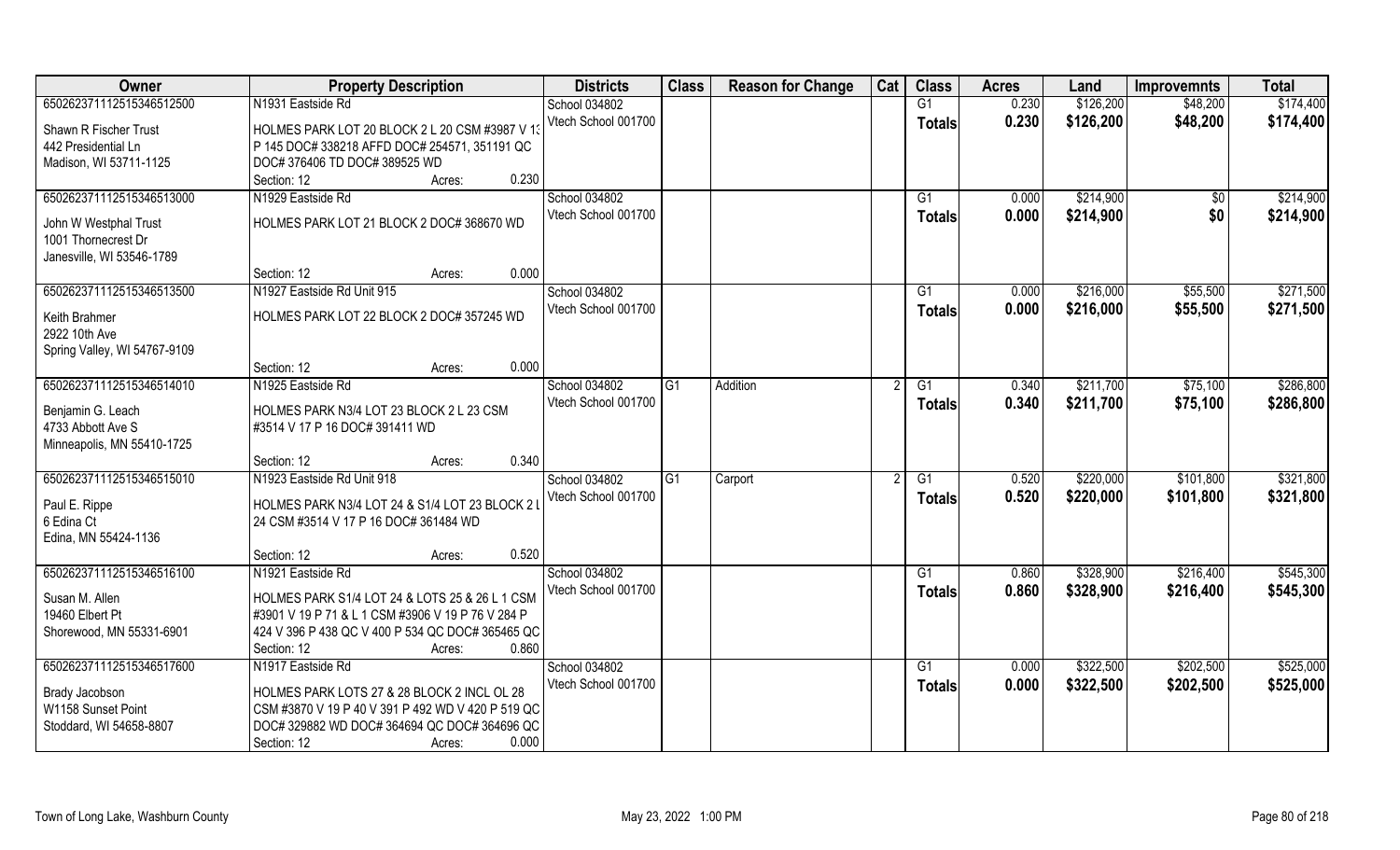| Owner                                                                                         | <b>Property Description</b>                                                             | <b>Districts</b>                     | <b>Class</b> | <b>Reason for Change</b> | Cat | <b>Class</b>                    | <b>Acres</b>   | Land                   | <b>Improvemnts</b>     | <b>Total</b>           |
|-----------------------------------------------------------------------------------------------|-----------------------------------------------------------------------------------------|--------------------------------------|--------------|--------------------------|-----|---------------------------------|----------------|------------------------|------------------------|------------------------|
| 650262371112515346519000                                                                      | N1911 Eastside Rd                                                                       | School 034802                        |              |                          |     | G1                              | 0.000          | \$168,200              | \$854,900              | \$1,023,100            |
| <b>Todd R Barrowclift Trust</b><br>1030 S 3rd St<br>Saint Charles, IL 60174-4006              | HOLMES PARK LOTS 29 & 30 BLOCK 2 DOC# 369656<br><b>WD</b>                               | Vtech School 001700                  |              |                          |     | <b>Totals</b>                   | 0.000          | \$168,200              | \$854,900              | \$1,023,100            |
|                                                                                               | 0.000<br>Section: 12<br>Acres:                                                          |                                      |              |                          |     |                                 |                |                        |                        |                        |
| 650262371112515346519500                                                                      | N1903 Eastside Rd                                                                       | School 034802<br>Vtech School 001700 |              |                          |     | G <sub>1</sub><br><b>Totals</b> | 0.000<br>0.000 | \$120,100<br>\$120,100 | \$173,300<br>\$173,300 | \$293,400<br>\$293,400 |
| Timmothy A. Boettcher<br>N1903 Eastside Rd<br>Birchwood, WI 54817-8924                        | HOLMES PARK LOT 31 BLOCK 2 & VACATED ST S OF<br>LOT 31 DOC# 338117 ORDER DOC# 386995 WD |                                      |              |                          |     |                                 |                |                        |                        |                        |
|                                                                                               | 0.000<br>Section: 12<br>Acres:                                                          |                                      |              |                          |     |                                 |                |                        |                        |                        |
| 650262371112515346520000                                                                      | N2033 Elver Rd                                                                          | School 034802                        |              |                          |     | G1                              | 0.000          | \$219,100              | \$40,700               | \$259,800              |
| Thomas A. Maiers<br>2027 Summit Dr NE<br>Rochester, MN 55906-8508                             | HOLMES PARK LOT 32 BLOCK 2 V 271 P 378 V 318 P<br>543 QC DOC# 308201 QC                 | Vtech School 001700                  |              |                          |     | <b>Totals</b>                   | 0.000          | \$219,100              | \$40,700               | \$259,800              |
|                                                                                               | 0.000<br>Section: 12<br>Acres:                                                          |                                      |              |                          |     |                                 |                |                        |                        |                        |
| 650262371112515730501000                                                                      | N2050 Scout Rd                                                                          | School 034802                        |              |                          |     | G1                              | 0.920          | \$252,700              | \$275,800              | \$528,500              |
| John M. Zaleskas<br>15123 Boulder Pointe Rd<br>Eden Prairie, MN 55347-2432                    | THE RETREAT ON LONG LAKE LOT 1 DOC# 329680<br><b>WD</b>                                 | Vtech School 001700                  |              |                          |     | <b>Totals</b>                   | 0.920          | \$252,700              | \$275,800              | \$528,500              |
|                                                                                               | 0.920<br>Section: 12<br>Acres:                                                          |                                      |              |                          |     |                                 |                |                        |                        |                        |
| 650262371112515730501500                                                                      | N2060 Scout Rd                                                                          | School 034802                        |              |                          |     | G1                              | 1.150          | \$252,700              | \$348,500              | \$601,200              |
| Richard W. Dahl<br>4725 Pebble Beach Way<br>Eagan, MN 55123-2171                              | THE RETREAT ON LONG LAKE LOT 2 DOC# 382732<br>WD DOC# 390509 TOD                        | Vtech School 001700                  |              |                          |     | <b>Totals</b>                   | 1.150          | \$252,700              | \$348,500              | \$601,200              |
|                                                                                               | 1.150<br>Section: 12<br>Acres:                                                          |                                      |              |                          |     |                                 |                |                        |                        |                        |
| 650262371112515730502000                                                                      | N2070 Scout Rd                                                                          | School 034802                        |              |                          |     | $\overline{G1}$                 | 1.350          | \$240,000              | \$390,800              | \$630,800              |
| Gregory L. Paulson<br>1216 W 34th St<br>Minneapolis, MN 55408-3803                            | THE RETREAT ON LONG LAKE LOT 3 DOC# 332013<br><b>WD</b>                                 | Vtech School 001700                  |              |                          |     | <b>Totals</b>                   | 1.350          | \$240,000              | \$390,800              | \$630,800              |
|                                                                                               | 1.350<br>Section: 12<br>Acres:                                                          |                                      |              |                          |     |                                 |                |                        |                        |                        |
| 650262371112515730502500<br><b>Bruce Wojack</b><br>1021 N East Ave<br>Oak Park, IL 60302-1331 | THE RETREAT ON LONG LAKE LOT 4 DOC# 325311<br>DOC# 327138 WD                            | School 034802<br>Vtech School 001700 |              |                          |     | G1<br><b>Totals</b>             | 2.450<br>2.450 | \$207,600<br>\$207,600 | $\overline{50}$<br>\$0 | \$207,600<br>\$207,600 |
|                                                                                               | Section: 12<br>Acres:                                                                   | 2.450                                |              |                          |     |                                 |                |                        |                        |                        |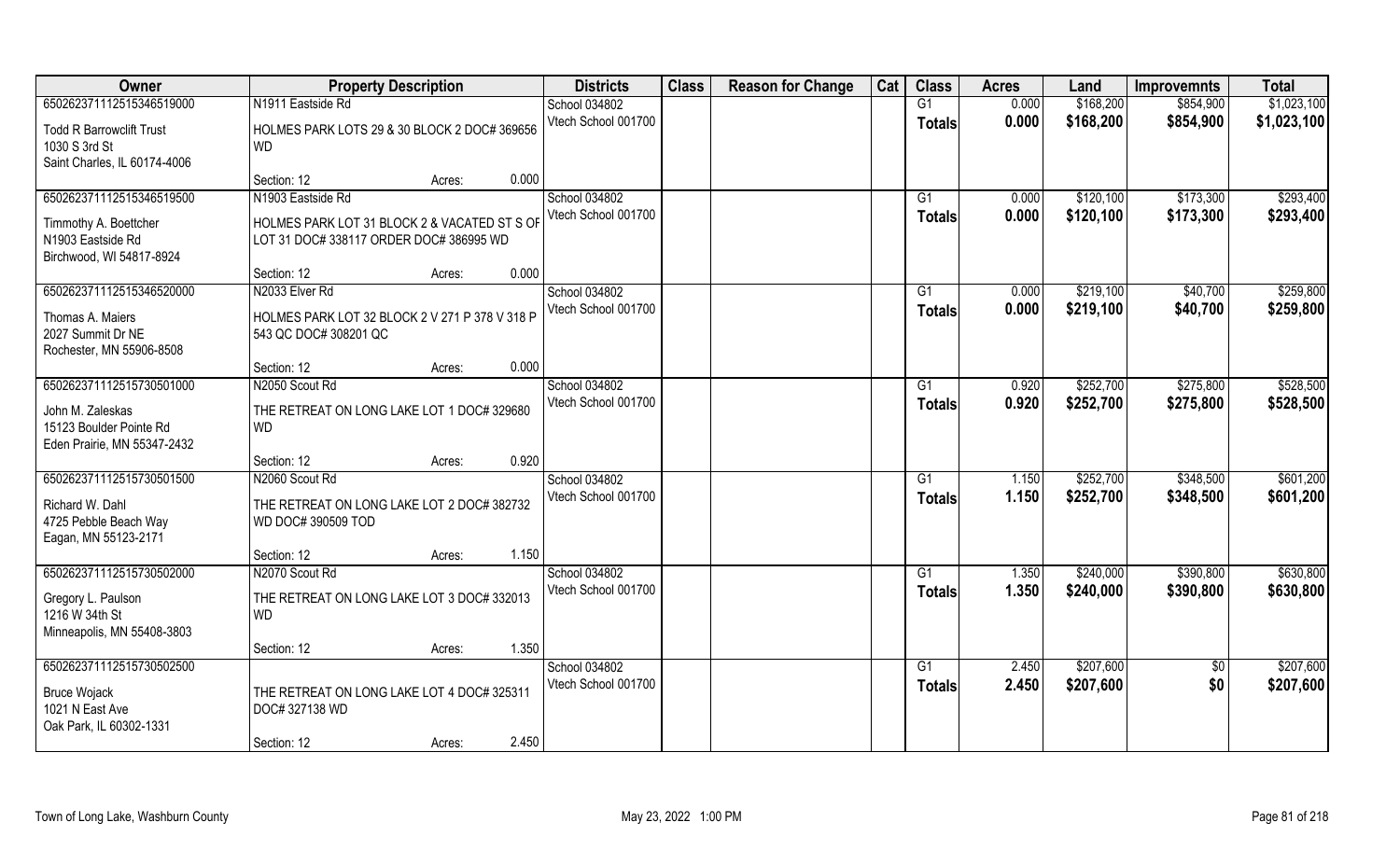| Owner                        | <b>Property Description</b>                    |                  | <b>Districts</b>    | <b>Class</b> | <b>Reason for Change</b> | Cat | <b>Class</b>         | <b>Acres</b>    | Land                | <b>Improvemnts</b> | <b>Total</b>    |
|------------------------------|------------------------------------------------|------------------|---------------------|--------------|--------------------------|-----|----------------------|-----------------|---------------------|--------------------|-----------------|
| 650262371112515730503000     | Scout Rd                                       |                  | School 034802       |              |                          |     | X4                   | 1.500           | \$0                 | $\overline{50}$    | $\overline{50}$ |
| Indianhead Scout Camps Inc   | THE RETREAT ON LONG LAKE OUTLOT 1 DOC#         |                  | Vtech School 001700 |              |                          |     | <b>Totals</b>        | 1.500           | \$0                 | \$0                | \$0             |
| 6202 Bloomington Rd          | 326160 QC                                      |                  |                     |              |                          |     |                      |                 |                     |                    |                 |
| Fort Snelling, MN 55111-2600 |                                                |                  |                     |              |                          |     |                      |                 |                     |                    |                 |
|                              | Section: 12                                    | 1.500<br>Acres:  |                     |              |                          |     |                      |                 |                     |                    |                 |
| 650262371113101000001000     |                                                |                  | School 034802       |              |                          |     | W6                   | 40.000          | (\$94,000)          | \$0                | \$0             |
| Thaddeus S. Hovde            | NE NE V 299 P 540 QC DOC# 379174 MFL-CL        |                  | Vtech School 001700 |              |                          |     | <b>Totals</b>        | 40.000          | \$0                 | \$0                | \$0             |
| N1672 Eastside Rd            |                                                |                  |                     |              |                          |     |                      |                 |                     |                    |                 |
| Birchwood, WI 54817-8921     |                                                |                  |                     |              |                          |     |                      |                 |                     |                    |                 |
|                              | Section: 13                                    | 40.000<br>Acres: |                     |              |                          |     |                      |                 |                     |                    |                 |
| 650262371113102000001000     | N1684 Eastside Rd                              |                  | School 034802       |              |                          |     | G4                   | 10.000          | \$500               | $\sqrt[6]{30}$     | \$500           |
| Thaddeus S. Hovde            | NW NE EXC NW1/4 V 299 P 540 QC EXC V 329 P 704 |                  | Vtech School 001700 |              |                          |     | G <sub>6</sub>       | 20.000          | \$38,000            | \$0                | \$38,000        |
| N1672 Eastside Rd            | DOC#363996 LEASE AGMT                          |                  |                     |              |                          |     | Totals               | 30.000          | \$38,500            | \$0                | \$38,500        |
| Birchwood, WI 54817-8921     |                                                |                  |                     |              |                          |     |                      |                 |                     |                    |                 |
|                              | Section: 13                                    | 30.000<br>Acres: |                     |              |                          |     |                      |                 |                     |                    |                 |
| 650262371113102000002000     | N1672 Eastside Rd                              |                  | School 034802       |              |                          |     | G1                   | 5.000           | \$13,900            | \$296,400          | \$310,300       |
| Billie J. Hovde              | NW1/4 NW NE V 299 P 540 QC V 329 P 704 QC DOC# |                  | Vtech School 001700 |              |                          |     | G4                   | 5.000           | \$200               | \$0                | \$200           |
| N1672 Eastside Rd            | 363996 LEASE AGMT                              |                  |                     |              |                          |     | <b>Totals</b>        | 10.000          | \$14,100            | \$296,400          | \$310,500       |
| Birchwood, WI 54817-8921     |                                                |                  |                     |              |                          |     |                      |                 |                     |                    |                 |
|                              | Section: 13                                    | 10.000<br>Acres: |                     |              |                          |     |                      |                 |                     |                    |                 |
| 650262371113103000001000     | N1554 Eastside Rd                              |                  | School 034802       |              |                          |     | G4                   | 17.000          | \$3,200             | \$0                | \$3,200         |
| Gerry B. Hovde               | W1/2 SW NE DOC# 323669 QC                      |                  | Vtech School 001700 |              |                          |     | G7                   | 3.000           | \$5,000             | \$153,800          | \$158,800       |
| N1554 Eastside Rd            |                                                |                  |                     |              |                          |     | Totals               | 20.000          | \$8,200             | \$153,800          | \$162,000       |
| Birchwood, WI 54817-8921     |                                                |                  |                     |              |                          |     |                      |                 |                     |                    |                 |
|                              | Section: 13                                    | 20.000<br>Acres: |                     |              |                          |     |                      |                 |                     |                    |                 |
| 650262371113103000002000     |                                                |                  | School 034802       |              |                          |     | G5<br>W <sub>6</sub> | 1.000<br>19.000 | \$100               | $\sqrt{$0}$        | $\sqrt{$100}$   |
| Gerry B. Hovde               | E1/2 SW NE DOC# 367882 WD DOC# 379176 MFL-CL   |                  | Vtech School 001700 |              |                          |     |                      | 20.000          | (\$33,300)<br>\$100 | \$0<br>\$0         | \$0<br>\$100    |
| N1554 Eastside Rd            | (19 AC)                                        |                  |                     |              |                          |     | Totals               |                 |                     |                    |                 |
| Birchwood, WI 54817-8921     |                                                |                  |                     |              |                          |     |                      |                 |                     |                    |                 |
|                              | Section: 13                                    | 20.000<br>Acres: |                     |              |                          |     |                      |                 |                     |                    |                 |
| 650262371113104000001000     |                                                |                  | School 034802       |              |                          |     | G5<br>W <sub>6</sub> | 9.000<br>31.000 | \$1,100             | \$0                | \$1,100         |
| Gerry B. Hovde               | SE NE DOC# 367882 WD DOC# 379176 MFL-CL (31    |                  | Vtech School 001700 |              |                          |     |                      |                 | (\$54,300)          | \$0                | \$0             |
| N1554 Eastside Rd            | AC)                                            |                  |                     |              |                          |     | <b>Totals</b>        | 40.000          | \$1,100             | \$0                | \$1,100         |
| Birchwood, WI 54817-8921     |                                                |                  |                     |              |                          |     |                      |                 |                     |                    |                 |
|                              | Section: 13                                    | 40.000<br>Acres: |                     |              |                          |     |                      |                 |                     |                    |                 |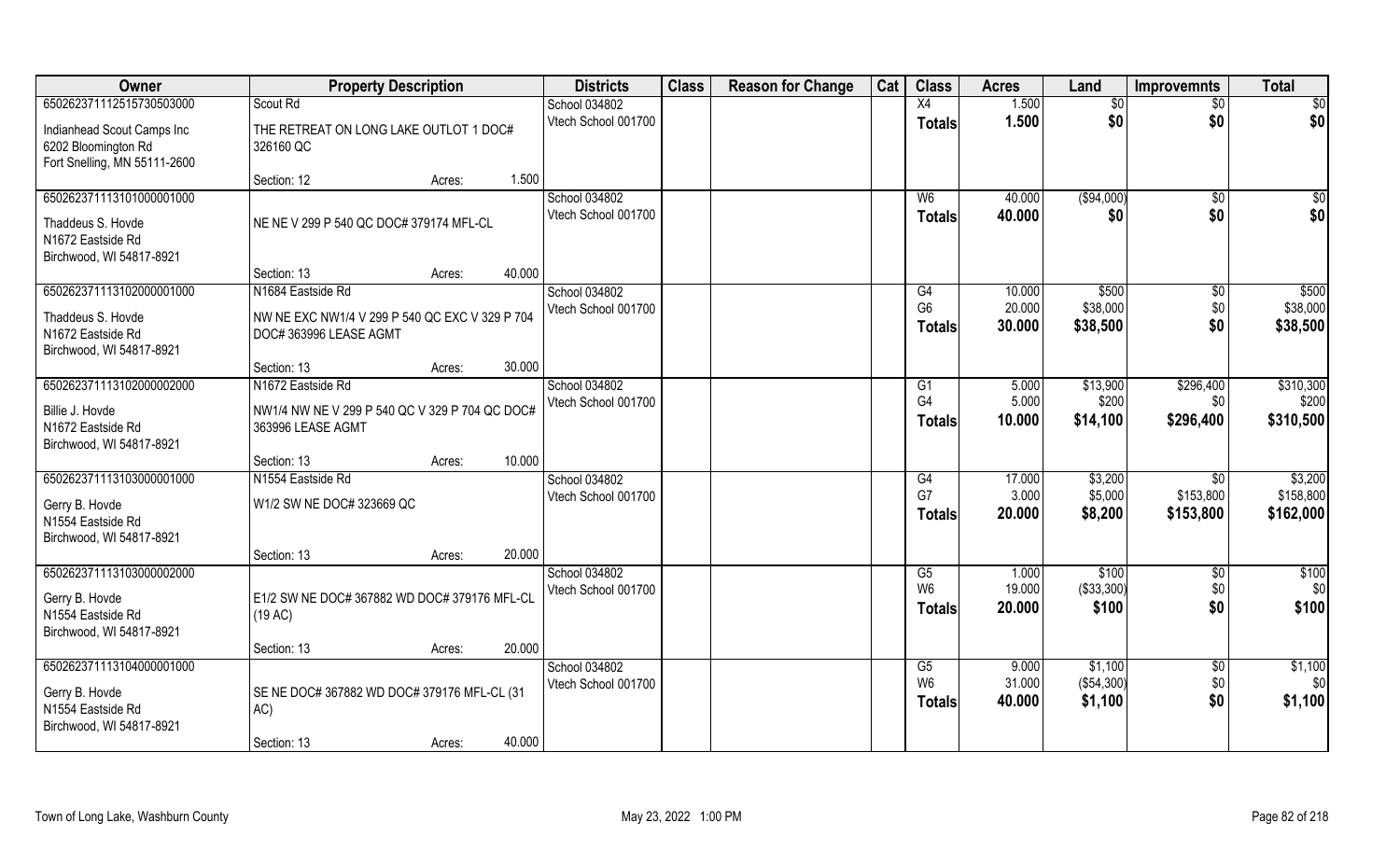| Owner                                         | <b>Property Description</b>                                                         |        |        | <b>Districts</b>                     | <b>Class</b> | <b>Reason for Change</b> | Cat | <b>Class</b>         | <b>Acres</b>    | Land             | <b>Improvemnts</b> | <b>Total</b>     |
|-----------------------------------------------|-------------------------------------------------------------------------------------|--------|--------|--------------------------------------|--------------|--------------------------|-----|----------------------|-----------------|------------------|--------------------|------------------|
| 650262371113201000001000                      | LL222                                                                               |        |        | School 034802                        |              |                          |     | G4                   | 3.000           | \$100            | $\sqrt{6}$         | \$100            |
| Thaddeus S. Hovde                             | PT NE NW E OF RD V 385 P 87 QC EXC V 340 P 323                                      |        |        | Vtech School 001700                  |              |                          |     | <b>Totals</b>        | 3.000           | \$100            | \$0                | \$100            |
| N1672 Eastside Rd                             |                                                                                     |        |        |                                      |              |                          |     |                      |                 |                  |                    |                  |
| Birchwood, WI 54817-8921                      |                                                                                     |        |        |                                      |              |                          |     |                      |                 |                  |                    |                  |
|                                               | Section: 13                                                                         | Acres: | 3.000  |                                      |              |                          |     |                      |                 |                  |                    |                  |
| 650262371113201000002000                      | N1681 Eastside Rd                                                                   |        |        | School 034802                        | G4           | Ag use land              |     | G1                   | 2.000           | \$28,100         | \$172,800          | \$200,900        |
| Daniel Haun                                   | PT NE NW W OF RD DOC# 354867 WD DOC# 384356                                         |        |        | Vtech School 001700                  |              |                          |     | G4<br>G <sub>5</sub> | 30.000<br>5.000 | \$5,000<br>\$600 | \$0<br>\$0         | \$5,000<br>\$600 |
| 531 E Sawyer St                               | <b>TOD</b>                                                                          |        |        |                                      |              |                          |     | <b>Totals</b>        | 37.000          | \$33,700         | \$172,800          | \$206,500        |
| Rice Lake, WI 54868-2503                      |                                                                                     |        |        |                                      |              |                          |     |                      |                 |                  |                    |                  |
|                                               | Section: 13                                                                         | Acres: | 37.000 |                                      |              |                          |     |                      |                 |                  |                    |                  |
| 650262371113204000001000                      |                                                                                     |        |        | School 034802<br>Vtech School 001700 |              |                          |     | G4                   | 5.000           | \$800<br>\$800   | $\sqrt{50}$<br>\$0 | \$800            |
| Gerry B. Hovde                                | PT SE NW E OF RD DOC# 323669 QC                                                     |        |        |                                      |              |                          |     | <b>Totals</b>        | 5.000           |                  |                    | \$800            |
| N1554 Eastside Rd                             |                                                                                     |        |        |                                      |              |                          |     |                      |                 |                  |                    |                  |
| Birchwood, WI 54817-8921                      |                                                                                     |        | 5.000  |                                      |              |                          |     |                      |                 |                  |                    |                  |
| 650262371113204000002000                      | Section: 13                                                                         | Acres: |        | School 034802                        | G4           | Ag use land              |     | G4                   | 34.000          | \$5,700          | \$0                | \$5,700          |
|                                               |                                                                                     |        |        | Vtech School 001700                  |              |                          |     | G <sub>5</sub>       | 1.000           | \$100            | \$0                | \$100            |
| Gerry B. Hovde                                | PT SE NW W OF RD DOC# 353201 WD                                                     |        |        |                                      |              |                          |     | <b>Totals</b>        | 35.000          | \$5,800          | \$0                | \$5,800          |
| N1554 Eastside Rd<br>Birchwood, WI 54817-8921 |                                                                                     |        |        |                                      |              |                          |     |                      |                 |                  |                    |                  |
|                                               | Section: 13                                                                         | Acres: | 35.000 |                                      |              |                          |     |                      |                 |                  |                    |                  |
| 650262371113301000001000                      |                                                                                     |        |        | School 034802                        |              |                          |     | G4                   | 30.000          | \$3,900          | $\sqrt[6]{30}$     | \$3,900          |
|                                               |                                                                                     |        |        | Vtech School 001700                  |              |                          |     | G <sub>5</sub>       | 5.000           | \$600            | \$0                | \$600            |
| Geff B. Hovde<br>760 Diamond Ln               | NE SW EXC PT E OF TN RD & S OF CULVERT TO<br>LAKE V 434 P 621-622 WD DOC# 353200 WD |        |        |                                      |              |                          |     | G <sub>6</sub>       | 2.000           | \$4,700          | \$0                | \$4,700          |
| Rice Lake, WI 54868-3301                      |                                                                                     |        |        |                                      |              |                          |     | <b>Totals</b>        | 37.000          | \$9,200          | \$0                | \$9,200          |
|                                               | Section: 13                                                                         | Acres: | 37.000 |                                      |              |                          |     |                      |                 |                  |                    |                  |
| 650262371113301000002000                      |                                                                                     |        |        | School 034802                        |              |                          |     | G4                   | 3.000           | \$500            | \$0                | \$500            |
| Gerry B. Hovde                                | PT NE SW EAST OF TN RD AND SOUTH OF LAKE V                                          |        |        | Vtech School 001700                  |              |                          |     | <b>Totals</b>        | 3.000           | \$500            | \$0                | \$500            |
| N1554 Eastside Rd                             | 299 P 539 QC                                                                        |        |        |                                      |              |                          |     |                      |                 |                  |                    |                  |
| Birchwood, WI 54817-8921                      |                                                                                     |        |        |                                      |              |                          |     |                      |                 |                  |                    |                  |
|                                               | Section: 13                                                                         | Acres: | 3.000  |                                      |              |                          |     |                      |                 |                  |                    |                  |
| 650262371113302000001000                      |                                                                                     |        |        | School 034802                        |              |                          |     | G5                   | 35.000          | \$4,400          | $\sqrt{$0}$        | \$4,400          |
| Melody G. Gruenhagen                          | NW SW DOC# 395765 TERM DOC# 395766 TOD                                              |        |        | Vtech School 001700                  |              |                          |     | G <sub>6</sub>       | 5.000           | \$8,800          | \$0                | \$8,800          |
| N1345 Eastside Rd                             |                                                                                     |        |        |                                      |              |                          |     | Totals               | 40.000          | \$13,200         | \$0                | \$13,200         |
| Birchwood, WI 54817-8920                      |                                                                                     |        |        |                                      |              |                          |     |                      |                 |                  |                    |                  |
|                                               | Section: 13                                                                         | Acres: | 40.000 |                                      |              |                          |     |                      |                 |                  |                    |                  |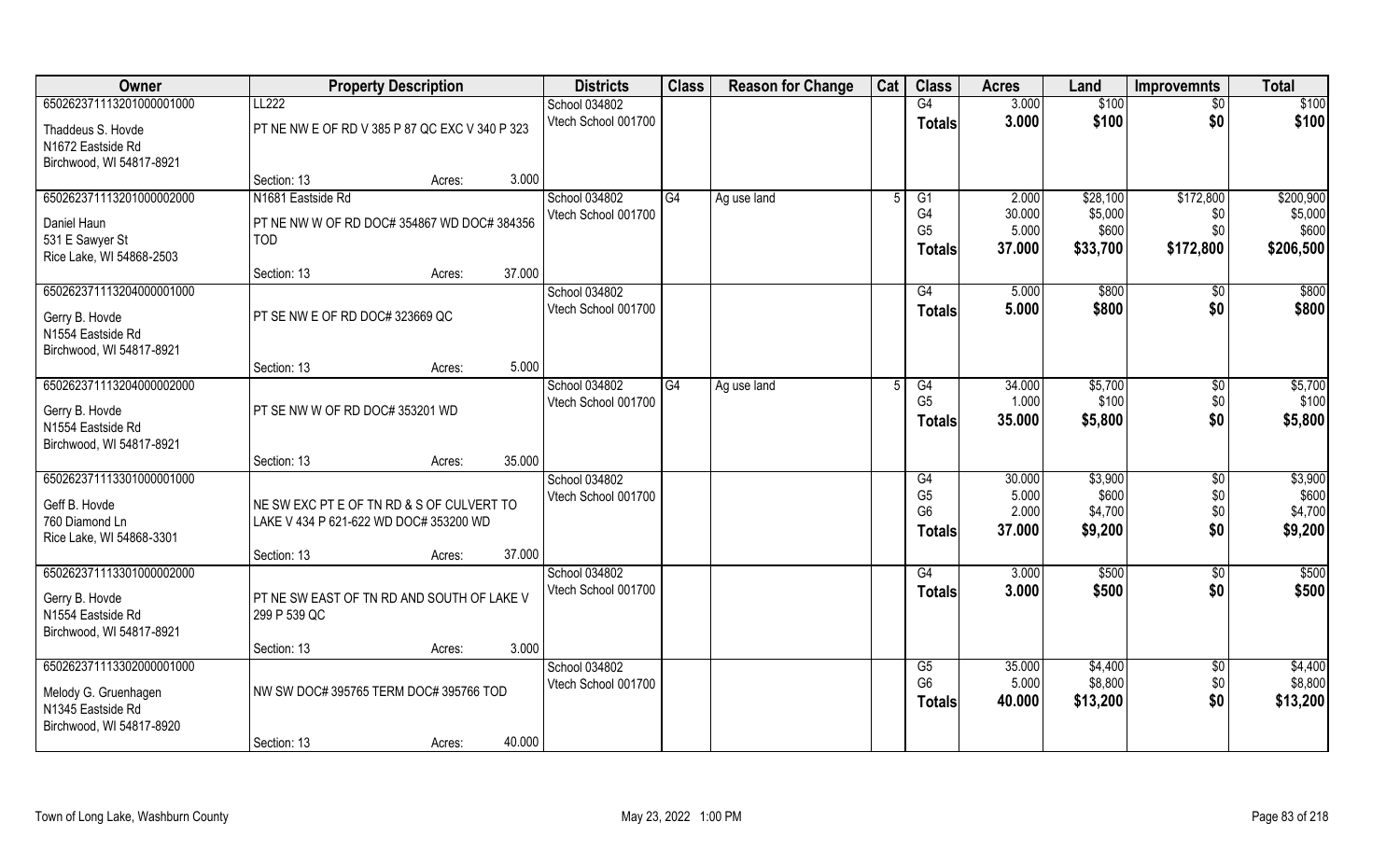| Owner                    | <b>Property Description</b>                     |        |        | <b>Districts</b>    | <b>Class</b> | <b>Reason for Change</b> | Cat | <b>Class</b>   | <b>Acres</b> | Land        | <b>Improvemnts</b> | <b>Total</b>    |
|--------------------------|-------------------------------------------------|--------|--------|---------------------|--------------|--------------------------|-----|----------------|--------------|-------------|--------------------|-----------------|
| 650262371113303000001000 | N1345 Eastside Rd                               |        |        | School 034802       |              |                          |     | G1             | 1.000        | \$9,900     | \$68,500           | \$78,400        |
| Melody G. Gruenhagen     | SW SW DOC# 395765 TERM DOC# 395766 TOD          |        |        | Vtech School 001700 |              |                          |     | G <sub>5</sub> | 25.000       | \$3,100     | \$0                | \$3,100         |
| N1345 Eastside Rd        |                                                 |        |        |                     |              |                          |     | G <sub>6</sub> | 14.000       | \$26,600    | \$0                | \$26,600        |
| Birchwood, WI 54817-8920 |                                                 |        |        |                     |              |                          |     | <b>Totals</b>  | 40.000       | \$39,600    | \$68,500           | \$108,100       |
|                          | Section: 13                                     | Acres: | 40.000 |                     |              |                          |     |                |              |             |                    |                 |
| 650262371113304000001000 |                                                 |        |        | School 034802       |              |                          |     | G8             | 40.000       | \$38,000    | \$0                | \$38,000        |
| Gerry B. Hovde           | SE SW V 299 P 539 QC                            |        |        | Vtech School 001700 |              |                          |     | <b>Totals</b>  | 40.000       | \$38,000    | \$0                | \$38,000        |
| N1554 Eastside Rd        |                                                 |        |        |                     |              |                          |     |                |              |             |                    |                 |
| Birchwood, WI 54817-8921 |                                                 |        |        |                     |              |                          |     |                |              |             |                    |                 |
|                          | Section: 13                                     | Acres: | 40.000 |                     |              |                          |     |                |              |             |                    |                 |
| 650262371113401000001000 |                                                 |        |        | School 034802       |              |                          |     | W <sub>6</sub> | 40.000       | (\$76,000)  | $\overline{50}$    | \$0             |
| Gerry B. Hovde           | NE SE V 299 P 541 QC V 337 P 524 QC DOC# 379175 |        |        | Vtech School 001700 |              |                          |     | <b>Totals</b>  | 40.000       | \$0         | \$0                | \$0             |
| N1554 Eastside Rd        | MFL-CL                                          |        |        |                     |              |                          |     |                |              |             |                    |                 |
| Birchwood, WI 54817-8921 |                                                 |        |        |                     |              |                          |     |                |              |             |                    |                 |
|                          | Section: 13                                     | Acres: | 40.000 |                     |              |                          |     |                |              |             |                    |                 |
| 650262371113402000001000 |                                                 |        |        | School 034802       |              |                          |     | G5             | 10.000       | \$1,300     | \$0                | \$1,300         |
| Gerry B. Hovde           | W1/2 NW SE DOC# 345662 QC DOC# 379175 MFL-CL    |        |        | Vtech School 001700 |              |                          |     | W <sub>6</sub> | 10.000       | (\$19,000)  | \$0                | \$0             |
| N1554 Eastside Rd        | (10 AC) (REMAIN 10 AC POND)                     |        |        |                     |              |                          |     | <b>Totals</b>  | 20.000       | \$1,300     | \$0                | \$1,300         |
| Birchwood, WI 54817-8921 |                                                 |        |        |                     |              |                          |     |                |              |             |                    |                 |
|                          | Section: 13                                     | Acres: | 20.000 |                     |              |                          |     |                |              |             |                    |                 |
| 650262371113402000002000 |                                                 |        |        | School 034802       |              |                          |     | W <sub>6</sub> | 20.000       | ( \$38,000) | \$0                | $\overline{50}$ |
| Gerry B. Hovde           | E1/2 NW SE V 299 P 541 QC V 337 P 524 QC DOC#   |        |        | Vtech School 001700 |              |                          |     | <b>Totals</b>  | 20.000       | \$0         | \$0                | \$0             |
| N1554 Eastside Rd        | 379175 MFL-CL                                   |        |        |                     |              |                          |     |                |              |             |                    |                 |
| Birchwood, WI 54817-8921 |                                                 |        |        |                     |              |                          |     |                |              |             |                    |                 |
|                          | Section: 13                                     | Acres: | 20.000 |                     |              |                          |     |                |              |             |                    |                 |
| 650262371113403000001000 |                                                 |        |        | School 034802       |              |                          |     | G5             | 1.000        | \$100       | $\overline{50}$    | \$100           |
| Timothy L. Hovde         | SW SE V 299 P 542 QC DOC# 379177 MFL-CL (39 AC) |        |        | Vtech School 001700 |              |                          |     | W <sub>6</sub> | 39.000       | (\$74,100)  | \$0                | \$0             |
| N1673 Schnacky Rd        |                                                 |        |        |                     |              |                          |     | <b>Totals</b>  | 40.000       | \$100       | \$0                | \$100           |
| Birchwood, WI 54817-8928 |                                                 |        |        |                     |              |                          |     |                |              |             |                    |                 |
|                          | Section: 13                                     | Acres: | 40.000 |                     |              |                          |     |                |              |             |                    |                 |
| 650262371113404000001000 |                                                 |        |        | School 034802       |              |                          |     | G5             | 5.000        | \$600       | $\overline{30}$    | \$600           |
| Timothy L. Hovde         | SE SE V 299 P 542 QC DOC# 379177 MFL-CL (35 AC) |        |        | Vtech School 001700 |              |                          |     | W <sub>6</sub> | 35.000       | (\$66,500)  | \$0                | \$0             |
| N1673 Schnacky Rd        |                                                 |        |        |                     |              |                          |     | <b>Totals</b>  | 40.000       | \$600       | \$0                | \$600           |
| Birchwood, WI 54817-8928 |                                                 |        |        |                     |              |                          |     |                |              |             |                    |                 |
|                          | Section: 13                                     | Acres: | 40.000 |                     |              |                          |     |                |              |             |                    |                 |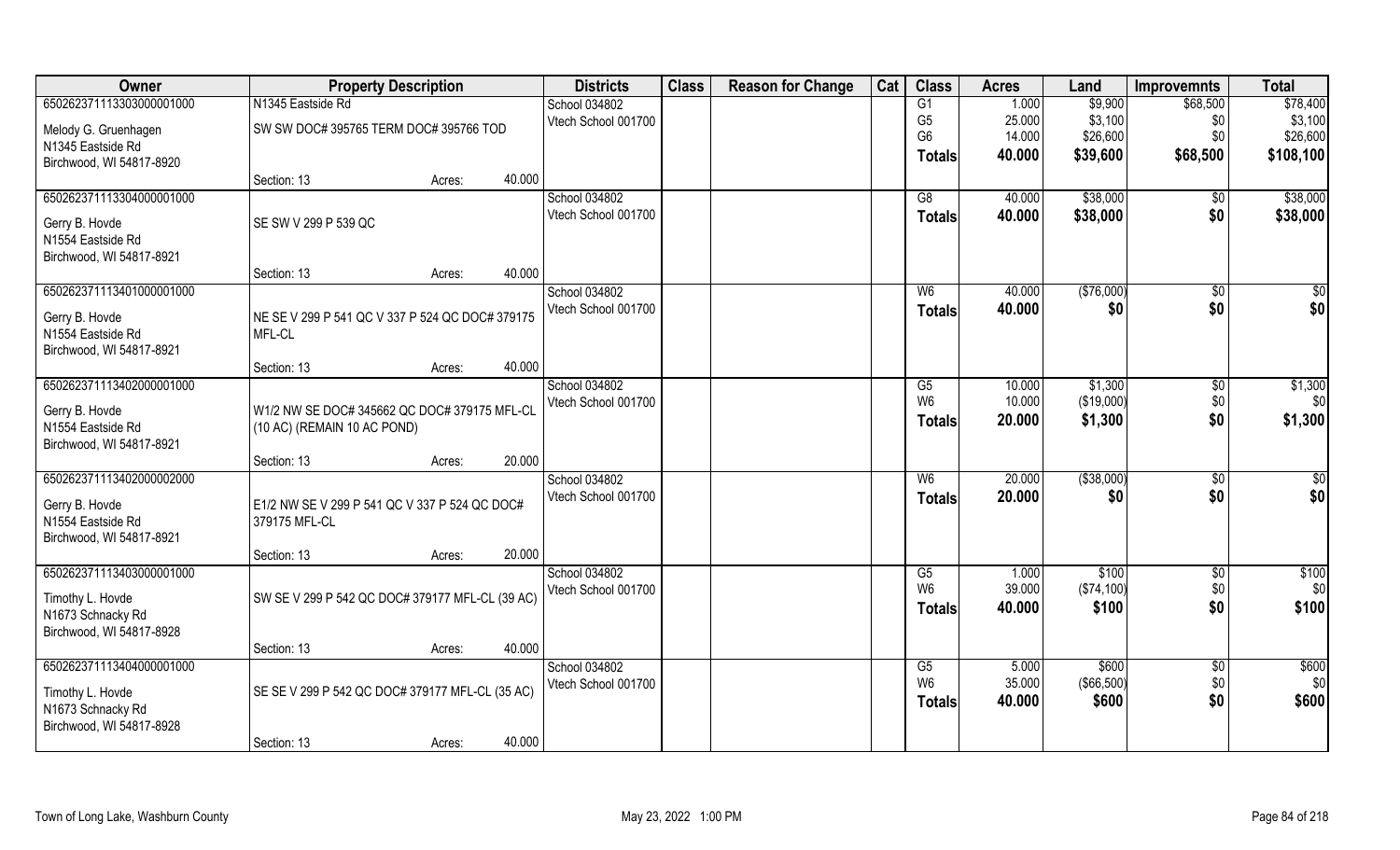| Owner                      | <b>Property Description</b>                       | <b>Districts</b>    | <b>Class</b> | <b>Reason for Change</b> | Cat | <b>Class</b>   | <b>Acres</b> | Land      | <b>Improvemnts</b> | <b>Total</b> |
|----------------------------|---------------------------------------------------|---------------------|--------------|--------------------------|-----|----------------|--------------|-----------|--------------------|--------------|
| 650262371113505001001000   |                                                   | School 034802       |              |                          |     | G4             | 5.360        | \$300     | $\overline{50}$    | \$300        |
| Geffrey B. Hovde           | PT GOV LOT 1 EXC V 340 P 323 EXC CSM #3008 V 13   | Vtech School 001700 |              |                          |     | <b>Totals</b>  | 5.360        | \$300     | \$0                | \$300        |
| 760 Diamond Ln             | P 166 EXC CSM #3009 V 13 P 167 DOC# 303050 QC     |                     |              |                          |     |                |              |           |                    |              |
| Rice Lake, WI 54868-3301   | DOC# 356028 QC DOC# 306402 ESMT                   |                     |              |                          |     |                |              |           |                    |              |
|                            | 5.360<br>Section: 13<br>Acres:                    |                     |              |                          |     |                |              |           |                    |              |
| 650262371113505001002000   | N1679 Schnacky Rd                                 | School 034802       |              |                          |     | G <sub>1</sub> | 0.000        | \$209,000 | \$174,800          | \$383,800    |
|                            |                                                   | Vtech School 001700 |              |                          |     | <b>Totals</b>  | 0.000        | \$209,000 | \$174,800          | \$383,800    |
| Shirley A. Holtan          | PT GOV LOT 1 SEC 13-37-11 & PT GOV LOT 6 SEC      |                     |              |                          |     |                |              |           |                    |              |
| 15034 Windemere Ln         | 12-37-11 LOT 20 SUNSET BEACH N (UNREC PLAT)       |                     |              |                          |     |                |              |           |                    |              |
| Burnsville, MN 55306-6155  | DOC# 391096 TERM DOC# 391097 TOD                  |                     |              |                          |     |                |              |           |                    |              |
|                            | 0.000<br>Section: 13<br>Acres:                    |                     |              |                          |     |                |              |           |                    |              |
| 650262371113505001003010   |                                                   | School 034802       |              |                          |     | G1             | 0.000        | \$65,200  | \$0                | \$65,200     |
| Joe Thrasher               | PT GOV LOTS 1 & 2 A TRACT 25' WIDE ALG N SIDE     | Vtech School 001700 |              |                          |     | <b>Totals</b>  | 0.000        | \$65,200  | \$0                | \$65,200     |
| N1599 Schnacky Rd          | OF LOT 1 SUNSET BEACH S (UNREC PLAT) V 180 P      |                     |              |                          |     |                |              |           |                    |              |
| Birchwood, WI 54817-8927   | 225                                               |                     |              |                          |     |                |              |           |                    |              |
|                            | 0.000<br>Section: 13<br>Acres:                    |                     |              |                          |     |                |              |           |                    |              |
| 650262371113505001004000   | N1599 Schnacky Rd                                 | School 034802       |              |                          |     | G <sub>1</sub> | 0.000        | \$221,900 | \$157,400          | \$379,300    |
|                            |                                                   | Vtech School 001700 |              |                          |     | <b>Totals</b>  | 0.000        | \$221,900 | \$157,400          | \$379,300    |
| Joe Thrasher               | PT GOV LOTS 1 & 2 LOT 1 SUNSET BEACH S            |                     |              |                          |     |                |              |           |                    |              |
| N1599 Schnacky Rd          | (UNREC PLAT) V 180 P 225                          |                     |              |                          |     |                |              |           |                    |              |
| Birchwood, WI 54817-8927   |                                                   |                     |              |                          |     |                |              |           |                    |              |
|                            | 0.000<br>Section: 13<br>Acres:                    |                     |              |                          |     |                |              |           |                    |              |
| 650262371113505001004100   | N1673 Schnacky Rd                                 | School 034802       |              |                          |     | G1             | 0.620        | \$299,000 | \$223,100          | \$522,100    |
| Timothy L. Hovde           | PT GOV LOT 1 LOTS 18 & 19 SUNSET BEACH N          | Vtech School 001700 |              |                          |     | <b>Totals</b>  | 0.620        | \$299,000 | \$223,100          | \$522,100    |
| N1673 Schnacky Rd          | (UNREC PLAT) L 1 CSM #3818 V 18 P 161 V 348 P 790 |                     |              |                          |     |                |              |           |                    |              |
| Birchwood, WI 54817-8928   | PR.                                               |                     |              |                          |     |                |              |           |                    |              |
|                            | Section: 13<br>0.620<br>Acres:                    |                     |              |                          |     |                |              |           |                    |              |
| 650262371113505001005100   | N1591 Schnacky Rd                                 | School 034802       |              |                          |     | G1             | 0.770        | \$338,200 | \$320,900          | \$659,100    |
|                            |                                                   | Vtech School 001700 |              |                          |     | <b>Totals</b>  | 0.770        | \$338,200 | \$320,900          | \$659,100    |
| David T. Brownlie          | PT GOV LOTS 1 & 2 L 1 CSM #3593 V 17 P 95 LOT 2 & |                     |              |                          |     |                |              |           |                    |              |
| 5111 Garfield Ave          | N 1/2 LOT 3 SUNSET BEACH S (UNREC PLAT) DOC#      |                     |              |                          |     |                |              |           |                    |              |
| Minneapolis, MN 55419-1254 | 397701 TD                                         |                     |              |                          |     |                |              |           |                    |              |
|                            | 0.770<br>Section: 13<br>Acres:                    |                     |              |                          |     |                |              |           |                    |              |
| 650262371113505001005500   | N1667 Schnacky Rd                                 | School 034802       |              |                          |     | G1             | 0.910        | \$333,000 | \$102,300          | \$435,300    |
| Christine C. Bent          | PT GOV LOT 1 LOTS 15 - 17 SUNSET BEACH N          | Vtech School 001700 |              |                          |     | Totals         | 0.910        | \$333,000 | \$102,300          | \$435,300    |
| 5040 Morgan Ave S          | (UNREC PLAT) L 1 CSM #3741 V 18 P 84 DOC#         |                     |              |                          |     |                |              |           |                    |              |
| Minneapolis, MN 55419-1024 | 358207 TD                                         |                     |              |                          |     |                |              |           |                    |              |
|                            | 0.910<br>Section: 13<br>Acres:                    |                     |              |                          |     |                |              |           |                    |              |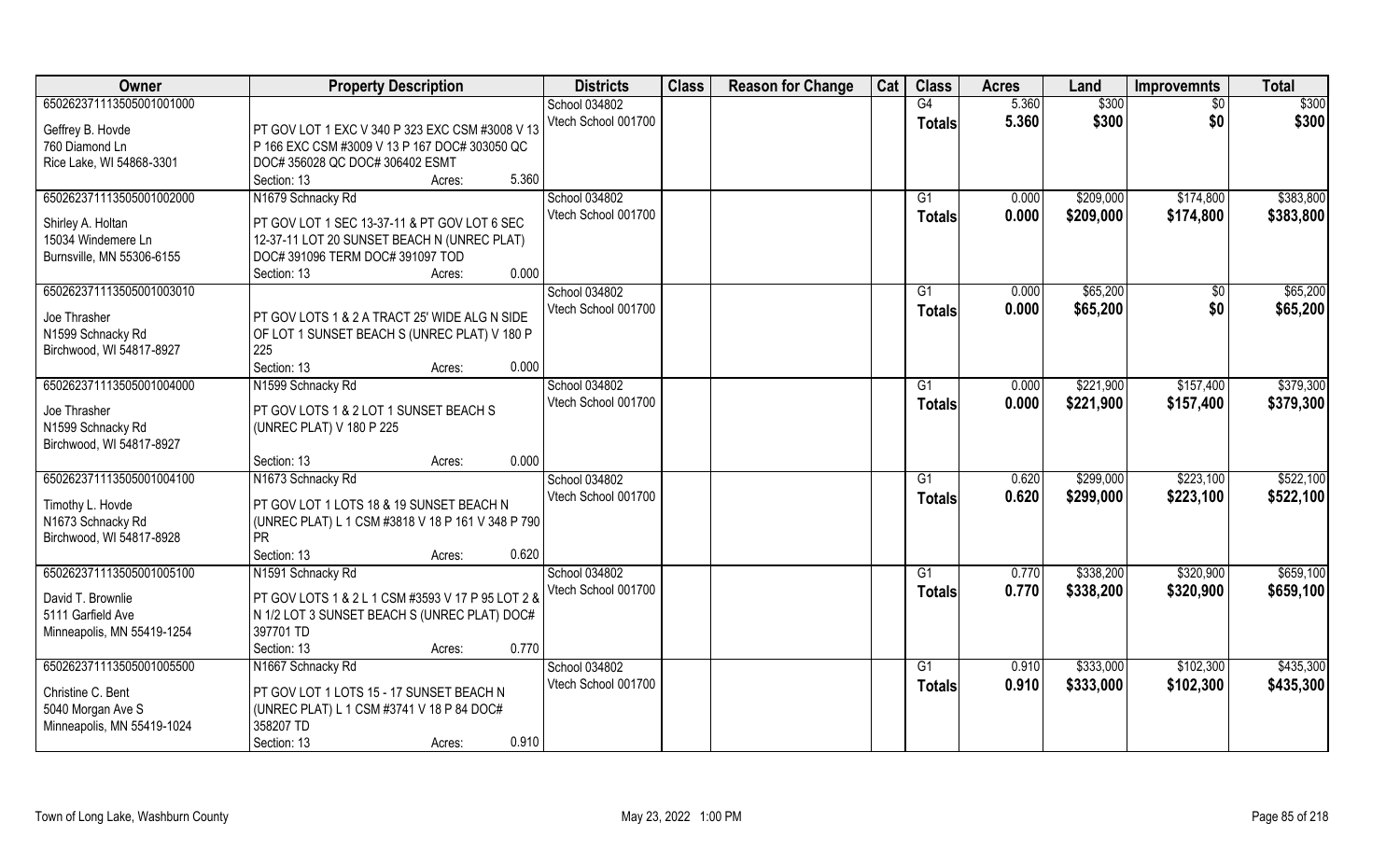| Owner                        | <b>Property Description</b>                   | <b>Districts</b>    | <b>Class</b> | <b>Reason for Change</b> | Cat | <b>Class</b>    | <b>Acres</b> | Land      | <b>Improvemnts</b> | <b>Total</b> |
|------------------------------|-----------------------------------------------|---------------------|--------------|--------------------------|-----|-----------------|--------------|-----------|--------------------|--------------|
| 650262371113505001008010     |                                               | School 034802       |              |                          |     | $\overline{G1}$ | 0.000        | \$122,500 | $\overline{50}$    | \$122,500    |
| Phillip E. Oinonen           | PT GOV LOT 1 LOT 14 SUNSET BEACH N (UNREC     | Vtech School 001700 |              |                          |     | <b>Totals</b>   | 0.000        | \$122,500 | \$0                | \$122,500    |
| 2693 Tareyton Cr             | PLAT) V 134 P 144 DOC# 370714 QC              |                     |              |                          |     |                 |              |           |                    |              |
| Stoughton, WI 53589-4126     |                                               |                     |              |                          |     |                 |              |           |                    |              |
|                              | 0.000<br>Section: 13<br>Acres:                |                     |              |                          |     |                 |              |           |                    |              |
| 650262371113505001008100     | N1583 Schnacky Rd                             | School 034802       |              |                          |     | G1              | 0.000        | \$305,200 | \$193,900          | \$499,100    |
| Jeanne D. Voigt              | PT GOV LOTS 1 & 2 LOT 4, PT LOTS 3 & 5 SUNSET | Vtech School 001700 |              |                          |     | <b>Totals</b>   | 0.000        | \$305,200 | \$193,900          | \$499,100    |
| 103 N Main St                | BEACH S (UNREC PLAT) DOC# 307796 WD           |                     |              |                          |     |                 |              |           |                    |              |
| Johnstown, OH 43031-1016     |                                               |                     |              |                          |     |                 |              |           |                    |              |
|                              | 0.000<br>Section: 13<br>Acres:                |                     |              |                          |     |                 |              |           |                    |              |
| 650262371113505001010000     | N1653 Schnacky Rd                             | School 034802       |              |                          |     | G1              | 0.000        | \$307,600 | \$119,400          | \$427,000    |
| Phillip E. Oinonen           | PT GOV LOT 1 LOTS 12 & 13 SUNSET BEACH N      | Vtech School 001700 |              |                          |     | <b>Totals</b>   | 0.000        | \$307,600 | \$119,400          | \$427,000    |
| 2693 Tareyton Cr             | (UNREC PLAT) V 134 P 144 DOC# 370714 QC       |                     |              |                          |     |                 |              |           |                    |              |
| Stoughton, WI 53589-4126     |                                               |                     |              |                          |     |                 |              |           |                    |              |
|                              | 0.000<br>Section: 13<br>Acres:                |                     |              |                          |     |                 |              |           |                    |              |
| 650262371113505001011000     | N1649 Schnacky Rd                             | School 034802       |              |                          |     | G <sub>1</sub>  | 0.000        | \$172,300 | \$51,000           | \$223,300    |
| Dettmers Living Cabin Trust  | PT GOV LOT 1 LOT 11 SUNSET BEACH N (UNREC     | Vtech School 001700 |              |                          |     | <b>Totals</b>   | 0.000        | \$172,300 | \$51,000           | \$223,300    |
| W5544 River Hill Dr          | PLAT) DOC# 334067 WD                          |                     |              |                          |     |                 |              |           |                    |              |
| Johnson Creek, WI 53038-9175 |                                               |                     |              |                          |     |                 |              |           |                    |              |
|                              | 0.000<br>Section: 13<br>Acres:                |                     |              |                          |     |                 |              |           |                    |              |
| 650262371113505001012000     | N1647 Schnacky Rd                             | School 034802       |              |                          |     | G1              | 0.000        | \$203,600 | \$88,100           | \$291,700    |
| Dettmers Living Cabin Trust  | PT GOV LOT 1 LOT 10 SUNSET BEACH N (UNREC     | Vtech School 001700 |              |                          |     | <b>Totals</b>   | 0.000        | \$203,600 | \$88,100           | \$291,700    |
| W5544 River Hill Dr          | PLAT) DOC# 334067 WD                          |                     |              |                          |     |                 |              |           |                    |              |
| Johnson Creek, WI 53038-9175 |                                               |                     |              |                          |     |                 |              |           |                    |              |
|                              | 0.000<br>Section: 13<br>Acres:                |                     |              |                          |     |                 |              |           |                    |              |
| 650262371113505001013000     | N1641 Schnacky Rd                             | School 034802       |              |                          |     | G1              | 0.000        | \$172,300 | \$177,900          | \$350,200    |
| Jemm, LLC                    | PT GOV LOT 1 LOT 9 SUNSET BEACH N (UNREC      | Vtech School 001700 |              |                          |     | <b>Totals</b>   | 0.000        | \$172,300 | \$177,900          | \$350,200    |
| 9501 Nesbitt Ave S           | PLAT) DOC# 397608 QC                          |                     |              |                          |     |                 |              |           |                    |              |
| Bloomington, MN 55437-1911   |                                               |                     |              |                          |     |                 |              |           |                    |              |
|                              | 0.000<br>Section: 13<br>Acres:                |                     |              |                          |     |                 |              |           |                    |              |
| 650262371113505001014000     | N1637 Schnacky Rd                             | School 034802       |              |                          |     | G1              | 0.000        | \$156,600 | \$58,800           | \$215,400    |
| Kesler Family Trust          | PT GOV LOT 1 LOT 8 SUNSET BEACH N (UNREC      | Vtech School 001700 |              |                          |     | <b>Totals</b>   | 0.000        | \$156,600 | \$58,800           | \$215,400    |
| 2842 Agate PI NW             | PLAT) DOC# 321044 QC DOC# 387754 QC DOC#      |                     |              |                          |     |                 |              |           |                    |              |
| Rochester, MN 55901-2235     | 394521 TERM DOC# 394522 TERM                  |                     |              |                          |     |                 |              |           |                    |              |
|                              | 0.000<br>Section: 13<br>Acres:                |                     |              |                          |     |                 |              |           |                    |              |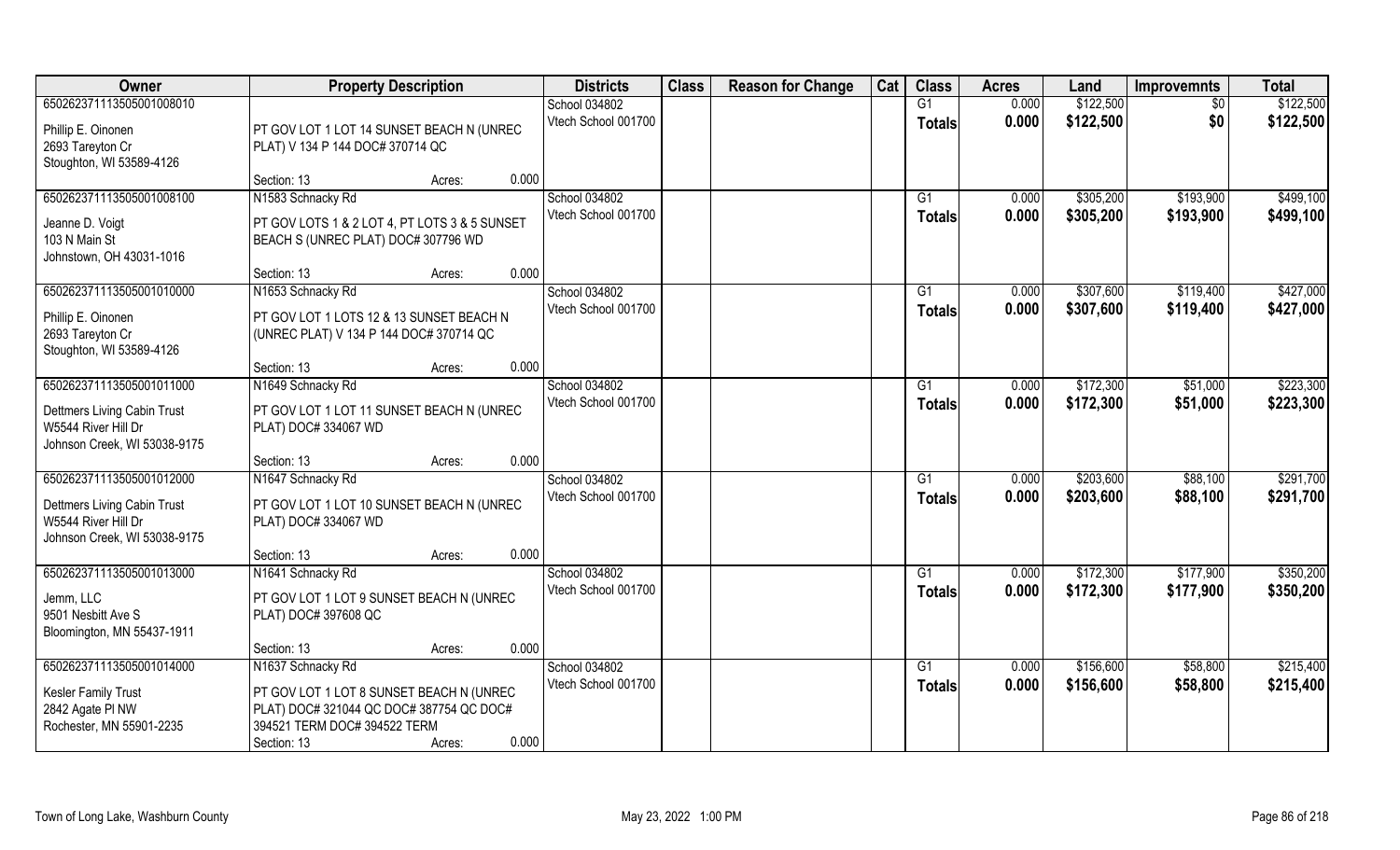| Owner                    | <b>Property Description</b>                  |                 | <b>Districts</b>    | <b>Class</b> | <b>Reason for Change</b> | Cat | <b>Class</b>  | <b>Acres</b> | Land      | <b>Improvemnts</b> | <b>Total</b> |
|--------------------------|----------------------------------------------|-----------------|---------------------|--------------|--------------------------|-----|---------------|--------------|-----------|--------------------|--------------|
| 650262371113505001015000 | N1633 Schnacky Rd                            |                 | School 034802       |              |                          |     | G1            | 0.000        | \$263,900 | \$143,400          | \$407,300    |
| Wayne L. Sabatke         | PT GOV LOT 1 LOTS 6 & 7 SUNSET BEACH N       |                 | Vtech School 001700 |              |                          |     | <b>Totals</b> | 0.000        | \$263,900 | \$143,400          | \$407,300    |
| N1633 Schnacky Rd        | (UNREC PLAT) V 129 P 3 V 258 P 381           |                 |                     |              |                          |     |               |              |           |                    |              |
| Birchwood, WI 54817-8928 |                                              |                 |                     |              |                          |     |               |              |           |                    |              |
|                          | Section: 13                                  | 0.000<br>Acres: |                     |              |                          |     |               |              |           |                    |              |
| 650262371113505001017000 | N1617 Schnacky Rd                            |                 | School 034802       |              |                          |     | G1            | 0.000        | \$184,000 | \$92,700           | \$276,700    |
| Kurt A Bender Trust      | PT GOV LOT 1 LOTS 4 & 5 SUNSET BEACH N       |                 | Vtech School 001700 |              |                          |     | <b>Totals</b> | 0.000        | \$184,000 | \$92,700           | \$276,700    |
| 706 180th Ln NE          | (UNREC PLAT) DOC# 343477 QC                  |                 |                     |              |                          |     |               |              |           |                    |              |
| Ham Lake, MN 55304-1006  |                                              |                 |                     |              |                          |     |               |              |           |                    |              |
|                          | Section: 13                                  | 0.000<br>Acres: |                     |              |                          |     |               |              |           |                    |              |
| 650262371113505001019000 | N1609 Schnacky Rd                            |                 | School 034802       |              |                          |     | G1            | 0.000        | \$218,300 | \$178,300          | \$396,600    |
| Marcia M. Kampf          | PT GOV LOT 1 LOT 3 & PT LOT 2 SUNSET BEACH N |                 | Vtech School 001700 |              |                          |     | <b>Totals</b> | 0.000        | \$218,300 | \$178,300          | \$396,600    |
| N1609 Schnacky Rd        | (UNREC PLAT) V 266 P 603 DOC# 366373 TERM    |                 |                     |              |                          |     |               |              |           |                    |              |
| Birchwood, WI 54817-8928 | DOC# 394376 TOD                              |                 |                     |              |                          |     |               |              |           |                    |              |
|                          | Section: 13                                  | 0.000<br>Acres: |                     |              |                          |     |               |              |           |                    |              |
| 650262371113505001021000 |                                              |                 | School 034802       |              |                          |     | G1            | 0.000        | \$2,700   | \$0                | \$2,700      |
| Charles F. Flynn         | PT GOV LOT 1 PT LOT 2 SUNSET BEACH N (UNREC  |                 | Vtech School 001700 |              |                          |     | <b>Totals</b> | 0.000        | \$2,700   | \$0                | \$2,700      |
| 374 Althea Ln            | PLAT) DOC# 360155 WD                         |                 |                     |              |                          |     |               |              |           |                    |              |
| Hopkins, MN 55343-7104   |                                              |                 |                     |              |                          |     |               |              |           |                    |              |
|                          | Section: 13                                  | 0.000<br>Acres: |                     |              |                          |     |               |              |           |                    |              |
| 650262371113505001022000 | N1603 Schnacky Rd                            |                 | School 034802       | G1           | Deck, screen room        |     | G1            | 0.000        | \$156,600 | \$150,300          | \$306,900    |
| Charles F. Flynn         | PT GOV LOT 1 LOT 1 SUNSET BEACH N (UNREC     |                 | Vtech School 001700 |              |                          |     | <b>Totals</b> | 0.000        | \$156,600 | \$150,300          | \$306,900    |
| 374 Althea Ln            | PLAT) DOC# 360155 WD                         |                 |                     |              |                          |     |               |              |           |                    |              |
| Hopkins, MN 55343-7104   |                                              |                 |                     |              |                          |     |               |              |           |                    |              |
|                          | Section: 13                                  | 0.000<br>Acres: |                     |              |                          |     |               |              |           |                    |              |
| 650262371113505001023010 |                                              |                 | School 034802       |              |                          |     | G5            | 0.750        | \$300     | $\sqrt{6}$         | \$300        |
| Geffrey B. Hovde         | PT GOV LOT 1 L 10 CSM #3148 V 14 P 128 DOC#  |                 | Vtech School 001700 |              |                          |     | <b>Totals</b> | 0.750        | \$300     | \$0                | \$300        |
| 760 Diamond Ln           | 306400 QC DOC# 356027 QC                     |                 |                     |              |                          |     |               |              |           |                    |              |
| Rice Lake, WI 54868-3301 |                                              |                 |                     |              |                          |     |               |              |           |                    |              |
|                          | Section: 13                                  | 0.750<br>Acres: |                     |              |                          |     |               |              |           |                    |              |
| 650262371113505001024000 |                                              |                 | School 034802       |              |                          |     | G5            | 0.650        | \$300     | $\overline{60}$    | \$300        |
| Steven J. Sirek          | PT GOV LOT 1 L 12 CSM #3218 V 15 P 46 DOC#   |                 | Vtech School 001700 |              |                          |     | <b>Totals</b> | 0.650        | \$300     | \$0                | \$300        |
| W2706 30th Ave           | 374256 QC                                    |                 |                     |              |                          |     |               |              |           |                    |              |
| Birchwood, WI 54817-8901 |                                              |                 |                     |              |                          |     |               |              |           |                    |              |
|                          | Section: 13                                  | 0.650<br>Acres: |                     |              |                          |     |               |              |           |                    |              |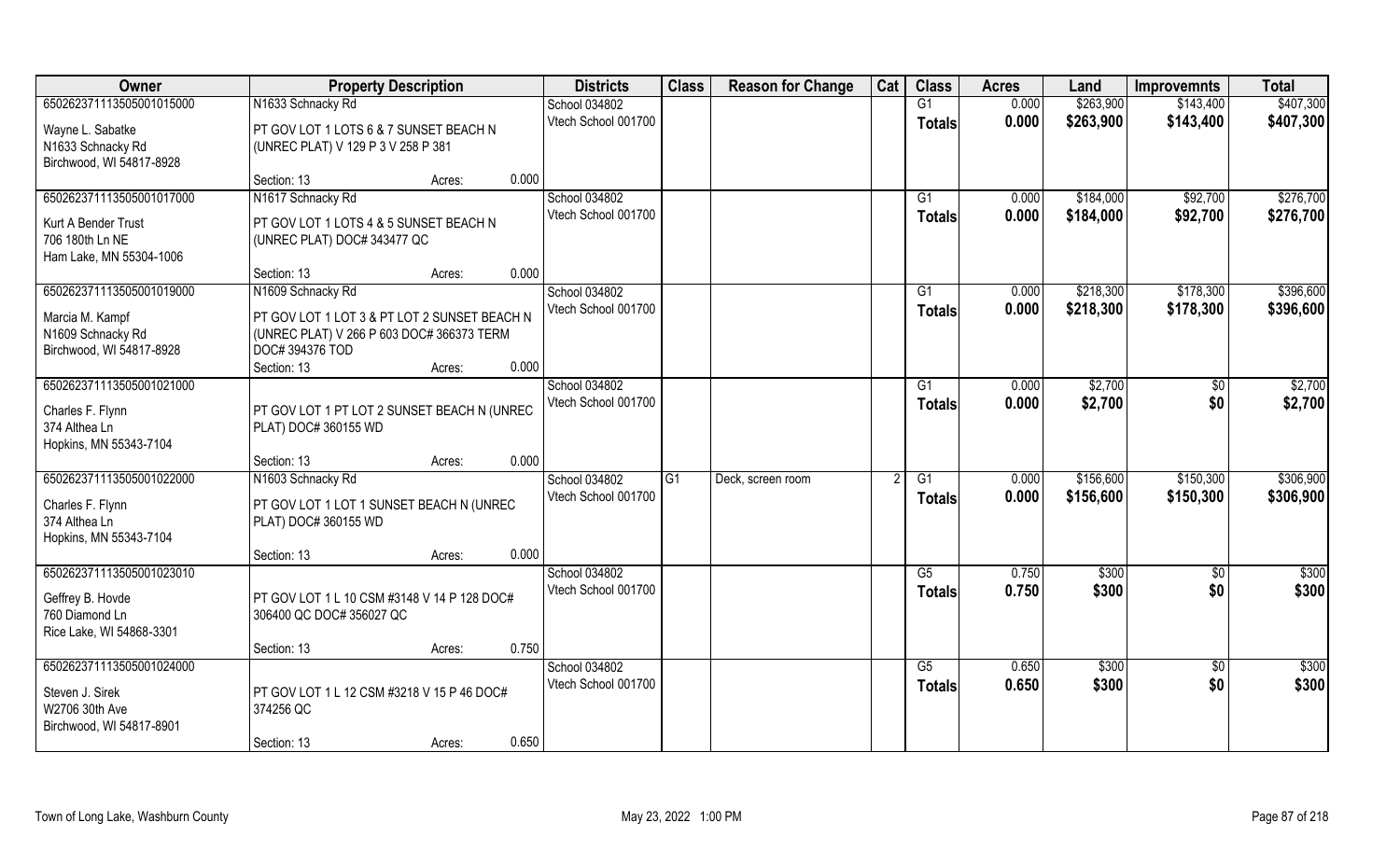| 650262371113505001025000                                                                     |                                                                          |        | School 034802                                 |  |                                       |                          |                             |                        |                             |
|----------------------------------------------------------------------------------------------|--------------------------------------------------------------------------|--------|-----------------------------------------------|--|---------------------------------------|--------------------------|-----------------------------|------------------------|-----------------------------|
|                                                                                              |                                                                          |        |                                               |  | G5                                    | 2.020                    | \$800                       | $\overline{50}$        | \$800                       |
| Peggy Marie Eiselt Trust<br>745 Liberty Ct<br>Stillwater, MN 55082-3446                      | PT GOV LOT 1 L 13 CSM #3150 V 14 P 130 DOC#<br>376790 QC                 |        | Vtech School 001700                           |  | <b>Totals</b>                         | 2.020                    | \$800                       | \$0                    | \$800                       |
|                                                                                              | Section: 13                                                              | Acres: | 2.020                                         |  |                                       |                          |                             |                        |                             |
| 650262371113505001026000<br>Penny H. Doty<br>8692 Jody Cir S<br>Cottage Grove, MN 55016-3738 | PT GOV LOT 1 L 15 CSM #3149 V 14 P 129 DOC#<br>306399 QC                 |        | School 034802<br>Vtech School 001700          |  | $\overline{G5}$<br><b>Totals</b>      | 0.830<br>0.830           | \$300<br>\$300              | \$0<br>\$0             | \$300<br>\$300              |
|                                                                                              | Section: 13                                                              | Acres: | 0.830                                         |  |                                       |                          |                             |                        |                             |
| 650262371113505001027000<br>Geffrey B. Hovde<br>760 Diamond Ln<br>Rice Lake, WI 54868-3301   | PT GOV LOT 1 L 11 CSM #3148 V 14 P 128 DOC#<br>306400 QC DOC# 356027 QC  |        | School 034802<br>Vtech School 001700          |  | G4<br>Totals                          | 0.990<br>0.990           | \$100<br>\$100              | \$0<br>\$0             | \$100<br>\$100              |
|                                                                                              | Section: 13                                                              | Acres: | 0.990                                         |  |                                       |                          |                             |                        |                             |
| 650262371113505001027010<br>Gerry B. Hovde<br>N1554 Eastside Rd<br>Birchwood, WI 54817-8921  | PT GOV LOTS 1 & 2 DOC# 353201 WD                                         |        | School 034802<br>Vtech School 001700          |  | G4<br>G <sub>5</sub><br><b>Totals</b> | 6.500<br>5.000<br>11.500 | \$1,100<br>\$600<br>\$1,700 | \$0<br>\$0<br>\$0      | \$1,100<br>\$600<br>\$1,700 |
|                                                                                              | Section: 13                                                              | Acres: | 11.500                                        |  |                                       |                          |                             |                        |                             |
| 650262371113505001028000<br>Deborah H. Sirek<br>W2706 30th Ave<br>Birchwood, WI 54817-8901   | PT GOV LOT 1 L 16 CSM #3149 V 14 P 129 DOC#<br>301783 QC                 |        | School 034802<br>Vtech School 001700          |  | $\overline{G4}$<br><b>Totals</b>      | 1.110<br>1.110           | \$100<br>\$100              | \$0<br>\$0             | \$100<br>\$100              |
|                                                                                              | Section: 13                                                              | Acres: | 1.110                                         |  |                                       |                          |                             |                        |                             |
| 650262371113505001029000<br>Jeanne H. Schullo<br>2295 20 3/4 St<br>Rice Lake, WI 54868-9016  | PT GOV LOT 1 L 14 CSM #3150 V 14 P 130 DOC#<br>301782 QC DOC# 384071 TOD |        | School 034802<br>Vtech School 001700          |  | G5<br><b>Totals</b>                   | 1.550<br>1.550           | \$600<br>\$600              | \$0<br>\$0             | \$600<br>\$600              |
|                                                                                              | Section: 13                                                              | Acres: | 1.550                                         |  |                                       |                          |                             |                        |                             |
| 650262371113505001030000<br>Steven J. Sirek<br>W2706 30th Ave<br>Birchwood, WI 54817-8901    | PT GOV LOT 1 L 13 CSM #3218 V 15 P 46 DOC#<br>374256 QC<br>Section: 13   | Acres: | School 034802<br>Vtech School 001700<br>0.720 |  | G5<br><b>Totals</b>                   | 0.720<br>0.720           | \$300<br>\$300              | $\overline{50}$<br>\$0 | \$300<br>\$300              |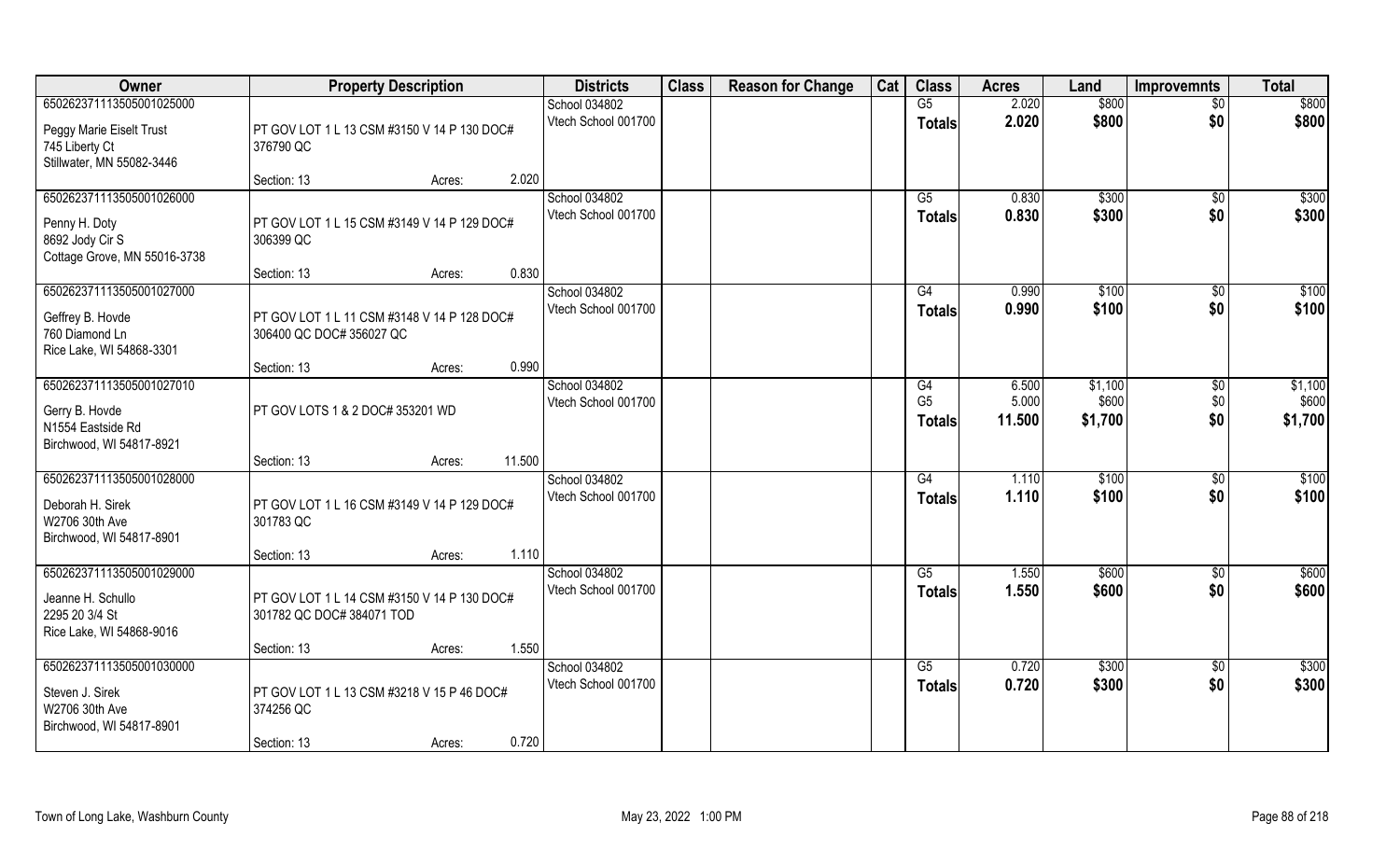| Owner                     | <b>Property Description</b>                     | <b>Districts</b>    | <b>Class</b> | <b>Reason for Change</b> | Cat | <b>Class</b>   | <b>Acres</b> | Land      | <b>Improvemnts</b> | <b>Total</b> |
|---------------------------|-------------------------------------------------|---------------------|--------------|--------------------------|-----|----------------|--------------|-----------|--------------------|--------------|
| 650262371113505002001000  |                                                 | School 034802       |              |                          |     | G4             | 5.500        | \$900     | $\overline{50}$    | \$900        |
| Geffrey B. Hovde          | PT GOV LOT 2 EXC CSM #1669 V 7 P 90 EXC CSM     | Vtech School 001700 |              |                          |     | G <sub>5</sub> | 2.000        | \$300     | \$0                | \$300        |
| 760 Diamond Ln            | #1804 V 7 P 225 EXC V 340 P 323 EXC CSM #3009 V |                     |              |                          |     | <b>Totals</b>  | 7.500        | \$1,200   | \$0                | \$1,200      |
| Rice Lake, WI 54868-3301  | 13 P 167 DOC# 303050 QC DOC# 356028 QC DOC#     |                     |              |                          |     |                |              |           |                    |              |
|                           | Section: 13<br>7.500<br>Acres:                  |                     |              |                          |     |                |              |           |                    |              |
| 650262371113505002002000  | N1576 Schnacky Rd                               | School 034802       |              |                          |     | G1             | 0.930        | \$21,200  | \$57,500           | \$78,700     |
|                           |                                                 | Vtech School 001700 |              |                          |     | <b>Totals</b>  | 0.930        | \$21,200  | \$57,500           | \$78,700     |
| George A. Hankerson       | PT GOV LOT 2 L 1 CSM #1669 V 7 P 90 DOC# 339778 |                     |              |                          |     |                |              |           |                    |              |
| N1575 Schnacky Rd         | <b>WD</b>                                       |                     |              |                          |     |                |              |           |                    |              |
| Birchwood, WI 54817-8927  |                                                 |                     |              |                          |     |                |              |           |                    |              |
|                           | 0.930<br>Section: 13<br>Acres:                  |                     |              |                          |     |                |              |           |                    |              |
| 650262371113505002011100  | N1575 Schnacky Rd                               | School 034802       |              |                          |     | G1             | 0.000        | \$345,400 | \$303,500          | \$648,900    |
| George A. Hankerson       | PT GOV LOT 2 LOTS 6 & 7, PT LOT 5 SUNSET BEACH  | Vtech School 001700 |              |                          |     | <b>Totals</b>  | 0.000        | \$345,400 | \$303,500          | \$648,900    |
| N1575 Schnacky Rd         | S (UNREC PLAT) DOC# 339778 WD                   |                     |              |                          |     |                |              |           |                    |              |
| Birchwood, WI 54817-8927  |                                                 |                     |              |                          |     |                |              |           |                    |              |
|                           | 0.000<br>Section: 13<br>Acres:                  |                     |              |                          |     |                |              |           |                    |              |
| 650262371113505002013000  | N1567 Schnacky Rd                               | School 034802       |              |                          |     | G1             | 0.000        | \$213,000 | \$264,900          | \$477,900    |
|                           |                                                 | Vtech School 001700 |              |                          |     | <b>Totals</b>  | 0.000        | \$213,000 | \$264,900          | \$477,900    |
| Annette K Mueller Trust   | PT GOV LOT 2 LOT 8, N1/2 LOT 9 SUNSET BEACH S   |                     |              |                          |     |                |              |           |                    |              |
| 1310 21st Ave Nw Unit 421 | (UNREC PLAT) DOC# 391284 WD                     |                     |              |                          |     |                |              |           |                    |              |
| Austin, MN 55192-3664     |                                                 |                     |              |                          |     |                |              |           |                    |              |
|                           | 0.000<br>Section: 13<br>Acres:                  |                     |              |                          |     |                |              |           |                    |              |
| 650262371113505002015000  |                                                 | School 034802       |              |                          |     | G1             | 0.000        | \$86,200  | $\overline{50}$    | \$86,200     |
| Arlene Moor Trust         | PT GOV LOT 2 S1/2 LOT 9 SUNSET BEACH S (UNREC   | Vtech School 001700 |              |                          |     | Totals         | 0.000        | \$86,200  | \$0                | \$86,200     |
| 14071 Alder St NW         | PLAT) DOC# 286580 WD DOC# 315178 TERM DOC#      |                     |              |                          |     |                |              |           |                    |              |
| Andover, MN 55304-4184    | 369582 QC                                       |                     |              |                          |     |                |              |           |                    |              |
|                           | 0.000<br>Section: 13<br>Acres:                  |                     |              |                          |     |                |              |           |                    |              |
| 650262371113505002016000  | N1559 Schnacky Rd                               | School 034802       |              |                          |     | G1             | 0.000        | \$172,300 | \$80,300           | \$252,600    |
|                           |                                                 | Vtech School 001700 |              |                          |     | <b>Totals</b>  | 0.000        | \$172,300 | \$80,300           | \$252,600    |
| Arlene Moor Trust         | PT GOV LOT 2 LOT 10 SUNSET BEACH S (UNREC       |                     |              |                          |     |                |              |           |                    |              |
| 14071 Alder St NW         | PLAT) DOC# 286580 WD DOC# 315178 TERM DOC#      |                     |              |                          |     |                |              |           |                    |              |
| Andover, MN 55304-4184    | 369582 QC                                       |                     |              |                          |     |                |              |           |                    |              |
|                           | 0.000<br>Section: 13<br>Acres:                  |                     |              |                          |     |                |              |           |                    |              |
| 650262371113505002017000  |                                                 | School 034802       |              |                          |     | G1             | 0.000        | \$86,000  | \$0                | \$86,000     |
| Arlene Moor Trust         | PT GOV LOT 2 N1/2 LOT 11 SUNSET BEACH S         | Vtech School 001700 |              |                          |     | <b>Totals</b>  | 0.000        | \$86,000  | \$0                | \$86,000     |
| 14071 Alder St NW         | (UNREC PLAT) DOC# 286580 WD DOC# 315178         |                     |              |                          |     |                |              |           |                    |              |
| Andover, MN 55304-4184    | <b>TERM DOC# 369582 QC</b>                      |                     |              |                          |     |                |              |           |                    |              |
|                           | 0.000<br>Section: 13<br>Acres:                  |                     |              |                          |     |                |              |           |                    |              |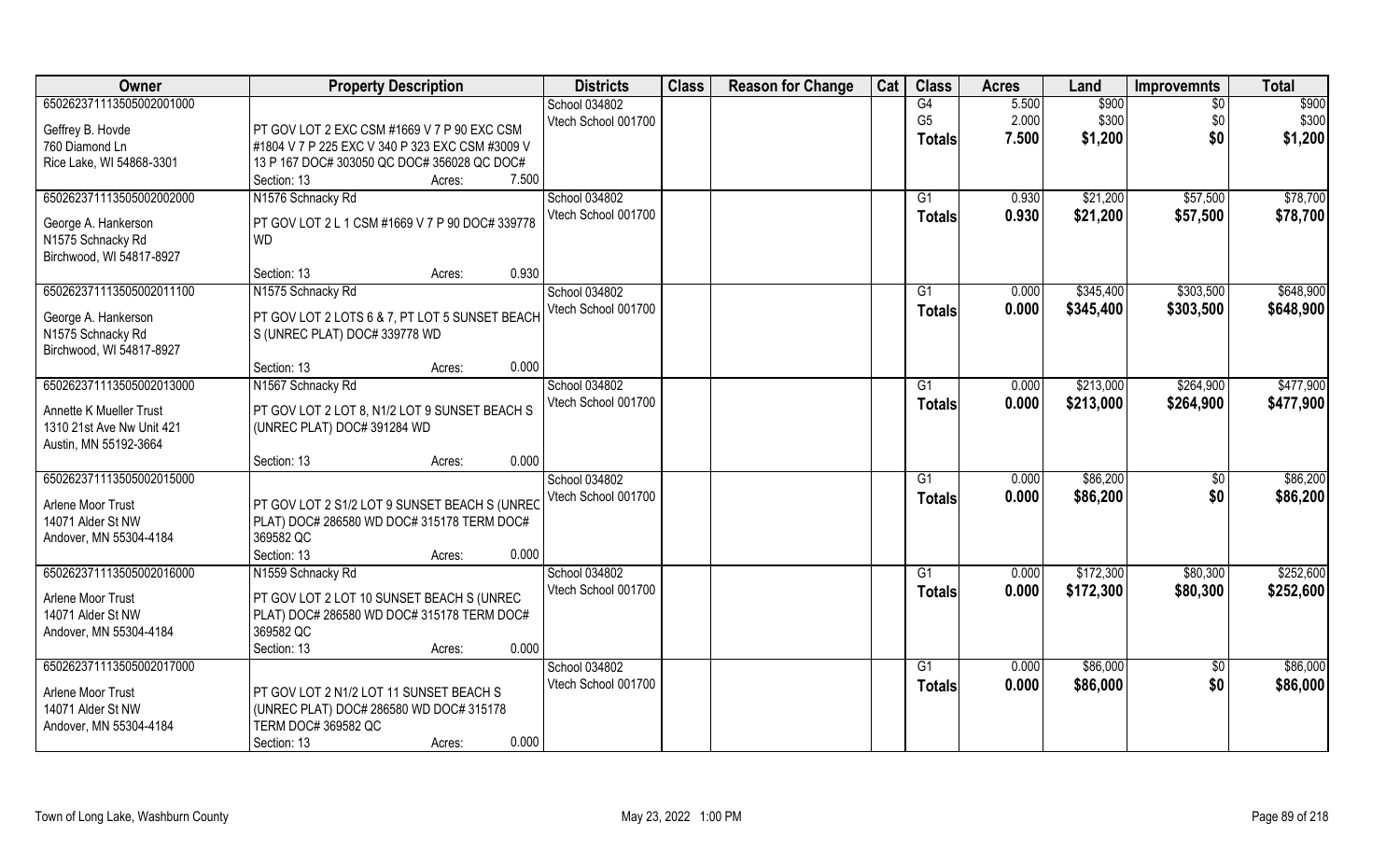| Owner                                 | <b>Property Description</b>                                                                 | <b>Districts</b>    | <b>Class</b> | <b>Reason for Change</b> | Cat | <b>Class</b>    | <b>Acres</b> | Land      | <b>Improvemnts</b> | <b>Total</b> |
|---------------------------------------|---------------------------------------------------------------------------------------------|---------------------|--------------|--------------------------|-----|-----------------|--------------|-----------|--------------------|--------------|
| 650262371113505002018100              | N1549 Schnacky Rd                                                                           | School 034802       |              |                          |     | G1              | 0.000        | \$193,700 | \$165,900          | \$359,600    |
| Lois E. Gronberg Le                   | PT GOV LOT 2 LOT 12 & PT LOT 11 SUNSET BEACH                                                | Vtech School 001700 |              |                          |     | <b>Totals</b>   | 0.000        | \$193,700 | \$165,900          | \$359,600    |
| N1549 Schnacky Rd                     | S (UNREC PLAT) DOC# 360287 QC                                                               |                     |              |                          |     |                 |              |           |                    |              |
| Birchwood, WI 54817-8927              |                                                                                             |                     |              |                          |     |                 |              |           |                    |              |
|                                       | 0.000<br>Section: 13<br>Acres:                                                              |                     |              |                          |     |                 |              |           |                    |              |
| 650262371113505002020000              | N1543 Schnacky Rd                                                                           | School 034802       |              |                          |     | G <sub>1</sub>  | 0.000        | \$181,300 | \$176,100          | \$357,400    |
| Matthew John Mckee                    | PT GOV LOT 2 SEC 13-37-11 & PT GOV LOT 2 SEC                                                | Vtech School 001700 |              |                          |     | <b>Totals</b>   | 0.000        | \$181,300 | \$176,100          | \$357,400    |
| 1902 Baldwin Rd                       | 14-37-11 LOT 13 SUNSET BEACH S (UNREC PLAT)                                                 |                     |              |                          |     |                 |              |           |                    |              |
| Inverness, IL 60067-4331              | DOC# 394949 WD                                                                              |                     |              |                          |     |                 |              |           |                    |              |
|                                       | 0.000<br>Section: 13<br>Acres:                                                              |                     |              |                          |     |                 |              |           |                    |              |
| 650262371113505002022000              | N1535 Schnacky Rd                                                                           | School 034802       |              |                          |     | G1              | 0.000        | \$315,500 | \$141,800          | \$457,300    |
|                                       |                                                                                             | Vtech School 001700 |              |                          |     | <b>Totals</b>   | 0.000        | \$315,500 | \$141,800          | \$457,300    |
| Wayne Myhre<br>301 Northern Hills Trl | PT GOV LOT 2 SEC 13-37-11 & PT GOV LOT 2 SEC<br>14-37-11 LOTS 14 & 15 SUNSET BEACH S (UNREC |                     |              |                          |     |                 |              |           |                    |              |
| Saint Charles, MN 55972-1390          | PLAT) DOC# 393512 WD                                                                        |                     |              |                          |     |                 |              |           |                    |              |
|                                       | 0.000<br>Section: 13<br>Acres:                                                              |                     |              |                          |     |                 |              |           |                    |              |
| 650262371113505002023000              |                                                                                             | School 034802       |              |                          |     | G1              | 0.000        | \$181,300 | $\frac{6}{3}$      | \$181,300    |
|                                       |                                                                                             | Vtech School 001700 |              |                          |     | <b>Totals</b>   | 0.000        | \$181,300 | \$0                | \$181,300    |
| Donald M Caton Trust                  | PT GOV LOT 2 SEC 13-37-11 & PT GOV LOT 2 SEC                                                |                     |              |                          |     |                 |              |           |                    |              |
| 13460 Balsam Ln                       | 14-37-11 LOT 16 SUNSET BEACH S (UNREC PLAT) V<br>254 P 272 V 385 P 470 QC                   |                     |              |                          |     |                 |              |           |                    |              |
| Dayton, MN 55327-9742                 | 0.000<br>Section: 13<br>Acres:                                                              |                     |              |                          |     |                 |              |           |                    |              |
| 650262371113505002024000              | N1523 Schnacky Rd                                                                           | School 034802       |              |                          |     | G1              | 0.000        | \$181,300 | \$107,800          | \$289,100    |
|                                       |                                                                                             | Vtech School 001700 |              |                          |     | <b>Totals</b>   | 0.000        | \$181,300 | \$107,800          | \$289,100    |
| Donald M Caton Trust                  | PT GOV LOT 2 SEC 13-37-11 & PT GOV LOT 2 SEC                                                |                     |              |                          |     |                 |              |           |                    |              |
| 13460 Balsam Ln                       | 14-37-11 LOT 17 SUNSET BEACH S (UNREC PLAT) V                                               |                     |              |                          |     |                 |              |           |                    |              |
| Dayton, MN 55327-9742                 | 246 P 642 V 385 P 470 QC                                                                    |                     |              |                          |     |                 |              |           |                    |              |
|                                       | 0.000<br>Section: 13<br>Acres:                                                              |                     |              |                          |     |                 |              |           |                    |              |
| 650262371113505002025000              |                                                                                             | School 034802       |              |                          |     | $\overline{G1}$ | 0.490        | \$14,000  | $\sqrt{$0}$        | \$14,000     |
| George A. Hankerson                   | PT GOV LOT 2 L 2 CSM #1804 V 7 P 225 DOC#                                                   | Vtech School 001700 |              |                          |     | <b>Totals</b>   | 0.490        | \$14,000  | \$0                | \$14,000     |
| N1575 Schnacky Rd                     | 339778 WD                                                                                   |                     |              |                          |     |                 |              |           |                    |              |
| Birchwood, WI 54817-8927              |                                                                                             |                     |              |                          |     |                 |              |           |                    |              |
|                                       | 0.490<br>Section: 13<br>Acres:                                                              |                     |              |                          |     |                 |              |           |                    |              |
| 650262371113505002026000              |                                                                                             | School 034802       |              |                          |     | G1              | 0.470        | \$14,000  | $\overline{50}$    | \$14,000     |
| George A. Hankerson                   | PT GOV LOT 2 L 3 CSM #1804 V 7 P 225 DOC#                                                   | Vtech School 001700 |              |                          |     | <b>Totals</b>   | 0.470        | \$14,000  | \$0                | \$14,000     |
| N1575 Schnacky Rd                     | 339778 WD                                                                                   |                     |              |                          |     |                 |              |           |                    |              |
| Birchwood, WI 54817-8927              |                                                                                             |                     |              |                          |     |                 |              |           |                    |              |
|                                       | 0.470<br>Section: 13<br>Acres:                                                              |                     |              |                          |     |                 |              |           |                    |              |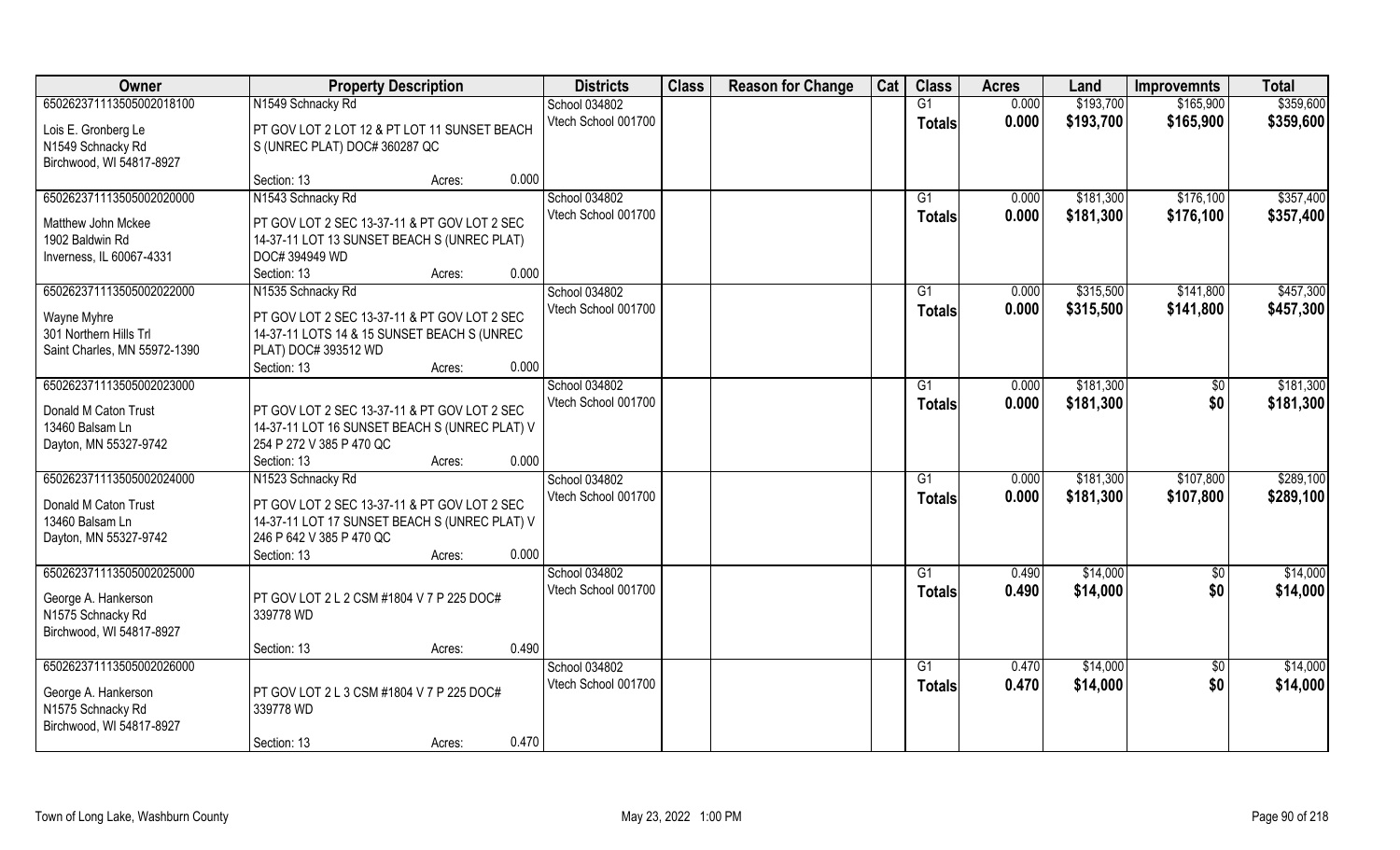| Owner                                                                                               | <b>Property Description</b>                                                                                | <b>Districts</b>                     | <b>Class</b> | <b>Reason for Change</b> | Cat | <b>Class</b>              | <b>Acres</b>   | Land           | <b>Improvemnts</b>     | <b>Total</b>   |
|-----------------------------------------------------------------------------------------------------|------------------------------------------------------------------------------------------------------------|--------------------------------------|--------------|--------------------------|-----|---------------------------|----------------|----------------|------------------------|----------------|
| 650262371113505002028010                                                                            |                                                                                                            | School 034802                        |              |                          |     | G5                        | 1.160          | \$200          | $\overline{50}$        | \$200          |
| Penny H. Doty<br>8692 Jody Cir S<br>Cottage Grove, MN 55016-3738                                    | PT GOV LOT 2 L 1 CSM #3089 V 14 P 69 DOC#<br>297240 QC                                                     | Vtech School 001700                  |              |                          |     | <b>Totals</b>             | 1.160          | \$200          | \$0                    | \$200          |
|                                                                                                     | 1.160<br>Section: 13<br>Acres:                                                                             |                                      |              |                          |     |                           |                |                |                        |                |
| 650262371113505002029010<br>Geffrey B. Hovde<br>760 Diamond Ln<br>Rice Lake, WI 54868-3301          | PT GOV LOT 2 L 1 CSM #3087 V 14 P 67 DOC#<br>301780 QC DOC# 356029 QC                                      | School 034802<br>Vtech School 001700 |              |                          |     | $\overline{G5}$<br>Totals | 1.060<br>1.060 | \$200<br>\$200 | \$0<br>\$0             | \$200<br>\$200 |
|                                                                                                     | 1.060<br>Section: 13<br>Acres:                                                                             |                                      |              |                          |     |                           |                |                |                        |                |
| 650262371113505002030010<br>Steven J. Doyen<br>W2702 30th Ave<br>Birchwood, WI 54817-8901           | PT GOV LOT 2 L 7 CSM #3168 V 14 P 148 DOC#<br>370300 QC                                                    | School 034802<br>Vtech School 001700 |              |                          |     | G5<br><b>Totals</b>       | 0.970<br>0.970 | \$400<br>\$400 | $\sqrt{6}$<br>\$0      | \$400<br>\$400 |
|                                                                                                     | 0.970<br>Section: 13<br>Acres:                                                                             |                                      |              |                          |     |                           |                |                |                        |                |
| 650262371113505002031000<br>Steven J. Doyen<br>W2702 30th Ave<br>Birchwood, WI 54817-8901           | PT GOV LOT 2 L 4 CSM #3230 V 15 P 58 DOC#<br>370301 QC                                                     | School 034802<br>Vtech School 001700 |              |                          |     | G5<br><b>Totals</b>       | 0.860<br>0.860 | \$300<br>\$300 | \$0<br>\$0             | \$300<br>\$300 |
|                                                                                                     | 0.860<br>Section: 13<br>Acres:                                                                             |                                      |              |                          |     |                           |                |                |                        |                |
| 650262371113505002032000<br>Peggy Marie Eiselt Trust<br>745 Liberty Ct<br>Stillwater, MN 55082-3446 | PT GOV LOT 2 L 8 CSM #3147 V 14 P 127 DOC#<br>376789 QC                                                    | School 034802<br>Vtech School 001700 |              |                          |     | G5<br><b>Totals</b>       | 0.680<br>0.680 | \$300<br>\$300 | $\sqrt[6]{30}$<br>\$0  | \$300<br>\$300 |
| 650262371113505002033000                                                                            | 0.680<br>Section: 13<br>Acres:                                                                             | School 034802                        |              |                          |     | G5                        | 0.510          | \$200          | $\sqrt{$0}$            | \$200          |
| Jeanne H. Schullo<br>2295 20 3/4 St<br>Rice Lake, WI 54868-9016                                     | PT GOV LOT 2 L 2 CSM #3206 V 15 P 34 DOC#<br>301781 QC DOC# 384071 TOD                                     | Vtech School 001700                  |              |                          |     | <b>Totals</b>             | 0.510          | \$200          | \$0                    | \$200          |
|                                                                                                     | 0.510<br>Section: 13<br>Acres:                                                                             |                                      |              |                          |     |                           |                |                |                        |                |
| 650262371113505002034000<br>Peggy Marie Eiselt Trust<br>745 Liberty Ct<br>Stillwater, MN 55082-3446 | PT GOV LOT 2 L 9 CSM #3147 V 14 P 127 DOC#<br>306402 ESMT DOC# 376789 QC<br>0.660<br>Section: 13<br>Acres: | School 034802<br>Vtech School 001700 |              |                          |     | G5<br><b>Totals</b>       | 0.660<br>0.660 | \$300<br>\$300 | $\overline{50}$<br>\$0 | \$300<br>\$300 |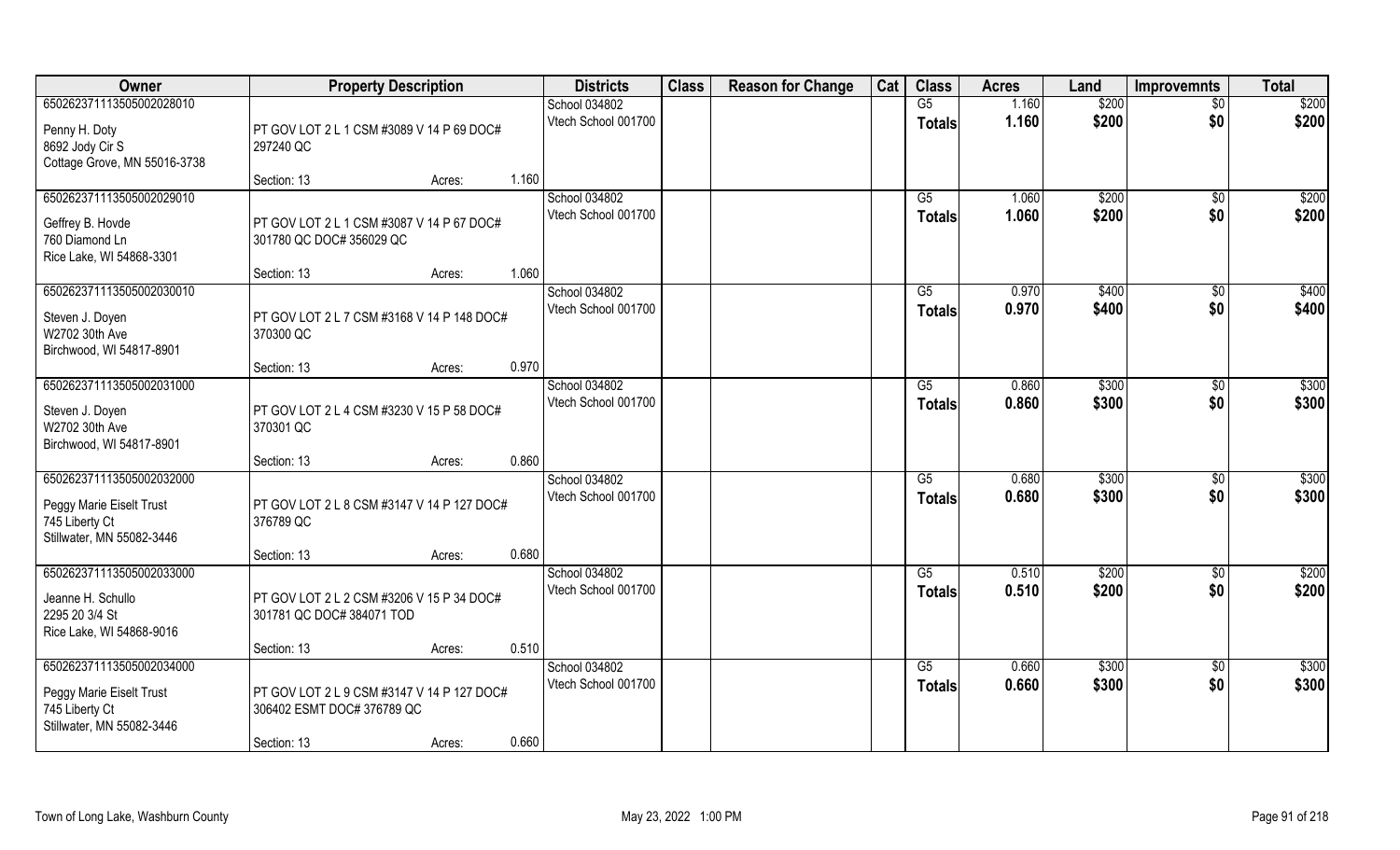| Owner                                                                                                          | <b>Property Description</b>                                            |                  | <b>Districts</b>                     | <b>Class</b> | <b>Reason for Change</b> | Cat | <b>Class</b>                          | <b>Acres</b>            | Land                          | <b>Improvemnts</b>     | <b>Total</b>                  |
|----------------------------------------------------------------------------------------------------------------|------------------------------------------------------------------------|------------------|--------------------------------------|--------------|--------------------------|-----|---------------------------------------|-------------------------|-------------------------------|------------------------|-------------------------------|
| 650262371113505002035000                                                                                       |                                                                        |                  | School 034802                        |              |                          |     | G5                                    | 1.070                   | \$300                         | $\overline{50}$        | \$300                         |
| Steven J. Doyen<br>W2702 30th Ave<br>Birchwood, WI 54817-8901                                                  | PT GOV LOT 2 L 6 CSM #3168 V 14 P 148 DOC#<br>370300 QC                |                  | Vtech School 001700                  |              |                          |     | <b>Totals</b>                         | 1.070                   | \$300                         | \$0                    | \$300                         |
|                                                                                                                | Section: 13                                                            | 1.070<br>Acres:  |                                      |              |                          |     |                                       |                         |                               |                        |                               |
| 650262371113505002036000<br>Jeanne H. Schullo<br>2295 20 3/4 St                                                | PT GOV LOT 2 L 3 CSM #3206 V 15 P 34 DOC#<br>301781 QC DOC# 384071 TOD |                  | School 034802<br>Vtech School 001700 |              |                          |     | G5<br><b>Totals</b>                   | 0.550<br>0.550          | \$200<br>\$200                | $\overline{50}$<br>\$0 | \$200<br>\$200                |
| Rice Lake, WI 54868-9016                                                                                       | Section: 13                                                            | 0.550<br>Acres:  |                                      |              |                          |     |                                       |                         |                               |                        |                               |
| 650262371113505002037000                                                                                       |                                                                        |                  | School 034802                        |              |                          |     | G5                                    | 1.090                   | \$400                         | $\sqrt[6]{30}$         | \$400                         |
| Steven J. Doyen<br>W2702 30th Ave<br>Birchwood, WI 54817-8901                                                  | PT GOV LOT 2 L 5 CSM #3230 V 15 P 58 DOC#<br>370301 QC                 |                  | Vtech School 001700                  |              |                          |     | <b>Totals</b>                         | 1.090                   | \$400                         | \$0                    | \$400                         |
|                                                                                                                | Section: 13                                                            | 1.090<br>Acres:  |                                      |              |                          |     |                                       |                         |                               |                        |                               |
| 650262371114201000001000<br>Indianhead Scout Camps Inc<br>186 Andersen Scout Camp Rd<br>Houlton, WI 54082-2100 | NE NW V 167 P 99                                                       |                  | School 034802<br>Vtech School 001700 |              |                          |     | X4<br><b>Totals</b>                   | 40.000<br>40.000        | $\frac{1}{20}$<br>\$0         | $\sqrt[6]{3}$<br>\$0   | \$0<br>\$0                    |
|                                                                                                                | Section: 14                                                            | 40.000<br>Acres: |                                      |              |                          |     |                                       |                         |                               |                        |                               |
| 650262371114202000001000<br>Indianhead Scout Camps Inc<br>186 Andersen Scout Camp Rd<br>Houlton, WI 54082-2100 | NW NW V 167 P 99                                                       |                  | School 034802<br>Vtech School 001700 |              |                          |     | X4<br><b>Totals</b>                   | 40.000<br>40.000        | \$0<br>\$0                    | $\sqrt[6]{30}$<br>\$0  | \$0<br>\$0                    |
|                                                                                                                | Section: 14                                                            | 40.000<br>Acres: |                                      |              |                          |     |                                       |                         |                               |                        |                               |
| 650262371114505001001000<br>Phillip M. Gruenhagen<br>N596 Pioneer Rd<br>Birchwood, WI 54817-8915               | PT GOV LOT 1 V 210 P 172                                               |                  | School 034802<br>Vtech School 001700 |              |                          |     | G5<br>G <sub>6</sub><br><b>Totals</b> | 4.430<br>2.000<br>6.430 | \$600<br>\$22,200<br>\$22,800 | \$0<br>\$0<br>\$0      | \$600<br>\$22,200<br>\$22,800 |
|                                                                                                                | Section: 14                                                            | 6.430<br>Acres:  |                                      |              |                          |     |                                       |                         |                               |                        |                               |
| 650262371114505001002000                                                                                       | W2902 Gruenhagen Rd                                                    |                  | School 034802                        | G1           | Garage complete          |     | G1                                    | 1.000                   | \$261,200                     | \$137,600              | \$398,800                     |
| Philip W. Strenke<br>2558 19th Ave<br>Rice Lake, WI 54868-9038                                                 | PT GOV LOT 1 DOC# 363105 WD                                            |                  | Vtech School 001700                  |              |                          |     | <b>Totals</b>                         | 1.000                   | \$261,200                     | \$137,600              | \$398,800                     |
|                                                                                                                | Section: 14                                                            | 1.000<br>Acres:  |                                      |              |                          |     |                                       |                         |                               |                        |                               |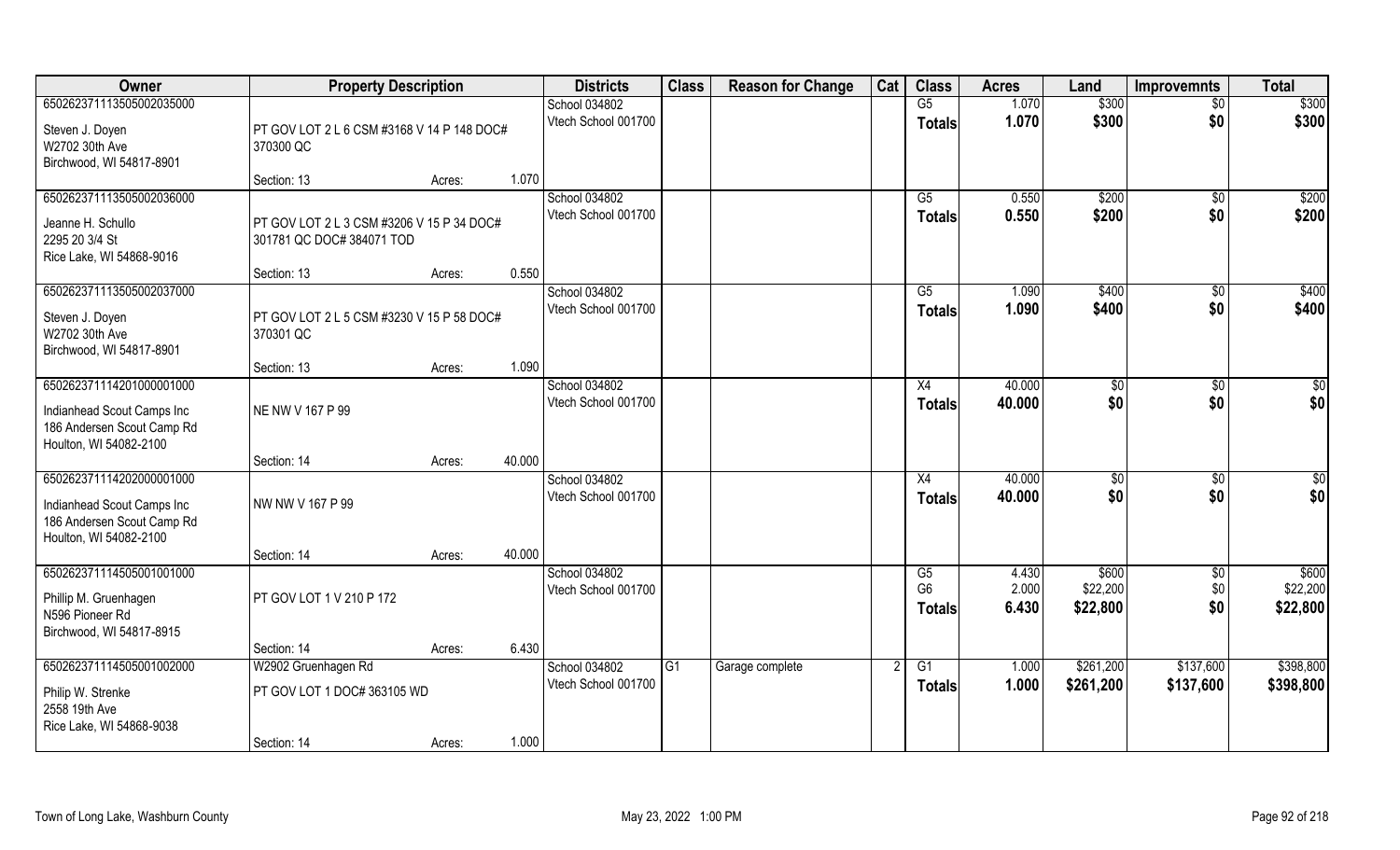| Owner                                                                       | <b>Property Description</b>                                   |        |       | <b>Districts</b>    | <b>Class</b> | <b>Reason for Change</b>       | Cat | <b>Class</b>    | <b>Acres</b> | Land      | <b>Improvemnts</b> | <b>Total</b> |
|-----------------------------------------------------------------------------|---------------------------------------------------------------|--------|-------|---------------------|--------------|--------------------------------|-----|-----------------|--------------|-----------|--------------------|--------------|
| 650262371114505001003000                                                    | Sign Not Req'd                                                |        |       | School 034802       |              |                                |     | G1              | 0.600        | \$65,900  | \$800              | \$66,700     |
| Lisa M. Gruenhagen<br>322 Curtis Ave<br>Bowling Green, OH 43402-1705        | PT GOV LOT 1 DOC# 329018 QC DOC# 378356 QC                    |        |       | Vtech School 001700 |              |                                |     | <b>Totals</b>   | 0.600        | \$65,900  | \$800              | \$66,700     |
|                                                                             | Section: 14                                                   | Acres: | 0.600 |                     |              |                                |     |                 |              |           |                    |              |
| 650262371114505001004000                                                    | W2908 Gruenhagen Rd                                           |        |       | School 034802       | G2           | Pole shed, partial on addition | 2   | G2              | 1.000        | \$295,000 | \$104,600          | \$399,600    |
| Cynthia Y. Drantch<br>27070 Noble Rd<br>Shorewood, MN 55331-8241            | PT GOV LOT 1 DOC# 394599 DEED                                 |        |       | Vtech School 001700 |              |                                |     | <b>Totals</b>   | 1.000        | \$295,000 | \$104,600          | \$399,600    |
|                                                                             | Section: 14                                                   | Acres: | 1.000 |                     |              |                                |     |                 |              |           |                    |              |
| 650262371114505001005000                                                    | W2912 Gruenhagen Rd                                           |        |       | School 034802       |              |                                |     | G1              | 0.610        | \$234,900 | \$47,400           | \$282,300    |
| Paul L. Miller<br>1540 Dennison Rd<br>Hoffman Estates, IL 60169-4810        | PT GOV LOT 1 L 2 CSM #1007 V 4 P 292 V 227 P 593              |        |       | Vtech School 001700 |              |                                |     | <b>Totals</b>   | 0.610        | \$234,900 | \$47,400           | \$282,300    |
|                                                                             | Section: 14                                                   | Acres: | 0.610 |                     |              |                                |     |                 |              |           |                    |              |
| 650262371114505001006000                                                    | W2918 Gruenhagen Rd                                           |        |       | School 034802       |              |                                |     | G1              | 0.520        | \$249,800 | \$190,300          | \$440,100    |
| Sheila A. Towle<br>74 E Pleasant Lake Rd<br>Saint Paul, MN 55127-6304       | PT GOV LOT 1 L 1 CSM #1007 V 4 P 292 V 421 P 789<br><b>WD</b> |        |       | Vtech School 001700 |              |                                |     | <b>Totals</b>   | 0.520        | \$249,800 | \$190,300          | \$440,100    |
|                                                                             | Section: 14                                                   | Acres: | 0.520 |                     |              |                                |     |                 |              |           |                    |              |
| 650262371114505001007000                                                    | W2920 Gruenhagen Rd                                           |        |       | School 034802       |              |                                |     | $\overline{G2}$ | 0.340        | \$180,600 | \$24,600           | \$205,200    |
| Wurzers Sunset Resort, LLC<br>N1211 Eastside Rd<br>Birchwood, WI 54817-8919 | PT GOV LOT 1 L 1 CSM #814 V 4 P 99 DOC# 399151<br><b>WD</b>   |        |       | Vtech School 001700 |              |                                |     | <b>Totals</b>   | 0.340        | \$180,600 | \$24,600           | \$205,200    |
|                                                                             | Section: 14                                                   | Acres: | 0.340 |                     |              |                                |     |                 |              |           |                    |              |
| 650262371114505001008000                                                    | W2924 Gruenhagen Rd                                           |        |       | School 034802       |              |                                |     | G2              | 0.400        | \$237,700 | \$33,300           | \$271,000    |
| Wurzers Sunset Resort, LLC<br>N1211 Eastside Rd<br>Birchwood, WI 54817-8919 | PT GOV LOT 1 DOC# 399151 WD                                   |        |       | Vtech School 001700 |              |                                |     | <b>Totals</b>   | 0.400        | \$237,700 | \$33,300           | \$271,000    |
|                                                                             | Section: 14                                                   | Acres: | 0.400 |                     |              |                                |     |                 |              |           |                    |              |
| 650262371114505001009000                                                    | W2928 Gruenhagen Rd                                           |        |       | School 034802       |              |                                |     | G2              | 0.400        | \$360,400 | \$165,500          | \$525,900    |
| Wurzers Sunset Resort, LLC<br>N1211 Eastside Rd<br>Birchwood, WI 54817-8919 | PT GOV LOT 1 DOC# 399151 WD                                   |        |       | Vtech School 001700 |              |                                |     | <b>Totals</b>   | 0.400        | \$360,400 | \$165,500          | \$525,900    |
|                                                                             | Section: 14                                                   | Acres: | 0.400 |                     |              |                                |     |                 |              |           |                    |              |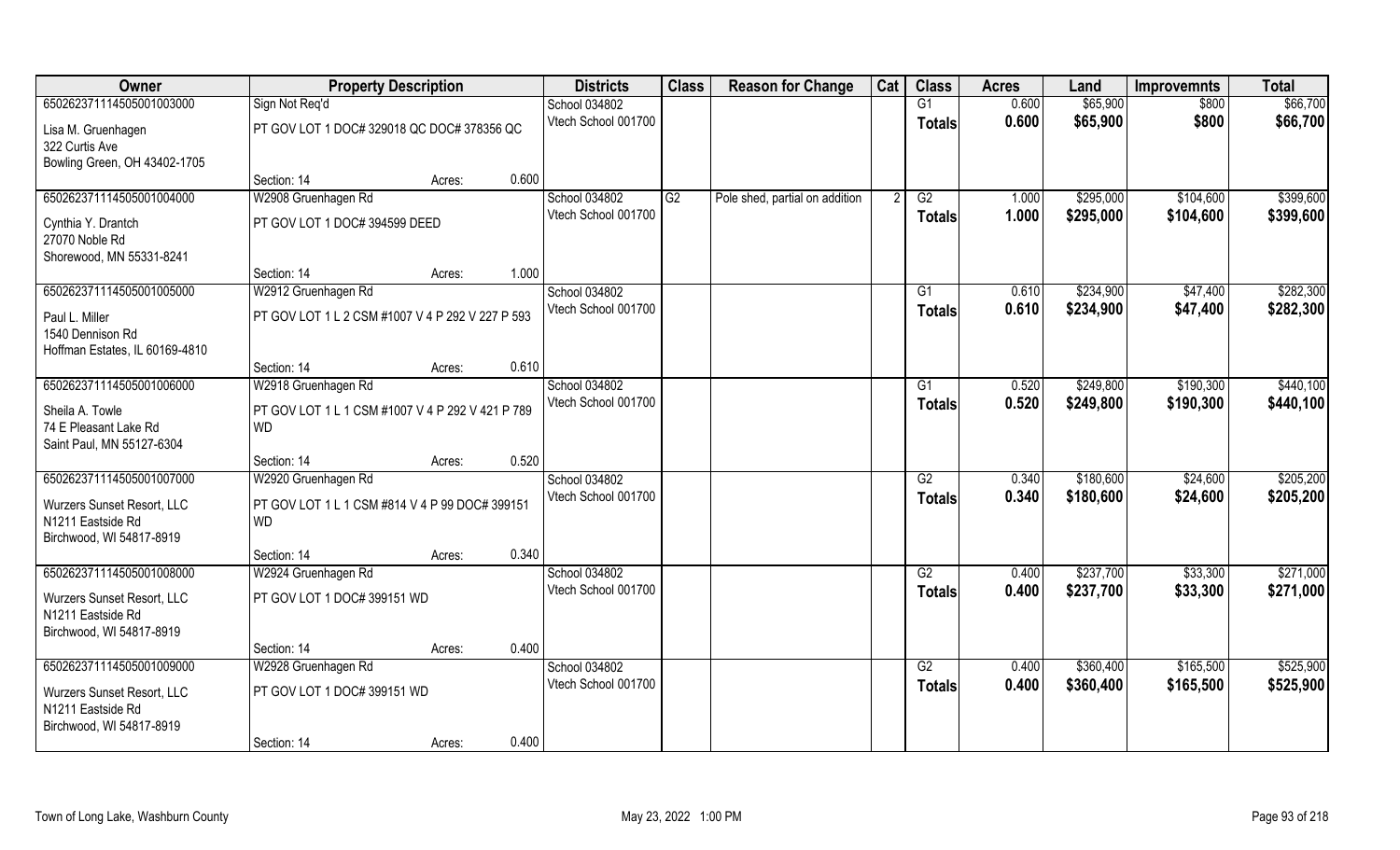| Owner                        | <b>Property Description</b>                  | <b>Districts</b>    | <b>Class</b> | <b>Reason for Change</b> | Cat | <b>Class</b>  | <b>Acres</b> | Land      | <b>Improvemnts</b> | <b>Total</b> |
|------------------------------|----------------------------------------------|---------------------|--------------|--------------------------|-----|---------------|--------------|-----------|--------------------|--------------|
| 650262371114505002001000     | W2900 Sunset Bay                             | School 034802       |              |                          |     | G1            | 0.000        | \$164,900 | \$163,200          | \$328,100    |
| Joshua J. Engel              | PT GOV LOT 2 SEC 14-37-11 & PT GOV LOT 2 SEC | Vtech School 001700 |              |                          |     | <b>Totals</b> | 0.000        | \$164,900 | \$163,200          | \$328,100    |
| 2476 24th St                 | 13-37-11 LOT 18 SUNSET BEACH S (UNREC PLAT)  |                     |              |                          |     |               |              |           |                    |              |
| Rice Lake, WI 54868-9724     | DOC# 392410 WD                               |                     |              |                          |     |               |              |           |                    |              |
|                              | Section: 14<br>0.000<br>Acres:               |                     |              |                          |     |               |              |           |                    |              |
| 650262371114505002002000     | W2908 Sunset Bay                             | School 034802       |              |                          |     | G1            | 0.000        | \$137,500 | \$46,400           | \$183,900    |
|                              |                                              | Vtech School 001700 |              |                          |     | Totals        | 0.000        | \$137,500 | \$46,400           | \$183,900    |
| Kenneth J. Kruschke          | PT GOV LOT 2 LOT 19 SUNSET BEACH S (UNREC    |                     |              |                          |     |               |              |           |                    |              |
| 110 S Town Hall Rd           | PLAT) DOC# 383806 QC                         |                     |              |                          |     |               |              |           |                    |              |
| Eau Claire, WI 54703-9120    |                                              |                     |              |                          |     |               |              |           |                    |              |
|                              | 0.000<br>Section: 14<br>Acres:               |                     |              |                          |     |               |              |           |                    |              |
| 650262371114505002003000     | W2914 Sunset Bay                             | School 034802       |              |                          |     | G1            | 0.000        | \$137,500 | \$56,900           | \$194,400    |
| Marlene M Thurs Trust        | PT GOV LOT 2 LOT 20 SUNSET BEACH S (UNREC    | Vtech School 001700 |              |                          |     | <b>Totals</b> | 0.000        | \$137,500 | \$56,900           | \$194,400    |
| 1610 W Allen St              | PLAT) DOC# 341039 QC                         |                     |              |                          |     |               |              |           |                    |              |
| Rice Lake, WI 54868-1807     |                                              |                     |              |                          |     |               |              |           |                    |              |
|                              | 0.000<br>Section: 14<br>Acres:               |                     |              |                          |     |               |              |           |                    |              |
| 650262371114505002004000     | W2918 Sunset Bay                             | School 034802       |              |                          |     | G1            | 0.000        | \$137,500 | \$103,000          | \$240,500    |
|                              |                                              | Vtech School 001700 |              |                          |     | <b>Totals</b> | 0.000        | \$137,500 | \$103,000          | \$240,500    |
| Rhiel Family Partnership LLC | PT GOV LOT 2 LOT 21 SUNSET BEACH S (UNREC    |                     |              |                          |     |               |              |           |                    |              |
| E7954 State Rd 85            | PLAT) DOC# 342779 QC                         |                     |              |                          |     |               |              |           |                    |              |
| Mondovi, WI 54755-7881       | 0.000                                        |                     |              |                          |     |               |              |           |                    |              |
|                              | Section: 14<br>Acres:                        |                     |              |                          |     |               |              |           |                    |              |
| 650262371114505002005000     |                                              | School 034802       |              |                          |     | G1            | 0.000        | \$137,500 | $\overline{50}$    | \$137,500    |
| Rhiel Family Partnership LLC | PT GOV LOT 2 LOT 22 SUNSET BEACH S (UNREC    | Vtech School 001700 |              |                          |     | <b>Totals</b> | 0.000        | \$137,500 | \$0                | \$137,500    |
| E7954 State Rd 85            | PLAT) DOC# 342779 QC                         |                     |              |                          |     |               |              |           |                    |              |
| Mondovi, WI 54755-7881       |                                              |                     |              |                          |     |               |              |           |                    |              |
|                              | 0.000<br>Section: 14<br>Acres:               |                     |              |                          |     |               |              |           |                    |              |
| 650262371114505002006000     | W2924 Sunset Bay                             | School 034802       |              |                          |     | G1            | 0.610        | \$274,900 | \$289,000          | \$563,900    |
| Bambi Urich                  | PT GOV LOT 2 LOT 23 & PT LOT 24 SUNSET BEACH | Vtech School 001700 |              |                          |     | <b>Totals</b> | 0.610        | \$274,900 | \$289,000          | \$563,900    |
| W2924 Sunset Bay             | S (UNREC PLAT) L 'A' CSM #1841 V 8 P 2 DOC#  |                     |              |                          |     |               |              |           |                    |              |
| Birchwood, WI 54817-8934     | 354596 WD                                    |                     |              |                          |     |               |              |           |                    |              |
|                              | 0.610<br>Section: 14<br>Acres:               |                     |              |                          |     |               |              |           |                    |              |
| 650262371114505002008000     | W2930 Sunset Bay                             | School 034802       |              |                          |     | G1            | 0.360        | \$181,300 | \$151,300          | \$332,600    |
|                              |                                              | Vtech School 001700 |              |                          |     | Totals        | 0.360        | \$181,300 | \$151,300          | \$332,600    |
| Timothy M. Merrill           | PT GOV LOT 2 LOT 25 & PT LOT 24 SUNSET BEACH |                     |              |                          |     |               |              |           |                    |              |
| 1464 Sheboygan St            | S (UNREC PLAT) L 'B' CSM #1841 V 8 P 2 DOC#  |                     |              |                          |     |               |              |           |                    |              |
| Oshkosh, WI 54904-8814       | 348704 QC                                    |                     |              |                          |     |               |              |           |                    |              |
|                              | 0.360<br>Section: 14<br>Acres:               |                     |              |                          |     |               |              |           |                    |              |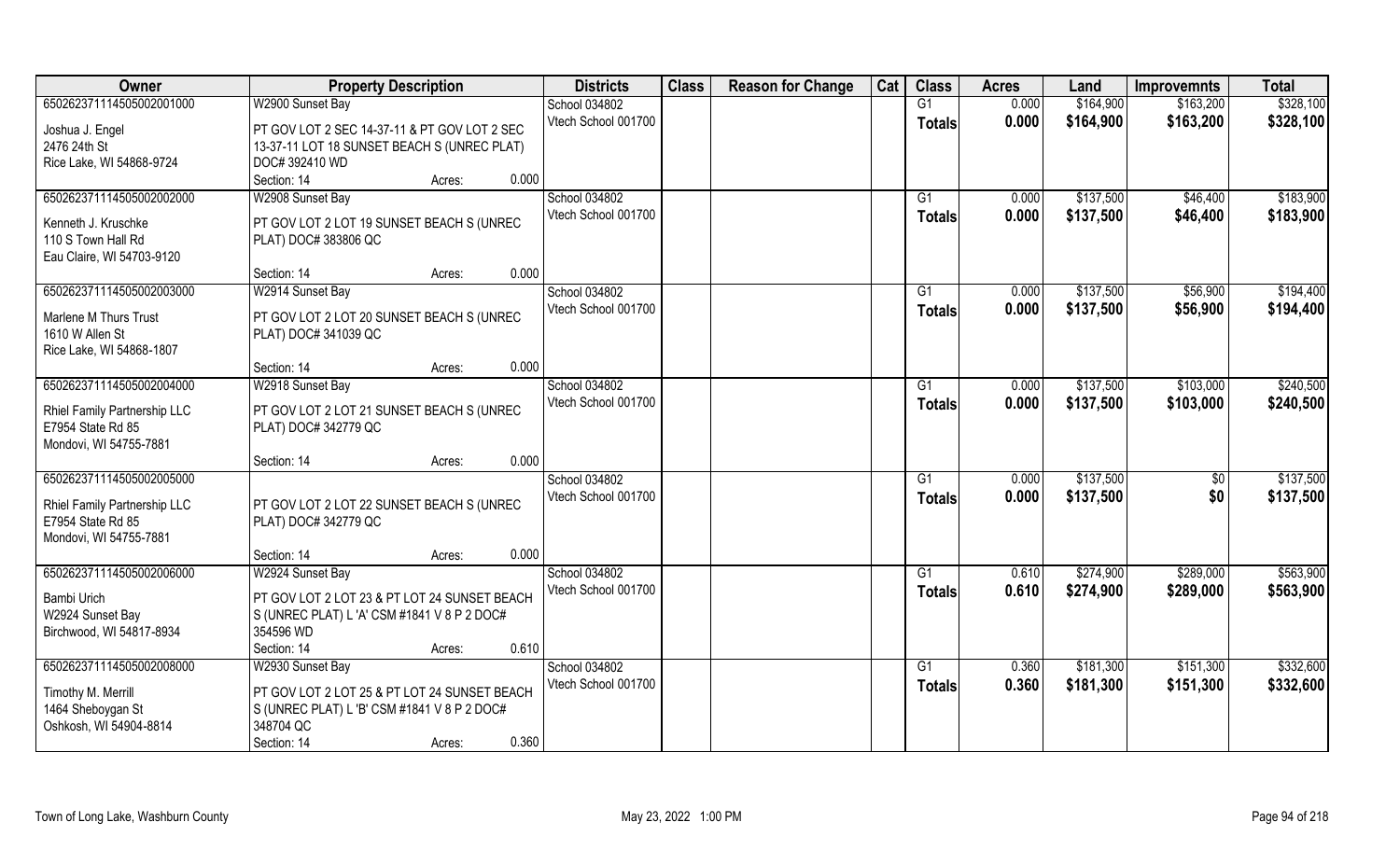| Unit 991A<br>\$212,100<br>650262371114505002009500<br>0.520<br>School 034802<br>G1<br>$\overline{50}$<br>Vtech School 001700<br>0.520<br>\$0<br>\$212,100<br><b>Totals</b><br>Thomas A. Gunderson<br>PT GOV LOT 2 LOT 26 & N1/2 LOT 27 SUNSET BEACH | \$212,100<br>\$212,100 |
|-----------------------------------------------------------------------------------------------------------------------------------------------------------------------------------------------------------------------------------------------------|------------------------|
|                                                                                                                                                                                                                                                     |                        |
|                                                                                                                                                                                                                                                     |                        |
| 430 Irvine St<br>S (UNREC PLAT) DOC# 394901 PR                                                                                                                                                                                                      |                        |
| Chippewa Falls, WI 54729-3120                                                                                                                                                                                                                       |                        |
| 0.520<br>Section: 14<br>Acres:                                                                                                                                                                                                                      |                        |
| W2942 Sunset Bay Rd Unit 993A<br>\$212,100<br>650262371114505002010500<br>School 034802<br>0.520<br>\$51,900<br>G1                                                                                                                                  | \$264,000              |
| Vtech School 001700<br>0.520<br>\$212,100<br>\$51,900<br><b>Totals</b><br>PT GOV LOT 2 LOT 28 & S1/2 LOT 27 SUNSET BEACH<br>Thomas A. Gunderson                                                                                                     | \$264,000              |
| 430 Irvine St<br>S (UNREC PLAT) DOC# 350910 QC                                                                                                                                                                                                      |                        |
| Chippewa Falls, WI 54729-3120                                                                                                                                                                                                                       |                        |
| 0.520<br>Section: 14<br>Acres:                                                                                                                                                                                                                      |                        |
| 650262371114505002012000<br>School 034802<br>\$178,600<br>\$274,300<br>W2944 Sunset Bay<br>G1<br>0.000                                                                                                                                              | \$452,900              |
| Vtech School 001700<br>0.000<br>\$178,600<br>\$274,300<br><b>Totals</b><br>PT GOV LOT 2 LOT 29 SUNSET BEACH S (UNREC<br><b>Breunig Trust</b>                                                                                                        | \$452,900              |
| W2944 Sunset Bay<br>PLAT) CSM V 1 P 96 DOC# 339401 WD                                                                                                                                                                                               |                        |
| Birchwood, WI 54817-8934                                                                                                                                                                                                                            |                        |
| 0.000<br>Section: 14<br>Acres:                                                                                                                                                                                                                      |                        |
| 650262371114505002013000<br>School 034802<br>\$380,900<br>\$104,300<br>W2950 Sunset Bay<br>0.000<br>G1                                                                                                                                              | \$485,200              |
| Vtech School 001700<br>0.000<br>\$380,900<br>\$104,300<br><b>Totals</b><br>PT GOV LOT 2 LOT 30 & PT LOT 31 SUNSET BEACH<br>Roger J. Burke                                                                                                           | \$485,200              |
| 1771 Delaware Ave<br>S (UNREC PLAT) DOC# 303590 WD                                                                                                                                                                                                  |                        |
| Mendota Heights, MN 55118-3739                                                                                                                                                                                                                      |                        |
| 0.000<br>Section: 14<br>Acres:                                                                                                                                                                                                                      |                        |
| \$252,600<br>650262371114505002015500<br>W2954 Sunset Bay Rd Unit 998<br>School 034802<br>0.000<br>\$286,300<br>G1                                                                                                                                  | \$538,900              |
| Vtech School 001700<br>0.000<br>\$252,600<br>\$286,300<br><b>Totals</b><br>PT GOV LOT 2 PT LOT 31 & LOT 32 SUNSET BEACH                                                                                                                             | \$538,900              |
| Thomas E Weigel Trust<br>W2954 Sunset Bay<br>S (UNREC PLAT) DOC# 308245 QC                                                                                                                                                                          |                        |
| Birchwood, WI 54817-8934                                                                                                                                                                                                                            |                        |
| 0.000<br>Section: 14<br>Acres:                                                                                                                                                                                                                      |                        |
| 650262371114505002017000<br>School 034802<br>0.000<br>\$195,700<br>G1<br>\$0                                                                                                                                                                        | \$195,700              |
| \$0<br>Vtech School 001700<br>0.000<br>\$195,700<br><b>Totals</b>                                                                                                                                                                                   | \$195,700              |
| John A Bailey Trust<br>PT GOV LOT 2 LOT 33 SUNSET BEACH S (UNREC<br>PLAT) L 1 CSM V 2 P 46 DOC# 355600 PR                                                                                                                                           |                        |
| W2964 Sunset Bay<br>Birchwood, WI 54817-8934                                                                                                                                                                                                        |                        |
| 0.000<br>Section: 14<br>Acres:                                                                                                                                                                                                                      |                        |
| 650262371114505002018000<br>\$172,300<br>W2964 Sunset Bay<br>School 034802<br>$\overline{G1}$<br>0.000<br>\$127,800                                                                                                                                 | \$300,100              |
| Vtech School 001700<br>\$172,300<br>\$127,800<br>0.000<br><b>Totals</b>                                                                                                                                                                             | \$300,100              |
| John A Bailey Trust<br>PT GOV LOT 2 LOT 34 SUNSET BEACH S (UNREC                                                                                                                                                                                    |                        |
| W2964 Sunset Bay<br>PLAT) L 1 CSM V 2 P 46 DOC# 355600 PR                                                                                                                                                                                           |                        |
| Birchwood, WI 54817-8934<br>0.000<br>Section: 14<br>Acres:                                                                                                                                                                                          |                        |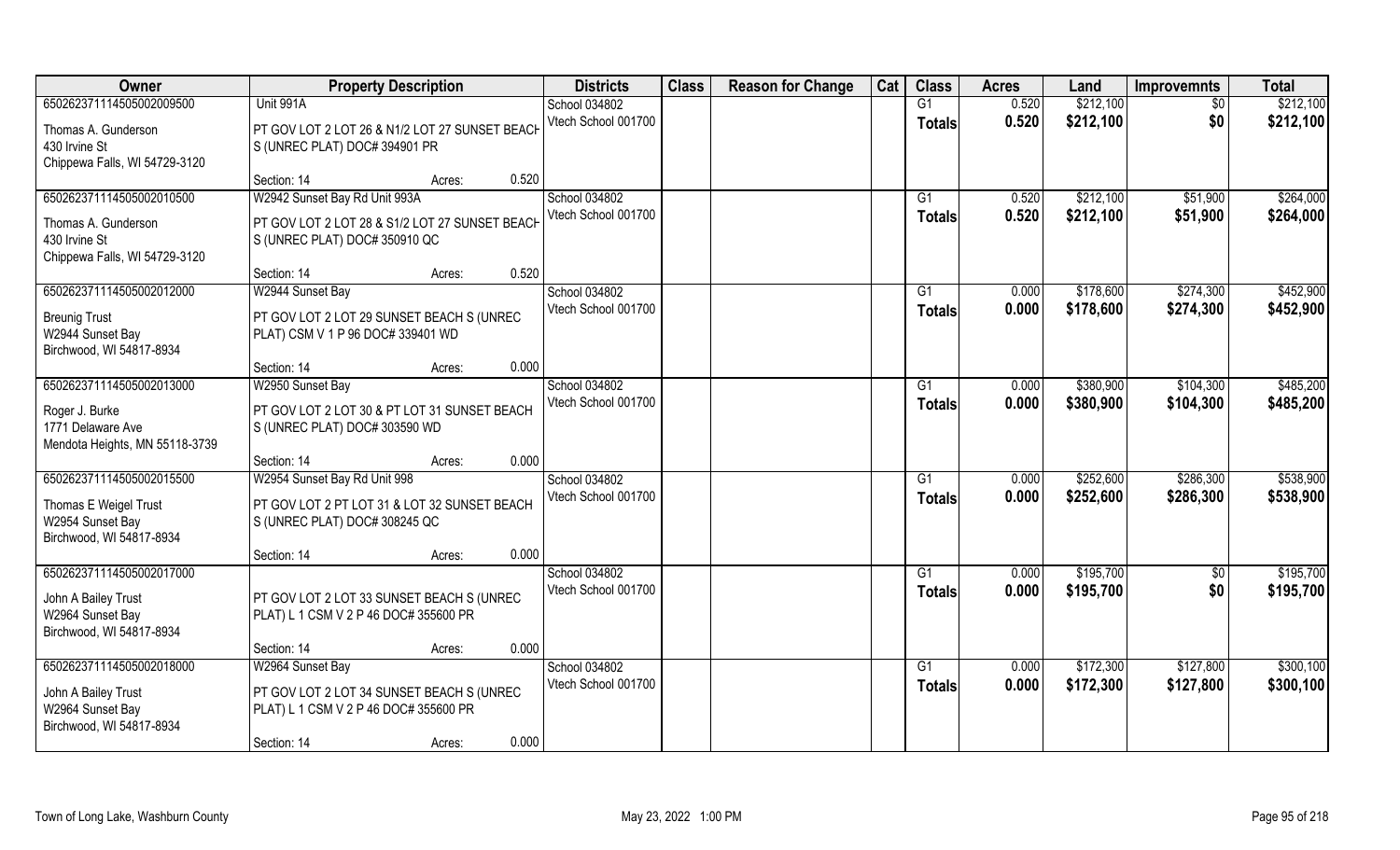| Owner                         | <b>Property Description</b>                   |        | <b>Districts</b>    | <b>Class</b> | <b>Reason for Change</b> | Cat | <b>Class</b>   | <b>Acres</b> | Land         | <b>Improvemnts</b> | <b>Total</b>    |
|-------------------------------|-----------------------------------------------|--------|---------------------|--------------|--------------------------|-----|----------------|--------------|--------------|--------------------|-----------------|
| 650262371114505002019000      |                                               |        | School 034802       |              |                          |     | G1             | 0.000        | \$177,500    | $\overline{30}$    | \$177,500       |
| John A Bailey Trust           | PT GOV LOT 2 PT L 35 SUNSET BEACH S (UNREC    |        | Vtech School 001700 |              |                          |     | <b>Totals</b>  | 0.000        | \$177,500    | \$0                | \$177,500       |
| W2964 Sunset Bay              | PLAT) L 1 CSM V 2 P 46 DOC# 355600 PR         |        |                     |              |                          |     |                |              |              |                    |                 |
| Birchwood, WI 54817-8934      |                                               |        |                     |              |                          |     |                |              |              |                    |                 |
|                               | Section: 14<br>Acres:                         | 0.000  |                     |              |                          |     |                |              |              |                    |                 |
| 650262371114505002020000      | W2972 Sunset Bay                              |        | School 034802       |              |                          |     | G1             | 0.000        | \$302,600    | \$187,400          | \$490,000       |
| Kim M. Johnston               | PT GOV LOT 2 PT L 35, 36 SUNSET BEACH S       |        | Vtech School 001700 |              |                          |     | <b>Totals</b>  | 0.000        | \$302,600    | \$187,400          | \$490,000       |
| W2972 Sunset Bay              | (UNREC PLAT) DOC# 378502 WD                   |        |                     |              |                          |     |                |              |              |                    |                 |
| Birchwood, WI 54817-8934      |                                               |        |                     |              |                          |     |                |              |              |                    |                 |
|                               | Section: 14<br>Acres:                         | 0.000  |                     |              |                          |     |                |              |              |                    |                 |
| 650262371114505002021010      | W2986 Sunset Bay                              |        | School 034802       |              |                          |     | G1             | 0.840        | \$447,800    | \$176,500          | \$624,300       |
| <b>Burrows Family Trust</b>   | PT GOV LOT 2 PT L 36, 37, 38 SUNSET BEACH S   |        | Vtech School 001700 |              |                          |     | <b>Totals</b>  | 0.840        | \$447,800    | \$176,500          | \$624,300       |
| 1949 Eastwest Pkwy Apt 2203   | (UNREC) L 37 CSM #2973 V 13 P 130 DOC# 348217 |        |                     |              |                          |     |                |              |              |                    |                 |
| Fleming Island, FL 32003-6410 | QC                                            |        |                     |              |                          |     |                |              |              |                    |                 |
|                               | Section: 14<br>Acres:                         | 0.840  |                     |              |                          |     |                |              |              |                    |                 |
| 650262371114505002023010      | W2990 Sunset Bay                              |        | School 034802       |              |                          |     | G1             | 0.570        | \$274,900    | \$158,900          | \$433,800       |
| Jack H. Brock                 | PT GOV LOT 2 PT L 38, 39 SUNSET BEACH S       |        | Vtech School 001700 |              |                          |     | <b>Totals</b>  | 0.570        | \$274,900    | \$158,900          | \$433,800       |
| 125 Brandon Ln                | (UNREC) L 38 CSM #2973 V 13 P 130 DOC# 332323 |        |                     |              |                          |     |                |              |              |                    |                 |
| Newnan, GA 30265-1499         | <b>WD</b>                                     |        |                     |              |                          |     |                |              |              |                    |                 |
|                               | Section: 14<br>Acres:                         | 0.570  |                     |              |                          |     |                |              |              |                    |                 |
| 650262371114505002024000      |                                               |        | School 034802       |              |                          |     | X4             | 0.000        | $\sqrt[6]{}$ | $\overline{50}$    | \$0             |
| Town of Long Lake             | PT GOV LOT 2 PT L 39 SUNSET BEACH S (UNREC    |        | Vtech School 001700 |              |                          |     | <b>Totals</b>  | 0.000        | \$0          | \$0                | \$0             |
| N1584 County Hwy Md           | PLAT) L 3 CSM V 2 P 46 V 96 P 608 01 PUBLIC   |        |                     |              |                          |     |                |              |              |                    |                 |
| Sarona, WI 54870              | <b>ACCESS</b>                                 |        |                     |              |                          |     |                |              |              |                    |                 |
|                               | Section: 14<br>Acres:                         | 0.000  |                     |              |                          |     |                |              |              |                    |                 |
| 650262371114505002025000      | Sign Not Req'd                                |        | School 034802       |              |                          |     | G1             | 1.000        | \$11,300     | \$9,800            | \$21,100        |
| John A Bailey Trust           | PT GOV LOT 2 OUTLOT A SUNSET BEACH S (UNREC   |        | Vtech School 001700 |              |                          |     | G <sub>5</sub> | 18.000       | \$2,300      | \$0                | \$2,300         |
| W2964 Sunset Bay              | PLAT) L 2 CSM V 2 P 46 DOC# 355600 PR         |        |                     |              |                          |     | G <sub>6</sub> | 6.000        | \$14,100     | \$0                | \$14,100        |
| Birchwood, WI 54817-8934      |                                               |        |                     |              |                          |     | Totals         | 25.000       | \$27,700     | \$9,800            | \$37,500        |
|                               | Section: 14<br>Acres:                         | 25.000 |                     |              |                          |     |                |              |              |                    |                 |
| 650262371114505003001000      |                                               |        | School 034802       |              |                          |     | X4             | 3.720        | \$0          | $\overline{30}$    | $\overline{30}$ |
| Indianhead Scout Camps Inc    | PT GOV LOT 3 V 167 P 99                       |        | Vtech School 001700 |              |                          |     | <b>Totals</b>  | 3.720        | \$0          | \$0                | \$0             |
| 186 Andersen Scout Camp Rd    |                                               |        |                     |              |                          |     |                |              |              |                    |                 |
| Houlton, WI 54082-2100        |                                               |        |                     |              |                          |     |                |              |              |                    |                 |
|                               | Section: 14<br>Acres:                         | 3.720  |                     |              |                          |     |                |              |              |                    |                 |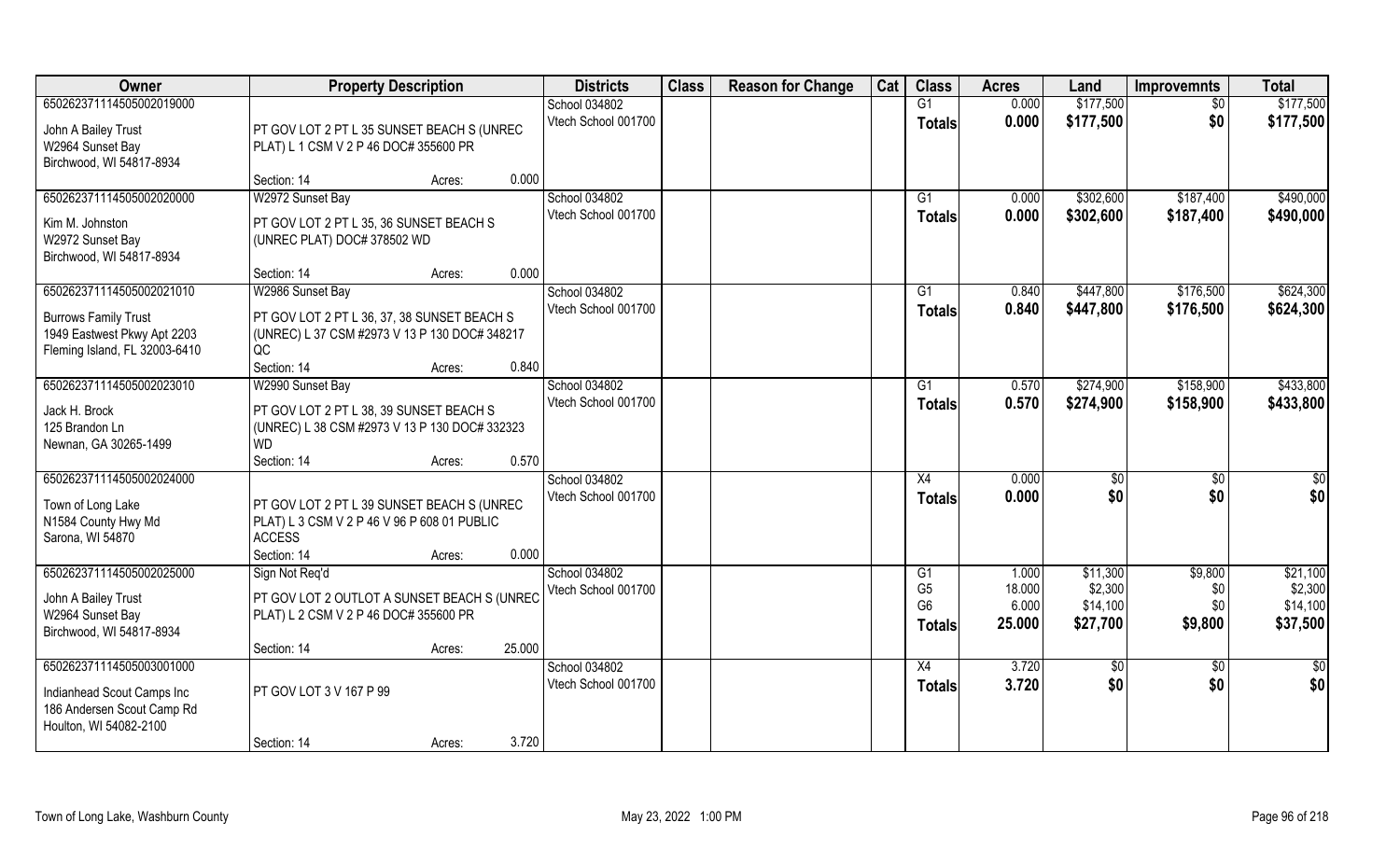| Owner                                                                                                          | <b>Property Description</b>                   |        |        | <b>Districts</b>                     | <b>Class</b> | <b>Reason for Change</b> | Cat | <b>Class</b>                     | <b>Acres</b>     | Land               | <b>Improvemnts</b>     | <b>Total</b>            |
|----------------------------------------------------------------------------------------------------------------|-----------------------------------------------|--------|--------|--------------------------------------|--------------|--------------------------|-----|----------------------------------|------------------|--------------------|------------------------|-------------------------|
| 650262371114505003002000                                                                                       | <b>Family Island</b>                          |        |        | School 034802                        |              |                          |     | X4                               | 27.030           | \$0                | $\sqrt{$0}$            | $\overline{50}$         |
| Indianhead Scout Camps Inc<br>186 Andersen Scout Camp Rd<br>Houlton, WI 54082-2100                             | PT GOV LOT 3 V 167 P 99                       |        |        | Vtech School 001700                  |              |                          |     | <b>Totals</b>                    | 27.030           | \$0                | \$0                    | \$0                     |
|                                                                                                                | Section: 14                                   | Acres: | 27.030 |                                      |              |                          |     |                                  |                  |                    |                        |                         |
| 650262371114505004001000<br>Indianhead Scout Camps Inc<br>186 Andersen Scout Camp Rd<br>Houlton, WI 54082-2100 | GOV LOT 4 V 167 P 99                          |        |        | School 034802<br>Vtech School 001700 |              |                          |     | X4<br>Totals                     | 54.140<br>54.140 | \$0<br>\$0         | \$0<br>\$0             | $\overline{\$0}$<br>\$0 |
|                                                                                                                | Section: 14                                   | Acres: | 54.140 |                                      |              |                          |     |                                  |                  |                    |                        |                         |
| 650262371114505005001000<br>Indianhead Scout Camps Inc<br>186 Andersen Scout Camp Rd<br>Houlton, WI 54082-2100 | GOV LOT 5 V 167 P 99                          |        |        | School 034802<br>Vtech School 001700 |              |                          |     | X4<br><b>Totals</b>              | 38,360<br>38.360 | \$0<br>\$0         | $\overline{50}$<br>\$0 | $\sqrt{50}$<br>\$0      |
|                                                                                                                | Section: 14                                   | Acres: | 38.360 |                                      |              |                          |     |                                  |                  |                    |                        |                         |
| 650262371114505006001000<br>Indianhead Scout Camps Inc<br>186 Andersen Scout Camp Rd<br>Houlton, WI 54082-2100 | Sioux Main Area<br>PT GOV LOT 6 V 167 P 99    |        |        | School 034802<br>Vtech School 001700 |              |                          |     | X4<br><b>Totals</b>              | 18.280<br>18.280 | $ $ \$0<br>\$0     | \$0<br>\$0             | $\sqrt{50}$<br>\$0      |
|                                                                                                                | Section: 14                                   | Acres: | 18.280 |                                      |              |                          |     |                                  |                  |                    |                        |                         |
| 650262371114505006002000<br>Indianhead Scout Camps Inc<br>186 Andersen Scout Camp Rd<br>Houlton, WI 54082-2100 | PT GOV LOT 6 V 167 P 99                       |        |        | School 034802<br>Vtech School 001700 |              |                          |     | X4<br><b>Totals</b>              | 9.050<br>9.050   | \$0<br>\$0         | $\overline{50}$<br>\$0 | $\overline{50}$<br>\$0  |
|                                                                                                                | Section: 14                                   | Acres: | 9.050  |                                      |              |                          |     |                                  |                  |                    |                        |                         |
| 650262371114505007001000<br>Indianhead Scout Camps Inc<br>186 Andersen Scout Camp Rd<br>Houlton, WI 54082-2100 | Sioux Main Area<br>GOV LOT 7 V 167 P 99       |        |        | School 034802<br>Vtech School 001700 |              |                          |     | $\overline{X4}$<br><b>Totals</b> | 39.480<br>39.480 | $\sqrt{50}$<br>\$0 | $\overline{50}$<br>\$0 | $\overline{50}$<br>\$0  |
|                                                                                                                | Section: 14                                   | Acres: | 39.480 |                                      |              |                          |     |                                  |                  |                    |                        |                         |
| 650262371115505001001000<br>Indianhead Scout Camps Inc<br>186 Andersen Scout Camp Rd                           | Chippewa Main Area<br>PT GOV LOT 1 V 167 P 99 |        |        | School 034802<br>Vtech School 001700 |              |                          |     | X4<br>Totals                     | 32.400<br>32.400 | \$0<br>\$0         | $\overline{50}$<br>\$0 | \$0<br>\$0              |
| Houlton, WI 54082-2100                                                                                         | Section: 15                                   | Acres: | 32.400 |                                      |              |                          |     |                                  |                  |                    |                        |                         |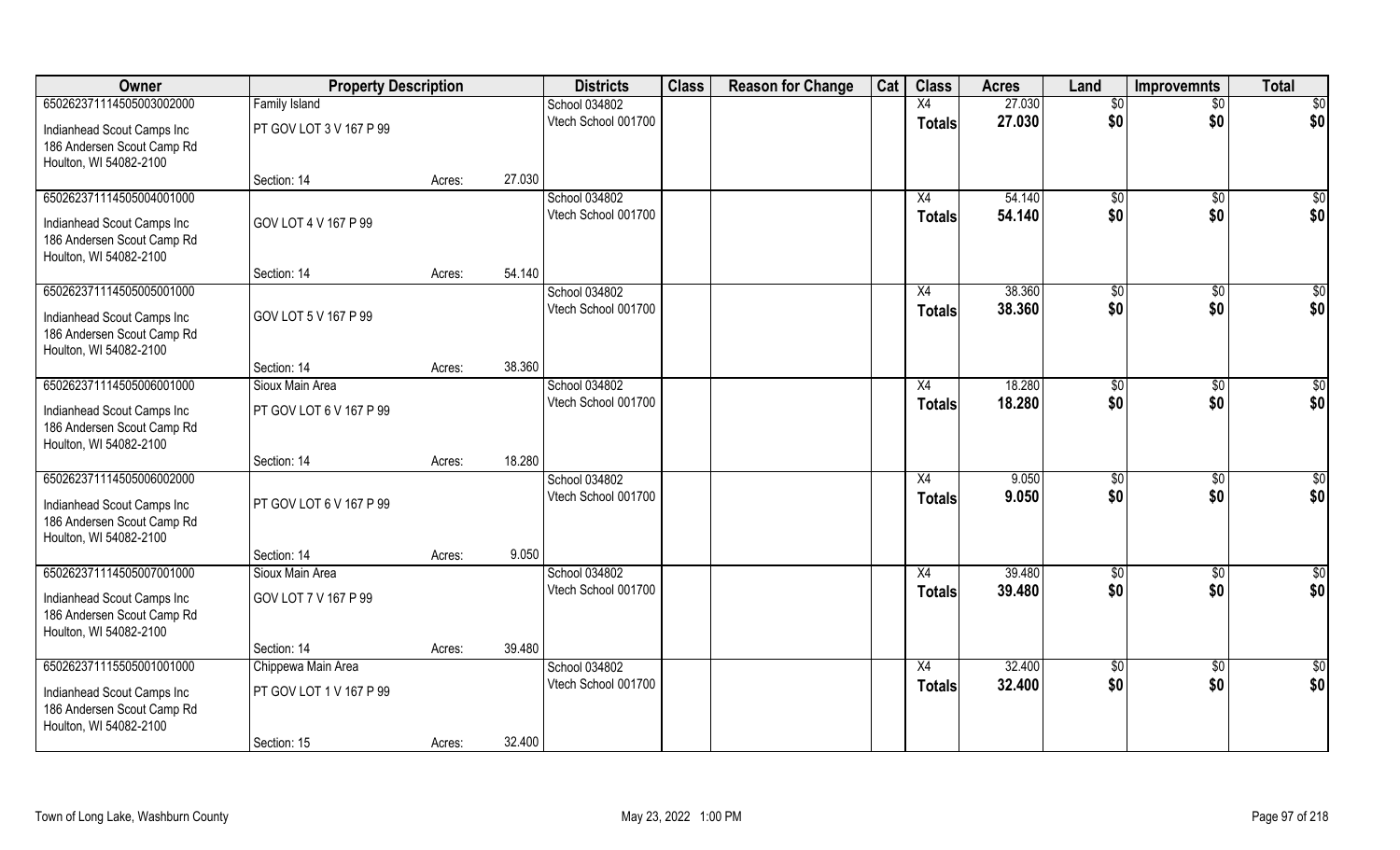| Owner                                        | <b>Property Description</b>                                           |        |        | <b>Districts</b>    | <b>Class</b> | <b>Reason for Change</b> | Cat | <b>Class</b>    | <b>Acres</b> | Land        | <b>Improvemnts</b> | <b>Total</b> |
|----------------------------------------------|-----------------------------------------------------------------------|--------|--------|---------------------|--------------|--------------------------|-----|-----------------|--------------|-------------|--------------------|--------------|
| 650262371115505001002000                     |                                                                       |        |        | School 034802       |              |                          |     | X4              | 14.850       | $\sqrt{$0}$ | $\sqrt{$0}$        | $\sqrt{50}$  |
| Indianhead Scout Camps Inc                   | PT GOV LOT 1 V 167 P 99                                               |        |        | Vtech School 001700 |              |                          |     | Totals          | 14.850       | \$0         | \$0                | \$0          |
| 186 Andersen Scout Camp Rd                   |                                                                       |        |        |                     |              |                          |     |                 |              |             |                    |              |
| Houlton, WI 54082-2100                       |                                                                       |        |        |                     |              |                          |     |                 |              |             |                    |              |
|                                              | Section: 15                                                           | Acres: | 14.850 |                     |              |                          |     |                 |              |             |                    |              |
| 650262371115505002001000                     |                                                                       |        |        | School 034802       |              |                          |     | G1              | 3.010        | \$52,600    | $\sqrt{$0}$        | \$52,600     |
| Dennis W. West                               | PT GOV LOT 2 L 1 CSM #912 V 4 P 197 V 357 P 130                       |        |        | Vtech School 001700 |              |                          |     | Totals          | 3.010        | \$52,600    | \$0                | \$52,600     |
| 2119 20 1/4 Ave                              | <b>WD</b>                                                             |        |        |                     |              |                          |     |                 |              |             |                    |              |
| Rice Lake, WI 54868-8805                     |                                                                       |        |        |                     |              |                          |     |                 |              |             |                    |              |
| 650262371115505002002000                     | Section: 15                                                           | Acres: | 3.010  | School 034802       |              |                          |     | G1              | 3.010        | \$53,600    |                    | \$53,600     |
|                                              |                                                                       |        |        | Vtech School 001700 |              |                          |     | <b>Totals</b>   | 3.010        | \$53,600    | \$0<br>\$0         | \$53,600     |
| Craig A. Olund                               | PT GOV LOT 2 L 2 CSM #912 V 4 P 197 V 450 P 893                       |        |        |                     |              |                          |     |                 |              |             |                    |              |
| W3715 Laundromat Rd                          | <b>WD</b>                                                             |        |        |                     |              |                          |     |                 |              |             |                    |              |
| Sarona, WI 54870-9289                        | Section: 15                                                           | Acres: | 3.010  |                     |              |                          |     |                 |              |             |                    |              |
| 650262371115505002003000                     |                                                                       |        |        | School 034802       |              |                          |     | G1              | 3.010        | \$52,900    | $\sqrt[6]{3}$      | \$52,900     |
|                                              |                                                                       |        |        | Vtech School 001700 |              |                          |     | <b>Totals</b>   | 3.010        | \$52,900    | \$0                | \$52,900     |
| Annemarie Janikowski<br>6724 Cobble Creek Dr | PT GOV LOT 2 L 3 CSM #912 V 4 P 197 DOC# 356985<br>WD DOC# 374264 TOD |        |        |                     |              |                          |     |                 |              |             |                    |              |
| Lake Geneva, WI 53147-3664                   |                                                                       |        |        |                     |              |                          |     |                 |              |             |                    |              |
|                                              | Section: 15                                                           | Acres: | 3.010  |                     |              |                          |     |                 |              |             |                    |              |
| 650262371115505002004000                     |                                                                       |        |        | School 034802       |              |                          |     | G1              | 0.790        | \$30,600    | $\sqrt[6]{30}$     | \$30,600     |
| Steven D. Hanks                              | PT GOV LOT 2 L 2 CSM #1780 V 7 P 201 V 268 P 790                      |        |        | Vtech School 001700 |              |                          |     | <b>Totals</b>   | 0.790        | \$30,600    | \$0                | \$30,600     |
| 440 Frontage Rd                              |                                                                       |        |        |                     |              |                          |     |                 |              |             |                    |              |
| Hudson, WI 54016-7817                        |                                                                       |        |        |                     |              |                          |     |                 |              |             |                    |              |
|                                              | Section: 15                                                           | Acres: | 0.790  |                     |              |                          |     |                 |              |             |                    |              |
| 650262371115505002005000                     | N1576 Island Parking Rd                                               |        |        | School 034802       |              |                          |     | G1              | 0.780        | \$38,000    | \$13,300           | \$51,300     |
| <b>Elizabeth Marty</b>                       | PT GOV LOT 2 L 1 CSM #1780 V 7 P 201 V 328 P 675                      |        |        | Vtech School 001700 |              |                          |     | <b>Totals</b>   | 0.780        | \$38,000    | \$13,300           | \$51,300     |
| 5272 W 134th St                              | <b>WD</b>                                                             |        |        |                     |              |                          |     |                 |              |             |                    |              |
| Savage, MN 55378-2450                        |                                                                       |        |        |                     |              |                          |     |                 |              |             |                    |              |
|                                              | Section: 15                                                           | Acres: | 0.780  |                     |              |                          |     |                 |              |             |                    |              |
| 650262371115505002006000                     |                                                                       |        |        | School 034802       |              |                          |     | $\overline{G1}$ | 3.010        | \$54,200    | $\overline{50}$    | \$54,200     |
| Kip J. Hartung                               | PT GOV LOT 2 L 6 CSM #911 V 4 P 196 DOC# 329031                       |        |        | Vtech School 001700 |              |                          |     | Totals          | 3.010        | \$54,200    | \$0                | \$54,200     |
| 65 Pleasant Ln E                             | <b>WD</b>                                                             |        |        |                     |              |                          |     |                 |              |             |                    |              |
| Tonka Bay, MN 55331-8579                     |                                                                       |        |        |                     |              |                          |     |                 |              |             |                    |              |
|                                              | Section: 15                                                           | Acres: | 3.010  |                     |              |                          |     |                 |              |             |                    |              |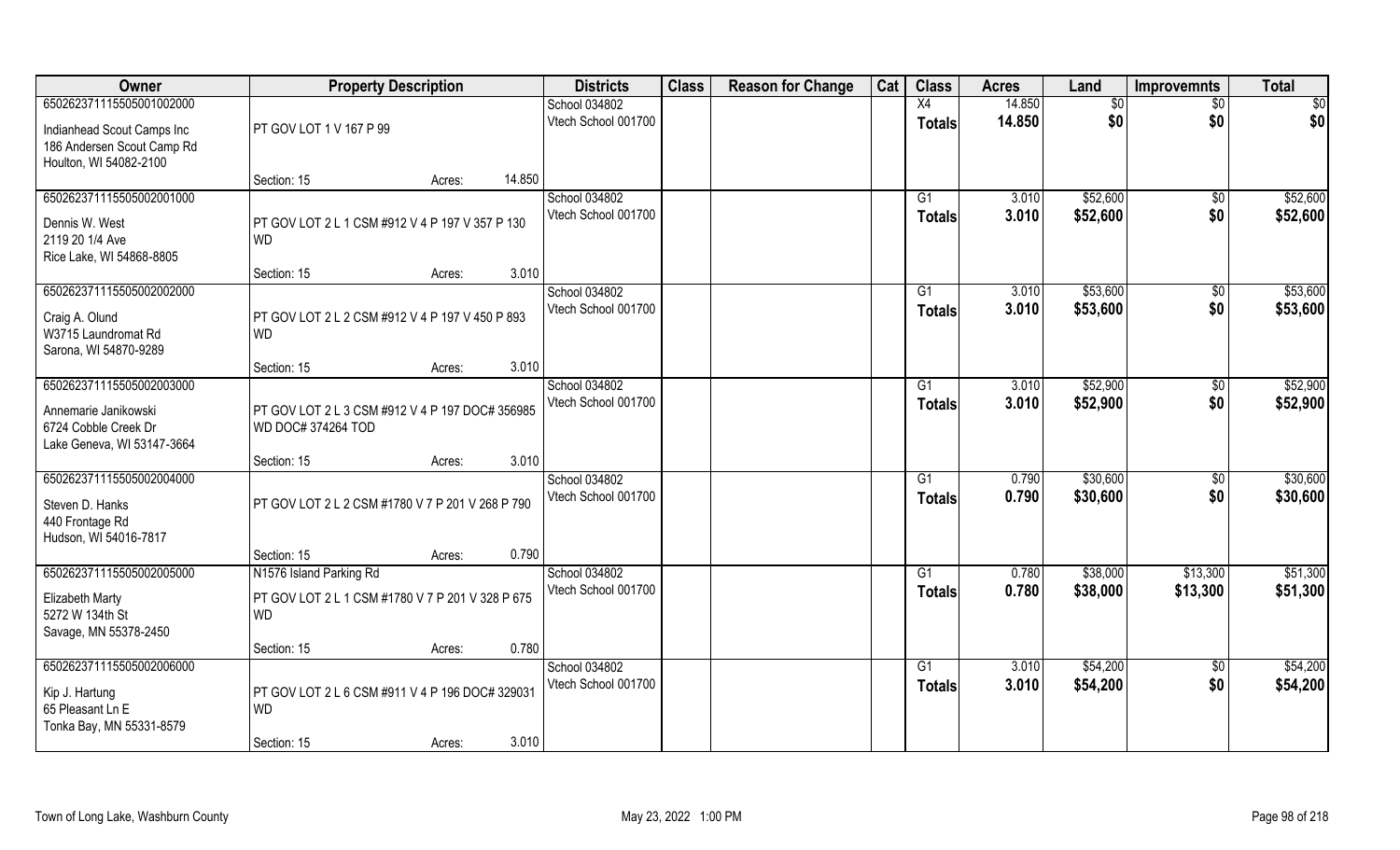| Owner                                    | <b>Property Description</b>                            | <b>Districts</b>    | <b>Class</b> | <b>Reason for Change</b> | Cat | <b>Class</b>  | <b>Acres</b> | Land      | <b>Improvemnts</b> | <b>Total</b> |
|------------------------------------------|--------------------------------------------------------|---------------------|--------------|--------------------------|-----|---------------|--------------|-----------|--------------------|--------------|
| 650262371115505002006500                 | N 1504 Island Parking                                  | School 034802       |              |                          |     | G1            | 2.470        | \$36,500  | \$88,200           | \$124,700    |
| <b>Trevor Hintz</b><br>1471A State Rd 46 | PT GOV LOT 2 L 1 CSM #4053 V 20 P 54 DOC#<br>382358 WD | Vtech School 001700 |              |                          |     | <b>Totals</b> | 2.470        | \$36,500  | \$88,200           | \$124,700    |
| Balsam Lake, WI 54810-7320               | 2.470                                                  |                     |              |                          |     |               |              |           |                    |              |
| 650262371115505002007500                 | Section: 15<br>Acres:                                  | School 034802       |              |                          |     | G1            | 1.000        | \$18,200  | $\overline{50}$    | \$18,200     |
|                                          |                                                        | Vtech School 001700 |              |                          |     | <b>Totals</b> | 1.000        | \$18,200  | \$0                | \$18,200     |
| Scott W. Frolik                          | PT GOV LOT 2 L 2 CSM #4053 V 20 P 54 DOC#              |                     |              |                          |     |               |              |           |                    |              |
| 2463 12 3/4 Ave                          | 396108 WD                                              |                     |              |                          |     |               |              |           |                    |              |
| Cameron, WI 54822-8725                   |                                                        |                     |              |                          |     |               |              |           |                    |              |
|                                          | 1.000<br>Section: 15<br>Acres:                         |                     |              |                          |     |               |              |           |                    |              |
| 650262371115505002008000                 |                                                        | School 034802       |              |                          |     | G1            | 0.500        | \$13,500  | $\sqrt[6]{}$       | \$13,500     |
| Larry D. Humlicek                        | PT GOV LOT 2 1/11 INT IN PARKNG LOT L 'A' CSM V        | Vtech School 001700 |              |                          |     | <b>Totals</b> | 0.500        | \$13,500  | \$0                | \$13,500     |
| 710 E 7th St Apt 212                     | P 122 & L 2 CSM V 1 P 168 V 165 P 482 V 201 P 678 V    |                     |              |                          |     |               |              |           |                    |              |
| Charlotte, NC 28202-3035                 | 414 P 501-503 TERM                                     |                     |              |                          |     |               |              |           |                    |              |
|                                          | 0.500<br>Section: 15<br>Acres:                         |                     |              |                          |     |               |              |           |                    |              |
| 650262371115505002009000                 | N1558 Island Parking Rd                                | School 034802       |              |                          |     | G1            | 3.880        | \$53,300  | \$125,400          | \$178,700    |
| Steven D. Hanks                          | PT GOV LOT 2 L 3 CSM #1780 V 7 P 201 V 256 P 622 V     | Vtech School 001700 |              |                          |     | <b>Totals</b> | 3.880        | \$53,300  | \$125,400          | \$178,700    |
| 440 Frontage Rd                          | 268 P 790                                              |                     |              |                          |     |               |              |           |                    |              |
| Hudson, WI 54016-7817                    |                                                        |                     |              |                          |     |               |              |           |                    |              |
|                                          | 3.880<br>Section: 15<br>Acres:                         |                     |              |                          |     |               |              |           |                    |              |
| 650262371115505002010000                 | N1546 Island Parking Rd                                | School 034802       |              |                          |     | G1            | 0.680        | \$30,600  | \$165,100          | \$195,700    |
| Jean L. Marston                          | PT GOV LOT 2 L 4 CSM #1780 V 7 P 201 DOC#              | Vtech School 001700 |              |                          |     | <b>Totals</b> | 0.680        | \$30,600  | \$165,100          | \$195,700    |
| 15508 Crest Dr                           | 372932 QC                                              |                     |              |                          |     |               |              |           |                    |              |
| Burnsville, MN 55306-5388                |                                                        |                     |              |                          |     |               |              |           |                    |              |
|                                          | 0.680<br>Section: 15<br>Acres:                         |                     |              |                          |     |               |              |           |                    |              |
| 650262371115505003002000                 | N1388 County Hwy Md                                    | School 034802       |              |                          |     | G2            | 2.000        | \$409,400 | \$186,100          | \$595,500    |
|                                          | PT GOV LOT 3 L 1 CSM V 1 P 183 DOC# 305126 WD          | Vtech School 001700 |              |                          |     | <b>Totals</b> | 2.000        | \$409,400 | \$186,100          | \$595,500    |
| James L. Kleven<br>W4161 County Hwy D    |                                                        |                     |              |                          |     |               |              |           |                    |              |
| Sarona, WI 54870-9209                    |                                                        |                     |              |                          |     |               |              |           |                    |              |
|                                          | 2.000<br>Section: 15<br>Acres:                         |                     |              |                          |     |               |              |           |                    |              |
| 650262371115505003003000                 | N1384 County Hwy Md                                    | School 034802       |              |                          |     | G2            | 2.000        | \$399,200 | \$34,200           | \$433,400    |
|                                          |                                                        | Vtech School 001700 |              |                          |     | <b>Totals</b> | 2.000        | \$399,200 | \$34,200           | \$433,400    |
| James Lee Kleven                         | PT GOV LOT 3 L 2 CSM V 1 P 183 DOC# 305127 WD          |                     |              |                          |     |               |              |           |                    |              |
| N1388 County Hwy Md                      |                                                        |                     |              |                          |     |               |              |           |                    |              |
| Sarona, WI 54870-9291                    |                                                        |                     |              |                          |     |               |              |           |                    |              |
|                                          | 2.000<br>Section: 15<br>Acres:                         |                     |              |                          |     |               |              |           |                    |              |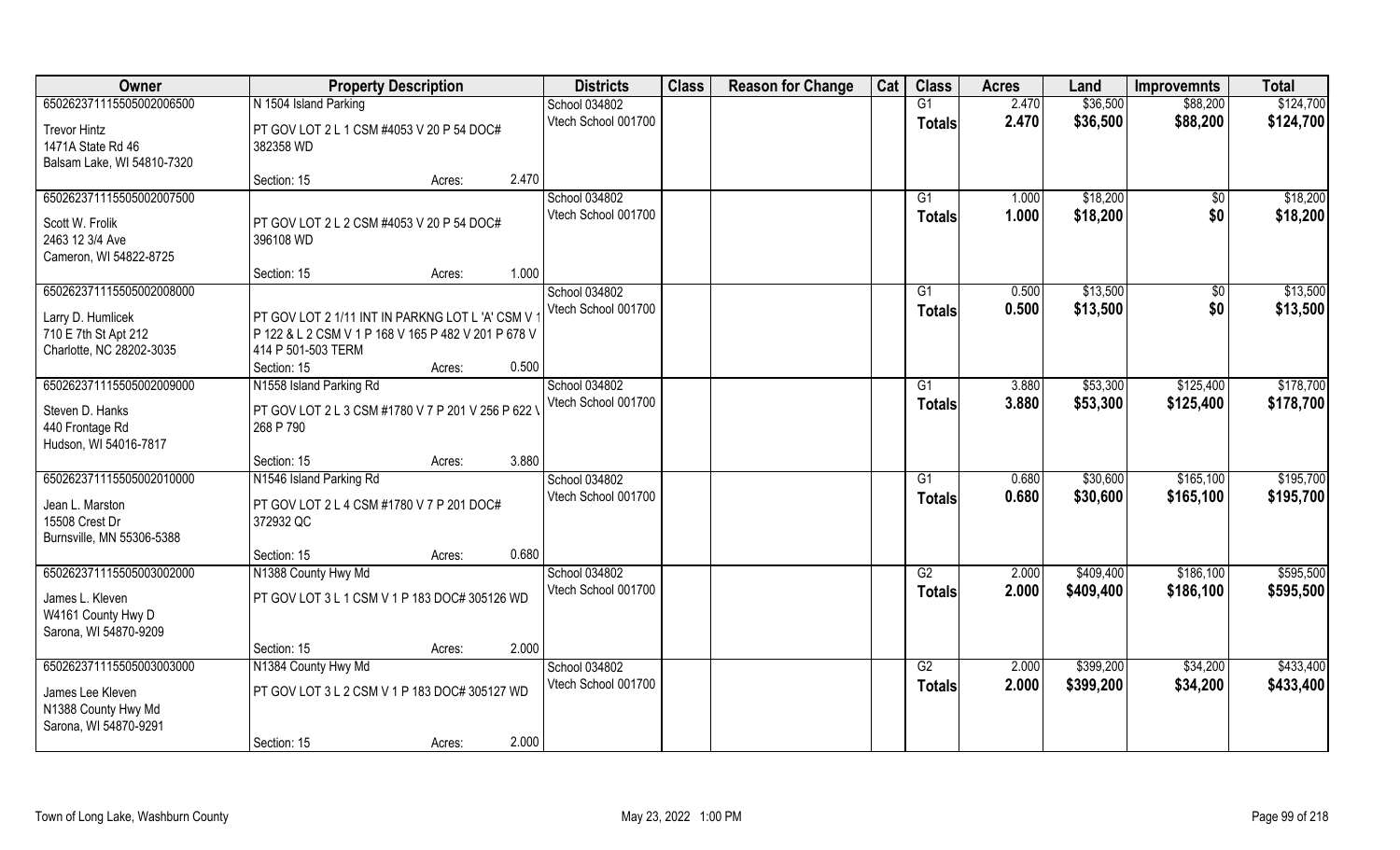| Owner                                                                                  | <b>Property Description</b>                                                      |       | <b>Districts</b>    | <b>Class</b> | <b>Reason for Change</b> | Cat | <b>Class</b>    | <b>Acres</b> | Land      | <b>Improvemnts</b> | <b>Total</b> |
|----------------------------------------------------------------------------------------|----------------------------------------------------------------------------------|-------|---------------------|--------------|--------------------------|-----|-----------------|--------------|-----------|--------------------|--------------|
| 650262371115505003004000                                                               | N1380 County Hwy Md                                                              |       | School 034802       |              |                          |     | G1              | 4.750        | \$498,100 | \$181,700          | \$679,800    |
| Charles H Kurtz Trust<br>6652 Dogwood Ct                                               | PT GOV LOT 3 L 3 CSM V 1 P 183 DOC# 248586 JGMT<br>DOC# 377613 PR DOC# 383424 QC |       | Vtech School 001700 |              |                          |     | <b>Totals</b>   | 4.750        | \$498,100 | \$181,700          | \$679,800    |
| Downers Grove, IL 60516-3040                                                           |                                                                                  |       |                     |              |                          |     |                 |              |           |                    |              |
|                                                                                        | Section: 15<br>Acres:                                                            | 4.750 |                     |              |                          |     |                 |              |           |                    |              |
| 650262371115505003005000                                                               | N1356 County Hwy Md                                                              |       | School 034802       |              |                          |     | G1              | 0.150        | \$137,500 | \$44,800           | \$182,300    |
| Nancy Lee Pierce<br>38 Dogwood St                                                      | PT GOV LOT 3 L 'H' CSM V 1 P 89 DOC# 330321 WD                                   |       | Vtech School 001700 |              |                          |     | <b>Totals</b>   | 0.150        | \$137,500 | \$44,800           | \$182,300    |
| Park Forest, IL 60466-1821                                                             |                                                                                  |       |                     |              |                          |     |                 |              |           |                    |              |
|                                                                                        | Section: 15<br>Acres:                                                            | 0.150 |                     |              |                          |     |                 |              |           |                    |              |
| 650262371115505003006000                                                               | N1352 County Hwy Md                                                              |       | School 034802       |              |                          |     | G1              | 0.150        | \$43,900  | \$45,900           | \$89,800     |
| <b>Edward W Westhoven Trust</b><br>3841 S Via Del Tordo                                | PT GOV LOT 3 L 'A' CSM V 1 P 81 DOC# 338916 QC                                   |       | Vtech School 001700 |              |                          |     | <b>Totals</b>   | 0.150        | \$43,900  | \$45,900           | \$89,800     |
| Green Valley, AZ 85622-5404                                                            |                                                                                  |       |                     |              |                          |     |                 |              |           |                    |              |
|                                                                                        | Section: 15<br>Acres:                                                            | 0.150 |                     |              |                          |     |                 |              |           |                    |              |
| 650262371115505003007000                                                               | N1348 County Hwy Md                                                              |       | School 034802       |              |                          |     | G1              | 0.150        | \$40,000  | \$24,800           | \$64,800     |
| <b>Edward W Westhoven Trust</b><br>3841 S Via Del Tordo<br>Green Valley, AZ 85622-5404 | PT GOV LOT 3 L 'B' CSM V 1 P 81 DOC# 338916 QC                                   |       | Vtech School 001700 |              |                          |     | <b>Totals</b>   | 0.150        | \$40,000  | \$24,800           | \$64,800     |
|                                                                                        | Section: 15<br>Acres:                                                            | 0.150 |                     |              |                          |     |                 |              |           |                    |              |
| 650262371115505003008000                                                               | N1344 County Hwy Md                                                              |       | School 034802       |              |                          |     | G1              | 0.150        | \$78,300  | \$36,300           | \$114,600    |
|                                                                                        |                                                                                  |       | Vtech School 001700 |              |                          |     | <b>Totals</b>   | 0.150        | \$78,300  | \$36,300           | \$114,600    |
| James J. Cernohous<br>248 County Rd Ss                                                 | PT GOV LOT 3 L 'D' CSM V 1 P 90 DOC# 206392 WD<br>DOC# 375652 TOD                |       |                     |              |                          |     |                 |              |           |                    |              |
| River Falls, WI 54022-5728                                                             |                                                                                  |       |                     |              |                          |     |                 |              |           |                    |              |
|                                                                                        | Section: 15<br>Acres:                                                            | 0.150 |                     |              |                          |     |                 |              |           |                    |              |
| 650262371115505003009000                                                               |                                                                                  |       | School 034802       |              |                          |     | G1              | 0.050        | \$27,500  | \$0                | \$27,500     |
| Dean J. Grazier Jr<br>1924 Fairview Dr                                                 | PT GOV LOT 3 L 'K' CSM V 1 P 89 V 394 P 474 PR V<br>395 P 202-204 JGMT           |       | Vtech School 001700 |              |                          |     | <b>Totals</b>   | 0.050        | \$27,500  | \$0                | \$27,500     |
| Englewood, FL 34223-1633                                                               | Section: 15<br>Acres:                                                            | 0.050 |                     |              |                          |     |                 |              |           |                    |              |
| 650262371115505003010000                                                               | N1338 County Hwy Md                                                              |       | School 034802       |              |                          |     | $\overline{G1}$ | 0.150        | \$127,800 | \$25,300           | \$153,100    |
| Craig Honkola<br>5015 White Pine St<br>Hermantown, MN 55811-1795                       | PT GOV LOT 3 L 'E' CSM V 1 P 90 DOC# 348185 WD                                   |       | Vtech School 001700 |              |                          |     | <b>Totals</b>   | 0.150        | \$127,800 | \$25,300           | \$153,100    |
|                                                                                        | Section: 15<br>Acres:                                                            | 0.150 |                     |              |                          |     |                 |              |           |                    |              |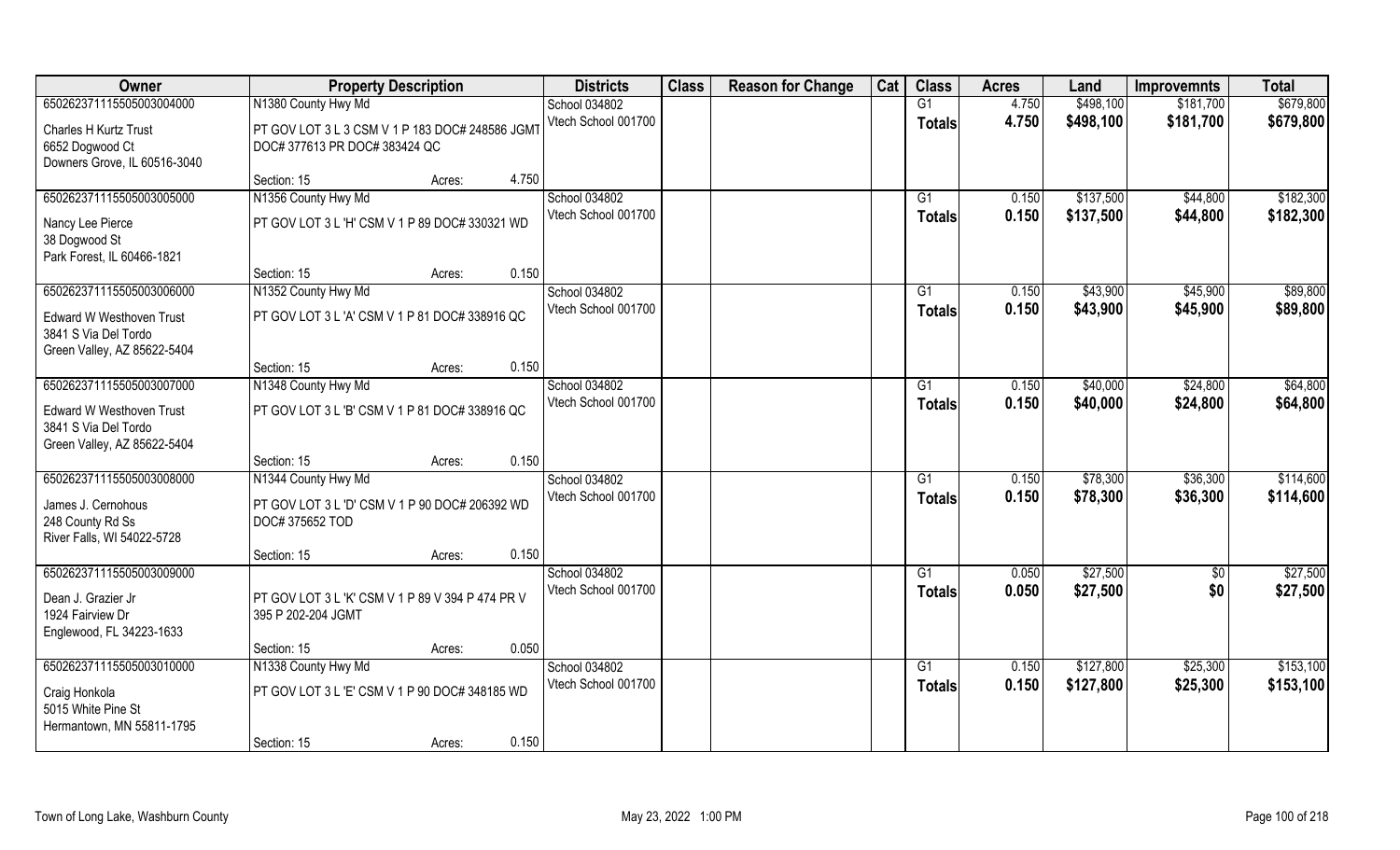| 650262371115505003011000<br>N1332 County Hwy Md<br>School 034802<br>G1<br>0.150<br>\$92,200<br>\$44,100<br>Vtech School 001700<br>\$92,200<br>0.150<br>\$44,100<br>Totals<br>PT GOV LOT 3 L 'C' CSM V 1 P 81 DOC# 389829 WD<br>Gregory Weizeorick | \$136,300<br>\$136,300 |
|---------------------------------------------------------------------------------------------------------------------------------------------------------------------------------------------------------------------------------------------------|------------------------|
|                                                                                                                                                                                                                                                   |                        |
|                                                                                                                                                                                                                                                   |                        |
| 2681 Yorkshire Ln                                                                                                                                                                                                                                 |                        |
| Lisle, IL 60532-3204                                                                                                                                                                                                                              |                        |
| 0.150<br>Section: 15<br>Acres:                                                                                                                                                                                                                    |                        |
| N1328 County Hwy Md<br>School 034802<br>650262371115505003012000<br>0.150<br>\$103,300<br>\$21,400<br>G1                                                                                                                                          | \$124,700              |
| Vtech School 001700<br>0.150<br>\$103,300<br>\$21,400<br>Totals<br>Dean J. Grazier Jr<br>PT GOV LOT 3 L 'F' CSM V 1 P 90 V 394 P 474 PR V                                                                                                         | \$124,700              |
| 1924 Fairview Dr<br>395 P 202-204 JGMT                                                                                                                                                                                                            |                        |
| Englewood, FL 34223-1633                                                                                                                                                                                                                          |                        |
| 0.150<br>Section: 15<br>Acres:                                                                                                                                                                                                                    |                        |
| School 034802<br>\$87,500<br>\$36,100<br>650262371115505003013000<br>N1320 County Hwy Md<br>G1<br>0.150                                                                                                                                           | \$123,600              |
| Vtech School 001700<br>0.150<br>\$87,500<br>\$36,100<br><b>Totals</b><br>PT GOV LOT 3 L 'G' CSM V 1 P 90 V 295 P 355 WD V<br>John Vogt                                                                                                            | \$123,600              |
| 6182 County Rd Dd<br>351 P 139 WD                                                                                                                                                                                                                 |                        |
| Waupaca, WI 54981-8603                                                                                                                                                                                                                            |                        |
| 0.150<br>Section: 15<br>Acres:                                                                                                                                                                                                                    |                        |
| 650262371115505003015000<br>N1343 County Hwy Md<br>School 034802<br>\$17,300<br>\$97,100<br>3.250<br>G <sub>1</sub><br>G <sub>5</sub><br>2.000<br>\$300<br>Vtech School 001700                                                                    | \$114,400<br>\$300     |
| \$0<br>Dean J. Grazier Jr<br>PT GOV LOT 3 L 'J' CSM V 1 P 89 V 394 P 474 PR V<br>G <sub>6</sub><br>7.000<br>\$16,500<br>\$0\$                                                                                                                     | \$16,500               |
| 1924 Fairview Dr<br>395 P 202-204 JGMT<br>12.250<br>\$34,100<br>\$97,100<br><b>Totals</b>                                                                                                                                                         | \$131,200              |
| Englewood, FL 34223-1633                                                                                                                                                                                                                          |                        |
| 12.250<br>Section: 15<br>Acres:                                                                                                                                                                                                                   |                        |
| \$160,600<br>650262371115505003017000<br>W3660 Laundromat Rd<br>1.970<br>\$115,000<br>School 034802<br>G1<br>Vtech School 001700                                                                                                                  | \$275,600              |
| 1.970<br>\$115,000<br>\$160,600<br><b>Totals</b><br>Ronald J. Whitish<br>PT GOV LOT 3 OL 1 & L 1 CSM #2986 V 13 P 144                                                                                                                             | \$275,600              |
| W3660 Laundromat Rd<br>DOC# 354550 WD                                                                                                                                                                                                             |                        |
| Sarona, WI 54870-9285                                                                                                                                                                                                                             |                        |
| 1.970<br>Section: 15<br>Acres:<br><b>REMODEL</b><br>\$67,900<br>\$215,600<br>650262371115515534500000<br>N1326 Island Parking Rd<br>School 034802<br>G1<br>G1<br>0.000                                                                            | \$283,500              |
| Vtech School 001700<br>0.000<br>\$67,900<br>\$215,600<br><b>Totals</b>                                                                                                                                                                            | \$283,500              |
| PARADISE ISLAND LOT 1 & 1/11TH INT IN PARKING<br>Scott Toberman                                                                                                                                                                                   |                        |
| 2514 18 1/2 Ave<br>LOT BEING L 2 CSM #2822 V 12 P 165 DOC# 398360                                                                                                                                                                                 |                        |
| <b>WD</b><br>Rice Lake, WI 54868-9036<br>0.000                                                                                                                                                                                                    |                        |
| Section: 15<br>Acres:<br>650262371115515534500500<br>N1330 Island Parking Rd<br>\$41,800<br>\$12,100<br>School 034802<br>G1<br>0.000                                                                                                              | \$53,900               |
| Vtech School 001700<br>0.000<br>\$41,800<br>\$12,100<br>Totals                                                                                                                                                                                    | \$53,900               |
| PARADISE ISLAND LOT 2 & 1/11 INT IN PARKING LOT<br>Daniel J. Schwendinger                                                                                                                                                                         |                        |
| 1413 Kendall Ave<br>(L 2 CSM #2822 V 12 P 165) DOC# 360619 WD                                                                                                                                                                                     |                        |
| Algonquin, IL 60103-3430<br>0.000<br>Section: 15<br>Acres:                                                                                                                                                                                        |                        |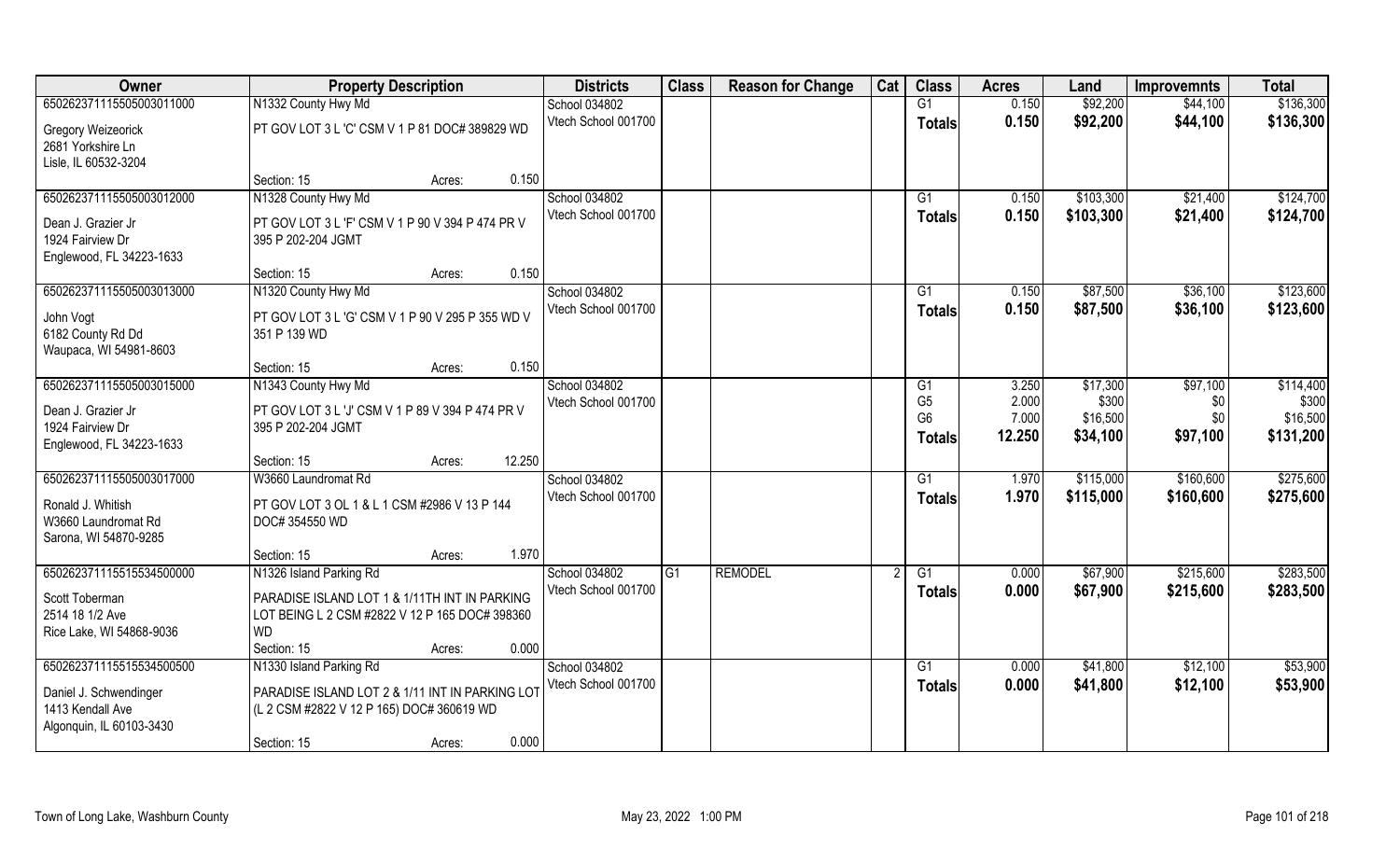| Owner                    | <b>Property Description</b>                      | <b>Districts</b>    | <b>Class</b> | <b>Reason for Change</b> | Cat | <b>Class</b>    | <b>Acres</b> | Land     | <b>Improvemnts</b> | <b>Total</b> |
|--------------------------|--------------------------------------------------|---------------------|--------------|--------------------------|-----|-----------------|--------------|----------|--------------------|--------------|
| 650262371115515534501000 | N1336 Island Parking Rd                          | School 034802       |              |                          |     | G1              | 0.000        | \$41,800 | \$60,100           | \$101,900    |
| Todd J. Soloman          | PARADISE ISLAND LOT 3 & 1/11 INT IN PARKING LOT  | Vtech School 001700 |              |                          |     | <b>Totals</b>   | 0.000        | \$41,800 | \$60,100           | \$101,900    |
| N1573 County Hwy Md      | L 2 CSM V 1 P 168 V 362 P 776 WD                 |                     |              |                          |     |                 |              |          |                    |              |
| Sarona, WI 54870-9265    |                                                  |                     |              |                          |     |                 |              |          |                    |              |
|                          | 0.000<br>Section: 15<br>Acres:                   |                     |              |                          |     |                 |              |          |                    |              |
| 650262371115515534501500 | N1342 Island Parking Rd                          | School 034802       |              |                          |     | G <sub>1</sub>  | 0.000        | \$41,800 | \$49,600           | \$91,400     |
| Suzanne Hoffman          | PARADISE ISLAND LOT 4 & 1/11 INT IN PARKING LOT  | Vtech School 001700 |              |                          |     | <b>Totals</b>   | 0.000        | \$41,800 | \$49,600           | \$91,400     |
| 10595 Janus Ave          | L 2 CSM V 1 P 168 DOC# 398645 WD                 |                     |              |                          |     |                 |              |          |                    |              |
| Sparta, WI 54656-8069    |                                                  |                     |              |                          |     |                 |              |          |                    |              |
|                          | 0.000<br>Section: 15<br>Acres:                   |                     |              |                          |     |                 |              |          |                    |              |
| 650262371115515534502250 | N 1348 Island Parking                            | School 034802       |              |                          |     | G1              | 0.000        | \$56,000 | \$1,000            | \$57,000     |
| Suzanne Hoffman          | PARADISE ISLAND LOT 5 & 6 & 2/11 INT IN PARKING  | Vtech School 001700 |              |                          |     | <b>Totals</b>   | 0.000        | \$56,000 | \$1,000            | \$57,000     |
| 10595 Janus Ave          | LOT L 2 CSM V 1 P 168 DOC# 398645 WD             |                     |              |                          |     |                 |              |          |                    |              |
| Sparta, WI 54656-8069    |                                                  |                     |              |                          |     |                 |              |          |                    |              |
|                          | 0.000<br>Section: 15<br>Acres:                   |                     |              |                          |     |                 |              |          |                    |              |
| 650262371115515534503000 | N1333 Island Parking Rd                          | School 034802       |              |                          |     | G1              | 0.000        | \$35,600 | \$67,900           | \$103,500    |
| Robin Lipinski           | PARADISE ISLAND LOT 7 & 1/11 INT IN PARKING LOT  | Vtech School 001700 |              |                          |     | <b>Totals</b>   | 0.000        | \$35,600 | \$67,900           | \$103,500    |
| 169 Summit Point Dr      | L 2 CSM V 1 P 168 DOC# 324464 WD                 |                     |              |                          |     |                 |              |          |                    |              |
| Hastings, MN 55033-4077  |                                                  |                     |              |                          |     |                 |              |          |                    |              |
|                          | 0.000<br>Section: 15<br>Acres:                   |                     |              |                          |     |                 |              |          |                    |              |
| 650262371115515534503500 | N1343 Island Parking Rd                          | School 034802       |              |                          |     | G1              | 0.000        | \$38,000 | \$54,500           | \$92,500     |
| Albert J. Rieschl        | PARADISE ISLAND LOT 8 & 1/11 INT IN PARKING LOT  | Vtech School 001700 |              |                          |     | <b>Totals</b>   | 0.000        | \$38,000 | \$54,500           | \$92,500     |
| N401 Brill Rd            | L 2 CSM V 1 P 168 V 288 P 43 V 288 P 461 DOC#    |                     |              |                          |     |                 |              |          |                    |              |
| Birchwood, WI 54817-8940 | 386609 ESMT DOC# 388332 TOD                      |                     |              |                          |     |                 |              |          |                    |              |
|                          | Section: 15<br>0.000<br>Acres:                   |                     |              |                          |     |                 |              |          |                    |              |
| 650262371115515534504000 | N1349 Island Parking Rd                          | School 034802       |              |                          |     | $\overline{G1}$ | 0.000        | \$43,200 | \$187,200          | \$230,400    |
| Bridget A. Kelly         | PARADISE ISLAND LOT 9 & 1/11 INT IN PARKING LOT  | Vtech School 001700 |              |                          |     | <b>Totals</b>   | 0.000        | \$43,200 | \$187,200          | \$230,400    |
| N5884 Bear Path Ln       | L 2 CSM V 1 P 168 V 344 P 255 QC DOC# 386632     |                     |              |                          |     |                 |              |          |                    |              |
| Spooner, WI 54801-5216   | <b>ESMT</b>                                      |                     |              |                          |     |                 |              |          |                    |              |
|                          | 0.000<br>Section: 15<br>Acres:                   |                     |              |                          |     |                 |              |          |                    |              |
| 650262371115515534504500 | N1353 Island Parking Rd                          | School 034802       |              |                          |     | G1              | 0.000        | \$50,200 | \$15,400           | \$65,600     |
| Bridget A. Kelly         | PARADISE ISLAND LOT 10 & 1/11 INT IN PARKING     | Vtech School 001700 |              |                          |     | <b>Totals</b>   | 0.000        | \$50,200 | \$15,400           | \$65,600     |
| N5884 Bear Path Ln       | LOT L 2 CSM V 1 P 168 V 292 P 641 QC DOC# 386632 |                     |              |                          |     |                 |              |          |                    |              |
| Spooner, WI 54801-5216   | <b>ESMT</b>                                      |                     |              |                          |     |                 |              |          |                    |              |
|                          | 0.000<br>Section: 15<br>Acres:                   |                     |              |                          |     |                 |              |          |                    |              |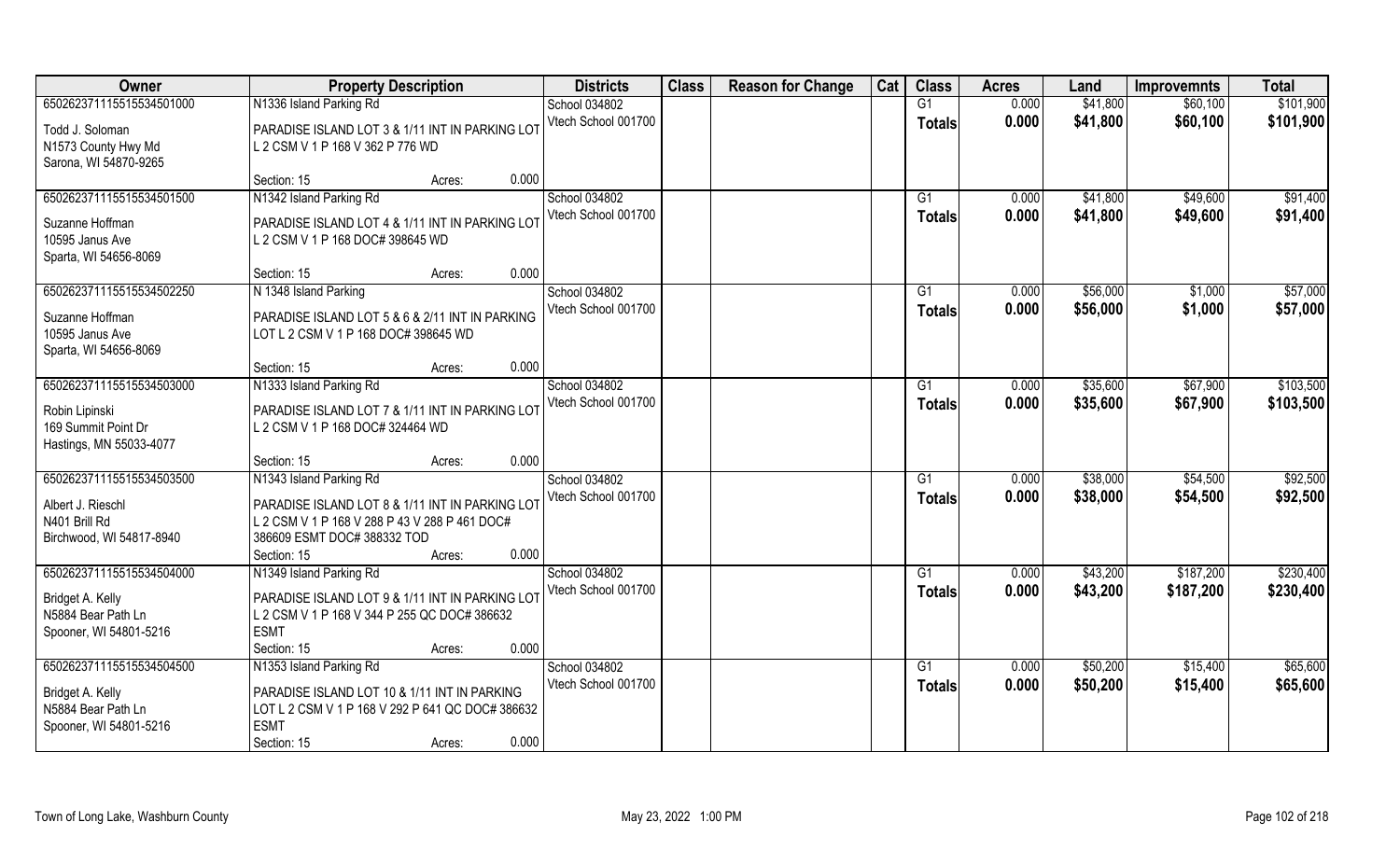| Owner                         | <b>Property Description</b>                  | <b>Districts</b>    | <b>Class</b> | <b>Reason for Change</b> | Cat | <b>Class</b>  | <b>Acres</b> | Land     | <b>Improvemnts</b> | <b>Total</b> |
|-------------------------------|----------------------------------------------|---------------------|--------------|--------------------------|-----|---------------|--------------|----------|--------------------|--------------|
| 650262371115515534505000      | N1361 Island Parking Rd                      | School 034802       |              |                          |     | G1            | 0.000        | \$65,200 | \$27,400           | \$92,600     |
| Brent L. Carlson              | PARADISE ISLAND LOT 11 & 1/11 INT IN PARKING | Vtech School 001700 |              |                          |     | <b>Totals</b> | 0.000        | \$65,200 | \$27,400           | \$92,600     |
| 34025 Lower Spunk Ln          | LOT L 2 CSM V 1 P 168 DOC# 386988 QC         |                     |              |                          |     |               |              |          |                    |              |
| Avon, MN 56310-9501           |                                              |                     |              |                          |     |               |              |          |                    |              |
|                               | Section: 15<br>Acres:                        | 0.000               |              |                          |     |               |              |          |                    |              |
| 650262371115516908610000      | W3636 Laundromat Rd                          | School 034802       |              |                          |     | G2            | 0.420        | \$55,900 | \$166,000          | \$221,900    |
| <b>Island Innovations LLC</b> | CONDOS ON LONG LAKE UNIT 2 (ALL FIRST FLOOR) | Vtech School 001700 |              |                          |     | Totals        | 0.420        | \$55,900 | \$166,000          | \$221,900    |
| 440 Frontage Rd               | DOC# 311452 WD                               |                     |              |                          |     |               |              |          |                    |              |
| Hudson, WI 54016-7817         |                                              |                     |              |                          |     |               |              |          |                    |              |
|                               | Section: 15<br>Acres:                        | 0.420               |              |                          |     |               |              |          |                    |              |
| 650262371115516908610500      | Laundromat Rd                                | School 034802       |              |                          |     | G2            | 0.420        | \$55,900 | \$86,600           | \$142,500    |
| Island Innovations LLC        | CONDOS ON LONG LAKE UNIT 1 SECOND FLOOR      | Vtech School 001700 |              |                          |     | <b>Totals</b> | 0.420        | \$55,900 | \$86,600           | \$142,500    |
| 440 Frontage Rd               | SOUTH UNIT DOC# 311452 WD                    |                     |              |                          |     |               |              |          |                    |              |
| Hudson, WI 54016-7817         |                                              |                     |              |                          |     |               |              |          |                    |              |
|                               | Section: 15<br>Acres:                        | 0.420               |              |                          |     |               |              |          |                    |              |
| 650262371115516908611000      | Laundromat Rd                                | School 034802       |              |                          |     | G2            | 0.420        | \$55,900 | \$94,000           | \$149,900    |
| Island Innovations LLC        | CONDOS ON LONG LAKE UNIT 3 SECOND FLOOR      | Vtech School 001700 |              |                          |     | <b>Totals</b> | 0.420        | \$55,900 | \$94,000           | \$149,900    |
| 440 Frontage Rd               | NORTH UNIT DOC# 311452 WD                    |                     |              |                          |     |               |              |          |                    |              |
| Hudson, WI 54016-7817         |                                              |                     |              |                          |     |               |              |          |                    |              |
|                               | Section: 15<br>Acres:                        | 0.420               |              |                          |     |               |              |          |                    |              |
| 650262371115516919600000      | N1410 County Hwy Md Unit 1                   | School 034802       |              |                          |     | G1            | 0.000        | \$52,300 | \$26,900           | \$79,200     |
| Jeffery L. Giesking           | FLETCH'S REEL EM INN CONDO UNIT 1 DOC#       | Vtech School 001700 |              |                          |     | <b>Totals</b> | 0.000        | \$52,300 | \$26,900           | \$79,200     |
| N5085 558th St                | 371807 WD                                    |                     |              |                          |     |               |              |          |                    |              |
| Menomonie, WI 54751-5699      |                                              |                     |              |                          |     |               |              |          |                    |              |
|                               | Section: 15<br>Acres:                        | 0.000               |              |                          |     |               |              |          |                    |              |
| 650262371115516919600500      | N1410 County Hwy Md Unit 2                   | School 034802       |              |                          |     | G1            | 0.000        | \$52,300 | \$33,700           | \$86,000     |
| David J. Schneider            | FLETCH'S REEL EM INN CONDO UNIT 2 DOC#       | Vtech School 001700 |              |                          |     | <b>Totals</b> | 0.000        | \$52,300 | \$33,700           | \$86,000     |
| 120 Fairview Ct               | 365478 CONDO                                 |                     |              |                          |     |               |              |          |                    |              |
| Menomonie, WI 54751-2281      |                                              |                     |              |                          |     |               |              |          |                    |              |
|                               | Section: 15<br>Acres:                        | 0.000               |              |                          |     |               |              |          |                    |              |
| 650262371115516919601000      | N1410 County Hwy Md Unit 3                   | School 034802       |              |                          |     | G1            | 0.000        | \$52,300 | \$5,100            | \$57,400     |
| Steven A. Johnson             | FLETCH'S REEL EM INN CONDO UNIT 3 DOC#       | Vtech School 001700 |              |                          |     | Totals        | 0.000        | \$52,300 | \$5,100            | \$57,400     |
| 2007 Hatch St                 | 357301 CONDO                                 |                     |              |                          |     |               |              |          |                    |              |
| Eau Claire, WI 54701-7517     |                                              |                     |              |                          |     |               |              |          |                    |              |
|                               | Section: 15<br>Acres:                        | 0.000               |              |                          |     |               |              |          |                    |              |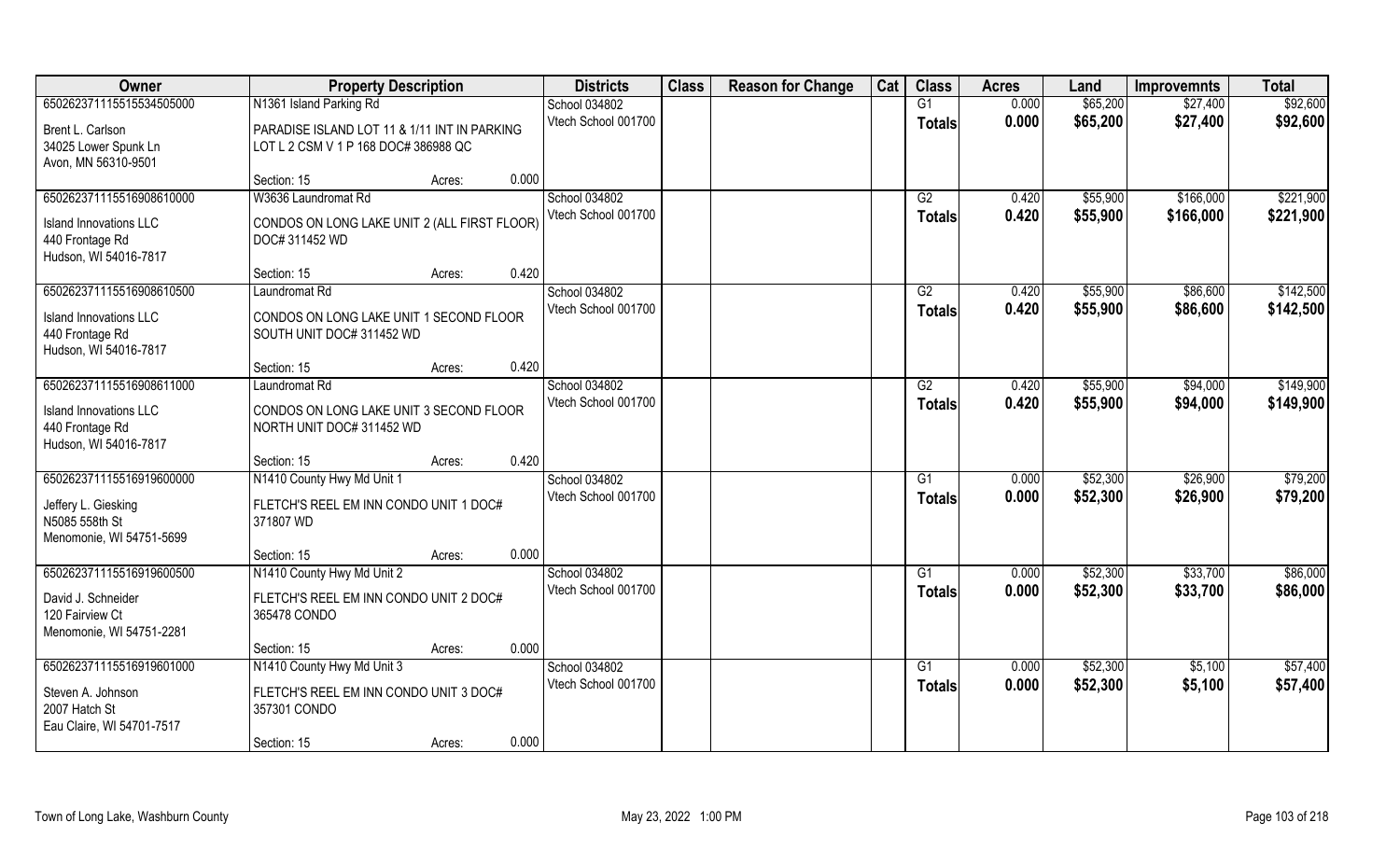| Owner                                            | <b>Property Description</b>               | <b>Districts</b>    | <b>Class</b> | <b>Reason for Change</b> | Cat | <b>Class</b>    | <b>Acres</b> | Land     | <b>Improvemnts</b> | <b>Total</b> |
|--------------------------------------------------|-------------------------------------------|---------------------|--------------|--------------------------|-----|-----------------|--------------|----------|--------------------|--------------|
| 650262371115516919601500                         | N1410 County Hwy Md Unit 4                | School 034802       |              |                          |     | G1              | 0.000        | \$52,300 | \$29,500           | \$81,800     |
| Mikkel A Fritz Trust                             | FLETCH'S REEL EM INN CONDO UNIT 4 DOC#    | Vtech School 001700 |              |                          |     | <b>Totals</b>   | 0.000        | \$52,300 | \$29,500           | \$81,800     |
| 3220 50th Ave                                    | 383204 QC                                 |                     |              |                          |     |                 |              |          |                    |              |
| Knapp, WI 54749-9102                             |                                           |                     |              |                          |     |                 |              |          |                    |              |
|                                                  | 0.000<br>Section: 15<br>Acres:            |                     |              |                          |     |                 |              |          |                    |              |
| 650262371115516919602000                         | N1410 County Hwy Md Unit 5                | School 034802       |              |                          |     | G <sub>1</sub>  | 0.000        | \$52,300 | \$10,500           | \$62,800     |
| Daniel K. Organ                                  | FLETCH'S REEL EM INN CONDO UNIT 5 DOC#    | Vtech School 001700 |              |                          |     | <b>Totals</b>   | 0.000        | \$52,300 | \$10,500           | \$62,800     |
| 431 S Main St                                    | 362621 CONDO DOC#367418 QC DOC#388869 TOD |                     |              |                          |     |                 |              |          |                    |              |
| Rice Lake, WI 54868-2241                         |                                           |                     |              |                          |     |                 |              |          |                    |              |
|                                                  | 0.000<br>Section: 15<br>Acres:            |                     |              |                          |     |                 |              |          |                    |              |
| 650262371115516919602500                         | N1410 County Hwy Md Unit 6                | School 034802       |              |                          |     | G1              | 0.000        | \$52,300 | \$32,300           | \$84,600     |
| Alan D. Hayden                                   | FLETCH'S REEL EM INN CONDO UNIT 6 DOC#    | Vtech School 001700 |              |                          |     | <b>Totals</b>   | 0.000        | \$52,300 | \$32,300           | \$84,600     |
| 757 Willow Run St                                | 333720 CONDO DOC# 346841 QC DOC# 334336   |                     |              |                          |     |                 |              |          |                    |              |
| Cottage Grove, WI 53527-9710                     | CONDO                                     |                     |              |                          |     |                 |              |          |                    |              |
|                                                  | 0.000<br>Section: 15<br>Acres:            |                     |              |                          |     |                 |              |          |                    |              |
| 650262371115516919603000                         | N1410 County Hwy Md Unit 7                | School 034802       |              |                          |     | G1              | 0.000        | \$52,300 | \$20,000           | \$72,300     |
| David J. Royal                                   | FLETCH'S REEL EM INN CONDO UNIT 7 DOC#    | Vtech School 001700 |              |                          |     | <b>Totals</b>   | 0.000        | \$52,300 | \$20,000           | \$72,300     |
| N1410 County Hwy Md Unit 7                       | 372830 WD                                 |                     |              |                          |     |                 |              |          |                    |              |
| Sarona, WI 54870-9292                            |                                           |                     |              |                          |     |                 |              |          |                    |              |
|                                                  | 0.000<br>Section: 15<br>Acres:            |                     |              |                          |     |                 |              |          |                    |              |
| 650262371115516919603500                         | N1410 County Hwy Md Unit 8                | School 034802       |              |                          |     | G1              | 0.000        | \$52,300 | \$147,200          | \$199,500    |
| Eric Halverson                                   | FLETCH'S REEL EM INN CONDO UNITS 8 & 8A   | Vtech School 001700 |              |                          |     | <b>Totals</b>   | 0.000        | \$52,300 | \$147,200          | \$199,500    |
| 209 N Sunset Dr                                  | (STORAGE) DOC#396109 CONDO                |                     |              |                          |     |                 |              |          |                    |              |
| Caledonia, MN 55921-2201                         |                                           |                     |              |                          |     |                 |              |          |                    |              |
|                                                  | 0.000<br>Section: 15<br>Acres:            |                     |              |                          |     |                 |              |          |                    |              |
| 650262371115516919604000                         | N1410 County Hwy Md Unit 9                | School 034802       |              |                          |     | $\overline{G1}$ | 0.000        | \$52,300 | \$68,300           | \$120,600    |
| Aaron R. Marsh                                   | FLETCH'S REEL EM INN CONDO UNIT 9 DOC#    | Vtech School 001700 |              |                          |     | <b>Totals</b>   | 0.000        | \$52,300 | \$68,300           | \$120,600    |
| 415 Royal Crest Dr                               | 371950 CONDO                              |                     |              |                          |     |                 |              |          |                    |              |
| Rice Lake, WI 54868-1800                         |                                           |                     |              |                          |     |                 |              |          |                    |              |
|                                                  | 0.000<br>Section: 15<br>Acres:            |                     |              |                          |     |                 |              |          |                    |              |
| 650262371116101000005000                         |                                           | School 034802       |              |                          |     | G1              | 0.100        | \$1,400  | $\overline{60}$    | \$1,400      |
|                                                  | PT NW NE DOC# 379604 PR                   | Vtech School 001700 |              |                          |     | <b>Totals</b>   | 0.100        | \$1,400  | \$0                | \$1,400      |
| Cynthia S. Furchtenicht<br>N1171 School House Rd |                                           |                     |              |                          |     |                 |              |          |                    |              |
| Sarona, WI 54870-9044                            |                                           |                     |              |                          |     |                 |              |          |                    |              |
|                                                  | 0.100<br>Section: 16<br>Acres:            |                     |              |                          |     |                 |              |          |                    |              |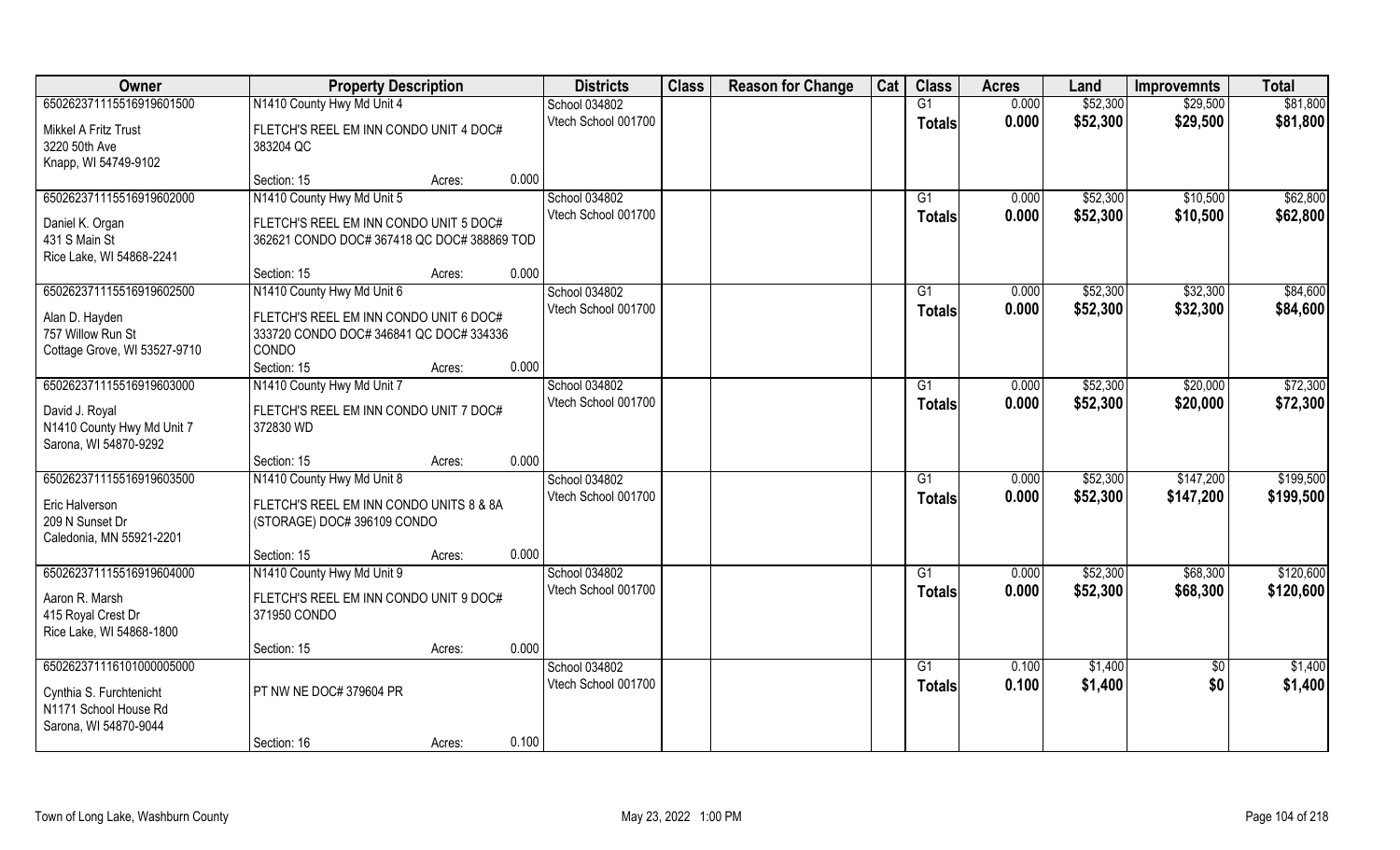| Owner                                           | <b>Property Description</b>                      |                  | <b>Districts</b>                     | <b>Class</b> | <b>Reason for Change</b>    | Cat  | <b>Class</b>    | <b>Acres</b> | Land     | <b>Improvemnts</b> | <b>Total</b> |
|-------------------------------------------------|--------------------------------------------------|------------------|--------------------------------------|--------------|-----------------------------|------|-----------------|--------------|----------|--------------------|--------------|
| 650262371116102000001000                        | County Hwy D                                     |                  | School 034802                        |              |                             |      | G1              | 5.890        | \$18,000 | $\sqrt{$0}$        | \$18,000     |
| Adam Jacobs                                     | PT NW NE L 3 CSM #757 V 4 P 42 DOC# 384463 QC    |                  | Vtech School 001700                  |              |                             |      | <b>Totals</b>   | 5.890        | \$18,000 | \$0                | \$18,000     |
| W3810 County Hwy D                              |                                                  |                  |                                      |              |                             |      |                 |              |          |                    |              |
| Sarona, WI 54870-9208                           |                                                  |                  |                                      |              |                             |      |                 |              |          |                    |              |
|                                                 | Section: 16                                      | 5.890<br>Acres:  |                                      |              |                             |      |                 |              |          |                    |              |
| 650262371116102000002000                        | W3849 County Hwy D                               |                  | School 034802                        |              |                             |      | G1              | 1.000        | \$7,600  | \$138,100          | \$145,700    |
| Matthew and Stephani Potter                     | PT NW NE SOUTH OF CTH 'D' DOC# 399669 QC         |                  | Vtech School 001700                  |              |                             |      | G <sub>6</sub>  | 17.000       | \$40,000 | \$0                | \$40,000     |
| W3849 County Highway D                          |                                                  |                  |                                      |              |                             |      | <b>Totals</b>   | 18.000       | \$47,600 | \$138,100          | \$185,700    |
| Sarona, WI 54870                                |                                                  |                  |                                      |              |                             |      |                 |              |          |                    |              |
|                                                 | Section: 16                                      | 18.000<br>Acres: |                                      |              |                             |      |                 |              |          |                    |              |
| 650262371116102000003000                        |                                                  |                  | School 034802                        |              |                             |      | G6              | 13.860       | \$32,600 | $\sqrt[6]{3}$      | \$32,600     |
| Matthew and Stephani Potter                     | PT NW NE SOUTH OF CTH 'D' DOC# 399669 QC         |                  | Vtech School 001700                  |              |                             |      | <b>Totals</b>   | 13.860       | \$32,600 | \$0                | \$32,600     |
| W3849 County Highway D                          |                                                  |                  |                                      |              |                             |      |                 |              |          |                    |              |
| Sarona, WI 54870                                |                                                  |                  |                                      |              |                             |      |                 |              |          |                    |              |
|                                                 | Section: 16                                      | 13.860<br>Acres: |                                      |              |                             |      |                 |              |          |                    |              |
| 650262371116103000002000                        |                                                  |                  | School 034802<br>Vtech School 001700 |              |                             |      | G6              | 2.000        | \$4,700  | \$0                | \$4,700      |
| Craig D. Soloman                                | PT SW NE L 2 CSM #2846 V 13 P 3 DOC# 328929 WD   |                  |                                      |              |                             |      | <b>Totals</b>   | 2.000        | \$4,700  | \$0                | \$4,700      |
| N1573 County Hwy Md                             | DOC# 336435 QC DOC# 397137 QC V 467 P 937        |                  |                                      |              |                             |      |                 |              |          |                    |              |
| Sarona, WI 54870-9265                           | <b>DRWY AGMT</b>                                 |                  |                                      |              |                             |      |                 |              |          |                    |              |
| 650262371116104000003000                        | Section: 16                                      | 2.000<br>Acres:  | School 034802                        |              |                             |      | $\overline{G1}$ | 1.000        | \$5,700  |                    | \$5,700      |
|                                                 |                                                  |                  | Vtech School 001700                  |              |                             |      | <b>Totals</b>   | 1.000        | \$5,700  | \$0<br>\$0         | \$5,700      |
| Andrew Hagen                                    | PT NE1/4 L 1 CSM # 4146 V 21 P 10 DOC# 397131 WD |                  |                                      |              |                             |      |                 |              |          |                    |              |
| N1103 Little Bear Rd                            |                                                  |                  |                                      |              |                             |      |                 |              |          |                    |              |
| Sarona, WI 54870-9228                           | Section: 16                                      | 1.000<br>Acres:  |                                      |              |                             |      |                 |              |          |                    |              |
| 650262371116104000004000                        | N1587 County Hwy Md                              |                  | School 034802                        | G1           | Correct acreage after split | $-4$ | G1              | 1.010        | \$5,700  | $\sqrt{$0}$        | \$5,700      |
|                                                 |                                                  |                  | Vtech School 001700                  |              |                             |      | <b>Totals</b>   | 1.010        | \$5,700  | \$0                | \$5,700      |
| Melissa J. Honkola                              | PT NE1/4 L 2 CSM # 4146 V 21 P 10 DOC# 397132 WD |                  |                                      |              |                             |      |                 |              |          |                    |              |
| 5015 White Pine St<br>Hermantown, MN 55811-1795 |                                                  |                  |                                      |              |                             |      |                 |              |          |                    |              |
|                                                 | Section: 16                                      | 1.010<br>Acres:  |                                      |              |                             |      |                 |              |          |                    |              |
| 650262371116201000003000                        | W3917 County Hwy D                               |                  | School 034802                        |              |                             |      | G1              | 1.000        | \$7,200  | \$47,500           | \$54,700     |
|                                                 |                                                  |                  | Vtech School 001700                  |              |                             |      | G <sub>6</sub>  | 39.000       | \$74,100 | \$0                | \$74,100     |
| Darrell L. Olson<br>W3917 County Hwy D          | NE NW V 258 P 511 DOC# 328424 WD                 |                  |                                      |              |                             |      | <b>Totals</b>   | 40.000       | \$81,300 | \$47,500           | \$128,800    |
| Sarona, WI 54870-9208                           |                                                  |                  |                                      |              |                             |      |                 |              |          |                    |              |
|                                                 | Section: 16                                      | 40.000<br>Acres: |                                      |              |                             |      |                 |              |          |                    |              |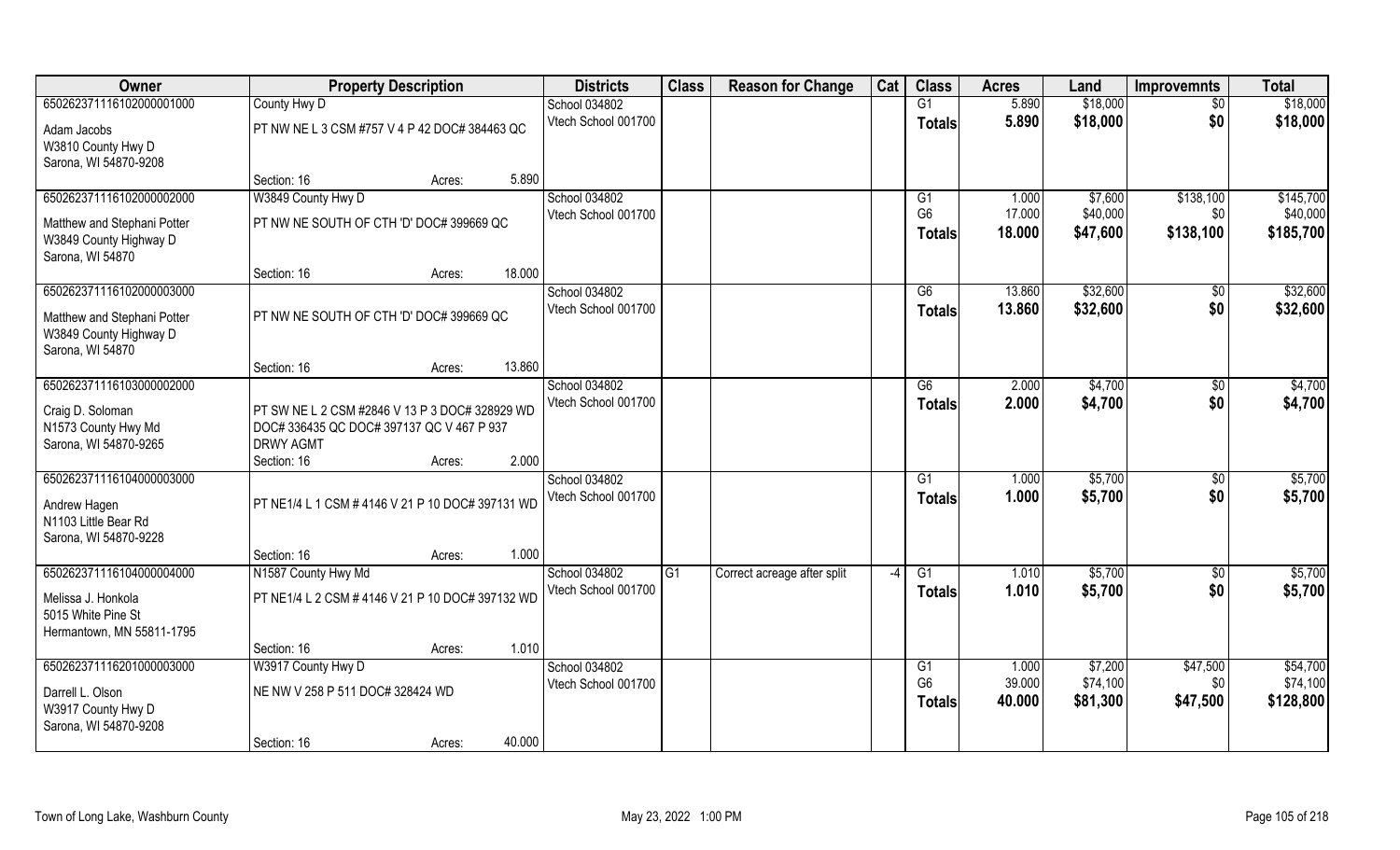| Owner                     | <b>Property Description</b>                   |                  | <b>Districts</b>    | <b>Class</b> | <b>Reason for Change</b> | Cat | <b>Class</b>   | <b>Acres</b> | Land        | <b>Improvemnts</b> | <b>Total</b>     |
|---------------------------|-----------------------------------------------|------------------|---------------------|--------------|--------------------------|-----|----------------|--------------|-------------|--------------------|------------------|
| 650262371116202000001000  |                                               |                  | School 034802       |              |                          |     | W <sub>6</sub> | 40.000       | ( \$94,000) | $\overline{30}$    | $\overline{50}$  |
| Daniel P. Lochmann        | NW NW DOC# 326997 WD DOC# 357232 QC DOC#      |                  | Vtech School 001700 |              |                          |     | <b>Totals</b>  | 40.000       | \$0         | \$0                | \$0              |
| 4924 Shelby Ave Apt 115   | 367033 MFL-C (W6)                             |                  |                     |              |                          |     |                |              |             |                    |                  |
| Rapid City, SD 57701-6349 |                                               |                  |                     |              |                          |     |                |              |             |                    |                  |
|                           | Section: 16                                   | 40.000<br>Acres: |                     |              |                          |     |                |              |             |                    |                  |
| 650262371116203000001000  | N1518 Burma Rd                                |                  | School 034802       |              |                          |     | W <sub>6</sub> | 40.000       | ( \$94,000) | $\overline{50}$    | $\overline{\$0}$ |
| Daniel P. Lochmann        | SW NW DOC# 330995 QC DOC #333328 MFL-C DOC#   |                  | Vtech School 001700 |              |                          |     | <b>Totals</b>  | 40.000       | \$0         | \$0                | \$0              |
| 4924 Shelby Ave Apt 115   | 357232 QC                                     |                  |                     |              |                          |     |                |              |             |                    |                  |
| Rapid City, SD 57701-6349 |                                               |                  |                     |              |                          |     |                |              |             |                    |                  |
|                           | Section: 16                                   | 40.000<br>Acres: |                     |              |                          |     |                |              |             |                    |                  |
| 650262371116204000001000  |                                               |                  | School 034802       |              |                          |     | W8             | 40.000       | ( \$94,000) | $\sqrt[6]{30}$     | \$0              |
| Daniel P. Lochmann        | SE NW DOC# 367035 MFL-CL DOC# 326997 WD       |                  | Vtech School 001700 |              |                          |     | <b>Totals</b>  | 40.000       | \$0         | \$0                | \$0              |
| 4924 Shelby Ave Apt 115   | DOC# 357232 QC                                |                  |                     |              |                          |     |                |              |             |                    |                  |
| Rapid City, SD 57701-6349 |                                               |                  |                     |              |                          |     |                |              |             |                    |                  |
|                           | Section: 16                                   | 40.000<br>Acres: |                     |              |                          |     |                |              |             |                    |                  |
| 650262371116301000001000  | Burma Rd                                      |                  | School 034802       |              |                          |     | G6             | 26.660       | \$50,700    | $\sqrt[6]{3}$      | \$50,700         |
| Micki L. Givens           | E 880' NW SW DOC# 344867 WD                   |                  | Vtech School 001700 |              |                          |     | <b>Totals</b>  | 26.660       | \$50,700    | \$0                | \$50,700         |
| N1432 Burma Rd            |                                               |                  |                     |              |                          |     |                |              |             |                    |                  |
| Sarona, WI 54870-9248     |                                               |                  |                     |              |                          |     |                |              |             |                    |                  |
|                           | Section: 16                                   | 26.660<br>Acres: |                     |              |                          |     |                |              |             |                    |                  |
| 650262371116302000001000  |                                               |                  | School 034802       |              |                          |     | G4             | 0.470        | \$100       | \$0                | \$100            |
| Fred Geisdorf             | PT N1/2 SW1/4 V 422 P 712 PR                  |                  | Vtech School 001700 |              |                          |     | G <sub>6</sub> | 17.170       | \$32,600    | \$0                | \$32,600         |
| N1490 Burma Rd            |                                               |                  |                     |              |                          |     | Totals         | 17.640       | \$32,700    | \$0                | \$32,700         |
| Sarona, WI 54870-9248     |                                               |                  |                     |              |                          |     |                |              |             |                    |                  |
|                           | Section: 16                                   | 17.640<br>Acres: |                     |              |                          |     |                |              |             |                    |                  |
| 650262371116302000002000  | N1490 Burma Rd                                |                  | School 034802       |              |                          |     | G1             | 9.240        | \$19,600    | \$46,400           | \$66,000         |
| Fred Geisdorf             | W627' N627' NW SW V 364 P 786 QC              |                  | Vtech School 001700 |              |                          |     | <b>Totals</b>  | 9.240        | \$19,600    | \$46,400           | \$66,000         |
| N1490 Burma Rd            |                                               |                  |                     |              |                          |     |                |              |             |                    |                  |
| Sarona, WI 54870-9248     |                                               |                  |                     |              |                          |     |                |              |             |                    |                  |
|                           | Section: 16                                   | 9.240<br>Acres:  |                     |              |                          |     |                |              |             |                    |                  |
| 650262371116302000004000  | N1432 Burma Rd                                |                  | School 034802       |              |                          |     | G1             | 1.000        | \$6,300     | \$204,500          | \$210,800        |
| Micki L. Givens           | PT NW SW L 1 CSM #3802 V 18 P 145 DOC# 301767 |                  | Vtech School 001700 |              |                          |     | G <sub>6</sub> | 4.930        | \$11,600    | \$0                | \$11,600         |
| N1432 Burma Rd            | <b>WD</b>                                     |                  |                     |              |                          |     | <b>Totals</b>  | 5.930        | \$17,900    | \$204,500          | \$222,400        |
| Sarona, WI 54870-9248     |                                               |                  |                     |              |                          |     |                |              |             |                    |                  |
|                           | Section: 16                                   | 5.930<br>Acres:  |                     |              |                          |     |                |              |             |                    |                  |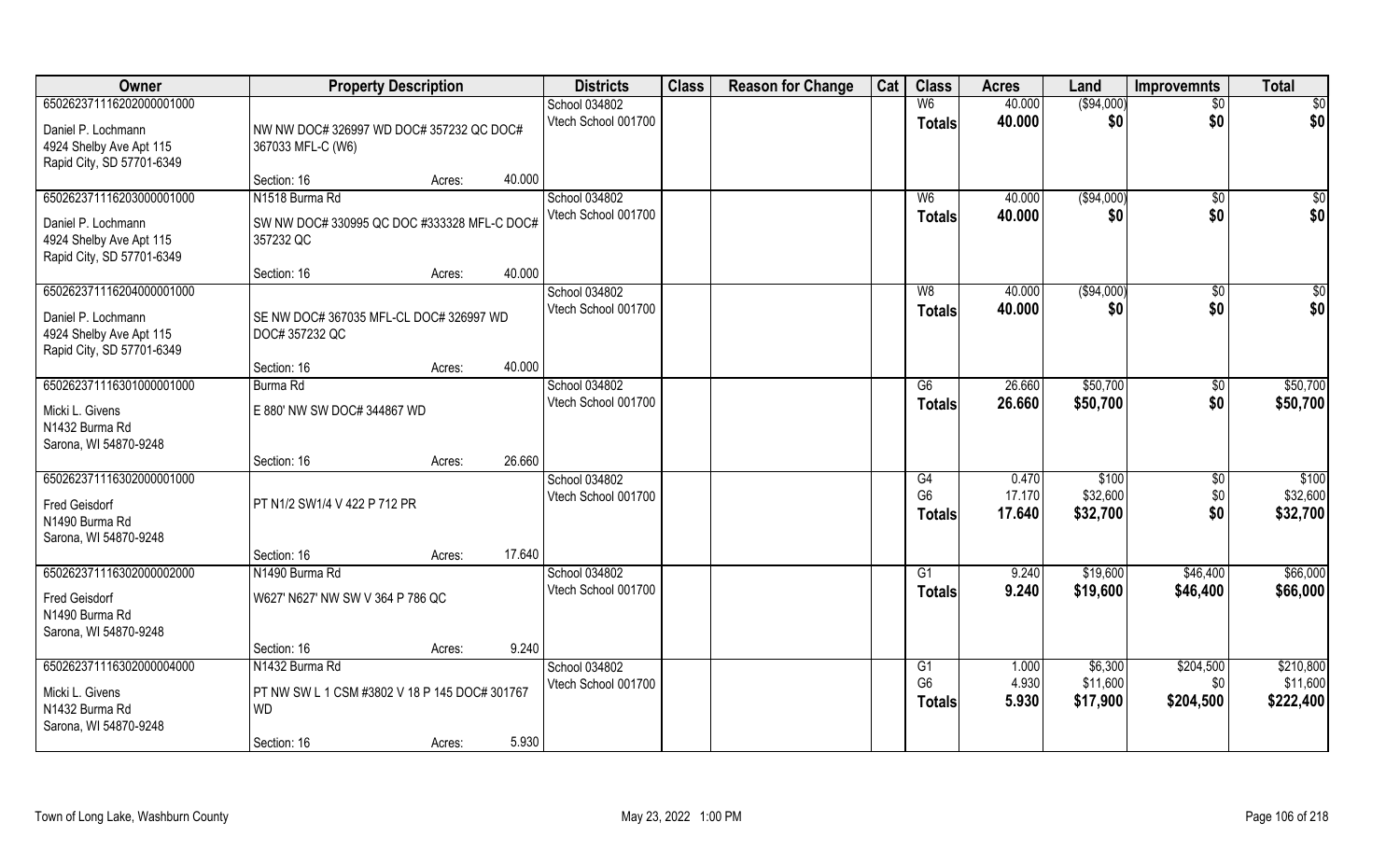| Owner                    | <b>Property Description</b>                 |        |        | <b>Districts</b>    | <b>Class</b> | <b>Reason for Change</b> | Cat | <b>Class</b>   | <b>Acres</b> | Land     | <b>Improvemnts</b> | <b>Total</b>      |
|--------------------------|---------------------------------------------|--------|--------|---------------------|--------------|--------------------------|-----|----------------|--------------|----------|--------------------|-------------------|
| 650262371116302000005000 |                                             |        |        | School 034802       |              |                          |     | G4             | 9.290        | \$1,500  | $\sqrt{6}$         | \$1,500           |
| Trent S. Givens          | PT N1/2 SW1/4 DOC# 383614 WD                |        |        | Vtech School 001700 |              |                          |     | G <sub>6</sub> | 11.440       | \$26,900 | \$0                | \$26,900          |
| N1374 Burma Rd           |                                             |        |        |                     |              |                          |     | Totals         | 20.730       | \$28,400 | \$0                | \$28,400          |
| Sarona, WI 54870-9248    |                                             |        |        |                     |              |                          |     |                |              |          |                    |                   |
|                          | Section: 16                                 | Acres: | 20.730 |                     |              |                          |     |                |              |          |                    |                   |
| 650262371116303000001000 |                                             |        |        | School 034802       |              |                          |     | G4             | 4.970        | \$800    | \$0                | \$800             |
| Trent S. Givens          | PT S1/2 SW1/4 DOC# 358666 WD                |        |        | Vtech School 001700 |              |                          |     | G <sub>6</sub> | 12.670       | \$24,100 | \$0                | \$24,100          |
| N1374 Burma Rd           |                                             |        |        |                     |              |                          |     | <b>Totals</b>  | 17.640       | \$24,900 | \$0                | \$24,900          |
| Sarona, WI 54870-9248    |                                             |        |        |                     |              |                          |     |                |              |          |                    |                   |
|                          | Section: 16                                 | Acres: | 17.640 |                     |              |                          |     |                |              |          |                    |                   |
| 650262371116303000002000 | N1374 Burma Rd                              |        |        | School 034802       |              |                          |     | G1             | 9.030        | \$19,600 | \$25,300           | \$44,900          |
| Trent S. Givens          | N 627' W 627' SW SW DOC# 358666 WD          |        |        | Vtech School 001700 |              |                          |     | <b>Totals</b>  | 9.030        | \$19,600 | \$25,300           | \$44,900          |
| N1374 Burma Rd           |                                             |        |        |                     |              |                          |     |                |              |          |                    |                   |
| Sarona, WI 54870-9248    |                                             |        |        |                     |              |                          |     |                |              |          |                    |                   |
|                          | Section: 16                                 | Acres: | 9.030  |                     |              |                          |     |                |              |          |                    |                   |
| 650262371116303000003000 |                                             |        |        | School 034802       | G4           | Ag use land              |     | G4             | 16.660       | \$2,800  | $\sqrt[6]{3}$      | \$2,800           |
| Marcella R. Kennedy      | PT SW SW V 422 P 710 PR V 430 P 754 QC DOC# |        |        | Vtech School 001700 |              |                          |     | <b>Totals</b>  | 16.660       | \$2,800  | \$0                | \$2,800           |
| W3855 Laundromat Rd      | 375287 TOD                                  |        |        |                     |              |                          |     |                |              |          |                    |                   |
| Sarona, WI 54870-9230    |                                             |        |        |                     |              |                          |     |                |              |          |                    |                   |
|                          | Section: 16                                 | Acres: | 16.660 |                     |              |                          |     |                |              |          |                    |                   |
| 650262371116304000001000 |                                             |        |        | School 034802       |              |                          |     | G4             | 5.320        | \$900    | \$0                | $\overline{$900}$ |
| Trent S. Givens          | PT S1/2 SW1/4 DOC# 399246 WD                |        |        | Vtech School 001700 |              |                          |     | G <sub>6</sub> | 21.340       | \$40,500 | \$0                | \$40,500          |
| N1374 Burma Rd           |                                             |        |        |                     |              |                          |     | <b>Totals</b>  | 26.660       | \$41,400 | \$0                | \$41,400          |
| Sarona, WI 54870-9248    |                                             |        |        |                     |              |                          |     |                |              |          |                    |                   |
|                          | Section: 16                                 | Acres: | 26.660 |                     |              |                          |     |                |              |          |                    |                   |
| 650262371116304000002000 | W3916 Laundromat Rd                         |        |        | School 034802       |              |                          |     | G1             | 1.000        | \$11,300 | \$238,700          | \$250,000         |
| William A. Meyer         | PT SE SW DOC# 379554 QC                     |        |        | Vtech School 001700 |              |                          |     | G <sub>6</sub> | 9.000        | \$21,200 | \$0                | \$21,200          |
| 1814 Augusta St          |                                             |        |        |                     |              |                          |     | Totals         | 10.000       | \$32,500 | \$238,700          | \$271,200         |
| Rice Lake, WI 54868-1823 |                                             |        |        |                     |              |                          |     |                |              |          |                    |                   |
|                          | Section: 16                                 | Acres: | 10.000 |                     |              |                          |     |                |              |          |                    |                   |
| 650262371116402000001000 |                                             |        |        | School 034802       |              |                          |     | G6             | 40.000       | \$76,000 | $\overline{50}$    | \$76,000          |
| Mark R. Vrieze           | NW SE V 323 P 47 WD                         |        |        | Vtech School 001700 |              |                          |     | Totals         | 40.000       | \$76,000 | \$0                | \$76,000          |
| N1487 County Hwy Md      |                                             |        |        |                     |              |                          |     |                |              |          |                    |                   |
| Sarona, WI 54870-9263    |                                             |        |        |                     |              |                          |     |                |              |          |                    |                   |
|                          | Section: 16                                 | Acres: | 40.000 |                     |              |                          |     |                |              |          |                    |                   |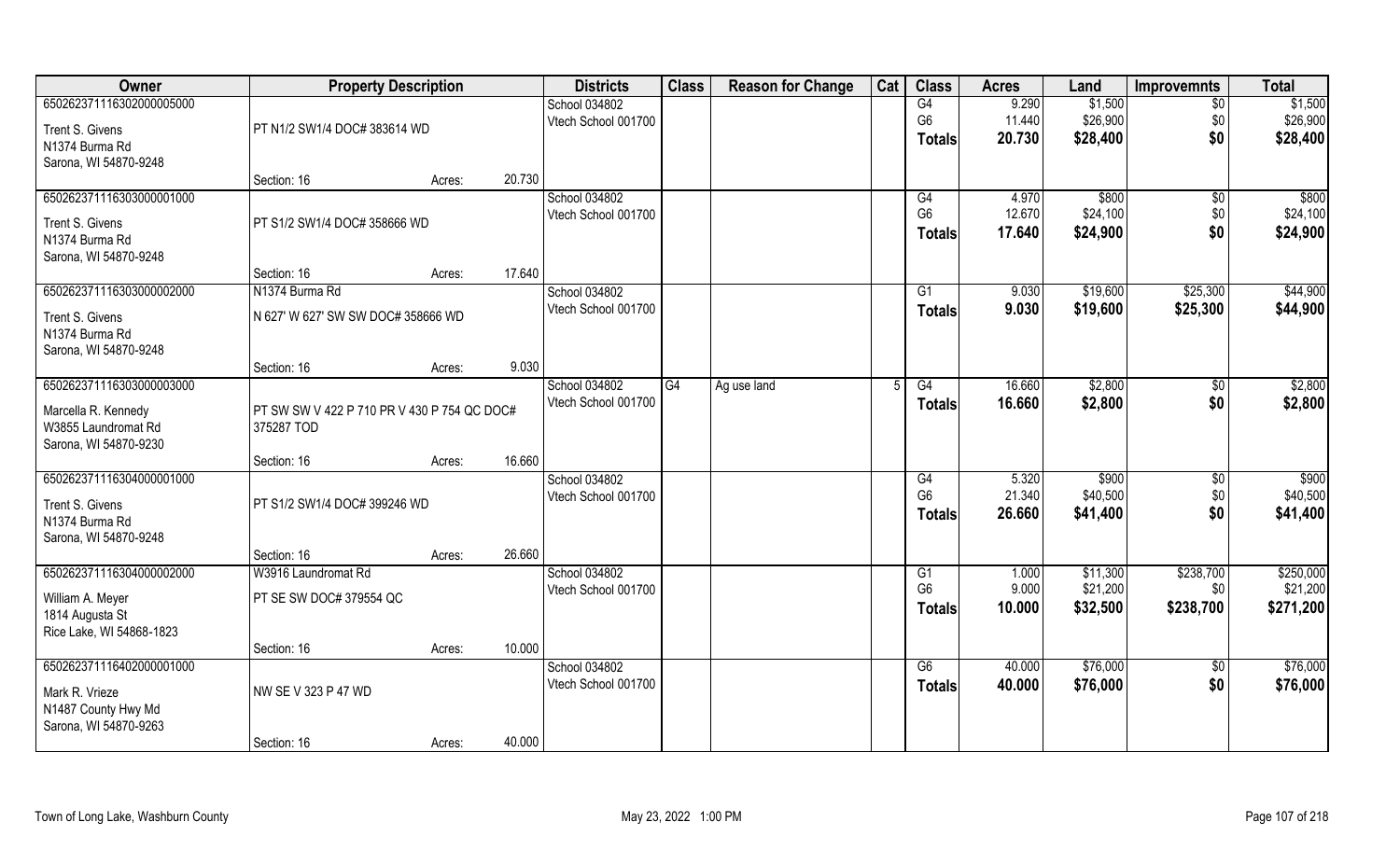| Owner                    | <b>Property Description</b>                      |                  | <b>Districts</b>     | <b>Class</b> | <b>Reason for Change</b> | Cat | <b>Class</b>   | <b>Acres</b> | Land     | <b>Improvemnts</b> | <b>Total</b> |
|--------------------------|--------------------------------------------------|------------------|----------------------|--------------|--------------------------|-----|----------------|--------------|----------|--------------------|--------------|
| 650262371116403000001000 |                                                  |                  | School 034802        |              |                          |     | G6             | 40.000       | \$80,500 | $\sqrt{6}$         | \$80,500     |
| Robert G. Allard         | SW SE DOC# 373847 WD DOC# 379684 TOD             |                  | Vtech School 001700  |              |                          |     | Totals         | 40.000       | \$80,500 | \$0                | \$80,500     |
| W3803 Church Rd          |                                                  |                  |                      |              |                          |     |                |              |          |                    |              |
| Sarona, WI 54870-9206    |                                                  |                  |                      |              |                          |     |                |              |          |                    |              |
|                          | Section: 16                                      | 40.000<br>Acres: |                      |              |                          |     |                |              |          |                    |              |
| 650262371116404000002000 | W3750 Laundromat Rd                              |                  | <b>School 034802</b> |              |                          |     | G1             | 1.000        | \$6,300  | \$216,700          | \$223,000    |
| Terrance P. O'Brien      | PT SE SE L 1 CSM #3068 V 14 P 48 DOC# 372754 QC  |                  | Vtech School 001700  |              |                          |     | G <sub>6</sub> | 4.000        | \$9,400  | \$0                | \$9,400      |
| W3750 Laundromat Rd      | DOC#396725 TOD                                   |                  |                      |              |                          |     | <b>Totals</b>  | 5.000        | \$15,700 | \$216,700          | \$232,400    |
| Sarona, WI 54870-9289    |                                                  |                  |                      |              |                          |     |                |              |          |                    |              |
|                          | Section: 16                                      | 5.000<br>Acres:  |                      |              |                          |     |                |              |          |                    |              |
| 650262371116505001001000 | N1675 County Hwy M                               |                  | School 034802        |              |                          |     | G1             | 3.200        | \$17,300 | $\sqrt[6]{30}$     | \$17,300     |
| Jesse J. Degross         | PT GOV LOT 1 L 1 CSM #757 V 4 P 42 DOC# 384723   |                  | Vtech School 001700  |              |                          |     | <b>Totals</b>  | 3.200        | \$17,300 | \$0                | \$17,300     |
| N1690 County Hwy M       | LC                                               |                  |                      |              |                          |     |                |              |          |                    |              |
| Sarona, WI 54870-9219    |                                                  |                  |                      |              |                          |     |                |              |          |                    |              |
|                          | Section: 16                                      | 3.200<br>Acres:  |                      |              |                          |     |                |              |          |                    |              |
| 650262371116505001002000 | W3810 County Hwy D                               |                  | School 034802        |              |                          |     | G1             | 3.130        | \$22,500 | \$346,300          | \$368,800    |
| Adam Jacobs              | PT GOV LOT 1 L 2 CSM #757 V 4 P 42 DOC# 384463   |                  | Vtech School 001700  |              |                          |     | <b>Totals</b>  | 3.130        | \$22,500 | \$346,300          | \$368,800    |
| W3810 County Hwy D       | QC                                               |                  |                      |              |                          |     |                |              |          |                    |              |
| Sarona, WI 54870-9208    |                                                  |                  |                      |              |                          |     |                |              |          |                    |              |
|                          | Section: 16                                      | 3.130<br>Acres:  |                      |              |                          |     |                |              |          |                    |              |
| 650262371116505001003000 | W3791 County Hwy D                               |                  | School 034802        |              |                          |     | G1             | 2.200        | \$21,400 | \$103,000          | \$124,400    |
| Robert Dulian            | PT NW NE & PT GOV LOT 1 L 1 CSM #767 V 4 P 52 V  |                  | Vtech School 001700  |              |                          |     | Totals         | 2.200        | \$21,400 | \$103,000          | \$124,400    |
| PO Box 208               | 270 P 526                                        |                  |                      |              |                          |     |                |              |          |                    |              |
| Haugen, WI 54841-0208    |                                                  |                  |                      |              |                          |     |                |              |          |                    |              |
|                          | Section: 16                                      | 2.200<br>Acres:  |                      |              |                          |     |                |              |          |                    |              |
| 650262371116505001004000 | N1607 County Hwy Md                              |                  | School 034802        |              |                          |     | G1             | 1.540        | \$11,900 | \$101,300          | \$113,200    |
| Elaine Kaiser            | PT NW NE & PT GOV LOT 1 L 2 CSM #767 V 4 P 52    |                  | Vtech School 001700  |              |                          |     | <b>Totals</b>  | 1.540        | \$11,900 | \$101,300          | \$113,200    |
| N1607 County Hwy Md      | DOC#383171 WD                                    |                  |                      |              |                          |     |                |              |          |                    |              |
| Sarona, WI 54870-9267    |                                                  |                  |                      |              |                          |     |                |              |          |                    |              |
|                          | Section: 16                                      | 1.540<br>Acres:  |                      |              |                          |     |                |              |          |                    |              |
| 650262371116505002001500 | County Hwy Md                                    |                  | School 034802        |              |                          |     | G1             | 2.000        | \$8,000  | \$32,000           | \$40,000     |
| Craig D. Soloman         | PT SW NE & PT GOV LOT 2 L 1 CSM #3995 V 19 P 165 |                  | Vtech School 001700  |              |                          |     | Totals         | 2.000        | \$8,000  | \$32,000           | \$40,000     |
| N1573 County Hwy Md      | DOC# 380803 WD                                   |                  |                      |              |                          |     |                |              |          |                    |              |
| Sarona, WI 54870-9265    |                                                  |                  |                      |              |                          |     |                |              |          |                    |              |
|                          | Section: 16                                      | 2.000<br>Acres:  |                      |              |                          |     |                |              |          |                    |              |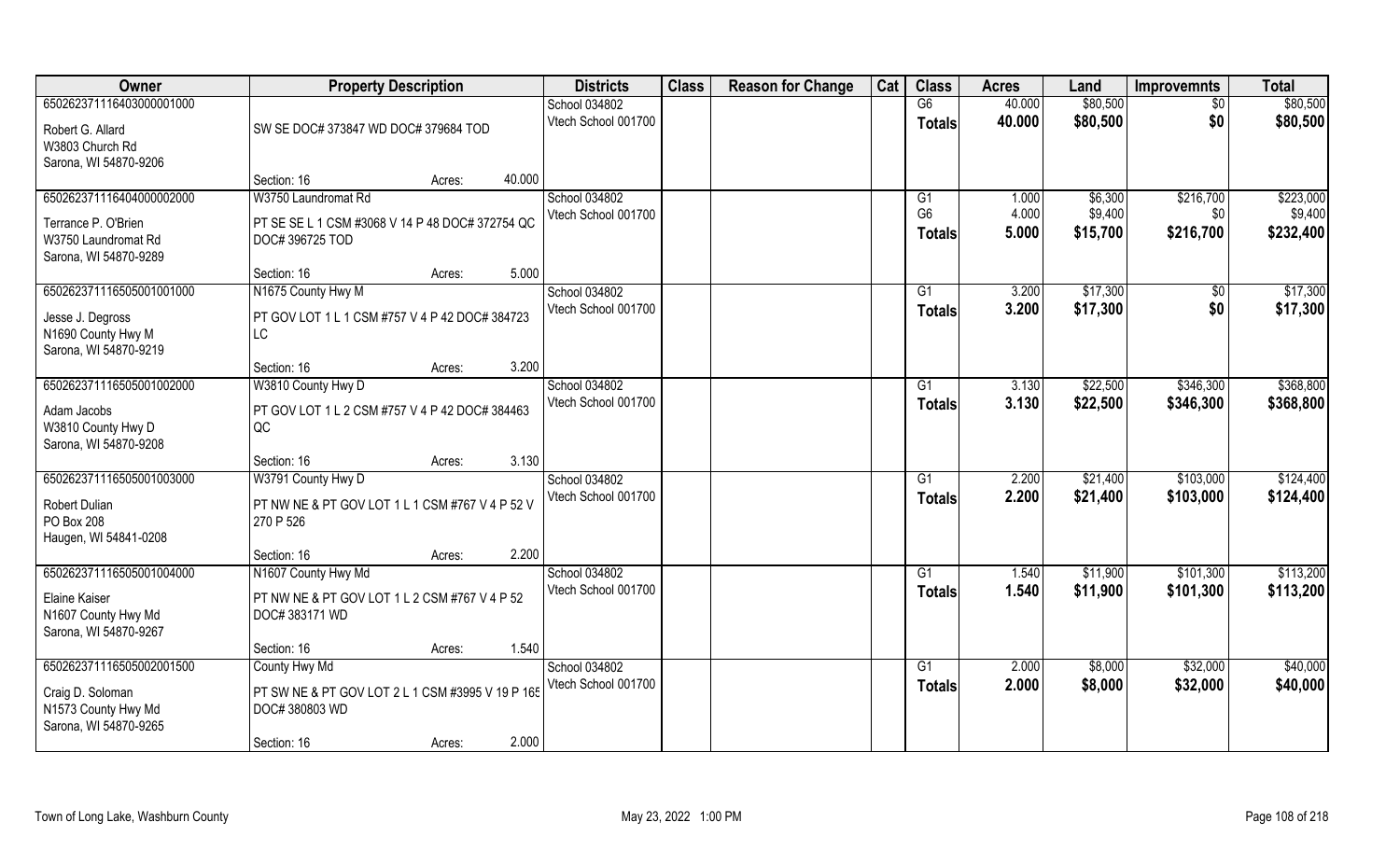| Owner                    | <b>Property Description</b>                      | <b>Districts</b>    | <b>Class</b> | <b>Reason for Change</b> | Cat | <b>Class</b>    | <b>Acres</b> | Land      | <b>Improvemnts</b> | <b>Total</b> |
|--------------------------|--------------------------------------------------|---------------------|--------------|--------------------------|-----|-----------------|--------------|-----------|--------------------|--------------|
| 650262371116505002001600 | N 1577 County Hwy Md                             | School 034802       |              |                          |     | G1              | 1.000        | \$6,300   | \$278,900          | \$285,200    |
| Doreen A. Cory           | PT SW NE & PT GOV LOT 2 L 2 CSM #3995 V 19 P 165 | Vtech School 001700 |              |                          |     | G <sub>6</sub>  | 30.620       | \$57,800  | \$0                | \$57,800     |
| N1577 County Hwy Md      | DOC# 376067 WD DOC# 376068 WD                    |                     |              |                          |     | <b>Totals</b>   | 31.620       | \$64,100  | \$278,900          | \$343,000    |
| Sarona, WI 54870-9265    |                                                  |                     |              |                          |     |                 |              |           |                    |              |
|                          | 31.620<br>Section: 16<br>Acres:                  |                     |              |                          |     |                 |              |           |                    |              |
| 650262371116505002003000 | N1573 County Hwy Md                              | School 034802       |              |                          |     | G1              | 2.860        | \$10,800  | \$143,700          | \$154,500    |
| Todd J. Soloman          | PT GOV LOT 2 & PT SW NE L 3 CSM #2846 V 13 P 3   | Vtech School 001700 |              |                          |     | Totals          | 2.860        | \$10,800  | \$143,700          | \$154,500    |
| N1573 County Hwy Md      | DOC# 328929 WD DOC# 336435 QC                    |                     |              |                          |     |                 |              |           |                    |              |
| Sarona, WI 54870-9265    |                                                  |                     |              |                          |     |                 |              |           |                    |              |
|                          | 2.860<br>Section: 16<br>Acres:                   |                     |              |                          |     |                 |              |           |                    |              |
| 650262371116505002004000 | N1563 County Hwy Md                              | School 034802       |              |                          |     | G1              | 0.790        | \$11,300  | \$76,100           | \$87,400     |
| Stewart A. Miller        | PT GOV LOT 2 L 1 CSM #786 V 4 P 71 V 206 P 262   | Vtech School 001700 |              |                          |     | <b>Totals</b>   | 0.790        | \$11,300  | \$76,100           | \$87,400     |
| N1563 County Hwy Md      |                                                  |                     |              |                          |     |                 |              |           |                    |              |
| Sarona, WI 54870-9265    |                                                  |                     |              |                          |     |                 |              |           |                    |              |
|                          | 0.790<br>Section: 16<br>Acres:                   |                     |              |                          |     |                 |              |           |                    |              |
| 650262371116505002005250 | N 1545 County Hwy Md                             | School 034802       |              |                          |     | G1              | 2.310        | \$8,200   | \$113,400          | \$121,600    |
| Paul A. Hogan            | PT SW NE & PT GOV LOT 2 L 3 CSM #3995 V 19 P 165 | Vtech School 001700 |              |                          |     | <b>Totals</b>   | 2.310        | \$8,200   | \$113,400          | \$121,600    |
| N1545 County Hwy Md      | DOC# 244465 WD EXC DOC# 376068 WD                |                     |              |                          |     |                 |              |           |                    |              |
| Sarona, WI 54870-9265    |                                                  |                     |              |                          |     |                 |              |           |                    |              |
|                          | 2.310<br>Section: 16<br>Acres:                   |                     |              |                          |     |                 |              |           |                    |              |
| 650262371116505002006000 | N1531 County Hwy Md                              | School 034802       |              |                          |     | G1              | 5.000        | \$19,600  | \$23,000           | \$42,600     |
| John Lalan               | PT GOV LOT 2 & PT SW NE W OF HWY M DOC#          | Vtech School 001700 |              |                          |     | Totals          | 5.000        | \$19,600  | \$23,000           | \$42,600     |
| 1410 N Rim Dr            | 348155 WD DOC# 386942 TOD                        |                     |              |                          |     |                 |              |           |                    |              |
| Flagstaff, AZ 86001-1456 |                                                  |                     |              |                          |     |                 |              |           |                    |              |
|                          | 5.000<br>Section: 16<br>Acres:                   |                     |              |                          |     |                 |              |           |                    |              |
| 650262371116505002007000 | N1590 County Hwy Md                              | School 034802       |              |                          |     | $\overline{G2}$ | 1.250        | \$5,800   | \$71,500           | \$77,300     |
| Nuto Farm Supply Inc     | PT GOV LOT 2 BETW HWY 'M' & L 20, 21 ALVERN      | Vtech School 001700 |              |                          |     | <b>Totals</b>   | 1.250        | \$5,800   | \$71,500           | \$77,300     |
| 407 E Sawyer St          | (FRISTAD PARK) V 311 P 391 PR                    |                     |              |                          |     |                 |              |           |                    |              |
| Rice Lake, WI 54868-2580 |                                                  |                     |              |                          |     |                 |              |           |                    |              |
|                          | 1.250<br>Section: 16<br>Acres:                   |                     |              |                          |     |                 |              |           |                    |              |
| 650262371116505002008000 | W3728 Hillcrest Ln                               | School 034802       |              |                          |     | G1              | 1.320        | \$330,300 | \$253,800          | \$584,100    |
| Mark A. Geiger           | PT GOV LOT 2 S OF FRISTAD PARK & E OF HWY M      | Vtech School 001700 |              |                          |     | <b>Totals</b>   | 1.320        | \$330,300 | \$253,800          | \$584,100    |
| W204 S8180 Pasadena Dr   | DOC# 378521 WD                                   |                     |              |                          |     |                 |              |           |                    |              |
| Muskego, WI 53150-7616   |                                                  |                     |              |                          |     |                 |              |           |                    |              |
|                          | 1.320<br>Section: 16<br>Acres:                   |                     |              |                          |     |                 |              |           |                    |              |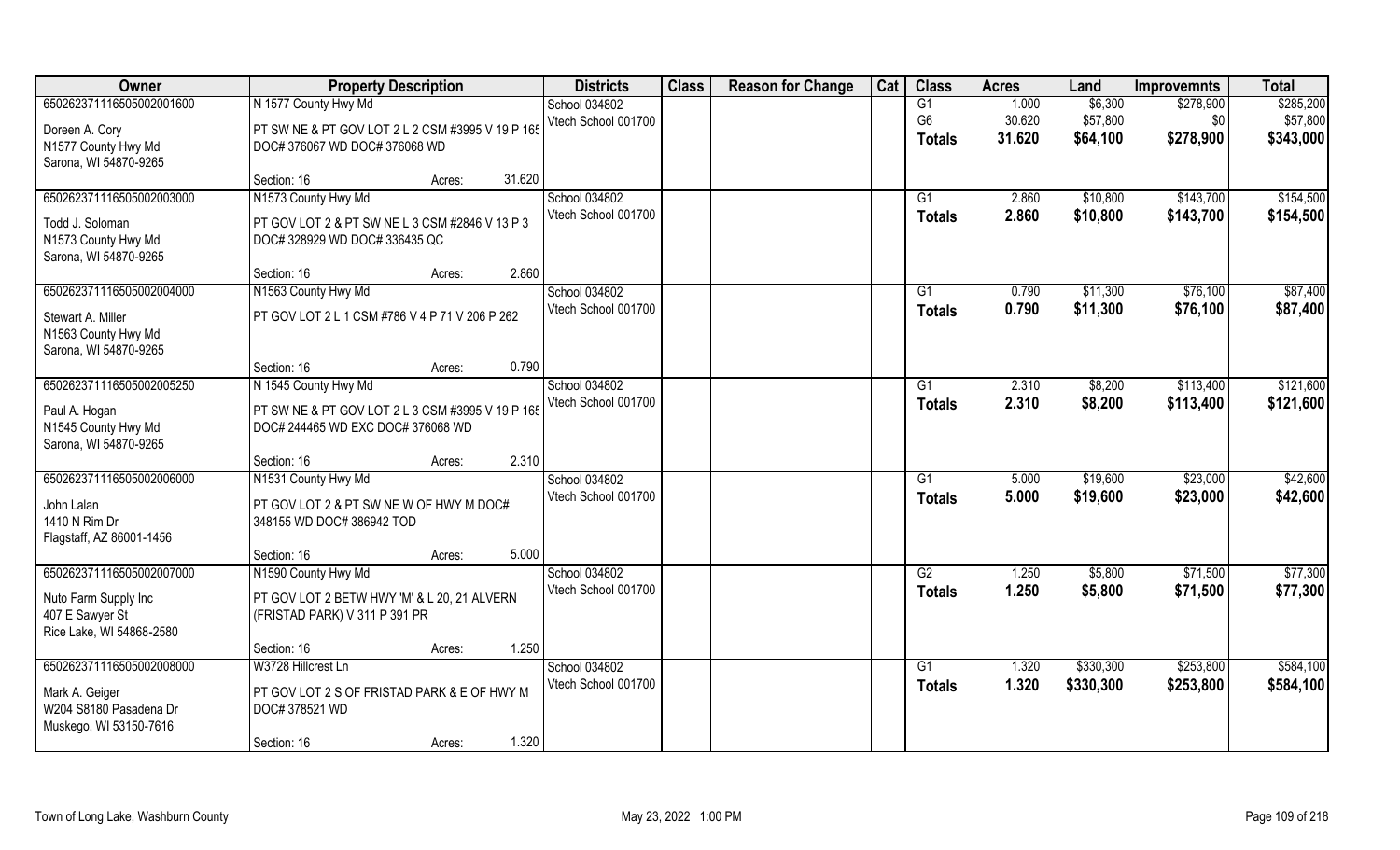| Owner                    | <b>Property Description</b>                       |        |        | <b>Districts</b>    | <b>Class</b> | <b>Reason for Change</b> | Cat | <b>Class</b>    | <b>Acres</b> | Land      | <b>Improvemnts</b> | <b>Total</b> |
|--------------------------|---------------------------------------------------|--------|--------|---------------------|--------------|--------------------------|-----|-----------------|--------------|-----------|--------------------|--------------|
| 650262371116505003001000 | N1487 County Hwy Md                               |        |        | School 034802       |              |                          |     | G1              | 2.000        | \$21,100  | \$296,800          | \$317,900    |
| Mark R. Vrieze           | PT GOV LOT 3 W OF CTH 'M' V 323 P 47 WD           |        |        | Vtech School 001700 |              |                          |     | G <sub>6</sub>  | 16.550       | \$31,400  | \$0                | \$31,400     |
| N1487 County Hwy Md      |                                                   |        |        |                     |              |                          |     | Totals          | 18.550       | \$52,500  | \$296,800          | \$349,300    |
| Sarona, WI 54870-9263    |                                                   |        |        |                     |              |                          |     |                 |              |           |                    |              |
|                          | Section: 16                                       | Acres: | 18.550 |                     |              |                          |     |                 |              |           |                    |              |
| 650262371116505003001010 | N1397 County Hwy Md                               |        |        | School 034802       | G4           | Ag use land              |     | G1              | 4.000        | \$18,200  | \$206,100          | \$224,300    |
| James Lee Kleven         | PT SE SE & PT GOV LOT 3 DOC# 400503 WD            |        |        | Vtech School 001700 |              |                          |     | G4              | 16.000       | \$2,700   | \$0                | \$2,700      |
| N1388 County Hwy Md      |                                                   |        |        |                     |              |                          |     | G <sub>6</sub>  | 15.000       | \$35,300  | \$0                | \$35,300     |
| Sarona, WI 54870-9291    |                                                   |        |        |                     |              |                          |     | <b>Totals</b>   | 35.000       | \$56,200  | \$206,100          | \$262,300    |
|                          | Section: 16                                       | Acres: | 35.000 |                     |              |                          |     |                 |              |           |                    |              |
| 650262371116505003002000 | W3747 Hillcrest Ln                                |        |        | School 034802       |              |                          |     | G1              | 0.690        | \$19,800  | \$79,300           | \$99,100     |
| Michael J. Houser        | PT GOV LOT 3 L 'A-1' CSM V 2 P 222 V 390 P 236 WD |        |        | Vtech School 001700 |              |                          |     | <b>Totals</b>   | 0.690        | \$19,800  | \$79,300           | \$99,100     |
| W3747 Hillcrest Ln       |                                                   |        |        |                     |              |                          |     |                 |              |           |                    |              |
| Sarona, WI 54870-9266    |                                                   |        |        |                     |              |                          |     |                 |              |           |                    |              |
|                          | Section: 16                                       | Acres: | 0.690  |                     |              |                          |     |                 |              |           |                    |              |
| 650262371116505003003000 | W3726 Hillcrest Ln                                |        |        | School 034802       |              |                          |     | G1              | 0.500        | \$274,900 | \$123,000          | \$397,900    |
| Daniel J Dixon Trust     | PT GOV LOT 3 N 100' OF L 'A' CSM V 1 P 80 DOC#    |        |        | Vtech School 001700 |              |                          |     | <b>Totals</b>   | 0.500        | \$274,900 | \$123,000          | \$397,900    |
| 1240 E Cooper Dr         | 335867 QC                                         |        |        |                     |              |                          |     |                 |              |           |                    |              |
| Edgerton, WI 53534-9064  |                                                   |        |        |                     |              |                          |     |                 |              |           |                    |              |
|                          | Section: 16                                       | Acres: | 0.500  |                     |              |                          |     |                 |              |           |                    |              |
| 650262371116505003004000 | W3720 Hillcrest Ln                                |        |        | School 034802       |              |                          |     | G1              | 0.500        | \$164,900 | \$63,400           | \$228,300    |
| Paul O. Solie            | PT GOV LOT 3 S 80' N 180' L 'A' CSM V 1 P 80 DOC# |        |        | Vtech School 001700 |              |                          |     | <b>Totals</b>   | 0.500        | \$164,900 | \$63,400           | \$228,300    |
| W3720 Hillcrest Ln       | 328459 WD                                         |        |        |                     |              |                          |     |                 |              |           |                    |              |
| Sarona, WI 54870-9266    |                                                   |        |        |                     |              |                          |     |                 |              |           |                    |              |
|                          | Section: 16                                       | Acres: | 0.500  |                     |              |                          |     |                 |              |           |                    |              |
| 650262371116505003005000 | W3716 Hillcrest Ln                                |        |        | School 034802       |              |                          |     | G1              | 0.500        | \$164,900 | \$101,800          | \$266,700    |
| Roxanne R. Anderson      | PT GOV LOT 3 & INCL PT L 'A' CSM V 1 P 117 DOC#   |        |        | Vtech School 001700 |              |                          |     | <b>Totals</b>   | 0.500        | \$164,900 | \$101,800          | \$266,700    |
| 300 S Oak St             | 384260 TERM                                       |        |        |                     |              |                          |     |                 |              |           |                    |              |
| Arcadia, WI 54612-1514   |                                                   |        |        |                     |              |                          |     |                 |              |           |                    |              |
|                          | Section: 16                                       | Acres: | 0.500  |                     |              |                          |     |                 |              |           |                    |              |
| 650262371116505003006000 | N1494 County Hwy Md                               |        |        | School 034802       |              |                          |     | $\overline{G1}$ | 2.000        | \$137,300 | \$99,800           | \$237,100    |
| Kent M. Skonseng         | PT GOV LOT 3 L 'A' CSM V 1 P 117 DOC# 400240 WD   |        |        | Vtech School 001700 |              |                          |     | <b>Totals</b>   | 2.000        | \$137,300 | \$99,800           | \$237,100    |
| 9241 Creek Way           |                                                   |        |        |                     |              |                          |     |                 |              |           |                    |              |
| Savage, MN 55378-1194    |                                                   |        |        |                     |              |                          |     |                 |              |           |                    |              |
|                          | Section: 16                                       | Acres: | 2.000  |                     |              |                          |     |                 |              |           |                    |              |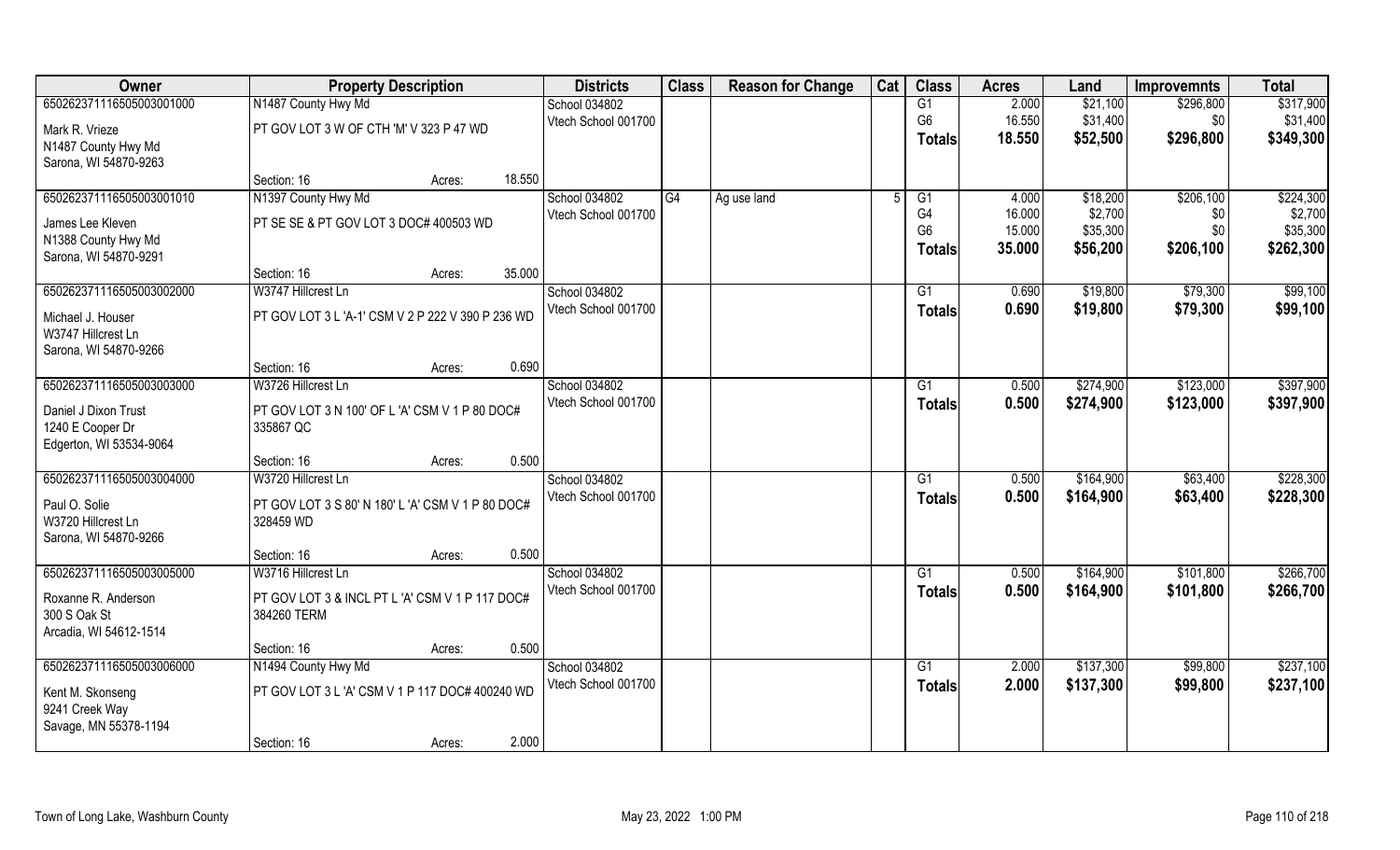| Owner                                         | <b>Property Description</b>                        | <b>Districts</b>    | <b>Class</b> | <b>Reason for Change</b> | Cat | <b>Class</b>    | <b>Acres</b> | Land      | <b>Improvemnts</b> | <b>Total</b> |
|-----------------------------------------------|----------------------------------------------------|---------------------|--------------|--------------------------|-----|-----------------|--------------|-----------|--------------------|--------------|
| 650262371116505003007000                      | N1492 County Hwy Md                                | School 034802       |              |                          |     | G1              | 0.300        | \$123,700 | \$36,400           | \$160,100    |
| Diane Tucker                                  | PT GOV LOT 3 N1/2 L 4 CSM V 1 P 102 & A 10' PCL    | Vtech School 001700 |              |                          |     | <b>Totals</b>   | 0.300        | \$123,700 | \$36,400           | \$160,100    |
| PO Box 88                                     | ADJ N SIDE L 4 V 120 P 505 V 285 P 252 DOC# 341919 |                     |              |                          |     |                 |              |           |                    |              |
| Stone Lake, WI 54876-0088                     | QC                                                 |                     |              |                          |     |                 |              |           |                    |              |
|                                               | 0.300<br>Section: 16<br>Acres:                     |                     |              |                          |     |                 |              |           |                    |              |
| 650262371116505003008000                      | N1490 County Hwy Md                                | School 034802       |              |                          |     | G1              | 0.300        | \$117,500 | \$144,100          | \$261,600    |
|                                               |                                                    | Vtech School 001700 |              |                          |     | <b>Totals</b>   | 0.300        | \$117,500 | \$144,100          | \$261,600    |
| Gary M. Fouts                                 | PT GOV LOT 3 S1/2 L 4 CSM V 1 P 102 & N 10'L 3     |                     |              |                          |     |                 |              |           |                    |              |
| 4120 SW Belshaw St                            | CSM V 1 P 131 DOC# 388856 QC                       |                     |              |                          |     |                 |              |           |                    |              |
| Port Saint Lucie, FL 34953-6116               |                                                    |                     |              |                          |     |                 |              |           |                    |              |
|                                               | 0.300<br>Section: 16<br>Acres:                     |                     |              |                          |     |                 |              |           |                    |              |
| 650262371116505003010000                      | N1488 County Hwy Md                                | School 034802       |              |                          |     | G1              | 0.450        | \$114,800 | \$0                | \$114,800    |
| Gary M. Fouts                                 | PT GOV LOT 3 L 3 CSM V 1 P 131 EXC N 10' DOC#      | Vtech School 001700 |              |                          |     | <b>Totals</b>   | 0.450        | \$114,800 | \$0                | \$114,800    |
| 4120 SW Belshaw St                            | 365002 QC                                          |                     |              |                          |     |                 |              |           |                    |              |
| Port Saint Lucie, FL 34953-6116               |                                                    |                     |              |                          |     |                 |              |           |                    |              |
|                                               | 0.450<br>Section: 16<br>Acres:                     |                     |              |                          |     |                 |              |           |                    |              |
| 650262371116505003011000                      | N1478 County Hwy Md                                | School 034802       |              |                          |     | G1              | 0.350        | \$65,900  | \$42,000           | \$107,900    |
|                                               |                                                    | Vtech School 001700 |              |                          |     | <b>Totals</b>   | 0.350        | \$65,900  | \$42,000           | \$107,900    |
| <b>Albert Goldammer Trust</b>                 | PT GOV LOT 3 L 2 CSM V 1 P 130 V 408 P 508 PR      |                     |              |                          |     |                 |              |           |                    |              |
| 807 S Greene St                               | DOC# 398461 QC                                     |                     |              |                          |     |                 |              |           |                    |              |
| Rock Rapids, IA 51246-1948                    |                                                    |                     |              |                          |     |                 |              |           |                    |              |
|                                               | 0.350<br>Section: 16<br>Acres:                     |                     |              |                          |     |                 |              |           |                    |              |
| 650262371116505003012000                      |                                                    | School 034802       |              |                          |     | G1              | 0.250        | \$5,600   | $\sqrt[6]{}$       | \$5,600      |
| <b>Albert Goldammer Trust</b>                 | PT GOV LOT 3 L 1 CSM V 1 P 129 V 408 P 508 PR      | Vtech School 001700 |              |                          |     | <b>Totals</b>   | 0.250        | \$5,600   | \$0                | \$5,600      |
| 807 S Greene St                               | DOC# 398461 QC                                     |                     |              |                          |     |                 |              |           |                    |              |
| Rock Rapids, IA 51246-1948                    |                                                    |                     |              |                          |     |                 |              |           |                    |              |
|                                               | 0.250<br>Section: 16<br>Acres:                     |                     |              |                          |     |                 |              |           |                    |              |
| 650262371116515072500000                      | N1690 County Hwy M                                 | School 034802       |              |                          |     | $\overline{G2}$ | 1.830        | \$661,200 | \$212,400          | \$873,600    |
|                                               | ALVERN, PLAT OF LOTS 1 - 4 & PT GOV LOT 3 SEC      | Vtech School 001700 |              |                          |     | <b>Totals</b>   | 1.830        | \$661,200 | \$212,400          | \$873,600    |
| <b>Bmr Holdings LLC</b><br>N1690 County Hwy M | 9-37-11 AKA LOT 33 MAPLE GROVE BEACH (UNREC        |                     |              |                          |     |                 |              |           |                    |              |
| Sarona, WI 54870-9219                         | PLAT) L B CSM #1460 V 6 P 181 DOC# 381793 WD       |                     |              |                          |     |                 |              |           |                    |              |
|                                               | 1.830<br>Section: 16<br>Acres:                     |                     |              |                          |     |                 |              |           |                    |              |
| 650262371116515072500500                      | N1670 County Hwy M                                 | School 034802       |              |                          |     | G2              | 1.040        | \$29,000  | \$8,800            | \$37,800     |
|                                               |                                                    | Vtech School 001700 |              |                          |     |                 | 1.040        |           |                    | \$37,800     |
| <b>Bmr Holdings LLC</b>                       | ALVERN, PLAT OF PT FRISTAD PUBLIC PK AREA W        |                     |              |                          |     | <b>Totals</b>   |              | \$29,000  | \$8,800            |              |
| N1690 County Hwy M                            | OF LOTS 1 - 4 & EAST OF EXIST CTH 'M' L A CSM      |                     |              |                          |     |                 |              |           |                    |              |
| Sarona, WI 54870-9219                         | #1460 V 6 P 181 DOC# 381793 WD                     |                     |              |                          |     |                 |              |           |                    |              |
|                                               | 1.040<br>Section: 16<br>Acres:                     |                     |              |                          |     |                 |              |           |                    |              |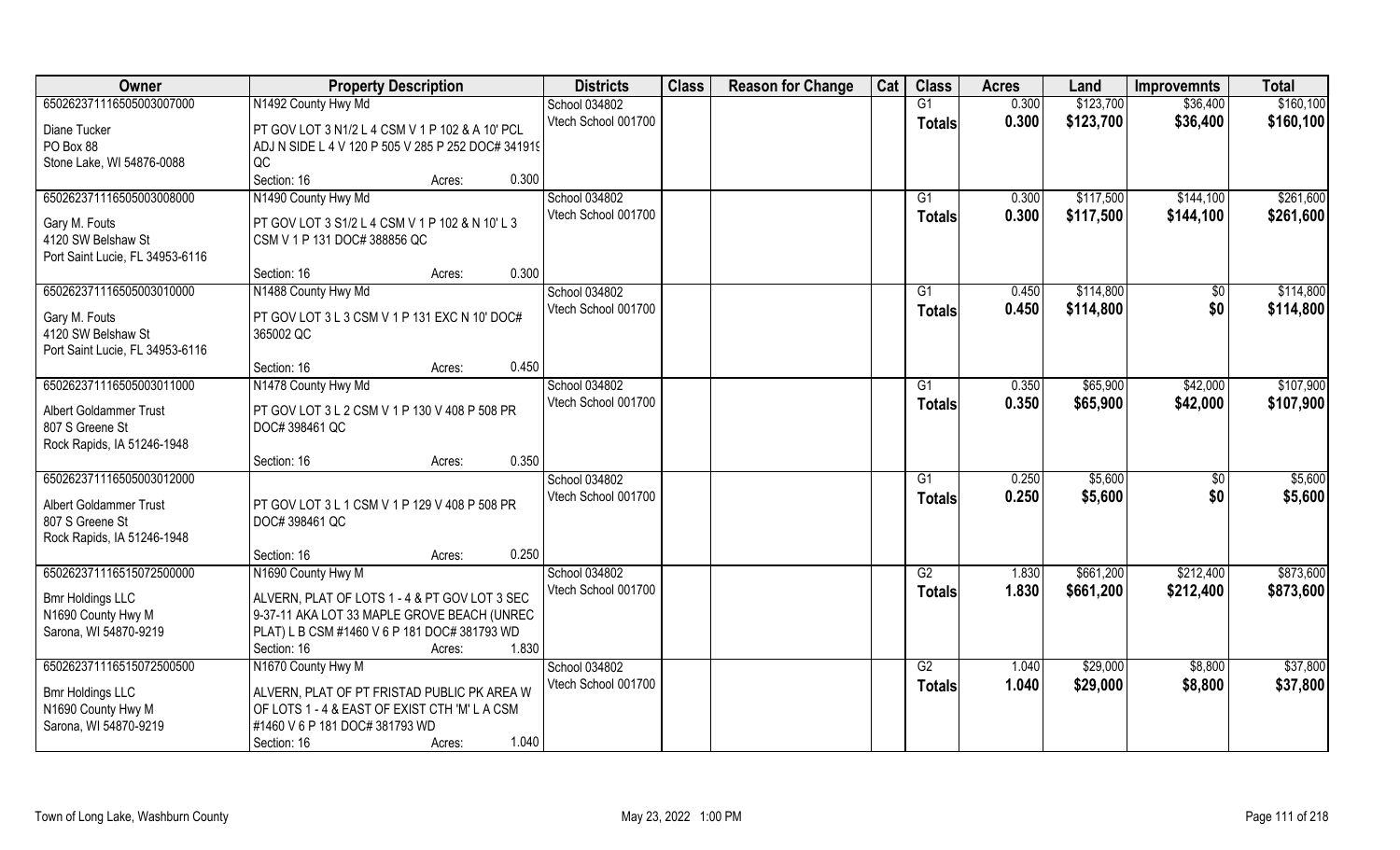| Owner                                       | <b>Property Description</b>                                             | <b>Districts</b>    | <b>Class</b> | <b>Reason for Change</b> | Cat | <b>Class</b>    | <b>Acres</b>   | Land      | <b>Improvemnts</b>     | <b>Total</b> |
|---------------------------------------------|-------------------------------------------------------------------------|---------------------|--------------|--------------------------|-----|-----------------|----------------|-----------|------------------------|--------------|
| 650262371116515072501000                    | N1666 Fristad Rd                                                        | School 034802       |              |                          |     | G1              | 0.000          | \$183,700 | \$10,600               | \$194,300    |
| David B Barta Trust                         | ALVERN, PLAT OF L 5 CSM #498 V 3 P 72 DOC#                              | Vtech School 001700 |              |                          |     | <b>Totals</b>   | 0.000          | \$183,700 | \$10,600               | \$194,300    |
| N1666 Fristad Rd                            | 367524 ESMT DOC# 374325 QC                                              |                     |              |                          |     |                 |                |           |                        |              |
| Sarona, WI 54870-9269                       |                                                                         |                     |              |                          |     |                 |                |           |                        |              |
|                                             | 0.000<br>Section: 16<br>Acres:                                          |                     |              |                          |     |                 |                |           |                        |              |
| 650262371116515072501500                    | N1666 Fristad Rd                                                        | School 034802       |              |                          |     | G <sub>1</sub>  | 0.000          | \$183,700 | \$268,900              | \$452,600    |
| David B Barta Trust                         | ALVERN, PLAT OF L 6 CSM #498 V 3 P 72 DOC#                              | Vtech School 001700 |              |                          |     | <b>Totals</b>   | 0.000          | \$183,700 | \$268,900              | \$452,600    |
| N1666 Fristad Rd                            | 367524 ESMT DOC# 374325 QC                                              |                     |              |                          |     |                 |                |           |                        |              |
| Sarona, WI 54870-9269                       |                                                                         |                     |              |                          |     |                 |                |           |                        |              |
|                                             | 0.000<br>Section: 16<br>Acres:                                          |                     |              |                          |     |                 |                |           |                        |              |
| 650262371116515072502000                    | N1660 Fristad Rd                                                        | School 034802       |              |                          |     | G1              | 0.000          | \$220,000 | \$50,300               | \$270,300    |
|                                             |                                                                         | Vtech School 001700 |              |                          |     | <b>Totals</b>   | 0.000          | \$220,000 | \$50,300               | \$270,300    |
| Terry Lyle Zimmerman<br>23226 57th Ave SE   | ALVERN, PLAT OF LOT 7 DOC# 341599 QC DOC#<br>367524 ESMT DOC# 378144 QC |                     |              |                          |     |                 |                |           |                        |              |
| Woodinville, WA 98072-8642                  |                                                                         |                     |              |                          |     |                 |                |           |                        |              |
|                                             | 0.000<br>Section: 16<br>Acres:                                          |                     |              |                          |     |                 |                |           |                        |              |
| 650262371116515072502500                    | N1656 Fristad Rd                                                        | School 034802       |              |                          |     | G1              | 0.000          | \$312,500 | \$130,600              | \$443,100    |
|                                             |                                                                         | Vtech School 001700 |              |                          |     | <b>Totals</b>   | 0.000          | \$312,500 | \$130,600              | \$443,100    |
| Nuto Farm Supply Inc                        | ALVERN, PLAT OF PT LOT 8 V 107 P 304 DOC#                               |                     |              |                          |     |                 |                |           |                        |              |
| 407 E Sawyer St<br>Rice Lake, WI 54868-2580 | 370487 PR DOC# 367524 ESMT EXC V 333 P 286                              |                     |              |                          |     |                 |                |           |                        |              |
|                                             | 0.000<br>Section: 16<br>Acres:                                          |                     |              |                          |     |                 |                |           |                        |              |
| 650262371116515072503000                    | N1652 Fristad Rd                                                        | School 034802       |              |                          |     | G1              | 0.000          | \$339,200 | \$83,900               | \$423,100    |
|                                             |                                                                         | Vtech School 001700 |              |                          |     | <b>Totals</b>   | 0.000          | \$339,200 | \$83,900               | \$423,100    |
| Harrigan & Hansen LLC                       | ALVERN, PLAT OF PT LOT 8, LOTS 9,10 & N 16.5' VAC                       |                     |              |                          |     |                 |                |           |                        |              |
| 407 E Sawyer St                             | RD S OF LOT 10 DOC# 311337 WD DOC# 367524                               |                     |              |                          |     |                 |                |           |                        |              |
| Rice Lake, WI 54868-2580                    | <b>ESMT</b>                                                             |                     |              |                          |     |                 |                |           |                        |              |
| 650262371116515072504000                    | 0.000<br>Section: 16<br>Acres:                                          | School 034802       |              |                          |     | $\overline{G1}$ |                | \$210,600 |                        | \$346,300    |
|                                             | N1644 Fristad Rd                                                        | Vtech School 001700 |              |                          |     |                 | 0.000<br>0.000 | \$210,600 | \$135,700<br>\$135,700 | \$346,300    |
| Paula A. Haus                               | ALVERN, PLAT OF PT LOTS 11 & 12 V 451 P 494-495                         |                     |              |                          |     | <b>Totals</b>   |                |           |                        |              |
| 907 W Stout St                              | WD V 407 P 707-709 ESMT                                                 |                     |              |                          |     |                 |                |           |                        |              |
| Rice Lake, WI 54868-3123                    |                                                                         |                     |              |                          |     |                 |                |           |                        |              |
|                                             | 0.000<br>Section: 16<br>Acres:                                          |                     |              |                          |     |                 |                |           |                        |              |
| 650262371116515072504500                    | N1640 Fristad Rd                                                        | School 034802       |              |                          |     | G1              | 0.000          | \$10,700  | $\overline{50}$        | \$10,700     |
| Paula A. Haus                               | ALVERN, PLAT OF PT OF LOTS 11 & 12 & S 16.5' VAC                        | Vtech School 001700 |              |                          |     | <b>Totals</b>   | 0.000          | \$10,700  | \$0                    | \$10,700     |
| 907 W Stout St                              | RD (ESMT) DOC# 293291 WD                                                |                     |              |                          |     |                 |                |           |                        |              |
| Rice Lake, WI 54868-3123                    |                                                                         |                     |              |                          |     |                 |                |           |                        |              |
|                                             | 0.000<br>Section: 16<br>Acres:                                          |                     |              |                          |     |                 |                |           |                        |              |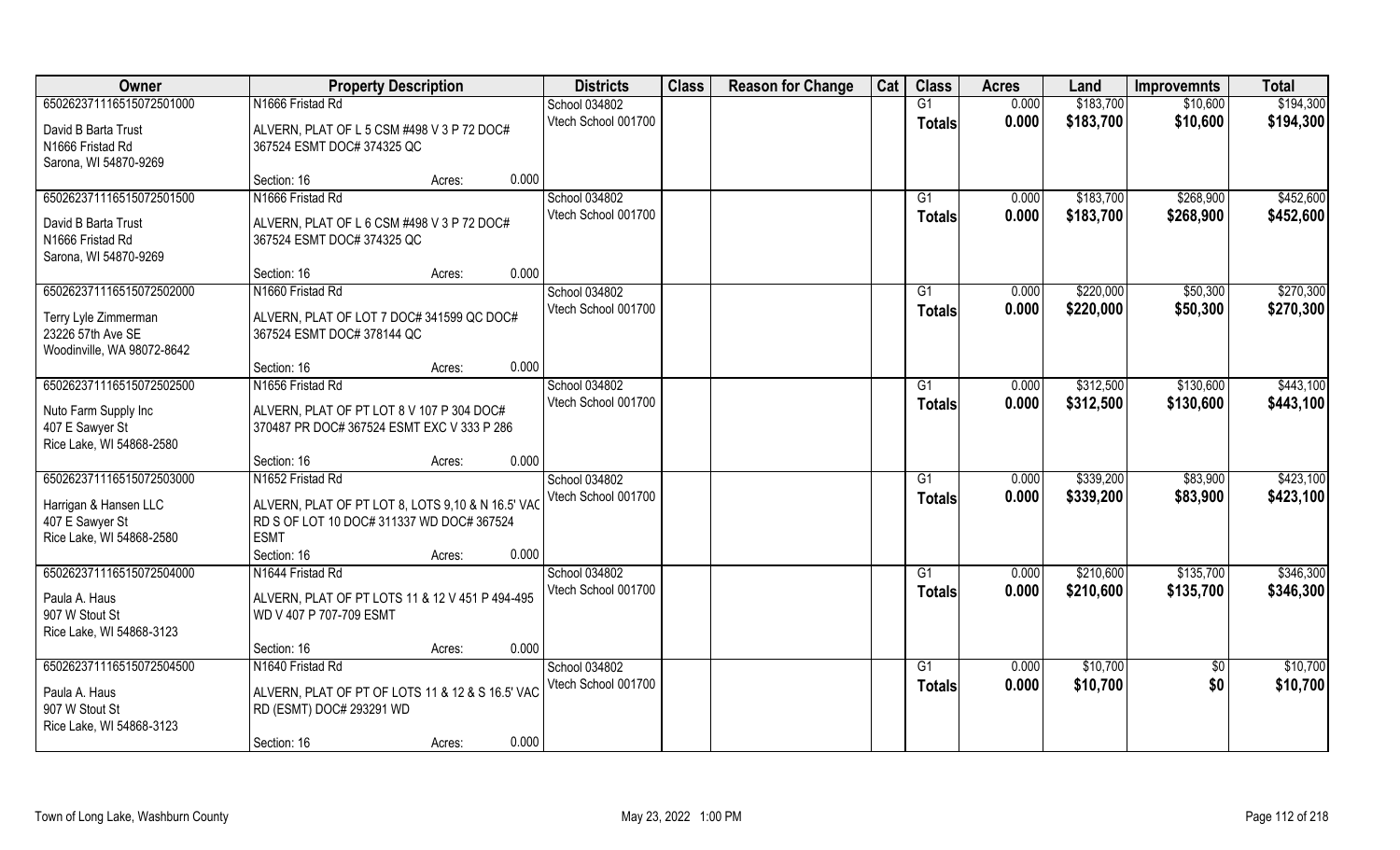| Owner                                       | <b>Property Description</b>                                                            |        |       | <b>Districts</b>    | <b>Class</b> | <b>Reason for Change</b> | Cat | <b>Class</b>  | <b>Acres</b> | Land      | <b>Improvemnts</b>     | <b>Total</b> |
|---------------------------------------------|----------------------------------------------------------------------------------------|--------|-------|---------------------|--------------|--------------------------|-----|---------------|--------------|-----------|------------------------|--------------|
| 650262371116515072505500                    | N1632 Fristad Rd                                                                       |        |       | School 034802       |              |                          |     | G1            | 0.000        | \$214,200 | \$68,100               | \$282,300    |
| Rodney Vorlicek                             | ALVERN, PLAT OF PT LOTS 12 & 13 V 410 P 476 WD                                         |        |       | Vtech School 001700 |              |                          |     | <b>Totals</b> | 0.000        | \$214,200 | \$68,100               | \$282,300    |
| PO Box 154                                  |                                                                                        |        |       |                     |              |                          |     |               |              |           |                        |              |
| Spring Valley, WI 54767-0154                |                                                                                        |        |       |                     |              |                          |     |               |              |           |                        |              |
|                                             | Section: 16                                                                            | Acres: | 0.000 |                     |              |                          |     |               |              |           |                        |              |
| 650262371116515072506500                    | N1626 Fristad Rd                                                                       |        |       | School 034802       |              |                          |     | G1            | 0.000        | \$192,200 | \$62,000               | \$254,200    |
| John D. Meyer                               | ALVERN, PLAT OF LOT 13 EXC 4' STRIP OFF N SIDE                                         |        |       | Vtech School 001700 |              |                          |     | Totals        | 0.000        | \$192,200 | \$62,000               | \$254,200    |
| 612 Center St                               | V 221 P 115                                                                            |        |       |                     |              |                          |     |               |              |           |                        |              |
| Caledonia, MN 55921-1693                    |                                                                                        |        |       |                     |              |                          |     |               |              |           |                        |              |
|                                             | Section: 16                                                                            | Acres: | 0.000 |                     |              |                          |     |               |              |           |                        |              |
| 650262371116515072507000                    | N1622 Fristad Rd                                                                       |        |       | School 034802       |              |                          |     | G1            | 0.000        | \$203,400 | \$156,500              | \$359,900    |
| Lawrence J. Anderson                        | ALVERN, PLAT OF LOT 14 V 307 P 478 WD                                                  |        |       | Vtech School 001700 |              |                          |     | <b>Totals</b> | 0.000        | \$203,400 | \$156,500              | \$359,900    |
| 7040 Forest Dr                              |                                                                                        |        |       |                     |              |                          |     |               |              |           |                        |              |
| Johnston, IA 50131-1283                     |                                                                                        |        |       |                     |              |                          |     |               |              |           |                        |              |
| 650262371116515072507500                    | Section: 16<br>N1618 Fristad Rd                                                        | Acres: | 0.000 | School 034802       |              |                          |     |               | 0.000        | \$330,000 |                        | \$444,500    |
|                                             |                                                                                        |        |       | Vtech School 001700 |              |                          |     | G1            | 0.000        | \$330,000 | \$114,500<br>\$114,500 | \$444,500    |
| Nuto Farm Supply Inc                        | ALVERN, PLAT OF LOTS 15 & 16 V 344 P 577 WD                                            |        |       |                     |              |                          |     | <b>Totals</b> |              |           |                        |              |
| 407 E Sawyer St                             |                                                                                        |        |       |                     |              |                          |     |               |              |           |                        |              |
| Rice Lake, WI 54868-2580                    | Section: 16                                                                            |        | 0.000 |                     |              |                          |     |               |              |           |                        |              |
| 650262371116515072508600                    | N1602 Fristad Rd                                                                       | Acres: |       | School 034802       |              |                          |     | G1            | 0.930        | \$506,300 | \$88,100               | \$594,400    |
|                                             |                                                                                        |        |       | Vtech School 001700 |              |                          |     | Totals        | 0.930        | \$506,300 | \$88,100               | \$594,400    |
| Nuto Farm Supply Inc                        | ALVERN, PLAT OF LOTS 17 - 19 L 1 CSM #3709 V 18                                        |        |       |                     |              |                          |     |               |              |           |                        |              |
| 407 E Sawyer St<br>Rice Lake, WI 54868-2580 | P 52 V 290 P 694 WD                                                                    |        |       |                     |              |                          |     |               |              |           |                        |              |
|                                             | Section: 16                                                                            | Acres: | 0.930 |                     |              |                          |     |               |              |           |                        |              |
| 650262371116515072510000                    | N1594 County Hwy Md                                                                    |        |       | School 034802       |              |                          |     | G2            | 0.000        | \$128,400 | \$36,100               | \$164,500    |
|                                             |                                                                                        |        |       | Vtech School 001700 |              |                          |     | <b>Totals</b> | 0.000        | \$128,400 | \$36,100               | \$164,500    |
| Nuto Farm Supply Inc<br>407 E Sawyer St     | ALVERN, PLAT OF LOT 20 & PT VAC FAIRY LN ADJ<br>LOT 20 V 311 P 391 PR V 315 P 201 JGMT |        |       |                     |              |                          |     |               |              |           |                        |              |
| Rice Lake, WI 54868-2580                    |                                                                                        |        |       |                     |              |                          |     |               |              |           |                        |              |
|                                             | Section: 16                                                                            | Acres: | 0.000 |                     |              |                          |     |               |              |           |                        |              |
| 650262371116515072510500                    | N1598 County Hwy Md                                                                    |        |       | School 034802       |              |                          |     | G2            | 0.000        | \$167,900 | \$81,900               | \$249,800    |
|                                             | ALVERN, PLAT OF LOT 21 & PT VAC FAIRY LN ADJ                                           |        |       | Vtech School 001700 |              |                          |     | Totals        | 0.000        | \$167,900 | \$81,900               | \$249,800    |
| Nuto Farm Supply Inc<br>407 E Sawyer St     | LOT 21 & N 16 1/2' VAC MIDWAY ST ADJ LOT 21 V 311                                      |        |       |                     |              |                          |     |               |              |           |                        |              |
| Rice Lake, WI 54868-2580                    | P 389 WD V 315 P 201 JGMT                                                              |        |       |                     |              |                          |     |               |              |           |                        |              |
|                                             | Section: 16                                                                            | Acres: | 0.000 |                     |              |                          |     |               |              |           |                        |              |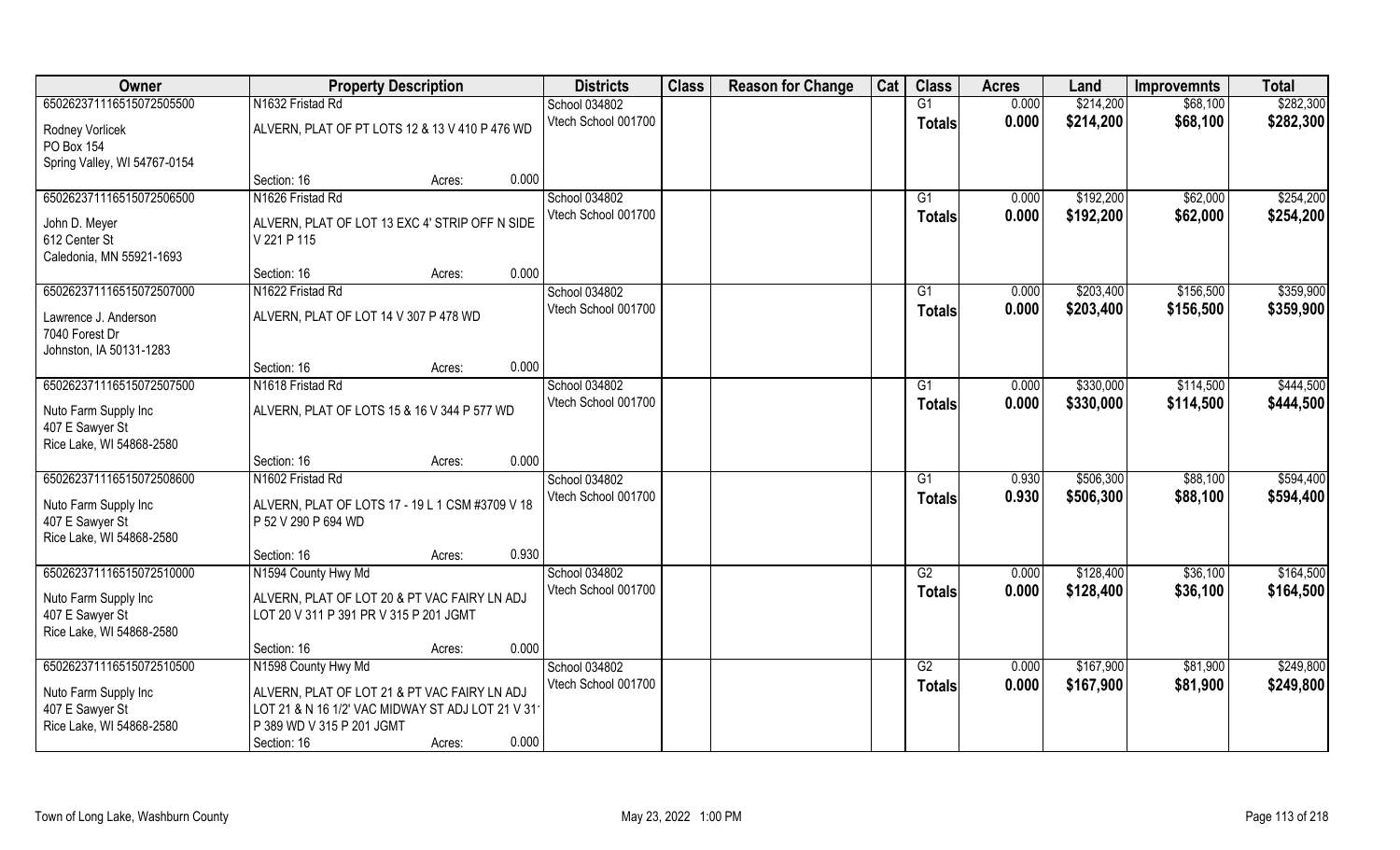| Owner                                  | <b>Property Description</b>                     | <b>Districts</b>    | <b>Class</b> | <b>Reason for Change</b> | Cat | <b>Class</b>   | <b>Acres</b> | Land      | <b>Improvemnts</b> | <b>Total</b> |
|----------------------------------------|-------------------------------------------------|---------------------|--------------|--------------------------|-----|----------------|--------------|-----------|--------------------|--------------|
| 650262371116515072511100               | N1586 County Hwy Md                             | School 034802       |              |                          |     | G1             | 1.280        | \$460,000 | \$92,000           | \$552,000    |
| Raymond V Graziano Trust               | ALVERN, PLAT OF LOTS 22, 23, 24 & S 16 1/2' VAC | Vtech School 001700 |              |                          |     | <b>Totals</b>  | 1.280        | \$460,000 | \$92,000           | \$552,000    |
| 6170 N Lemont Ave                      | MIDWAY ST & VACATED FAIRY LN INCL L 1 CSM       |                     |              |                          |     |                |              |           |                    |              |
| Chicago, IL 60646-4955                 | #3826 V 18 P 169 DOC# 366497 VAC RD DOC#        |                     |              |                          |     |                |              |           |                    |              |
|                                        | 1.280<br>Section: 16<br>Acres:                  |                     |              |                          |     |                |              |           |                    |              |
| 650262371116515072512500               |                                                 | School 034802       |              |                          |     | G <sub>1</sub> | 0.000        | \$186,800 | $\overline{50}$    | \$186,800    |
| <b>Scott Burton Nichols</b>            | ALVERN, PLAT OF LOT 25 L 1 CSM V 1 P 2 DOC#     | Vtech School 001700 |              |                          |     | Totals         | 0.000        | \$186,800 | \$0                | \$186,800    |
| 20855 Wintergreen St NW                | 378840 WD                                       |                     |              |                          |     |                |              |           |                    |              |
| Cedar, MN 55011-4791                   |                                                 |                     |              |                          |     |                |              |           |                    |              |
|                                        | 0.000<br>Section: 16<br>Acres:                  |                     |              |                          |     |                |              |           |                    |              |
| 650262371116515072513000               |                                                 | School 034802       |              |                          |     | G1             | 0.000        | \$186,800 | $\frac{1}{2}$      | \$186,800    |
| Scott Burton Nichols                   | ALVERN, PLAT OF LOT 26 L 1 CSM V 1 P 2 DOC#     | Vtech School 001700 |              |                          |     | <b>Totals</b>  | 0.000        | \$186,800 | \$0                | \$186,800    |
| 20855 Wintergreen St NW                | 378840 WD                                       |                     |              |                          |     |                |              |           |                    |              |
| Cedar, MN 55011-4791                   |                                                 |                     |              |                          |     |                |              |           |                    |              |
|                                        | 0.000<br>Section: 16<br>Acres:                  |                     |              |                          |     |                |              |           |                    |              |
| 650262371116515072513500               | N1532 County Hwy Md                             | School 034802       |              |                          |     | G1             | 0.000        | \$208,600 | \$81,000           | \$289,600    |
| Scott Burton Nichols                   | ALVERN, PLAT OF PT OUTLOT A & PT LAKEVIEW       | Vtech School 001700 |              |                          |     | <b>Totals</b>  | 0.000        | \$208,600 | \$81,000           | \$289,600    |
| 20855 Wintergreen St NW                | AVE DOC# 378840 WD                              |                     |              |                          |     |                |              |           |                    |              |
| Cedar, MN 55011-4791                   |                                                 |                     |              |                          |     |                |              |           |                    |              |
|                                        | 0.000<br>Section: 16<br>Acres:                  |                     |              |                          |     |                |              |           |                    |              |
| 650262371116515072514000               |                                                 | School 034802       |              |                          |     | G1             | 0.000        | \$19,800  | \$0                | \$19,800     |
|                                        |                                                 | Vtech School 001700 |              |                          |     | <b>Totals</b>  | 0.000        | \$19,800  | \$0                | \$19,800     |
| Mark A. Just<br>W3732 Hillcrest Ln     | ALVERN, PLAT OF PT LOT A DOC# 400768 WD         |                     |              |                          |     |                |              |           |                    |              |
| Sarona, WI 54870-9266                  |                                                 |                     |              |                          |     |                |              |           |                    |              |
|                                        | 0.000<br>Section: 16<br>Acres:                  |                     |              |                          |     |                |              |           |                    |              |
| 650262371116515072514500               | W3736 Hillcrest Ln                              | School 034802       |              |                          |     | G1             | 0.000        | \$322,000 | \$118,200          | \$440,200    |
|                                        |                                                 | Vtech School 001700 |              |                          |     | <b>Totals</b>  | 0.000        | \$322,000 | \$118,200          | \$440,200    |
| <b>Balda Howard Trust</b><br>Samuel Dr | ALVERN, PLAT OF LOTS 27 & 28 DOC# 389775 WD     |                     |              |                          |     |                |              |           |                    |              |
| Streamwood, IL 60107-2977              |                                                 |                     |              |                          |     |                |              |           |                    |              |
|                                        | 0.000<br>Section: 16<br>Acres:                  |                     |              |                          |     |                |              |           |                    |              |
| 650262371116515072515000               | W3732 Hillcrest Ln                              | School 034802       |              |                          |     | G1             | 0.000        | \$262,300 | \$89,700           | \$352,000    |
|                                        |                                                 | Vtech School 001700 |              |                          |     | <b>Totals</b>  | 0.000        | \$262,300 | \$89,700           | \$352,000    |
| Mark A. Just                           | ALVERN, PLAT OF LOT 29 DOC# 389864 PR           |                     |              |                          |     |                |              |           |                    |              |
| W3732 Hillcrest Ln                     |                                                 |                     |              |                          |     |                |              |           |                    |              |
| Sarona, WI 54870-9266                  | 0.000<br>Section: 16<br>Acres:                  |                     |              |                          |     |                |              |           |                    |              |
|                                        |                                                 |                     |              |                          |     |                |              |           |                    |              |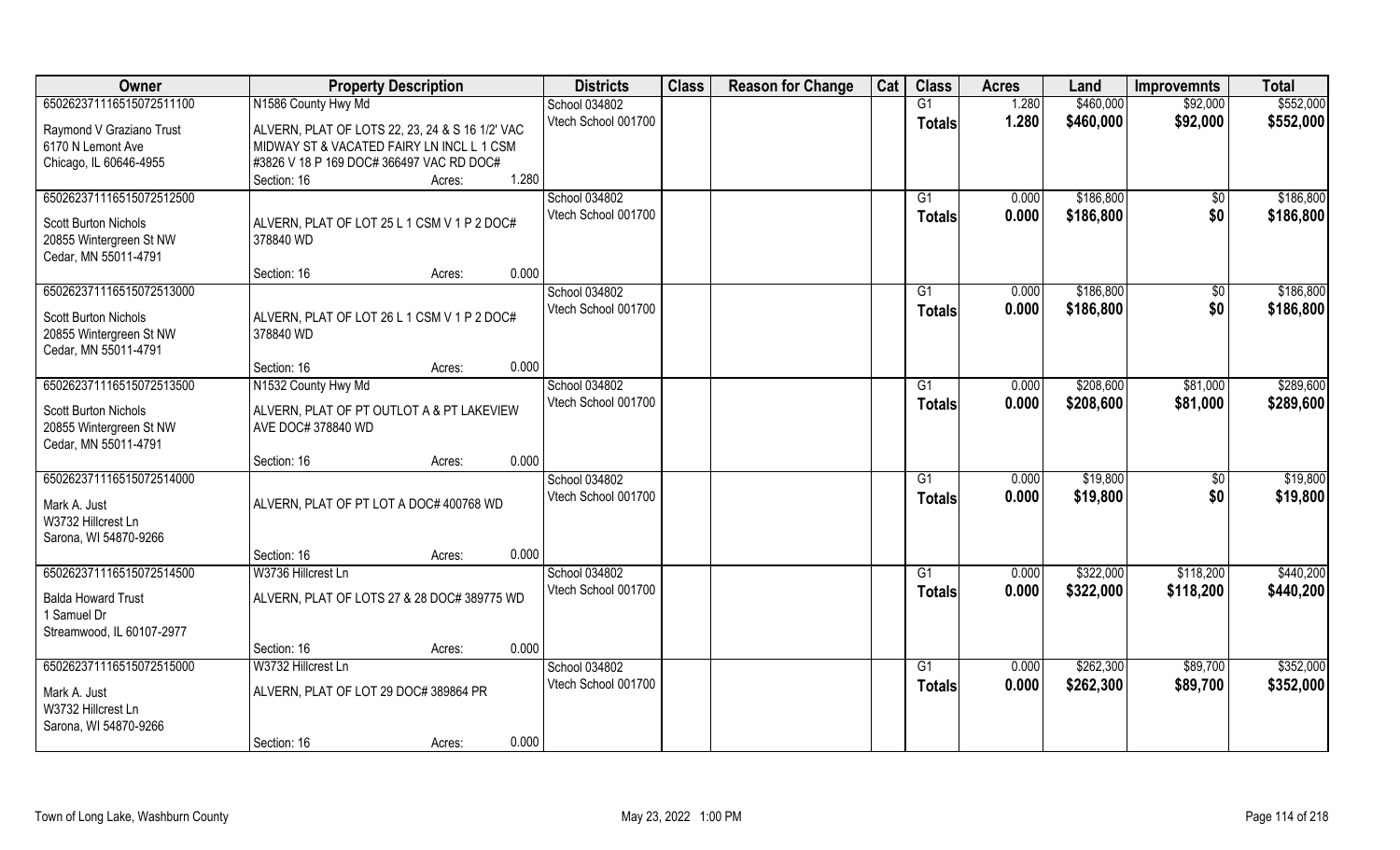| Owner                                                                                           | <b>Property Description</b>                                                                                                                                          | <b>Districts</b>                     | <b>Class</b>   | <b>Reason for Change</b> | Cat | <b>Class</b>                                            | <b>Acres</b>                       | Land                                          | <b>Improvemnts</b>                 | <b>Total</b>                           |
|-------------------------------------------------------------------------------------------------|----------------------------------------------------------------------------------------------------------------------------------------------------------------------|--------------------------------------|----------------|--------------------------|-----|---------------------------------------------------------|------------------------------------|-----------------------------------------------|------------------------------------|----------------------------------------|
| 650262371116515072515500                                                                        | N1584 County Hwy Md                                                                                                                                                  | School 034802                        |                |                          |     | X4                                                      | 19.280                             | $\overline{50}$                               | $\sqrt{$0}$                        | $\sqrt{50}$                            |
| Town of Long Lake<br>N1584 County Hwy Md<br>Sarona, WI 54870                                    | PT ALVERN, PLAT OF & PT GOV LOTS 1 & 2 V 84 P<br>488 DOC# 367524 ESMT EXC CSM #1895 V 8 P 56<br>EXC CSM #1993 V 8 P 154 TOWN HALL<br>19.280<br>Section: 16<br>Acres: | Vtech School 001700                  |                |                          |     | <b>Totals</b>                                           | 19.280                             | \$0                                           | \$0                                | \$0                                    |
| 650262371116515072516000<br>Nuto Farm Supply Inc<br>407 E Sawyer St<br>Rice Lake, WI 54868-2580 | PT ALVERN, PLAT OF & PT GOV LOTS 1 & 2 OL 1<br>CSM #1895 V 8 P 56, 56A V 311 P 391 PR                                                                                | School 034802<br>Vtech School 001700 |                |                          |     | G <sub>1</sub><br>Totals                                | 1.300<br>1.300                     | \$5,900<br>\$5,900                            | $\sqrt{$0}$<br>\$0                 | \$5,900<br>\$5,900                     |
| 650262371116515072516500                                                                        | 1.300<br>Section: 16<br>Acres:                                                                                                                                       | School 034802                        |                |                          |     | X4                                                      | 0.420                              | $\sqrt[6]{3}$                                 | \$0                                | $\sqrt{50}$                            |
| Town of Long Lake<br>N1584 County Hwy Md<br>Sarona, WI 54870                                    | ALVERN, PLAT OF & PT GOV LOT 2 OL 1 CSM #1993<br>V 8 P 154 V 84 P 488                                                                                                | Vtech School 001700                  |                |                          |     | <b>Totals</b>                                           | 0.420                              | \$0                                           | \$0                                | \$0                                    |
|                                                                                                 | 0.420<br>Section: 16<br>Acres:                                                                                                                                       |                                      |                |                          |     |                                                         |                                    |                                               |                                    |                                        |
| 650262371117101000003000                                                                        | W 4161 County Hwy D                                                                                                                                                  | School 034802                        | G <sub>4</sub> | Ag use land              |     | G1                                                      | 1.000                              | \$11,300                                      | \$252,800                          | \$264,100                              |
| James L. Kleven<br>W4161 County Hwy D<br>Sarona, WI 54870-9209                                  | NE NE DOC# 231432 WD DOC# 387123 TERM DOC#<br>387274 AFFD                                                                                                            | Vtech School 001700                  |                |                          |     | G <sub>2</sub><br>G4<br>G <sub>6</sub>                  | 1.000<br>19.000<br>19.000          | \$5,700<br>\$3,200<br>\$44,700                | \$16,200<br>\$0<br>\$0\$           | \$21,900<br>\$3,200<br>\$44,700        |
|                                                                                                 | 40.000<br>Section: 17<br>Acres:                                                                                                                                      |                                      |                |                          |     | <b>Totals</b>                                           | 40.000                             | \$64,900                                      | \$269,000                          | \$333,900                              |
| 650262371117102000001000<br>Christopher G. Blass<br>2228 300th St<br>Casey, IA 50048            | W4251 County Hwy D<br>NW NE DOC# 389167 MFL-CL (38 AC) DOC# 399514<br><b>WD</b>                                                                                      | School 034802<br>Vtech School 001700 |                |                          |     | G1<br>G <sub>6</sub><br>W <sub>6</sub><br><b>Totals</b> | 1.000<br>1.000<br>38.000<br>40.000 | \$11,300<br>\$2,400<br>(\$72,200)<br>\$13,700 | \$12,200<br>\$0<br>\$0<br>\$12,200 | \$23,500<br>\$2,400<br>\$0<br>\$25,900 |
|                                                                                                 | 40.000<br>Section: 17<br>Acres:                                                                                                                                      |                                      |                |                          |     |                                                         |                                    |                                               |                                    |                                        |
| 650262371117103000001000<br>Christopher G. Blass<br>2228 300th St<br>Casey, IA 50048            | SW NE DOC# 389167 MFL-CL DOC# 399514 WD                                                                                                                              | School 034802<br>Vtech School 001700 |                |                          |     | W <sub>6</sub><br><b>Totals</b>                         | 40.000<br>40.000                   | (\$76,000)<br>\$0                             | \$0<br>\$0                         | \$0<br>\$0                             |
|                                                                                                 | 40.000<br>Section: 17<br>Acres:                                                                                                                                      |                                      |                |                          |     |                                                         |                                    |                                               |                                    |                                        |
| 650262371117104000001000                                                                        | N1581 Burma Rd                                                                                                                                                       | School 034802                        |                |                          |     | G6                                                      | 2.000                              | \$4,700                                       | $\overline{50}$                    | \$4,700                                |
| Daniel T. Keefer<br>N1138 Little Bear Rd<br>Sarona, WI 54870-9228                               | SE NE DOC# 288798 QC DOC# 328523 MFL-C (38AC)                                                                                                                        | Vtech School 001700                  |                |                          |     | W <sub>6</sub><br><b>Totals</b>                         | 38.000<br>40.000                   | (\$89,300)<br>\$4,700                         | \$0<br>\$0                         | \$0<br>\$4,700                         |
|                                                                                                 | 40.000<br>Section: 17<br>Acres:                                                                                                                                      |                                      |                |                          |     |                                                         |                                    |                                               |                                    |                                        |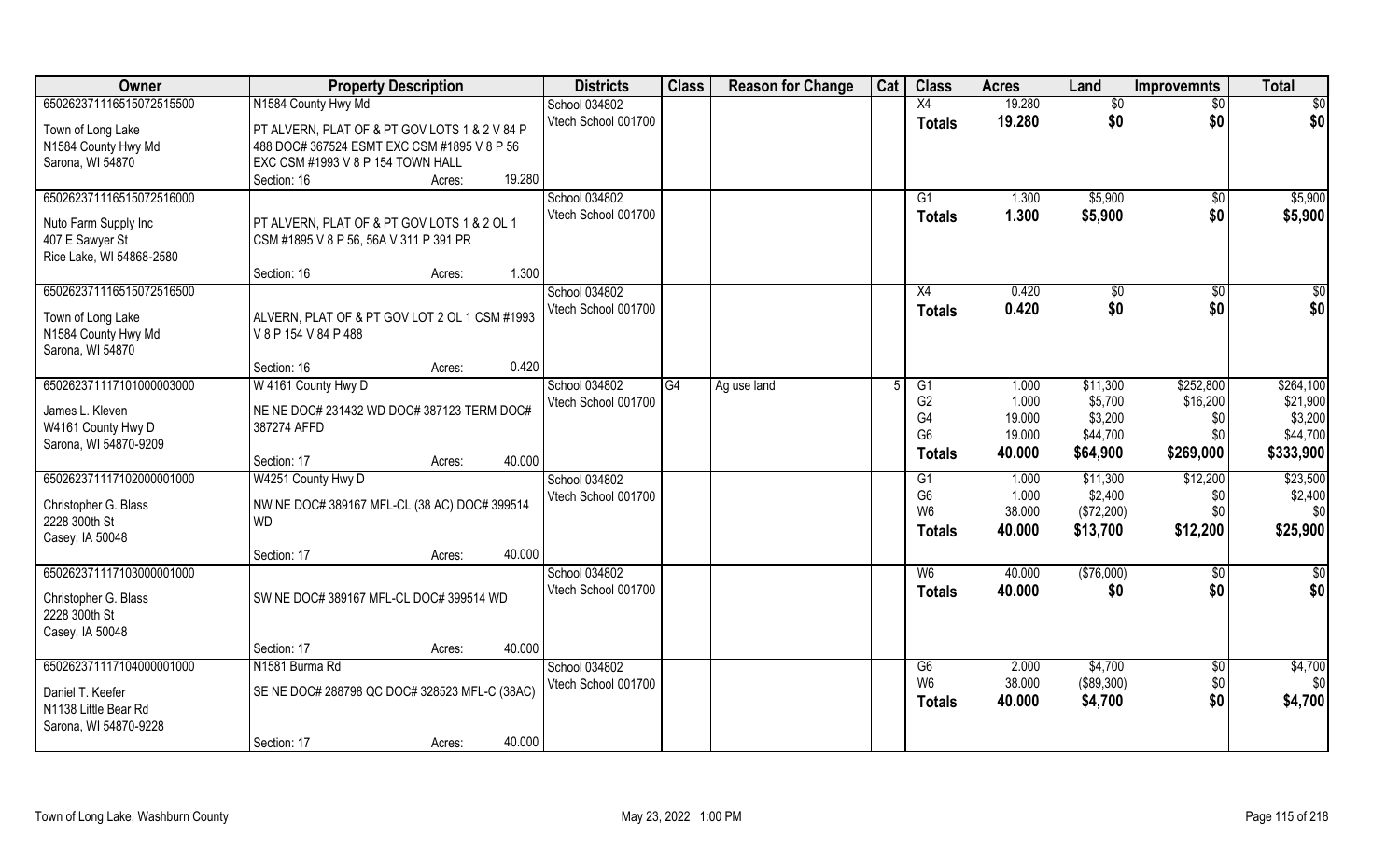| Owner                                       | <b>Property Description</b>                     | <b>Districts</b>    | <b>Class</b> | <b>Reason for Change</b> | Cat | <b>Class</b>         | <b>Acres</b>   | Land              | <b>Improvemnts</b> | <b>Total</b>      |
|---------------------------------------------|-------------------------------------------------|---------------------|--------------|--------------------------|-----|----------------------|----------------|-------------------|--------------------|-------------------|
| 650262371117201000001000                    |                                                 | School 034802       |              |                          |     | G5                   | 17.150         | \$2,700           | $\overline{50}$    | \$2,700           |
| Vanbeek Construction                        | PT NE NW & PT NW NW V 310 P 124 WD DOC# 35504   | Vtech School 001700 |              |                          |     | W8                   | 13.000         | ( \$30,600)       | \$0                | \$0               |
| W4180 County Hwy D                          | JGMT V 456 P 859 MFL-CL (13 AC) EXC CSM #1915 V |                     |              |                          |     | <b>Totals</b>        | 30.150         | \$2,700           | \$0                | \$2,700           |
| Sarona, WI 54870-9209                       | 8 P 76                                          |                     |              |                          |     |                      |                |                   |                    |                   |
|                                             | Section: 17<br>30.150<br>Acres:                 |                     |              |                          |     |                      |                |                   |                    |                   |
| 650262371117201000002000                    | W4383 County Hwy D                              | School 034802       |              |                          |     | G1                   | 5.000          | \$16,700          | \$207,300          | \$224,000         |
| Robert N. Adler                             | PT NE NW L 1 CSM #1915 V 8 P 76 V 400 P 665-666 | Vtech School 001700 |              |                          |     | <b>Totals</b>        | 5.000          | \$16,700          | \$207,300          | \$224,000         |
| W4383 County Hwy D                          | WD DOC# 399641 TOD                              |                     |              |                          |     |                      |                |                   |                    |                   |
| Sarona, WI 54870-9209                       |                                                 |                     |              |                          |     |                      |                |                   |                    |                   |
|                                             | 5.000<br>Section: 17<br>Acres:                  |                     |              |                          |     |                      |                |                   |                    |                   |
| 650262371117201000003000                    | W4305 County Hwy D                              | School 034802       |              |                          |     | G1                   | 5.000          | \$16,700          | \$138,100          | \$154,800         |
|                                             |                                                 | Vtech School 001700 |              |                          |     | <b>Totals</b>        | 5.000          | \$16,700          | \$138,100          | \$154,800         |
| John W. Rau                                 | PT NE NW L 2 CSM #1915 V 8 P 76 V 329 P 79 WD   |                     |              |                          |     |                      |                |                   |                    |                   |
| W4305 County Hwy D<br>Sarona, WI 54870-9209 |                                                 |                     |              |                          |     |                      |                |                   |                    |                   |
|                                             | 5.000<br>Section: 17<br>Acres:                  |                     |              |                          |     |                      |                |                   |                    |                   |
| 650262371117202000001000                    | W4419 County Hwy D                              | School 034802       |              |                          |     | G5                   | 5.000          | \$600             | \$0                | \$600             |
|                                             |                                                 | Vtech School 001700 |              |                          |     | G <sub>6</sub>       | 15.000         | \$35,300          | \$0                | \$35,300          |
| Mark W. Shirley                             | N1/2 NW NW DOC# 336547 QC                       |                     |              |                          |     | <b>Totals</b>        | 20.000         | \$35,900          | \$0                | \$35,900          |
| PO Box 266                                  |                                                 |                     |              |                          |     |                      |                |                   |                    |                   |
| Cameron, WI 54822-0266                      | 20,000<br>Section: 17                           |                     |              |                          |     |                      |                |                   |                    |                   |
| 650262371117202000002000                    | Acres:                                          | School 034802       |              |                          |     | $\overline{G6}$      | 10.000         | \$23,500          | \$0                | \$23,500          |
|                                             |                                                 | Vtech School 001700 |              |                          |     |                      | 10.000         | \$23,500          | \$0                | \$23,500          |
| Mark W. Shirley                             | N1/2 S1/2 NW NW DOC# 336547 QC                  |                     |              |                          |     | <b>Totals</b>        |                |                   |                    |                   |
| PO Box 266                                  |                                                 |                     |              |                          |     |                      |                |                   |                    |                   |
| Cameron, WI 54822-0266                      |                                                 |                     |              |                          |     |                      |                |                   |                    |                   |
|                                             | 10.000<br>Section: 17<br>Acres:                 |                     |              |                          |     |                      |                |                   |                    |                   |
| 650262371117202000003000                    |                                                 | School 034802       |              |                          |     | G5<br>G <sub>6</sub> | 3.850<br>6.000 | \$500<br>\$10,500 | \$0<br>\$0         | \$500<br>\$10,500 |
| Leroy A Sandridge Trust                     | PT NW NW PT L 1 CSM #3647 V 17 P 149 DOC#       | Vtech School 001700 |              |                          |     |                      |                |                   | \$0                |                   |
| N1577 Long Lake Ave                         | 346972 WD EXC DOC# 355045 JGMT                  |                     |              |                          |     | <b>Totals</b>        | 9.850          | \$11,000          |                    | \$11,000          |
| Sarona, WI 54870-9283                       |                                                 |                     |              |                          |     |                      |                |                   |                    |                   |
|                                             | 9.850<br>Section: 17<br>Acres:                  |                     |              |                          |     |                      |                |                   |                    |                   |
| 650262371117203000001000                    | N 1508 Long Lake Ave                            | School 034802       |              |                          |     | G6                   | 39.800         | \$69,700          | $\sqrt{$0}$        | \$69,700          |
| Leroy A Sandridge Trust                     | PT SW NW DOC# 346972 WD EXC DOC# 355045         | Vtech School 001700 |              |                          |     | <b>Totals</b>        | 39.800         | \$69,700          | \$0                | \$69,700          |
| N1577 Long Lake Ave                         | <b>JGMT</b>                                     |                     |              |                          |     |                      |                |                   |                    |                   |
| Sarona, WI 54870-9283                       |                                                 |                     |              |                          |     |                      |                |                   |                    |                   |
|                                             | 39.800<br>Section: 17<br>Acres:                 |                     |              |                          |     |                      |                |                   |                    |                   |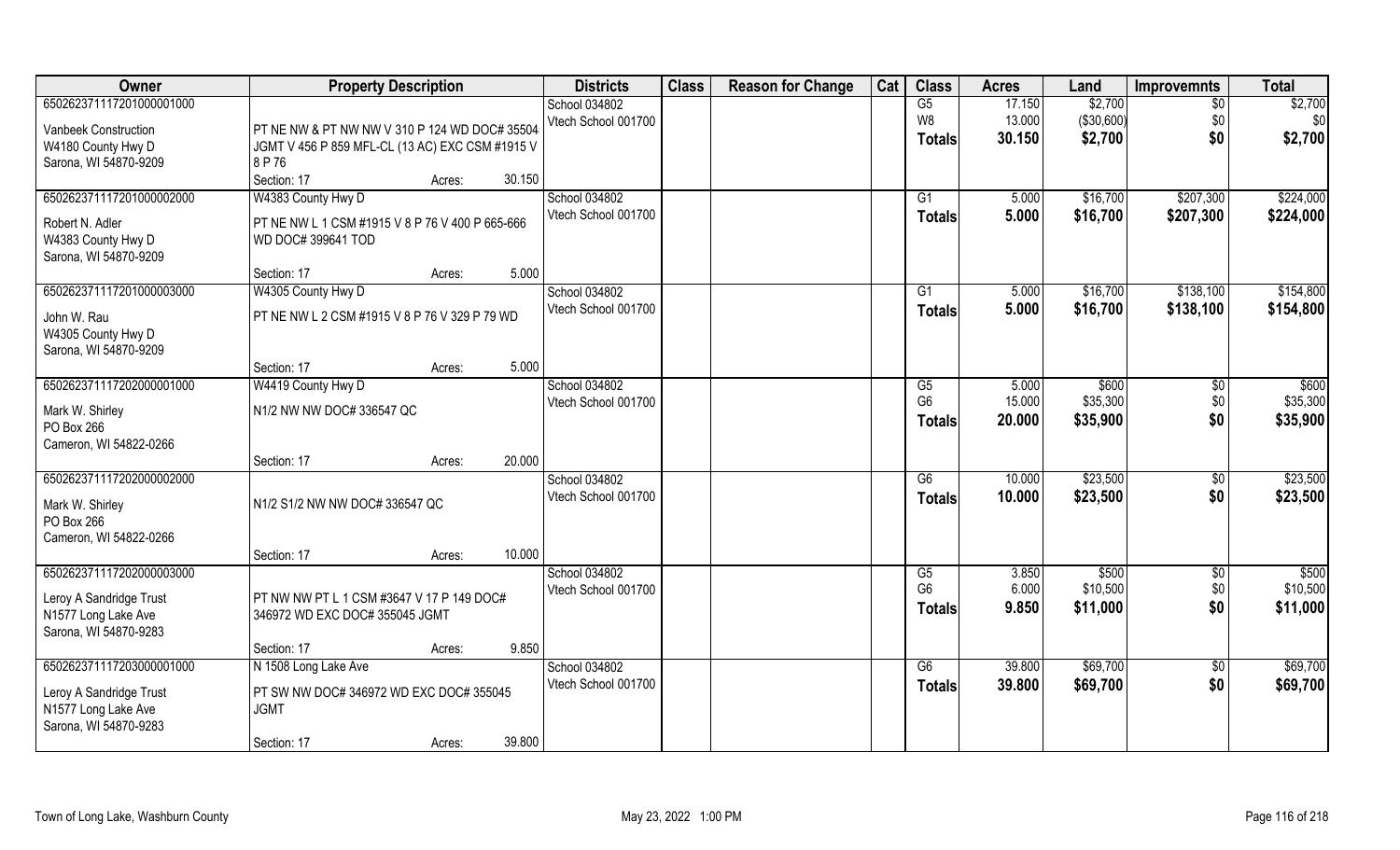| Owner                    | <b>Property Description</b>                 |                  | <b>Districts</b>    | <b>Class</b> | <b>Reason for Change</b> | Cat | <b>Class</b>   | <b>Acres</b> | Land       | <b>Improvemnts</b> | <b>Total</b> |
|--------------------------|---------------------------------------------|------------------|---------------------|--------------|--------------------------|-----|----------------|--------------|------------|--------------------|--------------|
| 650262371117204000001000 |                                             |                  | School 034802       |              |                          |     | G6             | 3.200        | \$6,100    | $\overline{50}$    | \$6,100      |
| Vanbeek Construction     | SE NW & PT SW NW V 310 P 124 WD DOC# 355045 |                  | Vtech School 001700 |              |                          |     | W8             | 37.000       | (\$87,000) | \$0                | \$0          |
| W4180 County Hwy D       | JGMT V 456 P 859-862 MFL-CL (37 AC)         |                  |                     |              |                          |     | <b>Totals</b>  | 40.200       | \$6,100    | \$0                | \$6,100      |
| Sarona, WI 54870-9209    |                                             |                  |                     |              |                          |     |                |              |            |                    |              |
|                          | Section: 17                                 | 40.200<br>Acres: |                     |              |                          |     |                |              |            |                    |              |
| 650262371117301000001000 |                                             |                  | School 034802       |              |                          |     | G6             | 40.000       | \$70,000   | \$0                | \$70,000     |
| Leroy A Sandridge Trust  | NE SW DOC# 375241 QC DOC# 390796 QC         |                  | Vtech School 001700 |              |                          |     | <b>Totals</b>  | 40.000       | \$70,000   | \$0                | \$70,000     |
| N1577 Long Lake Ave      |                                             |                  |                     |              |                          |     |                |              |            |                    |              |
| Sarona, WI 54870-9283    |                                             |                  |                     |              |                          |     |                |              |            |                    |              |
|                          | Section: 17                                 | 40.000<br>Acres: |                     |              |                          |     |                |              |            |                    |              |
| 650262371117302000001000 | N1440 Long Lake Ave                         |                  | School 034802       |              |                          |     | G5             | 39.000       | \$15,600   | \$0                | \$15,600     |
| Leroy A Sandridge Trust  | NW SW DOC# 375241 QC DOC# 390796 QC         |                  | Vtech School 001700 |              |                          |     | G7             | 1.000        | \$3,500    | \$66,300           | \$69,800     |
| N1577 Long Lake Ave      |                                             |                  |                     |              |                          |     | <b>Totals</b>  | 40.000       | \$19,100   | \$66,300           | \$85,400     |
| Sarona, WI 54870-9283    |                                             |                  |                     |              |                          |     |                |              |            |                    |              |
|                          | Section: 17                                 | 40.000<br>Acres: |                     |              |                          |     |                |              |            |                    |              |
| 650262371117303000001000 |                                             |                  | School 034802       | G4           | Ag use land              |     | G4             | 39.000       | \$5,100    | \$0                | \$5,100      |
| Leroy A Sandridge Trust  | SW SW DOC# 375241 QC DOC# 390796 QC         |                  | Vtech School 001700 |              |                          |     | G <sub>5</sub> | 1.000        | \$100      | \$0                | \$100        |
| N1577 Long Lake Ave      |                                             |                  |                     |              |                          |     | <b>Totals</b>  | 40.000       | \$5,200    | \$0                | \$5,200      |
| Sarona, WI 54870-9283    |                                             |                  |                     |              |                          |     |                |              |            |                    |              |
|                          | Section: 17                                 | 40.000<br>Acres: |                     |              |                          |     |                |              |            |                    |              |
| 650262371117304000001000 |                                             |                  | School 034802       | G4           | Ag use land              |     | G4             | 39.000       | \$6,500    | \$0                | \$6,500      |
| Leroy A Sandridge Trust  | SE SW DOC# 375241 QC DOC# 390796 QC         |                  | Vtech School 001700 |              |                          |     | G <sub>5</sub> | 1.000        | \$100      | \$0                | \$100        |
| N1577 Long Lake Ave      |                                             |                  |                     |              |                          |     | <b>Totals</b>  | 40.000       | \$6,600    | \$0                | \$6,600      |
| Sarona, WI 54870-9283    |                                             |                  |                     |              |                          |     |                |              |            |                    |              |
|                          | Section: 17                                 | 40.000<br>Acres: |                     |              |                          |     |                |              |            |                    |              |
| 650262371117401000001000 |                                             |                  | School 034802       |              |                          |     | G5             | 20.500       | \$2,600    | $\overline{50}$    | \$2,600      |
| Risberg Land Co          | NE SE EXC W OF LAKE V 101 P 238 DOC# 370045 |                  | Vtech School 001700 |              |                          |     | W <sub>5</sub> | 12.000       | (\$28,200) | \$0                | \$0          |
| PO Box 1367              | MFL-O (12 AC) (REMAIN 20.50 AC LAKE)        |                  |                     |              |                          |     | <b>Totals</b>  | 32.500       | \$2,600    | \$0                | \$2,600      |
| Hayward, WI 54843-1367   |                                             |                  |                     |              |                          |     |                |              |            |                    |              |
|                          | Section: 17                                 | 32.500<br>Acres: |                     |              |                          |     |                |              |            |                    |              |
| 650262371117401000002000 | N1436 Mccune Lake Dr                        |                  | School 034802       |              |                          |     | G1             | 4.000        | \$73,400   | \$220,100          | \$293,500    |
| Paul A. Zahurance        | PT NE SE EXC S 333' W OF MCCUNE LK DOC#     |                  | Vtech School 001700 |              |                          |     | <b>Totals</b>  | 4.000        | \$73,400   | \$220,100          | \$293,500    |
| N1440 Mccune Lake Dr     | 329753 SHER V 411 P 35 QC DOC# 371582 QC    |                  |                     |              |                          |     |                |              |            |                    |              |
| Sarona, WI 54870-9245    |                                             |                  |                     |              |                          |     |                |              |            |                    |              |
|                          | Section: 17                                 | 4.000<br>Acres:  |                     |              |                          |     |                |              |            |                    |              |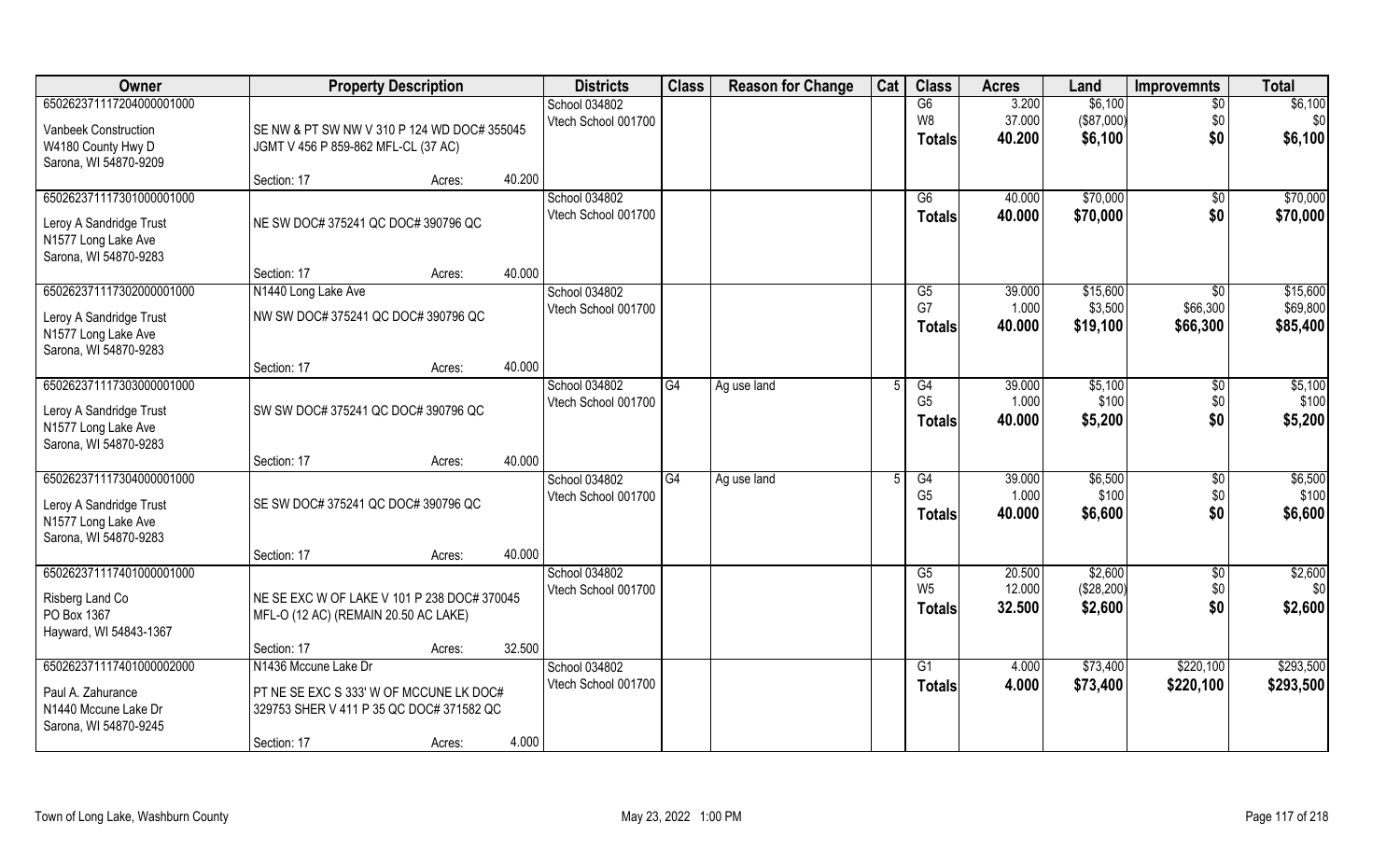| Owner                       | <b>Property Description</b>                   |        |        | <b>Districts</b>    | <b>Class</b> | <b>Reason for Change</b> | Cat | <b>Class</b>    | <b>Acres</b> | Land        | <b>Improvemnts</b> | <b>Total</b> |
|-----------------------------|-----------------------------------------------|--------|--------|---------------------|--------------|--------------------------|-----|-----------------|--------------|-------------|--------------------|--------------|
| 650262371117401000003000    | N1416 Mccune Lake Dr                          |        |        | School 034802       |              |                          |     | G1              | 3.500        | \$45,700    | \$188,000          | \$233,700    |
| Michael D. O'Shea           | PT NE SE S 333' W OF MCCUNE LAKE V 409 P 615  |        |        | Vtech School 001700 |              |                          |     | <b>Totals</b>   | 3.500        | \$45,700    | \$188,000          | \$233,700    |
| N1416 Mccune Lake Dr        | <b>WD</b>                                     |        |        |                     |              |                          |     |                 |              |             |                    |              |
| Sarona, WI 54870-9245       |                                               |        |        |                     |              |                          |     |                 |              |             |                    |              |
|                             | Section: 17                                   | Acres: | 3.500  |                     |              |                          |     |                 |              |             |                    |              |
| 650262371117402000001000    |                                               |        |        | School 034802       |              |                          |     | W6              | 40.000       | (\$94,000)  | \$0                | \$0          |
| Susan L. West               | NW SE DOC# 294783 WD DOC# 307499 MFL-CL       |        |        | Vtech School 001700 |              |                          |     | <b>Totals</b>   | 40.000       | \$0         | \$0                | \$0          |
| 407 E Sawyer St             |                                               |        |        |                     |              |                          |     |                 |              |             |                    |              |
| Rice Lake, WI 54868-2580    |                                               |        |        |                     |              |                          |     |                 |              |             |                    |              |
|                             | Section: 17                                   | Acres: | 40.000 |                     |              |                          |     |                 |              |             |                    |              |
| 650262371117403000001000    |                                               |        |        | School 034802       |              |                          |     | W <sub>6</sub>  | 40.000       | ( \$94,000) | $\sqrt[6]{30}$     | \$0          |
| Susan L. West               | SW SE DOC# 294783 WD DOC# 307499 MFL-CL       |        |        | Vtech School 001700 |              |                          |     | <b>Totals</b>   | 40.000       | \$0         | \$0                | \$0          |
| 407 E Sawyer St             |                                               |        |        |                     |              |                          |     |                 |              |             |                    |              |
| Rice Lake, WI 54868-2580    |                                               |        |        |                     |              |                          |     |                 |              |             |                    |              |
|                             | Section: 17                                   | Acres: | 40.000 |                     |              |                          |     |                 |              |             |                    |              |
| 650262371117404000001000    | N1390 Mccune Lake Dr                          |        |        | School 034802       |              |                          |     | G1              | 3.090        | \$45,700    | \$112,300          | \$158,000    |
| <b>Bank of America</b>      | PT SE SE N 333' W OF MCCUNE LAKE DOC# 400717  |        |        | Vtech School 001700 |              |                          |     | <b>Totals</b>   | 3.090        | \$45,700    | \$112,300          | \$158,000    |
| 1 Mortgage Way              | <b>SHER</b>                                   |        |        |                     |              |                          |     |                 |              |             |                    |              |
| Mount Laurel, NJ 08054-4637 |                                               |        |        |                     |              |                          |     |                 |              |             |                    |              |
|                             | Section: 17                                   | Acres: | 3.090  |                     |              |                          |     |                 |              |             |                    |              |
| 650262371117404000002000    | N1320 Mccune Lake Dr                          |        |        | School 034802       |              |                          |     | G1              | 4.040        | \$45,700    | $\sqrt[6]{30}$     | \$45,700     |
| Chad A. Evenson             | S 333' N 666' SE SE DOC# 379335 WD            |        |        | Vtech School 001700 |              |                          |     | Totals          | 4.040        | \$45,700    | \$0                | \$45,700     |
| N9636 County Rd M           |                                               |        |        |                     |              |                          |     |                 |              |             |                    |              |
| Colfax, WI 54730-4811       |                                               |        |        |                     |              |                          |     |                 |              |             |                    |              |
|                             | Section: 17                                   | Acres: | 4.040  |                     |              |                          |     |                 |              |             |                    |              |
| 650262371117404000003000    | N1328 Mccune Lake Dr                          |        |        | School 034802       |              |                          |     | $\overline{G1}$ | 0.540        | \$26,500    | \$41,200           | \$67,700     |
| Melanie Michael             | PT SE SE L 2 CSM #2444 V 10 P 165 DOC# 331617 |        |        | Vtech School 001700 |              |                          |     | <b>Totals</b>   | 0.540        | \$26,500    | \$41,200           | \$67,700     |
| 5545 24th Ave S             | <b>WD</b>                                     |        |        |                     |              |                          |     |                 |              |             |                    |              |
| Minneapolis, MN 55417-1911  |                                               |        |        |                     |              |                          |     |                 |              |             |                    |              |
|                             | Section: 17                                   | Acres: | 0.540  |                     |              |                          |     |                 |              |             |                    |              |
| 650262371117404000004000    | N1308 Mccune Lake Dr                          |        |        | School 034802       |              |                          |     | G1              | 5.040        | \$45,500    | \$165,500          | \$211,000    |
| Daniel W. Dacosta           | PT SE SE W OF MCCUNE LK EXC N 999' DOC#       |        |        | Vtech School 001700 |              |                          |     | <b>Totals</b>   | 5.040        | \$45,500    | \$165,500          | \$211,000    |
| 1840 Chelton Ave W          | 394441 WD                                     |        |        |                     |              |                          |     |                 |              |             |                    |              |
| Saint Paul, MN 55104-1001   |                                               |        |        |                     |              |                          |     |                 |              |             |                    |              |
|                             | Section: 17                                   | Acres: | 5.040  |                     |              |                          |     |                 |              |             |                    |              |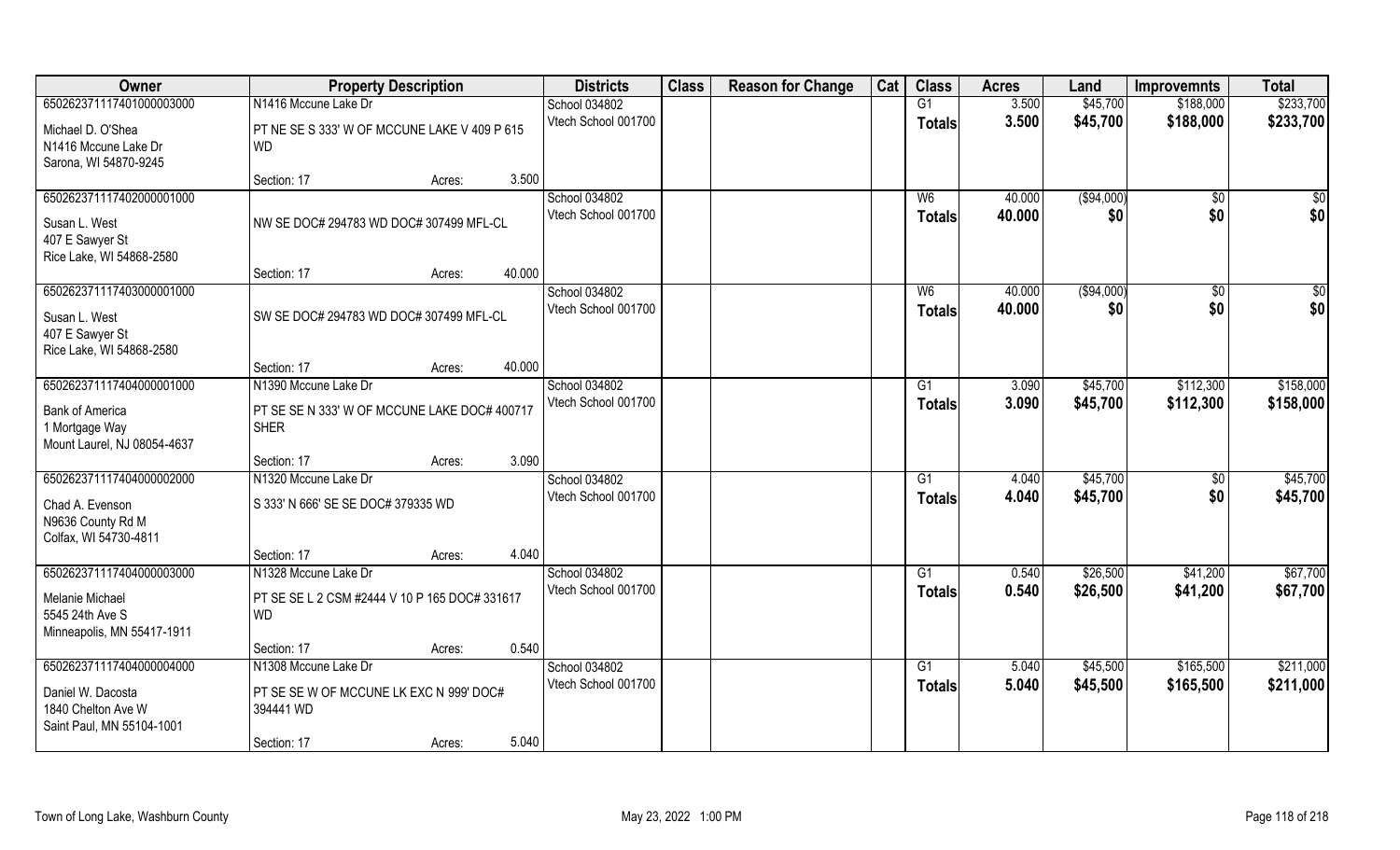| Owner                               | <b>Property Description</b>                      |                 | <b>Districts</b>                     | <b>Class</b> | <b>Reason for Change</b> | Cat | <b>Class</b>    | <b>Acres</b> | Land     | <b>Improvemnts</b> | <b>Total</b> |
|-------------------------------------|--------------------------------------------------|-----------------|--------------------------------------|--------------|--------------------------|-----|-----------------|--------------|----------|--------------------|--------------|
| 650262371117404000005000            |                                                  |                 | School 034802                        |              |                          |     | G1              | 2.000        | \$45,700 | $\sqrt{6}$         | \$45,700     |
| Fritz Daniel Mani IV                | N 333' SE SE LYING EAST OF MCCUNE LAKE DOC#      |                 | Vtech School 001700                  |              |                          |     | <b>Totals</b>   | 2.000        | \$45,700 | \$0                | \$45,700     |
| 1910 19th St                        | 378945 QC                                        |                 |                                      |              |                          |     |                 |              |          |                    |              |
| Rice Lake, WI 54868-8520            |                                                  |                 |                                      |              |                          |     |                 |              |          |                    |              |
|                                     | Section: 17                                      | 2.000<br>Acres: |                                      |              |                          |     |                 |              |          |                    |              |
| 650262371117404000006000            | N1355 Burma Rd                                   |                 | School 034802                        |              |                          |     | G1              | 0.810        | \$34,400 | \$160,600          | \$195,000    |
| Catherine E. Witham                 | PT SE SE L 1 CSM #2205 V 9 P 145 DOC# 398671     |                 | Vtech School 001700                  |              |                          |     | <b>Totals</b>   | 0.810        | \$34,400 | \$160,600          | \$195,000    |
| N1355 Burma Rd                      | <b>TERM</b>                                      |                 |                                      |              |                          |     |                 |              |          |                    |              |
| Sarona, WI 54870-9248               |                                                  |                 |                                      |              |                          |     |                 |              |          |                    |              |
|                                     | Section: 17                                      | 0.810<br>Acres: |                                      |              |                          |     |                 |              |          |                    |              |
| 650262371117404000007000            | N1339 Burma Rd                                   |                 | School 034802<br>Vtech School 001700 |              |                          |     | G1              | 1.000        | \$41,000 | \$9,700            | \$50,700     |
| Michael Anthony Schmidt             | S 333' N 999' SE SE LYING EAST OF MCCUNE LAKE    |                 |                                      |              |                          |     | <b>Totals</b>   | 1.000        | \$41,000 | \$9,700            | \$50,700     |
| 2214 74th St                        | DOC# 391365 QC                                   |                 |                                      |              |                          |     |                 |              |          |                    |              |
| Somerset, WI 54025-7451             |                                                  |                 |                                      |              |                          |     |                 |              |          |                    |              |
| 650262371117404000008000            | Section: 17                                      | 1.000<br>Acres: | School 034802                        |              |                          |     | G1              | 3.000        | \$17,500 | $\sqrt[6]{3}$      | \$17,500     |
|                                     |                                                  |                 | Vtech School 001700                  |              |                          |     | <b>Totals</b>   | 3.000        | \$17,500 | \$0                | \$17,500     |
| Risberg Land Co                     | PT SE SE EXC N 999' E OF MCCUNE LK V 248 P 514   |                 |                                      |              |                          |     |                 |              |          |                    |              |
| PO Box 1367                         |                                                  |                 |                                      |              |                          |     |                 |              |          |                    |              |
| Hayward, WI 54843-1367              | Section: 17                                      | 3.000<br>Acres: |                                      |              |                          |     |                 |              |          |                    |              |
| 650262371117404000009000            | N1367 Burma Rd                                   |                 | School 034802                        |              |                          |     | G1              | 0.690        | \$26,800 | \$6,300            | \$33,100     |
|                                     |                                                  |                 | Vtech School 001700                  |              |                          |     | <b>Totals</b>   | 0.690        | \$26,800 | \$6,300            | \$33,100     |
| Denise H. Elfers<br>906 Scribner St | PT SE SE L 2 CSM #2205 V 9 P 145 DOC# 399765 WD  |                 |                                      |              |                          |     |                 |              |          |                    |              |
| Spooner, WI 54801-1139              |                                                  |                 |                                      |              |                          |     |                 |              |          |                    |              |
|                                     | Section: 17                                      | 0.690<br>Acres: |                                      |              |                          |     |                 |              |          |                    |              |
| 650262371117404000010000            | N1320 Mccune Lake Dr                             |                 | School 034802                        |              |                          |     | G1              | 0.550        | \$33,100 | $\sqrt{$0}$        | \$33,100     |
| Elizabeth M. Gotzman                | PT SE SE L 1 CSM #2444 V 10 P 165 DOC# 380911    |                 | Vtech School 001700                  |              |                          |     | <b>Totals</b>   | 0.550        | \$33,100 | \$0                | \$33,100     |
| W1401 Skyline Dr                    | <b>WD</b>                                        |                 |                                      |              |                          |     |                 |              |          |                    |              |
| Spring Valley, WI 54767-8844        |                                                  |                 |                                      |              |                          |     |                 |              |          |                    |              |
|                                     | Section: 17                                      | 0.550<br>Acres: |                                      |              |                          |     |                 |              |          |                    |              |
| 650262371117404000011000            | N1342 Mccune Lake Dr                             |                 | School 034802                        | G1           | Shed                     |     | $\overline{G1}$ | 0.460        | \$28,600 | \$1,300            | \$29,900     |
| Shirley L. Borowicz                 | PT SE SE L 3 CSM #2444 V 10 P 165 DOC# 390470 TD |                 | Vtech School 001700                  |              |                          |     | Totals          | 0.460        | \$28,600 | \$1,300            | \$29,900     |
| 1655 Highway 63                     |                                                  |                 |                                      |              |                          |     |                 |              |          |                    |              |
| New Richmond, WI 54017-6929         |                                                  |                 |                                      |              |                          |     |                 |              |          |                    |              |
|                                     | Section: 17                                      | 0.460<br>Acres: |                                      |              |                          |     |                 |              |          |                    |              |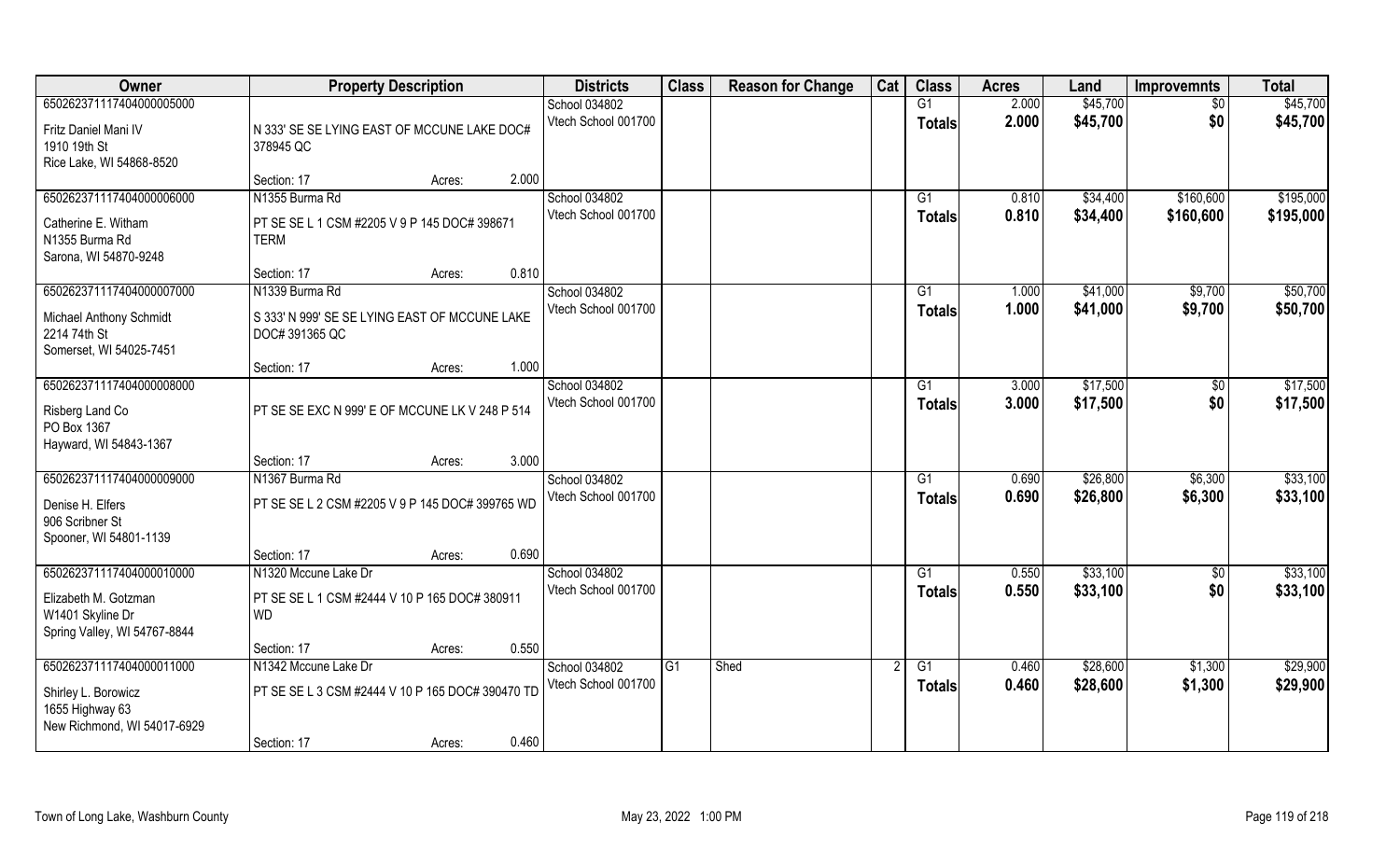| Owner                                        | <b>Property Description</b>                     |                  | <b>Districts</b>                     | <b>Class</b> | <b>Reason for Change</b> | Cat | <b>Class</b>         | <b>Acres</b>   | Land             | <b>Improvemnts</b> | <b>Total</b>       |
|----------------------------------------------|-------------------------------------------------|------------------|--------------------------------------|--------------|--------------------------|-----|----------------------|----------------|------------------|--------------------|--------------------|
| 650262371117404000012100                     |                                                 |                  | School 034802                        |              |                          |     | G1                   | 1.750          | \$6,300          | $\sqrt{6}$         | \$6,300            |
| Samuel W. Pant                               | PT SE SE L 4 CSM #3689 V 18 P 32 DOC# 371900 WD |                  | Vtech School 001700                  |              |                          |     | <b>Totals</b>        | 1.750          | \$6,300          | \$0                | \$6,300            |
| N1323 Mccune Lake Dr                         |                                                 |                  |                                      |              |                          |     |                      |                |                  |                    |                    |
| Sarona, WI 54870-9245                        |                                                 |                  |                                      |              |                          |     |                      |                |                  |                    |                    |
|                                              | Section: 17                                     | 1.750<br>Acres:  |                                      |              |                          |     |                      |                |                  |                    |                    |
| 650262371117404000012200                     | N1323 Mccune Lake Dr                            |                  | School 034802                        | G1           | Addition complete        |     | G1                   | 1.940          | \$7,000          | \$194,700          | \$201,700          |
| Samuel W. Pant                               | PT SE SE L 5 CSM #3689 V 18 P 32 DOC# 371900 WD |                  | Vtech School 001700                  |              |                          |     | Totals               | 1.940          | \$7,000          | \$194,700          | \$201,700          |
| N1323 Mccune Lake Dr                         |                                                 |                  |                                      |              |                          |     |                      |                |                  |                    |                    |
| Sarona, WI 54870-9245                        |                                                 | 1.940            |                                      |              |                          |     |                      |                |                  |                    |                    |
| 650262371118101000001000                     | Section: 17                                     | Acres:           | School 034802                        |              |                          |     | W8                   | 40.000         | ( \$94,000)      | $\overline{50}$    | $\sqrt{50}$        |
|                                              |                                                 |                  | Vtech School 001700                  |              |                          |     | <b>Totals</b>        | 40.000         | \$0              | \$0                | \$0                |
| Brian G. West                                | NE NE DOC# 289527 QC DOC# 299975 MFL-CL         |                  |                                      |              |                          |     |                      |                |                  |                    |                    |
| 407 E Sawyer St<br>Rice Lake, WI 54868-2580  |                                                 |                  |                                      |              |                          |     |                      |                |                  |                    |                    |
|                                              | Section: 18                                     | 40.000<br>Acres: |                                      |              |                          |     |                      |                |                  |                    |                    |
| 650262371118102000001000                     |                                                 |                  | School 034802                        |              |                          |     | G5                   | 6.000          | \$800            | \$0                | \$800              |
| Nuto Forest 1 LLC                            | NW NE DOC# 366255 QC DOC# 370042 MFL-C (34      |                  | Vtech School 001700                  |              |                          |     | W <sub>6</sub>       | 34.000         | (\$79,900)       | \$0                | \$0                |
| 407 E Sawyer St                              | AC)                                             |                  |                                      |              |                          |     | <b>Totals</b>        | 40.000         | \$800            | \$0                | \$800              |
| Rice Lake, WI 54868-2580                     |                                                 |                  |                                      |              |                          |     |                      |                |                  |                    |                    |
|                                              | Section: 18                                     | 40.000<br>Acres: |                                      |              |                          |     |                      |                |                  |                    |                    |
| 650262371118103000001000                     |                                                 |                  | School 034802                        |              |                          |     | G5                   | 15.000         | \$1,900          | $\sqrt[6]{30}$     | \$1,900            |
| Nuto Forest 1 LLC                            | SW NE DOC# 366255 QC DOC# 370042 MFL-C (25      |                  | Vtech School 001700                  |              |                          |     | W <sub>6</sub>       | 25.000         | (\$47,500)       | \$0<br>\$0         | \$0                |
| 407 E Sawyer St                              | AC)                                             |                  |                                      |              |                          |     | Totals               | 40.000         | \$1,900          |                    | \$1,900            |
| Rice Lake, WI 54868-2580                     |                                                 |                  |                                      |              |                          |     |                      |                |                  |                    |                    |
|                                              | Section: 18                                     | 40.000<br>Acres: |                                      |              |                          |     |                      |                |                  |                    |                    |
| 650262371118104000001000                     | N1577 Long Lake Ave                             |                  | School 034802<br>Vtech School 001700 |              |                          |     | G1<br>G <sub>5</sub> | 3.000<br>2.000 | \$8,700<br>\$300 | \$136,400<br>\$0   | \$145,100<br>\$300 |
| Leroy A Sandridge Trust                      | SE NE DOC# 346972 WD                            |                  |                                      |              |                          |     | G <sub>6</sub>       | 35.000         | \$82,300         | \$0                | \$82,300           |
| N1577 Long Lake Ave<br>Sarona, WI 54870-9283 |                                                 |                  |                                      |              |                          |     | <b>Totals</b>        | 40.000         | \$91,300         | \$136,400          | \$227,700          |
|                                              | Section: 18                                     | 40.000<br>Acres: |                                      |              |                          |     |                      |                |                  |                    |                    |
| 650262371118201000001000                     |                                                 |                  | School 034802                        |              |                          |     | W <sub>6</sub>       | 40.000         | ( \$94,000)      | $\sqrt{6}$         | \$0                |
| Dennis W. West                               | NE NW FRL1/4 DOC# 345709 WD DOC# 350249         |                  | Vtech School 001700                  |              |                          |     | <b>Totals</b>        | 40.000         | \$0              | \$0                | \$0                |
| 2119 20 1/4 Ave                              | MFL-CL                                          |                  |                                      |              |                          |     |                      |                |                  |                    |                    |
| Rice Lake, WI 54868-8805                     |                                                 |                  |                                      |              |                          |     |                      |                |                  |                    |                    |
|                                              | Section: 18                                     | 40.000<br>Acres: |                                      |              |                          |     |                      |                |                  |                    |                    |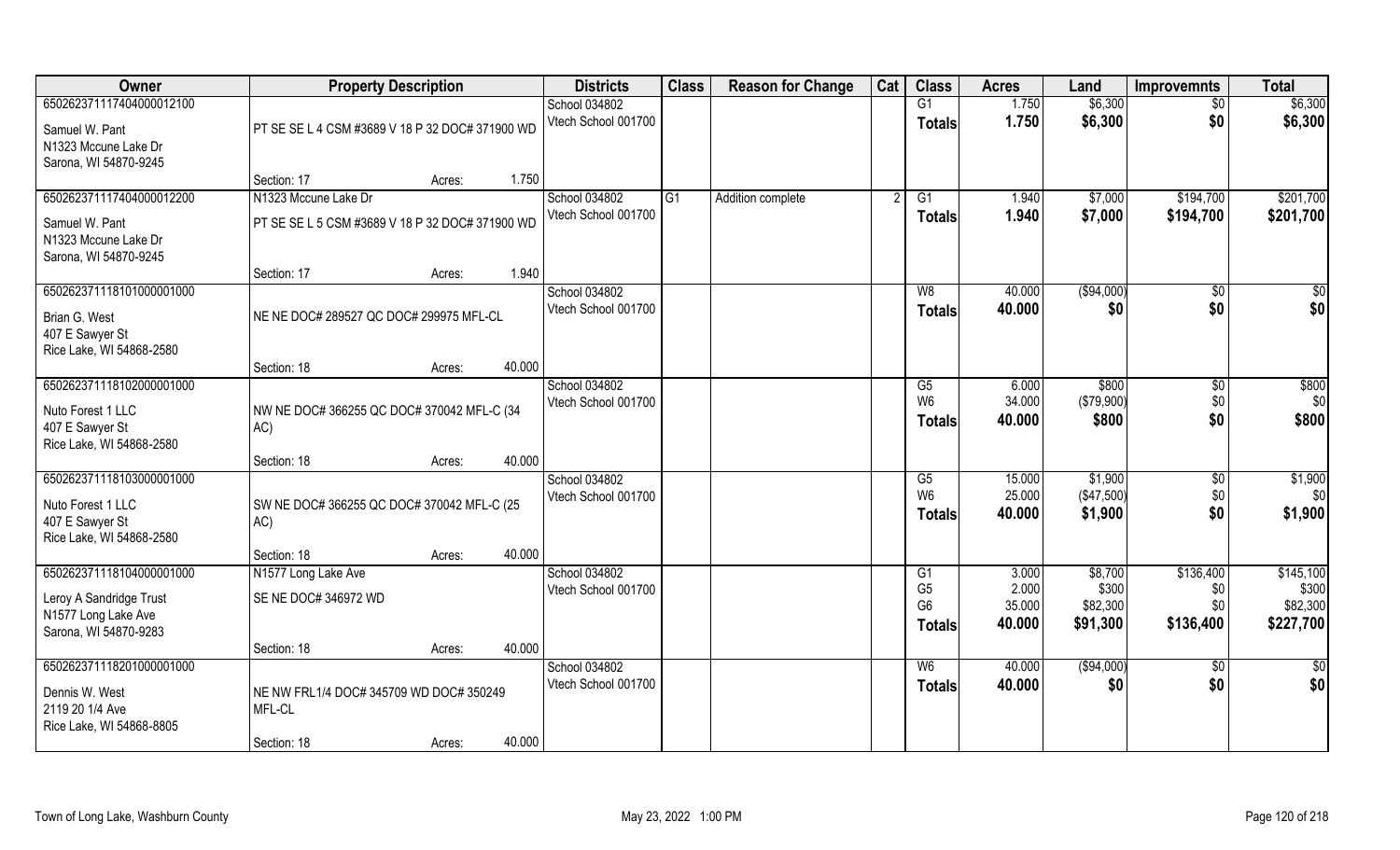| Owner                                       | <b>Property Description</b>                              | <b>Districts</b>                     | <b>Class</b> | <b>Reason for Change</b> | Cat | <b>Class</b>   | <b>Acres</b>     | Land                 | <b>Improvemnts</b> | <b>Total</b>         |
|---------------------------------------------|----------------------------------------------------------|--------------------------------------|--------------|--------------------------|-----|----------------|------------------|----------------------|--------------------|----------------------|
| 650262371118202000001000                    | W4819 County Hwy D                                       | School 034802                        | G4           | Ag use land              |     | G4             | 44.850           | \$7,500              | \$0                | \$7,500              |
| John K. Brendel Jr                          | NW FRL1/4 NW FRL1/4 V 414 P 743-744 WD DOC#              | Vtech School 001700                  |              |                          |     | G7             | 0.500            | \$1,800              | \$20,700           | \$22,500             |
| 8574 French Curv                            | 365528 QC                                                |                                      |              |                          |     | Totals         | 45.350           | \$9,300              | \$20,700           | \$30,000             |
| Eden Prairie, MN 55347-5362                 |                                                          |                                      |              |                          |     |                |                  |                      |                    |                      |
|                                             | 45.350<br>Section: 18<br>Acres:                          |                                      |              |                          |     |                |                  |                      |                    |                      |
| 650262371118203000001000                    |                                                          | School 034802                        |              |                          |     | G5             | 5.460            | \$700                | \$0                | \$700                |
| John K. Brendel Jr                          | SW FRL1/4 NW FRL1/4 V 414 P 743-744 WD DOC#              | Vtech School 001700                  |              |                          |     | G <sub>8</sub> | 40.000<br>45.460 | \$38,000<br>\$38,700 | \$0<br>\$0         | \$38,000<br>\$38,700 |
| 8574 French Curv                            | 365528 QC                                                |                                      |              |                          |     | <b>Totals</b>  |                  |                      |                    |                      |
| Eden Prairie, MN 55347-5362                 |                                                          |                                      |              |                          |     |                |                  |                      |                    |                      |
| 650262371118204000001000                    | 45.460<br>Section: 18<br>Acres:                          |                                      |              |                          |     |                |                  |                      |                    |                      |
|                                             |                                                          | School 034802<br>Vtech School 001700 |              |                          |     | W <sub>6</sub> | 40.000<br>40.000 | ( \$76,000)<br>\$0   | \$0<br>\$0         | \$0<br>\$0           |
| Dennis W. West                              | SE NW FRL1/4 DOC# 345709 WD DOC# 350249                  |                                      |              |                          |     | <b>Totals</b>  |                  |                      |                    |                      |
| 2119 20 1/4 Ave                             | MFL-CL                                                   |                                      |              |                          |     |                |                  |                      |                    |                      |
| Rice Lake, WI 54868-8805                    | 40.000<br>Section: 18<br>Acres:                          |                                      |              |                          |     |                |                  |                      |                    |                      |
| 650262371118301000001000                    |                                                          | School 034802                        |              |                          |     | W8             | 40.000           | ( \$94,000)          | \$0                | \$0                  |
|                                             |                                                          | Vtech School 001700                  |              |                          |     | <b>Totals</b>  | 40.000           | \$0                  | \$0                | \$0                  |
| Rice Lake Storage Co Inc                    | NE SW FRL1/4 DOC# 289525 QC DOC# 299908                  |                                      |              |                          |     |                |                  |                      |                    |                      |
| 407 E Sawyer St<br>Rice Lake, WI 54868-2580 | MFL-CL                                                   |                                      |              |                          |     |                |                  |                      |                    |                      |
|                                             | 40.000<br>Section: 18<br>Acres:                          |                                      |              |                          |     |                |                  |                      |                    |                      |
| 650262371118302000001000                    |                                                          | School 034802                        |              |                          |     | W8             | 45.570           | (\$107,100)          | \$0                | $\overline{50}$      |
|                                             |                                                          | Vtech School 001700                  |              |                          |     | <b>Totals</b>  | 45.570           | \$0                  | \$0                | \$0                  |
| Rice Lake Storage Co Inc<br>407 E Sawyer St | NW FRL1/4 SW FRL1/4 DOC# 289525 QC DOC#<br>299908 MFL-CL |                                      |              |                          |     |                |                  |                      |                    |                      |
| Rice Lake, WI 54868-2580                    |                                                          |                                      |              |                          |     |                |                  |                      |                    |                      |
|                                             | 45.570<br>Section: 18<br>Acres:                          |                                      |              |                          |     |                |                  |                      |                    |                      |
| 650262371118303000001000                    |                                                          | School 034802                        |              |                          |     | W8             | 45.460           | (\$106,800)          | \$0                | \$0                  |
| Rice Lake Storage Co Inc                    | SW FRL1/4 SW FRL1/4 DOC# 289524 QC DOC#                  | Vtech School 001700                  |              |                          |     | <b>Totals</b>  | 45.460           | \$0                  | \$0                | \$0                  |
| 407 E Sawyer St                             | 299917 MFL-CL                                            |                                      |              |                          |     |                |                  |                      |                    |                      |
| Rice Lake, WI 54868-2580                    |                                                          |                                      |              |                          |     |                |                  |                      |                    |                      |
|                                             | 45.460<br>Section: 18<br>Acres:                          |                                      |              |                          |     |                |                  |                      |                    |                      |
| 650262371118304000001000                    |                                                          | School 034802                        |              |                          |     | W8             | 40.000           | ( \$94,000)          | $\overline{50}$    | \$0                  |
| Rice Lake Storage Co Inc                    | SE SW FRL1/4 DOC# 289524 QC DOC# 299917                  | Vtech School 001700                  |              |                          |     | <b>Totals</b>  | 40.000           | \$0                  | \$0                | \$0                  |
| 407 E Sawyer St                             | MFL-CL                                                   |                                      |              |                          |     |                |                  |                      |                    |                      |
| Rice Lake, WI 54868-2580                    |                                                          |                                      |              |                          |     |                |                  |                      |                    |                      |
|                                             | 40.000<br>Section: 18<br>Acres:                          |                                      |              |                          |     |                |                  |                      |                    |                      |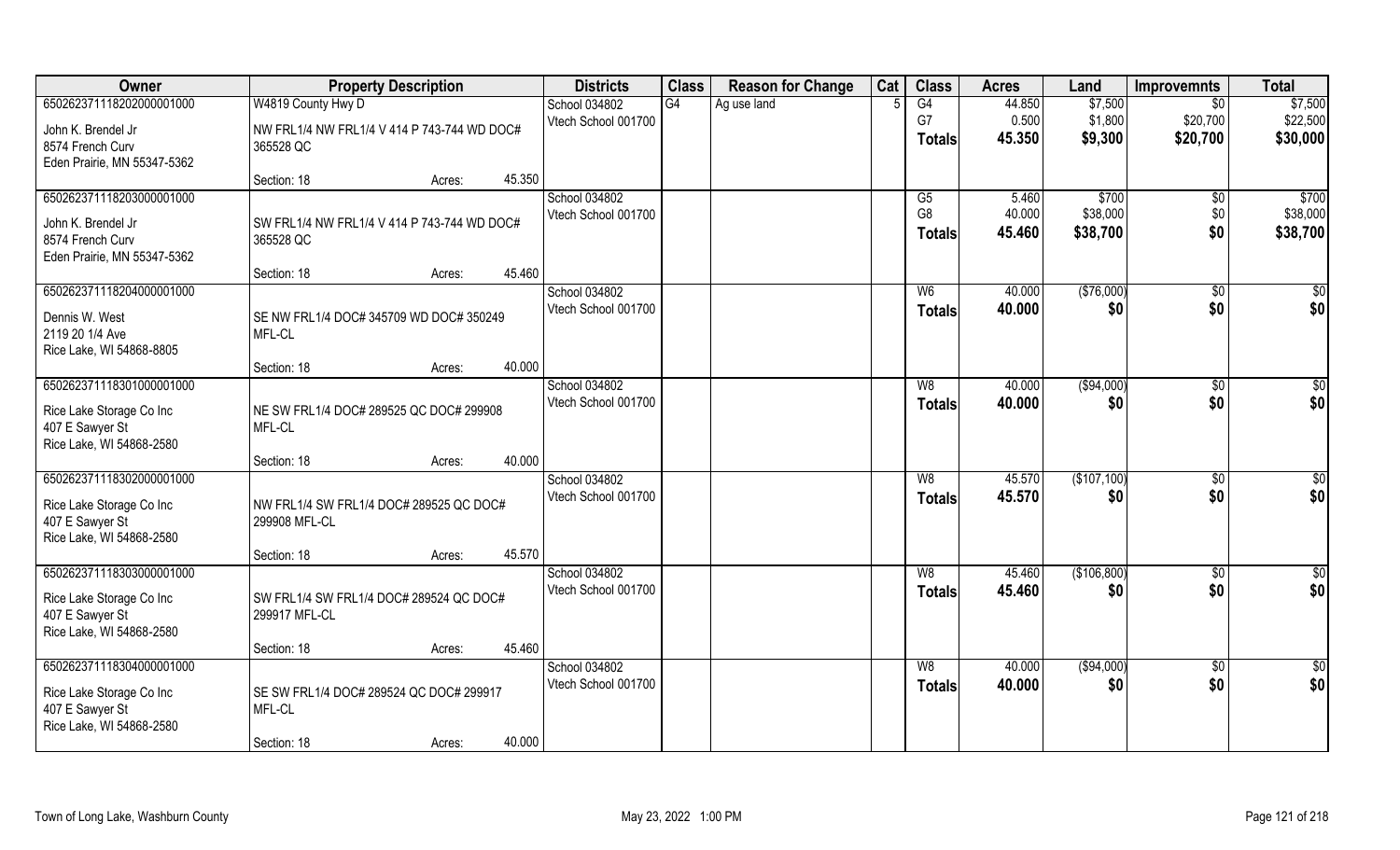| Owner                                       | <b>Property Description</b>                                 |        |        | <b>Districts</b>    | <b>Class</b> | <b>Reason for Change</b> | Cat | <b>Class</b>   | <b>Acres</b> | Land        | <b>Improvemnts</b> | <b>Total</b> |
|---------------------------------------------|-------------------------------------------------------------|--------|--------|---------------------|--------------|--------------------------|-----|----------------|--------------|-------------|--------------------|--------------|
| 650262371118401000001000                    |                                                             |        |        | School 034802       | G4           | Ag use land              |     | G4             | 10.000       | \$1,700     | $\overline{50}$    | \$1,700      |
| Leroy A Sandridge Trust                     | E1/2 NE SE DOC# 346972 WD                                   |        |        | Vtech School 001700 |              |                          |     | G <sub>8</sub> | 10.000       | \$11,800    | \$0                | \$11,800     |
| N1577 Long Lake Ave                         |                                                             |        |        |                     |              |                          |     | <b>Totals</b>  | 20.000       | \$13,500    | \$0                | \$13,500     |
| Sarona, WI 54870-9283                       |                                                             |        |        |                     |              |                          |     |                |              |             |                    |              |
|                                             | Section: 18                                                 | Acres: | 20.000 |                     |              |                          |     |                |              |             |                    |              |
| 650262371118401000002000                    |                                                             |        |        | School 034802       |              |                          |     | G6             | 5.000        | \$9,500     | $\sqrt{6}$         | \$9,500      |
| Leroy A Sandridge Trust                     | NORTH 5 AC W1/2 NE SE DOC# 346972 WD                        |        |        | Vtech School 001700 |              |                          |     | <b>Totals</b>  | 5.000        | \$9,500     | \$0                | \$9,500      |
| N1577 Long Lake Ave                         |                                                             |        |        |                     |              |                          |     |                |              |             |                    |              |
| Sarona, WI 54870-9283                       |                                                             |        |        |                     |              |                          |     |                |              |             |                    |              |
|                                             | Section: 18                                                 | Acres: | 5.000  |                     |              |                          |     |                |              |             |                    |              |
| 650262371118401000003000                    |                                                             |        |        | School 034802       | G4           | Ag use land              | 5   | G4             | 15.000       | \$2,000     | $\sqrt[6]{30}$     | \$2,000      |
| Nuto Farm Supply Inc                        | SOUTH 15 AC W1/2 NE SE V 203 P 720                          |        |        | Vtech School 001700 |              |                          |     | <b>Totals</b>  | 15.000       | \$2,000     | \$0                | \$2,000      |
| 407 E Sawyer St                             |                                                             |        |        |                     |              |                          |     |                |              |             |                    |              |
| Rice Lake, WI 54868-2580                    |                                                             |        |        |                     |              |                          |     |                |              |             |                    |              |
|                                             | Section: 18                                                 | Acres: | 15.000 |                     |              |                          |     |                |              |             |                    |              |
| 650262371118402000001000                    |                                                             |        |        | School 034802       |              |                          |     | W <sub>8</sub> | 40.000       | ( \$94,000) | \$0                | \$           |
| Rice Lake Storage Co Inc                    | NW SE DOC# 289523 QC DOC# 299918 MFL-CL                     |        |        | Vtech School 001700 |              |                          |     | <b>Totals</b>  | 40.000       | \$0         | \$0                | \$0          |
| 407 E Sawyer St                             |                                                             |        |        |                     |              |                          |     |                |              |             |                    |              |
| Rice Lake, WI 54868-2580                    |                                                             |        |        |                     |              |                          |     |                |              |             |                    |              |
|                                             | Section: 18                                                 | Acres: | 40.000 |                     |              |                          |     |                |              |             |                    |              |
| 650262371118403000001000                    |                                                             |        |        | School 034802       |              |                          |     | W8             | 40.000       | (\$94,000)  | \$0                | \$0          |
|                                             | SW SE DOC# 289523 QC DOC# 299918 MFL-CL                     |        |        | Vtech School 001700 |              |                          |     | Totals         | 40.000       | \$0         | \$0                | \$0          |
| Rice Lake Storage Co Inc<br>407 E Sawyer St |                                                             |        |        |                     |              |                          |     |                |              |             |                    |              |
| Rice Lake, WI 54868-2580                    |                                                             |        |        |                     |              |                          |     |                |              |             |                    |              |
|                                             | Section: 18                                                 | Acres: | 40.000 |                     |              |                          |     |                |              |             |                    |              |
| 650262371118404000001000                    | N1381 Long Lake Ave                                         |        |        | School 034802       |              |                          |     | G4             | 24.000       | \$3,100     | \$0                | \$3,100      |
| Brian G. West                               | SE SE DOC# 289527 QC DOC# 299975 MFL-CL (16                 |        |        | Vtech School 001700 |              |                          |     | W <sub>8</sub> | 16.000       | (\$37,600)  | \$0                | \$0]         |
| 407 E Sawyer St                             | AC)                                                         |        |        |                     |              |                          |     | <b>Totals</b>  | 40.000       | \$3,100     | \$0                | \$3,100      |
| Rice Lake, WI 54868-2580                    |                                                             |        |        |                     |              |                          |     |                |              |             |                    |              |
|                                             | Section: 18                                                 | Acres: | 40.000 |                     |              |                          |     |                |              |             |                    |              |
| 650262371119101000002000                    | N1265 Long Lake Ave                                         |        |        | School 034802       |              |                          |     | G1             | 1.000        | \$9,400     | \$121,300          | \$130,700    |
|                                             |                                                             |        |        | Vtech School 001700 |              |                          |     | G <sub>5</sub> | 8.000        | \$2,900     | \$0                | \$2,900      |
| Karl L. Schotter<br>1004 Sunset Ln          | PT NE NE DOC# 365819 WD DOC# 366307 TOD<br>DOC# 382628 AFFD |        |        |                     |              |                          |     | G <sub>6</sub> | 11.650       | \$27,400    | \$0                | \$27,400     |
| River Falls, WI 54022-1261                  |                                                             |        |        |                     |              |                          |     | <b>Totals</b>  | 20.650       | \$39,700    | \$121,300          | \$161,000    |
|                                             | Section: 19                                                 | Acres: | 20.650 |                     |              |                          |     |                |              |             |                    |              |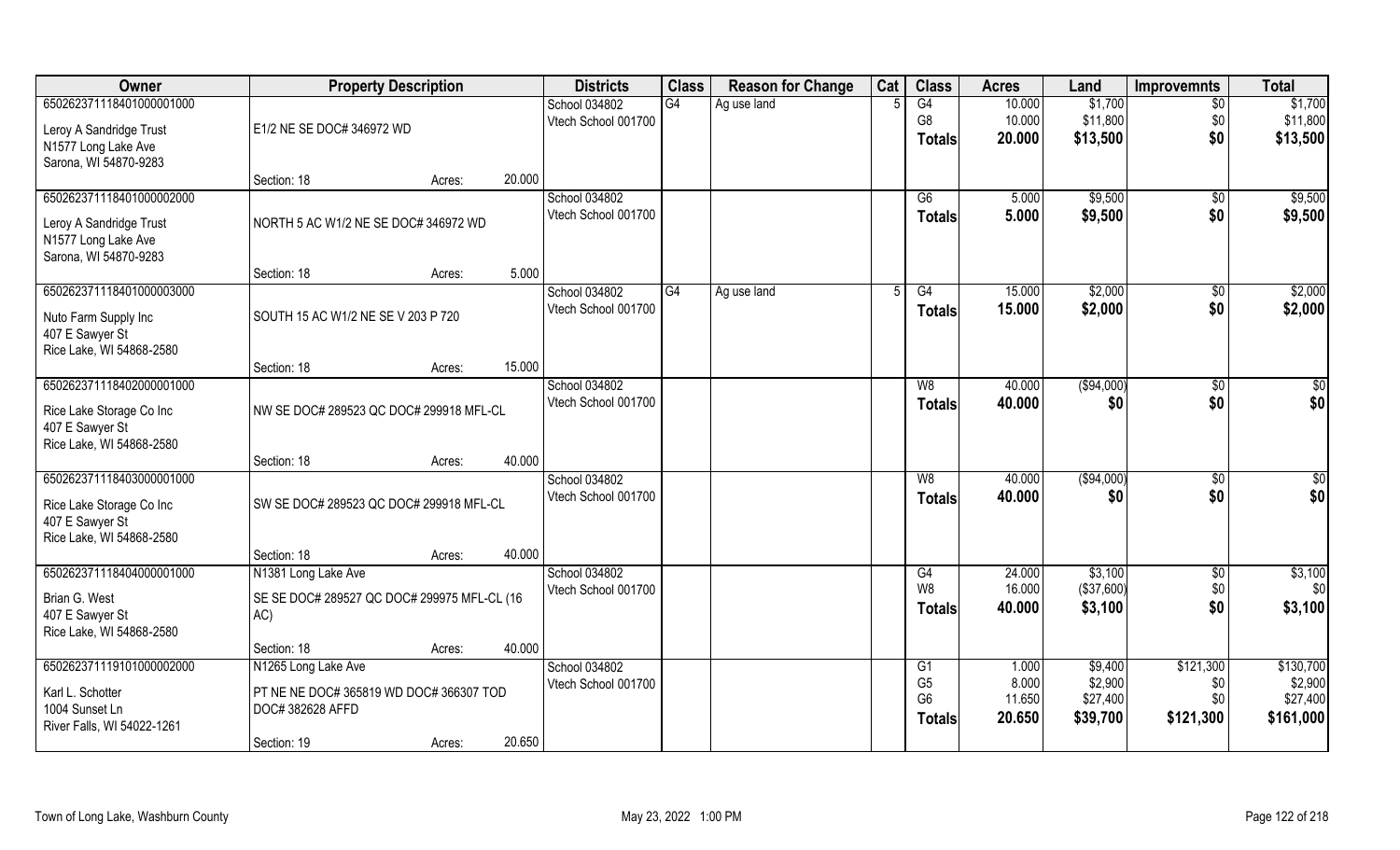| Owner                                       | <b>Property Description</b>                       |        |        | <b>Districts</b>                     | <b>Class</b> | <b>Reason for Change</b> | Cat | <b>Class</b>   | <b>Acres</b>     | Land                  | <b>Improvemnts</b> | <b>Total</b>    |
|---------------------------------------------|---------------------------------------------------|--------|--------|--------------------------------------|--------------|--------------------------|-----|----------------|------------------|-----------------------|--------------------|-----------------|
| 650262371119101000003000                    | Long Lake Ave                                     |        |        | School 034802                        |              |                          |     | G5             | 2.350            | \$300                 | $\overline{50}$    | \$300           |
| Dennis West                                 | PT NE NE DOC# 324006 TD DOC #334081 MFL-C (17     |        |        | Vtech School 001700                  |              |                          |     | W <sub>6</sub> | 17.000           | (\$30,200)            | \$0                | \$0             |
| 407 Sawyer St                               | AC)                                               |        |        |                                      |              |                          |     | <b>Totals</b>  | 19.350           | \$300                 | \$0                | \$300           |
| Rice Lake, WI 54868-2580                    |                                                   |        |        |                                      |              |                          |     |                |                  |                       |                    |                 |
|                                             | Section: 19                                       | Acres: | 19.350 |                                      |              |                          |     |                |                  |                       |                    |                 |
| 650262371119102000001000                    |                                                   |        |        | School 034802                        |              |                          |     | G5             | 11.000           | \$1,400               | \$0                | \$1,400         |
| Dennis W. West                              | NW NE V 362 P 702 QC DOC# 324006 TD DOC#          |        |        | Vtech School 001700                  |              |                          |     | W <sub>6</sub> | 29.000<br>40.000 | (\$55,100)<br>\$1,400 | \$0<br>\$0         | \$0             |
| 407 E Sawyer St                             | 379171 MFL-C (29 AC)                              |        |        |                                      |              |                          |     | <b>Totals</b>  |                  |                       |                    | \$1,400         |
| Rice Lake, WI 54868-2580                    |                                                   |        |        |                                      |              |                          |     |                |                  |                       |                    |                 |
|                                             | Section: 19                                       | Acres: | 40.000 |                                      |              |                          |     |                |                  |                       |                    |                 |
| 650262371119103000001000                    |                                                   |        |        | School 034802<br>Vtech School 001700 |              |                          |     | W8             | 40.000<br>40.000 | ( \$94,000)<br>\$0    | \$0<br>\$0         | \$0<br>\$0      |
| <b>West Bros</b>                            | SW NE DOC# 289518 QC DOC# 299915 MFL-CL           |        |        |                                      |              |                          |     | <b>Totals</b>  |                  |                       |                    |                 |
| 407 E Sawyer St                             |                                                   |        |        |                                      |              |                          |     |                |                  |                       |                    |                 |
| Rice Lake, WI 54868-2580                    |                                                   |        | 40.000 |                                      |              |                          |     |                |                  |                       |                    |                 |
| 650262371119104000001000                    | Section: 19                                       | Acres: |        | School 034802                        |              |                          |     | W8             | 40.000           | ( \$94,000)           | \$0                | \$0             |
|                                             |                                                   |        |        | Vtech School 001700                  |              |                          |     | <b>Totals</b>  | 40.000           | \$0                   | \$0                | \$0             |
| West Bros                                   | SE NE DOC# 289518 QC DOC# 299915 MFL-CL           |        |        |                                      |              |                          |     |                |                  |                       |                    |                 |
| 407 E Sawyer St<br>Rice Lake, WI 54868-2580 |                                                   |        |        |                                      |              |                          |     |                |                  |                       |                    |                 |
|                                             | Section: 19                                       | Acres: | 40.000 |                                      |              |                          |     |                |                  |                       |                    |                 |
| 650262371119201000001000                    |                                                   |        |        | School 034802                        |              |                          |     | W8             | 40.000           | (\$94,000)            | \$0                | $\overline{50}$ |
|                                             |                                                   |        |        | Vtech School 001700                  |              |                          |     | <b>Totals</b>  | 40.000           | \$0                   | \$0                | \$0             |
| Rice Lake Storage Co Inc<br>407 E Sawyer St | NE NW FRL1/4 DOC# 289526 QC DOC# 299914<br>MFL-CL |        |        |                                      |              |                          |     |                |                  |                       |                    |                 |
| Rice Lake, WI 54868-2580                    |                                                   |        |        |                                      |              |                          |     |                |                  |                       |                    |                 |
|                                             | Section: 19                                       | Acres: | 40.000 |                                      |              |                          |     |                |                  |                       |                    |                 |
| 650262371119202000001000                    |                                                   |        |        | School 034802                        |              |                          |     | W8             | 46.000           | (\$108,100)           | \$0                | \$0             |
| Rice Lake Storage Co Inc                    | NW FRL1/4 NW FRL1/4 DOC# 289526 QC DOC#           |        |        | Vtech School 001700                  |              |                          |     | <b>Totals</b>  | 46.000           | \$0                   | \$0                | \$0             |
| 407 E Sawyer St                             | 299914 MFL-CL                                     |        |        |                                      |              |                          |     |                |                  |                       |                    |                 |
| Rice Lake, WI 54868-2580                    |                                                   |        |        |                                      |              |                          |     |                |                  |                       |                    |                 |
|                                             | Section: 19                                       | Acres: | 46.000 |                                      |              |                          |     |                |                  |                       |                    |                 |
| 650262371119203000001000                    |                                                   |        |        | School 034802                        |              |                          |     | W8             | 46.000           | (\$108,100)           | \$0                | $\frac{6}{3}$   |
| West Bros                                   | SW FRL1/4 NW FRL1/4 DOC# 289520 QC DOC#           |        |        | Vtech School 001700                  |              |                          |     | <b>Totals</b>  | 46.000           | \$0                   | \$0                | \$0             |
| 407 E Sawyer St                             | 299913 MFL-CL                                     |        |        |                                      |              |                          |     |                |                  |                       |                    |                 |
| Rice Lake, WI 54868-2580                    |                                                   |        |        |                                      |              |                          |     |                |                  |                       |                    |                 |
|                                             | Section: 19                                       | Acres: | 46.000 |                                      |              |                          |     |                |                  |                       |                    |                 |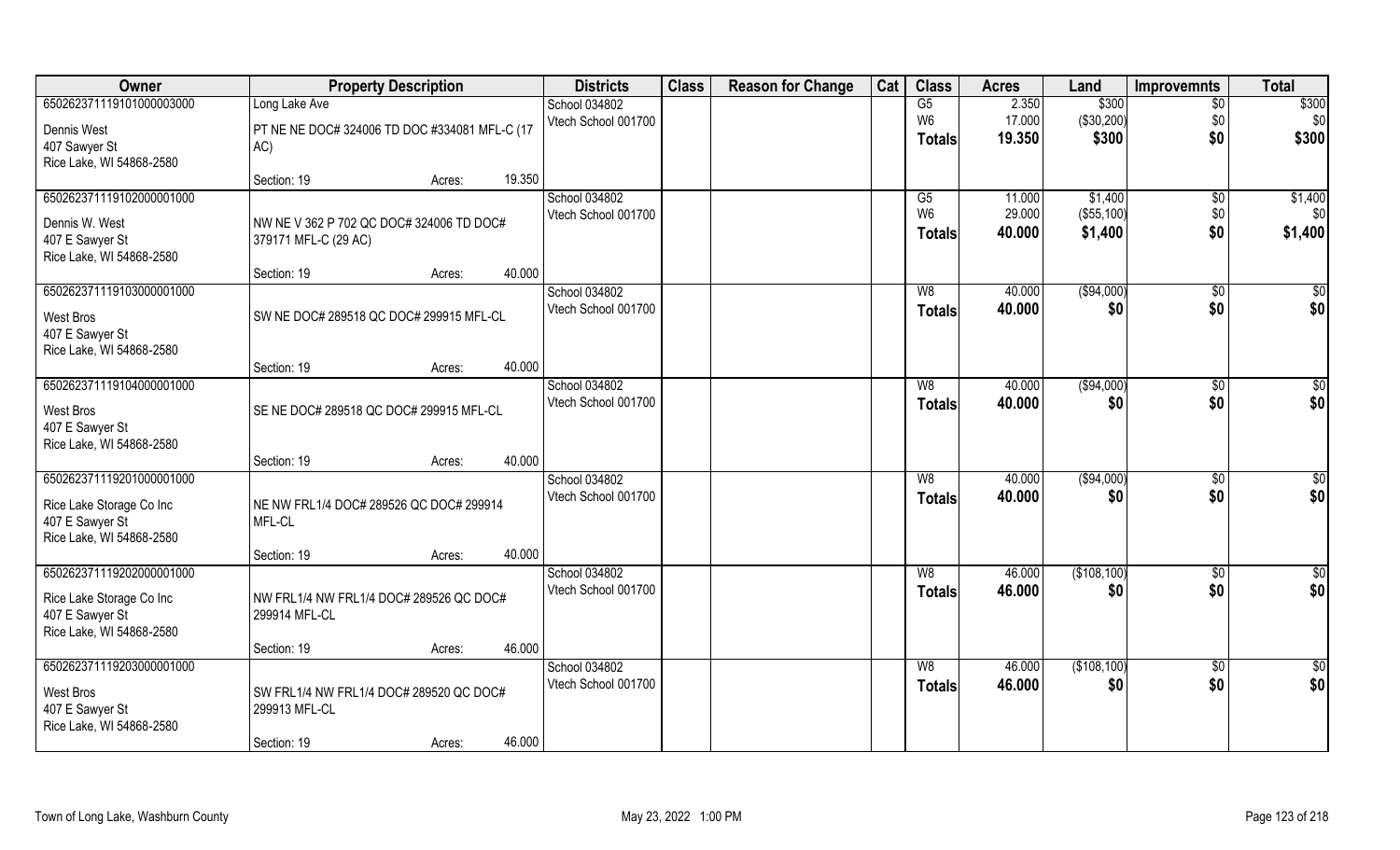| Owner                                                                                       | <b>Property Description</b>                                                                                                       |                  | <b>Districts</b>                     | <b>Class</b> | <b>Reason for Change</b> | Cat | <b>Class</b>                    | <b>Acres</b>              | Land                         | <b>Improvemnts</b>     | <b>Total</b>           |
|---------------------------------------------------------------------------------------------|-----------------------------------------------------------------------------------------------------------------------------------|------------------|--------------------------------------|--------------|--------------------------|-----|---------------------------------|---------------------------|------------------------------|------------------------|------------------------|
| 650262371119204000001000                                                                    |                                                                                                                                   |                  | School 034802                        |              |                          |     | W8                              | 40.000                    | ( \$94,000)                  | $\overline{60}$        | $\overline{50}$        |
| West Bros<br>407 E Sawyer St<br>Rice Lake, WI 54868-2580                                    | SE NW FRL1/4 DOC# 289520 QC DOC# 299913<br>MFL-CL                                                                                 |                  | Vtech School 001700                  |              |                          |     | <b>Totals</b>                   | 40.000                    | \$0                          | \$0                    | \$0                    |
|                                                                                             | Section: 19                                                                                                                       | 40.000<br>Acres: |                                      |              |                          |     |                                 |                           |                              |                        |                        |
| 650262371119301000001000<br><b>West Bros</b><br>407 E Sawyer St<br>Rice Lake, WI 54868-2580 | NE SW FRL1/4 DOC# 289521 QC DOC# 299916<br>MFL-CL                                                                                 |                  | School 034802<br>Vtech School 001700 |              |                          |     | W8<br>Totals                    | 40.000<br>40.000          | ( \$94,000)<br>\$0           | $\overline{50}$<br>\$0 | $\sqrt{50}$<br>\$0     |
|                                                                                             | Section: 19                                                                                                                       | 40.000<br>Acres: |                                      |              |                          |     |                                 |                           |                              |                        |                        |
| 650262371119302000001000                                                                    |                                                                                                                                   |                  | School 034802                        | G4           | Ag use land              | 5   | G4                              | 47.000                    | \$7,800                      | \$0                    | \$7,800                |
| West Bros & Rice Lake Storage Co Inc<br>407 E Sawyer St<br>Rice Lake, WI 54868-2580         | NW FRL1/4 SW FRL1/4 DOC# 379681 WD                                                                                                |                  | Vtech School 001700                  |              |                          |     | Totals                          | 47.000                    | \$7,800                      | \$0                    | \$7,800                |
|                                                                                             | Section: 19                                                                                                                       | 47.000<br>Acres: |                                      |              |                          |     |                                 |                           |                              |                        |                        |
| 650262371119303000001000<br>West Bros & Rice Lake Storage Co Inc<br>407 E Sawyer St         | SW FRL1/4 SW FRL1/4 DOC# 379681 WD                                                                                                |                  | School 034802<br>Vtech School 001700 | G4           | Ag use land              |     | G4<br><b>Totals</b>             | 47.000<br>47.000          | \$7,800<br>\$7,800           | $\sqrt[6]{3}$<br>\$0   | \$7,800<br>\$7,800     |
| Rice Lake, WI 54868-2580                                                                    | Section: 19                                                                                                                       | 47.000<br>Acres: |                                      |              |                          |     |                                 |                           |                              |                        |                        |
| 650262371119304000001010<br>West Bros<br>407 E Sawyer St<br>Rice Lake, WI 54868-2580        | SE SW FRL1/4 SEC 19 & PT NE NW FRL1/4 SEC 30 N<br>OF RD DOC# 289521 QC DOC# 307444 QC DOC#<br>299916 MFL-C (40 AC)<br>Section: 19 | 42.150<br>Acres: | School 034802<br>Vtech School 001700 |              |                          |     | G4<br>W8<br><b>Totals</b>       | 2.150<br>40.000<br>42.150 | \$300<br>(\$94,000)<br>\$300 | \$0<br>\$0<br>\$0      | \$300<br>\$0<br>\$300  |
| 650262371119401000001000                                                                    |                                                                                                                                   |                  | School 034802                        |              |                          |     | G4                              | 7.000                     | \$900                        | \$0                    | \$900                  |
| West Bros<br>407 E Sawyer St<br>Rice Lake, WI 54868-2580                                    | NE SE DOC# 289519 QC DOC# 299912 MFL-CL (33<br>AC)                                                                                |                  | Vtech School 001700                  |              |                          |     | W <sub>8</sub><br><b>Totals</b> | 33.000<br>40.000          | (\$77,600)<br>\$900          | \$0<br>\$0             | \$0<br>\$900           |
|                                                                                             | Section: 19                                                                                                                       | 40.000<br>Acres: |                                      |              |                          |     |                                 |                           |                              |                        |                        |
| 650262371119402000001000<br><b>West Bros</b><br>407 E Sawyer St<br>Rice Lake, WI 54868-2580 | NW SE DOC# 289519 QC DOC# 299912 MFL-CL<br>Section: 19                                                                            | 40.000<br>Acres: | School 034802<br>Vtech School 001700 |              |                          |     | W8<br><b>Totals</b>             | 40.000<br>40.000          | ( \$94,000)<br>\$0           | $\overline{50}$<br>\$0 | $\overline{50}$<br>\$0 |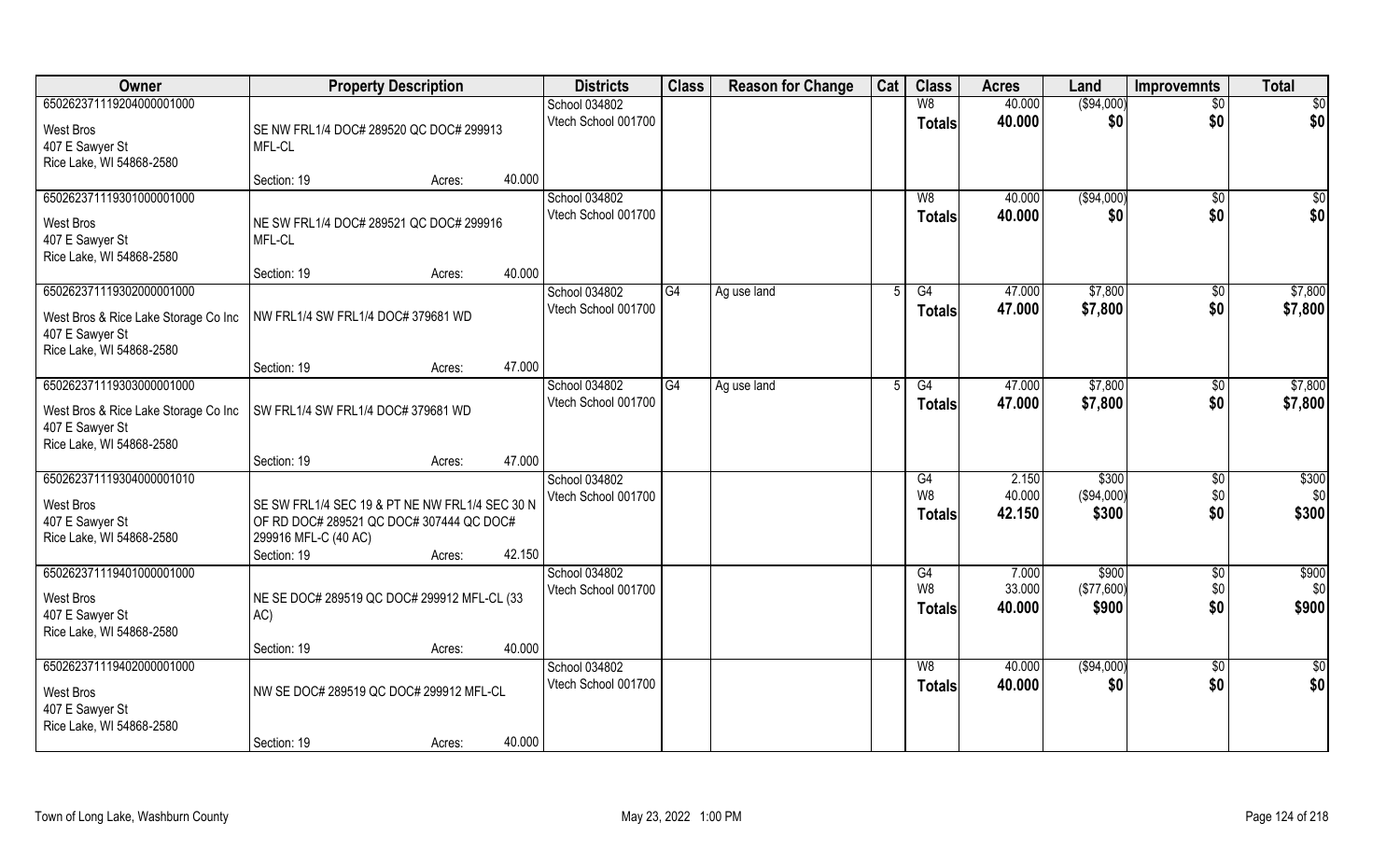| Owner                                     | <b>Property Description</b>                 |        |        | <b>Districts</b>                     | <b>Class</b> | <b>Reason for Change</b> | Cat | <b>Class</b>         | <b>Acres</b>    | Land                 | <b>Improvemnts</b> | <b>Total</b>   |
|-------------------------------------------|---------------------------------------------|--------|--------|--------------------------------------|--------------|--------------------------|-----|----------------------|-----------------|----------------------|--------------------|----------------|
| 650262371119403000001000                  |                                             |        |        | School 034802                        |              |                          |     | W8                   | 42.200          | ( \$99, 200)         | $\overline{50}$    | \$0            |
| West Bros                                 | SW SE SEC 19 & PT NW NE SEC 30 N OF RD DOC# |        |        | Vtech School 001700                  |              |                          |     | <b>Totals</b>        | 42.200          | \$0                  | \$0                | \$0            |
| 407 E Sawyer St                           | 289522 QC DOC# 299919 MFL-CL                |        |        |                                      |              |                          |     |                      |                 |                      |                    |                |
| Rice Lake, WI 54868-2580                  |                                             |        |        |                                      |              |                          |     |                      |                 |                      |                    |                |
|                                           | Section: 19                                 | Acres: | 42.200 |                                      |              |                          |     |                      |                 |                      |                    |                |
| 650262371119404000001000                  |                                             |        |        | <b>School 034802</b>                 |              |                          |     | G4<br>W <sub>8</sub> | 3.000<br>37.500 | \$400                | \$0                | \$400          |
| West Bros                                 | SE SE SEC 19 & PT NE NE SEC 30 N OF RD DOC# |        |        | Vtech School 001700                  |              |                          |     | <b>Totals</b>        | 40.500          | (\$88,100)<br>\$400  | \$0<br>\$0         | \$0<br>\$400   |
| 407 E Sawyer St                           | 289522 QC DOC# 299919 MFL-CL                |        |        |                                      |              |                          |     |                      |                 |                      |                    |                |
| Rice Lake, WI 54868-2580                  |                                             |        |        |                                      |              |                          |     |                      |                 |                      |                    |                |
| 650262371120101000001000                  | Section: 19<br>W4171 Laundromat Rd          | Acres: | 40.500 | School 034802                        |              |                          |     |                      | 1.000           | \$9,700              | \$22,800           | \$32,500       |
|                                           |                                             |        |        | Vtech School 001700                  |              |                          |     | G1<br>G <sub>6</sub> | 39.000          | \$68,300             | \$0                | \$68,300       |
| Patricia A. Erickson                      | NE NE V 337 P 241 WD                        |        |        |                                      |              |                          |     | <b>Totals</b>        | 40.000          | \$78,000             | \$22,800           | \$100,800      |
| 2352 County Rd Ss                         |                                             |        |        |                                      |              |                          |     |                      |                 |                      |                    |                |
| Rice Lake, WI 54868-9314                  | Section: 20                                 | Acres: | 40.000 |                                      |              |                          |     |                      |                 |                      |                    |                |
| 650262371120102000001000                  | W4259 Laundromat Rd                         |        |        | School 034802                        |              |                          |     | G1                   | 1.000           | \$5,000              | \$19,000           | \$24,000       |
|                                           |                                             |        |        | Vtech School 001700                  |              |                          |     | G <sub>6</sub>       | 39.000          | \$91,700             | \$0                | \$91,700       |
| Patricia A. Erickson<br>2352 County Rd Ss | NW NE DOC# 328353 WD MFL-EXPIRED            |        |        |                                      |              |                          |     | <b>Totals</b>        | 40,000          | \$96,700             | \$19,000           | \$115,700      |
| Rice Lake, WI 54868-9314                  |                                             |        |        |                                      |              |                          |     |                      |                 |                      |                    |                |
|                                           | Section: 20                                 | Acres: | 40.000 |                                      |              |                          |     |                      |                 |                      |                    |                |
| 650262371120103000001000                  |                                             |        |        | School 034802                        |              |                          |     | $\overline{G6}$      | 40.000          | \$76,000             | \$0                | \$76,000       |
| Patricia A. Erickson                      | SW NE V 337 P 241 WD                        |        |        | Vtech School 001700                  |              |                          |     | <b>Totals</b>        | 40.000          | \$76,000             | \$0                | \$76,000       |
| 2352 County Rd Ss                         |                                             |        |        |                                      |              |                          |     |                      |                 |                      |                    |                |
| Rice Lake, WI 54868-9314                  |                                             |        |        |                                      |              |                          |     |                      |                 |                      |                    |                |
|                                           | Section: 20                                 | Acres: | 40.000 |                                      |              |                          |     |                      |                 |                      |                    |                |
| 650262371120104000001000                  |                                             |        |        | School 034802                        |              |                          |     | G5                   | 10.000          | \$1,300              | $\overline{50}$    | \$1,300        |
| Patricia A. Erickson                      | SE NE V 337 P 241 WD                        |        |        | Vtech School 001700                  |              |                          |     | G <sub>6</sub>       | 30.000          | \$66,000             | \$0                | \$66,000       |
| 2352 County Rd Ss                         |                                             |        |        |                                      |              |                          |     | <b>Totals</b>        | 40.000          | \$67,300             | \$0                | \$67,300       |
| Rice Lake, WI 54868-9314                  |                                             |        |        |                                      |              |                          |     |                      |                 |                      |                    |                |
|                                           | Section: 20                                 | Acres: | 40.000 |                                      |              |                          |     |                      |                 |                      |                    |                |
| 650262371120201000001000                  |                                             |        |        | School 034802<br>Vtech School 001700 |              |                          |     | G4<br>W <sub>8</sub> | 38.000<br>2.000 | \$4,900<br>(\$4,700) | $\sqrt{6}$<br>\$0  | \$4,900<br>\$0 |
| Brian G. West                             | NE NW DOC# 289517 QC DOC# 299976 MFL-CL (2  |        |        |                                      |              |                          |     | <b>Totals</b>        | 40.000          | \$4,900              | \$0                | \$4,900        |
| 407 E Sawyer St                           | AC)                                         |        |        |                                      |              |                          |     |                      |                 |                      |                    |                |
| Rice Lake, WI 54868-2580                  |                                             |        |        |                                      |              |                          |     |                      |                 |                      |                    |                |
|                                           | Section: 20                                 | Acres: | 40.000 |                                      |              |                          |     |                      |                 |                      |                    |                |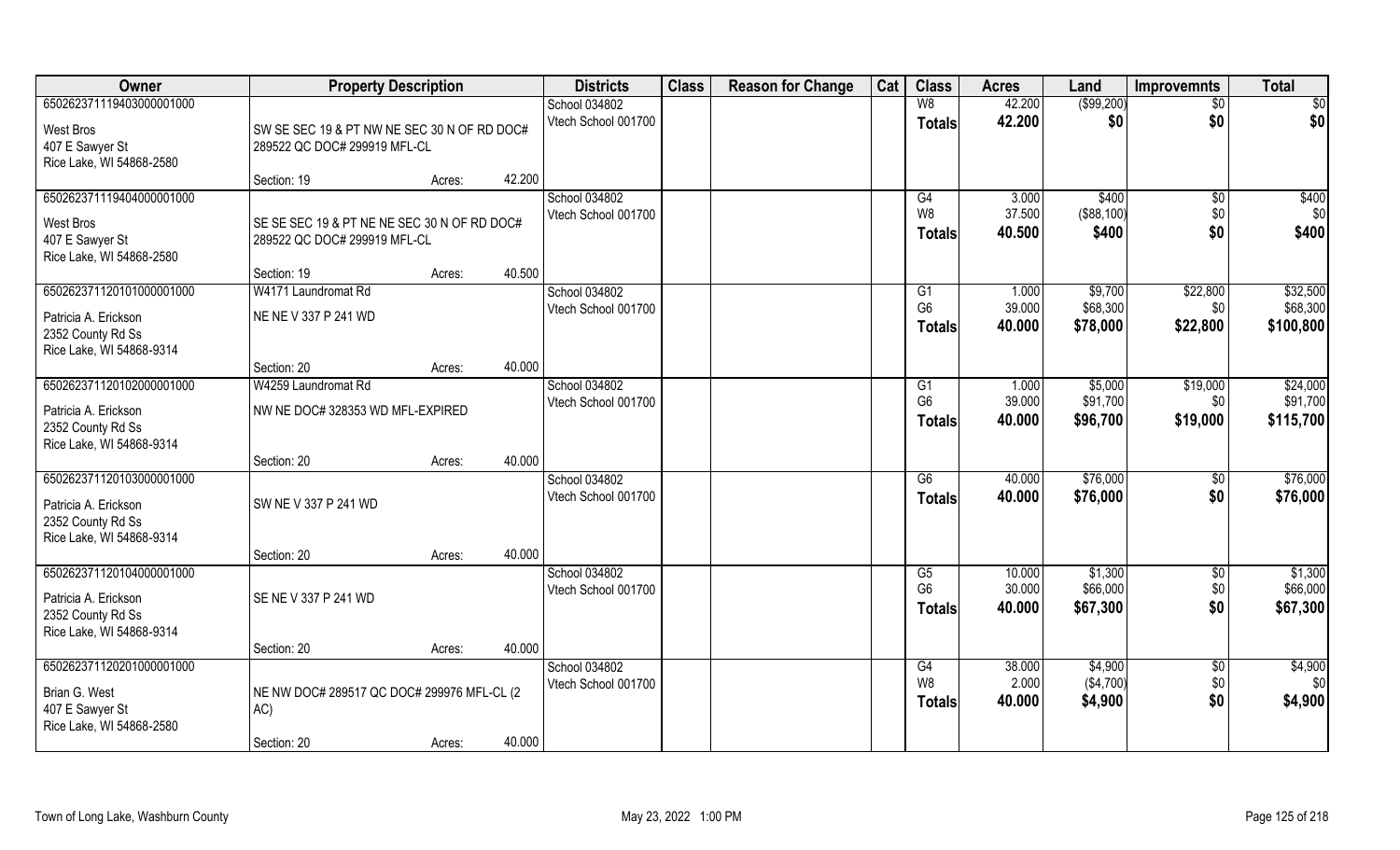| Owner                     | <b>Property Description</b>                    |                  | <b>Districts</b>    | <b>Class</b> | <b>Reason for Change</b> | Cat | <b>Class</b>   | <b>Acres</b> | Land       | <b>Improvemnts</b> | <b>Total</b>    |
|---------------------------|------------------------------------------------|------------------|---------------------|--------------|--------------------------|-----|----------------|--------------|------------|--------------------|-----------------|
| 650262371120202000001000  |                                                |                  | School 034802       |              |                          |     | G4             | 16.000       | \$2,100    | $\overline{50}$    | \$2,100         |
| Brian G. West             | NW NW DOC# 289517 QC DOC# 299976 MFL-CL (24    |                  | Vtech School 001700 |              |                          |     | W8             | 24.000       | (\$56,400) | \$0                | \$0             |
| 407 E Sawyer St           | AC)                                            |                  |                     |              |                          |     | Totals         | 40.000       | \$2,100    | \$0                | \$2,100         |
| Rice Lake, WI 54868-2580  |                                                |                  |                     |              |                          |     |                |              |            |                    |                 |
|                           | Section: 20                                    | 40.000<br>Acres: |                     |              |                          |     |                |              |            |                    |                 |
| 650262371120203000001000  |                                                |                  | School 034802       |              |                          |     | G4             | 27.000       | \$3,500    | $\overline{50}$    | \$3,500         |
| Dennis W. West            | SW NW DOC# 289516 QC DOC# 299972 MFL-CL (13    |                  | Vtech School 001700 |              |                          |     | W <sub>8</sub> | 13.000       | (\$30,600) | \$0                | \$0             |
| 407 E Sawyer St           | AC)                                            |                  |                     |              |                          |     | Totals         | 40.000       | \$3,500    | \$0                | \$3,500         |
| Rice Lake, WI 54868-2580  |                                                |                  |                     |              |                          |     |                |              |            |                    |                 |
|                           | Section: 20                                    | 40.000<br>Acres: |                     |              |                          |     |                |              |            |                    |                 |
| 650262371120204000001000  |                                                |                  | School 034802       |              |                          |     | G4             | 6.000        | \$800      | $\sqrt[6]{30}$     | \$800           |
| Dennis W. West            | SE NW DOC# 289516 QC DOC# 299972 MFL-CL        |                  | Vtech School 001700 |              |                          |     | W8             | 31.840       | (\$74,800) | \$0                | \$0             |
| 407 E Sawyer St           | (31.84 AC) DOC# 350334 ESMT EXC DOC# 347215    |                  |                     |              |                          |     | <b>Totals</b>  | 37.840       | \$800      | \$0                | \$800           |
| Rice Lake, WI 54868-2580  | <b>JGMT</b>                                    |                  |                     |              |                          |     |                |              |            |                    |                 |
|                           | Section: 20                                    | 37.840<br>Acres: |                     |              |                          |     |                |              |            |                    |                 |
| 650262371120301000001000  | W4383 West Rd                                  |                  | School 034802       |              |                          |     | G4             | 28.000       | \$3,600    | $\sqrt[6]{30}$     | \$3,600         |
| John W. Bergeth           | NE SW & PT SE NW V 386 P 75 WD DOC# 347215     |                  | Vtech School 001700 |              |                          |     | G <sub>6</sub> | 11.000       | \$25,900   | \$0                | \$25,900        |
| N3703 Long Lake Rd        | JGMT DOC# 299972 MFL-CL (2.16 AC) DOC# 352504  |                  |                     |              |                          |     | G7             | 1.000        | \$3,500    | \$72,400           | \$75,900        |
| Stone Lake, WI 54876-8726 | WD V 386 P 74 ESMT DOC# 332664 ESMT AFFD       |                  |                     |              |                          |     | W <sub>8</sub> | 2.160        | (\$5,100)  | \$0                | \$0             |
|                           | Section: 20                                    | 42.160<br>Acres: |                     |              |                          |     | <b>Totals</b>  | 42.160       | \$33,000   | \$72,400           | \$105,400       |
| 650262371120302000001000  |                                                |                  | School 034802       | G4           | Ag use land              | 5   | G4             | 34.900       | \$5,800    | $\overline{50}$    | \$5,800         |
| West Ag LLC               | PT NW SW V 316 P 500 WD V 456 P 531-534 QC EXC |                  | Vtech School 001700 |              |                          |     | G <sub>5</sub> | 1.000        | \$100      | \$0                | \$100           |
| PO Box 2                  | DOC# 288528 DOC# 372652 CORR                   |                  |                     |              |                          |     | Totals         | 35.900       | \$5,900    | \$0                | \$5,900         |
| Sarona, WI 54870-0002     |                                                |                  |                     |              |                          |     |                |              |            |                    |                 |
|                           | Section: 20                                    | 35.900<br>Acres: |                     |              |                          |     |                |              |            |                    |                 |
| 650262371120302000002000  |                                                |                  | School 034802       |              |                          |     | G4             | 4.100        | \$700      | \$0                | \$700           |
| Dennis W. West            | PT NW SW DOC# 288528 QC                        |                  | Vtech School 001700 |              |                          |     | <b>Totals</b>  | 4.100        | \$700      | \$0                | \$700           |
| 2119 20 1/4 Ave           |                                                |                  |                     |              |                          |     |                |              |            |                    |                 |
| Rice Lake, WI 54868-8805  |                                                |                  |                     |              |                          |     |                |              |            |                    |                 |
|                           | Section: 20                                    | 4.100<br>Acres:  |                     |              |                          |     |                |              |            |                    |                 |
| 650262371120303000001000  |                                                |                  | School 034802       |              |                          |     | W <sub>6</sub> | 40.000       | (\$94,000) | $\overline{50}$    | $\overline{50}$ |
| Craig A. Olund            | SW SW DOC# 365272 QC DOC# 366083 MFL-CL        |                  | Vtech School 001700 |              |                          |     | <b>Totals</b>  | 40.000       | \$0        | \$0                | \$0             |
| W3715 Laundromat Rd       |                                                |                  |                     |              |                          |     |                |              |            |                    |                 |
| Sarona, WI 54870-9289     |                                                |                  |                     |              |                          |     |                |              |            |                    |                 |
|                           | Section: 20                                    | 40.000<br>Acres: |                     |              |                          |     |                |              |            |                    |                 |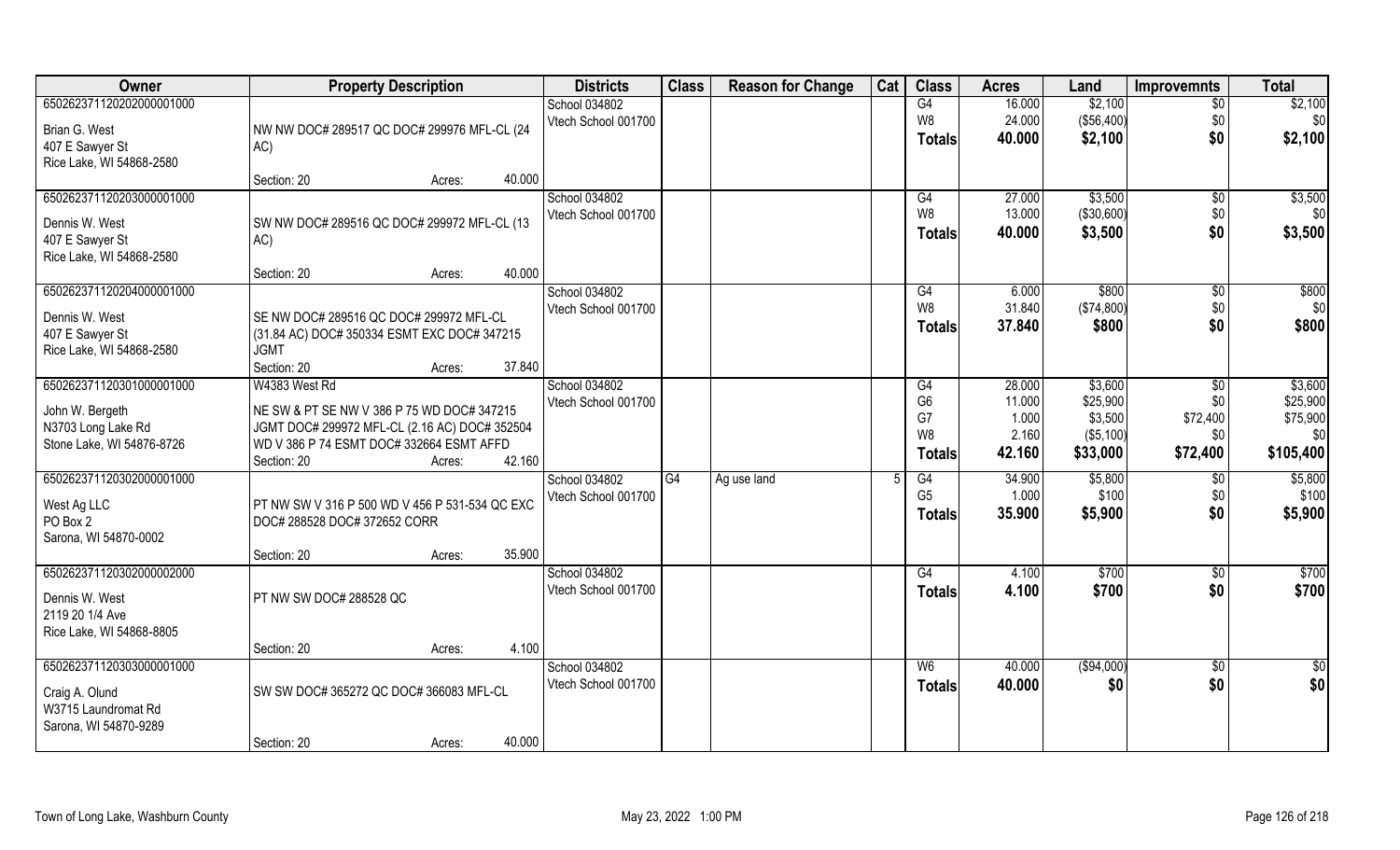| <b>Owner</b>                                                                                    | <b>Property Description</b>                                                                |        | <b>Districts</b>                     | <b>Class</b> | <b>Reason for Change</b> | Cat | <b>Class</b>                                      | <b>Acres</b>               | Land                                | <b>Improvemnts</b>      | <b>Total</b>                    |
|-------------------------------------------------------------------------------------------------|--------------------------------------------------------------------------------------------|--------|--------------------------------------|--------------|--------------------------|-----|---------------------------------------------------|----------------------------|-------------------------------------|-------------------------|---------------------------------|
| 650262371120304000001000                                                                        |                                                                                            |        | School 034802                        | G4           | Ag use land              |     | G4                                                | 40.000                     | \$6,700                             | $\overline{50}$         | \$6,700                         |
| John W. Bergeth<br>N3703 Long Lake Rd<br>Stone Lake, WI 54876-8726                              | SE SW V 386 P 75 WD DOC# 352504 WD V 386 P 74<br>ESMT DOC# 332664 ESMT AFFD                |        | Vtech School 001700                  |              |                          |     | <b>Totals</b>                                     | 40.000                     | \$6,700                             | \$0                     | \$6,700                         |
|                                                                                                 | Section: 20<br>Acres:                                                                      | 40.000 |                                      |              |                          |     |                                                   |                            |                                     |                         |                                 |
| 650262371120402000001000<br>Michael A. Tomesh<br>2740 24th St<br>Rice Lake, WI 54868-8728       | NW SE DOC# 302935 WD DOC# 322058 MFL-CL                                                    |        | School 034802<br>Vtech School 001700 |              |                          |     | W <sub>6</sub><br><b>Totals</b>                   | 40.000<br>40.000           | ( \$52,900)<br>\$0                  | $\overline{50}$<br>\$0  | $\sqrt{50}$<br>\$0              |
|                                                                                                 | Section: 20<br>Acres:                                                                      | 40.000 |                                      |              |                          |     |                                                   |                            |                                     |                         |                                 |
| 650262371120403000001000<br>Nuto Farm Supply Inc<br>407 E Sawyer St<br>Rice Lake, WI 54868-2580 | SW SE V 223 P 343 V 258 P 232 DOC# 289515 QC<br>DOC# 299911 MFL-CL                         |        | School 034802<br>Vtech School 001700 |              |                          |     | W8<br><b>Totals</b>                               | 40.000<br>40.000           | ( \$94,000)<br>\$0                  | $\sqrt[6]{30}$<br>\$0   | \$0<br>\$0                      |
|                                                                                                 | Section: 20<br>Acres:                                                                      | 40.000 |                                      |              |                          |     |                                                   |                            |                                     |                         |                                 |
| 650262371120505001001000                                                                        | N1031 Burma Rd                                                                             |        | School 034802<br>Vtech School 001700 |              |                          |     | G1<br>G <sub>6</sub>                              | 1.000<br>37.000            | \$11,300<br>\$87,000                | \$85,500<br>\$0         | \$96,800<br>\$87,000            |
| Fentonwood Trust<br>PO Box 123<br>Haugen, WI 54841-0123                                         | GOV LOT 1 DOC# 324474 WD                                                                   |        |                                      |              |                          |     | <b>Totals</b>                                     | 38.000                     | \$98,300                            | \$85,500                | \$183,800                       |
|                                                                                                 | Section: 20<br>Acres:                                                                      | 38.000 |                                      |              |                          |     |                                                   |                            |                                     |                         |                                 |
| 650262371120505002001000                                                                        | N977 Burma Rd                                                                              |        | School 034802                        |              |                          |     | G1                                                | 2.000                      | \$47,000                            | \$137,900               | \$184,900                       |
| Tim D. Dalrymple                                                                                | GOV LOT 2 EXC S 30 AC DOC# 349007 QC DOC#                                                  |        | Vtech School 001700                  |              |                          |     | G <sub>6</sub><br>W <sub>6</sub>                  | 0.700<br>7.000             | \$1,300                             | \$0<br>\$0              | \$1,300<br>\$0                  |
| 167 Jay Ave                                                                                     | 349314 QC DOC# 369370 WD DOC# 394043 MFL-CL                                                |        |                                      |              |                          |     | <b>Totals</b>                                     | 9.700                      | (\$13,300)<br>\$48,300              | \$137,900               | \$186,200                       |
| Morton, IL 61550-1301                                                                           | (7 AC)<br>Section: 20                                                                      | 9.700  |                                      |              |                          |     |                                                   |                            |                                     |                         |                                 |
| 650262371120505002002000                                                                        | Acres:<br>N969 Burma Rd                                                                    |        | School 034802                        |              |                          |     | G1                                                | 1.000                      | \$14,600                            | \$73,700                | \$88,300                        |
| Tim D. Dalrymple<br>167 Jay Ave<br>Morton, IL 61550-1301                                        | S 30 AC GOV LOT 2 DOC# 349007 QC DOC# 349314<br>QC DOC#369370 WD DOC#394043 MFL-CL (27 AC) |        | Vtech School 001700                  |              |                          |     | G <sub>6</sub><br>W <sub>6</sub><br><b>Totals</b> | 2.000<br>27.000<br>30.000  | \$3,500<br>( \$50, 100)<br>\$18,100 | \$0<br>\$0<br>\$73,700  | \$3,500<br>\$0<br>\$91,800      |
|                                                                                                 | Section: 20<br>Acres:                                                                      | 30.000 |                                      |              |                          |     |                                                   |                            |                                     |                         |                                 |
| 650262371121101000001000                                                                        | W3715 Laundromat Rd                                                                        |        | School 034802                        | G4           | Ag use land              | 5   | G1                                                | 1.000                      | \$14,000                            | \$196,800               | \$210,800                       |
| Craig A. Olund<br>W3715 Laundromat Rd<br>Sarona, WI 54870-9289                                  | NE NE V 412 P 793 WD                                                                       |        | Vtech School 001700                  |              |                          |     | G4<br>G <sub>5</sub><br><b>Totals</b>             | 29.000<br>10.000<br>40.000 | \$3,800<br>\$4,000<br>\$21,800      | \$0<br>\$0<br>\$196,800 | \$3,800<br>\$4,000<br>\$218,600 |
|                                                                                                 | Section: 21<br>Acres:                                                                      | 40.000 |                                      |              |                          |     |                                                   |                            |                                     |                         |                                 |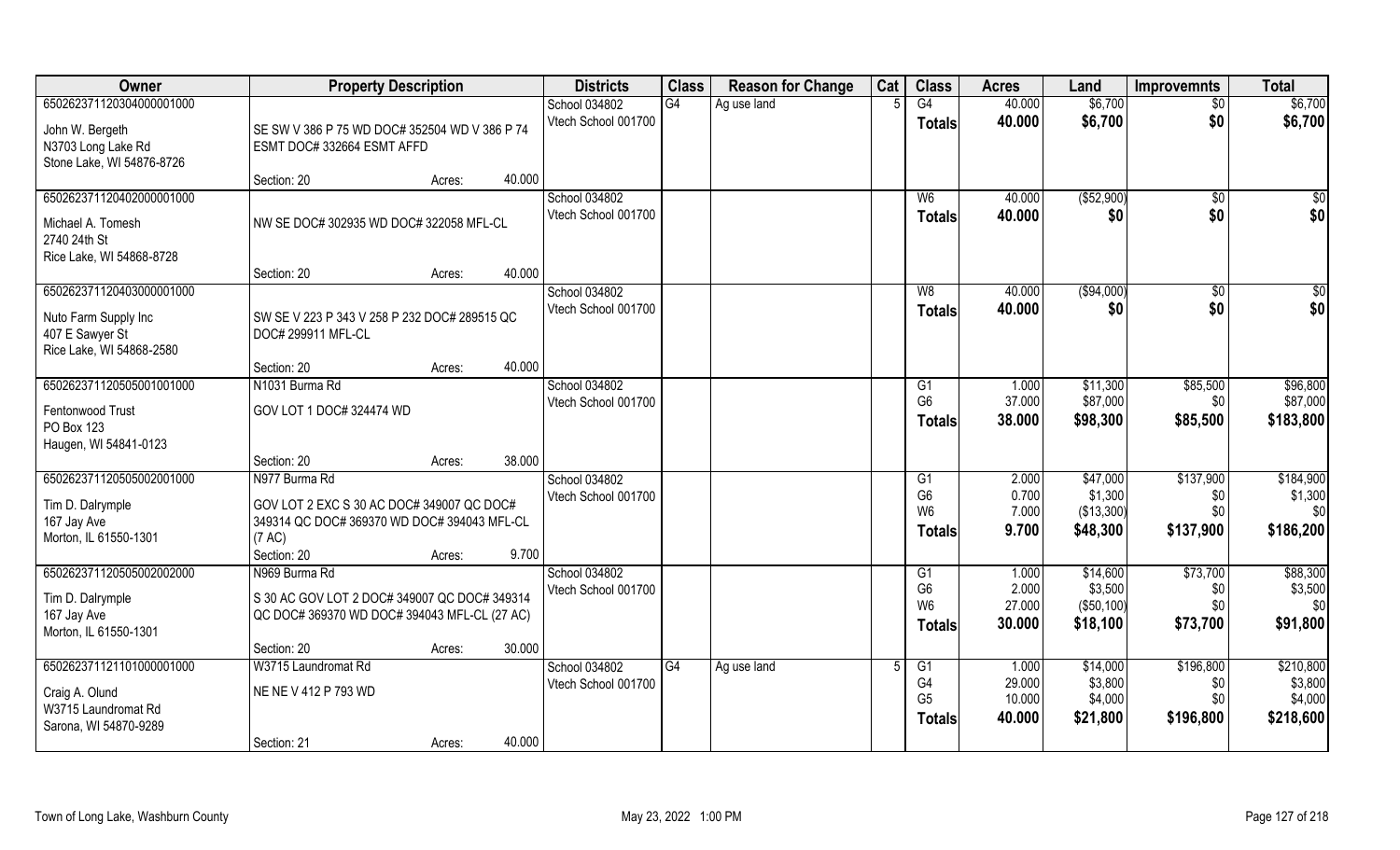| Owner                           | <b>Property Description</b>                        |        |        | <b>Districts</b>                     | <b>Class</b> | <b>Reason for Change</b> | Cat | <b>Class</b>   | <b>Acres</b>     | Land                | <b>Improvemnts</b>    | <b>Total</b> |
|---------------------------------|----------------------------------------------------|--------|--------|--------------------------------------|--------------|--------------------------|-----|----------------|------------------|---------------------|-----------------------|--------------|
| 650262371121102000001000        | W3847 Laundromat Rd                                |        |        | School 034802                        |              |                          |     | G1             | 5.000            | \$12,100            | \$103,000             | \$115,100    |
| Dennis N. Kennedy               | PT NW NE L 2 CSM #2337 V 10 P 59 V 380 P 24-25 QC  |        |        | Vtech School 001700                  |              |                          |     | <b>Totals</b>  | 5.000            | \$12,100            | \$103,000             | \$115,100    |
| W3855 Laundromat Rd             | V 425 P 624-626 TERM DOC# 375288 TOD               |        |        |                                      |              |                          |     |                |                  |                     |                       |              |
| Sarona, WI 54870-9230           |                                                    |        |        |                                      |              |                          |     |                |                  |                     |                       |              |
|                                 | Section: 21                                        | Acres: | 5.000  |                                      |              |                          |     |                |                  |                     |                       |              |
| 650262371121102000002000        | W3855 Laundromat Rd                                |        |        | School 034802                        |              |                          |     | G1             | 10.000           | \$24,500            | \$115,700             | \$140,200    |
| Dennis N. Kennedy               | PT NW NE L 1 CSM #2337 V 10 P 59 V 215 P 250 V 380 |        |        | Vtech School 001700                  |              |                          |     | <b>Totals</b>  | 10.000           | \$24,500            | \$115,700             | \$140,200    |
| W3855 Laundromat Rd             | P 24-25 QC DOC# 375289 TOD                         |        |        |                                      |              |                          |     |                |                  |                     |                       |              |
| Sarona, WI 54870-9230           |                                                    |        |        |                                      |              |                          |     |                |                  |                     |                       |              |
|                                 | Section: 21                                        | Acres: | 10.000 |                                      |              |                          |     |                |                  |                     |                       |              |
| 650262371121102000003000        |                                                    |        |        | School 034802<br>Vtech School 001700 |              |                          |     | G5<br>W8       | 5.000<br>20.000  | \$600<br>(\$47,000) | $\sqrt[6]{30}$<br>\$0 | \$600<br>\$0 |
| Craig A. Olund                  | PT NW NE V 412 P 793 WD DOC# 289849 MFL-CL (20     |        |        |                                      |              |                          |     | <b>Totals</b>  | 25.000           | \$600               | \$0                   | \$600        |
| W3715 Laundromat Rd             | AC)                                                |        |        |                                      |              |                          |     |                |                  |                     |                       |              |
| Sarona, WI 54870-9289           |                                                    |        |        |                                      |              |                          |     |                |                  |                     |                       |              |
|                                 | Section: 21                                        | Acres: | 25.000 |                                      |              |                          |     |                |                  |                     |                       |              |
| 650262371121103000001000        |                                                    |        |        | School 034802<br>Vtech School 001700 |              |                          |     | W8             | 40.000<br>40.000 | (\$94,000)<br>\$0   | $\sqrt[6]{3}$<br>\$0  | \$0<br>\$0   |
| Craig A. Olund                  | SW NE V 412 P 793 WD DOC# 289849 MFL-CL            |        |        |                                      |              |                          |     | <b>Totals</b>  |                  |                     |                       |              |
| W3715 Laundromat Rd             |                                                    |        |        |                                      |              |                          |     |                |                  |                     |                       |              |
| Sarona, WI 54870-9289           |                                                    |        | 40.000 |                                      |              |                          |     |                |                  |                     |                       |              |
| 650262371121104000001000        | Section: 21                                        | Acres: |        | School 034802                        |              |                          |     | G4             | 20.000           | \$2,600             | \$0                   | \$2,600      |
|                                 |                                                    |        |        | Vtech School 001700                  |              |                          |     | G <sub>5</sub> | 8.000            | \$1,000             | \$0                   | \$1,000      |
| Craig A. Olund                  | SE NE V 412 P 793 WD                               |        |        |                                      |              |                          |     | G <sub>6</sub> | 12.000           | \$22,800            | \$0                   | \$22,800     |
| W3715 Laundromat Rd             |                                                    |        |        |                                      |              |                          |     | <b>Totals</b>  | 40.000           | \$26,400            | \$0                   | \$26,400     |
| Sarona, WI 54870-9289           | Section: 21                                        |        | 40.000 |                                      |              |                          |     |                |                  |                     |                       |              |
| 650262371121201000001000        |                                                    | Acres: |        | School 034802                        |              |                          |     | G4             | 8.000            | \$1,500             | $\sqrt{$0}$           | \$1,500      |
|                                 |                                                    |        |        | Vtech School 001700                  |              |                          |     | G <sub>5</sub> | 10.000           | \$1,300             | \$0                   | \$1,300      |
| Craig A. Olund                  | NE NW V 412 P 793 WD DOC# 289849 MFL-CL (10 AC)    |        |        |                                      |              |                          |     | G <sub>6</sub> | 12.000           | \$28,200            | \$0                   | \$28,200     |
| W3715 Laundromat Rd             |                                                    |        |        |                                      |              |                          |     | W8             | 10.000           | (\$23,500)          | \$0                   | \$0          |
| Sarona, WI 54870-9289           | Section: 21                                        | Acres: | 40.000 |                                      |              |                          |     | <b>Totals</b>  | 40.000           | \$31,000            | \$0                   | \$31,000     |
| 650262371121202000001000        |                                                    |        |        | School 034802                        | G4           | Ag use land              |     | G4             | 28.540           | \$4,800             | $\overline{60}$       | \$4,800      |
|                                 |                                                    |        |        | Vtech School 001700                  |              |                          |     | <b>Totals</b>  | 28.540           | \$4,800             | \$0                   | \$4,800      |
| Jerry L. Rust<br>2071 21 1/4 St | PT W1/2 NW1/4 V 216 P 111                          |        |        |                                      |              |                          |     |                |                  |                     |                       |              |
| Rice Lake, WI 54868-8809        |                                                    |        |        |                                      |              |                          |     |                |                  |                     |                       |              |
|                                 | Section: 21                                        | Acres: | 28.540 |                                      |              |                          |     |                |                  |                     |                       |              |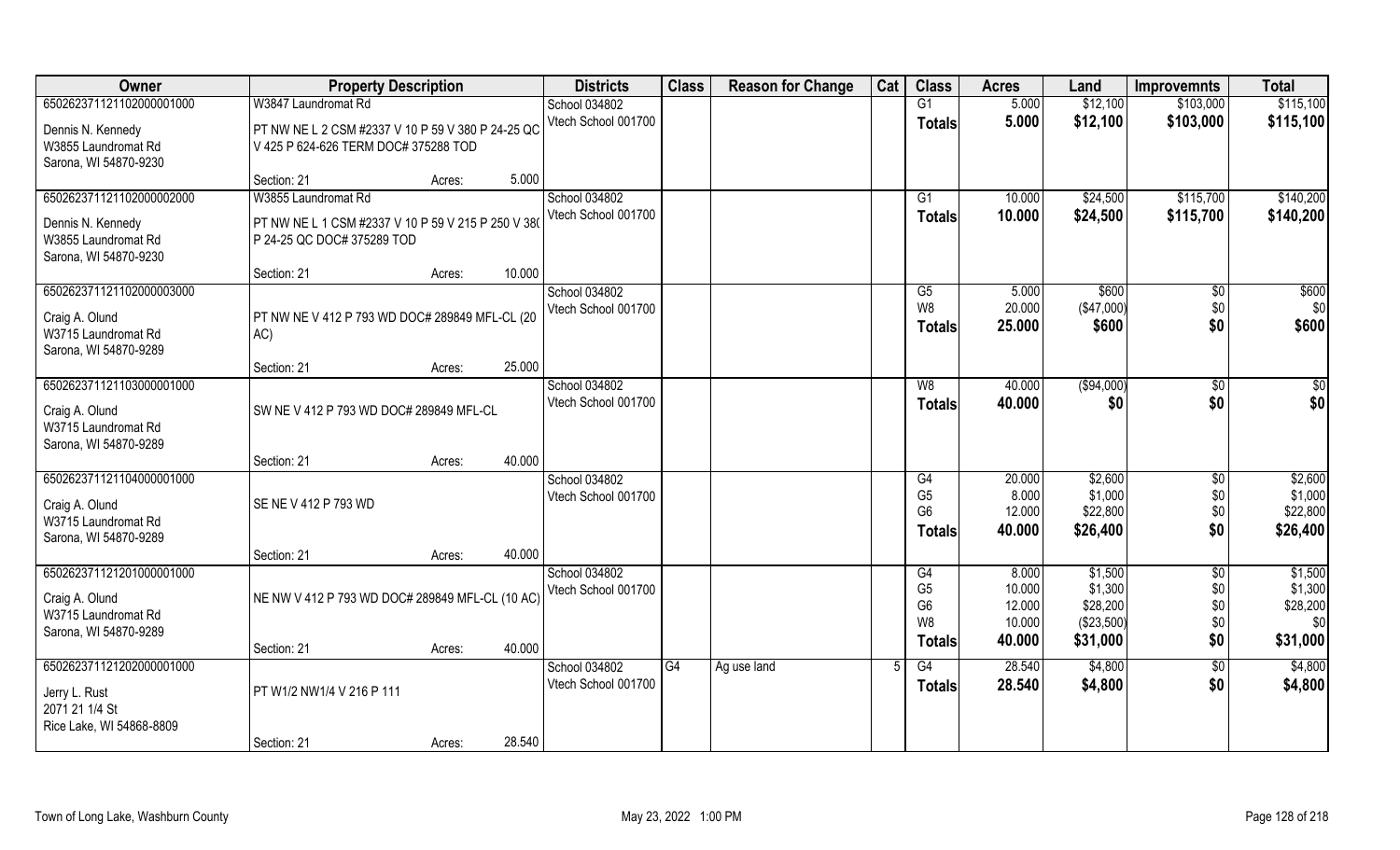| Owner                    | <b>Property Description</b>                             | <b>Districts</b>    | <b>Class</b> | <b>Reason for Change</b> | Cat | <b>Class</b>    | <b>Acres</b> | Land       | <b>Improvemnts</b> | <b>Total</b> |
|--------------------------|---------------------------------------------------------|---------------------|--------------|--------------------------|-----|-----------------|--------------|------------|--------------------|--------------|
| 650262371121202000002010 | W4073 Laundromat Rd                                     | School 034802       | G1           | Garage and addition      |     | G1              | 2.080        | \$10,100   | \$130,500          | \$140,600    |
| Richard K. Jenkins       | PT W1/2 NW1/4 L 2 CSM #3226 V 15 P 54 DOC#              | Vtech School 001700 |              |                          |     | G <sub>6</sub>  | 2.040        | \$4,800    | \$0                | \$4,800      |
| W4073 Laundromat Rd      | 385067 TD                                               |                     |              |                          |     | <b>Totals</b>   | 4.120        | \$14,900   | \$130,500          | \$145,400    |
| Sarona, WI 54870-9230    |                                                         |                     |              |                          |     |                 |              |            |                    |              |
|                          | 4.120<br>Section: 21<br>Acres:                          |                     |              |                          |     |                 |              |            |                    |              |
| 650262371121202000003000 |                                                         | School 034802       |              |                          |     | $\overline{G5}$ | 2.000        | \$300      | $\overline{50}$    | \$300        |
| Richard K. Jenkins       | PT W1/2 NW1/4 L 1 CSM #3226 V 15 P 54 DOC#              | Vtech School 001700 |              |                          |     | G <sub>6</sub>  | 4.840        | \$11,400   | \$0                | \$11,400     |
| W4073 Laundromat Rd      | 385067 TD                                               |                     |              |                          |     | <b>Totals</b>   | 6.840        | \$11,700   | \$0                | \$11,700     |
| Sarona, WI 54870-9230    |                                                         |                     |              |                          |     |                 |              |            |                    |              |
|                          | 6.840<br>Section: 21<br>Acres:                          |                     |              |                          |     |                 |              |            |                    |              |
| 650262371121202000004000 | N1220 Burma Rd                                          | School 034802       |              |                          |     | G1              | 1.000        | \$6,300    | \$186,500          | \$192,800    |
| Mark A. Sauer            |                                                         | Vtech School 001700 |              |                          |     | G <sub>5</sub>  | 1.000        | \$100      | \$0                | \$100        |
| N1220 Burma Rd           | PT W1/2 NW1/4 L 3 CSM #3226 V 15 P 54 DOC#<br>311399 WD |                     |              |                          |     | G <sub>6</sub>  | 3.980        | \$9,400    | \$0                | \$9,400      |
| Sarona, WI 54870-9247    |                                                         |                     |              |                          |     | <b>Totals</b>   | 5.980        | \$15,800   | \$186,500          | \$202,300    |
|                          | 5.980<br>Section: 21<br>Acres:                          |                     |              |                          |     |                 |              |            |                    |              |
| 650262371121202000005000 |                                                         | School 034802       |              |                          |     | G6              | 5.120        | \$12,000   | \$0                | \$12,000     |
|                          |                                                         | Vtech School 001700 |              |                          |     | <b>Totals</b>   | 5.120        | \$12,000   | \$0                | \$12,000     |
| Richard K. Jenkins       | PT W1/2 NW1/4 L 4 CSM #3226 V 15 P 54 DOC#              |                     |              |                          |     |                 |              |            |                    |              |
| W4073 Laundromat Rd      | 385067 TD                                               |                     |              |                          |     |                 |              |            |                    |              |
| Sarona, WI 54870-9230    | 5.120                                                   |                     |              |                          |     |                 |              |            |                    |              |
| 650262371121203000001000 | Section: 21<br>Acres:<br>N1122 Burma Rd                 | School 034802       |              |                          |     | G1              | 1.000        | \$6,300    | \$33,100           | \$39,400     |
|                          |                                                         | Vtech School 001700 |              |                          |     | W <sub>6</sub>  | 25.380       | (\$59,600) | \$0                | \$0          |
| Jerry L. Rust            | PT SW NW V 203 P 57 EXC CSM #1642 V 7 P 63 DOC#         |                     |              |                          |     |                 | 26.380       | \$6,300    | \$33,100           | \$39,400     |
| 2071 21 1/4 St           | 307515 MFL-CL (25.38 AC)                                |                     |              |                          |     | Totals          |              |            |                    |              |
| Rice Lake, WI 54868-8809 |                                                         |                     |              |                          |     |                 |              |            |                    |              |
|                          | 26.380<br>Section: 21<br>Acres:                         |                     |              |                          |     |                 |              |            |                    |              |
| 650262371121203000002000 | N1146 Burma Rd                                          | School 034802       |              |                          |     | G1              | 3.000        | \$11,300   | \$96,100           | \$107,400    |
| Ernest C. Kolumbus       | PT SW NW L 1 CSM #1642 V 7 P 63 V 421 P 606 WD          | Vtech School 001700 |              |                          |     | <b>Totals</b>   | 3.000        | \$11,300   | \$96,100           | \$107,400    |
| N1146 Burma Rd           |                                                         |                     |              |                          |     |                 |              |            |                    |              |
| Sarona, WI 54870-9247    |                                                         |                     |              |                          |     |                 |              |            |                    |              |
|                          | 3.000<br>Section: 21<br>Acres:                          |                     |              |                          |     |                 |              |            |                    |              |
| 650262371121204000001000 |                                                         | School 034802       |              |                          |     | G4              | 30.000       | \$3,900    | $\overline{30}$    | \$3,900      |
| Craig A. Olund           | SE NW V 412 P 793 WD DOC# 289849 MFL-CL (10 AC)         | Vtech School 001700 |              |                          |     | W8              | 10.000       | (\$23,500) | \$0                | \$0          |
| W3715 Laundromat Rd      |                                                         |                     |              |                          |     | Totals          | 40.000       | \$3,900    | \$0                | \$3,900      |
| Sarona, WI 54870-9289    |                                                         |                     |              |                          |     |                 |              |            |                    |              |
|                          | 40.000<br>Section: 21<br>Acres:                         |                     |              |                          |     |                 |              |            |                    |              |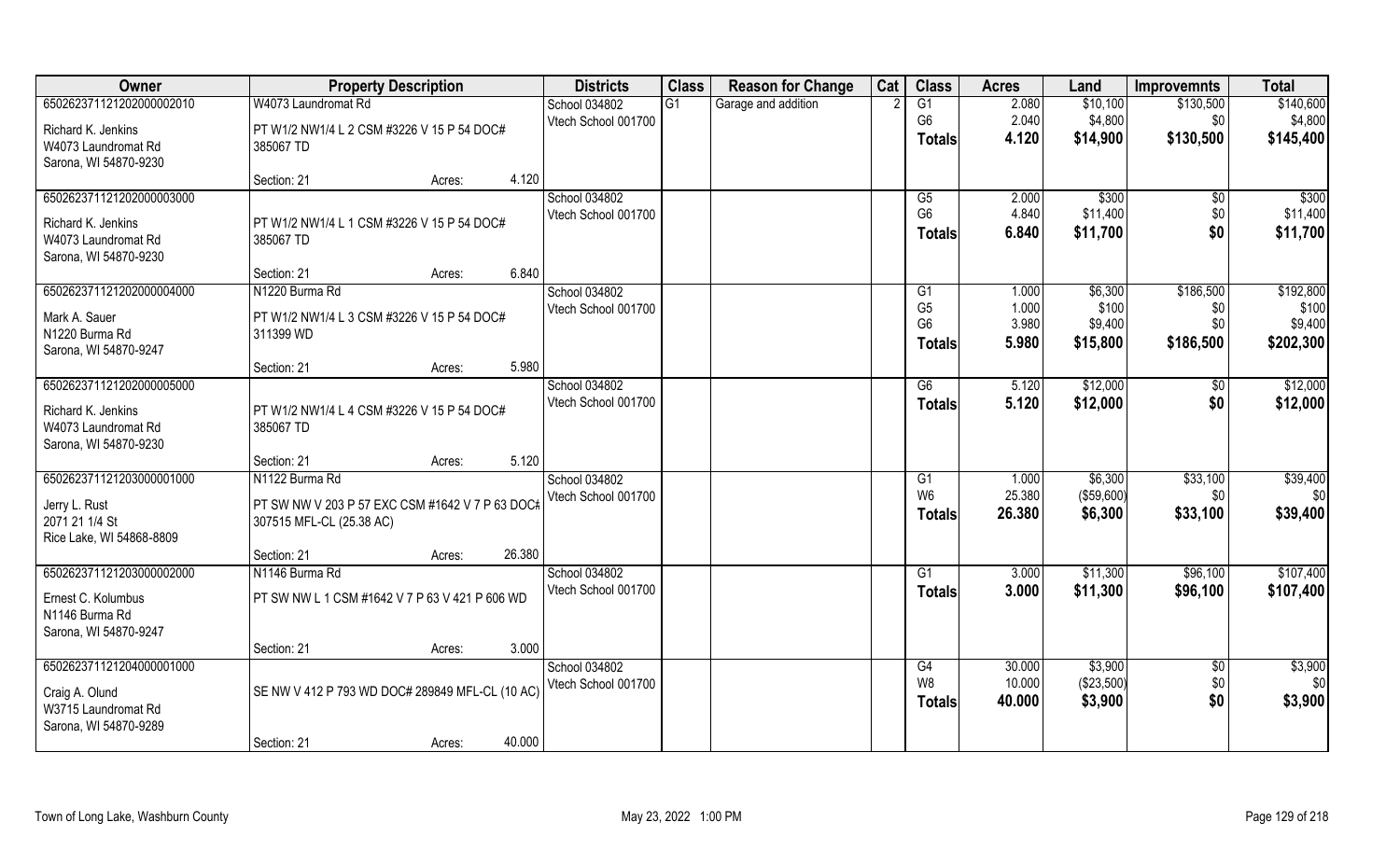| Owner                                                                                           | <b>Property Description</b>                                                | <b>Districts</b>                     | <b>Class</b> | <b>Reason for Change</b> | Cat | <b>Class</b>                          | <b>Acres</b>              | Land                              | <b>Improvemnts</b>           | <b>Total</b>                |
|-------------------------------------------------------------------------------------------------|----------------------------------------------------------------------------|--------------------------------------|--------------|--------------------------|-----|---------------------------------------|---------------------------|-----------------------------------|------------------------------|-----------------------------|
| 650262371121301000001000                                                                        |                                                                            | School 034802                        |              |                          |     | W <sub>6</sub>                        | 40.000                    | (\$76,000)                        | $\overline{50}$              | $\overline{50}$             |
| Craig C. Sheaffer<br>956 Amble Rd<br>Shoreview, MN 55126-2217                                   | NE SW DOC# 387506 TERM DOC# 383850 MFL-CL                                  | Vtech School 001700                  |              |                          |     | <b>Totals</b>                         | 40.000                    | \$0                               | \$0                          | \$0                         |
|                                                                                                 | 40.000<br>Section: 21<br>Acres:                                            |                                      |              |                          |     |                                       |                           |                                   |                              |                             |
| 650262371121401000001000                                                                        |                                                                            | School 034802                        |              |                          |     | W <sub>6</sub>                        | 40.000                    | (\$76,000)                        | \$0                          | $\sqrt{50}$                 |
| Craig C. Sheaffer<br>956 Amble Rd<br>Shoreview, MN 55126-2217                                   | NE SE DOC# 387506 TERM DOC# 383850 MFL-CL                                  | Vtech School 001700                  |              |                          |     | Totals                                | 40.000                    | \$0                               | \$0                          | \$0                         |
|                                                                                                 | 40.000<br>Section: 21<br>Acres:                                            |                                      |              |                          |     |                                       |                           |                                   |                              |                             |
| 650262371121402000001000                                                                        |                                                                            | School 034802                        |              |                          |     | W <sub>6</sub>                        | 40.000                    | ( \$76,000)                       | $\sqrt{6}$                   | \$0                         |
| Craig C. Sheaffer<br>956 Amble Rd<br>Shoreview, MN 55126-2217                                   | NW SE DOC# 387506 TERM DOC# 383850 MFL-CL                                  | Vtech School 001700                  |              |                          |     | <b>Totals</b>                         | 40.000                    | \$0                               | \$0                          | \$0                         |
|                                                                                                 | 40.000<br>Section: 21<br>Acres:                                            |                                      |              |                          |     |                                       |                           |                                   |                              |                             |
| 650262371121403000001000                                                                        |                                                                            | School 034802                        |              |                          |     | G4                                    | 8.000                     | \$1,000                           | \$0                          | \$1,000                     |
| Ebj Real Estate, LLC<br>PO Box 496<br>Rice Lake, WI 54868-0496                                  | SW SE DOC# 367618 QC DOC# 383849 MFL-CL (32<br>AC)                         | Vtech School 001700                  |              |                          |     | W <sub>6</sub><br><b>Totals</b>       | 32.000<br>40.000          | $($ \$60,800) $ $<br>\$1,000      | \$0<br>\$0                   | \$0<br>\$1,000              |
|                                                                                                 | 40.000<br>Section: 21<br>Acres:                                            |                                      |              |                          |     |                                       |                           |                                   |                              |                             |
| 650262371121404000001000<br>Ebj Real Estate, LLC<br>PO Box 496<br>Rice Lake, WI 54868-0496      | SE SE DOC# 367618 QC DOC# 383849 MFL-CL (38<br>AC)                         | School 034802<br>Vtech School 001700 |              |                          |     | G4<br>W <sub>6</sub><br><b>Totals</b> | 2.000<br>38.000<br>40.000 | \$400<br>(\$72,200)<br>\$400      | $\sqrt[6]{30}$<br>\$0<br>\$0 | \$400<br>\$0<br>\$400       |
|                                                                                                 | 40.000<br>Section: 21<br>Acres:                                            |                                      |              |                          |     |                                       |                           |                                   |                              |                             |
| 650262371121505001001000<br>Nuto Farm Supply Inc<br>407 E Sawyer St<br>Rice Lake, WI 54868-2580 | GOV LOT 1 DOC# 354434 WD DOC# 361139 MFL-C                                 | School 034802<br>Vtech School 001700 |              |                          |     | W <sub>6</sub><br><b>Totals</b>       | 8.400<br>8.400            | (\$12,800)<br>\$0                 | $\sqrt{$0}$<br>\$0           | \$0<br>\$0                  |
|                                                                                                 | 8.400<br>Section: 21<br>Acres:                                             |                                      |              |                          |     |                                       |                           |                                   |                              |                             |
| 650262371121505002001000<br>Craig C. Sheaffer<br>956 Amble Rd                                   | N1096 Burma Rd<br>GOV LOT 2 DOC# 387506 TERM DOC# 383850<br>MFL-CL (35 AC) | School 034802<br>Vtech School 001700 |              |                          |     | G1<br>W <sub>6</sub><br><b>Totals</b> | 1.000<br>35.000<br>36.000 | \$5,000<br>(\$103,300)<br>\$5,000 | \$21,200<br>\$0<br>\$21,200  | \$26,200<br>\$0<br>\$26,200 |
| Shoreview, MN 55126-2217                                                                        | 36.000<br>Section: 21<br>Acres:                                            |                                      |              |                          |     |                                       |                           |                                   |                              |                             |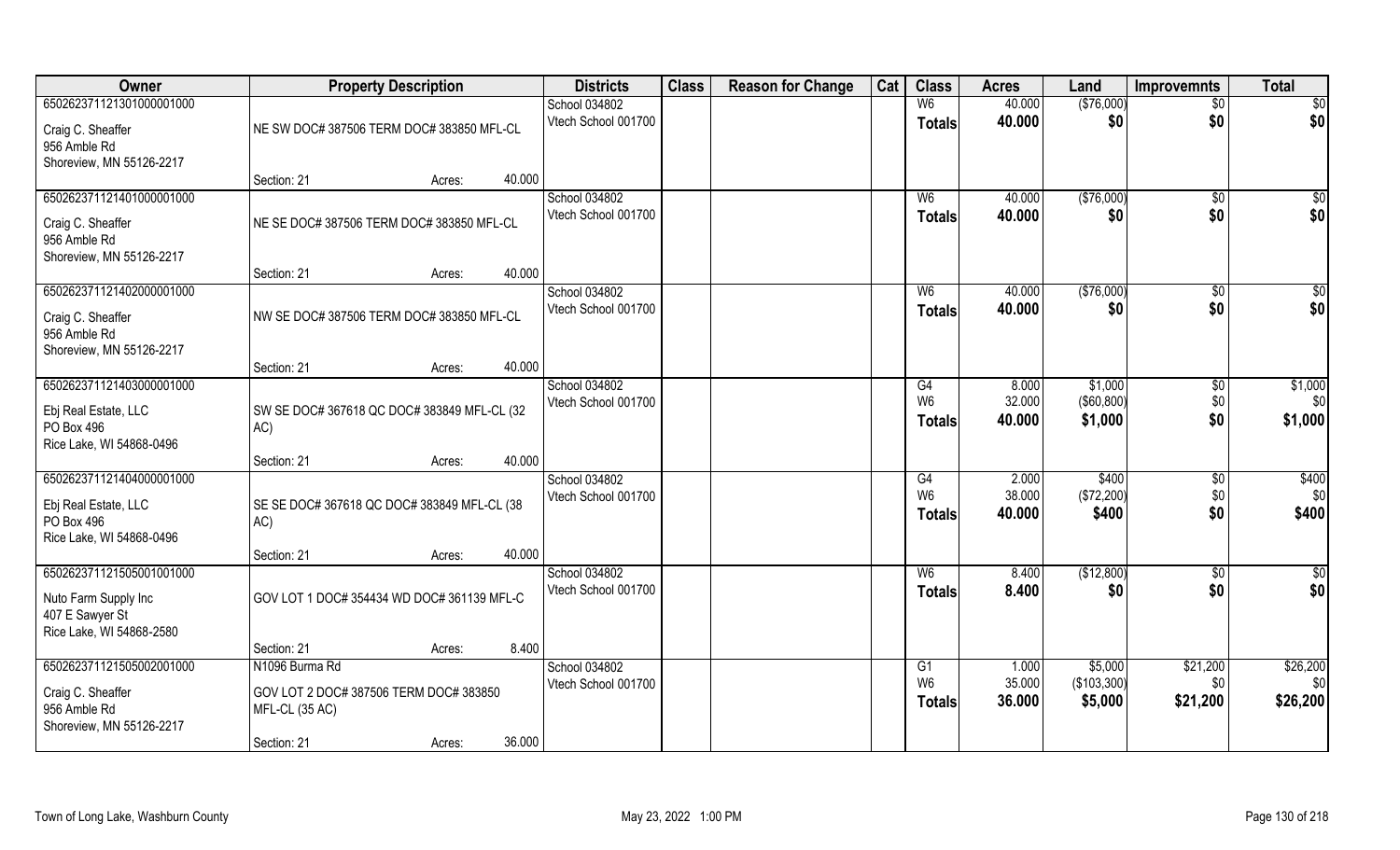| Owner                                     | <b>Property Description</b>               | <b>Districts</b> | <b>Class</b>        | <b>Reason for Change</b> | Cat         | <b>Class</b> | <b>Acres</b>   | Land             | <b>Improvemnts</b>      | <b>Total</b>    |                 |
|-------------------------------------------|-------------------------------------------|------------------|---------------------|--------------------------|-------------|--------------|----------------|------------------|-------------------------|-----------------|-----------------|
| 650262371121505003001000                  |                                           |                  | School 034802       |                          |             |              | G6             | 8.000            | \$18,800                | $\overline{50}$ | \$18,800        |
| Ebj Real Estate, LLC                      | PT GOV LOT 3 DOC# 367618 QC DOC# 383849   |                  | Vtech School 001700 |                          |             |              | W6<br>Totals   | 35.000<br>43.000 | ( \$96,000)<br>\$18,800 | \$0<br>\$0      | \$0<br>\$18,800 |
| PO Box 496<br>Rice Lake, WI 54868-0496    | MFL-CL (35 AC)                            |                  |                     |                          |             |              |                |                  |                         |                 |                 |
|                                           | Section: 21                               | 43.000<br>Acres: |                     |                          |             |              |                |                  |                         |                 |                 |
| 650262371121505003002000                  | Burma Rd                                  |                  | School 034802       |                          |             |              | W <sub>6</sub> | 3.000            | ( \$33, 300)            | $\sqrt{$0}$     | \$0             |
| Craig C. Sheaffer                         | PT GOV LOT 3 DOC# 387506 TERM DOC# 383850 |                  | Vtech School 001700 |                          |             |              | <b>Totals</b>  | 3.000            | \$0                     | \$0             | \$0             |
| 956 Amble Rd                              | MFL-CL                                    |                  |                     |                          |             |              |                |                  |                         |                 |                 |
| Shoreview, MN 55126-2217                  | Section: 21                               | 3.000<br>Acres:  |                     |                          |             |              |                |                  |                         |                 |                 |
| 650262371122203000001000                  |                                           |                  | School 034802       | G4                       | Ag use land | 5            | G4             | 40.000           | \$3,400                 | $\sqrt[6]{30}$  | \$3,400         |
| Joseph W. O'Rourke                        | SW NW V 247 P 739 DOC# 332422 QC          |                  | Vtech School 001700 |                          |             |              | <b>Totals</b>  | 40.000           | \$3,400                 | \$0             | \$3,400         |
| N1205 County Hwy Md                       |                                           |                  |                     |                          |             |              |                |                  |                         |                 |                 |
| Sarona, WI 54870-9261                     | Section: 22                               | 40.000<br>Acres: |                     |                          |             |              |                |                  |                         |                 |                 |
| 650262371122204000001000                  |                                           |                  | School 034802       | G4                       | Ag use land |              | G4             | 34.000           | \$5,700                 | \$0             | \$5,700         |
| Karen M. Olson                            | PT SE NW V 419 P 79 ESMT DOC# 382870 WD   |                  | Vtech School 001700 |                          |             |              | <b>Totals</b>  | 34.000           | \$5,700                 | \$0             | \$5,700         |
| 4927 Glasgow Dr                           |                                           |                  |                     |                          |             |              |                |                  |                         |                 |                 |
| Fairbanks, AK 99709-2913                  | Section: 22                               | 34.000<br>Acres: |                     |                          |             |              |                |                  |                         |                 |                 |
| 650262371122301000001000                  |                                           |                  | School 034802       |                          |             |              | G4             | 40.000           | \$1,900                 | $\sqrt[6]{30}$  | \$1,900         |
| Joseph W. O'Rourke                        | NE SW DOC# 301455 WD DOC# 332422 QC       |                  | Vtech School 001700 |                          |             |              | <b>Totals</b>  | 40.000           | \$1,900                 | \$0             | \$1,900         |
| N1205 County Hwy Md                       |                                           |                  |                     |                          |             |              |                |                  |                         |                 |                 |
| Sarona, WI 54870-9261                     |                                           |                  |                     |                          |             |              |                |                  |                         |                 |                 |
| 650262371122302000001000                  | Section: 22                               | 40.000<br>Acres: | School 034802       |                          |             |              | G4             | 40.000           | \$1,900                 | \$0             | \$1,900         |
| Joseph W. O'Rourke                        | NW SW DOC# 301455 WD DOC# 332422 QC       |                  | Vtech School 001700 |                          |             |              | <b>Totals</b>  | 40.000           | \$1,900                 | \$0             | \$1,900         |
| N1205 County Hwy Md                       |                                           |                  |                     |                          |             |              |                |                  |                         |                 |                 |
| Sarona, WI 54870-9261                     |                                           |                  |                     |                          |             |              |                |                  |                         |                 |                 |
| 650262371122303000001000                  | Section: 22                               | 40.000<br>Acres: | School 034802       |                          |             |              | G4             | 40.000           | \$1,900                 | $\overline{50}$ | \$1,900         |
|                                           |                                           |                  | Vtech School 001700 |                          |             |              | <b>Totals</b>  | 40.000           | \$1,900                 | \$0             | \$1,900         |
| Joseph W. O'Rourke<br>N1205 County Hwy Md | SW SW DOC# 301455 WD DOC# 332422 QC       |                  |                     |                          |             |              |                |                  |                         |                 |                 |
| Sarona, WI 54870-9261                     |                                           |                  |                     |                          |             |              |                |                  |                         |                 |                 |
|                                           | Section: 22                               | 40.000<br>Acres: |                     |                          |             |              |                |                  |                         |                 |                 |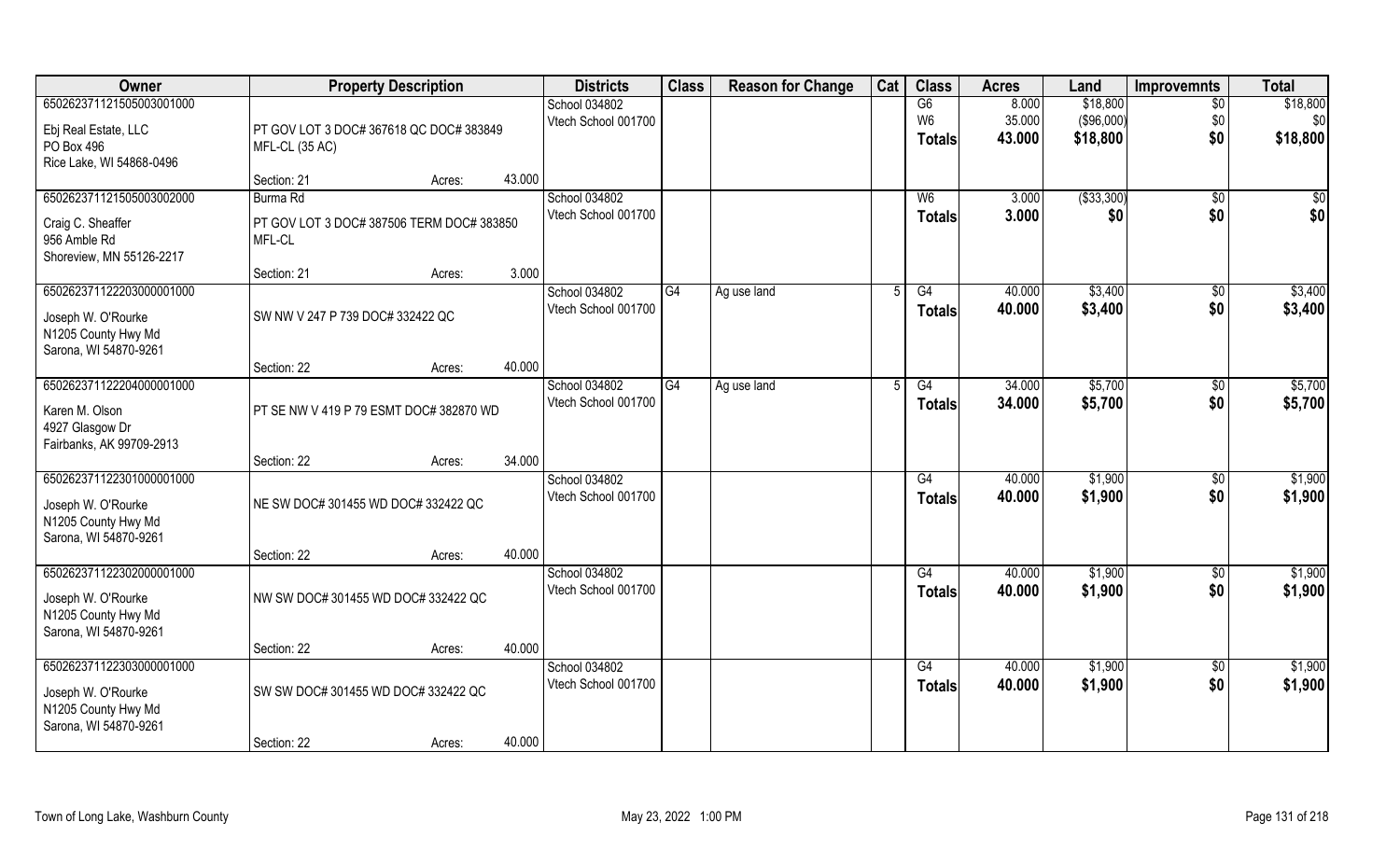| Owner                                                                                          | <b>Property Description</b>                                                                                                                             |        |        | <b>Districts</b>                     | <b>Class</b> | <b>Reason for Change</b> | Cat | <b>Class</b>                    | <b>Acres</b>     | Land                 | <b>Improvemnts</b> | <b>Total</b>         |
|------------------------------------------------------------------------------------------------|---------------------------------------------------------------------------------------------------------------------------------------------------------|--------|--------|--------------------------------------|--------------|--------------------------|-----|---------------------------------|------------------|----------------------|--------------------|----------------------|
| 650262371122304000001000                                                                       |                                                                                                                                                         |        |        | School 034802                        |              |                          |     | G6                              | 40.000           | \$76,000             | $\overline{50}$    | \$76,000             |
| Timothy Douglas Johnson<br>2581 130th Ave<br>Glenwood City, WI 54013-8215                      | SE SW DOC# 373981 QC                                                                                                                                    |        |        | Vtech School 001700                  |              |                          |     | <b>Totals</b>                   | 40.000           | \$76,000             | \$0                | \$76,000             |
|                                                                                                | Section: 22                                                                                                                                             | Acres: | 40.000 |                                      |              |                          |     |                                 |                  |                      |                    |                      |
| 650262371122403000001000                                                                       |                                                                                                                                                         |        |        | School 034802                        | G4           | Ag use land              | 5   | G4                              | 10.000           | \$1,700              | \$0                | \$1,700              |
| Timothy Douglas Johnson<br>2581 130th Ave<br>Glenwood City, WI 54013-8215                      | SW SE DOC# 373981 QC                                                                                                                                    |        |        | Vtech School 001700                  |              |                          |     | G <sub>6</sub><br><b>Totals</b> | 30.000<br>40.000 | \$70,500<br>\$72,200 | \$0<br>\$0         | \$70,500<br>\$72,200 |
|                                                                                                | Section: 22                                                                                                                                             | Acres: | 40.000 |                                      |              |                          |     |                                 |                  |                      |                    |                      |
| 650262371122505001001000                                                                       | N1292 County Hwy Md                                                                                                                                     |        |        | School 034802                        |              |                          |     | G1                              | 0.500            | \$70,000             | \$7,800            | \$77,800             |
| Scott Toberman<br>2514 18 1/2 Ave<br>Rice Lake, WI 54868-9036                                  | PT GOV LOTS 1 & 2 PT L 1 CSM V 1 P 125, PT L 1<br>CSM V 1 P 168 DOC# 398360 WD SUBJ TO ACCESS<br>ESMT FOR LOTS 1-11 PARADISE ISLAND DOC#<br>Section: 22 | Acres: | 0.500  | Vtech School 001700                  |              |                          |     | <b>Totals</b>                   | 0.500            | \$70,000             | \$7,800            | \$77,800             |
| 650262371122505001001010                                                                       |                                                                                                                                                         |        |        | School 034802                        |              |                          |     | G1                              | 6.900            | \$46,500             | $\sqrt[6]{30}$     | \$46,500             |
| Dale E. Goodman<br>N1266 County Hwy Md<br>Sarona, WI 54870-9261                                | PT GOV LOT 1 L 1 & 3 CSM #2822 V 12 P 165 DOC#<br>400323 WD                                                                                             |        |        | Vtech School 001700                  |              |                          |     | <b>Totals</b>                   | 6.900            | \$46,500             | \$0                | \$46,500             |
|                                                                                                | Section: 22                                                                                                                                             | Acres: | 6.900  |                                      |              |                          |     |                                 |                  |                      |                    |                      |
| 650262371122505001002000<br>Parking Paradise Island<br><b>Unknown</b><br>Sarona, WI 54870      | PT GOV LOT 1 L 2 CSM #2822 V 12 P 165 ASSESS<br>1/11TH INT TO LOT 1-11 PARADISE ISLAND<br>Section: 22                                                   | Acres: | 0.480  | School 034802<br>Vtech School 001700 |              |                          |     | Assessed with                   |                  |                      |                    |                      |
| 650262371122505001002100                                                                       | N1283 County Hwy Md                                                                                                                                     |        |        | School 034802                        |              |                          |     | G1                              | 0.580            | \$12,000             | \$90,600           | \$102,600            |
| Joshua T. O'Rourke<br>N1283 County Hwy Md<br>Sarona, WI 54870-9261                             | PT GOV LOTS 1 & 2 DOC# 366127 WD                                                                                                                        |        |        | Vtech School 001700                  |              |                          |     | <b>Totals</b>                   | 0.580            | \$12,000             | \$90,600           | \$102,600            |
|                                                                                                | Section: 22                                                                                                                                             | Acres: | 0.580  |                                      |              |                          |     |                                 |                  |                      |                    |                      |
| 650262371122505001003010<br>Joseph W. O'Rourke<br>N1205 County Hwy Md<br>Sarona, WI 54870-9261 | PT GOV LOT 1 V 247 P 739 DOC# 332422 QC                                                                                                                 |        |        | School 034802<br>Vtech School 001700 |              |                          |     | G4<br><b>Totals</b>             | 30.000<br>30.000 | \$2,200<br>\$2,200   | $\sqrt{$0}$<br>\$0 | \$2,200<br>\$2,200   |
|                                                                                                | Section: 22                                                                                                                                             | Acres: | 30.000 |                                      |              |                          |     |                                 |                  |                      |                    |                      |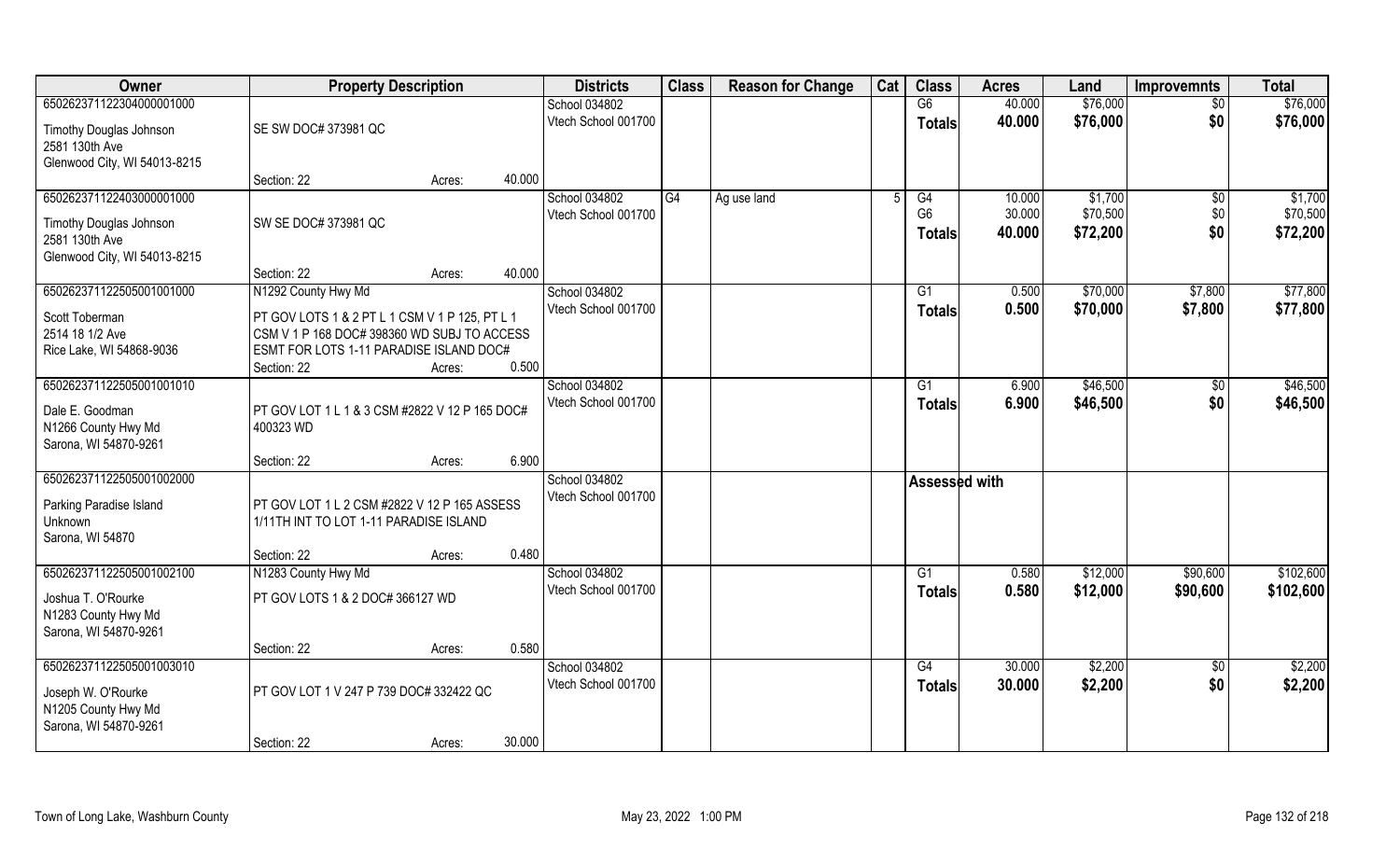| Owner                    | <b>Property Description</b>                       |        |        | <b>Districts</b>    | <b>Class</b> | <b>Reason for Change</b> | Cat | <b>Class</b>    | <b>Acres</b>    | Land             | <b>Improvemnts</b> | <b>Total</b>       |
|--------------------------|---------------------------------------------------|--------|--------|---------------------|--------------|--------------------------|-----|-----------------|-----------------|------------------|--------------------|--------------------|
| 650262371122505001003100 | N1279 County Hwy Md                               |        |        | School 034802       |              |                          |     | G2              | 1.500           | \$29,000         | \$36,500           | \$65,500           |
| Joseph W. O'Rourke       | PT GOV LOTS 1 & 2 DOC# 363359 TD DOC# 363360      |        |        | Vtech School 001700 |              |                          |     | <b>Totals</b>   | 1.500           | \$29,000         | \$36,500           | \$65,500           |
| N1205 County Hwy Md      | <b>WD EXC DOC# 366127</b>                         |        |        |                     |              |                          |     |                 |                 |                  |                    |                    |
| Sarona, WI 54870-9261    |                                                   |        |        |                     |              |                          |     |                 |                 |                  |                    |                    |
|                          | Section: 22                                       | Acres: | 1.500  |                     |              |                          |     |                 |                 |                  |                    |                    |
| 650262371122505002004000 | N1255 County Hwy Md                               |        |        | School 034802       |              |                          |     | G2              | 2.000           | \$13,300         | \$24,500           | \$37,800           |
| Albert J. Rieschl        | PT GOV LOT 2 DOC# 394364 QC                       |        |        | Vtech School 001700 |              |                          |     | <b>Totals</b>   | 2.000           | \$13,300         | \$24,500           | \$37,800           |
| N401 Brill Rd            |                                                   |        |        |                     |              |                          |     |                 |                 |                  |                    |                    |
| Birchwood, WI 54817-8940 |                                                   |        |        |                     |              |                          |     |                 |                 |                  |                    |                    |
|                          | Section: 22                                       | Acres: | 2.000  |                     |              |                          |     |                 |                 |                  |                    |                    |
| 650262371122505002005500 | N1205 County Hwy Md                               |        |        | School 034802       |              |                          |     | G2              | 0.210           | \$1,100          | \$17,400           | \$18,500           |
| Joseph W. O'Rourke       | PT GOV LOT 2 V 247 P 739 DOC# 332422 QC           |        |        | Vtech School 001700 |              |                          |     | G4<br>G7        | 15.790<br>2.000 | \$800<br>\$4,500 | \$0<br>\$394,300   | \$800<br>\$398,800 |
| N1205 County Hwy Md      |                                                   |        |        |                     |              |                          |     |                 | 18.000          | \$6,400          | \$411,700          | \$418,100          |
| Sarona, WI 54870-9261    |                                                   |        |        |                     |              |                          |     | <b>Totals</b>   |                 |                  |                    |                    |
|                          | Section: 22                                       | Acres: | 18.000 |                     |              |                          |     |                 |                 |                  |                    |                    |
| 650262371122505002007000 |                                                   |        |        | School 034802       |              |                          |     | G4              | 1.050           | \$100            | \$0                | \$100              |
| Joseph W. O'Rourke       | PT GOV LOT 2 L 1 CSM #711 V 3 P 284 V 247 P 739   |        |        | Vtech School 001700 |              |                          |     | <b>Totals</b>   | 1.050           | \$100            | \$0                | \$100              |
| N1205 County Hwy Md      | DOC# 332422 QC                                    |        |        |                     |              |                          |     |                 |                 |                  |                    |                    |
| Sarona, WI 54870-9261    |                                                   |        |        |                     |              |                          |     |                 |                 |                  |                    |                    |
|                          | Section: 22                                       | Acres: | 1.050  |                     |              |                          |     |                 |                 |                  |                    |                    |
| 650262371122505002009000 | N1212 County Hwy Md                               |        |        | School 034802       |              |                          |     | G1              | 0.780           | \$170,100        | \$191,900          | \$362,000          |
| George Murray Desrosier  | PT GOV LOTS 2 & 3 L 2 CSM #2006 V 8 P 167 V 401 P |        |        | Vtech School 001700 |              |                          |     | <b>Totals</b>   | 0.780           | \$170,100        | \$191,900          | \$362,000          |
| N1212 County Hwy Md      | 94 QC V 457 P 411 WD DOC# 345626 TOD              |        |        |                     |              |                          |     |                 |                 |                  |                    |                    |
| Sarona, WI 54870-9261    |                                                   |        |        |                     |              |                          |     |                 |                 |                  |                    |                    |
|                          | Section: 22                                       | Acres: | 0.780  |                     |              |                          |     |                 |                 |                  |                    |                    |
| 650262371122505003001000 | N1183 County Hwy Md                               |        |        | School 034802       |              |                          |     | $\overline{G1}$ | 2.290           | \$60,100         | \$83,000           | \$143,100          |
| Karen M. Olson           | PT GOV LOTS 3 & PT SE NW L 3 CSM #2089 V 9 P 29   |        |        | Vtech School 001700 |              |                          |     | <b>Totals</b>   | 2.290           | \$60,100         | \$83,000           | \$143,100          |
| 4927 Glasgow Dr          | DOC# 382870 WD                                    |        |        |                     |              |                          |     |                 |                 |                  |                    |                    |
| Fairbanks, AK 99709-2913 |                                                   |        |        |                     |              |                          |     |                 |                 |                  |                    |                    |
|                          | Section: 22                                       | Acres: | 2.290  |                     |              |                          |     |                 |                 |                  |                    |                    |
| 650262371122505003002000 | N1179 County Hwy Md                               |        |        | School 034802       |              |                          |     | G1              | 1.230           | \$181,600        | \$241,800          | \$423,400          |
| Cody J. Wickersheim      | PT GOV LOT 3 & L 1 CSM #567 V 3 P 140 DOC#        |        |        | Vtech School 001700 |              |                          |     | <b>Totals</b>   | 1.230           | \$181,600        | \$241,800          | \$423,400          |
| N1179 County Hwy Md      | 288067 WD DOC# 327539 WD                          |        |        |                     |              |                          |     |                 |                 |                  |                    |                    |
| Sarona, WI 54870-9260    |                                                   |        |        |                     |              |                          |     |                 |                 |                  |                    |                    |
|                          | Section: 22                                       | Acres: | 1.230  |                     |              |                          |     |                 |                 |                  |                    |                    |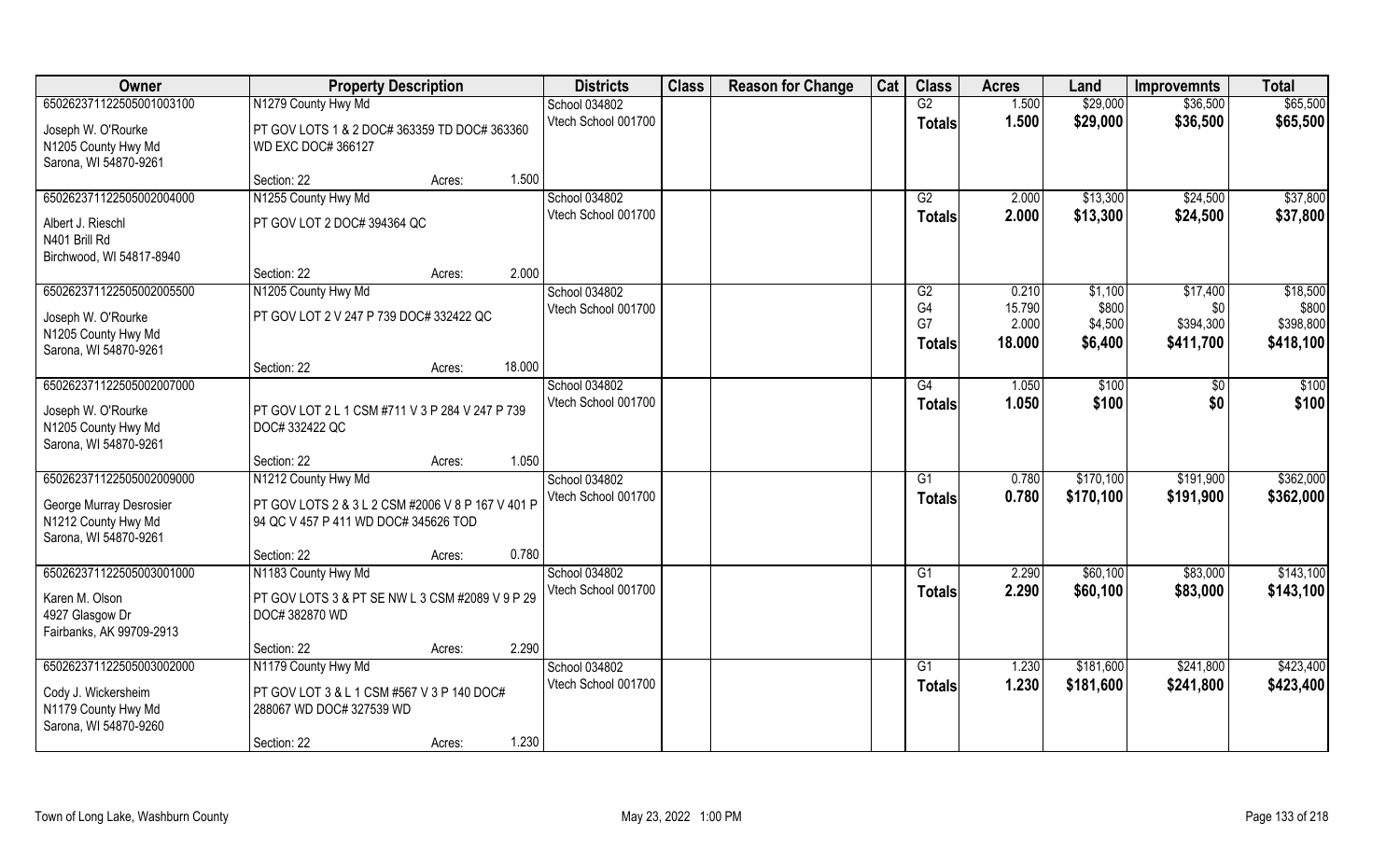| Owner                     | <b>Property Description</b>                      |        |        | <b>Districts</b>    | <b>Class</b> | <b>Reason for Change</b> | Cat | <b>Class</b>   | <b>Acres</b> | Land      | <b>Improvemnts</b> | <b>Total</b> |
|---------------------------|--------------------------------------------------|--------|--------|---------------------|--------------|--------------------------|-----|----------------|--------------|-----------|--------------------|--------------|
| 650262371122505003003000  | N1137 County Hwy Md                              |        |        | School 034802       |              |                          |     | G1             | 1.000        | \$5,000   | \$251,200          | \$256,200    |
| Ronald R. Albright        | PT GOV LOT 3 SW OF RD DOC# 392193 PR             |        |        | Vtech School 001700 |              |                          |     | G <sub>5</sub> | 4.000        | \$500     | \$0                | \$500        |
| 984 83rd Ave              |                                                  |        |        |                     |              |                          |     | G <sub>6</sub> | 15.000       | \$35,300  | \$0                | \$35,300     |
| Roberts, WI 54023-8346    |                                                  |        |        |                     |              |                          |     | <b>Totals</b>  | 20.000       | \$40,800  | \$251,200          | \$292,000    |
|                           | Section: 22                                      | Acres: | 20.000 |                     |              |                          |     |                |              |           |                    |              |
| 650262371122505003004000  | N1201 County Hwy Md                              |        |        | School 034802       |              |                          |     | G1             | 1.880        | \$53,800  | \$162,400          | \$216,200    |
| Joseph W. O'Rourke        | PT GOV LOT 3 & PT SE NW L 4 CSM #2089 V 9 P 29   |        |        | Vtech School 001700 |              |                          |     | Totals         | 1.880        | \$53,800  | \$162,400          | \$216,200    |
| N1205 County Hwy Md       | DOC# 332408 WD DOC# 332422 QC                    |        |        |                     |              |                          |     |                |              |           |                    |              |
| Sarona, WI 54870-9261     |                                                  |        |        |                     |              |                          |     |                |              |           |                    |              |
|                           | Section: 22                                      | Acres: | 1.880  |                     |              |                          |     |                |              |           |                    |              |
| 650262371122505003005000  | N1187 County Hwy Md                              |        |        | School 034802       |              |                          |     | G1             | 1.000        | \$28,300  | \$155,900          | \$184,200    |
| Shane M. Hill             | PT GOV LOT 3 & PT SE NW L 1 CSM #2660 V 12 P 3 & |        |        | Vtech School 001700 |              |                          |     | G <sub>5</sub> | 2.870        | \$400     | \$0                | \$400        |
| 18331 Xavier Cir NW       | 1/2 INT OL 1 CSM #2089 V 9 P 29 V 419 P 79 ESMT  |        |        |                     |              |                          |     | <b>Totals</b>  | 3.870        | \$28,700  | \$155,900          | \$184,600    |
| Elk River, MN 55330-2955  | DOC# 396238 WD                                   |        |        |                     |              |                          |     |                |              |           |                    |              |
|                           | Section: 22                                      | Acres: | 3.870  |                     |              |                          |     |                |              |           |                    |              |
| 650262371122505003006000  | N1191 County Hwy Md                              |        |        | School 034802       |              |                          |     | G1             | 1.000        | \$28,300  | \$121,500          | \$149,800    |
| Dixie L. Plowman          | PT GOV LOT 3 & PT SE NW L 2 CSM #2660 V 12 P 3 & |        |        | Vtech School 001700 |              |                          |     | G <sub>5</sub> | 2.870        | \$400     | \$0                | \$400        |
| N1191 County Hwy Md       | 1/2 INT OL 1 CSM #2089 V 9 P 29 DOC# 327020 WD   |        |        |                     |              |                          |     | <b>Totals</b>  | 3.870        | \$28,700  | \$121,500          | \$150,200    |
| Sarona, WI 54870-9260     |                                                  |        |        |                     |              |                          |     |                |              |           |                    |              |
|                           | Section: 22                                      | Acres: | 3.870  |                     |              |                          |     |                |              |           |                    |              |
| 650262371122505004001000  | N1023 County Hwy Md                              |        |        | School 034802       |              |                          |     | G1             | 3.000        | \$82,600  | \$171,300          | \$253,900    |
| Glenn A. Zalusky          | S 415' GOV LOT 4 W OF HWY & S 75' GOV LOT 4 E OF |        |        | Vtech School 001700 |              |                          |     | G <sub>6</sub> | 12.000       | \$28,200  | \$0                | \$28,200     |
| N1023 County Hwy Md       | HWY DOC# 367300 WD                               |        |        |                     |              |                          |     | <b>Totals</b>  | 15.000       | \$110,800 | \$171,300          | \$282,100    |
| Sarona, WI 54870-9260     |                                                  |        |        |                     |              |                          |     |                |              |           |                    |              |
|                           | Section: 22                                      | Acres: | 15.000 |                     |              |                          |     |                |              |           |                    |              |
| 650262371122505004004000  | N1028 County Hwy Md                              |        |        | School 034802       |              |                          |     | G1             | 1.900        | \$185,900 | \$143,600          | \$329,500    |
| Margaret Treadway         | PT GOV LOT 4 L 1 CSM #3711 V 18 P 54 DOC#        |        |        | Vtech School 001700 |              |                          |     | <b>Totals</b>  | 1.900        | \$185,900 | \$143,600          | \$329,500    |
| 3430 N Calle Vistosa      | 372104 QC                                        |        |        |                     |              |                          |     |                |              |           |                    |              |
| Tucson, AZ 85750-2703     |                                                  |        |        |                     |              |                          |     |                |              |           |                    |              |
|                           | Section: 22                                      | Acres: | 1.900  |                     |              |                          |     |                |              |           |                    |              |
| 650262371122505004005000  | N1068 County Hwy Md                              |        |        | School 034802       |              |                          |     | G1             | 6.650        | \$423,800 | \$813,300          | \$1,237,100  |
| Troy L. Berg              | PT GOV LOT 4 L 2 & S 10' L 3 CSM #3711 V 18 P 54 |        |        | Vtech School 001700 |              |                          |     | <b>Totals</b>  | 6.650        | \$423,800 | \$813,300          | \$1,237,100  |
| 3720 Glen Crest Ct        | DOC# 347637 TD DOC# 359678 WD                    |        |        |                     |              |                          |     |                |              |           |                    |              |
| Eau Claire, WI 54701-5615 |                                                  |        |        |                     |              |                          |     |                |              |           |                    |              |
|                           | Section: 22                                      | Acres: | 6.650  |                     |              |                          |     |                |              |           |                    |              |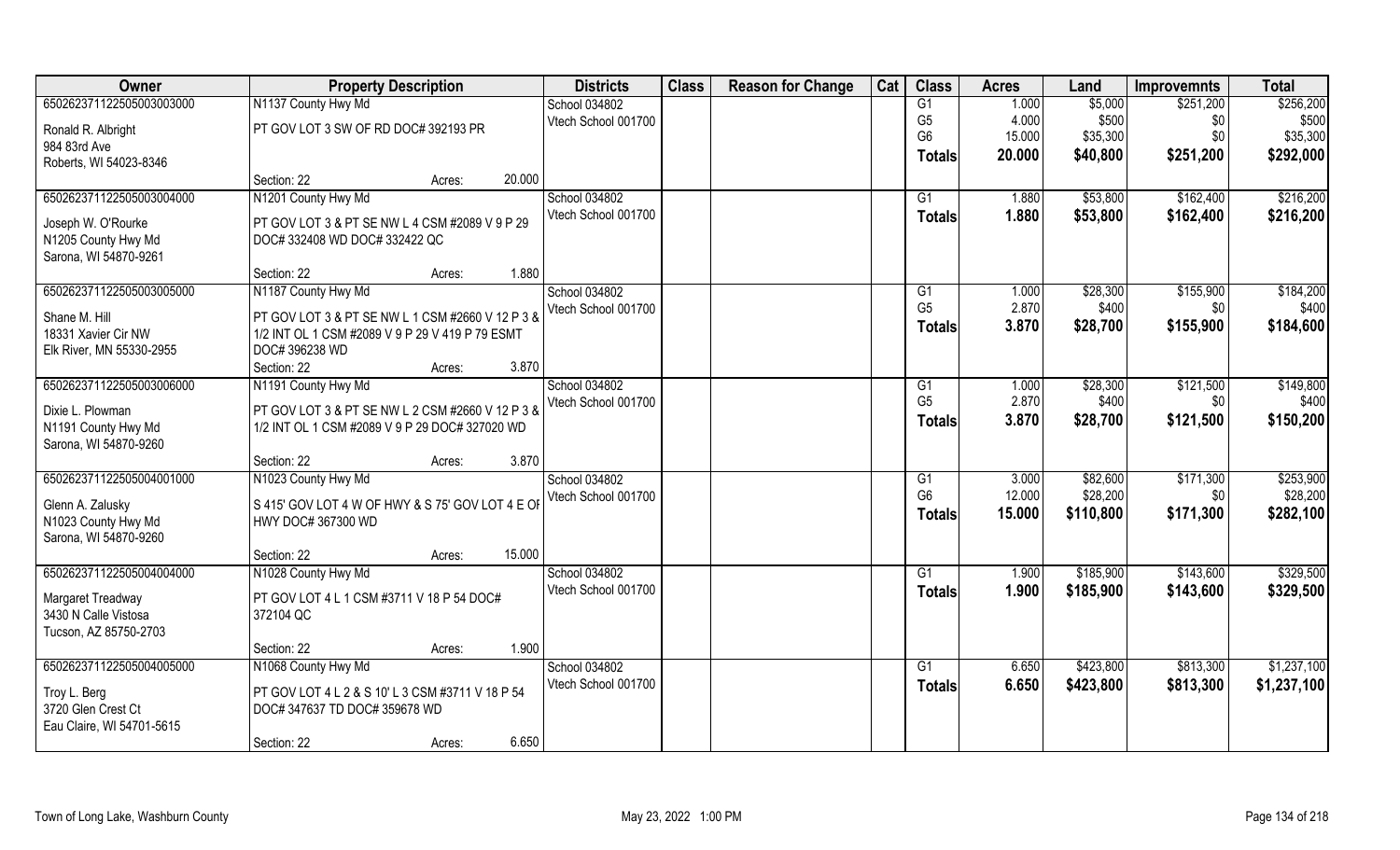| Owner                                                      | <b>Property Description</b>                                                  |        |        | <b>Districts</b>    | <b>Class</b>   | <b>Reason for Change</b>    | Cat  | <b>Class</b>   | <b>Acres</b> | Land                 | <b>Improvemnts</b> | <b>Total</b> |
|------------------------------------------------------------|------------------------------------------------------------------------------|--------|--------|---------------------|----------------|-----------------------------|------|----------------|--------------|----------------------|--------------------|--------------|
| 650262371122505004006000                                   | N1080 Little Bear Rd                                                         |        |        | School 034802       |                |                             |      | G1             | 5.690        | \$451,200            | \$443,200          | \$894,400    |
| Kristine J. Schaefer<br>N1080 Little Bear Rd               | PT GOV LOT 4 L 3 EXC S 10' CSM #3711 V 18 P 54<br>DOC# 361374 QC             |        |        | Vtech School 001700 |                |                             |      | <b>Totals</b>  | 5.690        | \$451,200            | \$443,200          | \$894,400    |
| Sarona, WI 54870-9260                                      |                                                                              |        |        |                     |                |                             |      |                |              |                      |                    |              |
|                                                            | Section: 22                                                                  | Acres: | 5.690  |                     |                |                             |      |                |              |                      |                    |              |
| 650262371122505004007000                                   |                                                                              |        |        | School 034802       |                |                             |      | G6             | 10.270       | \$19,500             | $\sqrt{$0}$        | \$19,500     |
| Sean R. Wager<br>2443 25th Ave<br>Rice Lake, WI 54868-9725 | PT GOV LOT 4 L 1 CSM #4168 V 21 P 32 DOC#<br>399428 TD                       |        |        | Vtech School 001700 |                |                             |      | <b>Totals</b>  | 10.270       | \$19,500             | \$0                | \$19,500     |
|                                                            | Section: 22                                                                  | Acres: | 10.270 |                     |                |                             |      |                |              |                      |                    |              |
| 650262371122505004008000                                   | N1049 County Hwy Md                                                          |        |        | School 034802       | G <sub>6</sub> | Correct acreage after split | $-4$ | G1             | 1.000        | \$5,000              | \$16,600           | \$21,600     |
|                                                            |                                                                              |        |        | Vtech School 001700 |                |                             |      | G <sub>6</sub> | 15.230       | \$28,900             | \$0                | \$28,900     |
| Gerald Eric Hagman Jr Trust<br>N936 Eastside Rd            | PT GOV LOT 4 W OF HWY EXC S 415' & EXC CSM<br>#4168 V 21 P 32 DOC# 399427 QC |        |        |                     |                |                             |      | <b>Totals</b>  | 16.230       | \$33,900             | \$16,600           | \$50,500     |
| Birchwood, WI 54817-8917                                   |                                                                              |        |        |                     |                |                             |      |                |              |                      |                    |              |
|                                                            | Section: 22                                                                  | Acres: | 16.230 |                     |                |                             |      |                |              |                      |                    |              |
| 650262371122505005001000                                   | N963 County Hwy Md                                                           |        |        | School 034802       |                |                             |      | G1             | 1.080        | \$5,200              | \$25,000           | \$30,200     |
|                                                            |                                                                              |        |        | Vtech School 001700 |                |                             |      | <b>Totals</b>  | 1.080        | \$5,200              | \$25,000           | \$30,200     |
| David P. Eisenhuth<br>2190 111th St                        | PT GOV L 5 PT L 1 CSM #2564 V 11 P 87 DOC#<br>379649 WD                      |        |        |                     |                |                             |      |                |              |                      |                    |              |
| Chippewa Falls, WI 54729-6516                              |                                                                              |        |        |                     |                |                             |      |                |              |                      |                    |              |
|                                                            | Section: 22                                                                  | Acres: | 1.080  |                     |                |                             |      |                |              |                      |                    |              |
| 650262371122505005002000                                   | N959 County Hwy Md                                                           |        |        | School 034802       |                |                             |      | G1             | 1.230        | \$22,300             | \$244,000          | \$266,300    |
|                                                            |                                                                              |        |        | Vtech School 001700 |                |                             |      | <b>Totals</b>  | 1.230        | \$22,300             | \$244,000          | \$266,300    |
| Jeffry A Bauer Trust                                       | PT GOV LOT 5 PT L 1 CSM #2564 V 11 P 87 DOC#                                 |        |        |                     |                |                             |      |                |              |                      |                    |              |
| N959 County Hwy Md                                         | 379648 WD                                                                    |        |        |                     |                |                             |      |                |              |                      |                    |              |
| Sarona, WI 54870-9259                                      | Section: 22                                                                  | Acres: | 1.230  |                     |                |                             |      |                |              |                      |                    |              |
| 650262371122505005003000                                   | N955 County Hwy Md                                                           |        |        | School 034802       |                |                             |      | G1             | 2.000        | \$21,200             | \$117,300          | \$138,500    |
|                                                            |                                                                              |        |        | Vtech School 001700 |                |                             |      | <b>Totals</b>  | 2.000        | \$21,200             | \$117,300          | \$138,500    |
| Cody J. Wickersheim                                        | PT GOV LOT 5 DOC# 343077 WD                                                  |        |        |                     |                |                             |      |                |              |                      |                    |              |
| N1179 County Hwy Md                                        |                                                                              |        |        |                     |                |                             |      |                |              |                      |                    |              |
| Sarona, WI 54870-9260                                      |                                                                              |        |        |                     |                |                             |      |                |              |                      |                    |              |
| 650262371122505005004010                                   | Section: 22                                                                  | Acres: | 2.000  | School 034802       |                |                             |      | G1             | 1.870        |                      | \$111,900          | \$133,100    |
|                                                            | N911 County Hwy Md                                                           |        |        | Vtech School 001700 |                |                             |      |                | 1.870        | \$21,200<br>\$21,200 | \$111,900          | \$133,100    |
| Hoveys Hill LLC                                            | PT GOV LOT 5 L 1 CSM #3500 V 17 P 2 DOC# 382974                              |        |        |                     |                |                             |      | <b>Totals</b>  |              |                      |                    |              |
| 17669 Haralson Dr                                          | QC                                                                           |        |        |                     |                |                             |      |                |              |                      |                    |              |
| Eden Prairie, MN 55347-3544                                |                                                                              |        |        |                     |                |                             |      |                |              |                      |                    |              |
|                                                            | Section: 22                                                                  | Acres: | 1.870  |                     |                |                             |      |                |              |                      |                    |              |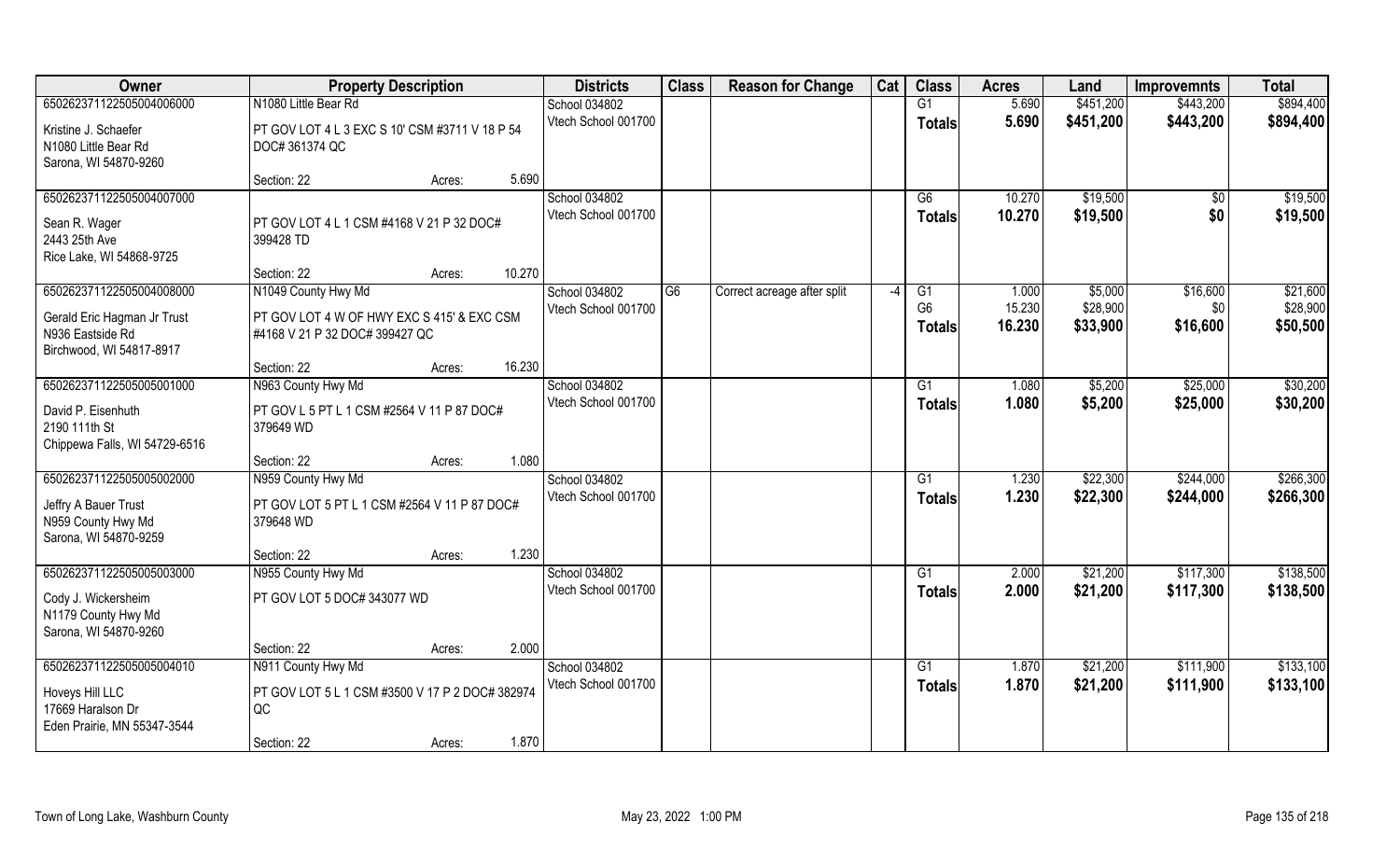| Owner                       | <b>Property Description</b>                            | <b>Districts</b>                     | <b>Class</b> | <b>Reason for Change</b> | Cat | <b>Class</b>         | <b>Acres</b>   | Land                   | <b>Improvemnts</b>     | <b>Total</b>       |
|-----------------------------|--------------------------------------------------------|--------------------------------------|--------------|--------------------------|-----|----------------------|----------------|------------------------|------------------------|--------------------|
| 650262371122505005005000    | N907 County Hwy Md                                     | School 034802                        |              |                          |     | G1                   | 3.000          | \$11,000               | \$35,900               | \$46,900           |
| <b>Bill Cardinell Trust</b> | PT GOV LOT 5 INCL 21' LAKE ACCESS DOC# 380600          | Vtech School 001700                  |              |                          |     | <b>Totals</b>        | 3.000          | \$11,000               | \$35,900               | \$46,900           |
| 3635 Blackhawk Rd           | QC                                                     |                                      |              |                          |     |                      |                |                        |                        |                    |
| Eagan, MN 55122-1119        |                                                        |                                      |              |                          |     |                      |                |                        |                        |                    |
|                             | 3.000<br>Section: 22<br>Acres:                         |                                      |              |                          |     |                      |                |                        |                        |                    |
| 650262371122505005006010    | N901 County Hwy Md                                     | School 034802                        |              |                          |     | G1                   | 2.070          | \$10,100               | \$212,000              | \$222,100          |
| Mikeal R. Ostrander         | PT GOV LOT 5 L 1 CSM #3074 V 14 P 54 DOC#              | Vtech School 001700                  |              |                          |     | <b>Totals</b>        | 2.070          | \$10,100               | \$212,000              | \$222,100          |
| N901 County Hwy Md          | 375760 WD                                              |                                      |              |                          |     |                      |                |                        |                        |                    |
| Sarona, WI 54870-9259       |                                                        |                                      |              |                          |     |                      |                |                        |                        |                    |
|                             | 2.070<br>Section: 22<br>Acres:                         |                                      |              |                          |     |                      |                |                        |                        |                    |
| 650262371122505005007000    | N903 County Hwy Md                                     | School 034802                        |              |                          |     | G1                   | 1.540          | \$8,300                | \$110,300              | \$118,600          |
| Gregg A. Strohmeyer         | PT GOV LOT 5 L 1 & PT L 2 CSM #895 V 4 P 180 V 376     | Vtech School 001700                  |              |                          |     | <b>Totals</b>        | 1.540          | \$8,300                | \$110,300              | \$118,600          |
| N903 County Hwy Md          | P 535 WD V 426 P 291 QC EXC DOC# 300664                |                                      |              |                          |     |                      |                |                        |                        |                    |
| Sarona, WI 54870-9259       |                                                        |                                      |              |                          |     |                      |                |                        |                        |                    |
|                             | 1.540<br>Section: 22<br>Acres:                         |                                      |              |                          |     |                      |                |                        |                        |                    |
| 650262371122505005009000    | N989 County Hwy Md                                     | School 034802                        |              |                          |     | G <sub>1</sub>       | 2.690          | \$16,000               | \$92,100               | \$108,100          |
| Patrick M. Walsh            | PT GOV LOT 5 DOC# 373982 QC                            | Vtech School 001700                  |              |                          |     | G4<br>G <sub>6</sub> | 6.000<br>3.000 | \$1,000<br>\$7,100     | \$0<br>\$0             | \$1,000<br>\$7,100 |
| W3954 County Hwy D          |                                                        |                                      |              |                          |     | <b>Totals</b>        | 11.690         | \$24,100               | \$92,100               | \$116,200          |
| Sarona, WI 54870-9208       |                                                        |                                      |              |                          |     |                      |                |                        |                        |                    |
|                             | 11.690<br>Section: 22<br>Acres:                        |                                      |              |                          |     |                      |                |                        |                        |                    |
| 650262371122505005010000    |                                                        | School 034802<br>Vtech School 001700 |              |                          |     | G1                   | 1.260          | \$35,000               | \$0                    | \$35,000           |
| Gregg A. Strohmeyer         | PT GOV LOT 5 OL 1 CSM #3074 V 14 P 54 DOC#             |                                      |              |                          |     | <b>Totals</b>        | 1.260          | \$35,000               | \$0                    | \$35,000           |
| N903 County Hwy Md          | 335665 QC                                              |                                      |              |                          |     |                      |                |                        |                        |                    |
| Sarona, WI 54870-9259       |                                                        |                                      |              |                          |     |                      |                |                        |                        |                    |
|                             | 1.260<br>Section: 22<br>Acres:                         |                                      |              |                          |     |                      |                |                        |                        | \$350,000          |
| 650262371122515426500000    | N1152 County Hwy Md                                    | School 034802<br>Vtech School 001700 |              |                          |     | G1                   | 0.000<br>0.000 | \$207,200<br>\$207,200 | \$142,800<br>\$142,800 | \$350,000          |
| William E. Smith            | LITTLE BEAR ADD PT LOT 1 BLOCK 1 DOC# 380917           |                                      |              |                          |     | <b>Totals</b>        |                |                        |                        |                    |
| N1152 County Hwy Md         | <b>WD</b>                                              |                                      |              |                          |     |                      |                |                        |                        |                    |
| Sarona, WI 54870-9260       |                                                        |                                      |              |                          |     |                      |                |                        |                        |                    |
| 650262371122515426500500    | 0.000<br>Section: 22<br>Acres:<br>W3430 Little Bear Rd | School 034802                        |              |                          |     | G1                   | 0.000          | \$247,300              | \$117,300              | \$364,600          |
|                             |                                                        | Vtech School 001700                  |              |                          |     | <b>Totals</b>        | 0.000          | \$247,300              | \$117,300              | \$364,600          |
| Alan D. Ausing              | LITTLE BEAR ADD LOT 2 BLOCK 1, PT LOTS 1 & 3           |                                      |              |                          |     |                      |                |                        |                        |                    |
| W3430 Little Bear Rd        | BLOCK1 V 418 P 8 WD DOC# 328266 QC                     |                                      |              |                          |     |                      |                |                        |                        |                    |
| Sarona, WI 54870-9229       | 0.000                                                  |                                      |              |                          |     |                      |                |                        |                        |                    |
|                             | Section: 22<br>Acres:                                  |                                      |              |                          |     |                      |                |                        |                        |                    |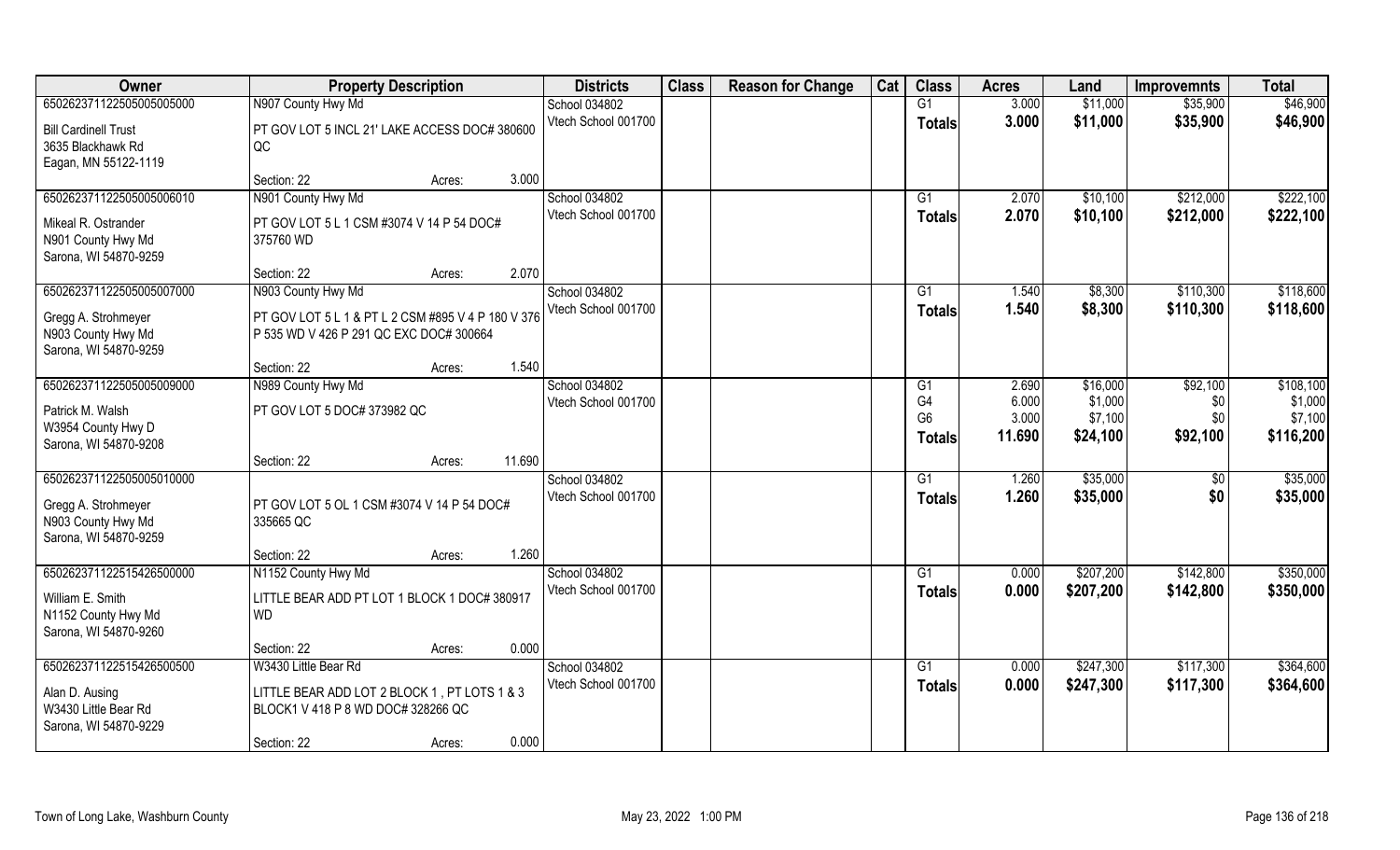| Owner                                                                   | <b>Property Description</b>                                                 |        |       | <b>Districts</b>    | <b>Class</b> | <b>Reason for Change</b> | Cat | <b>Class</b>  | <b>Acres</b> | Land      | <b>Improvemnts</b> | <b>Total</b> |
|-------------------------------------------------------------------------|-----------------------------------------------------------------------------|--------|-------|---------------------|--------------|--------------------------|-----|---------------|--------------|-----------|--------------------|--------------|
| 650262371122515426501000                                                | W3426 Little Bear Rd                                                        |        |       | School 034802       |              |                          |     | G1            | 0.000        | \$247,300 | \$209,700          | \$457,000    |
| James S. Cecil<br>W3426 Little Bear Rd<br>Sarona, WI 54870-9229         | LITTLE BEAR ADD PT LOT 3 BLOCK 1 V 374 P 363 PR                             |        |       | Vtech School 001700 |              |                          |     | <b>Totals</b> | 0.000        | \$247,300 | \$209,700          | \$457,000    |
|                                                                         | Section: 22                                                                 | Acres: | 0.000 |                     |              |                          |     |               |              |           |                    |              |
| 650262371122515426501500                                                | W3420 Little Bear Rd                                                        |        |       | School 034802       |              |                          |     | G1            | 0.000        | \$247,300 | \$175,300          | \$422,600    |
| Michael Dupasquier<br>7600 165th St E<br>Prior Lake, MN 55372-9319      | LITTLE BEAR ADD LOT 4 BLOCK 1 DOC# 391729 WD                                |        |       | Vtech School 001700 |              |                          |     | <b>Totals</b> | 0.000        | \$247,300 | \$175,300          | \$422,600    |
|                                                                         | Section: 22                                                                 | Acres: | 0.000 |                     |              |                          |     |               |              |           |                    |              |
| 650262371122515426502000                                                | W3416 Little Bear Rd                                                        |        |       | School 034802       |              |                          |     | G1            | 0.000        | \$247,300 | \$109,200          | \$356,500    |
| <b>Ansel Schultz</b><br>W3416 Little Bear Rd<br>Sarona, WI 54870-9229   | LITTLE BEAR ADD LOT 5 BLOCK 1 V 109 P 318 DOC#<br>369675 QC DOC# 369676 TOD |        |       | Vtech School 001700 |              |                          |     | <b>Totals</b> | 0.000        | \$247,300 | \$109,200          | \$356,500    |
|                                                                         | Section: 22                                                                 | Acres: | 0.000 |                     |              |                          |     |               |              |           |                    |              |
| 650262371122515426502500                                                | W3410 Little Bear Rd                                                        |        |       | School 034802       |              |                          |     | G1            | 0.000        | \$261,200 | \$336,900          | \$598,100    |
| James A. Luedtke<br>W3410 Little Bear Rd<br>Sarona, WI 54870-9229       | LITTLE BEAR ADD LOT 6 BLOCK 1 DOC# 349579 WD                                |        |       | Vtech School 001700 |              |                          |     | <b>Totals</b> | 0.000        | \$261,200 | \$336,900          | \$598,100    |
|                                                                         | Section: 22                                                                 | Acres: | 0.000 |                     |              |                          |     |               |              |           |                    |              |
| 650262371122515426503000                                                | W3406 Little Bear Rd                                                        |        |       | School 034802       |              |                          |     | G1            | 0.000        | \$251,800 | \$292,900          | \$544,700    |
| Randall Champeau<br>W3406 Little Bear Rd<br>Sarona, WI 54870-9229       | LITTLE BEAR ADD LOT 7 BLOCK 1 V 339 P 471 WD                                |        |       | Vtech School 001700 |              |                          |     | <b>Totals</b> | 0.000        | \$251,800 | \$292,900          | \$544,700    |
|                                                                         | Section: 22                                                                 | Acres: | 0.000 |                     |              |                          |     |               |              |           |                    |              |
| 650262371122515426503500                                                | W3402 Little Bear Rd                                                        |        |       | School 034802       |              |                          |     | G1            | 0.000        | \$274,900 | \$223,200          | \$498,100    |
| Sally B Jacobsen Trust<br>W3402 Little Bear Rd<br>Sarona, WI 54870-9229 | LITTLE BEAR ADD LOT 8 BLOCK 1 DOC# 387958 QC                                |        |       | Vtech School 001700 |              |                          |     | <b>Totals</b> | 0.000        | \$274,900 | \$223,200          | \$498,100    |
|                                                                         | Section: 22                                                                 | Acres: | 0.000 |                     |              |                          |     |               |              |           |                    |              |
| 650262371122515426504000                                                | W3394 Little Bear Rd                                                        |        |       | School 034802       |              |                          |     | G1            | 0.000        | \$272,000 | \$53,900           | \$325,900    |
| Joseph J. Osterbauer<br>2759 16th St<br>Rice Lake, WI 54868-9300        | LITTLE BEAR ADD LOT 9 BLOCK 1 DOC# 341371 WD<br>DOC# 400490 TOD             |        |       | Vtech School 001700 |              |                          |     | <b>Totals</b> | 0.000        | \$272,000 | \$53,900           | \$325,900    |
|                                                                         | Section: 22                                                                 | Acres: | 0.000 |                     |              |                          |     |               |              |           |                    |              |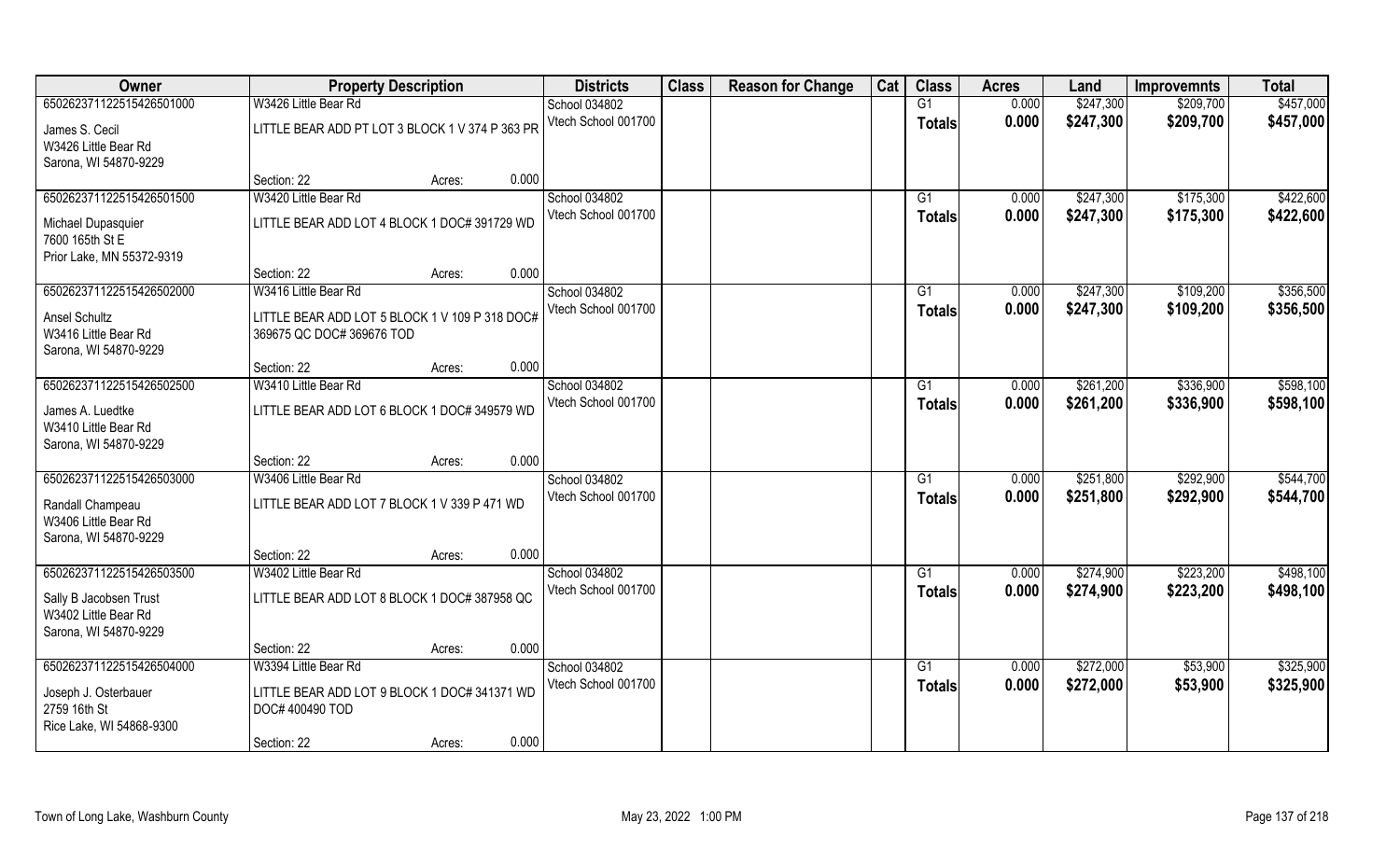| 650262371122515426504500<br>W3382 Little Bear Rd<br>G1<br>0.000<br>\$272,000<br>\$403,700<br>School 034802<br>\$131,700<br>Vtech School 001700<br>0.000<br>\$272,000<br>\$131,700<br>\$403,700<br><b>Totals</b><br>LITTLE BEAR ADD LOT 10 BLOCK 1 DOC# 350915 TD<br>Kathleen Goodwin<br>1025 E Timber Ln<br>Coeur D Alene, ID 83815-6508<br>0.000<br>Section: 22<br>Acres:<br>\$409,000<br>650262371122515426505000<br>W3378 Little Bear Rd<br>School 034802<br>\$274,900<br>\$134,100<br>G1<br>0.000<br>Vtech School 001700<br>0.000<br>\$274,900<br>\$134,100<br>\$409,000<br>Totals<br>LITTLE BEAR ADD LOT 11 BLOCK 1 DOC# 367098 WD<br>Edward S. Donnellan<br>1717 Drummond St<br>Eau Claire, WI 54701-4007<br>0.000<br>Section: 22<br>Acres:<br>650262371122515426505500<br>School 034802<br>\$288,500<br>\$96,600<br>\$385,100<br>W3374 Little Bear Rd<br>G1<br>0.000<br>Vtech School 001700<br>0.000<br>\$288,500<br>\$96,600<br>\$385,100<br><b>Totals</b><br>LITTLE BEAR ADD LOT 12 BLOCK 1 DOC# 345257 QC<br>Donnellan Little Bear LLC<br>4395 Harless Rd<br>Eau Claire, WI 54701-8126<br>0.000<br>Section: 22<br>Acres:<br>650262371122515426506000<br>\$328,000<br>W3370 Little Bear Rd<br>School 034802<br>0.000<br>\$148,000<br>G1<br>Vtech School 001700<br>0.000<br>\$328,000<br>\$148,000<br>\$476,000<br>Totals<br>LITTLE BEAR ADD LOT 13 BLOCK 1 V 446 P 593 WD<br>Brett J. Novotny<br>W3370 Little Bear Rd<br>DOC# 288419 QC<br>Sarona, WI 54870-9229<br>0.000<br>Section: 22<br>Acres:<br>650262371122515426506500<br>School 034802<br>G1<br>0.000<br>\$1,100<br>$\sqrt[6]{30}$<br>Vtech School 001700<br>0.000<br>\$1,100<br>\$0<br><b>Totals</b><br>Brett J. Novotny<br>LITTLE BEAR ADD PT LOT 14 BLOCK 1 DOC# 290312<br>W3370 Little Bear Rd<br>QC DOC# 290796 QC<br>Sarona, WI 54870-9229 |
|--------------------------------------------------------------------------------------------------------------------------------------------------------------------------------------------------------------------------------------------------------------------------------------------------------------------------------------------------------------------------------------------------------------------------------------------------------------------------------------------------------------------------------------------------------------------------------------------------------------------------------------------------------------------------------------------------------------------------------------------------------------------------------------------------------------------------------------------------------------------------------------------------------------------------------------------------------------------------------------------------------------------------------------------------------------------------------------------------------------------------------------------------------------------------------------------------------------------------------------------------------------------------------------------------------------------------------------------------------------------------------------------------------------------------------------------------------------------------------------------------------------------------------------------------------------------------------------------------------------------------------------------------------------------------------------------------------------------------------------------------------------------------------------------------------------------|
|                                                                                                                                                                                                                                                                                                                                                                                                                                                                                                                                                                                                                                                                                                                                                                                                                                                                                                                                                                                                                                                                                                                                                                                                                                                                                                                                                                                                                                                                                                                                                                                                                                                                                                                                                                                                                    |
|                                                                                                                                                                                                                                                                                                                                                                                                                                                                                                                                                                                                                                                                                                                                                                                                                                                                                                                                                                                                                                                                                                                                                                                                                                                                                                                                                                                                                                                                                                                                                                                                                                                                                                                                                                                                                    |
|                                                                                                                                                                                                                                                                                                                                                                                                                                                                                                                                                                                                                                                                                                                                                                                                                                                                                                                                                                                                                                                                                                                                                                                                                                                                                                                                                                                                                                                                                                                                                                                                                                                                                                                                                                                                                    |
|                                                                                                                                                                                                                                                                                                                                                                                                                                                                                                                                                                                                                                                                                                                                                                                                                                                                                                                                                                                                                                                                                                                                                                                                                                                                                                                                                                                                                                                                                                                                                                                                                                                                                                                                                                                                                    |
|                                                                                                                                                                                                                                                                                                                                                                                                                                                                                                                                                                                                                                                                                                                                                                                                                                                                                                                                                                                                                                                                                                                                                                                                                                                                                                                                                                                                                                                                                                                                                                                                                                                                                                                                                                                                                    |
|                                                                                                                                                                                                                                                                                                                                                                                                                                                                                                                                                                                                                                                                                                                                                                                                                                                                                                                                                                                                                                                                                                                                                                                                                                                                                                                                                                                                                                                                                                                                                                                                                                                                                                                                                                                                                    |
|                                                                                                                                                                                                                                                                                                                                                                                                                                                                                                                                                                                                                                                                                                                                                                                                                                                                                                                                                                                                                                                                                                                                                                                                                                                                                                                                                                                                                                                                                                                                                                                                                                                                                                                                                                                                                    |
|                                                                                                                                                                                                                                                                                                                                                                                                                                                                                                                                                                                                                                                                                                                                                                                                                                                                                                                                                                                                                                                                                                                                                                                                                                                                                                                                                                                                                                                                                                                                                                                                                                                                                                                                                                                                                    |
|                                                                                                                                                                                                                                                                                                                                                                                                                                                                                                                                                                                                                                                                                                                                                                                                                                                                                                                                                                                                                                                                                                                                                                                                                                                                                                                                                                                                                                                                                                                                                                                                                                                                                                                                                                                                                    |
|                                                                                                                                                                                                                                                                                                                                                                                                                                                                                                                                                                                                                                                                                                                                                                                                                                                                                                                                                                                                                                                                                                                                                                                                                                                                                                                                                                                                                                                                                                                                                                                                                                                                                                                                                                                                                    |
| \$476,000<br>\$1,100<br>\$1,100                                                                                                                                                                                                                                                                                                                                                                                                                                                                                                                                                                                                                                                                                                                                                                                                                                                                                                                                                                                                                                                                                                                                                                                                                                                                                                                                                                                                                                                                                                                                                                                                                                                                                                                                                                                    |
|                                                                                                                                                                                                                                                                                                                                                                                                                                                                                                                                                                                                                                                                                                                                                                                                                                                                                                                                                                                                                                                                                                                                                                                                                                                                                                                                                                                                                                                                                                                                                                                                                                                                                                                                                                                                                    |
|                                                                                                                                                                                                                                                                                                                                                                                                                                                                                                                                                                                                                                                                                                                                                                                                                                                                                                                                                                                                                                                                                                                                                                                                                                                                                                                                                                                                                                                                                                                                                                                                                                                                                                                                                                                                                    |
|                                                                                                                                                                                                                                                                                                                                                                                                                                                                                                                                                                                                                                                                                                                                                                                                                                                                                                                                                                                                                                                                                                                                                                                                                                                                                                                                                                                                                                                                                                                                                                                                                                                                                                                                                                                                                    |
|                                                                                                                                                                                                                                                                                                                                                                                                                                                                                                                                                                                                                                                                                                                                                                                                                                                                                                                                                                                                                                                                                                                                                                                                                                                                                                                                                                                                                                                                                                                                                                                                                                                                                                                                                                                                                    |
|                                                                                                                                                                                                                                                                                                                                                                                                                                                                                                                                                                                                                                                                                                                                                                                                                                                                                                                                                                                                                                                                                                                                                                                                                                                                                                                                                                                                                                                                                                                                                                                                                                                                                                                                                                                                                    |
|                                                                                                                                                                                                                                                                                                                                                                                                                                                                                                                                                                                                                                                                                                                                                                                                                                                                                                                                                                                                                                                                                                                                                                                                                                                                                                                                                                                                                                                                                                                                                                                                                                                                                                                                                                                                                    |
|                                                                                                                                                                                                                                                                                                                                                                                                                                                                                                                                                                                                                                                                                                                                                                                                                                                                                                                                                                                                                                                                                                                                                                                                                                                                                                                                                                                                                                                                                                                                                                                                                                                                                                                                                                                                                    |
|                                                                                                                                                                                                                                                                                                                                                                                                                                                                                                                                                                                                                                                                                                                                                                                                                                                                                                                                                                                                                                                                                                                                                                                                                                                                                                                                                                                                                                                                                                                                                                                                                                                                                                                                                                                                                    |
|                                                                                                                                                                                                                                                                                                                                                                                                                                                                                                                                                                                                                                                                                                                                                                                                                                                                                                                                                                                                                                                                                                                                                                                                                                                                                                                                                                                                                                                                                                                                                                                                                                                                                                                                                                                                                    |
|                                                                                                                                                                                                                                                                                                                                                                                                                                                                                                                                                                                                                                                                                                                                                                                                                                                                                                                                                                                                                                                                                                                                                                                                                                                                                                                                                                                                                                                                                                                                                                                                                                                                                                                                                                                                                    |
|                                                                                                                                                                                                                                                                                                                                                                                                                                                                                                                                                                                                                                                                                                                                                                                                                                                                                                                                                                                                                                                                                                                                                                                                                                                                                                                                                                                                                                                                                                                                                                                                                                                                                                                                                                                                                    |
|                                                                                                                                                                                                                                                                                                                                                                                                                                                                                                                                                                                                                                                                                                                                                                                                                                                                                                                                                                                                                                                                                                                                                                                                                                                                                                                                                                                                                                                                                                                                                                                                                                                                                                                                                                                                                    |
|                                                                                                                                                                                                                                                                                                                                                                                                                                                                                                                                                                                                                                                                                                                                                                                                                                                                                                                                                                                                                                                                                                                                                                                                                                                                                                                                                                                                                                                                                                                                                                                                                                                                                                                                                                                                                    |
| 0.000<br>Section: 22<br>Acres:<br>650262371122515426507000<br>School 034802                                                                                                                                                                                                                                                                                                                                                                                                                                                                                                                                                                                                                                                                                                                                                                                                                                                                                                                                                                                                                                                                                                                                                                                                                                                                                                                                                                                                                                                                                                                                                                                                                                                                                                                                        |
| Assessed with<br>Vtech School 001700                                                                                                                                                                                                                                                                                                                                                                                                                                                                                                                                                                                                                                                                                                                                                                                                                                                                                                                                                                                                                                                                                                                                                                                                                                                                                                                                                                                                                                                                                                                                                                                                                                                                                                                                                                               |
| Parking Little Bear Add<br>LITTLE BEAR ADD PT LOT 14 BLOCK 1 ASSESSED                                                                                                                                                                                                                                                                                                                                                                                                                                                                                                                                                                                                                                                                                                                                                                                                                                                                                                                                                                                                                                                                                                                                                                                                                                                                                                                                                                                                                                                                                                                                                                                                                                                                                                                                              |
| W3360 Little Bear Rd<br>TO OWNERS OF LOTS 1 - 9 BLOCK 2                                                                                                                                                                                                                                                                                                                                                                                                                                                                                                                                                                                                                                                                                                                                                                                                                                                                                                                                                                                                                                                                                                                                                                                                                                                                                                                                                                                                                                                                                                                                                                                                                                                                                                                                                            |
| Sarona, WI 54870-9229<br>0.000<br>Section: 22<br>Acres:                                                                                                                                                                                                                                                                                                                                                                                                                                                                                                                                                                                                                                                                                                                                                                                                                                                                                                                                                                                                                                                                                                                                                                                                                                                                                                                                                                                                                                                                                                                                                                                                                                                                                                                                                            |
| 650262371122515426507500<br>\$337,500<br>\$591,100<br>N1138 Little Bear Rd<br>School 034802<br>G1<br>0.000<br>\$253,600                                                                                                                                                                                                                                                                                                                                                                                                                                                                                                                                                                                                                                                                                                                                                                                                                                                                                                                                                                                                                                                                                                                                                                                                                                                                                                                                                                                                                                                                                                                                                                                                                                                                                            |
| Vtech School 001700<br>\$591,100<br>0.000<br>\$337,500<br>\$253,600<br><b>Totals</b>                                                                                                                                                                                                                                                                                                                                                                                                                                                                                                                                                                                                                                                                                                                                                                                                                                                                                                                                                                                                                                                                                                                                                                                                                                                                                                                                                                                                                                                                                                                                                                                                                                                                                                                               |
| Daniel T. Keefer<br>LITTLE BEAR ADD LOT 15 BLOCK 1 DOC# 288798 QC                                                                                                                                                                                                                                                                                                                                                                                                                                                                                                                                                                                                                                                                                                                                                                                                                                                                                                                                                                                                                                                                                                                                                                                                                                                                                                                                                                                                                                                                                                                                                                                                                                                                                                                                                  |
| N1138 Little Bear Rd<br>DOC# 288953 AFFD                                                                                                                                                                                                                                                                                                                                                                                                                                                                                                                                                                                                                                                                                                                                                                                                                                                                                                                                                                                                                                                                                                                                                                                                                                                                                                                                                                                                                                                                                                                                                                                                                                                                                                                                                                           |
| Sarona, WI 54870-9228<br>0.000<br>Section: 22<br>Acres:                                                                                                                                                                                                                                                                                                                                                                                                                                                                                                                                                                                                                                                                                                                                                                                                                                                                                                                                                                                                                                                                                                                                                                                                                                                                                                                                                                                                                                                                                                                                                                                                                                                                                                                                                            |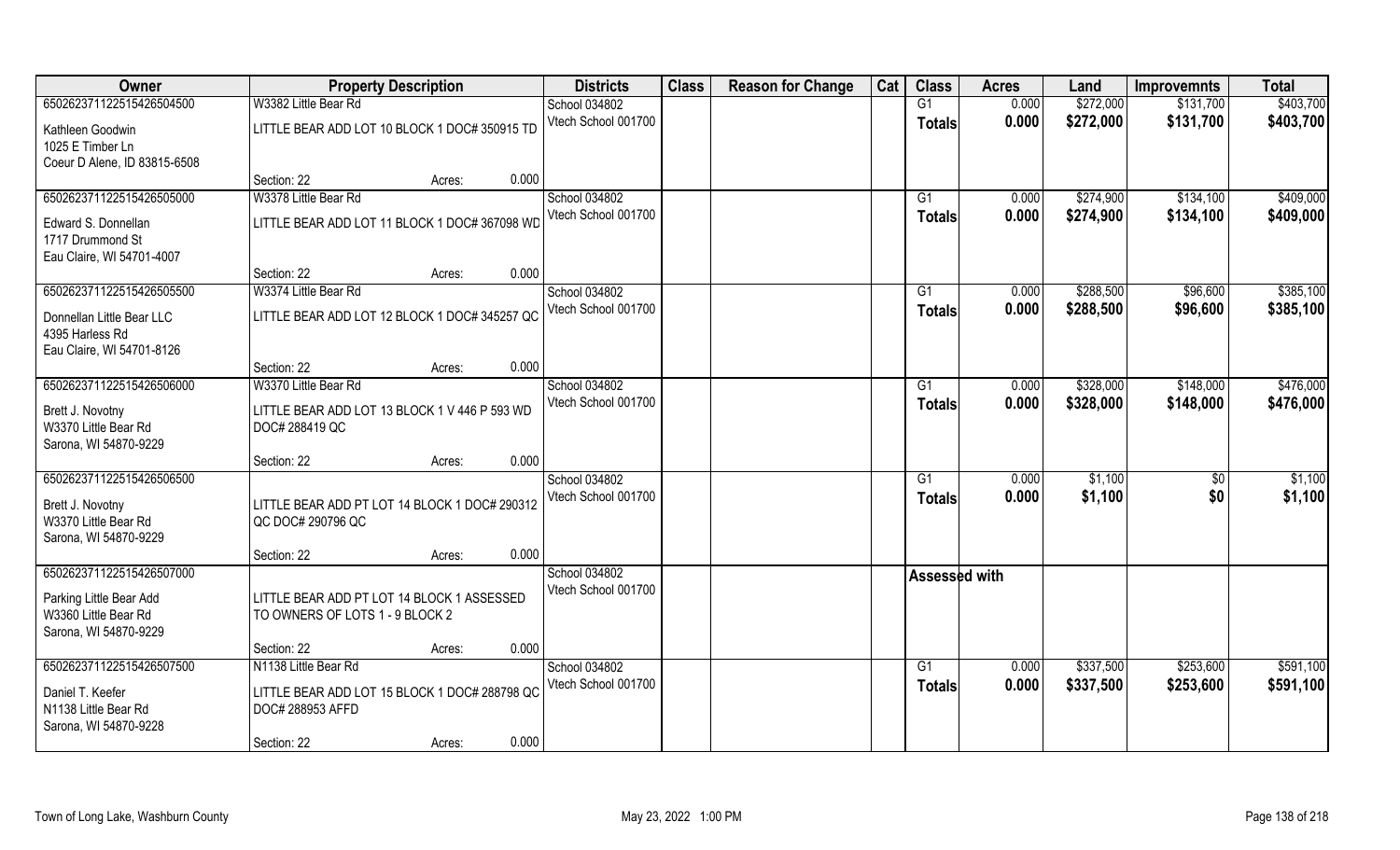| Owner                                         | <b>Property Description</b>                   | <b>Districts</b>                     | <b>Class</b> | <b>Reason for Change</b> | Cat | <b>Class</b>  | <b>Acres</b>   | Land      | <b>Improvemnts</b> | <b>Total</b> |
|-----------------------------------------------|-----------------------------------------------|--------------------------------------|--------------|--------------------------|-----|---------------|----------------|-----------|--------------------|--------------|
| 650262371122515426508000                      | N1130 Little Bear Rd                          | School 034802                        |              |                          |     | G1            | 0.000          | \$328,500 | \$294,700          | \$623,200    |
| Joshua Tomesh                                 | LITTLE BEAR ADD LOT 16 BLOCK 01 DOC# 377038   | Vtech School 001700                  |              |                          |     | <b>Totals</b> | 0.000          | \$328,500 | \$294,700          | \$623,200    |
| N1130 Little Bear Rd                          | <b>WD</b>                                     |                                      |              |                          |     |               |                |           |                    |              |
| Sarona, WI 54870-9228                         |                                               |                                      |              |                          |     |               |                |           |                    |              |
|                                               | Section: 22<br>Acres:                         | 0.000                                |              |                          |     |               |                |           |                    |              |
| 650262371122515426508500                      | N1120 Little Bear Rd                          | School 034802                        |              |                          |     | G1            | 0.000          | \$274,900 | \$223,600          | \$498,500    |
| Gary L Breitenfeldt Trust                     | LITTLE BEAR ADD LOT 17 BLOCK 1 DOC# 391832 WD | Vtech School 001700                  |              |                          |     | Totals        | 0.000          | \$274,900 | \$223,600          | \$498,500    |
| 56 Forest Oak Ct                              |                                               |                                      |              |                          |     |               |                |           |                    |              |
| Winona, MN 55987-6031                         |                                               |                                      |              |                          |     |               |                |           |                    |              |
|                                               | Section: 22<br>Acres:                         | 0.000                                |              |                          |     |               |                |           |                    |              |
| 650262371122515426509000                      | N1114 Little Bear Rd                          | School 034802                        |              |                          |     | G1            | 0.000          | \$274,900 | \$205,000          | \$479,900    |
| James M. Rubin                                | LITTLE BEAR ADD LOT 18 BLOCK 1 DOC# 393367 WD | Vtech School 001700                  |              |                          |     | <b>Totals</b> | 0.000          | \$274,900 | \$205,000          | \$479,900    |
| 2056 21 1/8 St                                |                                               |                                      |              |                          |     |               |                |           |                    |              |
| Rice Lake, WI 54868-8586                      |                                               |                                      |              |                          |     |               |                |           |                    |              |
|                                               | Section: 22<br>Acres:                         | 0.000                                |              |                          |     |               |                |           |                    |              |
| 650262371122515426509500                      | N1110 Little Bear Rd                          | School 034802<br>Vtech School 001700 |              |                          |     | G1            | 0.000          | \$255,100 | \$189,700          | \$444,800    |
| Tyler A. Tomesh                               | LITTLE BEAR ADD LOT 19 BLOCK 1 DOC# 377037 QC |                                      |              |                          |     | Totals        | 0.000          | \$255,100 | \$189,700          | \$444,800    |
| 2409 Timberview Ct                            |                                               |                                      |              |                          |     |               |                |           |                    |              |
| Altoona, WI 54720-2632                        |                                               |                                      |              |                          |     |               |                |           |                    |              |
| 650262371122515426510000                      | Section: 22<br>Acres:                         | 0.000                                |              |                          |     | G1            |                | \$250,000 |                    | \$250,000    |
|                                               |                                               | School 034802<br>Vtech School 001700 |              |                          |     |               | 0.000<br>0.000 | \$250,000 | \$0<br>\$0         | \$250,000    |
| Amanda B. Tomesh                              | LITTLE BEAR ADD LOT 20 BLOCK 1 DOC# 388631 WD |                                      |              |                          |     | <b>Totals</b> |                |           |                    |              |
| 2409 Timberview Ct                            |                                               |                                      |              |                          |     |               |                |           |                    |              |
| Altoona, WI 54720-2632                        |                                               | 0.000                                |              |                          |     |               |                |           |                    |              |
| 650262371122515426510500                      | Section: 22<br>Acres:<br>W3425 Little Bear Rd | School 034802                        |              |                          |     | G1            | 0.000          | \$39,600  | \$126,100          | \$165,700    |
|                                               |                                               | Vtech School 001700                  |              |                          |     | <b>Totals</b> | 0.000          | \$39,600  | \$126,100          | \$165,700    |
| Arthur H Hagen Trust                          | LITTLE BEAR ADD LOT 1 BLOCK 2 & 1/8 INT IN PT |                                      |              |                          |     |               |                |           |                    |              |
| W3425 Little Bear Rd                          | LOT 14 BLOCK 1 DOC# 368615 WD                 |                                      |              |                          |     |               |                |           |                    |              |
| Sarona, WI 54870-9229                         | Section: 22<br>Acres:                         | 0.000                                |              |                          |     |               |                |           |                    |              |
| 650262371122515426511000                      | W3417 Little Bear Rd                          | School 034802                        |              |                          |     | G1            | 0.000          | \$39,600  | \$29,900           | \$69,500     |
|                                               |                                               | Vtech School 001700                  |              |                          |     | <b>Totals</b> | 0.000          | \$39,600  | \$29,900           | \$69,500     |
| Randall Champeau                              | LITTLE BEAR ADD LOT 2 BLOCK 2 DOC# 368239 GD  |                                      |              |                          |     |               |                |           |                    |              |
| W3406 Little Bear Rd<br>Sarona, WI 54870-9229 |                                               |                                      |              |                          |     |               |                |           |                    |              |
|                                               | Section: 22<br>Acres:                         | 0.000                                |              |                          |     |               |                |           |                    |              |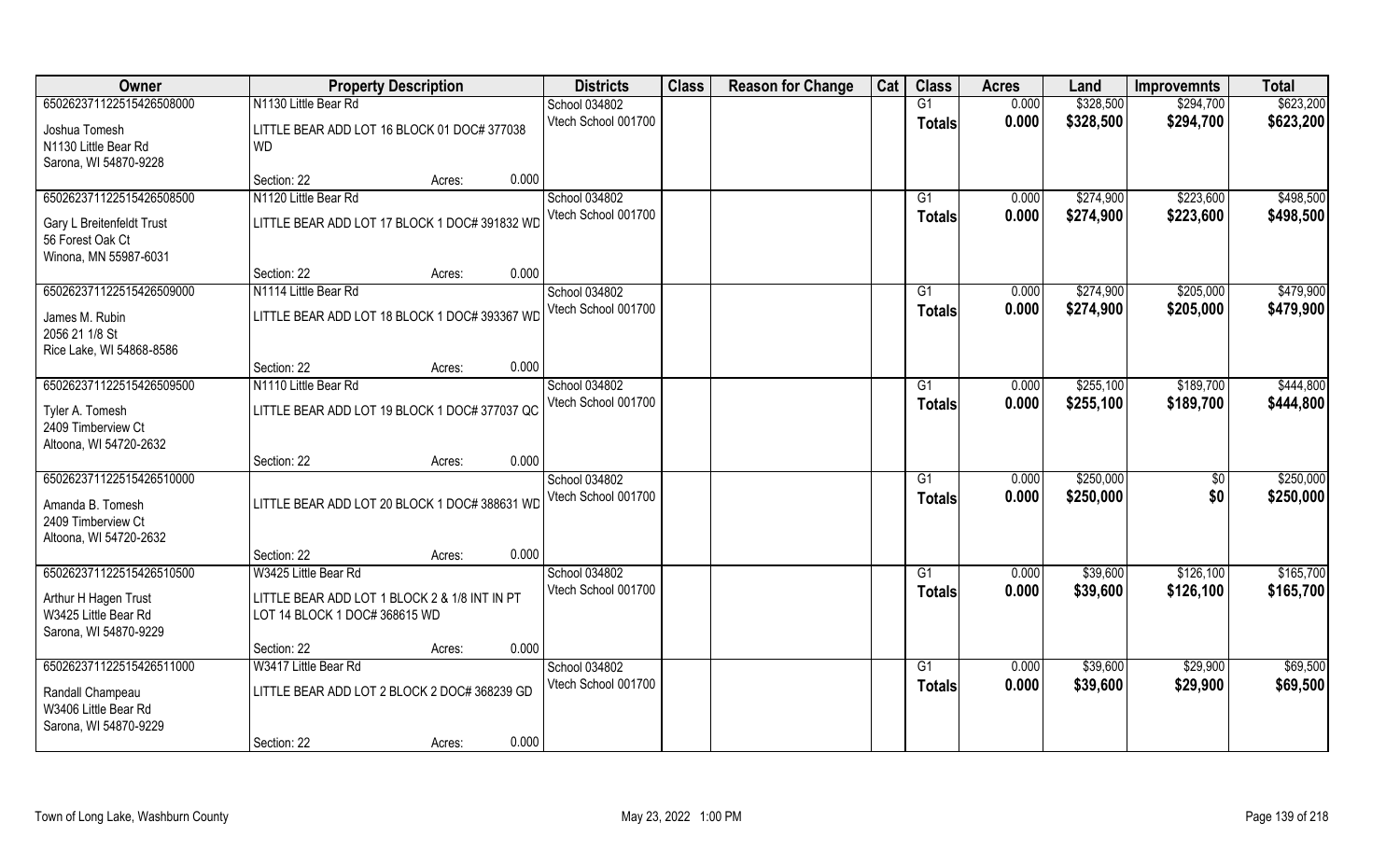| Owner                     | <b>Property Description</b>                      | <b>Districts</b>    | <b>Class</b>   | <b>Reason for Change</b> | Cat | <b>Class</b>  | <b>Acres</b> | Land     | <b>Improvemnts</b> | <b>Total</b> |
|---------------------------|--------------------------------------------------|---------------------|----------------|--------------------------|-----|---------------|--------------|----------|--------------------|--------------|
| 650262371122515426511500  | W3403 Little Bear Rd                             | School 034802       |                |                          |     | G1            | 0.000        | \$39,600 | \$187,700          | \$227,300    |
| <b>Olund Living Trust</b> | LITTLE BEAR ADD LOT 3 BLOCK 2 & 1/8 INT IN PT    | Vtech School 001700 |                |                          |     | <b>Totals</b> | 0.000        | \$39,600 | \$187,700          | \$227,300    |
| W3403 Little Bear Rd      | LOT 14 BLOCK 1 V 273 P 792 V 413 P 169 QC        |                     |                |                          |     |               |              |          |                    |              |
| Sarona, WI 54870-9229     |                                                  |                     |                |                          |     |               |              |          |                    |              |
|                           | 0.000<br>Section: 22<br>Acres:                   |                     |                |                          |     |               |              |          |                    |              |
| 650262371122515426512000  | W3395 Little Bear Rd                             | School 034802       | G <sub>1</sub> | Shed                     |     | G1            | 0.000        | \$39,600 | \$178,400          | \$218,000    |
| Dale S. Durand            | LITTLE BEAR ADD LOT 4 BLOCK 2 & 1/8 INT IN PT    | Vtech School 001700 |                |                          |     | Totals        | 0.000        | \$39,600 | \$178,400          | \$218,000    |
| W3395 Little Bear Rd      | LOT 14 BLOCK 1 DOC# 378339 WD                    |                     |                |                          |     |               |              |          |                    |              |
| Sarona, WI 54870-9229     |                                                  |                     |                |                          |     |               |              |          |                    |              |
|                           | 0.000<br>Section: 22<br>Acres:                   |                     |                |                          |     |               |              |          |                    |              |
| 650262371122515426514000  | N1129 Little Bear Rd                             | School 034802       | G <sub>1</sub> | Shed                     |     | G1            | 0.000        | \$40,900 | \$138,700          | \$179,600    |
| Mitchell T. Mckenzie      | LITTLE BEAR ADD LOT 6 & N 110' LOT 5 BLOCK 2 &   | Vtech School 001700 |                |                          |     | <b>Totals</b> | 0.000        | \$40,900 | \$138,700          | \$179,600    |
| N1129 Little Bear Rd      | 1/8 INT IN PT LOT 14 BLOCK 1 DOC# 352163 WD      |                     |                |                          |     |               |              |          |                    |              |
| Sarona, WI 54870-9228     | DOC# 375881 TOD                                  |                     |                |                          |     |               |              |          |                    |              |
|                           | 0.000<br>Section: 22<br>Acres:                   |                     |                |                          |     |               |              |          |                    |              |
| 650262371122515426514500  | N1120 County Hwy Md                              | School 034802       |                |                          |     | G1            | 0.000        | \$40,900 | \$162,700          | \$203,600    |
| David T. Helmuth          | LITTLE BEAR ADD S 110' N 220' LOT 5, LOT 7 & 1/8 | Vtech School 001700 |                |                          |     | <b>Totals</b> | 0.000        | \$40,900 | \$162,700          | \$203,600    |
| N1120 County Hwy Md       | INT IN PT LOT 14 BLOCK 1 DOC# 384058 TD          |                     |                |                          |     |               |              |          |                    |              |
| Sarona, WI 54870-9260     |                                                  |                     |                |                          |     |               |              |          |                    |              |
|                           | 0.000<br>Section: 22<br>Acres:                   |                     |                |                          |     |               |              |          |                    |              |
| 650262371122515426515000  | N1115 Little Bear Rd                             | School 034802       |                |                          |     | G1            | 0.000        | \$40,100 | \$0                | \$40,100     |
| Timothy W. Kiehl          | LITTLE BEAR ADD S 105.88' LOT 5 & LOT 8 BLOCK 2  | Vtech School 001700 |                |                          |     | <b>Totals</b> | 0.000        | \$40,100 | \$0                | \$40,100     |
| 1620 Scott Rd             | & 1/8 INT IN PT LOT 14 BLOCK 1 DOC# 370696 WD    |                     |                |                          |     |               |              |          |                    |              |
| Rice Lake, WI 54868-1884  | DOC# 381431 TOD                                  |                     |                |                          |     |               |              |          |                    |              |
|                           | 0.000<br>Section: 22<br>Acres:                   |                     |                |                          |     |               |              |          |                    |              |
| 650262371122515426515500  | N1103 Little Bear Rd                             | School 034802       |                |                          |     | G1            | 0.000        | \$40,100 | \$202,700          | \$242,800    |
| Andrew H. Hagen           | LITTLE BEAR ADD LOT 9 BLOCK 2 1/8 INT IN PT LOT  | Vtech School 001700 |                |                          |     | <b>Totals</b> | 0.000        | \$40,100 | \$202,700          | \$242,800    |
| 10153 Telluride St        | 14 BLOCK 1 DOC# 377558 WD                        |                     |                |                          |     |               |              |          |                    |              |
| Littleton, CO 80125-8938  |                                                  |                     |                |                          |     |               |              |          |                    |              |
|                           | 0.000<br>Section: 22<br>Acres:                   |                     |                |                          |     |               |              |          |                    |              |
| 650262371122515514500000  |                                                  | School 034802       |                |                          |     | G2            | 0.000        | \$55,300 | $\sqrt{6}$         | \$55,300     |
| Joseph W. O'Rourke        | OAK PARK LOT 1 DOC# 363359 TD DOC# 363360 WD     | Vtech School 001700 |                |                          |     | <b>Totals</b> | 0.000        | \$55,300 | \$0                | \$55,300     |
| N1205 County Hwy Md       |                                                  |                     |                |                          |     |               |              |          |                    |              |
| Sarona, WI 54870-9261     |                                                  |                     |                |                          |     |               |              |          |                    |              |
|                           | 0.000<br>Section: 22<br>Acres:                   |                     |                |                          |     |               |              |          |                    |              |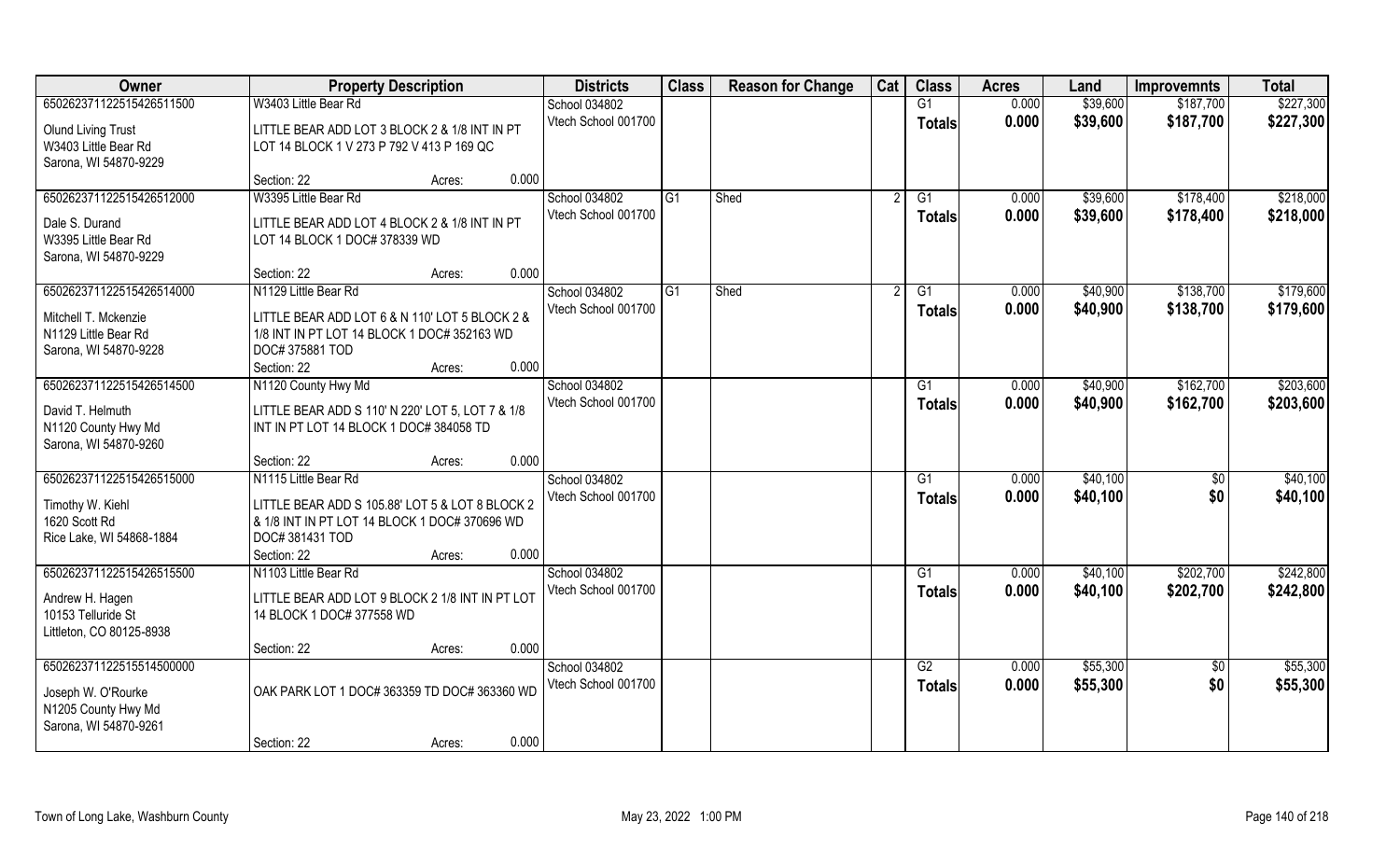| 650262371122515514500500<br>County Hwy Md<br>G1<br>0.000<br>\$130,600<br>School 034802<br>$\sqrt{6}$<br>Vtech School 001700<br>0.000<br>\$0<br>\$130,600<br>\$130,600<br><b>Totals</b><br>OAK PARK LOT 2 DOC# 383225 QC<br>Jrkag Trust<br>N1274 County Hwy Md<br>Sarona, WI 54870-9261<br>0.000<br>Section: 22<br>Acres:<br>N1274 County Hwy Md<br>School 034802<br>650262371122515514501000<br>0.000<br>\$147,000<br>\$162,100<br>G1<br>0.000<br>\$162,100<br>Vtech School 001700<br>\$147,000<br>Totals<br>OAK PARK LOT 3 DOC# 383225 QC<br>Jrkag Trust<br>N1274 County Hwy Md<br>Sarona, WI 54870-9261<br>0.000<br>Section: 22<br>Acres:<br>School 034802<br>650262371122515514502000<br>N1254 County Hwy Md<br>G1<br>0.000<br>\$98,100<br>\$31,300<br>Vtech School 001700<br>0.000<br>\$98,100<br>\$31,300<br><b>Totals</b><br><b>Giustino Trust</b><br>OAK PARK PT LOT 8, LOT 9 V 397 P 366-367 EXC<br>SPRING WATERS CONDO<br>1142 S Ridgeland Ave<br>Oak Park, IL 60304-2126<br>0.000<br>Section: 22<br>Acres:<br>650262371122515514502500<br>N1252 County Hwy Md<br>School 034802<br>\$171,400<br>\$47,500<br>0.000<br>G1<br>Vtech School 001700<br>0.000<br>\$171,400<br>\$47,500<br><b>Totals</b><br>Marsh Cottage Trust<br>OAK PARK LOT 10 V 173 P 347-348 TRST<br>6625 Flagstone Dr<br>Ooltewah, TN 37363-8367<br>0.000<br>Section: 22<br>Acres:<br>650262371122515514503000<br>0.000<br>\$319,300<br>\$300,100<br>N1248 County Hwy Md<br>School 034802<br>G1<br>Vtech School 001700<br>0.000<br>\$319,300<br>\$300,100<br><b>Totals</b><br>Daniel L Rogstad Trust<br>OAK PARK LOT 11 DOC# 172283 WD DOC# 378423<br>N1248 County Hwy Md<br>PR DOC# 398619 WD<br>Sarona, WI 54870-9261<br>0.000<br>Section: 22<br>Acres:<br>School 034802<br>\$181,300<br>650262371122515514503500<br>G1<br>0.000<br>$\overline{50}$<br>0.000<br>\$0<br>Vtech School 001700<br>\$181,300<br><b>Totals</b><br>Daniel L Rogstad Trust<br>OAK PARK LOT 12 DOC# 172283 WD DOC# 378423<br>N1248 County Hwy Md<br>PR DOC# 398619 WD<br>Sarona, WI 54870-9261<br>0.000<br>Section: 22<br>Acres:<br>650262371122515514504100<br>N1242 County Hwy Md<br>\$285,600<br>\$53,100<br>School 034802<br>G1<br>0.000<br>Vtech School 001700<br>0.000<br>\$285,600<br>\$53,100<br>Totals<br>OAK PARK LOTS 13 & 14 DOC# 396567 WD<br>Scott Hirth<br>N1242 County Hwy Md | Owner | <b>Property Description</b> |  | <b>Districts</b> | <b>Class</b> | <b>Reason for Change</b> | Cat | <b>Class</b> | <b>Acres</b> | Land | <b>Improvemnts</b> | <b>Total</b> |
|-------------------------------------------------------------------------------------------------------------------------------------------------------------------------------------------------------------------------------------------------------------------------------------------------------------------------------------------------------------------------------------------------------------------------------------------------------------------------------------------------------------------------------------------------------------------------------------------------------------------------------------------------------------------------------------------------------------------------------------------------------------------------------------------------------------------------------------------------------------------------------------------------------------------------------------------------------------------------------------------------------------------------------------------------------------------------------------------------------------------------------------------------------------------------------------------------------------------------------------------------------------------------------------------------------------------------------------------------------------------------------------------------------------------------------------------------------------------------------------------------------------------------------------------------------------------------------------------------------------------------------------------------------------------------------------------------------------------------------------------------------------------------------------------------------------------------------------------------------------------------------------------------------------------------------------------------------------------------------------------------------------------------------------------------------------------------------------------------------------------------------------------------------------------------------------------------------------------------------------------------------------------------------------------------------------------------------------------------|-------|-----------------------------|--|------------------|--------------|--------------------------|-----|--------------|--------------|------|--------------------|--------------|
| \$218,900                                                                                                                                                                                                                                                                                                                                                                                                                                                                                                                                                                                                                                                                                                                                                                                                                                                                                                                                                                                                                                                                                                                                                                                                                                                                                                                                                                                                                                                                                                                                                                                                                                                                                                                                                                                                                                                                                                                                                                                                                                                                                                                                                                                                                                                                                                                                       |       |                             |  |                  |              |                          |     |              |              |      |                    | \$130,600    |
| \$309,100<br>\$309,100                                                                                                                                                                                                                                                                                                                                                                                                                                                                                                                                                                                                                                                                                                                                                                                                                                                                                                                                                                                                                                                                                                                                                                                                                                                                                                                                                                                                                                                                                                                                                                                                                                                                                                                                                                                                                                                                                                                                                                                                                                                                                                                                                                                                                                                                                                                          |       |                             |  |                  |              |                          |     |              |              |      |                    |              |
|                                                                                                                                                                                                                                                                                                                                                                                                                                                                                                                                                                                                                                                                                                                                                                                                                                                                                                                                                                                                                                                                                                                                                                                                                                                                                                                                                                                                                                                                                                                                                                                                                                                                                                                                                                                                                                                                                                                                                                                                                                                                                                                                                                                                                                                                                                                                                 |       |                             |  |                  |              |                          |     |              |              |      |                    |              |
|                                                                                                                                                                                                                                                                                                                                                                                                                                                                                                                                                                                                                                                                                                                                                                                                                                                                                                                                                                                                                                                                                                                                                                                                                                                                                                                                                                                                                                                                                                                                                                                                                                                                                                                                                                                                                                                                                                                                                                                                                                                                                                                                                                                                                                                                                                                                                 |       |                             |  |                  |              |                          |     |              |              |      |                    |              |
|                                                                                                                                                                                                                                                                                                                                                                                                                                                                                                                                                                                                                                                                                                                                                                                                                                                                                                                                                                                                                                                                                                                                                                                                                                                                                                                                                                                                                                                                                                                                                                                                                                                                                                                                                                                                                                                                                                                                                                                                                                                                                                                                                                                                                                                                                                                                                 |       |                             |  |                  |              |                          |     |              |              |      |                    |              |
|                                                                                                                                                                                                                                                                                                                                                                                                                                                                                                                                                                                                                                                                                                                                                                                                                                                                                                                                                                                                                                                                                                                                                                                                                                                                                                                                                                                                                                                                                                                                                                                                                                                                                                                                                                                                                                                                                                                                                                                                                                                                                                                                                                                                                                                                                                                                                 |       |                             |  |                  |              |                          |     |              |              |      |                    |              |
| \$129,400<br>\$129,400<br>\$218,900<br>\$619,400<br>\$619,400<br>\$181,300<br>\$181,300<br>\$338,700<br>\$338,700                                                                                                                                                                                                                                                                                                                                                                                                                                                                                                                                                                                                                                                                                                                                                                                                                                                                                                                                                                                                                                                                                                                                                                                                                                                                                                                                                                                                                                                                                                                                                                                                                                                                                                                                                                                                                                                                                                                                                                                                                                                                                                                                                                                                                               |       |                             |  |                  |              |                          |     |              |              |      |                    |              |
|                                                                                                                                                                                                                                                                                                                                                                                                                                                                                                                                                                                                                                                                                                                                                                                                                                                                                                                                                                                                                                                                                                                                                                                                                                                                                                                                                                                                                                                                                                                                                                                                                                                                                                                                                                                                                                                                                                                                                                                                                                                                                                                                                                                                                                                                                                                                                 |       |                             |  |                  |              |                          |     |              |              |      |                    |              |
|                                                                                                                                                                                                                                                                                                                                                                                                                                                                                                                                                                                                                                                                                                                                                                                                                                                                                                                                                                                                                                                                                                                                                                                                                                                                                                                                                                                                                                                                                                                                                                                                                                                                                                                                                                                                                                                                                                                                                                                                                                                                                                                                                                                                                                                                                                                                                 |       |                             |  |                  |              |                          |     |              |              |      |                    |              |
|                                                                                                                                                                                                                                                                                                                                                                                                                                                                                                                                                                                                                                                                                                                                                                                                                                                                                                                                                                                                                                                                                                                                                                                                                                                                                                                                                                                                                                                                                                                                                                                                                                                                                                                                                                                                                                                                                                                                                                                                                                                                                                                                                                                                                                                                                                                                                 |       |                             |  |                  |              |                          |     |              |              |      |                    |              |
|                                                                                                                                                                                                                                                                                                                                                                                                                                                                                                                                                                                                                                                                                                                                                                                                                                                                                                                                                                                                                                                                                                                                                                                                                                                                                                                                                                                                                                                                                                                                                                                                                                                                                                                                                                                                                                                                                                                                                                                                                                                                                                                                                                                                                                                                                                                                                 |       |                             |  |                  |              |                          |     |              |              |      |                    |              |
|                                                                                                                                                                                                                                                                                                                                                                                                                                                                                                                                                                                                                                                                                                                                                                                                                                                                                                                                                                                                                                                                                                                                                                                                                                                                                                                                                                                                                                                                                                                                                                                                                                                                                                                                                                                                                                                                                                                                                                                                                                                                                                                                                                                                                                                                                                                                                 |       |                             |  |                  |              |                          |     |              |              |      |                    |              |
|                                                                                                                                                                                                                                                                                                                                                                                                                                                                                                                                                                                                                                                                                                                                                                                                                                                                                                                                                                                                                                                                                                                                                                                                                                                                                                                                                                                                                                                                                                                                                                                                                                                                                                                                                                                                                                                                                                                                                                                                                                                                                                                                                                                                                                                                                                                                                 |       |                             |  |                  |              |                          |     |              |              |      |                    |              |
|                                                                                                                                                                                                                                                                                                                                                                                                                                                                                                                                                                                                                                                                                                                                                                                                                                                                                                                                                                                                                                                                                                                                                                                                                                                                                                                                                                                                                                                                                                                                                                                                                                                                                                                                                                                                                                                                                                                                                                                                                                                                                                                                                                                                                                                                                                                                                 |       |                             |  |                  |              |                          |     |              |              |      |                    |              |
|                                                                                                                                                                                                                                                                                                                                                                                                                                                                                                                                                                                                                                                                                                                                                                                                                                                                                                                                                                                                                                                                                                                                                                                                                                                                                                                                                                                                                                                                                                                                                                                                                                                                                                                                                                                                                                                                                                                                                                                                                                                                                                                                                                                                                                                                                                                                                 |       |                             |  |                  |              |                          |     |              |              |      |                    |              |
|                                                                                                                                                                                                                                                                                                                                                                                                                                                                                                                                                                                                                                                                                                                                                                                                                                                                                                                                                                                                                                                                                                                                                                                                                                                                                                                                                                                                                                                                                                                                                                                                                                                                                                                                                                                                                                                                                                                                                                                                                                                                                                                                                                                                                                                                                                                                                 |       |                             |  |                  |              |                          |     |              |              |      |                    |              |
|                                                                                                                                                                                                                                                                                                                                                                                                                                                                                                                                                                                                                                                                                                                                                                                                                                                                                                                                                                                                                                                                                                                                                                                                                                                                                                                                                                                                                                                                                                                                                                                                                                                                                                                                                                                                                                                                                                                                                                                                                                                                                                                                                                                                                                                                                                                                                 |       |                             |  |                  |              |                          |     |              |              |      |                    |              |
|                                                                                                                                                                                                                                                                                                                                                                                                                                                                                                                                                                                                                                                                                                                                                                                                                                                                                                                                                                                                                                                                                                                                                                                                                                                                                                                                                                                                                                                                                                                                                                                                                                                                                                                                                                                                                                                                                                                                                                                                                                                                                                                                                                                                                                                                                                                                                 |       |                             |  |                  |              |                          |     |              |              |      |                    |              |
|                                                                                                                                                                                                                                                                                                                                                                                                                                                                                                                                                                                                                                                                                                                                                                                                                                                                                                                                                                                                                                                                                                                                                                                                                                                                                                                                                                                                                                                                                                                                                                                                                                                                                                                                                                                                                                                                                                                                                                                                                                                                                                                                                                                                                                                                                                                                                 |       |                             |  |                  |              |                          |     |              |              |      |                    |              |
|                                                                                                                                                                                                                                                                                                                                                                                                                                                                                                                                                                                                                                                                                                                                                                                                                                                                                                                                                                                                                                                                                                                                                                                                                                                                                                                                                                                                                                                                                                                                                                                                                                                                                                                                                                                                                                                                                                                                                                                                                                                                                                                                                                                                                                                                                                                                                 |       |                             |  |                  |              |                          |     |              |              |      |                    |              |
|                                                                                                                                                                                                                                                                                                                                                                                                                                                                                                                                                                                                                                                                                                                                                                                                                                                                                                                                                                                                                                                                                                                                                                                                                                                                                                                                                                                                                                                                                                                                                                                                                                                                                                                                                                                                                                                                                                                                                                                                                                                                                                                                                                                                                                                                                                                                                 |       |                             |  |                  |              |                          |     |              |              |      |                    |              |
|                                                                                                                                                                                                                                                                                                                                                                                                                                                                                                                                                                                                                                                                                                                                                                                                                                                                                                                                                                                                                                                                                                                                                                                                                                                                                                                                                                                                                                                                                                                                                                                                                                                                                                                                                                                                                                                                                                                                                                                                                                                                                                                                                                                                                                                                                                                                                 |       |                             |  |                  |              |                          |     |              |              |      |                    |              |
|                                                                                                                                                                                                                                                                                                                                                                                                                                                                                                                                                                                                                                                                                                                                                                                                                                                                                                                                                                                                                                                                                                                                                                                                                                                                                                                                                                                                                                                                                                                                                                                                                                                                                                                                                                                                                                                                                                                                                                                                                                                                                                                                                                                                                                                                                                                                                 |       |                             |  |                  |              |                          |     |              |              |      |                    |              |
|                                                                                                                                                                                                                                                                                                                                                                                                                                                                                                                                                                                                                                                                                                                                                                                                                                                                                                                                                                                                                                                                                                                                                                                                                                                                                                                                                                                                                                                                                                                                                                                                                                                                                                                                                                                                                                                                                                                                                                                                                                                                                                                                                                                                                                                                                                                                                 |       |                             |  |                  |              |                          |     |              |              |      |                    |              |
|                                                                                                                                                                                                                                                                                                                                                                                                                                                                                                                                                                                                                                                                                                                                                                                                                                                                                                                                                                                                                                                                                                                                                                                                                                                                                                                                                                                                                                                                                                                                                                                                                                                                                                                                                                                                                                                                                                                                                                                                                                                                                                                                                                                                                                                                                                                                                 |       |                             |  |                  |              |                          |     |              |              |      |                    |              |
|                                                                                                                                                                                                                                                                                                                                                                                                                                                                                                                                                                                                                                                                                                                                                                                                                                                                                                                                                                                                                                                                                                                                                                                                                                                                                                                                                                                                                                                                                                                                                                                                                                                                                                                                                                                                                                                                                                                                                                                                                                                                                                                                                                                                                                                                                                                                                 |       |                             |  |                  |              |                          |     |              |              |      |                    |              |
|                                                                                                                                                                                                                                                                                                                                                                                                                                                                                                                                                                                                                                                                                                                                                                                                                                                                                                                                                                                                                                                                                                                                                                                                                                                                                                                                                                                                                                                                                                                                                                                                                                                                                                                                                                                                                                                                                                                                                                                                                                                                                                                                                                                                                                                                                                                                                 |       |                             |  |                  |              |                          |     |              |              |      |                    |              |
|                                                                                                                                                                                                                                                                                                                                                                                                                                                                                                                                                                                                                                                                                                                                                                                                                                                                                                                                                                                                                                                                                                                                                                                                                                                                                                                                                                                                                                                                                                                                                                                                                                                                                                                                                                                                                                                                                                                                                                                                                                                                                                                                                                                                                                                                                                                                                 |       |                             |  |                  |              |                          |     |              |              |      |                    |              |
|                                                                                                                                                                                                                                                                                                                                                                                                                                                                                                                                                                                                                                                                                                                                                                                                                                                                                                                                                                                                                                                                                                                                                                                                                                                                                                                                                                                                                                                                                                                                                                                                                                                                                                                                                                                                                                                                                                                                                                                                                                                                                                                                                                                                                                                                                                                                                 |       |                             |  |                  |              |                          |     |              |              |      |                    |              |
|                                                                                                                                                                                                                                                                                                                                                                                                                                                                                                                                                                                                                                                                                                                                                                                                                                                                                                                                                                                                                                                                                                                                                                                                                                                                                                                                                                                                                                                                                                                                                                                                                                                                                                                                                                                                                                                                                                                                                                                                                                                                                                                                                                                                                                                                                                                                                 |       |                             |  |                  |              |                          |     |              |              |      |                    |              |
|                                                                                                                                                                                                                                                                                                                                                                                                                                                                                                                                                                                                                                                                                                                                                                                                                                                                                                                                                                                                                                                                                                                                                                                                                                                                                                                                                                                                                                                                                                                                                                                                                                                                                                                                                                                                                                                                                                                                                                                                                                                                                                                                                                                                                                                                                                                                                 |       |                             |  |                  |              |                          |     |              |              |      |                    |              |
|                                                                                                                                                                                                                                                                                                                                                                                                                                                                                                                                                                                                                                                                                                                                                                                                                                                                                                                                                                                                                                                                                                                                                                                                                                                                                                                                                                                                                                                                                                                                                                                                                                                                                                                                                                                                                                                                                                                                                                                                                                                                                                                                                                                                                                                                                                                                                 |       |                             |  |                  |              |                          |     |              |              |      |                    |              |
| Sarona, WI 54870-9261                                                                                                                                                                                                                                                                                                                                                                                                                                                                                                                                                                                                                                                                                                                                                                                                                                                                                                                                                                                                                                                                                                                                                                                                                                                                                                                                                                                                                                                                                                                                                                                                                                                                                                                                                                                                                                                                                                                                                                                                                                                                                                                                                                                                                                                                                                                           |       |                             |  |                  |              |                          |     |              |              |      |                    |              |
| 0.000<br>Section: 22<br>Acres:                                                                                                                                                                                                                                                                                                                                                                                                                                                                                                                                                                                                                                                                                                                                                                                                                                                                                                                                                                                                                                                                                                                                                                                                                                                                                                                                                                                                                                                                                                                                                                                                                                                                                                                                                                                                                                                                                                                                                                                                                                                                                                                                                                                                                                                                                                                  |       |                             |  |                  |              |                          |     |              |              |      |                    |              |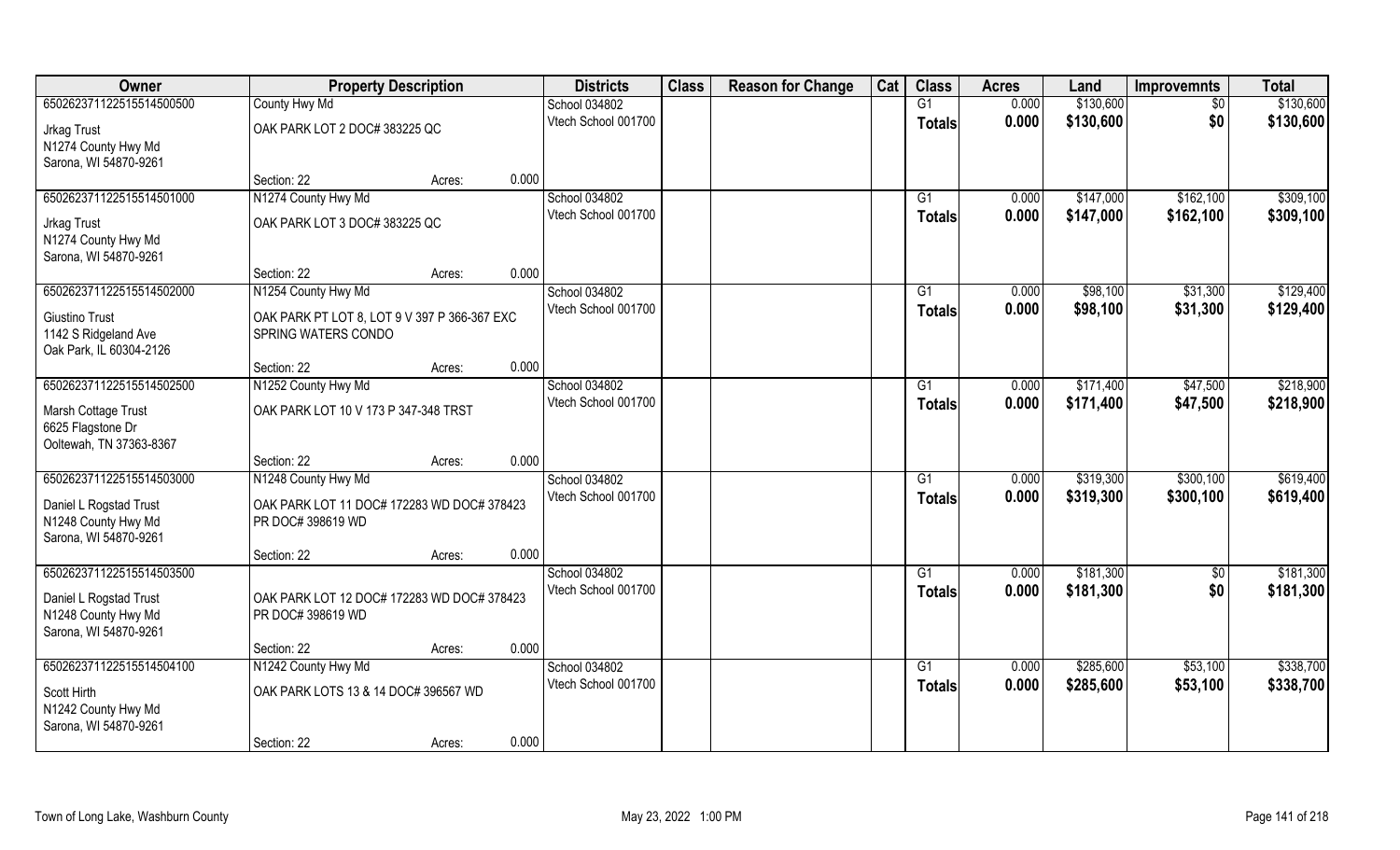| Owner                         | <b>Property Description</b>                 |       | <b>Districts</b>                     | <b>Class</b> | <b>Reason for Change</b> | Cat | <b>Class</b>  | <b>Acres</b> | Land      | <b>Improvemnts</b> | <b>Total</b> |
|-------------------------------|---------------------------------------------|-------|--------------------------------------|--------------|--------------------------|-----|---------------|--------------|-----------|--------------------|--------------|
| 650262371122515514505600      | N1234 County Hwy Md                         |       | School 034802                        |              |                          |     | G1            | 1.060        | \$328,900 | \$425,000          | \$753,900    |
| Douglas J. Raether            | OAK PARK LOTS 15, 16, 17 & PT LOT 18 DOC#   |       | Vtech School 001700                  |              |                          |     | <b>Totals</b> | 1.060        | \$328,900 | \$425,000          | \$753,900    |
| N1234 County Hwy Md           | 288921 WD                                   |       |                                      |              |                          |     |               |              |           |                    |              |
| Sarona, WI 54870-9261         |                                             |       |                                      |              |                          |     |               |              |           |                    |              |
|                               | Section: 22<br>Acres:                       | 1.060 |                                      |              |                          |     |               |              |           |                    |              |
| 650262371122515514507000      |                                             |       | School 034802                        |              |                          |     | G1            | 0.000        | \$181,300 | \$0                | \$181,300    |
| Barbara J Baurer Trust        | OAK PARK LOT 19 & PT LOT 18 DOC# 369069 QC  |       | Vtech School 001700                  |              |                          |     | <b>Totals</b> | 0.000        | \$181,300 | \$0                | \$181,300    |
| 1637 W Latham Ln              |                                             |       |                                      |              |                          |     |               |              |           |                    |              |
| Peoria, IL 61614-5706         |                                             |       |                                      |              |                          |     |               |              |           |                    |              |
|                               | Section: 22<br>Acres:                       | 0.000 |                                      |              |                          |     |               |              |           |                    |              |
| 650262371122515514507500      | N1226 County Hwy Md                         |       | School 034802                        |              |                          |     | G1            | 0.000        | \$140,000 | \$80,200           | \$220,200    |
| Barbara J Baurer Trust        | OAK PARK LOT 20 DOC# 369069 QC              |       | Vtech School 001700                  |              |                          |     | <b>Totals</b> | 0.000        | \$140,000 | \$80,200           | \$220,200    |
| 1637 W Latham Ln              |                                             |       |                                      |              |                          |     |               |              |           |                    |              |
| Peoria, IL 61614-5706         |                                             |       |                                      |              |                          |     |               |              |           |                    |              |
|                               | Section: 22<br>Acres:                       | 0.000 |                                      |              |                          |     |               |              |           |                    |              |
| 650262371122515514508000      | N1220 County Hwy Md                         |       | School 034802                        |              |                          |     | G1            | 0.530        | \$261,200 | \$111,900          | \$373,100    |
| Raymond D Nelson Trust        | OAK PARK LOT 21 & PT GOV LOT 2 & 3 L 1 CSM  |       | Vtech School 001700                  |              |                          |     | <b>Totals</b> | 0.530        | \$261,200 | \$111,900          | \$373,100    |
| 14173 90th Ave                | #2006 V 8 P 167 DOC# 364318 WD              |       |                                      |              |                          |     |               |              |           |                    |              |
| Seminole, FL 33776-2020       |                                             |       |                                      |              |                          |     |               |              |           |                    |              |
|                               | Section: 22<br>Acres:                       | 0.530 |                                      |              |                          |     |               |              |           |                    |              |
| 650262371122516977600000      | N1266 County Hwy Md                         |       | School 034802                        | G1           | Garage at 10% complete   |     | G1            | 0.000        | \$70,900  | \$159,000          | \$229,900    |
| Dale E. Goodman               | SPRING WATERS CONDO UNIT 1 & 1/7 INT COMMON |       | Vtech School 001700                  |              |                          |     | <b>Totals</b> | 0.000        | \$70,900  | \$159,000          | \$229,900    |
| N1266 County Hwy Md           | ELEMENTS V 261 P 269                        |       |                                      |              |                          |     |               |              |           |                    |              |
| Sarona, WI 54870-9261         |                                             |       |                                      |              |                          |     |               |              |           |                    |              |
|                               | Section: 22<br>Acres:                       | 0.000 |                                      |              |                          |     |               |              |           |                    |              |
| 650262371122516977600500      | N1268 County Hwy Md                         |       | School 034802<br>Vtech School 001700 |              |                          |     | G1            | 0.000        | \$70,900  | \$143,300          | \$214,200    |
| Leon R Wells Trust            | SPRING WATERS CONDO UNIT 2 & 1/7 INT COMMON |       |                                      |              |                          |     | <b>Totals</b> | 0.000        | \$70,900  | \$143,300          | \$214,200    |
| 3890 Lilac Ln                 | ELEM DOC# 385540 QC                         |       |                                      |              |                          |     |               |              |           |                    |              |
| Woodbury, MN 55129-8779       |                                             |       |                                      |              |                          |     |               |              |           |                    |              |
|                               | Section: 22<br>Acres:                       | 0.000 |                                      |              |                          |     |               |              |           |                    |              |
| 650262371122516977601000      | N1264 County Hwy Md                         |       | School 034802<br>Vtech School 001700 |              |                          |     | G2            | 0.000        | \$61,100  | \$27,100           | \$88,200     |
| M&N Real Estate Ventures, LLC | SPRING WATERS CONDO UNIT 3 & 1/7 INT COMMON |       |                                      |              |                          |     | Totals        | 0.000        | \$61,100  | \$27,100           | \$88,200     |
| W2972 Sunset Bay              | ELEM DOC# 394092 WD                         |       |                                      |              |                          |     |               |              |           |                    |              |
| Birchwood, WI 54817-8934      |                                             |       |                                      |              |                          |     |               |              |           |                    |              |
|                               | Section: 22<br>Acres:                       | 0.000 |                                      |              |                          |     |               |              |           |                    |              |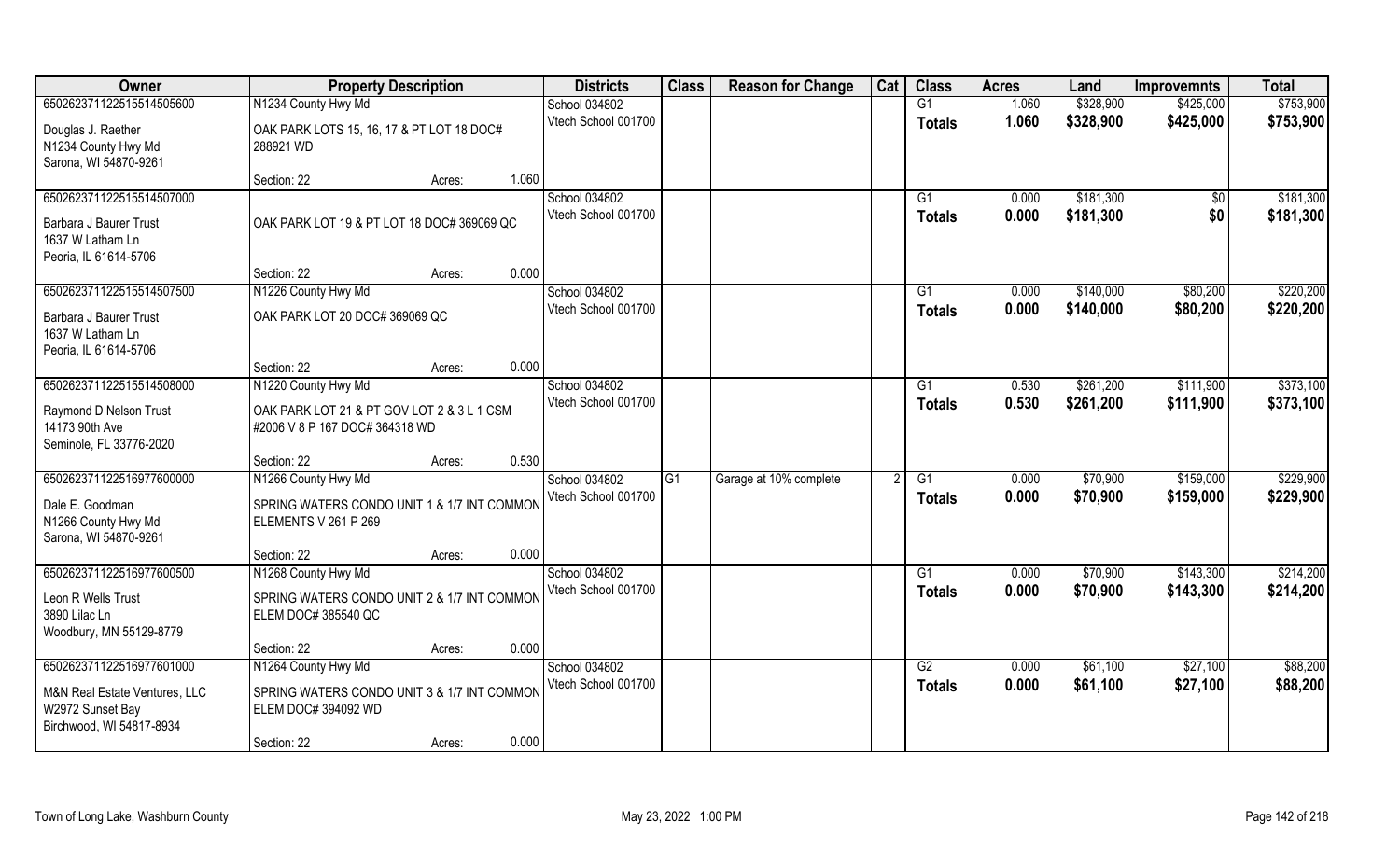| Owner                         | <b>Property Description</b>                     |                  | <b>Districts</b>    | <b>Class</b> | <b>Reason for Change</b> | Cat | <b>Class</b>    | <b>Acres</b> | Land     | <b>Improvemnts</b> | <b>Total</b> |
|-------------------------------|-------------------------------------------------|------------------|---------------------|--------------|--------------------------|-----|-----------------|--------------|----------|--------------------|--------------|
| 650262371122516977601500      | N1260 County Hwy Md                             |                  | School 034802       |              |                          |     | G2              | 0.000        | \$61,100 | \$43,700           | \$104,800    |
| M&N Real Estate Ventures, LLC | SPRING WATERS CONDO UNIT 4 & 1/7 INT COMMON     |                  | Vtech School 001700 |              |                          |     | Totals          | 0.000        | \$61,100 | \$43,700           | \$104,800    |
| W2972 Sunset Bay              | ELEM DOC# 394092 WD                             |                  |                     |              |                          |     |                 |              |          |                    |              |
| Birchwood, WI 54817-8934      |                                                 |                  |                     |              |                          |     |                 |              |          |                    |              |
|                               | Section: 22                                     | 0.000<br>Acres:  |                     |              |                          |     |                 |              |          |                    |              |
| 650262371122516977602000      | N1258 County Hwy Md                             |                  | School 034802       |              |                          |     | G <sub>1</sub>  | 0.000        | \$42,700 | \$33,600           | \$76,300     |
| Deaton Nutrition Inc          | SPRING WATERS CONDO UNIT 5 & 1/7 INT COMMON     |                  | Vtech School 001700 |              |                          |     | Totals          | 0.000        | \$42,700 | \$33,600           | \$76,300     |
| N4852 County Rd C             | ELEM DOC# 366036 CONDO                          |                  |                     |              |                          |     |                 |              |          |                    |              |
| Ellsworth, WI 54011-5023      |                                                 |                  |                     |              |                          |     |                 |              |          |                    |              |
|                               | Section: 22                                     | 0.000<br>Acres:  |                     |              |                          |     |                 |              |          |                    |              |
| 650262371122516977602500      | N1256 County Hwy Md                             |                  | School 034802       |              |                          |     | G1              | 0.000        | \$42,700 | \$33,600           | \$76,300     |
| Deaton Nutrition Inc          | SPRING WATERS CONDO UNIT 6 & 1/7 INT COMMON     |                  | Vtech School 001700 |              |                          |     | <b>Totals</b>   | 0.000        | \$42,700 | \$33,600           | \$76,300     |
| N4852 County Rd C             | ELEM DOC# 366036 CONDO                          |                  |                     |              |                          |     |                 |              |          |                    |              |
| Ellsworth, WI 54011-5023      |                                                 |                  |                     |              |                          |     |                 |              |          |                    |              |
|                               | Section: 22                                     | 0.000<br>Acres:  |                     |              |                          |     |                 |              |          |                    |              |
| 650262371122516977603000      | N1262 County Hwy Md                             |                  | School 034802       |              |                          |     | G2              | 0.000        | \$61,100 | \$242,000          | \$303,100    |
| M&N Real Estate Ventures, LLC | SPRING WATERS CONDO UNIT 7 & 1/7 INT COMMON     |                  | Vtech School 001700 |              |                          |     | <b>Totals</b>   | 0.000        | \$61,100 | \$242,000          | \$303,100    |
| W2972 Sunset Bay              | ELEM DOC# 394092 WD                             |                  |                     |              |                          |     |                 |              |          |                    |              |
| Birchwood, WI 54817-8934      |                                                 |                  |                     |              |                          |     |                 |              |          |                    |              |
|                               | Section: 22                                     | 0.000<br>Acres:  |                     |              |                          |     |                 |              |          |                    |              |
| 650262371123505003001000      | W2907 Gruenhagen Rd                             |                  | School 034802       |              |                          |     | G1              | 0.500        | \$11,300 | \$105,400          | \$116,700    |
| Dale E. Gruenhagen            | PT GOV LOT 3 V 469 P 44 QC DOC# 286635 QC DOC#  |                  | Vtech School 001700 |              |                          |     | <b>Totals</b>   | 0.500        | \$11,300 | \$105,400          | \$116,700    |
| W2907 Gruenhagen Bay Rd       | 398845 QC                                       |                  |                     |              |                          |     |                 |              |          |                    |              |
| Birchwood, WI 54817-8908      |                                                 |                  |                     |              |                          |     |                 |              |          |                    |              |
|                               | Section: 23                                     | 0.500<br>Acres:  |                     |              |                          |     |                 |              |          |                    |              |
| 650262371123505003002000      | W2923 Gruenhagen Rd                             |                  | School 034802       |              |                          |     | $\overline{G1}$ | 0.500        | \$11,300 | \$102,400          | \$113,700    |
| Steven J. Wurzer              | W 178' E 516' N 133' GOV LOT 3 V 262 P 244 DOC# |                  | Vtech School 001700 |              |                          |     | <b>Totals</b>   | 0.500        | \$11,300 | \$102,400          | \$113,700    |
| N1211 Eastside Rd             | 359641 TERM                                     |                  |                     |              |                          |     |                 |              |          |                    |              |
| Birchwood, WI 54817-8919      |                                                 |                  |                     |              |                          |     |                 |              |          |                    |              |
|                               | Section: 23                                     | 0.500<br>Acres:  |                     |              |                          |     |                 |              |          |                    |              |
| 650262371123505003003000      | N1219 Eastside Rd                               |                  | School 034802       |              |                          |     | G1              | 1.000        | \$5,000  | \$19,600           | \$24,600     |
| Steven J. Wurzer              | PT GOV LOT 3 DOC# 393537 TD DOC# 394537 AGMT    |                  | Vtech School 001700 |              |                          |     | G <sub>6</sub>  | 14.000       | \$32,900 | \$0                | \$32,900     |
| N1211 Eastside Rd             |                                                 |                  |                     |              |                          |     | <b>Totals</b>   | 15.000       | \$37,900 | \$19,600           | \$57,500     |
| Birchwood, WI 54817-8919      |                                                 |                  |                     |              |                          |     |                 |              |          |                    |              |
|                               | Section: 23                                     | 15.000<br>Acres: |                     |              |                          |     |                 |              |          |                    |              |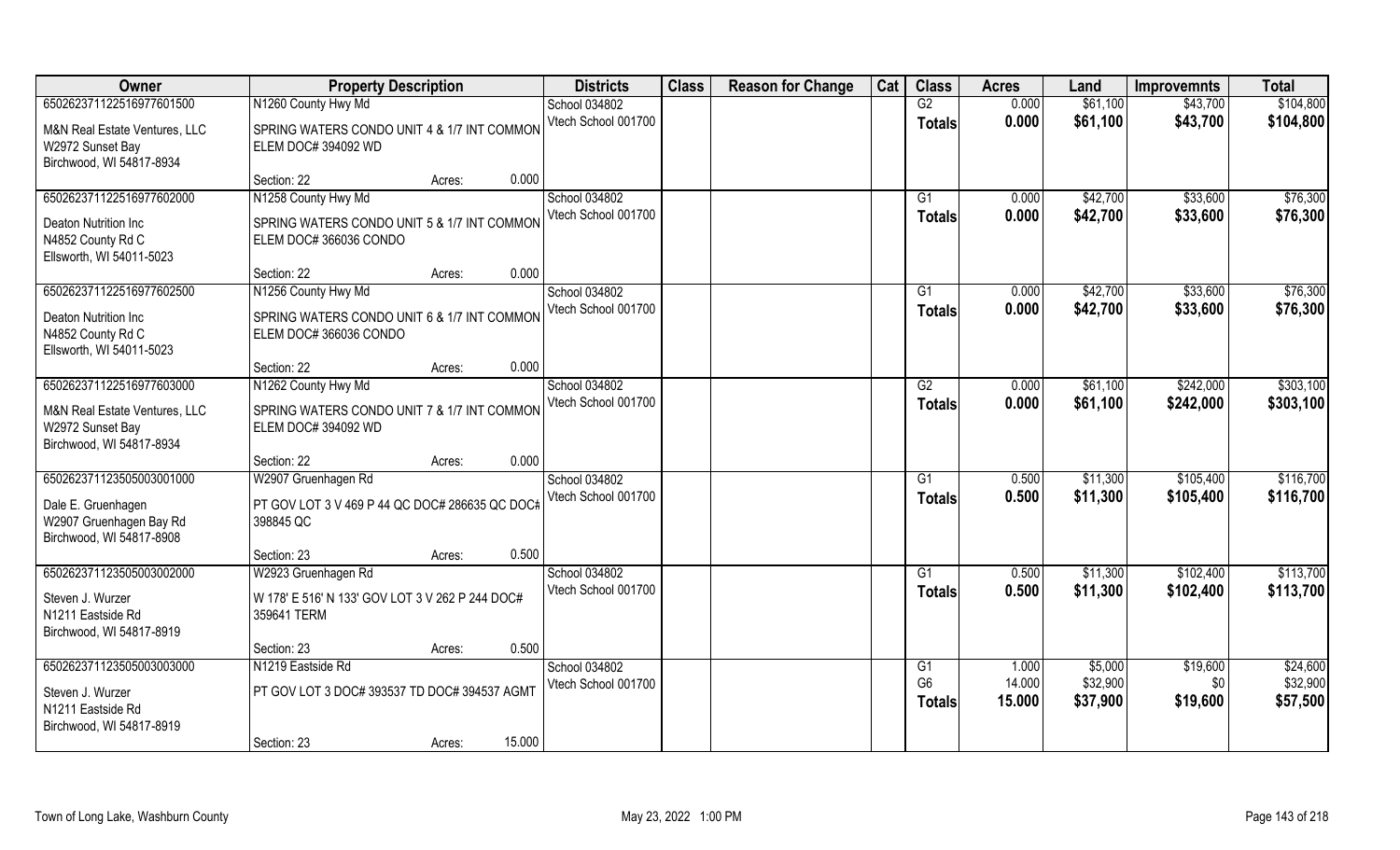| Owner                        | <b>Property Description</b>                     |       | <b>Districts</b>    | <b>Class</b>    | <b>Reason for Change</b> | Cat | <b>Class</b>   | <b>Acres</b> | Land      | <b>Improvemnts</b> | <b>Total</b> |
|------------------------------|-------------------------------------------------|-------|---------------------|-----------------|--------------------------|-----|----------------|--------------|-----------|--------------------|--------------|
| 650262371123505003004000     | N1211 Eastside Rd                               |       | School 034802       | $\overline{G1}$ | Pole shed                |     | G1             | 3.000        | \$365,200 | \$23,100           | \$388,300    |
| Steven J. Wurzer             | S 10 RODS GOV LOT 3 & DISCONT RD DOC# 380694    |       | Vtech School 001700 |                 |                          |     | G <sub>6</sub> | 3.000        | \$7,100   | \$0                | \$7,100      |
| N1211 Eastside Rd            | DOC# 393537 TD DOC# 394537 AGMT                 |       |                     |                 |                          |     | <b>Totals</b>  | 6.000        | \$372,300 | \$23,100           | \$395,400    |
| Birchwood, WI 54817-8919     |                                                 |       |                     |                 |                          |     |                |              |           |                    |              |
|                              | Section: 23<br>Acres:                           | 6.000 |                     |                 |                          |     |                |              |           |                    |              |
| 650262371123505004001000     | N1195 Eastside Rd                               |       | School 034802       |                 |                          |     | G1             | 2.000        | \$319,300 | $\overline{50}$    | \$319,300    |
| Steven J. Wurzer             | N 8 RODS GOV LOT 4 DOC# 393537 TD DOC# 394537   |       | Vtech School 001700 |                 |                          |     | G <sub>6</sub> | 4.000        | \$9,400   | \$0                | \$9,400      |
| N1211 Eastside Rd            | AGMT EXC DOC# 394536 WD                         |       |                     |                 |                          |     | <b>Totals</b>  | 6.000        | \$328,700 | \$0                | \$328,700    |
| Birchwood, WI 54817-8919     |                                                 |       |                     |                 |                          |     |                |              |           |                    |              |
|                              | Section: 23<br>Acres:                           | 6.000 |                     |                 |                          |     |                |              |           |                    |              |
| 650262371123505004002000     | N1191 Eastside Rd                               |       | School 034802       |                 |                          |     | G1             | 1.000        | \$315,000 | \$428,500          | \$743,500    |
| Eugene A. Simmons            | PT GOV LOT 4 DOC# 394536 WD DOC# 394537 AGMT    |       | Vtech School 001700 |                 |                          |     | <b>Totals</b>  | 1.000        | \$315,000 | \$428,500          | \$743,500    |
| N26143 Joe Coulee Rd         |                                                 |       |                     |                 |                          |     |                |              |           |                    |              |
| Blair, WI 54616-9061         |                                                 |       |                     |                 |                          |     |                |              |           |                    |              |
|                              | Section: 23<br>Acres:                           | 1.000 |                     |                 |                          |     |                |              |           |                    |              |
| 650262371123505004003000     | N1147 Eastside Rd                               |       | School 034802       |                 |                          |     | G1             | 2.000        | \$483,500 | \$79,200           | \$562,700    |
| Marie Nelson Trust           | PT GOV LOT 4 DOC# 333738 QC                     |       | Vtech School 001700 |                 |                          |     | <b>Totals</b>  | 2.000        | \$483,500 | \$79,200           | \$562,700    |
| 1700 E Minnehaha Pkwy        |                                                 |       |                     |                 |                          |     |                |              |           |                    |              |
| Minneapolis, MN 55407-3640   |                                                 |       |                     |                 |                          |     |                |              |           |                    |              |
|                              | Section: 23<br>Acres:                           | 2.000 |                     |                 |                          |     |                |              |           |                    |              |
| 650262371123505004004000     | N1139 Eastside Rd                               |       | School 034802       |                 |                          |     | G <sub>1</sub> | 1.000        | \$316,300 | \$96,600           | \$412,900    |
| Robert J Ryniecki Trust      | PT GOV LOT 4 V 370 P 46 WD V 401 P 672 QC       |       | Vtech School 001700 |                 |                          |     | <b>Totals</b>  | 1.000        | \$316,300 | \$96,600           | \$412,900    |
| S41 W33945 Hidden Valley Dr  |                                                 |       |                     |                 |                          |     |                |              |           |                    |              |
| Dousman, WI 53118-9694       |                                                 |       |                     |                 |                          |     |                |              |           |                    |              |
|                              | Section: 23<br>Acres:                           | 1.000 |                     |                 |                          |     |                |              |           |                    |              |
| 650262371123505004006100     | N1095 Eastside Rd                               |       | School 034802       |                 |                          |     | G1             | 4.110        | \$324,000 | \$129,900          | \$453,900    |
| Martha Severson              | PT GOV LOT 5 L 1 CSM #3821 V 18 P 164 DOC#      |       | Vtech School 001700 |                 |                          |     | <b>Totals</b>  | 4.110        | \$324,000 | \$129,900          | \$453,900    |
| 1300 Northwest Pkwy Apt 319  | 356418 QC DOC# 370152 ESMT TERM DOC# 393386     |       |                     |                 |                          |     |                |              |           |                    |              |
| New Brighton, MN 55112-7296  | <b>TOD</b>                                      |       |                     |                 |                          |     |                |              |           |                    |              |
|                              | Section: 23<br>Acres:                           | 4.110 |                     |                 |                          |     |                |              |           |                    |              |
| 650262371123505004006200     | N1109 Eastside Rd                               |       | School 034802       | G1              | Garage complete          |     | G1             | 3.650        | \$309,000 | \$196,100          | \$505,100    |
| Sarah Severson Shannon       | PT GOV LOTS 4 & 5 L 2 CSM #3821 V 18 P 164 DOC# |       | Vtech School 001700 |                 |                          |     | <b>Totals</b>  | 3.650        | \$309,000 | \$196,100          | \$505,100    |
| 9 Fairway Dr                 | 356419 QC DOC# 370152 ESMT TERM                 |       |                     |                 |                          |     |                |              |           |                    |              |
| Boynton Beach, FL 33436-5542 |                                                 |       |                     |                 |                          |     |                |              |           |                    |              |
|                              | Section: 23<br>Acres:                           | 3.650 |                     |                 |                          |     |                |              |           |                    |              |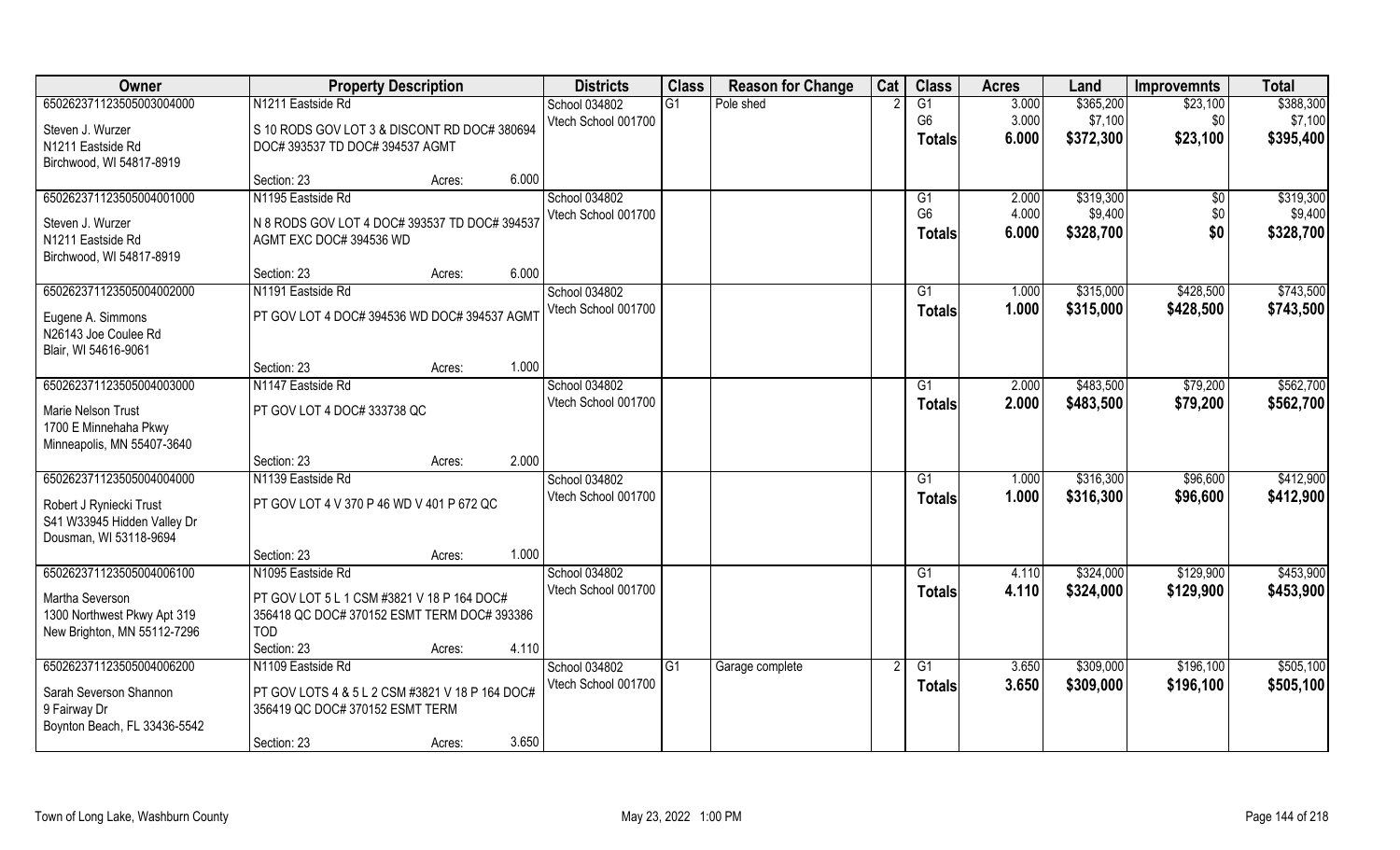| Owner                                       | <b>Property Description</b>                             | <b>Districts</b>                     | <b>Class</b> | <b>Reason for Change</b> | Cat | <b>Class</b>            | <b>Acres</b>   | Land                      | <b>Improvemnts</b>   | <b>Total</b> |
|---------------------------------------------|---------------------------------------------------------|--------------------------------------|--------------|--------------------------|-----|-------------------------|----------------|---------------------------|----------------------|--------------|
| 650262371123505004006300                    | N1121 Eastside Rd                                       | School 034802                        |              |                          |     | G1                      | 3.820          | \$307,800                 | \$46,200             | \$354,000    |
| Matthew K. Severson                         | PT GOV LOT 4 L 3 CSM #3821 V 18 P 164 DOC#              | Vtech School 001700                  |              |                          |     | <b>Totals</b>           | 3.820          | \$307,800                 | \$46,200             | \$354,000    |
| 9763 Pinehurst Ct                           | 356420 QC DOC# 370153 ESMT                              |                                      |              |                          |     |                         |                |                           |                      |              |
| Elko, MN 55020-9632                         |                                                         |                                      |              |                          |     |                         |                |                           |                      |              |
|                                             | 3.820<br>Section: 23<br>Acres:                          |                                      |              |                          |     |                         |                |                           |                      |              |
| 650262371123505004006400                    |                                                         | School 034802                        |              |                          |     | G1                      | 3.960          | \$293,300                 | \$0                  | \$293,300    |
| Philip W. Severson                          | PT GOV LOT 4 L 4 CSM #3821 V 18 P 164 DOC#              | Vtech School 001700                  |              |                          |     | <b>Totals</b>           | 3.960          | \$293,300                 | \$0                  | \$293,300    |
| 119 6th Ave W                               | 356421 QC DOC# 370153 ESMT                              |                                      |              |                          |     |                         |                |                           |                      |              |
| Shakopee, MN 55379-2316                     |                                                         |                                      |              |                          |     |                         |                |                           |                      |              |
|                                             | 3.960<br>Section: 23<br>Acres:                          |                                      |              |                          |     |                         |                |                           |                      |              |
| 650262371123505004006500                    |                                                         | School 034802<br>Vtech School 001700 |              |                          |     | $W_5$<br>W <sub>6</sub> | 1.180<br>2.860 | (\$76,700)<br>(\$185,800) | $\sqrt[6]{3}$<br>\$0 | \$0<br>\$0   |
| Dennis W. West                              | PT GOV LOT 4 L 5 CSM #3822 V 18 P 165 DOC#              |                                      |              |                          |     | <b>Totals</b>           | 4.040          | \$0                       | \$0                  | \$0          |
| 407 E Sawyer St                             | 363871 WD DOC# 370044 MFL-O (1.18 AC) DOC#              |                                      |              |                          |     |                         |                |                           |                      |              |
| Rice Lake, WI 54868-2580                    | 370044 MFL-C (2.86 AC)<br>4.040<br>Section: 23          |                                      |              |                          |     |                         |                |                           |                      |              |
| 650262371123505004006600                    | Acres:                                                  | School 034802                        |              |                          |     | G <sub>1</sub>          | 2.000          | \$338,500                 | \$0                  | \$338,500    |
|                                             |                                                         | Vtech School 001700                  |              |                          |     | W <sub>5</sub>          | 1.600          | ( \$3,800)                | \$0                  | \$0          |
| Dennis W. West                              | PT GOV LOT 4 L 6 CSM #3822 V 18 P 165 DOC#              |                                      |              |                          |     | W <sub>6</sub>          | 1.140          | (\$2,700)                 | \$0                  | \$0          |
| 2119 20 1/4 Ave<br>Rice Lake, WI 54868-8805 | 366880 WD DOC# 370044 MFL-O (1.6 AC) MFL-C<br>(1.14 AC) |                                      |              |                          |     | <b>Totals</b>           | 4.740          | \$338,500                 | \$0                  | \$338,500    |
|                                             | 4.740<br>Section: 23<br>Acres:                          |                                      |              |                          |     |                         |                |                           |                      |              |
| 650262371123505004006700                    |                                                         | School 034802                        |              |                          |     | G1                      | 4.040          | \$12,100                  | \$0                  | \$12,100     |
|                                             |                                                         | Vtech School 001700                  |              |                          |     | <b>Totals</b>           | 4.040          | \$12,100                  | \$0                  | \$12,100     |
| Philip W. Severson<br>119 6th Ave W         | PT GOV LOT 4 L 7 CSM #3823 V 18 P 166 DOC#<br>356421 QC |                                      |              |                          |     |                         |                |                           |                      |              |
| Shakopee, MN 55379-2316                     |                                                         |                                      |              |                          |     |                         |                |                           |                      |              |
|                                             | 4.040<br>Section: 23<br>Acres:                          |                                      |              |                          |     |                         |                |                           |                      |              |
| 650262371123505004006800                    | N1183 Eastside Rd                                       | School 034802                        |              |                          |     | G1                      | 5.090          | \$14,600                  | \$30,500             | \$45,100     |
| Matthew K. Severson                         | PT GOV LOT 4 L 8 CSM #3823 V 18 P 166 DOC#              | Vtech School 001700                  |              |                          |     | <b>Totals</b>           | 5.090          | \$14,600                  | \$30,500             | \$45,100     |
| 9763 Pinehurst Ct                           | 356420 QC                                               |                                      |              |                          |     |                         |                |                           |                      |              |
| Elko, MN 55020-9632                         |                                                         |                                      |              |                          |     |                         |                |                           |                      |              |
|                                             | 5.090<br>Section: 23<br>Acres:                          |                                      |              |                          |     |                         |                |                           |                      |              |
| 650262371123505005001000                    | N1075 Eastside Rd                                       | School 034802                        |              |                          |     | G2                      | 6.500          | \$455,000                 | \$194,900            | \$649,900    |
| Ross W. Teasdale                            | S 16 RDS N 33 RDS GOV LOT 5 DOC# 305978 WD              | Vtech School 001700                  |              |                          |     | <b>Totals</b>           | 6.500          | \$455,000                 | \$194,900            | \$649,900    |
| N1075 Eastside Rd                           |                                                         |                                      |              |                          |     |                         |                |                           |                      |              |
| Birchwood, WI 54817-8918                    |                                                         |                                      |              |                          |     |                         |                |                           |                      |              |
|                                             | 6.500<br>Section: 23<br>Acres:                          |                                      |              |                          |     |                         |                |                           |                      |              |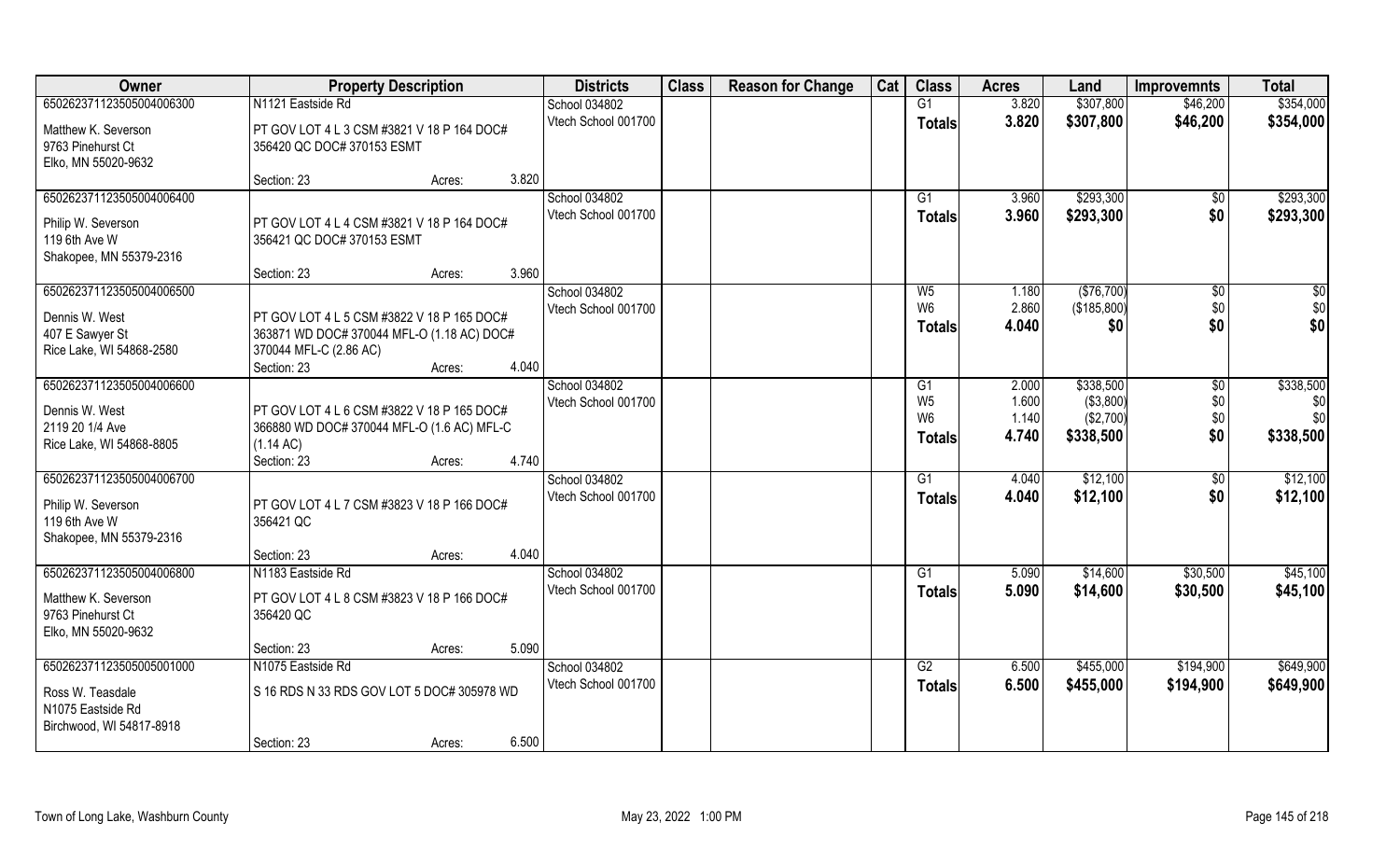| Owner                                                                           | <b>Property Description</b>                                                             | <b>Districts</b>    | <b>Class</b> | <b>Reason for Change</b> | Cat | <b>Class</b>  | <b>Acres</b> | Land      | <b>Improvemnts</b> | <b>Total</b> |
|---------------------------------------------------------------------------------|-----------------------------------------------------------------------------------------|---------------------|--------------|--------------------------|-----|---------------|--------------|-----------|--------------------|--------------|
| 650262371123505005002000                                                        | N1059 Overby Dr                                                                         | School 034802       |              |                          |     | G1            | 1.240        | \$163,300 | \$90,200           | \$253,500    |
| Donald P. Drew<br>2690 24th Ave                                                 | PT GOV LOT 5 V 191 P 339 R/W - .04 AC DOC# 368790<br><b>WD</b>                          | Vtech School 001700 |              |                          |     | <b>Totals</b> | 1.240        | \$163,300 | \$90,200           | \$253,500    |
| Rice Lake, WI 54868-9728                                                        | 1.240<br>Section: 23<br>Acres:                                                          |                     |              |                          |     |               |              |           |                    |              |
| 650262371123505005003000                                                        | N1053 Overby Dr                                                                         | School 034802       |              |                          |     | G1            | 5.890        | \$455,000 | \$217,300          | \$672,300    |
| Dea D L'Heureux Trust<br>5855 Cheshire Pkwy Apt 2114<br>Plymouth, MN 55446-4020 | PT GOV LOT 5 L 2 CSM #2675 V 12 P 18 V 414 P 8-9<br>WD LESS HWY ROW-.12 AC              | Vtech School 001700 |              |                          |     | <b>Totals</b> | 5.890        | \$455,000 | \$217,300          | \$672,300    |
|                                                                                 | 5.890<br>Section: 23<br>Acres:                                                          |                     |              |                          |     |               |              |           |                    |              |
| 650262371123505005005100                                                        | N1049 Overby Dr                                                                         | School 034802       |              |                          |     | G1            | 1.270        | \$226,000 | \$358,500          | \$584,500    |
| Thomas M Ihnot Jr Trust<br>1925 Morgan Ave<br>Saint Paul, MN 55116-2741         | PT GOV LOTS 5 & 6 INCL LOT 1 MILLER PARK PLAT I<br>1 CSM #3720 V 18 P 63 DOC# 359173 WD | Vtech School 001700 |              |                          |     | <b>Totals</b> | 1.270        | \$226,000 | \$358,500          | \$584,500    |
|                                                                                 | 1.270<br>Section: 23<br>Acres:                                                          |                     |              |                          |     |               |              |           |                    |              |
| 650262371123505005005200                                                        | N1045 Overby Dr                                                                         | School 034802       |              |                          |     | G1            | 1.880        | \$308,000 | \$396,800          | \$704,800    |
| Thomas M Ihnot Jr Trust<br>1925 Morgan Ave<br>Saint Paul, MN 55116-2741         | PT GOV LOTS 5 & 6 INCL LOT 1 MILLER PARK PLAT I<br>2 CSM #3720 V 18 P 63 DOC# 359173 WD | Vtech School 001700 |              |                          |     | <b>Totals</b> | 1.880        | \$308,000 | \$396,800          | \$704,800    |
|                                                                                 | 1.880<br>Section: 23<br>Acres:                                                          |                     |              |                          |     |               |              |           |                    |              |
| 650262371123505005005300                                                        | N1041 Overby Dr                                                                         | School 034802       |              |                          |     | G1            | 1.070        | \$236,000 | \$344,200          | \$580,200    |
| Thomas M Ihnot Jr Trust<br>1925 Morgan Ave<br>Saint Paul, MN 55116-2741         | PT GOV LOTS 5 & 6 INCL LOT 1 MILLER PARK PLAT<br>3 CSM #3720 V 18 P 63 DOC# 359173 WD   | Vtech School 001700 |              |                          |     | <b>Totals</b> | 1.070        | \$236,000 | \$344,200          | \$580,200    |
|                                                                                 | 1.070<br>Section: 23<br>Acres:                                                          |                     |              |                          |     |               |              |           |                    |              |
| 650262371123505005005400                                                        | LL432D                                                                                  | School 034802       |              |                          |     | G1            | 1.430        | \$6,300   | \$0                | \$6,300      |
| Thomas M Ihnot Jr Trust<br>1925 Morgan Ave<br>Saint Paul, MN 55116-2741         | PT GOV LOTS 5 & 6 INCL LOT 1 MILLER PARK PLAT I<br>4 CSM #3720 V 18 P 63 DOC# 359173 WD | Vtech School 001700 |              |                          |     | <b>Totals</b> | 1.430        | \$6,300   | \$0                | \$6,300      |
|                                                                                 | 1.430<br>Section: 23<br>Acres:                                                          |                     |              |                          |     |               |              |           |                    |              |
| 650262371123505005006000                                                        | N1010 Overby Dr                                                                         | School 034802       |              |                          |     | G1            | 0.850        | \$4,500   | \$151,800          | \$156,300    |
| James L. Leduc<br>N1010 Overby Dr<br>Birchwood, WI 54817-8912                   | PT GOV LOT 5 V 467 P 699 WD LESS HWY ROW-03<br><b>AC</b>                                | Vtech School 001700 |              |                          |     | <b>Totals</b> | 0.850        | \$4,500   | \$151,800          | \$156,300    |
|                                                                                 | 0.850<br>Section: 23<br>Acres:                                                          |                     |              |                          |     |               |              |           |                    |              |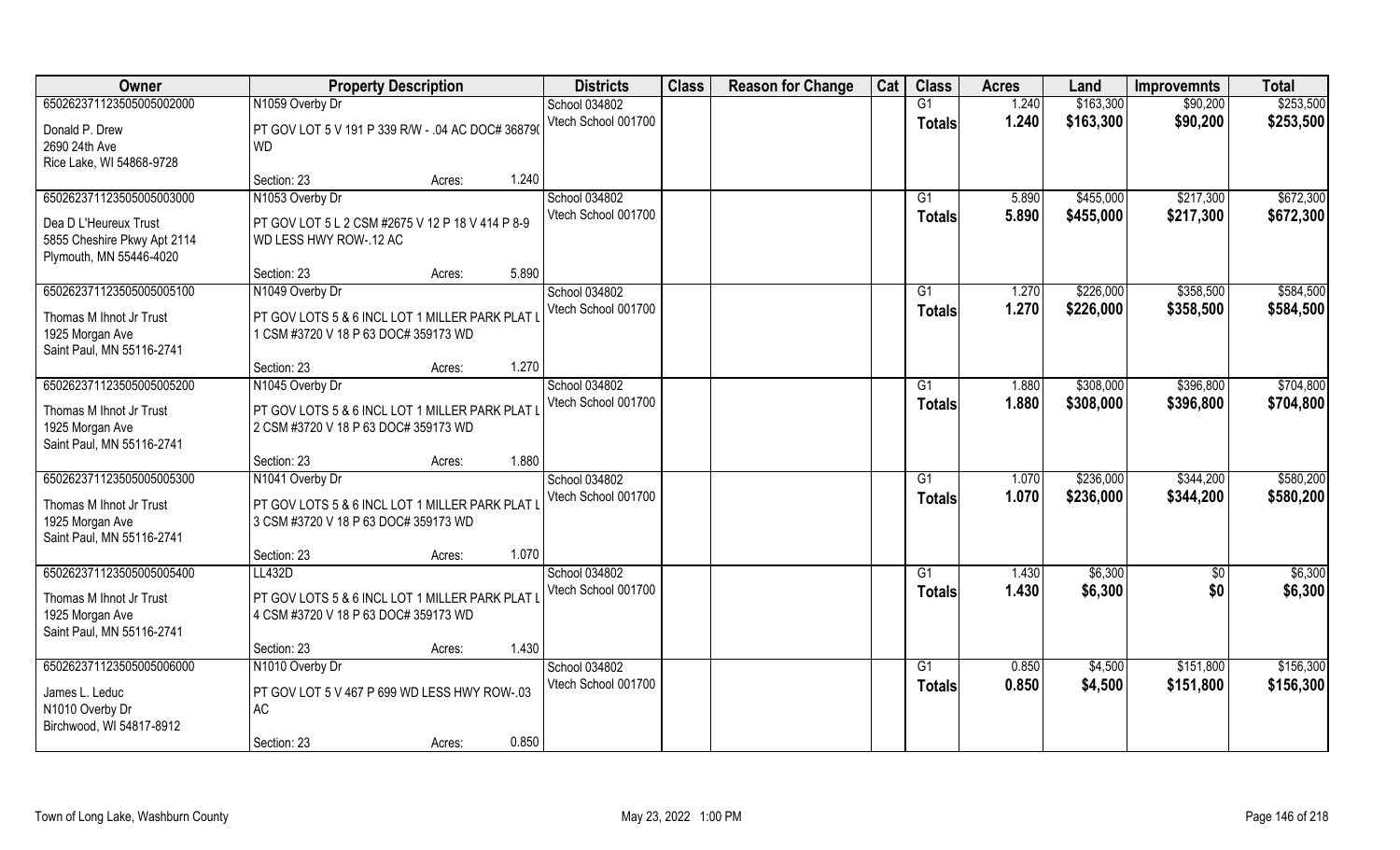| Owner                       | <b>Property Description</b>                      |        |        | <b>Districts</b>     | <b>Class</b> | <b>Reason for Change</b> | Cat | <b>Class</b>    | <b>Acres</b> | Land      | <b>Improvemnts</b> | <b>Total</b> |
|-----------------------------|--------------------------------------------------|--------|--------|----------------------|--------------|--------------------------|-----|-----------------|--------------|-----------|--------------------|--------------|
| 650262371123505005007000    |                                                  |        |        | School 034802        |              |                          |     | G1              | 2.040        | \$12,600  | $\overline{50}$    | \$12,600     |
| Jeffrey M. Frischmann       | PT GOV LOTS 5 & 6 DOC# 373438 WD                 |        |        | Vtech School 001700  |              |                          |     | <b>Totals</b>   | 2.040        | \$12,600  | \$0                | \$12,600     |
| N1035 Overby Dr             |                                                  |        |        |                      |              |                          |     |                 |              |           |                    |              |
| Birchwood, WI 54817-8912    |                                                  |        |        |                      |              |                          |     |                 |              |           |                    |              |
|                             | Section: 23                                      | Acres: | 2.040  |                      |              |                          |     |                 |              |           |                    |              |
| 650262371123505005008000    | N1055 Overby Dr                                  |        |        | <b>School 034802</b> |              |                          |     | G1              | 0.550        | \$3,100   | \$80,100           | \$83,200     |
| Dea D L'Heureux Trust       | PT GOV LOT 5 L 1 CSM #2675 V 12 P 18 V 414 P 8-9 |        |        | Vtech School 001700  |              |                          |     | Totals          | 0.550        | \$3,100   | \$80,100           | \$83,200     |
| 5855 Cheshire Pkwy Apt 2114 | <b>WD</b>                                        |        |        |                      |              |                          |     |                 |              |           |                    |              |
| Plymouth, MN 55446-4020     |                                                  |        |        |                      |              |                          |     |                 |              |           |                    |              |
|                             | Section: 23                                      | Acres: | 0.550  |                      |              |                          |     |                 |              |           |                    |              |
| 650262371123505006002000    | W2870 Schwahn Dr                                 |        |        | School 034802        |              |                          |     | G1              | 4.500        | \$435,200 | \$145,100          | \$580,300    |
| Scott W. Frolik             | PT GOV LOT 6 DOC# 362413 ESMT DOC# 377475 WD     |        |        | Vtech School 001700  |              |                          |     | <b>Totals</b>   | 4.500        | \$435,200 | \$145,100          | \$580,300    |
| 2463 12 3/4 Ave             |                                                  |        |        |                      |              |                          |     |                 |              |           |                    |              |
| Cameron, WI 54822-8725      |                                                  |        |        |                      |              |                          |     |                 |              |           |                    |              |
|                             | Section: 23                                      | Acres: | 4.500  |                      |              |                          |     |                 |              |           |                    |              |
| 650262371123505006004000    |                                                  |        |        | School 034802        |              |                          |     | G6              | 2.400        | \$40,800  | \$0                | \$40,800     |
| James Marsh                 | PT GOV LOT 6 L CSM # V P DOC# 400822 WD DOC#     |        |        | Vtech School 001700  |              |                          |     | <b>Totals</b>   | 2.400        | \$40,800  | \$0                | \$40,800     |
| 2058 21 1/8 St              | 400823 ESMT DOC# 400824 DECL                     |        |        |                      |              |                          |     |                 |              |           |                    |              |
| Rice Lake, WI 54868-8586    |                                                  |        |        |                      |              |                          |     |                 |              |           |                    |              |
|                             | Section: 23                                      | Acres: | 2.400  |                      |              |                          |     |                 |              |           |                    |              |
| 650262371123505006005000    | W2846 Ingram Dr                                  |        |        | School 034802        |              |                          |     | G1              | 4.500        | \$425,000 | \$428,000          | \$853,000    |
| Ssg-Long Lake, LLC          | PT GOV LOT 6 SEC 23 & PT SW SW SEC 24 L 1 CSM    |        |        | Vtech School 001700  |              |                          |     | G <sub>6</sub>  | 31.000       | \$526,700 | \$0                | \$526,700    |
| 100 Crescent Ct Ste 590     | #4037 V 20 P 38 DOC# 362411 QC DOC# 362412 QC    |        |        |                      |              |                          |     | Totals          | 35.500       | \$951,700 | \$428,000          | \$1,379,700  |
| Dallas, TX 75201-1572       | DOC# 362413 ESMT DOC# 380537 ESMT DOC#           |        |        |                      |              |                          |     |                 |              |           |                    |              |
|                             | Section: 23                                      | Acres: | 35.500 |                      |              |                          |     |                 |              |           |                    |              |
| 650262371123515382500000    | N1211 Eastside Rd                                |        |        | School 034802        | G1           | NSF@ 25%                 |     | $\overline{G1}$ | 0.000        | \$447,300 | \$7,100            | \$454,400    |
| Steven J. Wurzer            | KINNIKINIC PARK LOTS 1, 2 & PT LOT 3 & DISCONT   |        |        | Vtech School 001700  |              |                          |     | <b>Totals</b>   | 0.000        | \$447,300 | \$7,100            | \$454,400    |
| N1211 Eastside Rd           | RD DOC# 380694 DOC# 393537 TD DOC# 394537        |        |        |                      |              |                          |     |                 |              |           |                    |              |
| Birchwood, WI 54817-8919    | <b>AGMT</b>                                      |        |        |                      |              |                          |     |                 |              |           |                    |              |
|                             | Section: 23                                      | Acres: | 0.000  |                      |              |                          |     |                 |              |           |                    |              |
| 650262371123515382500500    | N1225 Eastside Rd                                |        |        | School 034802        |              |                          |     | G1              | 0.000        | \$391,500 | \$163,900          | \$555,400    |
| <b>Kleven Family Trust</b>  | KINNIKINIC PARK LOT 4 & PT LOTS 3 & 5 & DISCONT  |        |        | Vtech School 001700  |              |                          |     | Totals          | 0.000        | \$391,500 | \$163,900          | \$555,400    |
| N1225 Eastside Rd           | RD DOC# 380694 V 332 P 14 PR DOC# 392037 QC      |        |        |                      |              |                          |     |                 |              |           |                    |              |
| Birchwood, WI 54817-8919    |                                                  |        |        |                      |              |                          |     |                 |              |           |                    |              |
|                             | Section: 23                                      | Acres: | 0.000  |                      |              |                          |     |                 |              |           |                    |              |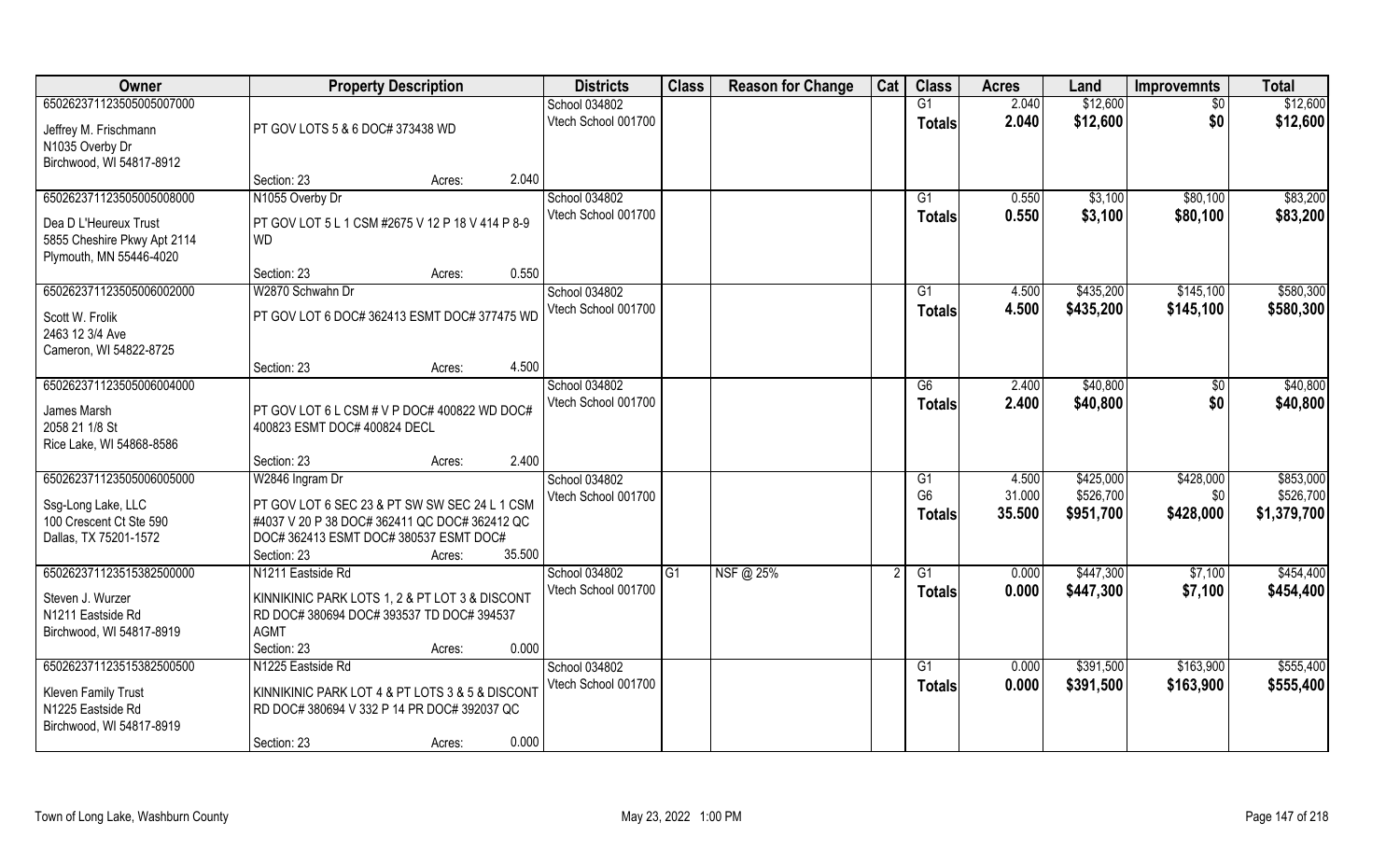| Owner                                 | <b>Property Description</b>                                 | <b>Districts</b>    | <b>Class</b> | <b>Reason for Change</b> | Cat | <b>Class</b>  | <b>Acres</b> | Land      | <b>Improvemnts</b> | <b>Total</b> |
|---------------------------------------|-------------------------------------------------------------|---------------------|--------------|--------------------------|-----|---------------|--------------|-----------|--------------------|--------------|
| 650262371123515382501000              | N1231 Waters Edge Rd                                        | School 034802       |              |                          |     | G1            | 0.000        | \$335,000 | \$85,600           | \$420,600    |
| David J. Rock                         | KINNIKINIC PARK LOTS 6, 7 & PT LOTS 5 & 8 &                 | Vtech School 001700 |              |                          |     | <b>Totals</b> | 0.000        | \$335,000 | \$85,600           | \$420,600    |
| N1231 Waters Edge Rd                  | DISCONT RD DOC# 380694 DOC# 352336 WD EXC                   |                     |              |                          |     |               |              |           |                    |              |
| Birchwood, WI 54817-8929              | DOC# 394674 WD                                              |                     |              |                          |     |               |              |           |                    |              |
|                                       | 0.000<br>Section: 23<br>Acres:                              |                     |              |                          |     |               |              |           |                    |              |
| 650262371123515382501500              | N1235 Waters Edge Rd                                        | School 034802       |              |                          |     | G1            | 0.000        | \$173,300 | \$159,800          | \$333,100    |
|                                       |                                                             | Vtech School 001700 |              |                          |     | Totals        | 0.000        | \$173,300 | \$159,800          | \$333,100    |
| Jeffrey D. Peissig<br>1702 Fox run    | KINNIKINIC PARK PT LOTS 8 & 9 V 231 P 177 DOC#<br>394674 WD |                     |              |                          |     |               |              |           |                    |              |
| Menomonie, WI 54751-1401              |                                                             |                     |              |                          |     |               |              |           |                    |              |
|                                       | 0.000<br>Section: 23<br>Acres:                              |                     |              |                          |     |               |              |           |                    |              |
| 650262371123515382502000              | N1239 Waters Edge Rd                                        | School 034802       |              |                          |     | G1            | 0.000        | \$220,100 | \$151,600          | \$371,700    |
|                                       |                                                             | Vtech School 001700 |              |                          |     | <b>Totals</b> | 0.000        | \$220,100 | \$151,600          | \$371,700    |
| Craig A. Olund<br>W3715 Laundromat Rd | KINNIKINIC PARK LOT 10 & PT LOTS 9 & 11 DOC#                |                     |              |                          |     |               |              |           |                    |              |
| Sarona, WI 54870-9289                 | 374976 WD                                                   |                     |              |                          |     |               |              |           |                    |              |
|                                       | 0.000<br>Section: 23<br>Acres:                              |                     |              |                          |     |               |              |           |                    |              |
| 650262371123515382502500              | N1243 Waters Edge Rd                                        | School 034802       |              |                          |     | G1            | 0.000        | \$227,300 | \$360,200          | \$587,500    |
|                                       |                                                             | Vtech School 001700 |              |                          |     | <b>Totals</b> | 0.000        | \$227,300 | \$360,200          | \$587,500    |
| Deborah L Burlog Trust                | KINNIKINIC PARK PT LOTS 11 & 12 DOC# 390261 WD              |                     |              |                          |     |               |              |           |                    |              |
| 9849 Bluestar Dr                      |                                                             |                     |              |                          |     |               |              |           |                    |              |
| Parker, CO 80138-7834                 | 0.000<br>Section: 23                                        |                     |              |                          |     |               |              |           |                    |              |
| 650262371123515382503000              | Acres:<br>N1247 Waters Edge Rd                              | School 034802       |              |                          |     | G1            | 0.000        | \$252,200 | \$318,600          | \$570,800    |
|                                       |                                                             | Vtech School 001700 |              |                          |     |               | 0.000        | \$252,200 | \$318,600          | \$570,800    |
| Michael T. Metcalf                    | KINNIKINIC PARK LOT 13 & PT LOT 12 DOC# 331618              |                     |              |                          |     | Totals        |              |           |                    |              |
| 4505 Windsor Ridge Dr                 | <b>WD</b>                                                   |                     |              |                          |     |               |              |           |                    |              |
| Irving, TX 75038-6305                 |                                                             |                     |              |                          |     |               |              |           |                    |              |
|                                       | 0.000<br>Section: 23<br>Acres:                              |                     |              |                          |     |               |              |           |                    |              |
| 650262371123515382503500              | N1253 Waters Edge Rd                                        | School 034802       |              |                          |     | G2            | 0.870        | \$192,200 | \$26,800           | \$219,000    |
| Annemarie Janikowski                  | KINNIKINIC PARK PT LOTS 14, 15 & 16 L 2 CSM                 | Vtech School 001700 |              |                          |     | <b>Totals</b> | 0.870        | \$192,200 | \$26,800           | \$219,000    |
| 6724 Cobble Creek Dr                  | #2530 V 11 P 53 DOC# 343283 WD DOC# 343284                  |                     |              |                          |     |               |              |           |                    |              |
| Lake Geneva, WI 53147-3664            | <b>ESMT DOC# 374262 TOD</b>                                 |                     |              |                          |     |               |              |           |                    |              |
|                                       | 0.870<br>Section: 23<br>Acres:                              |                     |              |                          |     |               |              |           |                    |              |
| 650262371123515382504000              | N1267 Waters Edge Rd                                        | School 034802       |              |                          |     | G1            | 0.000        | \$210,200 | \$88,400           | \$298,600    |
| Dawn Leninger                         | KINNIKINIC PARK LOT 18 & PT LOT 19 L 2 CSM #551             | Vtech School 001700 |              |                          |     | Totals        | 0.000        | \$210,200 | \$88,400           | \$298,600    |
| 1422 S Marengo Ave                    | V 3 P 124 DOC# 391765 WD                                    |                     |              |                          |     |               |              |           |                    |              |
| Forest Park, IL 60130-2622            |                                                             |                     |              |                          |     |               |              |           |                    |              |
|                                       | 0.000<br>Section: 23<br>Acres:                              |                     |              |                          |     |               |              |           |                    |              |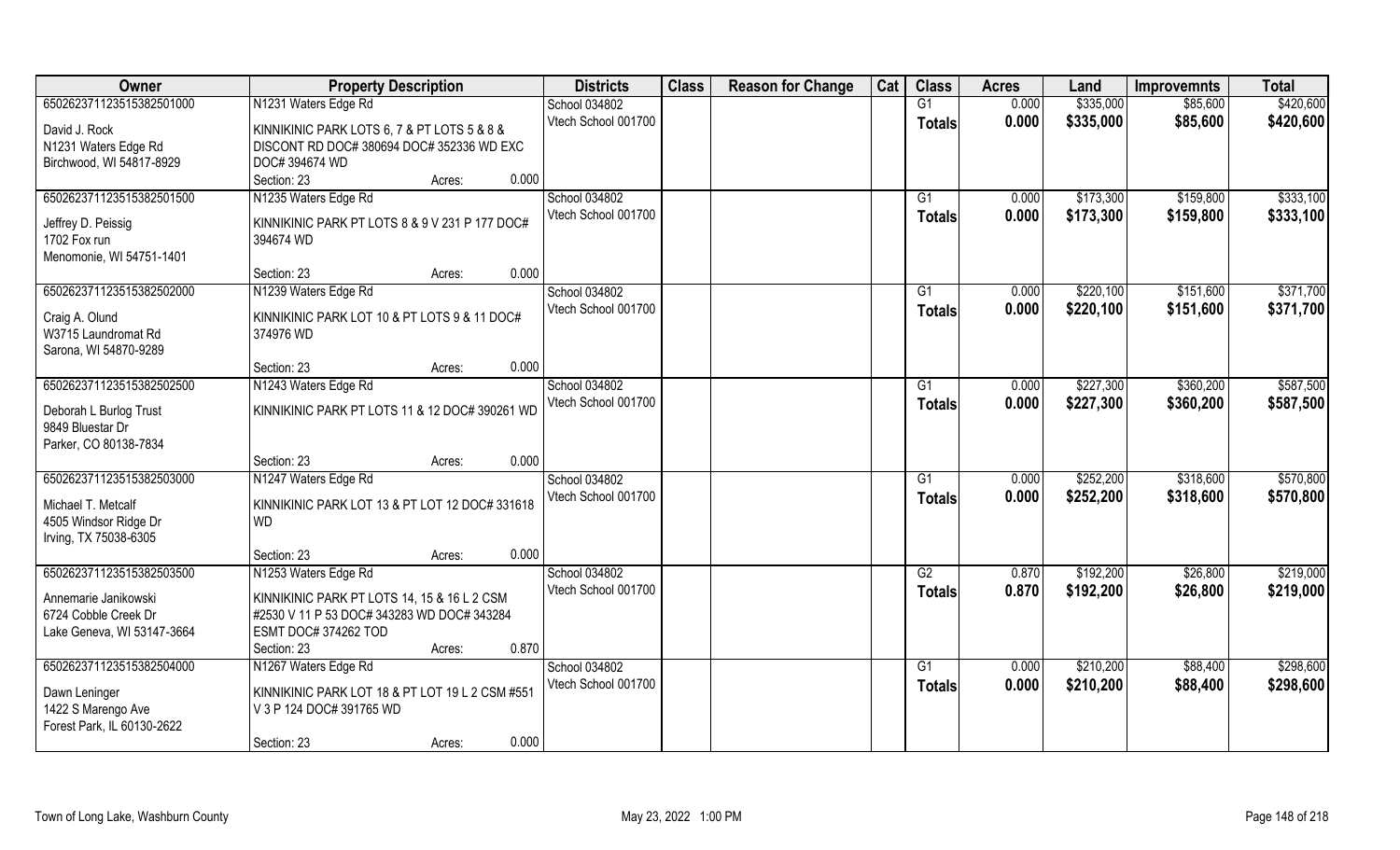| Owner                                       | <b>Property Description</b>                     |        |       | <b>Districts</b>                     | <b>Class</b> | <b>Reason for Change</b> | Cat | <b>Class</b>  | <b>Acres</b>   | Land                   | <b>Improvemnts</b>     | <b>Total</b> |
|---------------------------------------------|-------------------------------------------------|--------|-------|--------------------------------------|--------------|--------------------------|-----|---------------|----------------|------------------------|------------------------|--------------|
| 650262371123515382504500                    | N1273 Waters Edge Rd                            |        |       | School 034802                        |              |                          |     | G1            | 0.000          | \$258,300              | \$240,900              | \$499,200    |
| Keith T. Nelson                             | KINNIKINIC PARK LOT 20 & PT LOT 19 L 1 CSM #551 |        |       | Vtech School 001700                  |              |                          |     | <b>Totals</b> | 0.000          | \$258,300              | \$240,900              | \$499,200    |
| 5735 Tucker Cir                             | V 3 P 124 V 416 P 451 PR                        |        |       |                                      |              |                          |     |               |                |                        |                        |              |
| Omaha, NE 68152-1841                        |                                                 |        |       |                                      |              |                          |     |               |                |                        |                        |              |
|                                             | Section: 23                                     | Acres: | 0.000 |                                      |              |                          |     |               |                |                        |                        |              |
| 650262371123515458500500                    |                                                 |        |       | School 034802                        |              |                          |     | G1            | 0.000          | \$86,400               | $\overline{50}$        | \$86,400     |
| Jeffrey M. Frischmann                       | MILLER PARK LOT 2 DOC# 373438 WD                |        |       | Vtech School 001700                  |              |                          |     | Totals        | 0.000          | \$86,400               | \$0                    | \$86,400     |
| N1035 Overby Dr                             |                                                 |        |       |                                      |              |                          |     |               |                |                        |                        |              |
| Birchwood, WI 54817-8912                    |                                                 |        |       |                                      |              |                          |     |               |                |                        |                        |              |
|                                             | Section: 23                                     | Acres: | 0.000 |                                      |              |                          |     |               |                |                        |                        |              |
| 650262371123515458501000                    | N1035 Overby Dr                                 |        |       | School 034802<br>Vtech School 001700 |              |                          |     | G1            | 0.000<br>0.000 | \$124,000<br>\$124,000 | \$236,900<br>\$236,900 | \$360,900    |
| Jeffrey M. Frischmann                       | MILLER PARK LOT 3 & W1/2 VAC RD DOC# 373438     |        |       |                                      |              |                          |     | <b>Totals</b> |                |                        |                        | \$360,900    |
| N1035 Overby Dr                             | WD V 341 P 722-723 VAC RD                       |        |       |                                      |              |                          |     |               |                |                        |                        |              |
| Birchwood, WI 54817-8912                    | Section: 23                                     |        | 0.000 |                                      |              |                          |     |               |                |                        |                        |              |
| 650262371123515458501500                    |                                                 | Acres: |       | School 034802                        |              |                          |     | G1            | 0.000          | \$82,600               | \$0                    | \$82,600     |
|                                             |                                                 |        |       | Vtech School 001700                  |              |                          |     | Totals        | 0.000          | \$82,600               | \$0                    | \$82,600     |
| Jeffrey M. Frischmann                       | MILLER PARK LOT 4 & E1/2 VAC RD DOC# 373438     |        |       |                                      |              |                          |     |               |                |                        |                        |              |
| N1035 Overby Dr<br>Birchwood, WI 54817-8912 | WD V 341 P 722-723 VAC RD                       |        |       |                                      |              |                          |     |               |                |                        |                        |              |
|                                             | Section: 23                                     | Acres: | 0.000 |                                      |              |                          |     |               |                |                        |                        |              |
| 650262371123515458502000                    | N1029 River Dr                                  |        |       | School 034802                        |              |                          |     | G1            | 0.000          | \$82,600               | \$58,900               | \$141,500    |
| Elaine C. Stelter                           | MILLER PARK LOT 5 DOC# 343570 WD                |        |       | Vtech School 001700                  |              |                          |     | <b>Totals</b> | 0.000          | \$82,600               | \$58,900               | \$141,500    |
| 4295 N Shore Dr                             |                                                 |        |       |                                      |              |                          |     |               |                |                        |                        |              |
| Eau Claire, WI 54703-2164                   |                                                 |        |       |                                      |              |                          |     |               |                |                        |                        |              |
|                                             | Section: 23                                     | Acres: | 0.000 |                                      |              |                          |     |               |                |                        |                        |              |
| 650262371123515458502500                    | N1025 River Dr                                  |        |       | School 034802                        |              |                          |     | G1            | 0.000          | \$82,600               | \$48,600               | \$131,200    |
| Elaine C. Stelter                           | MILLER PARK LOT 6 DOC# 343571 WD                |        |       | Vtech School 001700                  |              |                          |     | <b>Totals</b> | 0.000          | \$82,600               | \$48,600               | \$131,200    |
| 4295 N Shore Dr                             |                                                 |        |       |                                      |              |                          |     |               |                |                        |                        |              |
| Eau Claire, WI 54703-2164                   |                                                 |        |       |                                      |              |                          |     |               |                |                        |                        |              |
|                                             | Section: 23                                     | Acres: | 0.000 |                                      |              |                          |     |               |                |                        |                        |              |
| 650262371123515458503000                    | N1021 River Dr                                  |        |       | School 034802                        |              |                          |     | G1            | 0.000          | \$82,600               | \$152,000              | \$234,600    |
| Frank Moe Trust                             | MILLER PARK LOT 7 DOC# 338742 QC                |        |       | Vtech School 001700                  |              |                          |     | <b>Totals</b> | 0.000          | \$82,600               | \$152,000              | \$234,600    |
| PO Box 398                                  |                                                 |        |       |                                      |              |                          |     |               |                |                        |                        |              |
| Birchwood, WI 54817-0398                    |                                                 |        |       |                                      |              |                          |     |               |                |                        |                        |              |
|                                             | Section: 23                                     | Acres: | 0.000 |                                      |              |                          |     |               |                |                        |                        |              |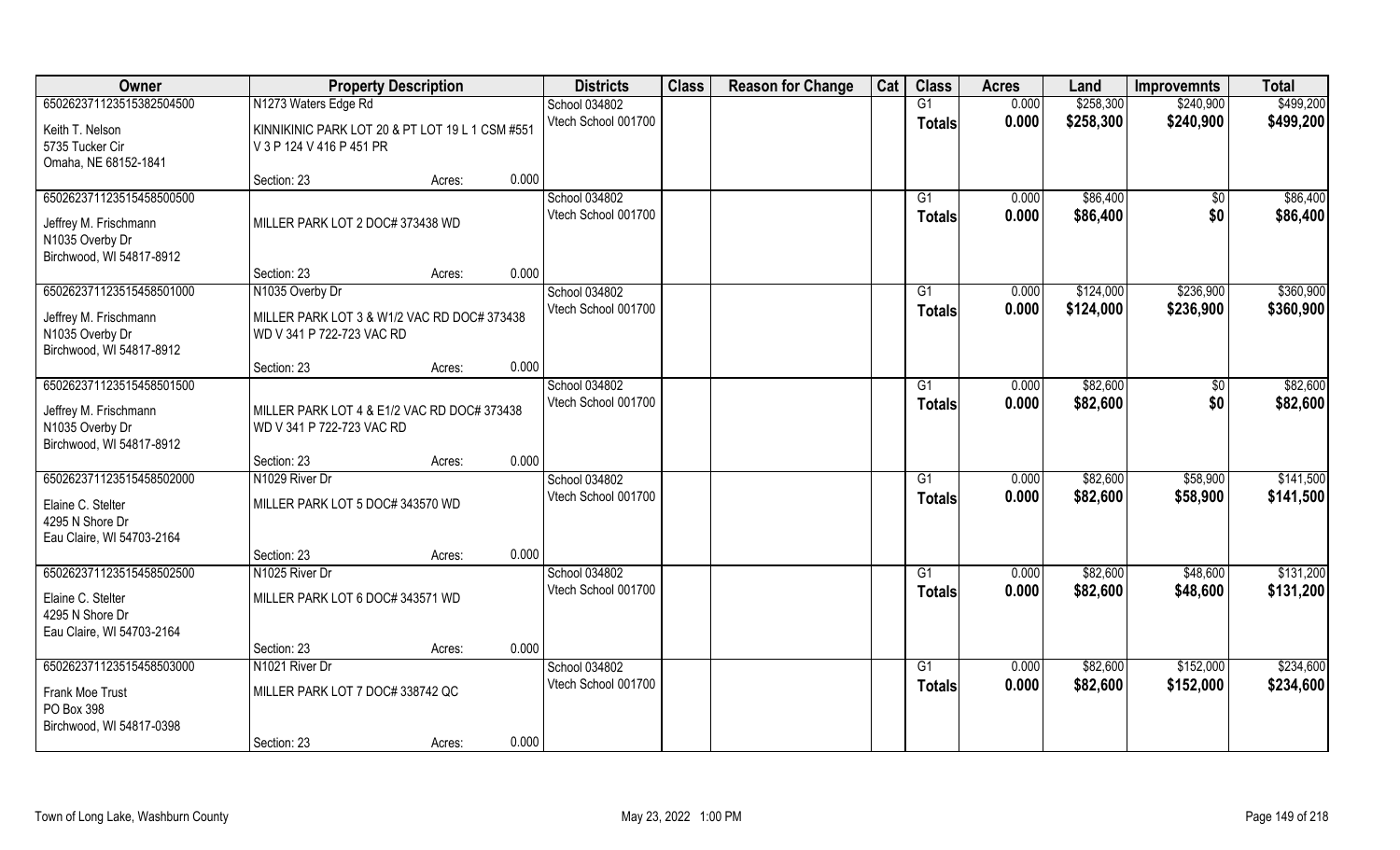| Owner                                                                                  |                                                                                                | <b>Property Description</b> |       | <b>Districts</b>                     | <b>Class</b> | <b>Reason for Change</b> | Cat | <b>Class</b>        | <b>Acres</b>   | Land                 | <b>Improvemnts</b> | <b>Total</b>         |
|----------------------------------------------------------------------------------------|------------------------------------------------------------------------------------------------|-----------------------------|-------|--------------------------------------|--------------|--------------------------|-----|---------------------|----------------|----------------------|--------------------|----------------------|
| 650262371123515458503500<br>Frank Moe Trust                                            | MILLER PARK LOT 8 DOC# 338742 QC                                                               |                             |       | School 034802<br>Vtech School 001700 |              |                          |     | G1<br><b>Totals</b> | 0.000<br>0.000 | \$82,600<br>\$82,600 | \$0<br>\$0         | \$82,600<br>\$82,600 |
| PO Box 398<br>Birchwood, WI 54817-0398                                                 | Section: 23                                                                                    | Acres:                      | 0.000 |                                      |              |                          |     |                     |                |                      |                    |                      |
| 650262371123515458503750                                                               | N1020 River Dr                                                                                 |                             |       | School 034802                        |              |                          |     | G1                  | 1.500          | \$9,000              | \$16,800           | \$25,800             |
| Edward R. Zaiser<br>311 Feather Ct<br>Rice Lake, WI 54868-4504                         | PT GOV LOTS 5 & 6 DOC# 202467 WD EXC DOC#<br>386772 WD                                         |                             |       | Vtech School 001700                  |              |                          |     | <b>Totals</b>       | 1.500          | \$9,000              | \$16,800           | \$25,800             |
|                                                                                        | Section: 23                                                                                    | Acres:                      | 1.500 |                                      |              |                          |     |                     |                |                      |                    |                      |
| 650262371123515458504250                                                               | N1015 1015 River Dr                                                                            |                             |       | School 034802                        |              |                          |     | G1                  | 0.710          | \$135,000            | \$115,500          | \$250,500            |
| Sandra Iverson<br>2215 Foxtail Ct<br>White Bear Lake, MN 55110-1038                    | MILLER PARK LOTS 9 & 10 DOC# 386772 WD                                                         |                             |       | Vtech School 001700                  |              |                          |     | <b>Totals</b>       | 0.710          | \$135,000            | \$115,500          | \$250,500            |
|                                                                                        | Section: 23                                                                                    | Acres:                      | 0.710 |                                      |              |                          |     |                     |                |                      |                    |                      |
| 650262371123515458504500                                                               | N1011 River Dr                                                                                 |                             |       | School 034802                        |              |                          |     | G1                  | 0.000          | \$82,600             | \$222,200          | \$304,800            |
| Kohler Trust<br>N1011 River Dr<br>Birchwood, WI 54817-8930                             | MILLER PARK LOT 11 & PT GOV LOT 6 SEC 23-37-11<br>& PT SW SW SEC 24-37-11 DOC# 377522 WD       |                             |       | Vtech School 001700                  |              |                          |     | <b>Totals</b>       | 0.000          | \$82,600             | \$222,200          | \$304,800            |
|                                                                                        | Section: 23                                                                                    | Acres:                      | 0.000 |                                      |              |                          |     |                     |                |                      |                    |                      |
| 650262371123515458505000<br>Kohler Trust<br>N1011 River Dr<br>Birchwood, WI 54817-8930 | MILLER PARK LOT 12 & PT GOV LOT 6 SEC 23-37-11<br>& PT SW SW SEC 24-37-11 DOC# 377522 WD       |                             |       | School 034802<br>Vtech School 001700 |              |                          |     | G1<br><b>Totals</b> | 0.000<br>0.000 | \$82,600<br>\$82,600 | \$0<br>\$0         | \$82,600<br>\$82,600 |
|                                                                                        | Section: 23                                                                                    | Acres:                      | 0.000 |                                      |              |                          |     |                     |                |                      |                    |                      |
| 650262371123515458505500                                                               | N999 River Dr                                                                                  |                             |       | School 034802                        |              |                          |     | G1                  | 0.000          | \$165,000            | \$32,100           | \$197,100            |
| Daniel Morrison<br>13829 Holly St NW<br>Andover, MN 55304-4159                         | MILLER PARK LOTS 13 & 14 & PT GOV LOT 6 SEC<br>24-37-11 & PT SW SW SEC 24-37-11 DOC# 314229 WE |                             |       | Vtech School 001700                  |              |                          |     | <b>Totals</b>       | 0.000          | \$165,000            | \$32,100           | \$197,100            |
|                                                                                        | Section: 23                                                                                    | Acres:                      | 0.000 |                                      |              |                          |     |                     |                |                      |                    |                      |
| 650262371123515458506000                                                               | N993 River Dr                                                                                  |                             |       | School 034802                        |              |                          |     | G1                  | 0.000          | \$82,600             | \$52,000           | \$134,600            |
| James R. Saliny<br>1303 Meadowlark Ln<br>New Richmond, WI 54017-2386                   | MILLER PARK LOT 15 DOC# 378905 WD                                                              |                             |       | Vtech School 001700                  |              |                          |     | <b>Totals</b>       | 0.000          | \$82,600             | \$52,000           | \$134,600            |
|                                                                                        | Section: 23                                                                                    | Acres:                      | 0.000 |                                      |              |                          |     |                     |                |                      |                    |                      |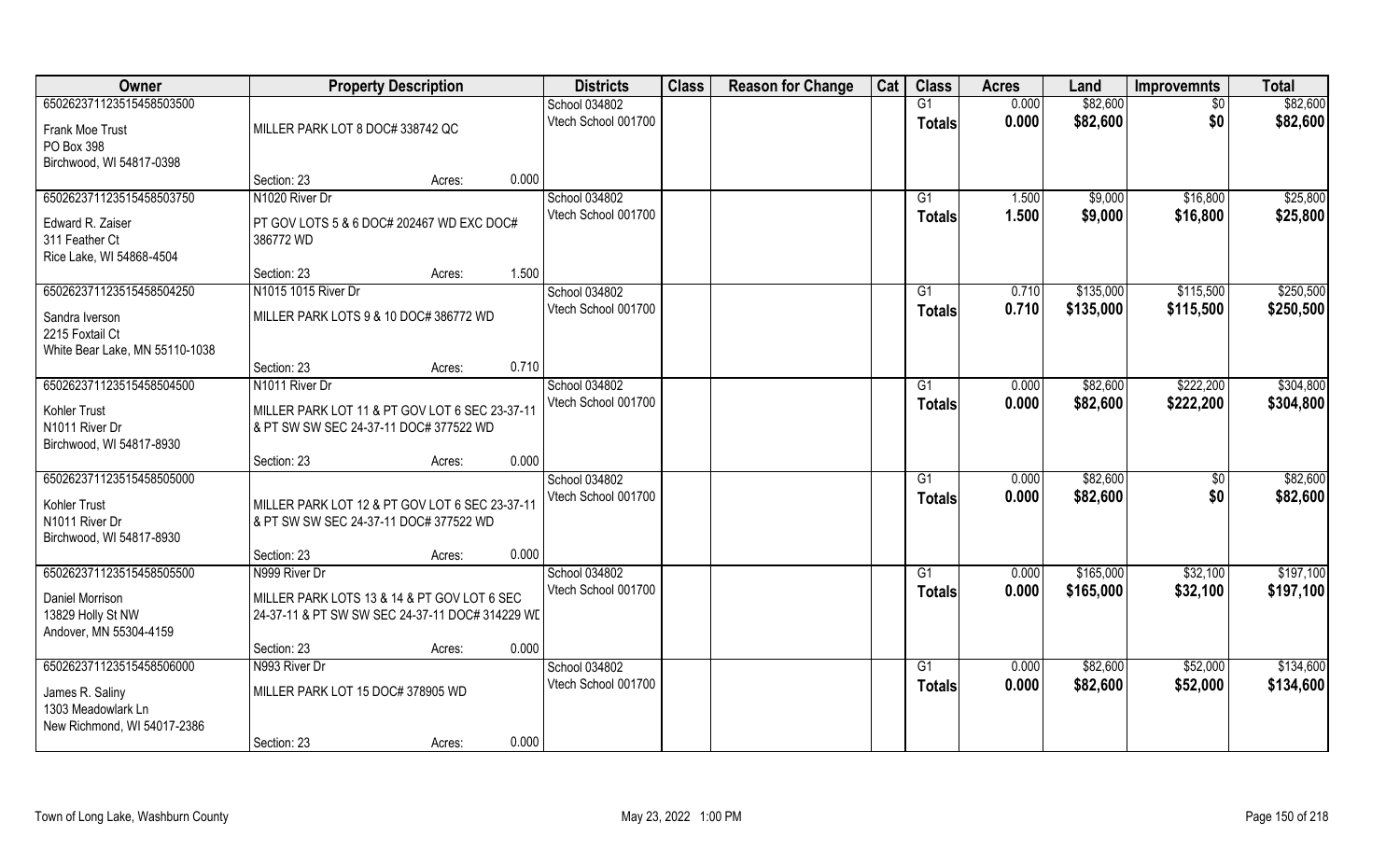| Owner                                                                                            | <b>Property Description</b>                                                     |                 | <b>Districts</b>                     | <b>Class</b> | <b>Reason for Change</b> | Cat | <b>Class</b>                     | <b>Acres</b>   | Land                 | <b>Improvemnts</b>     | <b>Total</b>           |
|--------------------------------------------------------------------------------------------------|---------------------------------------------------------------------------------|-----------------|--------------------------------------|--------------|--------------------------|-----|----------------------------------|----------------|----------------------|------------------------|------------------------|
| 650262371123515458506500                                                                         | N989 River Dr                                                                   |                 | School 034802                        |              |                          |     | G1                               | 0.000          | \$27,800             | \$48,700               | \$76,500               |
| James Marsh<br>2058 21 1/8 St<br>Rice Lake, WI 54868-8586                                        | MILLER PARK LOT 16 DOC# 326622 WD DOC#<br>343620 QC DOC# 352852 QC              |                 | Vtech School 001700                  |              |                          |     | <b>Totals</b>                    | 0.000          | \$27,800             | \$48,700               | \$76,500               |
|                                                                                                  | Section: 23                                                                     | 0.000<br>Acres: |                                      |              |                          |     |                                  |                |                      |                        |                        |
| 650262371123515458507000<br>James Marsh<br>2058 21 1/8 St<br>Rice Lake, WI 54868-8586            | MILLER PARK LOT 17 EXC E 10' DOC# 326622 WD<br>DOC# 343620 QC DOC# 352852 QC    |                 | School 034802<br>Vtech School 001700 |              |                          |     | G1<br><b>Totals</b>              | 0.000<br>0.000 | \$23,500<br>\$23,500 | $\sqrt{$0}$<br>\$0     | \$23,500<br>\$23,500   |
|                                                                                                  | Section: 23                                                                     | 0.000<br>Acres: |                                      |              |                          |     |                                  |                |                      |                        |                        |
| 650262371123515458507500<br>Chase J. Lapcinski<br>2274 21st St<br>Rice Lake, WI 54868-8110       | N971 Eastside Rd<br>MILLER PARK LOTS 18 & E 10' LOT 17 DOC# 372221<br><b>WD</b> |                 | School 034802<br>Vtech School 001700 | G1           | Garage @ 50              |     | G1<br>Totals                     | 0.000<br>0.000 | \$95,200<br>\$95,200 | \$119,100<br>\$119,100 | \$214,300<br>\$214,300 |
|                                                                                                  | Section: 23                                                                     | 0.000<br>Acres: |                                      |              |                          |     |                                  |                |                      |                        |                        |
| 650262371123515458508000                                                                         | N971 Eastside Rd                                                                |                 | School 034802                        |              |                          |     | G1                               | 0.000          | \$82,600             | \$700                  | \$83,300               |
| Chase J. Lapcinski<br>2274 21st St<br>Rice Lake, WI 54868-8110                                   | MILLER PARK LOT 19 DOC# 372221 WD                                               |                 | Vtech School 001700                  |              |                          |     | <b>Totals</b>                    | 0.000          | \$82,600             | \$700                  | \$83,300               |
|                                                                                                  | Section: 23                                                                     | 0.000<br>Acres: |                                      |              |                          |     |                                  |                |                      |                        |                        |
| 650262371123515458508500<br>John A Lapcinski Trust<br>2339 20 1/4 St<br>Rice Lake, WI 54868-9713 | N963 Eastside Rd<br>MILLER PARK LOT 20 DOC# 368676 QC                           |                 | School 034802<br>Vtech School 001700 |              |                          |     | G1<br><b>Totals</b>              | 0.000<br>0.000 | \$62,600<br>\$62,600 | \$132,100<br>\$132,100 | \$194,700<br>\$194,700 |
|                                                                                                  | Section: 23                                                                     | 0.000<br>Acres: |                                      |              |                          |     |                                  |                |                      |                        |                        |
| 650262371123515458509000<br>John A Lapcinski Trust<br>2339 20 1/4 St<br>Rice Lake, WI 54868-9713 | MILLER PARK LOT 21 DOC# 368676 QC                                               |                 | School 034802<br>Vtech School 001700 |              |                          |     | G1<br><b>Totals</b>              | 0.000<br>0.000 | \$62,600<br>\$62,600 | $\sqrt{$0}$<br>\$0     | \$62,600<br>\$62,600   |
|                                                                                                  | Section: 23                                                                     | 0.000<br>Acres: |                                      |              |                          |     |                                  |                |                      |                        |                        |
| 650262371123515458509500<br>John A Lapcinski Trust<br>2339 20 1/4 St<br>Rice Lake, WI 54868-9713 | MILLER PARK N1/2 LOT 22 DOC# 368676 QC                                          |                 | School 034802<br>Vtech School 001700 |              |                          |     | $\overline{G1}$<br><b>Totals</b> | 0.000<br>0.000 | \$31,300<br>\$31,300 | $\sqrt{$0}$<br>\$0     | \$31,300<br>\$31,300   |
|                                                                                                  | Section: 23                                                                     | 0.000<br>Acres: |                                      |              |                          |     |                                  |                |                      |                        |                        |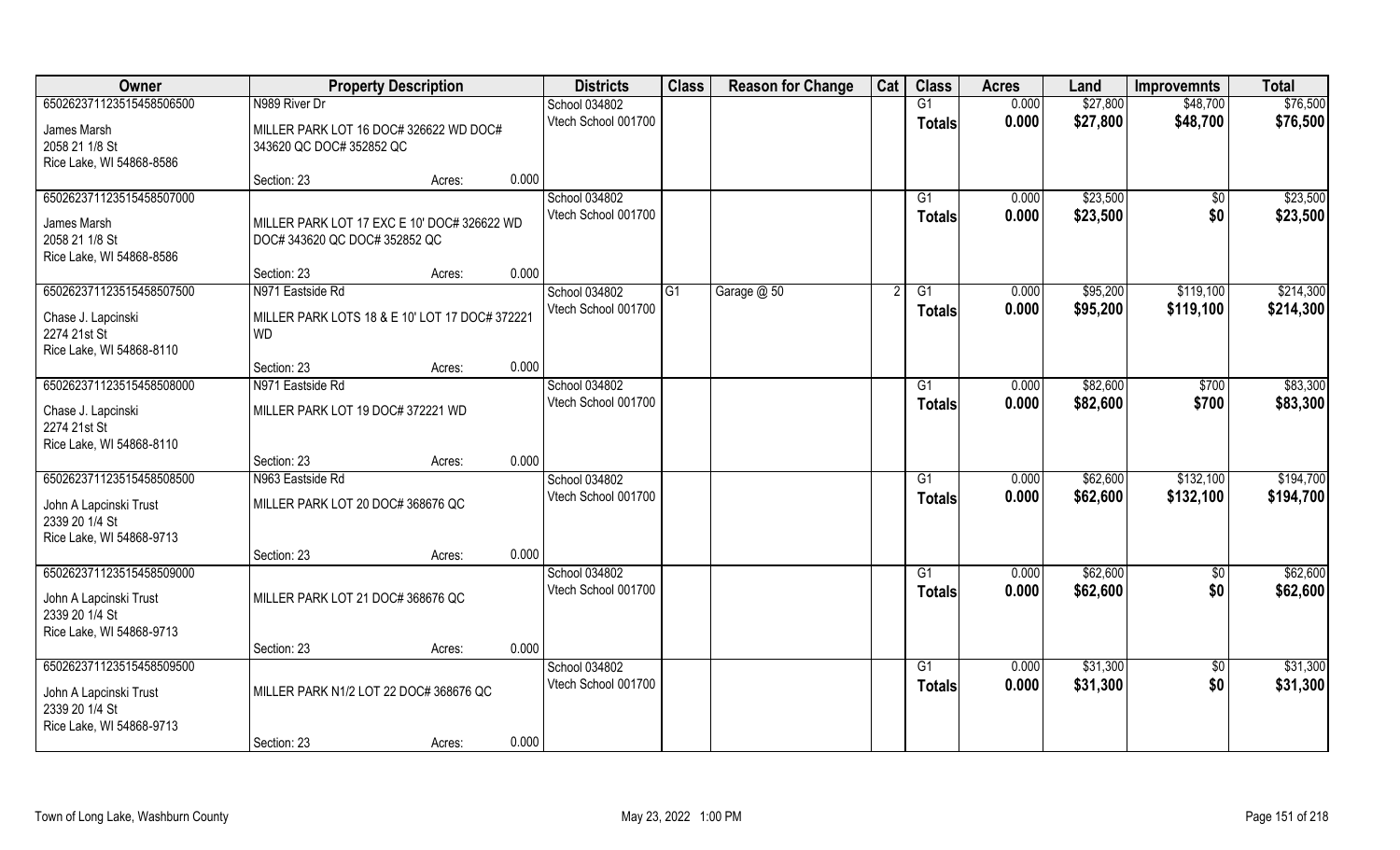| Owner                            | <b>Property Description</b>                             |                 | <b>Districts</b>                     | <b>Class</b> | <b>Reason for Change</b> | Cat | <b>Class</b>    | <b>Acres</b> | Land      | <b>Improvemnts</b> | <b>Total</b> |
|----------------------------------|---------------------------------------------------------|-----------------|--------------------------------------|--------------|--------------------------|-----|-----------------|--------------|-----------|--------------------|--------------|
| 650262371123515458510600         | N949 Eastside Rd                                        |                 | School 034802                        |              |                          |     | G1              | 0.000        | \$175,300 | \$90,300           | \$265,600    |
| David A. Welch<br>S4000 Olson Dr | MILLER PARK S1/2 LOT 22 & LOTS 23, 24 DOC#<br>388657 WD |                 | Vtech School 001700                  |              |                          |     | <b>Totals</b>   | 0.000        | \$175,300 | \$90,300           | \$265,600    |
| Viroqua, WI 54665-8028           |                                                         |                 |                                      |              |                          |     |                 |              |           |                    |              |
|                                  | Section: 23                                             | 0.000<br>Acres: |                                      |              |                          |     |                 |              |           |                    |              |
| 650262371123515458513500         |                                                         |                 | School 034802                        |              |                          |     | G1              | 0.000        | \$5,600   | \$0                | \$5,600      |
| Thomas A. Maiers                 | MILLER PARK LOT 29 DOC# 391985 WD                       |                 | Vtech School 001700                  |              |                          |     | Totals          | 0.000        | \$5,600   | \$0                | \$5,600      |
| 2027 Summit Dr NE                |                                                         |                 |                                      |              |                          |     |                 |              |           |                    |              |
| Rochester, MN 55906-8508         |                                                         |                 |                                      |              |                          |     |                 |              |           |                    |              |
|                                  | Section: 23                                             | 0.000<br>Acres: |                                      |              |                          |     |                 |              |           |                    |              |
| 650262371123515808500000         |                                                         |                 | School 034802                        |              |                          |     | G1              | 0.000        | \$13,100  | \$0                | \$13,100     |
| <b>Storrs Family Trust</b>       | WOODLAND PARK LOT 1 BLOCK 1 DOC# 287933 QC              |                 | Vtech School 001700                  |              |                          |     | <b>Totals</b>   | 0.000        | \$13,100  | \$0                | \$13,100     |
| 3001 E Oakland Park Blvd Apt 6   |                                                         |                 |                                      |              |                          |     |                 |              |           |                    |              |
| Fort Lauderdale, FL 33306-1811   |                                                         |                 |                                      |              |                          |     |                 |              |           |                    |              |
|                                  | Section: 23                                             | 0.000<br>Acres: |                                      |              |                          |     |                 |              |           |                    |              |
| 650262371123515808500500         |                                                         |                 | School 034802                        |              |                          |     | G1              | 0.000        | \$15,100  | \$0                | \$15,100     |
| <b>Storrs Family Trust</b>       | WOODLAND PARK LOT 2 BLOCK 1 DOC# 287933 QC              |                 | Vtech School 001700                  |              |                          |     | <b>Totals</b>   | 0.000        | \$15,100  | \$0                | \$15,100     |
| 3001 E Oakland Park Blvd Apt 6   |                                                         |                 |                                      |              |                          |     |                 |              |           |                    |              |
| Fort Lauderdale, FL 33306-1811   |                                                         |                 |                                      |              |                          |     |                 |              |           |                    |              |
|                                  | Section: 23                                             | 0.000<br>Acres: |                                      |              |                          |     |                 |              |           |                    |              |
| 650262371123515808501000         |                                                         |                 | School 034802                        |              |                          |     | G1              | 0.000        | \$90,700  | $\overline{50}$    | \$90,700     |
| <b>Storrs Family Trust</b>       | WOODLAND PARK LOT 3 BLOCK 1 DOC# 287933 QC              |                 | Vtech School 001700                  |              |                          |     | <b>Totals</b>   | 0.000        | \$90,700  | \$0                | \$90,700     |
| 3001 E Oakland Park Blvd Apt 6   |                                                         |                 |                                      |              |                          |     |                 |              |           |                    |              |
| Fort Lauderdale, FL 33306-1811   |                                                         |                 |                                      |              |                          |     |                 |              |           |                    |              |
|                                  | Section: 23                                             | 0.000<br>Acres: |                                      |              |                          |     |                 |              |           |                    |              |
| 650262371123515808501500         | N880 Holy Island Rd                                     |                 | School 034802                        |              |                          |     | $\overline{G1}$ | 0.000        | \$90,700  | \$66,700           | \$157,400    |
| <b>Storrs Family Trust</b>       | WOODLAND PARK LOT 4 BLOCK 1 DOC# 287933 QC              |                 | Vtech School 001700                  |              |                          |     | <b>Totals</b>   | 0.000        | \$90,700  | \$66,700           | \$157,400    |
| 3001 E Oakland Park Blvd Apt 6   |                                                         |                 |                                      |              |                          |     |                 |              |           |                    |              |
| Fort Lauderdale, FL 33306-1811   |                                                         |                 |                                      |              |                          |     |                 |              |           |                    |              |
|                                  | Section: 23                                             | 0.000<br>Acres: |                                      |              |                          |     |                 |              |           |                    |              |
| 650262371123515808502000         | N898 Holy Island Rd                                     |                 | School 034802<br>Vtech School 001700 |              |                          |     | G1              | 0.000        | \$90,700  | \$23,600           | \$114,300    |
| <b>Running Grindall Trust</b>    | WOODLAND PARK LOT 5 BLOCK 1 DOC# 334608 WD              |                 |                                      |              |                          |     | Totals          | 0.000        | \$90,700  | \$23,600           | \$114,300    |
| 16192 Highway 7                  |                                                         |                 |                                      |              |                          |     |                 |              |           |                    |              |
| Minnetonka, MN 55345-3403        |                                                         |                 |                                      |              |                          |     |                 |              |           |                    |              |
|                                  | Section: 23                                             | 0.000<br>Acres: |                                      |              |                          |     |                 |              |           |                    |              |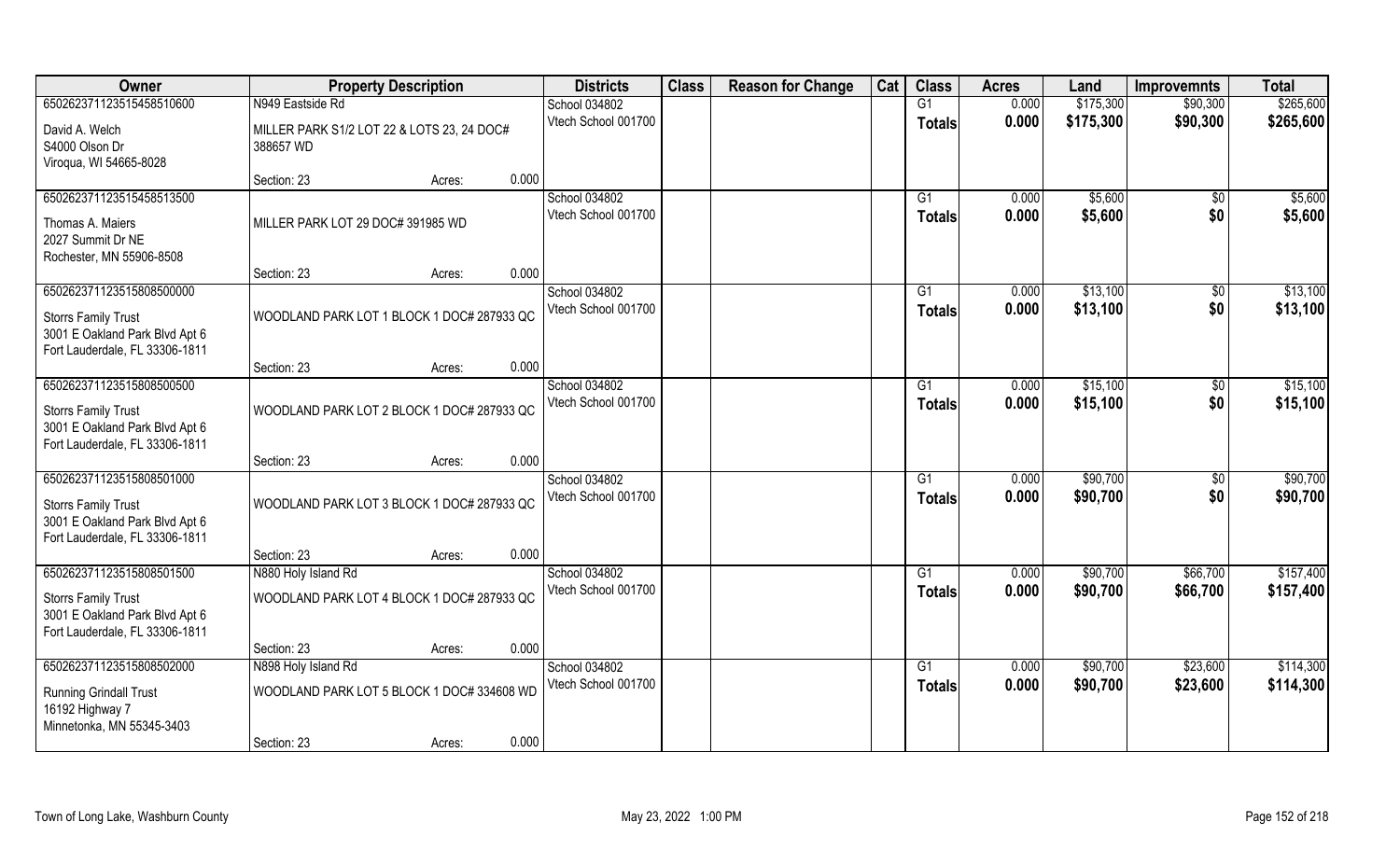| Owner                                                                         | <b>Property Description</b>                                                             | <b>Districts</b>    | <b>Class</b> | <b>Reason for Change</b> | Cat | <b>Class</b>  | <b>Acres</b> | Land      | <b>Improvemnts</b> | <b>Total</b> |
|-------------------------------------------------------------------------------|-----------------------------------------------------------------------------------------|---------------------|--------------|--------------------------|-----|---------------|--------------|-----------|--------------------|--------------|
| 650262371123515808502500                                                      | N898 Holy Island Rd                                                                     | School 034802       |              |                          |     | G1            | 0.000        | \$90,700  | $\sqrt{6}$         | \$90,700     |
| <b>Running Grindall Trust</b><br>16192 Highway 7                              | WOODLAND PARK LOT 6 BLOCK 1 DOC# 334608 WD                                              | Vtech School 001700 |              |                          |     | <b>Totals</b> | 0.000        | \$90,700  | \$0                | \$90,700     |
| Minnetonka, MN 55345-3403                                                     | 0.000<br>Section: 23<br>Acres:                                                          |                     |              |                          |     |               |              |           |                    |              |
| 650262371123515808503000                                                      | N904 Holy Island Rd                                                                     | School 034802       |              |                          |     | G1            | 0.000        | \$90,700  | \$20,600           | \$111,300    |
| <b>Running Grindall Trust</b><br>16192 Highway 7<br>Minnetonka, MN 55345-3403 | WOODLAND PARK LOT 7 BLOCK 1 DOC# 334608 WD                                              | Vtech School 001700 |              |                          |     | Totals        | 0.000        | \$90,700  | \$20,600           | \$111,300    |
|                                                                               | 0.000<br>Section: 23<br>Acres:                                                          |                     |              |                          |     |               |              |           |                    |              |
| 650262371123515808504010                                                      | N908 Holy Island Rd                                                                     | School 034802       |              |                          |     | G1            | 1.160        | \$349,000 | \$206,400          | \$555,400    |
| Randy S Poznansky Trust<br>528 Buckthorn Ter<br>Buffalo Grove, IL 60089-1830  | WOODLAND PARK LOTS 8 - 10 BLOCK 1 L 1 CSM<br>#3240 V 15 P 68 V 454 P 387-388 WD         | Vtech School 001700 |              |                          |     | <b>Totals</b> | 1.160        | \$349,000 | \$206,400          | \$555,400    |
|                                                                               | 1.160<br>Section: 23<br>Acres:                                                          |                     |              |                          |     |               |              |           |                    |              |
| 650262371123515808505000                                                      | N916 Holy Island Rd                                                                     | School 034802       |              |                          |     | G1            | 0.000        | \$344,200 | \$116,200          | \$460,400    |
| Michael Poznansky<br>N916 Holy Island Rd<br>Sarona, WI 54870-9241             | WOODLAND PARK LOT 11 BLOCK 1 & PT LOT 12<br>BLOCK 1 DOC# 392488 WD                      | Vtech School 001700 |              |                          |     | Totals        | 0.000        | \$344,200 | \$116,200          | \$460,400    |
|                                                                               | 0.000<br>Section: 23<br>Acres:                                                          |                     |              |                          |     |               |              |           |                    |              |
| 650262371123515808505500                                                      | N926 Holy Island Rd                                                                     | School 034802       |              |                          |     | G1            | 0.000        | \$109,800 | \$59,500           | \$169,300    |
| Dean H. Pollock<br>1416 Northern Heights Dr NE<br>Rochester, MN 55906-4043    | WOODLAND PARK PT LOTS 12 & 13 BLOCK 1 DOC#<br>389426 PR                                 | Vtech School 001700 |              |                          |     | <b>Totals</b> | 0.000        | \$109,800 | \$59,500           | \$169,300    |
|                                                                               | 0.000<br>Section: 23<br>Acres:                                                          |                     |              |                          |     |               |              |           |                    |              |
| 650262371123515808506000                                                      | N930 Holy Island Rd                                                                     | School 034802       |              |                          |     | G1            | 0.000        | \$129,200 | \$56,200           | \$185,400    |
| Jane Huso Trust<br>366 Pineview N<br>Hudson, WI 54016-3008                    | WOODLAND PARK PT LOT 13 BLOCK 1 V 121 P<br>243-244 WD V 299 P 708 TERM V 352 P 747 TRST | Vtech School 001700 |              |                          |     | <b>Totals</b> | 0.000        | \$129,200 | \$56,200           | \$185,400    |
|                                                                               | 0.000<br>Section: 23<br>Acres:                                                          |                     |              |                          |     |               |              |           |                    |              |
| 650262371123515808506500                                                      | N936 Holy Island Rd                                                                     | School 034802       |              |                          |     | G1            | 0.000        | \$164,900 | \$162,500          | \$327,400    |
| Jane Huso Trust<br>366 Pineview N<br>Hudson, WI 54016-3008                    | WOODLAND PARK LOT 14 BLOCK 1 V 97 P 602 QC V<br>299 P 708 TERM V 352 P 747 TRST         | Vtech School 001700 |              |                          |     | <b>Totals</b> | 0.000        | \$164,900 | \$162,500          | \$327,400    |
|                                                                               | 0.000<br>Section: 23<br>Acres:                                                          |                     |              |                          |     |               |              |           |                    |              |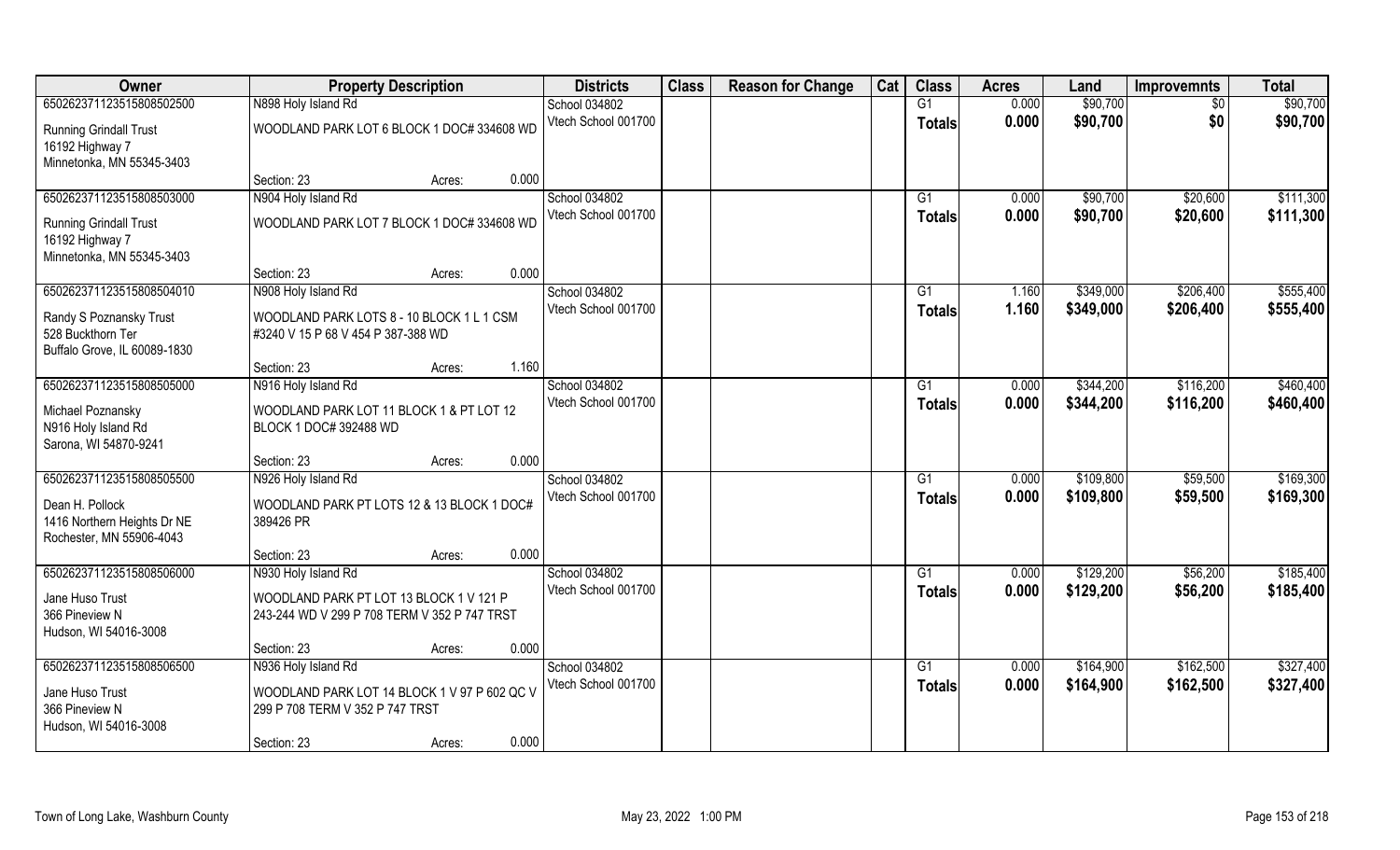| Owner                                                                                               | <b>Property Description</b>                                                           | <b>Districts</b>                     | <b>Class</b>    | <b>Reason for Change</b> | Cat | <b>Class</b>              | <b>Acres</b>   | Land                   | <b>Improvemnts</b>   | <b>Total</b>           |
|-----------------------------------------------------------------------------------------------------|---------------------------------------------------------------------------------------|--------------------------------------|-----------------|--------------------------|-----|---------------------------|----------------|------------------------|----------------------|------------------------|
| 650262371123515808507000                                                                            | N940 Holy Island Rd                                                                   | School 034802                        |                 |                          |     | G1                        | 0.000          | \$247,300              | \$260,100            | \$507,400              |
| Ostrem Cottage, LLC<br>245 Trailwood Ln<br>Northbrook, IL 60062-1030                                | WOODLAND PARK LOTS 15 & 16 BLOCK 1 DOC#<br>397301 WD                                  | Vtech School 001700                  |                 |                          |     | <b>Totals</b>             | 0.000          | \$247,300              | \$260,100            | \$507,400              |
|                                                                                                     | 0.000<br>Section: 23<br>Acres:                                                        |                                      |                 |                          |     |                           |                |                        |                      |                        |
| 650262371123515808508000                                                                            | N948 Holy Island Rd                                                                   | School 034802<br>Vtech School 001700 |                 |                          |     | G1                        | 0.000<br>0.000 | \$164,900              | \$123,100            | \$288,000              |
| Kathleen Koch<br>51 Avenue De L' Helice<br>Foreign Over Seas                                        | WOODLAND PARK LOT 17 BLOCK 1 DOC# 338928 WD                                           |                                      |                 |                          |     | <b>Totals</b>             |                | \$164,900              | \$123,100            | \$288,000              |
| Brussels 1150,                                                                                      | 0.000<br>Section: 23<br>Acres:                                                        |                                      |                 |                          |     |                           |                |                        |                      |                        |
| 650262371123515808508500                                                                            | N956 Holy Island Rd                                                                   | School 034802                        |                 |                          |     | G1                        | 0.000          | \$164,900              | \$112,100            | \$277,000              |
| Donald L. Bergh<br>N956 Holy Island Rd<br>Sarona, WI 54870-9241                                     | WOODLAND PARK LOT 18 BLOCK 1 DOC# 299579 QC                                           | Vtech School 001700                  |                 |                          |     | <b>Totals</b>             | 0.000          | \$164,900              | \$112,100            | \$277,000              |
|                                                                                                     | 0.000<br>Section: 23<br>Acres:                                                        |                                      |                 |                          |     |                           |                |                        |                      |                        |
| 650262371123515808509000                                                                            | N960 Holy Island Rd                                                                   | School 034802                        |                 |                          |     | G1                        | 0.000          | \$164,900              | \$79,000             | \$243,900              |
| Bertram G. Leach III<br>1410 5th St S<br>Fargo, ND 58103-4204                                       | WOODLAND PARK LOT 19 BLOCK 1 DOC# 378327 TD                                           | Vtech School 001700                  |                 |                          |     | <b>Totals</b>             | 0.000          | \$164,900              | \$79,000             | \$243,900              |
|                                                                                                     | 0.000<br>Section: 23<br>Acres:                                                        |                                      |                 |                          |     |                           |                |                        |                      |                        |
| 650262371123515808509500<br>Mark A Leach Trust<br>244 10th Ave N<br>Hopkins, MN 55434-7321          | N964 Holy Island Rd<br>WOODLAND PARK SE 60' LOT 20 BLOCK 1 DOC#<br>377993 TD          | School 034802<br>Vtech School 001700 | $\overline{G1}$ | Addition progress        |     | $\overline{G1}$<br>Totals | 0.000<br>0.000 | \$164,900<br>\$164,900 | \$94,700<br>\$94,700 | \$259,600<br>\$259,600 |
|                                                                                                     | 0.000<br>Section: 23<br>Acres:                                                        |                                      |                 |                          |     |                           |                |                        |                      |                        |
| 650262371123515808510000                                                                            | N968 Holy Island Rd                                                                   | School 034802                        |                 |                          |     | G1                        | 0.000          | \$164,900              | \$81,000             | \$245,900              |
| Jon J. Nordby<br>3532 Soundview Dr W<br>University Place, WA 98466-1422                             | WOODLAND PARK NW 60' LOT 20 BLOCK 1 DOC#<br>355602 QC                                 | Vtech School 001700                  |                 |                          |     | <b>Totals</b>             | 0.000          | \$164,900              | \$81,000             | \$245,900              |
|                                                                                                     | 0.000<br>Section: 23<br>Acres:                                                        |                                      |                 |                          |     |                           |                |                        |                      |                        |
| 650262371123515808510500<br>Jon J. Nordby<br>3532 Soundview Dr W<br>University Place, WA 98466-1422 | N972 Holy Island Rd<br>WOODLAND PARK LOT 21 BLOCK 1 DOC# 355602 QC<br>DOC# 355651 TOD | School 034802<br>Vtech School 001700 |                 |                          |     | G1<br><b>Totals</b>       | 0.000<br>0.000 | \$164,900<br>\$164,900 | \$82,800<br>\$82,800 | \$247,700<br>\$247,700 |
|                                                                                                     | 0.000<br>Section: 23<br>Acres:                                                        |                                      |                 |                          |     |                           |                |                        |                      |                        |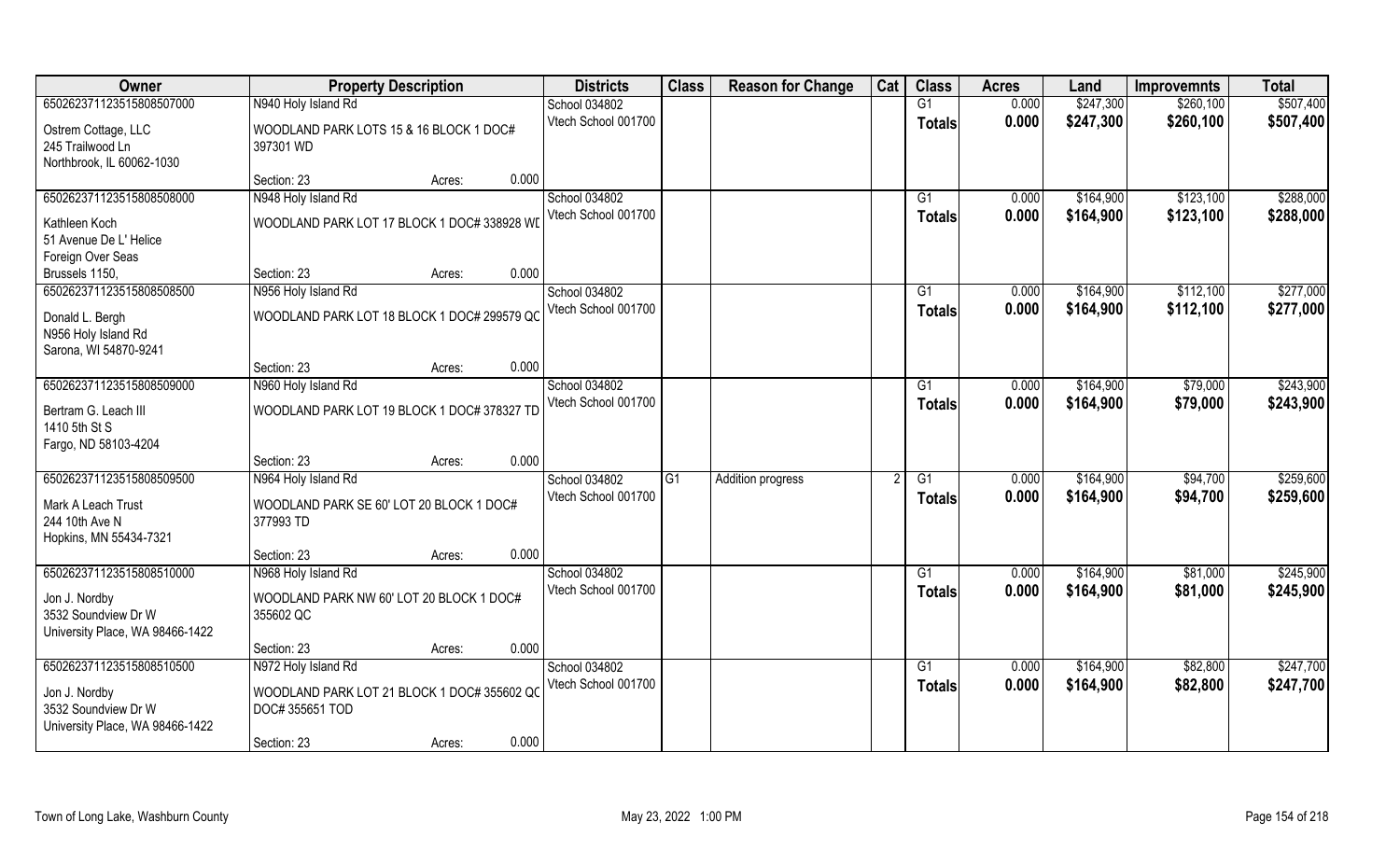| Owner                      | <b>Property Description</b>                      | <b>Districts</b>    | <b>Class</b> | <b>Reason for Change</b> | Cat | <b>Class</b>  | <b>Acres</b> | Land      | <b>Improvemnts</b> | <b>Total</b> |
|----------------------------|--------------------------------------------------|---------------------|--------------|--------------------------|-----|---------------|--------------|-----------|--------------------|--------------|
| 650262371123515808511000   | N976 Holy Island Rd                              | School 034802       |              |                          |     | G1            | 0.000        | \$164,900 | \$95,600           | \$260,500    |
| Mark F. Bangsberg          | WOODLAND PARK LOT 22 BLOCK 1 V 425 P 612 QC      | Vtech School 001700 |              |                          |     | <b>Totals</b> | 0.000        | \$164,900 | \$95,600           | \$260,500    |
| 789 22 3/4 Ave             | DOC# 311737 TERM                                 |                     |              |                          |     |               |              |           |                    |              |
| Cumberland, WI 54829-9601  |                                                  |                     |              |                          |     |               |              |           |                    |              |
|                            | 0.000<br>Section: 23<br>Acres:                   |                     |              |                          |     |               |              |           |                    |              |
| 650262371123515808511500   | N980 Holy Island Rd                              | School 034802       |              |                          |     | G1            | 0.000        | \$164,900 | \$120,300          | \$285,200    |
| Gertrude B. Bangsberg      | WOODLAND PARK LOT 23 BLOCK 1 V 425 P 613 WD      | Vtech School 001700 |              |                          |     | Totals        | 0.000        | \$164,900 | \$120,300          | \$285,200    |
| N980 Holy Island Rd        |                                                  |                     |              |                          |     |               |              |           |                    |              |
| Sarona, WI 54870-9241      |                                                  |                     |              |                          |     |               |              |           |                    |              |
|                            | 0.000<br>Section: 23<br>Acres:                   |                     |              |                          |     |               |              |           |                    |              |
| 650262371123515808512000   | N986 Holy Island Rd                              | School 034802       |              |                          |     | G1            | 0.000        | \$329,700 | \$295,500          | \$625,200    |
| <b>Kinkead Trust</b>       | WOODLAND PARK LOTS 24 - 26 BLOCK 1 DOC#          | Vtech School 001700 |              |                          |     | <b>Totals</b> | 0.000        | \$329,700 | \$295,500          | \$625,200    |
| N986 Holy Island Rd        | 361162 WD                                        |                     |              |                          |     |               |              |           |                    |              |
| Sarona, WI 54870-9241      |                                                  |                     |              |                          |     |               |              |           |                    |              |
|                            | 0.000<br>Section: 23<br>Acres:                   |                     |              |                          |     |               |              |           |                    |              |
| 650262371123515808513500   |                                                  | School 034802       |              |                          |     | G1            | 0.000        | \$1,600   | \$0                | \$1,600      |
| <b>Kinkead Trust</b>       | WOODLAND PARK LOT 27 BLOCK 1 DOC# 361162 WD      | Vtech School 001700 |              |                          |     | <b>Totals</b> | 0.000        | \$1,600   | \$0                | \$1,600      |
| N986 Holy Island Rd        |                                                  |                     |              |                          |     |               |              |           |                    |              |
| Sarona, WI 54870-9241      |                                                  |                     |              |                          |     |               |              |           |                    |              |
|                            | 0.000<br>Section: 23<br>Acres:                   |                     |              |                          |     |               |              |           |                    |              |
| 650262371123515808514000   |                                                  | School 034802       |              |                          |     | G1            | 0.000        | \$9,700   | $\sqrt[6]{30}$     | \$9,700      |
| K Sigurd Jaastad           | WOODLAND PARK LOT 28 BLOCK 1 L 1 CSM #649 V      | Vtech School 001700 |              |                          |     | <b>Totals</b> | 0.000        | \$9,700   | \$0                | \$9,700      |
| 19605 County Rd 343        | P 222 V 256 P 198 V 280 P 23-24 DOC# 316247 TERM |                     |              |                          |     |               |              |           |                    |              |
| Buena Vista, CO 81211-9537 | DOC# 351886 QC DOC# 372065 TOD                   |                     |              |                          |     |               |              |           |                    |              |
|                            | 0.000<br>Section: 23<br>Acres:                   |                     |              |                          |     |               |              |           |                    |              |
| 650262371123515808514500   | N1014 Holy Island Rd                             | School 034802       |              |                          |     | G1            | 0.000        | \$195,700 | \$27,300           | \$223,000    |
| Susan L. Hagen             | WOODLAND PARK E1/2 LOT 29 BLOCK 1 DOC#           | Vtech School 001700 |              |                          |     | <b>Totals</b> | 0.000        | \$195,700 | \$27,300           | \$223,000    |
| 1110 Williams Way          | 400100 TERM DOC# 400682 ESMT                     |                     |              |                          |     |               |              |           |                    |              |
| Black Earth, WI 53515-9804 |                                                  |                     |              |                          |     |               |              |           |                    |              |
|                            | 0.000<br>Section: 23<br>Acres:                   |                     |              |                          |     |               |              |           |                    |              |
| 650262371123515808515000   | N1020 Holy Island Rd                             | School 034802       |              |                          |     | G1            | 0.000        | \$197,600 | \$25,600           | \$223,200    |
| <b>Patrick Mcraith</b>     | WOODLAND PARK W1/2 LOT 29 BLOCK 1 DOC#           | Vtech School 001700 |              |                          |     | <b>Totals</b> | 0.000        | \$197,600 | \$25,600           | \$223,200    |
| 341 Gerland Rd             | 400392 WD DOC# 400682 ESMT                       |                     |              |                          |     |               |              |           |                    |              |
| Rice Lake, WI 54868-1325   |                                                  |                     |              |                          |     |               |              |           |                    |              |
|                            | 0.000<br>Section: 23<br>Acres:                   |                     |              |                          |     |               |              |           |                    |              |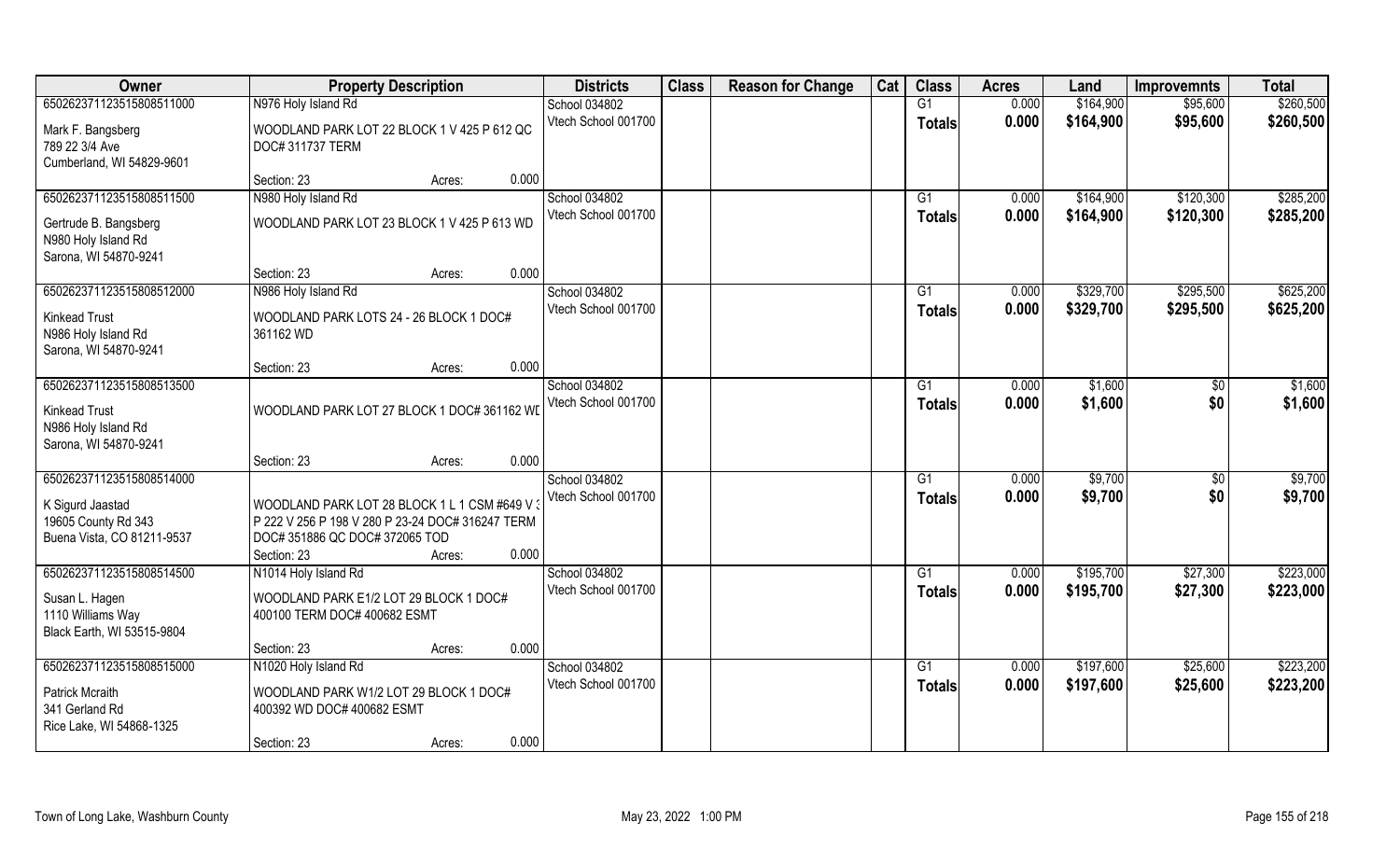| Owner                      | <b>Property Description</b>                      |        | <b>Districts</b>    | <b>Class</b> | <b>Reason for Change</b> | Cat | <b>Class</b>  | <b>Acres</b> | Land      | <b>Improvemnts</b> | <b>Total</b> |
|----------------------------|--------------------------------------------------|--------|---------------------|--------------|--------------------------|-----|---------------|--------------|-----------|--------------------|--------------|
| 650262371123515808515500   | N1021 Holy Island Rd                             |        | School 034802       |              |                          |     | G1            | 0.000        | \$303,300 | \$116,400          | \$419,700    |
| James W. Toftness          | WOODLAND PARK LOT 30 BLOCK 1 DOC# 365459 TD      |        | Vtech School 001700 |              |                          |     | <b>Totals</b> | 0.000        | \$303,300 | \$116,400          | \$419,700    |
| N1021 Holy Island Rd       | DOC# 369803 ESMT DOC# 390767 LC                  |        |                     |              |                          |     |               |              |           |                    |              |
| Sarona, WI 54870-9242      |                                                  |        |                     |              |                          |     |               |              |           |                    |              |
|                            | Section: 23                                      | Acres: | 0.000               |              |                          |     |               |              |           |                    |              |
| 650262371123515808516000   | N1015 Holy Island Rd                             |        | School 034802       |              |                          |     | G1            | 0.000        | \$220,000 | \$63,900           | \$283,900    |
| <b>Brian Brastad Trust</b> | WOODLAND PARK LOT 31 BLOCK 1 DOC# 319434 QC      |        | Vtech School 001700 |              |                          |     | Totals        | 0.000        | \$220,000 | \$63,900           | \$283,900    |
| 16650 Lakeview Ct          | DOC# 361163 WD                                   |        |                     |              |                          |     |               |              |           |                    |              |
| Lakeville, MN 55044-9391   |                                                  |        |                     |              |                          |     |               |              |           |                    |              |
|                            | Section: 23                                      | Acres: | 0.000               |              |                          |     |               |              |           |                    |              |
| 650262371123515808516500   | N1005 Holy Island Rd                             |        | School 034802       |              |                          |     | G1            | 0.000        | \$220,000 | \$51,700           | \$271,700    |
| K Sigurd Jaastad           | WOODLAND PARK LOT 32 BLOCK 1 L 1 CSM #649 V      |        | Vtech School 001700 |              |                          |     | <b>Totals</b> | 0.000        | \$220,000 | \$51,700           | \$271,700    |
| 19605 County Rd 343        | P 222 V 256 P 198 V 280 P 23-24 DOC# 316247 TERM |        |                     |              |                          |     |               |              |           |                    |              |
| Buena Vista, CO 81211-9537 | DOC# 351886 QC DOC# 372065 TOD                   |        |                     |              |                          |     |               |              |           |                    |              |
|                            | Section: 23                                      | Acres: | 0.000               |              |                          |     |               |              |           |                    |              |
| 650262371123515808517000   | N999 Holy Island Rd                              |        | School 034802       |              |                          |     | G1            | 0.000        | \$220,000 | \$72,300           | \$292,300    |
| Kathleen M. Peterson       | WOODLAND PARK LOT 33 BLOCK 1 DOC# 391591 WD      |        | Vtech School 001700 |              |                          |     | <b>Totals</b> | 0.000        | \$220,000 | \$72,300           | \$292,300    |
| 1835 Cedar Valley Dr NE    |                                                  |        |                     |              |                          |     |               |              |           |                    |              |
| Owatonna, MN 55060-1260    |                                                  |        |                     |              |                          |     |               |              |           |                    |              |
|                            | Section: 23                                      | Acres: | 0.000               |              |                          |     |               |              |           |                    |              |
| 650262371123515808517500   | N993 Holy Island Rd                              |        | School 034802       |              |                          |     | G1            | 0.000        | \$131,900 | \$78,300           | \$210,200    |
| Todd A. Brastad            | WOODLAND PARK LOT 34 BLOCK 1 DOC# 388731         |        | Vtech School 001700 |              |                          |     | <b>Totals</b> | 0.000        | \$131,900 | \$78,300           | \$210,200    |
| 2811 Brookwood Ter         | <b>TERM</b>                                      |        |                     |              |                          |     |               |              |           |                    |              |
| Minneapolis, MN 55410-2413 |                                                  |        |                     |              |                          |     |               |              |           |                    |              |
|                            | Section: 23                                      | Acres: | 0.000               |              |                          |     |               |              |           |                    |              |
| 650262371123515808518000   |                                                  |        | School 034802       |              |                          |     | G1            | 0.000        | \$65,900  | $\overline{60}$    | \$65,900     |
| Todd A. Brastad            | WOODLAND PARK W1/2 LOT 35 BLOCK 1 DOC#           |        | Vtech School 001700 |              |                          |     | <b>Totals</b> | 0.000        | \$65,900  | \$0                | \$65,900     |
| 2811 Brookwood Ter         | 388731 TERM                                      |        |                     |              |                          |     |               |              |           |                    |              |
| Minneapolis, MN 55410-2413 |                                                  |        |                     |              |                          |     |               |              |           |                    |              |
|                            | Section: 23                                      | Acres: | 0.000               |              |                          |     |               |              |           |                    |              |
| 650262371123515808518500   |                                                  |        | School 034802       |              |                          |     | G1            | 0.000        | \$65,900  | $\overline{50}$    | \$65,900     |
| David W. O'Dell            | WOODLAND PARK SE1/2 LOT 35 BLOCK 1 DOC#          |        | Vtech School 001700 |              |                          |     | Totals        | 0.000        | \$65,900  | \$0                | \$65,900     |
| 2748 N 2553rd Rd           | 372463 WD                                        |        |                     |              |                          |     |               |              |           |                    |              |
| Marseilles, IL 61341-9601  |                                                  |        |                     |              |                          |     |               |              |           |                    |              |
|                            | Section: 23                                      | Acres: | 0.000               |              |                          |     |               |              |           |                    |              |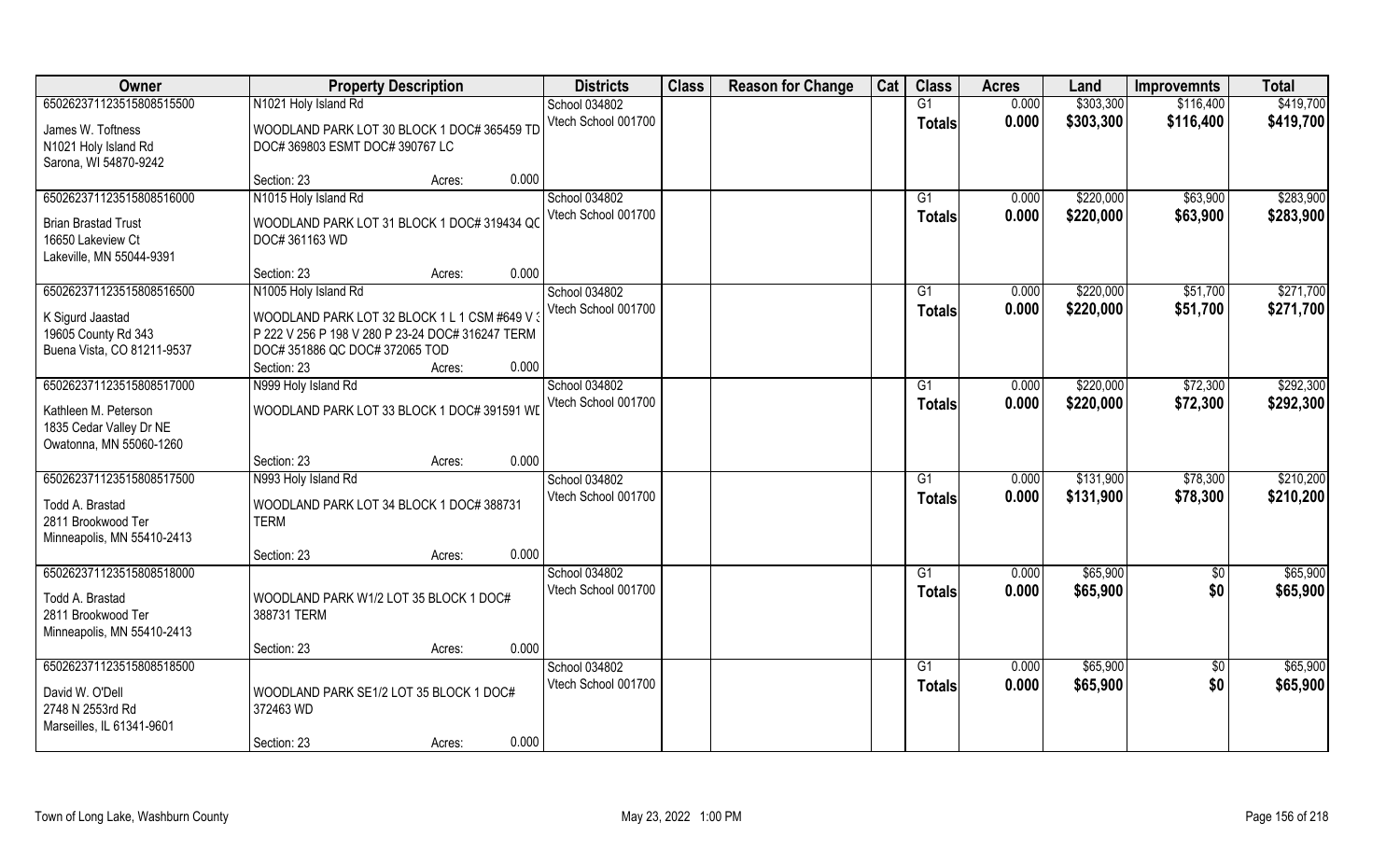| Owner                                                                |                                                                                                 | <b>Property Description</b>                 |       | <b>Districts</b>    | <b>Class</b> | <b>Reason for Change</b> | Cat | <b>Class</b>  | <b>Acres</b> | Land      | <b>Improvemnts</b> | <b>Total</b>  |
|----------------------------------------------------------------------|-------------------------------------------------------------------------------------------------|---------------------------------------------|-------|---------------------|--------------|--------------------------|-----|---------------|--------------|-----------|--------------------|---------------|
| 650262371123515808519000                                             | N985 Holy Island Rd                                                                             |                                             |       | School 034802       |              |                          |     | G1            | 0.000        | \$131,900 | \$92,600           | \$224,500     |
| David W. O'Dell<br>2748 N 2553rd Rd<br>Marseilles, IL 61341-9601     | WOODLAND PARK LOT 36 BLOCK 1 DOC# 372463 WD                                                     |                                             |       | Vtech School 001700 |              |                          |     | <b>Totals</b> | 0.000        | \$131,900 | \$92,600           | \$224,500     |
|                                                                      | Section: 23                                                                                     | Acres:                                      | 0.000 |                     |              |                          |     |               |              |           |                    |               |
| 650262371123515808519500                                             | N979 Holy Island Rd                                                                             |                                             |       | School 034802       | G1           | Garage                   |     | G1            | 0.000        | \$153,400 | \$257,600          | \$411,000     |
| Mark Hovey<br>N979 Holy Island Rd<br>Sarona, WI 54870-9241           | WOODLAND PARK LOT 37 BLOCK 1 DOC# 383064 WD                                                     |                                             |       | Vtech School 001700 |              |                          |     | Totals        | 0.000        | \$153,400 | \$257,600          | \$411,000     |
|                                                                      | Section: 23                                                                                     | Acres:                                      | 0.000 |                     |              |                          |     |               |              |           |                    |               |
| 650262371123515808520000                                             |                                                                                                 |                                             |       | School 034802       |              |                          |     | G1            | 0.000        | \$30,000  | $\sqrt[6]{}$       | \$30,000      |
| Mark Hovey<br>N979 Holy Island Rd<br>Sarona, WI 54870-9241           | WOODLAND PARK LOT 38 BLOCK 1 DOC# 383064 WD                                                     |                                             |       | Vtech School 001700 |              |                          |     | <b>Totals</b> | 0.000        | \$30,000  | \$0                | \$30,000      |
|                                                                      | Section: 23                                                                                     | Acres:                                      | 0.000 |                     |              |                          |     |               |              |           |                    |               |
| 650262371123515808520500                                             |                                                                                                 |                                             |       | School 034802       |              |                          |     | G1            | 0.000        | \$164,900 | \$0                | \$164,900     |
| John A. Fossum<br>5501 Dewey Hill Rd Apt 127<br>Edina, MN 55439-1908 | WOODLAND PARK LOT 39 BLOCK 01 V 175 P 293 V<br>214 P 323 V 277 P 45 DOC# 367093 QC              |                                             |       | Vtech School 001700 |              |                          |     | Totals        | 0.000        | \$164,900 | \$0                | \$164,900     |
|                                                                      | Section: 23                                                                                     | Acres:                                      | 0.000 |                     |              |                          |     |               |              |           |                    |               |
| 650262371123515808521000                                             | N967 Holy Island Rd Unit 1200                                                                   |                                             |       | School 034802       |              |                          |     | G1            | 0.000        | \$251,500 | \$133,600          | \$385,100     |
| John A. Fossum<br>5501 Dewey Hill Rd Apt 127<br>Edina, MN 55439-1908 | WOODLAND PARK LOT 40 BLOCK 1 V 175 P 293 V 21<br>P 323 V 277 P 45 DOC# 352575 WD DOC# 367093 QC |                                             |       | Vtech School 001700 |              |                          |     | <b>Totals</b> | 0.000        | \$251,500 | \$133,600          | \$385,100     |
|                                                                      | Section: 23                                                                                     | Acres:                                      | 0.000 |                     |              |                          |     |               |              |           |                    |               |
| 650262371123515808521500                                             | <b>Unit 1201</b>                                                                                |                                             |       | School 034802       |              |                          |     | X4            | 0.000        | \$0       | $\overline{50}$    | $\frac{6}{3}$ |
| John A. Fossum<br>5501 Dewey Hill Rd Apt 127<br>Edina, MN 55439-1908 | WOODLAND PARK LOT 41 BLOCK 1 V 175 P 293 V 21<br>P 323 V 277 P 45 DOC# 367093 QC                |                                             |       | Vtech School 001700 |              |                          |     | <b>Totals</b> | 0.000        | \$0       | \$0                | \$0           |
|                                                                      | Section: 23                                                                                     | Acres:                                      | 0.000 |                     |              |                          |     |               |              |           |                    |               |
| 650262371123515808522000                                             | N961 Holy Island Rd                                                                             |                                             |       | School 034802       |              |                          |     | G1            | 0.000        | \$164,900 | \$108,700          | \$273,600     |
| Toni M. Dupont<br>9564 Creek Knoll Rd<br>Eden Prairie, MN 55347-2723 | DOC#384148 TD                                                                                   | WOODLAND PARK LOT 42 BLOCK 1 DOC# 384146 TD |       | Vtech School 001700 |              |                          |     | <b>Totals</b> | 0.000        | \$164,900 | \$108,700          | \$273,600     |
|                                                                      | Section: 23                                                                                     | Acres:                                      | 0.000 |                     |              |                          |     |               |              |           |                    |               |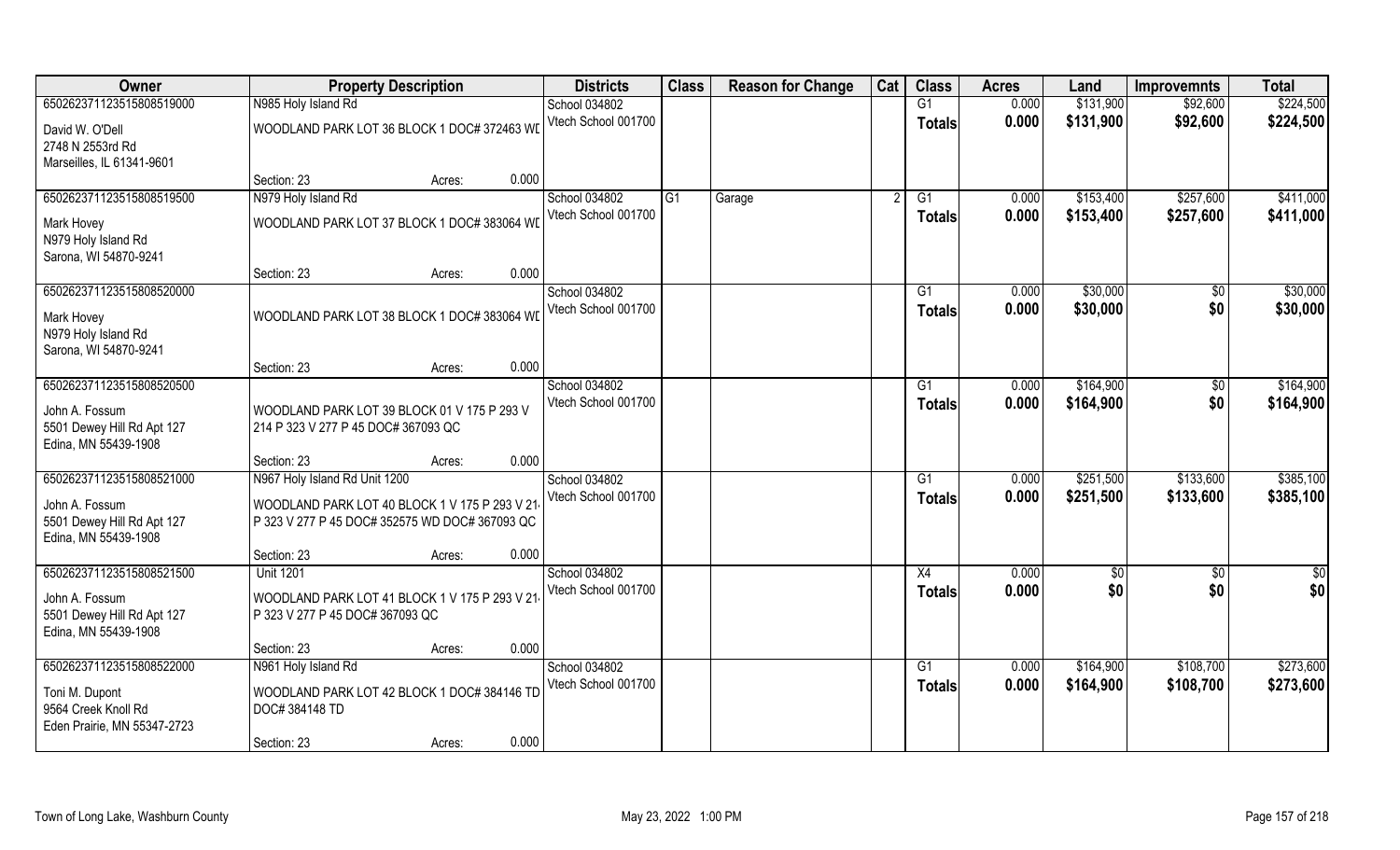| Owner                        | <b>Property Description</b>                  |                 | <b>Districts</b>    | <b>Class</b> | <b>Reason for Change</b> | Cat | <b>Class</b>  | <b>Acres</b> | Land      | <b>Improvemnts</b> | <b>Total</b> |
|------------------------------|----------------------------------------------|-----------------|---------------------|--------------|--------------------------|-----|---------------|--------------|-----------|--------------------|--------------|
| 650262371123515808522500     |                                              |                 | School 034802       |              |                          |     | G1            | 0.000        | \$82,600  | $\sqrt{6}$         | \$82,600     |
| Toni M. Dupont               | WOODLAND PARK PT LOT 43 BLOCK 1 DOC# 384146  |                 | Vtech School 001700 |              |                          |     | Totals        | 0.000        | \$82,600  | \$0                | \$82,600     |
| 9564 Creek Knoll Rd          | TD DOC# 384148 TD                            |                 |                     |              |                          |     |               |              |           |                    |              |
| Eden Prairie, MN 55347-2723  |                                              |                 |                     |              |                          |     |               |              |           |                    |              |
|                              | Section: 23                                  | 0.000<br>Acres: |                     |              |                          |     |               |              |           |                    |              |
| 650262371123515808523000     |                                              |                 | School 034802       |              |                          |     | G1            | 0.000        | \$82,600  | \$0                | \$82,600     |
| Susan Fahlberg Erway Trust   | WOODLAND PARK PT LOT 43 BLOCK 1 V 198 P      |                 | Vtech School 001700 |              |                          |     | Totals        | 0.000        | \$82,600  | \$0                | \$82,600     |
| 9 Kings Mill Cir             | 679-682 PRBT V 357 P 196 TRST                |                 |                     |              |                          |     |               |              |           |                    |              |
| Madison, WI 53718-5107       |                                              |                 |                     |              |                          |     |               |              |           |                    |              |
|                              | Section: 23                                  | 0.000<br>Acres: |                     |              |                          |     |               |              |           |                    |              |
| 650262371123515808523500     | N949 Holy Island Rd                          |                 | School 034802       |              |                          |     | G1            | 0.000        | \$164,900 | \$44,800           | \$209,700    |
| Susan Fahlberg Erway Trust   | WOODLAND PARK LOT 44 BLOCK 1 V 198 P 679-682 |                 | Vtech School 001700 |              |                          |     | <b>Totals</b> | 0.000        | \$164,900 | \$44,800           | \$209,700    |
| 9 Kings Mill Cir             | PRBT V 357 P 196 TRST                        |                 |                     |              |                          |     |               |              |           |                    |              |
| Madison, WI 53718-5107       |                                              |                 |                     |              |                          |     |               |              |           |                    |              |
|                              | Section: 23                                  | 0.000<br>Acres: |                     |              |                          |     |               |              |           |                    |              |
| 650262371123515808524000     | N943 Holy Island Rd                          |                 | School 034802       |              |                          |     | G1            | 0.000        | \$156,400 | \$118,200          | \$274,600    |
| Rollie L Jaastad Trust       | WOODLAND PARK LOT 45 BLOCK 1 DOC# 372064 QC  |                 | Vtech School 001700 |              |                          |     | <b>Totals</b> | 0.000        | \$156,400 | \$118,200          | \$274,600    |
| 11467 Sandcastle Dr          |                                              |                 |                     |              |                          |     |               |              |           |                    |              |
| Saint Paul, MN 55419-5017    |                                              |                 |                     |              |                          |     |               |              |           |                    |              |
|                              | Section: 23                                  | 0.000<br>Acres: |                     |              |                          |     |               |              |           |                    |              |
| 650262371123515808524500     | N939 Holy Island Rd                          |                 | School 034802       |              |                          |     | G1            | 0.000        | \$156,600 | \$101,700          | \$258,300    |
| Norman Davis Trust           | WOODLAND PARK LOT 46 BLOCK 1 DOC# 391552 WI  |                 | Vtech School 001700 |              |                          |     | <b>Totals</b> | 0.000        | \$156,600 | \$101,700          | \$258,300    |
| 11116 Lakenheath Way         |                                              |                 |                     |              |                          |     |               |              |           |                    |              |
| Oakton, VA 22124-1912        |                                              |                 |                     |              |                          |     |               |              |           |                    |              |
|                              | Section: 23                                  | 0.000<br>Acres: |                     |              |                          |     |               |              |           |                    |              |
| 650262371123515808525000     | N935 Holy Island Rd                          |                 | School 034802       |              |                          |     | G1            | 0.000        | \$148,500 | \$71,300           | \$219,800    |
| Thomas S. Arneson            | WOODLAND PARK LOT 47 BLOCK 1 DOC# 362693 WD  |                 | Vtech School 001700 |              |                          |     | <b>Totals</b> | 0.000        | \$148,500 | \$71,300           | \$219,800    |
| 1700 Minnehaha Pkwy          |                                              |                 |                     |              |                          |     |               |              |           |                    |              |
| Minneapolis, MN 55407-3640   |                                              |                 |                     |              |                          |     |               |              |           |                    |              |
|                              | Section: 23                                  | 0.000<br>Acres: |                     |              |                          |     |               |              |           |                    |              |
| 650262371123515808525500     | N929 Holy Island Rd                          |                 | School 034802       |              |                          |     | G1            | 0.000        | \$148,500 | \$73,000           | \$221,500    |
| Signe Wrolstad-Forbes        | WOODLAND PARK LOT 48 BLOCK 1 DOC# 314175 QC  |                 | Vtech School 001700 |              |                          |     | Totals        | 0.000        | \$148,500 | \$73,000           | \$221,500    |
| 16229 Snyder Rd              | DOC# 376578 QC                               |                 |                     |              |                          |     |               |              |           |                    |              |
| Chagrin Falls, OH 44022-4204 |                                              |                 |                     |              |                          |     |               |              |           |                    |              |
|                              | Section: 23                                  | 0.000<br>Acres: |                     |              |                          |     |               |              |           |                    |              |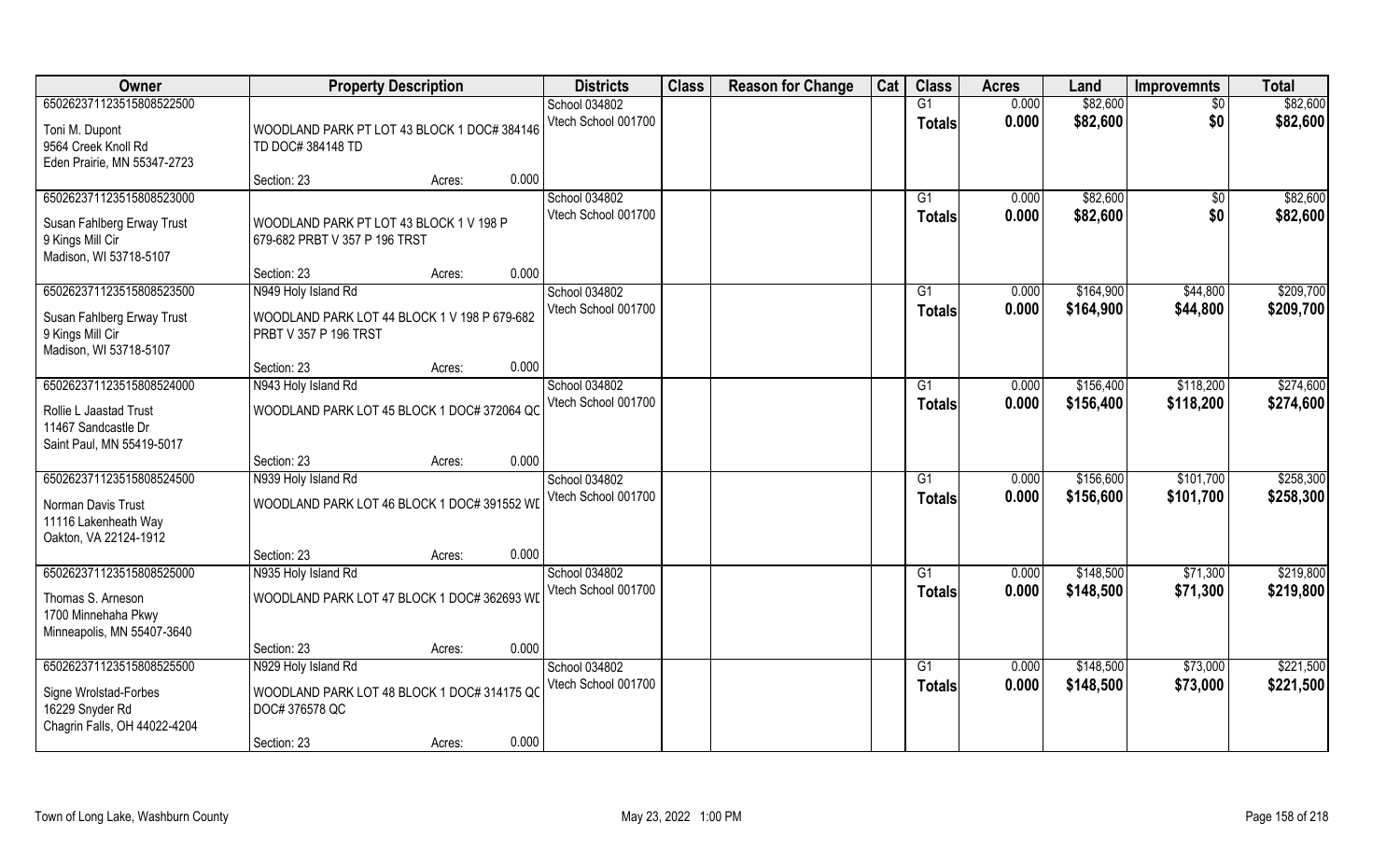| Owner                                                                                                    | <b>Property Description</b>                                                                                  | <b>Districts</b>                     | <b>Class</b> | <b>Reason for Change</b> | Cat | <b>Class</b>        | <b>Acres</b>   | Land                   | <b>Improvemnts</b>     | <b>Total</b>           |
|----------------------------------------------------------------------------------------------------------|--------------------------------------------------------------------------------------------------------------|--------------------------------------|--------------|--------------------------|-----|---------------------|----------------|------------------------|------------------------|------------------------|
| 650262371123515808526000                                                                                 | N925 Holy Island Rd                                                                                          | School 034802                        |              |                          |     | G1                  | 0.000          | \$206,100              | \$69,000               | \$275,100              |
| Harold Magnus<br>2822 17 3/4 St<br>Rice Lake, WI 54868-9301                                              | WOODLAND PARK LOT 49 BLOCK 1 V 321 P 238 WD<br>406 P 358-360 QC                                              | Vtech School 001700                  |              |                          |     | <b>Totals</b>       | 0.000          | \$206,100              | \$69,000               | \$275,100              |
|                                                                                                          | 0.000<br>Section: 23<br>Acres:                                                                               |                                      |              |                          |     |                     |                |                        |                        |                        |
| 650262371123515808526500                                                                                 | N921 Holy Island Rd                                                                                          | School 034802<br>Vtech School 001700 |              |                          |     | G1<br><b>Totals</b> | 0.000<br>0.000 | \$129,800<br>\$129,800 | \$123,100<br>\$123,100 | \$252,900<br>\$252,900 |
| Stephen C. Lind<br>1483 Whitetail Dr<br>Neenah, WI 54946-4485                                            | WOODLAND PARK LOT 50 BLOCK 1 DOC# 377103 TD                                                                  |                                      |              |                          |     |                     |                |                        |                        |                        |
|                                                                                                          | 0.000<br>Section: 23<br>Acres:                                                                               |                                      |              |                          |     |                     |                |                        |                        |                        |
| 650262371123515808527500                                                                                 | N915 Holy Island Rd                                                                                          | School 034802                        |              |                          |     | G1                  | 0.460          | \$259,700              | \$96,700               | \$356,400              |
| Curtis C Rudy Trust<br>N10 W31357 Yorktown Ct<br>Delafield, WI 53018-2741                                | WOODLAND PARK LOTS 51 - 52 BLOCK 1 L 1 CSM<br>#2917 V 13 P 74 DOC# 380117 QC                                 | Vtech School 001700                  |              |                          |     | <b>Totals</b>       | 0.460          | \$259,700              | \$96,700               | \$356,400              |
|                                                                                                          | 0.460<br>Section: 23<br>Acres:                                                                               |                                      |              |                          |     |                     |                |                        |                        |                        |
| 650262371123515808528000                                                                                 | N911 Holy Island Rd                                                                                          | School 034802                        |              |                          |     | G1                  | 0.180          | \$117,900              | \$117,600              | \$235,500              |
| William C. Austin<br>N911 Holy Island Rd<br>Sarona, WI 54870-9241                                        | WOODLAND PARK LOT 53 BLOCK 1 & PT LOT 54<br>BLOCK 1 L 1 CSM #2916 V 13 P 73 V 308 P 323 WD<br>DOC# 287858 QC | Vtech School 001700                  |              |                          |     | <b>Totals</b>       | 0.180          | \$117,900              | \$117,600              | \$235,500              |
|                                                                                                          | 0.180<br>Section: 23<br>Acres:                                                                               |                                      |              |                          |     |                     |                |                        |                        |                        |
| 650262371123515808528500                                                                                 | N907 Holy Island Rd                                                                                          | School 034802<br>Vtech School 001700 |              |                          |     | G1<br><b>Totals</b> | 0.160<br>0.160 | \$94,000<br>\$94,000   | \$80,800<br>\$80,800   | \$174,800<br>\$174,800 |
| Darrell D. Ehrike Jr<br>521 16th St S<br>La Crosse, WI 54601-4949                                        | WOODLAND PARK PT LOT 54 BLOCK 1 L 1 CSM<br>#2915 V 13 P 72 DOC# 387662 QC                                    |                                      |              |                          |     |                     |                |                        |                        |                        |
|                                                                                                          | 0.160<br>Section: 23<br>Acres:                                                                               |                                      |              |                          |     |                     |                |                        |                        |                        |
| 650262371123515808529000<br>Randy S Poznansky Trust<br>528 Buckthorn Ter<br>Buffalo Grove, IL 60089-1830 | WOODLAND PARK PT LOT 54 BLOCK 1 V 454 P<br>387-388 WD                                                        | School 034802<br>Vtech School 001700 |              |                          |     | G1<br><b>Totals</b> | 0.000<br>0.000 | \$2,900<br>\$2,900     | \$0<br>\$0             | \$2,900<br>\$2,900     |
|                                                                                                          | 0.000<br>Section: 23<br>Acres:                                                                               |                                      |              |                          |     |                     |                |                        |                        |                        |
| 650262371123515808529500                                                                                 | N859 Holy Island Rd                                                                                          | School 034802                        |              |                          |     | $\overline{G1}$     | 0.000          | \$54,900               | \$52,800               | \$107,700              |
| Anita M. Hill<br>4420 Victoria St N<br>Shoreview, MN 55126-2267                                          | WOODLAND PARK LOT 1 BLOCK 2 V 285 P 665                                                                      | Vtech School 001700                  |              |                          |     | <b>Totals</b>       | 0.000          | \$54,900               | \$52,800               | \$107,700              |
|                                                                                                          | 0.000<br>Section: 23<br>Acres:                                                                               |                                      |              |                          |     |                     |                |                        |                        |                        |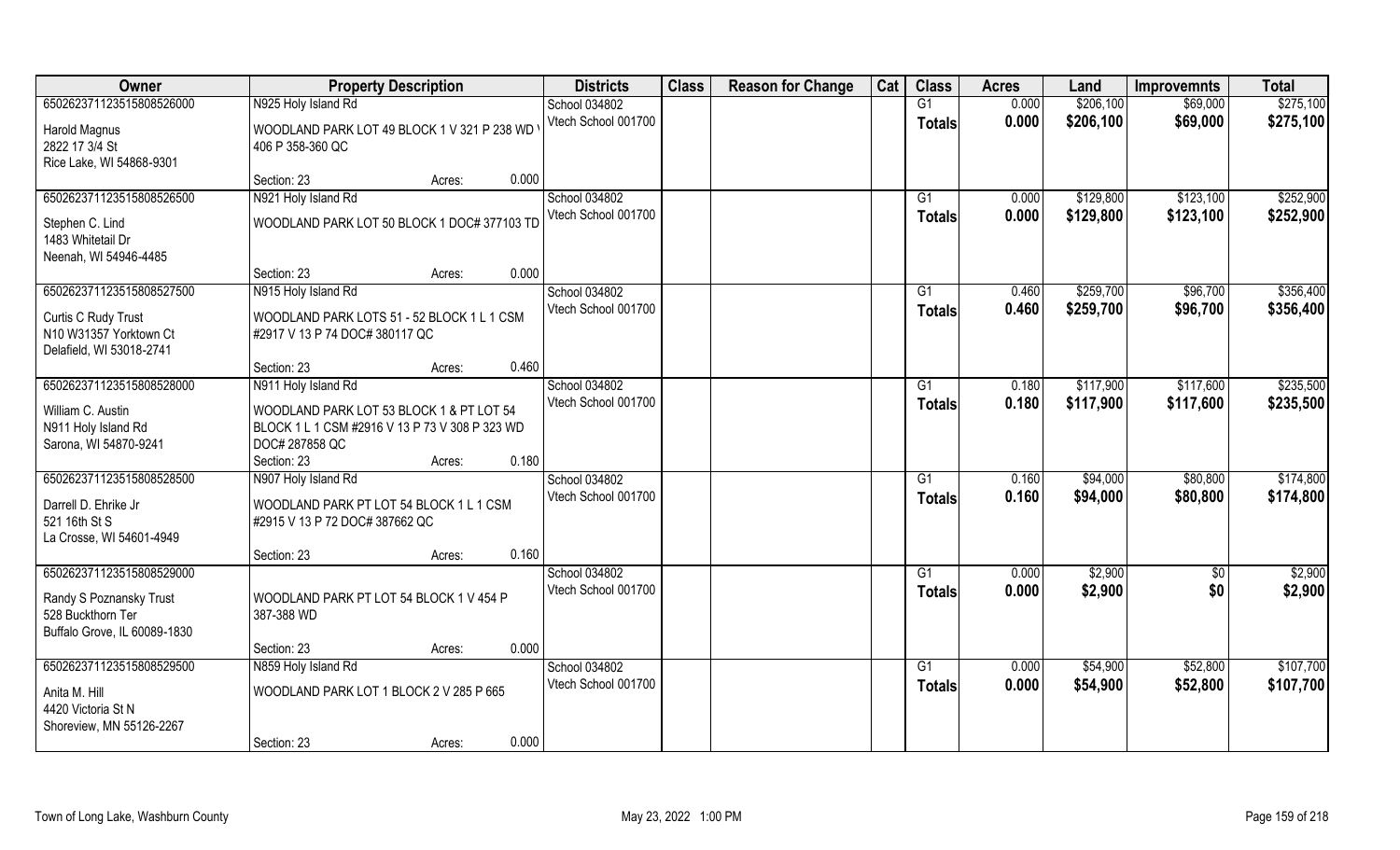| Owner                                                 | <b>Property Description</b>                                                        | <b>Districts</b>    | <b>Class</b> | <b>Reason for Change</b> | Cat | <b>Class</b>    | <b>Acres</b> | Land      | <b>Improvemnts</b> | <b>Total</b> |
|-------------------------------------------------------|------------------------------------------------------------------------------------|---------------------|--------------|--------------------------|-----|-----------------|--------------|-----------|--------------------|--------------|
| 650262371123515808530000                              |                                                                                    | School 034802       |              |                          |     | G1              | 0.000        | \$54,900  | \$0                | \$54,900     |
| Anita M. Hill                                         | WOODLAND PARK LOT 2 BLOCK 2 V 285 P 665                                            | Vtech School 001700 |              |                          |     | <b>Totals</b>   | 0.000        | \$54,900  | \$0                | \$54,900     |
| 4420 Victoria St N                                    |                                                                                    |                     |              |                          |     |                 |              |           |                    |              |
| Shoreview, MN 55126-2267                              |                                                                                    |                     |              |                          |     |                 |              |           |                    |              |
|                                                       | 0.000<br>Section: 23<br>Acres:                                                     |                     |              |                          |     |                 |              |           |                    |              |
| 650262371123515808531020                              | W3222 Hovey Dr                                                                     | School 034802       |              |                          |     | G <sub>1</sub>  | 2.450        | \$306,900 | \$344,600          | \$651,500    |
| Kent J. Sieffert                                      | WOODLAND PARK LOTS 1 & 2 BLOCK 3 & PT GOV                                          | Vtech School 001700 |              |                          |     | <b>Totals</b>   | 2.450        | \$306,900 | \$344,600          | \$651,500    |
| 615 Rose Garden Rd Apt 2                              | LOT 3 & PT VAC ROAD INCL L 1 CSM #3107 V 14 P 87                                   |                     |              |                          |     |                 |              |           |                    |              |
| Cape Coral, FL 33914-7287                             | & OL 1 CSM #3919 V 19 P 89 DOC# 337684 WD DOC#                                     |                     |              |                          |     |                 |              |           |                    |              |
|                                                       | 2.450<br>Section: 23<br>Acres:                                                     |                     |              |                          |     |                 |              |           |                    |              |
| 650262371123515808532000                              | W3210 Hovey Dr                                                                     | School 034802       |              |                          |     | G1              | 0.000        | \$177,500 | \$495,500          | \$673,000    |
| David L. Hintermeister                                | WOODLAND PARK LOTS 3 - 4 BLOCK 3 L 2 CSM                                           | Vtech School 001700 |              |                          |     | <b>Totals</b>   | 0.000        | \$177,500 | \$495,500          | \$673,000    |
| 7020 James Ave S                                      | #3106 V 14 P 86 DOC# 308323 WD                                                     |                     |              |                          |     |                 |              |           |                    |              |
| Richfield, MN 55423-2949                              |                                                                                    |                     |              |                          |     |                 |              |           |                    |              |
|                                                       | 0.000<br>Section: 23<br>Acres:                                                     |                     |              |                          |     |                 |              |           |                    |              |
| 650262371123515808533000                              |                                                                                    | School 034802       |              |                          |     | G1              | 0.000        | \$167,800 | $\sqrt{50}$        | \$167,800    |
|                                                       |                                                                                    | Vtech School 001700 |              |                          |     | <b>Totals</b>   | 0.000        | \$167,800 | \$0                | \$167,800    |
| Long Lake Holdings LLC<br>615 Rose Garden Rd Apt 2    | WOODLAND PARK LOTS 5 - 6 BLOCK 3 & PT VAC RD<br>DOC# 367250 WD DOC# 300727 VAC R/W |                     |              |                          |     |                 |              |           |                    |              |
| Cape Coral, FL 33914-7287                             |                                                                                    |                     |              |                          |     |                 |              |           |                    |              |
|                                                       | 0.000<br>Section: 23<br>Acres:                                                     |                     |              |                          |     |                 |              |           |                    |              |
| 650262371123515808533600                              |                                                                                    | School 034802       |              |                          |     | G1              | 0.000        | \$35,100  | \$0                | \$35,100     |
|                                                       |                                                                                    | Vtech School 001700 |              |                          |     | <b>Totals</b>   | 0.000        | \$35,100  | \$0                | \$35,100     |
| Long Lake Holdings LLC<br>615 Rose Garden Rd Apt 2    | WOODLAND PARK LOT 7 BLOCK 3 & PT VAC RD<br>DOC# 367253 WD                          |                     |              |                          |     |                 |              |           |                    |              |
| Cape Coral, FL 33914-7287                             |                                                                                    |                     |              |                          |     |                 |              |           |                    |              |
|                                                       | 0.000<br>Section: 23<br>Acres:                                                     |                     |              |                          |     |                 |              |           |                    |              |
| 650262371123515808534000                              |                                                                                    | School 034802       |              |                          |     | $\overline{G1}$ | 0.000        | \$35,100  | $\overline{50}$    | \$35,100     |
|                                                       |                                                                                    | Vtech School 001700 |              |                          |     | <b>Totals</b>   | 0.000        | \$35,100  | \$0                | \$35,100     |
| Long Lake Holdings LLC                                | WOODLAND PARK LOT 8 BLOCK 3 L 3 CSM #3106 V                                        |                     |              |                          |     |                 |              |           |                    |              |
| 615 Rose Garden Rd Apt 2<br>Cape Coral, FL 33914-7287 | 14 P 86 DOC# 367253 WD                                                             |                     |              |                          |     |                 |              |           |                    |              |
|                                                       | 0.000<br>Section: 23<br>Acres:                                                     |                     |              |                          |     |                 |              |           |                    |              |
| 650262371123516925600000                              | N886 County Hwy Md Unit 1                                                          | School 034802       |              |                          |     | G1              | 0.000        | \$66,400  | \$22,300           | \$88,700     |
|                                                       |                                                                                    | Vtech School 001700 |              |                          |     | <b>Totals</b>   | 0.000        | \$66,400  | \$22,300           | \$88,700     |
| Jeffrey J. Milbradt                                   | GRANDVIEW CONDO UNIT 1 & OUTBLDG 1 DOC#                                            |                     |              |                          |     |                 |              |           |                    |              |
| 13525 Elkwood Dr                                      | 362911 CONDO                                                                       |                     |              |                          |     |                 |              |           |                    |              |
| Apple Valley, MN 55124-8771                           | 0.000<br>Section: 23<br>Acres:                                                     |                     |              |                          |     |                 |              |           |                    |              |
|                                                       |                                                                                    |                     |              |                          |     |                 |              |           |                    |              |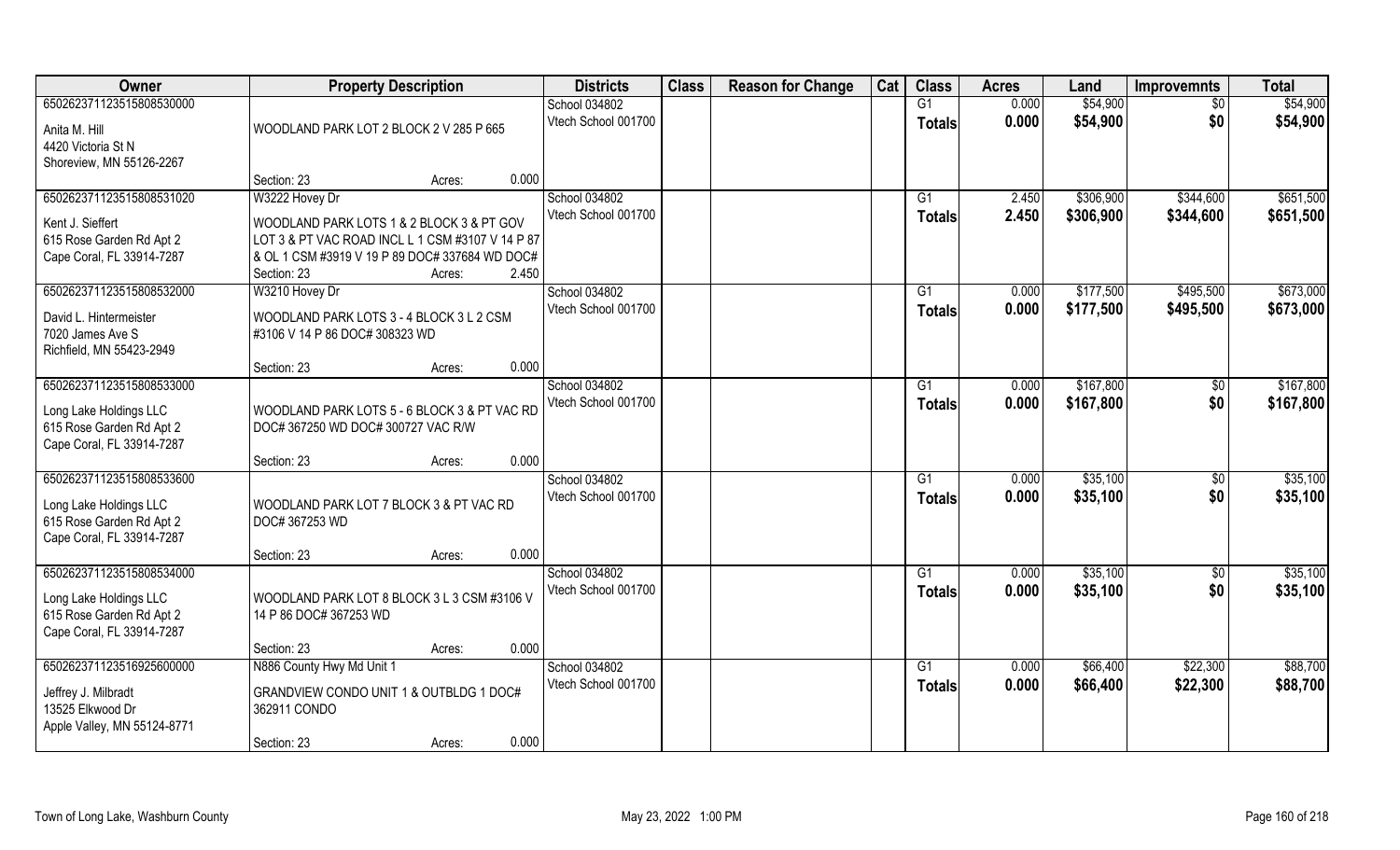| 650262371123516925601000<br>N902 County Hwy Md<br>G1<br>0.000<br>\$48,400<br>\$86,400<br>\$134,800<br>School 034802<br>Vtech School 001700<br>0.000<br>\$48,400<br>\$86,400<br>\$134,800<br><b>Totals</b><br>David P. Hynes<br>GRANDVIEW CONDO UNIT 2 HOUSE DOC# 325402<br>W340 N8273 Townline Rd<br>CONDO<br>Oconomowoc, WI 53066-9707<br>0.000<br>Section: 23<br>Acres:<br>650262371123516925602000<br>N884 County Hwy Md<br>School 034802<br>\$55,700<br>\$63,300<br>G1<br>0.000<br>Vtech School 001700<br>0.000<br>\$55,700<br>\$63,300<br><b>Totals</b><br>GRANDVIEW CONDO UNIT 3 LAKEVIEW DOC#<br>Jeffrey J. Milbradt<br>13525 Elkwood Dr<br>359737 CONDO DOC# 320283 AMDCL<br>Apple Valley, MN 55124-8771<br>0.000<br>Section: 23<br>Acres:<br>650262371123516925603000<br>School 034802<br>\$60,500<br>\$34,600<br>N898 County Hwy Md<br>G1<br>0.000<br>Vtech School 001700<br>0.000<br>\$60,500<br>\$34,600<br><b>Totals</b><br>Gregory A. Wohletz<br>GRANDVIEW CONDO UNIT 4 LAKESIDE 1 DOC#<br>22130 South St<br>373280 CONDO<br>Winona, MN 55987-5392<br>0.000<br>Section: 23<br>Acres:<br>650262371123516925604000<br>School 034802<br>N894 County Hwy Md<br>\$41,100<br>\$46,800<br>G1<br>0.000<br>Vtech School 001700<br>0.000<br>\$41,100<br>\$46,800<br><b>Totals</b><br>GRANDVIEW CONDO UNIT 5 LAKESIDE 2 DOC#<br>Gary A. Gottheardt<br>N3911 Vista Rd<br>329851 QC DOC# 320283 AMDCL<br>Sullivan, WI 53178-9631<br>0.000<br>Section: 23<br>Acres:<br>650262371123516925605000<br>N892 County Hwy Md<br>School 034802<br>G1<br>0.000<br>\$85,500<br>\$72,000<br>Vtech School 001700<br>0.000<br>\$85,500<br>\$72,000<br><b>Totals</b><br>GRANDVIEW CONDO UNIT 6 LONGHOUSE DOC#<br>John A Torza Jr Trust<br>400 SE 12th Ct<br>330970 WD<br>Cape Coral, FL 33990-2607<br>0.000<br>Section: 23<br>Acres:<br>School 034802<br>650262371123516991600000<br>N1263 Waters Edge Rd<br>G2<br>0.000<br>\$81,600<br>\$170,000<br>Vtech School 001700<br>0.000<br>\$81,600<br>\$170,000<br><b>Totals</b><br>WATERS EDGE CONDO UNIT 1 & 1/5 INT COMMON<br>Randy W. Reynolds<br>6791 Buckridge Ct NE<br>ELEM L 1 CSM #2530 V 11 P 53 DOC# 395499 QC<br>Rochester, MN 55906-8512<br>0.000<br>Section: 23<br>Acres:<br>650262371123516991600500<br>N1257 Waters Edge Rd<br>School 034802<br>G2<br>0.000<br>\$81,600<br>\$29,500<br>Vtech School 001700<br>0.000<br>\$81,600<br>\$29,500<br><b>Totals</b><br>WATERS EDGE CONDO UNIT 2 & 1/5 INT COMMON<br><b>Richard Lavell</b> | Owner | <b>Property Description</b> | <b>Districts</b> | <b>Class</b> | <b>Reason for Change</b> | Cat | <b>Class</b> | <b>Acres</b> | Land | <b>Improvemnts</b> | <b>Total</b> |
|---------------------------------------------------------------------------------------------------------------------------------------------------------------------------------------------------------------------------------------------------------------------------------------------------------------------------------------------------------------------------------------------------------------------------------------------------------------------------------------------------------------------------------------------------------------------------------------------------------------------------------------------------------------------------------------------------------------------------------------------------------------------------------------------------------------------------------------------------------------------------------------------------------------------------------------------------------------------------------------------------------------------------------------------------------------------------------------------------------------------------------------------------------------------------------------------------------------------------------------------------------------------------------------------------------------------------------------------------------------------------------------------------------------------------------------------------------------------------------------------------------------------------------------------------------------------------------------------------------------------------------------------------------------------------------------------------------------------------------------------------------------------------------------------------------------------------------------------------------------------------------------------------------------------------------------------------------------------------------------------------------------------------------------------------------------------------------------------------------------------------------------------------------------------------------------------------------------------------------------------------------------------------------------------------------------------------------------------------------------------------------------------------------------------------------------------------------------------------------|-------|-----------------------------|------------------|--------------|--------------------------|-----|--------------|--------------|------|--------------------|--------------|
|                                                                                                                                                                                                                                                                                                                                                                                                                                                                                                                                                                                                                                                                                                                                                                                                                                                                                                                                                                                                                                                                                                                                                                                                                                                                                                                                                                                                                                                                                                                                                                                                                                                                                                                                                                                                                                                                                                                                                                                                                                                                                                                                                                                                                                                                                                                                                                                                                                                                                 |       |                             |                  |              |                          |     |              |              |      |                    |              |
| \$119,000<br>\$119,000                                                                                                                                                                                                                                                                                                                                                                                                                                                                                                                                                                                                                                                                                                                                                                                                                                                                                                                                                                                                                                                                                                                                                                                                                                                                                                                                                                                                                                                                                                                                                                                                                                                                                                                                                                                                                                                                                                                                                                                                                                                                                                                                                                                                                                                                                                                                                                                                                                                          |       |                             |                  |              |                          |     |              |              |      |                    |              |
|                                                                                                                                                                                                                                                                                                                                                                                                                                                                                                                                                                                                                                                                                                                                                                                                                                                                                                                                                                                                                                                                                                                                                                                                                                                                                                                                                                                                                                                                                                                                                                                                                                                                                                                                                                                                                                                                                                                                                                                                                                                                                                                                                                                                                                                                                                                                                                                                                                                                                 |       |                             |                  |              |                          |     |              |              |      |                    |              |
|                                                                                                                                                                                                                                                                                                                                                                                                                                                                                                                                                                                                                                                                                                                                                                                                                                                                                                                                                                                                                                                                                                                                                                                                                                                                                                                                                                                                                                                                                                                                                                                                                                                                                                                                                                                                                                                                                                                                                                                                                                                                                                                                                                                                                                                                                                                                                                                                                                                                                 |       |                             |                  |              |                          |     |              |              |      |                    |              |
|                                                                                                                                                                                                                                                                                                                                                                                                                                                                                                                                                                                                                                                                                                                                                                                                                                                                                                                                                                                                                                                                                                                                                                                                                                                                                                                                                                                                                                                                                                                                                                                                                                                                                                                                                                                                                                                                                                                                                                                                                                                                                                                                                                                                                                                                                                                                                                                                                                                                                 |       |                             |                  |              |                          |     |              |              |      |                    |              |
|                                                                                                                                                                                                                                                                                                                                                                                                                                                                                                                                                                                                                                                                                                                                                                                                                                                                                                                                                                                                                                                                                                                                                                                                                                                                                                                                                                                                                                                                                                                                                                                                                                                                                                                                                                                                                                                                                                                                                                                                                                                                                                                                                                                                                                                                                                                                                                                                                                                                                 |       |                             |                  |              |                          |     |              |              |      |                    |              |
| \$95,100<br>\$95,100<br>\$87,900<br>\$87,900<br>\$157,500<br>\$157,500<br>\$251,600<br>\$251,600<br>\$111,100<br>\$111,100                                                                                                                                                                                                                                                                                                                                                                                                                                                                                                                                                                                                                                                                                                                                                                                                                                                                                                                                                                                                                                                                                                                                                                                                                                                                                                                                                                                                                                                                                                                                                                                                                                                                                                                                                                                                                                                                                                                                                                                                                                                                                                                                                                                                                                                                                                                                                      |       |                             |                  |              |                          |     |              |              |      |                    |              |
|                                                                                                                                                                                                                                                                                                                                                                                                                                                                                                                                                                                                                                                                                                                                                                                                                                                                                                                                                                                                                                                                                                                                                                                                                                                                                                                                                                                                                                                                                                                                                                                                                                                                                                                                                                                                                                                                                                                                                                                                                                                                                                                                                                                                                                                                                                                                                                                                                                                                                 |       |                             |                  |              |                          |     |              |              |      |                    |              |
|                                                                                                                                                                                                                                                                                                                                                                                                                                                                                                                                                                                                                                                                                                                                                                                                                                                                                                                                                                                                                                                                                                                                                                                                                                                                                                                                                                                                                                                                                                                                                                                                                                                                                                                                                                                                                                                                                                                                                                                                                                                                                                                                                                                                                                                                                                                                                                                                                                                                                 |       |                             |                  |              |                          |     |              |              |      |                    |              |
|                                                                                                                                                                                                                                                                                                                                                                                                                                                                                                                                                                                                                                                                                                                                                                                                                                                                                                                                                                                                                                                                                                                                                                                                                                                                                                                                                                                                                                                                                                                                                                                                                                                                                                                                                                                                                                                                                                                                                                                                                                                                                                                                                                                                                                                                                                                                                                                                                                                                                 |       |                             |                  |              |                          |     |              |              |      |                    |              |
|                                                                                                                                                                                                                                                                                                                                                                                                                                                                                                                                                                                                                                                                                                                                                                                                                                                                                                                                                                                                                                                                                                                                                                                                                                                                                                                                                                                                                                                                                                                                                                                                                                                                                                                                                                                                                                                                                                                                                                                                                                                                                                                                                                                                                                                                                                                                                                                                                                                                                 |       |                             |                  |              |                          |     |              |              |      |                    |              |
|                                                                                                                                                                                                                                                                                                                                                                                                                                                                                                                                                                                                                                                                                                                                                                                                                                                                                                                                                                                                                                                                                                                                                                                                                                                                                                                                                                                                                                                                                                                                                                                                                                                                                                                                                                                                                                                                                                                                                                                                                                                                                                                                                                                                                                                                                                                                                                                                                                                                                 |       |                             |                  |              |                          |     |              |              |      |                    |              |
|                                                                                                                                                                                                                                                                                                                                                                                                                                                                                                                                                                                                                                                                                                                                                                                                                                                                                                                                                                                                                                                                                                                                                                                                                                                                                                                                                                                                                                                                                                                                                                                                                                                                                                                                                                                                                                                                                                                                                                                                                                                                                                                                                                                                                                                                                                                                                                                                                                                                                 |       |                             |                  |              |                          |     |              |              |      |                    |              |
|                                                                                                                                                                                                                                                                                                                                                                                                                                                                                                                                                                                                                                                                                                                                                                                                                                                                                                                                                                                                                                                                                                                                                                                                                                                                                                                                                                                                                                                                                                                                                                                                                                                                                                                                                                                                                                                                                                                                                                                                                                                                                                                                                                                                                                                                                                                                                                                                                                                                                 |       |                             |                  |              |                          |     |              |              |      |                    |              |
|                                                                                                                                                                                                                                                                                                                                                                                                                                                                                                                                                                                                                                                                                                                                                                                                                                                                                                                                                                                                                                                                                                                                                                                                                                                                                                                                                                                                                                                                                                                                                                                                                                                                                                                                                                                                                                                                                                                                                                                                                                                                                                                                                                                                                                                                                                                                                                                                                                                                                 |       |                             |                  |              |                          |     |              |              |      |                    |              |
|                                                                                                                                                                                                                                                                                                                                                                                                                                                                                                                                                                                                                                                                                                                                                                                                                                                                                                                                                                                                                                                                                                                                                                                                                                                                                                                                                                                                                                                                                                                                                                                                                                                                                                                                                                                                                                                                                                                                                                                                                                                                                                                                                                                                                                                                                                                                                                                                                                                                                 |       |                             |                  |              |                          |     |              |              |      |                    |              |
|                                                                                                                                                                                                                                                                                                                                                                                                                                                                                                                                                                                                                                                                                                                                                                                                                                                                                                                                                                                                                                                                                                                                                                                                                                                                                                                                                                                                                                                                                                                                                                                                                                                                                                                                                                                                                                                                                                                                                                                                                                                                                                                                                                                                                                                                                                                                                                                                                                                                                 |       |                             |                  |              |                          |     |              |              |      |                    |              |
|                                                                                                                                                                                                                                                                                                                                                                                                                                                                                                                                                                                                                                                                                                                                                                                                                                                                                                                                                                                                                                                                                                                                                                                                                                                                                                                                                                                                                                                                                                                                                                                                                                                                                                                                                                                                                                                                                                                                                                                                                                                                                                                                                                                                                                                                                                                                                                                                                                                                                 |       |                             |                  |              |                          |     |              |              |      |                    |              |
|                                                                                                                                                                                                                                                                                                                                                                                                                                                                                                                                                                                                                                                                                                                                                                                                                                                                                                                                                                                                                                                                                                                                                                                                                                                                                                                                                                                                                                                                                                                                                                                                                                                                                                                                                                                                                                                                                                                                                                                                                                                                                                                                                                                                                                                                                                                                                                                                                                                                                 |       |                             |                  |              |                          |     |              |              |      |                    |              |
|                                                                                                                                                                                                                                                                                                                                                                                                                                                                                                                                                                                                                                                                                                                                                                                                                                                                                                                                                                                                                                                                                                                                                                                                                                                                                                                                                                                                                                                                                                                                                                                                                                                                                                                                                                                                                                                                                                                                                                                                                                                                                                                                                                                                                                                                                                                                                                                                                                                                                 |       |                             |                  |              |                          |     |              |              |      |                    |              |
|                                                                                                                                                                                                                                                                                                                                                                                                                                                                                                                                                                                                                                                                                                                                                                                                                                                                                                                                                                                                                                                                                                                                                                                                                                                                                                                                                                                                                                                                                                                                                                                                                                                                                                                                                                                                                                                                                                                                                                                                                                                                                                                                                                                                                                                                                                                                                                                                                                                                                 |       |                             |                  |              |                          |     |              |              |      |                    |              |
|                                                                                                                                                                                                                                                                                                                                                                                                                                                                                                                                                                                                                                                                                                                                                                                                                                                                                                                                                                                                                                                                                                                                                                                                                                                                                                                                                                                                                                                                                                                                                                                                                                                                                                                                                                                                                                                                                                                                                                                                                                                                                                                                                                                                                                                                                                                                                                                                                                                                                 |       |                             |                  |              |                          |     |              |              |      |                    |              |
|                                                                                                                                                                                                                                                                                                                                                                                                                                                                                                                                                                                                                                                                                                                                                                                                                                                                                                                                                                                                                                                                                                                                                                                                                                                                                                                                                                                                                                                                                                                                                                                                                                                                                                                                                                                                                                                                                                                                                                                                                                                                                                                                                                                                                                                                                                                                                                                                                                                                                 |       |                             |                  |              |                          |     |              |              |      |                    |              |
|                                                                                                                                                                                                                                                                                                                                                                                                                                                                                                                                                                                                                                                                                                                                                                                                                                                                                                                                                                                                                                                                                                                                                                                                                                                                                                                                                                                                                                                                                                                                                                                                                                                                                                                                                                                                                                                                                                                                                                                                                                                                                                                                                                                                                                                                                                                                                                                                                                                                                 |       |                             |                  |              |                          |     |              |              |      |                    |              |
|                                                                                                                                                                                                                                                                                                                                                                                                                                                                                                                                                                                                                                                                                                                                                                                                                                                                                                                                                                                                                                                                                                                                                                                                                                                                                                                                                                                                                                                                                                                                                                                                                                                                                                                                                                                                                                                                                                                                                                                                                                                                                                                                                                                                                                                                                                                                                                                                                                                                                 |       |                             |                  |              |                          |     |              |              |      |                    |              |
|                                                                                                                                                                                                                                                                                                                                                                                                                                                                                                                                                                                                                                                                                                                                                                                                                                                                                                                                                                                                                                                                                                                                                                                                                                                                                                                                                                                                                                                                                                                                                                                                                                                                                                                                                                                                                                                                                                                                                                                                                                                                                                                                                                                                                                                                                                                                                                                                                                                                                 |       |                             |                  |              |                          |     |              |              |      |                    |              |
|                                                                                                                                                                                                                                                                                                                                                                                                                                                                                                                                                                                                                                                                                                                                                                                                                                                                                                                                                                                                                                                                                                                                                                                                                                                                                                                                                                                                                                                                                                                                                                                                                                                                                                                                                                                                                                                                                                                                                                                                                                                                                                                                                                                                                                                                                                                                                                                                                                                                                 |       |                             |                  |              |                          |     |              |              |      |                    |              |
|                                                                                                                                                                                                                                                                                                                                                                                                                                                                                                                                                                                                                                                                                                                                                                                                                                                                                                                                                                                                                                                                                                                                                                                                                                                                                                                                                                                                                                                                                                                                                                                                                                                                                                                                                                                                                                                                                                                                                                                                                                                                                                                                                                                                                                                                                                                                                                                                                                                                                 |       |                             |                  |              |                          |     |              |              |      |                    |              |
|                                                                                                                                                                                                                                                                                                                                                                                                                                                                                                                                                                                                                                                                                                                                                                                                                                                                                                                                                                                                                                                                                                                                                                                                                                                                                                                                                                                                                                                                                                                                                                                                                                                                                                                                                                                                                                                                                                                                                                                                                                                                                                                                                                                                                                                                                                                                                                                                                                                                                 |       |                             |                  |              |                          |     |              |              |      |                    |              |
|                                                                                                                                                                                                                                                                                                                                                                                                                                                                                                                                                                                                                                                                                                                                                                                                                                                                                                                                                                                                                                                                                                                                                                                                                                                                                                                                                                                                                                                                                                                                                                                                                                                                                                                                                                                                                                                                                                                                                                                                                                                                                                                                                                                                                                                                                                                                                                                                                                                                                 |       |                             |                  |              |                          |     |              |              |      |                    |              |
|                                                                                                                                                                                                                                                                                                                                                                                                                                                                                                                                                                                                                                                                                                                                                                                                                                                                                                                                                                                                                                                                                                                                                                                                                                                                                                                                                                                                                                                                                                                                                                                                                                                                                                                                                                                                                                                                                                                                                                                                                                                                                                                                                                                                                                                                                                                                                                                                                                                                                 |       |                             |                  |              |                          |     |              |              |      |                    |              |
|                                                                                                                                                                                                                                                                                                                                                                                                                                                                                                                                                                                                                                                                                                                                                                                                                                                                                                                                                                                                                                                                                                                                                                                                                                                                                                                                                                                                                                                                                                                                                                                                                                                                                                                                                                                                                                                                                                                                                                                                                                                                                                                                                                                                                                                                                                                                                                                                                                                                                 |       |                             |                  |              |                          |     |              |              |      |                    |              |
| 8572 Cord St NE<br>ELEM L 1 CSM #2530 V 11 P 53 DOC# 379597 CONDO                                                                                                                                                                                                                                                                                                                                                                                                                                                                                                                                                                                                                                                                                                                                                                                                                                                                                                                                                                                                                                                                                                                                                                                                                                                                                                                                                                                                                                                                                                                                                                                                                                                                                                                                                                                                                                                                                                                                                                                                                                                                                                                                                                                                                                                                                                                                                                                                               |       |                             |                  |              |                          |     |              |              |      |                    |              |
| Blaine, MN 55014-4014<br>0.000<br>Section: 23<br>Acres:                                                                                                                                                                                                                                                                                                                                                                                                                                                                                                                                                                                                                                                                                                                                                                                                                                                                                                                                                                                                                                                                                                                                                                                                                                                                                                                                                                                                                                                                                                                                                                                                                                                                                                                                                                                                                                                                                                                                                                                                                                                                                                                                                                                                                                                                                                                                                                                                                         |       |                             |                  |              |                          |     |              |              |      |                    |              |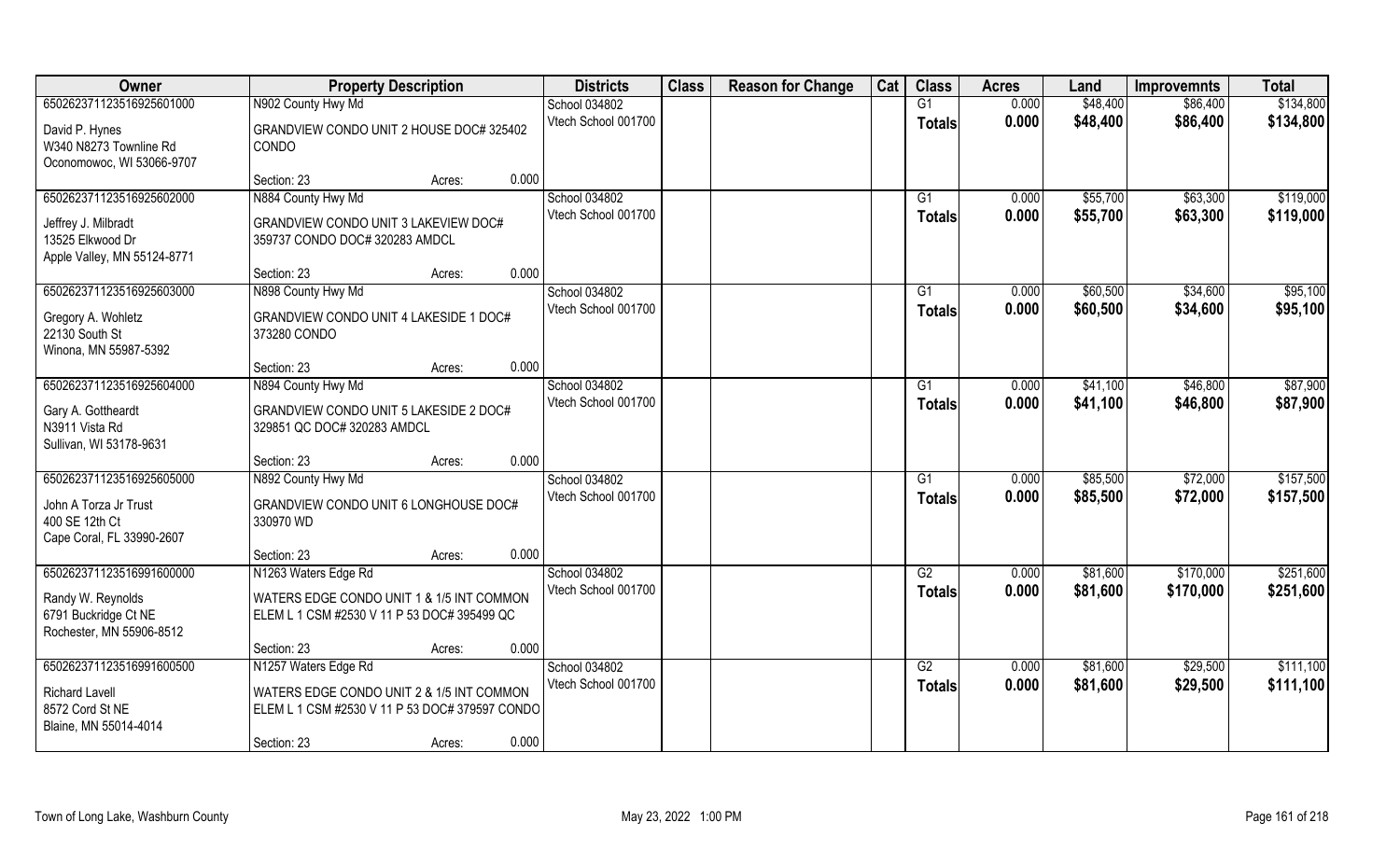| 650262371123516991601000<br>N1259 Waters Edge Rd<br>School 034802<br>$\overline{G2}$<br>0.000<br>\$81,600<br>\$109,100<br>\$27,500<br>Vtech School 001700<br>0.000<br>\$81,600<br>\$27,500<br>\$109,100<br><b>Totals</b><br>Robert W. Reynolds<br>WATERS EDGE CONDO UNIT 3 & 1/5 INT COMMON<br>2118 Northview Ln NE<br>ELEM L 1 CSM #2530 V 11 P 53 EXC V 425 P 124-127<br>Rochester, MN 55906<br>DOC# 380370 WD<br>Section: 23<br>0.000<br>Acres:<br>N1261 Waters Edge Rd<br>School 034802<br>650262371123516991601500<br>G2<br>\$81,600<br>\$31,200<br>0.000<br>Vtech School 001700<br>0.000<br>\$81,600<br>\$31,200<br><b>Totals</b><br>Randy W. Reynolds<br>WATERS EDGE CONDO UNIT 4 & 1/5 INT COMMON<br>6791 Buckridge Ct NE<br>ELEM L 1 CSM #2530 V 11 P 53 EXC V 425 P 124-127<br>Rochester, MN 55906-8512<br>DOC# 395499 QC<br>0.000<br>Section: 23<br>Acres:<br>650262371123516991602000<br>N1265 Waters Edge Rd<br>School 034802<br>G2<br>0.000<br>\$81,600<br>\$18,100<br>Vtech School 001700<br>0.000<br>\$81,600<br>\$18,100<br><b>Totals</b><br>Kenneth R. Soloman<br>WATERS EDGE CONDO UNIT 5 & 1/5 INT COMMON<br>2539 23rd Ave<br>ELEM L 1 CSM #2530 V 11 P 53 EXC V 425 P 124-127<br>Rice Lake, WI 54868-8000<br>DOC#388843 CONDO<br>0.000<br>Section: 23<br>Acres:<br>650262371124101000001000<br>School 034802<br>\$75,300<br>40.000<br>G6<br>\$0<br>Vtech School 001700<br>40.000<br>\$0<br>\$75,300<br><b>Totals</b><br>NE NE DOC# 396839 QC INCL ESMT ACROSS E1/2<br>Johnson Family Forests, LLC<br>SE/4<br>230 W Coleman St<br>Rice Lake, WI 54868-2404<br>40.000<br>Section: 24<br>Acres:<br>650262371124102000001000<br>School 034802<br>G4<br>6.000<br>\$1,100<br>$\sqrt[6]{30}$<br>\$400<br>\$0<br>G <sub>5</sub><br>3.000<br>Vtech School 001700<br>NW NE DOC# 396840 QC<br>Johnson Family Forests, LLC<br>31.000<br>\$0<br>G <sub>6</sub><br>\$58,200<br>230 W Coleman St<br>\$0<br>40.000<br>\$59,700<br><b>Totals</b><br>Rice Lake, WI 54868-2404<br>40.000<br>Section: 24<br>Acres:<br>School 034802<br>\$1,000<br>650262371124103000001000<br>$\overline{50}$<br>G5<br>8.000<br>G <sub>6</sub><br>32.000<br>\$60,100<br>\$0<br>Vtech School 001700<br>SW NE DOC# 396839 QC INCL ESMT ACROSS E1/2<br>Johnson Family Forests, LLC<br>\$0<br>\$61,100<br>40.000<br><b>Totals</b><br>SE/4<br>230 W Coleman St<br>Rice Lake, WI 54868-2404<br>40.000<br>Section: 24<br>Acres:<br>650262371124104000001000<br>\$600<br>School 034802<br>G5<br>5.000<br>$\overline{60}$<br>G <sub>6</sub><br>35.000<br>\$66,500<br>\$0<br>Vtech School 001700<br>SE NE DOC# 396839 QC INCL ESMT ACROSS E1/2<br>Johnson Family Forests, LLC<br>40.000<br>\$0<br>\$67,100<br><b>Totals</b><br>230 W Coleman St<br>SE/4<br>Rice Lake, WI 54868-2404 | Owner | <b>Property Description</b> | <b>Districts</b> | <b>Class</b> | <b>Reason for Change</b> | Cat | <b>Class</b> | <b>Acres</b> | Land | <b>Improvemnts</b> | <b>Total</b> |
|------------------------------------------------------------------------------------------------------------------------------------------------------------------------------------------------------------------------------------------------------------------------------------------------------------------------------------------------------------------------------------------------------------------------------------------------------------------------------------------------------------------------------------------------------------------------------------------------------------------------------------------------------------------------------------------------------------------------------------------------------------------------------------------------------------------------------------------------------------------------------------------------------------------------------------------------------------------------------------------------------------------------------------------------------------------------------------------------------------------------------------------------------------------------------------------------------------------------------------------------------------------------------------------------------------------------------------------------------------------------------------------------------------------------------------------------------------------------------------------------------------------------------------------------------------------------------------------------------------------------------------------------------------------------------------------------------------------------------------------------------------------------------------------------------------------------------------------------------------------------------------------------------------------------------------------------------------------------------------------------------------------------------------------------------------------------------------------------------------------------------------------------------------------------------------------------------------------------------------------------------------------------------------------------------------------------------------------------------------------------------------------------------------------------------------------------------------------------------------------------------------------------------------------------------------------------------------------------------------------------------------------------------------------------------------------------------------------------------------------------------------|-------|-----------------------------|------------------|--------------|--------------------------|-----|--------------|--------------|------|--------------------|--------------|
|                                                                                                                                                                                                                                                                                                                                                                                                                                                                                                                                                                                                                                                                                                                                                                                                                                                                                                                                                                                                                                                                                                                                                                                                                                                                                                                                                                                                                                                                                                                                                                                                                                                                                                                                                                                                                                                                                                                                                                                                                                                                                                                                                                                                                                                                                                                                                                                                                                                                                                                                                                                                                                                                                                                                                            |       |                             |                  |              |                          |     |              |              |      |                    |              |
|                                                                                                                                                                                                                                                                                                                                                                                                                                                                                                                                                                                                                                                                                                                                                                                                                                                                                                                                                                                                                                                                                                                                                                                                                                                                                                                                                                                                                                                                                                                                                                                                                                                                                                                                                                                                                                                                                                                                                                                                                                                                                                                                                                                                                                                                                                                                                                                                                                                                                                                                                                                                                                                                                                                                                            |       |                             |                  |              |                          |     |              |              |      |                    |              |
| \$112,800<br>\$112,800<br>\$99,700<br>\$99,700<br>\$75,300<br>\$75,300<br>\$1,100<br>\$400<br>\$58,200<br>\$59,700<br>\$1,000<br>\$60,100<br>\$61,100<br>\$600<br>\$66,500<br>\$67,100                                                                                                                                                                                                                                                                                                                                                                                                                                                                                                                                                                                                                                                                                                                                                                                                                                                                                                                                                                                                                                                                                                                                                                                                                                                                                                                                                                                                                                                                                                                                                                                                                                                                                                                                                                                                                                                                                                                                                                                                                                                                                                                                                                                                                                                                                                                                                                                                                                                                                                                                                                     |       |                             |                  |              |                          |     |              |              |      |                    |              |
|                                                                                                                                                                                                                                                                                                                                                                                                                                                                                                                                                                                                                                                                                                                                                                                                                                                                                                                                                                                                                                                                                                                                                                                                                                                                                                                                                                                                                                                                                                                                                                                                                                                                                                                                                                                                                                                                                                                                                                                                                                                                                                                                                                                                                                                                                                                                                                                                                                                                                                                                                                                                                                                                                                                                                            |       |                             |                  |              |                          |     |              |              |      |                    |              |
|                                                                                                                                                                                                                                                                                                                                                                                                                                                                                                                                                                                                                                                                                                                                                                                                                                                                                                                                                                                                                                                                                                                                                                                                                                                                                                                                                                                                                                                                                                                                                                                                                                                                                                                                                                                                                                                                                                                                                                                                                                                                                                                                                                                                                                                                                                                                                                                                                                                                                                                                                                                                                                                                                                                                                            |       |                             |                  |              |                          |     |              |              |      |                    |              |
|                                                                                                                                                                                                                                                                                                                                                                                                                                                                                                                                                                                                                                                                                                                                                                                                                                                                                                                                                                                                                                                                                                                                                                                                                                                                                                                                                                                                                                                                                                                                                                                                                                                                                                                                                                                                                                                                                                                                                                                                                                                                                                                                                                                                                                                                                                                                                                                                                                                                                                                                                                                                                                                                                                                                                            |       |                             |                  |              |                          |     |              |              |      |                    |              |
|                                                                                                                                                                                                                                                                                                                                                                                                                                                                                                                                                                                                                                                                                                                                                                                                                                                                                                                                                                                                                                                                                                                                                                                                                                                                                                                                                                                                                                                                                                                                                                                                                                                                                                                                                                                                                                                                                                                                                                                                                                                                                                                                                                                                                                                                                                                                                                                                                                                                                                                                                                                                                                                                                                                                                            |       |                             |                  |              |                          |     |              |              |      |                    |              |
|                                                                                                                                                                                                                                                                                                                                                                                                                                                                                                                                                                                                                                                                                                                                                                                                                                                                                                                                                                                                                                                                                                                                                                                                                                                                                                                                                                                                                                                                                                                                                                                                                                                                                                                                                                                                                                                                                                                                                                                                                                                                                                                                                                                                                                                                                                                                                                                                                                                                                                                                                                                                                                                                                                                                                            |       |                             |                  |              |                          |     |              |              |      |                    |              |
|                                                                                                                                                                                                                                                                                                                                                                                                                                                                                                                                                                                                                                                                                                                                                                                                                                                                                                                                                                                                                                                                                                                                                                                                                                                                                                                                                                                                                                                                                                                                                                                                                                                                                                                                                                                                                                                                                                                                                                                                                                                                                                                                                                                                                                                                                                                                                                                                                                                                                                                                                                                                                                                                                                                                                            |       |                             |                  |              |                          |     |              |              |      |                    |              |
|                                                                                                                                                                                                                                                                                                                                                                                                                                                                                                                                                                                                                                                                                                                                                                                                                                                                                                                                                                                                                                                                                                                                                                                                                                                                                                                                                                                                                                                                                                                                                                                                                                                                                                                                                                                                                                                                                                                                                                                                                                                                                                                                                                                                                                                                                                                                                                                                                                                                                                                                                                                                                                                                                                                                                            |       |                             |                  |              |                          |     |              |              |      |                    |              |
|                                                                                                                                                                                                                                                                                                                                                                                                                                                                                                                                                                                                                                                                                                                                                                                                                                                                                                                                                                                                                                                                                                                                                                                                                                                                                                                                                                                                                                                                                                                                                                                                                                                                                                                                                                                                                                                                                                                                                                                                                                                                                                                                                                                                                                                                                                                                                                                                                                                                                                                                                                                                                                                                                                                                                            |       |                             |                  |              |                          |     |              |              |      |                    |              |
|                                                                                                                                                                                                                                                                                                                                                                                                                                                                                                                                                                                                                                                                                                                                                                                                                                                                                                                                                                                                                                                                                                                                                                                                                                                                                                                                                                                                                                                                                                                                                                                                                                                                                                                                                                                                                                                                                                                                                                                                                                                                                                                                                                                                                                                                                                                                                                                                                                                                                                                                                                                                                                                                                                                                                            |       |                             |                  |              |                          |     |              |              |      |                    |              |
|                                                                                                                                                                                                                                                                                                                                                                                                                                                                                                                                                                                                                                                                                                                                                                                                                                                                                                                                                                                                                                                                                                                                                                                                                                                                                                                                                                                                                                                                                                                                                                                                                                                                                                                                                                                                                                                                                                                                                                                                                                                                                                                                                                                                                                                                                                                                                                                                                                                                                                                                                                                                                                                                                                                                                            |       |                             |                  |              |                          |     |              |              |      |                    |              |
|                                                                                                                                                                                                                                                                                                                                                                                                                                                                                                                                                                                                                                                                                                                                                                                                                                                                                                                                                                                                                                                                                                                                                                                                                                                                                                                                                                                                                                                                                                                                                                                                                                                                                                                                                                                                                                                                                                                                                                                                                                                                                                                                                                                                                                                                                                                                                                                                                                                                                                                                                                                                                                                                                                                                                            |       |                             |                  |              |                          |     |              |              |      |                    |              |
|                                                                                                                                                                                                                                                                                                                                                                                                                                                                                                                                                                                                                                                                                                                                                                                                                                                                                                                                                                                                                                                                                                                                                                                                                                                                                                                                                                                                                                                                                                                                                                                                                                                                                                                                                                                                                                                                                                                                                                                                                                                                                                                                                                                                                                                                                                                                                                                                                                                                                                                                                                                                                                                                                                                                                            |       |                             |                  |              |                          |     |              |              |      |                    |              |
|                                                                                                                                                                                                                                                                                                                                                                                                                                                                                                                                                                                                                                                                                                                                                                                                                                                                                                                                                                                                                                                                                                                                                                                                                                                                                                                                                                                                                                                                                                                                                                                                                                                                                                                                                                                                                                                                                                                                                                                                                                                                                                                                                                                                                                                                                                                                                                                                                                                                                                                                                                                                                                                                                                                                                            |       |                             |                  |              |                          |     |              |              |      |                    |              |
|                                                                                                                                                                                                                                                                                                                                                                                                                                                                                                                                                                                                                                                                                                                                                                                                                                                                                                                                                                                                                                                                                                                                                                                                                                                                                                                                                                                                                                                                                                                                                                                                                                                                                                                                                                                                                                                                                                                                                                                                                                                                                                                                                                                                                                                                                                                                                                                                                                                                                                                                                                                                                                                                                                                                                            |       |                             |                  |              |                          |     |              |              |      |                    |              |
|                                                                                                                                                                                                                                                                                                                                                                                                                                                                                                                                                                                                                                                                                                                                                                                                                                                                                                                                                                                                                                                                                                                                                                                                                                                                                                                                                                                                                                                                                                                                                                                                                                                                                                                                                                                                                                                                                                                                                                                                                                                                                                                                                                                                                                                                                                                                                                                                                                                                                                                                                                                                                                                                                                                                                            |       |                             |                  |              |                          |     |              |              |      |                    |              |
|                                                                                                                                                                                                                                                                                                                                                                                                                                                                                                                                                                                                                                                                                                                                                                                                                                                                                                                                                                                                                                                                                                                                                                                                                                                                                                                                                                                                                                                                                                                                                                                                                                                                                                                                                                                                                                                                                                                                                                                                                                                                                                                                                                                                                                                                                                                                                                                                                                                                                                                                                                                                                                                                                                                                                            |       |                             |                  |              |                          |     |              |              |      |                    |              |
|                                                                                                                                                                                                                                                                                                                                                                                                                                                                                                                                                                                                                                                                                                                                                                                                                                                                                                                                                                                                                                                                                                                                                                                                                                                                                                                                                                                                                                                                                                                                                                                                                                                                                                                                                                                                                                                                                                                                                                                                                                                                                                                                                                                                                                                                                                                                                                                                                                                                                                                                                                                                                                                                                                                                                            |       |                             |                  |              |                          |     |              |              |      |                    |              |
|                                                                                                                                                                                                                                                                                                                                                                                                                                                                                                                                                                                                                                                                                                                                                                                                                                                                                                                                                                                                                                                                                                                                                                                                                                                                                                                                                                                                                                                                                                                                                                                                                                                                                                                                                                                                                                                                                                                                                                                                                                                                                                                                                                                                                                                                                                                                                                                                                                                                                                                                                                                                                                                                                                                                                            |       |                             |                  |              |                          |     |              |              |      |                    |              |
|                                                                                                                                                                                                                                                                                                                                                                                                                                                                                                                                                                                                                                                                                                                                                                                                                                                                                                                                                                                                                                                                                                                                                                                                                                                                                                                                                                                                                                                                                                                                                                                                                                                                                                                                                                                                                                                                                                                                                                                                                                                                                                                                                                                                                                                                                                                                                                                                                                                                                                                                                                                                                                                                                                                                                            |       |                             |                  |              |                          |     |              |              |      |                    |              |
|                                                                                                                                                                                                                                                                                                                                                                                                                                                                                                                                                                                                                                                                                                                                                                                                                                                                                                                                                                                                                                                                                                                                                                                                                                                                                                                                                                                                                                                                                                                                                                                                                                                                                                                                                                                                                                                                                                                                                                                                                                                                                                                                                                                                                                                                                                                                                                                                                                                                                                                                                                                                                                                                                                                                                            |       |                             |                  |              |                          |     |              |              |      |                    |              |
|                                                                                                                                                                                                                                                                                                                                                                                                                                                                                                                                                                                                                                                                                                                                                                                                                                                                                                                                                                                                                                                                                                                                                                                                                                                                                                                                                                                                                                                                                                                                                                                                                                                                                                                                                                                                                                                                                                                                                                                                                                                                                                                                                                                                                                                                                                                                                                                                                                                                                                                                                                                                                                                                                                                                                            |       |                             |                  |              |                          |     |              |              |      |                    |              |
|                                                                                                                                                                                                                                                                                                                                                                                                                                                                                                                                                                                                                                                                                                                                                                                                                                                                                                                                                                                                                                                                                                                                                                                                                                                                                                                                                                                                                                                                                                                                                                                                                                                                                                                                                                                                                                                                                                                                                                                                                                                                                                                                                                                                                                                                                                                                                                                                                                                                                                                                                                                                                                                                                                                                                            |       |                             |                  |              |                          |     |              |              |      |                    |              |
|                                                                                                                                                                                                                                                                                                                                                                                                                                                                                                                                                                                                                                                                                                                                                                                                                                                                                                                                                                                                                                                                                                                                                                                                                                                                                                                                                                                                                                                                                                                                                                                                                                                                                                                                                                                                                                                                                                                                                                                                                                                                                                                                                                                                                                                                                                                                                                                                                                                                                                                                                                                                                                                                                                                                                            |       |                             |                  |              |                          |     |              |              |      |                    |              |
|                                                                                                                                                                                                                                                                                                                                                                                                                                                                                                                                                                                                                                                                                                                                                                                                                                                                                                                                                                                                                                                                                                                                                                                                                                                                                                                                                                                                                                                                                                                                                                                                                                                                                                                                                                                                                                                                                                                                                                                                                                                                                                                                                                                                                                                                                                                                                                                                                                                                                                                                                                                                                                                                                                                                                            |       |                             |                  |              |                          |     |              |              |      |                    |              |
|                                                                                                                                                                                                                                                                                                                                                                                                                                                                                                                                                                                                                                                                                                                                                                                                                                                                                                                                                                                                                                                                                                                                                                                                                                                                                                                                                                                                                                                                                                                                                                                                                                                                                                                                                                                                                                                                                                                                                                                                                                                                                                                                                                                                                                                                                                                                                                                                                                                                                                                                                                                                                                                                                                                                                            |       |                             |                  |              |                          |     |              |              |      |                    |              |
|                                                                                                                                                                                                                                                                                                                                                                                                                                                                                                                                                                                                                                                                                                                                                                                                                                                                                                                                                                                                                                                                                                                                                                                                                                                                                                                                                                                                                                                                                                                                                                                                                                                                                                                                                                                                                                                                                                                                                                                                                                                                                                                                                                                                                                                                                                                                                                                                                                                                                                                                                                                                                                                                                                                                                            |       |                             |                  |              |                          |     |              |              |      |                    |              |
|                                                                                                                                                                                                                                                                                                                                                                                                                                                                                                                                                                                                                                                                                                                                                                                                                                                                                                                                                                                                                                                                                                                                                                                                                                                                                                                                                                                                                                                                                                                                                                                                                                                                                                                                                                                                                                                                                                                                                                                                                                                                                                                                                                                                                                                                                                                                                                                                                                                                                                                                                                                                                                                                                                                                                            |       |                             |                  |              |                          |     |              |              |      |                    |              |
|                                                                                                                                                                                                                                                                                                                                                                                                                                                                                                                                                                                                                                                                                                                                                                                                                                                                                                                                                                                                                                                                                                                                                                                                                                                                                                                                                                                                                                                                                                                                                                                                                                                                                                                                                                                                                                                                                                                                                                                                                                                                                                                                                                                                                                                                                                                                                                                                                                                                                                                                                                                                                                                                                                                                                            |       |                             |                  |              |                          |     |              |              |      |                    |              |
|                                                                                                                                                                                                                                                                                                                                                                                                                                                                                                                                                                                                                                                                                                                                                                                                                                                                                                                                                                                                                                                                                                                                                                                                                                                                                                                                                                                                                                                                                                                                                                                                                                                                                                                                                                                                                                                                                                                                                                                                                                                                                                                                                                                                                                                                                                                                                                                                                                                                                                                                                                                                                                                                                                                                                            |       |                             |                  |              |                          |     |              |              |      |                    |              |
|                                                                                                                                                                                                                                                                                                                                                                                                                                                                                                                                                                                                                                                                                                                                                                                                                                                                                                                                                                                                                                                                                                                                                                                                                                                                                                                                                                                                                                                                                                                                                                                                                                                                                                                                                                                                                                                                                                                                                                                                                                                                                                                                                                                                                                                                                                                                                                                                                                                                                                                                                                                                                                                                                                                                                            |       |                             |                  |              |                          |     |              |              |      |                    |              |
|                                                                                                                                                                                                                                                                                                                                                                                                                                                                                                                                                                                                                                                                                                                                                                                                                                                                                                                                                                                                                                                                                                                                                                                                                                                                                                                                                                                                                                                                                                                                                                                                                                                                                                                                                                                                                                                                                                                                                                                                                                                                                                                                                                                                                                                                                                                                                                                                                                                                                                                                                                                                                                                                                                                                                            |       |                             |                  |              |                          |     |              |              |      |                    |              |
|                                                                                                                                                                                                                                                                                                                                                                                                                                                                                                                                                                                                                                                                                                                                                                                                                                                                                                                                                                                                                                                                                                                                                                                                                                                                                                                                                                                                                                                                                                                                                                                                                                                                                                                                                                                                                                                                                                                                                                                                                                                                                                                                                                                                                                                                                                                                                                                                                                                                                                                                                                                                                                                                                                                                                            |       |                             |                  |              |                          |     |              |              |      |                    |              |
| 40.000<br>Section: 24<br>Acres:                                                                                                                                                                                                                                                                                                                                                                                                                                                                                                                                                                                                                                                                                                                                                                                                                                                                                                                                                                                                                                                                                                                                                                                                                                                                                                                                                                                                                                                                                                                                                                                                                                                                                                                                                                                                                                                                                                                                                                                                                                                                                                                                                                                                                                                                                                                                                                                                                                                                                                                                                                                                                                                                                                                            |       |                             |                  |              |                          |     |              |              |      |                    |              |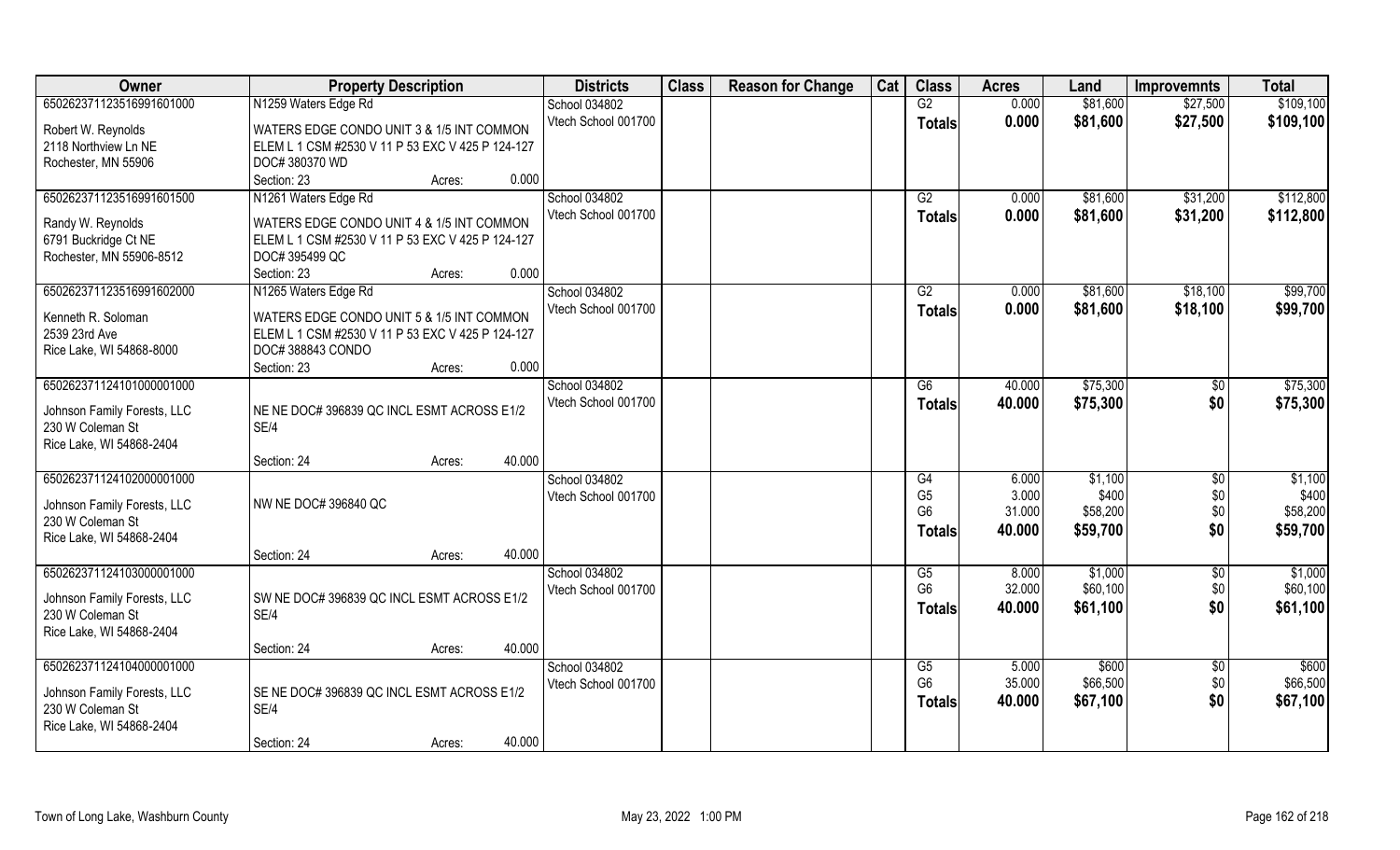| Owner                       | <b>Property Description</b>                     |        |        | <b>Districts</b>    | <b>Class</b> | <b>Reason for Change</b> | Cat | <b>Class</b>   | <b>Acres</b> | Land      | <b>Improvemnts</b> | <b>Total</b> |
|-----------------------------|-------------------------------------------------|--------|--------|---------------------|--------------|--------------------------|-----|----------------|--------------|-----------|--------------------|--------------|
| 650262371124201000001000    | N1360 Eastside Rd                               |        |        | School 034802       |              |                          |     | G1             | 3.000        | \$8,500   | \$152,900          | \$161,400    |
| Johnson Family Forests, LLC | NE NW DOC# 396837 QC                            |        |        | Vtech School 001700 |              |                          |     | G <sub>6</sub> | 37.000       | \$70,300  | \$0                | \$70,300     |
| 230 W Coleman St            |                                                 |        |        |                     |              |                          |     | <b>Totals</b>  | 40.000       | \$78,800  | \$152,900          | \$231,700    |
| Rice Lake, WI 54868-2404    |                                                 |        |        |                     |              |                          |     |                |              |           |                    |              |
|                             | Section: 24                                     | Acres: | 40.000 |                     |              |                          |     |                |              |           |                    |              |
| 650262371124202000001000    |                                                 |        |        | School 034802       |              |                          |     | G4             | 24.290       | \$1,200   | \$0                | \$1,200      |
| James F. Gruenhagen         | PT NW NW PT L 1 CSM #1507 V 6 P 228 V 191 P 343 |        |        | Vtech School 001700 |              |                          |     | G <sub>5</sub> | 2.000        | \$300     | \$0                | \$300        |
| 2771 24th Ave               | ROW - 2.50 AC V 236 P 93 V 268 P 598 EXC CSM    |        |        |                     |              |                          |     | G <sub>6</sub> | 3.000        | \$7,100   | \$0                | \$7,100      |
| Rice Lake, WI 54868-9046    | #2130 V 9 P 70                                  |        |        |                     |              |                          |     | <b>Totals</b>  | 29.290       | \$8,600   | \$0                | \$8,600      |
|                             | Section: 24                                     | Acres: | 29.290 |                     |              |                          |     |                |              |           |                    |              |
| 650262371124202000002100    | N1240 Eastside Rd                               |        |        | School 034802       |              |                          |     | G1             | 2.109        | \$6,500   | \$103,800          | \$110,300    |
| David C. Bergh              | PT NW NW L 3 CSM #3727 V 18 P 70 DOC# 344525    |        |        | Vtech School 001700 |              |                          |     | <b>Totals</b>  | 2.109        | \$6,500   | \$103,800          | \$110,300    |
| N1240 Eastside Rd           | WD DOC# 366845 TOD                              |        |        |                     |              |                          |     |                |              |           |                    |              |
| Birchwood, WI 54817-8919    |                                                 |        |        |                     |              |                          |     |                |              |           |                    |              |
|                             | Section: 24                                     | Acres: | 2.109  |                     |              |                          |     |                |              |           |                    |              |
| 650262371124202000002200    | N1224 Eastside Rd                               |        |        | School 034802       |              |                          |     | G2             | 3.000        | \$11,100  | \$91,200           | \$102,300    |
| Club Shed LLC               | PT NW NW L 4 CSM #3727 V 18 P 70 DOC# 333073    |        |        | Vtech School 001700 |              |                          |     | <b>Totals</b>  | 3.000        | \$11,100  | \$91,200           | \$102,300    |
| 1507 W Knapp St             | <b>WD</b>                                       |        |        |                     |              |                          |     |                |              |           |                    |              |
| Rice Lake, WI 54868-1383    |                                                 |        |        |                     |              |                          |     |                |              |           |                    |              |
|                             | Section: 24                                     | Acres: | 3.000  |                     |              |                          |     |                |              |           |                    |              |
| 650262371124202000003000    |                                                 |        |        | School 034802       |              |                          |     | G1             | 5.000        | \$15,300  | \$0                | \$15,300     |
| Julia M. Arneson            | PT NW NW L 3 CSM #2130 V 9 P 70 DOC# 313999 QC  |        |        | Vtech School 001700 |              |                          |     | <b>Totals</b>  | 5.000        | \$15,300  | \$0                | \$15,300     |
| 1700 E Minnehaha Pkwy       |                                                 |        |        |                     |              |                          |     |                |              |           |                    |              |
| Minneapolis, MN 55407-3640  |                                                 |        |        |                     |              |                          |     |                |              |           |                    |              |
|                             | Section: 24                                     | Acres: | 5.000  |                     |              |                          |     |                |              |           |                    |              |
| 650262371124203000001600    | N1130 Eastside Rd                               |        |        | School 034802       |              |                          |     | G2             | 28.200       | \$36,200  | \$3,600            | \$39,800     |
| Nkn Properties, LLC         | PT NW SW DOC# 389184 WD EXC OL 1 CSM #3912 V    |        |        | Vtech School 001700 |              |                          |     | <b>Totals</b>  | 28.200       | \$36,200  | \$3,600            | \$39,800     |
| 5626 N Sacramento Ave       | 19 P 82                                         |        |        |                     |              |                          |     |                |              |           |                    |              |
| Chicago, IL 60659-4827      |                                                 |        |        |                     |              |                          |     |                |              |           |                    |              |
|                             | Section: 24                                     | Acres: | 28.200 |                     |              |                          |     |                |              |           |                    |              |
| 650262371124203000001700    |                                                 |        |        | School 034802       |              |                          |     | G5             | 2.160        | \$600     | $\overline{50}$    | \$600        |
| Dennis W. West              | PT SW NW OL 1 CSM #3892 V 19 P 62 DOC# 366995   |        |        | Vtech School 001700 |              |                          |     | W <sub>6</sub> | 4.000        | (\$9,400) | \$0                | \$0          |
| 407 E Sawyer St             | WD DOC# 370044 MFL-C (4 AC)                     |        |        |                     |              |                          |     | <b>Totals</b>  | 6.160        | \$600     | \$0                | \$600        |
| Rice Lake, WI 54868-2580    |                                                 |        |        |                     |              |                          |     |                |              |           |                    |              |
|                             | Section: 24                                     | Acres: | 6.160  |                     |              |                          |     |                |              |           |                    |              |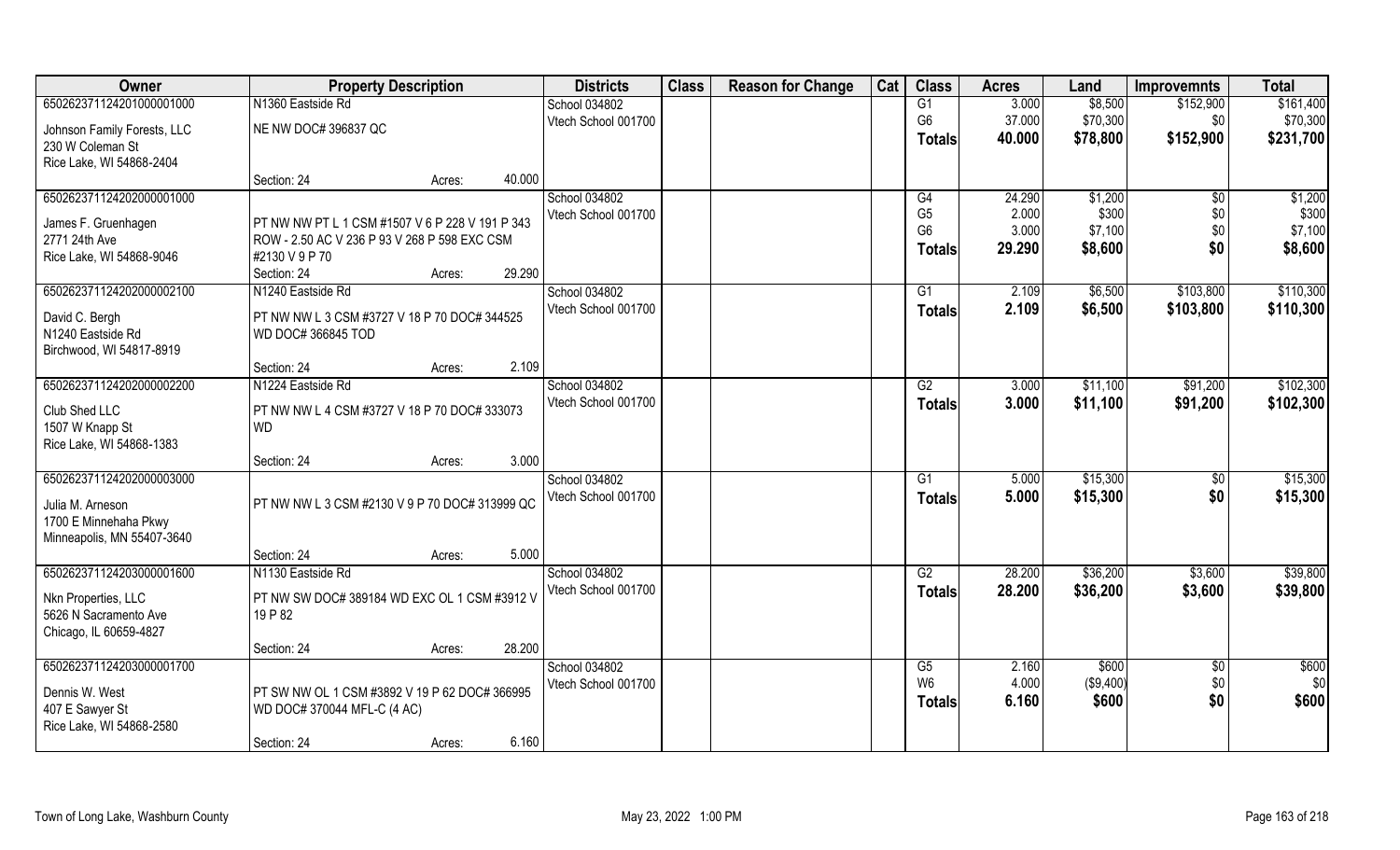| Owner                    | <b>Property Description</b>                    |        |        | <b>Districts</b>    | <b>Class</b> | <b>Reason for Change</b> | Cat | <b>Class</b>   | <b>Acres</b> | Land     | <b>Improvemnts</b> | <b>Total</b> |
|--------------------------|------------------------------------------------|--------|--------|---------------------|--------------|--------------------------|-----|----------------|--------------|----------|--------------------|--------------|
| 650262371124203000002000 | N1182 Eastside Rd                              |        |        | School 034802       |              |                          |     | G1             | 2.170        | \$12,600 | \$7,500            | \$20,100     |
| April A. Wisniewski      | PT SW NW L 1 CSM #1626 V 7 P 47 DOC# 389897 QC |        |        | Vtech School 001700 |              |                          |     | <b>Totals</b>  | 2.170        | \$12,600 | \$7,500            | \$20,100     |
| N7016 State Rd 40        |                                                |        |        |                     |              |                          |     |                |              |          |                    |              |
| Bruce, WI 54819-9593     | Section: 24                                    | Acres: | 2.170  |                     |              |                          |     |                |              |          |                    |              |
| 650262371124203000003000 | N1122 Eastside Rd                              |        |        | School 034802       |              |                          |     | G1             | 4.000        | \$16,900 | \$116,000          | \$132,900    |
|                          |                                                |        |        | Vtech School 001700 |              |                          |     | Totals         | 4.000        | \$16,900 | \$116,000          | \$132,900    |
| Ronald N. Chapman        | S 350' W 500' SW NW DOC# 394617 WD             |        |        |                     |              |                          |     |                |              |          |                    |              |
| N1122 Eastside Rd        |                                                |        |        |                     |              |                          |     |                |              |          |                    |              |
| Birchwood, WI 54817-8919 | Section: 24                                    | Acres: | 4.000  |                     |              |                          |     |                |              |          |                    |              |
| 650262371124203000004000 | N1196 Eastside Rd                              |        |        | School 034802       |              |                          |     | G1             | 0.510        | \$700    | \$22,800           | \$23,500     |
|                          |                                                |        |        | Vtech School 001700 |              |                          |     | <b>Totals</b>  | 0.510        | \$700    | \$22,800           | \$23,500     |
| Stephen C. Lind          | PT SW NW DOC# 342895 WD                        |        |        |                     |              |                          |     |                |              |          |                    |              |
| 1483 Whitetail Dr        |                                                |        |        |                     |              |                          |     |                |              |          |                    |              |
| Neenah, WI 54946-4485    | Section: 24                                    | Acres: | 0.510  |                     |              |                          |     |                |              |          |                    |              |
| 650262371124204000001000 |                                                |        |        | School 034802       |              |                          |     | G2             | 30.000       | \$21,000 | $\sqrt[6]{3}$      | \$21,000     |
|                          |                                                |        |        | Vtech School 001700 |              |                          |     | G <sub>5</sub> | 10.000       | \$1,300  | \$0                | \$1,300      |
| Nkn Properties, LLC      | SE NW DOC# 389184 WD                           |        |        |                     |              |                          |     | <b>Totals</b>  | 40.000       | \$22,300 | \$0                | \$22,300     |
| 5626 N Sacramento Ave    |                                                |        |        |                     |              |                          |     |                |              |          |                    |              |
| Chicago, IL 60659-4827   | Section: 24                                    | Acres: | 40.000 |                     |              |                          |     |                |              |          |                    |              |
| 650262371124301000001000 |                                                |        |        | School 034802       |              |                          |     | G2             | 32.000       | \$22,400 | \$0                | \$22,400     |
|                          |                                                |        |        | Vtech School 001700 |              |                          |     | G <sub>5</sub> | 8.000        | \$1,000  | \$0                | \$1,000      |
| Nkn Properties, LLC      | NE SW DOC# 389184 WD                           |        |        |                     |              |                          |     | <b>Totals</b>  | 40.000       | \$23,400 | \$0                | \$23,400     |
| 5626 N Sacramento Ave    |                                                |        |        |                     |              |                          |     |                |              |          |                    |              |
| Chicago, IL 60659-4827   | Section: 24                                    | Acres: | 40.000 |                     |              |                          |     |                |              |          |                    |              |
| 650262371124302000001000 | N1046 Eastside Rd                              |        |        | School 034802       |              |                          |     | G4             | 8.000        | \$1,000  | $\sqrt{$0}$        | \$1,000      |
|                          |                                                |        |        | Vtech School 001700 |              |                          |     | G <sub>6</sub> | 30.000       | \$70,500 | \$0                | \$70,500     |
| <b>Green Trust</b>       | NW SW V 398 P 352 QC LESS HWY ROW DOC#         |        |        |                     |              |                          |     | G7             | 2.000        | \$4,500  | \$38,200           | \$42,700     |
| W5511 County Rd Dm       | 395626 QC                                      |        |        |                     |              |                          |     | <b>Totals</b>  | 40.000       | \$76,000 | \$38,200           | \$114,200    |
| De Forest, WI 53532-9718 | Section: 24                                    | Acres: | 40.000 |                     |              |                          |     |                |              |          |                    |              |
| 650262371124303000001010 | N936 Eastside Rd                               |        |        | School 034802       |              |                          |     | G1             | 6.100        | \$36,000 | \$157,400          | \$193,400    |
|                          |                                                |        |        | Vtech School 001700 |              |                          |     | <b>Totals</b>  | 6.100        | \$36,000 | \$157,400          | \$193,400    |
| Gerald Hagman Jr Trust   | PT SW SW INCL LOTS 25 THRU 28 MILLER PARK L 2  |        |        |                     |              |                          |     |                |              |          |                    |              |
| N936 Eastside Rd         | CSM #3292 V 15 P 120 DOC# 399632 QC DOC#       |        |        |                     |              |                          |     |                |              |          |                    |              |
| Birchwood, WI 54817-8917 | 342220 ESMT AFFD                               |        |        |                     |              |                          |     |                |              |          |                    |              |
|                          | Section: 24                                    | Acres: | 6.100  |                     |              |                          |     |                |              |          |                    |              |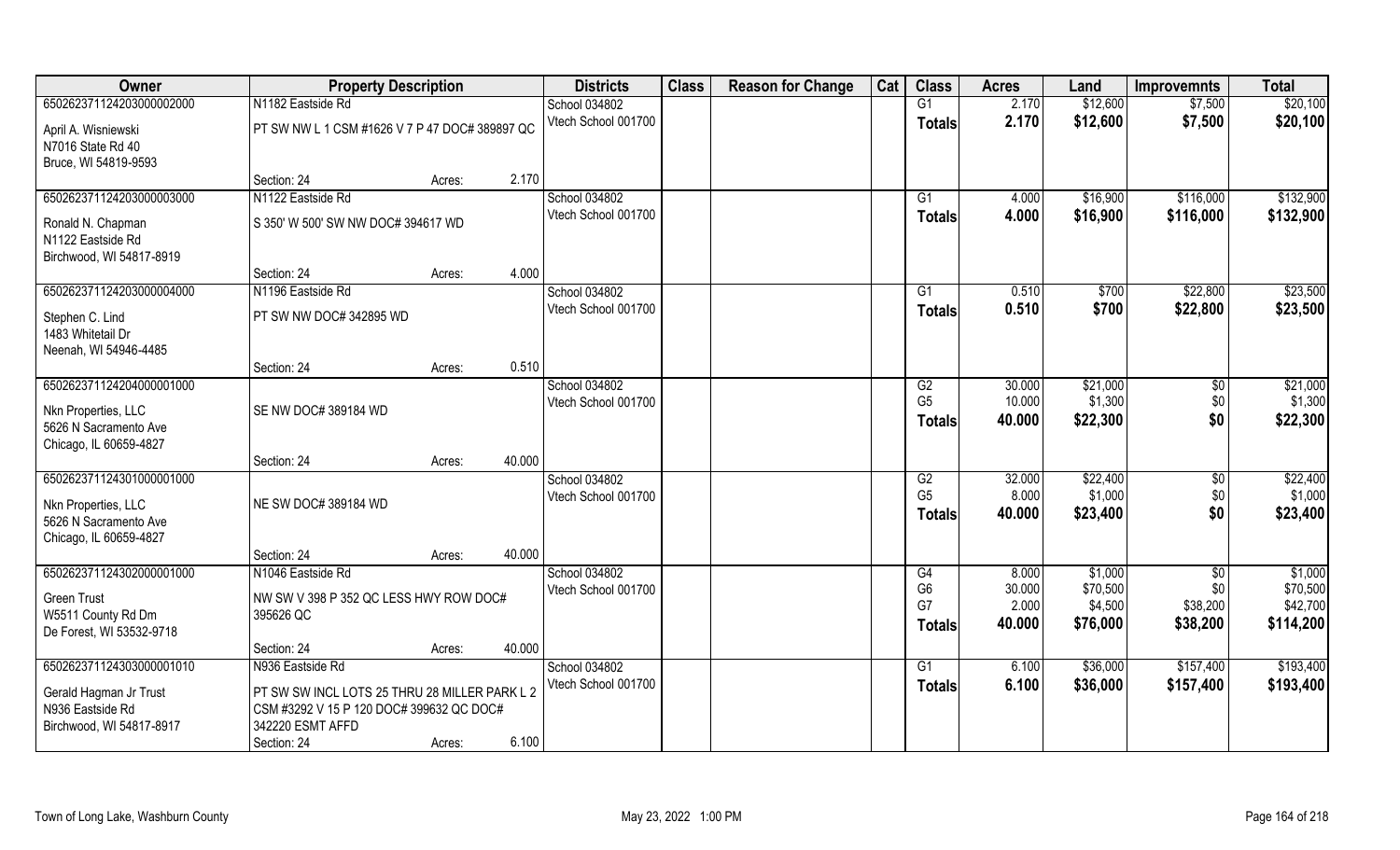| Owner                     | <b>Property Description</b>                    |       | <b>Districts</b>    | <b>Class</b> | <b>Reason for Change</b> | Cat | <b>Class</b>    | <b>Acres</b> | Land     | <b>Improvemnts</b> | <b>Total</b> |
|---------------------------|------------------------------------------------|-------|---------------------|--------------|--------------------------|-----|-----------------|--------------|----------|--------------------|--------------|
| 650262371124303000004000  | N988 Eastside Rd                               |       | School 034802       |              |                          |     | G1              | 8.500        | \$21,600 | \$118,300          | \$139,900    |
| Thomas A. Maiers          | PT SW SW DOC# 391985 WD                        |       | Vtech School 001700 |              |                          |     | <b>Totals</b>   | 8.500        | \$21,600 | \$118,300          | \$139,900    |
| 2027 Summit Dr NE         |                                                |       |                     |              |                          |     |                 |              |          |                    |              |
| Rochester, MN 55906-8508  |                                                |       |                     |              |                          |     |                 |              |          |                    |              |
|                           | Section: 24<br>Acres:                          | 8.500 |                     |              |                          |     |                 |              |          |                    |              |
| 650262371124303000005000  |                                                |       | School 034802       |              |                          |     | G <sub>1</sub>  | 0.350        | \$91,400 | \$0                | \$91,400     |
| William G. Burdick        | PT SW SW V 291 P 561 WD DOC# 398014 ESMT       |       | Vtech School 001700 |              |                          |     | <b>Totals</b>   | 0.350        | \$91,400 | \$0                | \$91,400     |
| W2845 County Hwy D        |                                                |       |                     |              |                          |     |                 |              |          |                    |              |
| Birchwood, WI 54817-8904  |                                                |       |                     |              |                          |     |                 |              |          |                    |              |
|                           | Section: 24<br>Acres:                          | 0.350 |                     |              |                          |     |                 |              |          |                    |              |
| 650262371124303000006000  |                                                |       | School 034802       |              |                          |     | G6              | 2.410        | \$4,600  | $\sqrt{6}$         | \$4,600      |
| Gerald Hagman Jr Trust    | PT SW SW L 1 CSM #3292 V 15 P 120 DOC# 399632  |       | Vtech School 001700 |              |                          |     | <b>Totals</b>   | 2.410        | \$4,600  | \$0                | \$4,600      |
| N936 Eastside Rd          | QC DOC#342220 ESMT AFFD                        |       |                     |              |                          |     |                 |              |          |                    |              |
| Birchwood, WI 54817-8917  |                                                |       |                     |              |                          |     |                 |              |          |                    |              |
|                           | Section: 24<br>Acres:                          | 2.410 |                     |              |                          |     |                 |              |          |                    |              |
| 650262371124303000007000  | <b>LONG LAKE DAM</b>                           |       | School 034802       |              |                          |     | X3              | 5.870        | \$0      | $\sqrt[6]{3}$      | \$0          |
| Washburn County Dam Ll    | PT SW SW INCL L 1 CSM #3459 V 16 P 123 V 145 P |       | Vtech School 001700 |              |                          |     | <b>Totals</b>   | 5.870        | \$0      | \$0                | \$0          |
| 10 4th Ave                | 230, V 145 P 232 EXC OL 1 CSM #3459 V 16 P 123 |       |                     |              |                          |     |                 |              |          |                    |              |
| Shell Lake, WI 54871-4457 | EXC S 500' SW SW E OF RD                       |       |                     |              |                          |     |                 |              |          |                    |              |
|                           | Section: 24<br>Acres:                          | 5.870 |                     |              |                          |     |                 |              |          |                    |              |
| 650262371124303000008300  | N926 Eastside Rd                               |       | School 034802       | G1           | House complete           |     | G1              | 2.000        | \$14,300 | \$219,800          | \$234,100    |
| Jesse D. Lusson           | PT SW SW L 3 CSM #4116 V 20 P 117 DOC# 376107  |       | Vtech School 001700 |              |                          |     | <b>Totals</b>   | 2.000        | \$14,300 | \$219,800          | \$234,100    |
| N926 Eastside Rd          | WD DOC# 382661 QC DOC# 386077 WD DOC#          |       |                     |              |                          |     |                 |              |          |                    |              |
| Birchwood, WI 54817-8917  | 397335 DECL DOC# 397336 DECL                   |       |                     |              |                          |     |                 |              |          |                    |              |
|                           | Section: 24<br>Acres:                          | 2.000 |                     |              |                          |     |                 |              |          |                    |              |
| 650262371124303000008400  |                                                |       | School 034802       |              |                          |     | $\overline{G1}$ | 2.440        | \$15,700 | \$8,000            | \$23,700     |
| Jesse D. Lusson           | PT SW SW L 4 CSM #4116 V 20 P 117 DOC# 376107  |       | Vtech School 001700 |              |                          |     | <b>Totals</b>   | 2.440        | \$15,700 | \$8,000            | \$23,700     |
| N926 Eastside Rd          | WD DOC# 382661 QC DOC# 386077 WD DOC#          |       |                     |              |                          |     |                 |              |          |                    |              |
| Birchwood, WI 54817-8917  | 397335 DECL DOC# 397336 DECL                   |       |                     |              |                          |     |                 |              |          |                    |              |
|                           | Section: 24<br>Acres:                          | 2.440 |                     |              |                          |     |                 |              |          |                    |              |
| 650262371124303000009000  | N931 Eastside Rd                               |       | School 034802       |              |                          |     | G1              | 0.820        | \$65,000 | $\overline{50}$    | \$65,000     |
| Jesse D. Lusson           | PT SW SW OL 1 CSM #3459 V 16 P 123 DOC# 397334 |       | Vtech School 001700 |              |                          |     | <b>Totals</b>   | 0.820        | \$65,000 | \$0                | \$65,000     |
| N926 Eastside Rd          | QC                                             |       |                     |              |                          |     |                 |              |          |                    |              |
| Birchwood, WI 54817-8917  |                                                |       |                     |              |                          |     |                 |              |          |                    |              |
|                           | Section: 24<br>Acres:                          | 0.820 |                     |              |                          |     |                 |              |          |                    |              |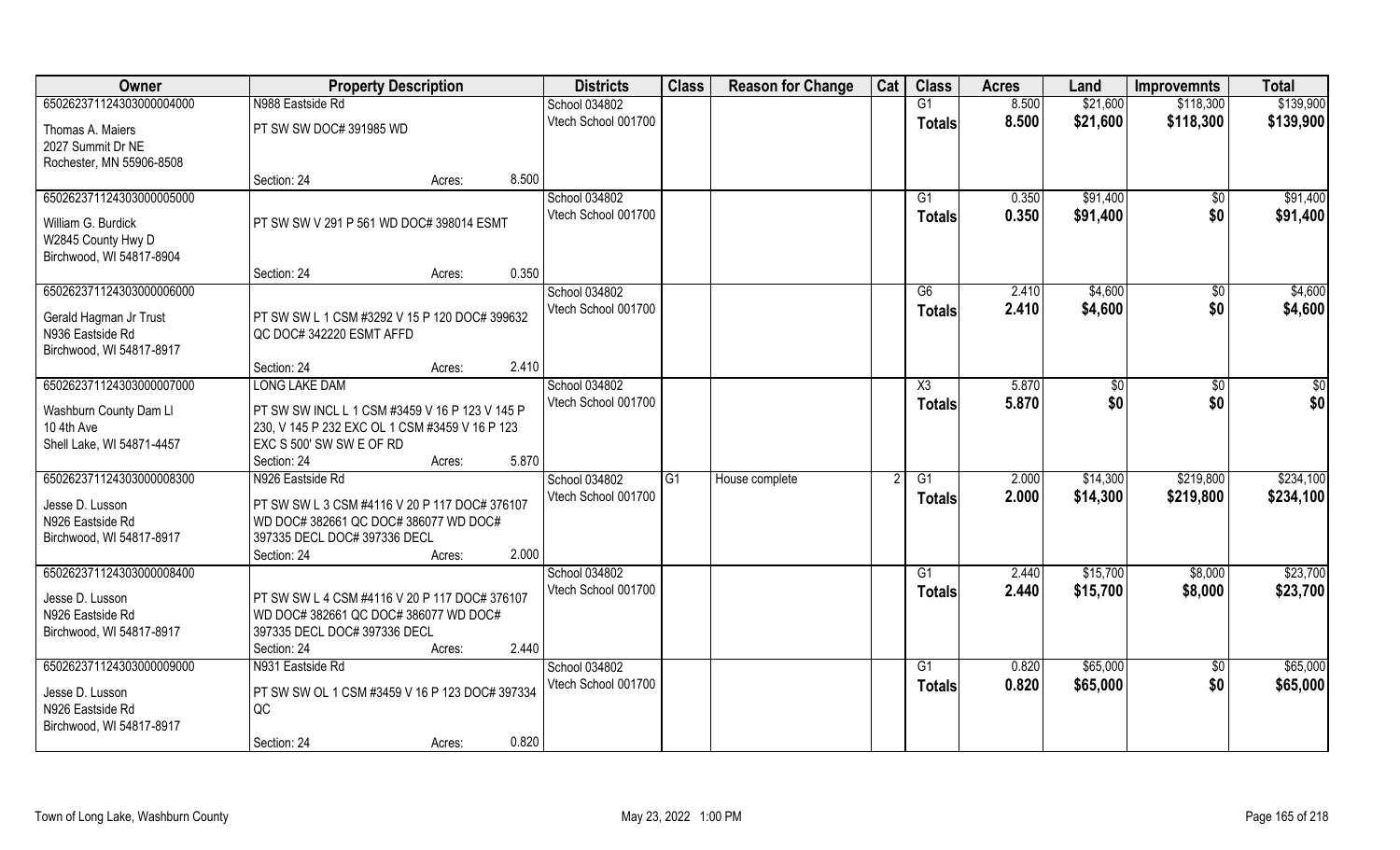| Owner                           | <b>Property Description</b>                |        |        | <b>Districts</b>    | <b>Class</b> | <b>Reason for Change</b> | Cat | <b>Class</b>                     | <b>Acres</b>    | Land           | <b>Improvemnts</b> | <b>Total</b>      |
|---------------------------------|--------------------------------------------|--------|--------|---------------------|--------------|--------------------------|-----|----------------------------------|-----------------|----------------|--------------------|-------------------|
| 650262371124304000001000        |                                            |        |        | School 034802       |              |                          |     | G5                               | 5.000           | \$600          | $\sqrt{6}$         | \$600             |
| George R. Burns                 | SE SW V 273 P 205                          |        |        | Vtech School 001700 |              |                          |     | G <sub>6</sub>                   | 35.000          | \$82,300       | \$0                | \$82,300          |
| Pmb 662                         |                                            |        |        |                     |              |                          |     | <b>Totals</b>                    | 40.000          | \$82,900       | \$0                | \$82,900          |
| 3472 Research Pkwy Ste 104      |                                            |        |        |                     |              |                          |     |                                  |                 |                |                    |                   |
| Colorado Springs, CO 80920-1066 | Section: 24                                |        | 40.000 |                     |              |                          |     |                                  |                 |                |                    |                   |
| 650262371124401000001000        |                                            | Acres: |        | School 034802       |              |                          |     |                                  |                 |                |                    |                   |
|                                 | W2512 County Hwy D                         |        |        |                     |              |                          |     | G1                               | 2.000           | \$9,900        | \$95,400           | \$105,300         |
| Johnson Family Forests, LLC     | NE SE DOC# 398789 PR                       |        |        | Vtech School 001700 |              |                          |     | G <sub>5</sub><br>G <sub>6</sub> | 5.000<br>33.000 | \$600          | \$0                | \$600<br>\$62,000 |
| 230 W Coleman St                |                                            |        |        |                     |              |                          |     |                                  |                 | \$62,000       | \$0                |                   |
| Rice Lake, WI 54868-2404        |                                            |        |        |                     |              |                          |     | <b>Totals</b>                    | 40.000          | \$72,500       | \$95,400           | \$167,900         |
|                                 | Section: 24                                | Acres: | 40.000 |                     |              |                          |     |                                  |                 |                |                    |                   |
| 650262371124402000001000        |                                            |        |        | School 034802       |              |                          |     | G5                               | 4.000           | \$500          | $\sqrt[6]{3}$      | \$500             |
|                                 |                                            |        |        | Vtech School 001700 |              |                          |     | G <sub>6</sub>                   | 36.000          | \$68,400       | \$0                | \$68,400          |
| Johnson Family Forests, LLC     | NW SE DOC# 396839 QC INCL ESMT ACROSS E1/2 |        |        |                     |              |                          |     | <b>Totals</b>                    | 40.000          | \$68,900       | \$0                | \$68,900          |
| 230 W Coleman St                | SE/4                                       |        |        |                     |              |                          |     |                                  |                 |                |                    |                   |
| Rice Lake, WI 54868-2404        | Section: 24                                | Acres: | 40.000 |                     |              |                          |     |                                  |                 |                |                    |                   |
| 650262371124403000001000        | W2674 County Hwy D                         |        |        | School 034802       |              |                          |     |                                  | 40.000          |                | \$0                | $\sqrt{50}$       |
|                                 |                                            |        |        | Vtech School 001700 |              |                          |     | X4                               | 40.000          | $ $ \$0<br>\$0 | \$0                | \$0               |
| Town of Long Lake               | SW SE V 96 P 481                           |        |        |                     |              |                          |     | <b>Totals</b>                    |                 |                |                    |                   |
| N1584 County Hwy Md             |                                            |        |        |                     |              |                          |     |                                  |                 |                |                    |                   |
| Sarona, WI 54870                |                                            |        |        |                     |              |                          |     |                                  |                 |                |                    |                   |
|                                 | Section: 24                                | Acres: | 40.000 |                     |              |                          |     |                                  |                 |                |                    |                   |
| 650262371124404000001000        |                                            |        |        | School 034802       |              |                          |     | X4                               | 40.000          | \$0            | \$0                | $\overline{50}$   |
|                                 |                                            |        |        | Vtech School 001700 |              |                          |     | <b>Totals</b>                    | 40.000          | \$0            | \$0                | \$0               |
| Town of Long Lake               | SE SE V 96 P 481 V 210 P 315 ESMT          |        |        |                     |              |                          |     |                                  |                 |                |                    |                   |
| N1584 County Hwy Md             |                                            |        |        |                     |              |                          |     |                                  |                 |                |                    |                   |
| Sarona, WI 54870                |                                            |        |        |                     |              |                          |     |                                  |                 |                |                    |                   |
|                                 | Section: 24                                | Acres: | 40.000 |                     |              |                          |     |                                  |                 |                |                    |                   |
| 650262371125101000001000        |                                            |        |        | School 034802       |              |                          |     | G6                               | 20.000          | \$36,500       | $\overline{60}$    | \$36,500          |
| Gary J. Heuer                   | E1/2 NE NE V 362 P 43 WD                   |        |        | Vtech School 001700 |              |                          |     | <b>Totals</b>                    | 20.000          | \$36,500       | \$0                | \$36,500          |
| 3405 Mayo St                    |                                            |        |        |                     |              |                          |     |                                  |                 |                |                    |                   |
| Eau Claire, WI 54701-7351       |                                            |        |        |                     |              |                          |     |                                  |                 |                |                    |                   |
|                                 | Section: 25                                | Acres: | 20.000 |                     |              |                          |     |                                  |                 |                |                    |                   |
| 650262371125101000002000        | W2595 County Hwy D                         |        |        | School 034802       |              |                          |     | G1                               | 2.000           | \$4,100        | \$15,200           | \$19,300          |
|                                 |                                            |        |        | Vtech School 001700 |              |                          |     | G <sub>6</sub>                   | 18.000          | \$33,800       | \$0                | \$33,800          |
| Gary J. Heuer                   | W1/2 NE NE V 304 P 376 PR                  |        |        |                     |              |                          |     | <b>Totals</b>                    | 20.000          | \$37,900       | \$15,200           | \$53,100          |
| 3405 Mayo St                    |                                            |        |        |                     |              |                          |     |                                  |                 |                |                    |                   |
| Eau Claire, WI 54701-7351       |                                            |        |        |                     |              |                          |     |                                  |                 |                |                    |                   |
|                                 | Section: 25                                | Acres: | 20.000 |                     |              |                          |     |                                  |                 |                |                    |                   |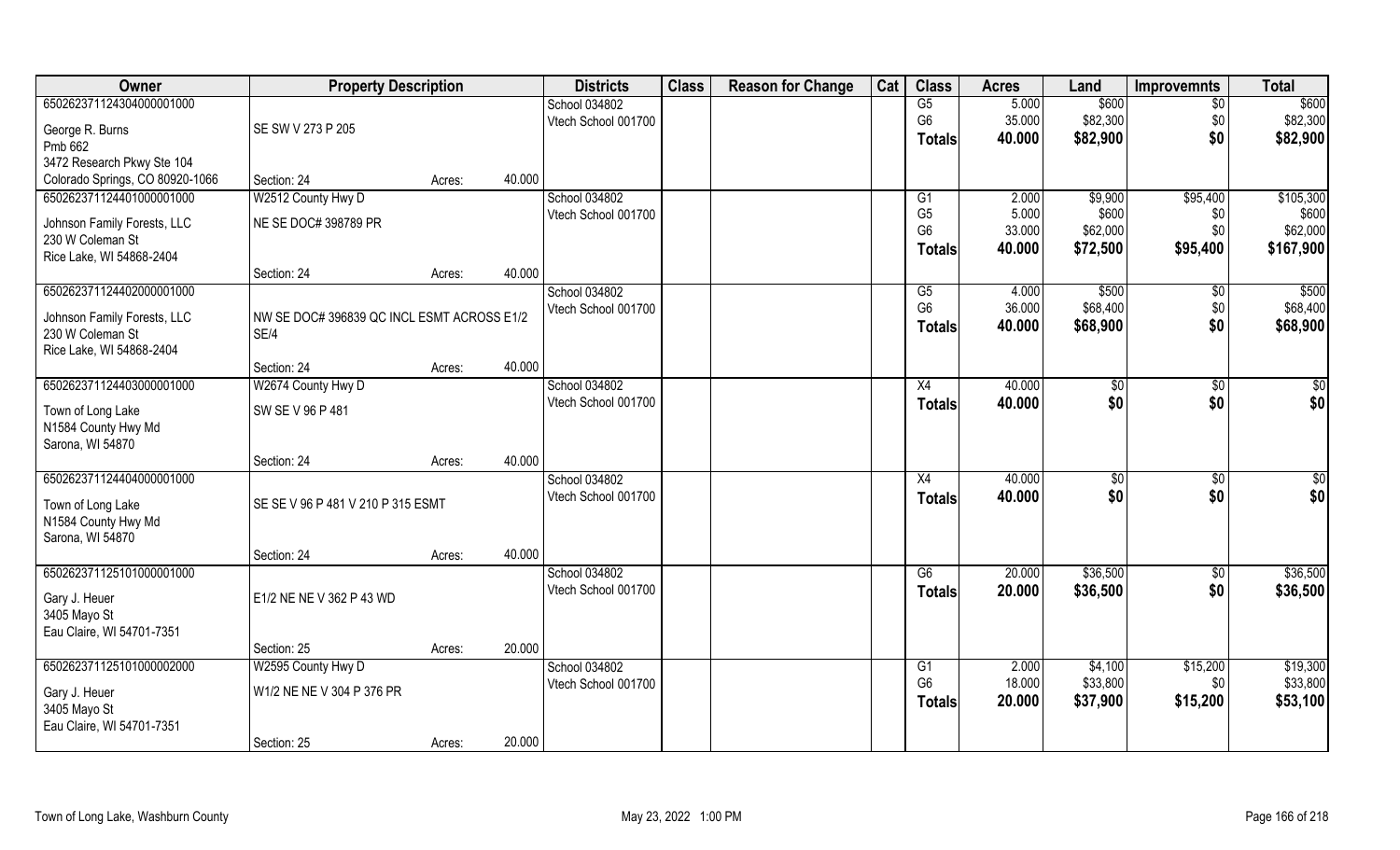| Owner                     | <b>Property Description</b>                   |                     | <b>Districts</b>                     | <b>Class</b> | <b>Reason for Change</b> | Cat           | <b>Class</b>         | <b>Acres</b>    | Land              | <b>Improvemnts</b> | <b>Total</b>      |
|---------------------------|-----------------------------------------------|---------------------|--------------------------------------|--------------|--------------------------|---------------|----------------------|-----------------|-------------------|--------------------|-------------------|
| 650262371125102000001000  | W2639 County Hwy D                            |                     | School 034802                        |              |                          |               | G1                   | 2.000           | \$12,600          | \$22,500           | \$35,100          |
| William D. Burdick        | E1/2 NW NE DOC# 329410 WD DOC# 331327 QC      |                     | Vtech School 001700                  |              |                          |               | G <sub>6</sub>       | 18.000          | \$34,200          | \$0                | \$34,200          |
| W2639 County Hwy D        | SUBJ TO ESMT E 33'                            |                     |                                      |              |                          |               | <b>Totals</b>        | 20.000          | \$46,800          | \$22,500           | \$69,300          |
| Birchwood, WI 54817-8903  |                                               |                     |                                      |              |                          |               |                      |                 |                   |                    |                   |
|                           | Section: 25                                   | 20.000<br>Acres:    |                                      |              |                          |               |                      |                 |                   |                    |                   |
| 650262371125102000002000  | W2669 County Hwy D                            |                     | School 034802                        | G1           | Garage complete          |               | G1                   | 1.000           | \$5,000           | \$15,800           | \$20,800          |
| Kevin L. Bogstad          | E1/2 W1/2 NW NE DOC# 301317 WD                |                     | Vtech School 001700                  |              |                          |               | G <sub>5</sub>       | 3.000           | \$400             | \$0                | \$400             |
| 14900 Oak Knoll Dr        |                                               |                     |                                      |              |                          |               | G <sub>6</sub>       | 6.000           | \$14,100          | \$0                | \$14,100          |
| Cadott, WI 54727-9006     |                                               |                     |                                      |              |                          |               | Totals               | 10.000          | \$19,500          | \$15,800           | \$35,300          |
|                           | Section: 25                                   | 10.000<br>Acres:    |                                      |              |                          |               |                      |                 |                   |                    |                   |
| 650262371125102000003000  |                                               |                     | School 034802                        |              |                          |               | G1                   | 2.000           | \$12,600          | $\sqrt[6]{30}$     | \$12,600          |
| William D. Burdick        | W1/2 W1/2 NW NE V 311 P 350 WD DOC# 331327 QC |                     | Vtech School 001700                  |              |                          |               | G <sub>6</sub>       | 8.000           | \$18,800          | \$0                | \$18,800          |
| W2639 County Hwy D        |                                               |                     |                                      |              |                          |               | <b>Totals</b>        | 10.000          | \$31,400          | \$0                | \$31,400          |
| Birchwood, WI 54817-8903  |                                               |                     |                                      |              |                          |               |                      |                 |                   |                    |                   |
|                           | Section: 25                                   | 10.000<br>Acres:    |                                      |              |                          |               |                      |                 |                   |                    |                   |
| 650262371125103000001000  |                                               |                     | School 034802                        |              |                          |               | G6                   | 40.000          | \$76,000          | \$0                | \$76,000          |
| William D. Burdick        | SW NE INCL ESMT E 33' NW NE V 294 P 334 WD    | Vtech School 001700 |                                      |              |                          | <b>Totals</b> | 40.000               | \$76,000        | \$0               | \$76,000           |                   |
| W2639 County Hwy D        | DOC# 331327 QC                                |                     |                                      |              |                          |               |                      |                 |                   |                    |                   |
| Birchwood, WI 54817-8903  |                                               |                     |                                      |              |                          |               |                      |                 |                   |                    |                   |
|                           | Section: 25                                   | 40.000<br>Acres:    |                                      |              |                          |               |                      |                 |                   |                    |                   |
| 650262371125104000001000  |                                               |                     | School 034802                        |              |                          |               | G6                   | 20.000          | \$36,200          | \$0                | \$36,200          |
| Gary J. Heuer             | E1/2 SE NE V 362 P 43 WD                      |                     | Vtech School 001700                  |              |                          |               | <b>Totals</b>        | 20.000          | \$36,200          | \$0                | \$36,200          |
| 3405 Mayo St              |                                               |                     |                                      |              |                          |               |                      |                 |                   |                    |                   |
| Eau Claire, WI 54701-7351 |                                               |                     |                                      |              |                          |               |                      |                 |                   |                    |                   |
|                           | Section: 25                                   | 20.000<br>Acres:    |                                      |              |                          |               |                      |                 |                   |                    |                   |
| 650262371125104000002000  |                                               |                     | School 034802<br>Vtech School 001700 |              |                          |               | G6                   | 20.000          | \$36,500          | \$0<br>\$0         | \$36,500          |
| Gary J. Heuer             | W1/2 SE NE V 304 P 376 PR                     |                     |                                      |              |                          |               | <b>Totals</b>        | 20,000          | \$36,500          |                    | \$36,500          |
| 3405 Mayo St              |                                               |                     |                                      |              |                          |               |                      |                 |                   |                    |                   |
| Eau Claire, WI 54701-7351 |                                               |                     |                                      |              |                          |               |                      |                 |                   |                    |                   |
|                           | Section: 25                                   | 20.000<br>Acres:    |                                      |              |                          |               |                      |                 |                   |                    |                   |
| 650262371125201000001000  |                                               |                     | School 034802<br>Vtech School 001700 |              |                          |               | G4<br>G <sub>6</sub> | 3.000<br>36.000 | \$500<br>\$81,700 | $\sqrt{6}$<br>\$0  | \$500<br>\$81,700 |
| William G. Burdick        | PT NE NW V 144 P 629 EXC CSM #195 V 2 P 195   |                     |                                      |              |                          |               | Totals               | 39.000          | \$82,200          | \$0                | \$82,200          |
| W2845 County Hwy D        |                                               |                     |                                      |              |                          |               |                      |                 |                   |                    |                   |
| Birchwood, WI 54817-8904  |                                               |                     |                                      |              |                          |               |                      |                 |                   |                    |                   |
|                           | Section: 25                                   | 39.000<br>Acres:    |                                      |              |                          |               |                      |                 |                   |                    |                   |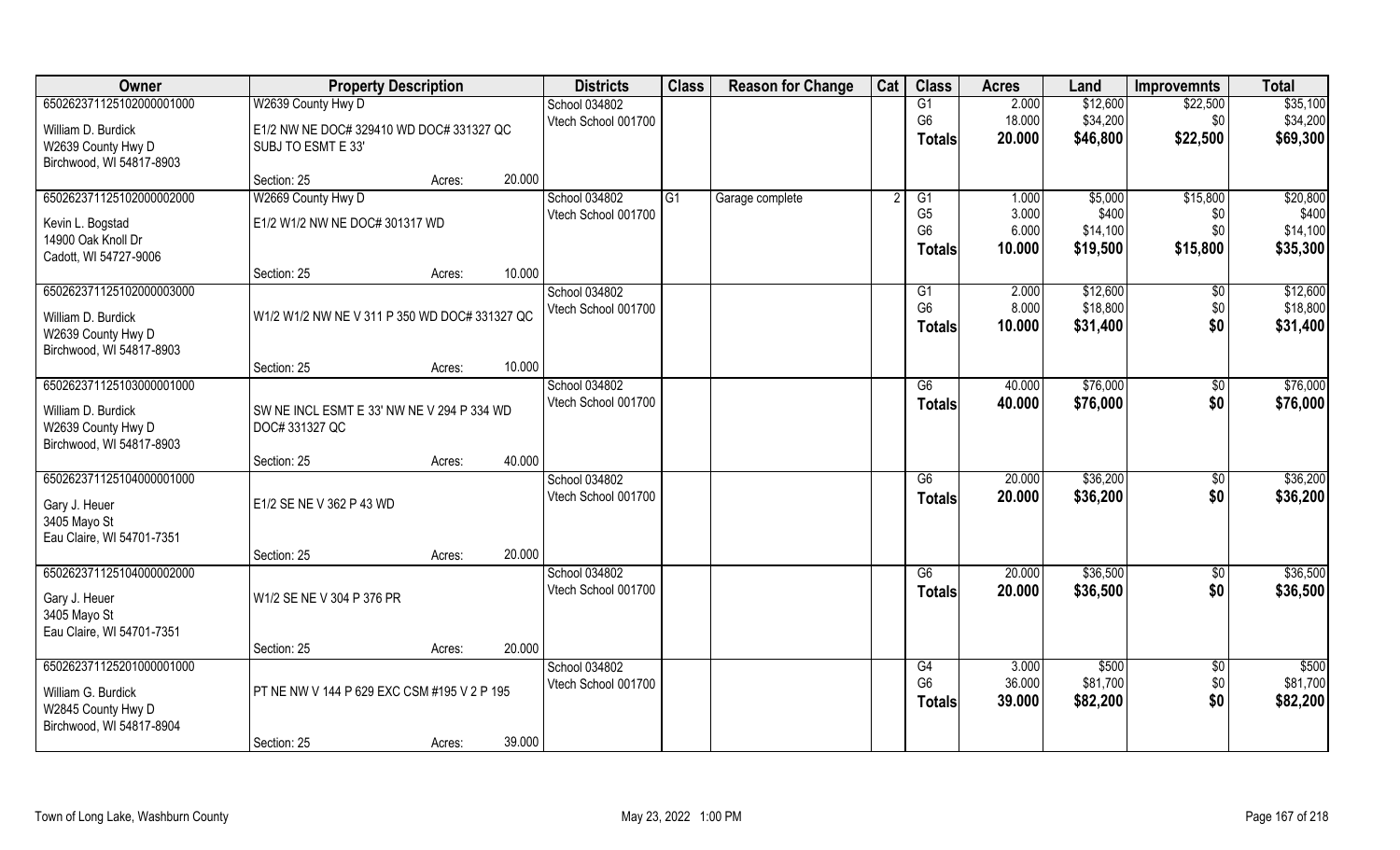| Owner                    | <b>Property Description</b>                      |        |        | <b>Districts</b>    | <b>Class</b> | <b>Reason for Change</b> | Cat | <b>Class</b>    | <b>Acres</b> | Land            | <b>Improvemnts</b> | <b>Total</b>    |
|--------------------------|--------------------------------------------------|--------|--------|---------------------|--------------|--------------------------|-----|-----------------|--------------|-----------------|--------------------|-----------------|
| 650262371125201000002000 | W2745 County Hwy D                               |        |        | School 034802       |              |                          |     | X4              | 1.000        | $\overline{50}$ | $\overline{50}$    | $\overline{50}$ |
| Telephone Usa WI LLC     | PT NE NW V 429 P 301-304 WD                      |        |        | Vtech School 001700 |              |                          |     | <b>Totals</b>   | 1.000        | \$0             | \$0                | \$0             |
| 100 Century Park Dr      |                                                  |        |        |                     |              |                          |     |                 |              |                 |                    |                 |
| Monroe, LA 71203         |                                                  |        |        |                     |              |                          |     |                 |              |                 |                    |                 |
|                          | Section: 25                                      | Acres: | 1.000  |                     |              |                          |     |                 |              |                 |                    |                 |
| 650262371125202000001000 | W2845 County Hwy D                               |        |        | School 034802       |              |                          |     | G1              | 1.000        | \$6,300         | \$257,200          | \$263,500       |
| William G. Burdick       | PT NW NW V 144 P 629 V 189 P 129 EXC V 291 P 560 |        |        | Vtech School 001700 |              |                          |     | G4              | 9.000        | \$1,500         | \$0                | \$1,500         |
| W2845 County Hwy D       | DOC# 398014 ESMT                                 |        |        |                     |              |                          |     | G <sub>6</sub>  | 29.450       | \$69,200        | \$0                | \$69,200        |
| Birchwood, WI 54817-8904 |                                                  |        |        |                     |              |                          |     | <b>Totals</b>   | 39.450       | \$77,000        | \$257,200          | \$334,200       |
|                          | Section: 25                                      | Acres: | 39.450 |                     |              |                          |     |                 |              |                 |                    |                 |
| 650262371125202000002000 |                                                  |        |        | School 034802       |              |                          |     | X3              | 0.550        | \$0             | $\overline{50}$    | \$0             |
| Washburn Co Dam Ll       | PT NW NW V 291 P 560 WD                          |        |        | Vtech School 001700 |              |                          |     | <b>Totals</b>   | 0.550        | \$0             | \$0                | \$0             |
| 10 4th Ave               |                                                  |        |        |                     |              |                          |     |                 |              |                 |                    |                 |
| Shell Lake, WI 54871     |                                                  |        |        |                     |              |                          |     |                 |              |                 |                    |                 |
|                          | Section: 25                                      | Acres: | 0.550  |                     |              |                          |     |                 |              |                 |                    |                 |
| 650262371125203000001000 |                                                  |        |        | School 034802       |              |                          |     | G8              | 40.000       | \$47,000        | \$0                | \$47,000        |
| William G. Burdick       | SW NW V 144 P 629                                |        |        | Vtech School 001700 |              |                          |     | <b>Totals</b>   | 40.000       | \$47,000        | \$0                | \$47,000        |
| W2845 County Hwy D       |                                                  |        |        |                     |              |                          |     |                 |              |                 |                    |                 |
| Birchwood, WI 54817-8904 |                                                  |        |        |                     |              |                          |     |                 |              |                 |                    |                 |
|                          | Section: 25                                      | Acres: | 40.000 |                     |              |                          |     |                 |              |                 |                    |                 |
| 650262371125204000001000 |                                                  |        |        | School 034802       |              |                          |     | $\overline{G8}$ | 40.000       | \$47,000        | $\sqrt[6]{30}$     | \$47,000        |
| William G. Burdick       | SE NW V 144 P 629                                |        |        | Vtech School 001700 |              |                          |     | <b>Totals</b>   | 40.000       | \$47,000        | \$0                | \$47,000        |
| W2845 County Hwy D       |                                                  |        |        |                     |              |                          |     |                 |              |                 |                    |                 |
| Birchwood, WI 54817-8904 |                                                  |        |        |                     |              |                          |     |                 |              |                 |                    |                 |
|                          | Section: 25                                      | Acres: | 40.000 |                     |              |                          |     |                 |              |                 |                    |                 |
| 650262371125301000001010 |                                                  |        |        | School 034802       |              |                          |     | G5              | 4.000        | \$500           | \$0                | \$500           |
| William G. Burdick       | NE SW LYING W OF RIVER DOC# 306227 WD EXC        |        |        | Vtech School 001700 |              |                          |     | G <sub>6</sub>  | 6.570        | \$15,400        | \$0                | \$15,400        |
| W2845 County Hwy D       | DOC# 315306 WD                                   |        |        |                     |              |                          |     | <b>Totals</b>   | 10.570       | \$15,900        | \$0                | \$15,900        |
| Birchwood, WI 54817-8904 |                                                  |        |        |                     |              |                          |     |                 |              |                 |                    |                 |
|                          | Section: 25                                      | Acres: | 10.570 |                     |              |                          |     |                 |              |                 |                    |                 |
| 650262371125301000002000 |                                                  |        |        | School 034802       |              |                          |     | G5              | 4.000        | \$500           | $\overline{30}$    | \$500           |
| William D. Burdick       | NE SW LYING E OF RIVER DOC# 315306 WD DOC#       |        |        | Vtech School 001700 |              |                          |     | G <sub>6</sub>  | 25.430       | \$59,800        | \$0                | \$59,800        |
| W2639 County Hwy D       | 331327 QC                                        |        |        |                     |              |                          |     | <b>Totals</b>   | 29.430       | \$60,300        | \$0                | \$60,300        |
| Birchwood, WI 54817-8903 |                                                  |        |        |                     |              |                          |     |                 |              |                 |                    |                 |
|                          | Section: 25                                      | Acres: | 29.430 |                     |              |                          |     |                 |              |                 |                    |                 |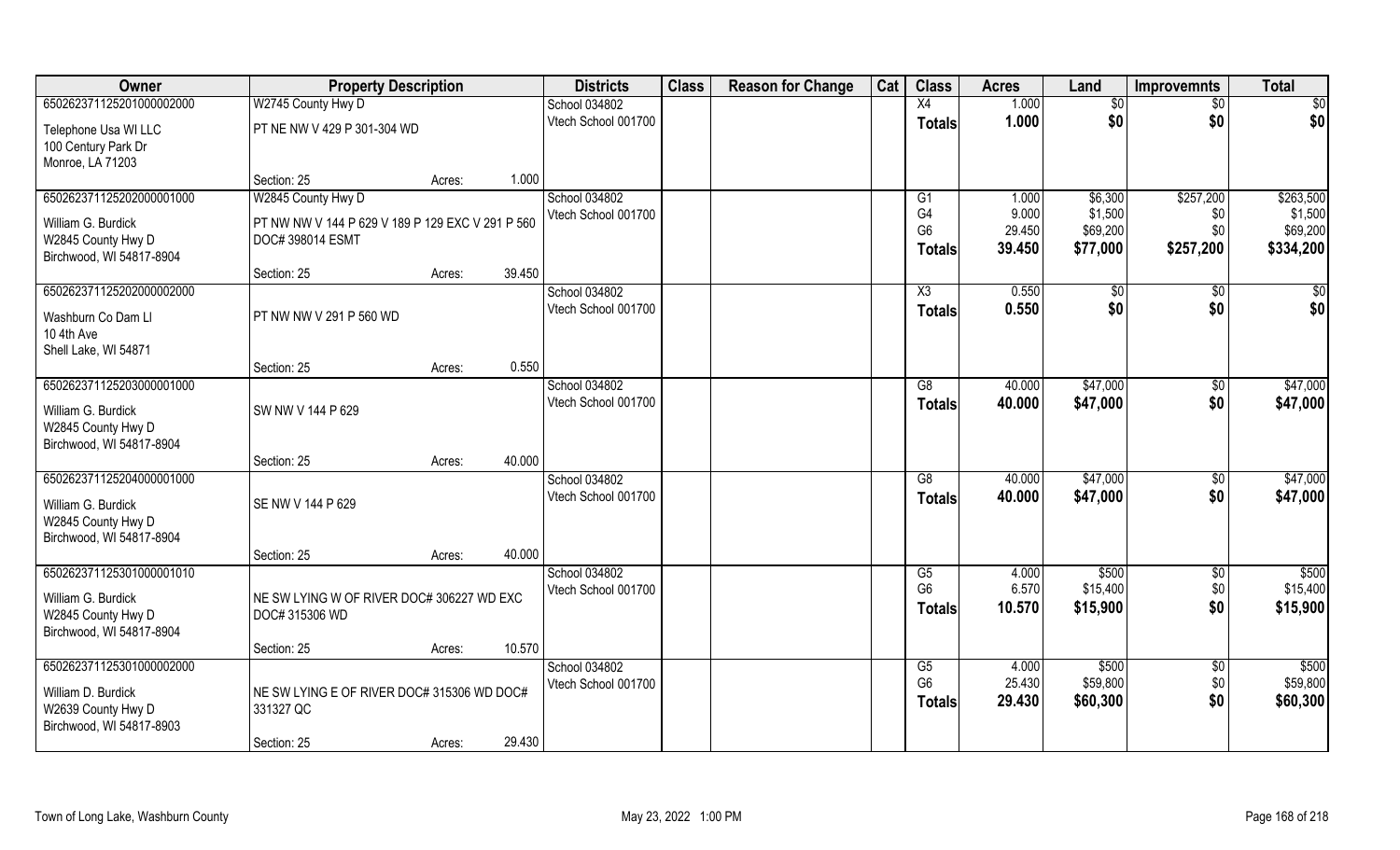| Owner                                                                                                   | <b>Property Description</b>                                                                                      | <b>Districts</b>                     | <b>Class</b> | <b>Reason for Change</b> | Cat | <b>Class</b>                    | <b>Acres</b>     | Land                 | <b>Improvemnts</b>     | <b>Total</b>           |
|---------------------------------------------------------------------------------------------------------|------------------------------------------------------------------------------------------------------------------|--------------------------------------|--------------|--------------------------|-----|---------------------------------|------------------|----------------------|------------------------|------------------------|
| 650262371125302000001000<br>William G. Burdick<br>W2845 County Hwy D                                    | PT NW SW EXC N 513' W270' V 220 P 575 V 276 P 347<br>EXC PT CSM #1241 V 5 P 225                                  | School 034802<br>Vtech School 001700 | G4           | Ag use land              |     | G4<br>Totals                    | 36.230<br>36.230 | \$6,000<br>\$6,000   | $\sqrt{6}$<br>\$0      | \$6,000<br>\$6,000     |
| Birchwood, WI 54817-8904                                                                                | 36.230<br>Section: 25<br>Acres:                                                                                  |                                      |              |                          |     |                                 |                  |                      |                        |                        |
| 650262371125302000002500<br>Steven M. Walters<br>N666 Pioneer Rd<br>Birchwood, WI 54817-8915            | N666 Pioneer Rd<br>PT NW SW DOC# 369740 QC EXC DOC# 398527 QC<br>EXC DOC# 400797 QC                              | School 034802<br>Vtech School 001700 |              |                          |     | G1<br>Totals                    | 2.300<br>2.300   | \$10,900<br>\$10,900 | \$136,800<br>\$136,800 | \$147,700<br>\$147,700 |
|                                                                                                         | 2.300<br>Section: 25<br>Acres:                                                                                   |                                      |              |                          |     |                                 |                  |                      |                        |                        |
| 650262371125302000003500<br><b>Trevor Roberts-Korner</b><br>N692 Pioneer Rd<br>Birchwood, WI 54817-8915 | N692 Pioneer Rd<br>PT NW SW DOC# 396677 WD DOC# 398527 QC DOC#<br>400797 QC                                      | School 034802<br>Vtech School 001700 |              |                          |     | G1<br><b>Totals</b>             | 0.880<br>0.880   | \$8,600<br>\$8,600   | \$34,900<br>\$34,900   | \$43,500<br>\$43,500   |
|                                                                                                         | 0.880<br>Section: 25<br>Acres:                                                                                   |                                      |              |                          |     |                                 |                  |                      |                        |                        |
| 650262371125303000001000<br>Austin Brunette<br>2908 20th Ave<br>Rice Lake, WI 54868-9123                | N 544 Pioneer Rd<br>PT SW SW EXC S 433' EXC PT CSM #1241 V 5 P 225<br>DOC# 376322 WD                             | School 034802<br>Vtech School 001700 | G4           | Ag use land              |     | G4<br><b>Totals</b>             | 21.330<br>21.330 | \$3,600<br>\$3,600   | \$0<br>\$0             | \$3,600<br>\$3,600     |
|                                                                                                         | 21.330<br>Section: 25<br>Acres:                                                                                  |                                      |              |                          |     |                                 |                  |                      |                        |                        |
| 650262371125303000002000<br>Philip Gruenhagen<br>N596 Pioneer Rd<br>Birchwood, WI 54817-8915            | N596 Pioneer Rd<br>PT W1/2 SW1/4 L 1 CSM #1241 V 5 P 225 DOC#<br>336392 TERM V 284 P 618 V 338 P 378 QC<br>5.580 | School 034802<br>Vtech School 001700 |              |                          |     | G1<br><b>Totals</b>             | 5.580<br>5.580   | \$17,500<br>\$17,500 | \$101,700<br>\$101,700 | \$119,200<br>\$119,200 |
| 650262371125303000003000                                                                                | Section: 25<br>Acres:<br>W2840 Church Rd                                                                         | School 034802                        |              |                          |     | G1                              | 1.000            | \$5,000              | \$74,900               | \$79,900               |
| Robert A. Dahle<br>W2840 Church Rd<br>Birchwood, WI 54817-8902                                          | PT SW SW L 2 CSM #2538 V 11 P 61 V 405 P 273 WD<br>DOC# 346634 QC                                                | Vtech School 001700                  |              |                          |     | G <sub>6</sub><br><b>Totals</b> | 5.000<br>6.000   | \$11,800<br>\$16,800 | \$0<br>\$74,900        | \$11,800<br>\$91,700   |
|                                                                                                         | 6.000<br>Section: 25<br>Acres:                                                                                   |                                      |              |                          |     |                                 |                  |                      |                        |                        |
| 650262371125303000004010<br>Logan T. Rock<br>N514 Pioneer Rd<br>Birchwood, WI 54817-8915                | N514 Pioneer Rd<br>PT SW SW L 2 CSM #3153 V 14 P 133 DOC# 384409<br><b>WD</b><br>4.360<br>Section: 25<br>Acres:  | School 034802<br>Vtech School 001700 | G1           | Outbuilding              |     | G1<br>Totals                    | 4.360<br>4.360   | \$11,500<br>\$11,500 | \$87,700<br>\$87,700   | \$99,200<br>\$99,200   |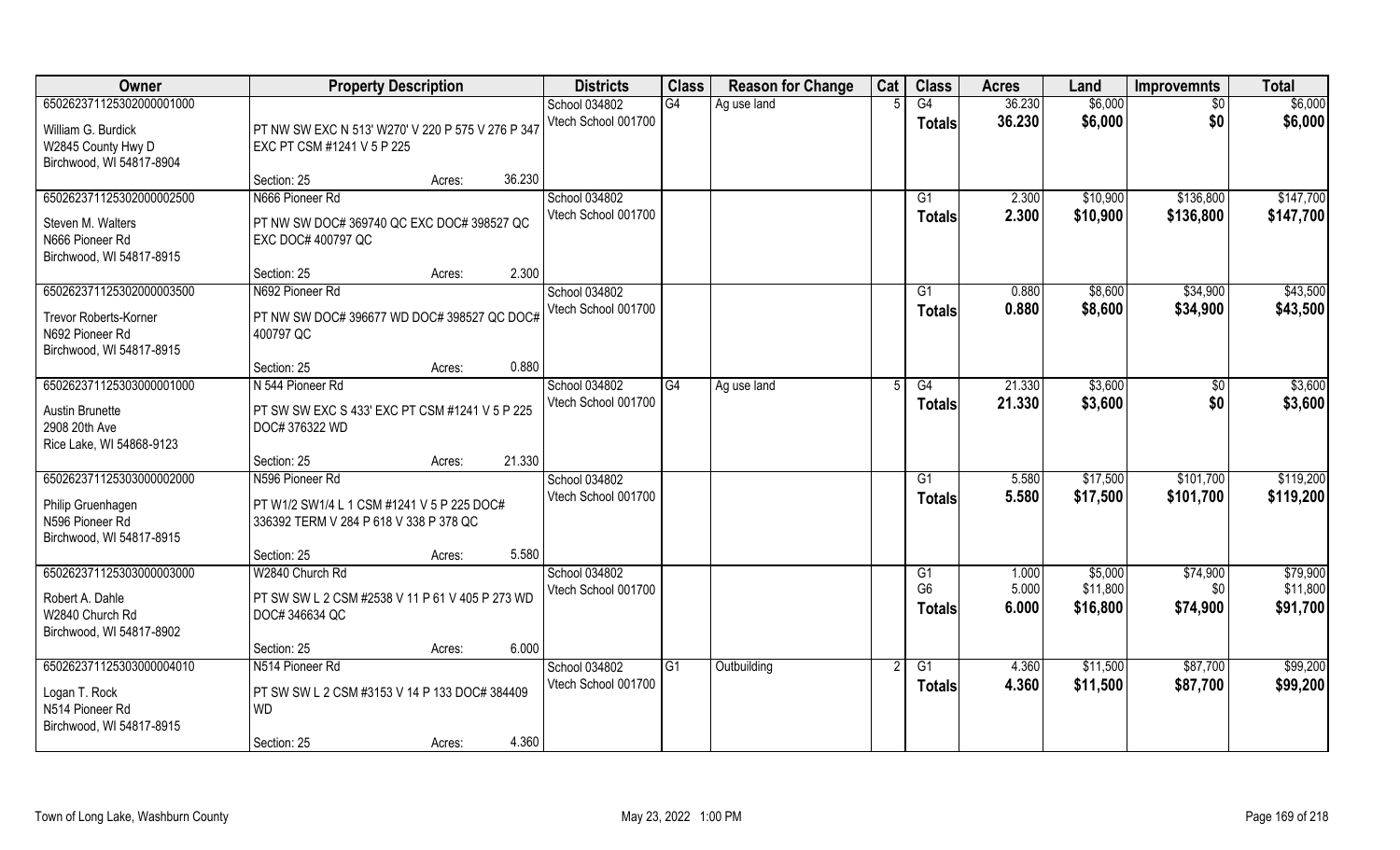| Owner                                          | <b>Property Description</b>                   |                  | <b>Districts</b>                     | <b>Class</b> | <b>Reason for Change</b> | Cat | <b>Class</b>         | <b>Acres</b>     | Land                | <b>Improvemnts</b>     | <b>Total</b>        |
|------------------------------------------------|-----------------------------------------------|------------------|--------------------------------------|--------------|--------------------------|-----|----------------------|------------------|---------------------|------------------------|---------------------|
| 650262371125303000005000                       | N530 Pioneer Rd                               |                  | School 034802                        |              |                          |     | G1                   | 2.220            | \$10,300            | \$138,400              | \$148,700           |
| Marie E. Cupp                                  | PT SW SW L 1 CSM #3153 V 14 P 133 DOC# 360875 |                  | Vtech School 001700                  |              |                          |     | <b>Totals</b>        | 2.220            | \$10,300            | \$138,400              | \$148,700           |
| N530 Pioneer Rd                                | <b>WD</b>                                     |                  |                                      |              |                          |     |                      |                  |                     |                        |                     |
| Birchwood, WI 54817-8915                       |                                               |                  |                                      |              |                          |     |                      |                  |                     |                        |                     |
|                                                | Section: 25                                   | 2.220<br>Acres:  |                                      |              |                          |     |                      |                  |                     |                        |                     |
| 650262371125304000001000                       | W2736 Church Rd                               |                  | School 034802                        | G4           | Ag use land              |     | G1                   | 3.000            | \$8,500             | \$138,300              | \$146,800           |
| Patrick G. Jones                               | SE SW DOC# 381518 WD                          |                  | Vtech School 001700                  |              |                          |     | G4<br>G <sub>6</sub> | 12.000<br>25.000 | \$1,600<br>\$58,800 | \$0<br>\$0             | \$1,600<br>\$58,800 |
| W2736 Church Rd                                |                                               |                  |                                      |              |                          |     | Totals               | 40.000           | \$68,900            | \$138,300              | \$207,200           |
| Birchwood, WI 54817-8902                       |                                               |                  |                                      |              |                          |     |                      |                  |                     |                        |                     |
|                                                | Section: 25                                   | 40.000<br>Acres: |                                      |              |                          |     |                      |                  |                     |                        |                     |
| 650262371125401000001000                       |                                               |                  | School 034802<br>Vtech School 001700 |              |                          |     | W <sub>6</sub>       | 40.000           | (\$72,500)<br>\$0   | $\overline{50}$<br>\$0 | \$0<br>\$0          |
| Thomas B. Gjerde                               | NE SE DOC# 325280 WD DOC# 340093 MFL-C        |                  |                                      |              |                          |     | <b>Totals</b>        | 40.000           |                     |                        |                     |
| W2588 Church Rd                                |                                               |                  |                                      |              |                          |     |                      |                  |                     |                        |                     |
| Birchwood, WI 54817-8902                       | Section: 25                                   | 40.000           |                                      |              |                          |     |                      |                  |                     |                        |                     |
| 650262371125402000001000                       |                                               | Acres:           | School 034802                        |              |                          |     | G4                   | 11.000           | \$1,800             | \$0                    | \$1,800             |
|                                                |                                               |                  | Vtech School 001700                  |              |                          |     | G <sub>6</sub>       | 29.000           | \$55,100            | \$0                    | \$55,100            |
| William D. Burdick                             | NW SE DOC# 311859 ESMT DOC# 315306 WD DOC#    |                  |                                      |              |                          |     | <b>Totals</b>        | 40.000           | \$56,900            | \$0                    | \$56,900            |
| W2639 County Hwy D<br>Birchwood, WI 54817-8903 | 331327 QC                                     |                  |                                      |              |                          |     |                      |                  |                     |                        |                     |
|                                                | Section: 25                                   | 40.000<br>Acres: |                                      |              |                          |     |                      |                  |                     |                        |                     |
| 650262371125403000001000                       |                                               |                  | School 034802                        |              |                          |     | G4                   | 20.000           | \$3,300             | $\overline{50}$        | \$3,300             |
| Gale L. Forward                                | SW SE V 258 P 222 DOC# 387821 TOD             |                  | Vtech School 001700                  |              |                          |     | G <sub>5</sub>       | 5.000            | \$600               | \$0                    | \$600               |
| N814 Holy Island Rd                            |                                               |                  |                                      |              |                          |     | G <sub>6</sub>       | 15.000           | \$35,300            | \$0                    | \$35,300            |
| Sarona, WI 54870-9240                          |                                               |                  |                                      |              |                          |     | Totals               | 40.000           | \$39,200            | \$0                    | \$39,200            |
|                                                | Section: 25                                   | 40.000<br>Acres: |                                      |              |                          |     |                      |                  |                     |                        |                     |
| 650262371125404000003000                       | W2588 Church Rd                               |                  | School 034802                        |              |                          |     | G1                   | 1.000            | \$5,000             | \$126,200              | \$131,200           |
| Thomas B. Gjerde                               | W1/2 SE SE DOC# 325280 WD                     |                  | Vtech School 001700                  |              |                          |     | G4                   | 2.000            | \$300               | \$0                    | \$300               |
| W2588 Church Rd                                |                                               |                  |                                      |              |                          |     | G <sub>6</sub>       | 17.000           | \$40,000            | \$0                    | \$40,000            |
| Birchwood, WI 54817-8902                       |                                               |                  |                                      |              |                          |     | Totals               | 20.000           | \$45,300            | \$126,200              | \$171,500           |
|                                                | Section: 25                                   | 20.000<br>Acres: |                                      |              |                          |     |                      |                  |                     |                        |                     |
| 650262371125404000005000                       |                                               |                  | School 034802                        |              |                          |     | W6                   | 10.000           | (\$16,900)          | $\overline{50}$        | \$0                 |
| Thomas B. Gjerde                               | N1/2 E1/2 SE SE DOC# 334982 WD DOC# 340093    |                  | Vtech School 001700                  |              |                          |     | <b>Totals</b>        | 10.000           | \$0                 | \$0                    | \$0                 |
| W2588 Church Rd                                | MFL-C                                         |                  |                                      |              |                          |     |                      |                  |                     |                        |                     |
| Birchwood, WI 54817-8902                       |                                               |                  |                                      |              |                          |     |                      |                  |                     |                        |                     |
|                                                | Section: 25                                   | 10.000<br>Acres: |                                      |              |                          |     |                      |                  |                     |                        |                     |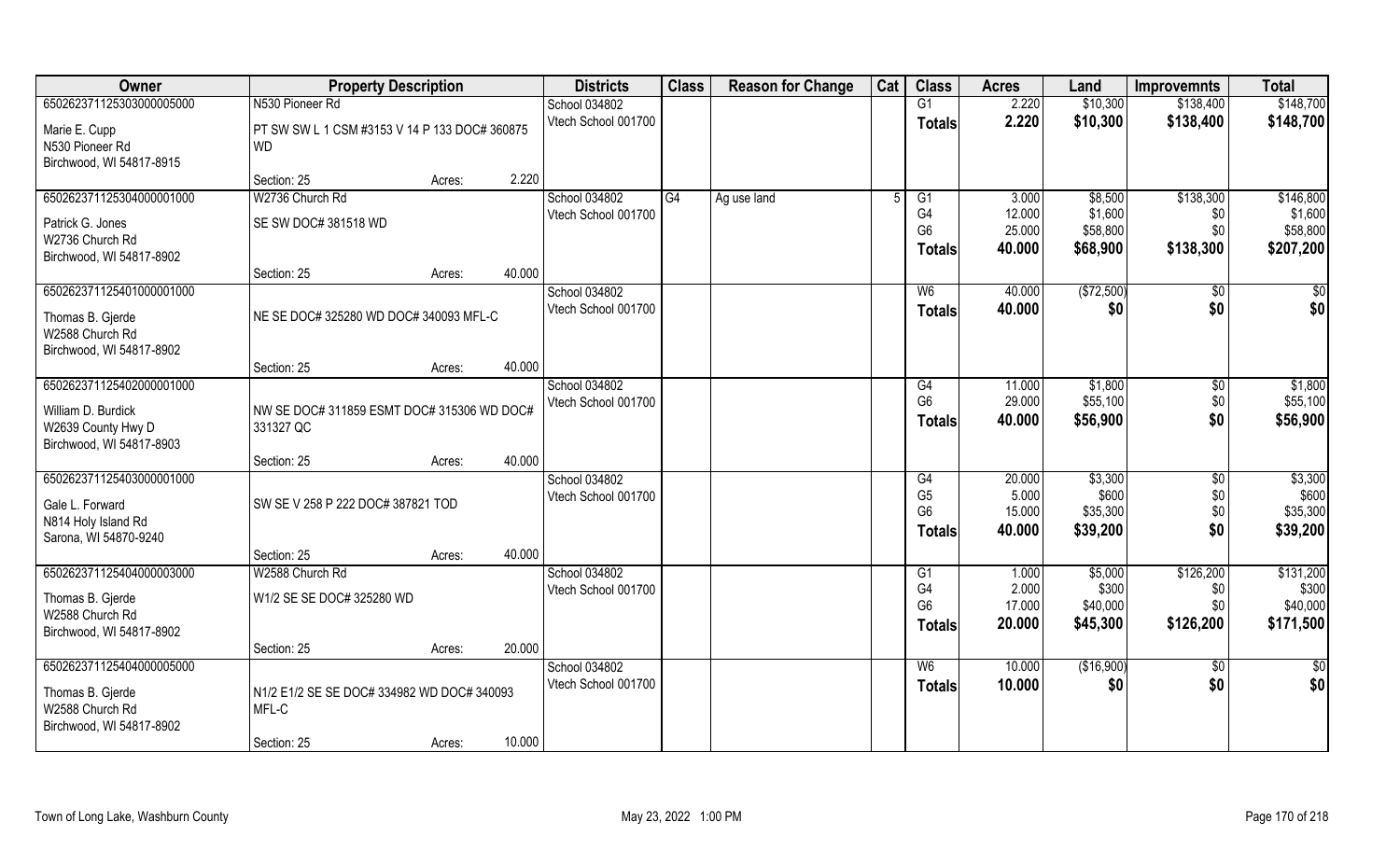| Owner                    | <b>Property Description</b>                     |        |        | <b>Districts</b>    | <b>Class</b> | <b>Reason for Change</b> | Cat | <b>Class</b>   | <b>Acres</b> | Land          | <b>Improvemnts</b> | <b>Total</b>  |
|--------------------------|-------------------------------------------------|--------|--------|---------------------|--------------|--------------------------|-----|----------------|--------------|---------------|--------------------|---------------|
| 650262371125404000006000 | W2530 Church Rd                                 |        |        | School 034802       |              |                          |     | G1             | 2.000        | \$8,000       | \$67,600           | \$75,600      |
| Branden L. Hrdlicka      | W1/2 S1/2 E1/2 SE SE DOC# 364339 WD             |        |        | Vtech School 001700 |              |                          |     | G4             | 2.000        | \$300         | \$0                | \$300         |
| W2530 Church Rd          |                                                 |        |        |                     |              |                          |     | G <sub>6</sub> | 1.000        | \$2,400       | \$0                | \$2,400       |
| Birchwood, WI 54817-8902 |                                                 |        |        |                     |              |                          |     | <b>Totals</b>  | 5.000        | \$10,700      | \$67,600           | \$78,300      |
|                          | Section: 25                                     | Acres: | 5.000  |                     |              |                          |     |                |              |               |                    |               |
| 650262371125404000007000 |                                                 |        |        | School 034802       |              |                          |     | G4             | 4.000        | \$500         | $\sqrt{$0}$        | \$500         |
| H4s Company LLC          | E1/2 S1/2 E1/2 SE SE DOC# 339182 WD DOC# 340541 |        |        | Vtech School 001700 |              |                          |     | G <sub>6</sub> | 1.000        | \$2,400       | \$0                | \$2,400       |
| W2706 30th Ave           | <b>AFFD</b>                                     |        |        |                     |              |                          |     | <b>Totals</b>  | 5.000        | \$2,900       | \$0                | \$2,900       |
| Birchwood, WI 54817-8901 |                                                 |        |        |                     |              |                          |     |                |              |               |                    |               |
|                          | Section: 25                                     | Acres: | 5.000  |                     |              |                          |     |                |              |               |                    |               |
| 650262371126101000001000 | W2890 County Hwy D                              |        |        | School 034802       |              |                          |     | G1             | 4.500        | \$16,000      | \$64,900           | \$80,900      |
| Ronald O. Ekblad         | PT NE NE V 462 P 109 WD                         |        |        | Vtech School 001700 |              |                          |     | <b>Totals</b>  | 4.500        | \$16,000      | \$64,900           | \$80,900      |
| W2890 County Hwy D       |                                                 |        |        |                     |              |                          |     |                |              |               |                    |               |
| Birchwood, WI 54817-8905 |                                                 |        |        |                     |              |                          |     |                |              |               |                    |               |
|                          | Section: 26                                     | Acres: | 4.500  |                     |              |                          |     |                |              |               |                    |               |
| 650262371126101000002000 |                                                 |        |        | School 034802       |              |                          |     | G4             | 1.000        | \$200         | $\sqrt[6]{3}$      | \$200         |
| Dennis W. West           | PT NE NE DOC# 380537 ESMT DOC# 381136 QC        |        |        | Vtech School 001700 |              |                          |     | W8             | 34.000       | (\$57,700)    | \$0                | \$0           |
| 2119 20 1/4 Ave          | DOC# 383847 MFL-CL (34 AC)                      |        |        |                     |              |                          |     | <b>Totals</b>  | 35.000       | \$200         | \$0                | \$200         |
| Rice Lake, WI 54868-8805 |                                                 |        |        |                     |              |                          |     |                |              |               |                    |               |
|                          | Section: 26                                     | Acres: | 35.000 |                     |              |                          |     |                |              |               |                    |               |
| 650262371126101000003000 |                                                 |        |        | School 034802       |              |                          |     | G1             | 0.620        | \$1,400       | \$0                | \$1,400       |
| Ssg-Long Lake, LLC       | PT NE NE OL 1 CSM #4037 V 20 P 38 DOC# 362411   |        |        | Vtech School 001700 |              |                          |     | <b>Totals</b>  | 0.620        | \$1,400       | \$0                | \$1,400       |
| 100 Crescent Ct Ste 590  | QC DOC# 362412 QC DOC# 380537 ESMT DOC#         |        |        |                     |              |                          |     |                |              |               |                    |               |
| Dallas, TX 75201-1572    | 398014 ESMT                                     |        |        |                     |              |                          |     |                |              |               |                    |               |
|                          | Section: 26                                     | Acres: | 0.620  |                     |              |                          |     |                |              |               |                    |               |
| 650262371126103000001000 | W3044 County Hwy D                              |        |        | School 034802       |              |                          |     | W8             | 40.000       | (\$94,000)    | \$0                | $\frac{1}{2}$ |
| Dennis W. West           | SW NE V 371 P 146 WD DOC# 299957 MFL-CL         |        |        | Vtech School 001700 |              |                          |     | <b>Totals</b>  | 40.000       | \$0           | \$0                | \$0           |
| 2119 20 1/4 Ave          |                                                 |        |        |                     |              |                          |     |                |              |               |                    |               |
| Rice Lake, WI 54868-8805 |                                                 |        |        |                     |              |                          |     |                |              |               |                    |               |
|                          | Section: 26                                     | Acres: | 40.000 |                     |              |                          |     |                |              |               |                    |               |
| 650262371126104000001000 |                                                 |        |        | School 034802       |              |                          |     | W <sub>6</sub> | 27.670       | $($ \$65,000) | $\overline{50}$    | $\frac{1}{2}$ |
| Dennis W. West           | PT SE NE DOC# 293814 WD DOC# 307477 MFL-CL      |        |        | Vtech School 001700 |              |                          |     | <b>Totals</b>  | 27.670       | \$0           | \$0                | \$0           |
| 2119 20 1/4 Ave          |                                                 |        |        |                     |              |                          |     |                |              |               |                    |               |
| Rice Lake, WI 54868-8805 |                                                 |        |        |                     |              |                          |     |                |              |               |                    |               |
|                          | Section: 26                                     | Acres: | 27.670 |                     |              |                          |     |                |              |               |                    |               |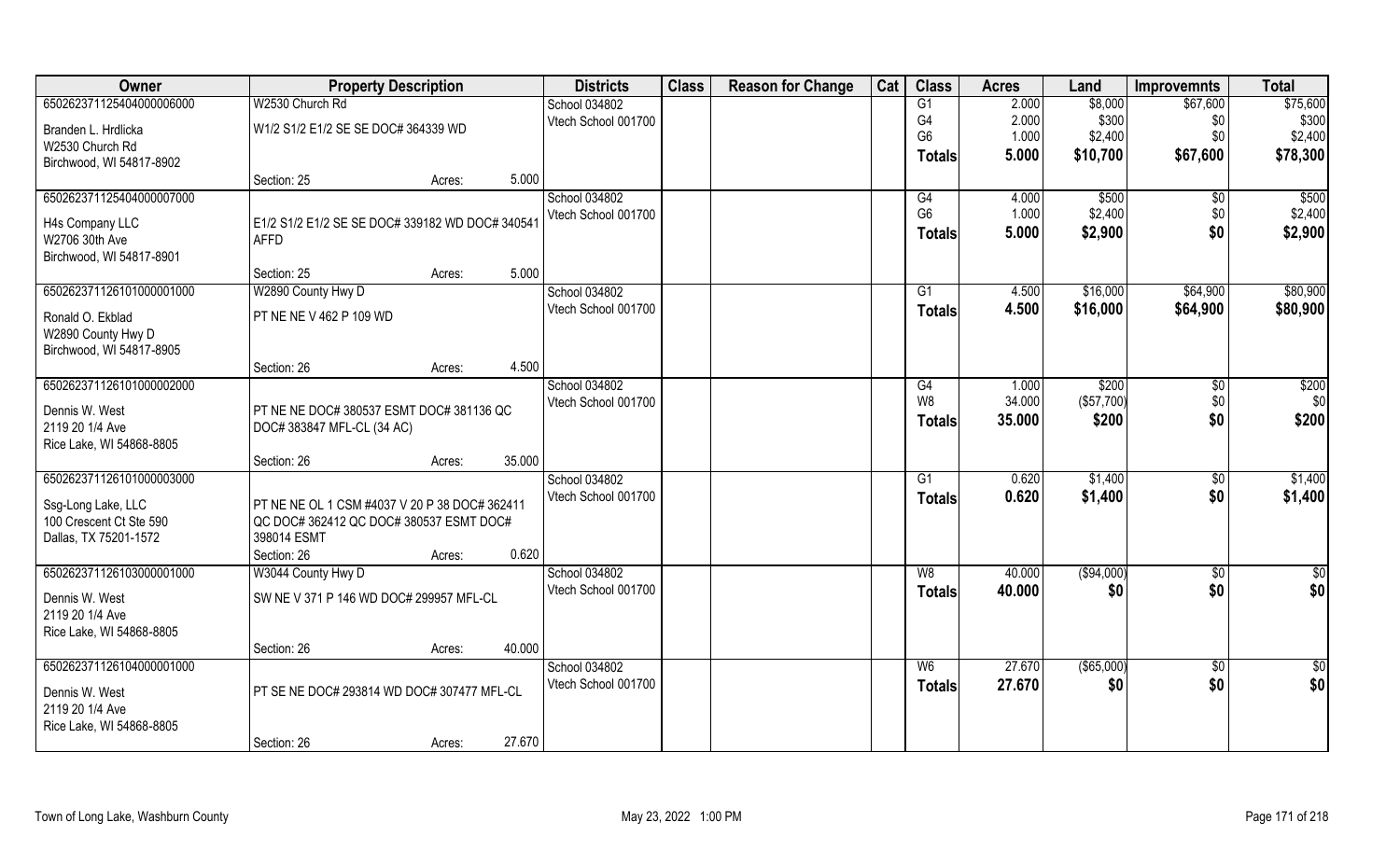| Owner                                    | <b>Property Description</b>                                         |                  | <b>Districts</b>                     | <b>Class</b> | <b>Reason for Change</b> | Cat | <b>Class</b>           | <b>Acres</b>   | Land               | <b>Improvemnts</b> | <b>Total</b>         |
|------------------------------------------|---------------------------------------------------------------------|------------------|--------------------------------------|--------------|--------------------------|-----|------------------------|----------------|--------------------|--------------------|----------------------|
| 650262371126104000002000                 | W2922 County Hwy D                                                  |                  | School 034802                        |              |                          |     | G1                     | 7.710          | \$20,500           | \$77,500           | \$98,000             |
| Cecilia Brierton                         | PT SE NE L 1 CSM #1097 V 5 P 64 V 255 P 551                         |                  | Vtech School 001700                  |              |                          |     | <b>Totals</b>          | 7.710          | \$20,500           | \$77,500           | \$98,000             |
| W2922 County Hwy D                       |                                                                     |                  |                                      |              |                          |     |                        |                |                    |                    |                      |
| Birchwood, WI 54817-8905                 |                                                                     |                  |                                      |              |                          |     |                        |                |                    |                    |                      |
|                                          | Section: 26                                                         | 7.710<br>Acres:  |                                      |              |                          |     |                        |                |                    |                    |                      |
| 650262371126104000003000                 |                                                                     |                  | School 034802                        |              |                          |     | $\overline{\text{X3}}$ | 4.620          | \$0                | $\overline{50}$    | \$0                  |
| Washburn Co R/W                          | PT SE NE V 219 P 423                                                |                  | Vtech School 001700                  |              |                          |     | <b>Totals</b>          | 4.620          | \$0                | \$0                | \$0                  |
| 10 4th Ave                               |                                                                     |                  |                                      |              |                          |     |                        |                |                    |                    |                      |
| Shell Lake, WI 54871-4457                |                                                                     |                  |                                      |              |                          |     |                        |                |                    |                    |                      |
|                                          | Section: 26                                                         | 4.620<br>Acres:  |                                      |              |                          |     |                        |                |                    |                    |                      |
| 650262371126203000001000                 |                                                                     |                  | School 034802<br>Vtech School 001700 |              |                          |     | W <sub>6</sub>         | 40.000         | ( \$94,000)        | $\sqrt{6}$         | \$0                  |
| Janice L. Hovey                          | SW NW DOC# 332505 QC DOC# 332784 TERM DOC#                          |                  |                                      |              |                          |     | <b>Totals</b>          | 40.000         | \$0                | \$0                | \$0                  |
| 4545 W Berteau Ave                       | 365380 MFL-C (W6)                                                   |                  |                                      |              |                          |     |                        |                |                    |                    |                      |
| Chicago, IL 60641-1945                   |                                                                     |                  |                                      |              |                          |     |                        |                |                    |                    |                      |
| 650262371126204000001000                 | Section: 26                                                         | 40.000<br>Acres: | School 034802                        | G1           |                          |     |                        |                |                    |                    |                      |
|                                          | N718 Holy Island Rd                                                 |                  | Vtech School 001700                  |              | Storage building @75%    |     | G1                     | 3.530<br>3.530 | \$9,400<br>\$9,400 | \$44,600           | \$54,000<br>\$54,000 |
| Gaylord C. Kennedy                       | PT SE NW V 217 P 560 ROW - .19 AC V 415 P 503 PR                    |                  |                                      |              |                          |     | <b>Totals</b>          |                |                    | \$44,600           |                      |
| W3132 County Hwy D                       | EXC V 156 P 3-5 EXC V 316 P 564 EXC V 342 P 30                      |                  |                                      |              |                          |     |                        |                |                    |                    |                      |
| Sarona, WI 54870-9207                    |                                                                     | 3.530            |                                      |              |                          |     |                        |                |                    |                    |                      |
| 650262371126204000002000                 | Section: 26<br>N756 Holy Island Rd                                  | Acres:           | School 034802                        |              |                          |     | G1                     | 5.500          | \$14,600           | \$55,100           | \$69,700             |
|                                          |                                                                     |                  | Vtech School 001700                  |              |                          |     | Totals                 | 5.500          | \$14,600           | \$55,100           | \$69,700             |
| Kenneth Kennedy                          | PT SE NW V 156 P 5 V 342 P 31 QC                                    |                  |                                      |              |                          |     |                        |                |                    |                    |                      |
| N756 Holy Island Rd                      |                                                                     |                  |                                      |              |                          |     |                        |                |                    |                    |                      |
| Sarona, WI 54870-9240                    | Section: 26                                                         | 5.500<br>Acres:  |                                      |              |                          |     |                        |                |                    |                    |                      |
| 650262371126204000003000                 |                                                                     |                  | School 034802                        |              |                          |     | G1                     | 3.000          | \$11,300           | \$0                | \$11,300             |
|                                          |                                                                     |                  | Vtech School 001700                  |              |                          |     | <b>Totals</b>          | 3.000          | \$11,300           | \$0                | \$11,300             |
| Kimberly K. Nitz                         | PT SE NW DOC# 365748 WD                                             |                  |                                      |              |                          |     |                        |                |                    |                    |                      |
| 114 Plum Ln<br>Bonaire, GA 31005-4151    |                                                                     |                  |                                      |              |                          |     |                        |                |                    |                    |                      |
|                                          | Section: 26                                                         | 3.000<br>Acres:  |                                      |              |                          |     |                        |                |                    |                    |                      |
| 650262371126204000006000                 | W3132 County Hwy D                                                  |                  | School 034802                        |              |                          |     | G <sub>1</sub>         | 2.000          | \$12,600           | \$59,100           | \$71,700             |
|                                          |                                                                     |                  | Vtech School 001700                  |              |                          |     | G <sub>6</sub>         | 26.000         | \$61,100           | \$0                | \$61,100             |
| Gaylord C. Kennedy<br>W3132 County Hwy D | SE NW EXC W 397' V 187 P 735 V 217 P 561 ROW<br>LESS HWY ROW-.34 AC |                  |                                      |              |                          |     | <b>Totals</b>          | 28.000         | \$73,700           | \$59,100           | \$132,800            |
| Sarona, WI 54870-9207                    |                                                                     |                  |                                      |              |                          |     |                        |                |                    |                    |                      |
|                                          | Section: 26                                                         | 28.000<br>Acres: |                                      |              |                          |     |                        |                |                    |                    |                      |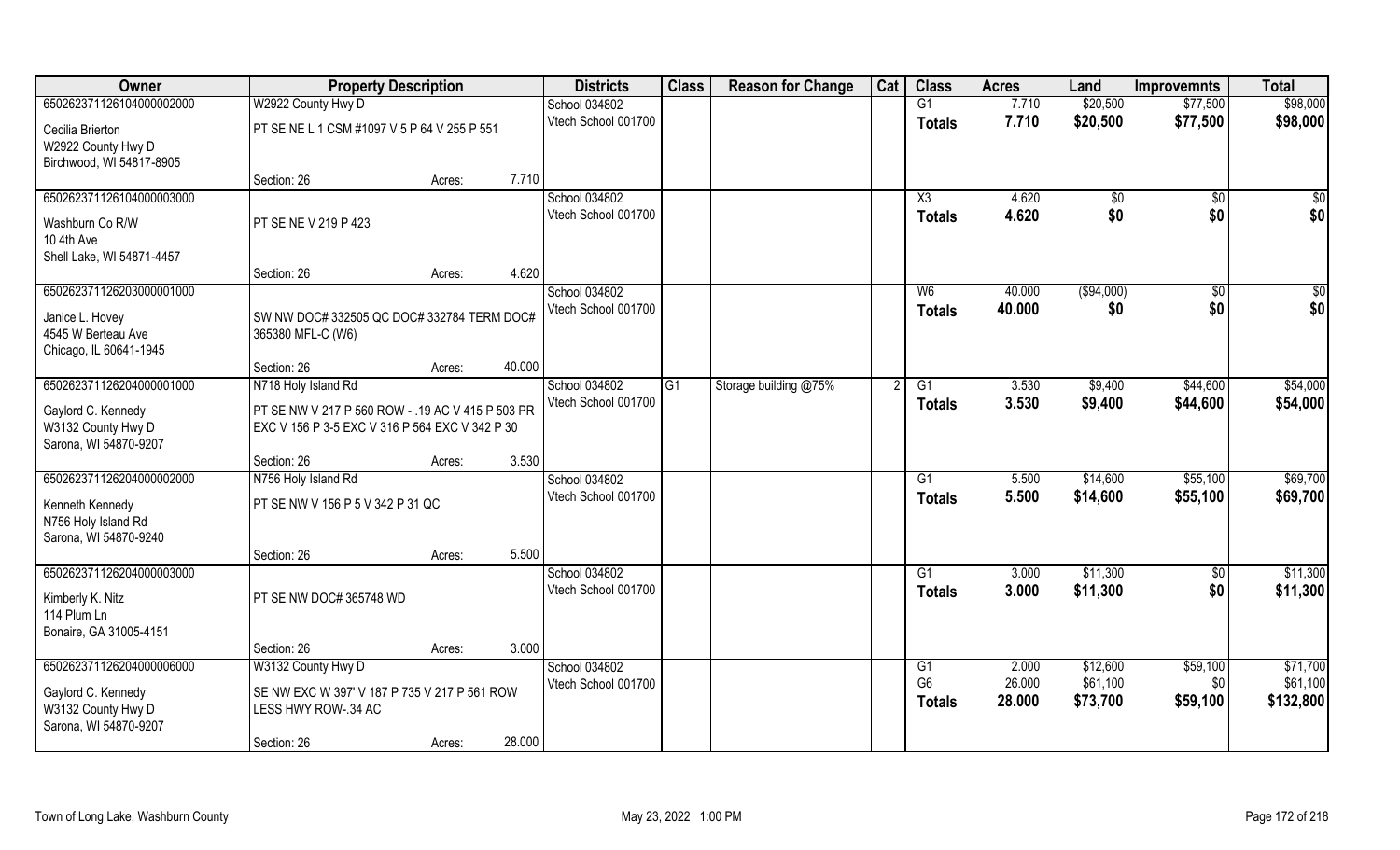| Owner                             | <b>Property Description</b>                                     |        |        | <b>Districts</b>    | <b>Class</b>   | <b>Reason for Change</b> | Cat | <b>Class</b>         | <b>Acres</b>     | Land                 | <b>Improvemnts</b> | <b>Total</b>          |
|-----------------------------------|-----------------------------------------------------------------|--------|--------|---------------------|----------------|--------------------------|-----|----------------------|------------------|----------------------|--------------------|-----------------------|
| 650262371126301000001000          |                                                                 |        |        | School 034802       |                |                          |     | G6                   | 9.180            | \$21,600             | \$0                | \$21,600              |
| Jeff A. Rubin                     | E1/2 E1/2 NE SW DOC# 380114 QC                                  |        |        | Vtech School 001700 |                |                          |     | <b>Totals</b>        | 9.180            | \$21,600             | \$0                | \$21,600              |
| W3139 County Hwy D                |                                                                 |        |        |                     |                |                          |     |                      |                  |                      |                    |                       |
| Sarona, WI 54870-9207             |                                                                 |        |        |                     |                |                          |     |                      |                  |                      |                    |                       |
|                                   | Section: 26                                                     | Acres: | 9.180  |                     |                |                          |     |                      |                  |                      |                    |                       |
| 650262371126301000002000          | W3155 County Hwy D                                              |        |        | School 034802       |                |                          |     | G1<br>G <sub>6</sub> | 1.000            | \$5,000              | \$126,800          | \$131,800             |
| David Beard Trust                 | W1/2 NE SW V 217 P 585 R/W - .25 AC DOC# 370118                 |        |        | Vtech School 001700 |                |                          |     | <b>Totals</b>        | 19.000<br>20.000 | \$21,600<br>\$26,600 | \$0<br>\$126,800   | \$21,600<br>\$153,400 |
| W7877 175th Ave                   | QC                                                              |        |        |                     |                |                          |     |                      |                  |                      |                    |                       |
| Hager City, WI 54014-8160         |                                                                 |        |        |                     |                |                          |     |                      |                  |                      |                    |                       |
| 650262371126301000003000          | Section: 26<br>W3139 County Hwy D                               | Acres: | 20.000 | School 034802       |                |                          |     | G1                   | 1.000            | \$6,300              | \$155,300          | \$161,600             |
|                                   |                                                                 |        |        | Vtech School 001700 |                |                          |     | G <sub>6</sub>       | 8.180            | \$19,200             | \$0                | \$19,200              |
| Jeff A. Rubin                     | W1/2 E1/2 NE SW DOC# 380114 QC                                  |        |        |                     |                |                          |     | <b>Totals</b>        | 9.180            | \$25,500             | \$155,300          | \$180,800             |
| W3139 County Hwy D                |                                                                 |        |        |                     |                |                          |     |                      |                  |                      |                    |                       |
| Sarona, WI 54870-9207             | Section: 26                                                     | Acres: | 9.180  |                     |                |                          |     |                      |                  |                      |                    |                       |
| 650262371126302000001000          | N674 County Hwy M                                               |        |        | School 034802       |                |                          |     | G1                   | 3.170            | \$16,900             | \$138,100          | \$155,000             |
|                                   |                                                                 |        |        | Vtech School 001700 |                |                          |     | <b>Totals</b>        | 3.170            | \$16,900             | \$138,100          | \$155,000             |
| Alfred Hagen<br>N674 County Hwy M | PT NW SW V 207 P 232 ROW - .30 AC V 218 P 48 ROV<br>V 275 P 189 |        |        |                     |                |                          |     |                      |                  |                      |                    |                       |
| Sarona, WI 54870-9215             |                                                                 |        |        |                     |                |                          |     |                      |                  |                      |                    |                       |
|                                   | Section: 26                                                     | Acres: | 3.170  |                     |                |                          |     |                      |                  |                      |                    |                       |
| 650262371126302000002000          | N650 County Hwy M                                               |        |        | School 034802       | G4             | Ag use land              |     | $\overline{G4}$      | 35.830           | \$6,000              | \$0                | \$6,000               |
| Jeffrey D. Walters                | PT NW SW DOC# 395738 WD                                         |        |        | Vtech School 001700 |                |                          |     | G7                   | 1.000            | \$3,500              | \$12,300           | \$15,800              |
| N333 County Hwy M                 |                                                                 |        |        |                     |                |                          |     | <b>Totals</b>        | 36.830           | \$9,500              | \$12,300           | \$21,800              |
| Sarona, WI 54870-9214             |                                                                 |        |        |                     |                |                          |     |                      |                  |                      |                    |                       |
|                                   | Section: 26                                                     | Acres: | 36.830 |                     |                |                          |     |                      |                  |                      |                    |                       |
| 650262371126303000001000          |                                                                 |        |        | School 034802       | G4             | Ag use land              |     | G4                   | 34.950           | \$5,800              | \$0                | \$5,800               |
| Jeffrey D. Walters                | PT SW SW DOC# 395738 WD                                         |        |        | Vtech School 001700 |                |                          |     | <b>Totals</b>        | 34.950           | \$5,800              | \$0                | \$5,800               |
| N333 County Hwy M                 |                                                                 |        |        |                     |                |                          |     |                      |                  |                      |                    |                       |
| Sarona, WI 54870-9214             |                                                                 |        |        |                     |                |                          |     |                      |                  |                      |                    |                       |
|                                   | Section: 26                                                     | Acres: | 34.950 |                     |                |                          |     |                      |                  |                      |                    |                       |
| 650262371126303000002000          | W3236 Church Rd                                                 |        |        | School 034802       | G <sub>1</sub> | Pole shed                |     | $\overline{G1}$      | 0.930            | \$11,300             | \$16,100           | \$27,400              |
| <b>Todd St Germain</b>            | PT SW SW L 4 CSM #885 V 4 P 170 DOC# 390694 WD                  |        |        | Vtech School 001700 |                |                          |     | <b>Totals</b>        | 0.930            | \$11,300             | \$16,100           | \$27,400              |
| 1232 Pinewood Ct                  |                                                                 |        |        |                     |                |                          |     |                      |                  |                      |                    |                       |
| Woodbury, MN 55125-2026           |                                                                 |        |        |                     |                |                          |     |                      |                  |                      |                    |                       |
|                                   | Section: 26                                                     | Acres: | 0.930  |                     |                |                          |     |                      |                  |                      |                    |                       |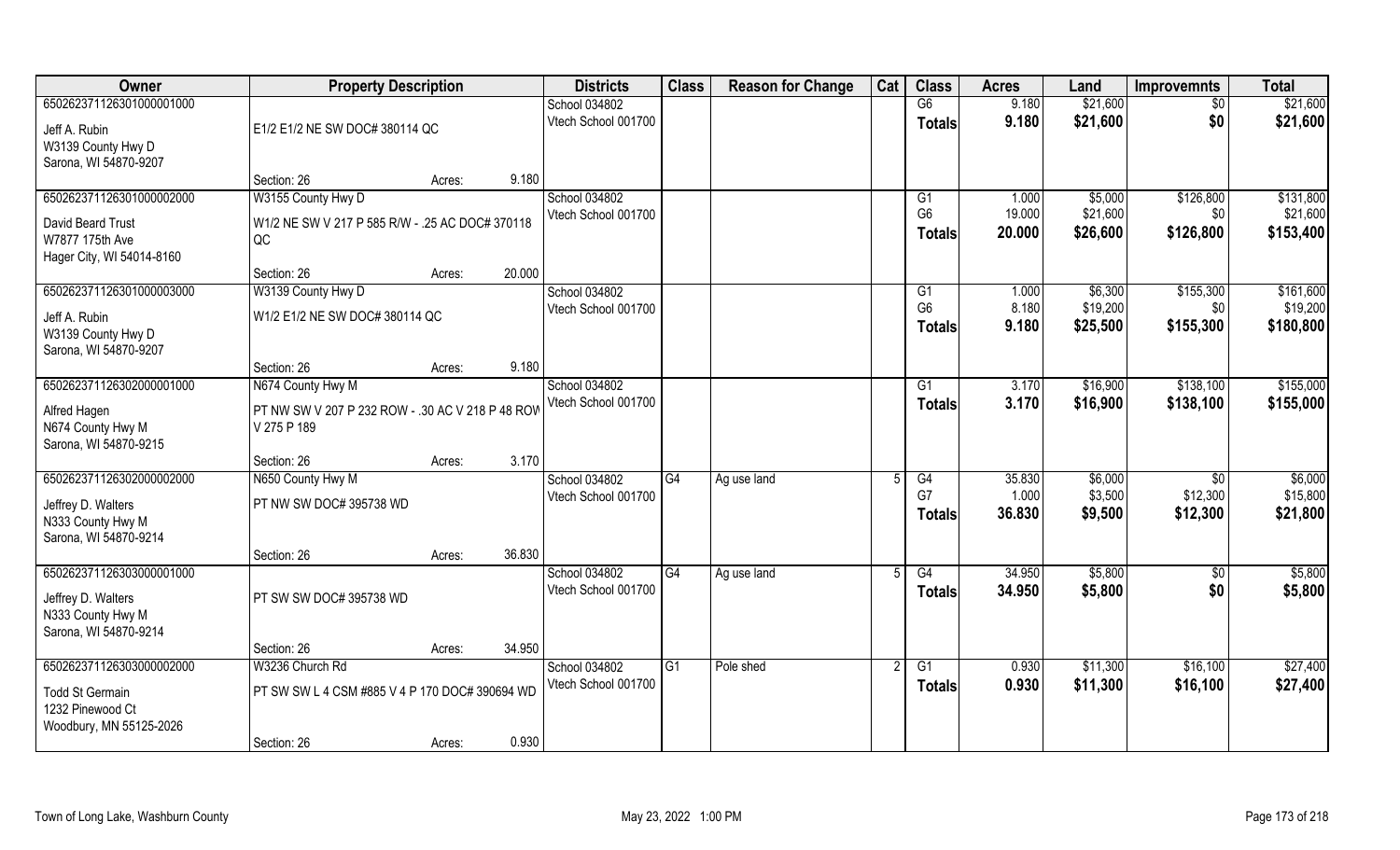| Owner                     | <b>Property Description</b>                    |        | <b>Districts</b>    | <b>Class</b> | <b>Reason for Change</b> | Cat | <b>Class</b>    | <b>Acres</b> | Land     | <b>Improvemnts</b> | <b>Total</b> |
|---------------------------|------------------------------------------------|--------|---------------------|--------------|--------------------------|-----|-----------------|--------------|----------|--------------------|--------------|
| 650262371126303000003000  | W3228 Church Rd                                |        | School 034802       |              |                          |     | G1              | 0.930        | \$14,900 | \$29,800           | \$44,700     |
| Randy W. Willger          | PT SW SW L 3 CSM #885 V 4 P 170 DOC# 330517 WD |        | Vtech School 001700 |              |                          |     | <b>Totals</b>   | 0.930        | \$14,900 | \$29,800           | \$44,700     |
| W3228 Church Rd           |                                                |        |                     |              |                          |     |                 |              |          |                    |              |
| Sarona, WI 54870-9381     |                                                |        |                     |              |                          |     |                 |              |          |                    |              |
|                           | Section: 26                                    | Acres: | 0.930               |              |                          |     |                 |              |          |                    |              |
| 650262371126303000004000  | W3220 Church Rd                                |        | School 034802       |              |                          |     | G <sub>1</sub>  | 0.930        | \$12,000 | \$45,100           | \$57,100     |
| Sally B Jacobsen Trust    | PT SW SW L 2 CSM #885 V 4 P 170 DOC# 348020 WD |        | Vtech School 001700 |              |                          |     | <b>Totals</b>   | 0.930        | \$12,000 | \$45,100           | \$57,100     |
| W3402 Little Bear Rd      |                                                |        |                     |              |                          |     |                 |              |          |                    |              |
| Sarona, WI 54870-9229     |                                                |        |                     |              |                          |     |                 |              |          |                    |              |
|                           | Section: 26                                    | Acres: | 0.930               |              |                          |     |                 |              |          |                    |              |
| 650262371126303000005000  | W3214 Church Rd                                |        | School 034802       |              |                          |     | G1              | 1.860        | \$13,900 | \$114,300          | \$128,200    |
| <b>Terry Skar</b>         | PT SW SW L 1 CSM #885 V 4 P 170 DOC# 385520    |        | Vtech School 001700 |              |                          |     | <b>Totals</b>   | 1.860        | \$13,900 | \$114,300          | \$128,200    |
| W3214 Church Rd           | COR DOC# 385724 TOD                            |        |                     |              |                          |     |                 |              |          |                    |              |
| Sarona, WI 54870-9381     |                                                |        |                     |              |                          |     |                 |              |          |                    |              |
|                           | Section: 26                                    | Acres: | 1.860               |              |                          |     |                 |              |          |                    |              |
| 650262371126304000001000  | W3202 Church Rd                                |        | School 034802       |              |                          |     | G1              | 1.000        | \$11,300 | \$108,700          | \$120,000    |
| Lisa J. Matheson          | W1/2 W1/2 SE SW V 286 P 535 DOC# 363349 QC     |        | Vtech School 001700 |              |                          |     | G <sub>6</sub>  | 9.000        | \$21,200 | \$0                | \$21,200     |
| W3202 Church Rd           |                                                |        |                     |              |                          |     | <b>Totals</b>   | 10.000       | \$32,500 | \$108,700          | \$141,200    |
| Sarona, WI 54870-9204     |                                                |        |                     |              |                          |     |                 |              |          |                    |              |
|                           | Section: 26                                    | Acres: | 10.000              |              |                          |     |                 |              |          |                    |              |
| 650262371126304000002000  |                                                |        | School 034802       |              |                          |     | $\overline{G6}$ | 10.000       | \$11,400 | \$0                | \$11,400     |
| David Beard Trust         | E1/2 W1/2 SE SW DOC# 370118 QC                 |        | Vtech School 001700 |              |                          |     | <b>Totals</b>   | 10.000       | \$11,400 | \$0                | \$11,400     |
| W7877 175th Ave           |                                                |        |                     |              |                          |     |                 |              |          |                    |              |
| Hager City, WI 54014-8160 |                                                |        |                     |              |                          |     |                 |              |          |                    |              |
|                           | Section: 26                                    | Acres: | 10.000              |              |                          |     |                 |              |          |                    |              |
| 650262371126304000003000  | W3148 Church Rd                                |        | School 034802       |              |                          |     | G1              | 2.000        | \$12,600 | \$83,000           | \$95,600     |
| Molly L. Schaffer         | PT E1/2 SE SW DOC# 361506 WD                   |        | Vtech School 001700 |              |                          |     | G <sub>6</sub>  | 13.000       | \$30,600 | \$0                | \$30,600     |
| 329 Park Ave              |                                                |        |                     |              |                          |     | <b>Totals</b>   | 15.000       | \$43,200 | \$83,000           | \$126,200    |
| Beaver Dam, WI 53916-2240 |                                                |        |                     |              |                          |     |                 |              |          |                    |              |
|                           | Section: 26                                    | Acres: | 15.000              |              |                          |     |                 |              |          |                    |              |
| 650262371126304000004010  | W3128 Church Rd                                |        | School 034802       |              |                          |     | X4              | 0.710        | \$0      | $\overline{50}$    | \$0          |
| Long Lake Lutheran Church | PT SE SW DOC# 372518 PR                        |        | Vtech School 001700 |              |                          |     | <b>Totals</b>   | 0.710        | \$0      | \$0                | \$0          |
| W3114 Church Rd           |                                                |        |                     |              |                          |     |                 |              |          |                    |              |
| Sarona, WI 54870-9204     |                                                |        |                     |              |                          |     |                 |              |          |                    |              |
|                           | Section: 26                                    | Acres: | 0.710               |              |                          |     |                 |              |          |                    |              |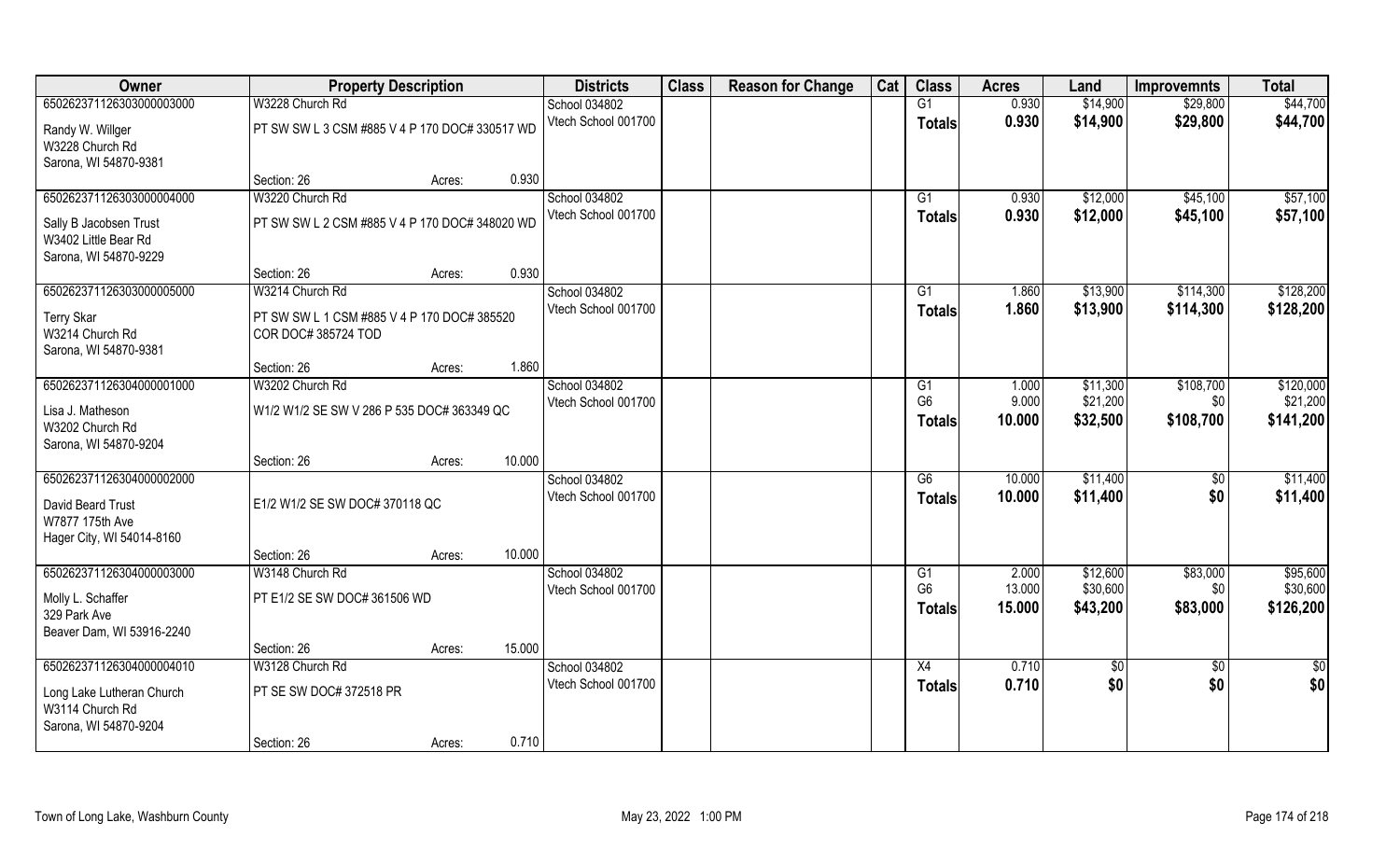| Owner                                                                                                | <b>Property Description</b>                                                                                               |        |        | <b>Districts</b>                     | <b>Class</b> | <b>Reason for Change</b> | Cat | <b>Class</b>                            | <b>Acres</b>              | Land                                | <b>Improvemnts</b>            | <b>Total</b>                      |
|------------------------------------------------------------------------------------------------------|---------------------------------------------------------------------------------------------------------------------------|--------|--------|--------------------------------------|--------------|--------------------------|-----|-----------------------------------------|---------------------------|-------------------------------------|-------------------------------|-----------------------------------|
| 650262371126304000005010                                                                             | W3114 Church Rd                                                                                                           |        |        | School 034802                        |              |                          |     | X4                                      | 4.290                     | \$0                                 | $\sqrt{6}$                    | $\overline{50}$                   |
| Long Lake Lutheran Church<br>W3114 Church Rd<br>Sarona, WI 54870-9204                                | PT SE SW INCL L 1 CSM V 1 P 174 V 19 P 167 DOC#<br>317382 QC                                                              |        |        | Vtech School 001700                  |              |                          |     | <b>Totals</b>                           | 4.290                     | \$0                                 | \$0                           | \$0                               |
|                                                                                                      | Section: 26                                                                                                               | Acres: | 4.290  |                                      |              |                          |     |                                         |                           |                                     |                               |                                   |
| 650262371126401000001000<br>William G. Burdick<br>W2845 County Hwy D<br>Birchwood, WI 54817-8904     | NE SE V 144 P 629                                                                                                         |        |        | School 034802<br>Vtech School 001700 | G4           | Ag use land              |     | G4<br>Totals                            | 40.000<br>40.000          | \$6,700<br>\$6,700                  | \$0<br>\$0                    | \$6,700<br>\$6,700                |
|                                                                                                      | Section: 26                                                                                                               | Acres: | 40.000 |                                      |              |                          |     |                                         |                           |                                     |                               |                                   |
| 650262371126402000001000<br>William G. Burdick<br>W2845 County Hwy D<br>Birchwood, WI 54817-8904     | NW SE V 144 P 629                                                                                                         |        |        | School 034802<br>Vtech School 001700 | G4           | Ag use land              | 5   | G4<br>G <sub>5</sub><br><b>Totals</b>   | 32.000<br>8.000<br>40.000 | \$5,300<br>\$1,000<br>\$6,300       | $\sqrt[6]{3}$<br>\$0<br>\$0   | \$5,300<br>\$1,000<br>\$6,300     |
|                                                                                                      | Section: 26                                                                                                               | Acres: | 40.000 |                                      |              |                          |     |                                         |                           |                                     |                               |                                   |
| 650262371126403000001000<br>Daniel D. Carthel<br>29 Wedgewood Creek Dr<br>Little Rock, AR 72210-4136 | SW SE V 388 P 472 WD                                                                                                      |        |        | School 034802<br>Vtech School 001700 | G4           | Ag use land              |     | G4<br><b>Totals</b>                     | 40.000<br>40.000          | \$6,700<br>\$6,700                  | $\sqrt[6]{3}$<br>\$0          | \$6,700<br>\$6,700                |
|                                                                                                      | Section: 26                                                                                                               | Acres: | 40.000 |                                      |              |                          |     |                                         |                           |                                     |                               |                                   |
| 650262371126404000001000<br>Daniel D. Carthel<br>29 Wedgewood Creek Dr<br>Little Rock, AR 72210-4136 | W1/2 SE SE V 388 P 472 WD EXC V 294 P 494                                                                                 |        |        | School 034802<br>Vtech School 001700 |              |                          |     | $\overline{\text{G5}}$<br><b>Totals</b> | 20.000<br>20.000          | \$8,000<br>\$8,000                  | \$0<br>\$0                    | \$8,000<br>\$8,000                |
|                                                                                                      | Section: 26                                                                                                               | Acres: | 20.000 |                                      |              |                          |     |                                         |                           |                                     |                               |                                   |
| 650262371126404000002000<br>Daniel D. Carthel<br>29 Wedgewood Creek Dr<br>Little Rock, AR 72210-4136 | N553 Pioneer Rd<br>E1/2 SE SE V 294 P 494 WD                                                                              |        |        | School 034802<br>Vtech School 001700 |              |                          |     | G1<br>G <sub>5</sub><br><b>Totals</b>   | 1.000<br>19.000<br>20,000 | \$11,300<br>\$7,600<br>\$18,900     | \$101,700<br>\$0<br>\$101,700 | \$113,000<br>\$7,600<br>\$120,600 |
|                                                                                                      | Section: 26                                                                                                               | Acres: | 20.000 |                                      |              |                          |     |                                         |                           |                                     |                               |                                   |
| 650262371126505001002000<br>Dennis W. West<br>2119 20 1/4 Ave<br>Rice Lake, WI 54868-8805            | W3044 County Hwy D<br>PT GOV LOT 1 V 371 P 146 WD DOC# 299957 MFL-CL<br>(4 AC) DOC# 383847 MFL-CL (.51 AC)<br>Section: 26 | Acres: | 5.000  | School 034802<br>Vtech School 001700 |              |                          |     | G1<br>W8<br><b>Totals</b>               | 0.490<br>4.510<br>5.000   | \$30,000<br>(\$375,800)<br>\$30,000 | \$267,800<br>\$0<br>\$267,800 | \$297,800<br>\$0<br>\$297,800     |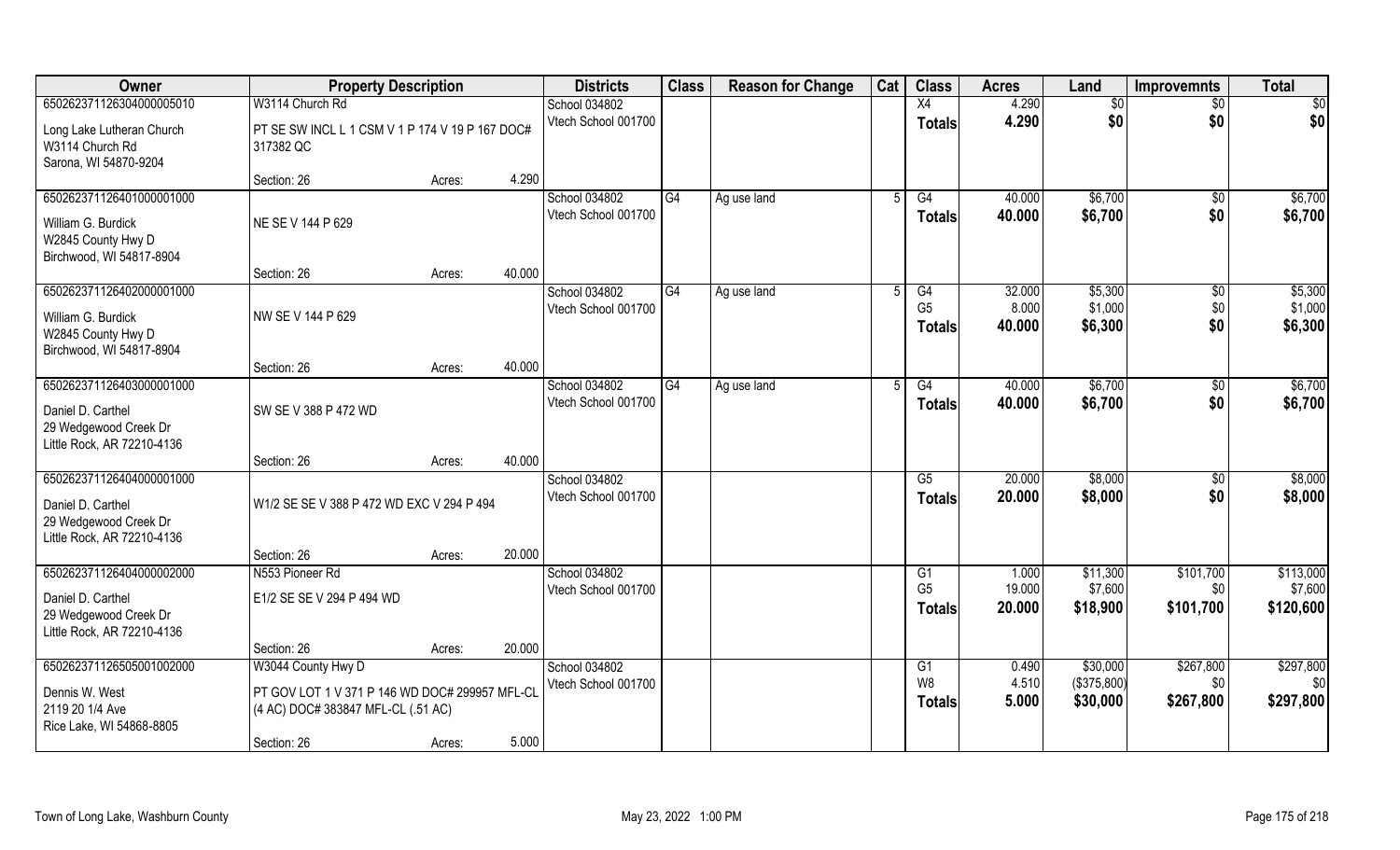| $($ \$377,900)<br>650262371126505001003000<br>W8<br>27.990<br>School 034802<br>\$0<br>\$0<br>Vtech School 001700<br>27.990<br>\$0<br><b>Totals</b><br>Dennis W. West<br>PT GOV LOT 1 DOC# 381136 QC DOC# 383847<br>2119 20 1/4 Ave<br>MFL-CL (27.99 AC)<br>Rice Lake, WI 54868-8805<br>27.990<br>Section: 26<br>Acres:<br>W 2876 County Hwy D<br>650262371126505001004000<br>School 034802<br>G <sub>1</sub><br>\$30,000<br>\$476,300<br>\$506,300<br>Addition complete<br>G1<br>3.010<br>3.010<br>\$30,000<br>Vtech School 001700<br>\$476,300<br>\$506,300<br>Totals<br>PT GOV LOT 1 L 1 CSM # 4033 V 20 P 34 DOC#<br>Nuto Farm Supply Inc<br>381135 QC<br>407 E Sawyer St<br>Rice Lake, WI 54868-2580<br>3.010<br>Section: 26<br>Acres:<br>\$120,000<br>\$120,000<br>650262371126505002001000<br>N818 Holy Island Rd Unit 483<br>School 034802<br>G1<br>7.010<br>\$0<br>\$0<br>Vtech School 001700<br>\$120,000<br>7.010<br>\$120,000<br><b>Totals</b><br>PT GOV LOT 2 L 1 CSM #3765 V 18 P 108 DOC#<br>Annemarie Janikowski<br>6724 Cobble Creek Dr<br>348437 WD DOC# 374263 TOD | Owner                      | <b>Property Description</b> | <b>Districts</b> | <b>Class</b> | <b>Reason for Change</b> | Cat | <b>Class</b> | <b>Acres</b> | Land | <b>Improvemnts</b> | <b>Total</b> |
|--------------------------------------------------------------------------------------------------------------------------------------------------------------------------------------------------------------------------------------------------------------------------------------------------------------------------------------------------------------------------------------------------------------------------------------------------------------------------------------------------------------------------------------------------------------------------------------------------------------------------------------------------------------------------------------------------------------------------------------------------------------------------------------------------------------------------------------------------------------------------------------------------------------------------------------------------------------------------------------------------------------------------------------------------------------------------------------|----------------------------|-----------------------------|------------------|--------------|--------------------------|-----|--------------|--------------|------|--------------------|--------------|
|                                                                                                                                                                                                                                                                                                                                                                                                                                                                                                                                                                                                                                                                                                                                                                                                                                                                                                                                                                                                                                                                                      |                            |                             |                  |              |                          |     |              |              |      |                    | \$0          |
|                                                                                                                                                                                                                                                                                                                                                                                                                                                                                                                                                                                                                                                                                                                                                                                                                                                                                                                                                                                                                                                                                      |                            |                             |                  |              |                          |     |              |              |      |                    | \$0          |
|                                                                                                                                                                                                                                                                                                                                                                                                                                                                                                                                                                                                                                                                                                                                                                                                                                                                                                                                                                                                                                                                                      |                            |                             |                  |              |                          |     |              |              |      |                    |              |
|                                                                                                                                                                                                                                                                                                                                                                                                                                                                                                                                                                                                                                                                                                                                                                                                                                                                                                                                                                                                                                                                                      |                            |                             |                  |              |                          |     |              |              |      |                    |              |
|                                                                                                                                                                                                                                                                                                                                                                                                                                                                                                                                                                                                                                                                                                                                                                                                                                                                                                                                                                                                                                                                                      |                            |                             |                  |              |                          |     |              |              |      |                    |              |
|                                                                                                                                                                                                                                                                                                                                                                                                                                                                                                                                                                                                                                                                                                                                                                                                                                                                                                                                                                                                                                                                                      |                            |                             |                  |              |                          |     |              |              |      |                    |              |
|                                                                                                                                                                                                                                                                                                                                                                                                                                                                                                                                                                                                                                                                                                                                                                                                                                                                                                                                                                                                                                                                                      |                            |                             |                  |              |                          |     |              |              |      |                    |              |
|                                                                                                                                                                                                                                                                                                                                                                                                                                                                                                                                                                                                                                                                                                                                                                                                                                                                                                                                                                                                                                                                                      |                            |                             |                  |              |                          |     |              |              |      |                    |              |
|                                                                                                                                                                                                                                                                                                                                                                                                                                                                                                                                                                                                                                                                                                                                                                                                                                                                                                                                                                                                                                                                                      |                            |                             |                  |              |                          |     |              |              |      |                    |              |
|                                                                                                                                                                                                                                                                                                                                                                                                                                                                                                                                                                                                                                                                                                                                                                                                                                                                                                                                                                                                                                                                                      |                            |                             |                  |              |                          |     |              |              |      |                    |              |
|                                                                                                                                                                                                                                                                                                                                                                                                                                                                                                                                                                                                                                                                                                                                                                                                                                                                                                                                                                                                                                                                                      |                            |                             |                  |              |                          |     |              |              |      |                    |              |
|                                                                                                                                                                                                                                                                                                                                                                                                                                                                                                                                                                                                                                                                                                                                                                                                                                                                                                                                                                                                                                                                                      |                            |                             |                  |              |                          |     |              |              |      |                    |              |
|                                                                                                                                                                                                                                                                                                                                                                                                                                                                                                                                                                                                                                                                                                                                                                                                                                                                                                                                                                                                                                                                                      |                            |                             |                  |              |                          |     |              |              |      |                    |              |
|                                                                                                                                                                                                                                                                                                                                                                                                                                                                                                                                                                                                                                                                                                                                                                                                                                                                                                                                                                                                                                                                                      | Lake Geneva, WI 53147-3664 |                             |                  |              |                          |     |              |              |      |                    |              |
| 7.010<br>Section: 26<br>Acres:                                                                                                                                                                                                                                                                                                                                                                                                                                                                                                                                                                                                                                                                                                                                                                                                                                                                                                                                                                                                                                                       |                            |                             |                  |              |                          |     |              |              |      |                    |              |
| 650262371126505002002000<br>School 034802<br>\$90,000<br>2.440<br>G1<br>\$0<br>Vtech School 001700                                                                                                                                                                                                                                                                                                                                                                                                                                                                                                                                                                                                                                                                                                                                                                                                                                                                                                                                                                                   |                            |                             |                  |              |                          |     |              |              |      |                    | \$90,000     |
| \$0<br>2.440<br>\$90,000<br><b>Totals</b><br>Eugene Tomesh<br>PT GOV LOT 2 DOC# 397317 WD                                                                                                                                                                                                                                                                                                                                                                                                                                                                                                                                                                                                                                                                                                                                                                                                                                                                                                                                                                                            |                            |                             |                  |              |                          |     |              |              |      |                    | \$90,000     |
| 2679 23rd St                                                                                                                                                                                                                                                                                                                                                                                                                                                                                                                                                                                                                                                                                                                                                                                                                                                                                                                                                                                                                                                                         |                            |                             |                  |              |                          |     |              |              |      |                    |              |
| Rice Lake, WI 54868-9772                                                                                                                                                                                                                                                                                                                                                                                                                                                                                                                                                                                                                                                                                                                                                                                                                                                                                                                                                                                                                                                             |                            |                             |                  |              |                          |     |              |              |      |                    |              |
| 2.440<br>Section: 26<br>Acres:<br>650262371126505002003000<br>1.920<br>\$87,000<br>\$56,800<br>G1                                                                                                                                                                                                                                                                                                                                                                                                                                                                                                                                                                                                                                                                                                                                                                                                                                                                                                                                                                                    |                            |                             |                  |              |                          |     |              |              |      |                    | \$143,800    |
| N810 Holy Island Rd<br>School 034802<br>\$87,000<br>Vtech School 001700<br>1.920<br>\$56,800                                                                                                                                                                                                                                                                                                                                                                                                                                                                                                                                                                                                                                                                                                                                                                                                                                                                                                                                                                                         |                            |                             |                  |              |                          |     |              |              |      |                    | \$143,800    |
| <b>Totals</b><br>PT GOV LOT 2 DOC# 369956 QC<br>Willard K. Fromenthal                                                                                                                                                                                                                                                                                                                                                                                                                                                                                                                                                                                                                                                                                                                                                                                                                                                                                                                                                                                                                |                            |                             |                  |              |                          |     |              |              |      |                    |              |
| N810 Holy Island Rd                                                                                                                                                                                                                                                                                                                                                                                                                                                                                                                                                                                                                                                                                                                                                                                                                                                                                                                                                                                                                                                                  |                            |                             |                  |              |                          |     |              |              |      |                    |              |
| Sarona, WI 54870-9240                                                                                                                                                                                                                                                                                                                                                                                                                                                                                                                                                                                                                                                                                                                                                                                                                                                                                                                                                                                                                                                                |                            |                             |                  |              |                          |     |              |              |      |                    |              |
| 1.920<br>Section: 26<br>Acres:<br>\$67,500<br>650262371126505002006000<br>School 034802<br>$\overline{G1}$<br>\$84,600<br>N 814 Holy Island Rd<br>1.950                                                                                                                                                                                                                                                                                                                                                                                                                                                                                                                                                                                                                                                                                                                                                                                                                                                                                                                              |                            |                             |                  |              |                          |     |              |              |      |                    | \$152,100    |
| Vtech School 001700<br>1.950<br>\$84,600<br>\$67,500<br><b>Totals</b>                                                                                                                                                                                                                                                                                                                                                                                                                                                                                                                                                                                                                                                                                                                                                                                                                                                                                                                                                                                                                |                            |                             |                  |              |                          |     |              |              |      |                    | \$152,100    |
| Gale L. Forward<br>PT GOV LOT 2 L 1 CSM #4119 V 20 P 120 V 287 P 94 \                                                                                                                                                                                                                                                                                                                                                                                                                                                                                                                                                                                                                                                                                                                                                                                                                                                                                                                                                                                                                |                            |                             |                  |              |                          |     |              |              |      |                    |              |
| N814 Holy Island Rd<br>198 P 713 DOC# 387820 QC DOC# 387821 TOD                                                                                                                                                                                                                                                                                                                                                                                                                                                                                                                                                                                                                                                                                                                                                                                                                                                                                                                                                                                                                      |                            |                             |                  |              |                          |     |              |              |      |                    |              |
| Sarona, WI 54870-9240<br>1.950<br>Section: 26                                                                                                                                                                                                                                                                                                                                                                                                                                                                                                                                                                                                                                                                                                                                                                                                                                                                                                                                                                                                                                        |                            |                             |                  |              |                          |     |              |              |      |                    |              |
| Acres:<br>650262371126505002007000<br>\$85,400<br>School 034802<br>G1<br>1.420<br>$\overline{50}$                                                                                                                                                                                                                                                                                                                                                                                                                                                                                                                                                                                                                                                                                                                                                                                                                                                                                                                                                                                    |                            |                             |                  |              |                          |     |              |              |      |                    | \$85,400     |
| \$0<br>Vtech School 001700<br>1.420<br>\$85,400<br><b>Totals</b>                                                                                                                                                                                                                                                                                                                                                                                                                                                                                                                                                                                                                                                                                                                                                                                                                                                                                                                                                                                                                     |                            |                             |                  |              |                          |     |              |              |      |                    | \$85,400     |
| Mark G. Leaf<br>PT GOV LOT 2 L 2 CSM #4119 V 20 P 120 DOC#                                                                                                                                                                                                                                                                                                                                                                                                                                                                                                                                                                                                                                                                                                                                                                                                                                                                                                                                                                                                                           |                            |                             |                  |              |                          |     |              |              |      |                    |              |
| 2219 19 1/4 Ave<br>392826 WD                                                                                                                                                                                                                                                                                                                                                                                                                                                                                                                                                                                                                                                                                                                                                                                                                                                                                                                                                                                                                                                         |                            |                             |                  |              |                          |     |              |              |      |                    |              |
| Rice Lake, WI 54868-9017<br>1.420<br>Section: 26<br>Acres:                                                                                                                                                                                                                                                                                                                                                                                                                                                                                                                                                                                                                                                                                                                                                                                                                                                                                                                                                                                                                           |                            |                             |                  |              |                          |     |              |              |      |                    |              |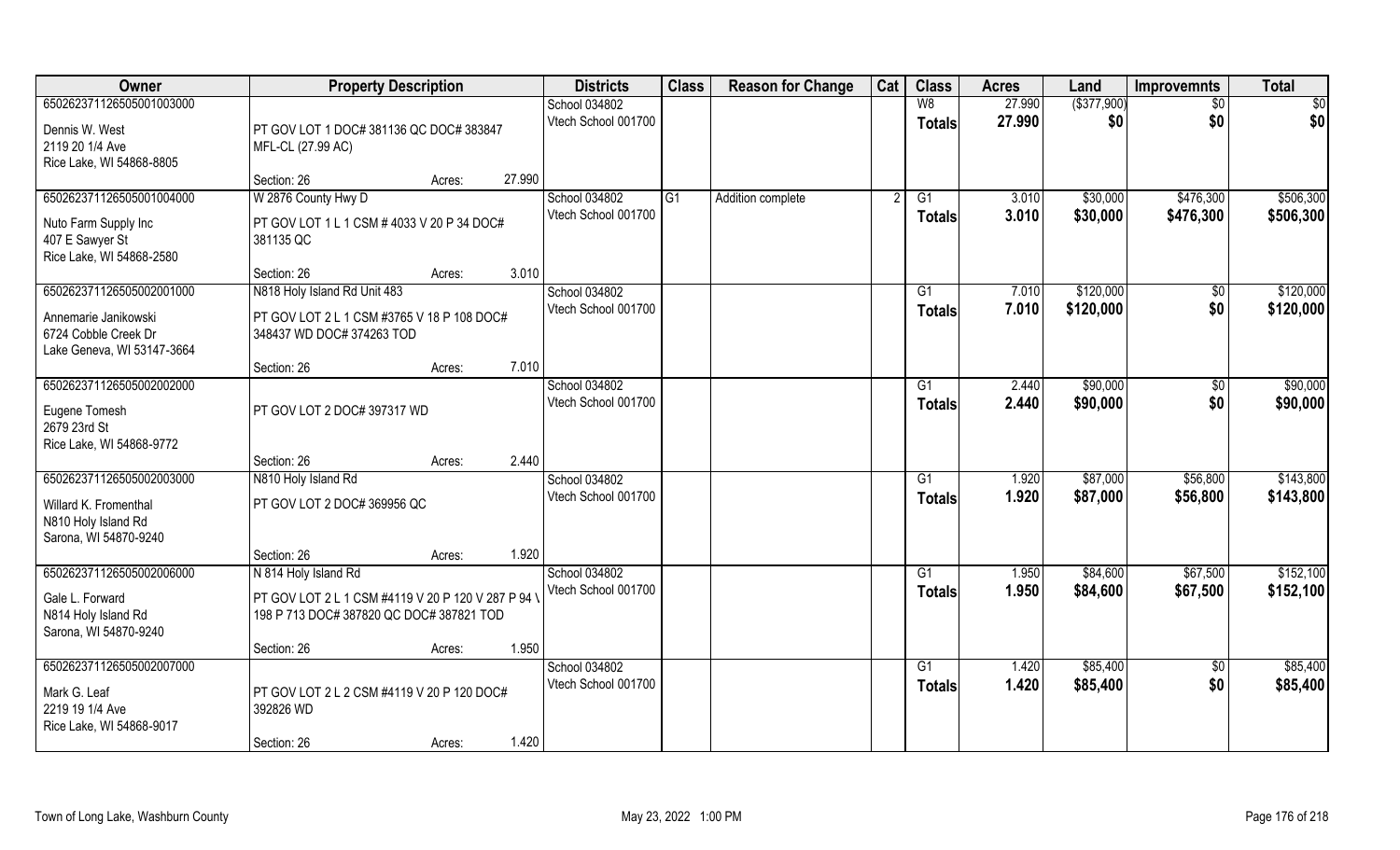| Owner                                       | <b>Property Description</b>                                                              |                  | <b>Districts</b>    | <b>Class</b> | <b>Reason for Change</b> | Cat | <b>Class</b>    | <b>Acres</b> | Land       | <b>Improvemnts</b> | <b>Total</b> |
|---------------------------------------------|------------------------------------------------------------------------------------------|------------------|---------------------|--------------|--------------------------|-----|-----------------|--------------|------------|--------------------|--------------|
| 650262371126505003005000                    | W3264 Voss Rd                                                                            |                  | School 034802       | G1           | NSF @50%                 |     | G1              | 2.370        | \$288,300  | \$70,300           | \$358,600    |
| F Joseph Hoy                                | PT GOV LOT 3 L 2 CSM #3919 V 19 P 89 DOC#                                                |                  | Vtech School 001700 |              |                          |     | <b>Totals</b>   | 2.370        | \$288,300  | \$70,300           | \$358,600    |
| 4545 W Berteau Ave                          | 372643 ESMT DOC# 393196 ESMT DOC# 398415 QC                                              |                  |                     |              |                          |     |                 |              |            |                    |              |
| Chicago, IL 60641-1945                      |                                                                                          |                  |                     |              |                          |     |                 |              |            |                    |              |
|                                             | Section: 26                                                                              | 2.370<br>Acres:  |                     |              |                          |     |                 |              |            |                    |              |
| 650262371126505003006000                    | W3240 Voss Rd                                                                            |                  | School 034802       |              |                          |     | G1              | 2.380        | \$291,400  | \$241,000          | \$532,400    |
| Kevin Campbell                              | PT GOV LOT 3 L 3 CSM #3919 V 19 P 89 DOC#                                                |                  | Vtech School 001700 |              |                          |     | Totals          | 2.380        | \$291,400  | \$241,000          | \$532,400    |
| 520 S State St Apt 611                      | 368052 QC DOC# 372643 ESMT DOC# 393196 ESMT                                              |                  |                     |              |                          |     |                 |              |            |                    |              |
| Chicago, IL 60605-1647                      |                                                                                          |                  |                     |              |                          |     |                 |              |            |                    |              |
|                                             | Section: 26                                                                              | 2.380<br>Acres:  |                     |              |                          |     |                 |              |            |                    |              |
| 650262371126505003007000                    | N872 County Hwy Md                                                                       |                  | School 034802       | l G1         | <b>Exterior remodel</b>  |     | G1              | 3.730        | \$238,500  | \$35,700           | \$274,200    |
| Kent J. Sieffert                            | PT GOV LOT 3 L 1 CSM #3919 V 19 P 89 & PCL 2 OF                                          |                  | Vtech School 001700 |              |                          |     | <b>Totals</b>   | 3.730        | \$238,500  | \$35,700           | \$274,200    |
| 615 Rose Garden Rd Apt 2                    | SRVY B466 DOC# 376797 WD DOC# 377117 COR                                                 |                  |                     |              |                          |     |                 |              |            |                    |              |
| Cape Coral, FL 33914-7287                   |                                                                                          |                  |                     |              |                          |     |                 |              |            |                    |              |
|                                             | Section: 26                                                                              | 3.730<br>Acres:  |                     |              |                          |     |                 |              |            |                    |              |
| 650262371126505003008000                    | W 3272 Voss Rd                                                                           |                  | School 034802       |              |                          |     | G1              | 2.000        | \$5,700    | \$76,500           | \$82,200     |
|                                             |                                                                                          |                  | Vtech School 001700 |              |                          |     | G <sub>6</sub>  | 2.820        | \$5,400    | \$0                | \$5,400      |
| Janice L. Hovey<br>4545 W Berteau Ave       | PT GOV LOT 3 DOC# 286663 QC DOC# 332505 QC<br>DOC# 332784 TERM DOC# 365380 MFL-C (14 AC) |                  |                     |              |                          |     | W <sub>6</sub>  | 14.000       | (\$32,900) | \$0\$              | \$0          |
| Chicago, IL 60641-1945                      | EXC DOC# 364341 EXC DOC# 364342 EXC DOC#                                                 |                  |                     |              |                          |     | <b>Totals</b>   | 18.820       | \$11,100   | \$76,500           | \$87,600     |
|                                             | Section: 26                                                                              | 18.820<br>Acres: |                     |              |                          |     |                 |              |            |                    |              |
| 650262371127101000001000                    |                                                                                          |                  | School 034802       |              |                          |     | $\overline{G6}$ | 38.030       | \$89,400   | $\sqrt[6]{30}$     | \$89,400     |
|                                             |                                                                                          |                  | Vtech School 001700 |              |                          |     | <b>Totals</b>   | 38.030       | \$89,400   | \$0                | \$89,400     |
| Ryan T. Kennen                              | PT NE NE DOC# 369494 WD EXC CSM #2463 V 10 P<br>184                                      |                  |                     |              |                          |     |                 |              |            |                    |              |
| N841 County Hwy Md<br>Sarona, WI 54870-9295 |                                                                                          |                  |                     |              |                          |     |                 |              |            |                    |              |
|                                             | Section: 27                                                                              | 38.030<br>Acres: |                     |              |                          |     |                 |              |            |                    |              |
| 650262371127101000003000                    | N904 County Hwy Md                                                                       |                  | School 034802       |              |                          |     | G1              | 0.300        | \$110,500  | \$36,400           | \$146,900    |
|                                             |                                                                                          |                  | Vtech School 001700 |              |                          |     | <b>Totals</b>   | 0.300        | \$110,500  | \$36,400           | \$146,900    |
| Ryan T. Kennen                              | PT GOV L 5 SEC 22 & PT GOV L 1 SEC 23 INCL OL 1                                          |                  |                     |              |                          |     |                 |              |            |                    |              |
| N841 County Hwy Md                          | CSM #3505 V 17 P 7 DOC# 369494 WD                                                        |                  |                     |              |                          |     |                 |              |            |                    |              |
| Sarona, WI 54870-9295                       | Section: 27                                                                              | 0.300<br>Acres:  |                     |              |                          |     |                 |              |            |                    |              |
| 650262371127102000001000                    |                                                                                          |                  | School 034802       |              |                          |     | G6              | 40.000       | \$76,000   | $\overline{50}$    | \$76,000     |
|                                             |                                                                                          |                  | Vtech School 001700 |              |                          |     | Totals          | 40.000       | \$76,000   | \$0                | \$76,000     |
| Bryan M. Vick                               | NW NE DOC# 360446 QC                                                                     |                  |                     |              |                          |     |                 |              |            |                    |              |
| W6605 Casberg Coulee Rd                     |                                                                                          |                  |                     |              |                          |     |                 |              |            |                    |              |
| Holmen, WI 54636-9038                       |                                                                                          | 40.000           |                     |              |                          |     |                 |              |            |                    |              |
|                                             | Section: 27                                                                              | Acres:           |                     |              |                          |     |                 |              |            |                    |              |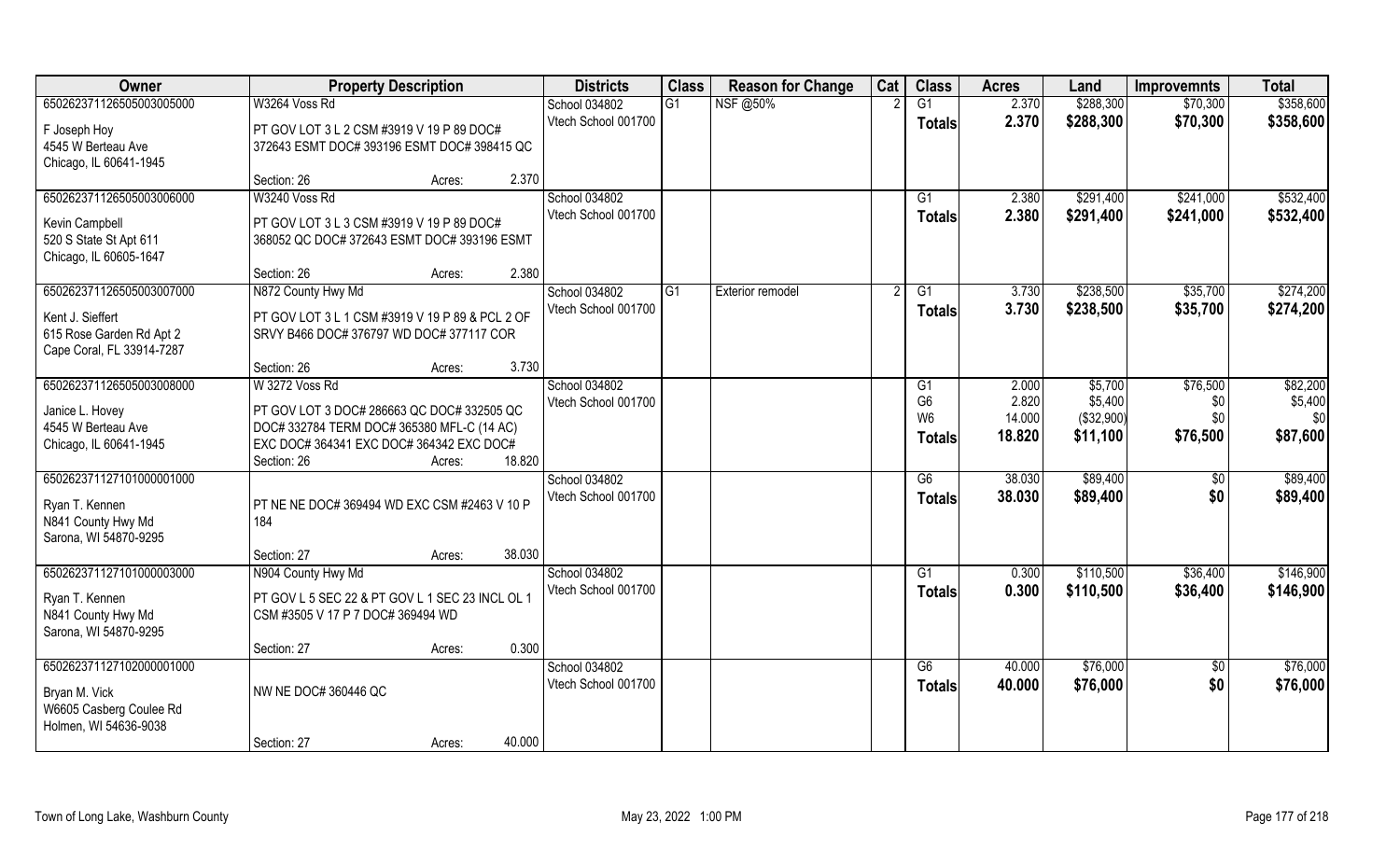| Owner                                                                                         | <b>Property Description</b>                                                                                                             |        |        | <b>Districts</b>                     | <b>Class</b>   | <b>Reason for Change</b> | Cat | <b>Class</b>                          | <b>Acres</b>              | Land                            | <b>Improvemnts</b>                      | <b>Total</b>                      |
|-----------------------------------------------------------------------------------------------|-----------------------------------------------------------------------------------------------------------------------------------------|--------|--------|--------------------------------------|----------------|--------------------------|-----|---------------------------------------|---------------------------|---------------------------------|-----------------------------------------|-----------------------------------|
| 650262371127103000001000                                                                      |                                                                                                                                         |        |        | School 034802                        |                |                          |     | G6                                    | 20.000                    | \$38,000                        | $\sqrt{$0}$                             | \$38,000                          |
| Roger E. Brundidge<br>N787 County Hwy Md<br>Sarona, WI 54870-9258                             | N1/2 SW NE V 307 P 543 WD                                                                                                               |        |        | Vtech School 001700                  |                |                          |     | Totals                                | 20.000                    | \$38,000                        | \$0                                     | \$38,000                          |
|                                                                                               | Section: 27                                                                                                                             | Acres: | 20.000 |                                      |                |                          |     |                                       |                           |                                 |                                         |                                   |
| 650262371127103000002000<br>David J. Librande<br>N719 County Hwy Md<br>Sarona, WI 54870-9258  | S1/2 SW NE V 276 P 360 DOC# 395621 TOD                                                                                                  |        |        | School 034802<br>Vtech School 001700 |                |                          |     | G6<br>Totals                          | 20.000<br>20.000          | \$38,000<br>\$38,000            | $\sqrt{$0}$<br>\$0                      | \$38,000<br>\$38,000              |
|                                                                                               | Section: 27                                                                                                                             | Acres: | 20.000 |                                      |                |                          |     |                                       |                           |                                 |                                         |                                   |
| 650262371127104000001000<br>Roger E. Brundidge<br>N787 County Hwy Md<br>Sarona, WI 54870-9258 | N787 County Hwy Md<br>N1/2 SE NE V 307 P 543 WD                                                                                         |        |        | School 034802<br>Vtech School 001700 |                |                          |     | G1<br>G <sub>4</sub><br><b>Totals</b> | 2.000<br>18.000<br>20.000 | \$21,100<br>\$1,900<br>\$23,000 | \$150,800<br>\$0<br>\$150,800           | \$171,900<br>\$1,900<br>\$173,800 |
|                                                                                               | Section: 27                                                                                                                             | Acres: | 20.000 |                                      |                |                          |     |                                       |                           |                                 |                                         |                                   |
| 650262371127104000002000<br>David J. Librande<br>N719 County Hwy Md<br>Sarona, WI 54870-9258  | N719 County Hwy Md<br>S1/2 SE NE EXC E 150' S 190' V 206 P 591 ROW - .19<br>AC V 207 P 181 ROW V 276 P 360 WD DOC# 395621<br><b>TOD</b> |        |        | School 034802<br>Vtech School 001700 | G <sub>4</sub> | Ag use land              |     | G4<br>G7<br><b>Totals</b>             | 18.000<br>1.350<br>19.350 | \$3,000<br>\$3,300<br>\$6,300   | $\overline{50}$<br>\$83,400<br>\$83,400 | \$3,000<br>\$86,700<br>\$89,700   |
|                                                                                               | Section: 27                                                                                                                             | Acres: | 19.350 |                                      |                |                          |     |                                       |                           |                                 |                                         |                                   |
| 650262371127104000003000<br>Heather M. Strand<br>N705 County Hwy M<br>Sarona, WI 54870        | N705 County Hwy M<br>PT S1/2 SE NE DOC# 356545 LC DOC# 357347 AFFD<br><b>CORR</b><br>Section: 27                                        | Acres: | 0.650  | School 034802<br>Vtech School 001700 |                |                          |     | G2<br><b>Totals</b>                   | 0.650<br>0.650            | \$11,700<br>\$11,700            | \$141,900<br>\$141,900                  | \$153,600<br>\$153,600            |
| 650262371127201000001000                                                                      |                                                                                                                                         |        |        | School 034802                        |                |                          |     | G5                                    | 5.000                     | \$600                           | \$0                                     | \$600                             |
| Bryan M. Vick<br>W6605 Casberg Coulee Rd<br>Holmen, WI 54636-9038                             | NE NW DOC# 360445 QC                                                                                                                    |        |        | Vtech School 001700                  |                |                          |     | G <sub>6</sub><br><b>Totals</b>       | 35.000<br>40.000          | \$65,800<br>\$66,400            | \$0<br>\$0                              | \$65,800<br>\$66,400              |
|                                                                                               | Section: 27                                                                                                                             | Acres: | 40.000 |                                      |                |                          |     |                                       |                           |                                 |                                         |                                   |
| 650262371127202000001000<br>Daniel B. Tronstad<br>W3608 Church Rd<br>Sarona, WI 54870-9205    | E1/2 NW NW DOC# 398650 TERM<br>Section: 27                                                                                              | Acres: | 20.000 | School 034802<br>Vtech School 001700 |                |                          |     | G5<br>G <sub>6</sub><br><b>Totals</b> | 4.000<br>16.000<br>20.000 | \$500<br>\$30,400<br>\$30,900   | $\overline{50}$<br>\$0<br>\$0           | \$500<br>\$30,400<br>\$30,900     |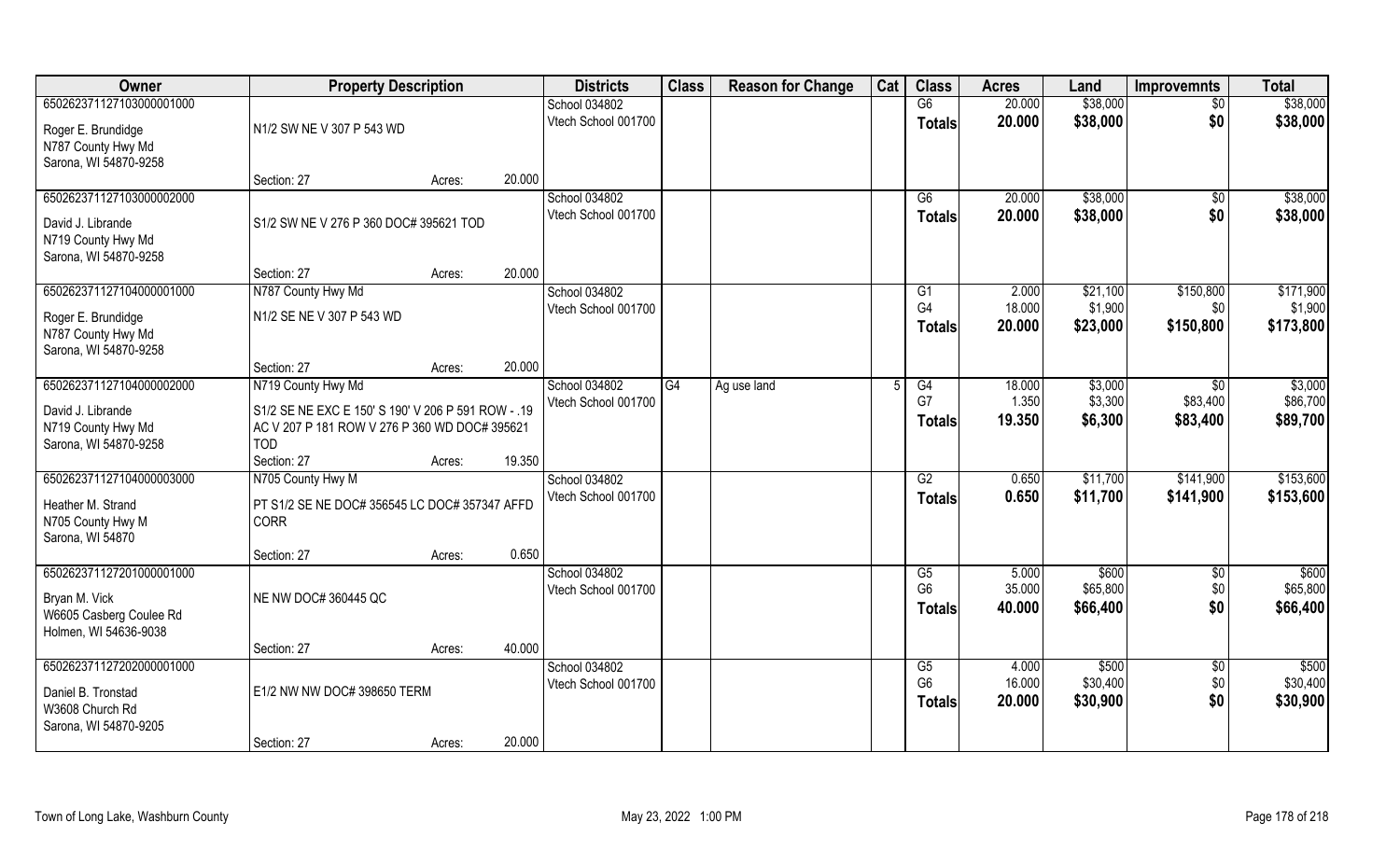| Owner                                                                                         | <b>Property Description</b>                                                                       |                  | <b>Districts</b>                     | <b>Class</b> | <b>Reason for Change</b> | Cat | <b>Class</b>                          | <b>Acres</b>              | Land                            | <b>Improvemnts</b>     | <b>Total</b>                    |
|-----------------------------------------------------------------------------------------------|---------------------------------------------------------------------------------------------------|------------------|--------------------------------------|--------------|--------------------------|-----|---------------------------------------|---------------------------|---------------------------------|------------------------|---------------------------------|
| 650262371127202000002000<br>Ludvig H. Tronstad<br>2225 19 1/8 Ave<br>Rice Lake, WI 54868-8822 | W1/2 NW NW V 194 P 217 V 225 P 598 V 229 P 232 V<br>432 P 56 QC DOC# 350232 MFL-CL                |                  | School 034802<br>Vtech School 001700 |              |                          |     | W <sub>6</sub><br><b>Totals</b>       | 20.000<br>20.000          | ( \$30,700)<br>\$0              | $\sqrt{$0}$<br>\$0     | $\overline{50}$<br>\$0          |
|                                                                                               | Section: 27                                                                                       | 20.000<br>Acres: |                                      |              |                          |     |                                       |                           |                                 |                        |                                 |
| 650262371127203000001000<br>Daniel B. Tronstad<br>W3608 Church Rd<br>Sarona, WI 54870-9205    | E1/2 SW NW DOC# 398650 TERM                                                                       |                  | School 034802<br>Vtech School 001700 |              |                          |     | G6<br><b>Totals</b>                   | 20.000<br>20.000          | \$38,000<br>\$38,000            | $\sqrt{$0}$<br>\$0     | \$38,000<br>\$38,000            |
|                                                                                               | Section: 27                                                                                       | 20.000<br>Acres: |                                      |              |                          |     |                                       |                           |                                 |                        |                                 |
| 650262371127203000002000<br>Ludvig H. Tronstad<br>2225 19 1/8 Ave<br>Rice Lake, WI 54868-8822 | W1/2 SW NW V 194 P 217 V 225 P 598 V 229 P 232 V<br>432 P 56 QC DOC# 350232 MFL-CL                |                  | School 034802<br>Vtech School 001700 |              |                          |     | W <sub>6</sub><br><b>Totals</b>       | 20.000<br>20.000          | ( \$38,000)<br>\$0              | $\overline{50}$<br>\$0 | $\sqrt{50}$<br>\$0              |
|                                                                                               | Section: 27                                                                                       | 20.000<br>Acres: |                                      |              |                          |     |                                       |                           |                                 |                        |                                 |
| 650262371127204000001000<br>Wesley D. Whited<br>2753 23 1/2 St<br>Rice Lake, WI 54838-9765    | SE NW V 336 P 308-309 WD                                                                          |                  | School 034802<br>Vtech School 001700 |              |                          |     | G4<br>Totals                          | 40.000<br>40.000          | \$1,900<br>\$1,900              | \$0<br>\$0             | \$1,900<br>\$1,900              |
|                                                                                               | Section: 27                                                                                       | 40.000<br>Acres: |                                      |              |                          |     |                                       |                           |                                 |                        |                                 |
| 650262371127301000001000<br>Wesley D. Whited<br>2753 23 1/2 St<br>Rice Lake, WI 54838-9765    | NE SW V 336 P 308-309 WD                                                                          |                  | School 034802<br>Vtech School 001700 |              |                          |     | G4<br>Totals                          | 40.000<br>40.000          | \$1,900<br>\$1,900              | \$0<br>\$0             | \$1,900<br>\$1,900              |
|                                                                                               | Section: 27                                                                                       | 40.000<br>Acres: |                                      |              |                          |     |                                       |                           |                                 |                        |                                 |
| 650262371127302000001000<br>Daniel B. Tronstad<br>W3608 Church Rd<br>Sarona, WI 54870-9205    | E1/2 NW SW DOC# 398650 TERM                                                                       |                  | School 034802<br>Vtech School 001700 |              |                          |     | G4<br>G <sub>6</sub><br><b>Totals</b> | 8.000<br>12.000<br>20.000 | \$1,000<br>\$22,800<br>\$23,800 | \$0<br>\$0<br>\$0      | \$1,000<br>\$22,800<br>\$23,800 |
|                                                                                               | Section: 27                                                                                       | 20.000<br>Acres: |                                      |              |                          |     |                                       |                           |                                 |                        |                                 |
| 650262371127302000002000<br>Ludvig H. Tronstad<br>2225 19 1/8 Ave<br>Rice Lake, WI 54868-8822 | W1/2 NW SW V 194 P 217 V 225 P 598 V 229 P 232 V<br>432 P 56 QC DOC# 350232 MFL-CL<br>Section: 27 | 20.000<br>Acres: | School 034802<br>Vtech School 001700 |              |                          |     | W <sub>6</sub><br><b>Totals</b>       | 20.000<br>20.000          | ( \$38,000)<br>\$0              | $\sqrt[6]{}$<br>\$0    | \$0<br>\$0                      |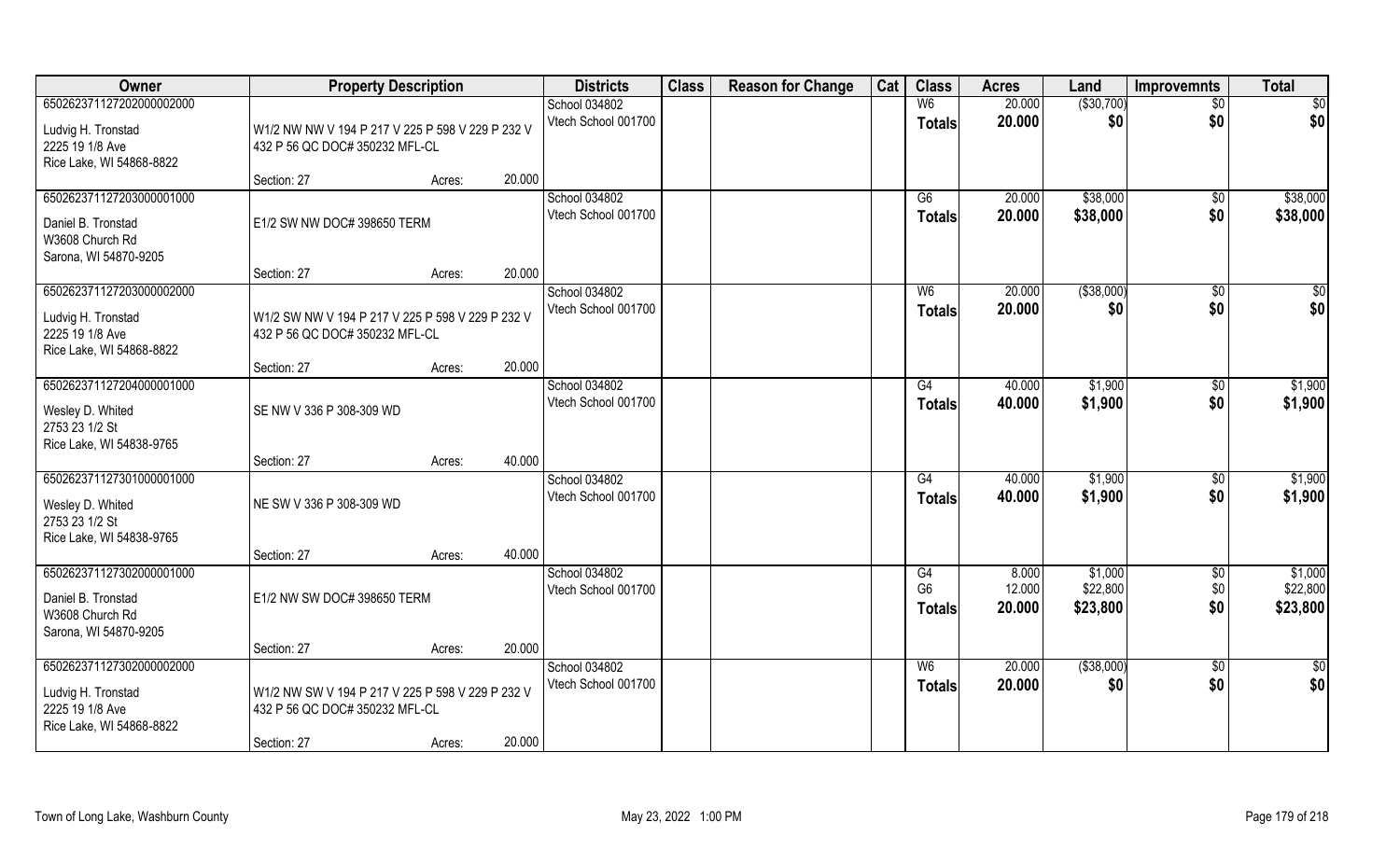| Owner                            | <b>Property Description</b>                      |        |        | <b>Districts</b>    | <b>Class</b> | <b>Reason for Change</b> | Cat | <b>Class</b>   | <b>Acres</b> | Land        | <b>Improvemnts</b> | <b>Total</b> |
|----------------------------------|--------------------------------------------------|--------|--------|---------------------|--------------|--------------------------|-----|----------------|--------------|-------------|--------------------|--------------|
| 650262371127303000001000         | W3608 Church Rd                                  |        |        | School 034802       |              |                          |     | G1             | 1.000        | \$5,000     | \$139,600          | \$144,600    |
| Daniel B. Tronstad               | E1/2 SW SW DOC# 398650 TERM                      |        |        | Vtech School 001700 |              |                          |     | G <sub>6</sub> | 19.000       | \$44,700    | \$0                | \$44,700     |
| W3608 Church Rd                  |                                                  |        |        |                     |              |                          |     | Totals         | 20.000       | \$49,700    | \$139,600          | \$189,300    |
| Sarona, WI 54870-9205            |                                                  |        |        |                     |              |                          |     |                |              |             |                    |              |
|                                  | Section: 27                                      | Acres: | 20.000 |                     |              |                          |     |                |              |             |                    |              |
| 650262371127303000002000         |                                                  |        |        | School 034802       |              |                          |     | W <sub>6</sub> | 20.000       | ( \$35,900) | $\sqrt{$0}$        | \$0          |
| Ludvig H. Tronstad               | W1/2 SW SW V 194 P 217 V 225 P 598 V 229 P 232 V |        |        | Vtech School 001700 |              |                          |     | <b>Totals</b>  | 20.000       | \$0         | \$0                | \$0          |
| 2225 19 1/8 Ave                  | 432 P 56 QC DOC# 350232 MFL-CL                   |        |        |                     |              |                          |     |                |              |             |                    |              |
| Rice Lake, WI 54868-8822         |                                                  |        |        |                     |              |                          |     |                |              |             |                    |              |
|                                  | Section: 27                                      | Acres: | 20.000 |                     |              |                          |     |                |              |             |                    |              |
| 650262371127304000002000         | W3582 Church Rd                                  |        |        | School 034802       |              |                          |     | G4             | 5.000        | \$800       | $\sqrt[6]{30}$     | \$800        |
| Daniel J. Tripp                  | W1/2 SE SW DOC# 399319 WD                        |        |        | Vtech School 001700 |              |                          |     | G <sub>6</sub> | 14.000       | \$24,500    | \$0                | \$24,500     |
| W3515 Church Rd                  |                                                  |        |        |                     |              |                          |     | G7             | 1.000        | \$3,500     | \$74,500           | \$78,000     |
| Sarona, WI 54870-9205            |                                                  |        |        |                     |              |                          |     | <b>Totals</b>  | 20,000       | \$28,800    | \$74,500           | \$103,300    |
|                                  | Section: 27                                      | Acres: | 20.000 |                     |              |                          |     |                |              |             |                    |              |
| 650262371127304000003000         |                                                  |        |        | School 034802       | G4           | Ag use land              |     | G4             | 19.000       | \$3,200     | $\sqrt[6]{3}$      | \$3,200      |
| Daniel J. Tripp                  | E1/2 SE SW DOC# 368112 WD                        |        |        | Vtech School 001700 |              |                          |     | G <sub>5</sub> | 1.000        | \$100       | \$0                | \$100        |
| W3515 Church Rd                  |                                                  |        |        |                     |              |                          |     | <b>Totals</b>  | 20.000       | \$3,300     | \$0                | \$3,300      |
| Sarona, WI 54870-9205            |                                                  |        |        |                     |              |                          |     |                |              |             |                    |              |
|                                  | Section: 27                                      | Acres: | 20.000 |                     |              |                          |     |                |              |             |                    |              |
| 650262371127401000001000         | N643 County Hwy M                                |        |        | School 034802       | G4           | Ag use land              |     | G4             | 37.000       | \$3,900     | $\overline{60}$    | \$3,900      |
| Wesley D. Whited                 | NE SE EXC E 300' N 280' V 187 P 343 V 206 P 594  |        |        | Vtech School 001700 |              |                          |     | G7             | 1.100        | \$3,600     | \$86,500           | \$90,100     |
| 2753 23 1/2 St                   | ROW - .40 AC                                     |        |        |                     |              |                          |     | Totals         | 38.100       | \$7,500     | \$86,500           | \$94,000     |
| Rice Lake, WI 54838-9765         |                                                  |        |        |                     |              |                          |     |                |              |             |                    |              |
|                                  | Section: 27                                      | Acres: | 38.100 |                     |              |                          |     |                |              |             |                    |              |
| 650262371127401000002000         | N687 County Hwy M                                |        |        | School 034802       |              |                          |     | G2             | 1.900        | \$25,900    | \$60,700           | \$86,600     |
| Allen A. Metcalf III             | E 300' N 280' NE SE DOC# 300374 QC LESS HWY      |        |        | Vtech School 001700 |              |                          |     | <b>Totals</b>  | 1.900        | \$25,900    | \$60,700           | \$86,600     |
| 2000 Us Highway 8                | <b>ROW-.11 AC</b>                                |        |        |                     |              |                          |     |                |              |             |                    |              |
| Saint Croix Falls, WI 54024-4505 |                                                  |        |        |                     |              |                          |     |                |              |             |                    |              |
|                                  | Section: 27                                      | Acres: | 1.900  |                     |              |                          |     |                |              |             |                    |              |
| 650262371127402000001000         |                                                  |        |        | School 034802       |              |                          |     | G4             | 40.000       | \$1,900     | $\sqrt{$0}$        | \$1,900      |
| Wesley D. Whited                 | NW SE V 187 P 343                                |        |        | Vtech School 001700 |              |                          |     | <b>Totals</b>  | 40.000       | \$1,900     | \$0                | \$1,900      |
| 2753 23 1/2 St                   |                                                  |        |        |                     |              |                          |     |                |              |             |                    |              |
| Rice Lake, WI 54838-9765         |                                                  |        |        |                     |              |                          |     |                |              |             |                    |              |
|                                  | Section: 27                                      | Acres: | 40.000 |                     |              |                          |     |                |              |             |                    |              |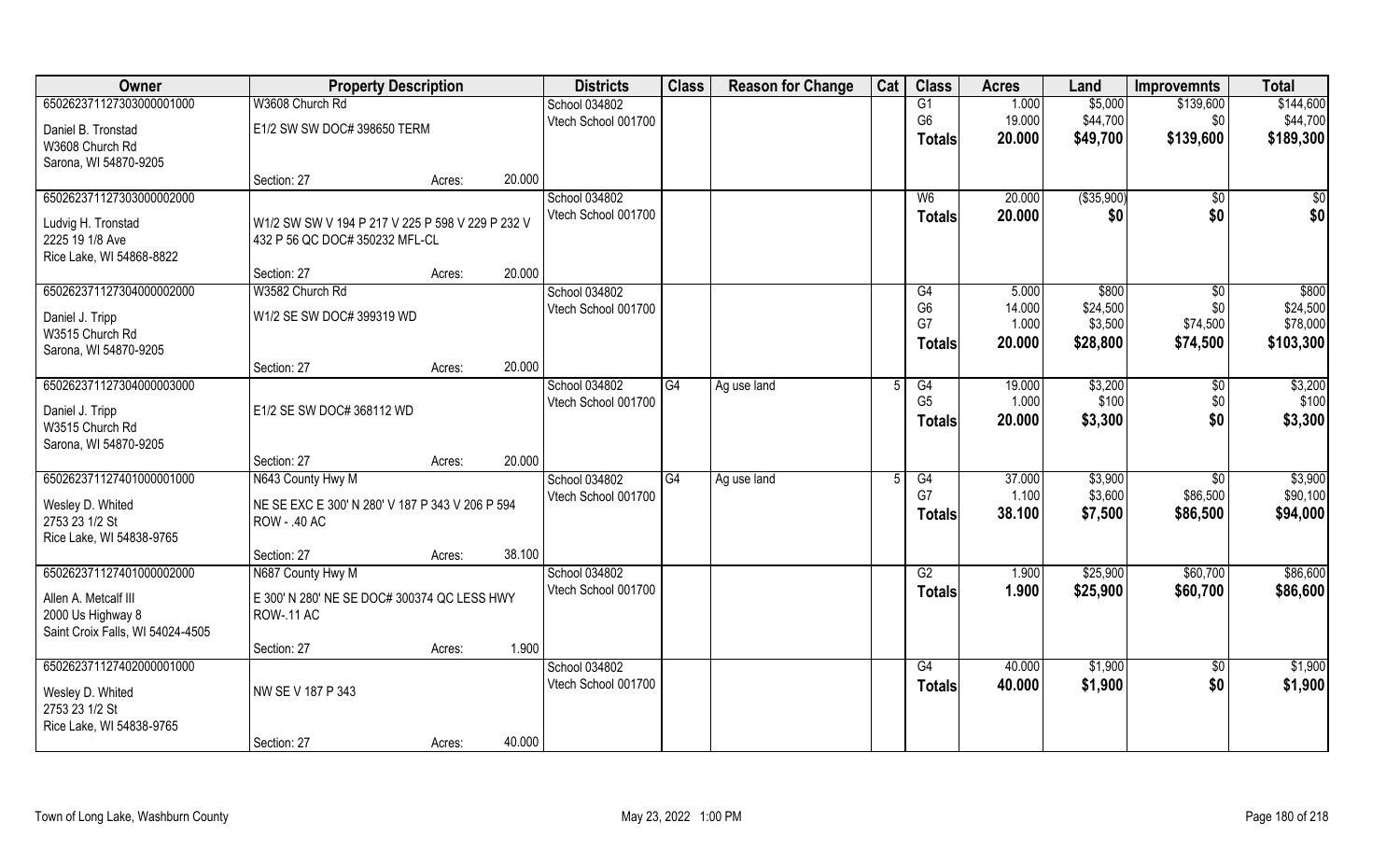| Owner                              | <b>Property Description</b>                     |        |        | <b>Districts</b>                        | <b>Class</b> | <b>Reason for Change</b> | Cat | <b>Class</b>    | <b>Acres</b>    | Land               | <b>Improvemnts</b>      | <b>Total</b>         |
|------------------------------------|-------------------------------------------------|--------|--------|-----------------------------------------|--------------|--------------------------|-----|-----------------|-----------------|--------------------|-------------------------|----------------------|
| 650262371127403000002000           |                                                 |        |        | School 034802                           |              |                          |     | G4              | 34.680          | \$2,200            | $\sqrt{6}$              | \$2,200              |
| Eli L. Miller                      | PT SW SE EXC CSM #3898 V 19 P 68 DOC# 372731    |        |        | Vtech School 001700                     |              |                          |     | <b>Totals</b>   | 34.680          | \$2,200            | \$0                     | \$2,200              |
| N577 County Hwy M                  | <b>WD</b>                                       |        |        |                                         |              |                          |     |                 |                 |                    |                         |                      |
| Sarona, WI 54870-9215              |                                                 |        |        |                                         |              |                          |     |                 |                 |                    |                         |                      |
|                                    | Section: 27                                     | Acres: | 34.680 |                                         |              |                          |     |                 |                 |                    |                         |                      |
| 650262371127403000003000           | W3416 Church Rd                                 |        |        | School 034802                           |              |                          |     | G1              | 5.320           | \$5,000            | \$125,500               | \$130,500            |
| Michael P. Mcgough Le              | PT SW SE L 1 CSM #3898 V 19 P 68 DOC# 382774 QC |        |        | Vtech School 001700                     |              |                          |     | <b>Totals</b>   | 5.320           | \$5,000            | \$125,500               | \$130,500            |
| W3416 Church Rd                    |                                                 |        |        |                                         |              |                          |     |                 |                 |                    |                         |                      |
| Sarona, WI 54870-9205              |                                                 |        |        |                                         |              |                          |     |                 |                 |                    |                         |                      |
|                                    | Section: 27                                     | Acres: | 5.320  |                                         |              |                          |     |                 |                 |                    |                         |                      |
| 650262371127404000001000           | N577 County Hwy M                               |        |        | School 034802<br>Vtech School 001700 G7 | G4           | Ag use land<br>Silo      |     | G4<br>G7        | 39.000<br>1.000 | \$6,500<br>\$3,500 | $\sqrt{6}$<br>\$153,800 | \$6,500<br>\$157,300 |
| Eli L. Miller                      | SE SE V 206 P 590 R/W - .51 AC DOC# 372731 WD   |        |        |                                         |              |                          |     | Totals          | 40.000          | \$10,000           | \$153,800               | \$163,800            |
| N577 County Hwy M                  |                                                 |        |        |                                         |              |                          |     |                 |                 |                    |                         |                      |
| Sarona, WI 54870-9215              |                                                 |        |        |                                         |              |                          |     |                 |                 |                    |                         |                      |
| 650262371127505005002020           | Section: 27<br>N841 County Hwy Md               | Acres: | 40.000 | School 034802                           |              |                          |     | G1              | 1.000           | \$28,100           | \$343,100               | \$371,200            |
|                                    |                                                 |        |        | Vtech School 001700                     |              |                          |     | G <sub>6</sub>  | 2.000           | \$4,700            | \$0                     | \$4,700              |
| Ryan T. Kennen                     | PT NE NE SEC 27 & PT GOV LOT 5 SEC 22 L 1 CSM   |        |        |                                         |              |                          |     | <b>Totals</b>   | 3.000           | \$32,800           | \$343,100               | \$375,900            |
| N841 County Hwy Md                 | #2463 V 10 P 184 DOC# 369494 WD                 |        |        |                                         |              |                          |     |                 |                 |                    |                         |                      |
| Sarona, WI 54870-9295              | Section: 27                                     | Acres: | 3.000  |                                         |              |                          |     |                 |                 |                    |                         |                      |
| 650262371128101000001000           |                                                 |        |        | School 034802                           |              |                          |     | $\overline{G6}$ | 40.000          | \$74,500           | \$0                     | \$74,500             |
|                                    |                                                 |        |        | Vtech School 001700                     |              |                          |     | <b>Totals</b>   | 40.000          | \$74,500           | \$0                     | \$74,500             |
| Ebj Real Estate, LLC<br>PO Box 496 | NE NE DOC# 390784 TD                            |        |        |                                         |              |                          |     |                 |                 |                    |                         |                      |
| Rice Lake, WI 54868-0496           |                                                 |        |        |                                         |              |                          |     |                 |                 |                    |                         |                      |
|                                    | Section: 28                                     | Acres: | 40.000 |                                         |              |                          |     |                 |                 |                    |                         |                      |
| 650262371128102000001000           |                                                 |        |        | School 034802                           |              |                          |     | W <sub>6</sub>  | 40.000          | (\$76,000)         | $\sqrt{$0}$             | \$0                  |
| Ebj Real Estate, LLC               | NW NE DOC# 367618 QC DOC# 383849 MFL-CL         |        |        | Vtech School 001700                     |              |                          |     | <b>Totals</b>   | 40.000          | \$0                | \$0                     | \$0                  |
| PO Box 496                         |                                                 |        |        |                                         |              |                          |     |                 |                 |                    |                         |                      |
| Rice Lake, WI 54868-0496           |                                                 |        |        |                                         |              |                          |     |                 |                 |                    |                         |                      |
|                                    | Section: 28                                     | Acres: | 40.000 |                                         |              |                          |     |                 |                 |                    |                         |                      |
| 650262371128103000001000           |                                                 |        |        | School 034802                           |              |                          |     | W6              | 40.000          | ( \$61,500)        | $\sqrt{$0}$             | $\overline{50}$      |
| Ebj Real Estate, LLC               | SW NE DOC# 367618 QC DOC# 383849 MFL-CL         |        |        | Vtech School 001700                     |              |                          |     | <b>Totals</b>   | 40.000          | \$0                | \$0                     | \$0                  |
| PO Box 496                         |                                                 |        |        |                                         |              |                          |     |                 |                 |                    |                         |                      |
| Rice Lake, WI 54868-0496           |                                                 |        |        |                                         |              |                          |     |                 |                 |                    |                         |                      |
|                                    | Section: 28                                     | Acres: | 40.000 |                                         |              |                          |     |                 |                 |                    |                         |                      |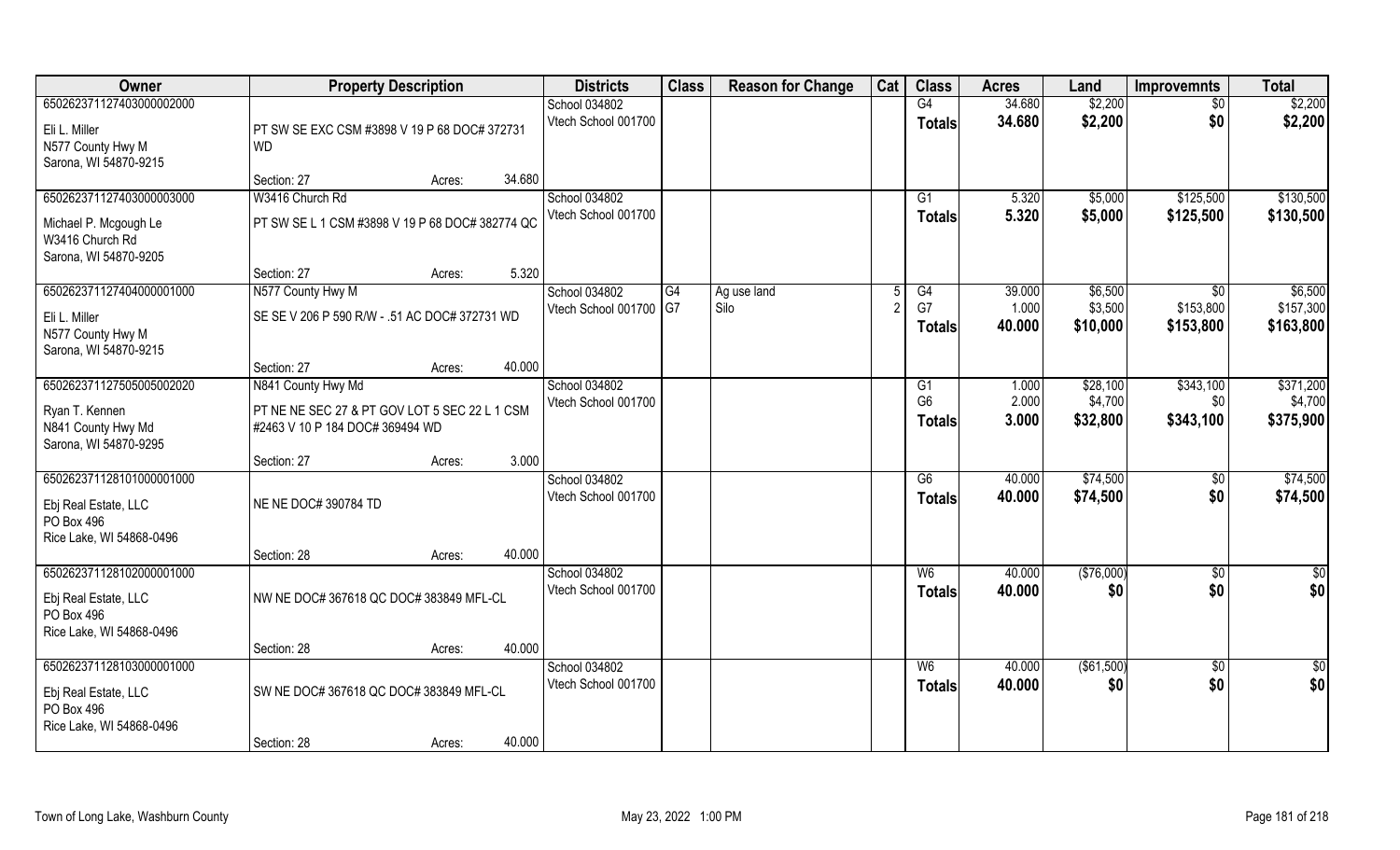| Owner                          | <b>Property Description</b>                    |        |        | <b>Districts</b>    | <b>Class</b> | <b>Reason for Change</b> | Cat | <b>Class</b>   | <b>Acres</b> | Land        | <b>Improvemnts</b> | <b>Total</b>    |
|--------------------------------|------------------------------------------------|--------|--------|---------------------|--------------|--------------------------|-----|----------------|--------------|-------------|--------------------|-----------------|
| 650262371128104000001000       |                                                |        |        | School 034802       |              |                          |     | G5             | 8.000        | \$1,000     | $\overline{50}$    | \$1,000         |
| Ebj Real Estate, LLC           | SE NE DOC# 390784 TD                           |        |        | Vtech School 001700 |              |                          |     | G <sub>6</sub> | 32.000       | \$60,500    | \$0                | \$60,500        |
| PO Box 496                     |                                                |        |        |                     |              |                          |     | <b>Totals</b>  | 40.000       | \$61,500    | \$0                | \$61,500        |
| Rice Lake, WI 54868-0496       |                                                |        |        |                     |              |                          |     |                |              |             |                    |                 |
|                                | Section: 28                                    | Acres: | 40.000 |                     |              |                          |     |                |              |             |                    |                 |
| 650262371128303000001000       |                                                |        |        | School 034802       |              |                          |     | G6             | 40.000       | \$94,000    | $\overline{50}$    | \$94,000        |
| <b>Richard W Swanson Trust</b> | SW SW DOC# 292006 WD DOC# 343032 ESMT DOC#     |        |        | Vtech School 001700 |              |                          |     | <b>Totals</b>  | 40.000       | \$94,000    | \$0                | \$94,000        |
| W3948 Church Rd                | 359341 ESMT                                    |        |        |                     |              |                          |     |                |              |             |                    |                 |
| Sarona, WI 54870-9206          |                                                |        |        |                     |              |                          |     |                |              |             |                    |                 |
|                                | Section: 28                                    | Acres: | 40.000 |                     |              |                          |     |                |              |             |                    |                 |
| 650262371128401000001000       |                                                |        |        | School 034802       |              |                          |     | G6             | 13.000       | \$24,700    | \$0                | \$24,700        |
| Ebj Real Estate, LLC           | NE SE DOC# 367618 QC INCL ESMT NE COR NW SE    |        |        | Vtech School 001700 |              |                          |     | W <sub>6</sub> | 27.000       | (\$51,300)  | \$0                | \$0             |
| PO Box 496                     | DOC# 383849 MFL-CL (27 AC)                     |        |        |                     |              |                          |     | Totals         | 40.000       | \$24,700    | \$0                | \$24,700        |
| Rice Lake, WI 54868-0496       |                                                |        |        |                     |              |                          |     |                |              |             |                    |                 |
|                                | Section: 28                                    | Acres: | 40.000 |                     |              |                          |     |                |              |             |                    |                 |
| 650262371128402000001000       |                                                |        |        | School 034802       |              |                          |     | W6             | 40.000       | (\$76,000)  | $\frac{1}{20}$     | \$0             |
| Susan L. West                  | NW SE DOC# 354435 WD DOC# 356793 WD DOC#       |        |        | Vtech School 001700 |              |                          |     | Totals         | 40.000       | \$0         | \$0                | \$0             |
| 407 E Sawyer St                | 361148 MFL-C V 291 P 333-335 DRWY ESMT         |        |        |                     |              |                          |     |                |              |             |                    |                 |
| Rice Lake, WI 54868-2580       |                                                |        |        |                     |              |                          |     |                |              |             |                    |                 |
|                                | Section: 28                                    | Acres: | 40.000 |                     |              |                          |     |                |              |             |                    |                 |
| 650262371128403000001000       |                                                |        |        | School 034802       |              |                          |     | W <sub>6</sub> | 38.140       | ( \$89,600) | $\sqrt[6]{30}$     | \$0             |
| Susan L. West                  | SW SE EXC W 100' N 811.48' DOC# 354435 WD DOC# |        |        | Vtech School 001700 |              |                          |     | <b>Totals</b>  | 38.140       | \$0         | \$0                | \$0             |
| 407 E Sawyer St                | 356793 WD DOC# 361148 MFL-C V 291 P 333-335    |        |        |                     |              |                          |     |                |              |             |                    |                 |
| Rice Lake, WI 54868-2580       | <b>DRWY ESMT</b>                               |        |        |                     |              |                          |     |                |              |             |                    |                 |
|                                | Section: 28                                    | Acres: | 38.140 |                     |              |                          |     |                |              |             |                    |                 |
| 650262371128404000001000       |                                                |        |        | School 034802       |              |                          |     | W <sub>6</sub> | 40.000       | ( \$94,000) | \$0                | $\frac{6}{3}$   |
| Ebj Real Estate, LLC           | SE SE DOC# 367618 QC SUBJ TO DRWY ESMT DOC#    |        |        | Vtech School 001700 |              |                          |     | <b>Totals</b>  | 40.000       | \$0         | \$0                | \$0             |
| PO Box 496                     | 383849 MFL-CL                                  |        |        |                     |              |                          |     |                |              |             |                    |                 |
| Rice Lake, WI 54868-0496       |                                                |        |        |                     |              |                          |     |                |              |             |                    |                 |
|                                | Section: 28                                    | Acres: | 40.000 |                     |              |                          |     |                |              |             |                    |                 |
| 650262371128505001001000       |                                                |        |        | School 034802       |              |                          |     | W <sub>6</sub> | 28.500       | (\$43,300)  | $\overline{50}$    | $\overline{50}$ |
| Nuto Farm Supply Inc           | GOV LOT 1 DOC# 354434 WD DOC# 361139 MFL-C     |        |        | Vtech School 001700 |              |                          |     | <b>Totals</b>  | 28.500       | \$0         | \$0                | \$0             |
| 407 E Sawyer St                |                                                |        |        |                     |              |                          |     |                |              |             |                    |                 |
| Rice Lake, WI 54868-2580       |                                                |        |        |                     |              |                          |     |                |              |             |                    |                 |
|                                | Section: 28                                    | Acres: | 28.500 |                     |              |                          |     |                |              |             |                    |                 |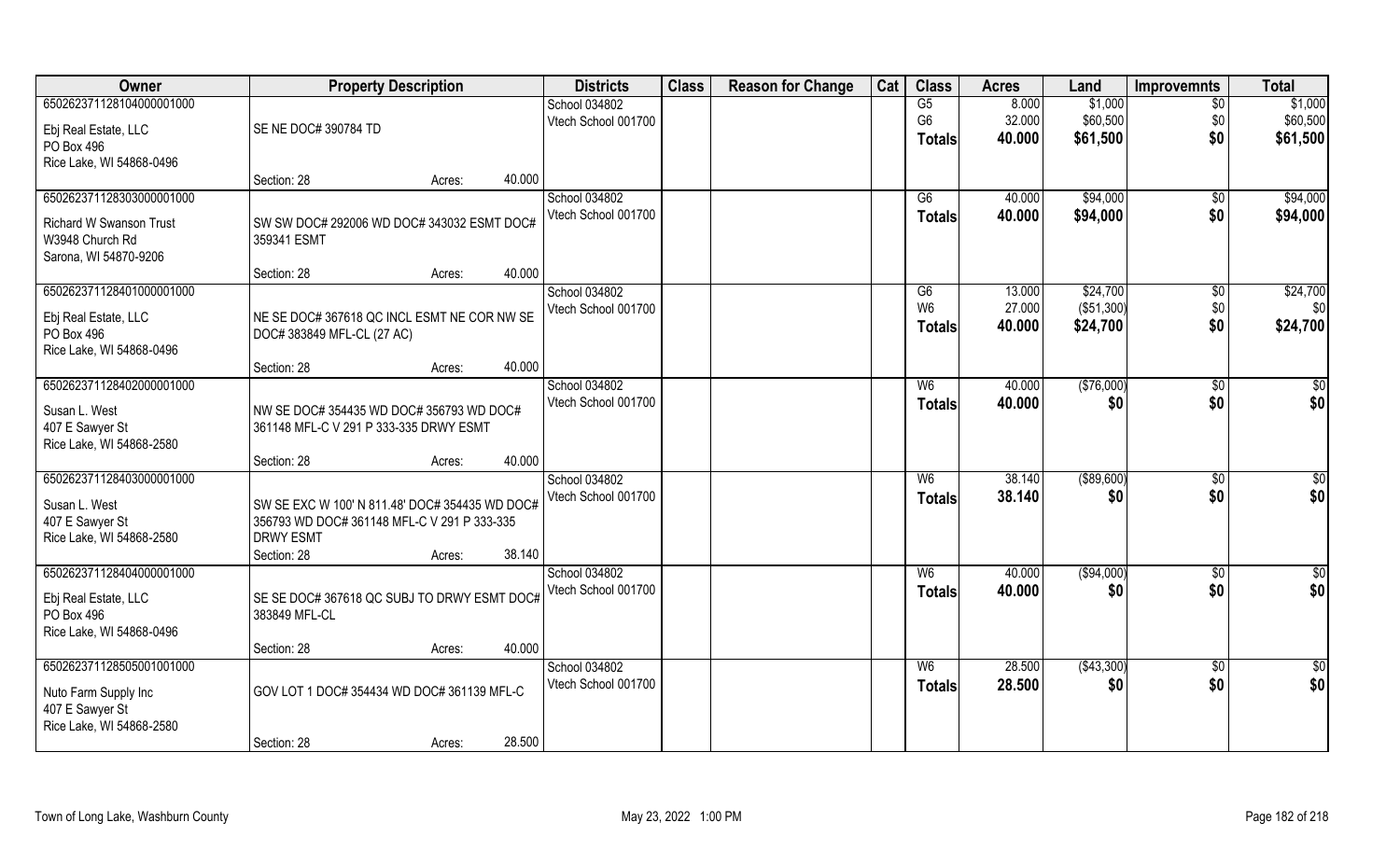| Owner                          | <b>Property Description</b>                       |        |        | <b>Districts</b>    | <b>Class</b> | <b>Reason for Change</b> | Cat | <b>Class</b>                     | <b>Acres</b>     | Land                | <b>Improvemnts</b> | <b>Total</b>        |
|--------------------------------|---------------------------------------------------|--------|--------|---------------------|--------------|--------------------------|-----|----------------------------------|------------------|---------------------|--------------------|---------------------|
| 650262371128505002001000       | W3972 Church Rd                                   |        |        | School 034802       |              |                          |     | G1                               | 1.000            | \$67,100            | \$151,200          | \$218,300           |
| Daniel M. Flood                | GOV LOT 2 EXC N 38 RODS V 362 P 308-309 WD        |        |        | Vtech School 001700 |              |                          |     | G <sub>6</sub>                   | 7.900            | \$18,600            | \$0                | \$18,600            |
| 12024 Maryland Ct              |                                                   |        |        |                     |              |                          |     | <b>Totals</b>                    | 8.900            | \$85,700            | \$151,200          | \$236,900           |
| Champlin, MN 55316-2215        |                                                   |        |        |                     |              |                          |     |                                  |                  |                     |                    |                     |
|                                | Section: 28                                       | Acres: | 8.900  |                     |              |                          |     |                                  |                  |                     |                    |                     |
| 650262371128505002002000       |                                                   |        |        | School 034802       |              |                          |     | W8                               | 4.500            | (\$10,600)          | \$0                | $\frac{1}{6}$       |
| Nuto Farm Supply Inc           | N 38 RODS GOV LOT 2 V 223 P 343 V 258 P 232 DOC#  |        |        | Vtech School 001700 |              |                          |     | <b>Totals</b>                    | 4.500            | \$0                 | \$0                | \$0                 |
| 407 E Sawyer St                | 296876 QC DOC# 397540 MFL-CL DOC# 397984          |        |        |                     |              |                          |     |                                  |                  |                     |                    |                     |
| Rice Lake, WI 54868-2580       | MFL-CL                                            |        |        |                     |              |                          |     |                                  |                  |                     |                    |                     |
|                                | Section: 28                                       | Acres: | 4.500  |                     |              |                          |     |                                  |                  |                     |                    |                     |
| 650262371128505003001000       | W3948 Church Rd                                   |        |        | School 034802       |              |                          |     | G1                               | 1.250            | \$67,100            | \$304,700          | \$371,800           |
|                                |                                                   |        |        | Vtech School 001700 |              |                          |     | G <sub>6</sub>                   | 37.000           | \$87,000            | \$0                | \$87,000            |
| <b>Richard W Swanson Trust</b> | GOV LOT 3 V 295 P 112 WD V 354 P 69 TRST DOC#     |        |        |                     |              |                          |     | <b>Totals</b>                    | 38.250           | \$154,100           | \$304,700          | \$458,800           |
| W3948 Church Rd                | 359341 ESMT                                       |        |        |                     |              |                          |     |                                  |                  |                     |                    |                     |
| Sarona, WI 54870-9206          |                                                   |        |        |                     |              |                          |     |                                  |                  |                     |                    |                     |
|                                | Section: 28                                       | Acres: | 38.250 |                     |              |                          |     |                                  |                  |                     |                    |                     |
| 650262371128505004001000       | W3780 Church Rd                                   |        |        | School 034802       | G1           | Pole shed                |     | G1                               | 1.000            | \$47,000            | \$50,300           | \$97,300            |
| Douglas M. Carlson             | GOV LOT 4 & W 100' N 811.48' SW SE V 252 P 144 V  |        |        | Vtech School 001700 |              |                          |     | G <sub>5</sub><br>G <sub>6</sub> | 15.000<br>41.860 | \$1,900<br>\$69,800 | \$0<br>\$0         | \$1,900<br>\$69,800 |
| S4500 County Rd B              | 291 P 333-335 DRWY ESMT DOC# 336988 TOD DOC#      |        |        |                     |              |                          |     |                                  |                  |                     |                    |                     |
| Eau Claire, WI 54701-8637      | 359341 ESMT EXC DOC# 354435                       |        |        |                     |              |                          |     | Totals                           | 57.860           | \$118,700           | \$50,300           | \$169,000           |
|                                | Section: 28                                       | Acres: | 57.860 |                     |              |                          |     |                                  |                  |                     |                    |                     |
| 650262371128505005001000       | W3786 Church Rd                                   |        |        | School 034802       |              |                          |     | G1                               | 1.000            | \$58,900            | \$119,600          | \$178,500           |
| Ebj Real Estate, LLC           | GOV LOT 5 DOC# 368099 WD SUBJ TO DRWY ESMT        |        |        | Vtech School 001700 |              |                          |     | G <sub>6</sub>                   | 5.000            | \$11,800            | \$0                | \$11,800            |
| PO Box 496                     | DOC# 383849 MFL-CL (17 AC)                        |        |        |                     |              |                          |     | W <sub>6</sub>                   | 17.000           | (\$40,000)          | \$0                | \$0                 |
| Rice Lake, WI 54868-0496       |                                                   |        |        |                     |              |                          |     | <b>Totals</b>                    | 23.000           | \$70,700            | \$119,600          | \$190,300           |
|                                | Section: 28                                       | Acres: | 23.000 |                     |              |                          |     |                                  |                  |                     |                    |                     |
| 650262371128505006001000       | W3792 Church Rd                                   |        |        | School 034802       |              |                          |     | G1                               | 1.000            | \$67,100            | \$249,600          | \$316,700           |
| Craig Larson                   | GOV LOT 6 DOC# 398906 WD                          |        |        | Vtech School 001700 |              |                          |     | G <sub>6</sub>                   | 32.460           | \$61,700            | \$0                | \$61,700            |
| 2191 28th Ave                  |                                                   |        |        |                     |              |                          |     | <b>Totals</b>                    | 33.460           | \$128,800           | \$249,600          | \$378,400           |
| Rice Lake, WI 54868            |                                                   |        |        |                     |              |                          |     |                                  |                  |                     |                    |                     |
|                                | Section: 28                                       | Acres: | 33.460 |                     |              |                          |     |                                  |                  |                     |                    |                     |
| 650262371129101000001000       |                                                   |        |        | School 034802       |              |                          |     | W8                               | 30.000           | (\$70,500)          | $\overline{30}$    | $\overline{\$0}$    |
|                                |                                                   |        |        | Vtech School 001700 |              |                          |     | <b>Totals</b>                    | 30.000           | \$0                 | \$0                | \$0                 |
| Nuto Farm Supply Inc           | NE NE EXC N1/2 N1/2 NE NE V 223 P 343 V 258 P 232 |        |        |                     |              |                          |     |                                  |                  |                     |                    |                     |
| 407 E Sawyer St                | DOC# 296876 QC EXC DOC# 296877 DOC# 397540        |        |        |                     |              |                          |     |                                  |                  |                     |                    |                     |
| Rice Lake, WI 54868-2580       | MFL-CL DOC# 397984 MFL-CL                         |        |        |                     |              |                          |     |                                  |                  |                     |                    |                     |
|                                | Section: 29                                       | Acres: | 30.000 |                     |              |                          |     |                                  |                  |                     |                    |                     |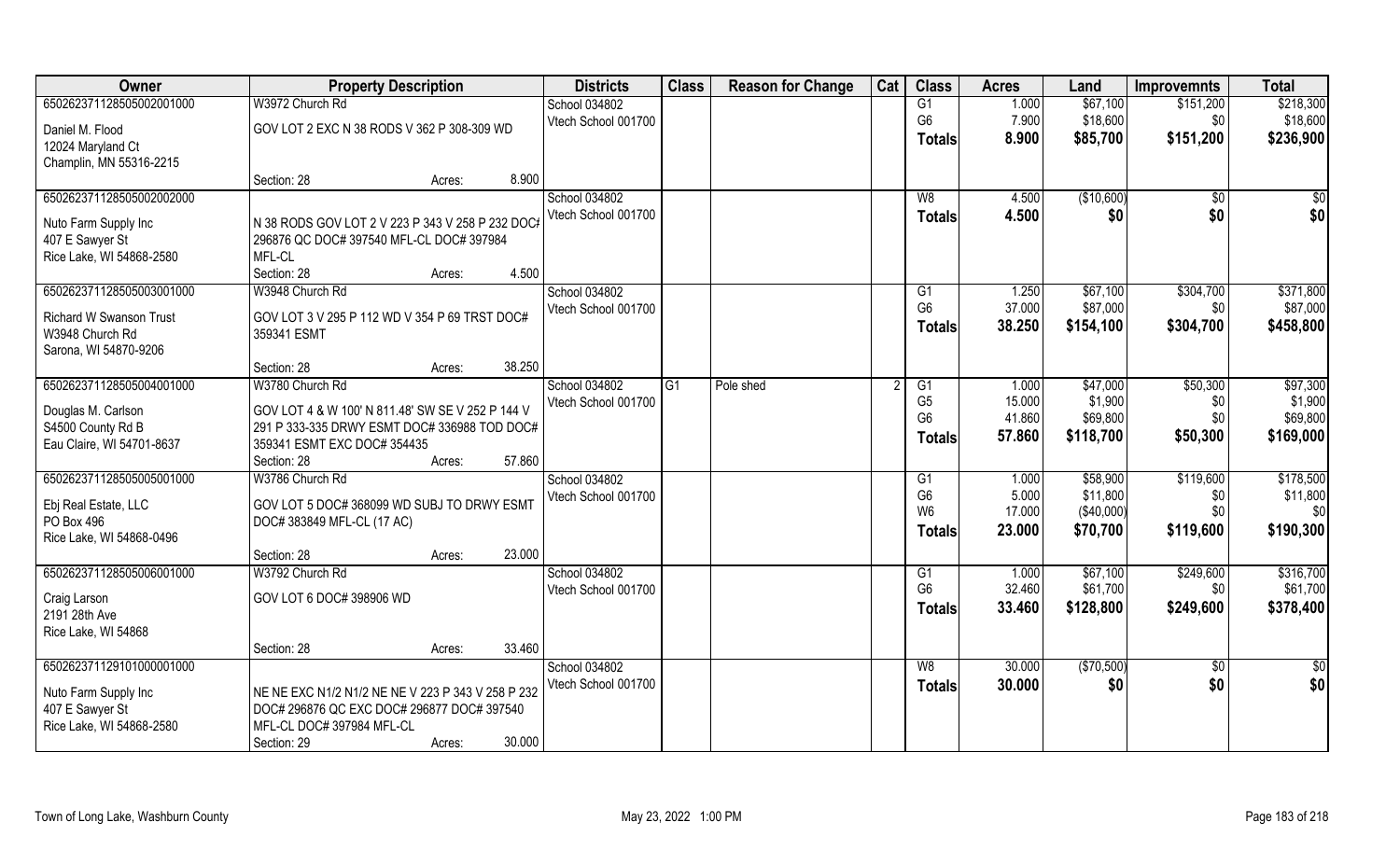| Owner                                                                                                  | <b>Property Description</b>                                                           | <b>Districts</b>                     | <b>Class</b> | <b>Reason for Change</b> | Cat | <b>Class</b>                          | <b>Acres</b>               | Land                            | <b>Improvemnts</b>       | <b>Total</b>                    |
|--------------------------------------------------------------------------------------------------------|---------------------------------------------------------------------------------------|--------------------------------------|--------------|--------------------------|-----|---------------------------------------|----------------------------|---------------------------------|--------------------------|---------------------------------|
| 650262371129101000002000                                                                               |                                                                                       | School 034802                        |              |                          |     | W <sub>6</sub>                        | 10.000                     | (\$26,000)                      | $\overline{50}$          | $\overline{50}$                 |
| Brian G. West<br>407 E Sawyer St                                                                       | N1/2 N1/2 NE NE DOC# 296876 QC DOC# 296877 QC<br>DOC# 307474 MFL-CL                   | Vtech School 001700                  |              |                          |     | <b>Totals</b>                         | 10.000                     | \$0                             | \$0                      | \$0                             |
| Rice Lake, WI 54868-2580                                                                               |                                                                                       |                                      |              |                          |     |                                       |                            |                                 |                          |                                 |
|                                                                                                        | 10.000<br>Section: 29<br>Acres:                                                       |                                      |              |                          |     |                                       |                            |                                 |                          |                                 |
| 650262371129102000001000                                                                               |                                                                                       | School 034802<br>Vtech School 001700 |              |                          |     | W8                                    | 40.000<br>40.000           | (\$94,000)<br>\$0               | $\overline{50}$<br>\$0   | \$0<br>\$0                      |
| Nuto Farm Supply Inc<br>407 E Sawyer St<br>Rice Lake, WI 54868-2580                                    | NW NE V 258 P 232 V 223 P 343 V 258 P 232 DOC#<br>289515 QC DOC# 299911 MFL-CL        |                                      |              |                          |     | Totals                                |                            |                                 |                          |                                 |
|                                                                                                        | 40.000<br>Section: 29<br>Acres:                                                       |                                      |              |                          |     |                                       |                            |                                 |                          |                                 |
| 650262371129103000001000                                                                               |                                                                                       | School 034802                        |              |                          |     | W8                                    | 40.000                     | ( \$94,000)                     | \$0                      | \$0                             |
| Nuto Farm Supply Inc<br>407 E Sawyer St<br>Rice Lake, WI 54868-2580                                    | SW NE V 223 P 343 V 258 P 232 DOC# 289514 QC<br>DOC# 299910 MFL-CL                    | Vtech School 001700                  |              |                          |     | <b>Totals</b>                         | 40.000                     | \$0                             | \$0                      | \$0                             |
|                                                                                                        | 40.000<br>Section: 29<br>Acres:                                                       |                                      |              |                          |     |                                       |                            |                                 |                          |                                 |
| 650262371129104000001000                                                                               |                                                                                       | School 034802                        |              |                          |     | W <sub>8</sub>                        | 40.000                     | ( \$94,000)                     | \$0                      | \$0                             |
| Nuto Farm Supply Inc<br>407 E Sawyer St<br>Rice Lake, WI 54868-2580                                    | SE NE V 223 P 343 V 258 P 232 DOC# 296876 QC<br>DOC# 397540 MFL-CL DOC# 397984 MFL-CL | Vtech School 001700                  |              |                          |     | <b>Totals</b>                         | 40.000                     | \$0                             | \$0                      | \$0                             |
|                                                                                                        | 40.000<br>Section: 29<br>Acres:                                                       |                                      |              |                          |     |                                       |                            |                                 |                          |                                 |
| 650262371129201000001000<br>John W. Bergeth<br>N3703 Long Lake Rd<br>Stone Lake, WI 54876-8726         | NE NW V 386 P 75 WD DOC# 352504 WD                                                    | School 034802<br>Vtech School 001700 | G4           | Ag use land              | .5  | G4<br>G <sub>6</sub><br>Totals        | 18.000<br>22.000<br>40.000 | \$3,000<br>\$41,800<br>\$44,800 | \$0<br>\$0<br>\$0        | \$3,000<br>\$41,800<br>\$44,800 |
|                                                                                                        | 40.000<br>Section: 29<br>Acres:                                                       |                                      |              |                          |     |                                       |                            |                                 |                          |                                 |
| 650262371129202000001000<br><b>Olund Living Trust</b><br>W3403 Little Bear Rd<br>Sarona, WI 54870-9229 | NW NW V 294 P 455-456 WD V 413 P 170 QC                                               | School 034802<br>Vtech School 001700 |              |                          |     | G5<br>G <sub>6</sub><br><b>Totals</b> | 35.000<br>5.000<br>40.000  | \$4,400<br>\$11,800<br>\$16,200 | \$0<br>\$0<br>\$0        | \$4,400<br>\$11,800<br>\$16,200 |
|                                                                                                        | 40.000<br>Section: 29<br>Acres:                                                       |                                      |              |                          |     |                                       |                            |                                 |                          |                                 |
| 650262371129203000001000<br><b>Olund Living Trust</b><br>W3403 Little Bear Rd<br>Sarona, WI 54870-9229 | SW NW V 294 P 455-456 WD V 413 P 170 QC                                               | School 034802<br>Vtech School 001700 |              |                          |     | G5<br>G <sub>6</sub><br>Totals        | 30.000<br>10.000<br>40.000 | \$500<br>\$17,500<br>\$18,000   | $\sqrt{6}$<br>\$0<br>\$0 | \$500<br>\$17,500<br>\$18,000   |
|                                                                                                        | 40.000<br>Section: 29<br>Acres:                                                       |                                      |              |                          |     |                                       |                            |                                 |                          |                                 |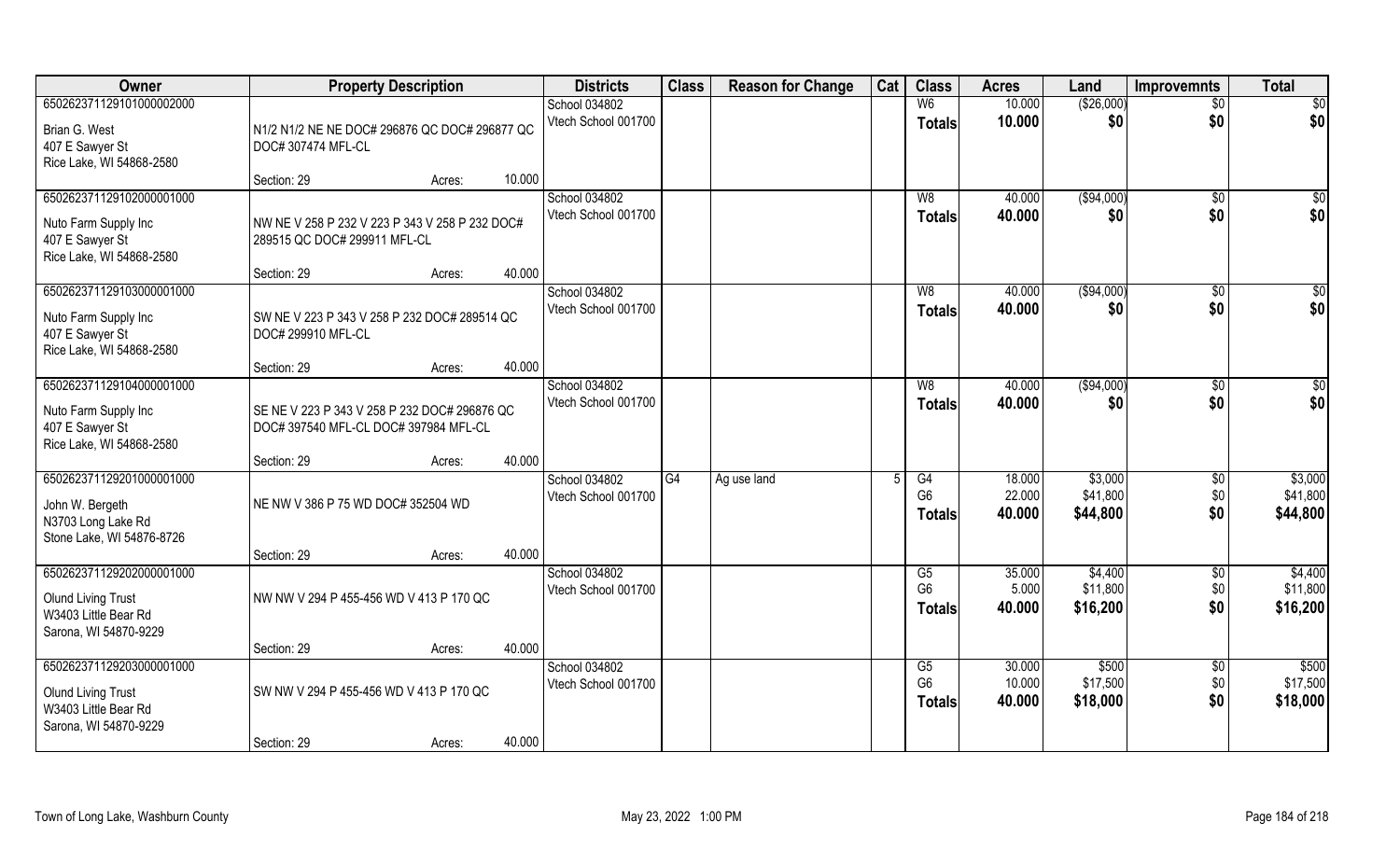|                    |                                           |                                                                                                                  |                                                                                                                                                                                                                                                                  | <b>Class</b>                                              | <b>Reason for Change</b> | Cat | <b>Class</b>                          | <b>Acres</b>               | Land                                 | <b>Improvemnts</b>                                               | <b>Total</b>                     |
|--------------------|-------------------------------------------|------------------------------------------------------------------------------------------------------------------|------------------------------------------------------------------------------------------------------------------------------------------------------------------------------------------------------------------------------------------------------------------|-----------------------------------------------------------|--------------------------|-----|---------------------------------------|----------------------------|--------------------------------------|------------------------------------------------------------------|----------------------------------|
|                    |                                           |                                                                                                                  | School 034802                                                                                                                                                                                                                                                    |                                                           |                          |     | W8                                    | 40.000                     | ( \$94,000)                          | $\overline{50}$                                                  | \$0                              |
| DOC# 299910 MFL-CL |                                           |                                                                                                                  | Vtech School 001700                                                                                                                                                                                                                                              |                                                           |                          |     | <b>Totals</b>                         | 40.000                     | \$0                                  | \$0                                                              | \$0                              |
| Section: 29        | Acres:                                    | 40.000                                                                                                           |                                                                                                                                                                                                                                                                  |                                                           |                          |     |                                       |                            |                                      |                                                                  |                                  |
| DOC# 299909 MFL-CL |                                           |                                                                                                                  | <b>School 034802</b><br>Vtech School 001700                                                                                                                                                                                                                      |                                                           |                          |     | W8<br>Totals                          | 40.000<br>40.000           | \$0                                  | \$0<br>\$0                                                       | \$0<br>\$0                       |
|                    |                                           |                                                                                                                  |                                                                                                                                                                                                                                                                  |                                                           |                          |     |                                       |                            |                                      |                                                                  |                                  |
|                    |                                           |                                                                                                                  | Vtech School 001700                                                                                                                                                                                                                                              |                                                           |                          |     | G <sub>6</sub><br><b>Totals</b>       | 10.000<br>40.000           | \$17,500<br>\$21,300                 | \$0<br>\$0                                                       | \$3,800<br>\$17,500<br>\$21,300  |
| Section: 29        | Acres:                                    | 40.000                                                                                                           |                                                                                                                                                                                                                                                                  |                                                           |                          |     |                                       |                            |                                      |                                                                  |                                  |
|                    |                                           |                                                                                                                  | School 034802<br>Vtech School 001700                                                                                                                                                                                                                             |                                                           |                          |     | G5<br>G <sub>6</sub><br><b>Totals</b> | 30.000<br>10.000<br>40.000 | \$3,800<br>\$19,000<br>\$22,800      | \$0<br>\$0<br>\$0                                                | \$3,800<br>\$19,000<br>\$22,800  |
| Section: 29        | Acres:                                    | 40.000                                                                                                           |                                                                                                                                                                                                                                                                  |                                                           |                          |     |                                       |                            |                                      |                                                                  |                                  |
| DOC# 299909 MFL-CL |                                           |                                                                                                                  | School 034802<br>Vtech School 001700                                                                                                                                                                                                                             |                                                           |                          |     | W8<br><b>Totals</b>                   | 40.000                     | \$0                                  | \$0<br>\$0                                                       | \$0<br>\$0                       |
|                    |                                           |                                                                                                                  |                                                                                                                                                                                                                                                                  |                                                           |                          |     |                                       |                            |                                      |                                                                  | \$0                              |
| DOC# 299973 MFL-CL |                                           |                                                                                                                  | Vtech School 001700                                                                                                                                                                                                                                              |                                                           |                          |     | <b>Totals</b>                         | 40.000                     | \$0                                  | \$0                                                              | \$0                              |
| Section: 29        | Acres:                                    |                                                                                                                  |                                                                                                                                                                                                                                                                  |                                                           |                          |     |                                       |                            |                                      |                                                                  |                                  |
| DOC# 299973 MFL-CL |                                           |                                                                                                                  | School 034802<br>Vtech School 001700                                                                                                                                                                                                                             |                                                           |                          |     | W8<br><b>Totals</b>                   | 40.000                     | \$0                                  | $\overline{50}$<br>\$0                                           | \$0<br>\$0                       |
|                    | Section: 29<br>Section: 29<br>Section: 29 | Acres:<br>NW SW V 294 P 455-456 WD V 413 P 170 QC<br>SW SW V 294 P 455-456 WD V 413 P 170 QC<br>Acres:<br>Acres: | SE NW V 227 P 544 V 258 P 232 DOC# 289514 QC<br>NE SW V 227 P 544 V 258 P 232 DOC# 289513 QC<br>SE SW V 227 P 544 V 258 P 232 DOC# 289513 QC<br>40.000<br>NE SE V 223 P 343 V 258 P 232 DOC# 289512 QC<br>NW SE V 223 P 343 V 258 P 232 DOC# 289512 QC<br>40.000 | 40.000<br>School 034802<br><b>School 034802</b><br>40.000 |                          |     |                                       | G5<br>W8                   | 30.000<br>40.000<br>40.000<br>40.000 | (\$94,000)<br>\$3,800<br>(\$94,000)<br>(\$94,000)<br>( \$94,000) | $\sqrt[6]{3}$<br>$\overline{50}$ |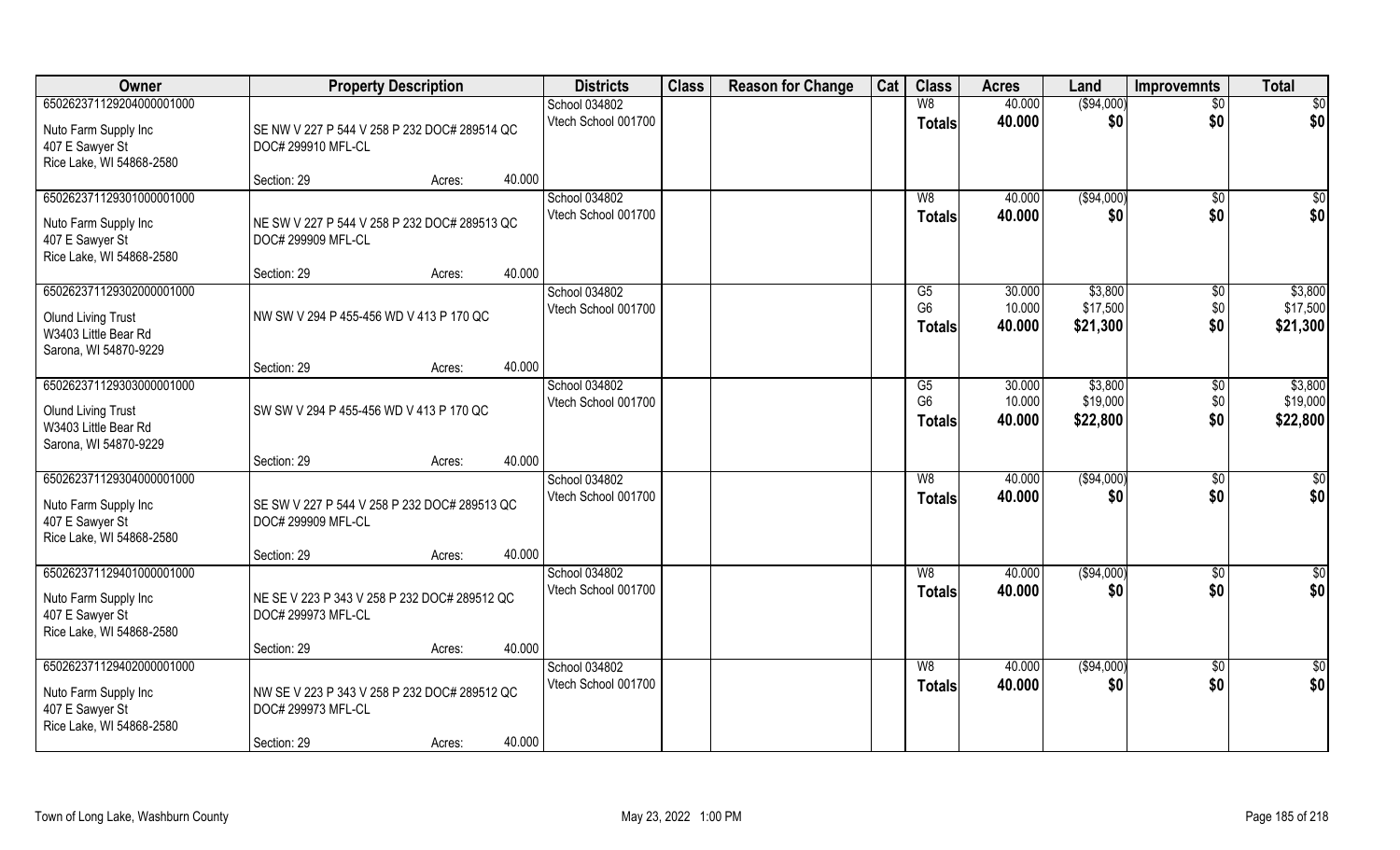| Owner                                                                                                  | <b>Property Description</b>                                                        | <b>Districts</b>                     | <b>Class</b> | <b>Reason for Change</b> | Cat | <b>Class</b>                                            | <b>Acres</b>                       | Land                                     | <b>Improvemnts</b>                 | <b>Total</b>                              |
|--------------------------------------------------------------------------------------------------------|------------------------------------------------------------------------------------|--------------------------------------|--------------|--------------------------|-----|---------------------------------------------------------|------------------------------------|------------------------------------------|------------------------------------|-------------------------------------------|
| 650262371129403000001000                                                                               |                                                                                    | School 034802                        |              |                          |     | W8                                                      | 40.000                             | ( \$94,000)                              | $\overline{50}$                    | \$0                                       |
| Nuto Farm Supply Inc<br>407 E Sawyer St<br>Rice Lake, WI 54868-2580                                    | SW SE V 227 P 544 V 258 P 232 DOC# 299977 MFL-CL                                   | Vtech School 001700                  |              |                          |     | <b>Totals</b>                                           | 40.000                             | \$0                                      | \$0                                | \$0                                       |
|                                                                                                        | 40.000<br>Section: 29<br>Acres:                                                    |                                      |              |                          |     |                                                         |                                    |                                          |                                    |                                           |
| 650262371129404000001000<br>Nuto Farm Supply Inc<br>407 E Sawyer St<br>Rice Lake, WI 54868-2580        | SE SE V 227 P 544 V 258 P 232 DOC# 299977 MFL-CL                                   | School 034802<br>Vtech School 001700 |              |                          |     | W8<br>Totals                                            | 40.000<br>40.000                   | (\$94,000)<br>\$0                        | \$0<br>\$0                         | \$0<br>\$0                                |
|                                                                                                        | 40.000<br>Section: 29<br>Acres:                                                    |                                      |              |                          |     |                                                         |                                    |                                          |                                    |                                           |
| 650262371130101000001000<br><b>Olund Living Trust</b><br>W3403 Little Bear Rd<br>Sarona, WI 54870-9229 | NE NE S OF RD V 294 P 455-456 WD V 413 P 170 QC<br>EXC V 399 P 751                 | School 034802<br>Vtech School 001700 |              |                          |     | G5<br>G <sub>6</sub><br><b>Totals</b>                   | 31.500<br>8.000<br>39.500          | \$3,900<br>\$18,800<br>\$22,700          | $\sqrt[6]{3}$<br>\$0<br>\$0        | \$3,900<br>\$18,800<br>\$22,700           |
|                                                                                                        | 39.500<br>Section: 30<br>Acres:                                                    |                                      |              |                          |     |                                                         |                                    |                                          |                                    |                                           |
| 650262371130102000001000<br><b>Olund Living Trust</b><br>W3403 Little Bear Rd<br>Sarona, WI 54870-9229 | NW NE S OF RD DOC# 322598 QC DOC# 328525<br>MFL-C                                  | School 034802<br>Vtech School 001700 |              |                          |     | W <sub>6</sub><br><b>Totals</b>                         | 37.800<br>37,800                   | (\$46,800)<br>\$0                        | \$0<br>\$0                         | \$0<br>\$0                                |
|                                                                                                        | 37.800<br>Section: 30<br>Acres:                                                    |                                      |              |                          |     |                                                         |                                    |                                          |                                    |                                           |
| 650262371130103000001000<br><b>Olund Living Trust</b><br>W3403 Little Bear Rd<br>Sarona, WI 54870-9229 | SW NE DOC# 322598 QC DOC# 328525 MFL-C                                             | School 034802<br>Vtech School 001700 |              |                          |     | W <sub>6</sub><br><b>Totals</b>                         | 40.000<br>40.000                   | (\$43,000)<br>\$0                        | \$0<br>\$0                         | \$0<br>\$0                                |
|                                                                                                        | 40.000<br>Section: 30<br>Acres:                                                    |                                      |              |                          |     |                                                         |                                    |                                          |                                    |                                           |
| 650262371130104000001000<br><b>Olund Living Trust</b><br>W3403 Little Bear Rd<br>Sarona, WI 54870-9229 | S1/2 SE NE V 294 P 455-456 WD V 413 P 170 QC EXC<br>V 428 P 193                    | School 034802<br>Vtech School 001700 |              |                          |     | G5<br>G <sub>6</sub><br><b>Totals</b>                   | 12.000<br>8.000<br>20,000          | \$1,000<br>\$14,000<br>\$15,000          | $\overline{50}$<br>\$0<br>\$0      | \$1,000<br>\$14,000<br>\$15,000           |
|                                                                                                        | 20.000<br>Section: 30<br>Acres:                                                    |                                      |              |                          |     |                                                         |                                    |                                          |                                    |                                           |
| 650262371130104000002000<br><b>Olund Living Trust</b><br>W3403 Little Bear Rd<br>Sarona, WI 54870-9229 | N822 Long Lake Ave<br>N1/2 SE NE V 437 P 736 QC<br>20.000<br>Section: 30<br>Acres: | School 034802<br>Vtech School 001700 |              |                          |     | G1<br>G <sub>5</sub><br>G <sub>6</sub><br><b>Totals</b> | 1.000<br>12.500<br>6.500<br>20.000 | \$5,000<br>\$200<br>\$11,400<br>\$16,600 | \$36,700<br>\$0<br>\$0<br>\$36,700 | \$41,700<br>\$200<br>\$11,400<br>\$53,300 |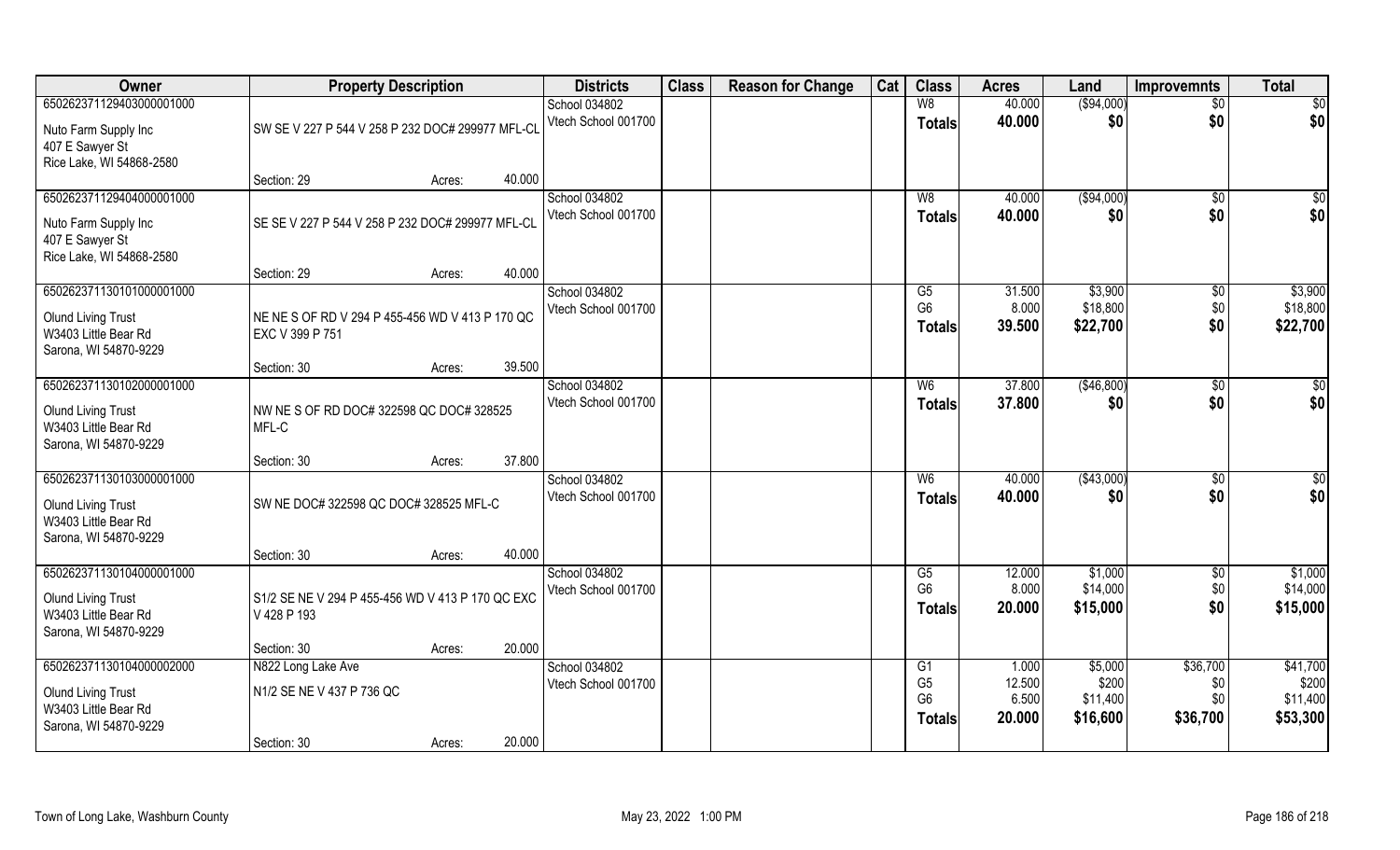| Owner                         | <b>Property Description</b>                     | <b>Districts</b>                     | <b>Class</b> | <b>Reason for Change</b> | Cat | <b>Class</b>   | <b>Acres</b>    | Land       | <b>Improvemnts</b> | <b>Total</b> |
|-------------------------------|-------------------------------------------------|--------------------------------------|--------------|--------------------------|-----|----------------|-----------------|------------|--------------------|--------------|
| 650262371130201000001010      |                                                 | School 034802                        |              |                          |     | G6             | 10.600          | \$24,900   | $\overline{50}$    | \$24,900     |
| David A. Lange                | PT NE NW FRL1/4 V 286 P 434 V 402 P 740 QC DOC# | Vtech School 001700                  |              |                          |     | <b>Totals</b>  | 10.600          | \$24,900   | \$0                | \$24,900     |
| 840 7th St                    | 365077 TOD EXC DOC# 307444                      |                                      |              |                          |     |                |                 |            |                    |              |
| Clayton, WI 54004-9044        |                                                 |                                      |              |                          |     |                |                 |            |                    |              |
|                               | 10.600<br>Section: 30<br>Acres:                 |                                      |              |                          |     |                |                 |            |                    |              |
| 650262371130201000002000      |                                                 | School 034802                        |              |                          |     | W <sub>6</sub> | 5.250           | (\$12,300) | \$0                | \$0          |
| West Bros                     | PT NE NW FRL1/4 DOC# 363499 WD DOC# 370043      | Vtech School 001700                  |              |                          |     | <b>Totals</b>  | 5.250           | \$0        | \$0                | \$0          |
| 407 E Sawyer St               | MFL-C                                           |                                      |              |                          |     |                |                 |            |                    |              |
| Rice Lake, WI 54868-2580      |                                                 |                                      |              |                          |     |                |                 |            |                    |              |
|                               | 5.250<br>Section: 30<br>Acres:                  |                                      |              |                          |     |                |                 |            |                    |              |
| 650262371130201000003000      |                                                 | School 034802                        |              |                          |     | W <sub>6</sub> | 5.200           | (\$12,200) | $\sqrt{6}$         | \$0          |
| West Bros                     | PT NE NW FRL1/4 DOC# 363499 WD DOC# 370043      | Vtech School 001700                  |              |                          |     | <b>Totals</b>  | 5.200           | \$0        | \$0                | \$0          |
| 407 E Sawyer St               | MFL-C                                           |                                      |              |                          |     |                |                 |            |                    |              |
| Rice Lake, WI 54868-2580      |                                                 |                                      |              |                          |     |                |                 |            |                    |              |
|                               | 5.200<br>Section: 30<br>Acres:                  |                                      |              |                          |     |                |                 |            |                    |              |
| 650262371130201000004000      |                                                 | School 034802<br>Vtech School 001700 |              |                          |     | G6             | 8.450           | \$19,900   | \$0                | \$19,900     |
| Randy K. Nelson Jr            | PT NE NW FRL1/4 DOC# 382936 TRANSFER AFFD       |                                      |              |                          |     | <b>Totals</b>  | 8.450           | \$19,900   | \$0                | \$19,900     |
| 1846 N Green Bay Rd           | EXC DOX# 283638 QC                              |                                      |              |                          |     |                |                 |            |                    |              |
| Mount Pleasant, WI 53405-1658 |                                                 |                                      |              |                          |     |                |                 |            |                    |              |
|                               | 8.450<br>Section: 30<br>Acres:                  |                                      |              |                          |     |                |                 |            |                    |              |
| 650262371130201000005000      |                                                 | School 034802<br>Vtech School 001700 |              |                          |     | G6             | 8.350           | \$19,600   | \$0                | \$19,600     |
| Luanne M. Nelson              | PT NE NW FRL1/4 DOC# 382686 TRANSFER AFFD       |                                      |              |                          |     | <b>Totals</b>  | 8.350           | \$19,600   | \$0                | \$19,600     |
| 31102 Washington Ave          | DOC# 382687 TOD EXC DOC# 283638 QC              |                                      |              |                          |     |                |                 |            |                    |              |
| Burlington, WI 53105-7979     |                                                 |                                      |              |                          |     |                |                 |            |                    |              |
| 650262371130202000001000      | 8.350<br>Section: 30<br>Acres:                  |                                      | G4           |                          |     |                |                 | \$7,600    |                    | \$7,600      |
|                               | N716 Long Lake Ave                              | School 034802<br>Vtech School 001700 |              | Ag use land              |     | G4<br>G7       | 45.810<br>1.000 | \$3,500    | \$0<br>\$200       | \$3,700      |
| Scott T. Weaver               | NW FRL1/4 NW FRL1/4 DOC# 376706 WD DOC#         |                                      |              |                          |     | <b>Totals</b>  | 46.810          | \$11,100   | \$200              | \$11,300     |
| 9728 3rd St NE                | 400425 TOD                                      |                                      |              |                          |     |                |                 |            |                    |              |
| Blaine, MN 55434-1301         | 46.810                                          |                                      |              |                          |     |                |                 |            |                    |              |
| 650262371130203000001000      | Section: 30<br>Acres:<br>W4896 A & J Rd         | School 034802                        |              |                          |     | G4             | 45.680          | \$2,200    | \$0                | \$2,200      |
|                               |                                                 | Vtech School 001700                  |              |                          |     | G7             | 1.000           | \$3,500    | \$169,800          | \$173,300    |
| Scott Kennen Trust            | SW FRL1/4 NW FRL1/4 DOC# 366765 WD              |                                      |              |                          |     | <b>Totals</b>  | 46.680          | \$5,700    | \$169,800          | \$175,500    |
| W4896 A & J Rd                |                                                 |                                      |              |                          |     |                |                 |            |                    |              |
| Sarona, WI 54870-9068         | 46.680<br>Section: 30<br>Acres:                 |                                      |              |                          |     |                |                 |            |                    |              |
|                               |                                                 |                                      |              |                          |     |                |                 |            |                    |              |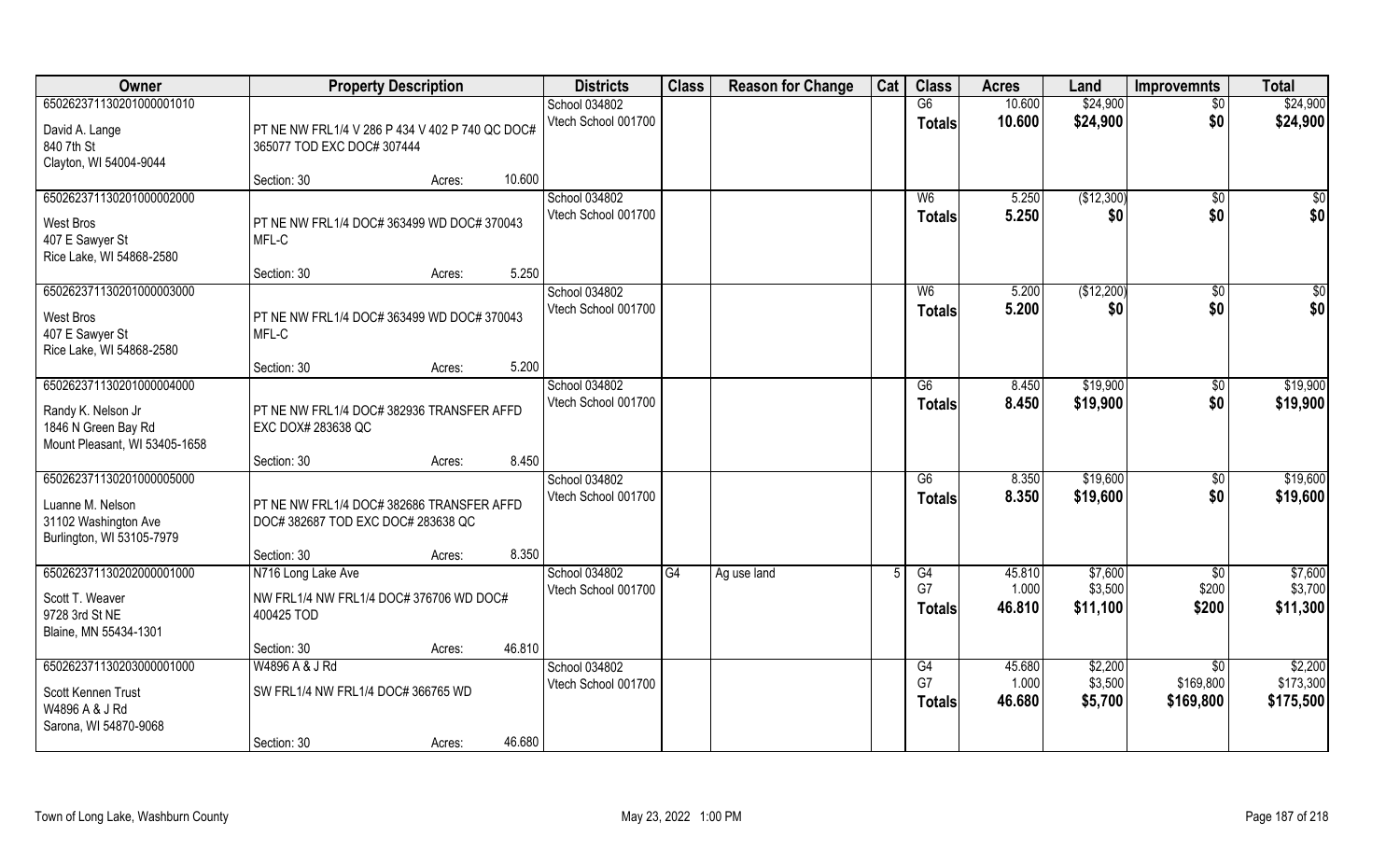| Owner                     | <b>Property Description</b>                        | <b>Districts</b>    | <b>Class</b> | <b>Reason for Change</b> | Cat | <b>Class</b>   | <b>Acres</b> | Land     | <b>Improvemnts</b> | <b>Total</b> |
|---------------------------|----------------------------------------------------|---------------------|--------------|--------------------------|-----|----------------|--------------|----------|--------------------|--------------|
| 650262371130204000001000  |                                                    | School 034802       |              |                          |     | G4             | 5.000        | \$800    | $\sqrt{6}$         | \$800        |
| Kenneth A. Dahle          | SE NW FRL1/4 DOC# 250228 QC DOC# 297189 TERM       | Vtech School 001700 |              |                          |     | G <sub>5</sub> | 4.000        | \$500    | \$0                | \$500        |
| N3101 W Silver Lake Dr    | DOC# 297190 WD DOC# 380871 TOD                     |                     |              |                          |     | G <sub>6</sub> | 31.000       | \$58,900 | \$0                | \$58,900     |
| Waupaca, WI 54981-9598    |                                                    |                     |              |                          |     | <b>Totals</b>  | 40.000       | \$60,200 | \$0                | \$60,200     |
|                           | Section: 30<br>Acres:                              | 40.000              |              |                          |     |                |              |          |                    |              |
| 650262371130301000001010  | W4774 Pierce Rd                                    | School 034802       |              |                          |     | G1             | 3.000        | \$11,300 | \$84,000           | \$95,300     |
| Ronald F. Pierce          | PT NE SW FRL1/4 L 1 CSM #3449 V 16 P 113 DOC#      | Vtech School 001700 |              |                          |     | G <sub>6</sub> | 2.230        | \$5,200  | \$0                | \$5,200      |
| W4661 Pierce Rd           | 298138 WD DOC# 328064 PR                           |                     |              |                          |     | Totals         | 5.230        | \$16,500 | \$84,000           | \$100,500    |
| Sarona, WI 54870-9002     |                                                    |                     |              |                          |     |                |              |          |                    |              |
|                           | Section: 30<br>Acres:                              | 5.230               |              |                          |     |                |              |          |                    |              |
| 650262371130301000002000  | Pierce Rd                                          | School 034802       |              |                          |     | G6             | 10.000       | \$23,500 | $\sqrt{50}$        | \$23,500     |
| Kenneth A. Dahle          | EAST 10 AC NE SW FRL1/4 DOC# 297190 WD DOC#        | Vtech School 001700 |              |                          |     | <b>Totals</b>  | 10.000       | \$23,500 | \$0                | \$23,500     |
| N3101 W Silver Lake Dr    | 380871 TOD                                         |                     |              |                          |     |                |              |          |                    |              |
| Waupaca, WI 54981-9598    |                                                    |                     |              |                          |     |                |              |          |                    |              |
|                           | Section: 30<br>Acres:                              | 10.000              |              |                          |     |                |              |          |                    |              |
| 650262371130301000003000  | W4730 Pierce Rd                                    | School 034802       |              |                          |     | G <sub>1</sub> | 1.000        | \$4,500  | \$11,700           | \$16,200     |
| Ronald F. Pierce          | PT NE SW FRL1/4 L 2 CSM #3449 V 16 P 113 DOC#      | Vtech School 001700 |              |                          |     | G <sub>6</sub> | 23.100       | \$40,400 | \$0                | \$40,400     |
| W4661 Pierce Rd           | 332019 WD                                          |                     |              |                          |     | <b>Totals</b>  | 24.100       | \$44,900 | \$11,700           | \$56,600     |
| Sarona, WI 54870-9002     |                                                    |                     |              |                          |     |                |              |          |                    |              |
|                           | Section: 30<br>Acres:                              | 24.100              |              |                          |     |                |              |          |                    |              |
| 650262371130302000001000  |                                                    | School 034802       |              |                          |     | G4             | 36.000       | \$1,700  | \$0                | \$1,700      |
| Scott Kennen Trust        | NW FRL1/4 SW FRL1/4 DOC# 366765 WD                 | Vtech School 001700 |              |                          |     | G <sub>5</sub> | 10.000       | \$1,300  | \$0                | \$1,300      |
| W4896 A & J Rd            |                                                    |                     |              |                          |     | Totals         | 46.000       | \$3,000  | \$0                | \$3,000      |
| Sarona, WI 54870-9068     |                                                    |                     |              |                          |     |                |              |          |                    |              |
|                           | Section: 30<br>Acres:                              | 46.000              |              |                          |     |                |              |          |                    |              |
| 650262371130303000001000  | W4841 Pierce Rd                                    | School 034802       |              |                          |     | G1             | 3.500        | \$11,900 | \$120,700          | \$132,600    |
| Vincent E. Weinberger     | PT SW FRL1/4 SW FRL1/4 DOC# 360374 WD              | Vtech School 001700 |              |                          |     | <b>Totals</b>  | 3.500        | \$11,900 | \$120,700          | \$132,600    |
| W4841 Pierce Rd           |                                                    |                     |              |                          |     |                |              |          |                    |              |
| Sarona, WI 54870-9002     |                                                    |                     |              |                          |     |                |              |          |                    |              |
|                           | Section: 30<br>Acres:                              | 3.500               |              |                          |     |                |              |          |                    |              |
| 650262371130303000002000  |                                                    | School 034802       |              |                          |     | G1             | 3.250        | \$11,500 | $\sqrt{$0}$        | \$11,500     |
| <b>Frank Flink</b>        | S 184' N 384' W1/2 SW FRL1/4 SW FRL1/4 V 270 P 388 | Vtech School 001700 |              |                          |     | <b>Totals</b>  | 3.250        | \$11,500 | \$0                | \$11,500     |
| 1720 Cora St              |                                                    |                     |              |                          |     |                |              |          |                    |              |
| Crest Hill, IL 60403-2529 |                                                    |                     |              |                          |     |                |              |          |                    |              |
|                           | Section: 30<br>Acres:                              | 3.250               |              |                          |     |                |              |          |                    |              |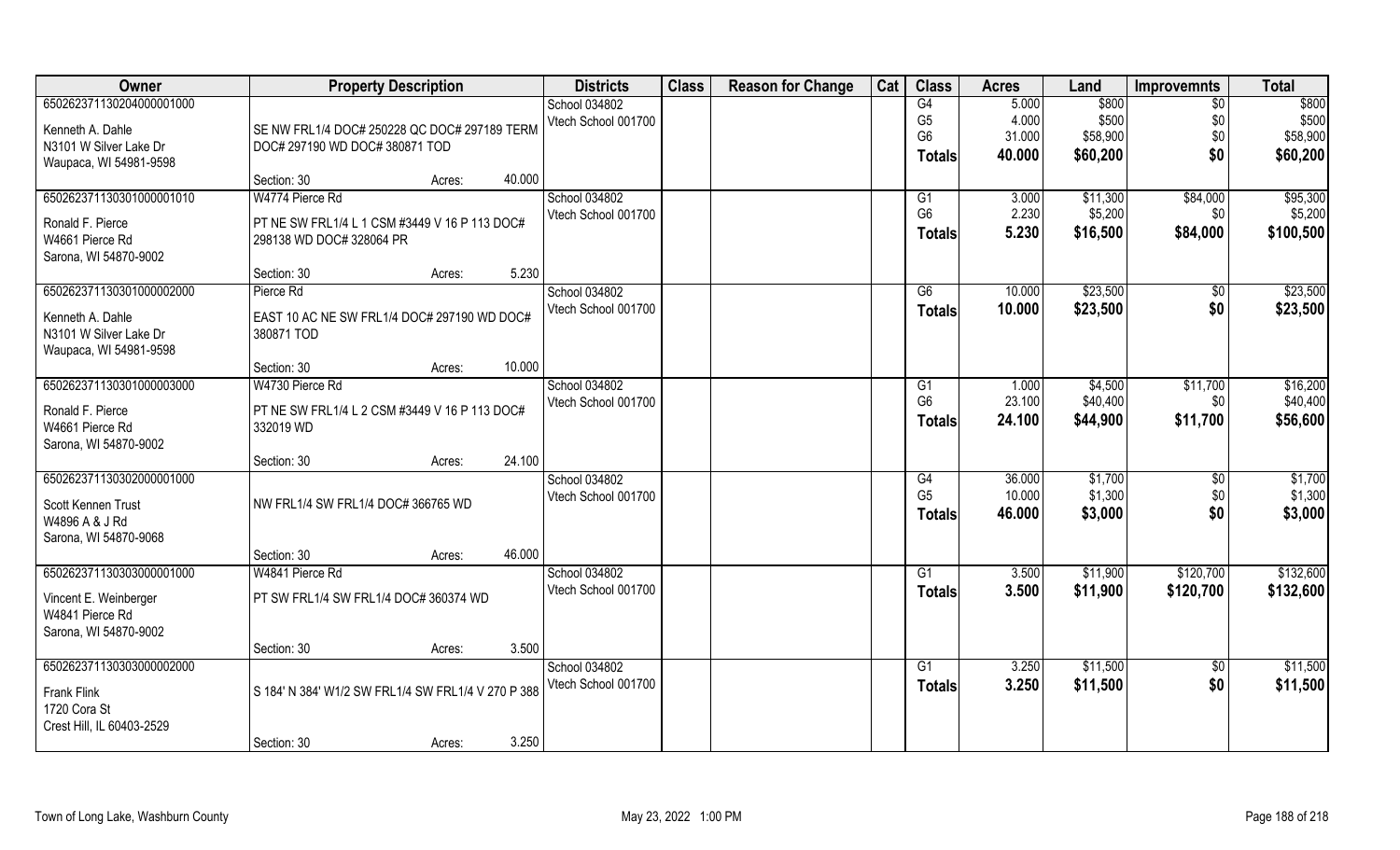| Owner                                                                                            | <b>Property Description</b>                                                                             | <b>Districts</b>                     | <b>Class</b> | <b>Reason for Change</b> | Cat | <b>Class</b>                          | <b>Acres</b>              | Land                            | <b>Improvemnts</b>        | <b>Total</b>                    |
|--------------------------------------------------------------------------------------------------|---------------------------------------------------------------------------------------------------------|--------------------------------------|--------------|--------------------------|-----|---------------------------------------|---------------------------|---------------------------------|---------------------------|---------------------------------|
| 650262371130303000003000                                                                         | W4867 Pierce Rd                                                                                         | School 034802                        |              |                          |     | G1                                    | 3.250                     | \$19,100                        | $\sqrt{6}$                | \$19,100                        |
| John E. Flink<br>W4867 Pierce Rd<br>Sarona, WI 54870-9002                                        | S 184' N 568' W1/2 SW FRL1/4 SW FRL1/4 V 299 P 213<br>QC V 390 P 419 QC                                 | Vtech School 001700                  |              |                          |     | <b>Totals</b>                         | 3.250                     | \$19,100                        | \$0                       | \$19,100                        |
|                                                                                                  | 3.250<br>Section: 30<br>Acres:                                                                          |                                      |              |                          |     |                                       |                           |                                 |                           |                                 |
| 650262371130303000004000<br>John E. Flink<br>W4867 Pierce Rd<br>Sarona, WI 54870-9002            | S 184' N 936' W1/2 SW FRL1/4 SW FRL1/4 V 280 P 556                                                      | School 034802<br>Vtech School 001700 |              |                          |     | G1<br>Totals                          | 3.250<br>3.250            | \$15,500<br>\$15,500            | \$0<br>\$0                | \$15,500<br>\$15,500            |
|                                                                                                  | 3.250<br>Section: 30<br>Acres:                                                                          |                                      |              |                          |     |                                       |                           |                                 |                           |                                 |
| 650262371130303000005000<br>John E. Flink<br>W4867 Pierce Rd<br>Sarona, WI 54870-9002            | W4881 Pierce Rd<br>S 184' N 1120' W1/2 SW FRL1/4 SW FRL1/4 V 311 P<br>294 QC                            | School 034802<br>Vtech School 001700 |              |                          |     | G1<br><b>Totals</b>                   | 3.250<br>3.250            | \$16,400<br>\$16,400            | \$12,300<br>\$12,300      | \$28,700<br>\$28,700            |
|                                                                                                  | 3.250<br>Section: 30<br>Acres:                                                                          |                                      |              |                          |     |                                       |                           |                                 |                           |                                 |
| 650262371130303000006000<br>John E. Flink<br>W4867 Pierce Rd<br>Sarona, WI 54870-9002            | W1/2 SW FRL1/4 SW FRL1/4 EXC N 1120' V 280 P 557<br>QC                                                  | School 034802<br>Vtech School 001700 |              |                          |     | G1<br><b>Totals</b>                   | 3.500<br>3.500            | \$11,900<br>\$11,900            | \$0<br>\$0                | \$11,900<br>\$11,900            |
|                                                                                                  | 3.500<br>Section: 30<br>Acres:                                                                          |                                      |              |                          |     |                                       |                           |                                 |                           |                                 |
| 650262371130303000007000<br>Kenneth A. Dahle<br>N3101 W Silver Lake Dr<br>Waupaca, WI 54981-9598 | E1/2 SW FRL1/4 SW FRL1/4 EXC S 3/8 DOC# 398905<br>WD DOC# 399189 TOD                                    | School 034802<br>Vtech School 001700 |              |                          |     | G5<br>G <sub>6</sub><br><b>Totals</b> | 10.000<br>5.280<br>15.280 | \$1,300<br>\$12,400<br>\$13,700 | \$0<br>\$0<br>\$0         | \$1,300<br>\$12,400<br>\$13,700 |
|                                                                                                  | 15.280<br>Section: 30<br>Acres:                                                                         |                                      |              |                          |     |                                       |                           |                                 |                           |                                 |
| 650262371130303000008000<br>Kenneth A. Dahle<br>N3101 W Silver Lake Dr<br>Waupaca, WI 54981-9598 | S 3/8 E1/2 SW FRL1/4 SW FRL1/4 DOC# 398905 WD<br>DOC#399189 TOD                                         | School 034802<br>Vtech School 001700 |              |                          |     | G5<br>G <sub>6</sub><br><b>Totals</b> | 2.000<br>6.000<br>8.000   | \$300<br>\$7,100<br>\$7,400     | $\sqrt{$0}$<br>\$0<br>\$0 | \$300<br>\$7,100<br>\$7,400     |
|                                                                                                  | 8.000<br>Section: 30<br>Acres:                                                                          |                                      |              |                          |     |                                       |                           |                                 |                           |                                 |
| 650262371130303000009000<br>John E. Flink<br>W4867 Pierce Rd<br>Sarona, WI 54870-9002            | W4867 Pierce Rd<br>S 184' N 752' W1/2 SW FRL1/4 SW FRL1/4 V 280 P 558<br>3.250<br>Section: 30<br>Acres: | School 034802<br>Vtech School 001700 |              |                          |     | G1<br><b>Totals</b>                   | 3.250<br>3.250            | \$15,500<br>\$15,500            | \$118,500<br>\$118,500    | \$134,000<br>\$134,000          |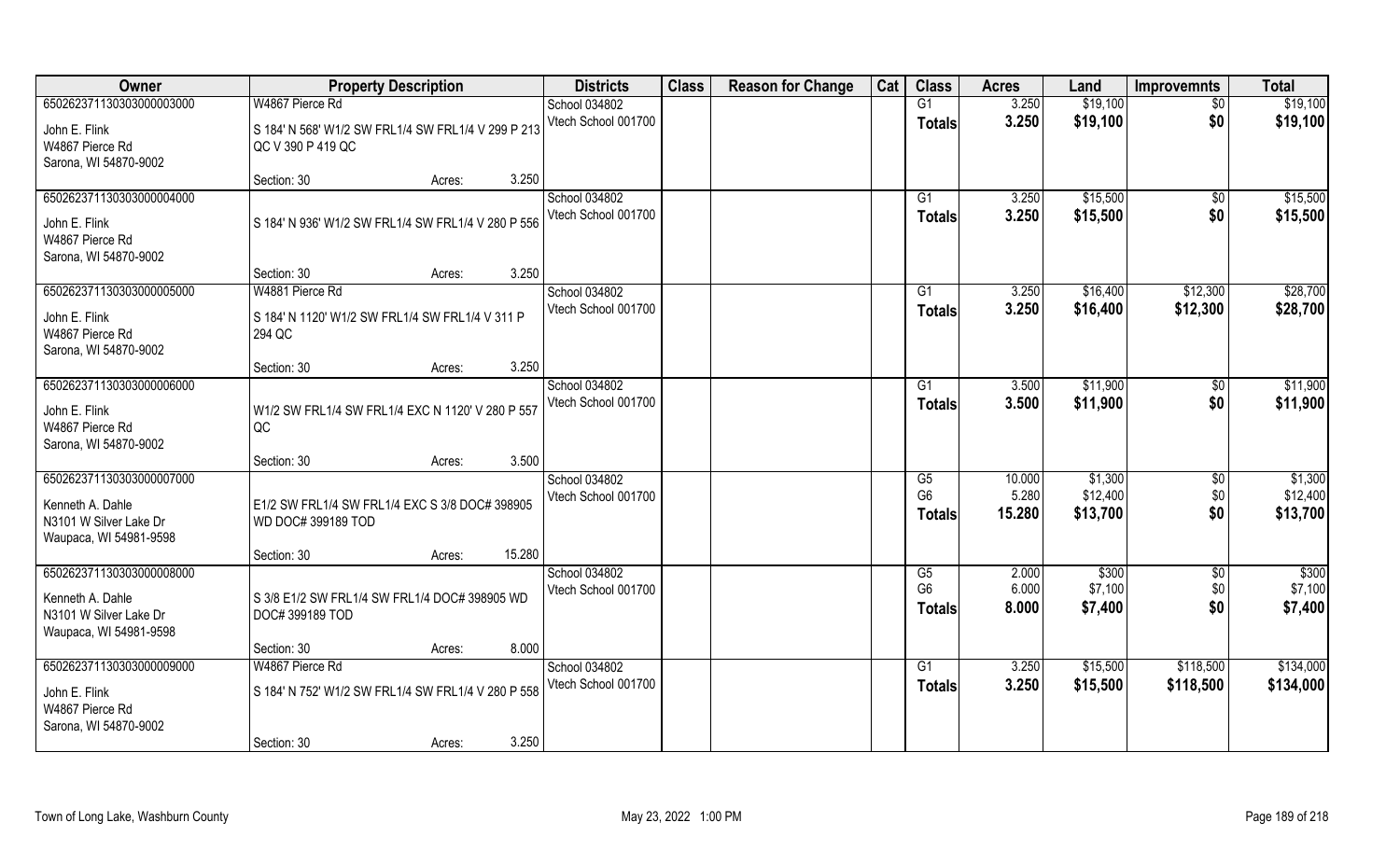| Owner                     | <b>Property Description</b>                   |        |        | <b>Districts</b>    | <b>Class</b>    | <b>Reason for Change</b> | Cat | <b>Class</b>   | <b>Acres</b> | Land        | <b>Improvemnts</b> | <b>Total</b> |
|---------------------------|-----------------------------------------------|--------|--------|---------------------|-----------------|--------------------------|-----|----------------|--------------|-------------|--------------------|--------------|
| 650262371130304000001000  | W4661 Pierce Rd                               |        |        | School 034802       |                 |                          |     | G4             | 11.000       | \$500       | \$0                | \$500        |
| Ronald F. Pierce          | SE SW FRL1/4 V 288 P 282 DOC# 302872 QC       |        |        | Vtech School 001700 |                 |                          |     | G <sub>5</sub> | 6.000        | \$800       | \$0                | \$800        |
| W4661 Pierce Rd           |                                               |        |        |                     |                 |                          |     | G <sub>6</sub> | 22.000       | \$51,700    | \$0                | \$51,700     |
| Sarona, WI 54870-9002     |                                               |        |        |                     |                 |                          |     | G7             | 1.000        | \$3,500     | \$122,700          | \$126,200    |
|                           | Section: 30                                   | Acres: | 40.000 |                     |                 |                          |     | <b>Totals</b>  | 40.000       | \$56,500    | \$122,700          | \$179,200    |
| 650262371130401000001000  |                                               |        |        | School 034802       |                 |                          |     | W <sub>6</sub> | 40.000       | ( \$59,500) | \$0                | \$0          |
| <b>Olund Living Trust</b> | NE SE V 294 P 455-456 WD V 413 P 170 QC DOC#  |        |        | Vtech School 001700 |                 |                          |     | <b>Totals</b>  | 40.000       | \$0         | \$0                | \$0          |
| W3403 Little Bear Rd      | 328525 MFL-C                                  |        |        |                     |                 |                          |     |                |              |             |                    |              |
| Sarona, WI 54870-9229     |                                               |        |        |                     |                 |                          |     |                |              |             |                    |              |
|                           | Section: 30                                   | Acres: | 40.000 |                     |                 |                          |     |                |              |             |                    |              |
| 650262371130402000002000  | W4698 Pierce Rd Unit 560A                     |        |        | School 034802       |                 |                          |     | G1             | 1.000        | \$6,300     | \$82,300           | \$88,600     |
| Joshua A. Sinclair        | PT NW SE L 1 CSM #3786 V 18 P 129 DOC# 391744 |        |        | Vtech School 001700 |                 |                          |     | G4             | 4.010        | \$700       | \$0                | \$700        |
| W4698 Pierce Rd           | <b>PR</b>                                     |        |        |                     |                 |                          |     | <b>Totals</b>  | 5.010        | \$7,000     | \$82,300           | \$89,300     |
| Sarona, WI 54870-9225     |                                               |        |        |                     |                 |                          |     |                |              |             |                    |              |
|                           | Section: 30                                   | Acres: | 5.010  |                     |                 |                          |     |                |              |             |                    |              |
| 650262371130402000003000  | Unit 560B                                     |        |        | School 034802       | $\overline{G4}$ | Ag use land              | 5   | G4             | 28.990       | \$4,800     | \$0                | \$4,800      |
| Joshua A. Sinclair        | PT NW SE EXC CSM #3786 V 18 P 129 DOC# 391744 |        |        | Vtech School 001700 |                 |                          |     | G <sub>8</sub> | 6.000        | \$5,700     | \$0                | \$5,700      |
| W4698 Pierce Rd           | <b>PR</b>                                     |        |        |                     |                 |                          |     | <b>Totals</b>  | 34.990       | \$10,500    | \$0                | \$10,500     |
| Sarona, WI 54870-9225     |                                               |        |        |                     |                 |                          |     |                |              |             |                    |              |
|                           | Section: 30                                   | Acres: | 34.990 |                     |                 |                          |     |                |              |             |                    |              |
| 650262371130403000001000  | W4658 Pierce Rd                               |        |        | School 034802       |                 |                          |     | G4             | 34.000       | \$4,400     | $\sqrt[6]{}$       | \$4,400      |
| Ronald F. Pierce          | SW SE DOC# 344461 LC V 412 P 225-226 ESMT     |        |        | Vtech School 001700 |                 |                          |     | G <sub>5</sub> | 5.000        | \$600       | \$0                | \$600        |
| W4661 Pierce Rd           |                                               |        |        |                     |                 |                          |     | G7             | 1.000        | \$3,500     | \$27,300           | \$30,800     |
| Sarona, WI 54870-9002     |                                               |        |        |                     |                 |                          |     | <b>Totals</b>  | 40.000       | \$8,500     | \$27,300           | \$35,800     |
|                           | Section: 30                                   | Acres: | 40.000 |                     |                 |                          |     |                |              |             |                    |              |
| 650262371130404000001000  |                                               |        |        | School 034802       |                 |                          |     | G5             | 30.000       | \$3,800     | $\overline{50}$    | \$3,800      |
| <b>Olund Living Trust</b> | SE SE V 294 P 455-456 WD V 413 P 170 QC       |        |        | Vtech School 001700 |                 |                          |     | G <sub>6</sub> | 10.000       | \$19,000    | \$0                | \$19,000     |
| W3403 Little Bear Rd      |                                               |        |        |                     |                 |                          |     | <b>Totals</b>  | 40.000       | \$22,800    | \$0                | \$22,800     |
| Sarona, WI 54870-9229     |                                               |        |        |                     |                 |                          |     |                |              |             |                    |              |
|                           | Section: 30                                   | Acres: | 40.000 |                     |                 |                          |     |                |              |             |                    |              |
| 650262371131101000001000  |                                               |        |        | School 034802       |                 |                          |     | G5             | 35.000       | \$4,400     | $\overline{60}$    | \$4,400      |
| <b>Olund Living Trust</b> | NE NE V 294 P 455-456 WD V 413 P 170 QC       |        |        | Vtech School 001700 |                 |                          |     | G <sub>6</sub> | 5.000        | \$9,500     | \$0                | \$9,500      |
| W3403 Little Bear Rd      |                                               |        |        |                     |                 |                          |     | <b>Totals</b>  | 40.000       | \$13,900    | \$0                | \$13,900     |
| Sarona, WI 54870-9229     |                                               |        |        |                     |                 |                          |     |                |              |             |                    |              |
|                           | Section: 31                                   | Acres: | 40.000 |                     |                 |                          |     |                |              |             |                    |              |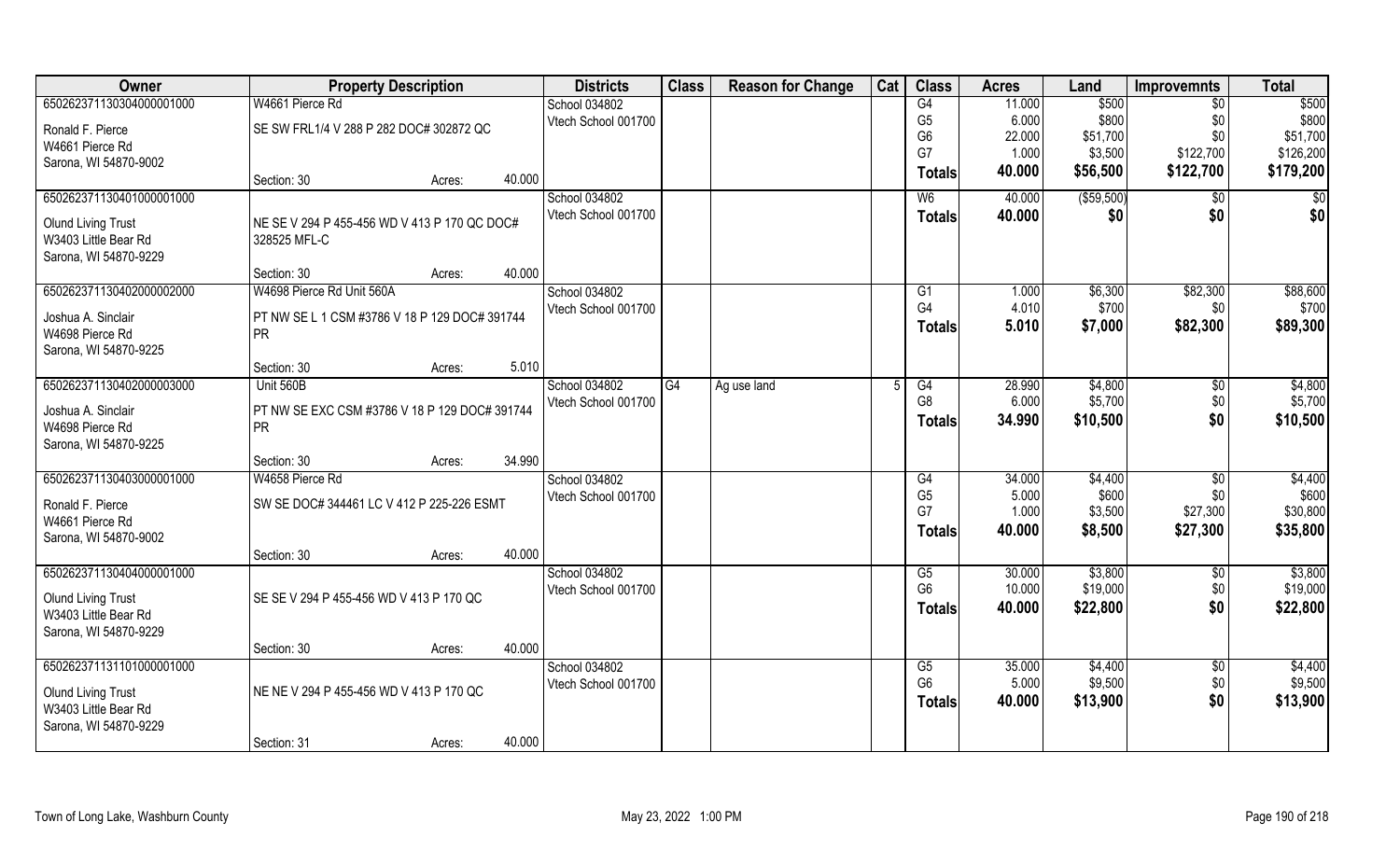| Owner                                                                                                | <b>Property Description</b>                                                                                                                               | <b>Districts</b>                     | <b>Class</b> | <b>Reason for Change</b> | Cat | <b>Class</b>                    | <b>Acres</b>              | Land                            | <b>Improvemnts</b>            | <b>Total</b>                    |
|------------------------------------------------------------------------------------------------------|-----------------------------------------------------------------------------------------------------------------------------------------------------------|--------------------------------------|--------------|--------------------------|-----|---------------------------------|---------------------------|---------------------------------|-------------------------------|---------------------------------|
| 650262371131102000001000<br>Brad S. Dostal<br>108 S Main St<br>Haugen, WI 54841-4401                 | NW NE DOC# 356120 QC V 412 P 225-226 ESMT                                                                                                                 | School 034802<br>Vtech School 001700 |              |                          |     | G5<br>G <sub>6</sub><br>Totals  | 8.000<br>32.000<br>40.000 | \$1,000<br>\$60,800<br>\$61,800 | $\overline{50}$<br>\$0<br>\$0 | \$1,000<br>\$60,800<br>\$61,800 |
|                                                                                                      | 40.000<br>Section: 31<br>Acres:                                                                                                                           |                                      |              |                          |     |                                 |                           |                                 |                               |                                 |
| 650262371131103000001010<br>Haselwander Bros Inc<br>3615 N Hastings Way<br>Eau Claire, WI 54703-0473 | PT SW NE EXC CSM #3482 V 16 P 146 DOC# 334035<br>WD DOC# 334034 ESMT DOC# 340088 MFL-C<br>4.790<br>Section: 31<br>Acres:                                  | School 034802<br>Vtech School 001700 |              |                          |     | W <sub>6</sub><br><b>Totals</b> | 4.790<br>4.790            | ( \$6,500)<br>\$0               | $\overline{50}$<br>\$0        | \$0<br>\$0                      |
| 650262371131103000002000                                                                             |                                                                                                                                                           | School 034802                        |              |                          |     | W <sub>6</sub>                  | 10.730                    | (\$18,800)                      | $\sqrt[6]{30}$                | \$0                             |
| Haselwander Bros Inc<br>3615 N Hastings Way<br>Eau Claire, WI 54703-0473                             | PT SW NE L 1 CSM #3482 V 16 P 146 DOC# 334034<br>ESMT DOC# 334035 WD DOC# 340088 MFL-C (.53 AC<br>LAKE) DOC# 386916 WD<br>10.730<br>Section: 31<br>Acres: | Vtech School 001700                  |              |                          |     | <b>Totals</b>                   | 10.730                    | \$0                             | \$0                           | \$0                             |
| 650262371131103000003000                                                                             |                                                                                                                                                           | School 034802                        |              |                          |     | W <sub>6</sub>                  | 9.190                     | (\$13,300)                      | $\sqrt[6]{3}$                 | \$0                             |
| Haselwander Bros Inc<br>3615 N Hastings Way<br>Eau Claire, WI 54703-0473                             | PT SW NE L 2 CSM #3482 V 16 P 146 DOC# 334035<br>WD DOC# 334034 ESMT DOC# 340088 MFL-C (1.39<br>AC LAKE)<br>9.190<br>Section: 31<br>Acres:                | Vtech School 001700                  |              |                          |     | <b>Totals</b>                   | 9.190                     | \$0                             | \$0                           | \$0                             |
| 650262371131103000004000                                                                             |                                                                                                                                                           | School 034802                        |              |                          |     | W <sub>6</sub>                  | 8.140                     | ( \$9,700)                      | $\sqrt[6]{30}$                | \$0                             |
| Haselwander Bros Inc<br>3615 N Hastings Way<br>Eau Claire, WI 54703-0473                             | PT SW NE L 3 CSM #3482 V 16 P 146 DOC# 334035<br>WD DOC# 334034 ESMT DOC# 340088 MFL-C (1.44<br>AC LAKE)<br>8.140<br>Section: 31<br>Acres:                | Vtech School 001700                  |              |                          |     | <b>Totals</b>                   | 8.140                     | \$0                             | \$0                           | \$0                             |
| 650262371131103000005000                                                                             |                                                                                                                                                           | School 034802                        |              |                          |     | W <sub>6</sub>                  | 7.140                     | (\$12,000)                      | \$0                           | $\frac{6}{3}$                   |
| Haselwander Bros Inc<br>3615 N Hastings Way<br>Eau Claire, WI 54703-0473                             | PT SW NE L 4 CSM #3482 V 16 P 146 DOC# 334034<br>ESMT DOC# 334035 WD DOC# 340088 MFL-C (.54 AC<br>LAKE)<br>Section: 31<br>7.140<br>Acres:                 | Vtech School 001700                  |              |                          |     | <b>Totals</b>                   | 7.140                     | \$0                             | \$0                           | \$0                             |
| 650262371131104000001000                                                                             |                                                                                                                                                           | School 034802                        |              |                          |     | W <sub>6</sub>                  | 40.000                    | (\$94,000)                      | $\overline{50}$               | $\overline{50}$                 |
| Nuto Forest 1 LLC<br>407 E Sawyer St<br>Rice Lake, WI 54868-2580                                     | SE NE DOC# 384252 LC DOC# 386265 MFL-CL                                                                                                                   | Vtech School 001700                  |              |                          |     | <b>Totals</b>                   | 40.000                    | \$0                             | \$0                           | \$0                             |
|                                                                                                      | 40.000<br>Section: 31<br>Acres:                                                                                                                           |                                      |              |                          |     |                                 |                           |                                 |                               |                                 |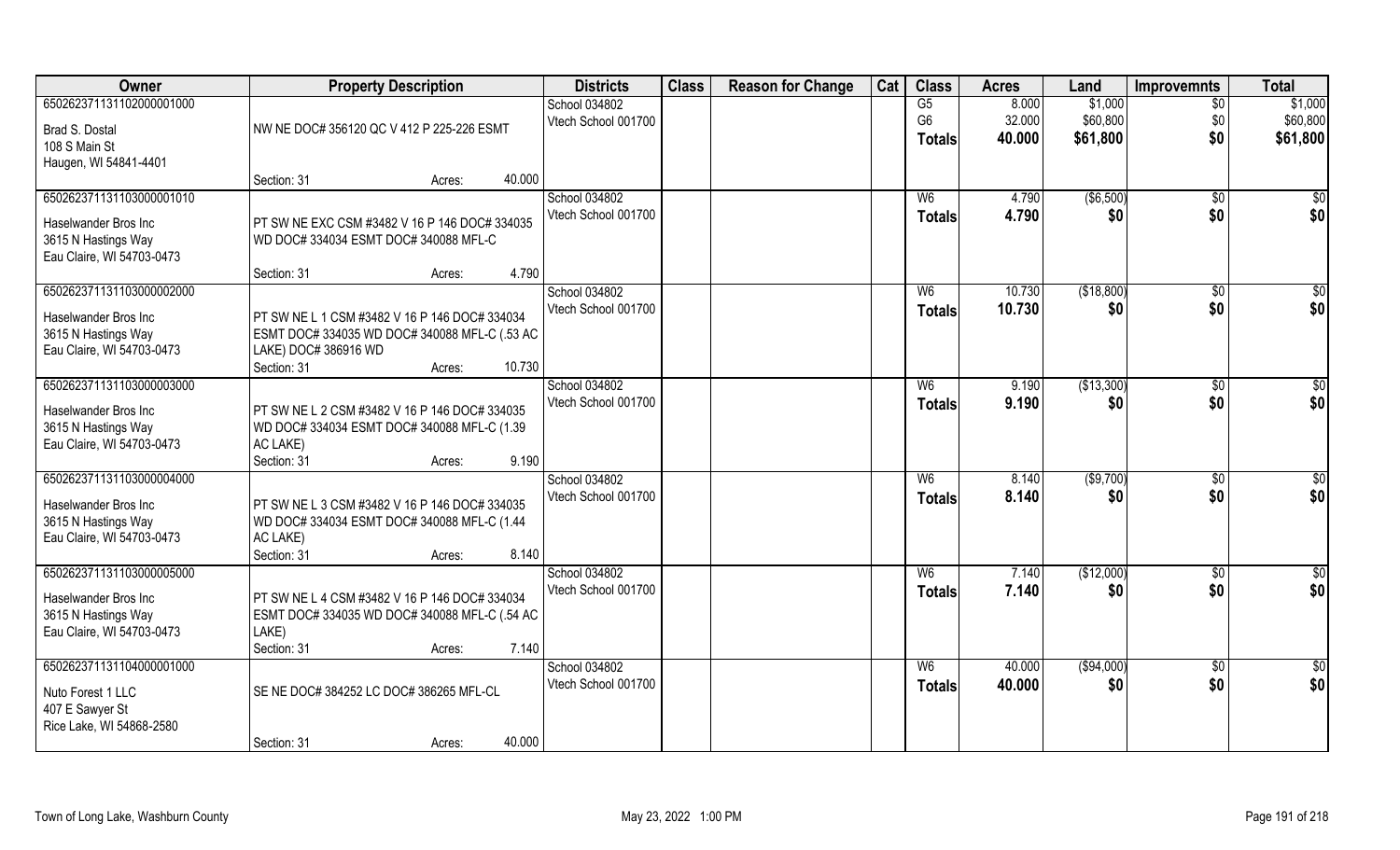| Owner                                                   | <b>Property Description</b>                                      |                  | <b>Districts</b>    | <b>Class</b> | <b>Reason for Change</b> | Cat | <b>Class</b>    | <b>Acres</b> | Land       | <b>Improvemnts</b> | <b>Total</b> |
|---------------------------------------------------------|------------------------------------------------------------------|------------------|---------------------|--------------|--------------------------|-----|-----------------|--------------|------------|--------------------|--------------|
| 650262371131201000001000                                | W4551 Pierce Rd                                                  |                  | School 034802       |              |                          |     | G1              | 1.000        | \$1,000    | \$25,200           | \$26,200     |
| Ronald F. Pierce                                        | E1/2 NE NW FRL1/4 DOC# 398902 WD                                 |                  | Vtech School 001700 |              |                          |     | G <sub>6</sub>  | 19.000       | \$33,300   | \$0                | \$33,300     |
| W4661 Pierce Rd                                         |                                                                  |                  |                     |              |                          |     | Totals          | 20.000       | \$34,300   | \$25,200           | \$59,500     |
| Sarona, WI 54870-9002                                   |                                                                  |                  |                     |              |                          |     |                 |              |            |                    |              |
|                                                         | Section: 31                                                      | 20.000<br>Acres: |                     |              |                          |     |                 |              |            |                    |              |
| 650262371131201000002000                                | W4897 Pierce Rd                                                  |                  | School 034802       |              |                          |     | G1              | 1.000        | \$7,900    | \$4,500            | \$12,400     |
| Williamette Peppermint Oil Inc                          | W1/2 NE NW FRL1/4 DOC# 383554 WD                                 |                  | Vtech School 001700 |              |                          |     | G <sub>5</sub>  | 5.000        | \$600      | \$0                | \$600        |
| 643 Union St Ne Ste 200                                 |                                                                  |                  |                     |              |                          |     | G <sub>6</sub>  | 14.000       | \$17,000   | \$0                | \$17,000     |
| Salem, OR 97301-2510                                    |                                                                  |                  |                     |              |                          |     | <b>Totals</b>   | 20.000       | \$25,500   | \$4,500            | \$30,000     |
|                                                         | Section: 31                                                      | 20.000<br>Acres: |                     |              |                          |     |                 |              |            |                    |              |
| 650262371131202000001000                                | W4899 Pierce Rd                                                  |                  | School 034802       |              |                          |     | G5              | 14.500       | \$1,800    | \$0                | \$1,800      |
|                                                         | NW FRL1/4 NW FRL1/4 DOC# 339906 QC V 456 P                       |                  | Vtech School 001700 |              |                          |     | W <sub>8</sub>  | 32.000       | (\$75,200) | \$0                | \$0          |
| Daczewitz Limited Partnership<br>3690 Eagle Crest Rd NW | 785-787 MFL-CL (32 AC)                                           |                  |                     |              |                          |     | <b>Totals</b>   | 46.500       | \$1,800    | \$0                | \$1,800      |
| Salem, OR 97304-9507                                    |                                                                  |                  |                     |              |                          |     |                 |              |            |                    |              |
|                                                         | Section: 31                                                      | 46.500<br>Acres: |                     |              |                          |     |                 |              |            |                    |              |
| 650262371131203000002000                                | N240 Highway 53                                                  |                  | School 034802       |              |                          |     | G1              | 9.530        | \$80,300   | \$140,000          | \$220,300    |
|                                                         |                                                                  |                  | Vtech School 001700 |              |                          |     | <b>Totals</b>   | 9.530        | \$80,300   | \$140,000          | \$220,300    |
| Juza Family Trust<br>PO Box 64                          | E 415' N 1000' SW FRL1/4 NW FRL1/4 V 440 P 740 QC                |                  |                     |              |                          |     |                 |              |            |                    |              |
| Haugen, WI 54841-0064                                   |                                                                  |                  |                     |              |                          |     |                 |              |            |                    |              |
|                                                         | Section: 31                                                      | 9.530<br>Acres:  |                     |              |                          |     |                 |              |            |                    |              |
| 650262371131203000003000                                |                                                                  |                  | School 034802       |              |                          |     | $\overline{G5}$ | 13.470       | \$1,700    | $\overline{50}$    | \$1,700      |
|                                                         |                                                                  |                  | Vtech School 001700 |              |                          |     | G <sub>6</sub>  | 14.260       | \$33,500   | \$0                | \$33,500     |
| Juza Family Trust<br>PO Box 64                          | PT SW FRL1/4 NW FRL1/4 DOC# 360149 QC V 238 P<br>386 R/W - .15AC |                  |                     |              |                          |     | <b>Totals</b>   | 27.730       | \$35,200   | \$0                | \$35,200     |
| Haugen, WI 54841-0064                                   |                                                                  |                  |                     |              |                          |     |                 |              |            |                    |              |
|                                                         | Section: 31                                                      | 27.730<br>Acres: |                     |              |                          |     |                 |              |            |                    |              |
| 650262371131203000004000                                |                                                                  |                  | School 034802       |              |                          |     | G5              | 1.530        | \$200      | \$0                | \$200        |
|                                                         |                                                                  |                  | Vtech School 001700 |              |                          |     | G <sub>6</sub>  | 8.000        | \$18,800   | \$0                | \$18,800     |
| Juza Family Trust                                       | W 415' E 830' N 1000' SW FRL1/4 NW FRL1/4 DOC#                   |                  |                     |              |                          |     | <b>Totals</b>   | 9.530        | \$19,000   | \$0                | \$19,000     |
| PO Box 64<br>Haugen, WI 54841-0064                      | 359600 QC                                                        |                  |                     |              |                          |     |                 |              |            |                    |              |
|                                                         | Section: 31                                                      | 9.530<br>Acres:  |                     |              |                          |     |                 |              |            |                    |              |
| 650262371131204000001000                                |                                                                  |                  | School 034802       |              |                          |     | G5              | 30.000       | \$3,800    | $\overline{30}$    | \$3,800      |
|                                                         |                                                                  |                  | Vtech School 001700 |              |                          |     | G <sub>6</sub>  | 10.000       | \$23,500   | \$0                | \$23,500     |
| David A. Juza                                           | SE NW FRL1/4 V 336 P 528 QC EXC DOC# 386916 WD                   |                  |                     |              |                          |     | <b>Totals</b>   | 40.000       | \$27,300   | \$0                | \$27,300     |
| 512 E Gates St                                          |                                                                  |                  |                     |              |                          |     |                 |              |            |                    |              |
| Rice Lake, WI 54868-2538                                | Section: 31                                                      | 40.000           |                     |              |                          |     |                 |              |            |                    |              |
|                                                         |                                                                  | Acres:           |                     |              |                          |     |                 |              |            |                    |              |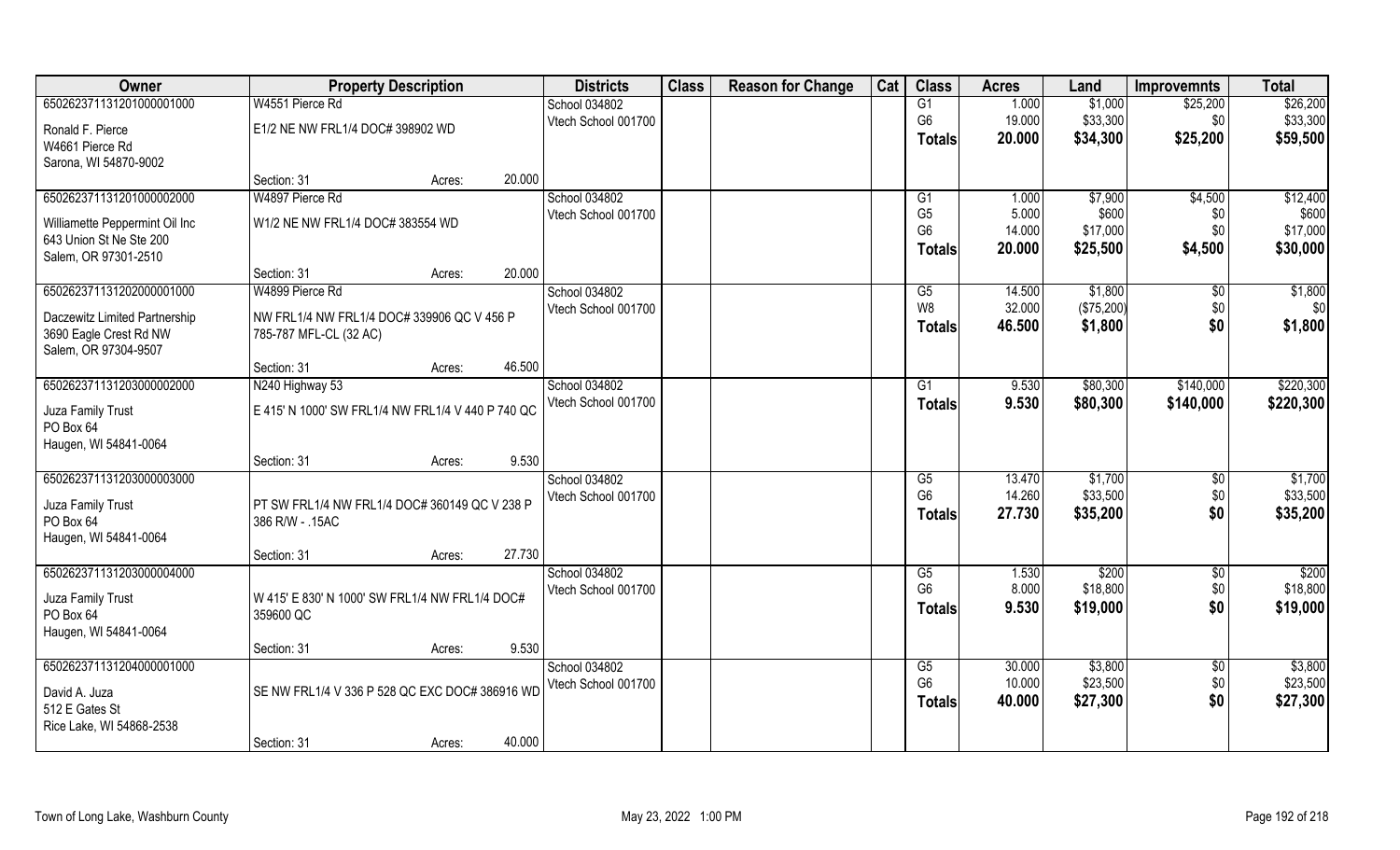| Owner                    | <b>Property Description</b>                    |        | <b>Districts</b> | <b>Class</b>        | <b>Reason for Change</b> | Cat         | <b>Class</b> | <b>Acres</b>   | Land   | <b>Improvemnts</b> | <b>Total</b>    |                 |
|--------------------------|------------------------------------------------|--------|------------------|---------------------|--------------------------|-------------|--------------|----------------|--------|--------------------|-----------------|-----------------|
| 650262371131301000001000 | W4700 30th Ave                                 |        |                  | School 034802       |                          |             |              | G1             | 1.000  | \$8,300            | \$106,600       | \$114,900       |
| John J. Radakovich       | NE SW FRL1/4 DOC# 371162 WD DOC# 371415 CORR   |        |                  | Vtech School 001700 |                          |             |              | G <sub>6</sub> | 39.000 | \$74,100           | \$0             | \$74,100        |
| N251 Monday Lake Dr      |                                                |        |                  |                     |                          |             |              | <b>Totals</b>  | 40.000 | \$82,400           | \$106,600       | \$189,000       |
| Sarona, WI 54870         |                                                |        |                  |                     |                          |             |              |                |        |                    |                 |                 |
|                          | Section: 31                                    | Acres: | 40.000           |                     |                          |             |              |                |        |                    |                 |                 |
| 650262371131302000001000 | <b>Adjoining Pcl</b>                           |        |                  | School 034802       |                          |             |              | G4             | 4.000  | \$700              | \$0             | \$700           |
| <b>Brent Zaloudek</b>    | NW FRL1/4 SW FRL1/4 EXC S 450' LYING E OF HWY  |        |                  | Vtech School 001700 |                          |             |              | G <sub>5</sub> | 24.320 | \$3,000            | \$0             | \$3,000         |
| 1709 Howard St N         | 53 EXC R/W - 7.60 AC DOC# 380523 WD DOC#       |        |                  |                     |                          |             |              | G <sub>6</sub> | 6.000  | \$14,100           | \$0             | \$14,100        |
| Maplewood, MN 55109-4841 | 386253 QC                                      |        |                  |                     |                          |             |              | G7             | 1.000  | \$3,500            | \$1,200         | \$4,700         |
|                          | Section: 31                                    | Acres: | 35.320           |                     |                          |             |              | <b>Totals</b>  | 35.320 | \$21,300           | \$1,200         | \$22,500        |
| 650262371131302000002000 | N236 Highway 53                                |        |                  | School 034802       |                          |             |              | G1             | 10.000 | \$33,300           | \$110,400       | \$143,700       |
| Derrek R. Hanson         | S 450' NW FRL1/4 SW FRL1/4 LYING E OF HWY 53 V |        |                  | Vtech School 001700 |                          |             |              | <b>Totals</b>  | 10.000 | \$33,300           | \$110,400       | \$143,700       |
| N236 Highway 53          | 412 P 487 WD                                   |        |                  |                     |                          |             |              |                |        |                    |                 |                 |
| Sarona, WI 54870-9070    |                                                |        |                  |                     |                          |             |              |                |        |                    |                 |                 |
|                          | Section: 31                                    | Acres: | 10.000           |                     |                          |             |              |                |        |                    |                 |                 |
| 650262371131303000001000 |                                                |        |                  | School 034802       | G4                       | Ag use land |              | G4             | 5.000  | \$700              | \$0             | \$700           |
| Roger L. Furchtenicht    | PT SW FRL1/4 SW FRL1/4 DOC# 357995 WD DOC#     |        |                  | Vtech School 001700 |                          |             |              | G <sub>8</sub> | 3.930  | \$3,700            | \$0             | \$3,700         |
| N1171 School House Rd    | 341456 R/W ORDER DOC# 342017 R/W ORDER         |        |                  |                     |                          |             |              | <b>Totals</b>  | 8.930  | \$4,400            | \$0             | \$4,400         |
| Sarona, WI 54870-9044    |                                                |        |                  |                     |                          |             |              |                |        |                    |                 |                 |
|                          | Section: 31                                    | Acres: | 8.930            |                     |                          |             |              |                |        |                    |                 |                 |
| 650262371131303000002000 | 90 Wild River Tr                               |        |                  | School 034802       |                          |             |              | X <sub>2</sub> | 4.950  | $\sqrt[6]{}$       | $\overline{50}$ | $\overline{50}$ |
| Wisconsin Dnr            | PT W1/2 SW FRL1/4 ABAND RR ROW V 412 P 227-233 |        |                  | Vtech School 001700 |                          |             |              | <b>Totals</b>  | 4.950  | \$0                | \$0             | \$0             |
| 101 S Webster St         | QC                                             |        |                  |                     |                          |             |              |                |        |                    |                 |                 |
| Madison, WI 53703-3474   |                                                |        |                  |                     |                          |             |              |                |        |                    |                 |                 |
|                          | Section: 31                                    | Acres: | 4.950            |                     |                          |             |              |                |        |                    |                 |                 |
| 650262371131303000003000 | W4790 30th Ave                                 |        |                  | School 034802       | G4                       | Ag use land |              | G1             | 1.000  | \$6,300            | \$207,000       | \$213,300       |
| Arnold W. Weegman        | PT S1/2 SW FRL1/4 V 408 P 442 WD DOC# 341456   |        |                  | Vtech School 001700 |                          |             |              | G <sub>2</sub> | 2.000  | \$25,000           | \$355,200       | \$380,200       |
| W4790 30th Ave           | R/W ORDER DOC# 342017 R/W ORDER                |        |                  |                     |                          |             |              | G4             | 36.000 | \$4,700            | \$0             | \$4,700         |
| Rice Lake, WI 54868-9211 |                                                |        |                  |                     |                          |             |              | Totals         | 39.000 | \$36,000           | \$562,200       | \$598,200       |
|                          | Section: 31                                    | Acres: | 39.000           |                     |                          |             |              |                |        |                    |                 |                 |
| 650262371131304000001000 |                                                |        |                  | School 034802       |                          |             |              | G5             | 20.000 | \$2,500            | $\overline{30}$ | \$2,500         |
| Rosanna M. Lalond        | SE SW FRL1/4 EXC W 330' DOC# 370397 QC DOC#    |        |                  | Vtech School 001700 |                          |             |              | G <sub>6</sub> | 10.000 | \$19,000           | \$0             | \$19,000        |
| 1832 29 3/4 Ave          | 341456 R/W ORDER DOC# 342017 R/W ORDER DOC#    |        |                  |                     |                          |             |              | <b>Totals</b>  | 30.000 | \$21,500           | \$0             | \$21,500        |
| Rice Lake, WI 54868-9208 | 394422 TERM                                    |        |                  |                     |                          |             |              |                |        |                    |                 |                 |
|                          | Section: 31                                    | Acres: | 30.000           |                     |                          |             |              |                |        |                    |                 |                 |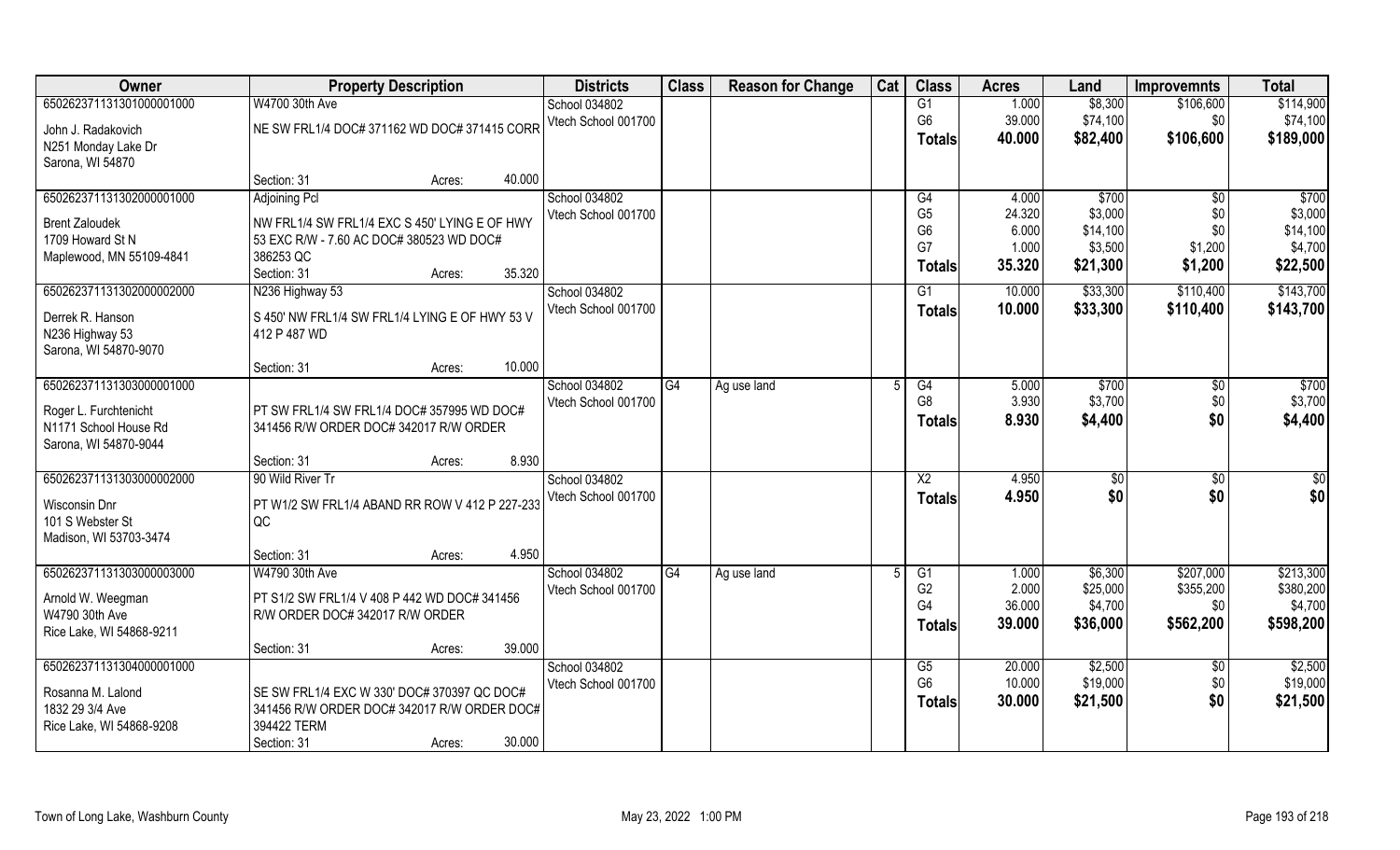| Owner                                                                                          | <b>Property Description</b>                                                                                                 |                  | <b>Districts</b>                     | <b>Class</b> | <b>Reason for Change</b> | Cat | <b>Class</b>                          | <b>Acres</b>               | Land                             | <b>Improvemnts</b>          | <b>Total</b>                    |
|------------------------------------------------------------------------------------------------|-----------------------------------------------------------------------------------------------------------------------------|------------------|--------------------------------------|--------------|--------------------------|-----|---------------------------------------|----------------------------|----------------------------------|-----------------------------|---------------------------------|
| 650262371131402000001000                                                                       |                                                                                                                             |                  | School 034802                        |              |                          |     | W <sub>6</sub>                        | 40.000                     | ( \$71,100)                      | $\sqrt{6}$                  | \$0                             |
| Haselwander Bros Inc<br>3615 N Hastings Way<br>Eau Claire, WI 54703-0473                       | NW SE DOC# 334034 ESMT DOC# 334035 WD DOC#<br>340088 MFL-C                                                                  |                  | Vtech School 001700                  |              |                          |     | <b>Totals</b>                         | 40.000                     | \$0                              | \$0                         | \$0                             |
|                                                                                                | Section: 31                                                                                                                 | 40.000<br>Acres: |                                      |              |                          |     |                                       |                            |                                  |                             |                                 |
| 650262371131505001001000<br>William B. Lansin<br>E7911 State Rd 64<br>Ridgeland, WI 54763-9408 | GOV LOT 1 DOC# 367887 WD                                                                                                    |                  | School 034802<br>Vtech School 001700 |              |                          |     | G1<br><b>Totals</b>                   | 0.260<br>0.260             | \$1,000<br>\$1,000               | $\sqrt{$0}$<br>\$0          | \$1,000<br>\$1,000              |
|                                                                                                | Section: 31                                                                                                                 | 0.260<br>Acres:  |                                      |              |                          |     |                                       |                            |                                  |                             |                                 |
| 650262371131505002001000<br>Nuto Forest 1 LLC<br>407 E Sawyer St<br>Rice Lake, WI 54868-2580   | GOV LOT 2 DOC# 352214 ESMT DOC# 384252 LC<br>DOC# 386265 MFL-CL                                                             |                  | School 034802<br>Vtech School 001700 |              |                          |     | W <sub>6</sub><br><b>Totals</b>       | 38.900<br>38.900           | ( \$91,400)<br>\$0               | $\overline{50}$<br>\$0      | $\sqrt{50}$<br>\$0              |
|                                                                                                | Section: 31                                                                                                                 | 38.900<br>Acres: |                                      |              |                          |     |                                       |                            |                                  |                             |                                 |
| 650262371131505003001000<br>Rosanna M. Lalond<br>1832 29 3/4 Ave<br>Rice Lake, WI 54868-9208   | GOV LOT 3 DOC# 370397 QC DOC# 352214 ESMT<br>DOC# 394422 TERM                                                               |                  | School 034802<br>Vtech School 001700 |              |                          |     | G5<br>G <sub>6</sub><br><b>Totals</b> | 27.400<br>10.000<br>37.400 | \$3,400<br>\$23,500<br>\$26,900  | $\sqrt[6]{3}$<br>\$0<br>\$0 | \$3,400<br>\$23,500<br>\$26,900 |
|                                                                                                | Section: 31                                                                                                                 | 37.400<br>Acres: |                                      |              |                          |     |                                       |                            |                                  |                             |                                 |
| 650262371132101000001000<br>Vernon R. Gillett<br>1367 22nd St<br>Cameron, WI 54822-9718        | W4129 Church Rd<br>PT NE NE SE OF EXISTING TRAIL V 292 P 182 WD V<br>365 P 155 QC DOC# 379173 MFL-CL (19 AC)<br>Section: 32 | 20.000<br>Acres: | School 034802<br>Vtech School 001700 |              |                          |     | G1<br>W <sub>6</sub><br>Totals        | 1.000<br>19.000<br>20.000  | \$5,000<br>(\$44,700)<br>\$5,000 | \$27,900<br>\$0<br>\$27,900 | \$32,900<br>\$0<br>\$32,900     |
| 650262371132101000002000                                                                       |                                                                                                                             |                  | School 034802                        |              |                          |     | G6                                    | 20.000                     | \$47,000                         | \$0                         | \$47,000                        |
| Arnold W. Weegman<br>W4790 30th Ave<br>Rice Lake, WI 54868-9211                                | PT NE NE NW OF EXISTING TRAIL DOC# 358923 WD<br>DOC# 343032 ESMT                                                            |                  | Vtech School 001700                  |              |                          |     | <b>Totals</b>                         | 20.000                     | \$47,000                         | \$0                         | \$47,000                        |
|                                                                                                | Section: 32                                                                                                                 | 20.000<br>Acres: |                                      |              |                          |     |                                       |                            |                                  |                             |                                 |
| 650262371132102000001000<br>Arnold W. Weegman<br>W4790 30th Ave<br>Rice Lake, WI 54868-9211    | NW NE V 421 P 383 WD DOC# 307497 MFL-CL                                                                                     |                  | School 034802<br>Vtech School 001700 |              |                          |     | W6<br><b>Totals</b>                   | 40.000<br>40.000           | (\$94,000)<br>\$0                | $\sqrt{$0}$<br>\$0          | $\overline{50}$<br>\$0          |
|                                                                                                | Section: 32                                                                                                                 | 40.000<br>Acres: |                                      |              |                          |     |                                       |                            |                                  |                             |                                 |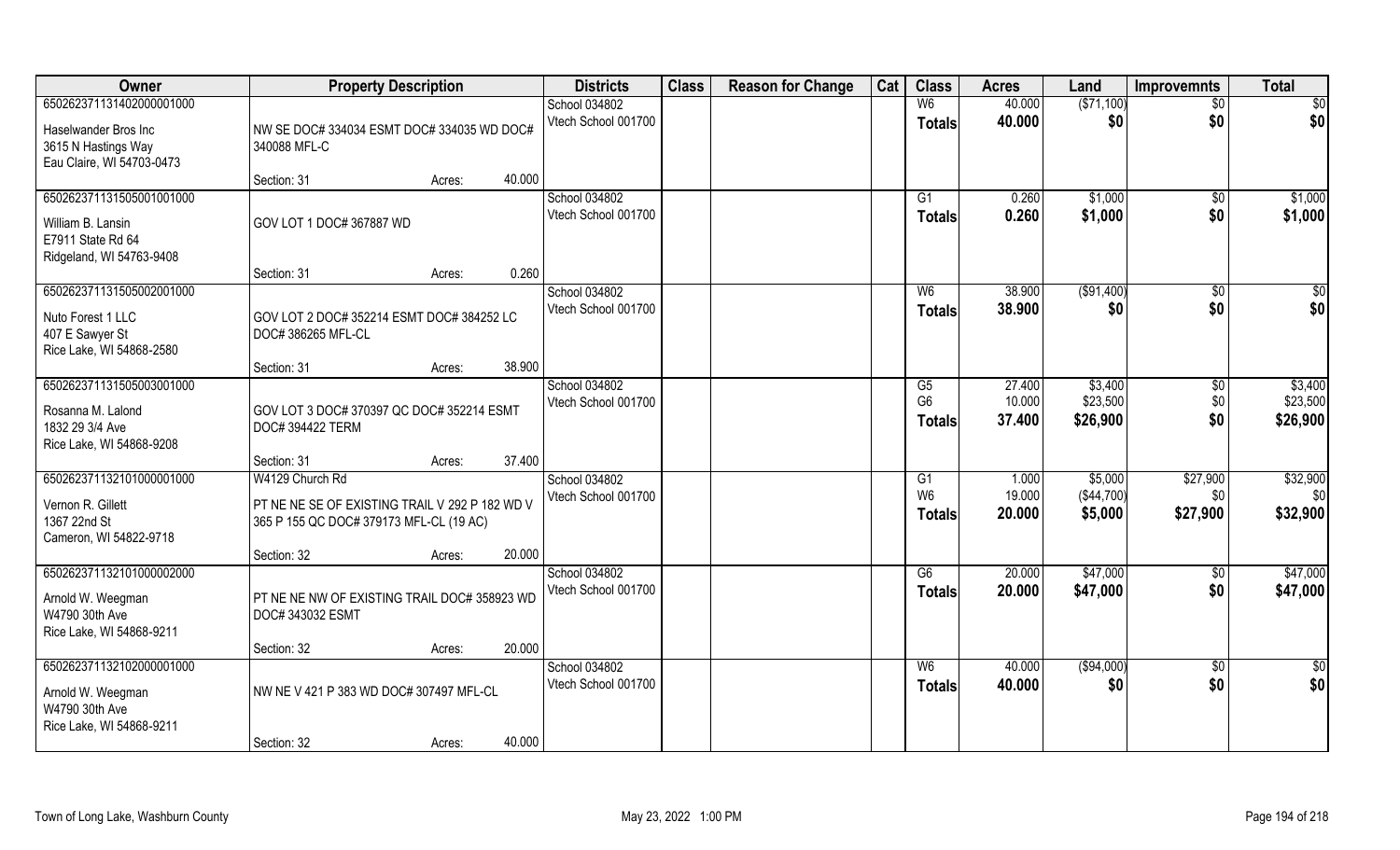| Owner                                                                                                  | <b>Property Description</b>                                                                                    | <b>Districts</b>                     | <b>Class</b> | <b>Reason for Change</b> | Cat | <b>Class</b>                                            | <b>Acres</b>                       | Land                                      | <b>Improvemnts</b>                   | <b>Total</b>                       |
|--------------------------------------------------------------------------------------------------------|----------------------------------------------------------------------------------------------------------------|--------------------------------------|--------------|--------------------------|-----|---------------------------------------------------------|------------------------------------|-------------------------------------------|--------------------------------------|------------------------------------|
| 650262371132103000001000                                                                               |                                                                                                                | School 034802                        |              |                          |     | W <sub>6</sub>                                          | 40.000                             | (\$76,000)                                | $\overline{50}$                      | \$0                                |
| Vernon R. Gillett<br>1367 22nd St<br>Cameron, WI 54822-9718                                            | SW NE V 292 P 182 WD V 365 P 155 QC DOC# 379173<br>MFL-CL                                                      | Vtech School 001700                  |              |                          |     | <b>Totals</b>                                           | 40.000                             | \$0                                       | \$0                                  | \$0                                |
|                                                                                                        | 40.000<br>Section: 32<br>Acres:                                                                                |                                      |              |                          |     |                                                         |                                    |                                           |                                      |                                    |
| 650262371132104000001000<br>Vernon R. Gillett<br>1367 22nd St<br>Cameron, WI 54822-9718                | SE NE V 292 P 182 WD V 365 P 155 QC DOC# 379173<br>MFL-CL                                                      | School 034802<br>Vtech School 001700 |              |                          |     | W <sub>6</sub><br>Totals                                | 40.000<br>40.000                   | (\$70,000)<br>\$0                         | \$0<br>\$0                           | \$0<br>\$0                         |
|                                                                                                        | 40.000<br>Section: 32<br>Acres:                                                                                |                                      |              |                          |     |                                                         |                                    |                                           |                                      |                                    |
| 650262371132201000001000<br>Arnold W. Weegman<br>W4790 30th Ave<br>Rice Lake, WI 54868-9211            | NE NW V 421 P 383 WD DOC# 307497 MFL-CL                                                                        | School 034802<br>Vtech School 001700 |              |                          |     | W <sub>6</sub><br><b>Totals</b>                         | 40.000<br>40.000                   | ( \$94,000)<br>\$0                        | $\sqrt{6}$<br>\$0                    | \$0<br>\$0                         |
|                                                                                                        | 40.000<br>Section: 32<br>Acres:                                                                                |                                      |              |                          |     |                                                         |                                    |                                           |                                      |                                    |
| 650262371132202000001000<br><b>Olund Living Trust</b><br>W3403 Little Bear Rd<br>Sarona, WI 54870-9229 | NW NW V 294 P 455-456 WD V 413 P 170 QC                                                                        | School 034802<br>Vtech School 001700 |              |                          |     | G5<br>G <sub>6</sub><br><b>Totals</b>                   | 35.000<br>5.000<br>40.000          | \$4,400<br>\$9,500<br>\$13,900            | \$0<br>\$0<br>\$0                    | \$4,400<br>\$9,500<br>\$13,900     |
|                                                                                                        | 40.000<br>Section: 32<br>Acres:                                                                                |                                      |              |                          |     |                                                         |                                    |                                           |                                      |                                    |
| 650262371132203000001000<br>Haselwander Bros Inc<br>3615 N Hastings Way<br>Eau Claire, WI 54703-0473   | SW NW DOC# 327860 WD DOC# 379170 MFL-CL (25<br>AC)                                                             | School 034802<br>Vtech School 001700 |              |                          |     | G4<br>W <sub>6</sub><br><b>Totals</b>                   | 15.000<br>25.000<br>40.000         | \$2,500<br>(\$47,500)<br>\$2,500          | $\sqrt[6]{30}$<br>\$0<br>\$0         | \$2,500<br>\$0<br>\$2,500          |
|                                                                                                        | 40.000<br>Section: 32<br>Acres:                                                                                |                                      |              |                          |     |                                                         |                                    |                                           |                                      |                                    |
| 650262371132204000001000<br>Haselwander Bros Inc<br>3615 N Hastings Way<br>Eau Claire, WI 54703-0473   | SE NW DOC# 327860 WD DOC# 379170 MFL-CL (25<br>AC)                                                             | School 034802<br>Vtech School 001700 |              |                          |     | G4<br>W <sub>6</sub><br><b>Totals</b>                   | 15.000<br>25.000<br>40.000         | \$2,500<br>(\$26,200)<br>\$2,500          | $\overline{50}$<br>\$0<br>\$0        | \$2,500<br>\$0<br>\$2,500          |
|                                                                                                        | 40.000<br>Section: 32<br>Acres:                                                                                |                                      |              |                          |     |                                                         |                                    |                                           |                                      |                                    |
| 650262371132301000001000<br>Haselwander Bros Inc<br>3615 N Hastings Way<br>Eau Claire, WI 54703-0473   | NE SW DOC# 327860 WD DOC# 340088 MFL-C (5 AC)<br>DOC# 379170 MFL-CL (20 AC)<br>40.000<br>Section: 32<br>Acres: | School 034802<br>Vtech School 001700 |              |                          |     | G4<br>G <sub>5</sub><br>W <sub>6</sub><br><b>Totals</b> | 9.000<br>6.000<br>25.000<br>40.000 | \$1,500<br>\$800<br>(\$54,500)<br>\$2,300 | $\overline{50}$<br>\$0<br>\$0<br>\$0 | \$1,500<br>\$800<br>\$0<br>\$2,300 |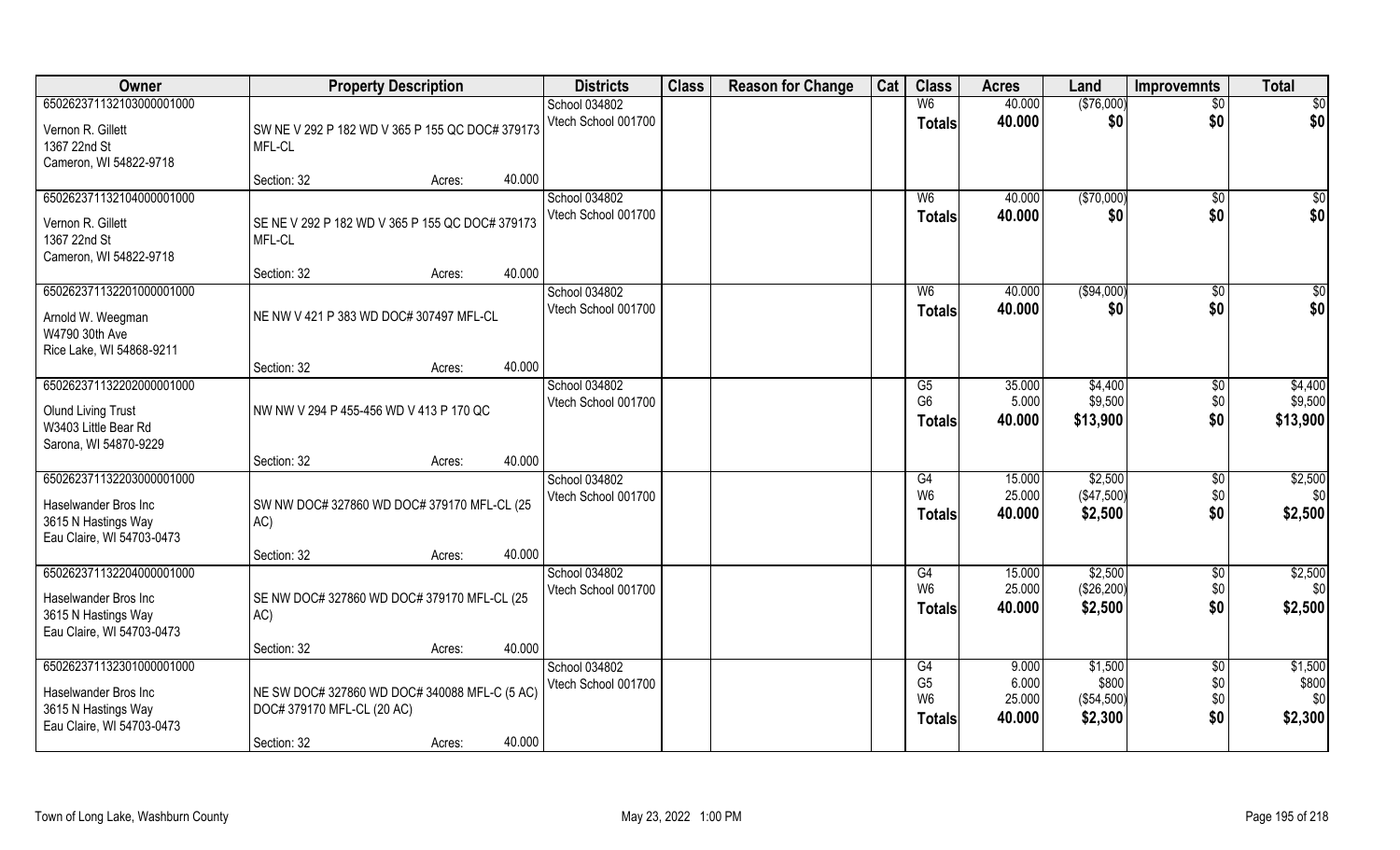| Owner                                                                                                | <b>Property Description</b>                                                                |        | <b>Districts</b>                     | <b>Class</b> | <b>Reason for Change</b> | Cat  | <b>Class</b>                                | <b>Acres</b>                     | Land                                   | <b>Improvemnts</b>                             | <b>Total</b>                             |
|------------------------------------------------------------------------------------------------------|--------------------------------------------------------------------------------------------|--------|--------------------------------------|--------------|--------------------------|------|---------------------------------------------|----------------------------------|----------------------------------------|------------------------------------------------|------------------------------------------|
| 650262371132304000001000                                                                             |                                                                                            |        | School 034802                        |              |                          |      | $\overline{G6}$                             | 8.000                            | \$18,800                               | $\overline{50}$                                | \$18,800                                 |
| Arnold W. Weegman<br>W4790 30th Ave<br>Rice Lake, WI 54868-9211                                      | W 330' S 1096' SE SW DOC# 368225 WD                                                        |        | Vtech School 001700                  |              |                          |      | <b>Totals</b>                               | 8.000                            | \$18,800                               | \$0                                            | \$18,800                                 |
|                                                                                                      | Section: 32<br>Acres:                                                                      | 8.000  |                                      |              |                          |      |                                             |                                  |                                        |                                                |                                          |
| 650262371132304000002000                                                                             | W4354 30th Ave                                                                             |        | School 034802                        |              |                          |      | G <sub>1</sub>                              | 10.330                           | \$18,500                               | \$164,000                                      | \$182,500                                |
| Jacob Walters<br>W4354 30th Ave<br>Rice Lake, WI 54868-9204                                          | S 500' E 900'W 1230' SE SW DOC# 361017 WD                                                  |        | Vtech School 001700                  |              |                          |      | <b>Totals</b>                               | 10.330                           | \$18,500                               | \$164,000                                      | \$182,500                                |
|                                                                                                      | Section: 32<br>Acres:                                                                      | 10.330 |                                      |              |                          |      |                                             |                                  |                                        |                                                |                                          |
| 650262371132304000004000                                                                             |                                                                                            |        | School 034802                        |              |                          |      | W <sub>6</sub>                              | 20.800                           | ( \$24, 800)                           | $\sqrt[6]{30}$                                 | \$0                                      |
| Haselwander Bros Inc<br>3615 N Hastings Way<br>Eau Claire, WI 54703-0473                             | PT SE SW DOC# 327860 WD EXC CSM #3763 V 18 P<br>106 DOC# 379170 MFL-CL                     |        | Vtech School 001700                  |              |                          |      | <b>Totals</b>                               | 20.800                           | \$0                                    | \$0                                            | \$0                                      |
|                                                                                                      | Section: 32<br>Acres:                                                                      | 20.800 |                                      |              |                          |      |                                             |                                  |                                        |                                                |                                          |
| 650262371132401000001000                                                                             |                                                                                            |        | School 034802                        |              |                          |      | W <sub>6</sub>                              | 40.000                           | (\$70,000)                             | $\sqrt[6]{3}$                                  | \$0                                      |
| Vernon R. Gillett<br>1367 22nd St<br>Cameron, WI 54822-9718                                          | NE SE V 292 P 182 WD V 365 P 155 QC DOC# 379173<br>MFL-CL                                  |        | Vtech School 001700                  |              |                          |      | <b>Totals</b>                               | 40.000                           | \$0                                    | \$0                                            | \$0                                      |
|                                                                                                      | Section: 32<br>Acres:                                                                      | 40.000 |                                      |              |                          |      |                                             |                                  |                                        |                                                |                                          |
| 650262371132402000001000<br>Haselwander Bros Inc<br>3615 N Hastings Way<br>Eau Claire, WI 54703-0473 | NW SE DOC# 327860 WD DOC# 340088 MFL-C                                                     |        | School 034802<br>Vtech School 001700 |              |                          |      | W <sub>6</sub><br><b>Totals</b>             | 40.000<br>40.000                 | (\$76,000)<br>\$0                      | $\sqrt[6]{30}$<br>\$0                          | \$0<br>\$0                               |
|                                                                                                      | Section: 32<br>Acres:                                                                      | 40.000 |                                      |              |                          |      |                                             |                                  |                                        |                                                |                                          |
| 650262371132403000002000<br>Haselwander Bros Inc<br>3615 N Hastings Way<br>Eau Claire, WI 54703-0473 | PT SW SE DOC# 327860 WD EXC CSM #3763 V 18 P<br>106 DOC# 379170 MFL-CL (24 AC)             |        | School 034802<br>Vtech School 001700 |              |                          |      | G4<br>W <sub>6</sub><br><b>Totals</b>       | 11.470<br>24.000<br>35.470       | \$1,500<br>(\$25,900)<br>\$1,500       | \$0<br>\$0<br>\$0                              | \$1,500<br>\$0<br>\$1,500                |
|                                                                                                      | Section: 32<br>Acres:                                                                      | 35.470 |                                      |              |                          |      |                                             |                                  |                                        |                                                |                                          |
| 650262371132403000003000<br>Haselwander Bros Inc<br>3615 N Hastings Way<br>Eau Claire, WI 54703-0473 | W4278 30th Ave Unit 594B<br>PT SW SE & PT SE SW L 1 CSM #3763 V 18 P 106<br>DOC# 327860 WD |        | School 034802<br>Vtech School 001700 | G7           | Razed structures         | $-2$ | G4<br>G <sub>6</sub><br>G7<br><b>Totals</b> | 3.530<br>0.870<br>1.000<br>5.400 | \$500<br>\$2,000<br>\$3,500<br>\$6,000 | $\overline{30}$<br>\$0<br>\$18,900<br>\$18,900 | \$500<br>\$2,000<br>\$22,400<br>\$24,900 |
|                                                                                                      | Section: 32<br>Acres:                                                                      | 5.400  |                                      |              |                          |      |                                             |                                  |                                        |                                                |                                          |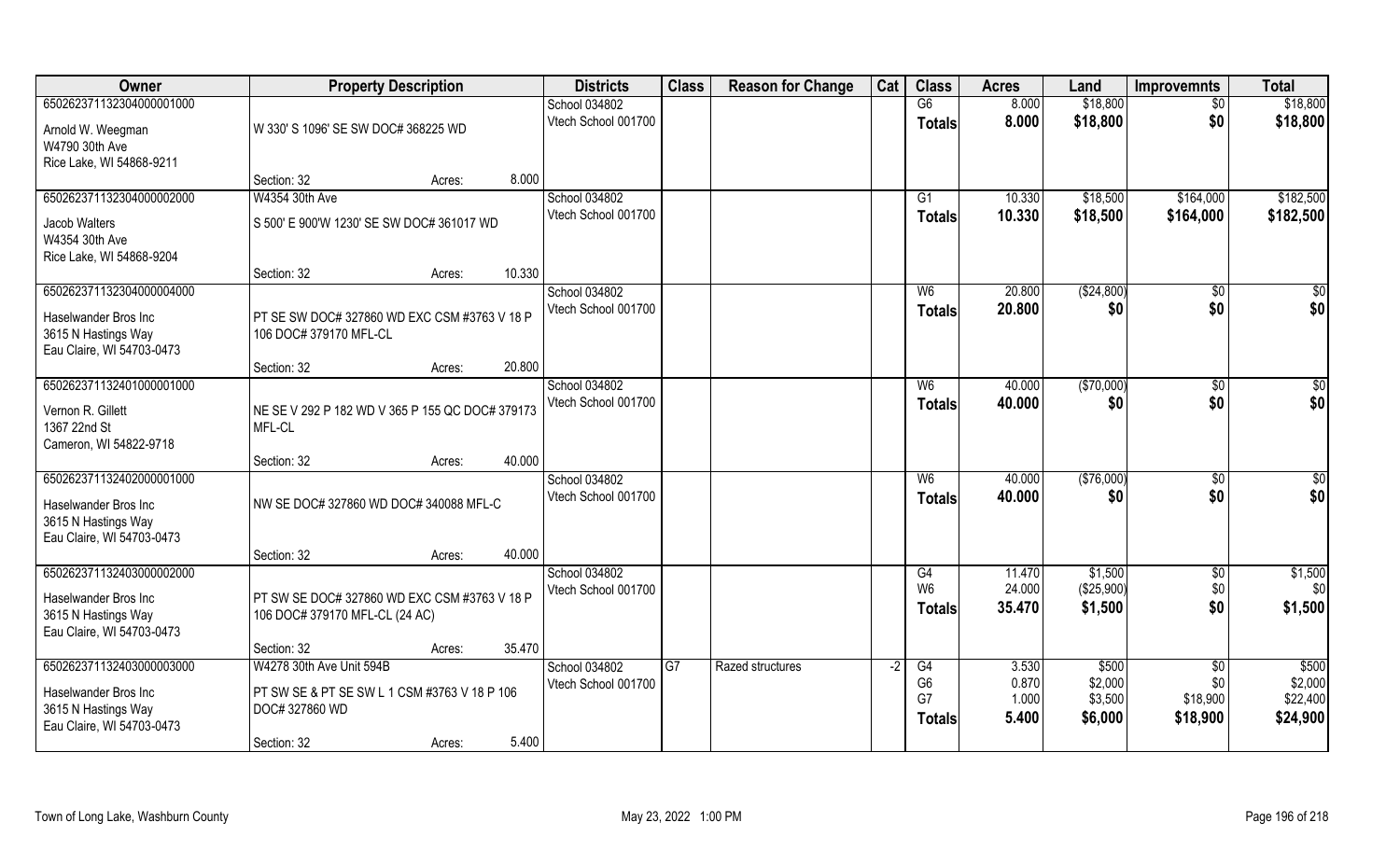| Owner                     | <b>Property Description</b>                |        | <b>Districts</b> | <b>Class</b>        | <b>Reason for Change</b> | Cat | <b>Class</b> | <b>Acres</b>    | Land   | <b>Improvemnts</b> | <b>Total</b>    |           |
|---------------------------|--------------------------------------------|--------|------------------|---------------------|--------------------------|-----|--------------|-----------------|--------|--------------------|-----------------|-----------|
| 650262371132404000001000  |                                            |        |                  | School 034802       |                          |     |              | G4              | 5.000  | \$800              | $\overline{50}$ | \$800     |
| Haselwander Bros Inc      | SE SE DOC# 327860 WD DOC# 340088 MFL-C (35 |        |                  | Vtech School 001700 |                          |     |              | W <sub>6</sub>  | 35.000 | (\$60,900)         | \$0             | \$0       |
| 3615 N Hastings Way       | AC)                                        |        |                  |                     |                          |     |              | <b>Totals</b>   | 40.000 | \$800              | \$0             | \$800     |
| Eau Claire, WI 54703-0473 |                                            |        |                  |                     |                          |     |              |                 |        |                    |                 |           |
|                           | Section: 32                                | Acres: | 40.000           |                     |                          |     |              |                 |        |                    |                 |           |
| 650262371132505001001000  |                                            |        |                  | School 034802       |                          |     |              | G4              | 30.000 | \$3,900            | \$0             | \$3,900   |
| Haselwander Bros Inc      | PT GOV LOT 1 DOC# 327860 WD DOC# 379170    |        |                  | Vtech School 001700 |                          |     |              | G <sub>5</sub>  | 9.500  | \$1,200            | \$0             | \$1,200   |
| 3615 N Hastings Way       | MFL-CL (13 AC)                             |        |                  |                     |                          |     |              | W <sub>6</sub>  | 13.000 | (\$24,700)         | \$0             | \$0       |
| Eau Claire, WI 54703-0473 |                                            |        |                  |                     |                          |     |              | <b>Totals</b>   | 52.500 | \$5,100            | \$0             | \$5,100   |
|                           | Section: 32                                | Acres: | 52.500           |                     |                          |     |              |                 |        |                    |                 |           |
| 650262371132505001002000  | W4452 30th Ave                             |        |                  | School 034802       |                          |     |              | G1              | 6.200  | \$28,900           | \$6,100         | \$35,000  |
| William B. Lansin         | S 450' W 600' GOV LOT 1 DOC# 367887 WD     |        |                  | Vtech School 001700 |                          |     |              | <b>Totals</b>   | 6.200  | \$28,900           | \$6,100         | \$35,000  |
| E7911 State Rd 64         |                                            |        |                  |                     |                          |     |              |                 |        |                    |                 |           |
| Ridgeland, WI 54763-9408  |                                            |        |                  |                     |                          |     |              |                 |        |                    |                 |           |
|                           | Section: 32                                | Acres: | 6.200            |                     |                          |     |              |                 |        |                    |                 |           |
| 650262371132505001003000  | W4414 30th Ave                             |        |                  | School 034802       |                          |     |              | G1              | 3.280  | \$44,500           | \$87,000        | \$131,500 |
| Daniel J. Roux            | PT GOV LOT 1 DOC# 369607 WD                |        |                  | Vtech School 001700 |                          |     |              | <b>Totals</b>   | 3.280  | \$44,500           | \$87,000        | \$131,500 |
| W4414 30th Ave            |                                            |        |                  |                     |                          |     |              |                 |        |                    |                 |           |
| Sarona, WI 54870-9202     |                                            |        |                  |                     |                          |     |              |                 |        |                    |                 |           |
|                           | Section: 32                                | Acres: | 3.280            |                     |                          |     |              |                 |        |                    |                 |           |
| 650262371132505001004000  |                                            |        |                  | School 034802       |                          |     |              | $\overline{G6}$ | 4.020  | \$9,400            | $\overline{50}$ | \$9,400   |
| Arnold W. Weegman         | PT GOV LOT 1 DOC# 368225 WD                |        |                  | Vtech School 001700 |                          |     |              | <b>Totals</b>   | 4.020  | \$9,400            | \$0             | \$9,400   |
| W4790 30th Ave            |                                            |        |                  |                     |                          |     |              |                 |        |                    |                 |           |
| Rice Lake, WI 54868-9211  |                                            |        |                  |                     |                          |     |              |                 |        |                    |                 |           |
|                           | Section: 32                                | Acres: | 4.020            |                     |                          |     |              |                 |        |                    |                 |           |
| 650262371133101000001000  | W3783 Church Rd                            |        |                  | School 034802       |                          |     |              | G1              | 1.000  | \$8,500            | \$192,800       | \$201,300 |
| Wesley Mohns              | NE NE EXC E1/2 V 336 P 724 WD              |        |                  | Vtech School 001700 |                          |     |              | G <sub>6</sub>  | 19.000 | \$44,700           | \$0             | \$44,700  |
| W3783 Church Rd           |                                            |        |                  |                     |                          |     |              | <b>Totals</b>   | 20.000 | \$53,200           | \$192,800       | \$246,000 |
| Sarona, WI 54870-9206     |                                            |        |                  |                     |                          |     |              |                 |        |                    |                 |           |
|                           | Section: 33                                | Acres: | 20.000           |                     |                          |     |              |                 |        |                    |                 |           |
| 650262371133101000002000  |                                            |        |                  | School 034802       |                          |     |              | X4              | 20,000 | \$0                | $\overline{50}$ | \$0       |
| Town of Long Lake         | E1/2 NE NE V 255 P 159                     |        |                  | Vtech School 001700 |                          |     |              | Totals          | 20.000 | \$0                | \$0             | \$0       |
| N1584 County Hwy Md       |                                            |        |                  |                     |                          |     |              |                 |        |                    |                 |           |
| Sarona, WI 54870          |                                            |        |                  |                     |                          |     |              |                 |        |                    |                 |           |
|                           | Section: 33                                | Acres: | 20.000           |                     |                          |     |              |                 |        |                    |                 |           |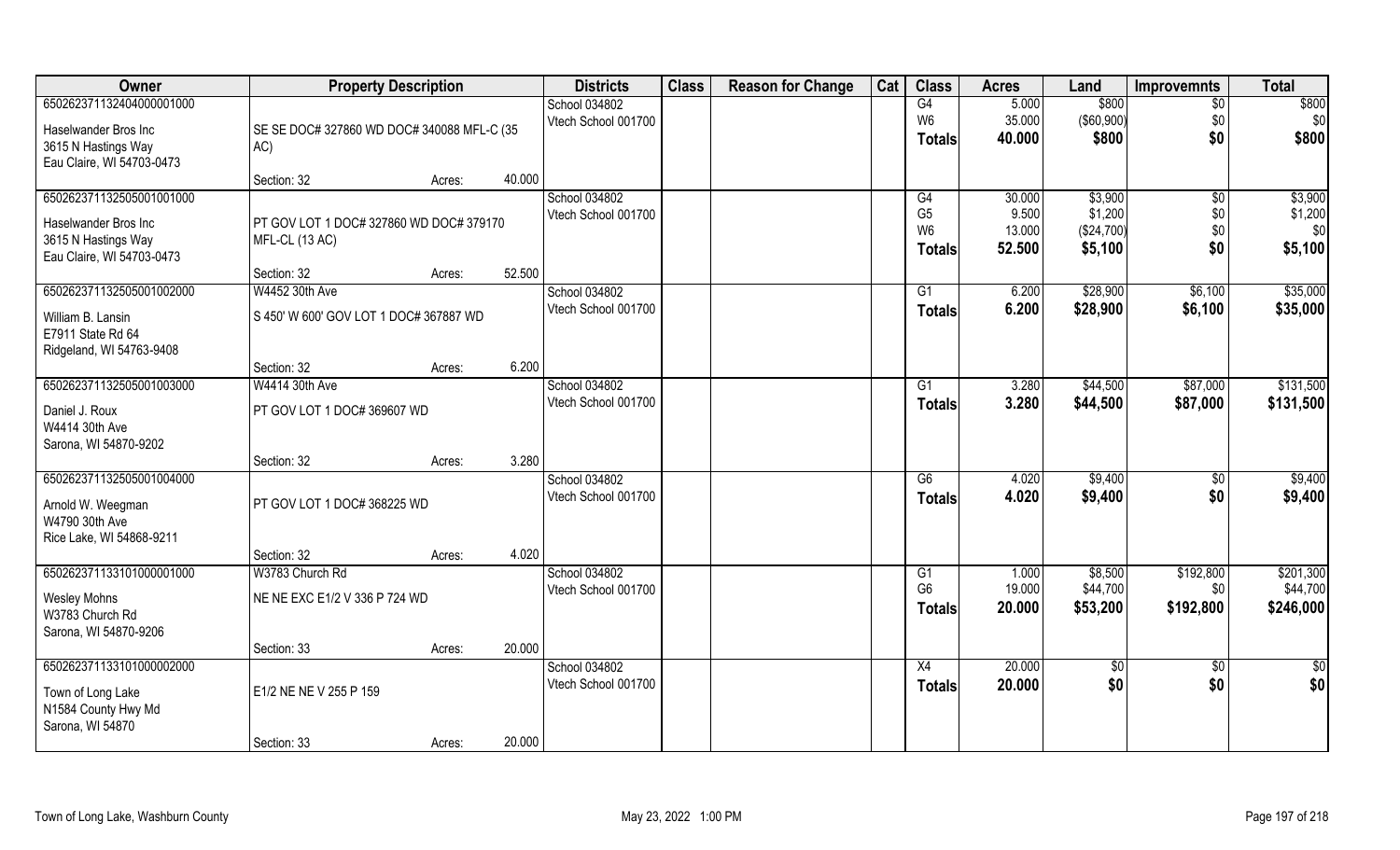| Owner                              | <b>Property Description</b>                                                           |        |        | <b>Districts</b>    | <b>Class</b> | <b>Reason for Change</b> | Cat | <b>Class</b>   | <b>Acres</b> | Land     | <b>Improvemnts</b> | <b>Total</b> |
|------------------------------------|---------------------------------------------------------------------------------------|--------|--------|---------------------|--------------|--------------------------|-----|----------------|--------------|----------|--------------------|--------------|
| 650262371133102000001000           | W3803 Church Rd                                                                       |        |        | School 034802       |              |                          |     | G1             | 1.000        | \$8,500  | \$77,400           | \$85,900     |
| Robert G. Allard                   | NW NE DOC# 206029 WD DOC# 379684 TOD                                                  |        |        | Vtech School 001700 |              |                          |     | G <sub>5</sub> | 20.000       | \$2,500  | \$0                | \$2,500      |
| W3803 Church Rd                    |                                                                                       |        |        |                     |              |                          |     | G <sub>6</sub> | 19.000       | \$33,300 | \$0                | \$33,300     |
| Sarona, WI 54870-9206              |                                                                                       |        |        |                     |              |                          |     | <b>Totals</b>  | 40.000       | \$44,300 | \$77,400           | \$121,700    |
|                                    | Section: 33                                                                           | Acres: | 40.000 |                     |              |                          |     |                |              |          |                    |              |
| 650262371133103000001000           |                                                                                       |        |        | School 034802       |              |                          |     | G5             | 10.000       | \$1,300  | $\sqrt{$0}$        | \$1,300      |
| Lloyd H. Olund                     | SW NE V 294 P 453-454 WD V 391 P 434-435 TERM                                         |        |        | Vtech School 001700 |              |                          |     | G <sub>8</sub> | 30.000       | \$28,500 | \$0                | \$28,500     |
| W3816 30th Ave                     | DOC# 400065 TOD                                                                       |        |        |                     |              |                          |     | <b>Totals</b>  | 40.000       | \$29,800 | \$0                | \$29,800     |
| Sarona, WI 54870-9201              |                                                                                       |        |        |                     |              |                          |     |                |              |          |                    |              |
|                                    | Section: 33                                                                           | Acres: | 40.000 |                     |              |                          |     |                |              |          |                    |              |
| 650262371133104000001000           | N329 Lakken Rd                                                                        |        |        | School 034802       | G4           | Ag use land              | 5   | G4             | 38.000       | \$6,300  | $\sqrt{50}$        | \$6,300      |
| James D. Prock                     | SE NE V 192 P 678                                                                     |        |        | Vtech School 001700 |              |                          |     | G <sub>5</sub> | 1.000        | \$100    | \$0                | \$100        |
| N329 Lakken Rd                     |                                                                                       |        |        |                     |              |                          |     | G7             | 1.000        | \$3,500  | \$40,800           | \$44,300     |
| Sarona, WI 54870-9244              |                                                                                       |        |        |                     |              |                          |     | <b>Totals</b>  | 40.000       | \$9,900  | \$40,800           | \$50,700     |
|                                    | Section: 33                                                                           | Acres: | 40.000 |                     |              |                          |     |                |              |          |                    |              |
| 650262371133201000001000           |                                                                                       |        |        | School 034802       | G4           | Ag use land              |     | G4             | 35.000       | \$5,800  | \$0                | \$5,800      |
| Lawrence G. Ingram                 | PT NE NW V 347 P 470 WD                                                               |        |        | Vtech School 001700 |              |                          |     | <b>Totals</b>  | 35.000       | \$5,800  | \$0                | \$5,800      |
| W4057 Church Rd                    |                                                                                       |        |        |                     |              |                          |     |                |              |          |                    |              |
| Sarona, WI 54870-9206              |                                                                                       |        |        |                     |              |                          |     |                |              |          |                    |              |
|                                    | Section: 33                                                                           | Acres: | 35.000 |                     |              |                          |     |                |              |          |                    |              |
| 650262371133201000002000           | W3925 Church Rd                                                                       |        |        | School 034802       |              |                          |     | G <sub>1</sub> | 5.000        | \$14,000 | \$91,400           | \$105,400    |
| Michael E. Stowe                   | N 435.6' E 500' NE NW DOC# 371391 WD DOC#                                             |        |        | Vtech School 001700 |              |                          |     | <b>Totals</b>  | 5.000        | \$14,000 | \$91,400           | \$105,400    |
| W3925 Church Rd                    | 394477 TOD                                                                            |        |        |                     |              |                          |     |                |              |          |                    |              |
| Sarona, WI 54870-9206              |                                                                                       |        |        |                     |              |                          |     |                |              |          |                    |              |
|                                    | Section: 33                                                                           | Acres: | 5.000  |                     |              |                          |     |                |              |          |                    |              |
| 650262371133202000001000           | W4057 Church Rd                                                                       |        |        | School 034802       | G4           | Ag use land              |     | G4             | 34.000       | \$5,700  | \$0                | \$5,700      |
| Lawrence G. Ingram                 | NW NW EXC S 5 ACRES V 347 P 470 WD DOC#                                               |        |        | Vtech School 001700 |              |                          |     | G7             | 1.000        | \$3,500  | \$62,200           | \$65,700     |
| W4057 Church Rd                    | 343032 ESMT                                                                           |        |        |                     |              |                          |     | <b>Totals</b>  | 35.000       | \$9,200  | \$62,200           | \$71,400     |
| Sarona, WI 54870-9206              |                                                                                       |        |        |                     |              |                          |     |                |              |          |                    |              |
|                                    | Section: 33                                                                           | Acres: | 35.000 |                     |              |                          |     |                |              |          |                    |              |
| 650262371133202000002000           |                                                                                       |        |        | School 034802       |              |                          |     | G6             | 5.000        | \$8,800  | $\sqrt{6}$         | \$8,800      |
|                                    |                                                                                       |        |        | Vtech School 001700 |              |                          |     | <b>Totals</b>  | 5.000        | \$8,800  | \$0                | \$8,800      |
| Edwin O. Lakken<br>W4081 Church Rd | SOUTH 5 ACRES NW NW V 234 P 614 V 320 P 117 QC<br>V 320 P 645-646 JGMT V 326 P 576 QC |        |        |                     |              |                          |     |                |              |          |                    |              |
| Sarona, WI 54870-9206              |                                                                                       |        |        |                     |              |                          |     |                |              |          |                    |              |
|                                    | Section: 33                                                                           | Acres: | 5.000  |                     |              |                          |     |                |              |          |                    |              |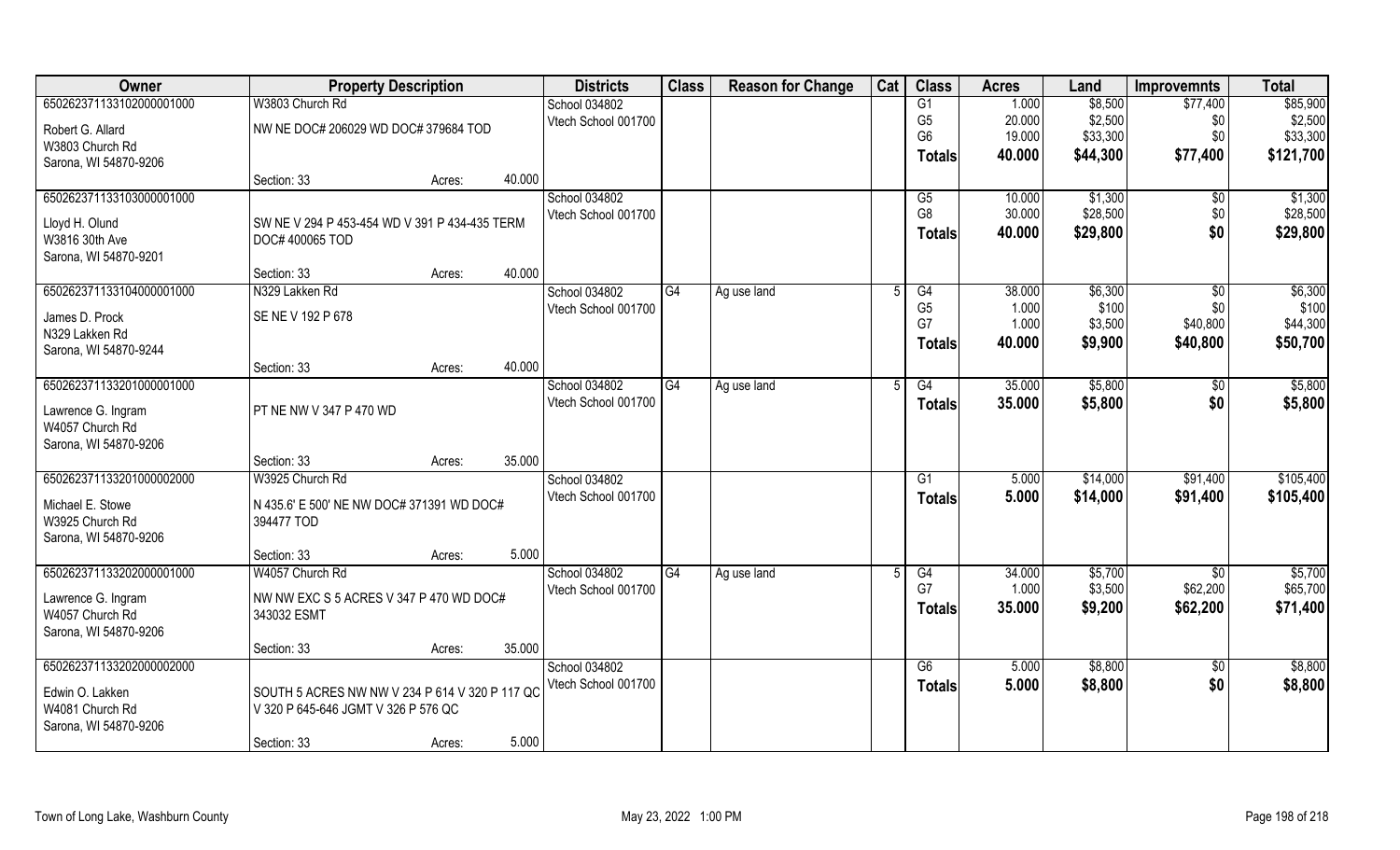| Owner                                     | <b>Property Description</b>                      |        | <b>Districts</b> | <b>Class</b>                         | <b>Reason for Change</b> | Cat         | <b>Class</b> | <b>Acres</b>   | Land            | <b>Improvemnts</b>  | <b>Total</b>           |              |
|-------------------------------------------|--------------------------------------------------|--------|------------------|--------------------------------------|--------------------------|-------------|--------------|----------------|-----------------|---------------------|------------------------|--------------|
| 650262371133203000001000                  | W4081 Church Rd                                  |        |                  | School 034802                        |                          |             |              | G4             | 39.000          | \$2,200             | \$0                    | \$2,200      |
| Edwin O. Lakken                           | SW NW V 326 P 576 QC                             |        |                  | Vtech School 001700                  |                          |             |              | G7             | 1.000           | \$3,500             | \$107,600              | \$111,100    |
| W4081 Church Rd                           |                                                  |        |                  |                                      |                          |             |              | Totals         | 40.000          | \$5,700             | \$107,600              | \$113,300    |
| Sarona, WI 54870-9206                     |                                                  |        |                  |                                      |                          |             |              |                |                 |                     |                        |              |
|                                           | Section: 33                                      | Acres: | 40.000           |                                      |                          |             |              |                |                 |                     |                        |              |
| 650262371133204000001000                  |                                                  |        |                  | School 034802                        |                          |             |              | W8             | 40.000          | ( \$94,000)         | $\sqrt{$0}$            | \$0          |
| A & R Tomeshova Trust                     | SE NW V 104 P 235 V 416 P 139 QC V 456 P 921     |        |                  | Vtech School 001700                  |                          |             |              | <b>Totals</b>  | 40.000          | \$0                 | \$0                    | \$0          |
| 2320 24th St                              | MFL-CL                                           |        |                  |                                      |                          |             |              |                |                 |                     |                        |              |
| Rice Lake, WI 54868-9721                  |                                                  |        |                  |                                      |                          |             |              |                |                 |                     |                        |              |
|                                           | Section: 33                                      | Acres: | 40.000           |                                      |                          |             |              |                |                 |                     |                        |              |
| 650262371133301000001000                  |                                                  |        |                  | School 034802<br>Vtech School 001700 |                          |             |              | G4<br>W7       | 3.000<br>17.000 | \$100<br>(\$40,000) | $\overline{50}$<br>\$0 | \$100<br>\$0 |
| A & R Tomeshova Trust                     | NE SW V 104 P 235 V 416 P 139 QC DOC# 337991     |        |                  |                                      |                          |             |              | W8             | 20.000          | (\$47,000)          | \$0                    | \$0          |
| 2320 24th St                              | MFL-O (17 AC) W7 DOC# 337991 MFL-C (20 AC) W8    |        |                  |                                      |                          |             |              | Totals         | 40.000          | \$100               | \$0                    | \$100        |
| Rice Lake, WI 54868-9721                  |                                                  |        | 40.000           |                                      |                          |             |              |                |                 |                     |                        |              |
| 650262371133302000001000                  | Section: 33                                      | Acres: |                  | School 034802                        | G4                       | Ag use land |              | G4             | 40.000          | \$5,200             | \$0                    | \$5,200      |
|                                           |                                                  |        |                  | Vtech School 001700                  |                          |             |              | <b>Totals</b>  | 40.000          | \$5,200             | \$0                    | \$5,200      |
| Curtis D. Hanson                          | NW SW V 275 P 564                                |        |                  |                                      |                          |             |              |                |                 |                     |                        |              |
| 2404 24th Ave<br>Rice Lake, WI 54868-9723 |                                                  |        |                  |                                      |                          |             |              |                |                 |                     |                        |              |
|                                           | Section: 33                                      | Acres: | 40.000           |                                      |                          |             |              |                |                 |                     |                        |              |
| 650262371133303000001000                  |                                                  |        |                  | School 034802                        | G4                       | Ag use land |              | G4             | 40.000          | \$6,700             | $\sqrt[6]{30}$         | \$6,700      |
|                                           |                                                  |        |                  | Vtech School 001700                  |                          |             |              | <b>Totals</b>  | 40.000          | \$6,700             | \$0                    | \$6,700      |
| Curtis D. Hanson<br>2404 24th Ave         | SW SW V 275 P 564                                |        |                  |                                      |                          |             |              |                |                 |                     |                        |              |
| Rice Lake, WI 54868-9723                  |                                                  |        |                  |                                      |                          |             |              |                |                 |                     |                        |              |
|                                           | Section: 33                                      | Acres: | 40.000           |                                      |                          |             |              |                |                 |                     |                        |              |
| 650262371133304000001000                  |                                                  |        |                  | School 034802                        | G4                       | Ag use land |              | G4             | 20.000          | \$1,000             | \$0                    | \$1,000      |
| A & R Tomeshova Trust                     | SE SW V 104 P 235 V 416 P 139 QC V 456 P 921-923 |        |                  | Vtech School 001700                  |                          |             |              | W8             | 20.000          | (\$47,000)          | \$0                    | \$0          |
| 2320 24th St                              | MFL-CL (20 AC)                                   |        |                  |                                      |                          |             |              | <b>Totals</b>  | 40.000          | \$1,000             | \$0                    | \$1,000      |
| Rice Lake, WI 54868-9721                  |                                                  |        |                  |                                      |                          |             |              |                |                 |                     |                        |              |
|                                           | Section: 33                                      | Acres: | 40.000           |                                      |                          |             |              |                |                 |                     |                        |              |
| 650262371133401000001000                  | N227 Lakken Rd                                   |        |                  | School 034802                        | G4                       | Ag use land |              | G1             | 2.000           | \$8,000             | \$160,400              | \$168,400    |
| Peter D. Bangsberg                        | NE SE V 284 P 402                                |        |                  | Vtech School 001700                  |                          |             |              | G4             | 37.000          | \$7,000             | \$0                    | \$7,000      |
| N227 Lakken Rd                            |                                                  |        |                  |                                      |                          |             |              | G <sub>5</sub> | 1.000<br>40.000 | \$100               | \$0<br>\$160,400       | \$100        |
| Sarona, WI 54870-9244                     |                                                  |        |                  |                                      |                          |             |              | Totals         |                 | \$15,100            |                        | \$175,500    |
|                                           | Section: 33                                      | Acres: | 40.000           |                                      |                          |             |              |                |                 |                     |                        |              |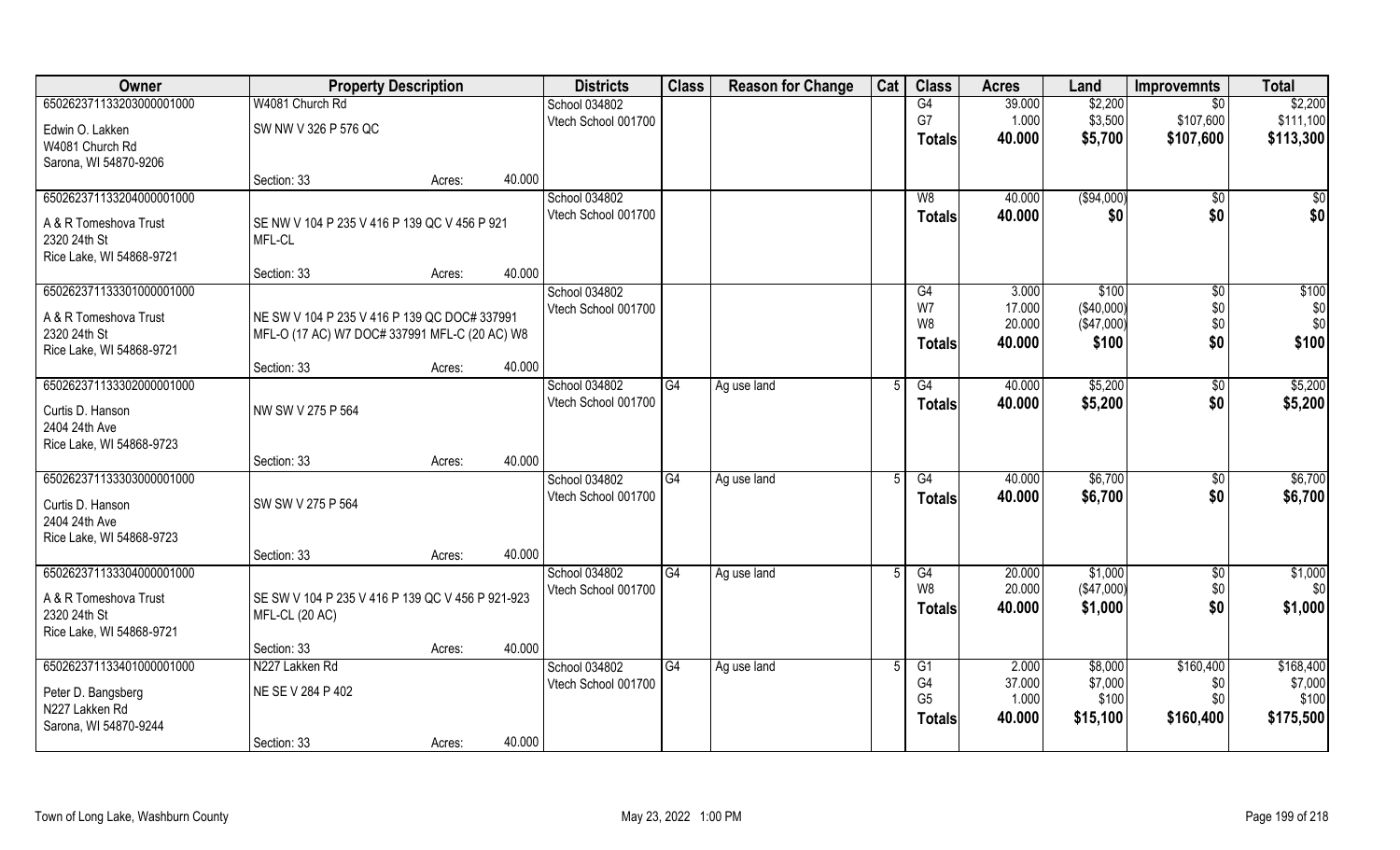| Owner                              | <b>Property Description</b>                    |        |        | <b>Districts</b>                     | <b>Class</b> | <b>Reason for Change</b> | Cat | <b>Class</b>   | <b>Acres</b>    | Land               | <b>Improvemnts</b> | <b>Total</b>         |
|------------------------------------|------------------------------------------------|--------|--------|--------------------------------------|--------------|--------------------------|-----|----------------|-----------------|--------------------|--------------------|----------------------|
| 650262371133402000001000           | N227 Lakken Rd                                 |        |        | School 034802                        |              |                          |     | G4             | 18.000          | \$2,300            | $\sqrt{6}$         | \$2,300              |
| Peter D. Bangsberg                 | E1/2 NW SE V 284 P 402                         |        |        | Vtech School 001700                  |              |                          |     | G <sub>5</sub> | 2.000           | \$300              | \$0                | \$300                |
| N227 Lakken Rd                     |                                                |        |        |                                      |              |                          |     | <b>Totals</b>  | 20.000          | \$2,600            | \$0                | \$2,600              |
| Sarona, WI 54870-9244              |                                                |        |        |                                      |              |                          |     |                |                 |                    |                    |                      |
|                                    | Section: 33                                    | Acres: | 20.000 |                                      |              |                          |     |                |                 |                    |                    |                      |
| 650262371133402000002000           |                                                |        |        | School 034802                        |              |                          |     | G4             | 20.000          | \$2,600            | $\sqrt{$0}$        | \$2,600              |
| Lloyd H. Olund                     | W1/2 NW SE V 294 P 453-454 WD V 391 P 434-435  |        |        | Vtech School 001700                  |              |                          |     | <b>Totals</b>  | 20.000          | \$2,600            | \$0                | \$2,600              |
| W3816 30th Ave                     | TERM DOC# 400065 TOD                           |        |        |                                      |              |                          |     |                |                 |                    |                    |                      |
| Sarona, WI 54870-9201              |                                                |        |        |                                      |              |                          |     |                |                 |                    |                    |                      |
|                                    | Section: 33                                    | Acres: | 20.000 |                                      |              |                          |     |                |                 |                    |                    |                      |
| 650262371133403000002000           | W3816 30th Ave                                 |        |        | School 034802<br>Vtech School 001700 | G4           | Ag use land              |     | G1<br>G4       | 1.000<br>40.400 | \$6,300<br>\$6,700 | \$267,700<br>\$0   | \$274,000<br>\$6,700 |
| Lloyd H. Olund                     | SW SE & PT SE SE V 294 P 453-454 WD V 391 P    |        |        |                                      |              |                          |     | G <sub>5</sub> | 1.000           | \$100              | \$0                | \$100                |
| W3816 30th Ave                     | 434-435 TERM DOC# 400065 TOD                   |        |        |                                      |              |                          |     | <b>Totals</b>  | 42,400          | \$13,100           | \$267,700          | \$280,800            |
| Sarona, WI 54870-9201              | Section: 33                                    |        | 42.400 |                                      |              |                          |     |                |                 |                    |                    |                      |
| 650262371133404000002000           |                                                | Acres: |        | School 034802                        | G4           | Ag use land              |     | G4             | 37.600          | \$6,300            | $\sqrt[6]{3}$      | \$6,300              |
|                                    |                                                |        |        | Vtech School 001700                  |              |                          |     | <b>Totals</b>  | 37.600          | \$6,300            | \$0                | \$6,300              |
| Daniel J. Tripp<br>W3515 Church Rd | PT SE SE DOC# 358557 WD                        |        |        |                                      |              |                          |     |                |                 |                    |                    |                      |
| Sarona, WI 54870-9205              |                                                |        |        |                                      |              |                          |     |                |                 |                    |                    |                      |
|                                    | Section: 33                                    | Acres: | 37.600 |                                      |              |                          |     |                |                 |                    |                    |                      |
| 650262371134101000001000           | N475 County Hwy M                              |        |        | School 034802                        |              |                          |     | G1             | 5.970           | \$11,900           | \$182,900          | \$194,800            |
| Robert C. Hultman                  | PT NE NE LESS HWY R/W-.21 AC DOC# 395352 QC    |        |        | Vtech School 001700                  |              |                          |     | <b>Totals</b>  | 5.970           | \$11,900           | \$182,900          | \$194,800            |
| N475 County Hwy M                  |                                                |        |        |                                      |              |                          |     |                |                 |                    |                    |                      |
| Sarona, WI 54870-9214              |                                                |        |        |                                      |              |                          |     |                |                 |                    |                    |                      |
|                                    | Section: 34                                    | Acres: | 5.970  |                                      |              |                          |     |                |                 |                    |                    |                      |
| 650262371134101000002000           |                                                |        |        | School 034802                        |              |                          |     | G1             | 0.720           | \$8,600            | $\sqrt{$0}$        | \$8,600              |
| Robert C. Hultman                  | PT NE NE L 1 CSM #1076 V 5 P 61 DOC# 395352 QC |        |        | Vtech School 001700                  |              |                          |     | <b>Totals</b>  | 0.720           | \$8,600            | \$0                | \$8,600              |
| N475 County Hwy M                  |                                                |        |        |                                      |              |                          |     |                |                 |                    |                    |                      |
| Sarona, WI 54870-9214              |                                                |        |        |                                      |              |                          |     |                |                 |                    |                    |                      |
|                                    | Section: 34                                    | Acres: | 0.720  |                                      |              |                          |     |                |                 |                    |                    |                      |
| 650262371134101000003000           |                                                |        |        | School 034802                        | G4           | Ag use land              |     | G4             | 32.910          | \$6,300            | $\sqrt{$0}$        | \$6,300              |
| Jeffrey D. Walters                 | PT NE NE DOC# 395738 WD                        |        |        | Vtech School 001700                  |              |                          |     | Totals         | 32.910          | \$6,300            | \$0                | \$6,300              |
| N333 County Hwy M                  |                                                |        |        |                                      |              |                          |     |                |                 |                    |                    |                      |
| Sarona, WI 54870-9214              |                                                |        |        |                                      |              |                          |     |                |                 |                    |                    |                      |
|                                    | Section: 34                                    | Acres: | 32.910 |                                      |              |                          |     |                |                 |                    |                    |                      |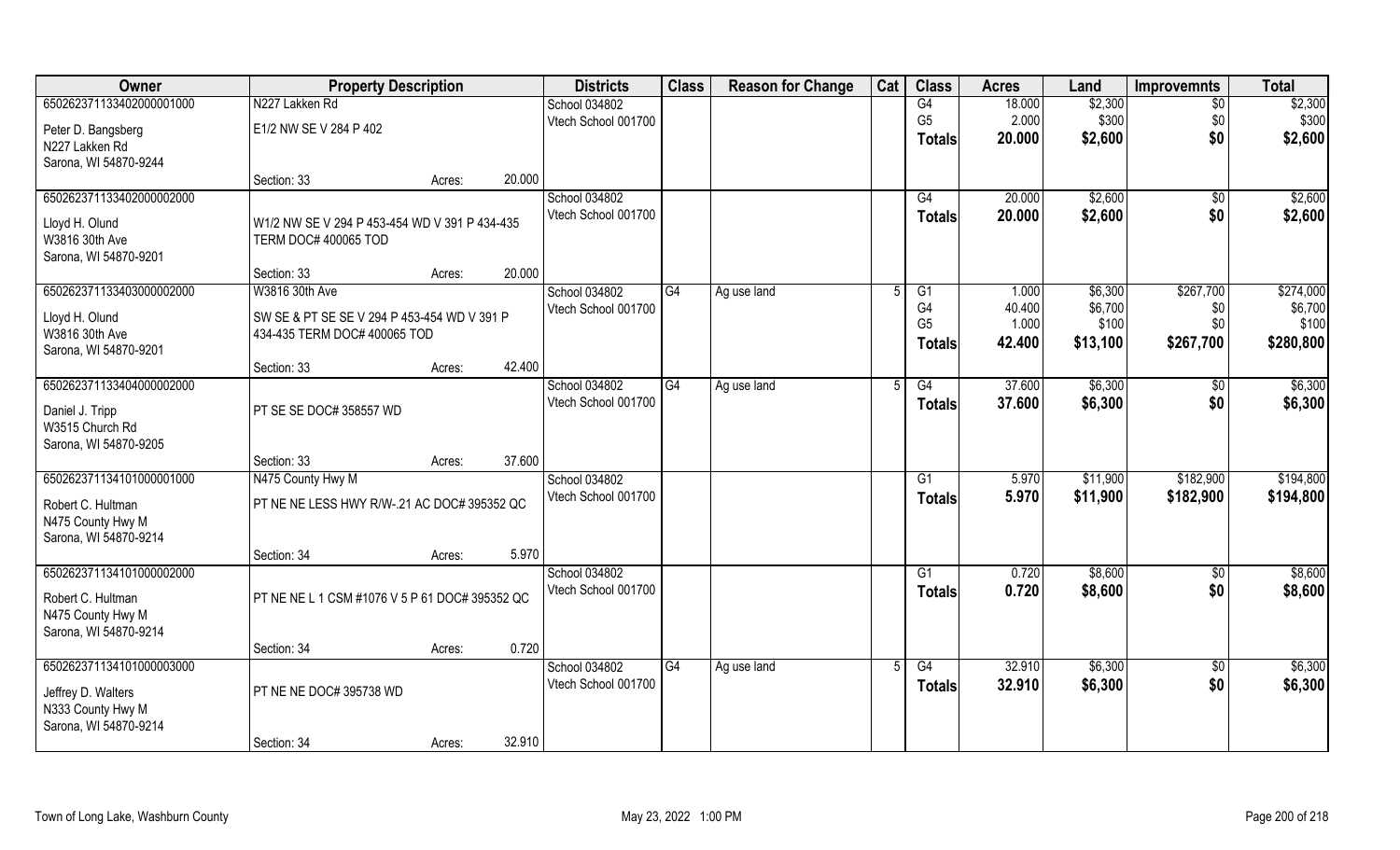| Owner                    | <b>Property Description</b>             |        | <b>Districts</b>       | <b>Class</b> | <b>Reason for Change</b> | Cat | <b>Class</b>    | <b>Acres</b> | Land     | <b>Improvemnts</b> | <b>Total</b> |
|--------------------------|-----------------------------------------|--------|------------------------|--------------|--------------------------|-----|-----------------|--------------|----------|--------------------|--------------|
| 650262371134102000001000 | W3445 Church Rd                         |        | School 034802          | G4           | Ag use land              |     | $\overline{G1}$ | 1.000        | \$8,500  | \$244,500          | \$253,000    |
| Sue Hogue Suter          | NW NE DOC# 384107 QC                    |        | Vtech School 001700    |              |                          |     | G <sub>4</sub>  | 39.000       | \$6,500  | \$0                | \$6,500      |
| 8801 Heatherton Ridge Dr |                                         |        |                        |              |                          |     | <b>Totals</b>   | 40.000       | \$15,000 | \$244,500          | \$259,500    |
| Savage, MN 55378-2185    |                                         |        |                        |              |                          |     |                 |              |          |                    |              |
|                          | Section: 34                             | Acres: | 40.000                 |              |                          |     |                 |              |          |                    |              |
| 650262371134103000001000 |                                         |        | School 034802          | G4           | Ag use land              |     | G4              | 40.000       | \$7,600  | $\sqrt{$0}$        | \$7,600      |
| Jeffrey D. Walters       | SW NE DOC# 395738 WD                    |        | Vtech School 001700    |              |                          |     | Totals          | 40.000       | \$7,600  | \$0                | \$7,600      |
| N333 County Hwy M        |                                         |        |                        |              |                          |     |                 |              |          |                    |              |
| Sarona, WI 54870-9214    |                                         |        |                        |              |                          |     |                 |              |          |                    |              |
|                          | Section: 34                             | Acres: | 40.000                 |              |                          |     |                 |              |          |                    |              |
| 650262371134104000001000 | N333 County Hwy M                       |        | School 034802          | G4           | Ag use land              |     | G4              | 35.000       | \$5,600  | $\sqrt{50}$        | \$5,600      |
| Jeffrey D. Walters       | PT SE NE DOC# 395738 WD                 |        | Vtech School 001700    |              |                          |     | G7              | 3.000        | \$5,000  | \$96,500           | \$101,500    |
| N333 County Hwy M        |                                         |        |                        |              |                          |     | <b>Totals</b>   | 38.000       | \$10,600 | \$96,500           | \$107,100    |
| Sarona, WI 54870-9214    |                                         |        |                        |              |                          |     |                 |              |          |                    |              |
|                          | Section: 34                             | Acres: | 38.000                 |              |                          |     |                 |              |          |                    |              |
| 650262371134104000002000 | N315 County Hwy M                       |        | School 034802          |              |                          |     | G1              | 2.000        | \$12,600 | \$4,800            | \$17,400     |
| Vincent J. Klekamp       | PT SE NE DOC# 348865 WD                 |        | Vtech School 001700    |              |                          |     | <b>Totals</b>   | 2.000        | \$12,600 | \$4,800            | \$17,400     |
| 5593 Scheider Rd         |                                         |        |                        |              |                          |     |                 |              |          |                    |              |
| Freeport, IL 61032-8312  |                                         |        |                        |              |                          |     |                 |              |          |                    |              |
|                          | Section: 34                             | Acres: | 2.000                  |              |                          |     |                 |              |          |                    |              |
| 650262371134201000001000 | W3515 Church Rd                         |        | School 034802          | G4           | Ag use land              |     | G4              | 38.000       | \$6,800  | \$0                | \$6,800      |
| Daniel J. Tripp          | NE NW V 317 P 564 WD                    |        | Vtech School 001700 G4 |              | Ag use land              |     | G7              | 2.000        | \$4,500  | \$134,300          | \$138,800    |
| W3515 Church Rd          |                                         |        |                        |              |                          |     | Totals          | 40.000       | \$11,300 | \$134,300          | \$145,600    |
| Sarona, WI 54870-9205    |                                         |        |                        |              |                          |     |                 |              |          |                    |              |
|                          | Section: 34                             | Acres: | 40.000                 |              |                          |     |                 |              |          |                    |              |
| 650262371134202000001000 | W3659 Church Rd                         |        | School 034802          |              |                          |     | G1              | 2.000        | \$9,900  | \$110,300          | \$120,200    |
| Benjamin J. Derousseau   | W 470' N 220' NW NW DOC# 378389 WD      |        | Vtech School 001700    |              |                          |     | <b>Totals</b>   | 2.000        | \$9,900  | \$110,300          | \$120,200    |
| W3659 Church Rd          |                                         |        |                        |              |                          |     |                 |              |          |                    |              |
| Sarona, WI 54870-9205    |                                         |        |                        |              |                          |     |                 |              |          |                    |              |
|                          | Section: 34                             | Acres: | 2.000                  |              |                          |     |                 |              |          |                    |              |
| 650262371134202000002000 |                                         |        | School 034802          |              |                          |     | G4              | 5.000        | \$800    | $\sqrt[6]{30}$     | \$800        |
| Daniel J. Tripp          | PT NW NW V 317 P 564 WD EXC V 431 P 456 |        | Vtech School 001700    |              |                          |     | <b>Totals</b>   | 5.000        | \$800    | \$0                | \$800        |
| W3515 Church Rd          |                                         |        |                        |              |                          |     |                 |              |          |                    |              |
| Sarona, WI 54870-9205    |                                         |        |                        |              |                          |     |                 |              |          |                    |              |
|                          | Section: 34                             | Acres: | 5.000                  |              |                          |     |                 |              |          |                    |              |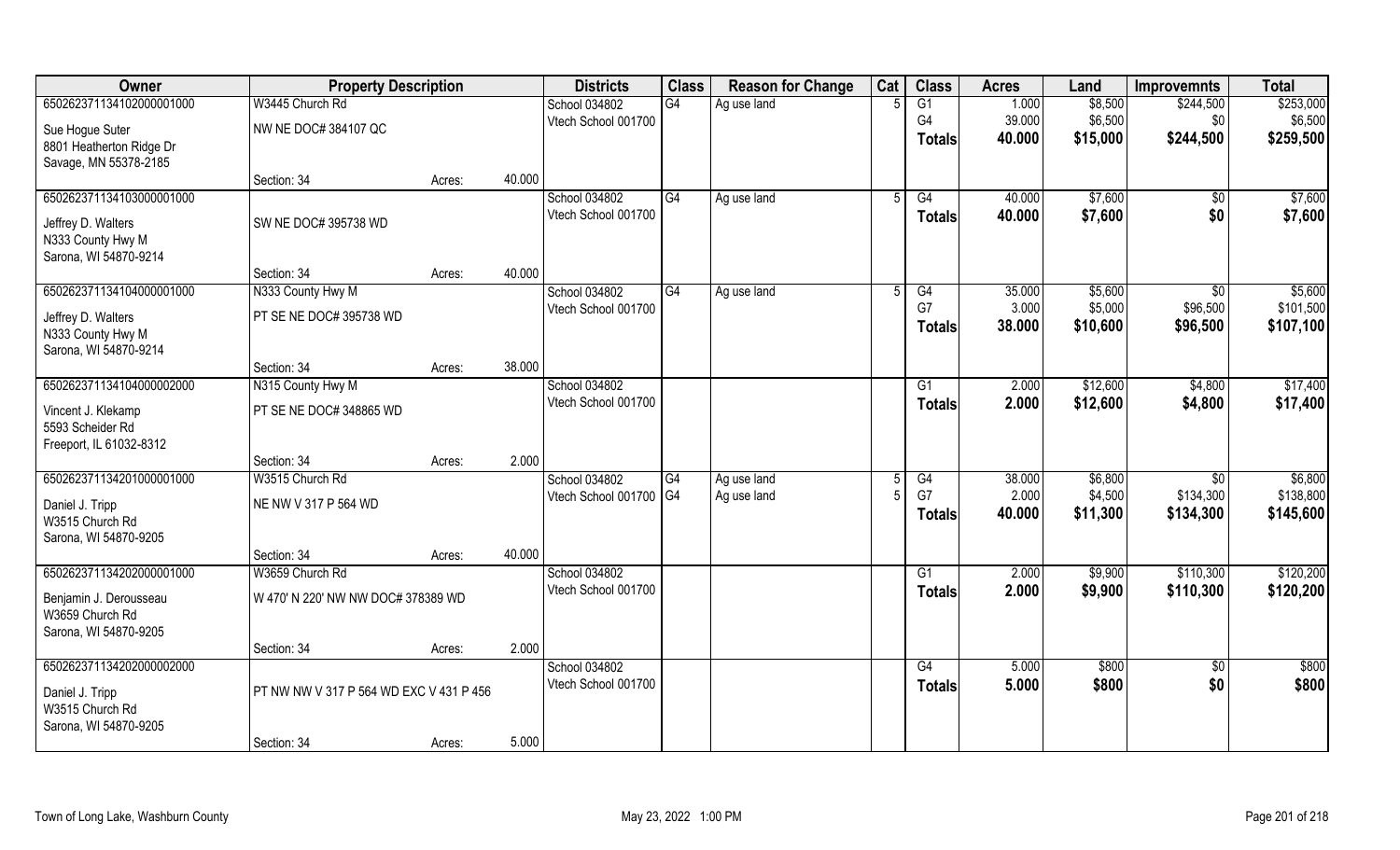| Owner                                       | <b>Property Description</b>                               |        |        | <b>Districts</b>    | <b>Class</b> | <b>Reason for Change</b> | Cat | <b>Class</b>   | <b>Acres</b> | Land    | <b>Improvemnts</b> | <b>Total</b> |
|---------------------------------------------|-----------------------------------------------------------|--------|--------|---------------------|--------------|--------------------------|-----|----------------|--------------|---------|--------------------|--------------|
| 650262371134202000003000                    | W3659 Church Rd                                           |        |        | School 034802       |              |                          |     | G1             | 1.000        | \$3,500 | \$113,900          | \$117,400    |
| Benjamin J. Derousseau                      | N 825' W 1056' NW NW EXC W 470' OF N 220' DOC#            |        |        | Vtech School 001700 |              |                          |     | G <sub>4</sub> | 17.000       | \$2,200 | \$0                | \$2,200      |
| W3659 Church Rd                             | 378389 WD                                                 |        |        |                     |              |                          |     | Totals         | 18.000       | \$5,700 | \$113,900          | \$119,600    |
| Sarona, WI 54870-9205                       |                                                           |        |        |                     |              |                          |     |                |              |         |                    |              |
|                                             | Section: 34                                               | Acres: | 18.000 |                     |              |                          |     |                |              |         |                    |              |
| 650262371134202000004000                    |                                                           |        |        | School 034802       | G4           | Ag use land              |     | G4             | 20.000       | \$3,800 | \$0                | \$3,800      |
| Thomas W. Dimich                            | PT W1/2 NW 1/4 V 431 P 456 WD                             |        |        | Vtech School 001700 |              |                          |     | <b>Totals</b>  | 20.000       | \$3,800 | \$0                | \$3,800      |
| 1212 Cresthaven Way                         |                                                           |        |        |                     |              |                          |     |                |              |         |                    |              |
| Billings, MT 59102-0808                     |                                                           |        |        |                     |              |                          |     |                |              |         |                    |              |
|                                             | Section: 34                                               | Acres: | 20.000 |                     |              |                          |     |                |              |         |                    |              |
| 650262371134203000001000                    | N376 Lakken Rd                                            |        |        | School 034802       | G4           | Ag use land              | .5  | G1             | 1.000        | \$4,300 | \$158,300          | \$162,600    |
| <b>Alvin Family Trust</b>                   | PT SW NW V 450 P 937 WD EXC V 430 P 338 EXC V             |        |        | Vtech School 001700 |              |                          |     | G4             | 18.200       | \$2,400 | \$0                | \$2,400      |
| N376 Lakken Rd                              | 431 P 456                                                 |        |        |                     |              |                          |     | G <sub>5</sub> | 0.800        | \$100   | \$0                | \$100        |
| Sarona, WI 54870-9244                       |                                                           |        |        |                     |              |                          |     | <b>Totals</b>  | 20.000       | \$6,800 | \$158,300          | \$165,100    |
|                                             | Section: 34                                               | Acres: | 20.000 |                     |              |                          |     |                |              |         |                    |              |
| 650262371134203000002000                    |                                                           |        |        | School 034802       | G4           | Ag use land              |     | G4             | 14.800       | \$2,500 | \$0                | \$2,500      |
|                                             | PT SW NW V 430 P 338 WD                                   |        |        | Vtech School 001700 |              |                          |     | G <sub>5</sub> | 0.200        | \$100   | \$0                | \$100        |
| <b>Brunkow Hardwoods Corp</b><br>PO Box 170 |                                                           |        |        |                     |              |                          |     | <b>Totals</b>  | 15.000       | \$2,600 | \$0                | \$2,600      |
| Nelson, WI 54757-0170                       |                                                           |        |        |                     |              |                          |     |                |              |         |                    |              |
|                                             | Section: 34                                               | Acres: | 15.000 |                     |              |                          |     |                |              |         |                    |              |
| 650262371134204000001000                    |                                                           |        |        | School 034802       | G4           | Ag use land              | .5  | G4             | 30.550       | \$5,100 | $\overline{50}$    | \$5,100      |
|                                             |                                                           |        |        | Vtech School 001700 |              |                          |     | Totals         | 30.550       | \$5,100 | \$0                | \$5,100      |
| Daniel J. Tripp<br>W3515 Church Rd          | SE NW EXC S 430' W 957' V 317 P 564 WD EXC V 430<br>P 338 |        |        |                     |              |                          |     |                |              |         |                    |              |
| Sarona, WI 54870-9205                       |                                                           |        |        |                     |              |                          |     |                |              |         |                    |              |
|                                             | Section: 34                                               | Acres: | 30.550 |                     |              |                          |     |                |              |         |                    |              |
| 650262371134204000002000                    |                                                           |        |        | School 034802       | G4           | Ag use land              |     | G4             | 9.450        | \$1,600 | \$0                | \$1,600      |
|                                             |                                                           |        |        | Vtech School 001700 |              |                          |     | <b>Totals</b>  | 9.450        | \$1,600 | \$0                | \$1,600      |
| Brunkow Hardwoods Corp<br>PO Box 170        | S 430' W 957' SE NW V 430 P 338 WD                        |        |        |                     |              |                          |     |                |              |         |                    |              |
| Nelson, WI 54757-0170                       |                                                           |        |        |                     |              |                          |     |                |              |         |                    |              |
|                                             | Section: 34                                               | Acres: | 9.450  |                     |              |                          |     |                |              |         |                    |              |
| 650262371134301000001000                    |                                                           |        |        | School 034802       | G4           | Ag use land              |     | G4             | 20.450       | \$2,700 | $\overline{30}$    | \$2,700      |
|                                             |                                                           |        |        | Vtech School 001700 |              |                          |     | <b>Totals</b>  | 20.450       | \$2,700 | \$0                | \$2,700      |
| Daniel J. Tripp                             | NE SW EXC N 890' W 957' V 317 P 564 WD EXC V 430          |        |        |                     |              |                          |     |                |              |         |                    |              |
| W3515 Church Rd                             | P 338                                                     |        |        |                     |              |                          |     |                |              |         |                    |              |
| Sarona, WI 54870-9205                       | Section: 34                                               | Acres: | 20.450 |                     |              |                          |     |                |              |         |                    |              |
|                                             |                                                           |        |        |                     |              |                          |     |                |              |         |                    |              |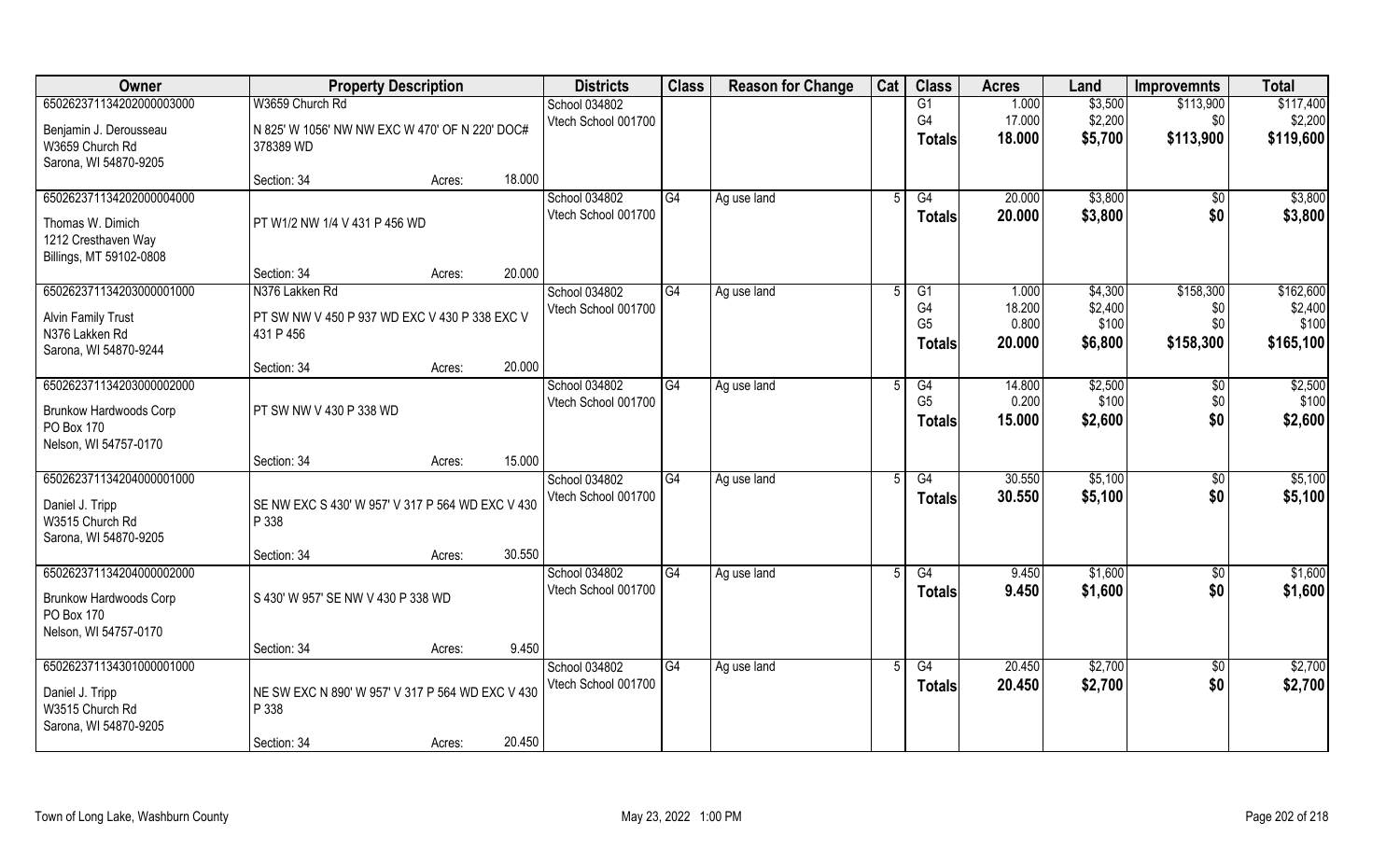| Owner                                         | <b>Property Description</b>                                                   |                  | <b>Districts</b>    | <b>Class</b> | <b>Reason for Change</b> | Cat | <b>Class</b>         | <b>Acres</b>    | Land              | <b>Improvemnts</b>    | <b>Total</b>       |
|-----------------------------------------------|-------------------------------------------------------------------------------|------------------|---------------------|--------------|--------------------------|-----|----------------------|-----------------|-------------------|-----------------------|--------------------|
| 650262371134301000002000                      |                                                                               |                  | School 034802       |              |                          |     | G4                   | 19.550          | \$2,500           | $\overline{50}$       | \$2,500            |
| <b>Brunkow Hardwoods Corp</b>                 | N 890' W 957' NE SW V 430 P 338 WD                                            |                  | Vtech School 001700 |              |                          |     | <b>Totals</b>        | 19.550          | \$2,500           | \$0                   | \$2,500            |
| PO Box 170                                    |                                                                               |                  |                     |              |                          |     |                      |                 |                   |                       |                    |
| Nelson, WI 54757-0170                         |                                                                               |                  |                     |              |                          |     |                      |                 |                   |                       |                    |
|                                               | Section: 34                                                                   | 19.550<br>Acres: |                     |              |                          |     |                      |                 |                   |                       |                    |
| 650262371134302000001000                      |                                                                               |                  | School 034802       |              |                          |     | G5<br>G <sub>6</sub> | 3.000<br>37.000 | \$400<br>\$72,700 | $\overline{50}$       | \$400<br>\$72,700  |
| Ruth Ann Dinga                                | NW SW & A 6'X 9' PCL IN THE NE COR SW SW V 371                                |                  | Vtech School 001700 |              |                          |     | Totals               | 40.000          | \$73,100          | \$0<br>\$0            | \$73,100           |
| W3659 Church Rd                               | 184 QC DOC# 315437 TERM DOC# 347968 QC                                        |                  |                     |              |                          |     |                      |                 |                   |                       |                    |
| Sarona, WI 54870-9205                         |                                                                               |                  |                     |              |                          |     |                      |                 |                   |                       |                    |
| 650262371134303000001000                      | Section: 34<br>Lakken Rd                                                      | 40.000<br>Acres: | School 034802       | G4           |                          | 5   |                      |                 | \$5,300           |                       |                    |
|                                               |                                                                               |                  | Vtech School 001700 |              | Ag use land              |     | G4<br>G <sub>5</sub> | 32.000<br>8.000 | \$1,000           | $\sqrt[6]{30}$<br>\$0 | \$5,300<br>\$1,000 |
| Jonas L. Miller                               | SW SW EXC A 6' X 9' PCL IN NE COR DOC# 370854                                 |                  |                     |              |                          |     | Totals               | 40.000          | \$6,300           | \$0                   | \$6,300            |
| 2997 21st St                                  | <b>WD</b>                                                                     |                  |                     |              |                          |     |                      |                 |                   |                       |                    |
| Sarona, WI 54870-9602                         | Section: 34                                                                   | 40.000<br>Acres: |                     |              |                          |     |                      |                 |                   |                       |                    |
| 650262371134304000001000                      |                                                                               |                  | School 034802       |              |                          |     | G4                   | 4.000           | \$500             | $\sqrt{6}$            | \$500              |
|                                               |                                                                               |                  | Vtech School 001700 |              |                          |     | G <sub>5</sub>       | 1.500           | \$200             | \$0                   | \$200              |
| Brett J. Novotny                              | SE SW DOC# 393357 WD                                                          |                  |                     |              |                          |     | G <sub>6</sub>       | 34.500          | \$66,900          | \$0                   | \$66,900           |
| W3370 Little Bear Rd<br>Sarona, WI 54870-9229 |                                                                               |                  |                     |              |                          |     | <b>Totals</b>        | 40.000          | \$67,600          | \$0                   | \$67,600           |
|                                               | Section: 34                                                                   | 40.000<br>Acres: |                     |              |                          |     |                      |                 |                   |                       |                    |
| 650262371134401000001000                      | N273 County Hwy M                                                             |                  | School 034802       | G4           | Ag use land              | 5   | G1                   | 2.430           | \$8,500           | \$121,800             | \$130,300          |
|                                               |                                                                               |                  | Vtech School 001700 |              |                          |     | G4                   | 10.000          | \$1,700           | \$0                   | \$1,700            |
| James L Bank<br>N273 County Hwy M             | N 570' E 950' NE SE LESS HWY ROW-.51 AC EXC V<br>367 P 622-623 DOC# 288778 WD |                  |                     |              |                          |     | <b>Totals</b>        | 12.430          | \$10,200          | \$121,800             | \$132,000          |
| Sarona, WI 54870-9214                         |                                                                               |                  |                     |              |                          |     |                      |                 |                   |                       |                    |
|                                               | Section: 34                                                                   | 12.430<br>Acres: |                     |              |                          |     |                      |                 |                   |                       |                    |
| 650262371134401000002000                      |                                                                               |                  | School 034802       |              |                          |     | G4                   | 20.000          | \$3,300           | \$0                   | \$3,300            |
| Sharon K. Lewis                               | NE SE EXC N 570' E 950' DOC# 396941 COR DOC#                                  |                  | Vtech School 001700 |              |                          |     | G <sub>5</sub>       | 1.570           | \$200             | \$0                   | \$200              |
| N202 County Hwy M                             | 396942 COR                                                                    |                  |                     |              |                          |     | G <sub>8</sub>       | 6.000           | \$5,700           | \$0                   | \$5,700            |
| Sarona, WI 54870-9214                         |                                                                               |                  |                     |              |                          |     | <b>Totals</b>        | 27.570          | \$9,200           | \$0                   | \$9,200            |
|                                               | Section: 34                                                                   | 27.570<br>Acres: |                     |              |                          |     |                      |                 |                   |                       |                    |
| 650262371134402000002000                      | Unit 628A                                                                     |                  | School 034802       | G4           | Ag use land              |     | G4                   | 15.000          | \$2,900           | $\overline{50}$       | \$2,900            |
| Jeffrey D. Walters                            | NW SE EXC W 825' DOC# 390316 LC                                               |                  | Vtech School 001700 |              |                          |     | <b>Totals</b>        | 15.000          | \$2,900           | \$0                   | \$2,900            |
| N333 County Hwy M                             |                                                                               |                  |                     |              |                          |     |                      |                 |                   |                       |                    |
| Sarona, WI 54870-9214                         |                                                                               |                  |                     |              |                          |     |                      |                 |                   |                       |                    |
|                                               | Section: 34                                                                   | 15.000<br>Acres: |                     |              |                          |     |                      |                 |                   |                       |                    |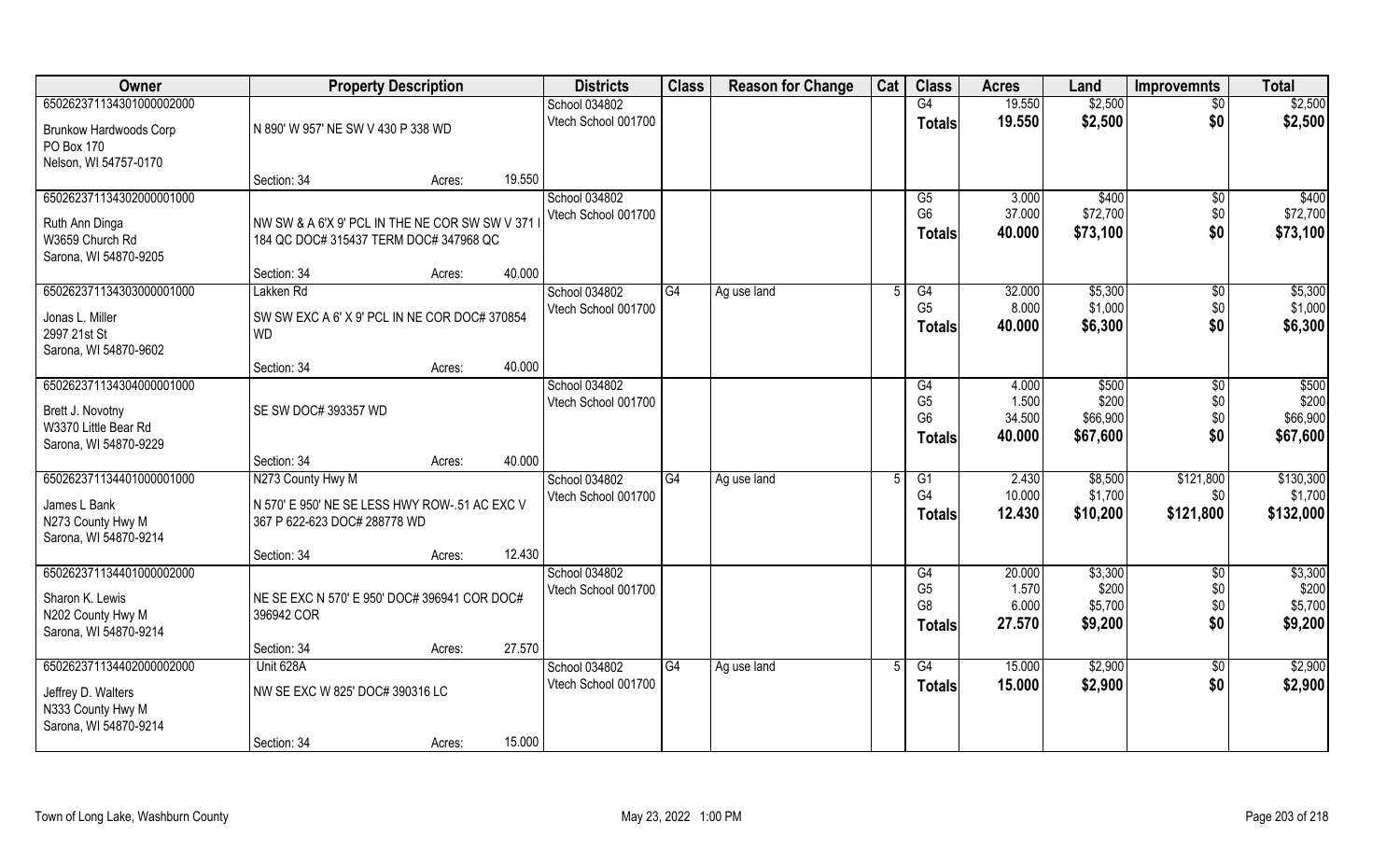| Owner                                   | <b>Property Description</b>             |                  | <b>Districts</b>                     | <b>Class</b>    | <b>Reason for Change</b>  | Cat | <b>Class</b>                     | <b>Acres</b>    | Land                | <b>Improvemnts</b> | <b>Total</b>       |
|-----------------------------------------|-----------------------------------------|------------------|--------------------------------------|-----------------|---------------------------|-----|----------------------------------|-----------------|---------------------|--------------------|--------------------|
| 650262371134402000003000                | Unit 628B                               |                  | School 034802                        | G4              | Ag use land               |     | G4                               | 25.000          | \$4,800             | $\overline{50}$    | \$4,800            |
| Jeffrey D. Walters                      | WEST 825' NW SE DOC# 386310 WD          |                  | Vtech School 001700                  |                 |                           |     | <b>Totals</b>                    | 25.000          | \$4,800             | \$0                | \$4,800            |
| N333 County Hwy M                       |                                         |                  |                                      |                 |                           |     |                                  |                 |                     |                    |                    |
| Sarona, WI 54870-9214                   |                                         |                  |                                      |                 |                           |     |                                  |                 |                     |                    |                    |
|                                         | Section: 34                             | 25.000<br>Acres: |                                      |                 |                           |     |                                  |                 |                     |                    |                    |
| 650262371134403000001000                |                                         |                  | School 034802                        | G4              | Ag use land               |     | G4<br>G <sub>5</sub>             | 39.000          | \$6,500<br>\$100    | \$0                | \$6,500<br>\$100   |
| Jeffrey D. Walters                      | SW SE DOC# 291163 WD                    |                  | Vtech School 001700                  |                 |                           |     | <b>Totals</b>                    | 1.000<br>40.000 | \$6,600             | \$0<br>\$0         | \$6,600            |
| N333 County Hwy M                       |                                         |                  |                                      |                 |                           |     |                                  |                 |                     |                    |                    |
| Sarona, WI 54870-9214                   |                                         |                  |                                      |                 |                           |     |                                  |                 |                     |                    |                    |
| 650262371134404000001000                | Section: 34                             | 40.000<br>Acres: |                                      | G4              |                           | .5  | G4                               | 20.000          | \$3,600             |                    | \$3,600            |
|                                         |                                         |                  | School 034802<br>Vtech School 001700 |                 | Ag use land               |     | <b>Totals</b>                    | 20.000          | \$3,600             | $\sqrt{6}$<br>\$0  | \$3,600            |
| Jeffrey D. Walters                      | W1/2 SE SE DOC# 291163 WD               |                  |                                      |                 |                           |     |                                  |                 |                     |                    |                    |
| N333 County Hwy M                       |                                         |                  |                                      |                 |                           |     |                                  |                 |                     |                    |                    |
| Sarona, WI 54870-9214                   | Section: 34                             | 20.000<br>Acres: |                                      |                 |                           |     |                                  |                 |                     |                    |                    |
| 650262371134404000002000                | W3324 30th Ave                          |                  | School 034802                        | $\overline{G7}$ | Pole shed, house addition |     | G4                               | 15.000          | \$700               | \$0                | \$700              |
|                                         |                                         |                  | Vtech School 001700                  |                 |                           |     | G7                               | 5.000           | \$6,000             | \$144,200          | \$150,200          |
| Joe D. Yoder                            | E1/2 SE SE DOC# 380065 WD               |                  |                                      |                 |                           |     | <b>Totals</b>                    | 20.000          | \$6,700             | \$144,200          | \$150,900          |
| W3324 30th Ave<br>Sarona, WI 54870-9200 |                                         |                  |                                      |                 |                           |     |                                  |                 |                     |                    |                    |
|                                         | Section: 34                             | 20.000<br>Acres: |                                      |                 |                           |     |                                  |                 |                     |                    |                    |
| 650262371135101000001000                | N441 Pioneer Rd                         |                  | School 034802                        | G4              | Ag use land               | 5   | G4                               | 37.000          | \$7,000             | \$0                | \$7,000            |
| Darlene I. Martinson                    | PT NE NE V 440 P 288 QC DOC# 391582 TOD |                  | Vtech School 001700                  |                 |                           |     | G7                               | 2.000           | \$4,500             | \$89,300           | \$93,800           |
| N441 Pioneer Rd                         |                                         |                  |                                      |                 |                           |     | <b>Totals</b>                    | 39.000          | \$11,500            | \$89,300           | \$100,800          |
| Birchwood, WI 54817-8914                |                                         |                  |                                      |                 |                           |     |                                  |                 |                     |                    |                    |
|                                         | Section: 35                             | 39.000<br>Acres: |                                      |                 |                           |     |                                  |                 |                     |                    |                    |
| 650262371135101000002000                | N455 Pioneer Rd                         |                  | School 034802                        |                 |                           |     | G1                               | 1.000           | \$11,300            | \$0                | \$11,300           |
| Darlene I. Martinson                    | PT NE NE V 440 P 288 QC DOC# 391582 TOD |                  | Vtech School 001700                  |                 |                           |     | <b>Totals</b>                    | 1.000           | \$11,300            | \$0                | \$11,300           |
| N441 Pioneer Rd                         |                                         |                  |                                      |                 |                           |     |                                  |                 |                     |                    |                    |
| Birchwood, WI 54817-8914                |                                         |                  |                                      |                 |                           |     |                                  |                 |                     |                    |                    |
|                                         | Section: 35                             | 1.000<br>Acres:  |                                      |                 |                           |     |                                  |                 |                     |                    |                    |
| 650262371135102000001000                | W3063 Church Rd                         |                  | School 034802                        |                 |                           |     | G <sub>1</sub>                   | 5.000           | \$16,700            | \$157,000          | \$173,700          |
| Gary E. Kleven                          | PT NW NE V 295 P 509 WD                 |                  | Vtech School 001700                  |                 |                           |     | G <sub>4</sub><br>G <sub>8</sub> | 7.000<br>8.000  | \$1,000             | \$0<br>\$0         | \$1,000<br>\$7,000 |
| W3063 Church Rd                         |                                         |                  |                                      |                 |                           |     |                                  | 20.000          | \$7,000<br>\$24,700 | \$157,000          | \$181,700          |
| Sarona, WI 54870-9204                   |                                         |                  |                                      |                 |                           |     | <b>Totals</b>                    |                 |                     |                    |                    |
|                                         | Section: 35                             | 20.000<br>Acres: |                                      |                 |                           |     |                                  |                 |                     |                    |                    |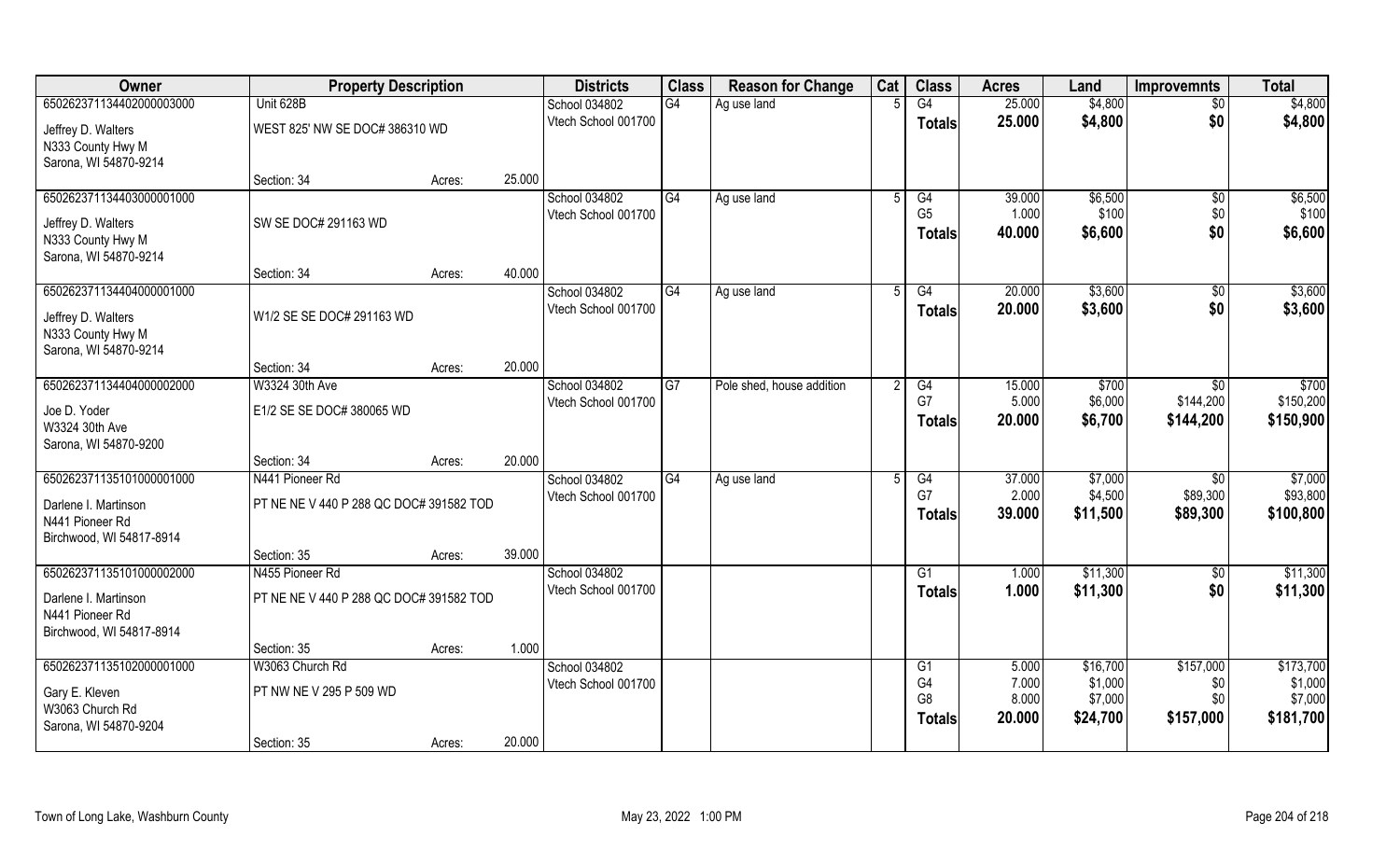| Owner                        | <b>Property Description</b>                 |        |        | <b>Districts</b>    | <b>Class</b> | <b>Reason for Change</b> | Cat | <b>Class</b>   | <b>Acres</b> | Land     | <b>Improvemnts</b> | <b>Total</b> |
|------------------------------|---------------------------------------------|--------|--------|---------------------|--------------|--------------------------|-----|----------------|--------------|----------|--------------------|--------------|
| 650262371135102000002000     |                                             |        |        | School 034802       |              |                          |     | G6             | 20.000       | \$47,000 | $\sqrt{6}$         | \$47,000     |
| Stephen C. Lind              | W 330' N1/2 NW NE & W 990' S1/2 NW NE DOC#  |        |        | Vtech School 001700 |              |                          |     | <b>Totals</b>  | 20.000       | \$47,000 | \$0                | \$47,000     |
| 1483 Whitetail Dr            | 359455 TD                                   |        |        |                     |              |                          |     |                |              |          |                    |              |
| Neenah, WI 54946-4485        |                                             |        |        |                     |              |                          |     |                |              |          |                    |              |
|                              | Section: 35                                 | Acres: | 20.000 |                     |              |                          |     |                |              |          |                    |              |
| 650262371135103000001000     |                                             |        |        | School 034802       |              |                          |     | G4             | 20.000       | \$3,300  | $\sqrt{$0}$        | \$3,300      |
| Tristan Yabe Saito           | SW NE DOC# 386951 WD                        |        |        | Vtech School 001700 |              |                          |     | G <sub>8</sub> | 20.000       | \$19,000 | \$0                | \$19,000     |
| 7730 Jonathan Ave S          |                                             |        |        |                     |              |                          |     | Totals         | 40.000       | \$22,300 | \$0                | \$22,300     |
| Cottage Grove, MN 55016-5200 |                                             |        |        |                     |              |                          |     |                |              |          |                    |              |
|                              | Section: 35                                 | Acres: | 40.000 |                     |              |                          |     |                |              |          |                    |              |
| 650262371135104000001000     | N343 Pioneer Rd                             |        |        | School 034802       | G4           | Ag use land              | 5   | G1             | 1.000        | \$6,300  | \$12,500           | \$18,800     |
| Tristan Yabe Saito           | SE NE DOC# 386951 WD                        |        |        | Vtech School 001700 |              |                          |     | G4             | 39.000       | \$6,000  | \$0                | \$6,000      |
| 7730 Jonathan Ave S          |                                             |        |        |                     |              |                          |     | <b>Totals</b>  | 40.000       | \$12,300 | \$12,500           | \$24,800     |
| Cottage Grove, MN 55016-5200 |                                             |        |        |                     |              |                          |     |                |              |          |                    |              |
|                              | Section: 35                                 | Acres: | 40.000 |                     |              |                          |     |                |              |          |                    |              |
| 650262371135201000001000     |                                             |        |        | School 034802       |              |                          |     | G4             | 17.000       | \$2,800  | \$0                | \$2,800      |
| Eric Forward                 | E1/2 NE NW EXC W 350' N 270' V 440 P 289 QC |        |        | Vtech School 001700 |              |                          |     | Totals         | 17.000       | \$2,800  | \$0                | \$2,800      |
| 1453 Emory Cir Apt 4         |                                             |        |        |                     |              |                          |     |                |              |          |                    |              |
| River Falls, WI 54022-3002   |                                             |        |        |                     |              |                          |     |                |              |          |                    |              |
|                              | Section: 35                                 | Acres: | 17.000 |                     |              |                          |     |                |              |          |                    |              |
| 650262371135201000002000     | W3125 Church Rd                             |        |        | School 034802       |              |                          |     | G1             | 3.000        | \$14,000 | \$63,000           | \$77,000     |
| Michael K. Lakken            | N 270' W 350' E1/2 NE NW V 343 P 240 WD     |        |        | Vtech School 001700 |              |                          |     | <b>Totals</b>  | 3.000        | \$14,000 | \$63,000           | \$77,000     |
| W3125 Church Rd              |                                             |        |        |                     |              |                          |     |                |              |          |                    |              |
| Sarona, WI 54870-9204        |                                             |        |        |                     |              |                          |     |                |              |          |                    |              |
|                              | Section: 35                                 | Acres: | 3.000  |                     |              |                          |     |                |              |          |                    |              |
| 650262371135201000003000     | W3175 Church Rd                             |        |        | School 034802       |              |                          |     | G1             | 1.000        | \$6,300  | \$206,700          | \$213,000    |
| Joel Faschingbauer           | W1/2 NE NW EXC E 240.6' DOC# 313397 WD DOC# |        |        | Vtech School 001700 |              |                          |     | G4             | 11.710       | \$2,200  | \$0                | \$2,200      |
| W3175 Church Rd              | 358464 QC DOC# 313399 ESMT                  |        |        |                     |              |                          |     | <b>Totals</b>  | 12.710       | \$8,500  | \$206,700          | \$215,200    |
| Sarona, WI 54870-9204        |                                             |        |        |                     |              |                          |     |                |              |          |                    |              |
|                              | Section: 35                                 | Acres: | 12.710 |                     |              |                          |     |                |              |          |                    |              |
| 650262371135201000004000     | W3153 Church Rd                             |        |        | School 034802       |              |                          |     | G1             | 1.460        | \$4,100  | \$111,800          | \$115,900    |
| Bonnie S. Lewis              | N412.5' E 154' W1/2 NE NW V 200 P 36        |        |        | Vtech School 001700 |              |                          |     | <b>Totals</b>  | 1.460        | \$4,100  | \$111,800          | \$115,900    |
| W3153 Church Rd              |                                             |        |        |                     |              |                          |     |                |              |          |                    |              |
| Sarona, WI 54870-9204        |                                             |        |        |                     |              |                          |     |                |              |          |                    |              |
|                              | Section: 35                                 | Acres: | 1.460  |                     |              |                          |     |                |              |          |                    |              |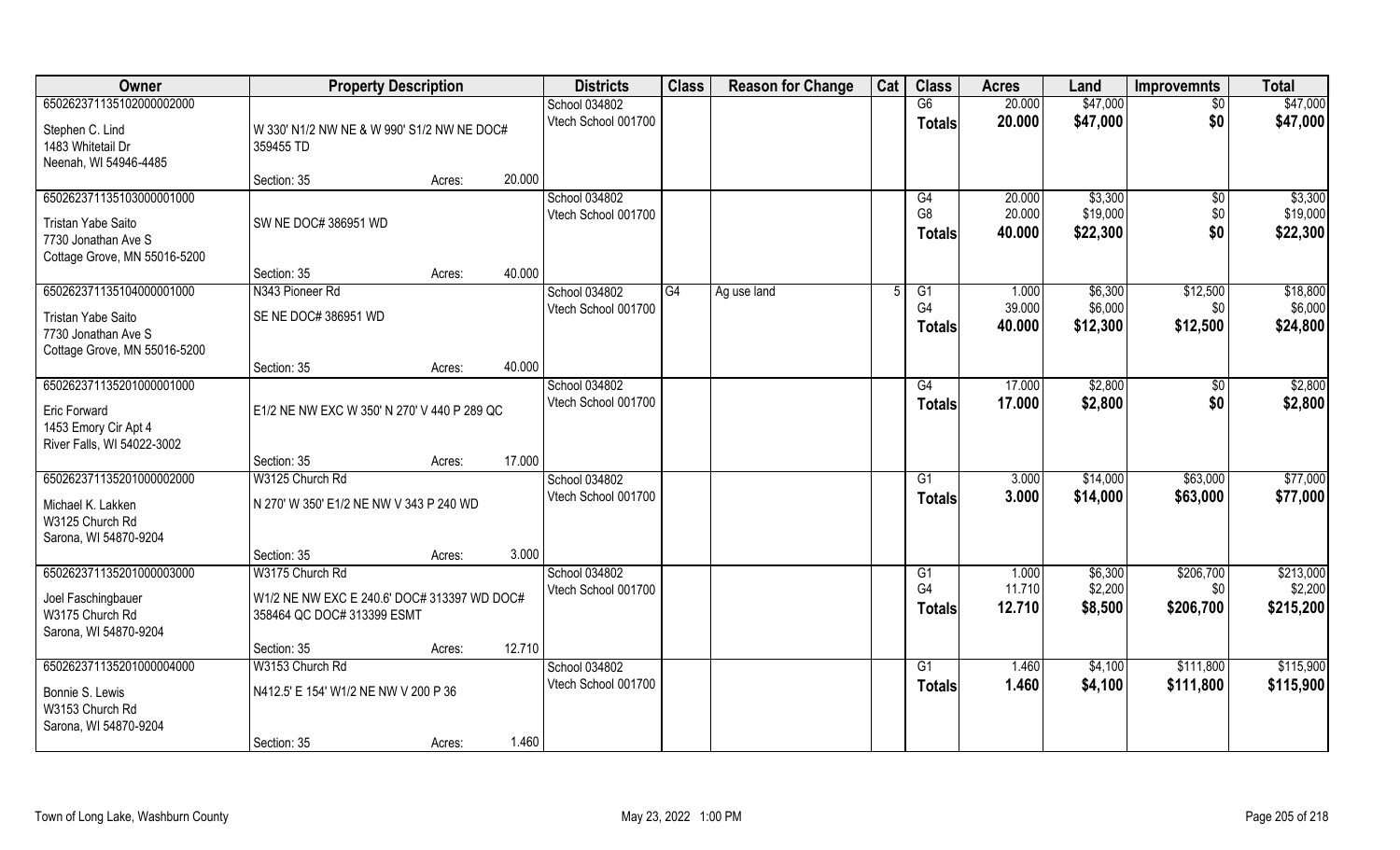| Owner                                                            | <b>Property Description</b>                    |        |        | <b>Districts</b>    | <b>Class</b> | <b>Reason for Change</b> | Cat | <b>Class</b>   | <b>Acres</b> | Land     | <b>Improvemnts</b> | <b>Total</b> |
|------------------------------------------------------------------|------------------------------------------------|--------|--------|---------------------|--------------|--------------------------|-----|----------------|--------------|----------|--------------------|--------------|
| 650262371135201000005000                                         |                                                |        |        | School 034802       |              |                          |     | G4             | 6.440        | \$800    | \$0                | \$800        |
| Bonnie S. Lewis                                                  | PT W1/2 E1/2 NW1/4 V 336 P 592 QC              |        |        | Vtech School 001700 |              |                          |     | Totals         | 6.440        | \$800    | \$0                | \$800        |
| W3153 Church Rd                                                  |                                                |        |        |                     |              |                          |     |                |              |          |                    |              |
| Sarona, WI 54870-9204                                            | Section: 35                                    | Acres: | 6.440  |                     |              |                          |     |                |              |          |                    |              |
| 650262371135202000001000                                         |                                                |        |        | School 034802       | G4           | Ag use land              |     | G4             | 37.000       | \$4,800  | \$0                | \$4,800      |
| Jeffrey D. Walters                                               | PT NW NW DOC# 395738 WD                        |        |        | Vtech School 001700 |              |                          |     | Totals         | 37.000       | \$4,800  | \$0                | \$4,800      |
| N333 County Hwy M<br>Sarona, WI 54870-9214                       |                                                |        |        |                     |              |                          |     |                |              |          |                    |              |
|                                                                  | Section: 35                                    | Acres: | 37.000 |                     |              |                          |     |                |              |          |                    |              |
| 650262371135202000002000                                         | N488 County Hwy M                              |        |        | School 034802       |              |                          |     | G1             | 3.000        | \$14,000 | \$155,900          | \$169,900    |
| Derek J. Penzkover                                               | N 394.5' W 394.5' NW NW DOC# 349045 WD LESS HW |        |        | Vtech School 001700 |              |                          |     | <b>Totals</b>  | 3.000        | \$14,000 | \$155,900          | \$169,900    |
| N488 County Hwy M                                                | <b>ROW-.15 AC</b>                              |        |        |                     |              |                          |     |                |              |          |                    |              |
| Sarona, WI 54870-9214                                            | Section: 35                                    | Acres: | 3.000  |                     |              |                          |     |                |              |          |                    |              |
| 650262371135203000001000                                         |                                                |        |        | School 034802       | G4           | Ag use land              |     | G4             | 40.000       | \$5,200  | \$0                | \$5,200      |
|                                                                  | SW NW DOC# 395738 WD V 206 P 595 R/W           |        |        | Vtech School 001700 |              |                          |     | <b>Totals</b>  | 40.000       | \$5,200  | \$0                | \$5,200      |
| Jeffrey D. Walters<br>N333 County Hwy M<br>Sarona, WI 54870-9214 |                                                |        |        |                     |              |                          |     |                |              |          |                    |              |
|                                                                  | Section: 35                                    | Acres: | 40.000 |                     |              |                          |     |                |              |          |                    |              |
| 650262371135204000002000                                         |                                                |        |        | School 034802       |              |                          |     | G4             | 14.000       | \$1,800  | \$0                | \$1,800      |
| Gale L. Forward                                                  | E1/2 SE NW V 258 P 222 DOC# 387821 TOD         |        |        | Vtech School 001700 |              |                          |     | G <sub>8</sub> | 6.000        | \$5,700  | \$0                | \$5,700      |
| N814 Holy Island Rd                                              |                                                |        |        |                     |              |                          |     | <b>Totals</b>  | 20.000       | \$7,500  | \$0                | \$7,500      |
| Sarona, WI 54870-9240                                            |                                                |        |        |                     |              |                          |     |                |              |          |                    |              |
| 650262371135204000003000                                         | Section: 35<br>W3205 Church Rd                 | Acres: | 20.000 | School 034802       |              |                          |     | G1             | 1.000        | \$5,000  | \$235,600          | \$240,600    |
|                                                                  |                                                |        |        | Vtech School 001700 |              |                          |     | G <sub>4</sub> | 8.620        | \$1,100  | \$0                | \$1,100      |
| Steve G Hetland Trust<br>W3205 Church Rd                         | S 635' W1/2 SE NW DOC# 357796 QC               |        |        |                     |              |                          |     | <b>Totals</b>  | 9.620        | \$6,100  | \$235,600          | \$241,700    |
| Sarona, WI 54870-9204                                            |                                                |        |        |                     |              |                          |     |                |              |          |                    |              |
|                                                                  | Section: 35                                    | Acres: | 9.620  |                     |              |                          |     |                |              |          |                    |              |
| 650262371135204000004000                                         | W3199 Church Rd                                |        |        | School 034802       |              |                          |     | G1             | 1.000        | \$6,300  | \$187,300          | \$193,600    |
| Gurgit S. Duhela                                                 | PT W1/2 SE NW DOC# 325462 WD                   |        |        | Vtech School 001700 |              |                          |     | G <sub>4</sub> | 8.770        | \$1,100  | \$0                | \$1,100      |
| 203 N Main St                                                    |                                                |        |        |                     |              |                          |     | <b>Totals</b>  | 9.770        | \$7,400  | \$187,300          | \$194,700    |
| Birchwood, WI 54817-6000                                         |                                                |        |        |                     |              |                          |     |                |              |          |                    |              |
|                                                                  | Section: 35                                    | Acres: | 9.770  |                     |              |                          |     |                |              |          |                    |              |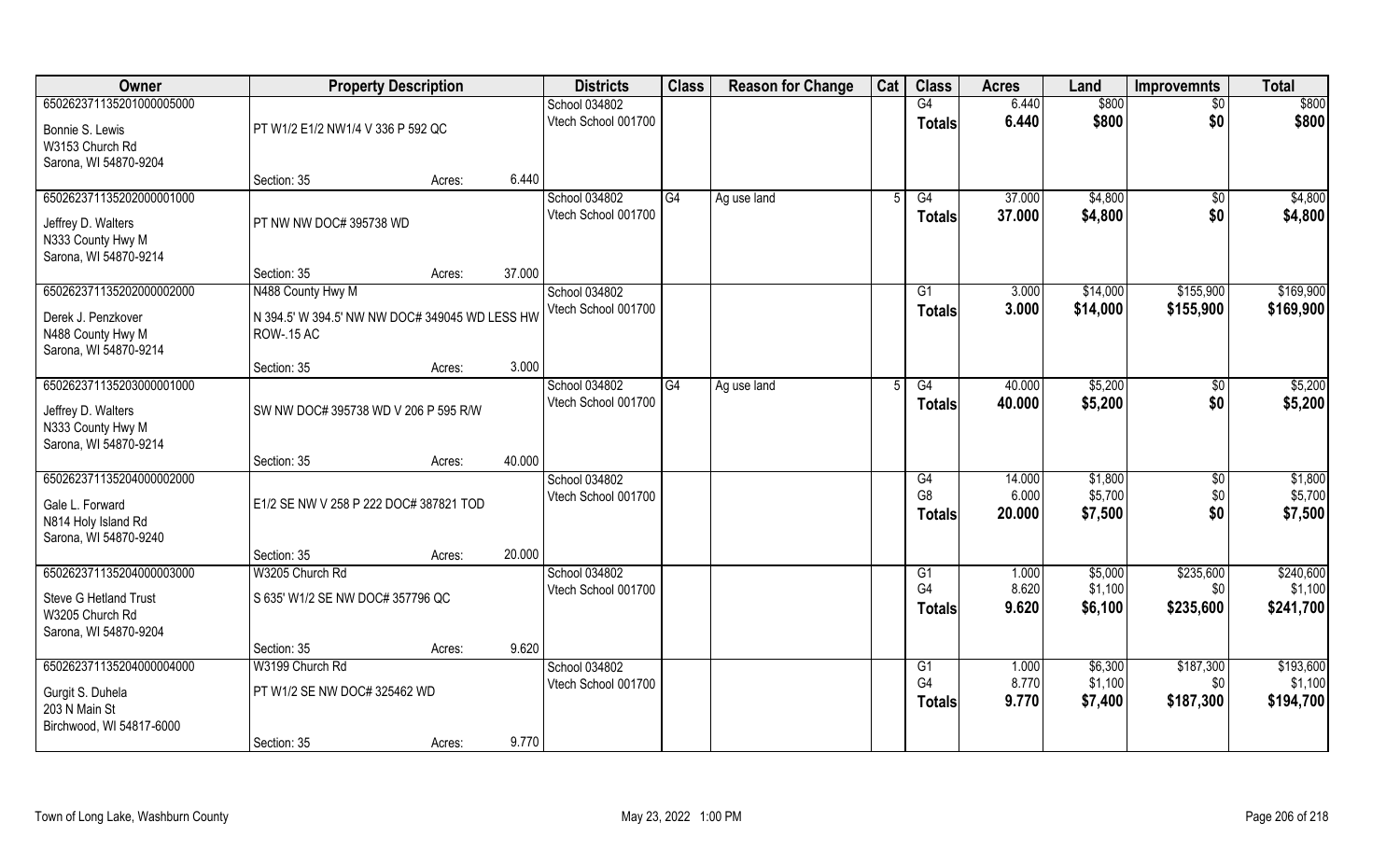| Owner                                      | <b>Property Description</b>                      |                  | <b>Districts</b>                     | <b>Class</b> | <b>Reason for Change</b> | Cat | <b>Class</b>         | <b>Acres</b>    | Land                | <b>Improvemnts</b> | <b>Total</b>         |
|--------------------------------------------|--------------------------------------------------|------------------|--------------------------------------|--------------|--------------------------|-----|----------------------|-----------------|---------------------|--------------------|----------------------|
| 650262371135301000001000                   |                                                  |                  | School 034802                        |              |                          |     | G4                   | 4.000           | \$500               | $\overline{50}$    | \$500                |
| Sharon K. Lewis                            | NE SW V 456 P 791-793 MFL-CL (36 AC) DOC#        |                  | Vtech School 001700                  |              |                          |     | W8                   | 36.000          | (\$84,600)          | \$0                | \$0                  |
| N202 County Hwy M                          | 396941 TERM DOC# 396942 TOD                      |                  |                                      |              |                          |     | <b>Totals</b>        | 40.000          | \$500               | \$0                | \$500                |
| Sarona, WI 54870-9214                      |                                                  |                  |                                      |              |                          |     |                      |                 |                     |                    |                      |
|                                            | Section: 35                                      | 40.000<br>Acres: |                                      |              |                          |     |                      |                 |                     |                    |                      |
| 650262371135302000001000                   | N202 County Hwy M                                |                  | School 034802                        |              |                          |     | G <sub>1</sub>       | 2.000           | \$9,900             | \$46,900           | \$56,800             |
| Sharon K. Lewis                            | NW SW V 456 P 791-793 MFL-CL (35 AC) DOC#        |                  | Vtech School 001700                  |              |                          |     | G4<br>G <sub>6</sub> | 2.000<br>1.000  | \$300<br>\$2,400    | \$0<br>\$0         | \$300<br>\$2,400     |
| N202 County Hwy M                          | 396941 TERM DOC# 396942 TOD                      |                  |                                      |              |                          |     | W <sub>8</sub>       | 35.000          | (\$82,300)          | \$0                | \$0                  |
| Sarona, WI 54870-9214                      |                                                  |                  |                                      |              |                          |     | <b>Totals</b>        | 40.000          | \$12,600            | \$46,900           | \$59,500             |
|                                            | Section: 35                                      | 40.000<br>Acres: |                                      |              |                          |     |                      |                 |                     |                    |                      |
| 650262371135303000001000                   | N134 County Hwy M                                |                  | School 034802<br>Vtech School 001700 |              |                          |     | G1<br>G4             | 3.020<br>32.000 | \$16,500<br>\$3,400 | \$218,500<br>\$0   | \$235,000<br>\$3,400 |
| Andrew J. Sirek                            | PT SW SW DOC# 330151 QC DOC# 362549 QC DOC#      |                  |                                      |              |                          |     | <b>Totals</b>        | 35.020          | \$19,900            | \$218,500          | \$238,400            |
| N134 County Hwy M                          | 389104 TOD                                       |                  |                                      |              |                          |     |                      |                 |                     |                    |                      |
| Sarona, WI 54870-9214                      | Section: 35                                      | 35.020<br>Acres: |                                      |              |                          |     |                      |                 |                     |                    |                      |
| 650262371135303000002000                   | N116 County Hwy M                                |                  | School 034802                        |              |                          |     | G <sub>1</sub>       | 4.980           | \$13,900            | \$187,700          | \$201,600            |
|                                            |                                                  |                  | Vtech School 001700                  |              |                          |     | <b>Totals</b>        | 4.980           | \$13,900            | \$187,700          | \$201,600            |
| Jennifer A. Sirek                          | PT SW SW L 1 CSM #2637 V 11 P 160 V 419 P 602 WD |                  |                                      |              |                          |     |                      |                 |                     |                    |                      |
| N116 County Hwy M<br>Sarona, WI 54870-9214 | EXC DOC# 362549                                  |                  |                                      |              |                          |     |                      |                 |                     |                    |                      |
|                                            | Section: 35                                      | 4.980<br>Acres:  |                                      |              |                          |     |                      |                 |                     |                    |                      |
| 650262371135304000001000                   |                                                  |                  | School 034802                        | G4           | Ag use land              |     | $\overline{G4}$      | 40.000          | \$6,700             | \$0                | \$6,700              |
| Andrew J. Sirek                            | SE SW DOC# 330151 QC DOC# 389104 TOD             |                  | Vtech School 001700                  |              |                          |     | <b>Totals</b>        | 40.000          | \$6,700             | \$0                | \$6,700              |
| N134 County Hwy M                          |                                                  |                  |                                      |              |                          |     |                      |                 |                     |                    |                      |
| Sarona, WI 54870-9214                      |                                                  |                  |                                      |              |                          |     |                      |                 |                     |                    |                      |
|                                            | Section: 35                                      | 40.000<br>Acres: |                                      |              |                          |     |                      |                 |                     |                    |                      |
| 650262371135401000001000                   |                                                  |                  | School 034802                        | G4           | Ag use land              |     | G4                   | 17.300          | \$2,300             | $\sqrt{$0}$        | \$2,300              |
| Paul V. Borofka                            | PT NE SE DOC# 323976 WD                          |                  | Vtech School 001700                  |              |                          |     | <b>Totals</b>        | 17.300          | \$2,300             | \$0                | \$2,300              |
| N370 Pioneer Rd                            |                                                  |                  |                                      |              |                          |     |                      |                 |                     |                    |                      |
| Birchwood, WI 54817-8914                   |                                                  |                  |                                      |              |                          |     |                      |                 |                     |                    |                      |
|                                            | Section: 35                                      | 17.300<br>Acres: |                                      |              |                          |     |                      |                 |                     |                    |                      |
| 650262371135401000002000                   | N267 Pioneer Rd                                  |                  | School 034802                        | G4           | Ag use land              |     | G4                   | 19.700          | \$1,000             | \$0                | \$1,000              |
| Jeffrey D. Finstad                         | PT NE SE DOC# 312268 WD                          |                  | Vtech School 001700                  |              |                          |     | G7                   | 3.000           | \$5,000             | \$207,800          | \$212,800            |
| N267 Pioneer Rd                            |                                                  |                  |                                      |              |                          |     | <b>Totals</b>        | 22.700          | \$6,000             | \$207,800          | \$213,800            |
| Birchwood, WI 54817-8914                   |                                                  |                  |                                      |              |                          |     |                      |                 |                     |                    |                      |
|                                            | Section: 35                                      | 22.700<br>Acres: |                                      |              |                          |     |                      |                 |                     |                    |                      |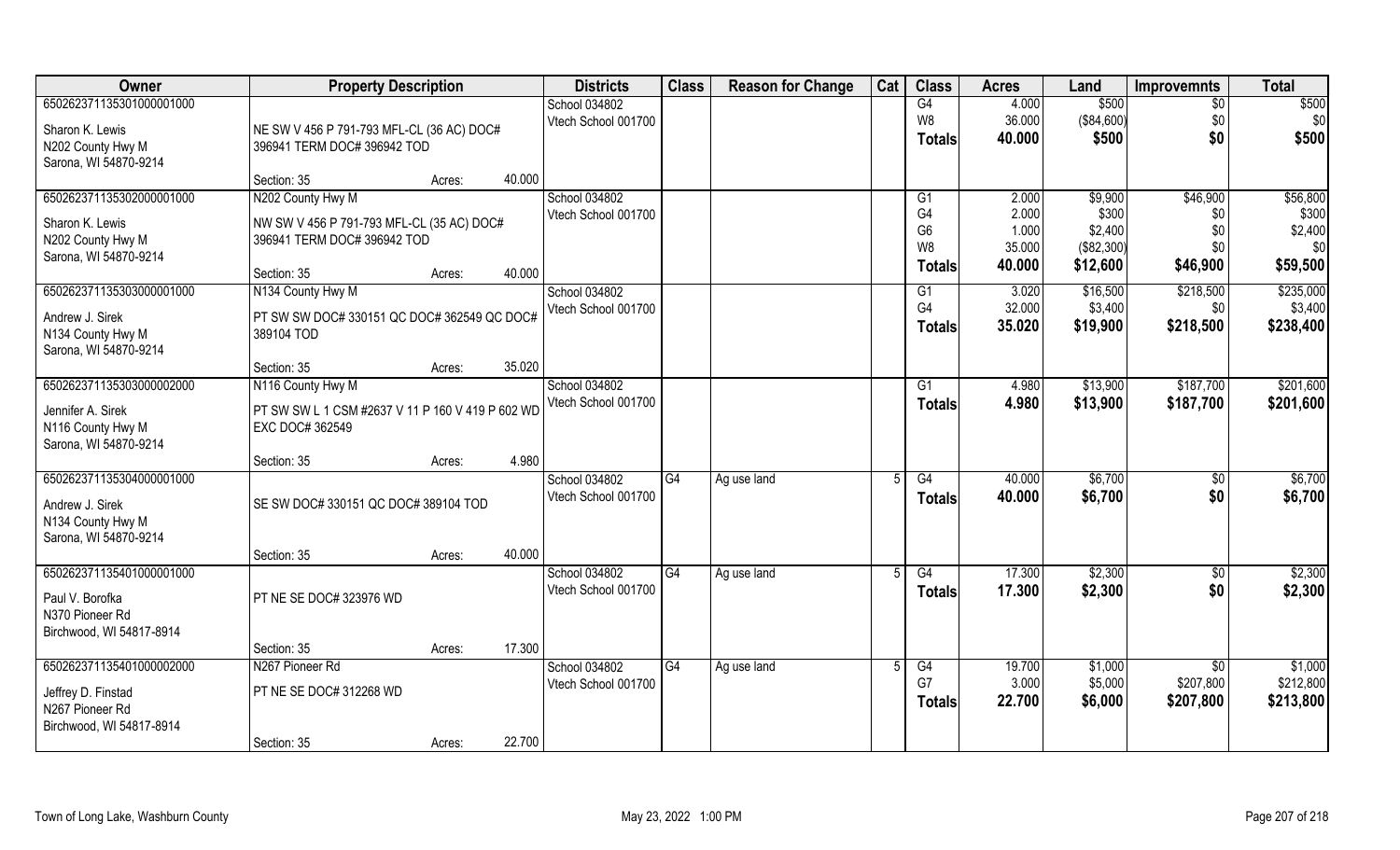| Owner                                   | <b>Property Description</b>                 |        |        | <b>Districts</b>    | <b>Class</b> | <b>Reason for Change</b> | Cat | <b>Class</b>         | <b>Acres</b>   | Land               | <b>Improvemnts</b>   | <b>Total</b>         |
|-----------------------------------------|---------------------------------------------|--------|--------|---------------------|--------------|--------------------------|-----|----------------------|----------------|--------------------|----------------------|----------------------|
| 650262371135402000001000                |                                             |        |        | School 034802       | G4           | Ag use land              |     | G4                   | 40.000         | \$6,700            | $\sqrt{6}$           | \$6,700              |
| Paul V. Borofka                         | NW SE DOC# 323976 WD                        |        |        | Vtech School 001700 |              |                          |     | <b>Totals</b>        | 40.000         | \$6,700            | \$0                  | \$6,700              |
| N370 Pioneer Rd                         |                                             |        |        |                     |              |                          |     |                      |                |                    |                      |                      |
| Birchwood, WI 54817-8914                |                                             |        |        |                     |              |                          |     |                      |                |                    |                      |                      |
|                                         | Section: 35                                 | Acres: | 40.000 |                     |              |                          |     |                      |                |                    |                      |                      |
| 650262371135403000001000                |                                             |        |        | School 034802       | G4           | Ag use land              |     | G4                   | 35.000         | \$6,700            | $\sqrt{$0}$          | \$6,700              |
| Lynn W. Kupsch                          | SW SE DOC# 342894 WD                        |        |        | Vtech School 001700 |              |                          |     | G <sub>6</sub>       | 5.000          | \$9,500            | \$0                  | \$9,500              |
| W5354 Big Kegama Rd                     |                                             |        |        |                     |              |                          |     | <b>Totals</b>        | 40.000         | \$16,200           | \$0                  | \$16,200             |
| Sarona, WI 54870-9004                   |                                             |        |        |                     |              |                          |     |                      |                |                    |                      |                      |
|                                         | Section: 35                                 | Acres: | 40.000 |                     |              |                          |     |                      |                |                    |                      |                      |
| 650262371135404000001000                | N115 Pioneer Rd                             |        |        | School 034802       | G4           | Ag use land              |     | G4                   | 30.000         | \$5,000<br>\$3,500 | $\sqrt{6}$           | \$5,000              |
| Lynn W. Kupsch                          | SE SE DOC# 342894 WD                        |        |        | Vtech School 001700 |              |                          |     | G7<br>G <sub>8</sub> | 1.000<br>9.000 | \$10,600           | \$26,300<br>\$0      | \$29,800<br>\$10,600 |
| W5354 Big Kegama Rd                     |                                             |        |        |                     |              |                          |     | <b>Totals</b>        | 40,000         | \$19,100           | \$26,300             | \$45,400             |
| Sarona, WI 54870-9004                   |                                             |        |        |                     |              |                          |     |                      |                |                    |                      |                      |
| 650262371136101000001000                | Section: 35                                 | Acres: | 40.000 | School 034802       |              |                          |     |                      | 40.000         | \$76,000           |                      | \$76,000             |
|                                         |                                             |        |        | Vtech School 001700 |              |                          |     | G6<br><b>Totals</b>  | 40.000         | \$76,000           | $\sqrt[6]{3}$<br>\$0 | \$76,000             |
| Gale L. Forward                         | NE NE V 258 P 222 DOC# 387821 TOD           |        |        |                     |              |                          |     |                      |                |                    |                      |                      |
| N814 Holy Island Rd                     |                                             |        |        |                     |              |                          |     |                      |                |                    |                      |                      |
| Sarona, WI 54870-9240                   | Section: 36                                 | Acres: | 40.000 |                     |              |                          |     |                      |                |                    |                      |                      |
| 650262371136102000001000                |                                             |        |        | School 034802       |              |                          |     | G5                   | 8.000          | \$1,000            | $\overline{50}$      | \$1,000              |
|                                         |                                             |        |        | Vtech School 001700 |              |                          |     | G <sub>6</sub>       | 23.250         | \$32,900           | \$0                  | \$32,900             |
| Darlene I. Martinson<br>N441 Pioneer Rd | NW NE LYING E OF RIVER DOC# 227842 QC EXC   |        |        |                     |              |                          |     | Totals               | 31.250         | \$33,900           | \$0                  | \$33,900             |
| Birchwood, WI 54817-8914                | DOC# 381779 QC DOC# 391582 TOD              |        |        |                     |              |                          |     |                      |                |                    |                      |                      |
|                                         | Section: 36                                 | Acres: | 31.250 |                     |              |                          |     |                      |                |                    |                      |                      |
| 650262371136103000002000                |                                             |        |        | School 034802       | G4           | Ag use land              |     | G4                   | 14.160         | \$2,400            | $\sqrt{$0}$          | \$2,400              |
| David A. Nimtz                          | PT SW NE LYING EAST OF RIVER DOC# 353549 WD |        |        | Vtech School 001700 |              |                          |     | G <sub>8</sub>       | 24.000         | \$28,200           | \$0                  | \$28,200             |
| W2602 30th Ave                          |                                             |        |        |                     |              |                          |     | <b>Totals</b>        | 38.160         | \$30,600           | \$0                  | \$30,600             |
| Birchwood, WI 54817-8941                |                                             |        |        |                     |              |                          |     |                      |                |                    |                      |                      |
|                                         | Section: 36                                 | Acres: | 38.160 |                     |              |                          |     |                      |                |                    |                      |                      |
| 650262371136104000001000                | N401 Brill Rd                               |        |        | School 034802       |              |                          |     | G1                   | 1.000          | \$8,500            | \$251,700            | \$260,200            |
| Albert J. Rieschl                       | PT SE NE DOC# 305320 WD DOC# 388331 TOD     |        |        | Vtech School 001700 |              |                          |     | G <sub>5</sub>       | 20.000         | \$2,500            | \$0                  | \$2,500              |
| N401 Brill Rd                           |                                             |        |        |                     |              |                          |     | G <sub>6</sub>       | 18.500         | \$43,500           | \$0                  | \$43,500             |
| Birchwood, WI 54817-8940                |                                             |        |        |                     |              |                          |     | <b>Totals</b>        | 39.500         | \$54,500           | \$251,700            | \$306,200            |
|                                         | Section: 36                                 | Acres: | 39.500 |                     |              |                          |     |                      |                |                    |                      |                      |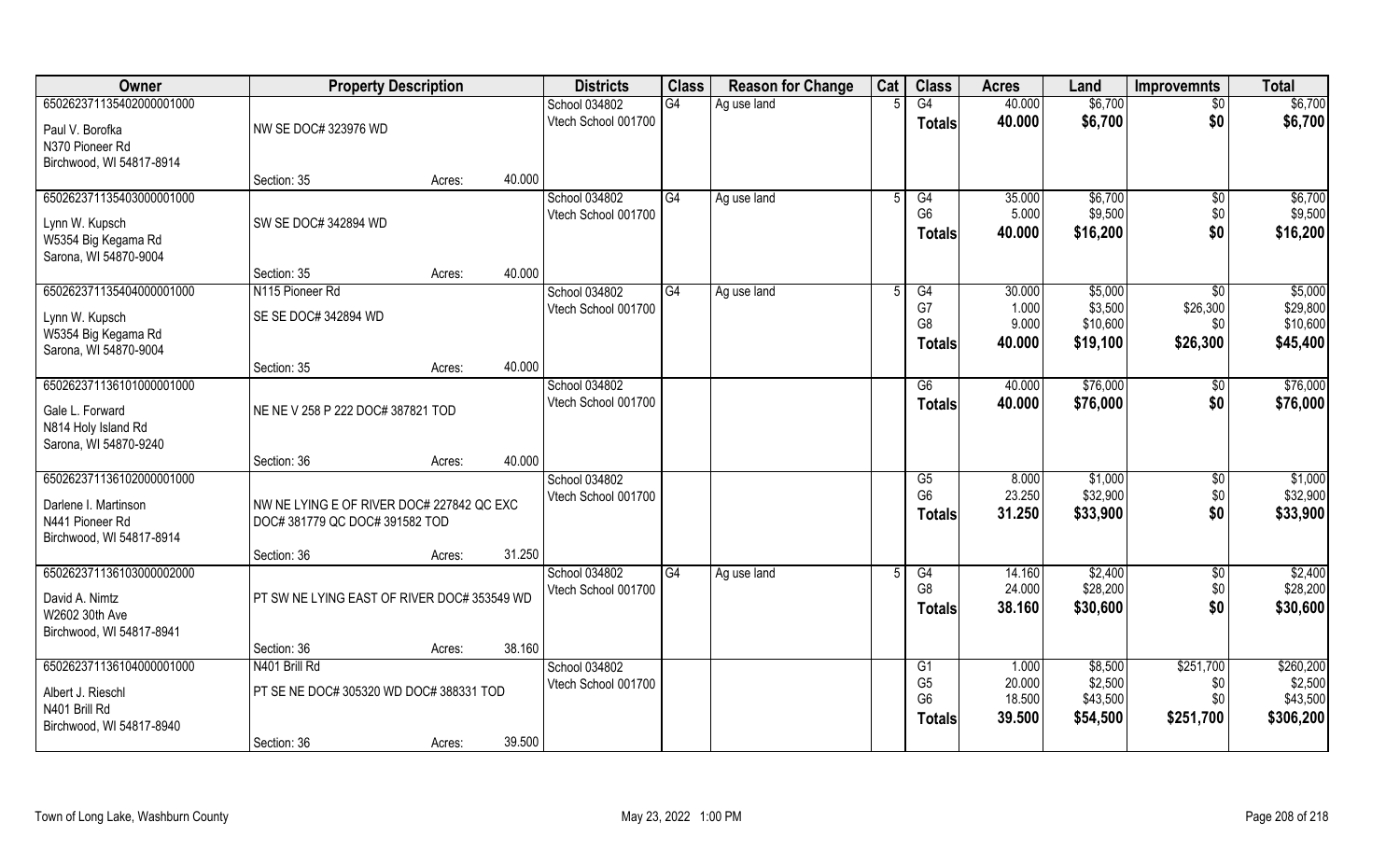| Owner                                      | <b>Property Description</b>                               |                  | <b>Districts</b>                     | <b>Class</b> | <b>Reason for Change</b> | Cat          | <b>Class</b>         | <b>Acres</b>     | Land                 | <b>Improvemnts</b>   | <b>Total</b>         |
|--------------------------------------------|-----------------------------------------------------------|------------------|--------------------------------------|--------------|--------------------------|--------------|----------------------|------------------|----------------------|----------------------|----------------------|
| 650262371136104000002000                   | <b>Brill Rd</b>                                           |                  | School 034802                        |              |                          |              | G1                   | 0.500            | \$2,500              | $\overline{50}$      | \$2,500              |
| Albert J. Rieschl                          | PT SE NE DOC# 305320 WD DOC# 388331 TOD                   |                  | Vtech School 001700                  |              |                          |              | <b>Totals</b>        | 0.500            | \$2,500              | \$0                  | \$2,500              |
| N401 Brill Rd                              |                                                           |                  |                                      |              |                          |              |                      |                  |                      |                      |                      |
| Birchwood, WI 54817-8940                   |                                                           |                  |                                      |              |                          |              |                      |                  |                      |                      |                      |
|                                            | Section: 36                                               | 0.500<br>Acres:  |                                      |              |                          |              |                      |                  |                      |                      |                      |
| 650262371136201000001000                   | W2753 Church Rd                                           |                  | School 034802                        | G2           | Garage partial complete  |              | G2                   | 5.000            | \$28,000             | \$58,500             | \$86,500             |
| B & B Rivers Edge LLC                      | NE NW & NW NE LYING W OF RIVER DOC# 377229                |                  | Vtech School 001700 G4               |              | Ag use land              |              | G4<br>G <sub>6</sub> | 30.000<br>13.750 | \$4,700<br>\$24,200  | \$0<br>\$0           | \$4,700<br>\$24,200  |
| W6468 Ojibwa Rd                            | WD DOC#381779 QC                                          |                  |                                      |              |                          |              |                      | 48.750           | \$56,900             | \$58,500             | \$115,400            |
| Spooner, WI 54801-7223                     |                                                           |                  |                                      |              |                          |              | Totals               |                  |                      |                      |                      |
|                                            | Section: 36                                               | 48.750<br>Acres: |                                      |              |                          |              |                      |                  |                      |                      |                      |
| 650262371136202000001000                   |                                                           |                  | School 034802                        | G4           | Ag use land              | .5           | G4                   | 30.000           | \$5,000              | $\sqrt{6}$           | \$5,000              |
| Darlene I. Martinson                       | PT NW NW V 215 P 337 DOC# 391582 TOD                      |                  | Vtech School 001700                  |              |                          |              | G <sub>8</sub>       | 9.500<br>39.500  | \$9,000<br>\$14,000  | \$0<br>\$0           | \$9,000<br>\$14,000  |
| N441 Pioneer Rd                            |                                                           |                  |                                      |              |                          |              | <b>Totals</b>        |                  |                      |                      |                      |
| Birchwood, WI 54817-8914                   |                                                           |                  |                                      |              |                          |              |                      |                  |                      |                      |                      |
|                                            | Section: 36                                               | 39.500<br>Acres: |                                      |              |                          |              |                      |                  |                      |                      |                      |
| 650262371136203000001000                   | N396 Pioneer Rd                                           |                  | School 034802<br>Vtech School 001700 |              |                          |              | G <sub>1</sub>       | 1.500<br>1.500   | \$12,600<br>\$12,600 | \$68,700<br>\$68,700 | \$81,300<br>\$81,300 |
| Andy J. Zettel                             | PT NW NW & PT SW NW DOC# 388769 WD                        |                  |                                      |              |                          |              | <b>Totals</b>        |                  |                      |                      |                      |
| N396 Pioneer Rd                            |                                                           |                  |                                      |              |                          |              |                      |                  |                      |                      |                      |
| Birchwood, WI 54817-8914                   |                                                           | 1.500            |                                      |              |                          |              |                      |                  |                      |                      |                      |
| 650262371136203000002000                   | Section: 36<br>N370 Pioneer Rd                            | Acres:           | School 034802                        | G4           | Ag use land              | $\mathbf{5}$ | G4                   | 36.000           | \$6,800              | \$0                  | \$6,800              |
|                                            |                                                           |                  | Vtech School 001700                  |              |                          |              | G7                   | 3.000            | \$5,000              | \$134,500            | \$139,500            |
| Paul V. Borofka                            | PT SW NW DOC# 323976 WD                                   |                  |                                      |              |                          |              | <b>Totals</b>        | 39.000           | \$11,800             | \$134,500            | \$146,300            |
| N370 Pioneer Rd                            |                                                           |                  |                                      |              |                          |              |                      |                  |                      |                      |                      |
| Birchwood, WI 54817-8914                   | Section: 36                                               | 39.000<br>Acres: |                                      |              |                          |              |                      |                  |                      |                      |                      |
| 650262371136204000002000                   |                                                           |                  | School 034802                        | G4           | Ag use land              |              | G4                   | 16.000           | \$2,700              | \$0                  | \$2,700              |
|                                            |                                                           |                  | Vtech School 001700                  |              |                          |              | G <sub>8</sub>       | 7.280            | \$8,600              | \$0                  | \$8,600              |
| David A. Nimtz                             | PT SE NW LYING EAST OF RIVER DOC# 353549 WD               |                  |                                      |              |                          |              | <b>Totals</b>        | 23.280           | \$11,300             | \$0                  | \$11,300             |
| W2602 30th Ave<br>Birchwood, WI 54817-8941 |                                                           |                  |                                      |              |                          |              |                      |                  |                      |                      |                      |
|                                            | Section: 36                                               | 23.280<br>Acres: |                                      |              |                          |              |                      |                  |                      |                      |                      |
| 650262371136204000003000                   |                                                           |                  | School 034802                        |              |                          |              | G6                   | 18.560           | \$30,000             | $\overline{50}$      | \$30,000             |
|                                            |                                                           |                  | Vtech School 001700                  |              |                          |              | <b>Totals</b>        | 18.560           | \$30,000             | \$0                  | \$30,000             |
| Paul V. Borofka<br>N370 Pioneer Rd         | PT SE NW & PT SW NE LYING WEST OF RIVER DOC#<br>353550 WD |                  |                                      |              |                          |              |                      |                  |                      |                      |                      |
| Birchwood, WI 54817-8914                   |                                                           |                  |                                      |              |                          |              |                      |                  |                      |                      |                      |
|                                            | Section: 36                                               | 18.560<br>Acres: |                                      |              |                          |              |                      |                  |                      |                      |                      |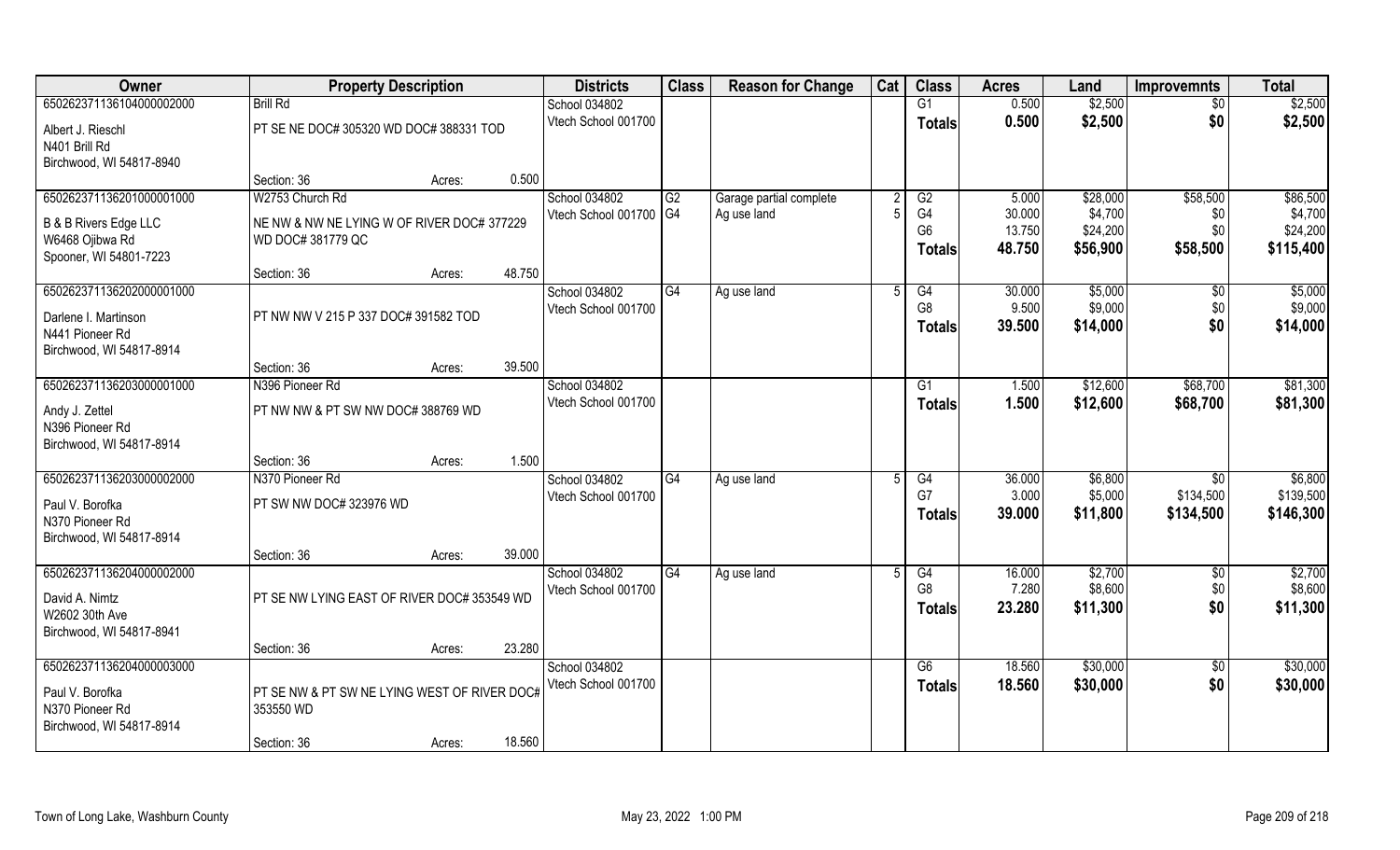| Owner                                                                                         | <b>Property Description</b>                                                                                              |        |        | <b>Districts</b>                     | <b>Class</b> | <b>Reason for Change</b> | Cat | <b>Class</b>                          | <b>Acres</b>              | Land                           | <b>Improvemnts</b>            | <b>Total</b>                      |
|-----------------------------------------------------------------------------------------------|--------------------------------------------------------------------------------------------------------------------------|--------|--------|--------------------------------------|--------------|--------------------------|-----|---------------------------------------|---------------------------|--------------------------------|-------------------------------|-----------------------------------|
| 650262371136301000001000                                                                      |                                                                                                                          |        |        | School 034802                        |              |                          |     | G4                                    | 40.000                    | \$5,100                        | $\overline{50}$               | \$5,100                           |
| John D. Borntreger<br>N110 Pioneer Rd<br>Birchwood, WI 54817-8913                             | NE SW DOC# 372310 WD                                                                                                     |        |        | Vtech School 001700                  |              |                          |     | Totals                                | 40.000                    | \$5,100                        | \$0                           | \$5,100                           |
|                                                                                               | Section: 36                                                                                                              | Acres: | 40.000 |                                      |              |                          |     |                                       |                           |                                |                               |                                   |
| 650262371136302000001000<br>John D. Borntreger<br>N110 Pioneer Rd<br>Birchwood, WI 54817-8913 | NW SW DOC# 372310 WD                                                                                                     |        |        | School 034802<br>Vtech School 001700 | G4           | Ag use land              |     | G4<br>G <sub>6</sub><br><b>Totals</b> | 35.000<br>5.000<br>40.000 | \$5,800<br>\$4,800<br>\$10,600 | \$0<br>\$0<br>\$0             | \$5,800<br>\$4,800<br>\$10,600    |
|                                                                                               | Section: 36                                                                                                              | Acres: | 40.000 |                                      |              |                          |     |                                       |                           |                                |                               |                                   |
| 650262371136303000001000<br>John D. Borntreger<br>N110 Pioneer Rd<br>Birchwood, WI 54817-8913 | N110 Pioneer Rd<br>SW SW DOC# 372310 WD                                                                                  |        |        | School 034802<br>Vtech School 001700 | G7           | Pole shed at 75%         |     | G4<br>G7<br><b>Totals</b>             | 38.000<br>2.000<br>40.000 | \$3,200<br>\$4,500<br>\$7,700  | \$0<br>\$149,500<br>\$149,500 | \$3,200<br>\$154,000<br>\$157,200 |
|                                                                                               | Section: 36                                                                                                              | Acres: | 40.000 |                                      |              |                          |     |                                       |                           |                                |                               |                                   |
| 650262371136304000001000<br>Geffrey B. Hovde<br>760 Diamond Ln<br>Rice Lake, WI 54868-3301    | PT SE SW DOC# 345661 QC DOC# 376791 QC                                                                                   |        |        | School 034802<br>Vtech School 001700 | G4           | Ag use land              |     | G4<br>G <sub>8</sub><br><b>Totals</b> | 19.000<br>8.990<br>27.990 | \$2,500<br>\$8,500<br>\$11,000 | \$0<br>\$0<br>\$0             | \$2,500<br>\$8,500<br>\$11,000    |
|                                                                                               | Section: 36                                                                                                              | Acres: | 27.990 |                                      |              |                          |     |                                       |                           |                                |                               |                                   |
| 650262371136304000002000<br>David Jerome Greene<br>667 240th St<br>Osceola, WI 54020-4337     | W2740 30th Ave<br>PT SE SW L 'B' CSM V 2 P 92 DOC# 394738 WD                                                             |        |        | School 034802<br>Vtech School 001700 |              |                          |     | G1<br><b>Totals</b>                   | 1.950<br>1.950            | \$21,100<br>\$21,100           | $\overline{50}$<br>\$0        | \$21,100<br>\$21,100              |
|                                                                                               | Section: 36                                                                                                              | Acres: | 1.950  |                                      |              |                          |     |                                       |                           |                                |                               |                                   |
| 650262371136304000003000<br>Daniel B. Crotteau<br>W2703 30th Ave<br>Birchwood, WI 54817-8937  | W2703 30th Ave<br>PT SE SW L 'A' CSM V 2 P 92 DOC# 364172 WD                                                             |        |        | School 034802<br>Vtech School 001700 |              |                          |     | G1<br><b>Totals</b>                   | 1.290<br>1.290            | \$18,000<br>\$18,000           | \$162,000<br>\$162,000        | \$180,000<br>\$180,000            |
|                                                                                               | Section: 36                                                                                                              | Acres: | 1.290  |                                      |              |                          |     |                                       |                           |                                |                               |                                   |
| 650262371136304000004000<br>Gregory J. Tinker<br>W2763 30th Ave<br>Birchwood, WI 54817-8937   | W2763 30th Ave<br>PT SE SW S OF TN RD & NW OF BRILL RD DOC#<br>169602 WD DOC# 329311 TOD DOC# 382655 TERM<br>Section: 36 | Acres: | 6.000  | School 034802<br>Vtech School 001700 |              |                          |     | G1<br><b>Totals</b>                   | 6.000<br>6.000            | \$26,600<br>\$26,600           | \$122,200<br>\$122,200        | \$148,800<br>\$148,800            |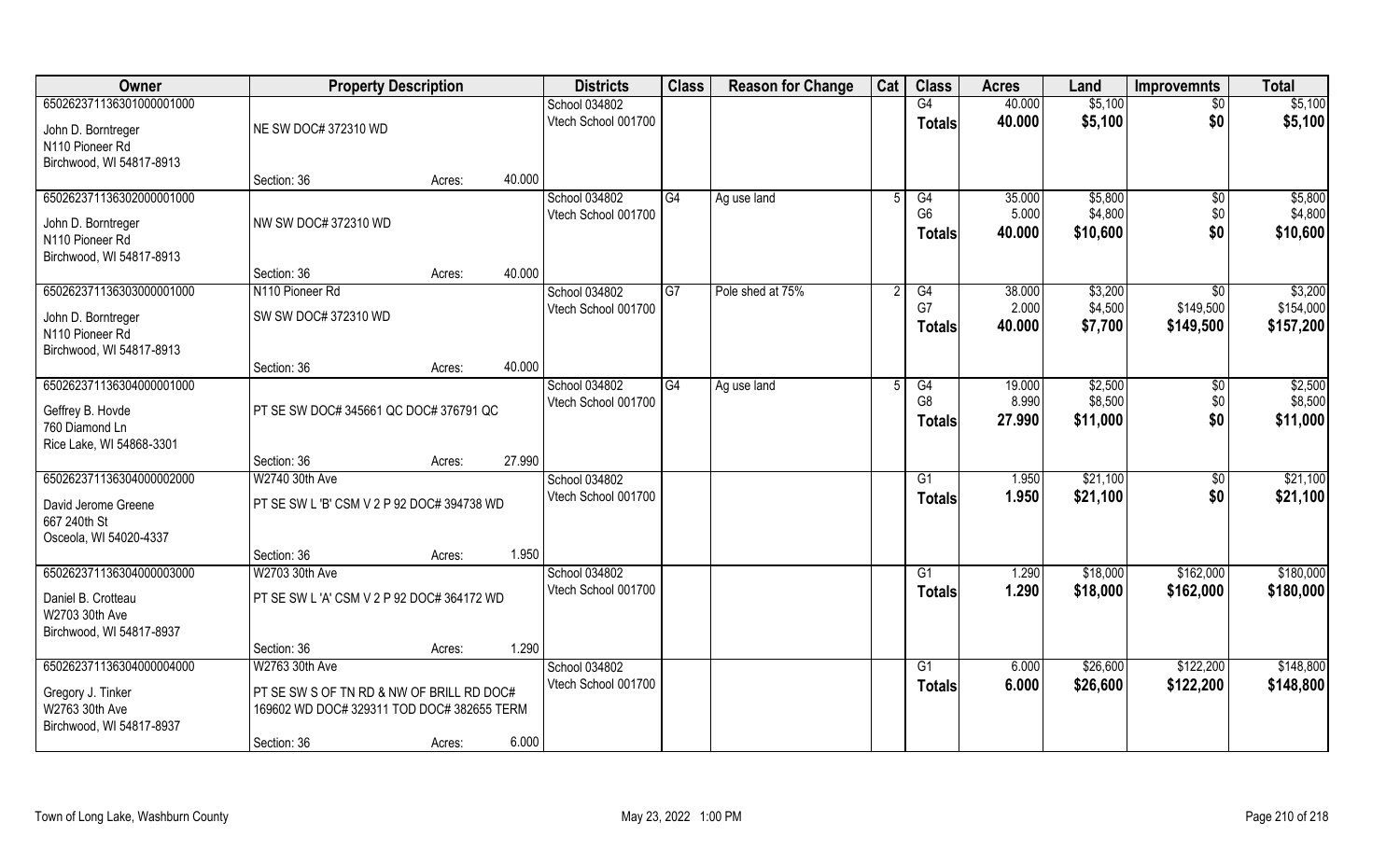| Owner                      | <b>Property Description</b>                      |        |        | <b>Districts</b>                     | <b>Class</b> | <b>Reason for Change</b> | Cat | <b>Class</b>         | <b>Acres</b>    | Land               | <b>Improvemnts</b> | <b>Total</b>         |
|----------------------------|--------------------------------------------------|--------|--------|--------------------------------------|--------------|--------------------------|-----|----------------------|-----------------|--------------------|--------------------|----------------------|
| 650262371136304000005000   | W2706 30th Ave                                   |        |        | School 034802                        |              |                          |     | G1                   | 1.250           | \$18,000           | \$131,500          | \$149,500            |
| Steven J. Sirek            | PT SE SW V 224 P 45 V 291 P 577 QC SUBJ TO ESMT  |        |        | Vtech School 001700                  |              |                          |     | <b>Totals</b>        | 1.250           | \$18,000           | \$131,500          | \$149,500            |
| W2706 30th Ave             | E 20'                                            |        |        |                                      |              |                          |     |                      |                 |                    |                    |                      |
| Birchwood, WI 54817-8901   |                                                  |        |        |                                      |              |                          |     |                      |                 |                    |                    |                      |
|                            | Section: 36                                      | Acres: | 1.250  |                                      |              |                          |     |                      |                 |                    |                    |                      |
| 650262371136304000006000   | W2702 30th Ave                                   |        |        | School 034802                        |              |                          |     | G1                   | 1.520           | \$21,100           | \$167,500          | \$188,600            |
| Steven J. Doyen            | PT SE SW INCL 20' ESMT TO RD L 1 CSM #1647 V 7 P |        |        | Vtech School 001700                  |              |                          |     | <b>Totals</b>        | 1.520           | \$21,100           | \$167,500          | \$188,600            |
| W2702 30th Ave             | 68 V 283 P 351 V 283 P 623 V 291 P 577 QC        |        |        |                                      |              |                          |     |                      |                 |                    |                    |                      |
| Birchwood, WI 54817-8901   |                                                  |        |        |                                      |              |                          |     |                      |                 |                    |                    |                      |
|                            | Section: 36                                      | Acres: | 1.520  |                                      |              |                          |     |                      |                 |                    |                    |                      |
| 650262371136401000001000   |                                                  |        |        | School 034802                        | G4           | Ag use land              | 5   | G4                   | 40.000          | \$6,700            | $\sqrt{50}$        | \$6,700              |
| Larry C. Swanson           | NE SE V 356 P 610 WD                             |        |        | Vtech School 001700                  |              |                          |     | <b>Totals</b>        | 40.000          | \$6,700            | \$0                | \$6,700              |
| W2598 30th Ave             |                                                  |        |        |                                      |              |                          |     |                      |                 |                    |                    |                      |
| Birchwood, WI 54817-8900   |                                                  |        |        |                                      |              |                          |     |                      |                 |                    |                    |                      |
|                            | Section: 36                                      | Acres: | 40.000 |                                      |              |                          |     |                      |                 |                    |                    |                      |
| 650262371136402000001000   | W 2602 30th Ave                                  |        |        | School 034802<br>Vtech School 001700 |              |                          |     | G1<br>G <sub>4</sub> | 1.000<br>39.000 | \$5,000<br>\$1,900 | \$241,800<br>\$0   | \$246,800<br>\$1,900 |
| David A. Nimtz             | NW SE DOC# 353551 WD                             |        |        |                                      |              |                          |     | <b>Totals</b>        | 40.000          | \$6,900            | \$241,800          | \$248,700            |
| W2602 30th Ave             |                                                  |        |        |                                      |              |                          |     |                      |                 |                    |                    |                      |
| Birchwood, WI 54817-8941   |                                                  |        |        |                                      |              |                          |     |                      |                 |                    |                    |                      |
| 650262371136403000001000   | Section: 36<br>W2612 30th Ave                    | Acres: | 40.000 |                                      | G4           |                          |     | G4                   | 37.000          | \$7,000            |                    | \$7,000              |
|                            |                                                  |        |        | School 034802<br>Vtech School 001700 |              | Ag use land              |     | G7                   | 3.000           | \$5,000            | \$0<br>\$111,200   | \$116,200            |
| Kraig A. Scribner          | SW SE DOC# 322416 LC                             |        |        |                                      |              |                          |     | Totals               | 40.000          | \$12,000           | \$111,200          | \$123,200            |
| W2612 30th Ave             |                                                  |        |        |                                      |              |                          |     |                      |                 |                    |                    |                      |
| Birchwood, WI 54817-8941   |                                                  |        |        |                                      |              |                          |     |                      |                 |                    |                    |                      |
| 650262371136404000001000   | Section: 36<br>W2598 30th Ave                    | Acres: | 40.000 | School 034802                        | G4           | Ag use land              |     | G4                   | 37.000          | \$7,000            | \$0                | \$7,000              |
|                            |                                                  |        |        | Vtech School 001700                  |              |                          |     | G7                   | 3.000           | \$5,000            | \$220,600          | \$225,600            |
| Larry C. Swanson           | SE SE V 356 P 610 WD                             |        |        |                                      |              |                          |     | <b>Totals</b>        | 40.000          | \$12,000           | \$220,600          | \$232,600            |
| W2598 30th Ave             |                                                  |        |        |                                      |              |                          |     |                      |                 |                    |                    |                      |
| Birchwood, WI 54817-8900   |                                                  |        | 40.000 |                                      |              |                          |     |                      |                 |                    |                    |                      |
| 650262381124505001001000   | Section: 36                                      | Acres: |        | School 034802                        |              |                          |     | G6                   | 19.000          | \$31,300           | $\sqrt{$0}$        | \$31,300             |
|                            |                                                  |        |        | Vtech School 001700                  |              |                          |     | <b>Totals</b>        | 19.000          | \$31,300           | \$0                | \$31,300             |
| Nessen Lakeshore Inc       | PT GOV LOT 1 V 221 P 512 V 350 P 122 WD          |        |        |                                      |              |                          |     |                      |                 |                    |                    |                      |
| 113A 16 3/4 Ave            |                                                  |        |        |                                      |              |                          |     |                      |                 |                    |                    |                      |
| Turtle Lake, WI 54889-8841 |                                                  |        | 19.000 |                                      |              |                          |     |                      |                 |                    |                    |                      |
|                            | Section: 24                                      | Acres: |        |                                      |              |                          |     |                      |                 |                    |                    |                      |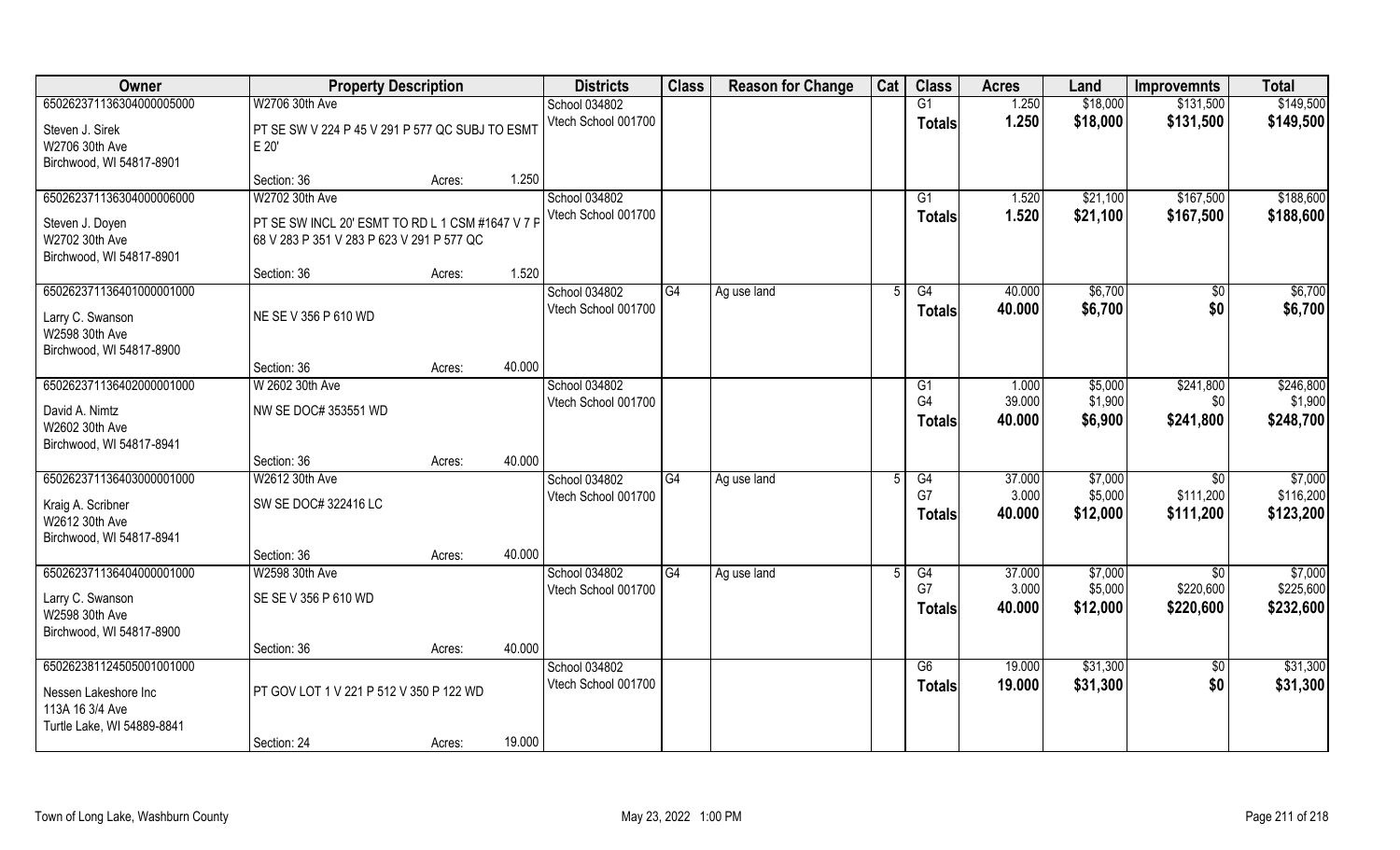| Owner                      | <b>Property Description</b>              |        |        | <b>Districts</b>    | <b>Class</b> | <b>Reason for Change</b> | Cat | <b>Class</b>   | <b>Acres</b> | Land     | <b>Improvemnts</b> | <b>Total</b> |
|----------------------------|------------------------------------------|--------|--------|---------------------|--------------|--------------------------|-----|----------------|--------------|----------|--------------------|--------------|
| 650262381124505002001000   |                                          |        |        | School 034802       |              |                          |     | G6             | 27.700       | \$65,100 | $\overline{50}$    | \$65,100     |
| Nessen Lakeshore Inc       | GOV LOT 2 V 221 P 512                    |        |        | Vtech School 001700 |              |                          |     | <b>Totals</b>  | 27.700       | \$65,100 | \$0                | \$65,100     |
| 113A 16 3/4 Ave            |                                          |        |        |                     |              |                          |     |                |              |          |                    |              |
| Turtle Lake, WI 54889-8841 |                                          |        |        |                     |              |                          |     |                |              |          |                    |              |
|                            | Section: 24                              | Acres: | 27.700 |                     |              |                          |     |                |              |          |                    |              |
| 650262381125101000001000   |                                          |        |        | School 034802       |              |                          |     | G5             | 10.000       | \$1,300  | \$0                | \$1,300      |
| Nessen Lakeshore Inc       | NE NE DOC# 154408 WD DOC# 158849 WD DOC# |        |        | Vtech School 001700 |              |                          |     | G <sub>6</sub> | 30.000       | \$34,200 | \$0                | \$34,200     |
| 113A 16 3/4 Ave            | 379828 QC                                |        |        |                     |              |                          |     | <b>Totals</b>  | 40.000       | \$35,500 | \$0                | \$35,500     |
| Turtle Lake, WI 54889-8841 |                                          |        |        |                     |              |                          |     |                |              |          |                    |              |
|                            | Section: 25                              | Acres: | 40.000 |                     |              |                          |     |                |              |          |                    |              |
| 650262381125102000001000   |                                          |        |        | School 034802       |              |                          |     | G5             | 5.000        | \$600    | \$0                | \$600        |
| Nessen Lakeshore Inc       | NW NE DOC# 154408 WD DOC# 158849 WD DOC# |        |        | Vtech School 001700 |              |                          |     | G <sub>6</sub> | 35.000       | \$39,900 | \$0                | \$39,900     |
| 113A 16 3/4 Ave            | 379828 QC                                |        |        |                     |              |                          |     | <b>Totals</b>  | 40.000       | \$40,500 | \$0                | \$40,500     |
| Turtle Lake, WI 54889-8841 |                                          |        |        |                     |              |                          |     |                |              |          |                    |              |
|                            | Section: 25                              | Acres: | 40.000 |                     |              |                          |     |                |              |          |                    |              |
| 650262381125104000001000   |                                          |        |        | School 034802       |              |                          |     | G5             | 5.000        | \$600    | \$0                | \$600        |
| Nessen Lakeshore Inc       | SE NE DOC# 154408 WD DOC# 158849 WD DOC# |        |        | Vtech School 001700 |              |                          |     | G <sub>6</sub> | 35.000       | \$39,900 | \$0                | \$39,900     |
| 113A 16 3/4 Ave            | 379828 QC                                |        |        |                     |              |                          |     | <b>Totals</b>  | 40.000       | \$40,500 | \$0                | \$40,500     |
| Turtle Lake, WI 54889-8841 |                                          |        |        |                     |              |                          |     |                |              |          |                    |              |
|                            | Section: 25                              | Acres: | 40.000 |                     |              |                          |     |                |              |          |                    |              |
| 650262381125401000001000   |                                          |        |        | School 034802       |              |                          |     | G5             | 10.000       | \$1,300  | $\sqrt[6]{30}$     | \$1,300      |
| Nessen Lakeshore Inc       | NE SE DOC# 154408 WD DOC# 158849 WD DOC# |        |        | Vtech School 001700 |              |                          |     | G <sub>6</sub> | 30.000       | \$42,300 | \$0                | \$42,300     |
| 113A 16 3/4 Ave            | 379828 QC                                |        |        |                     |              |                          |     | <b>Totals</b>  | 40.000       | \$43,600 | \$0                | \$43,600     |
| Turtle Lake, WI 54889-8841 |                                          |        |        |                     |              |                          |     |                |              |          |                    |              |
|                            | Section: 25                              | Acres: | 40.000 |                     |              |                          |     |                |              |          |                    |              |
| 650262381125404000001000   |                                          |        |        | School 034802       |              |                          |     | G5             | 10.000       | \$1,300  | \$0                | \$1,300      |
| Nessen Lakeshore Inc       | SE SE DOC# 154408 WD DOC# 158849 WD DOC# |        |        | Vtech School 001700 |              |                          |     | G <sub>6</sub> | 30.000       | \$42,300 | \$0                | \$42,300     |
| 113A 16 3/4 Ave            | 379828 QC                                |        |        |                     |              |                          |     | Totals         | 40.000       | \$43,600 | \$0                | \$43,600     |
| Turtle Lake, WI 54889-8841 |                                          |        |        |                     |              |                          |     |                |              |          |                    |              |
|                            | Section: 25                              | Acres: | 40.000 |                     |              |                          |     |                |              |          |                    |              |
| 650262381125505001001000   |                                          |        |        | School 034802       |              |                          |     | G6             | 20.570       | \$29,000 | $\overline{50}$    | \$29,000     |
| Nessen Lakeshore Inc       | GOV LOT 1 DOC# 154408 WD DOC# 158849 WD  |        |        | Vtech School 001700 |              |                          |     | Totals         | 20.570       | \$29,000 | \$0                | \$29,000     |
| 113A 16 3/4 Ave            | DOC# 379828 QC                           |        |        |                     |              |                          |     |                |              |          |                    |              |
| Turtle Lake, WI 54889-8841 |                                          |        |        |                     |              |                          |     |                |              |          |                    |              |
|                            | Section: 25                              | Acres: | 20.570 |                     |              |                          |     |                |              |          |                    |              |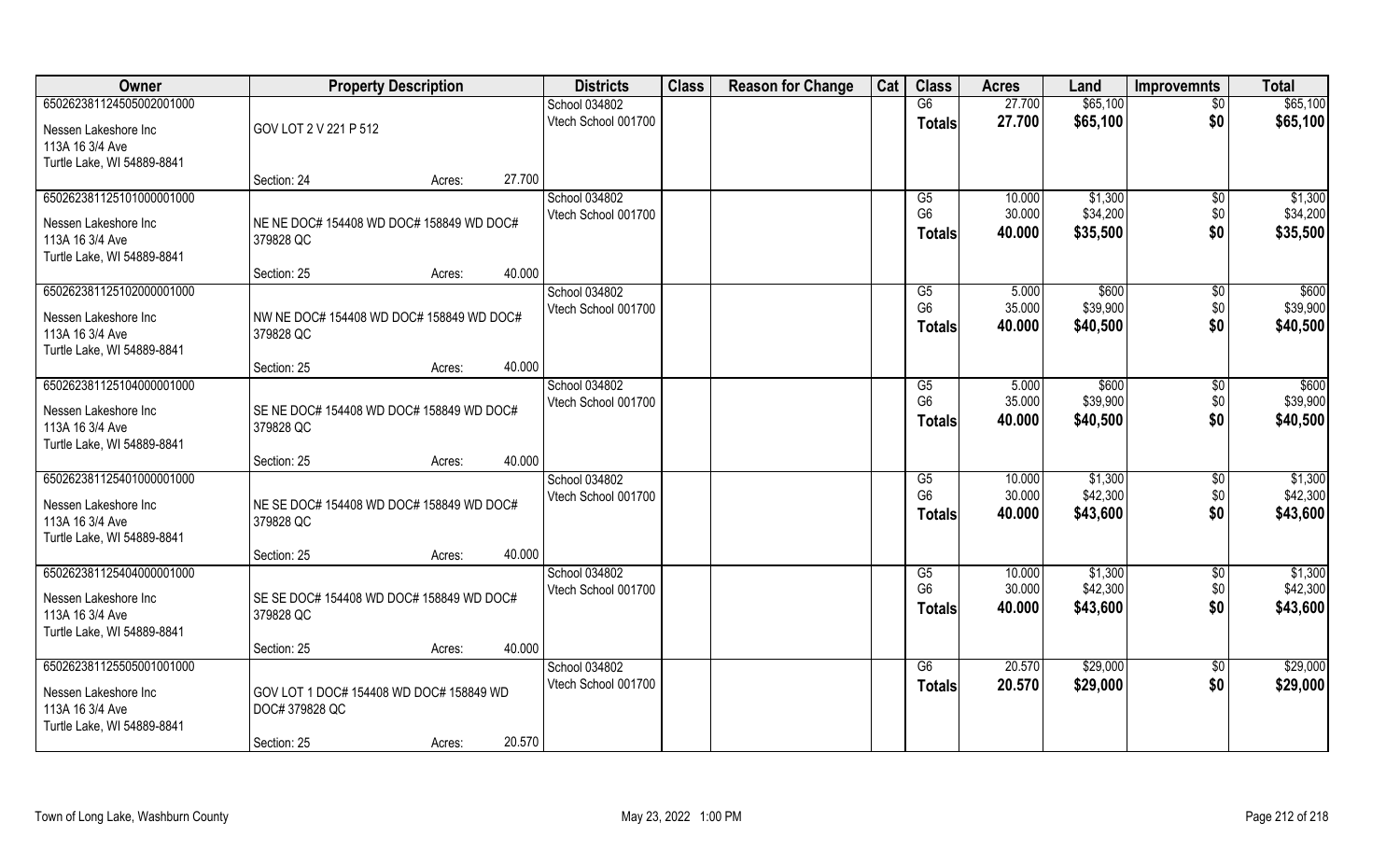| Owner                                   | <b>Property Description</b>                                          | <b>Districts</b>                     | <b>Class</b> | <b>Reason for Change</b> | Cat | <b>Class</b>         | <b>Acres</b>    | Land              | <b>Improvemnts</b>   | <b>Total</b>      |
|-----------------------------------------|----------------------------------------------------------------------|--------------------------------------|--------------|--------------------------|-----|----------------------|-----------------|-------------------|----------------------|-------------------|
| 650262381125505002001000                |                                                                      | School 034802                        |              |                          |     | G5                   | 5.350           | \$700             | $\overline{50}$      | \$700             |
| Nessen Lakeshore Inc                    | GOV LOT 2 DOC# 154408 WD DOC# 158849 WD                              | Vtech School 001700                  |              |                          |     | G <sub>6</sub>       | 32.000          | \$36,500          | \$0                  | \$36,500          |
| 113A 16 3/4 Ave                         | DOC# 379828 QC                                                       |                                      |              |                          |     | <b>Totals</b>        | 37.350          | \$37,200          | \$0                  | \$37,200          |
| Turtle Lake, WI 54889-8841              |                                                                      |                                      |              |                          |     |                      |                 |                   |                      |                   |
|                                         | Section: 25<br>Acres:                                                | 37.350                               |              |                          |     |                      |                 |                   |                      |                   |
| 650262381125505003001000                |                                                                      | School 034802                        |              |                          |     | G6                   | 25.050          | \$35,300          | \$0                  | \$35,300          |
| Nessen Lakeshore Inc                    | GOV LOT 3 DOC# 154408 WD DOC# 158849 WD                              | Vtech School 001700                  |              |                          |     | <b>Totals</b>        | 25.050          | \$35,300          | \$0                  | \$35,300          |
| 113A 16 3/4 Ave                         | DOC# 379828 QC                                                       |                                      |              |                          |     |                      |                 |                   |                      |                   |
| Turtle Lake, WI 54889-8841              |                                                                      |                                      |              |                          |     |                      |                 |                   |                      |                   |
|                                         | Section: 25<br>Acres:                                                | 25.050                               |              |                          |     |                      |                 |                   |                      |                   |
| 650262381125505004001000                |                                                                      | School 034802<br>Vtech School 001700 |              |                          |     | G5<br>G <sub>6</sub> | 5.340<br>34.000 | \$700<br>\$47,900 | $\sqrt[6]{3}$<br>\$0 | \$700<br>\$47,900 |
| Nessen Lakeshore Inc                    | GOV LOT 4 DOC# 154408 WD DOC# 158849 WD                              |                                      |              |                          |     | <b>Totals</b>        | 39.340          | \$48,600          | \$0                  | \$48,600          |
| 113A 16 3/4 Ave                         | DOC# 379828 QC                                                       |                                      |              |                          |     |                      |                 |                   |                      |                   |
| Turtle Lake, WI 54889-8841              |                                                                      | 39.340                               |              |                          |     |                      |                 |                   |                      |                   |
| 650262381125505005001000                | Section: 25<br>Acres:                                                | School 034802                        |              |                          |     | G6                   | 22.450          | \$31,700          |                      | \$31,700          |
|                                         |                                                                      | Vtech School 001700                  |              |                          |     | <b>Totals</b>        | 22.450          | \$31,700          | \$0<br>\$0           | \$31,700          |
| Nessen Lakeshore Inc                    | GOV LOT 5 DOC# 154408 WD DOC# 158849 WD                              |                                      |              |                          |     |                      |                 |                   |                      |                   |
| 113A 16 3/4 Ave                         | DOC# 379828 QC                                                       |                                      |              |                          |     |                      |                 |                   |                      |                   |
| Turtle Lake, WI 54889-8841              | Section: 25<br>Acres:                                                | 22.450                               |              |                          |     |                      |                 |                   |                      |                   |
| 650262381125505006001000                |                                                                      | School 034802                        |              |                          |     | G6                   | 2.750           | \$3,900           | $\sqrt[6]{30}$       | \$3,900           |
|                                         |                                                                      | Vtech School 001700                  |              |                          |     | <b>Totals</b>        | 2.750           | \$3,900           | \$0                  | \$3,900           |
| Nessen Lakeshore Inc<br>113A 16 3/4 Ave | GOV LOT 6 EXC W 900' DOC# 154408 WD DOC#<br>158849 WD DOC# 379828 QC |                                      |              |                          |     |                      |                 |                   |                      |                   |
| Turtle Lake, WI 54889-8841              |                                                                      |                                      |              |                          |     |                      |                 |                   |                      |                   |
|                                         | Section: 25<br>Acres:                                                | 2.750                                |              |                          |     |                      |                 |                   |                      |                   |
| 650262381125505006002000                |                                                                      | School 034802                        |              |                          |     | X4                   | 9.000           | $\sqrt{6}$        | \$0                  | \$0               |
| Indianhead Scout Camps Inc              | W 900' GOV LOT 6 DOC# 326823 TD                                      | Vtech School 001700                  |              |                          |     | <b>Totals</b>        | 9.000           | \$0               | \$0                  | \$0               |
| 6202 Bloomington Rd                     |                                                                      |                                      |              |                          |     |                      |                 |                   |                      |                   |
| Fort Snelling, MN 55111-2600            |                                                                      |                                      |              |                          |     |                      |                 |                   |                      |                   |
|                                         | Section: 25<br>Acres:                                                | 9.000                                |              |                          |     |                      |                 |                   |                      |                   |
| 650262381126505001001000                | N2475 Elver Rd                                                       | School 034802                        |              |                          |     | X4                   | 4.560           | \$0               | $\overline{50}$      | \$0               |
| Indianhead Scout Camps Inc              | GOV LOT 1 DOC# 336274 WD DOC# 306463 ESMT                            | Vtech School 001700                  |              |                          |     | Totals               | 4.560           | \$0               | \$0                  | \$0               |
| 186 Andersen Scout Camp Rd              |                                                                      |                                      |              |                          |     |                      |                 |                   |                      |                   |
| Houlton, WI 54082-2100                  |                                                                      |                                      |              |                          |     |                      |                 |                   |                      |                   |
|                                         | Section: 26<br>Acres:                                                | 4.560                                |              |                          |     |                      |                 |                   |                      |                   |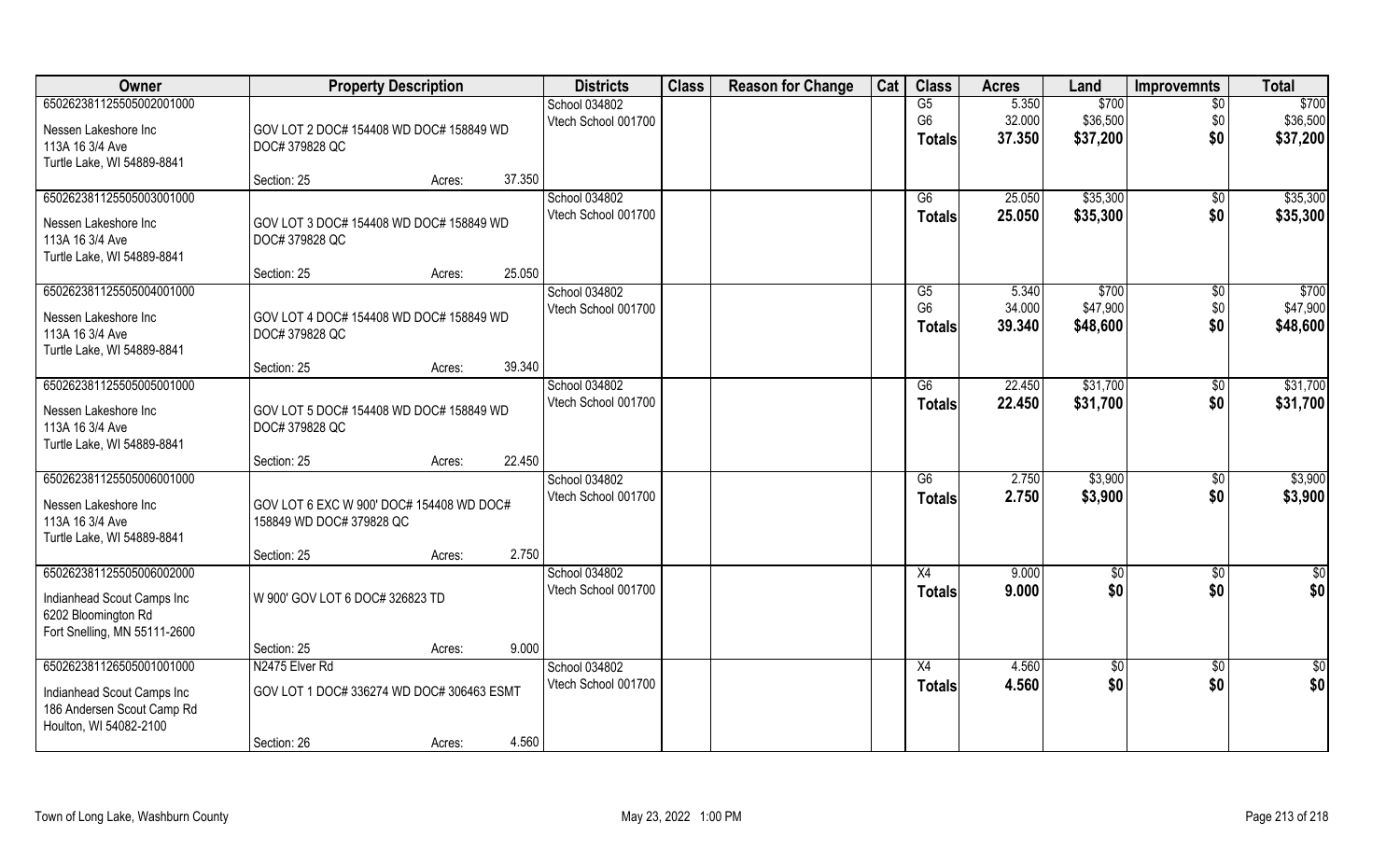| Owner                                                                                                          | <b>Property Description</b>                         |                  | <b>Districts</b>                     | <b>Class</b> | <b>Reason for Change</b> | Cat | <b>Class</b>        | <b>Acres</b>     | Land                  | <b>Improvemnts</b>     | <b>Total</b>       |
|----------------------------------------------------------------------------------------------------------------|-----------------------------------------------------|------------------|--------------------------------------|--------------|--------------------------|-----|---------------------|------------------|-----------------------|------------------------|--------------------|
| 650262381135104000001000                                                                                       |                                                     |                  | School 034802                        |              |                          |     | X4                  | 40.000           | \$0                   | $\overline{50}$        | $\overline{50}$    |
| Indianhead Scout Camps Inc<br>186 Andersen Scout Camp Rd<br>Houlton, WI 54082-2100                             | SE NE V 102 P 27 V 167 P 99 DOC# 306463 ESMT        |                  | Vtech School 001700                  |              |                          |     | <b>Totals</b>       | 40.000           | \$0                   | \$0                    | \$0                |
|                                                                                                                | Section: 35                                         | 40.000<br>Acres: |                                      |              |                          |     |                     |                  |                       |                        |                    |
| 650262381135401000001000<br>Indianhead Scout Camps Inc<br>186 Andersen Scout Camp Rd<br>Houlton, WI 54082-2100 | NE SE V 102 P 27 V 167 P 99 DOC# 306463 ESMT        |                  | School 034802<br>Vtech School 001700 |              |                          |     | X4<br><b>Totals</b> | 40.000<br>40.000 | $\sqrt[6]{}$<br>\$0   | $\overline{50}$<br>\$0 | $\sqrt{50}$<br>\$0 |
|                                                                                                                | Section: 35                                         | 40.000<br>Acres: |                                      |              |                          |     |                     |                  |                       |                        |                    |
| 650262381135402000001000<br>Indianhead Scout Camps Inc<br>186 Andersen Scout Camp Rd<br>Houlton, WI 54082-2100 | NW SE V 102 P 27 V 167 P 99                         |                  | School 034802<br>Vtech School 001700 |              |                          |     | X4<br><b>Totals</b> | 40.000<br>40.000 | \$0<br>\$0            | $\sqrt[6]{30}$<br>\$0  | \$0<br>\$0         |
|                                                                                                                | Section: 35                                         | 40.000<br>Acres: |                                      |              |                          |     |                     |                  |                       |                        |                    |
| 650262381135403000001000<br>Indianhead Scout Camps Inc<br>186 Andersen Scout Camp Rd<br>Houlton, WI 54082-2100 | SW SE V 102 P 27 V 167 P 99                         |                  | School 034802<br>Vtech School 001700 |              |                          |     | X4<br><b>Totals</b> | 40.000<br>40.000 | \$0<br>\$0            | \$0<br>\$0             | \$0<br>\$0         |
|                                                                                                                | Section: 35                                         | 40.000<br>Acres: |                                      |              |                          |     |                     |                  |                       |                        |                    |
| 650262381135404000001000<br>Indianhead Scout Camps Inc<br>186 Andersen Scout Camp Rd<br>Houlton, WI 54082-2100 | SE SE V 102 P 27 V 167 P 99 DOC# 306463 ESMT        |                  | School 034802<br>Vtech School 001700 |              |                          |     | X4<br><b>Totals</b> | 40.000<br>40.000 | $\sqrt[6]{}$<br>\$0   | \$0<br>\$0             | \$0<br>\$0         |
|                                                                                                                | Section: 35                                         | 40.000<br>Acres: |                                      |              |                          |     |                     |                  |                       |                        |                    |
| 650262381135505004001000<br>Indianhead Scout Camps Inc<br>186 Andersen Scout Camp Rd<br>Houlton, WI 54082-2100 | GOV LOT 4 V 102 P 27 V 167 P 99                     |                  | School 034802<br>Vtech School 001700 |              |                          |     | X4<br><b>Totals</b> | 28.800<br>28.800 | \$0<br>\$0            | \$0<br>\$0             | \$0<br>\$0         |
|                                                                                                                | Section: 35                                         | 28.800<br>Acres: |                                      |              |                          |     |                     |                  |                       |                        |                    |
| 650262381135505005001000<br>Indianhead Scout Camps Inc<br>186 Andersen Scout Camp Rd<br>Houlton, WI 54082-2100 | White Pine Beach<br>GOV LOT 5 V 102 P 27 V 167 P 99 |                  | School 034802<br>Vtech School 001700 |              |                          |     | X4<br>Totals        | 27.750<br>27.750 | $\sqrt[6]{30}$<br>\$0 | $\sqrt{$0}$<br>\$0     | \$0<br>\$0         |
|                                                                                                                | Section: 35                                         | 27.750<br>Acres: |                                      |              |                          |     |                     |                  |                       |                        |                    |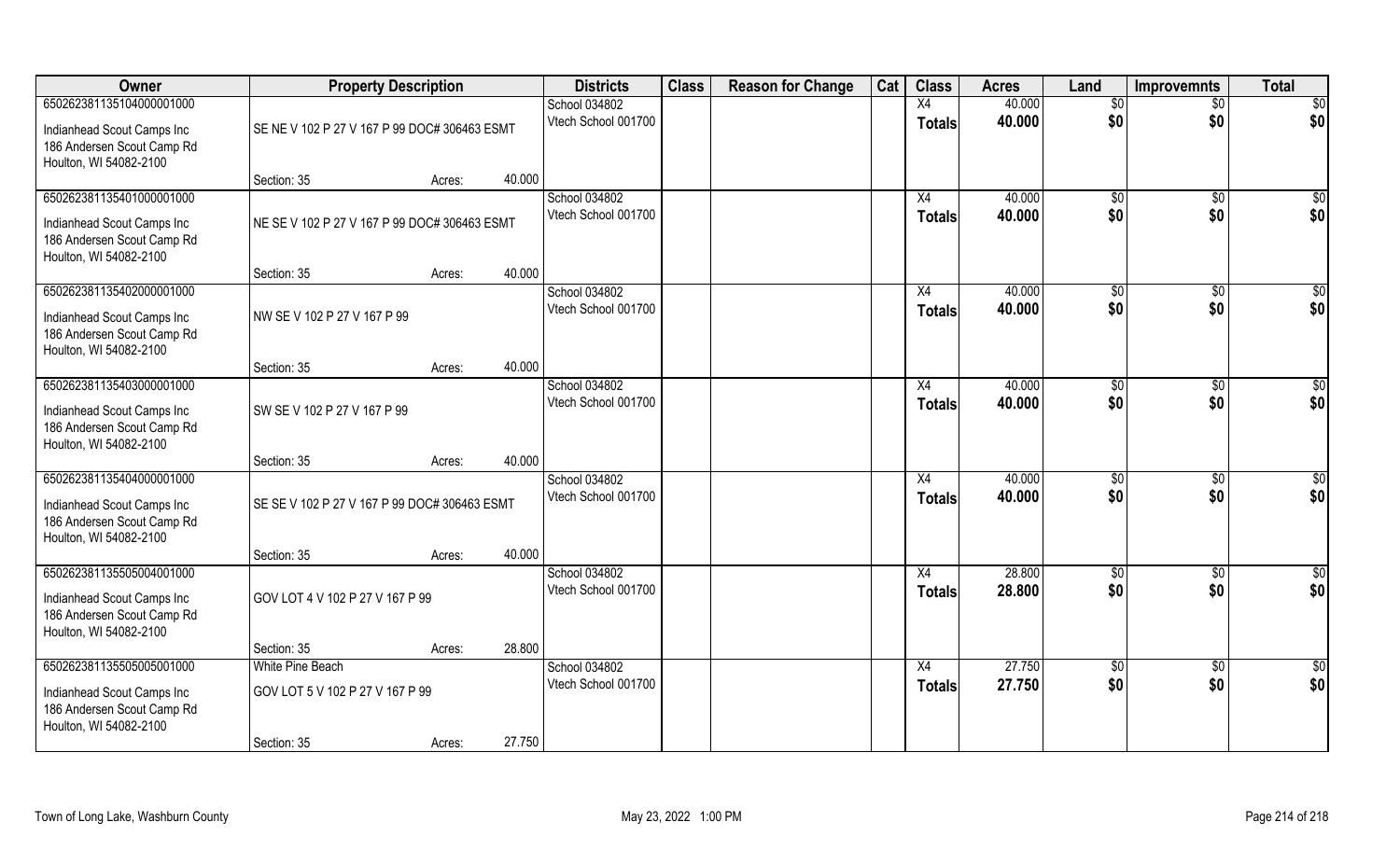| 650262381135505006001000<br><b>White Pine Main</b><br>School 034802<br>Vtech School 001700<br>GOV LOT 6 V 102 P 27 V 167 P 99<br>Indianhead Scout Camps Inc<br>186 Andersen Scout Camp Rd<br>Houlton, WI 54082-2100<br>51.440<br>Section: 35<br>Acres:<br>650262381135505007001000<br><b>Dietz Shelter</b><br>School 034802<br>Vtech School 001700<br>GOV LOT 7 V 102 P 27 V 167 P 99 DOC# 306463 ESM1<br>Indianhead Scout Camps Inc<br>186 Andersen Scout Camp Rd<br>Houlton, WI 54082-2100<br>44.260<br>Section: 35<br>Acres:<br>650262381136101000001000<br>School 034802<br>Vtech School 001700<br>NE NE DOC# 326823 TD<br>Indianhead Scout Camps Inc | Cat | <b>Class</b>        | <b>Acres</b>     | Land                   | <b>Improvemnts</b>     | <b>Total</b>            |
|-----------------------------------------------------------------------------------------------------------------------------------------------------------------------------------------------------------------------------------------------------------------------------------------------------------------------------------------------------------------------------------------------------------------------------------------------------------------------------------------------------------------------------------------------------------------------------------------------------------------------------------------------------------|-----|---------------------|------------------|------------------------|------------------------|-------------------------|
|                                                                                                                                                                                                                                                                                                                                                                                                                                                                                                                                                                                                                                                           |     | X4                  | 51.440           | \$0                    | $\overline{60}$        | $\overline{50}$         |
|                                                                                                                                                                                                                                                                                                                                                                                                                                                                                                                                                                                                                                                           |     | <b>Totals</b>       | 51.440           | \$0                    | \$0                    | \$0                     |
|                                                                                                                                                                                                                                                                                                                                                                                                                                                                                                                                                                                                                                                           |     |                     |                  |                        |                        |                         |
|                                                                                                                                                                                                                                                                                                                                                                                                                                                                                                                                                                                                                                                           |     | X4                  | 44.260           | $\sqrt[6]{}$           | $\sqrt{50}$            | $\sqrt{50}$             |
|                                                                                                                                                                                                                                                                                                                                                                                                                                                                                                                                                                                                                                                           |     | <b>Totals</b>       | 44.260           | \$0                    | \$0                    | \$0                     |
|                                                                                                                                                                                                                                                                                                                                                                                                                                                                                                                                                                                                                                                           |     |                     |                  |                        |                        |                         |
|                                                                                                                                                                                                                                                                                                                                                                                                                                                                                                                                                                                                                                                           |     | X4                  | 40.000           | \$0                    | \$0                    | \$0                     |
| 6202 Bloomington Rd<br>Fort Snelling, MN 55111-2600                                                                                                                                                                                                                                                                                                                                                                                                                                                                                                                                                                                                       |     | <b>Totals</b>       | 40.000           | \$0                    | \$0                    | \$0                     |
| 40.000<br>Section: 36<br>Acres:                                                                                                                                                                                                                                                                                                                                                                                                                                                                                                                                                                                                                           |     |                     |                  |                        |                        |                         |
| 650262381136102000001000<br>School 034802<br>Vtech School 001700<br>NW NE DOC# 326823 TD<br>Indianhead Scout Camps Inc<br>6202 Bloomington Rd                                                                                                                                                                                                                                                                                                                                                                                                                                                                                                             |     | X4<br><b>Totals</b> | 40.000<br>40.000 | $\sqrt[6]{3}$<br>\$0   | $\sqrt[6]{3}$<br>\$0   | \$0<br>\$0              |
| Fort Snelling, MN 55111-2600                                                                                                                                                                                                                                                                                                                                                                                                                                                                                                                                                                                                                              |     |                     |                  |                        |                        |                         |
| 40.000<br>Section: 36<br>Acres:                                                                                                                                                                                                                                                                                                                                                                                                                                                                                                                                                                                                                           |     |                     |                  |                        |                        |                         |
| 650262381136103000001000<br>School 034802<br>Vtech School 001700<br>Indianhead Scout Camps Inc<br>SW NE DOC# 326823 TD<br>6202 Bloomington Rd<br>Fort Snelling, MN 55111-2600                                                                                                                                                                                                                                                                                                                                                                                                                                                                             |     | X4<br><b>Totals</b> | 40.000<br>40.000 | \$0<br>\$0             | \$0<br>\$0             | \$0<br>\$0              |
| 40.000<br>Section: 36<br>Acres:                                                                                                                                                                                                                                                                                                                                                                                                                                                                                                                                                                                                                           |     |                     |                  |                        |                        |                         |
| 650262381136201000001000<br>School 034802<br>Vtech School 001700<br>NE NW DOC# 326823 TD<br>Indianhead Scout Camps Inc<br>6202 Bloomington Rd<br>Fort Snelling, MN 55111-2600                                                                                                                                                                                                                                                                                                                                                                                                                                                                             |     | X4<br><b>Totals</b> | 40.000<br>40.000 | \$0<br>\$0             | \$0<br>\$0             | $\frac{6}{3}$<br>\$0    |
| 40.000<br>Section: 36<br>Acres:                                                                                                                                                                                                                                                                                                                                                                                                                                                                                                                                                                                                                           |     |                     |                  |                        |                        |                         |
| 650262381136202000001000<br>School 034802<br>Vtech School 001700<br>NW NW DOC# 326823 TD<br>Indianhead Scout Camps Inc<br>6202 Bloomington Rd<br>Fort Snelling, MN 55111-2600<br>40.000<br>Section: 36<br>Acres:                                                                                                                                                                                                                                                                                                                                                                                                                                          |     | X4<br><b>Totals</b> | 40.000<br>40.000 | $\overline{50}$<br>\$0 | $\overline{50}$<br>\$0 | $\overline{\$0}$<br>\$0 |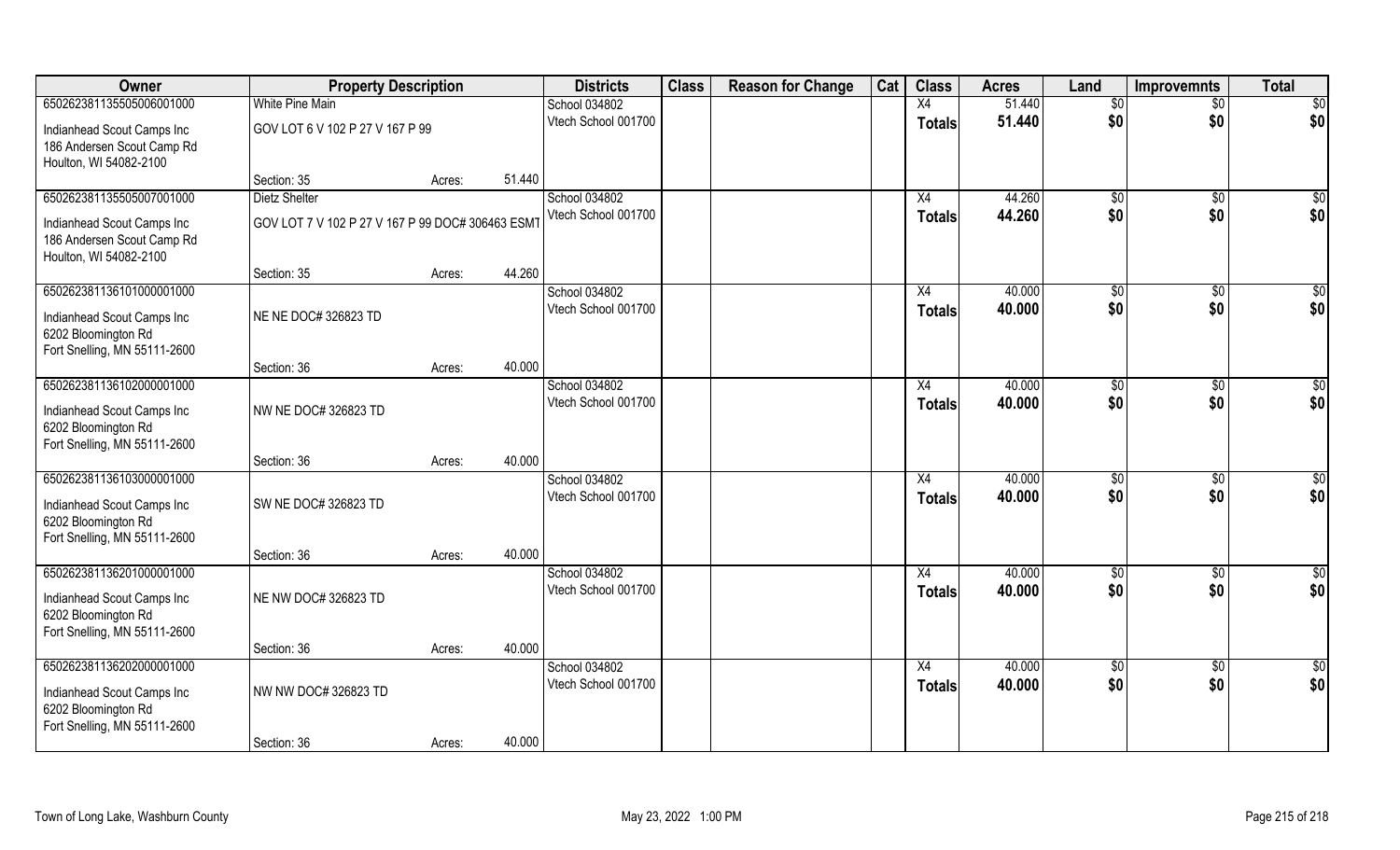| Owner                                                                                                          | <b>Property Description</b>                  |        |        | <b>Districts</b>                     | <b>Class</b> | <b>Reason for Change</b> | Cat | <b>Class</b>        | <b>Acres</b>     | Land                   | <b>Improvemnts</b>     | <b>Total</b>            |
|----------------------------------------------------------------------------------------------------------------|----------------------------------------------|--------|--------|--------------------------------------|--------------|--------------------------|-----|---------------------|------------------|------------------------|------------------------|-------------------------|
| 650262381136203000001000                                                                                       |                                              |        |        | School 034802                        |              |                          |     | X4                  | 40.000           | \$0                    | $\overline{50}$        | $\overline{50}$         |
| Indianhead Scout Camps Inc<br>6202 Bloomington Rd<br>Fort Snelling, MN 55111-2600                              | SW NW DOC# 326823 TD                         |        |        | Vtech School 001700                  |              |                          |     | <b>Totals</b>       | 40.000           | \$0                    | \$0                    | \$0                     |
|                                                                                                                | Section: 36                                  | Acres: | 40.000 |                                      |              |                          |     |                     |                  |                        |                        |                         |
| 650262381136204000001000<br>Indianhead Scout Camps Inc<br>6202 Bloomington Rd<br>Fort Snelling, MN 55111-2600  | SE NW DOC# 326823 TD                         |        |        | School 034802<br>Vtech School 001700 |              |                          |     | X4<br><b>Totals</b> | 40.000<br>40.000 | $\sqrt[6]{}$<br>\$0    | $\sqrt{50}$<br>\$0     | \$0<br>\$0              |
|                                                                                                                | Section: 36                                  | Acres: | 40.000 |                                      |              |                          |     |                     |                  |                        |                        |                         |
| 650262381136301000001000<br>Indianhead Scout Camps Inc<br>6202 Bloomington Rd<br>Fort Snelling, MN 55111-2600  | NE SW DOC# 326823 TD                         |        |        | School 034802<br>Vtech School 001700 |              |                          |     | X4<br><b>Totals</b> | 40.000<br>40.000 | \$0<br>\$0             | \$0<br>\$0             | \$0<br>\$0              |
|                                                                                                                | Section: 36                                  | Acres: | 40.000 |                                      |              |                          |     |                     |                  |                        |                        |                         |
| 650262381136302000001000<br>Indianhead Scout Camps Inc<br>6202 Bloomington Rd<br>Fort Snelling, MN 55111-2600  | NW SW DOC# 326823 TD                         |        |        | School 034802<br>Vtech School 001700 |              |                          |     | X4<br><b>Totals</b> | 40.000<br>40.000 | $\sqrt[6]{3}$<br>\$0   | $\sqrt[6]{3}$<br>\$0   | \$0<br>\$0              |
|                                                                                                                | Section: 36                                  | Acres: | 40.000 |                                      |              |                          |     |                     |                  |                        |                        |                         |
| 650262381136303000001000<br>Indianhead Scout Camps Inc<br>6202 Bloomington Rd<br>Fort Snelling, MN 55111-2600  | PT SW SW DOC# 326823 TD                      |        |        | School 034802<br>Vtech School 001700 |              |                          |     | X4<br><b>Totals</b> | 16.000<br>16.000 | \$0<br>\$0             | \$0<br>\$0             | \$0<br>\$0              |
|                                                                                                                | Section: 36                                  | Acres: | 16.000 |                                      |              |                          |     |                     |                  |                        |                        |                         |
| 650262381136303000002000<br>Indianhead Scout Camps Inc<br>186 Andersen Scout Camp Rd<br>Houlton, WI 54082-2100 | S 780' SW SW V 311 P 465 WD DOC# 306463 ESMT |        |        | School 034802<br>Vtech School 001700 |              |                          |     | X4<br><b>Totals</b> | 24.000<br>24.000 | \$0<br>\$0             | \$0<br>\$0             | $\frac{6}{3}$<br>\$0    |
|                                                                                                                | Section: 36                                  | Acres: | 24.000 |                                      |              |                          |     |                     |                  |                        |                        |                         |
| 650262381136304000001000<br>Indianhead Scout Camps Inc<br>6202 Bloomington Rd<br>Fort Snelling, MN 55111-2600  | PT SE SW DOC# 326823 TD<br>Section: 36       | Acres: | 16.000 | School 034802<br>Vtech School 001700 |              |                          |     | X4<br><b>Totals</b> | 16.000<br>16.000 | $\overline{50}$<br>\$0 | $\overline{50}$<br>\$0 | $\overline{\$0}$<br>\$0 |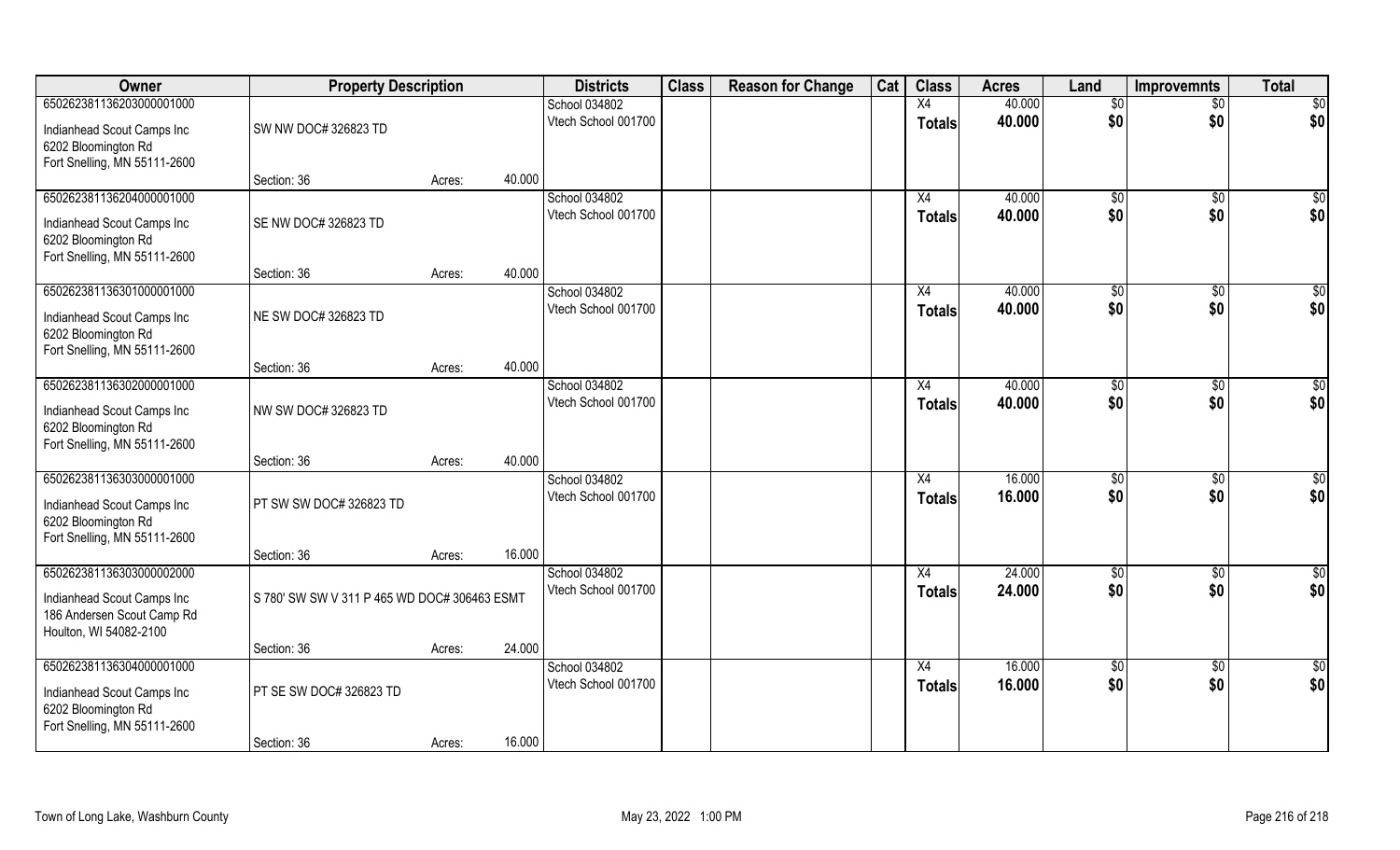| Owner                                                                                                          | <b>Property Description</b> |        |        | <b>Districts</b>                     | <b>Class</b> | <b>Reason for Change</b> | Cat | <b>Class</b>        | <b>Acres</b>     | Land                 | <b>Improvemnts</b>    | <b>Total</b>         |
|----------------------------------------------------------------------------------------------------------------|-----------------------------|--------|--------|--------------------------------------|--------------|--------------------------|-----|---------------------|------------------|----------------------|-----------------------|----------------------|
| 650262381136304000002000                                                                                       |                             |        |        | School 034802                        |              |                          |     | X4                  | 24.000           | \$0                  | $\overline{50}$       | $\overline{50}$      |
| Indianhead Scout Camps Inc<br>186 Andersen Scout Camp Rd<br>Houlton, WI 54082-2100                             | S 780' SE SW V 311 P 465 WD |        |        | Vtech School 001700                  |              |                          |     | Totals              | 24.000           | \$0                  | \$0                   | \$0                  |
|                                                                                                                | Section: 36                 | Acres: | 24.000 |                                      |              |                          |     |                     |                  |                      |                       |                      |
| 650262381136402000001000                                                                                       | N2674 Elver Rd              |        |        | School 034802                        |              |                          |     | X4                  | 40.000           | $\sqrt[6]{}$         | $\sqrt{50}$           | $\sqrt{50}$          |
| Indianhead Scout Camps Inc<br>6202 Bloomington Rd<br>Fort Snelling, MN 55111-2600                              | NW SE DOC# 326823 TD        |        |        | Vtech School 001700                  |              |                          |     | <b>Totals</b>       | 40.000           | \$0                  | \$0                   | \$0                  |
|                                                                                                                | Section: 36                 | Acres: | 40.000 |                                      |              |                          |     |                     |                  |                      |                       |                      |
| 650262381136403000001000                                                                                       |                             |        |        | School 034802                        |              |                          |     | X4                  | 16.000           | \$0                  | \$0                   | \$0                  |
| Indianhead Scout Camps Inc<br>6202 Bloomington Rd<br>Fort Snelling, MN 55111-2600                              | PT SW SE DOC# 326823 TD     |        |        | Vtech School 001700                  |              |                          |     | <b>Totals</b>       | 16.000           | \$0                  | \$0                   | \$0                  |
|                                                                                                                | Section: 36                 | Acres: | 16.000 |                                      |              |                          |     |                     |                  |                      |                       |                      |
| 650262381136403000002000<br>Indianhead Scout Camps Inc<br>186 Andersen Scout Camp Rd                           | S 780' SW SE V 311 P 465 WD |        |        | School 034802<br>Vtech School 001700 |              |                          |     | X4<br><b>Totals</b> | 24.000<br>24.000 | $\sqrt[6]{3}$<br>\$0 | $\sqrt[6]{30}$<br>\$0 | \$0<br>\$0           |
| Houlton, WI 54082-2100                                                                                         | Section: 36                 | Acres: | 24.000 |                                      |              |                          |     |                     |                  |                      |                       |                      |
| 650262381136404000001000<br>Indianhead Scout Camps Inc<br>6202 Bloomington Rd<br>Fort Snelling, MN 55111-2600  | PT SE SE DOC# 326823 TD     |        |        | School 034802<br>Vtech School 001700 |              |                          |     | X4<br><b>Totals</b> | 16.000<br>16.000 | \$0<br>\$0           | \$0<br>\$0            | \$0<br>\$0           |
|                                                                                                                | Section: 36                 | Acres: | 16.000 |                                      |              |                          |     |                     |                  |                      |                       |                      |
| 650262381136404000002000<br>Indianhead Scout Camps Inc<br>186 Andersen Scout Camp Rd<br>Houlton, WI 54082-2100 | S 780' SE SE V 311 P 465 WD |        |        | School 034802<br>Vtech School 001700 |              |                          |     | X4<br><b>Totals</b> | 24.000<br>24.000 | \$0<br>\$0           | \$0<br>\$0            | $\frac{6}{3}$<br>\$0 |
|                                                                                                                | Section: 36                 | Acres: | 24.000 |                                      |              |                          |     |                     |                  |                      |                       |                      |
| 650262381136505001001000                                                                                       | N2740 Elver Rd              |        |        | School 034802                        |              |                          |     | X4                  | 36.600           | $\overline{50}$      | $\overline{50}$       | $\overline{\$0}$     |
| Indianhead Scout Camps Inc<br>6202 Bloomington Rd<br>Fort Snelling, MN 55111-2600                              | GOV LOT 1 DOC# 326823 TD    |        |        | Vtech School 001700                  |              |                          |     | <b>Totals</b>       | 36.600           | \$0                  | \$0                   | \$0                  |
|                                                                                                                | Section: 36                 | Acres: | 36.600 |                                      |              |                          |     |                     |                  |                      |                       |                      |